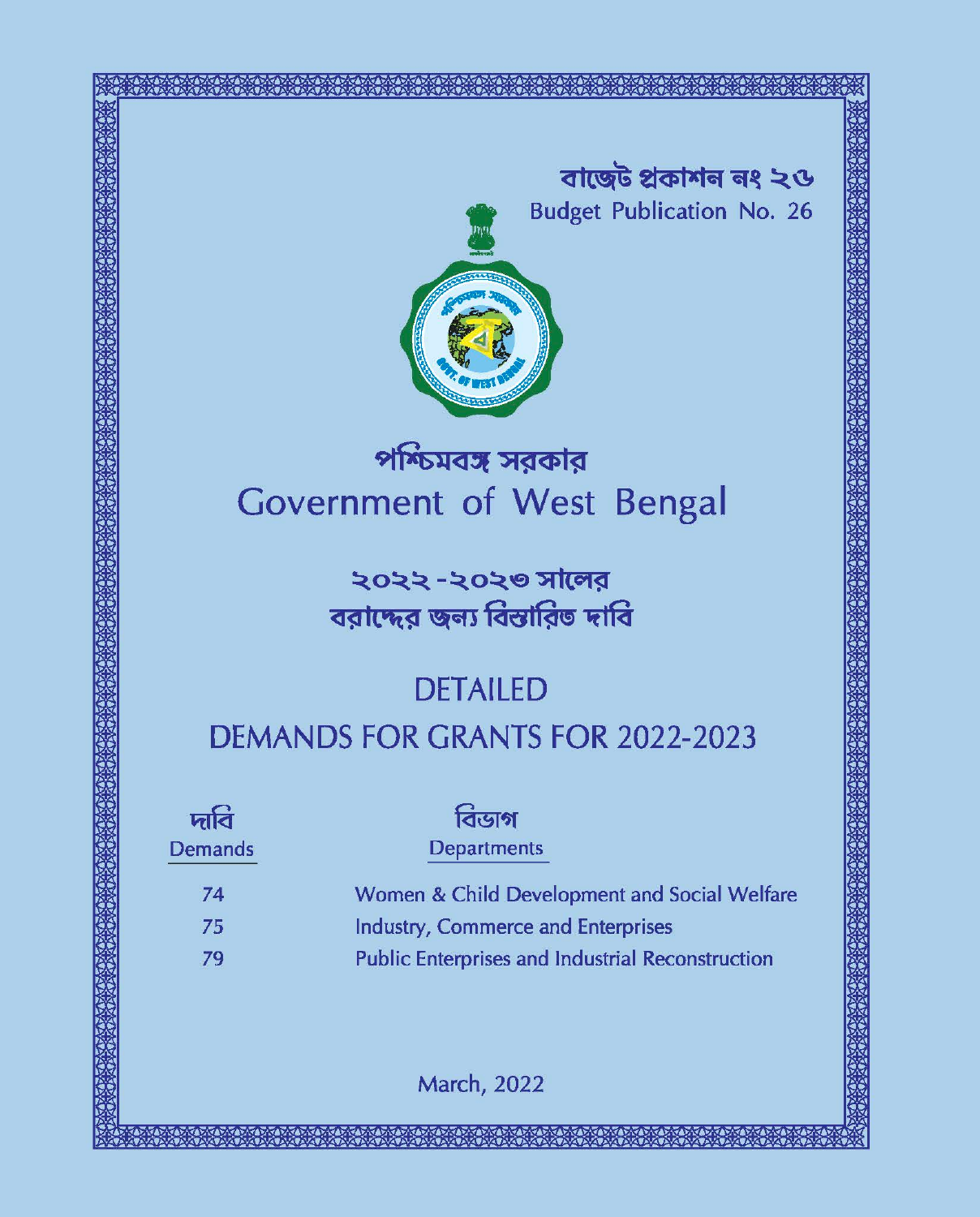# **Detailed Demands for Grants for 2022-2023**

| Demand No.         | <b>Major Heads</b>                                                       |        | Pages   |
|--------------------|--------------------------------------------------------------------------|--------|---------|
| / Serial No.<br>74 | 2049 - Interest Payments                                                 |        | $1 - 2$ |
|                    | 2235 - Social Security And Welfare                                       | .      | $3-91$  |
|                    | 2236 - Nutrition                                                         |        | 92-101  |
|                    | 2250 - Other Social Services                                             | .      | 102-103 |
|                    | 2251 - Secretariat--Social Services                                      | .<br>. | 104-106 |
|                    | 4235 - Capital Outlay on Social Security and Welfare                     |        | 107-115 |
|                    | 6235 - Loans For Social Security And Welfare                             |        | 116-117 |
| 75                 | 2049 - Interest Payments                                                 | .      | 118-119 |
|                    | 2058 - Stationery and Printing                                           | .      | 120-133 |
|                    | 2852 - Industries                                                        | .      | 134-150 |
|                    | 2853 - Non-Ferrous Mining and Metallurgical Industries                   | .      | 151-162 |
|                    | 3451 - Secretariat-Economic Services                                     | .      | 163-167 |
|                    | 3475 - Other General Economic Services                                   |        | 168-170 |
|                    | 4059 - Capital Outlay on Public Works                                    | .      | 171-174 |
|                    | 4407 - Capital Outlay on Plantations                                     | .      | 175-176 |
|                    | 4551 - Capital Outlay on Hill Areas                                      | .      | 177-178 |
|                    | 4853 - Capital Outlay on Non-Ferrous Mining and Metallurgical Industries | .      | 179-180 |
|                    | 4857 - Capital Outlay on Chemical and Phermaceutical Industries          |        | 181-183 |
|                    | 4858 - Capital Outlay on Engineering Industries                          | .      | 184-185 |
|                    | 4860 - Capital Outlay on Consumer Industries                             |        | 186-188 |
|                    | 4885 - Other Capital Outlay on Industries and Minerals                   | .      | 189-192 |
|                    | 6003 - Internal Debt of the State Government                             |        | 193-194 |
|                    | 6407 - Loans for Plantations                                             | .      | 195-196 |
|                    | 6551 - Loans for Hill Areas                                              | .      | 197-198 |
|                    | 6857 - Loans for Chemical and Pharmaceutical Industries                  | .      | 199-201 |
|                    | 6859 - Loans For Telecommunication And Electronics Industries            | .      | 202-203 |
|                    | 6860 - Loans for Consumer Industries                                     |        | 204-207 |
|                    | 6885 - Other Loans To Industries And Minerals                            | .      | 208-209 |
|                    | 7465 - Loans for General Financial and Trading Institutions              | .      | 210-211 |
| 79                 | 2852 - Industries                                                        | .      | 212-215 |
|                    | 3451 - Secretariat-Economic Services                                     | .      | 216-218 |
|                    | 4857 - Capital Outlay on Chemical and Phermaceutical Industries          |        | 219-220 |
|                    | 4858 - Capital Outlay on Engineering Industries                          | .      | 221-222 |
|                    | 4860 - Capital Outlay on Consumer Industries                             |        | 223-224 |
|                    | 4875 - Capital Outlay on Other Industries                                |        | 225-226 |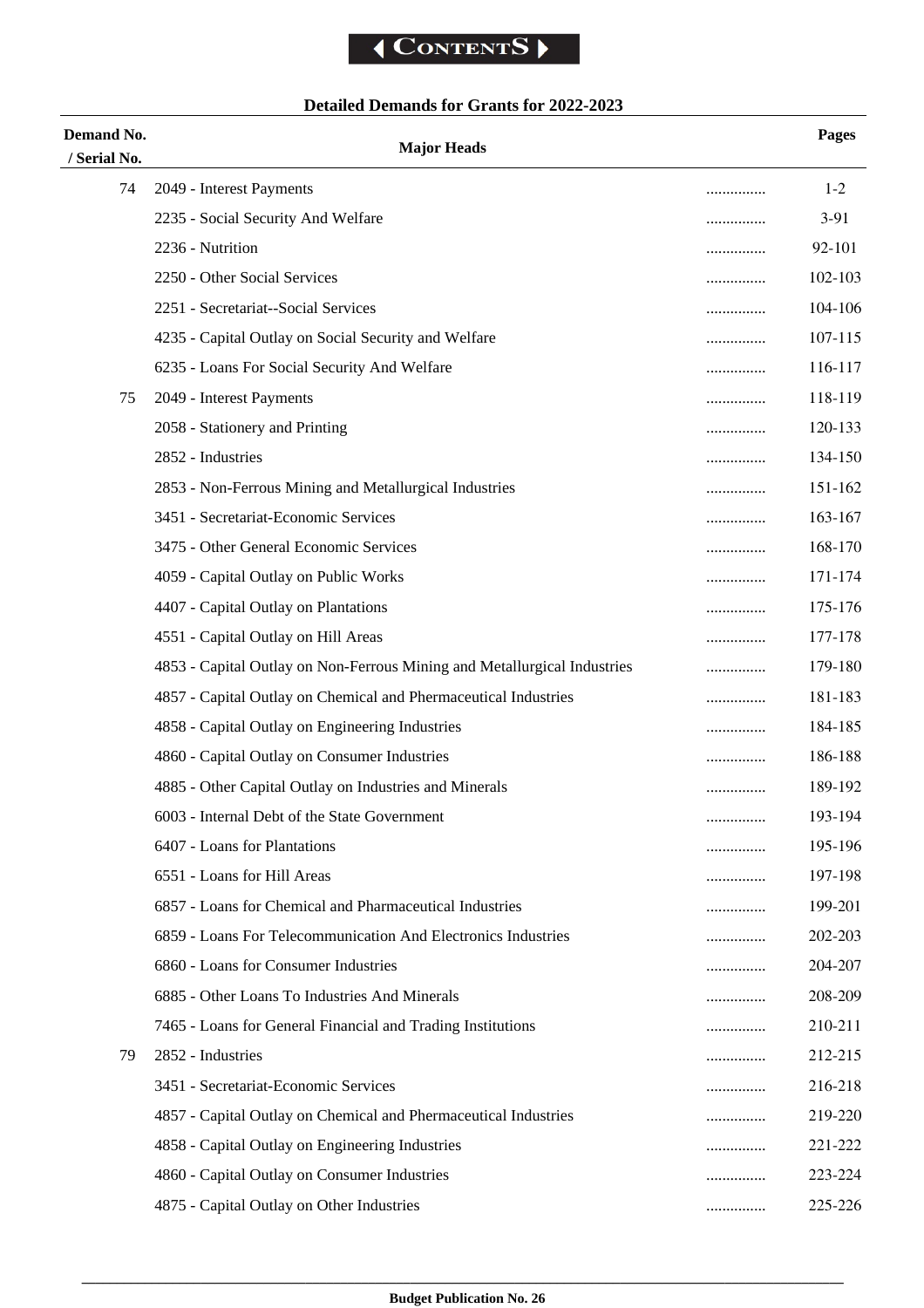| Demand No.<br>/ Serial No. | <b>Major Heads</b>                                      | Pages       |
|----------------------------|---------------------------------------------------------|-------------|
|                            | 6857 - Loans for Chemical and Pharmaceutical Industries | <br>227-228 |
|                            | 6858 - Loans for Engineering Industries                 | <br>229-231 |
|                            | 6860 - Loans for Consumer Industries                    | <br>232-233 |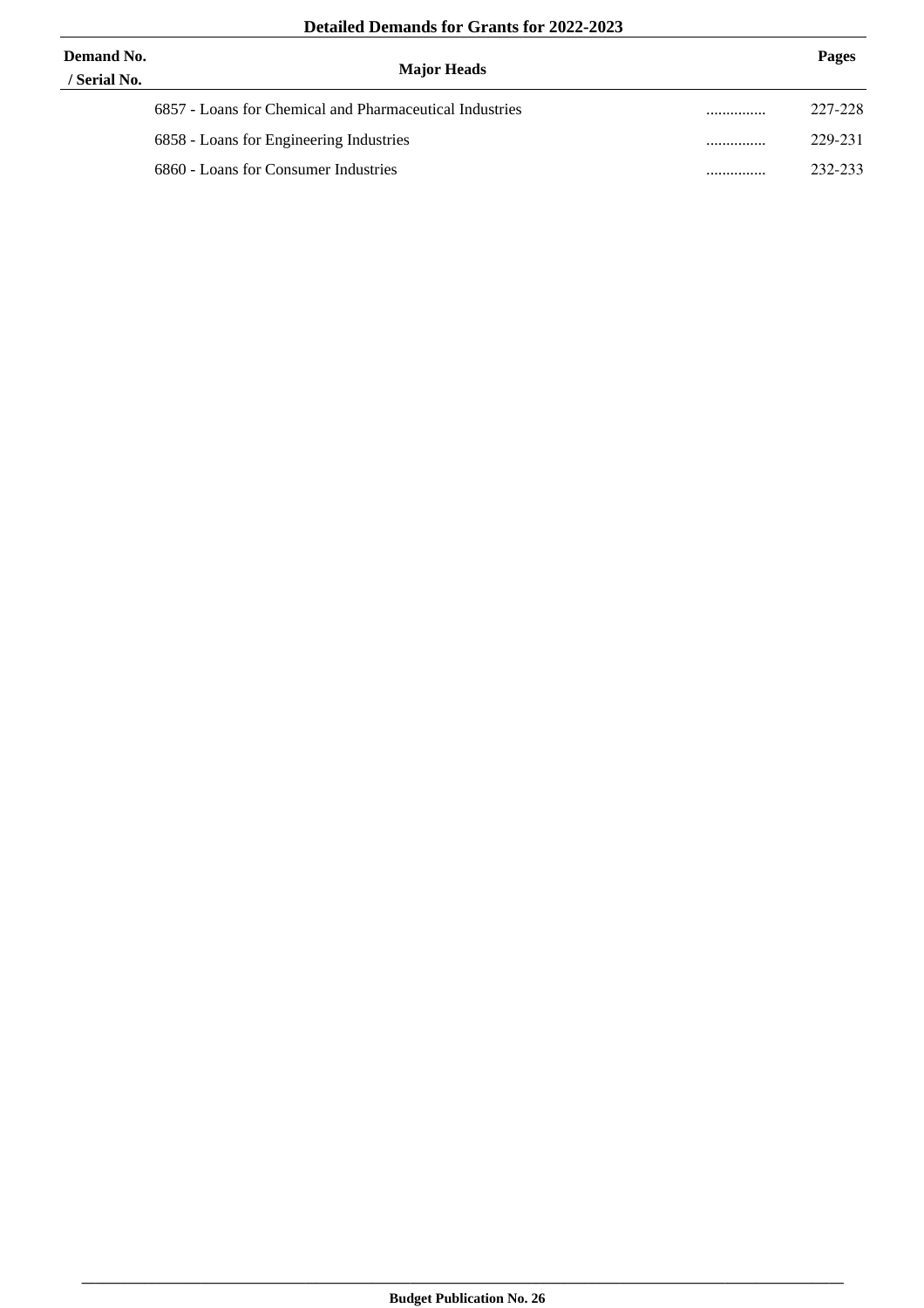# REVENUE EXPENDITURE

### **DEMAND No. 74**

# Women & Child Development and Social Welfare Department A. General Services - (c) Interest payment and servicing of Debt

### **Head of Account : 2049 - Interest Payments**

| <b>Voted Rs. Nil</b>     | <b>Charged Rs. Nil</b> |           |             | <b>Total Rs. Nil</b> |
|--------------------------|------------------------|-----------|-------------|----------------------|
|                          |                        | Voted Rs. | Charged Rs. | <b>Total Rs.</b>     |
| <b>Gross Expenditure</b> |                        | $\cdots$  | $\cdots$    | $\cdots$             |
| Deduct - Recoveries      |                        | $\cdots$  | $\cdots$    | $\cdots$             |
| <b>Net Expenditure</b>   |                        | $\cdots$  | $\cdots$    | $\cdots$             |

### REVENUE EXPENDITURE **ABSTRACT ACCOUNT**

|                                      |                                            | Actuals,<br>2020-2021<br>Rs.        | Budget<br>Estimate,<br>2021-2022<br>Rs. | Revised<br>Estimate,<br>2021-2022<br>Rs. | Budget<br>Estimate,<br>2022-2023<br>Rs. |
|--------------------------------------|--------------------------------------------|-------------------------------------|-----------------------------------------|------------------------------------------|-----------------------------------------|
| 01 - INTEREST ON INTERNAL DEBT       |                                            |                                     |                                         |                                          |                                         |
| 200- Interest on Other Intenal Debts |                                            |                                     |                                         |                                          |                                         |
| Administrative Expenditure           | <b>Voted</b>                               | the contract of the contract of the |                                         |                                          |                                         |
|                                      | Charged                                    | 19,48,13,056                        | 3,00,00,000                             |                                          |                                         |
|                                      | <b>Total - 200</b>                         | 19,48,13,056 3,00,00,000            |                                         |                                          |                                         |
|                                      | <b>Grand Total - Gross</b>                 | 19,48,13,056                        | 3,00,00,000                             | $\cdots$                                 |                                         |
|                                      | Voted                                      | $\cdots$                            | $\cdots$                                |                                          |                                         |
|                                      | Charged                                    | 19,48,13,056                        | 3,00,00,000                             | $\cdots$                                 | $\ddotsc$                               |
|                                      | <b>Administrative Expenditure</b>          | 19,48,13,056 3,00,00,000            |                                         |                                          |                                         |
|                                      | Voted                                      | $\cdots$                            |                                         |                                          |                                         |
|                                      |                                            | Charged 19,48,13,056 3,00,00,000    |                                         | $\ddotsc$                                |                                         |
|                                      | <b>Deduct Recoveries</b>                   | $\cdots$                            | $\cdots$                                | $\cdots$                                 |                                         |
|                                      | Grand Total - Net 19,48,13,056 3,00,00,000 |                                     |                                         |                                          |                                         |
|                                      | Voted                                      | $\cdots$                            | $\cdots$                                | $\cdots$                                 |                                         |
|                                      |                                            | Charged 19,48,13,056                | 3,00,00,000                             | $\cdots$                                 | $\cdots$                                |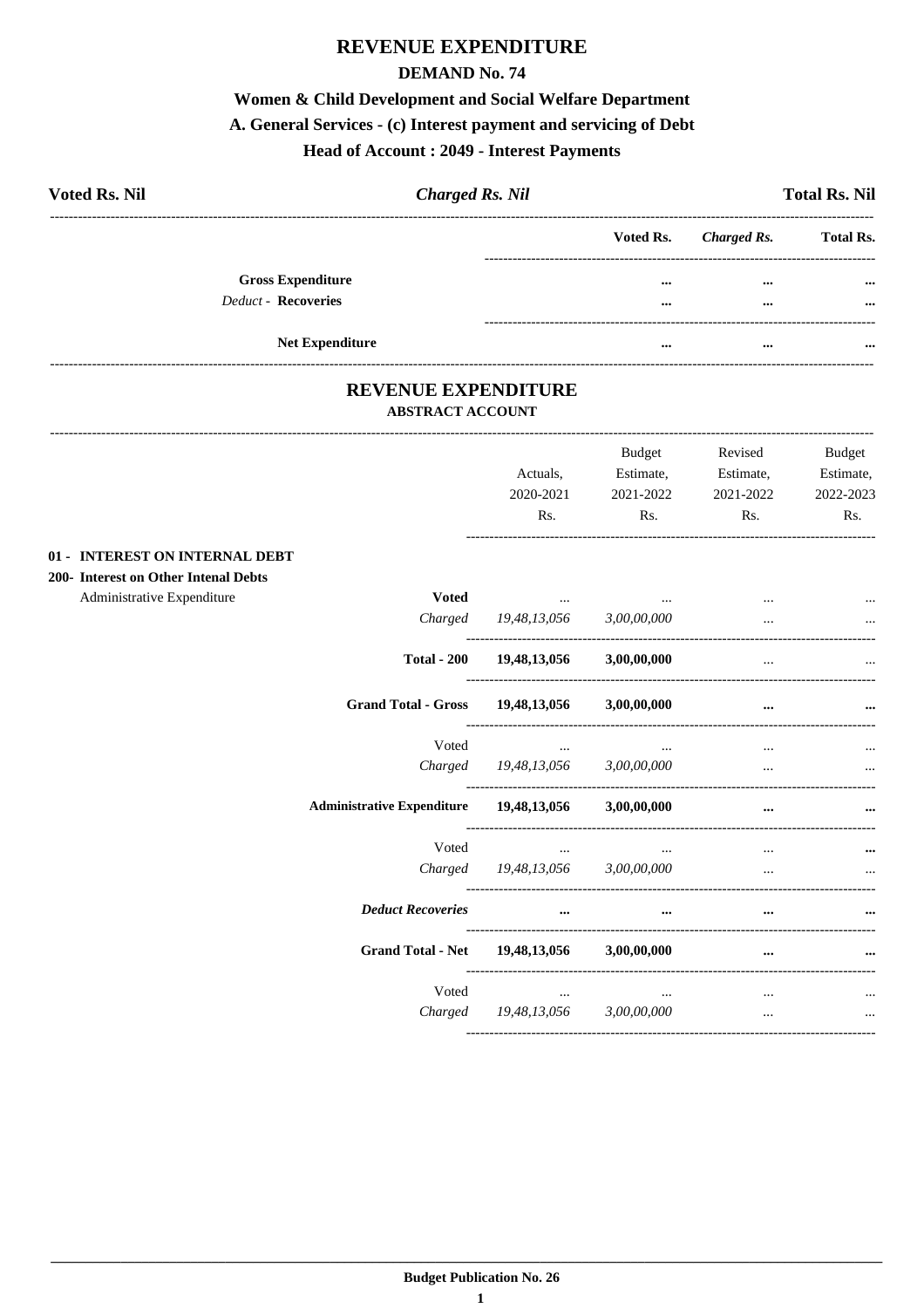|                                      |                                                                    | Actuals,<br>2020-2021<br>Rs. | <b>Budget</b><br>Estimate,<br>2021-2022<br>Rs. | Revised<br>Estimate,<br>2021-2022<br>Rs. | Budget<br>Estimate,<br>2022-2023<br>Rs. |
|--------------------------------------|--------------------------------------------------------------------|------------------------------|------------------------------------------------|------------------------------------------|-----------------------------------------|
|                                      | DETAILED ACCOUNT NO. 2049-01-200 - INTEREST ON OTHER INTENAL DEBTS |                              |                                                |                                          |                                         |
| 01 - INTEREST ON INTERNAL DEBT       |                                                                    |                              |                                                |                                          |                                         |
| 200- Interest on Other Intenal Debts |                                                                    |                              |                                                |                                          |                                         |
| <b>Administrative Expenditure</b>    |                                                                    |                              |                                                |                                          |                                         |
|                                      | 041- Loan for Implementation of State Development Schemes [WC]     |                              |                                                |                                          |                                         |
| 45- Interest/Dividend                | Charged                                                            | 19,48,13,056                 | 3,00,00,000                                    | $\cdots$                                 |                                         |
|                                      | <b>Total - Administrative Expenditure</b>                          | 19,48,13,056                 | 3,00,00,000                                    | $\cdots$                                 |                                         |
|                                      | Total - 2049-01-200                                                | 19,48,13,056                 | 3,00,00,000                                    | $\cdots$                                 |                                         |
|                                      | Voted                                                              | $\cdots$                     | $\cdots$                                       | $\cdots$                                 | $\cdots$                                |
|                                      | Charged                                                            | 19,48,13,056                 | 3,00,00,000                                    | $\cdots$                                 |                                         |
|                                      |                                                                    |                              |                                                |                                          |                                         |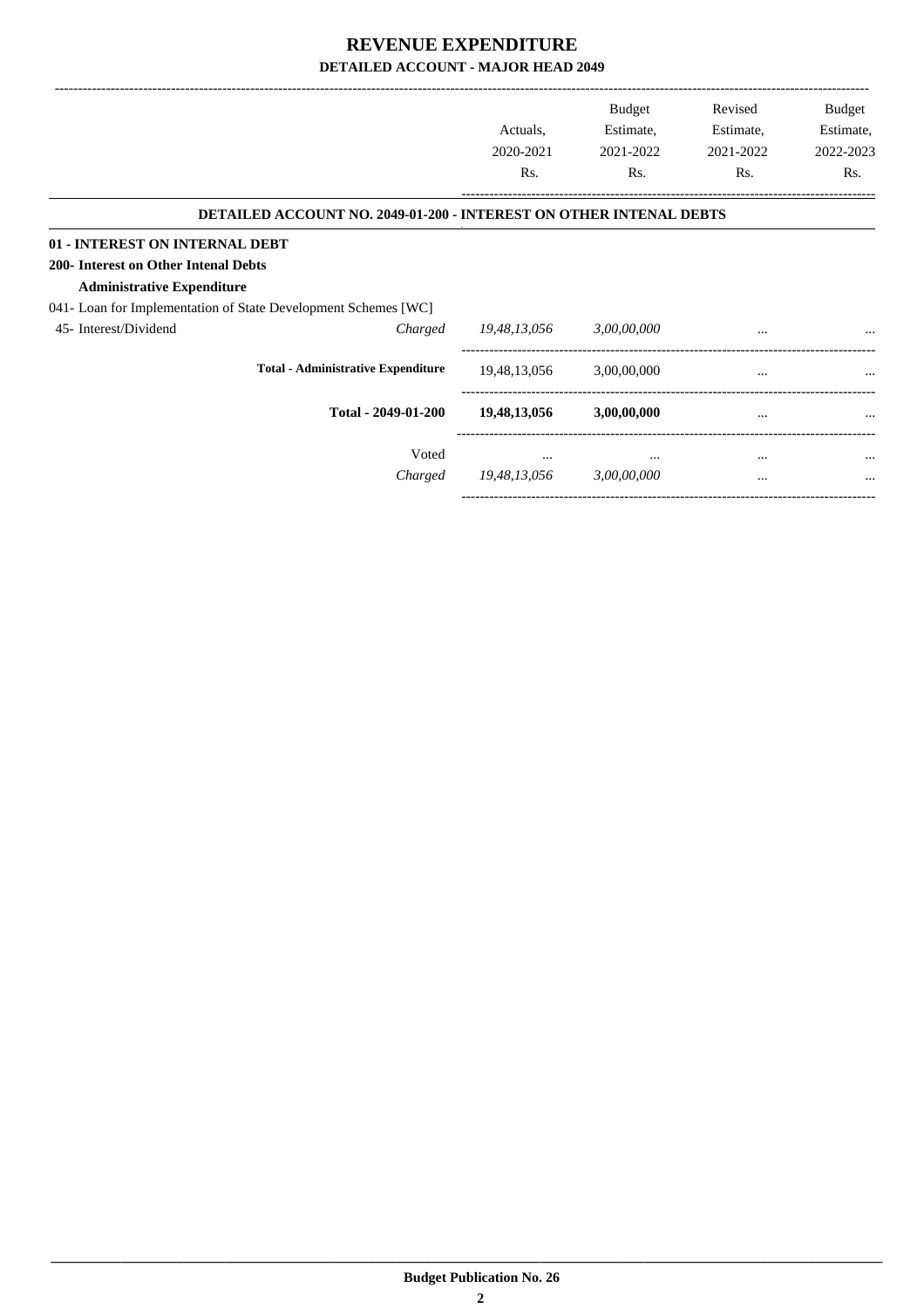# **REVENUE EXPENDITURE**

### **DEMAND No. 74**

# **Women & Child Development and Social Welfare Department B - Social Services - (g) Social Welfare and Nutrition Head of Account : 2235 - Social Security And Welfare**

| <b>REVENUE EXPENDITURE</b><br><b>ABSTRACT ACCOUNT</b><br>Actuals,<br>2020-2021<br>Rs. | Voted Rs.<br>17788,83,71,000<br>$-14,57,000$<br>17788,69,14,000<br>Budget<br>Estimate,<br>2021-2022<br>Rs. | <b>Charged Rs.</b><br>Revised<br>Estimate,                                                                    | -------------------------<br><b>Total Rs.</b><br>$\ldots$ 17788,83,71,000<br>$-14,57,000$<br>$\cdots$<br>17788,69,14,000<br>Budget                                                                                                                                                                                                                                                                                                            |
|---------------------------------------------------------------------------------------|------------------------------------------------------------------------------------------------------------|---------------------------------------------------------------------------------------------------------------|-----------------------------------------------------------------------------------------------------------------------------------------------------------------------------------------------------------------------------------------------------------------------------------------------------------------------------------------------------------------------------------------------------------------------------------------------|
|                                                                                       |                                                                                                            |                                                                                                               |                                                                                                                                                                                                                                                                                                                                                                                                                                               |
|                                                                                       |                                                                                                            |                                                                                                               |                                                                                                                                                                                                                                                                                                                                                                                                                                               |
|                                                                                       |                                                                                                            |                                                                                                               |                                                                                                                                                                                                                                                                                                                                                                                                                                               |
|                                                                                       |                                                                                                            |                                                                                                               |                                                                                                                                                                                                                                                                                                                                                                                                                                               |
|                                                                                       |                                                                                                            |                                                                                                               |                                                                                                                                                                                                                                                                                                                                                                                                                                               |
|                                                                                       |                                                                                                            |                                                                                                               |                                                                                                                                                                                                                                                                                                                                                                                                                                               |
|                                                                                       |                                                                                                            |                                                                                                               | Estimate,                                                                                                                                                                                                                                                                                                                                                                                                                                     |
|                                                                                       |                                                                                                            | 2021-2022                                                                                                     | 2022-2023                                                                                                                                                                                                                                                                                                                                                                                                                                     |
|                                                                                       |                                                                                                            | Rs.                                                                                                           | Rs.                                                                                                                                                                                                                                                                                                                                                                                                                                           |
|                                                                                       |                                                                                                            |                                                                                                               |                                                                                                                                                                                                                                                                                                                                                                                                                                               |
|                                                                                       |                                                                                                            |                                                                                                               |                                                                                                                                                                                                                                                                                                                                                                                                                                               |
|                                                                                       |                                                                                                            |                                                                                                               | 95,17,70,000                                                                                                                                                                                                                                                                                                                                                                                                                                  |
|                                                                                       | $\cdots$                                                                                                   |                                                                                                               |                                                                                                                                                                                                                                                                                                                                                                                                                                               |
|                                                                                       |                                                                                                            |                                                                                                               |                                                                                                                                                                                                                                                                                                                                                                                                                                               |
|                                                                                       |                                                                                                            |                                                                                                               |                                                                                                                                                                                                                                                                                                                                                                                                                                               |
| 1,75,45,132                                                                           | 2,09,10,000                                                                                                | 1,99,46,000                                                                                                   | 2,04,69,000                                                                                                                                                                                                                                                                                                                                                                                                                                   |
| 252,44,00,442                                                                         | 282,38,00,000                                                                                              | 280,79,34,000                                                                                                 | 454,84,90,000                                                                                                                                                                                                                                                                                                                                                                                                                                 |
|                                                                                       |                                                                                                            |                                                                                                               |                                                                                                                                                                                                                                                                                                                                                                                                                                               |
|                                                                                       |                                                                                                            |                                                                                                               | 456,89,59,000                                                                                                                                                                                                                                                                                                                                                                                                                                 |
|                                                                                       |                                                                                                            |                                                                                                               |                                                                                                                                                                                                                                                                                                                                                                                                                                               |
| 39,03,18,762                                                                          | 132,31,81,000                                                                                              | 66,92,66,000                                                                                                  | 68,84,90,000                                                                                                                                                                                                                                                                                                                                                                                                                                  |
|                                                                                       |                                                                                                            | 1055,99,05,000                                                                                                | 349,26,60,000                                                                                                                                                                                                                                                                                                                                                                                                                                 |
|                                                                                       |                                                                                                            | and the contract of the same                                                                                  | 406,07,50,000                                                                                                                                                                                                                                                                                                                                                                                                                                 |
|                                                                                       |                                                                                                            |                                                                                                               |                                                                                                                                                                                                                                                                                                                                                                                                                                               |
|                                                                                       |                                                                                                            |                                                                                                               |                                                                                                                                                                                                                                                                                                                                                                                                                                               |
|                                                                                       |                                                                                                            | 14,89,40,000                                                                                                  | 15,34,84,000                                                                                                                                                                                                                                                                                                                                                                                                                                  |
|                                                                                       |                                                                                                            |                                                                                                               | 6278,03,05,000 8948,70,65,000                                                                                                                                                                                                                                                                                                                                                                                                                 |
| 10,27,415                                                                             | 50,00,000                                                                                                  | 4,10,06,000                                                                                                   | 3,42,50,000                                                                                                                                                                                                                                                                                                                                                                                                                                   |
|                                                                                       |                                                                                                            |                                                                                                               |                                                                                                                                                                                                                                                                                                                                                                                                                                               |
|                                                                                       | 21,09,09,697<br>$\cdots$                                                                                   | 23,45,29,000<br>1096,09,72,463<br>701,28,39,201<br>543,12,44,250 8450,39,40,000 6297,02,51,000 8967,47,99,000 | 72,74,08,000<br>21,09,09,697 23,45,29,000 72,74,08,000 95,17,70,000<br>Total - 101 254, 19, 45, 574 284, 47, 10, 000 282, 78, 80, 000<br>291,57,00,000<br>412,50,00,000<br>432,15,46,000<br><b>Contract Contract</b><br>Total - 102 1836,41,30,426 836,38,81,000 1555,07,17,000 824,19,00,000<br>13,48,17,131 14,64,40,000<br>529,53,99,704 8435,25,00,000<br>the contract of the contract of the contract of the contract of the contract of |

### **104- Welfare of Aged, Infirm and Destitute**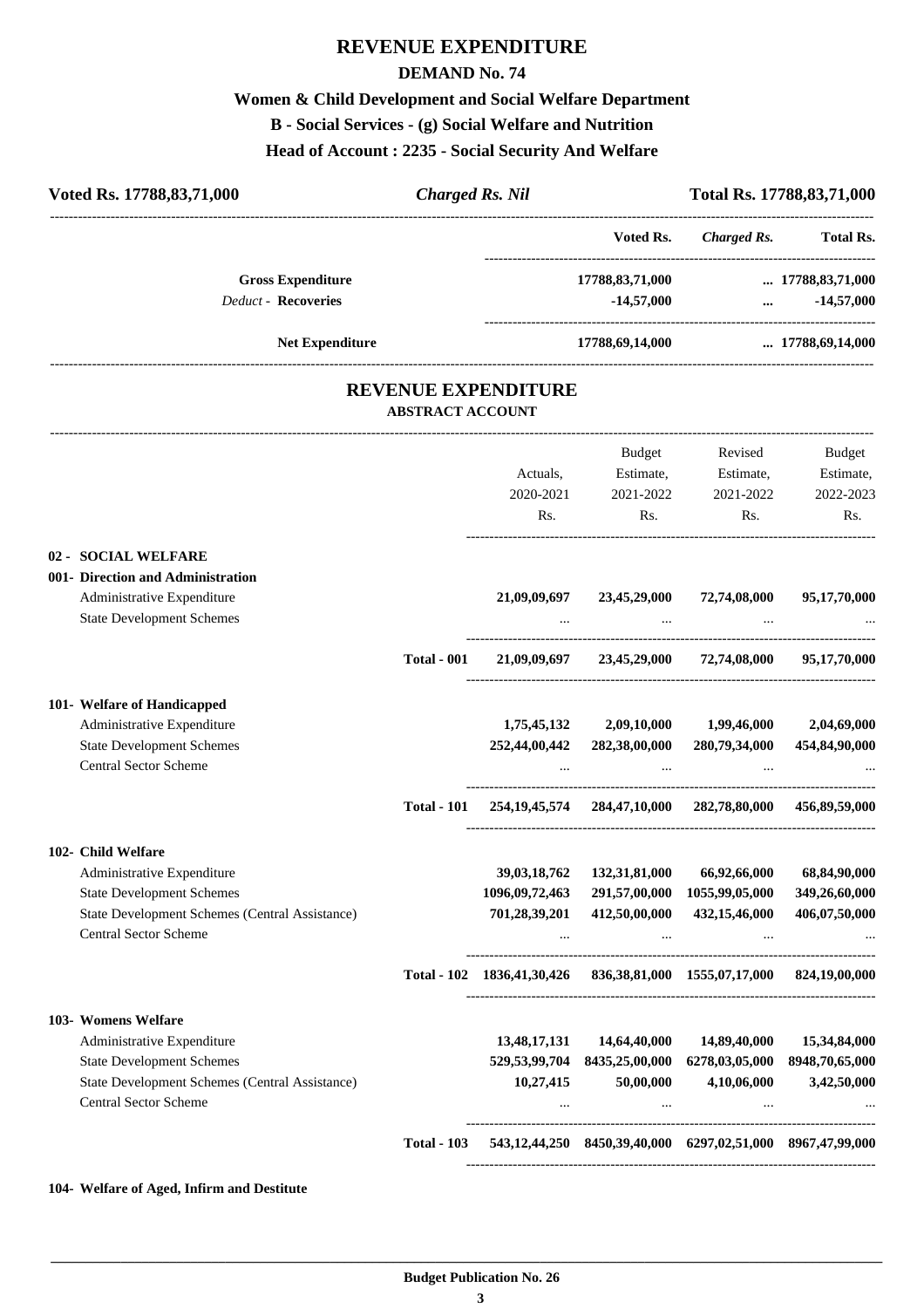### **REVENUE EXPENDITURE ABSTRACT ACCOUNT**

|                                                                                |                    |               | Budget                                                      | Revised                                                    | Budget                       |
|--------------------------------------------------------------------------------|--------------------|---------------|-------------------------------------------------------------|------------------------------------------------------------|------------------------------|
|                                                                                |                    | Actuals,      | Estimate,                                                   | Estimate,                                                  | Estimate,                    |
|                                                                                |                    | 2020-2021     | 2021-2022                                                   | 2021-2022                                                  | 2022-2023                    |
|                                                                                |                    | Rs.           | Rs.                                                         | Rs.                                                        | Rs.                          |
| Administrative Expenditure                                                     |                    | 18,38,83,417  | 20,50,19,000                                                | 20,85,17,000                                               | 21,46,15,000                 |
| <b>State Development Schemes</b>                                               |                    | 416,00,79,174 | 200,06,00,000                                               |                                                            | 705,96,67,000 1000,96,65,000 |
| <b>State Development Schemes (Central Assistance)</b>                          |                    |               |                                                             | $\ddots$                                                   | 50,00,000                    |
|                                                                                | <b>Total - 104</b> |               |                                                             | 434,39,62,591 220,56,19,000 726,81,84,000 1022,92,80,000   |                              |
| <b>106- Correctional Services</b>                                              |                    |               |                                                             |                                                            |                              |
| Administrative Expenditure                                                     |                    | 6,94,43,114   | 8,35,01,000                                                 | 7,76,14,000                                                | 8,05,30,000                  |
| <b>State Development Schemes</b>                                               |                    | 71,39,055     | 60,00,000                                                   | 1,07,50,000                                                | 63,02,000                    |
|                                                                                | <b>Total - 106</b> |               |                                                             | 7,65,82,169 8,95,01,000 8,83,64,000                        | 8,68,32,000                  |
| 107- Assistance to Voluntary Organisation                                      |                    |               |                                                             |                                                            |                              |
| <b>State Development Schemes</b>                                               |                    |               | 47,36,797 80,00,000 26,67,000                               |                                                            | 84,00,000                    |
|                                                                                | <b>Total - 107</b> | 47,36,797     | 80,00,000                                                   | 26,67,000                                                  | 84,00,000                    |
| 200- Other Programmes                                                          |                    |               |                                                             |                                                            |                              |
| <b>State Development Schemes</b>                                               |                    |               | 23,00,00,000                                                |                                                            |                              |
| State Development Schemes (Central Assistance)                                 |                    |               | 28,35,00,000                                                | $\ddotsc$<br>---------------------------                   | 1,41,75,000                  |
|                                                                                | <b>Total - 200</b> | $\ddots$      | 51,35,00,000                                                |                                                            | $\dots$ 1,41,75,000          |
| 789- Special Component Plan for Scheduled Castes                               |                    |               |                                                             |                                                            |                              |
| <b>State Development Schemes</b>                                               |                    |               |                                                             | 593,52,76,453 3624,48,50,000 3410,16,43,000                | 4878,60,43,000               |
| <b>State Development Schemes (Central Assistance)</b>                          |                    | 68,28,99,848  | 183,50,00,000                                               | 15,17,09,000                                               | 146,15,00,000                |
| <b>Central Sector Scheme</b>                                                   |                    |               |                                                             |                                                            |                              |
|                                                                                | <b>Total - 789</b> |               |                                                             | 661,81,76,301 3807,98,50,000 3425,33,52,000 5024,75,43,000 |                              |
| 796- Tribal Areas Sub-Plan                                                     |                    |               |                                                             |                                                            |                              |
| <b>State Development Schemes</b>                                               |                    |               |                                                             | 141,89,77,520 1026,62,00,000 941,40,10,000 1352,52,53,000  |                              |
| State Development Schemes (Central Assistance)<br><b>Central Sector Scheme</b> |                    | 10,67,29,593  | 44,50,00,000                                                | 1,73,75,000                                                | 23,85,00,000                 |
|                                                                                | <b>Total - 796</b> |               |                                                             | 152,57,07,113 1071,12,00,000 943,13,85,000 1376,37,53,000  |                              |
| 797- Transfer to Reserve Fund/Deposit Account                                  |                    |               |                                                             |                                                            |                              |
| Administrative Expenditure                                                     |                    |               | 50,00,000<br><b>ALCOHOL:</b>                                | and the contract of the contract of the contract of the    |                              |
|                                                                                | <b>Total - 797</b> |               | 50,00,000<br>$\mathbf{r}$ and $\mathbf{r}$ and $\mathbf{r}$ | $\cdots$                                                   |                              |
| 800- Other Expenditure                                                         |                    |               |                                                             |                                                            |                              |
| Administrative Expenditure                                                     |                    | 43,76,124     | 58,75,000                                                   | 67,64,000                                                  | 69,02,000                    |
| <b>State Development Schemes</b>                                               |                    | 38,39,012     | 4,20,00,000                                                 | 1,40,00,000                                                | 4,41,00,000                  |
|                                                                                |                    |               |                                                             |                                                            |                              |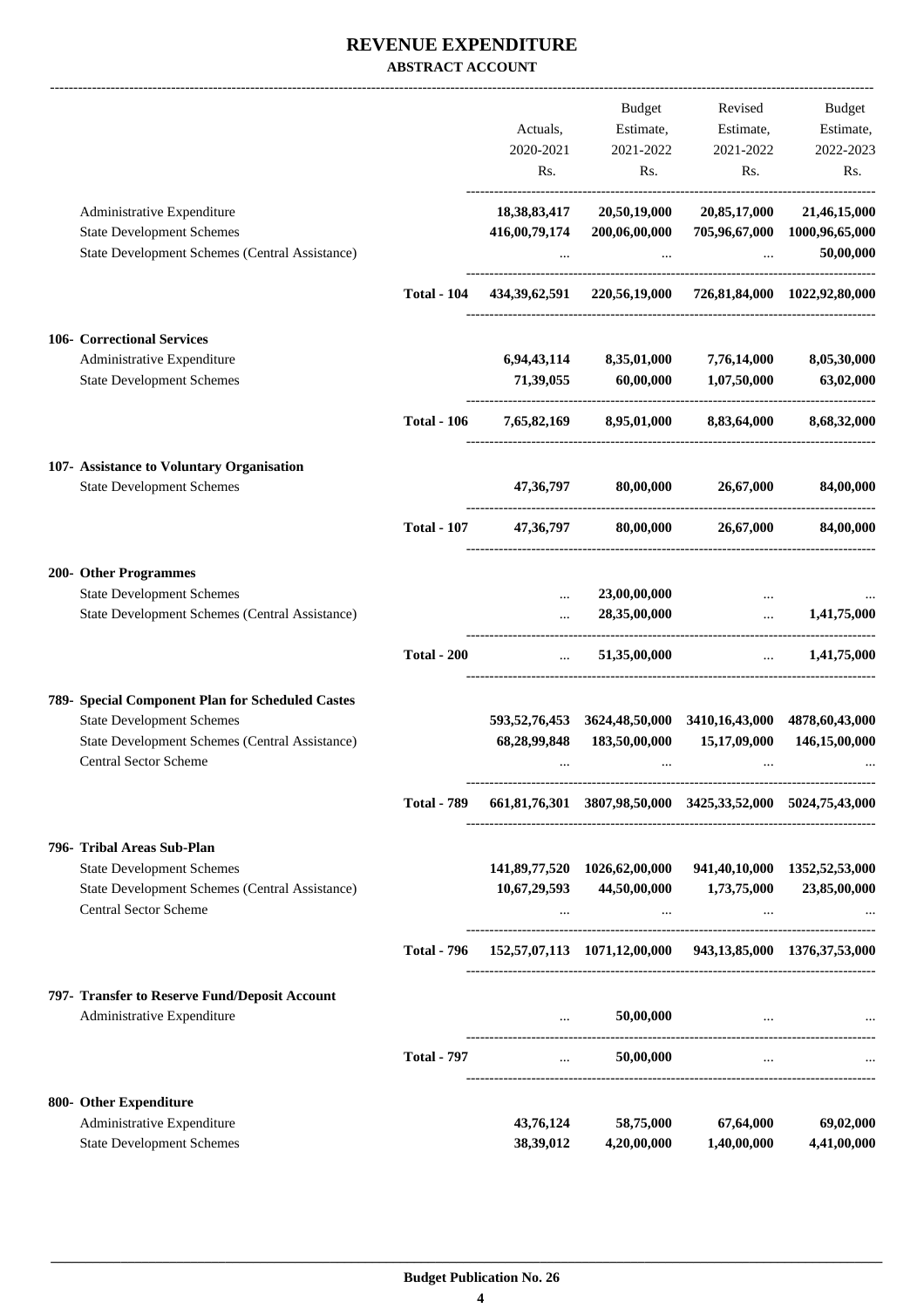### **REVENUE EXPENDITURE ABSTRACT ACCOUNT**

|                                                                                                        |                    |             | Budget                                         | Revised                                                                                                          | <b>Budget</b> |
|--------------------------------------------------------------------------------------------------------|--------------------|-------------|------------------------------------------------|------------------------------------------------------------------------------------------------------------------|---------------|
|                                                                                                        |                    | Actuals,    | Estimate,                                      | Estimate,                                                                                                        | Estimate,     |
|                                                                                                        |                    | 2020-2021   | 2021-2022                                      | 2021-2022                                                                                                        | 2022-2023     |
|                                                                                                        |                    | Rs.         | Rs.                                            | Rs.                                                                                                              | Rs.           |
|                                                                                                        | <b>Total - 800</b> | 82, 15, 136 |                                                | 4,78,75,000 2,07,64,000                                                                                          | 5,10,02,000   |
|                                                                                                        |                    |             |                                                |                                                                                                                  |               |
|                                                                                                        |                    |             |                                                | Total - 02 3912,56,10,054 14760,76,05,000 13314,09,72,000 17783,84,13,000                                        |               |
| <b>60 - OTHER SOCIAL SECURITY AND WELFARE</b><br><b>PROGRAMMES</b>                                     |                    |             |                                                |                                                                                                                  |               |
| 102- Pensions under Social Security Schemes                                                            |                    |             |                                                |                                                                                                                  |               |
| Administrative Expenditure                                                                             |                    |             |                                                |                                                                                                                  |               |
|                                                                                                        | <b>Total - 102</b> | $\cdots$    | $\cdots$                                       |                                                                                                                  |               |
| 200- Other Programmes                                                                                  |                    |             |                                                |                                                                                                                  |               |
| Administrative Expenditure                                                                             |                    |             |                                                | $1,84,85,604$ $2,42,27,000$ $2,36,36,000$                                                                        | 2,44,03,000   |
| <b>State Development Schemes</b>                                                                       |                    | 1,74,96,154 | $1,\!50,\!00,\!000$                            | 50,00,000                                                                                                        | 1,57,50,000   |
|                                                                                                        | <b>Total - 200</b> |             | 3,59,81,758 3,92,27,000                        | 2,86,36,000                                                                                                      | 4,01,53,000   |
| 789- Special Component Plan for Scheduled Castes                                                       |                    |             |                                                |                                                                                                                  |               |
| <b>State Development Schemes</b>                                                                       |                    | 57,97,150   | 50,00,000                                      | 16,67,000                                                                                                        | 52,50,000     |
|                                                                                                        | <b>Total - 789</b> | 57,97,150   |                                                | 50,00,000 16,67,000                                                                                              | 52,50,000     |
| 796- Tribal Areas Sub-Plan                                                                             |                    |             |                                                |                                                                                                                  |               |
| <b>State Development Schemes</b>                                                                       |                    | 16,06,153   | 41,00,000                                      | 13,66,000                                                                                                        | 43,05,000     |
|                                                                                                        | <b>Total - 796</b> | 16,06,153   | 41,00,000                                      | 13,66,000                                                                                                        | 43,05,000     |
| 800- Other Expenditure                                                                                 |                    |             |                                                |                                                                                                                  |               |
| Administrative Expenditure                                                                             |                    |             | $\mathbf{m}$ and $\mathbf{m}$ and $\mathbf{m}$ | 5,15,000 1,50,000                                                                                                | 2,50,000      |
|                                                                                                        | <b>Total - 800</b> |             |                                                | $\ldots$ 5,15,000 1,50,000 2,50,000                                                                              |               |
|                                                                                                        | Total - 60         |             |                                                | 4,33,85,061 4,88,42,000 3,18,19,000 4,99,58,000                                                                  |               |
|                                                                                                        |                    |             |                                                | Grand Total - Gross 3916, 89, 95, 115 14765, 64, 47, 000 13317, 27, 91, 000 17788, 83, 71, 000                   |               |
|                                                                                                        |                    |             |                                                | Voted 3916,89,95,115 14765,64,47,000 13317,27,91,000 17788,83,71,000                                             |               |
|                                                                                                        | Charged            |             |                                                | and the company of the company of the company of the company of the company of the company of the company of the |               |
| Administrative Expenditure 102,97,78,981 204,91,97,000 188,22,41,000 214,09,13,000                     |                    |             |                                                |                                                                                                                  |               |
| State Development Schemes 3033,57,20,077 13891,37,50,000 12675,89,14,000 16993,32,83,000               |                    |             |                                                |                                                                                                                  |               |
| State Development Schemes (Central Assistance) 780,34,96,057 669,35,00,000 453,16,36,000 581,41,75,000 |                    |             |                                                |                                                                                                                  |               |
|                                                                                                        |                    |             |                                                |                                                                                                                  |               |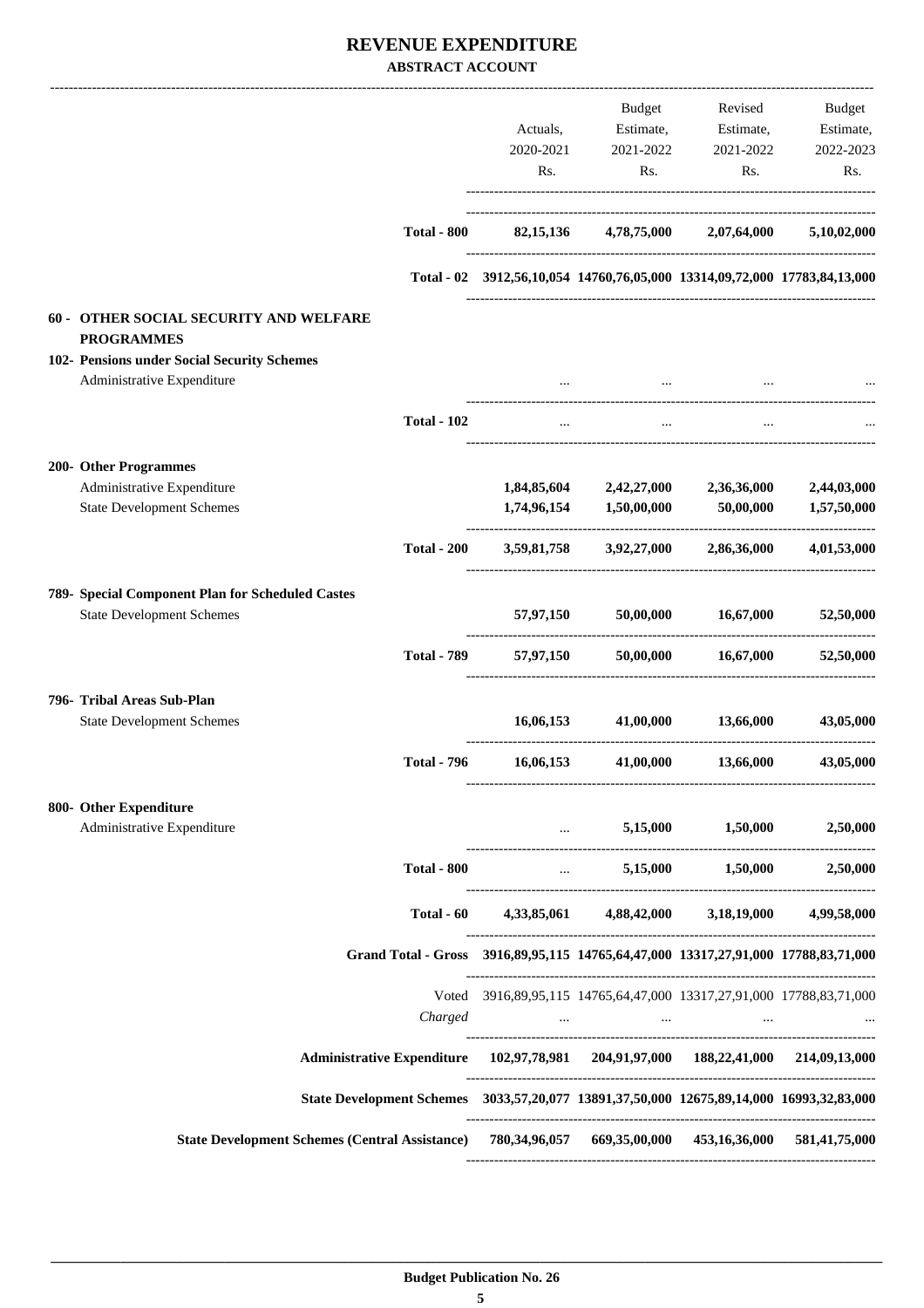### **REVENUE EXPENDITURE ABSTRACT ACCOUNT**

|                                                                                  | Actuals.<br>2020-2021<br>Rs. | <b>Budget</b><br>Estimate,<br>2021-2022<br>Rs.                                 | Revised<br>Estimate,<br>2021-2022<br>Rs. | <b>Budget</b><br>Estimate,<br>2022-2023<br>Rs. |
|----------------------------------------------------------------------------------|------------------------------|--------------------------------------------------------------------------------|------------------------------------------|------------------------------------------------|
| <b>Central Sector Scheme</b>                                                     |                              |                                                                                |                                          |                                                |
| <b>Deduct Recoveries</b> -1561,77,49,293                                         |                              | $-1,44,33,000$                                                                 | $-14,57,000$                             | $-14,57,000$                                   |
| Grand Total - Net 2355,12,45,822 14764,20,14,000 13317,13,34,000 17788,69,14,000 |                              |                                                                                |                                          |                                                |
| Voted<br>Charged                                                                 |                              | 2355, 12, 45, 822 14764, 20, 14, 000 13317, 13, 34, 000 17788, 69, 14, 000<br> |                                          |                                                |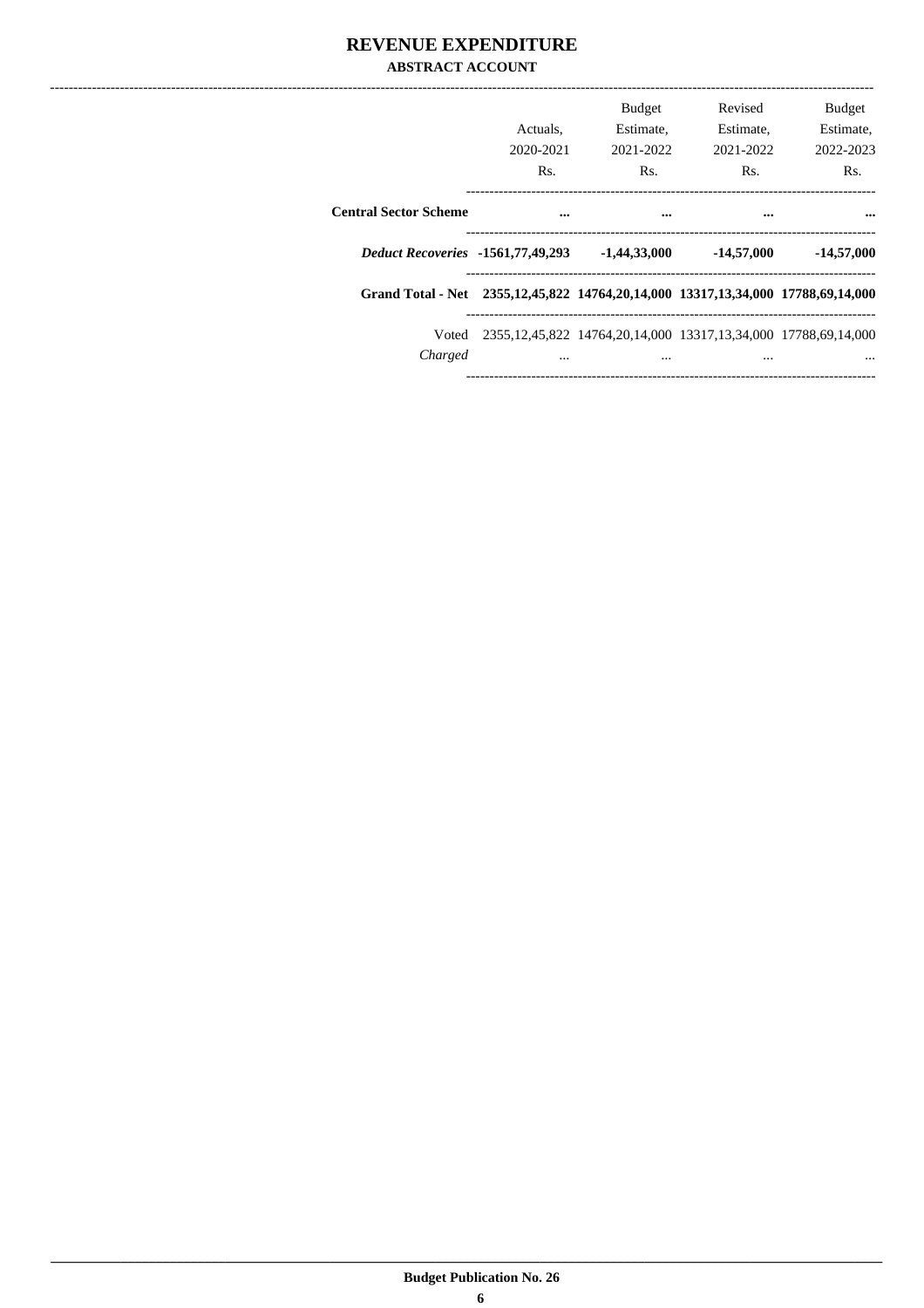-------------------------------------------------------------------------------------------------------------------------------------------------------------------------------

|                                                                 | Actuals,<br>2020-2021 | <b>Budget</b><br>Estimate,<br>2021-2022 | Revised<br>Estimate,<br>2021-2022 | <b>Budget</b><br>Estimate,<br>2022-2023 |
|-----------------------------------------------------------------|-----------------------|-----------------------------------------|-----------------------------------|-----------------------------------------|
|                                                                 | Rs.                   | Rs.                                     | Rs.                               | Rs.                                     |
| DETAILED ACCOUNT NO. 2235-02-001 - DIRECTION AND ADMINISTRATION |                       |                                         |                                   |                                         |
| 02 - SOCIAL WELFARE                                             |                       |                                         |                                   |                                         |
| 001- Direction and Administration                               |                       |                                         |                                   |                                         |
| <b>Administrative Expenditure</b>                               |                       |                                         |                                   |                                         |
| 001- Directorate of Women Development and Social Welfare [WC]   |                       |                                         |                                   |                                         |
| 01- Salaries                                                    |                       |                                         |                                   |                                         |
| $01-Pay$                                                        | 2,56,60,474           | 3,20,00,000                             | 2,75,00,000                       | 2,83,25,000                             |
| 14-Grade Pay                                                    | 33,320                | $\cdots$                                | $\cdots$                          |                                         |
| 02-Dearness Allowance                                           | 5,51,042              | 13,50,000                               | 13,50,000                         | 14,50,000                               |
| 03-House Rent Allowance                                         | 28,61,665             | 33,99,000                               | 30,50,000                         | 31,42,000                               |
| 04-Ad hoc Bonus                                                 | 92,400                | 1,01,000                                | 94,000                            | 96,000                                  |
| 07-Other Allowances                                             | 27,000                | 93,000                                  | 80,000                            | 83,000                                  |
| 11-Compensatory Allowance                                       | $\cdots$              | $\cdots$                                | $\ldots$                          |                                         |
| 12-Medical Allowance                                            | 42,000                | 65,000                                  | 50,000                            | 51,000                                  |
| Total - 2235-02-001-001-01                                      | 2,92,67,901           | 3,70,08,000                             | 3,21,24,000                       | 3,31,47,000                             |
| 02- Wages                                                       | 57,000                | 16,48,000                               | 16,40,000                         | 16,50,000                               |
| 07- Medical Reimbursements                                      | 26,306                | 36,000                                  | 36,000                            | 37,000                                  |
| 11- Travel Expenses                                             | 29,945                | 34,000                                  | 1,04,000                          | 1,15,000                                |
| 12- Medical Reimbursements under WBHS 2008                      | 4,40,531              | 2,41,000                                | 6,00,000                          | 7,00,000                                |
| 13- Office Expenses                                             |                       |                                         |                                   |                                         |
| 01-Electricity                                                  | 9,11,620              | 12,75,000                               | 12,75,000                         | 13,01,000                               |
| 02-Telephone                                                    | 2,52,735              | 3,06,000                                | 2,90,000                          | 2,96,000                                |
| 03-Maintenance / P.O.L. for Office Vehicles                     | 7,16,352              | 7,35,000                                | 8,00,000                          | 8,30,000                                |
| 04-Other Office Expenses                                        | 77,560                | 1,33,000                                | 1,33,000                          | 1,30,000                                |
| Total - 2235-02-001-001-13                                      | 19,58,267             | 24,49,000                               | 24,98,000                         | 25,57,000                               |
| 14- Rents, Rates and Taxes                                      |                       | $\cdots$                                |                                   |                                         |
| 21- Materials and Supplies/Stores and Equipment                 |                       |                                         |                                   |                                         |
| 04-Others                                                       |                       | 2,86,000                                | 50,000                            | 51,000                                  |
| 24- P.O.L.(Police, Ambulance etc.)                              |                       | $\ldots$                                |                                   |                                         |
| 26- Advertising and Publicity Expenses                          |                       | 37,000                                  |                                   |                                         |
| 27- Minor Works/ Maintenance                                    |                       |                                         |                                   |                                         |
| 31- Grants-in-aid-GENERAL                                       |                       |                                         |                                   |                                         |
| 02-Other Grants                                                 | $\cdots$              |                                         |                                   |                                         |
| 50- Other Charges                                               | 6,12,300              | 6,26,000                                | 6,26,000                          | 6,45,000                                |
| 77- Computerisation                                             | 4,84,888              | 5,50,000                                | 3,50,000                          | 3,50,000                                |
| 78- Outsourcing of Services                                     | 26,42,501             | 25,50,000                               | 32,00,000                         | 32,96,000                               |
| Total - 2235-02-001-001                                         | 3,55,19,639           | 4,54,65,000                             | 4,12,28,000                       | 4,25,48,000                             |
| 002- Social-Economic Scheme [WC]                                |                       |                                         |                                   |                                         |
| 01- Salaries                                                    |                       |                                         |                                   |                                         |
| 01-Pay                                                          | 34,59,445             | 39,00,000                               | 38,00,000                         | 39,14,000                               |
| 14-Grade Pay                                                    | $\cdots$              |                                         | $\cdots$                          |                                         |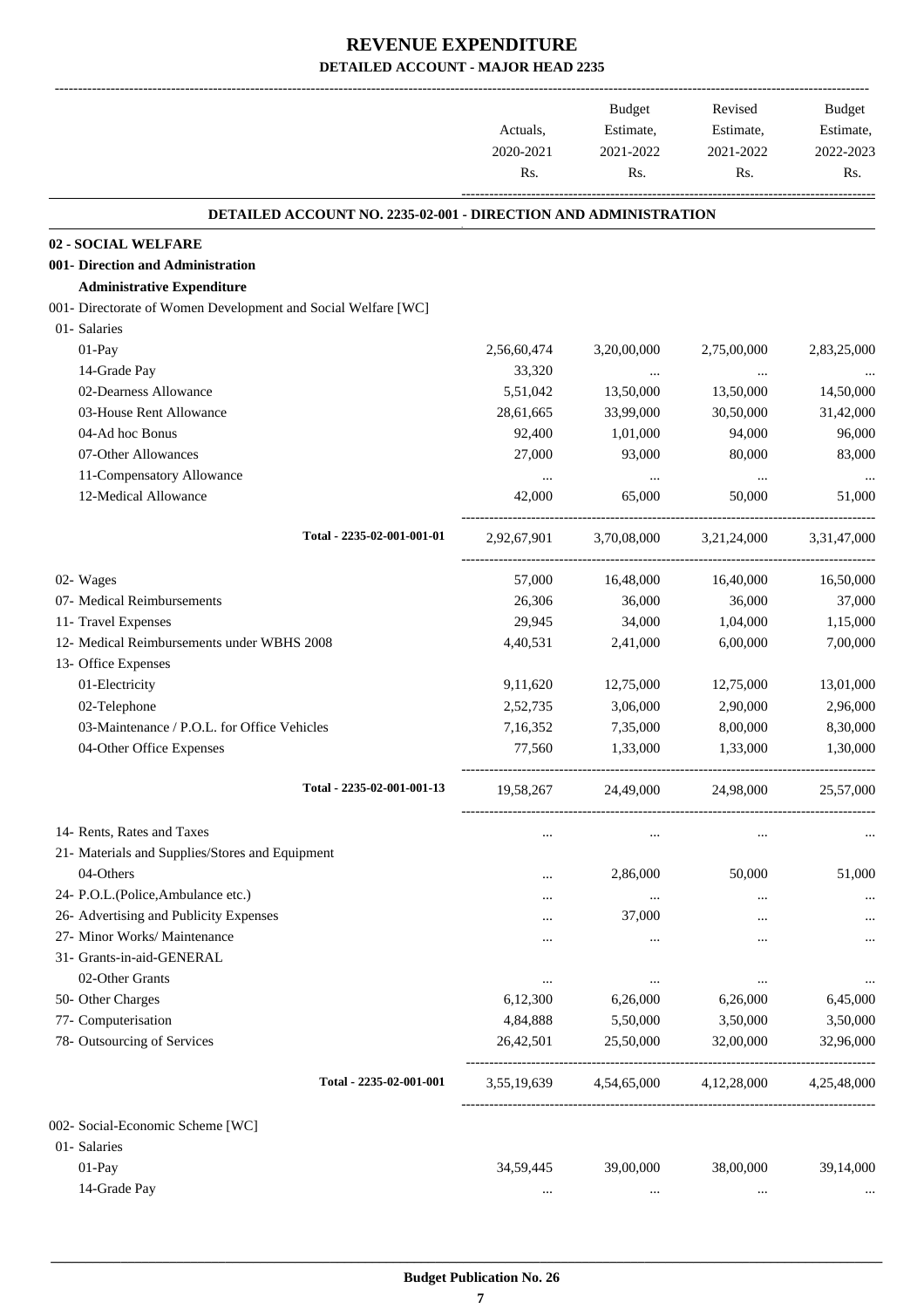|                                                                | Actuals,<br>2020-2021 | Budget<br>Estimate,<br>2021-2022 | Revised<br>Estimate,<br>2021-2022                   | Budget<br>Estimate,<br>2022-2023 |
|----------------------------------------------------------------|-----------------------|----------------------------------|-----------------------------------------------------|----------------------------------|
|                                                                | Rs.                   | Rs.                              | Rs.                                                 | Rs.                              |
| 02-Dearness Allowance                                          | 16,584                | 1,30,000                         | 1,41,000                                            | 1,60,000                         |
| 03-House Rent Allowance                                        | 4,14,953              | 4,00,000                         | 4,50,000                                            | 4,64,000                         |
| 04-Ad hoc Bonus                                                | 8,400                 | 14,000                           | 14,000                                              | 15,000                           |
| 07-Other Allowances                                            | 910                   | 3,000                            | 3,000                                               | 4,000                            |
| 12-Medical Allowance                                           | 19,048                | 17,000                           | 25,000                                              | 26,000                           |
| Total - 2235-02-001-002-01                                     |                       |                                  | 39,19,340 44,64,000 44,33,000                       | 45,83,000                        |
| 02- Wages                                                      | $\cdots$              | $\cdots$                         | $\cdots$                                            |                                  |
| 07- Medical Reimbursements                                     |                       |                                  |                                                     |                                  |
| 11- Travel Expenses                                            |                       | $\cdots$                         | $\cdots$                                            |                                  |
| 12- Medical Reimbursements under WBHS 2008                     |                       |                                  |                                                     |                                  |
| 13- Office Expenses                                            |                       |                                  |                                                     |                                  |
| 01-Electricity                                                 | 69,566                | 92,000                           | 92,000                                              | 94,000                           |
| 02-Telephone                                                   | 4,460                 | 11,000                           | 11,000                                              | 11,000                           |
| 04-Other Office Expenses                                       |                       | 5,000                            | $\cdots$                                            |                                  |
| Total - 2235-02-001-002-13                                     | 74,026                |                                  | $1,08,000$ $1,03,000$ $1,05,000$                    |                                  |
| 14- Rents, Rates and Taxes                                     |                       |                                  |                                                     |                                  |
| 21- Materials and Supplies/Stores and Equipment                |                       |                                  |                                                     |                                  |
| 04-Others                                                      |                       | 41,000                           |                                                     |                                  |
| 27- Minor Works/ Maintenance                                   | $\cdots$              | $\cdots$                         | $\cdots$                                            |                                  |
| 50- Other Charges                                              | 43,992                | 1,15,000                         | 25,000                                              | 26,000                           |
| Total - 2235-02-001-002                                        |                       |                                  | 40,37,358 47,28,000 45,61,000 47,14,000             |                                  |
| 007- Research, Training and Strengthening of the set up of the |                       |                                  |                                                     |                                  |
| Department and Directorate of Social Welfare (Vagrancy) [WC]   |                       |                                  |                                                     |                                  |
| 01- Salaries<br>01-Pay                                         | 10,82,82,774          | 11,76,00,000                     | 11,30,00,000                                        | 11,63,90,000                     |
| 14-Grade Pay                                                   |                       |                                  |                                                     |                                  |
| 02-Dearness Allowance                                          | $\cdots$<br>5,34,354  | $\ldots$<br>36,00,000            | $\cdots$<br>35,00,000                               | 39,00,000                        |
| 03-House Rent Allowance                                        | 1,20,97,489           | 1,15,00,000                      | 1,15,00,000                                         | 1,18,45,000                      |
| 04-Ad hoc Bonus                                                | 2,94,000              | 3,10,000                         | 2,00,000                                            | 2,04,000                         |
| 07-Other Allowances                                            | 45,020                | 93,000                           | 80,000                                              | 83,000                           |
| 11-Compensatory Allowance                                      | 2,38,000              | 2,89,000                         | 2,50,000                                            | 2,58,000                         |
| 12-Medical Allowance                                           | 2,92,500              | 3,10,000                         | 2,80,000                                            | 2,86,000                         |
| Total - 2235-02-001-007-01                                     |                       |                                  | 12,17,84,137 13,37,02,000 12,88,10,000 13,29,66,000 |                                  |
| 02- Wages                                                      |                       | 75,96,477 1,08,15,000            | 82,00,000                                           | 90,00,000                        |
| 07- Medical Reimbursements                                     | $\cdots$              | $\ldots$                         | $\cdots$                                            | $\cdots$                         |
| 11- Travel Expenses                                            | 8,250                 | 37,000                           | 20,000                                              | 21,000                           |
| 12- Medical Reimbursements under WBHS 2008                     | 2,25,654              | 4,90,000                         | 3,50,000                                            | 4,00,000                         |
| 13- Office Expenses                                            |                       |                                  |                                                     |                                  |
| 01-Electricity                                                 | 1,06,851              | 1,74,000                         | 1,20,000                                            | 1,23,000                         |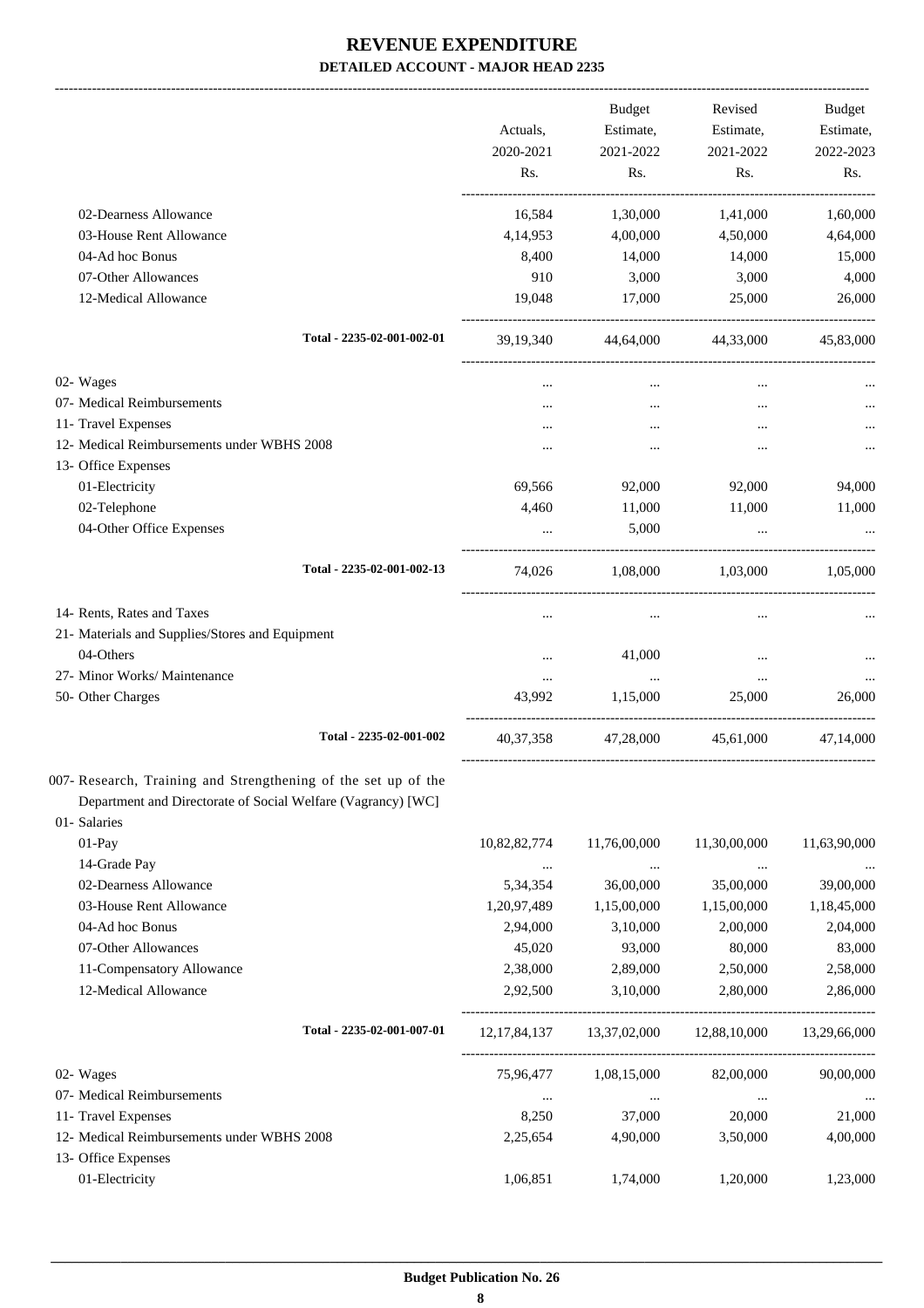-------------------------------------------------------------------------------------------------------------------------------------------------------------------------------

|                                                                                   | Actuals,<br>2020-2021<br>Rs. | <b>Budget</b><br>Estimate,<br>2021-2022<br>Rs. | Revised<br>Estimate,<br>2021-2022<br>Rs.            | <b>Budget</b><br>Estimate,<br>2022-2023<br>Rs. |
|-----------------------------------------------------------------------------------|------------------------------|------------------------------------------------|-----------------------------------------------------|------------------------------------------------|
| 02-Telephone                                                                      | 43,369                       | 1,02,000                                       | 80,000                                              | 82,000                                         |
| 03-Maintenance / P.O.L. for Office Vehicles                                       | 6,82,697                     | 6,33,000                                       | 6,96,000                                            | 7,10,000                                       |
| 04-Other Office Expenses                                                          | 84,948                       | 1,23,000                                       | 1,20,000                                            | 1,23,000                                       |
| Total - 2235-02-001-007-13                                                        | 9, 17, 865                   |                                                | 10,32,000 10,16,000                                 | 10,38,000                                      |
| 50- Other Charges                                                                 |                              | 28,400 1,05,000                                | 50,000                                              | 52,000                                         |
| Total - 2235-02-001-007                                                           |                              |                                                | 13,05,60,783 14,61,81,000 13,84,46,000 14,34,77,000 |                                                |
| 011- Establishement of Office of the Commissioner under P.W.D.<br>Act. 1995. [WC] |                              |                                                |                                                     |                                                |
| 01- Salaries                                                                      |                              |                                                |                                                     |                                                |
| 01-Pay<br>14-Grade Pay                                                            | 54,63,600                    | 72,10,000                                      | 66,00,000                                           | 67,98,000                                      |
| 02-Dearness Allowance                                                             | $\cdots$<br>1,47,338         | $\cdots$<br>3,95,000                           | $\cdots$<br>1,60,000                                | 1,70,000                                       |
| 03-House Rent Allowance                                                           | 7,46,709                     | 10,35,000                                      | 7,90,000                                            | 8,14,000                                       |
| 04-Ad hoc Bonus                                                                   | $\cdots$                     | 9,000                                          | 9,000                                               | 10,000                                         |
| 07-Other Allowances                                                               | 4,000                        | 52,000                                         | 40,000                                              | 42,000                                         |
| 12-Medical Allowance                                                              |                              | $\cdots$                                       | $\cdots$                                            |                                                |
| Total - 2235-02-001-011-01                                                        | 63,61,647                    | 87,01,000                                      | 75,99,000                                           | 78,34,000                                      |
| 02- Wages                                                                         | $\cdots$                     | $\ldots$                                       | $\cdots$                                            |                                                |
| 07- Medical Reimbursements                                                        | 7,816                        | 34,000                                         | 20,000                                              | 21,000                                         |
| 11- Travel Expenses                                                               | 8.880                        | 72,000                                         | 45,000                                              | 46,000                                         |
| 12- Medical Reimbursements under WBHS 2008                                        | 12,460                       | 33,000                                         | 25,000                                              | 26,000                                         |
| 13- Office Expenses                                                               |                              |                                                |                                                     |                                                |
| 01-Electricity                                                                    | 16,71,662                    | $\cdots$                                       | 12,00,000                                           | 12,24,000                                      |
| 02-Telephone                                                                      | 45,735                       | 71,000                                         | 65,000                                              | 67,000                                         |
| 03-Maintenance / P.O.L. for Office Vehicles                                       | 4,15,816                     | 4,25,000                                       | 5,90,000                                            | 6,02,000                                       |
| 04-Other Office Expenses                                                          | 1,95,000                     | 1,99,000                                       | 3,10,000                                            | 3,20,000                                       |
| Total - 2235-02-001-011-13                                                        | 23, 28, 213                  | 6,95,000                                       | 21,65,000                                           | 22,13,000                                      |
| 16- Publications                                                                  | 41.884                       | 51,000                                         | 95,000                                              | 1,00,000                                       |
| 24- P.O.L.(Police, Ambulance etc.)                                                | $\ldots$                     | 49,000                                         | $\cdots$                                            | $\ldots$                                       |
| 50- Other Charges                                                                 | 4,47,707                     | 4,40,000                                       | 4,40,000                                            | 4,53,000                                       |
| Total - 2235-02-001-011                                                           |                              |                                                | 92,08,607 1,00,75,000 1,03,89,000 1,06,93,000       |                                                |
| 012- Directorate of ICDS [WC]                                                     |                              |                                                |                                                     |                                                |
| 01- Salaries                                                                      |                              |                                                |                                                     |                                                |
| 01-Pay                                                                            | $\cdots$                     | $\cdots$                                       | 40,20,00,000                                        | 58,00,00,000                                   |
| 14-Grade Pay                                                                      | .                            | $\cdots$                                       | $\ldots$                                            |                                                |
| 02-Dearness Allowance                                                             |                              |                                                | 1,26,00,000                                         | 1,95,00,000                                    |
| 03-House Rent Allowance                                                           |                              | $\cdots$                                       | 3,90,00,000                                         | 6,38,00,000                                    |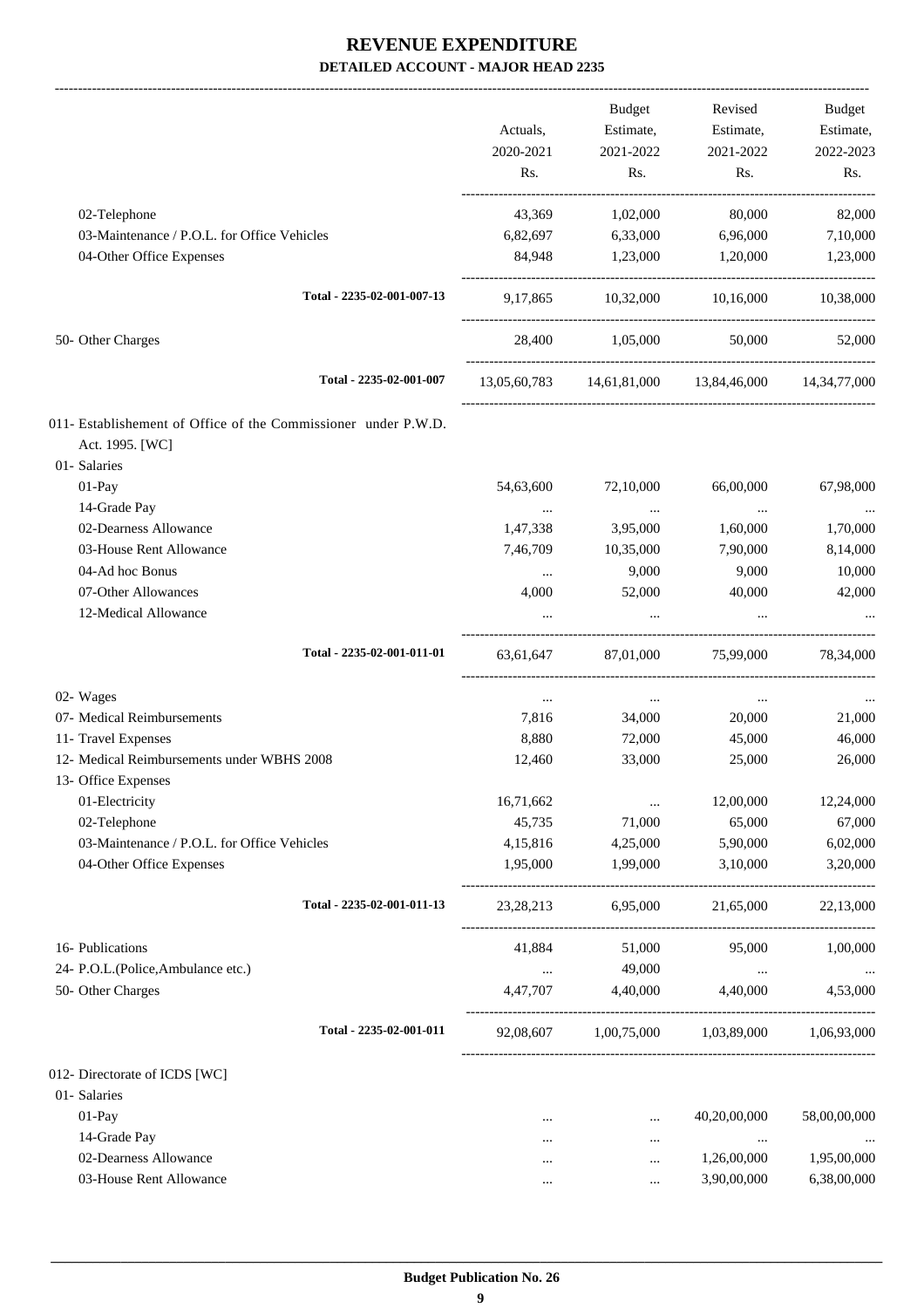-------------------------------------------------------------------------------------------------------------------------------------------------------------------------------

|                                                     | Actuals,<br>2020-2021<br>Rs. | <b>Budget</b><br>Estimate,<br>2021-2022<br>Rs. | Revised<br>Estimate,<br>2021-2022<br>Rs. | Budget<br>Estimate,<br>2022-2023<br>Rs. |
|-----------------------------------------------------|------------------------------|------------------------------------------------|------------------------------------------|-----------------------------------------|
| 04-Ad hoc Bonus                                     |                              |                                                |                                          |                                         |
| 07-Other Allowances                                 |                              | $\cdots$                                       | 50,00,000<br>20,00,000                   | 50,00,000<br>32,00,000                  |
| 11-Compensatory Allowance                           |                              | $\cdots$                                       | 7,00,000                                 | 15,00,000                               |
| 12-Medical Allowance                                |                              | $\cdots$<br>$\cdots$                           | 14,00,000                                | 20,00,000                               |
| Total - 2235-02-001-012-01                          | $\cdots$                     | $\cdots$                                       | 46,27,00,000                             | 67,50,00,000                            |
| 02- Wages                                           | $\cdots$                     | 52,000                                         | 52,000                                   | 60,000                                  |
| 07- Medical Reimbursements                          |                              | $\cdots$                                       | $\cdots$                                 |                                         |
| 11- Travel Expenses                                 | 24,52,015                    | 11,000                                         | 1,50,000                                 | 1,59,000                                |
| 12- Medical Reimbursements under WBHS 2008          |                              |                                                | 65,00,000                                | 60,00,000                               |
| 13- Office Expenses                                 |                              |                                                |                                          |                                         |
| 01-Electricity                                      |                              |                                                | 40,00,000                                | 45,00,000                               |
| 02-Telephone                                        |                              | $\cdots$                                       | 35,00,000                                | 40,00,000                               |
| 03-Maintenance / P.O.L. for Office Vehicles         |                              | $\cdots$                                       | 1,00,000                                 | 5,00,000                                |
| 04-Other Office Expenses                            |                              | $\ddotsc$                                      | 1,00,000                                 | 1,50,000                                |
| Total - 2235-02-001-012-13                          |                              |                                                | 77,00,000                                | 91,50,000                               |
| 14- Rents, Rates and Taxes                          |                              |                                                | $\cdots$                                 |                                         |
| 21- Materials and Supplies/Stores and Equipment     |                              |                                                |                                          |                                         |
| 04-Others                                           |                              | $\cdots$                                       | 1,00,000                                 | 15,00,000                               |
| 26- Advertising and Publicity Expenses              |                              |                                                | $\cdots$                                 |                                         |
| 27- Minor Works/ Maintenance                        |                              |                                                |                                          |                                         |
| 31- Grants-in-aid-GENERAL                           |                              |                                                |                                          |                                         |
| 02-Other Grants                                     |                              |                                                | $\cdots$                                 |                                         |
| 50- Other Charges                                   |                              | 2,47,000                                       | 2,50,000                                 | 21,00,000                               |
| Total - 2235-02-001-012                             | 24,52,015                    |                                                | 3,10,000 47,74,52,000 69,39,69,000       |                                         |
| 013- Directorate of Child Rights & Trafficking [WC] |                              |                                                |                                          |                                         |
| 01- Salaries                                        |                              |                                                |                                          |                                         |
| 01-Pay                                              | 1,68,55,625                  | 1,75,00,000                                    | 1,99,00,000                              | 2,00,25,000                             |
| 14-Grade Pay<br>02-Dearness Allowance               | $\cdots$                     | $\ldots$                                       | $\cdots$                                 |                                         |
| 03-House Rent Allowance                             | 3,42,338<br>22, 28, 847      | 5,30,000                                       | 10,50,000<br>22,70,000                   | 10,63,000<br>23,39,000                  |
| 04-Ad hoc Bonus                                     | 75,600                       | 21,22,000<br>87,000                            | 87,000                                   | 89,000                                  |
| 07-Other Allowances                                 | 15,000                       | 67,000                                         | 50,000                                   | 52,000                                  |
| 11-Compensatory Allowance                           |                              |                                                |                                          |                                         |
| 12-Medical Allowance                                | $\cdots$<br>28,000           | $\cdots$<br>40,000                             | $\ldots$<br>35,000                       | $\ldots$<br>36,000                      |
| 13-Dearness Pay                                     |                              | $\cdots$                                       | $\ldots$                                 |                                         |
| Total - 2235-02-001-013-01                          |                              |                                                | 1,95,45,410 2,03,46,000 2,33,92,000      | 2,36,04,000                             |
| 02- Wages                                           | 12,31,799                    | 9,58,000                                       | 33,00,000                                | 33,99,000                               |
| 07- Medical Reimbursements                          | $\cdots$                     | 46,000                                         | 50,000                                   | 51,000                                  |
| 11- Travel Expenses                                 | 3,750                        | 28,000                                         | 20,000                                   | 21,000                                  |
|                                                     |                              |                                                |                                          |                                         |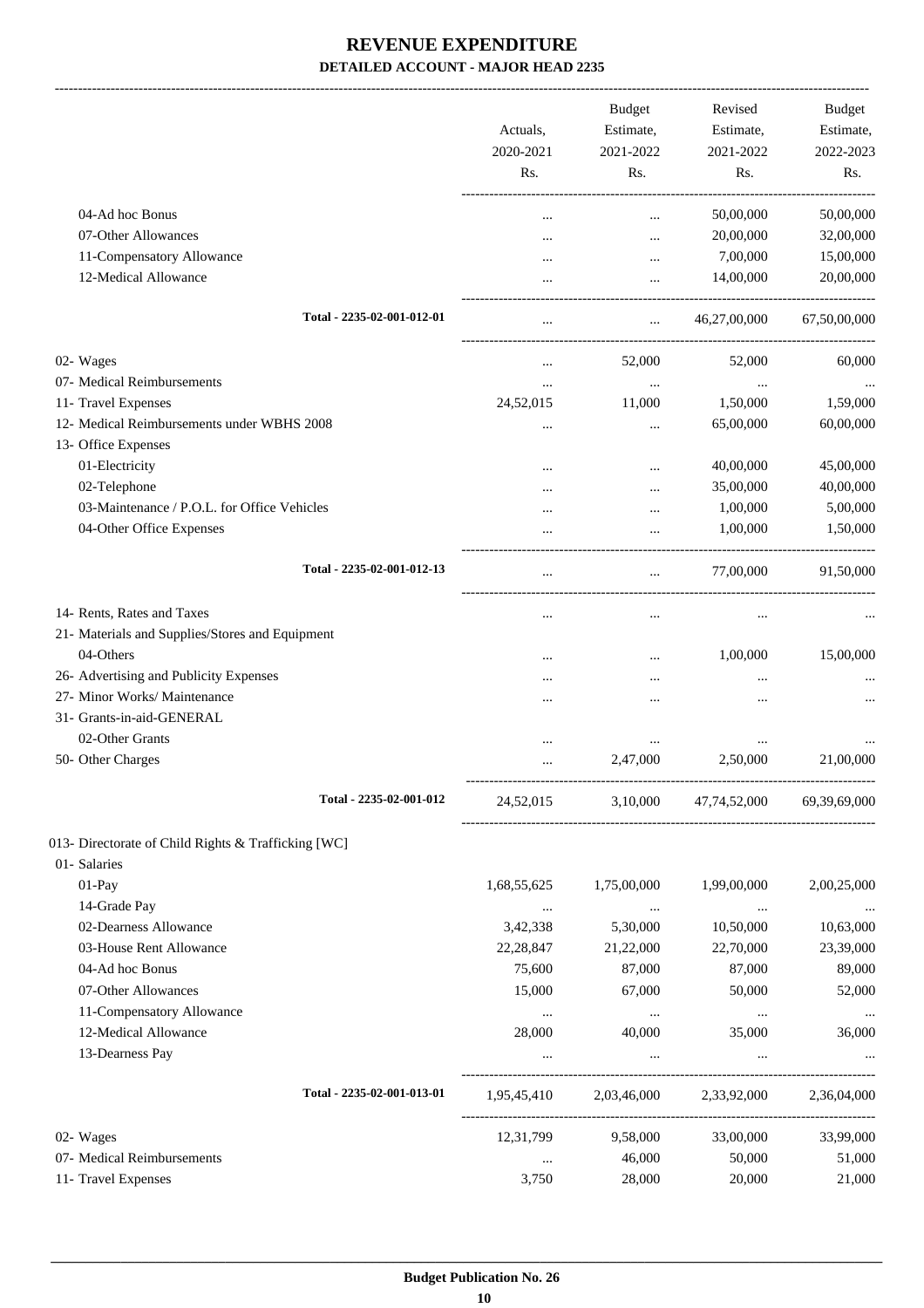-------------------------------------------------------------------------------------------------------------------------------------------------------------------------------

|                                                                     | Actuals,<br>2020-2021 | <b>Budget</b><br>Estimate,<br>2021-2022 | Revised<br>Estimate,<br>2021-2022 | <b>Budget</b><br>Estimate,<br>2022-2023 |
|---------------------------------------------------------------------|-----------------------|-----------------------------------------|-----------------------------------|-----------------------------------------|
|                                                                     | Rs.                   | Rs.                                     | Rs.                               | Rs.                                     |
| 12- Medical Reimbursements under WBHS 2008                          | 19,200                | 1,02,000                                | 1,50,000                          | 1,53,000                                |
| 13- Office Expenses                                                 |                       |                                         |                                   |                                         |
| 01-Electricity                                                      | $\cdots$              | 2,60,000                                | 50,000                            | 51,000                                  |
| 02-Telephone                                                        | 44,496                | 62,000                                  | 1,21,000                          | 1,30,000                                |
| 03-Maintenance / P.O.L. for Office Vehicles                         | 1,01,915              | 1,84,000                                | 1,90,000                          | 1,94,000                                |
| 04-Other Office Expenses                                            | 5,557                 | 14,000                                  | 14,000                            | 14,000                                  |
| Total - 2235-02-001-013-13                                          | 1,51,968              |                                         | 5,20,000 3,75,000                 | 3,89,000                                |
| 14- Rents, Rates and Taxes                                          | $\cdots$              | 17,000                                  | $\cdots$                          |                                         |
| 21- Materials and Supplies/Stores and Equipment                     |                       |                                         |                                   |                                         |
| 04-Others                                                           | $\cdots$              | $\cdots$                                | $\cdots$                          |                                         |
| 26- Advertising and Publicity Expenses                              |                       |                                         |                                   |                                         |
| 27- Minor Works/ Maintenance                                        |                       |                                         |                                   |                                         |
| 31- Grants-in-aid-GENERAL                                           |                       |                                         |                                   |                                         |
| 02-Other Grants                                                     | $\cdots$              | $\cdots$                                | $\cdots$                          |                                         |
| 50- Other Charges                                                   | 1,72,707              | 2,45,000                                | 2,45,000                          | 2,52,000                                |
| 78- Outsourcing of Services                                         | 80,06,461             | 55,08,000                               | 2,78,00,000                       | 2,85,00,000                             |
| Total - 2235-02-001-013                                             | 2,91,31,295           | 2,77,70,000                             | 5,53,32,000                       | 5,63,69,000                             |
| 014- Amount payable for 100 beds reserved for non-leper patients in |                       |                                         |                                   |                                         |
| the Uttarpara Hospital [WC]                                         |                       |                                         |                                   |                                         |
| 50- Other Charges                                                   |                       |                                         |                                   |                                         |
| <b>Total - Administrative Expenditure</b>                           | 21,09,09,697          |                                         | 23,45,29,000 72,74,08,000         | 95, 17, 70, 000                         |
| <b>State Development Schemes</b>                                    |                       |                                         |                                   |                                         |
| 019- Strenghtening of District Set up [WC]                          |                       |                                         |                                   |                                         |
| 01- Salaries                                                        |                       |                                         |                                   |                                         |
| $01-Pay$                                                            | $\cdots$              | $\cdots$                                | $\cdots$                          | $\cdots$                                |
| 14-Grade Pay                                                        | $\cdots$              | $\cdots$                                | $\cdots$                          |                                         |
| 02-Dearness Allowance                                               | $\cdots$              | $\cdots$                                | $\cdots$                          |                                         |
| 03-House Rent Allowance                                             | $\cdots$              | $\cdots$                                | $\cdots$                          |                                         |
| 04-Ad hoc Bonus                                                     | $\cdots$              | $\cdots$                                | $\cdots$                          |                                         |
| 11- Travel Expenses                                                 | $\cdots$              | $\cdots$                                | $\cdots$                          |                                         |
| 12- Medical Reimbursements under WBHS 2008                          | $\cdots$              | $\cdots$                                | $\cdots$                          |                                         |
| 13- Office Expenses                                                 |                       |                                         |                                   |                                         |
| 04-Other Office Expenses                                            | $\cdots$              | $\cdots$                                |                                   |                                         |
| 021- Training Schemes for different categories of functionaries     |                       |                                         |                                   |                                         |
| organisations [WC]<br>31- Grants-in-aid-GENERAL                     |                       |                                         |                                   |                                         |
| 02-Other Grants                                                     |                       |                                         |                                   |                                         |
| Total - 2235-02-001                                                 | 21,09,09,697          | 23,45,29,000                            | 72,74,08,000                      | 95,17,70,000                            |
|                                                                     |                       |                                         |                                   |                                         |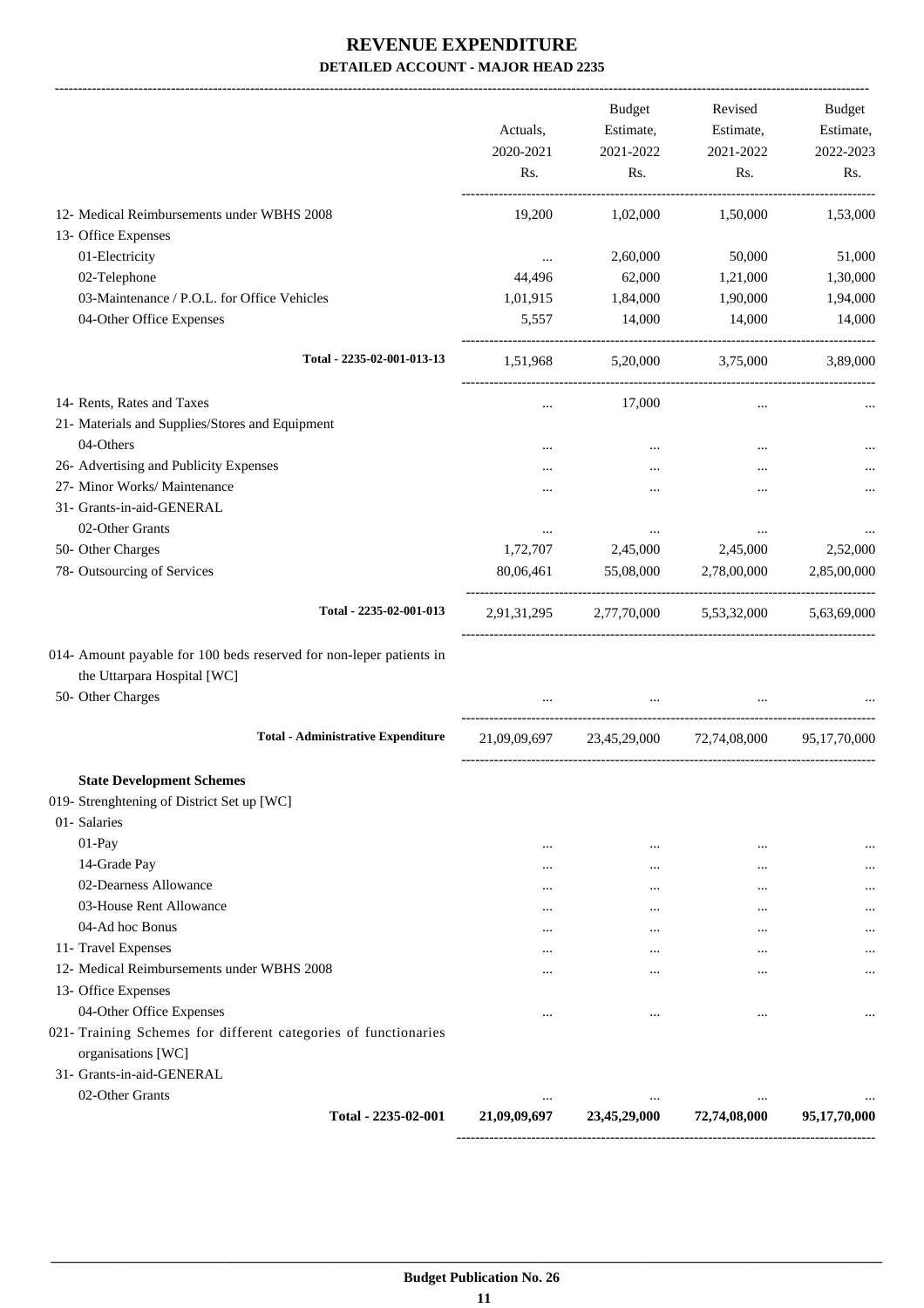|                                                                                        |                            | Actuals,<br>2020-2021<br>Rs. | Budget<br>Estimate,<br>2021-2022<br>Rs. | Revised<br>Estimate,<br>2021-2022<br>Rs. | Budget<br>Estimate,<br>2022-2023<br>Rs. |
|----------------------------------------------------------------------------------------|----------------------------|------------------------------|-----------------------------------------|------------------------------------------|-----------------------------------------|
|                                                                                        | Voted<br>Charged           | 21,09,09,697                 | 23,45,29,000<br>$\cdots$                | 72,74,08,000                             | 95,17,70,000                            |
|                                                                                        |                            |                              |                                         |                                          |                                         |
| DETAILED ACCOUNT NO. 2235-02-101 - WELFARE OF HANDICAPPED                              |                            |                              |                                         |                                          |                                         |
| 02 - SOCIAL WELFARE                                                                    |                            |                              |                                         |                                          |                                         |
| 101- Welfare of Handicapped                                                            |                            |                              |                                         |                                          |                                         |
| <b>Administrative Expenditure</b><br>003- Institutions for Physically Handicapped [WC] |                            |                              |                                         |                                          |                                         |
| 31- Grants-in-aid-GENERAL                                                              |                            |                              |                                         |                                          |                                         |
| 02-Other Grants                                                                        |                            |                              | 2,17,000                                | 55,000                                   |                                         |
|                                                                                        |                            | $\cdots$                     |                                         |                                          |                                         |
|                                                                                        | Total - 2235-02-101-003    | $\cdots$                     | 2,17,000                                | 55,000                                   |                                         |
| 004- Scholarships to the Handicapped Students studying below IXth                      |                            |                              |                                         |                                          |                                         |
| Class in all Districts [WC]                                                            |                            |                              |                                         |                                          |                                         |
| 04- Pension/Gratuities                                                                 |                            | $\cdots$                     | $\cdots$                                | $\cdots$                                 |                                         |
| 34- Scholarships and Stipends                                                          |                            | 5,85,600                     | 12,24,000                               | 8,00,000                                 | 8,16,000                                |
|                                                                                        | Total - 2235-02-101-004    |                              | 5,85,600 12,24,000                      | 8,00,000                                 | 8,16,000                                |
| 005- Assistance to Physically Handicapped in all Districts(Disability                  |                            |                              |                                         |                                          |                                         |
| Pensions) [WC]                                                                         |                            |                              |                                         |                                          |                                         |
| 04- Pension/Gratuities                                                                 |                            |                              |                                         |                                          |                                         |
| 31- Grants-in-aid-GENERAL                                                              |                            |                              |                                         |                                          |                                         |
| 02-Other Grants                                                                        |                            | $\cdots$                     |                                         | $\cdots$                                 |                                         |
| 033- Establishment of a School for the Deaf in North Bengal [WC]                       |                            |                              |                                         |                                          |                                         |
| 01- Salaries                                                                           |                            |                              |                                         |                                          |                                         |
| 01-Pay                                                                                 |                            | 1,33,53,424                  | 1,46,00,000                             | 1,45,00,000                              | 1,49,35,000                             |
| 14-Grade Pay                                                                           |                            | 1,673                        | $\cdots$                                | 10,000                                   |                                         |
| 02-Dearness Allowance                                                                  |                            | 64,807                       | 4,50,000                                | 4,50,000                                 | 4,64,000                                |
| 03-House Rent Allowance                                                                |                            | 10,85,403                    | 15,00,000                               | 12,94,000                                | 13,33,000                               |
| 04-Ad hoc Bonus                                                                        |                            | 58,800                       | 72,000                                  | 67,000                                   | 69,000                                  |
| 05-Interim Relief                                                                      |                            | $\ldots$                     | $\ldots$                                | 5,000                                    | 6,000                                   |
| 07-Other Allowances                                                                    |                            | 18,400                       | 26,000                                  | 26,000                                   | 27,000                                  |
| 12-Medical Allowance                                                                   |                            | 35,000                       | 47,000                                  | 35,000                                   | 36,000                                  |
|                                                                                        | Total - 2235-02-101-033-01 | 1,46,17,507                  | 1,66,95,000                             | 1,63,87,000                              | 1,68,70,000                             |
| 02- Wages                                                                              |                            | 19,54,985                    | 21,63,000                               | 21,63,000                                | 22,28,000                               |
| 04- Pension/Gratuities                                                                 |                            | $\ldots$                     | $\cdots$                                | $\ldots$                                 |                                         |
| 07- Medical Reimbursements                                                             |                            | $\ldots$                     | $\cdots$                                | $\cdots$                                 | $\ldots$                                |
| 11- Travel Expenses                                                                    |                            | 7,260                        | 26,000                                  | 23,000                                   | 24,000                                  |
| 12- Medical Reimbursements under WBHS 2008                                             |                            | $\ldots$                     | 28,000                                  | 40,000                                   | 41,000                                  |
| 13- Office Expenses                                                                    |                            |                              |                                         |                                          |                                         |
| 01-Electricity                                                                         |                            | 2,87,674                     | 3,55,000                                | 3,10,000                                 | 3,17,000                                |
| 02-Telephone                                                                           |                            | 27,327                       | 45,000                                  | 39,000                                   | 40,000                                  |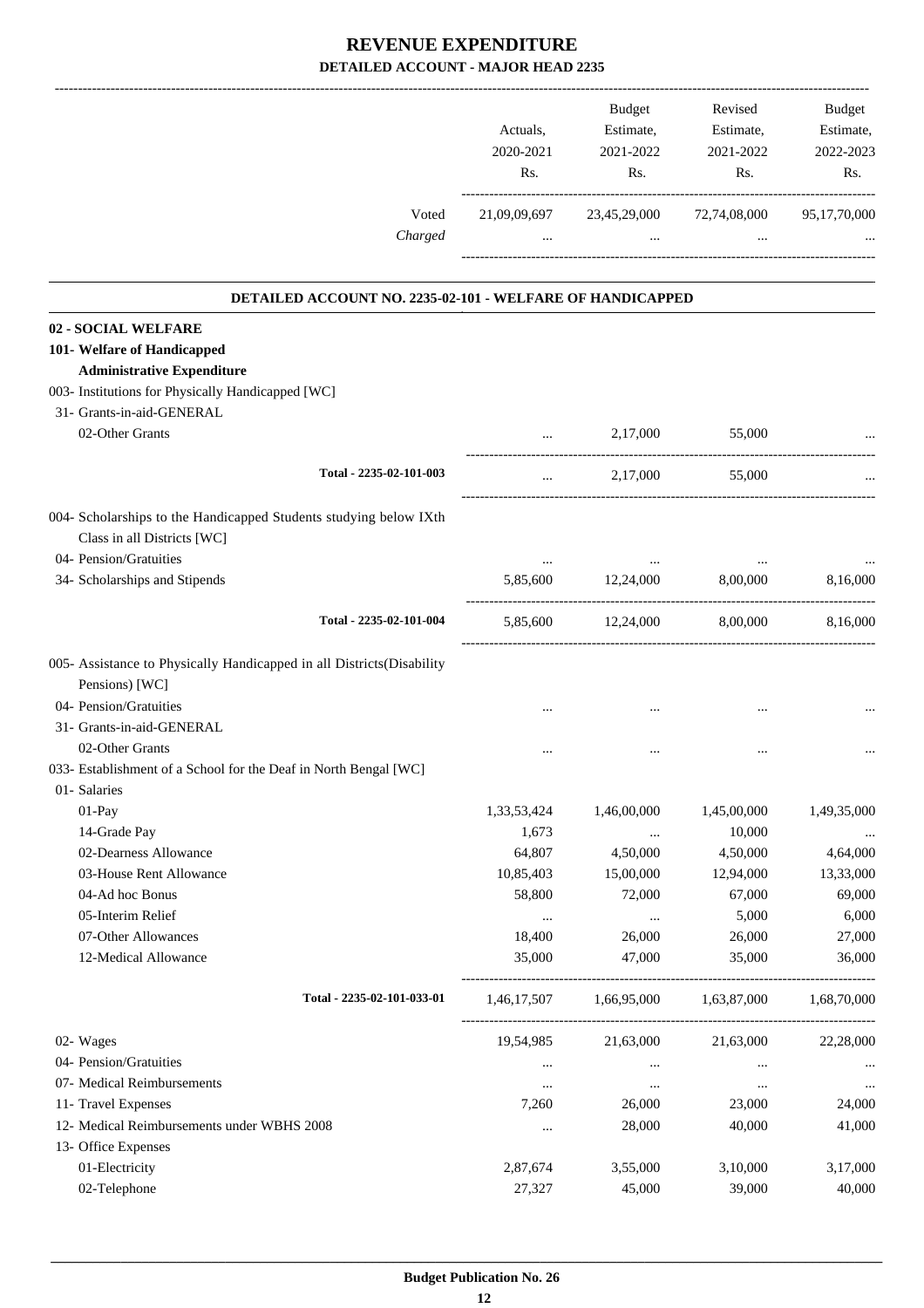|                                                                                                                                   | Actuals,<br>2020-2021 | Budget<br>Estimate,<br>2021-2022 | Revised<br>Estimate,<br>2021-2022               | Budget<br>Estimate,<br>2022-2023 |
|-----------------------------------------------------------------------------------------------------------------------------------|-----------------------|----------------------------------|-------------------------------------------------|----------------------------------|
|                                                                                                                                   | Rs.                   | Rs.                              | Rs.                                             | Rs.                              |
| 03-Maintenance / P.O.L. for Office Vehicles                                                                                       | $\cdots$              | $\cdots$                         | $\cdots$                                        |                                  |
| 04-Other Office Expenses                                                                                                          | 46,701                | 89,000                           | 89,000                                          | 91,000                           |
| Total - 2235-02-101-033-13                                                                                                        | 3,61,702              |                                  | 4,89,000 4,38,000                               | 4,48,000                         |
| 14- Rents, Rates and Taxes<br>21- Materials and Supplies/Stores and Equipment<br>04-Others                                        | $\cdots$              | 16,000<br>$\cdots$               | $\cdots$                                        |                                  |
| 27- Minor Works/ Maintenance                                                                                                      |                       | 10,000                           | $\cdots$                                        |                                  |
| 34- Scholarships and Stipends<br>50- Other Charges                                                                                | 18,078                | 42,000                           | $\cdots$<br>40,000                              | 42,000                           |
| Total - 2235-02-101-033                                                                                                           |                       |                                  | 1,69,59,532 1,94,69,000 1,90,91,000 1,96,53,000 |                                  |
| <b>Total - Administrative Expenditure</b>                                                                                         |                       |                                  | 1,75,45,132 2,09,10,000 1,99,46,000 2,04,69,000 |                                  |
| <b>State Development Schemes</b><br>001- Prosthetic Aid to Handicapped Persons in all Districts [WC]<br>31- Grants-in-aid-GENERAL |                       |                                  |                                                 |                                  |
| 02-Other Grants                                                                                                                   | 9,450                 | 60,00,000                        | 20,00,000                                       | 63,00,000                        |
| Total - 2235-02-101-001                                                                                                           | 9,450                 | 60,00,000                        | 20,00,000                                       | 63,00,000                        |
| 002- Scholarships to Handicapped Students studying below Class IX<br>[WC]                                                         |                       |                                  |                                                 |                                  |
| 34- Scholarships and Stipends                                                                                                     | 12,91,800             | 95,00,000                        | 31,67,000                                       | 99,75,000                        |
| Total - 2235-02-101-002                                                                                                           | 12,91,800             | 95,00,000                        | 31,67,000                                       | 99,75,000                        |
| 006- Award to Outstanding Employers of Handicapped and<br>Handicapped Employees [WC]                                              |                       |                                  |                                                 |                                  |
| 31- Grants-in-aid-GENERAL<br>02-Other Grants                                                                                      |                       |                                  | 8,00,000 2,67,000 8,40,000                      |                                  |
| Total - 2235-02-101-006                                                                                                           | $\cdots$              |                                  | 8,00,000 2,67,000 8,40,000                      |                                  |
| 007- Economic Rehabilitation to Physically Handicapped and<br>Mentally Retarded Persons [WC]                                      |                       |                                  |                                                 |                                  |
| 31- Grants-in-aid-GENERAL<br>02-Other Grants                                                                                      | 5,81,000              |                                  | 40,00,000 13,33,000                             | 42,00,000                        |
| Total - 2235-02-101-007                                                                                                           | 5,81,000              |                                  | 40,00,000 13,33,000                             | 42,00,000                        |
| 018- Implementation of the Persons with Disabilities Act. 1995. [WC]                                                              |                       |                                  |                                                 |                                  |
| 31- Grants-in-aid-GENERAL<br>02-Other Grants                                                                                      | 1,90,100              | 35,00,000                        | 11,67,000                                       | 36,75,000                        |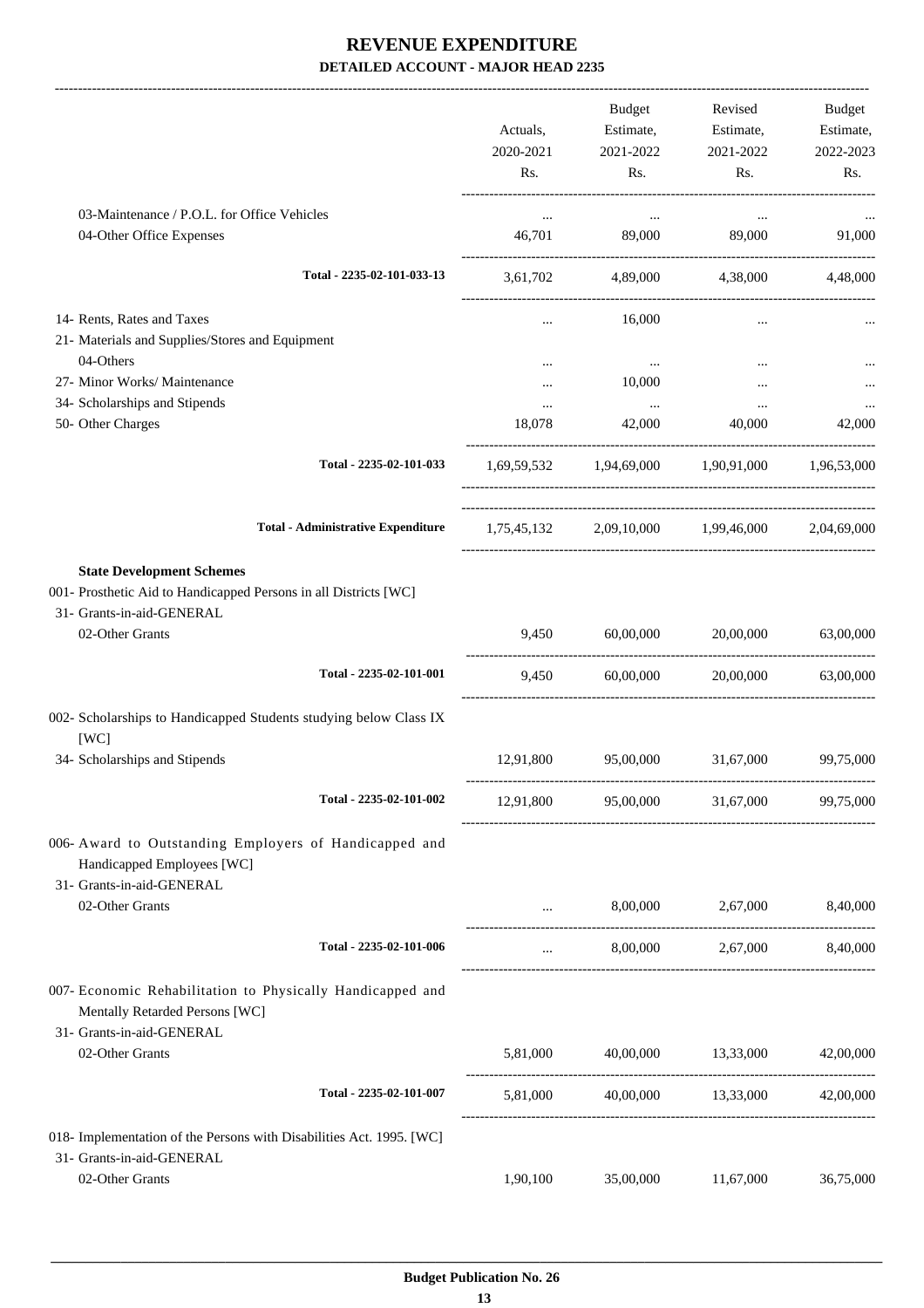|                                                                                           | Actuals,<br>2020-2021<br>Rs. | Budget<br>Estimate,<br>2021-2022<br>Rs. | Revised<br>Estimate,<br>2021-2022<br>Rs.                            | Budget<br>Estimate,<br>2022-2023<br>Rs. |
|-------------------------------------------------------------------------------------------|------------------------------|-----------------------------------------|---------------------------------------------------------------------|-----------------------------------------|
| Total - 2235-02-101-018                                                                   | 1,90,100                     |                                         | 35,00,000 11,67,000                                                 | 36,75,000                               |
| 035- Expansion of Capacity and Modernisation of Composite Homes                           |                              |                                         |                                                                     |                                         |
| for Deaf Dumb and Blind [WC]                                                              |                              |                                         |                                                                     |                                         |
| 27- Minor Works/ Maintenance                                                              |                              | $\cdots$                                | $\cdots$                                                            |                                         |
| 31- Grants-in-aid-GENERAL                                                                 |                              |                                         |                                                                     |                                         |
| 02-Other Grants                                                                           |                              |                                         | $\ddotsc$                                                           |                                         |
| 036- Promotion of Establishment of Training Centres by Voluntary                          |                              |                                         |                                                                     |                                         |
| Organisations/Local Bodies/Govt. [WC]                                                     |                              |                                         |                                                                     |                                         |
| 21- Materials and Supplies/Stores and Equipment                                           |                              |                                         |                                                                     |                                         |
| 04-Others                                                                                 |                              |                                         | $\ddotsc$                                                           |                                         |
| 31- Grants-in-aid-GENERAL                                                                 |                              |                                         |                                                                     |                                         |
| 02-Other Grants                                                                           |                              |                                         |                                                                     |                                         |
| 34- Scholarships and Stipends                                                             |                              |                                         |                                                                     |                                         |
| 037- Assistance to Physically Handicapped in all Districts (Disability                    |                              |                                         |                                                                     |                                         |
| Pensions) [WC]                                                                            |                              |                                         |                                                                     |                                         |
| 04- Pension/Gratuities                                                                    |                              |                                         | $\ddotsc$                                                           |                                         |
| 13- Office Expenses                                                                       |                              |                                         |                                                                     |                                         |
| 04-Other Office Expenses                                                                  |                              |                                         |                                                                     |                                         |
| 14- Rents, Rates and Taxes                                                                |                              |                                         |                                                                     |                                         |
| 31- Grants-in-aid-GENERAL                                                                 |                              |                                         |                                                                     |                                         |
| 02-Other Grants                                                                           |                              | $\cdots$                                | $\cdots$                                                            |                                         |
| <b>Total - State Development Schemes</b>                                                  |                              |                                         |                                                                     |                                         |
|                                                                                           | 20,72,350                    | 2,38,00,000                             | 79,34,000                                                           | 2,49,90,000                             |
| <b>State Development Schemes</b><br>039- Manabik Scheme under Jai Bangla (JAIBANGLA) [WC] |                              |                                         |                                                                     |                                         |
| 31- Grants-in-aid-GENERAL                                                                 |                              |                                         |                                                                     |                                         |
| 02-Other Grants                                                                           | 252, 23, 28, 092             | 278,00,00,000                           | 279, 33, 33, 000                                                    | 450,00,00,000                           |
| 50- Other Charges                                                                         | $\cdots$                     | 2,00,00,000                             | 66,67,000                                                           | 2,35,00,000                             |
| <b>Total - State Development Schemes</b>                                                  |                              |                                         | 252, 23, 28, 092 280, 00, 00, 000 280, 00, 00, 000 452, 35, 00, 000 |                                         |
| <b>Central Sector Scheme</b>                                                              |                              |                                         |                                                                     |                                         |
| 032- Barrier-Free access for Persons with Disabilities at A.T.I., Salt<br>Lake [WC]       |                              |                                         |                                                                     |                                         |
| 31- Grants-in-aid-GENERAL                                                                 |                              |                                         |                                                                     |                                         |
| 02-Other Grants                                                                           |                              | the contract of the con-                |                                                                     |                                         |
| Total - 2235-02-101                                                                       |                              |                                         | 254,19,45,574 284,47,10,000 282,78,80,000                           | 456,89,59,000                           |
| Voted<br>Charged                                                                          | $\cdots$                     | $\cdots$                                | 254,19,45,574 284,47,10,000 282,78,80,000 456,89,59,000<br>$\cdots$ |                                         |
|                                                                                           |                              |                                         |                                                                     |                                         |

#### **DETAILED ACCOUNT NO. 2235-02-102 - CHILD WELFARE .**

**02 - SOCIAL WELFARE**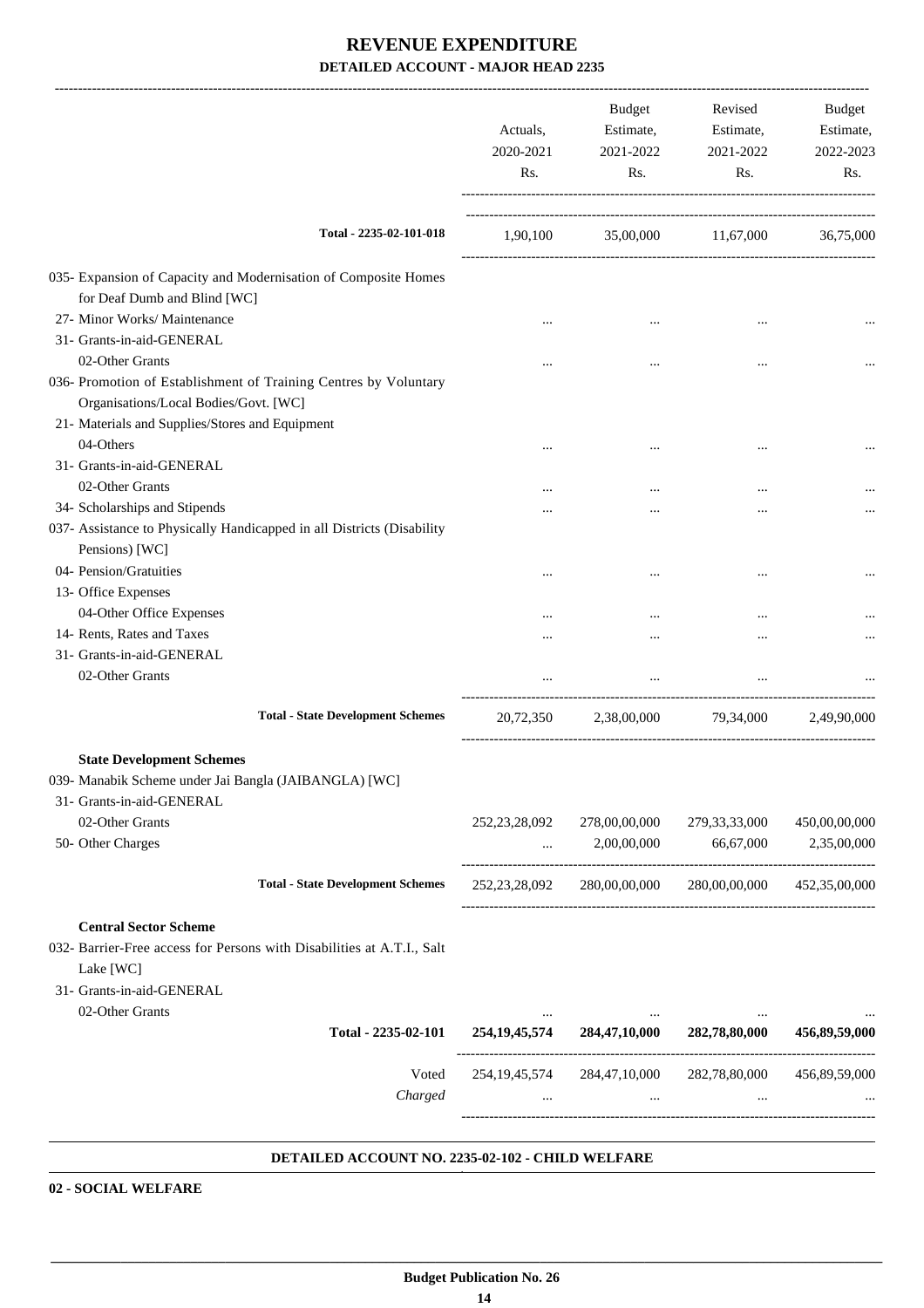|                                                                      | Actuals,<br>2020-2021<br>Rs. | <b>Budget</b><br>Estimate,<br>2021-2022<br>Rs. | Revised<br>Estimate,<br>2021-2022<br>Rs. | Budget<br>Estimate,<br>2022-2023<br>Rs. |
|----------------------------------------------------------------------|------------------------------|------------------------------------------------|------------------------------------------|-----------------------------------------|
| 102- Child Welfare                                                   |                              |                                                |                                          |                                         |
| <b>Administrative Expenditure</b>                                    |                              |                                                |                                          |                                         |
| 001- Govt. of India's Crash Programme of Nutrition for children [WC] |                              |                                                |                                          |                                         |
| 01- Salaries                                                         |                              |                                                |                                          |                                         |
| $01-Pay$                                                             |                              |                                                |                                          |                                         |
| 14-Grade Pay                                                         |                              |                                                | $\ddotsc$                                |                                         |
| 02-Dearness Allowance                                                |                              |                                                |                                          |                                         |
| 03-House Rent Allowance                                              |                              |                                                | $\ddotsc$                                |                                         |
| 04-Ad hoc Bonus                                                      |                              | $\ddotsc$                                      | $\ddotsc$                                |                                         |
| 07-Other Allowances                                                  |                              | 62,000                                         | 30,000                                   | 31,000                                  |
| 12-Medical Allowance                                                 |                              |                                                |                                          |                                         |
|                                                                      |                              |                                                |                                          |                                         |
| Total - 2235-02-102-001-01                                           |                              | 62,000                                         | 30,000                                   | 31,000                                  |
| 02- Wages                                                            | 2,262                        | 82,40,000                                      | 65,00,000                                | 68,00,000                               |
| 04- Pension/Gratuities                                               |                              | $\ldots$                                       | $\cdots$                                 | $\cdots$                                |
| 12- Medical Reimbursements under WBHS 2008                           | 1,63,310                     | 1,43,000                                       | 1,70,000                                 | 1,74,000                                |
| 13- Office Expenses                                                  |                              |                                                |                                          |                                         |
| 01-Electricity                                                       | 4,490                        | 16,000                                         | 16,000                                   | 16,000                                  |
| 02-Telephone                                                         | 7,139                        | 16,000                                         | 16,000                                   | 16,000                                  |
| Total - 2235-02-102-001-13                                           | 11,629                       | 32,000                                         | 32,000                                   | 32,000                                  |
| 21- Materials and Supplies/Stores and Equipment                      |                              |                                                |                                          |                                         |
| 01-Diet                                                              | 95,232                       | 1,66,000                                       | 1,50,000                                 | 1,53,000                                |
| 02-Drug                                                              |                              |                                                |                                          |                                         |
| 04-Others                                                            | 4,11,62,454                  | 71,50,00,000                                   | 20,50,00,000                             | 20,91,00,000                            |
|                                                                      |                              |                                                |                                          |                                         |
| Total - 2235-02-102-001-21                                           | 4, 12, 57, 686               | 71,51,66,000                                   | 20,51,50,000                             | 20,92,53,000                            |
| 31- Grants-in-aid-GENERAL                                            |                              |                                                |                                          |                                         |
| 02-Other Grants                                                      | 77,90,064                    | 2,65,20,000                                    | 1,50,00,000                              | 1,55,00,000                             |
| 50- Other Charges                                                    | 23,90,99,358                 | 46,00,00,000                                   | 33,00,00,000                             | 33,99,00,000                            |
| Total - 2235-02-102-001                                              | 28,83,24,309                 |                                                | 121,01,63,000 55,68,82,000               | 57,16,90,000                            |
| 003- Family and Child Welfare Projects [WC]                          |                              |                                                |                                          |                                         |
| 01- Salaries                                                         |                              |                                                |                                          |                                         |
| 01-Pay                                                               | 8, 34, 65, 173               | 8,60,05,000                                    | 8,51,34,000                              | 8,76,88,000                             |
| 14-Grade Pay                                                         |                              |                                                |                                          |                                         |
| 02-Dearness Allowance                                                | $\cdots$<br>4,28,414         | $\ldots$<br>26,89,000                          | $\cdots$<br>34,05,000                    | 45,00,000                               |
| 03-House Rent Allowance                                              | 95,84,971                    | 85,18,000                                      | 99,20,000                                | 1,02,18,000                             |
| 04-Ad hoc Bonus                                                      | 2,37,300                     | 3,03,000                                       | 2,80,000                                 | 2,86,000                                |
| 07-Other Allowances                                                  | 1,17,000                     | 1,76,000                                       | 1,40,000                                 | 1,45,000                                |
| 11-Compensatory Allowance                                            | 72,000                       | 1,03,000                                       | 90,000                                   | 93,000                                  |
| 12-Medical Allowance                                                 | 3,67,565                     | 3,80,000                                       | 3,80,000                                 | 3,88,000                                |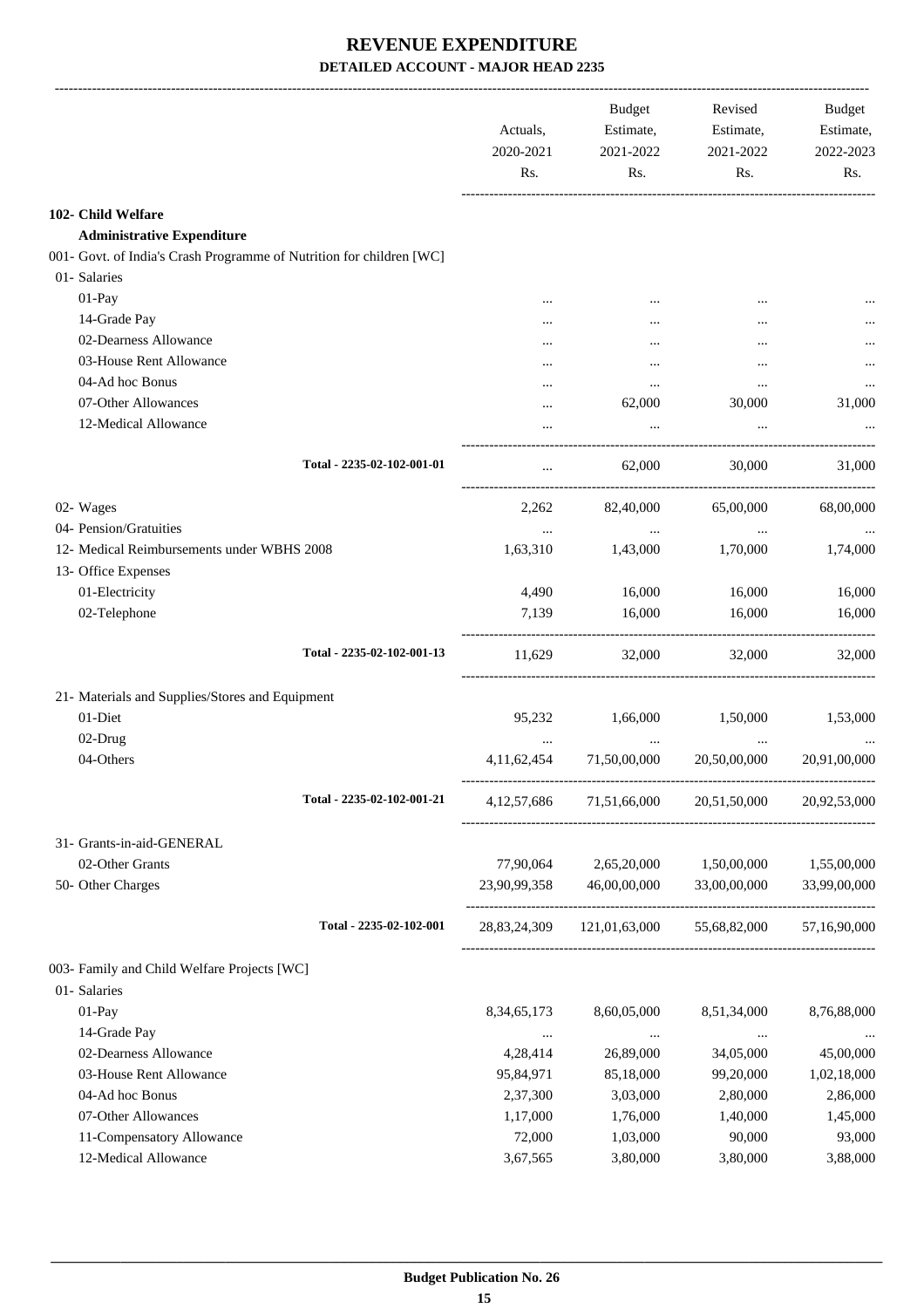|                                                                  |                            | Actuals,<br>2020-2021<br>Rs. | Budget<br>Estimate,<br>2021-2022<br>Rs. | Revised<br>Estimate,<br>2021-2022<br>Rs. | Budget<br>Estimate,<br>2022-2023<br>Rs. |
|------------------------------------------------------------------|----------------------------|------------------------------|-----------------------------------------|------------------------------------------|-----------------------------------------|
|                                                                  | Total - 2235-02-102-003-01 |                              | 9,42,72,423 9,81,74,000 9,93,49,000     |                                          | 10,33,18,000                            |
| 02- Wages                                                        |                            | 30,76,871                    | 36,05,000                               | 36,00,000                                | 37,08,000                               |
| 11- Travel Expenses                                              |                            | 2,148                        | 71,000                                  | 52,000                                   | 54,000                                  |
| 12- Medical Reimbursements under WBHS 2008                       |                            | 1,38,431                     | 3,06,000                                | 3,00,000                                 | 3,06,000                                |
| 13- Office Expenses                                              |                            |                              |                                         |                                          |                                         |
| 01-Electricity                                                   |                            | 14,498                       | 35,000                                  | 23,000                                   | 24,000                                  |
| 02-Telephone                                                     |                            | 5,618                        | 9,000                                   | 9,000                                    | 9,000                                   |
| 04-Other Office Expenses                                         |                            | 12,863                       | 65,000                                  | 55,000                                   | 57,000                                  |
|                                                                  | Total - 2235-02-102-003-13 | 32,979                       | 1,09,000                                | 87,000                                   | 90.000                                  |
| 14- Rents, Rates and Taxes                                       |                            |                              |                                         |                                          |                                         |
| 21- Materials and Supplies/Stores and Equipment                  |                            |                              |                                         |                                          |                                         |
| 01-Diet                                                          |                            | $\cdots$                     |                                         |                                          |                                         |
| 04-Others                                                        |                            | 2,871                        | 27,000                                  | 20,000                                   | 21,000                                  |
|                                                                  | Total - 2235-02-102-003-21 | 2,871                        | 27,000                                  | 20,000                                   | 21,000                                  |
| 24- P.O.L.(Police, Ambulance etc.)                               |                            | $\cdots$                     |                                         | $\cdots$                                 |                                         |
| 31- Grants-in-aid-GENERAL                                        |                            |                              |                                         |                                          |                                         |
| 02-Other Grants                                                  |                            | 25,492                       | 3,27,000                                | 3,00,000                                 | 3,03,000                                |
| 36- Grants-in-aid-Salaries                                       |                            | $\cdots$                     | $\cdots$                                | $\cdots$                                 | $\cdots$                                |
| 50- Other Charges                                                |                            | 1,34,178                     | 3,90,000                                | 3,90,000                                 | 4,02,000                                |
|                                                                  | Total - 2235-02-102-003    | 9,76,85,393                  | 10,30,09,000                            | 10,40,98,000                             | 10,82,02,000                            |
| 004- Establishment of Day care Centres, Balwadis and Creches for |                            |                              |                                         |                                          |                                         |
| Children in districts [WC]                                       |                            |                              |                                         |                                          |                                         |
| 01- Salaries                                                     |                            |                              |                                         |                                          |                                         |
| 01-Pay                                                           |                            |                              |                                         |                                          |                                         |
| 14-Grade Pay                                                     |                            | $\cdots$                     | $\cdots$                                | $\cdots$                                 |                                         |
| 02-Dearness Allowance                                            |                            | $\cdots$                     | $\cdots$                                |                                          |                                         |
| 03-House Rent Allowance                                          |                            | $\cdots$                     | $\cdots$                                | $\cdots$                                 | $\cdots$                                |
| 04-Ad hoc Bonus                                                  |                            | $\cdots$                     | $\cdots$                                | $\cdots$                                 |                                         |
| 07-Other Allowances                                              |                            | $\cdots$                     |                                         | $\cdots$                                 |                                         |
| 12-Medical Allowance                                             |                            | $\cdots$                     | $\cdots$                                | $\cdots$                                 |                                         |
| 04- Pension/Gratuities                                           |                            | $\cdots$                     | $\cdots$                                | $\cdots$                                 |                                         |
| 07- Medical Reimbursements                                       |                            | $\cdots$                     | $\cdots$                                |                                          |                                         |
| 11- Travel Expenses                                              |                            | $\cdots$                     | $\cdots$                                | $\cdots$                                 | $\cdots$                                |
| 12- Medical Reimbursements under WBHS 2008                       |                            |                              | $\cdots$                                |                                          |                                         |
| 13- Office Expenses                                              |                            |                              |                                         |                                          |                                         |
| 04-Other Office Expenses                                         |                            | $\cdots$                     |                                         |                                          | $\ddotsc$                               |
| 21- Materials and Supplies/Stores and Equipment                  |                            |                              |                                         |                                          |                                         |
| 04-Others                                                        |                            |                              |                                         |                                          |                                         |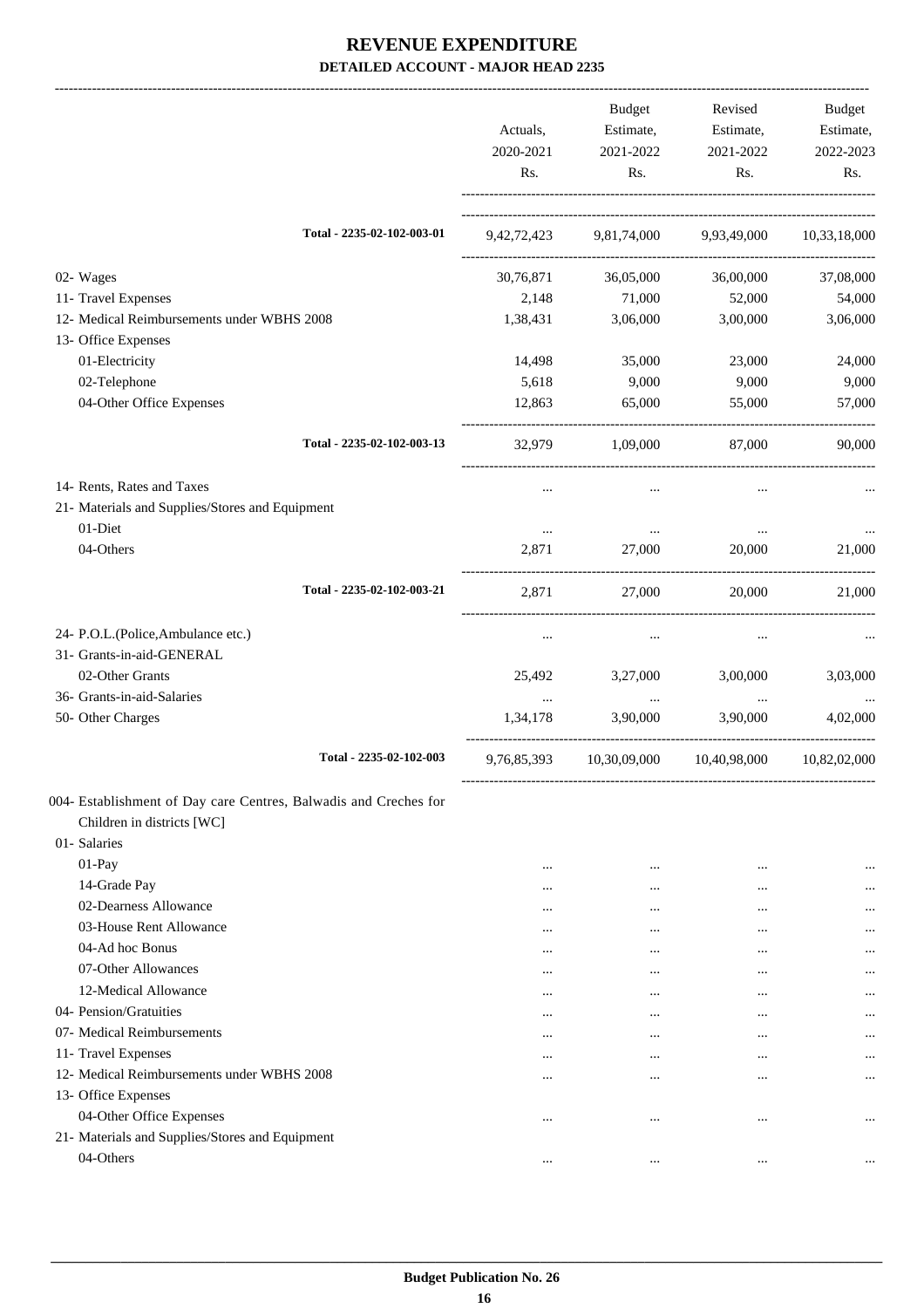-------------------------------------------------------------------------------------------------------------------------------------------------------------------------------

|                                                                                                                                             |                         | Actuals,<br>2020-2021<br>Rs. | <b>Budget</b><br>Estimate,<br>2021-2022<br>Rs. | Revised<br>Estimate,<br>2021-2022<br>Rs. | <b>Budget</b><br>Estimate,<br>2022-2023<br>Rs. |
|---------------------------------------------------------------------------------------------------------------------------------------------|-------------------------|------------------------------|------------------------------------------------|------------------------------------------|------------------------------------------------|
| 31- Grants-in-aid-GENERAL                                                                                                                   |                         |                              |                                                |                                          |                                                |
| 02-Other Grants                                                                                                                             |                         | 21,88,000                    | 35,70,000                                      | 27,00,000                                | 29,00,000                                      |
| 50- Other Charges                                                                                                                           |                         |                              | $\cdots$                                       | $\cdots$                                 |                                                |
|                                                                                                                                             | Total - 2235-02-102-004 | 21,88,000                    | 35,70,000                                      | 27,00,000                                | 29,00,000                                      |
| 009- Grants-in-aid to Voluntary Organisations for Services for<br>Children in need of Care and Protection [WC]<br>31- Grants-in-aid-GENERAL |                         |                              |                                                |                                          |                                                |
| 02-Other Grants                                                                                                                             |                         | 1,00,000                     | 4,90,000                                       | 3,20,000                                 | 3.24,000                                       |
|                                                                                                                                             | Total - 2235-02-102-009 | 1.00.000                     | 4,90,000 3,20,000                              |                                          | 3,24,000                                       |
| 011- Remodelling and Renovation of cottages at Digha [WC]<br>01- Salaries<br>01-Pay                                                         |                         |                              |                                                |                                          |                                                |
| 14-Grade Pay                                                                                                                                |                         | <br>                         | $\cdots$<br>$\cdots$                           | <br>                                     |                                                |
| 02-Dearness Allowance                                                                                                                       |                         |                              | $\cdots$                                       |                                          |                                                |
| 03-House Rent Allowance                                                                                                                     |                         |                              |                                                |                                          |                                                |
| 04-Ad hoc Bonus                                                                                                                             |                         |                              |                                                |                                          |                                                |
| 07-Other Allowances                                                                                                                         |                         |                              |                                                |                                          |                                                |
| 12-Medical Allowance                                                                                                                        |                         | $\cdots$                     |                                                |                                          |                                                |
| 07- Medical Reimbursements                                                                                                                  |                         | $\cdots$                     | $\cdots$                                       |                                          |                                                |
| 12- Medical Reimbursements under WBHS 2008                                                                                                  |                         | 7,900                        | 16,000                                         | 16,000                                   | 16,000                                         |
|                                                                                                                                             | Total - 2235-02-102-011 | 7,900                        | 16,000                                         | 16,000                                   | 16,000                                         |
| 013- State Advisory Board for Juvenile Justice [WC]                                                                                         |                         |                              |                                                |                                          |                                                |
| 31- Grants-in-aid-GENERAL                                                                                                                   |                         |                              |                                                |                                          |                                                |
| 02-Other Grants                                                                                                                             |                         | $\cdots$                     | 32,64,000                                      | 10,00,000                                | 10,10,000                                      |
|                                                                                                                                             | Total - 2235-02-102-013 | $\cdots$                     |                                                | 32,64,000 10,00,000 10,10,000            |                                                |
| 014- Services essential for implementation of West Bengal Juvenile<br>Justice (Care & Protection) Rules, 2017 [WC]                          |                         |                              |                                                |                                          |                                                |
| 50- Other Charges                                                                                                                           |                         |                              | 49,500 3,06,000 2,50,000 2,58,000              |                                          |                                                |
|                                                                                                                                             | Total - 2235-02-102-014 |                              | 49,500 3,06,000 2,50,000 2,58,000              |                                          |                                                |
| 062- Services Essential for the implementation of West Bengal<br>Children Act, 1959. [WC]<br>31- Grants-in-aid-GENERAL                      |                         |                              |                                                |                                          |                                                |
| 02-Other Grants<br>074- Establishment of Holiday Home for Destitute Children at Digha<br>[WC]                                               |                         | $\cdots$                     | $\cdots$                                       | $\cdots$                                 |                                                |
| 13- Office Expenses                                                                                                                         |                         |                              |                                                |                                          |                                                |
| 04-Other Office Expenses                                                                                                                    |                         | $\cdots$                     | $\cdots$                                       | $\cdots$                                 |                                                |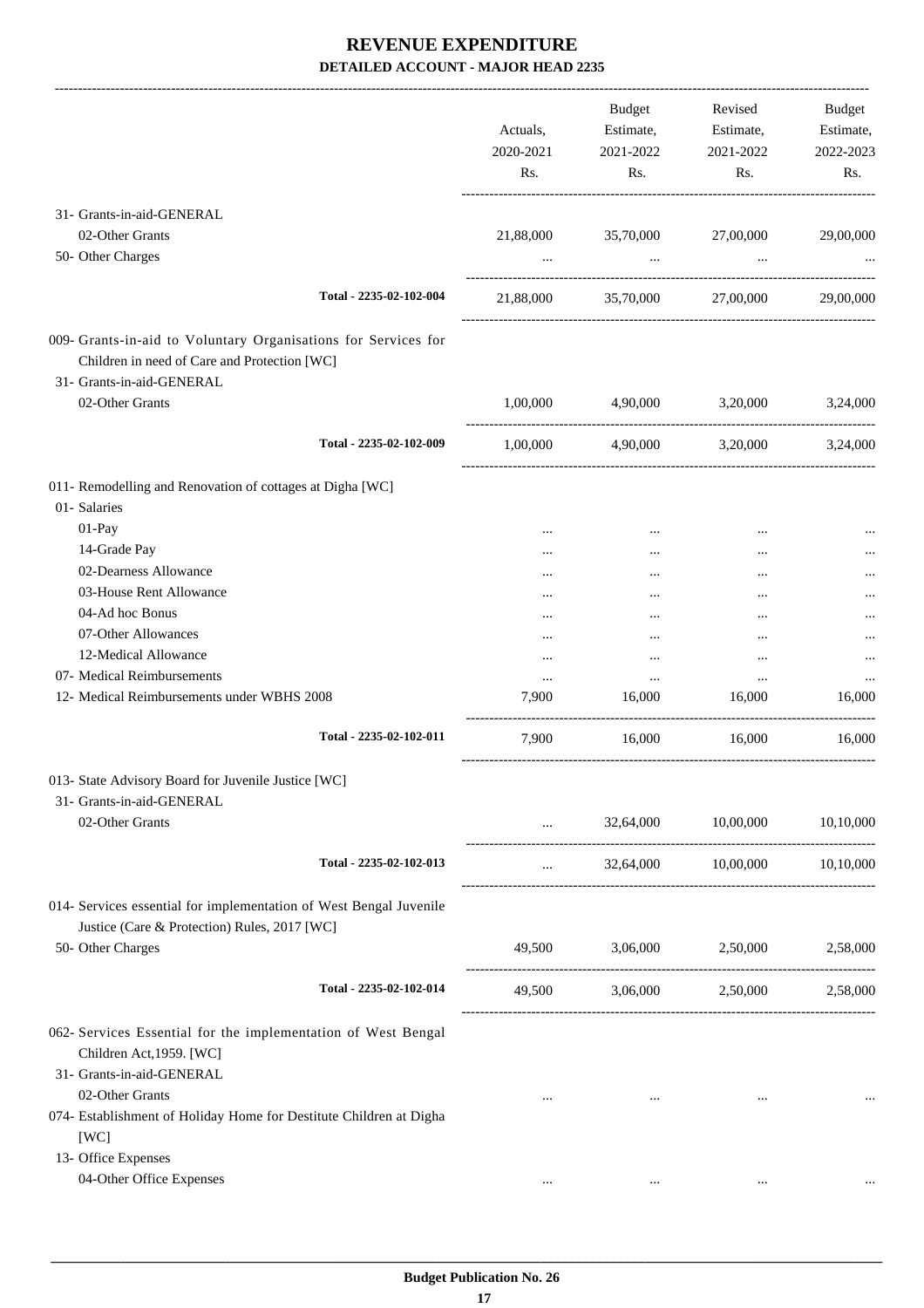-------------------------------------------------------------------------------------------------------------------------------------------------------------------------------

|                                                                                                              | Actuals,<br>2020-2021<br>Rs. | <b>Budget</b><br>Estimate,<br>2021-2022<br>Rs.  | Revised<br>Estimate,<br>2021-2022<br>Rs. | <b>Budget</b><br>Estimate,<br>2022-2023<br>Rs. |
|--------------------------------------------------------------------------------------------------------------|------------------------------|-------------------------------------------------|------------------------------------------|------------------------------------------------|
| 31- Grants-in-aid-GENERAL                                                                                    |                              |                                                 |                                          |                                                |
| 02-Other Grants                                                                                              | 1,10,000                     | 1,13,000                                        | 15,00,000                                | 15,15,000                                      |
| 36- Grants-in-aid-Salaries                                                                                   | 18,53,660                    | 22,50,000                                       | 25,00,000                                | 25,75,000                                      |
| Total - 2235-02-102-074                                                                                      | 19,63,660                    | 23,63,000                                       | 40,00,000                                | 40,90,000                                      |
| 079- W.B. State Nutrition Mission Society [WC]                                                               |                              |                                                 |                                          |                                                |
| 36- Grants-in-aid-Salaries                                                                                   |                              | $\cdots$                                        | $\ddotsc$                                |                                                |
| 099- Establishment Charges of Saksham Anganwadi & POSHAN 2.0<br>(erstwhile ICDS) [WC]                        |                              |                                                 |                                          |                                                |
| 01- Salaries                                                                                                 |                              |                                                 |                                          |                                                |
| 01-Pay                                                                                                       |                              |                                                 |                                          |                                                |
| 02-Dearness Allowance                                                                                        | $\cdots$                     |                                                 |                                          |                                                |
| 03-House Rent Allowance                                                                                      |                              |                                                 |                                          |                                                |
| 04-Ad hoc Bonus                                                                                              |                              | $\cdots$                                        | $\cdots$                                 |                                                |
| 07-Other Allowances                                                                                          | .                            | $\cdots$                                        |                                          |                                                |
| 12-Medical Allowance                                                                                         | $\cdots$                     | $\cdots$                                        |                                          |                                                |
| 02- Wages                                                                                                    |                              | $\cdots$                                        | $\cdots$                                 |                                                |
| <b>Total - Administrative Expenditure</b>                                                                    | 39,03,18,762                 |                                                 | 132,31,81,000 66,92,66,000               | 68,84,90,000                                   |
| <b>State Development Schemes</b>                                                                             |                              |                                                 |                                          |                                                |
| 002- Remodelling and Renovation of Cottages at Digha [WC]                                                    |                              |                                                 |                                          |                                                |
| 02- Wages                                                                                                    |                              |                                                 | $\cdots$                                 |                                                |
| 11- Travel Expenses                                                                                          |                              | $\cdots$                                        |                                          |                                                |
| 13- Office Expenses                                                                                          |                              |                                                 |                                          |                                                |
| 01-Electricity                                                                                               |                              | $\cdots$                                        |                                          |                                                |
| 04-Other Office Expenses                                                                                     |                              |                                                 |                                          |                                                |
| 27- Minor Works/ Maintenance                                                                                 |                              |                                                 |                                          | $\cdots$                                       |
| 50- Other Charges                                                                                            |                              | $\cdots$                                        |                                          |                                                |
| 006- Grants-in-aid to Voluntary Organisations for Welfare of Children<br>in Need of Care and Protection [WC] |                              |                                                 |                                          |                                                |
| 31- Grants-in-aid-GENERAL                                                                                    |                              |                                                 |                                          |                                                |
| 02-Other Grants                                                                                              |                              | 7,00,00,000 4,00,00,000 5,37,64,000             |                                          | 4,20,00,000                                    |
| Total - 2235-02-102-006                                                                                      |                              | 7,00,00,000 4,00,00,000 5,37,64,000 4,20,00,000 |                                          |                                                |
| 008- Introduction of Coaching System to Destitute Boys and Girls in<br>Primary and Secondary levels [WC]     |                              |                                                 |                                          |                                                |
| 50- Other Charges                                                                                            |                              | 2,17,490 50,00,000 16,67,000                    |                                          | 52,50,000                                      |
| Total - 2235-02-102-008                                                                                      | 2,17,490                     | 50,00,000                                       | 16,67,000                                | 52,50,000                                      |
| 010- Introduction of Vocational Training Centres for Destitute Boys                                          |                              |                                                 |                                          |                                                |
| [WC]                                                                                                         |                              |                                                 |                                          |                                                |
| 31- Grants-in-aid-GENERAL                                                                                    |                              |                                                 |                                          |                                                |
| 02-Other Grants                                                                                              | $\cdots$                     | $\cdots$                                        | $\cdots$                                 |                                                |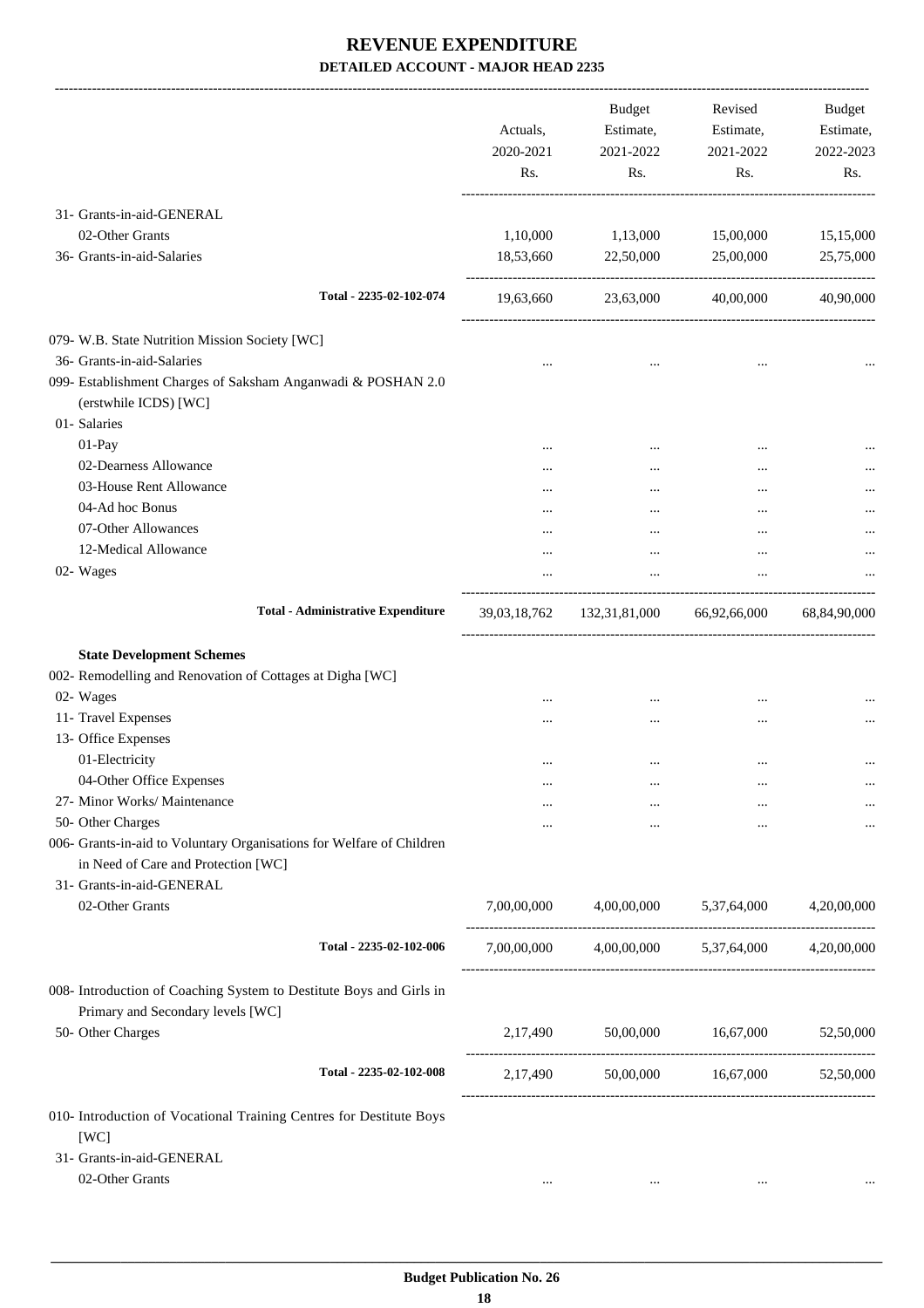|                                                                 |                                                                  |                  | Budget                                                 | Revised                                                 | Budget        |
|-----------------------------------------------------------------|------------------------------------------------------------------|------------------|--------------------------------------------------------|---------------------------------------------------------|---------------|
|                                                                 |                                                                  | Actuals,         | Estimate,                                              | Estimate,                                               | Estimate,     |
|                                                                 |                                                                  | 2020-2021        | 2021-2022                                              | 2021-2022                                               | 2022-2023     |
|                                                                 |                                                                  | Rs.              | Rs.                                                    | Rs.                                                     | Rs.           |
| 015- Welfare of Street Children [WC]                            |                                                                  |                  |                                                        |                                                         |               |
| 50- Other Charges                                               |                                                                  |                  | $\mathbf{r}$ , and the state of the state $\mathbf{r}$ | 2,00,000 67,000 2,10,000                                |               |
|                                                                 | Total - 2235-02-102-015                                          | $\cdots$         |                                                        | 2,00,000 67,000                                         | 2,10,000      |
| 024- West Bengal Commission for Protection of Child Rights [WC] |                                                                  |                  |                                                        |                                                         |               |
| 31- Grants-in-aid-GENERAL                                       |                                                                  |                  |                                                        |                                                         |               |
| 02-Other Grants                                                 |                                                                  |                  |                                                        | 1,80,00,000 1,40,00,000 1,86,67,000 1,47,00,000         |               |
| 36- Grants-in-aid-Salaries                                      |                                                                  | $\cdots$         | 10,00,000 3,33,000                                     |                                                         | 10,50,000     |
|                                                                 |                                                                  |                  |                                                        |                                                         |               |
|                                                                 | Total - 2235-02-102-024                                          |                  |                                                        | $1,80,00,000$ $1,50,00,000$ $1,90,00,000$ $1,57,50,000$ |               |
| Children [WC]                                                   | 025- Introduction of Vocational Training Centres for Destitute   |                  |                                                        |                                                         |               |
| 31- Grants-in-aid-GENERAL                                       |                                                                  |                  |                                                        |                                                         |               |
| 02-Other Grants                                                 |                                                                  |                  |                                                        | 6,50,000 30,00,000 10,00,000 31,50,000                  |               |
|                                                                 | Total - 2235-02-102-025                                          |                  |                                                        | 6,50,000 30,00,000 10,00,000 31,50,000                  |               |
|                                                                 |                                                                  |                  |                                                        |                                                         |               |
|                                                                 | <b>Total - State Development Schemes</b>                         |                  |                                                        | 8,88,67,490  6,32,00,000  7,54,98,000  6,63,60,000      |               |
| <b>State Development Schemes</b>                                |                                                                  |                  |                                                        |                                                         |               |
| 020- Establishment of I.C.D.S. Project (ADDHON) [WC]            |                                                                  |                  |                                                        |                                                         |               |
| 02- Wages                                                       |                                                                  | 670, 20, 19, 801 | 110,00,00,000                                          | 680,00,00,000                                           | 115,50,00,000 |
| 31- Grants-in-aid-GENERAL                                       |                                                                  |                  |                                                        |                                                         |               |
| 02-Other Grants                                                 |                                                                  | 8, 35, 35, 428   | 6,00,00,000                                            | 14,34,95,000                                            | 6,30,00,000   |
| 36- Grants-in-aid-Salaries                                      |                                                                  |                  |                                                        | 3,53,99,050 4,00,00,000 7,08,31,000                     | 4,20,00,000   |
|                                                                 | <b>Total - State Development Schemes</b>                         |                  | 682,09,54,279 120,00,00,000                            | 701,43,26,000 126,00,00,000                             |               |
| <b>State Development Schemes</b>                                |                                                                  |                  |                                                        |                                                         |               |
| (OCASPS) [WC]                                                   | 021- Administrative Cost of ICDS Project [General] (State Share) |                  |                                                        |                                                         |               |
| 01- Salaries                                                    |                                                                  |                  |                                                        |                                                         |               |
| 01-Pay                                                          |                                                                  | 114, 13, 43, 922 | 70,00,00,000                                           |                                                         |               |
| 14-Grade Pay                                                    |                                                                  | 3,03,970         | 10,00,000                                              | $\cdots$                                                |               |
| 02-Dearness Allowance                                           |                                                                  | 73,74,192        | 1,00,00,000                                            | $\cdots$                                                |               |
| 03-House Rent Allowance                                         |                                                                  | 12,96,20,386     | 10,00,00,000                                           |                                                         |               |
| 04-Ad hoc Bonus                                                 |                                                                  | 13,56,400        | 10,00,000                                              | $\cdots$                                                |               |
| 07-Other Allowances                                             |                                                                  | 9,60,268         | 10,00,000                                              |                                                         |               |
| 10-Overtime Allowance                                           |                                                                  | $\cdots$         | $\cdots$                                               |                                                         |               |
| 11-Compensatory Allowance                                       |                                                                  | 16,45,443        | 10,00,000                                              | $\cdots$                                                | $\cdots$      |
| 12-Medical Allowance                                            |                                                                  | 45,28,944        | 30,00,000                                              | $\cdots$                                                |               |
|                                                                 | Total - 2235-02-102-021-01                                       | 128,71,33,525    | 81,70,00,000                                           |                                                         |               |
|                                                                 |                                                                  |                  |                                                        |                                                         |               |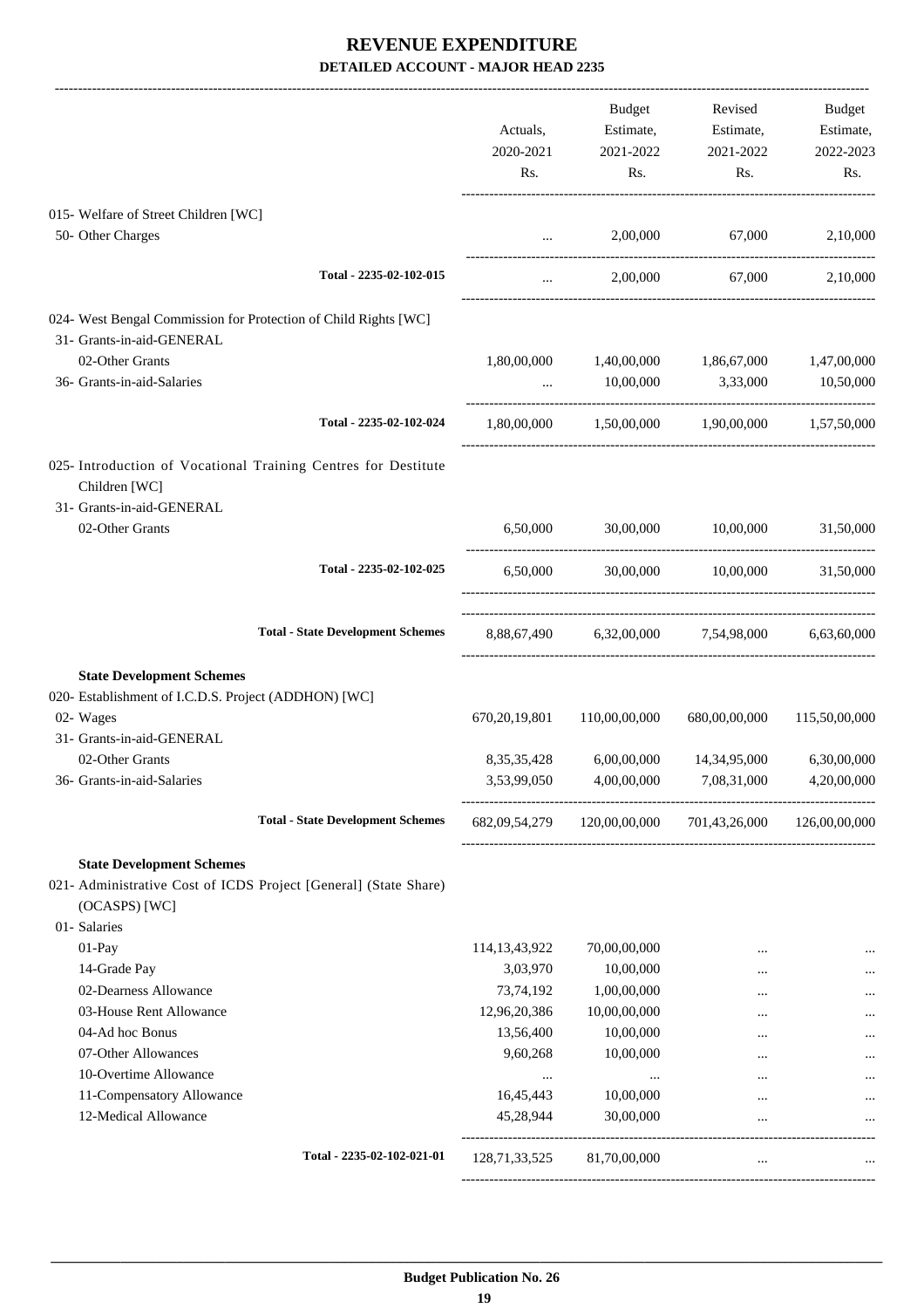-------------------------------------------------------------------------------------------------------------------------------------------------------------------------------

|                                                                                                                                          | Actuals,<br>2020-2021 | <b>Budget</b><br>Estimate,<br>2021-2022  | Revised<br>Estimate,<br>2021-2022 | <b>Budget</b><br>Estimate,<br>2022-2023 |
|------------------------------------------------------------------------------------------------------------------------------------------|-----------------------|------------------------------------------|-----------------------------------|-----------------------------------------|
|                                                                                                                                          | Rs.                   | Rs.                                      | Rs.                               | Rs.                                     |
| 02- Wages                                                                                                                                | 225, 55, 95, 708      | 57,00,00,000                             | $\cdots$                          |                                         |
| 07- Medical Reimbursements                                                                                                               | 60,404                | 10,00,000                                | $\ddotsc$                         |                                         |
| 11- Travel Expenses                                                                                                                      | $\cdots$              | 10,00,000                                |                                   |                                         |
| 12- Medical Reimbursements under WBHS 2008                                                                                               | 64,09,333             | 30,00,000                                |                                   |                                         |
| 13- Office Expenses                                                                                                                      |                       |                                          |                                   |                                         |
| 01-Electricity                                                                                                                           | 5,97,338              | 4,00,000                                 |                                   |                                         |
| 02-Telephone                                                                                                                             | 9,02,090              | 10,00,000                                |                                   |                                         |
| 03-Maintenance / P.O.L. for Office Vehicles                                                                                              | 2,05,27,527           | 10,00,000                                |                                   |                                         |
| 04-Other Office Expenses                                                                                                                 | 1,24,48,694           | 10,00,000                                | $\cdots$                          |                                         |
| Total - 2235-02-102-021-13                                                                                                               | 3,44,75,649           | 34,00,000                                | $\cdots$                          |                                         |
| 14- Rents, Rates and Taxes                                                                                                               | 82,90,823             | 40,00,000                                | $\cdots$                          |                                         |
| 20- Other Administrative Expenses                                                                                                        | $\cdots$              | 20,00,000                                | $\ddotsc$                         |                                         |
| 21- Materials and Supplies/Stores and Equipment                                                                                          |                       |                                          |                                   |                                         |
| 02-Drug                                                                                                                                  | 1,52,02,310           | 40,00,000                                | $\ddotsc$                         |                                         |
| 04-Others                                                                                                                                |                       | 50,00,000                                |                                   |                                         |
| Total - 2235-02-102-021-21                                                                                                               | 1,52,02,310           | 90,00,000                                | $\cdots$                          |                                         |
| 24- P.O.L.(Police, Ambulance etc.)                                                                                                       | $\cdots$              | 25,00,000                                | $\cdots$                          |                                         |
| 27- Minor Works/ Maintenance                                                                                                             |                       | 25,00,000                                |                                   |                                         |
| 31- Grants-in-aid-GENERAL                                                                                                                |                       |                                          |                                   |                                         |
| 02-Other Grants                                                                                                                          | 42,85,811             | 10,00,000                                | $\ddotsc$                         |                                         |
| 36- Grants-in-aid-Salaries                                                                                                               | 13,55,96,499          | 10,00,00,000                             | 19,00,00,000                      |                                         |
| 50- Other Charges                                                                                                                        | 6,84,32,785           | 1,26,00,000                              | 2,91,07,000                       |                                         |
| 77- Computerisation                                                                                                                      |                       | 10,00,000                                |                                   | $\cdots$                                |
| Total - 2235-02-102-021                                                                                                                  |                       | 381,54,82,847 153,00,00,000 21,91,07,000 |                                   |                                         |
| 022- State Share of Assistance for Continuation of ICDS Training<br>Programme (OCASPS) [WC]<br>31- Grants-in-aid-GENERAL                 |                       |                                          |                                   |                                         |
| 02-Other Grants                                                                                                                          | 77,06,353             | 50,00,000                                |                                   |                                         |
| 50- Other Charges                                                                                                                        | 74,86,228             | 50,00,000                                | $\cdots$                          |                                         |
|                                                                                                                                          |                       |                                          |                                   |                                         |
| Total - 2235-02-102-022                                                                                                                  |                       | 1,51,92,581 1,00,00,000                  | $\cdots$                          |                                         |
| 023- Rajiv Gandhi Scheme for Empowerment of Adolescent Girls<br>(RGSEAG)(SABLA) (State Share) (OCASPS) [WC]<br>31- Grants-in-aid-GENERAL |                       |                                          |                                   |                                         |
| 02-Other Grants                                                                                                                          |                       | 51,32,731 2,25,00,000                    |                                   |                                         |
| Total - 2235-02-102-023                                                                                                                  |                       | 51,32,731 2,25,00,000                    | $\cdots$                          |                                         |
|                                                                                                                                          |                       |                                          |                                   |                                         |

032- ICDS Programme [I.E.C] (State Share) (OCASPS) [WC]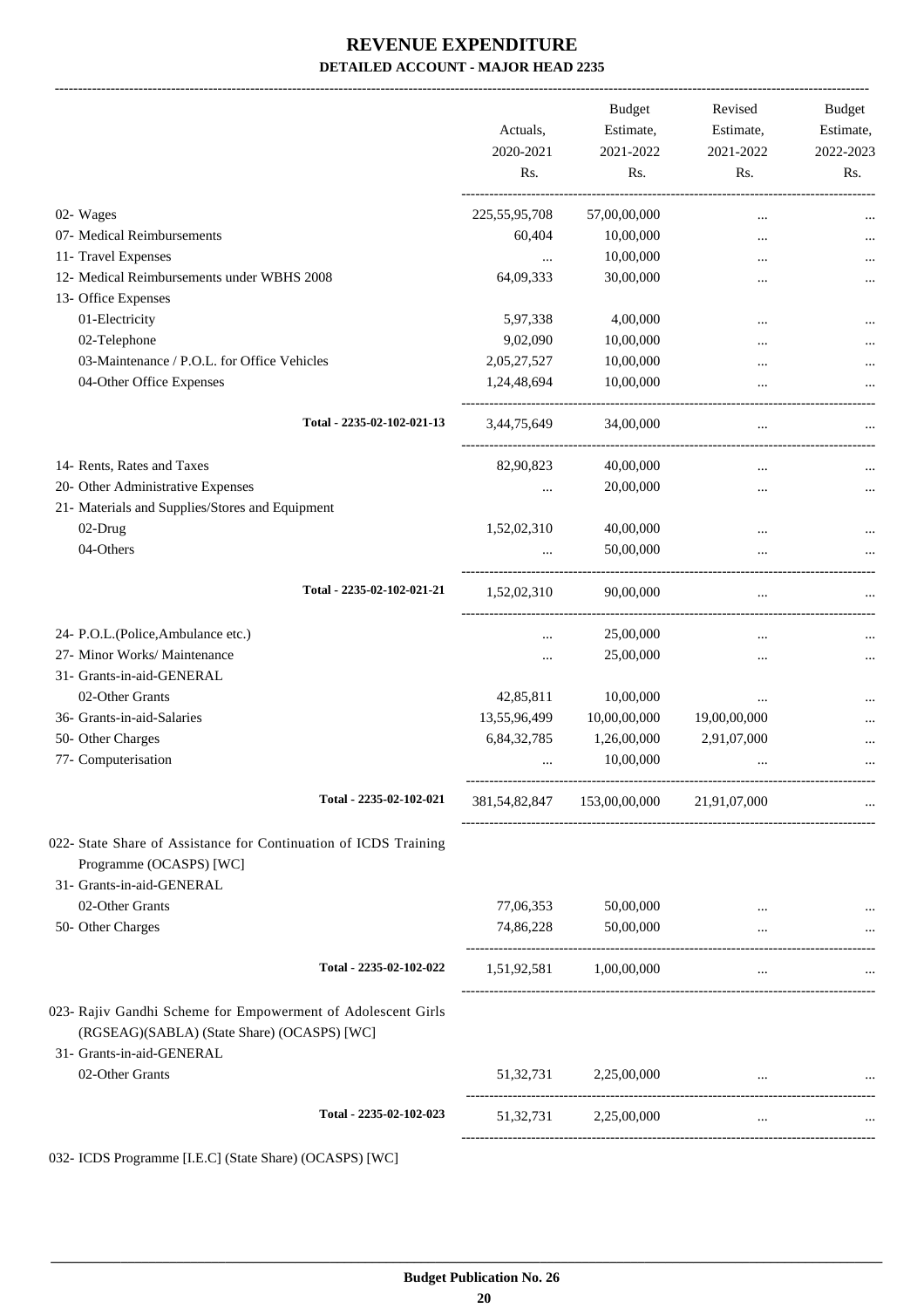|                                                                                                                      |                           | <b>Budget</b>                               | Revised        | Budget       |
|----------------------------------------------------------------------------------------------------------------------|---------------------------|---------------------------------------------|----------------|--------------|
|                                                                                                                      | Actuals,                  | Estimate,                                   | Estimate,      | Estimate,    |
|                                                                                                                      | 2020-2021                 | 2021-2022                                   | 2021-2022      | 2022-2023    |
|                                                                                                                      | Rs.                       | Rs.                                         | Rs.            | Rs.          |
| 31- Grants-in-aid-GENERAL                                                                                            |                           |                                             |                |              |
| 02-Other Grants                                                                                                      | $\cdots$                  | 10,00,000                                   |                |              |
| 50- Other Charges                                                                                                    | 5,94,831                  | 90,00,000                                   | $\cdots$       |              |
|                                                                                                                      |                           |                                             |                |              |
| Total - 2235-02-102-032                                                                                              |                           | 5,94,831 1,00,00,000                        | $\overline{a}$ |              |
| 038- Establishment of National Crèche Scheme for the children of<br>Working Mothers (State Share) [CW] (OCASPS) [WC] |                           |                                             |                |              |
| 31- Grants-in-aid-GENERAL                                                                                            |                           |                                             |                |              |
| 02-Other Grants                                                                                                      | 2,06,00,613               | 2,00,00,000                                 | 10,51,000      |              |
| Total - 2235-02-102-038                                                                                              | 2,06,00,613               | 2,00,00,000                                 | 10,51,000      |              |
| 080- Integrated Child Protection Scheme (State Share) (OCASPS)                                                       |                           |                                             |                |              |
| [WC]                                                                                                                 |                           |                                             |                |              |
| 31- Grants-in-aid-GENERAL                                                                                            |                           |                                             |                |              |
| 02-Other Grants                                                                                                      | 19,41,47,091              | 6,00,00,000                                 | 6,84,26,000    |              |
| Total - 2235-02-102-080                                                                                              |                           | 19,41,47,091 6,00,00,000                    | 6,84,26,000    |              |
| 084- Umbrella ICDS-Anganwadi Services under Saksham Anganwadi                                                        |                           |                                             |                |              |
| and POSHAN 2.0 (25:75) (State Share) (OCASPS) [WC]                                                                   |                           |                                             |                |              |
| 01-Salaries                                                                                                          |                           |                                             |                |              |
| 01-Pay                                                                                                               |                           | $\ddotsc$                                   | 47,52,00,000   | 52,00,00,000 |
| 14-Grade Pay                                                                                                         |                           | $\cdots$                                    | 36,00,000      |              |
| 02-Dearness Allowance                                                                                                |                           | $\cdots$                                    | 1,42,56,000    | 2,50,00,000  |
| 03-House Rent Allowance                                                                                              |                           | $\cdots$                                    | 5,70,24,000    | 6,00,00,000  |
| 04-Ad hoc Bonus                                                                                                      |                           | $\ddotsc$                                   |                | 12,00,000    |
| 07-Other Allowances                                                                                                  |                           | $\cdots$                                    | 8,36,000       | 12,00,000    |
| 11-Compensatory Allowance                                                                                            | $\cdots$                  | $\ldots$                                    | 20,00,000      | 15,00,000    |
| 12-Medical Allowance                                                                                                 | $\cdots$                  | $\cdots$<br>------------------------------- | 37,60,000      | 40,00,000    |
| Total - 2235-02-102-084-01                                                                                           | $\cdots$                  | $\mathbf{r}$                                | 55,66,76,000   | 61,29,00,000 |
| 02- Wages                                                                                                            | -------------<br>$\cdots$ | $\cdots$                                    | 212,61,12,000  | 96,00,00,000 |
| 07- Medical Reimbursements                                                                                           | $\cdots$                  | $\cdots$                                    | $\cdots$       | $\ddotsc$    |
| 11- Travel Expenses                                                                                                  | $\cdots$                  | $\cdots$                                    | $\cdots$       | $\cdots$     |
| 12- Medical Reimbursements under WBHS 2008                                                                           | $\cdots$                  | $\cdots$                                    |                |              |
| 13- Office Expenses                                                                                                  |                           |                                             |                |              |
| 01-Electricity                                                                                                       | $\cdots$                  | $\cdots$                                    | $\cdots$       |              |
| 02-Telephone                                                                                                         | $\cdots$                  | $\cdots$                                    | $\cdots$       |              |
| 03-Maintenance / P.O.L. for Office Vehicles                                                                          | $\cdots$                  | $\cdots$                                    | 3,91,55,000    |              |
| 04-Other Office Expenses                                                                                             | $\cdots$                  | $\cdots$                                    | $\cdots$       | $\ldots$     |
| Total - 2235-02-102-084-13                                                                                           | $\cdots$                  | $\cdots$                                    | 3,91,55,000    |              |
| 14- Rents, Rates and Taxes                                                                                           |                           |                                             | 6,71,52,000    |              |
|                                                                                                                      | $\cdots$                  | $\cdots$                                    |                |              |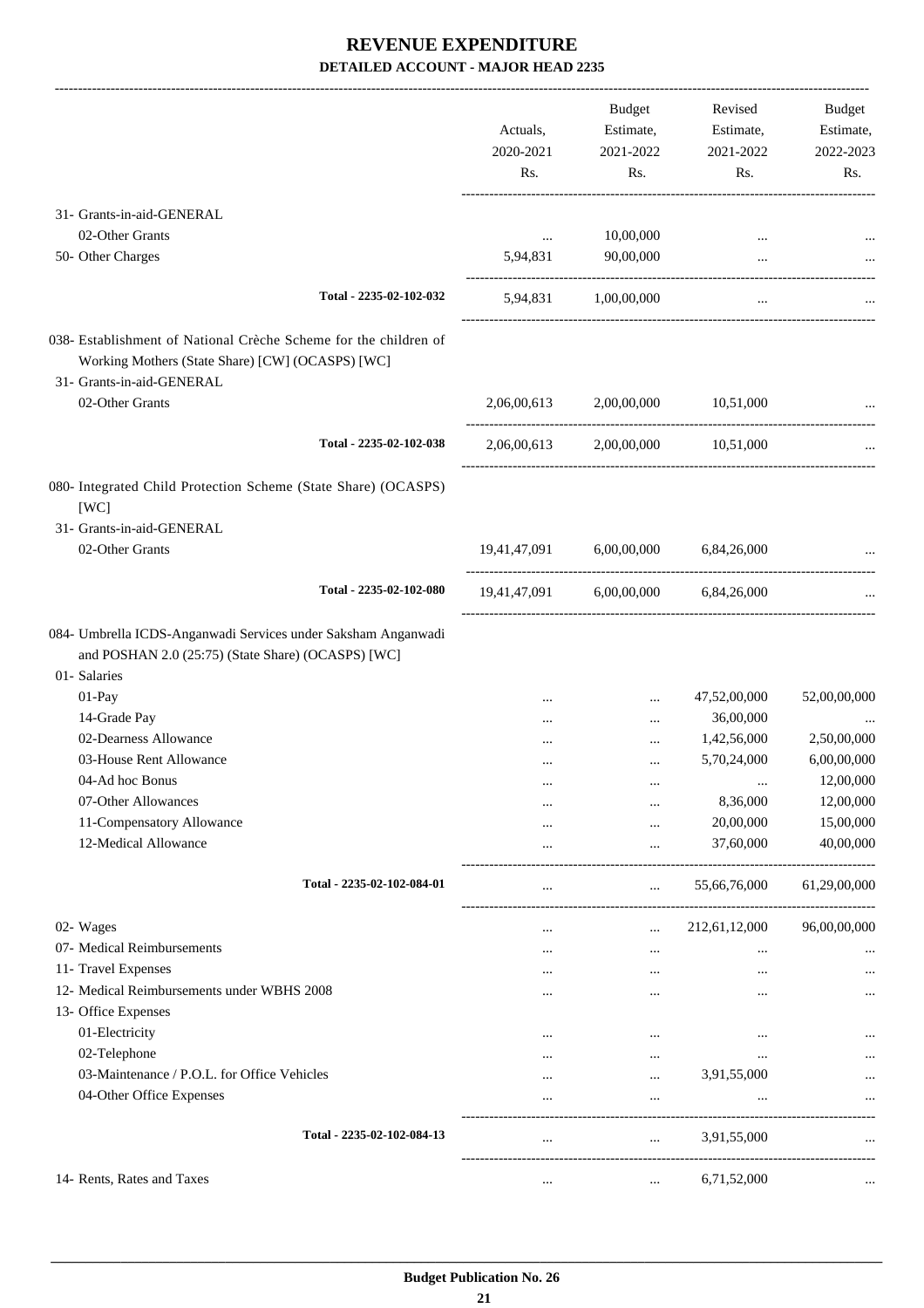|                                                                                                                                                                                                                  | Actuals,<br>2020-2021<br>Rs. | <b>Budget</b><br>Estimate,<br>2021-2022<br>Rs. | Revised<br>Estimate,<br>2021-2022<br>Rs. | Budget<br>Estimate,<br>2022-2023<br>Rs. |
|------------------------------------------------------------------------------------------------------------------------------------------------------------------------------------------------------------------|------------------------------|------------------------------------------------|------------------------------------------|-----------------------------------------|
| 20- Other Administrative Expenses                                                                                                                                                                                |                              |                                                |                                          |                                         |
| 21- Materials and Supplies/Stores and Equipment                                                                                                                                                                  |                              |                                                |                                          |                                         |
| 02-Drug                                                                                                                                                                                                          |                              | $\cdots$                                       | 3,65,73,000                              |                                         |
| 04-Others                                                                                                                                                                                                        |                              | $\cdots$                                       |                                          |                                         |
| Total - 2235-02-102-084-21                                                                                                                                                                                       |                              |                                                | 3,65,73,000                              |                                         |
| 24- P.O.L.(Police, Ambulance etc.)                                                                                                                                                                               |                              |                                                |                                          |                                         |
| 27- Minor Works/ Maintenance                                                                                                                                                                                     |                              |                                                | $\ddotsc$                                |                                         |
| 31- Grants-in-aid-GENERAL                                                                                                                                                                                        |                              |                                                |                                          |                                         |
| 02-Other Grants                                                                                                                                                                                                  |                              |                                                | 1,28,00,000                              |                                         |
| 36- Grants-in-aid-Salaries                                                                                                                                                                                       |                              |                                                | 16,93,33,000                             |                                         |
| 50- Other Charges                                                                                                                                                                                                |                              | $\cdots$                                       | 11,77,81,000                             |                                         |
| 77- Computerisation                                                                                                                                                                                              |                              | $\cdots$                                       |                                          |                                         |
|                                                                                                                                                                                                                  |                              |                                                |                                          |                                         |
| Total - 2235-02-102-084                                                                                                                                                                                          | $\cdots$                     | $\cdots$                                       | 312,55,82,000                            | 157,29,00,000                           |
| 085- Information, Education & Communication (IEC) Component<br>under Umbrella ICDS - Anganwadi Services(Saksham<br>Anganwadi and POSHAN 2.0) (60:40) (State Share) (OCASPS)<br>[WC]<br>31- Grants-in-aid-GENERAL |                              |                                                |                                          |                                         |
| 02-Other Grants                                                                                                                                                                                                  |                              |                                                |                                          | 10,00,000                               |
| 50- Other Charges                                                                                                                                                                                                |                              | $\cdots$                                       | $\ddotsc$                                | 50,00,000                               |
| Total - 2235-02-102-085                                                                                                                                                                                          |                              | $\cdots$                                       |                                          | 60,00,000                               |
|                                                                                                                                                                                                                  |                              |                                                |                                          |                                         |
| 086- Assistance for Continuation of ICDS Training Programme<br>Anganwadi Workers(Saksham Anganwadi and POSHAN 2.0)<br>(60:40) (State Share) (OCASPS) [WC]<br>31- Grants-in-aid-GENERAL                           |                              |                                                |                                          |                                         |
| 02-Other Grants                                                                                                                                                                                                  | $\cdots$                     | $\cdots$                                       | $\ddotsc$                                | 50,00,000                               |
| 50- Other Charges                                                                                                                                                                                                |                              | $\cdots$                                       | 2,10,88,000                              | 50,00,000                               |
|                                                                                                                                                                                                                  |                              |                                                |                                          |                                         |
| Total - 2235-02-102-086                                                                                                                                                                                          | $\cdots$                     | $\mathbf{1}$                                   | 2,10,88,000                              | 1,00,00,000                             |
| 088- Mission VATSALYA (erstwhile ICPS) (State Share) (OCASPS)<br>[WC]                                                                                                                                            |                              |                                                |                                          |                                         |
| 31- Grants-in-aid-GENERAL                                                                                                                                                                                        |                              |                                                |                                          |                                         |
| 02-Other Grants                                                                                                                                                                                                  |                              | $\mathbf{r}$ and $\mathbf{r}$ and $\mathbf{r}$ | 2,98,27,000                              | 12,00,00,000                            |
| Total - 2235-02-102-088                                                                                                                                                                                          | $\cdots$                     |                                                | $\cdots$ . The same of $\cdots$          | 2,98,27,000 12,00,00,000                |
| 090- National Creche Scheme under Saksham Anganwadi and                                                                                                                                                          |                              |                                                |                                          |                                         |
| POSHAN 2.0 (60:30:10) (State Share) (OCASPS) [WC]                                                                                                                                                                |                              |                                                |                                          |                                         |
| 31- Grants-in-aid-GENERAL                                                                                                                                                                                        |                              |                                                |                                          |                                         |
| 02-Other Grants                                                                                                                                                                                                  | $\cdots$                     | $\cdots$                                       | 50,00,000                                | 2,00,00,000                             |
|                                                                                                                                                                                                                  |                              |                                                |                                          |                                         |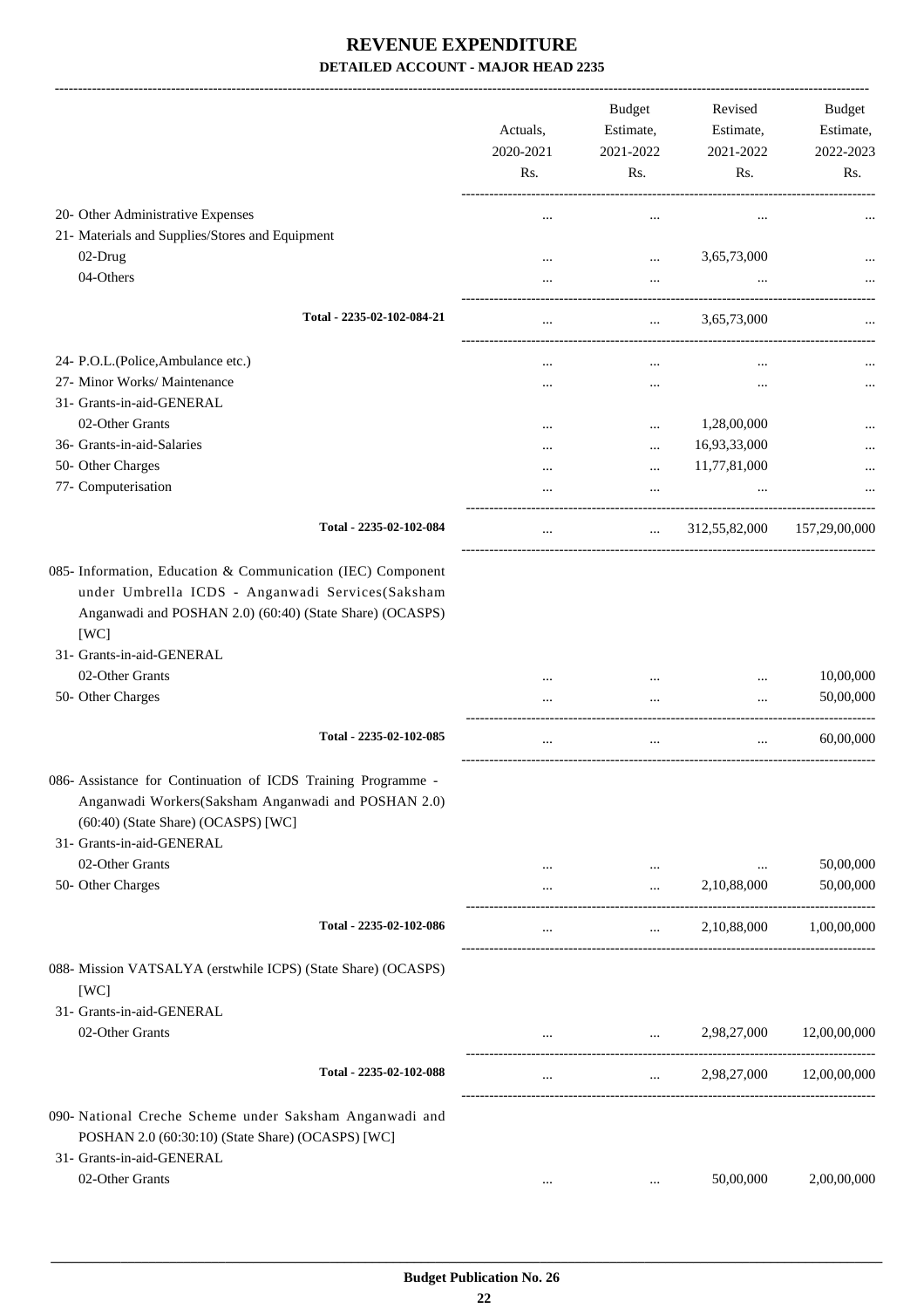|                                                                                                                                                                         | Actuals,<br>2020-2021<br>Rs. | Budget<br>Estimate,<br>2021-2022<br>Rs. | Revised<br>Estimate,<br>2021-2022<br>Rs.   | <b>Budget</b><br>Estimate,<br>2022-2023<br>Rs. |
|-------------------------------------------------------------------------------------------------------------------------------------------------------------------------|------------------------------|-----------------------------------------|--------------------------------------------|------------------------------------------------|
| Total - 2235-02-102-090                                                                                                                                                 | $\cdots$                     | <b>Contract Contract Contract</b>       | 50,00,000                                  | 2,00,00,000                                    |
| 092- Scheme for Adolescent Girls under Saksham Anganwadi and<br>POSHAN 2.0 (erstwhile RGSEAG-SABLA) (50:50) (State<br>Share) (OCASPS) [WC]<br>31- Grants-in-aid-GENERAL |                              |                                         |                                            |                                                |
| 02-Other Grants                                                                                                                                                         | $\cdots$                     | $\cdots$                                | $\cdots$                                   | 13,00,000                                      |
| Total - 2235-02-102-092                                                                                                                                                 | $\cdots$                     | $\ldots$                                | $\cdots$                                   | 13,00,000                                      |
| 094- Poshan Abhiyaan (including erstwhile NNM) under Saksham<br>Anganwadi and POSHAN 2.0 (80:20) (State Share) (OCASPS)<br>[WC]                                         |                              |                                         |                                            |                                                |
| 31- Grants-in-aid-GENERAL<br>02-Other Grants                                                                                                                            | $\cdots$                     | $\cdots$                                | $\ddots$                                   | 5,00,00,000                                    |
| Total - 2235-02-102-094                                                                                                                                                 | $\cdots$                     | $\cdots$                                | $\mathbf{r}$ , $\mathbf{r}$ , $\mathbf{r}$ | 5,00,00,000                                    |
| 096- Umbrella ICDS-Anganwadi Services under Saksham Anganwadi<br>and POSHAN 2.0(60:40) (State Share) (OCASPS) [WC]                                                      |                              |                                         |                                            |                                                |
| 07- Medical Reimbursements                                                                                                                                              |                              | $\cdots$                                | $\cdots$                                   | 10,00,000                                      |
| 11- Travel Expenses<br>12- Medical Reimbursements under WBHS 2008                                                                                                       |                              | $\cdots$                                | $\cdots$                                   | 11,00,000<br>50,00,000                         |
| 13- Office Expenses                                                                                                                                                     |                              |                                         | $\cdots$                                   |                                                |
| 01-Electricity                                                                                                                                                          |                              |                                         |                                            | 10,00,000                                      |
| 02-Telephone                                                                                                                                                            |                              |                                         | $\cdots$                                   | 12,00,000                                      |
| 03-Maintenance / P.O.L. for Office Vehicles                                                                                                                             |                              |                                         |                                            | 1,50,00,000                                    |
| 04-Other Office Expenses                                                                                                                                                | $\cdots$                     |                                         |                                            | 5,00,000                                       |
| Total - 2235-02-102-096-13                                                                                                                                              | $\cdots$                     | $\cdots$                                | $\cdots$                                   | 1,77,00,000                                    |
| 14- Rents, Rates and Taxes                                                                                                                                              |                              |                                         |                                            | 2,00,00,000                                    |
| 20- Other Administrative Expenses                                                                                                                                       |                              |                                         | $\cdots$                                   | 25,00,000                                      |
| 21- Materials and Supplies/Stores and Equipment                                                                                                                         |                              |                                         |                                            |                                                |
| 02-Drug                                                                                                                                                                 |                              | $\cdots$                                | $\cdots$                                   | 1,80,00,000                                    |
| 04-Others                                                                                                                                                               |                              | $\cdots$                                | $\cdots$                                   | 9,00,00,000                                    |
| Total - 2235-02-102-096-21                                                                                                                                              |                              | $\cdots$                                | $\cdots$                                   | 10,80,00,000                                   |
| 24- P.O.L.(Police, Ambulance etc.)                                                                                                                                      |                              |                                         | $\cdots$                                   | 5,00,000                                       |
| 27- Minor Works/ Maintenance                                                                                                                                            |                              | $\cdots$                                | $\cdots$                                   | 5,00,000                                       |
| 31- Grants-in-aid-GENERAL                                                                                                                                               |                              |                                         |                                            |                                                |
| 02-Other Grants                                                                                                                                                         | $\cdots$                     | $\cdots$                                | $\cdots$                                   | 1,80,00,000                                    |
| 36- Grants-in-aid-Salaries                                                                                                                                              | $\cdots$                     | $\cdots$                                |                                            | 16,00,00,000                                   |
| 50- Other Charges                                                                                                                                                       | $\cdots$                     | $\cdots$                                | $\cdots$                                   | 5,00,00,000                                    |
| 77- Computerisation                                                                                                                                                     |                              |                                         |                                            | 5,00,000                                       |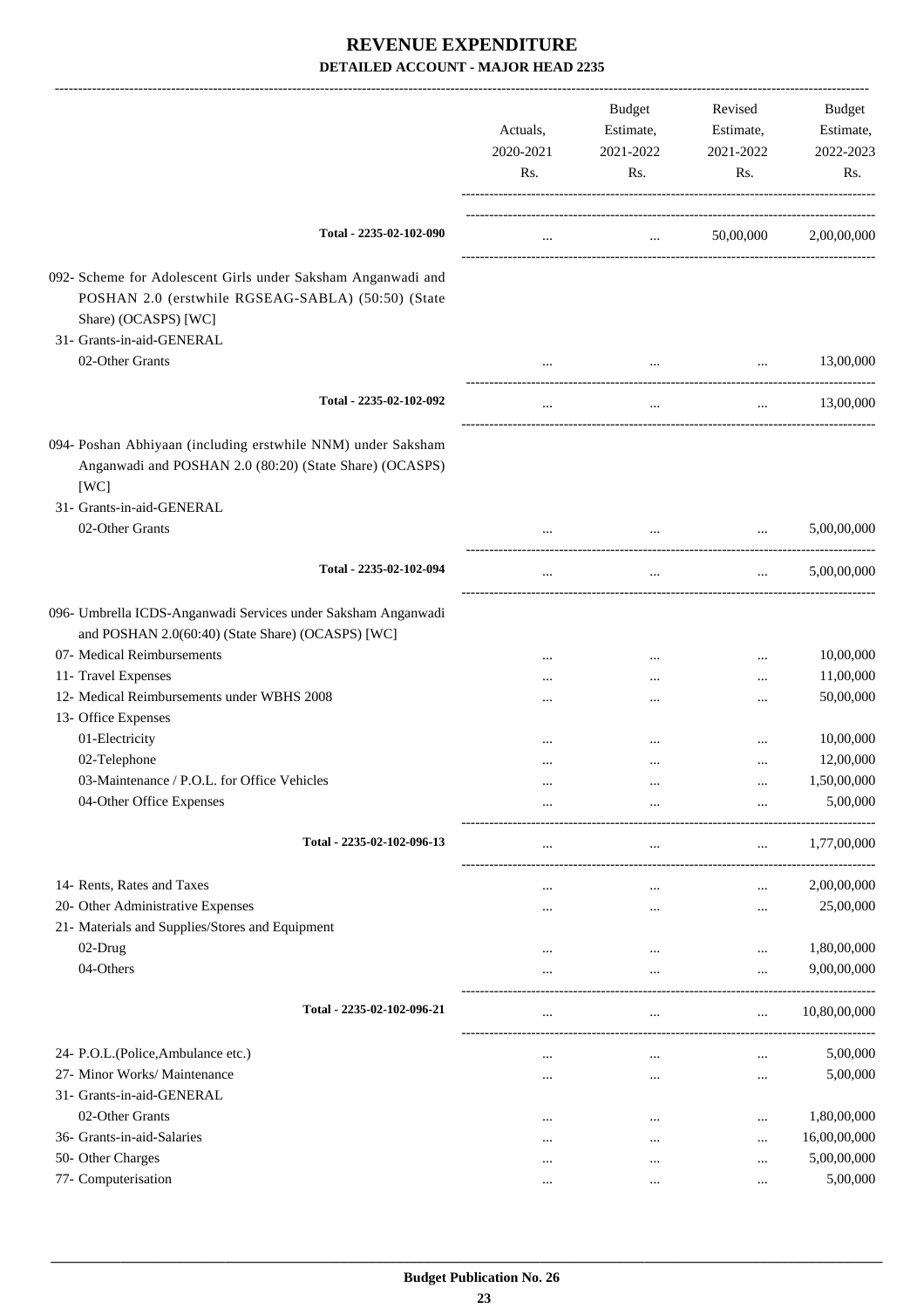|                                                                                                                                           | Actuals,<br>2020-2021<br>Rs. | Budget<br>Estimate,<br>2021-2022<br>Rs. | Revised<br>Estimate,<br>2021-2022<br>Rs.                | Budget<br>Estimate,<br>2022-2023<br>Rs.                     |
|-------------------------------------------------------------------------------------------------------------------------------------------|------------------------------|-----------------------------------------|---------------------------------------------------------|-------------------------------------------------------------|
| Total - 2235-02-102-096                                                                                                                   | $\cdots$                     |                                         | and the state of the state of the state of the          | 38,48,00,000                                                |
| 097- Scheme for Adolescent Girls under Saksham Anganwadi and<br>POSHAN 2.0 (erstwhile RGSEAG-SABLA) (60:40)(State<br>Share) (OCASPS) [WC] |                              |                                         |                                                         |                                                             |
| 31- Grants-in-aid-GENERAL                                                                                                                 |                              |                                         |                                                         |                                                             |
| 02-Other Grants                                                                                                                           |                              | $\cdots$                                | $\cdots$                                                | 13,00,000                                                   |
| Total - 2235-02-102-097                                                                                                                   | $\cdots$                     | $\cdots$                                |                                                         | 13,00,000<br>$\mathbf{r}$ and $\mathbf{r}$ and $\mathbf{r}$ |
| <b>Total - State Development Schemes</b>                                                                                                  |                              |                                         | 405,11,50,694 165,25,00,000 347,00,81,000 216,63,00,000 |                                                             |
| <b>State Development Schemes (Central Assistance)</b><br>026- Integrated Child Development Services (ICDS)(Central Share)                 |                              |                                         |                                                         |                                                             |
| (OCASPS) [WC]<br>01- Salaries                                                                                                             |                              |                                         |                                                         |                                                             |
| 01-Pay                                                                                                                                    | 63,79,08,233                 | 44,00,00,000                            |                                                         |                                                             |
| 14-Grade Pay                                                                                                                              | 1,82,229                     | 30,00,00,000                            | $\ddotsc$                                               |                                                             |
| 02-Dearness Allowance                                                                                                                     | 33,91,358                    |                                         |                                                         |                                                             |
| 03-House Rent Allowance                                                                                                                   | 7,18,34,834                  | 25,00,00,000                            |                                                         |                                                             |
| 04-Ad hoc Bonus                                                                                                                           | 7,09,800                     | 2,00,00,000                             | $\ddotsc$                                               |                                                             |
| 07-Other Allowances                                                                                                                       | 6,94,275                     | 50,00,000                               | $\ddotsc$                                               |                                                             |
| 11-Compensatory Allowance                                                                                                                 | 2,62,000                     | 3,00,000                                | $\ddotsc$                                               |                                                             |
| 12-Medical Allowance                                                                                                                      | 26,47,115                    | 2,00,00,000                             | $\ddotsc$                                               |                                                             |
| Total - 2235-02-102-026-01                                                                                                                |                              | 71,76,29,844 103,53,00,000              |                                                         |                                                             |
| 02- Wages                                                                                                                                 | 543, 40, 25, 025             | 170,00,00,000                           |                                                         |                                                             |
| 07- Medical Reimbursements                                                                                                                | 16,490                       | 20,00,00,000                            | <br>                                                    | $\cdots$                                                    |
| 11- Travel Expenses                                                                                                                       |                              | 50,00,000                               |                                                         |                                                             |
| 13- Office Expenses                                                                                                                       |                              |                                         |                                                         |                                                             |
| 01-Electricity                                                                                                                            | 9,94,653                     | 4,00,000                                |                                                         |                                                             |
| 02-Telephone                                                                                                                              | 12,20,553                    | 7,00,000                                |                                                         |                                                             |
| 03-Maintenance / P.O.L. for Office Vehicles                                                                                               | 3,13,30,522                  | 55,00,00,000                            | $\ddotsc$                                               |                                                             |
| 04-Other Office Expenses                                                                                                                  | 1,76,88,164                  | 90,00,000                               | $\ddotsc$                                               |                                                             |
| Total - 2235-02-102-026-13                                                                                                                | 5, 12, 33, 892               | 56,01,00,000                            | $\ddotsc$                                               |                                                             |
| 14- Rents, Rates and Taxes                                                                                                                | 9,57,16,026                  | 1,00,00,000                             | ------------------------<br>$\ddotsc$                   |                                                             |
| 20- Other Administrative Expenses                                                                                                         |                              | 50,00,000                               | $\ddotsc$                                               | $\cdots$                                                    |
| 21- Materials and Supplies/Stores and Equipment                                                                                           |                              |                                         |                                                         |                                                             |
| 02-Drug                                                                                                                                   | 2,83,72,650                  | 3,00,00,000                             | $\ddotsc$                                               |                                                             |
| 04-Others                                                                                                                                 | $\cdots$                     | 16,16,00,000                            | $\ddotsc$                                               | $\cdots$                                                    |
|                                                                                                                                           |                              |                                         |                                                         |                                                             |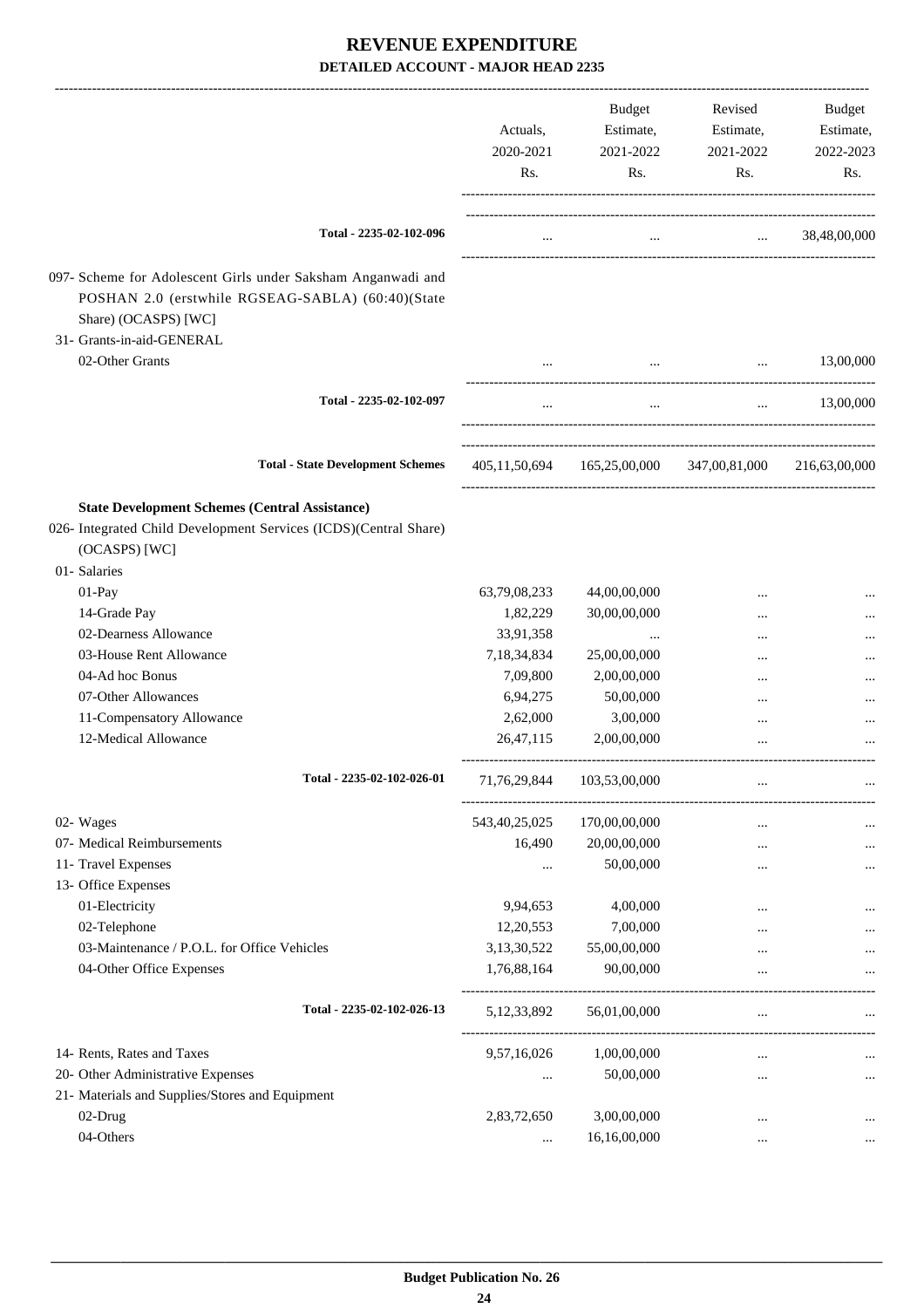|                                                                                                                  | Actuals,<br>2020-2021<br>Rs. | <b>Budget</b><br>Estimate,<br>2021-2022<br>Rs. | Revised<br>Estimate,<br>2021-2022<br>Rs.        | Budget<br>Estimate,<br>2022-2023<br>Rs. |
|------------------------------------------------------------------------------------------------------------------|------------------------------|------------------------------------------------|-------------------------------------------------|-----------------------------------------|
|                                                                                                                  |                              |                                                |                                                 |                                         |
| Total - 2235-02-102-026-21                                                                                       |                              | 2,83,72,650 19,16,00,000                       | $\cdots$                                        |                                         |
| 24- P.O.L.(Police, Ambulance etc.)                                                                               | $\cdots$                     | 10,00,000                                      | $\cdots$                                        |                                         |
| 27- Minor Works/ Maintenance                                                                                     |                              | 60,00,000                                      | $\cdots$                                        |                                         |
| 31- Grants-in-aid-GENERAL                                                                                        |                              |                                                |                                                 |                                         |
| 02-Other Grants                                                                                                  | 1,18,45,716                  | 1,60,00,000                                    | $\cdots$                                        |                                         |
| 36- Grants-in-aid-Salaries                                                                                       | 20,36,99,300                 | 10,00,00,000                                   | $\cdots$                                        |                                         |
| 50- Other Charges                                                                                                | 10,04,47,467                 | 2,00,00,000                                    | 4,36,62,000                                     |                                         |
| 77- Computerisation                                                                                              | $\mathbf{1.11} \pm 0.000$    | 2,00,00,000                                    |                                                 |                                         |
| Total - 2235-02-102-026                                                                                          | 664, 29, 86, 410             | 387,00,00,000                                  | 4,36,62,000                                     |                                         |
| 029- Integrated Child Protection Scheme (ICPS)(Central Share)                                                    |                              |                                                |                                                 |                                         |
| (OCASPS) [WC]                                                                                                    |                              |                                                |                                                 |                                         |
| 31- Grants-in-aid-GENERAL                                                                                        |                              |                                                |                                                 |                                         |
| 02-Other Grants                                                                                                  |                              | 30,79,11,901 12,00,00,000                      | 10,26,38,000                                    |                                         |
| Total - 2235-02-102-029                                                                                          |                              | 30,79,11,901 12,00,00,000 10,26,38,000         |                                                 |                                         |
| 030- Rajiv Gandhi Scheme for Empowerment of Adolescent Girls<br>(RGSEAG)(SABLA)(Central Share) (OCASPS) [WC]     |                              |                                                |                                                 |                                         |
| 31- Grants-in-aid-GENERAL                                                                                        |                              |                                                |                                                 |                                         |
| 02-Other Grants                                                                                                  | 28,94,732                    | 3,00,00,000                                    | $\cdots$                                        |                                         |
| Total - 2235-02-102-030                                                                                          | 28,94,732                    | 3,00,00,000                                    |                                                 |                                         |
| 031- ICDS Programme [I.E.C] (Central Share) (OCASPS) [WC]<br>31- Grants-in-aid-GENERAL                           |                              |                                                |                                                 |                                         |
| 02-Other Grants                                                                                                  | $\ddotsc$                    | 20,00,000                                      |                                                 |                                         |
| 50- Other Charges                                                                                                | 56,608                       | 3,80,00,000                                    | $\cdots$                                        |                                         |
| Total - 2235-02-102-031                                                                                          | 56,608                       | 4,00,00,000                                    | $\cdots$<br>----------------------------------- |                                         |
| 033- Assistance for Continuation of ICDS Training Programme -<br>Anganwadi Workers (Central Share) (OCASPS) [WC] |                              |                                                |                                                 |                                         |
| 31- Grants-in-aid-GENERAL                                                                                        |                              |                                                |                                                 |                                         |
| 02-Other Grants                                                                                                  | 1,15,45,558                  | 1,00,00,000                                    |                                                 |                                         |
| 50- Other Charges                                                                                                | 64,72,723                    | 2,00,00,000                                    |                                                 |                                         |
| Total - 2235-02-102-033                                                                                          | 1,80,18,281                  | 3,00,00,000                                    |                                                 |                                         |
| 037- National Creche Scheme for the Children of Working Mothers<br>(Central Share) (OCASPS) [WC]                 |                              |                                                |                                                 |                                         |
| 31- Grants-in-aid-GENERAL                                                                                        |                              |                                                |                                                 |                                         |
| 02-Other Grants                                                                                                  | 4,09,71,269                  | 3,50,00,000                                    | 6,73,000                                        |                                         |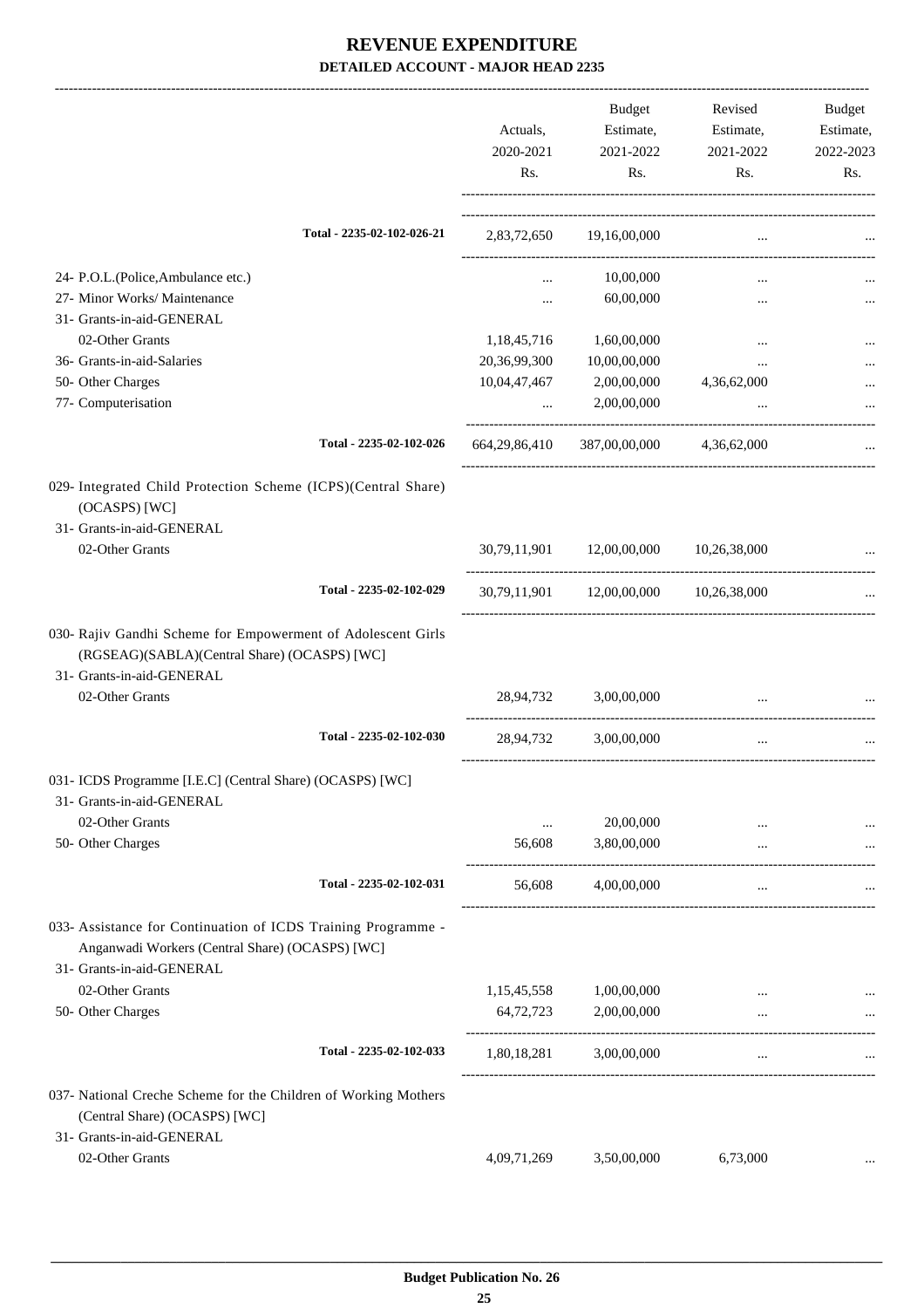|                                                                                                                       |                            | Actuals,<br>2020-2021<br>Rs. | <b>Budget</b><br>Estimate,<br>2021-2022<br>Rs. | Revised<br>Estimate,<br>2021-2022<br>Rs. | Budget<br>Estimate,<br>2022-2023<br>Rs. |
|-----------------------------------------------------------------------------------------------------------------------|----------------------------|------------------------------|------------------------------------------------|------------------------------------------|-----------------------------------------|
|                                                                                                                       | Total - 2235-02-102-037    | 4,09,71,269                  | 3,50,00,000                                    | 6,73,000                                 |                                         |
| 081- Umbrella ICDS-Anganwadi Services under Saksham Anganwadi<br>and POSHAN 2.0 (25:75) (Central Share) (OCASPS) [WC] |                            |                              |                                                |                                          |                                         |
| 01- Salaries                                                                                                          |                            |                              |                                                |                                          |                                         |
| 01-Pay                                                                                                                |                            |                              | $\cdots$                                       | 15,84,00,000                             | 38,00,00,000                            |
| 14-Grade Pay                                                                                                          |                            |                              |                                                | 12,00,000                                |                                         |
| 02-Dearness Allowance                                                                                                 |                            |                              | $\cdots$                                       | 47,52,000                                | 1,50,00,000                             |
| 03-House Rent Allowance                                                                                               |                            |                              | $\cdots$                                       | 1,90,08,000                              | 26,00,00,000                            |
| 04-Ad hoc Bonus                                                                                                       |                            |                              | $\cdots$                                       | $\cdots$                                 | 2,50,00,000                             |
| 07-Other Allowances                                                                                                   |                            |                              | $\cdots$                                       | 2,79,000                                 | 70,00,000                               |
| 11-Compensatory Allowance                                                                                             |                            |                              |                                                | 6,67,000                                 | 3,00,000                                |
| 12-Medical Allowance                                                                                                  |                            |                              |                                                | 12,53,000                                | 2,00,00,000                             |
|                                                                                                                       | Total - 2235-02-102-081-01 | $\cdots$                     | $\cdots$                                       | 18,55,59,000                             | 70,73,00,000                            |
| 02- Wages                                                                                                             |                            |                              | $\cdots$                                       | 318,91,68,000                            | 180,00,00,000                           |
| 07- Medical Reimbursements                                                                                            |                            |                              |                                                | $\cdots$                                 |                                         |
| 11- Travel Expenses                                                                                                   |                            |                              |                                                |                                          |                                         |
| 13- Office Expenses                                                                                                   |                            |                              |                                                |                                          |                                         |
| 01-Electricity                                                                                                        |                            |                              |                                                |                                          |                                         |
| 02-Telephone                                                                                                          |                            |                              | $\cdots$                                       | $\cdots$                                 |                                         |
| 03-Maintenance / P.O.L. for Office Vehicles                                                                           |                            |                              |                                                | 5,80,14,000                              |                                         |
| 04-Other Office Expenses                                                                                              |                            |                              |                                                |                                          |                                         |
|                                                                                                                       | Total - 2235-02-102-081-13 |                              |                                                | 5,80,14,000                              | $\cdots$                                |
| 14- Rents, Rates and Taxes                                                                                            |                            |                              |                                                | 10,07,28,000                             |                                         |
| 20- Other Administrative Expenses                                                                                     |                            |                              | $\cdots$                                       |                                          |                                         |
| 21- Materials and Supplies/Stores and Equipment                                                                       |                            |                              |                                                |                                          |                                         |
| 02-Drug                                                                                                               |                            |                              | $\cdots$                                       | 5,48,60,000                              |                                         |
| 04-Others                                                                                                             |                            |                              |                                                |                                          |                                         |
|                                                                                                                       | Total - 2235-02-102-081-21 |                              |                                                | 5,48,60,000                              |                                         |
|                                                                                                                       |                            |                              |                                                |                                          |                                         |
| 24- P.O.L.(Police, Ambulance etc.)                                                                                    |                            |                              |                                                |                                          |                                         |
| 27- Minor Works/ Maintenance                                                                                          |                            | $\cdots$                     |                                                |                                          |                                         |
| 31- Grants-in-aid-GENERAL                                                                                             |                            |                              |                                                |                                          |                                         |
| 02-Other Grants                                                                                                       |                            |                              |                                                | 1,92,00,000                              |                                         |
| 36- Grants-in-aid-Salaries                                                                                            |                            |                              | $\cdots$                                       | 30,40,00,000                             |                                         |
| 50- Other Charges                                                                                                     |                            | $\cdots$                     | $\cdots$                                       | 17,66,72,000                             |                                         |
| 77- Computerisation                                                                                                   |                            |                              | $\cdots$                                       |                                          |                                         |
|                                                                                                                       | Total - 2235-02-102-081    |                              | $\cdots$                                       | 408,82,01,000                            | 250,73,00,000                           |
|                                                                                                                       |                            |                              |                                                |                                          |                                         |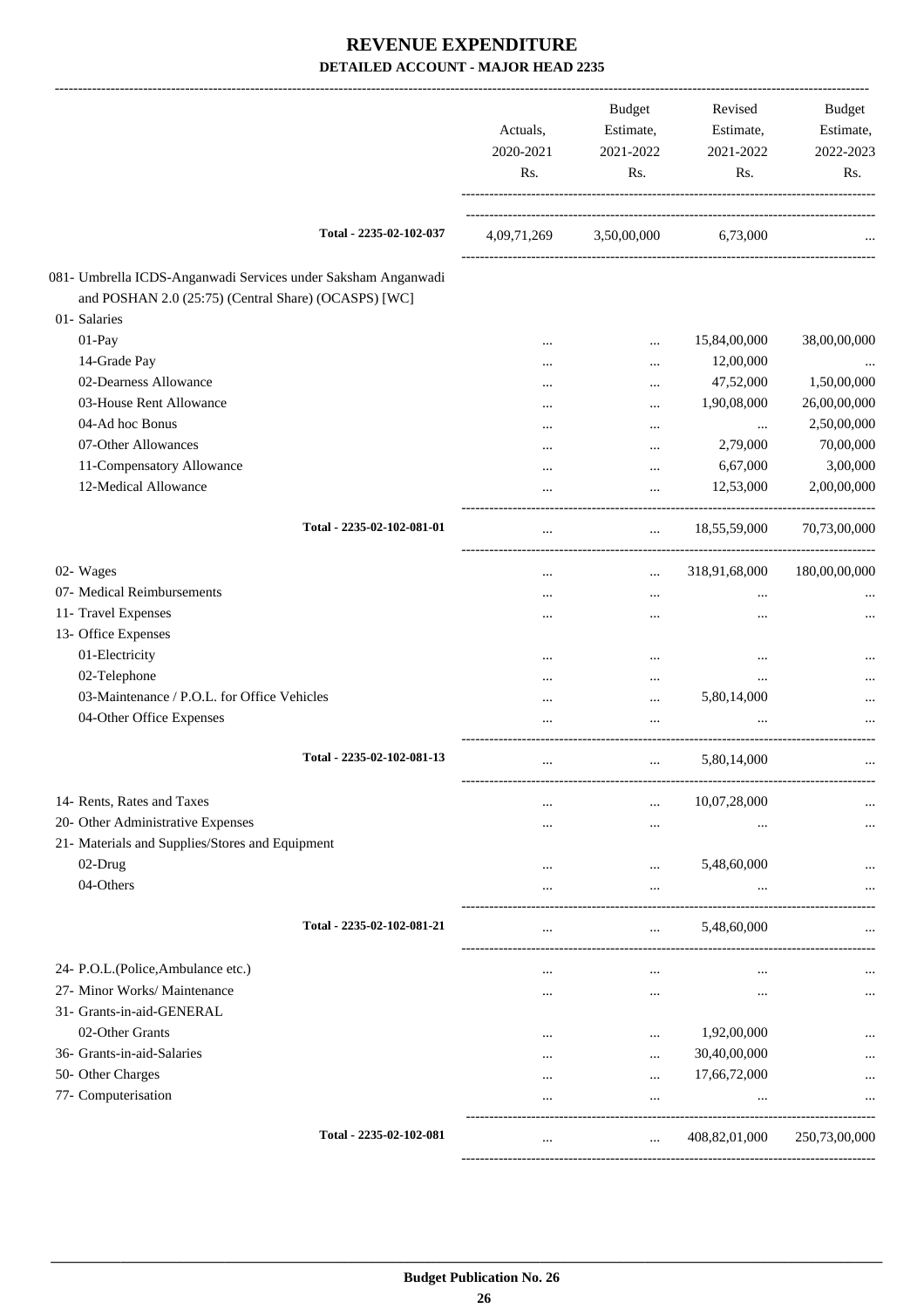|                                                                                                                                                                                            | Actuals,<br>2020-2021<br>Rs. | <b>Budget</b><br>Estimate,<br>2021-2022<br>Rs. | Revised<br>Estimate,<br>2021-2022<br>Rs. | Budget<br>Estimate,<br>2022-2023<br>Rs. |
|--------------------------------------------------------------------------------------------------------------------------------------------------------------------------------------------|------------------------------|------------------------------------------------|------------------------------------------|-----------------------------------------|
| 082- Information, Education & Communication (IEC) Component<br>under Umbrella ICDS - Anganwadi Services(Saksham<br>Anganwadi and POSHAN 2.0) (60:40) (Central Share)<br>(OCASPS) [WC]      |                              |                                                |                                          |                                         |
| 31- Grants-in-aid-GENERAL                                                                                                                                                                  |                              |                                                |                                          |                                         |
| 02-Other Grants                                                                                                                                                                            |                              |                                                |                                          | 20,00,000                               |
| 50- Other Charges                                                                                                                                                                          |                              | $\cdots$                                       | $\cdots$                                 | 3,50,00,000                             |
| Total - 2235-02-102-082                                                                                                                                                                    | $\cdots$                     | $\cdots$                                       | $\cdots$                                 | 3,70,00,000                             |
| 083- Assistance for Continuation of ICDS Training Programme -<br>Anganwadi Workers(Saksham Anganwadi and POSHAN 2.0)<br>(60:40) (Central Share) (OCASPS) [WC]<br>31- Grants-in-aid-GENERAL |                              |                                                |                                          |                                         |
| 02-Other Grants                                                                                                                                                                            |                              | $\cdots$                                       |                                          | 50,00,000                               |
| 50- Other Charges                                                                                                                                                                          |                              | $\cdots$                                       | 3,16,32,000                              | 2,00,00,000                             |
| Total - 2235-02-102-083                                                                                                                                                                    | $\cdots$                     | $\mathbf{r}$ and $\mathbf{r}$                  |                                          | 3,16,32,000 2,50,00,000                 |
| 087- Mission VATSALYA (erstwhile ICPS) (Central Share)<br>(OCASPS) [WC]<br>31- Grants-in-aid-GENERAL<br>02-Other Grants                                                                    | $\cdots$                     | $\mathbf{r}$ and $\mathbf{r}$ and $\mathbf{r}$ | 4,47,40,000                              | 13,00,00,000                            |
| Total - 2235-02-102-087                                                                                                                                                                    | $\cdots$                     | $\cdots$                                       | 4,47,40,000                              | 13,00,00,000                            |
| 089- National Creche Scheme under Saksham Anganwadi and<br>POSHAN 2.0 (60:30:10) (Central Share) (OCASPS) [WC]<br>31- Grants-in-aid-GENERAL<br>02-Other Grants                             |                              | $\cdots$                                       | 1,00,00,000                              | 3,50,00,000                             |
|                                                                                                                                                                                            |                              |                                                |                                          |                                         |
| Total - 2235-02-102-089                                                                                                                                                                    | $\cdots$                     | $\mathbf{1}$                                   | 1,00,00,000                              | 3,50,00,000                             |
| 091- Scheme for Adolescent Girls under Saksham Anganwadi and<br>POSHAN 2.0 (erstwhile RGSEAG-SABLA) (50:50) (Central<br>Share) (OCASPS) [WC]<br>31- Grants-in-aid-GENERAL                  |                              |                                                |                                          |                                         |
| 02-Other Grants                                                                                                                                                                            |                              |                                                | $\cdots$                                 | 36,00,000                               |
| Total - 2235-02-102-091                                                                                                                                                                    |                              | $\cdots$                                       | $\cdots$                                 | 36,00,000                               |
| 093- Poshan Abhiyaan (including erstwhile NNM) under Saksham<br>Anganwadi and POSHAN 2.0 (80:20) (Central Share)<br>(OCASPS) [WC]<br>31- Grants-in-aid-GENERAL                             |                              |                                                |                                          |                                         |
| 02-Other Grants                                                                                                                                                                            | $\cdots$                     | $\cdots$                                       |                                          | 50,00,00,000                            |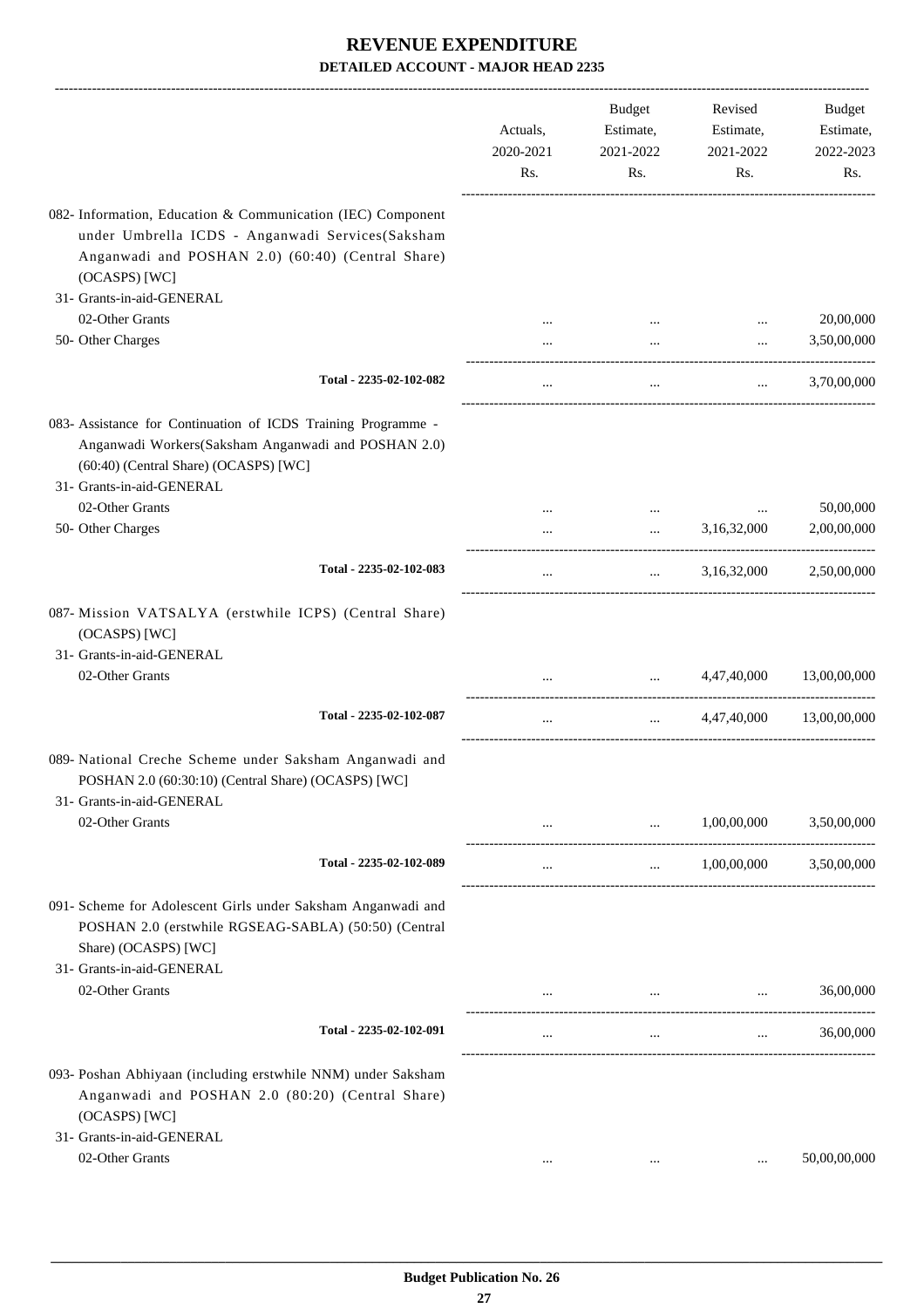|                                                                                                                                              | Actuals,<br>2020-2021<br>Rs. | <b>Budget</b><br>Estimate,<br>2021-2022<br>Rs. | Revised<br>Estimate,<br>2021-2022<br>Rs.            | <b>Budget</b><br>Estimate,<br>2022-2023<br>Rs. |
|----------------------------------------------------------------------------------------------------------------------------------------------|------------------------------|------------------------------------------------|-----------------------------------------------------|------------------------------------------------|
| Total - 2235-02-102-093                                                                                                                      | $\cdots$                     | $\cdots$                                       | $\cdots$                                            | 50,00,00,000                                   |
| 095- Umbrella ICDS-Anganwadi Services under Saksham Anganwadi<br>and POSHAN 2.0(60:40) (Central Share) (OCASPS) [WC]                         |                              |                                                |                                                     |                                                |
| 07- Medical Reimbursements                                                                                                                   |                              |                                                |                                                     | 5,00,00,000                                    |
| 11- Travel Expenses                                                                                                                          |                              |                                                |                                                     | 55,00,000                                      |
| 13- Office Expenses                                                                                                                          |                              |                                                |                                                     |                                                |
| 01-Electricity                                                                                                                               |                              |                                                | $\ddotsc$                                           | 5,00,000                                       |
| 02-Telephone                                                                                                                                 |                              |                                                | $\ddotsc$                                           | 7,50,000                                       |
| 03-Maintenance / P.O.L. for Office Vehicles                                                                                                  |                              |                                                | $\ddotsc$                                           | 20,00,00,000                                   |
| 04-Other Office Expenses                                                                                                                     |                              |                                                | $\ddotsc$                                           | 50,00,000                                      |
| Total - 2235-02-102-095-13                                                                                                                   |                              |                                                | $\cdots$                                            | 20,62,50,000                                   |
| 14- Rents, Rates and Taxes                                                                                                                   |                              |                                                | $\cdots$                                            | 12,00,00,000                                   |
| 20- Other Administrative Expenses                                                                                                            |                              |                                                |                                                     | 50,00,000                                      |
| 21- Materials and Supplies/Stores and Equipment                                                                                              |                              |                                                |                                                     |                                                |
| 02-Drug                                                                                                                                      |                              |                                                | $\cdots$                                            | 3,25,00,000                                    |
| 04-Others                                                                                                                                    |                              |                                                | $\cdots$                                            | 18,00,00,000                                   |
| Total - 2235-02-102-095-21                                                                                                                   |                              |                                                | $\cdots$                                            | 21,25,00,000                                   |
| 24- P.O.L.(Police, Ambulance etc.)                                                                                                           | $\ddotsc$                    | $\cdots$                                       | $\cdots$                                            | 15,00,000                                      |
| 27- Minor Works/ Maintenance                                                                                                                 |                              |                                                |                                                     | 65,00,000                                      |
| 31- Grants-in-aid-GENERAL                                                                                                                    |                              |                                                |                                                     |                                                |
| 02-Other Grants                                                                                                                              |                              |                                                |                                                     | 4,00,00,000                                    |
| 36- Grants-in-aid-Salaries                                                                                                                   |                              |                                                |                                                     | 13,00,00,000                                   |
| 50- Other Charges                                                                                                                            |                              | $\cdots$                                       | $\cdots$                                            | 2,20,00,000                                    |
| 77- Computerisation                                                                                                                          | $\cdots$                     | $\mathbf{z}$ and $\mathbf{z}$ and $\mathbf{z}$ | $\cdots$                                            | 2,00,00,000                                    |
| Total - 2235-02-102-095                                                                                                                      | $\cdots$                     | $\cdots$                                       | $\mathbf{1}$                                        | 81,92,50,000                                   |
| 098- Scheme for Adolescent Girls under Saksham Anganwadi and<br>POSHAN 2.0 (erstwhile RGSEAG-SABLA) (60:40) (Central<br>Share) (OCASPS) [WC] |                              |                                                |                                                     |                                                |
| 31- Grants-in-aid-GENERAL                                                                                                                    |                              |                                                |                                                     |                                                |
| 02-Other Grants                                                                                                                              |                              |                                                | the contract of the contract of the contract of the | 36,00,000                                      |
| Total - 2235-02-102-098                                                                                                                      | $\cdots$                     | $\cdots$                                       | $\mathbf{r}$                                        | 36,00,000                                      |
| <b>Total - State Development Schemes (Central Assistance)</b>                                                                                | 701,28,39,201                |                                                | 412,50,00,000 432,15,46,000                         | 406,07,50,000                                  |
| <b>Central Sector Scheme</b><br>060- Grants for Training Programme of I.C.D.S- Anganwadi Works                                               |                              |                                                |                                                     |                                                |

[WC]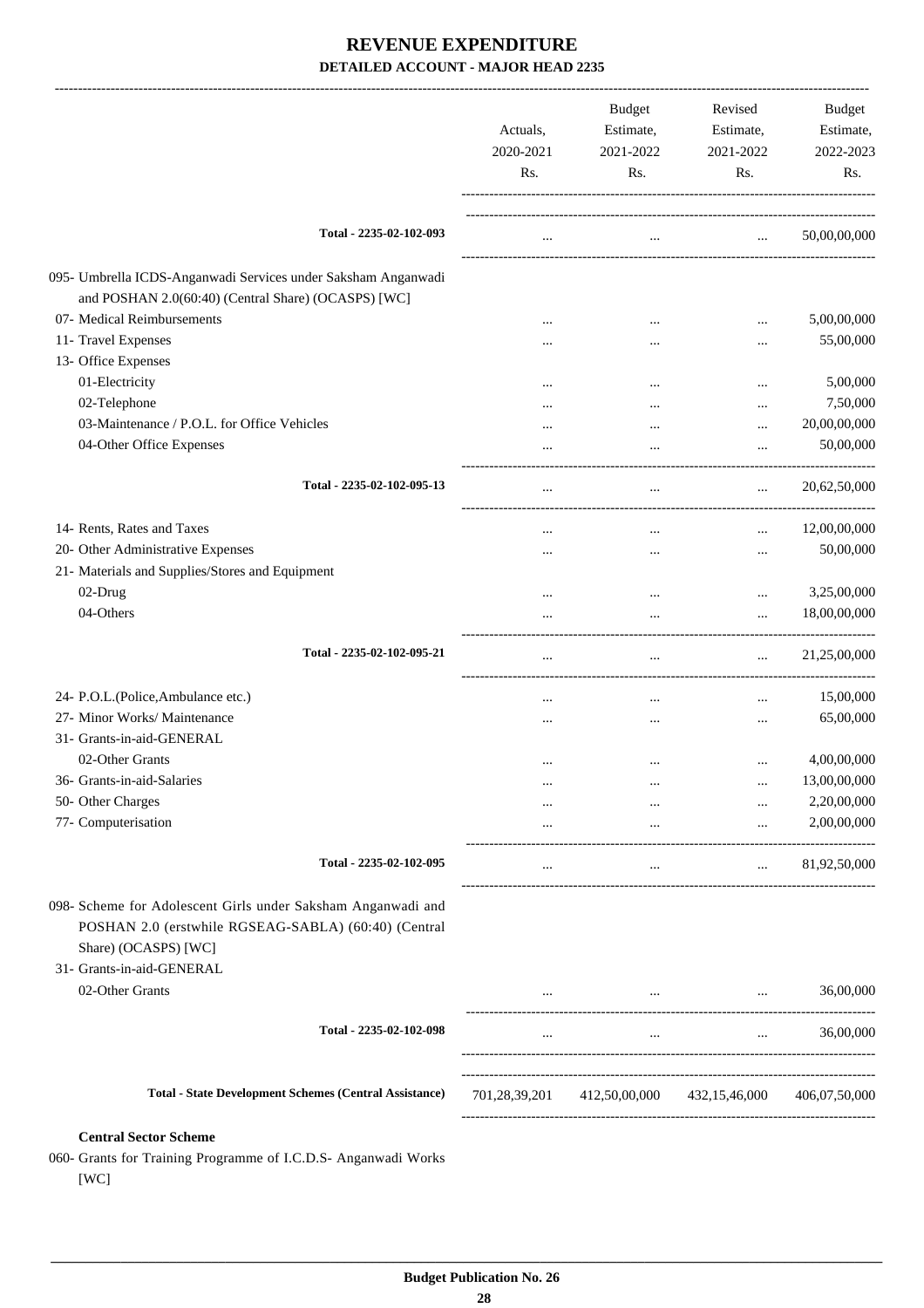|                           |                     |                   | <b>Budget</b>    | Revised                            | <b>Budget</b> |
|---------------------------|---------------------|-------------------|------------------|------------------------------------|---------------|
|                           |                     | Actuals.          | Estimate,        | Estimate,                          | Estimate,     |
|                           |                     | 2020-2021         | 2021-2022        | 2021-2022                          | 2022-2023     |
|                           |                     | Rs.               | R <sub>s</sub> . | Rs.                                | Rs.           |
| 31- Grants-in-aid-GENERAL |                     |                   |                  |                                    |               |
| 02-Other Grants           |                     | $\cdots$          | $\cdots$         | $\cdots$                           | $\cdots$      |
| 50- Other Charges         |                     | $\cdots$          | $\cdots$         | $\cdots$                           | $\cdots$      |
|                           | Total - 2235-02-102 | 1836, 41, 30, 426 | 836, 38, 81, 000 | 1555,07,17,000                     | 824,19,00,000 |
|                           | Voted               | 1836, 41, 30, 426 |                  | 836, 38, 81, 000 1555, 07, 17, 000 | 824,19,00,000 |
|                           | Charged             | $\cdots$          | $\cdots$         | $\cdots$                           | $\cdots$      |
|                           |                     |                   |                  |                                    |               |

.

| <b>DETAILED ACCOUNT NO. 2235-02-103 - WOMENS WELFARE</b>            |           |                  |                                         |           |
|---------------------------------------------------------------------|-----------|------------------|-----------------------------------------|-----------|
| 02 - SOCIAL WELFARE                                                 |           |                  |                                         |           |
| 103- Womens Welfare                                                 |           |                  |                                         |           |
| <b>Administrative Expenditure</b>                                   |           |                  |                                         |           |
| 001- Establishment of Training Centre for Girls and Women in Crafts |           |                  |                                         |           |
| & Light Engineering . [WC]                                          |           |                  |                                         |           |
| 01- Salaries                                                        |           |                  |                                         |           |
| 01-Pay                                                              | 34,46,200 | 39,14,000        | 50,00,000                               | 51,50,000 |
| 14-Grade Pay                                                        | $\ddots$  | $\sim$ 100 $\mu$ | $\cdots$                                |           |
| 02-Dearness Allowance                                               | 23,004    | 1,26,000         | 1,41,000                                | 2,17,000  |
| 03-House Rent Allowance                                             | 2,29,668  | 4,10,000         | 4,10,000                                | 4,23,000  |
| 04-Ad hoc Bonus                                                     | 33,600    | 46,000           | 40,000                                  | 41,000    |
| 07-Other Allowances                                                 | $\ldots$  | $\cdots$         | $\ldots$                                |           |
| 12-Medical Allowance                                                | 14.500    | 15,000           | 20,000                                  | 21,000    |
| Total - 2235-02-103-001-01                                          | 37,46,972 |                  | 45,11,000 56,11,000                     | 58,52,000 |
| 12- Medical Reimbursements under WBHS 2008                          | $\cdots$  | $\cdots$         | $\cdots$                                |           |
| 13- Office Expenses                                                 |           |                  |                                         |           |
| 02-Telephone                                                        | 13,228    | 21,000           | 21,000                                  | 21,000    |
| 04-Other Office Expenses                                            |           | 6,000            | 6,000                                   | 6,000     |
| Total - 2235-02-103-001-13                                          | 13,228    | 27,000           | 27,000                                  | 27,000    |
| 34- Scholarships and Stipends                                       | $\cdots$  | 12,000           | $\cdots$                                |           |
| 50- Other Charges                                                   | 4,774     |                  | 22,000 22,000                           | 23,000    |
| Total - 2235-02-103-001                                             |           |                  | 37,64,974 45,72,000 56,60,000 59,02,000 |           |
| 002- Welfare Extension Project [WC]                                 |           |                  |                                         |           |
| 31- Grants-in-aid-GENERAL                                           |           |                  |                                         |           |
| 02-Other Grants                                                     | 6,60,000  | 7,14,000         | 7,00,000                                | 7,07,000  |
| 36- Grants-in-aid-Salaries                                          | 41,18,519 | 47,01,000        | 45,00,000                               | 47,00,000 |
| Total - 2235-02-103-002                                             | 47,78,519 | 54,15,000        | 52,00,000                               | 54,07,000 |
|                                                                     |           |                  |                                         |           |

004- Establishment of Destitute Homes for Girls [WC]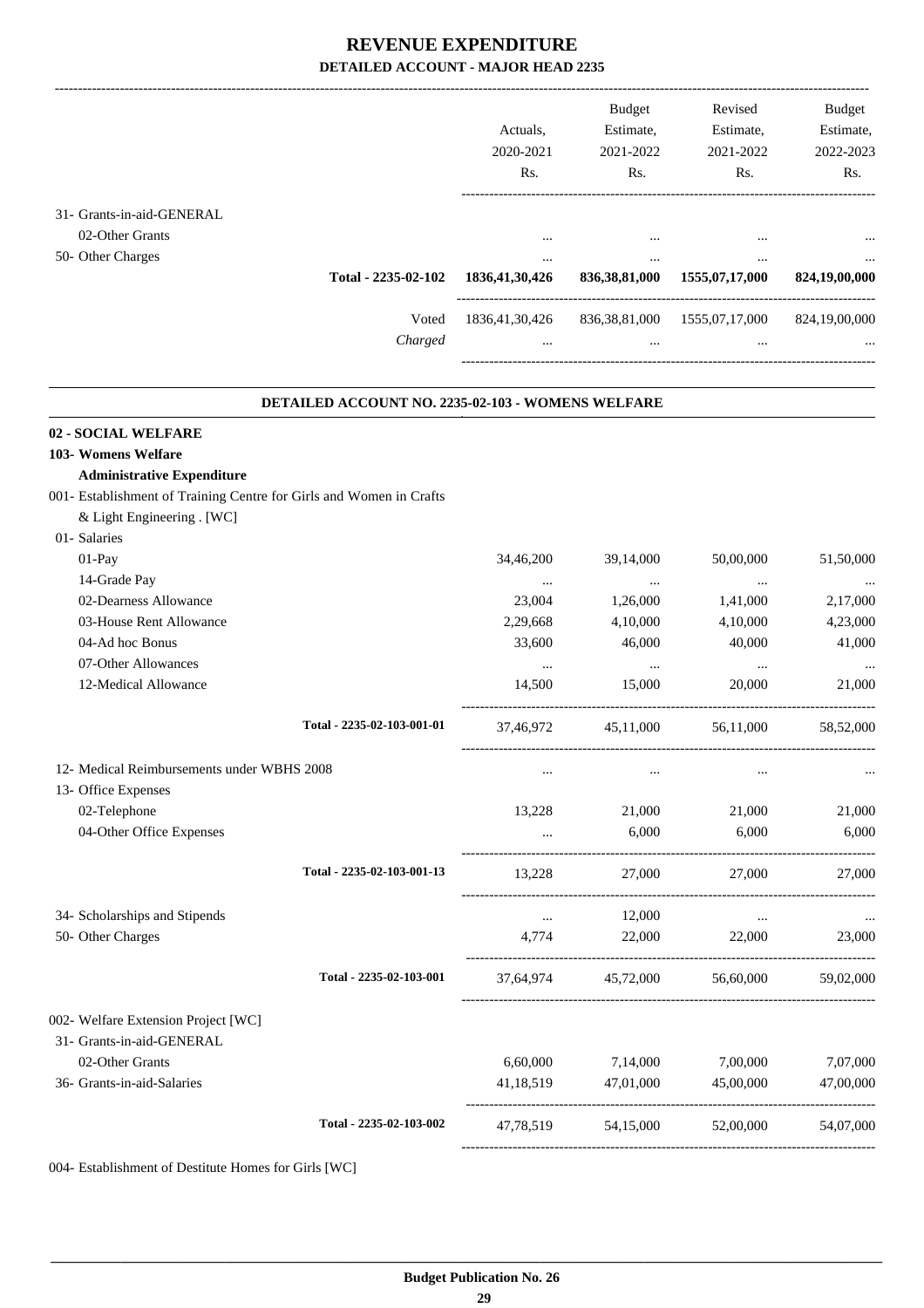|                                                                                                                   | Actuals,<br>2020-2021 | <b>Budget</b><br>Estimate,<br>2021-2022 | Revised<br>Estimate,<br>2021-2022                       | Budget<br>Estimate,<br>2022-2023 |
|-------------------------------------------------------------------------------------------------------------------|-----------------------|-----------------------------------------|---------------------------------------------------------|----------------------------------|
|                                                                                                                   | Rs.                   | Rs.                                     | Rs.                                                     | Rs.                              |
| 01- Salaries                                                                                                      |                       |                                         |                                                         |                                  |
| 01-Pay                                                                                                            | 1,86,12,265           | 1,95,70,000                             | 2,00,00,000                                             | 2,06,00,000                      |
| 14-Grade Pay                                                                                                      |                       | $\sim 100$ and $\sim 100$               |                                                         |                                  |
| 02-Dearness Allowance                                                                                             | 1,02,842              | 5,90,000                                | 6,30,000                                                | 7,50,000                         |
| 03-House Rent Allowance                                                                                           | 14,04,510             | 19,70,000                               | 18,04,000                                               | 18,58,000                        |
| 04-Ad hoc Bonus                                                                                                   | 1,00,800              | 1,14,000                                | 1,10,000                                                | 1,13,000                         |
| 07-Other Allowances                                                                                               | 4,800                 | 17,000                                  | 17,000                                                  | 18,000                           |
| 12-Medical Allowance                                                                                              | 1,56,000              | 1,60,000                                | 1,60,000                                                | 1,64,000                         |
| Total - 2235-02-103-004-01                                                                                        |                       |                                         | 2,03,81,217 2,24,21,000 2,27,21,000 2,35,03,000         |                                  |
| 02- Wages                                                                                                         | 9,38,780              | 8,66,000                                | 21,00,000                                               | 21,63,000                        |
| 07- Medical Reimbursements                                                                                        |                       | $\cdots$                                |                                                         |                                  |
| 11- Travel Expenses                                                                                               |                       | $\cdots$                                | $\cdots$                                                |                                  |
| 12- Medical Reimbursements under WBHS 2008                                                                        |                       | 21,000                                  | 1,30,000                                                | 1,33,000                         |
| 13- Office Expenses                                                                                               |                       |                                         |                                                         |                                  |
| 01-Electricity                                                                                                    | 19,27,700             | 20,40,000                               | 20,40,000                                               | 20,81,000                        |
| 02-Telephone                                                                                                      | 9,902                 | 21,000                                  | 21,000                                                  | 21,000                           |
| 03-Maintenance / P.O.L. for Office Vehicles                                                                       | 20,455                | 41,000                                  | 41,000                                                  | 42,000                           |
| 04-Other Office Expenses                                                                                          | 74,837                | 1,43,000                                | 1,43,000                                                | 1,46,000                         |
| Total - 2235-02-103-004-13                                                                                        |                       |                                         | 20,32,894 22,45,000 22,45,000                           | 22,90,000                        |
| 14- Rents, Rates and Taxes                                                                                        | $\cdots$              | $\ldots$                                | $\cdots$                                                |                                  |
| 24- P.O.L.(Police, Ambulance etc.)                                                                                | $\cdots$              | $\cdots$                                | $\cdots$                                                |                                  |
| 27- Minor Works/ Maintenance                                                                                      | 30,656                | 54,000                                  | 35,000                                                  | 37,000                           |
| 31- Grants-in-aid-GENERAL                                                                                         |                       |                                         |                                                         |                                  |
| 02-Other Grants                                                                                                   | 11,40,000             | 11,82,000                               | 11,82,000                                               | 11,94,000                        |
| 36- Grants-in-aid-Salaries                                                                                        | 23, 24, 783           | 25,28,000                               | 33,00,000                                               | 33,99,000                        |
| 50- Other Charges                                                                                                 |                       | 1,09,623 2,03,000 1,00,000              |                                                         | 1,03,000                         |
| Total - 2235-02-103-004                                                                                           |                       |                                         | 2,69,57,953 2,95,20,000 3,18,13,000 3,28,22,000         |                                  |
| 006- Establishment of Border Area Projects under West Bengal                                                      |                       |                                         |                                                         |                                  |
| Social Welfare Advisory Board [WC]                                                                                |                       |                                         |                                                         |                                  |
| 31- Grants-in-aid-GENERAL                                                                                         |                       |                                         |                                                         |                                  |
| 02-Other Grants                                                                                                   |                       | 6,80,000                                |                                                         |                                  |
| 36- Grants-in-aid-Salaries                                                                                        |                       |                                         | $1,94,87,628$ $2,14,56,000$ $2,15,00,000$ $2,21,45,000$ |                                  |
| Total - 2235-02-103-006                                                                                           |                       |                                         | 1,94,87,628 2,21,36,000 2,15,00,000 2,21,45,000         |                                  |
| 007- Grants to Pension to the Destitute Widows [WC]                                                               |                       |                                         |                                                         |                                  |
| 04- Pension/Gratuities                                                                                            | $\cdots$              | $\cdots$                                | $\cdots$                                                |                                  |
| 31- Grants-in-aid-GENERAL                                                                                         |                       |                                         |                                                         |                                  |
| 02-Other Grants                                                                                                   | $\cdots$              | $\cdots$                                | $\cdots$                                                |                                  |
| 008- Scheme for setting up of Women's Training Centres/Institutions<br>for rehabilition of Women in distress [WC] |                       |                                         |                                                         |                                  |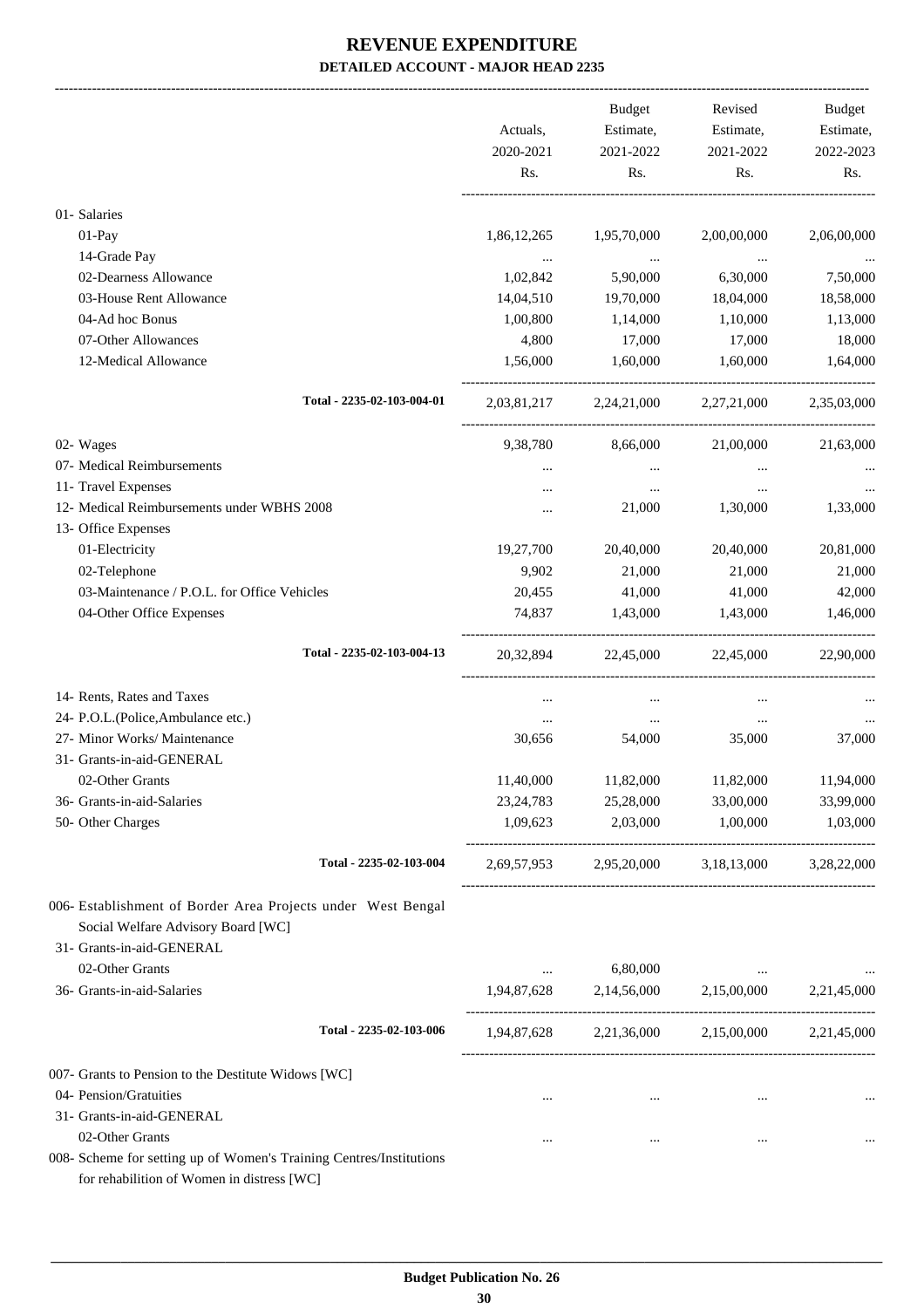|                                                                                                 | Actuals,<br>2020-2021<br>Rs. | Budget<br>Estimate,<br>2021-2022<br>Rs. | Revised<br>Estimate,<br>2021-2022<br>Rs. | Budget<br>Estimate,<br>2022-2023<br>Rs. |
|-------------------------------------------------------------------------------------------------|------------------------------|-----------------------------------------|------------------------------------------|-----------------------------------------|
| 31- Grants-in-aid-GENERAL                                                                       |                              |                                         |                                          |                                         |
| 02-Other Grants                                                                                 | $\cdots$                     | 51,000                                  | 13,000                                   |                                         |
| Total - 2235-02-103-008                                                                         | $\cdots$                     |                                         | 51,000 13,000                            |                                         |
| 010- Establishment Cost for Protection of Women under Domestic<br>Violence Act, 2005 [WC]       |                              |                                         |                                          |                                         |
| 02- Wages                                                                                       | 38,65,450                    | 42,75,000                               | 42,50,000                                | 43,78,000                               |
| 13- Office Expenses                                                                             |                              |                                         |                                          |                                         |
| 02-Telephone                                                                                    | 50,992                       | 31,000                                  | 31,000                                   | 32,000                                  |
| 04-Other Office Expenses                                                                        | 1,19,564                     | 1,23,000                                | 1,23,000                                 | 1,25,000                                |
| Total - 2235-02-103-010-13                                                                      |                              |                                         | 1,70,556 1,54,000 1,54,000 1,57,000      |                                         |
| Total - 2235-02-103-010                                                                         |                              |                                         | 40,36,006 44,29,000 44,04,000            | 45,35,000                               |
| 051- National Programme on Improved Chullah. [WC]<br>01- Salaries                               |                              |                                         |                                          |                                         |
| 01-Pay                                                                                          | $\ddotsc$                    | $\cdots$                                | $\cdots$                                 |                                         |
| 14-Grade Pay                                                                                    |                              | $\cdots$                                |                                          |                                         |
| 02-Dearness Allowance                                                                           |                              | $\cdots$                                |                                          |                                         |
| 03-House Rent Allowance                                                                         |                              | $\cdots$                                |                                          |                                         |
| 04-Ad hoc Bonus                                                                                 | $\cdots$                     | $\cdots$                                | $\cdots$                                 |                                         |
| 07-Other Allowances                                                                             |                              | $\cdots$                                | $\cdots$                                 |                                         |
| 12-Medical Allowance                                                                            | $\cdots$                     |                                         |                                          |                                         |
| 12- Medical Reimbursements under WBHS 2008                                                      | $\cdots$                     |                                         |                                          |                                         |
| 31- Grants-in-aid-GENERAL                                                                       |                              |                                         |                                          |                                         |
| 02-Other Grants                                                                                 | $\ldots$                     | $\cdots$                                | $\cdots$                                 | $\cdots$                                |
| 056- Assistacne to widows and families from Lower Income Groups<br>with dependent Children [WC] |                              |                                         |                                          |                                         |
| 04- Pension/Gratuities                                                                          | $\ddotsc$                    | $\cdots$                                | $\cdots$                                 |                                         |
| 31- Grants-in-aid-GENERAL                                                                       |                              |                                         |                                          |                                         |
| 02-Other Grants                                                                                 | $\cdots$                     | $\cdots$                                | $\cdots$                                 |                                         |
| 064- The West Bengal Commission for Women [WC]                                                  |                              |                                         |                                          |                                         |
| 31- Grants-in-aid-GENERAL                                                                       |                              |                                         |                                          |                                         |
| 02-Other Grants                                                                                 | 47,50,000                    | 66,30,000                               | 66,30,000                                | 67,50,000                               |
| 36- Grants-in-aid-Salaries<br>50- Other Charges                                                 | $\cdots$<br>$\ddotsc$        | $\cdots$<br>$\cdots$                    | $\cdots$<br>$\cdots$                     |                                         |
|                                                                                                 |                              |                                         |                                          |                                         |
| Total - 2235-02-103-064                                                                         | 47,50,000                    | 66,30,000                               | 66,30,000                                | 67,50,000                               |
| 066- Establishment for implementation of Kanyashree Prakalpa [WC]                               |                              |                                         |                                          |                                         |
| 01- Salaries                                                                                    |                              |                                         |                                          |                                         |
| 01-Pay                                                                                          | $\cdots$                     | $\cdots$                                | $\cdots$                                 |                                         |
| 14-Grade Pay                                                                                    | $\cdots$                     | $\cdots$                                | $\cdots$                                 |                                         |
| 02-Dearness Allowance                                                                           | $\cdots$                     | $\cdots$                                |                                          |                                         |
| 03-House Rent Allowance                                                                         | $\cdots$                     | $\cdots$                                | $\cdots$                                 |                                         |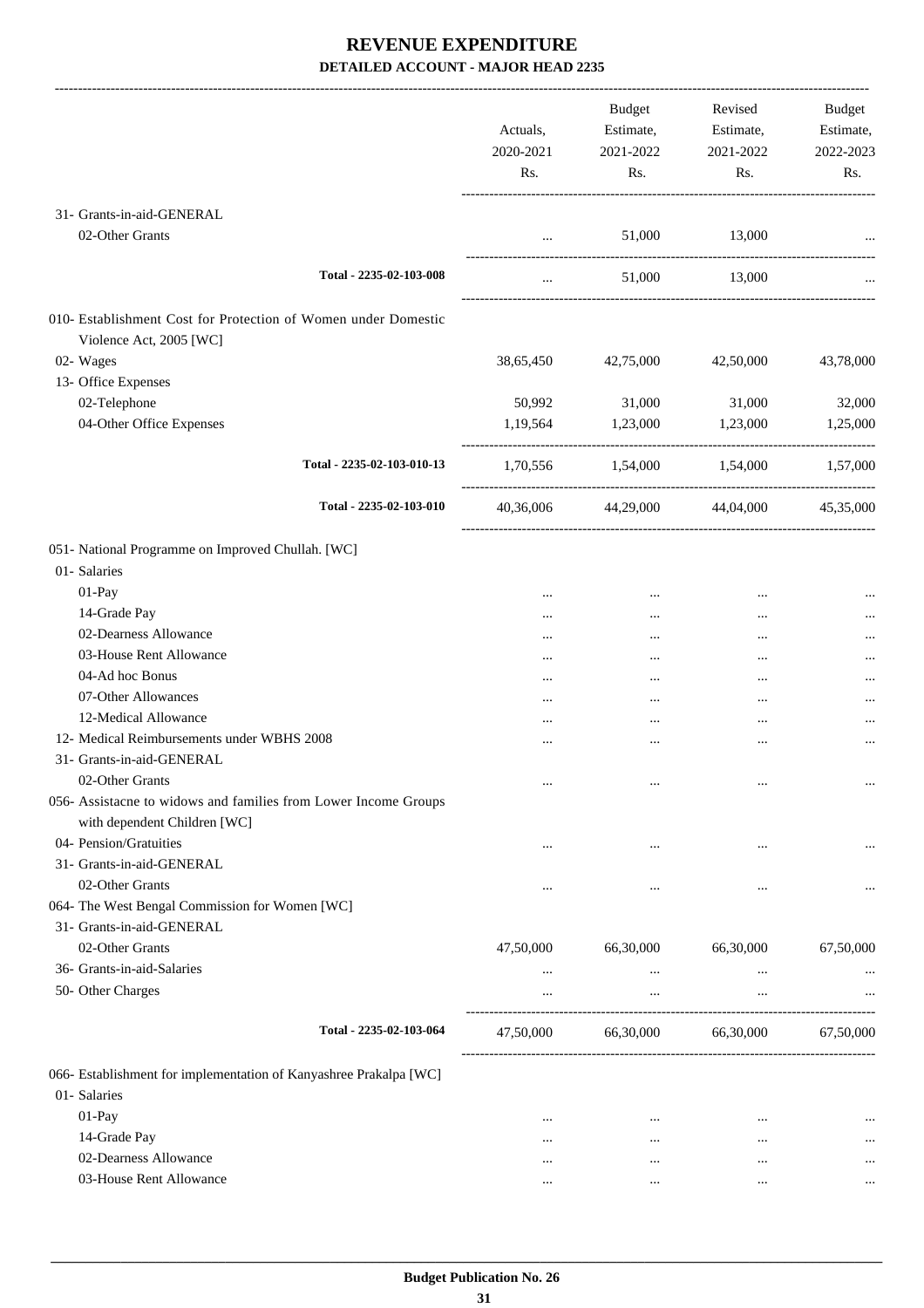|                                                           | Actuals,<br>2020-2021<br>Rs. | Budget<br>Estimate,<br>2021-2022<br>Rs. | Revised<br>Estimate,<br>2021-2022<br>Rs.            | Budget<br>Estimate,<br>2022-2023<br>Rs. |
|-----------------------------------------------------------|------------------------------|-----------------------------------------|-----------------------------------------------------|-----------------------------------------|
| 04-Ad hoc Bonus                                           |                              | $\cdots$                                | $\cdots$                                            |                                         |
| 07-Other Allowances                                       | $\cdots$                     | $\cdots$                                | $\cdots$                                            |                                         |
| 12-Medical Allowance                                      | $\cdots$                     | $\cdots$                                | $\cdots$                                            | $\cdots$                                |
| 02- Wages                                                 | 7,05,52,778                  | 7,31,30,000                             | 7,31,00,000                                         | 7,52,93,000                             |
| 07- Medical Reimbursements                                | $\cdots$                     | $\cdots$                                | $\cdots$                                            |                                         |
| 11- Travel Expenses                                       |                              | $\cdots$                                |                                                     |                                         |
| 12- Medical Reimbursements under WBHS 2008                |                              | $\cdots$                                | $\ddotsc$                                           | $\cdots$                                |
| 13- Office Expenses                                       |                              |                                         |                                                     |                                         |
| 01-Electricity                                            | $\cdots$                     | $\cdots$                                | $\cdots$                                            |                                         |
| 02-Telephone                                              | $\cdots$                     | 36,000                                  | $\cdots$                                            |                                         |
| 03-Maintenance / P.O.L. for Office Vehicles               | 4,89,273                     | 5,21,000                                | 6,20,000                                            | 6,30,000                                |
| 04-Other Office Expenses                                  |                              |                                         |                                                     |                                         |
| Total - 2235-02-103-066-13                                |                              |                                         | 4,89,273 5,57,000 6,20,000 6,30,000                 |                                         |
| 14- Rents, Rates and Taxes                                | $\cdots$                     | $\cdots$                                | $\cdots$                                            |                                         |
| 24- P.O.L.(Police, Ambulance etc.)                        |                              | $\cdots$                                | $\cdots$                                            |                                         |
| 27- Minor Works/ Maintenance                              |                              | $\cdots$                                | $\cdots$                                            |                                         |
| 50- Other Charges                                         |                              | $\cdots$                                | $\cdots$                                            |                                         |
| Total - 2235-02-103-066                                   |                              |                                         | 7,10,42,051 7,36,87,000 7,37,20,000 7,59,23,000     |                                         |
| <b>Total - Administrative Expenditure</b>                 |                              |                                         | 13,48,17,131 14,64,40,000 14,89,40,000 15,34,84,000 |                                         |
| <b>State Development Schemes</b>                          |                              |                                         |                                                     |                                         |
| 003- Pension to Destitute Widows [WC]                     |                              |                                         |                                                     |                                         |
| 04- Pension/Gratuities                                    | $\cdots$                     | $\cdots$                                | $\cdots$                                            | $\ldots$                                |
| 31- Grants-in-aid-GENERAL                                 |                              |                                         |                                                     |                                         |
| 02-Other Grants                                           | $\cdots$                     | $\cdots$                                | $\cdots$                                            |                                         |
| 009- Establishment of Womens Development Undertaking [WC] |                              |                                         |                                                     |                                         |
| 31- Grants-in-aid-GENERAL                                 |                              |                                         |                                                     |                                         |
| 02-Other Grants                                           | 68,73,482                    | 50,00,000                               | 43,33,000                                           | 52,50,000                               |
| Total - 2235-02-103-009                                   | 68,73,482                    |                                         | 50,00,000 43,33,000                                 | 52,50,000                               |
| 012- Implementation of Swawlamban (NORAD) [WC]            |                              |                                         |                                                     |                                         |
| 31- Grants-in-aid-GENERAL                                 |                              |                                         |                                                     |                                         |
| 02-Other Grants                                           |                              |                                         | 2,50,00,000 83,33,000 2,62,50,000                   |                                         |
|                                                           | $\cdots$                     |                                         |                                                     |                                         |
| Total - 2235-02-103-012                                   | $\cdots$                     |                                         | 2,50,00,000 83,33,000 2,62,50,000                   |                                         |
| 013- Assistance to W.B. Women Commission [WC]             |                              |                                         |                                                     |                                         |
| 31- Grants-in-aid-GENERAL                                 |                              |                                         |                                                     |                                         |
| 02-Other Grants                                           | $\cdots$                     | 10,00,000                               | 3,33,000                                            | 10,50,000                               |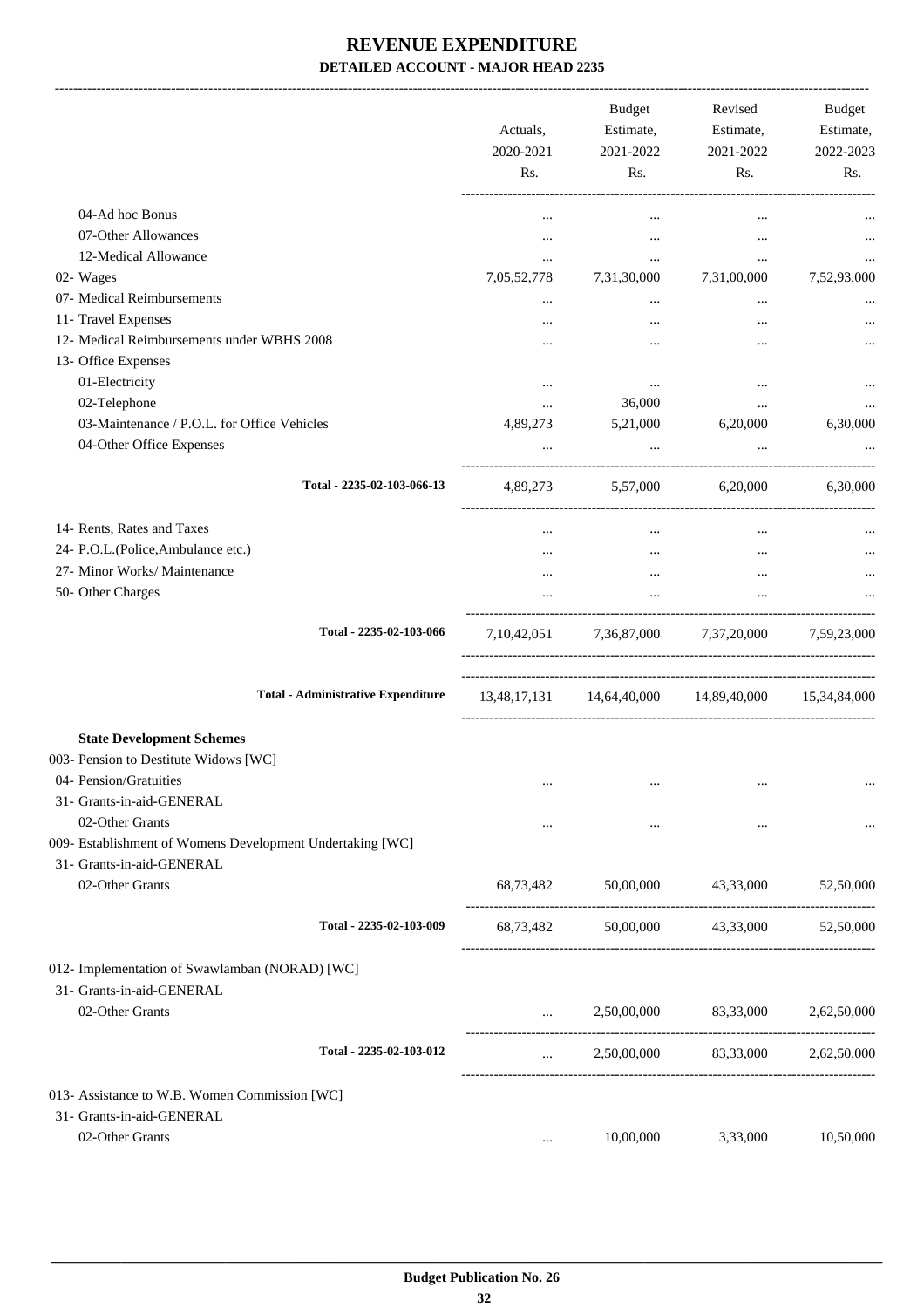|                                                                         |               | Budget                                    | Revised                                                  | Budget        |
|-------------------------------------------------------------------------|---------------|-------------------------------------------|----------------------------------------------------------|---------------|
|                                                                         | Actuals,      | Estimate,                                 | Estimate,                                                | Estimate,     |
|                                                                         | 2020-2021     | 2021-2022                                 | 2021-2022                                                | 2022-2023     |
|                                                                         | Rs.           | Rs.                                       | Rs.                                                      | Rs.           |
| Total - 2235-02-103-013                                                 |               | $\cdots$ . The contract of $\mathbb{R}^n$ | 10,00,000 3,33,000 10,50,000                             |               |
|                                                                         |               |                                           |                                                          |               |
| 026- Implementation of Kanyashree Prakalpa [WC]                         |               |                                           |                                                          |               |
| 26- Advertising and Publicity Expenses                                  | 2,63,755      | 3,00,00,000                               | 1,00,00,000                                              | 64,00,000     |
| 31- Grants-in-aid-GENERAL                                               |               |                                           |                                                          |               |
| 02-Other Grants                                                         | 113,41,52,500 |                                           | 790,00,00,000 1414,11,45,000                             | 856,00,00,000 |
| 50- Other Charges                                                       | 13,44,17,221  | 55,00,00,000                              | 18,33,33,000                                             | 44,00,00,000  |
| Total - 2235-02-103-026                                                 |               |                                           | 126,88,33,476 848,00,00,000 1433,44,78,000 900,64,00,000 |               |
| 028- Muktir Alo-Scheme for rehabilitation of sex workers and victims    |               |                                           |                                                          |               |
| of sex trafficking. [WC]                                                |               |                                           |                                                          |               |
| 31- Grants-in-aid-GENERAL                                               |               |                                           |                                                          |               |
| 02-Other Grants                                                         |               | 20,00,000                                 | 6,67,000                                                 | 21,00,000     |
| 50- Other Charges                                                       |               | 20,00,000                                 | 6,67,000                                                 | 21,00,000     |
| Total - 2235-02-103-028                                                 | $\cdots$      |                                           | 40,00,000 13,34,000                                      | 42,00,000     |
| 052- Strengthening and Remodelling of Govt. Homes for Women             |               |                                           |                                                          |               |
| [WC]                                                                    |               |                                           |                                                          |               |
| 27- Minor Works/ Maintenance                                            |               |                                           |                                                          |               |
| 054- Assistance towards setting up of Working Womens Hostel [WC]        |               |                                           |                                                          |               |
| 31- Grants-in-aid-GENERAL                                               |               |                                           |                                                          |               |
| 02-Other Grants                                                         |               |                                           |                                                          |               |
| 058- Vocational Training for Girls and Women in Government Home<br>[WC] |               |                                           |                                                          |               |
| 50- Other Charges                                                       |               | 15,00,000                                 | 5,00,000                                                 | 15,75,000     |
| Total - 2235-02-103-058                                                 | $\cdots$      | 15,00,000                                 | 5,00,000                                                 | 15,75,000     |
| 060- Assistance for Economic Rehabilitation of Girl inmates of          |               |                                           |                                                          |               |
| Homes [WC]                                                              |               |                                           |                                                          |               |
| 31- Grants-in-aid-GENERAL                                               |               |                                           |                                                          |               |
| 02-Other Grants                                                         | $\cdots$      | $\cdots$                                  | $\cdots$                                                 |               |
| 061- Training Programme for Women in distress [WC]                      |               |                                           |                                                          |               |
| 31- Grants-in-aid-GENERAL                                               |               |                                           |                                                          |               |
| 02-Other Grants                                                         | $\cdots$      | $\cdots$                                  | $\cdots$                                                 |               |
| 063- Establishment of District Shelter [WC]                             |               |                                           |                                                          |               |
| 27- Minor Works/ Maintenance                                            | $\cdots$      | $\cdots$                                  | $\cdots$                                                 |               |
| 068- Implementation of Rupashree Prakalpa [WC]                          |               |                                           |                                                          |               |
| 02- Wages                                                               | 3,59,80,772   | 2,50,00,000                               | 3,33,33,000                                              | 2,90,00,000   |
| 13- Office Expenses                                                     |               |                                           |                                                          |               |
| 03-Maintenance / P.O.L. for Office Vehicles                             | 3,65,795      | 10,00,000                                 | 8,00,000                                                 | 3,40,000      |
| 31- Grants-in-aid-GENERAL                                               |               |                                           |                                                          |               |
| 02-Other Grants                                                         | 201,41,25,866 | 400,00,00,000                             | 476,66,67,000                                            | 346,00,00,000 |
| 50- Other Charges                                                       | 1,20,08,420   | 10,00,00,000                              | 3,33,33,000                                              | 1,15,00,000   |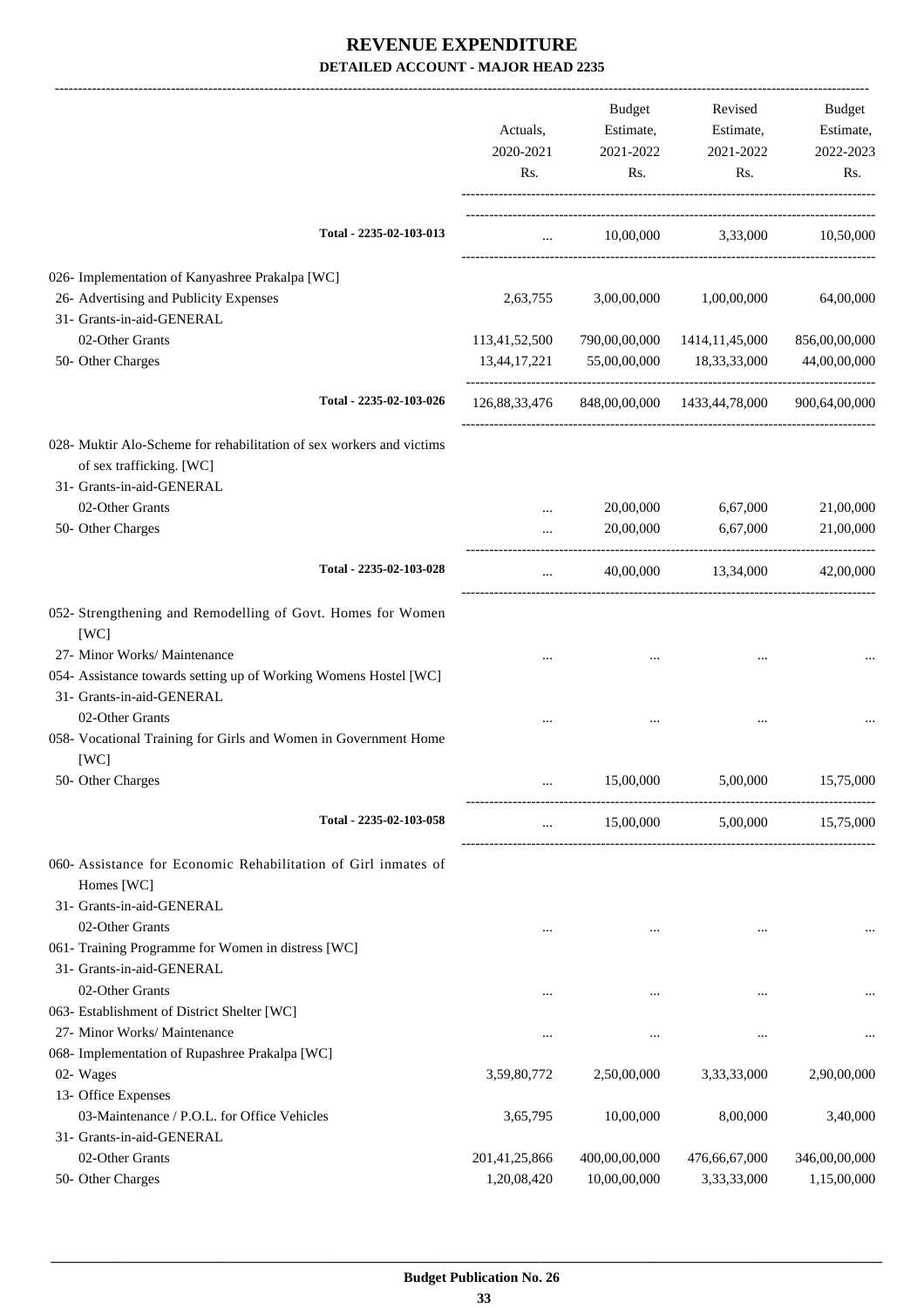|                                                                                                                                                                                                                   | Actuals,<br>2020-2021<br>Rs. | Budget<br>Estimate,<br>2021-2022<br>Rs.                    | Revised<br>Estimate,<br>2021-2022<br>Rs.                     | Budget<br>Estimate,<br>2022-2023<br>Rs. |
|-------------------------------------------------------------------------------------------------------------------------------------------------------------------------------------------------------------------|------------------------------|------------------------------------------------------------|--------------------------------------------------------------|-----------------------------------------|
| Total - 2235-02-103-068                                                                                                                                                                                           |                              | 206,24,80,853 412,60,00,000 483,41,33,000 350,08,40,000    |                                                              |                                         |
| 076- Lakshmir Bhandar [WC]                                                                                                                                                                                        |                              |                                                            |                                                              |                                         |
| 31- Grants-in-aid-GENERAL                                                                                                                                                                                         |                              |                                                            |                                                              |                                         |
| 02-Other Grants<br>50- Other Charges                                                                                                                                                                              |                              |                                                            | 7000,00,00,000 4018,98,08,000 7117,00,00,000<br>19,56,52,000 | 25,00,00,000                            |
| 77- Computerisation                                                                                                                                                                                               |                              | $\cdots$<br>$\cdots$                                       |                                                              |                                         |
| Total - 2235-02-103-076                                                                                                                                                                                           |                              |                                                            |                                                              |                                         |
|                                                                                                                                                                                                                   | $\cdots$                     |                                                            | 7000,00,00,000 4038,54,60,000 7142,00,00,000                 |                                         |
| <b>Total - State Development Schemes</b>                                                                                                                                                                          |                              | 333,81,87,811 8264,25,00,000 5956,89,04,000 8396,55,65,000 |                                                              |                                         |
| <b>State Development Schemes</b><br>073- Widow Pension Scheme under Jai Bangla (JAIBANGLA) [WC]<br>31- Grants-in-aid-GENERAL<br>02-Other Grants                                                                   |                              | 195,65,26,950 170,00,00,000 318,21,06,000                  |                                                              | 550,00,00,000                           |
| <b>Total - State Development Schemes</b>                                                                                                                                                                          |                              | 195,65,26,950 170,00,00,000 318,21,06,000 550,00,00,000    |                                                              |                                         |
| <b>State Development Schemes</b><br>029- National Mission for Empowerment for Women including Indira<br>Gandhi Matritav Sahyog Yojana (State Share) (OCASPS) [WC]<br>31- Grants-in-aid-GENERAL<br>02-Other Grants |                              | 30,00,000                                                  | and the company of the company                               | 31,50,000                               |
| Total - 2235-02-103-029                                                                                                                                                                                           |                              | 30,00,000                                                  |                                                              | 31,50,000                               |
| 030- Mission for Protection and Empowerment of Women (Ujjawala)<br>(State Share) (OCASPS) [WC]<br>31- Grants-in-aid-GENERAL                                                                                       |                              |                                                            |                                                              |                                         |
| 02-Other Grants<br>032- Swadhar Greh - Scheme for Women in Difficult Circumstances<br>(State Share) (OCASPS) [WC]<br>31- Grants-in-aid-GENERAL                                                                    | $\cdots$                     |                                                            |                                                              |                                         |
| 02-Other Grants                                                                                                                                                                                                   |                              | 6,84,943 70,00,000 1,42,95,000                             |                                                              | 73,50,000                               |
| Total - 2235-02-103-032                                                                                                                                                                                           | 6,84,943                     |                                                            | 70,00,000   1,42,95,000   73,50,000                          |                                         |
| 070- Mahila Shakti Kendra (Mission for Protection and<br>Empowerment for Women) (State Share) (OCASPS) [WC]<br>31- Grants-in-aid-GENERAL<br>02-Other Grants                                                       |                              |                                                            |                                                              |                                         |
| 078- Swadhar Greh under under SAMBAL [Mission Shakti (Mission<br>for Protection and Empowerment for Women)] (State Share)<br>(OCASPS) [WC]                                                                        | $\cdots$                     | $\cdots$                                                   | $\cdots$                                                     |                                         |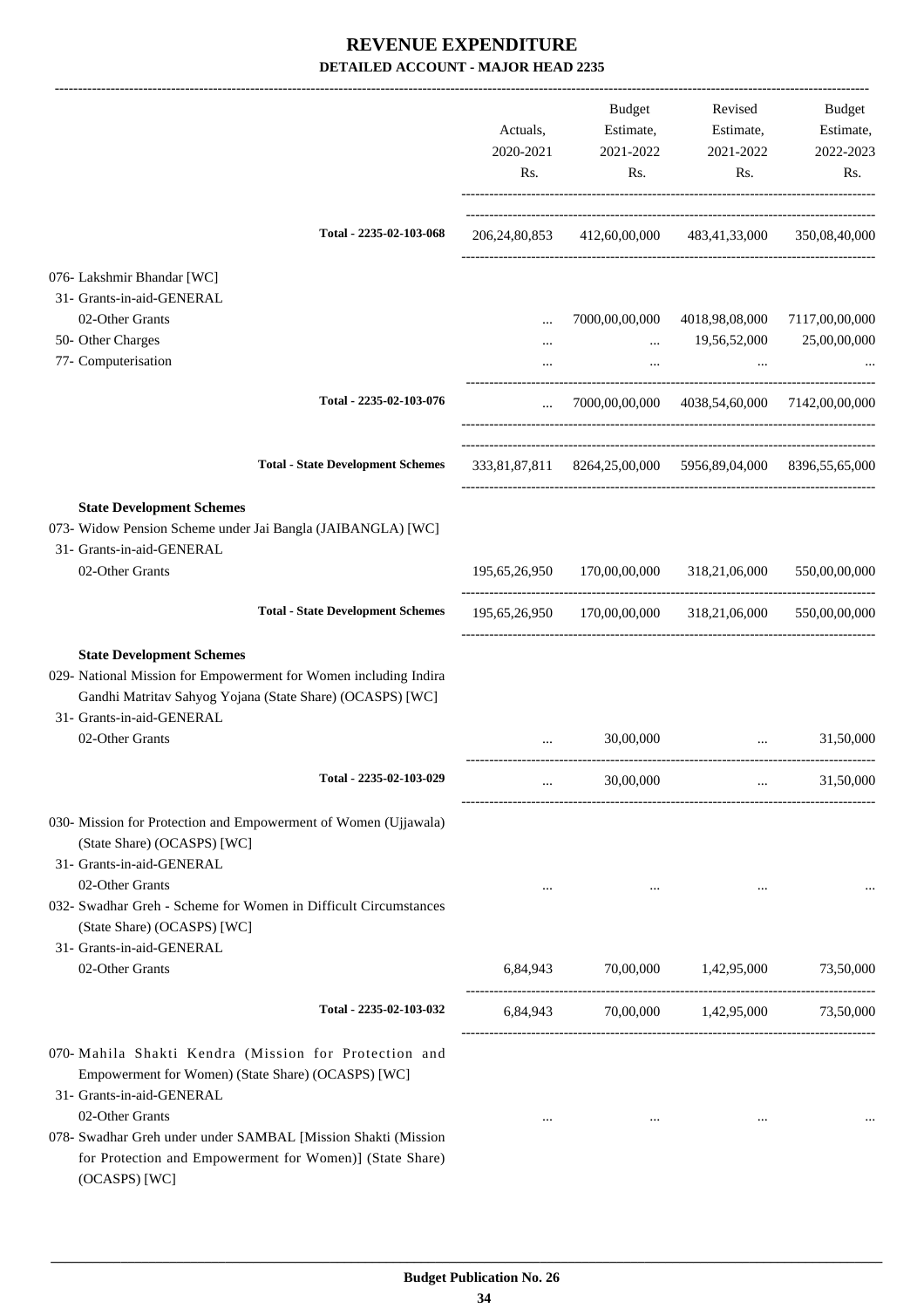|                                                                                                                                                                                        | Actuals,<br>2020-2021<br>Rs. | Budget<br>Estimate,<br>2021-2022<br>Rs. | Revised<br>Estimate,<br>2021-2022<br>Rs.                                                                            | Budget<br>Estimate,<br>2022-2023<br>Rs. |
|----------------------------------------------------------------------------------------------------------------------------------------------------------------------------------------|------------------------------|-----------------------------------------|---------------------------------------------------------------------------------------------------------------------|-----------------------------------------|
| 31- Grants-in-aid-GENERAL                                                                                                                                                              |                              |                                         |                                                                                                                     |                                         |
| 02-Other Grants                                                                                                                                                                        |                              | $\ldots$ $1,50,00,000$                  |                                                                                                                     | 70,00,000                               |
| Total - 2235-02-103-078                                                                                                                                                                | $\cdots$                     |                                         | $\ldots$ 1,50,00,000 70,00,000                                                                                      |                                         |
| 080- Scheme Ujjawala under SAMBAL [Mission Shakti(Mission for<br>Protection and Empowerment for Women)](State Share)<br>(OCASPS) [WC]<br>31- Grants-in-aid-GENERAL                     |                              |                                         |                                                                                                                     |                                         |
| 02-Other Grants                                                                                                                                                                        |                              |                                         | and the contract of the contract of the contract of the contract of the contract of the contract of the contract of | 40,00,000                               |
| Total - 2235-02-103-080                                                                                                                                                                | $\cdots$                     | $\cdots$                                | $\cdots$ . The same of $\cdots$                                                                                     | 40,00,000                               |
| <b>Total - State Development Schemes</b>                                                                                                                                               |                              |                                         | 6,84,943 1,00,00,000 2,92,95,000 2,15,00,000                                                                        |                                         |
| <b>State Development Schemes (Central Assistance)</b><br>024- Swadhar Greh - Scheme for Women in Difficult Circumstances<br>(Central Share) (OCASPS) [WC]<br>31- Grants-in-aid-GENERAL |                              |                                         |                                                                                                                     |                                         |
| 02-Other Grants                                                                                                                                                                        |                              | 10,27,415 15,00,000                     | 2,10,06,000                                                                                                         | 15,75,000                               |
| Total - 2235-02-103-024                                                                                                                                                                |                              |                                         | 10,27,415 15,00,000 2,10,06,000 15,75,000                                                                           |                                         |
| 027- National Mission for Empowerment for Women including Indira<br>Gandhi Matritav Sahyog Yojana (Central Share) (OCASPS)<br>[WC]                                                     |                              |                                         |                                                                                                                     |                                         |
| 31- Grants-in-aid-GENERAL                                                                                                                                                              |                              |                                         |                                                                                                                     |                                         |
| 02-Other Grants                                                                                                                                                                        | $\cdots$                     | 35,00,000                               | $\cdots$                                                                                                            | 36,75,000                               |
| Total - 2235-02-103-027                                                                                                                                                                | $\cdots$                     | 35,00,000                               | $\cdots$                                                                                                            | 36,75,000                               |
| 031- Mission for Protection and Empowerment of Women (Ujjawala)<br>(Central Share) (OCASPS) [WC]<br>31- Grants-in-aid-GENERAL                                                          |                              |                                         |                                                                                                                     |                                         |
| 02-Other Grants<br>069- Mahila Shakti Kendra (Mission for Protection and<br>Empowerment for Women) (Central Share) (OCASPS) [WC]<br>31- Grants-in-aid-GENERAL                          | $\cdots$                     | $\cdots$                                | $\cdots$                                                                                                            |                                         |
| 02-Other Grants<br>077- Swadhar Greh under under SAMBAL [Mission Shakti (Mission<br>for Protection and Empowerment for Women)] (Central Share)<br>(OCASPS) [WC]                        | $\cdots$                     | $\cdots$                                |                                                                                                                     |                                         |
| 31- Grants-in-aid-GENERAL<br>02-Other Grants                                                                                                                                           | $\cdots$                     | $\cdots$                                | 2,00,00,000                                                                                                         | 1,70,00,000                             |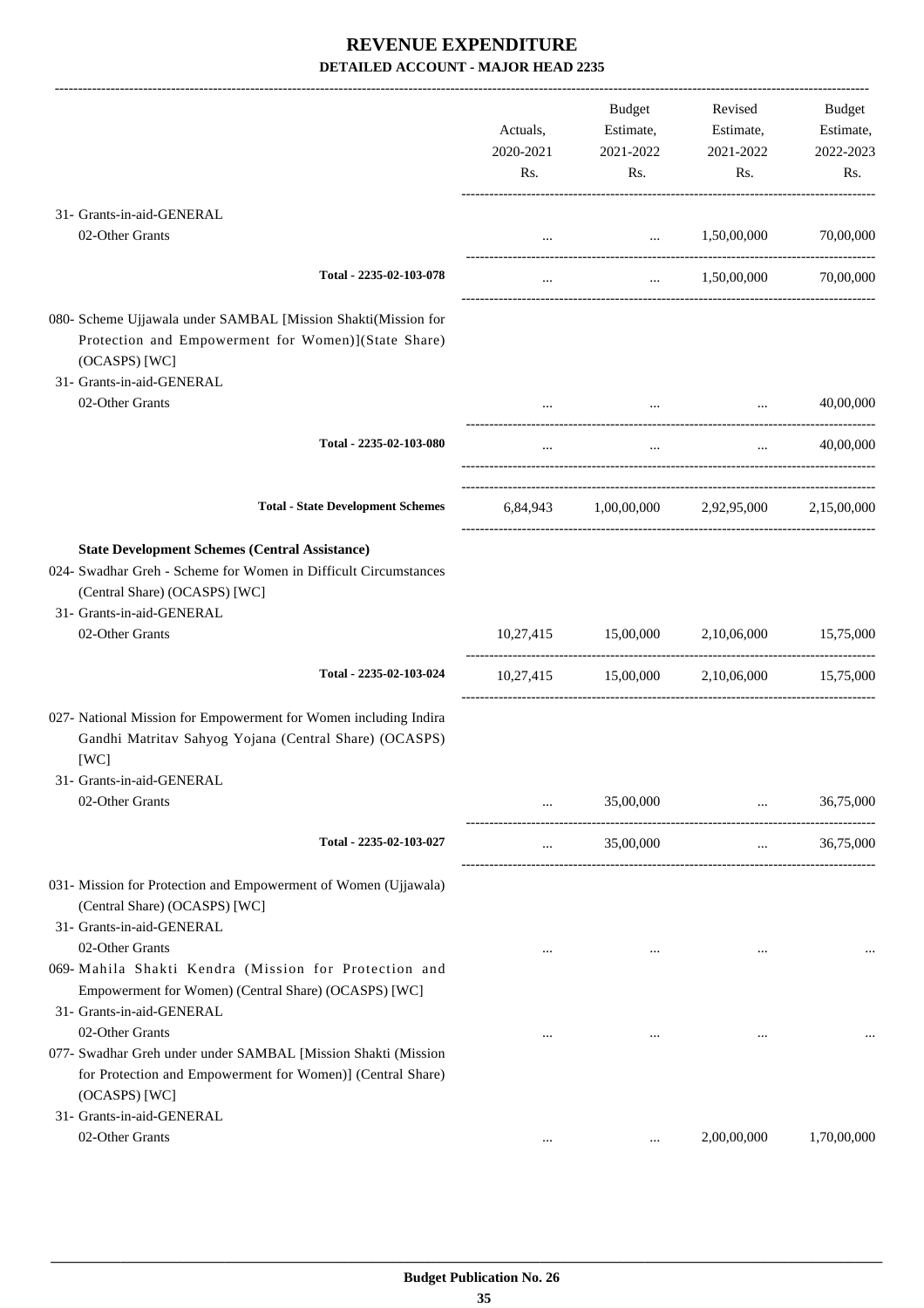|                                                                                                                                                                        |                  | <b>Budget</b> | Revised                                                         | <b>Budget</b> |
|------------------------------------------------------------------------------------------------------------------------------------------------------------------------|------------------|---------------|-----------------------------------------------------------------|---------------|
|                                                                                                                                                                        | Actuals,         | Estimate,     | Estimate,                                                       | Estimate,     |
|                                                                                                                                                                        | 2020-2021        | 2021-2022     | 2021-2022                                                       | 2022-2023     |
|                                                                                                                                                                        | R <sub>s</sub> . | Rs.           | Rs.                                                             | Rs.           |
| Total - 2235-02-103-077                                                                                                                                                | $\cdots$         |               | 2,00,00,000<br>$\cdots$                                         | 1,70,00,000   |
|                                                                                                                                                                        |                  |               |                                                                 |               |
| 079- Scheme Ujjawala under SAMBAL [Mission Shakti(Mission for<br>Protection and Empowerment for Women)](Central Share)<br>$(OCASPS)$ [WC]<br>31- Grants-in-aid-GENERAL |                  |               |                                                                 |               |
| 02-Other Grants                                                                                                                                                        |                  |               | the contract of the contract of the contract of the contract of | 1,20,00,000   |
| Total - 2235-02-103-079                                                                                                                                                | $\cdots$         | $\cdots$      | $\ddotsc$                                                       | 1,20,00,000   |
| <b>Total - State Development Schemes (Central Assistance)</b>                                                                                                          | 10,27,415        |               | 50,00,000 4,10,06,000 3,42,50,000                               |               |
| Total - 2235-02-103                                                                                                                                                    |                  |               | 543,12,44,250 8450,39,40,000 6297,02,51,000 8967,47,99,000      |               |
| Voted                                                                                                                                                                  |                  |               | 543,12,44,250 8450,39,40,000 6297,02,51,000 8967,47,99,000      |               |
| Charged                                                                                                                                                                | $\cdots$         | $\cdots$      | $\cdots$                                                        |               |
|                                                                                                                                                                        |                  |               |                                                                 |               |

#### **DETAILED ACCOUNT NO. 2235-02-104 - WELFARE OF AGED, INFIRM AND DESTITUTE .**

.

#### **02 - SOCIAL WELFARE**

| 104- Welfare of Aged, Infirm and Destitute  |             |             |                                                 |             |
|---------------------------------------------|-------------|-------------|-------------------------------------------------|-------------|
| <b>Administrative Expenditure</b>           |             |             |                                                 |             |
| 001- Control of Vagrancy [WC]               |             |             |                                                 |             |
| 01- Salaries                                |             |             |                                                 |             |
| $01-Pay$                                    | 5,86,45,425 | 6,30,00,000 | 6,14,00,000                                     | 6,32,42,000 |
| 14-Grade Pay                                | 68,000      | 68,000      | 15,000                                          | $\cdots$    |
| 02-Dearness Allowance                       | 6,75,208    | 23,00,000   | 23,93,000                                       | 29,20,000   |
| 03-House Rent Allowance                     | 62,62,538   | 61,50,000   | 64,10,000                                       | 66,03,000   |
| 04-Ad hoc Bonus                             | 3,78,000    | 4,45,000    | 4,00,000                                        | 4,08,000    |
| 07-Other Allowances                         | 93,960      | 1,86,000    | 1,83,000                                        | 1,89,000    |
| 12-Medical Allowance                        | 2,51,654    | 2,63,000    | 2,90,000                                        | 2,96,000    |
| Total - 2235-02-104-001-01                  |             |             | 6,63,74,785 7,24,12,000 7,10,91,000 7,36,58,000 |             |
| 02- Wages                                   | 94,03,144   | 99,91,000   | 99,91,000                                       | 1,02,91,000 |
| 04- Pension/Gratuities                      | $\cdots$    | $\cdots$    | $\cdots$                                        |             |
| 07- Medical Reimbursements                  | 1.99.030    | 3,20,000    | 3,20,000                                        | 3,27,000    |
| 11- Travel Expenses                         | 2,993       | 31,000      | 90,000                                          | 94,000      |
| 12- Medical Reimbursements under WBHS 2008  | 3,92,271    | 6,03,000    | 6,00,000                                        | 6,50,000    |
| 13- Office Expenses                         |             |             |                                                 |             |
| 01-Electricity                              | 32,13,308   | 31,62,000   | 38,80,000                                       | 39,58,000   |
| 02-Telephone                                | 95,798      | 1,84,000    | 1,50,000                                        | 1,53,000    |
| 03-Maintenance / P.O.L. for Office Vehicles | 3,42,395    | 2,23,000    | 4,40,000                                        | 4,56,000    |
| 04-Other Office Expenses                    | 1,96,185    | 2,45,000    | 2,45,000                                        | 2,50,000    |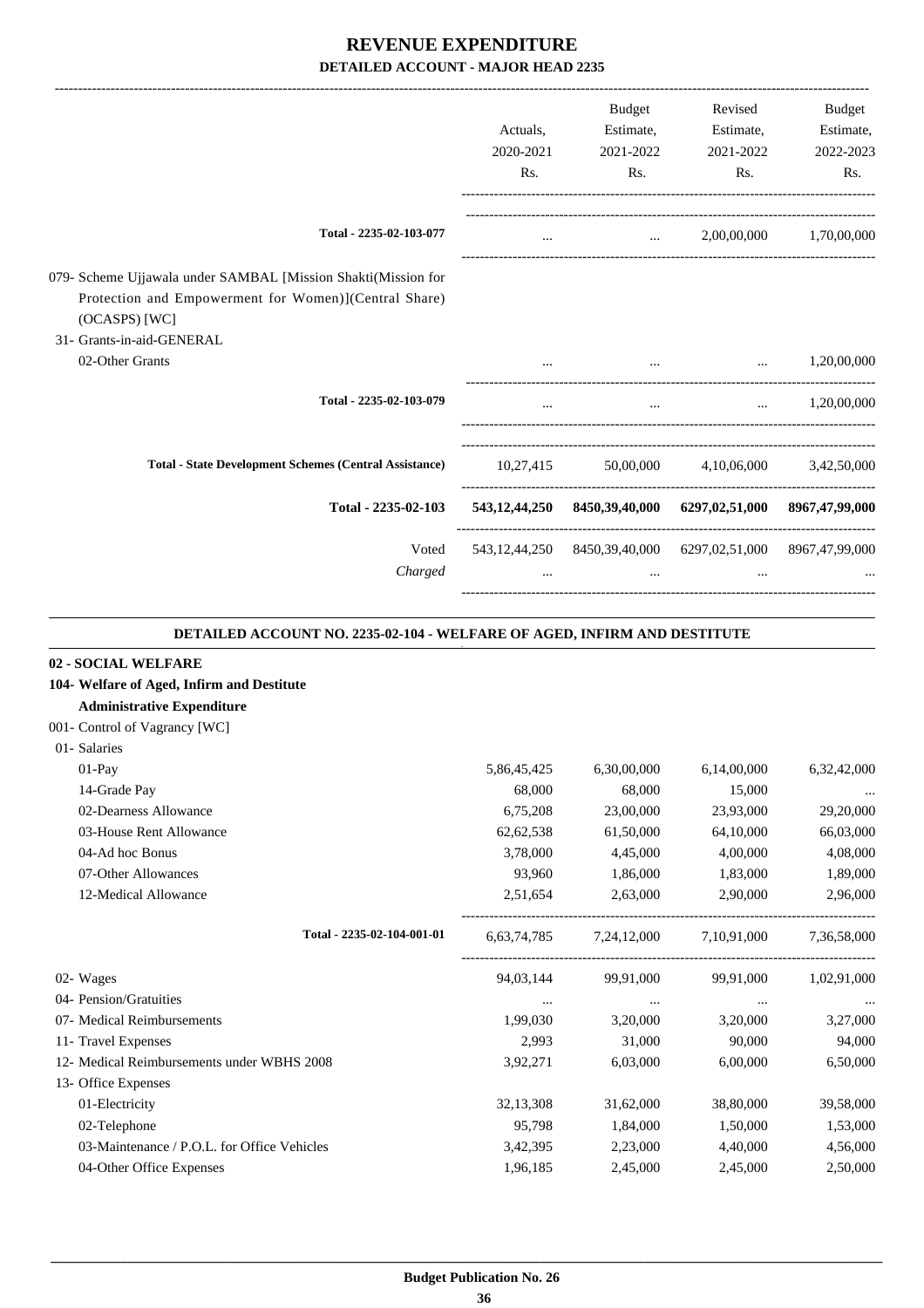|                                                                      | Actuals,<br>2020-2021 | Budget<br>Estimate,<br>2021-2022 | Revised<br>Estimate,<br>2021-2022      | Budget<br>Estimate,<br>2022-2023 |
|----------------------------------------------------------------------|-----------------------|----------------------------------|----------------------------------------|----------------------------------|
|                                                                      | Rs.                   | Rs.                              | Rs.                                    | Rs.                              |
| Total - 2235-02-104-001-13                                           |                       |                                  | 38,47,686 38,14,000 47,15,000          | 48,17,000                        |
| 14- Rents, Rates and Taxes                                           | $\cdots$              | 21,000                           | 2,00,000                               | 2,50,000                         |
| 21- Materials and Supplies/Stores and Equipment                      |                       |                                  |                                        |                                  |
| 01-Diet                                                              | 1,71,08,254           | 1,79,00,000                      | 1,79,00,000                            | 1,82,54,000                      |
| 02-Drug                                                              | 15,23,921             | 9,10,000                         | 18,00,000                              | 18,36,000                        |
| 03-Other Hospital Consumables                                        | 1,500                 | 36,000                           | 25,000                                 | 26,000                           |
| 04-Others                                                            | 19,639                | 43,000                           | 30,000                                 | 31,000                           |
| Total - 2235-02-104-001-21                                           |                       |                                  | 1,86,53,314 1,88,89,000 1,97,55,000    | 2,01,47,000                      |
| 24- P.O.L.(Police, Ambulance etc.)                                   | 32,417                | 56,000                           | 33,000                                 | 34,000                           |
| 27- Minor Works/ Maintenance                                         | 9,880                 | 27,000                           | 20,000                                 | 21,000                           |
| 28- Payment of Professional and Special Services                     |                       |                                  |                                        |                                  |
| 02-Other charges                                                     | 4,76,800              | 4,85,000                         | 4,85,000                               | 4,90,000                         |
| 31- Grants-in-aid-GENERAL                                            |                       |                                  |                                        |                                  |
| 02-Other Grants                                                      |                       | 62,000                           |                                        |                                  |
| 50- Other Charges                                                    | 94,84,584             | 1,15,00,000                      | 1,15,00,000                            | 1,16,00,000                      |
| 77- Computerisation                                                  | $\cdots$              | 2,55,000                         | 6,00,000                               | 6,00,000                         |
| 78- Outsourcing of Services                                          | 92,78,051             | 65,28,000                        | 93,00,000                              | 95,79,000                        |
| Total - 2235-02-104-001                                              |                       |                                  | 11,81,54,955 12,49,94,000 12,87,00,000 | 13,25,58,000                     |
| 006- Non-Institutional Services for prevention of Child Beggary [WC] |                       |                                  |                                        |                                  |
| 01- Salaries                                                         |                       |                                  |                                        |                                  |
| 01-Pay                                                               | 39,21,381             | 44,00,000                        | 47,00,000                              | 48,41,000                        |
| 14-Grade Pay                                                         | $\cdots$              |                                  |                                        | $\ldots$                         |
| 02-Dearness Allowance                                                | 21,273                | 1,67,000                         | 1,60,000                               | 2,47,000                         |
| 03-House Rent Allowance                                              | 4,51,954              | 5,50,000                         | 5,40,000                               | 5,57,000                         |
| 04-Ad hoc Bonus                                                      | 12,600                | 25,000                           | 25,000                                 | 26,000                           |
| 07-Other Allowances                                                  | $\cdots$              | 8,000                            | $\ldots$                               |                                  |
| 12-Medical Allowance                                                 | 6,000                 | 8,000                            | 10,000                                 | 11,000                           |
| Total - 2235-02-104-006-01                                           | 44, 13, 208           | 51,58,000                        | 54,35,000                              | 56,82,000                        |
| 02- Wages                                                            | $\cdots$              | $\cdots$                         |                                        |                                  |
| 07- Medical Reimbursements                                           | $\cdots$              | $\cdots$                         | $\cdots$                               |                                  |
| 11- Travel Expenses                                                  | $\cdots$              | $\ldots$                         | $\cdots$                               | $\ldots$                         |
| 12- Medical Reimbursements under WBHS 2008<br>13- Office Expenses    | 16,398                | 34,000                           | 42,000                                 | 43,000                           |
| 01-Electricity                                                       | 3,544                 | 45,000                           | 20,000                                 |                                  |
| 02-Telephone                                                         | 3,532                 | 7,000                            | 7,000                                  | 21,000<br>7,000                  |
| 04-Other Office Expenses                                             | 1,960                 | 4,000                            | 4,000                                  | 4,000                            |
| Total - 2235-02-104-006-13                                           | 9,036                 | 56,000                           | 31,000                                 | 32,000                           |
|                                                                      |                       |                                  |                                        |                                  |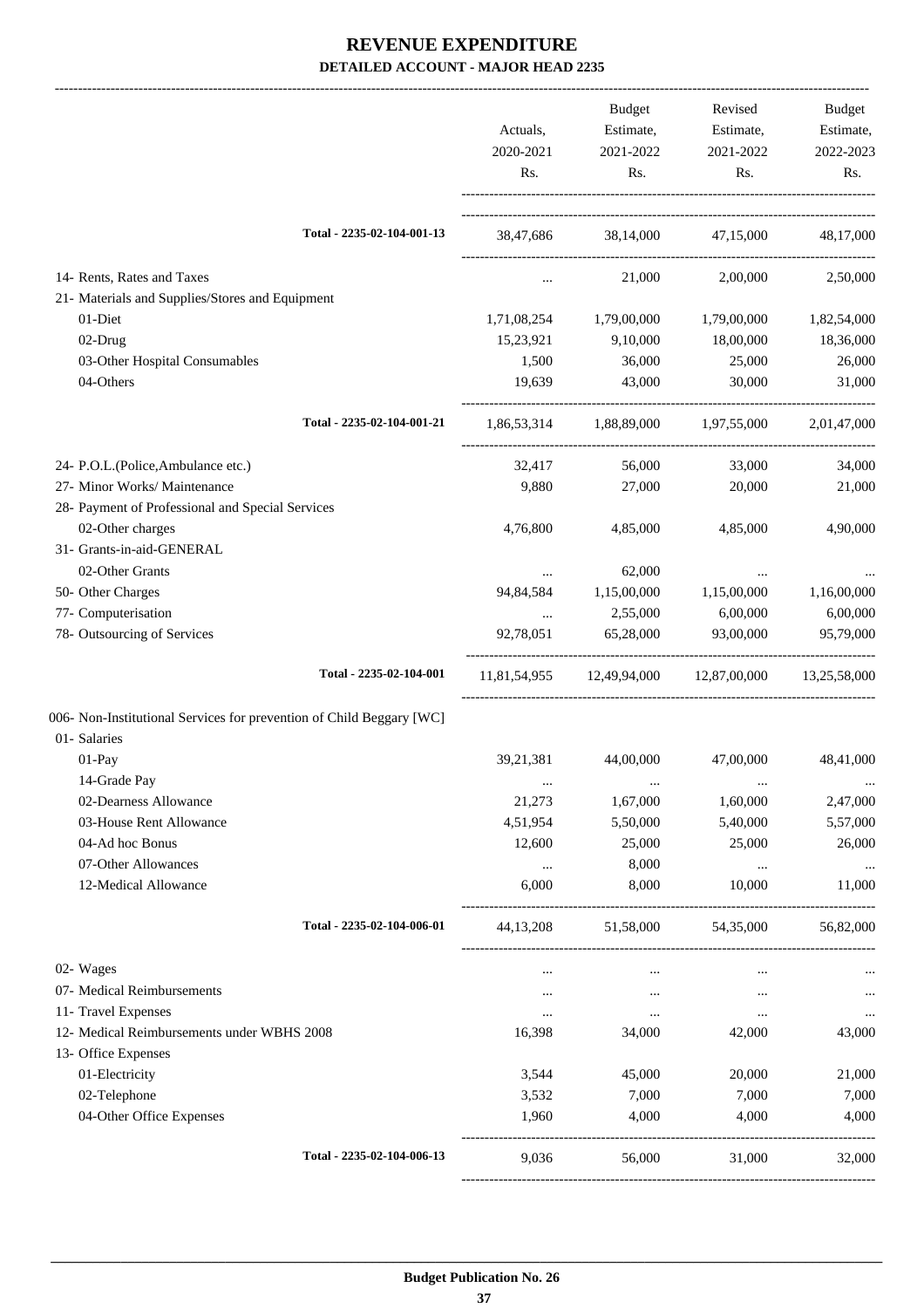|                                                                      | Actuals,<br>2020-2021<br>Rs. | Budget<br>Estimate,<br>2021-2022<br>Rs. | Revised<br>Estimate,<br>2021-2022<br>Rs.        | Budget<br>Estimate,<br>2022-2023<br>Rs. |
|----------------------------------------------------------------------|------------------------------|-----------------------------------------|-------------------------------------------------|-----------------------------------------|
| 14- Rents, Rates and Taxes                                           |                              | 11,000                                  | 11,000                                          | 12,000                                  |
| 21- Materials and Supplies/Stores and Equipment                      |                              |                                         |                                                 |                                         |
| 01-Diet                                                              |                              | $\ldots$                                |                                                 |                                         |
| 27- Minor Works/ Maintenance                                         |                              | 11,000                                  |                                                 |                                         |
| 31- Grants-in-aid-GENERAL                                            |                              |                                         |                                                 |                                         |
| 02-Other Grants                                                      | 1,90,42,000                  | 2,63,00,000                             | 2,63,00,000                                     | 2,65,63,000                             |
| 50- Other Charges                                                    | 77,463                       | 88,000                                  | 88,000                                          | 91,000                                  |
| Total - 2235-02-104-006                                              |                              |                                         | 2,35,58,105 3,16,58,000 3,19,07,000 3,24,23,000 |                                         |
| 007- Establishment of Reception-cum-Founding Home at Sukanya<br>[WC] |                              |                                         |                                                 |                                         |
| 01- Salaries                                                         |                              |                                         |                                                 |                                         |
| 01-Pay                                                               | 1,59,70,661                  | 1,73,00,000                             | 1,70,00,000                                     | 1,75,10,000                             |
| 14-Grade Pay                                                         | 17,323                       | $\cdots$                                | $\ldots$                                        | $\cdots$                                |
| 02-Dearness Allowance                                                | 1,19,048                     | 5,30,000                                | 6,52,000                                        | 8,30,000                                |
| 03-House Rent Allowance<br>04-Ad hoc Bonus                           | 14,92,476                    | 17,20,000                               | 15,48,000                                       | 15,94,000                               |
| 05-Interim Relief                                                    | 1,05,000                     | 1,22,000                                | 1,10,000                                        | 1,13,000                                |
| 07-Other Allowances                                                  | $\cdots$<br>14,400           | $\ldots$<br>31,000                      | $\cdots$<br>25,000                              | 26,000                                  |
| 12-Medical Allowance                                                 | 89,000                       | 1,00,000                                | 1,00,000                                        | 1,02,000                                |
| Total - 2235-02-104-007-01                                           |                              |                                         | 1,78,07,908 1,98,03,000 1,94,35,000             | 2,01,75,000                             |
|                                                                      |                              |                                         |                                                 |                                         |
| 02- Wages                                                            | 6,19,672                     | 7,27,000                                | 20,00,000                                       | 20,60,000                               |
| 07- Medical Reimbursements                                           |                              | $\cdots$                                |                                                 |                                         |
| 11- Travel Expenses                                                  | 4,100                        | 11,000                                  | 11,000                                          | 11,000                                  |
| 12- Medical Reimbursements under WBHS 2008<br>13- Office Expenses    | 28,619                       | 31,000                                  | 65,000                                          | 67,000                                  |
| 01-Electricity                                                       | 25,26,207                    | 24,48,000                               | 25,30,000                                       | 25,81,000                               |
| 02-Telephone                                                         | 71,660                       | 97,000                                  | 97,000                                          | 99,000                                  |
| 03-Maintenance / P.O.L. for Office Vehicles                          | 28,336                       | 62,000                                  | 50,000                                          | 51,000                                  |
| 04-Other Office Expenses                                             | 51,392                       | 1,02,000                                | 80,000                                          | 82,000                                  |
| Total - 2235-02-104-007-13                                           | 26,77,595                    | 27,09,000                               | 27,57,000                                       | 28,13,000                               |
| 14- Rents, Rates and Taxes                                           | $\cdots$                     | 92,000                                  |                                                 |                                         |
| 24- P.O.L.(Police,Ambulance etc.)                                    | $\cdots$                     | $\cdots$                                | $\cdots$                                        | $\cdots$                                |
| 27- Minor Works/ Maintenance                                         | 20,940                       | 48,000                                  | 40,000                                          | 42,000                                  |
| 31- Grants-in-aid-GENERAL                                            |                              |                                         |                                                 |                                         |
| 02-Other Grants                                                      | $\cdots$                     | $\ldots$                                | $\cdots$                                        |                                         |
| 50- Other Charges                                                    | 96,262                       | 1,87,000                                | 1,65,000                                        | 1,70,000                                |
| Total - 2235-02-104-007                                              | 2,12,55,096                  |                                         | 2,36,08,000 2,44,73,000                         | 2,53,38,000                             |
|                                                                      |                              |                                         |                                                 |                                         |

008- Establishment of Training Centres for the promotion of Tailoring and Cutting to the Destitute and Poor Girls and Women [WC]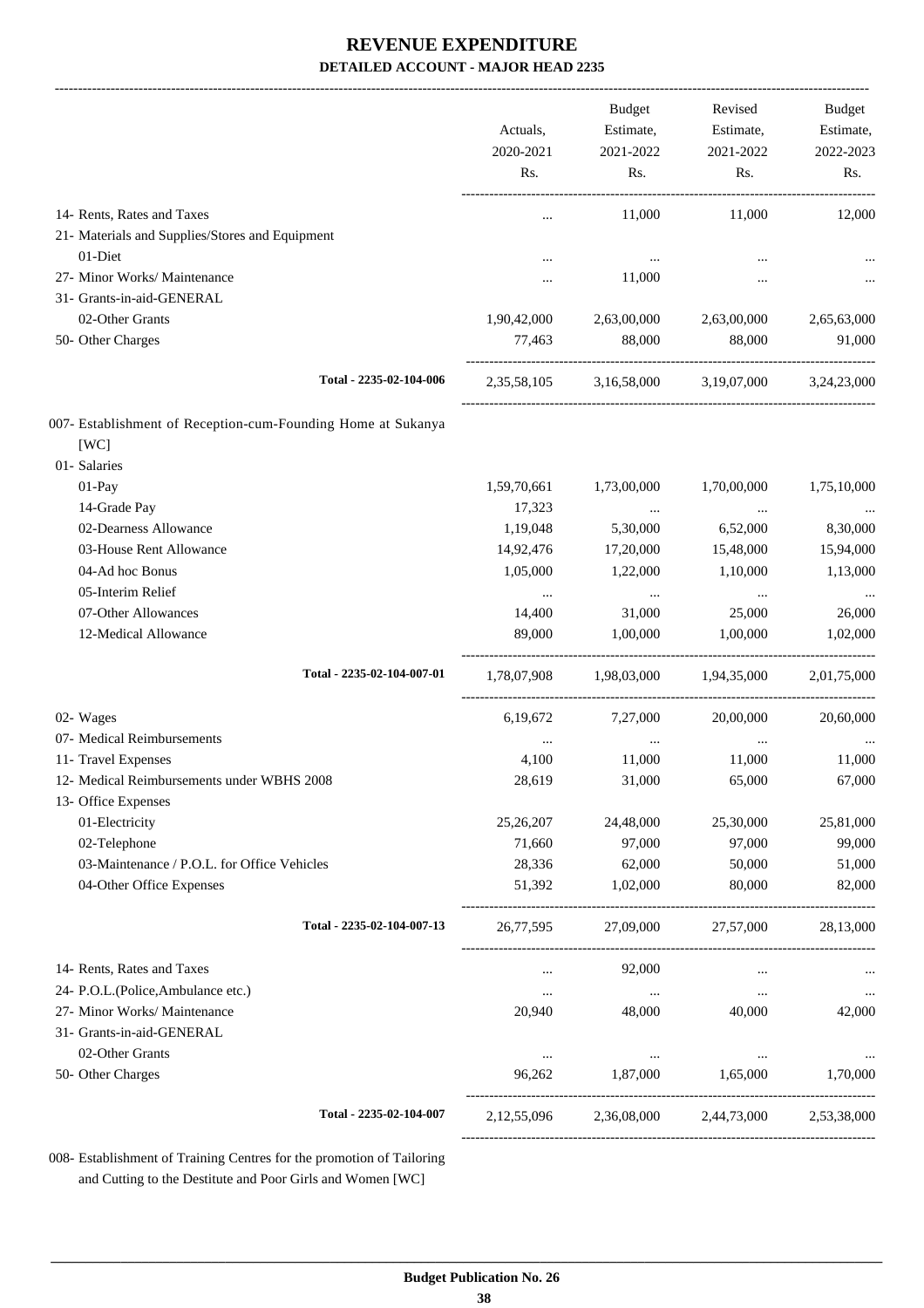|                                                                                                                | Actuals,<br>2020-2021<br>Rs. | Budget<br>Estimate,<br>2021-2022<br>Rs. | Revised<br>Estimate,<br>2021-2022<br>Rs.        | Budget<br>Estimate,<br>2022-2023<br>Rs. |
|----------------------------------------------------------------------------------------------------------------|------------------------------|-----------------------------------------|-------------------------------------------------|-----------------------------------------|
| 01- Salaries                                                                                                   |                              |                                         |                                                 |                                         |
| 01-Pay                                                                                                         | 1,69,07,468                  | 1,97,00,000                             | 1,86,00,000                                     | 1,91,58,000                             |
| 14-Grade Pay                                                                                                   | $\ddots$                     | <b>Contract Contract</b>                | $\sim 100$ and $\sim 100$                       |                                         |
| 02-Dearness Allowance                                                                                          | 81,618                       | 6,10,000                                | 5,50,000                                        | 7,20,000                                |
| 03-House Rent Allowance                                                                                        | 18,87,492                    | 20,00,000                               | 17,50,000                                       | 18,03,000                               |
| 04-Ad hoc Bonus                                                                                                | 1,51,200                     | 1,84,000                                | 1,80,000                                        | 1,84,000                                |
| 07-Other Allowances                                                                                            | 61,200                       | 90,000                                  | 80,000                                          | 83,000                                  |
| 11-Compensatory Allowance                                                                                      | $\cdots$                     | $\ddotsc$                               | $\cdots$                                        |                                         |
| 12-Medical Allowance                                                                                           | 1,26,000                     | 1,40,000                                | 1,35,000                                        | 1,38,000                                |
| Total - 2235-02-104-008-01                                                                                     |                              |                                         | 1,92,14,978 2,27,24,000 2,12,95,000             | 2,20,86,000                             |
| 02- Wages                                                                                                      | $\cdots$                     | $\cdots$                                |                                                 |                                         |
| 07- Medical Reimbursements                                                                                     | $\cdots$                     | 7,000                                   | $\cdots$                                        |                                         |
| 11- Travel Expenses                                                                                            | 2,502                        | 28,000                                  | 15,000                                          | 16,000                                  |
| 12- Medical Reimbursements under WBHS 2008                                                                     | 25,047                       | 36,000                                  | 36,000                                          | 37,000                                  |
| 13- Office Expenses                                                                                            |                              |                                         |                                                 |                                         |
| 04-Other Office Expenses                                                                                       | 9,085                        | 24,000                                  | 20,000                                          | 21,000                                  |
| 14- Rents, Rates and Taxes                                                                                     | $\cdots$                     | $\cdots$                                | $\cdots$                                        |                                         |
| 34- Scholarships and Stipends                                                                                  | $\cdots$                     | $\ldots$                                | $\cdots$                                        |                                         |
| 50- Other Charges                                                                                              | 8,748                        | 21,000                                  | 18,000                                          | 19,000                                  |
| Total - 2235-02-104-008                                                                                        |                              |                                         | 1,92,60,360 2,28,40,000 2,13,84,000 2,21,79,000 |                                         |
| 010- Grants-in-aid to Voluntary Organisations for taking care of<br>Children [WC]<br>31- Grants-in-aid-GENERAL |                              |                                         |                                                 |                                         |
| 02-Other Grants                                                                                                |                              |                                         |                                                 |                                         |
| 015- Training-cum-Production Schemes for Adult Destitute Boys<br>[WC]                                          |                              |                                         |                                                 |                                         |
| 31- Grants-in-aid-GENERAL                                                                                      |                              |                                         |                                                 |                                         |
| 02-Other Grants                                                                                                |                              |                                         |                                                 |                                         |
| 017- Establishment of Unit Offices under the Schemes for eradication                                           |                              |                                         |                                                 |                                         |
| of Beggary from the city Kolkata etc. [WC]                                                                     |                              |                                         |                                                 |                                         |
| 01- Salaries                                                                                                   |                              |                                         |                                                 |                                         |
| 04-Ad hoc Bonus                                                                                                | $\cdots$                     |                                         | $\cdots$                                        |                                         |
| 07-Other Allowances                                                                                            |                              | and the con-                            | $\cdots$                                        | $\cdots$                                |
| 02- Wages                                                                                                      |                              |                                         | 3,93,600 8,04,000 7,00,000 7,21,000             |                                         |
| Total - 2235-02-104-017                                                                                        |                              |                                         | 3,93,600 8,04,000 7,00,000 7,21,000             |                                         |
| 018- Non-institutional care for Destitute Children [WC]<br>50- Other Charges                                   | 15,120                       | 53,000                                  | 39,000                                          | 41,000                                  |
| Total - 2235-02-104-018                                                                                        | 15,120                       | 53,000                                  | 39,000                                          | 41,000                                  |
|                                                                                                                |                              |                                         |                                                 |                                         |

019- Promotion of establishment Homes for the Old Destitute [WC]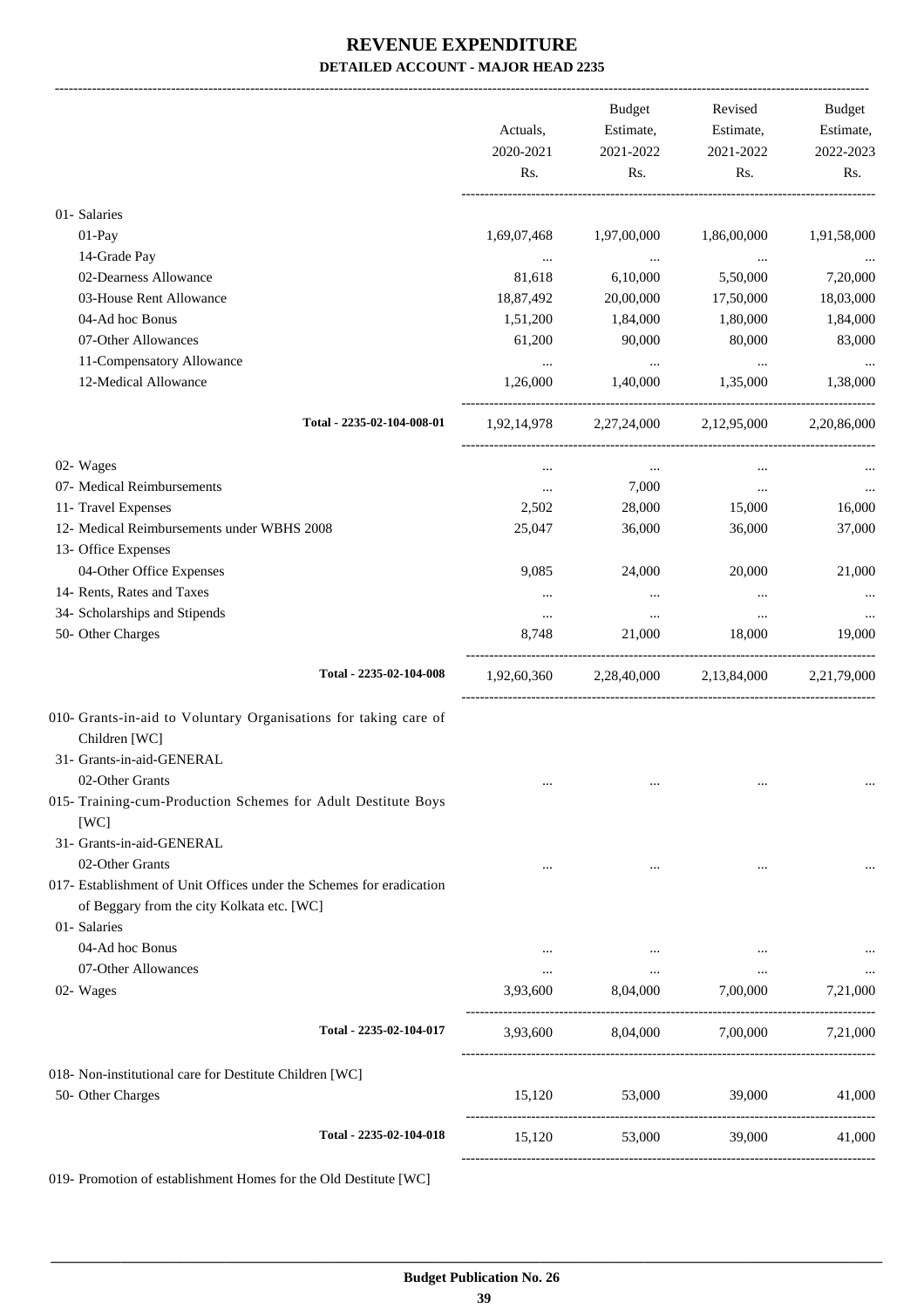-------------------------------------------------------------------------------------------------------------------------------------------------------------------------------

|                                                                                                                                                   | Actuals,<br>2020-2021<br>Rs. | <b>Budget</b><br>Estimate,<br>2021-2022<br>Rs. | Revised<br>Estimate,<br>2021-2022<br>Rs.                                  | <b>Budget</b><br>Estimate,<br>2022-2023<br>Rs. |
|---------------------------------------------------------------------------------------------------------------------------------------------------|------------------------------|------------------------------------------------|---------------------------------------------------------------------------|------------------------------------------------|
| 02- Wages                                                                                                                                         | 4,84,245                     | 7,41,000                                       | 9,85,000                                                                  | 10,15,000                                      |
| 27- Minor Works/ Maintenance<br>50- Other Charges                                                                                                 | 9,000<br>7,52,936            | 11,000<br>3,10,000                             | 19,000<br>3,10,000                                                        | 20,000<br>3,20,000                             |
| Total - 2235-02-104-019                                                                                                                           | 12,46,181                    | 10,62,000                                      | 13,14,000                                                                 | 13,55,000                                      |
| <b>Total - Administrative Expenditure</b>                                                                                                         | 18, 38, 83, 417              |                                                | 20,50,19,000 20,85,17,000                                                 | 21,46,15,000                                   |
| <b>State Development Schemes</b>                                                                                                                  |                              |                                                |                                                                           |                                                |
| 003- Pension to Destitute Old People [WC]                                                                                                         |                              |                                                |                                                                           |                                                |
| 04- Pension/Gratuities<br>31- Grants-in-aid-GENERAL                                                                                               |                              |                                                |                                                                           |                                                |
| 02-Other Grants<br>025- Promotion of Establishment of Homes for the Old Destitute                                                                 |                              |                                                |                                                                           |                                                |
| [WC]<br>19- Maintenance<br>31- Grants-in-aid-GENERAL                                                                                              |                              |                                                |                                                                           |                                                |
| 02-Other Grants                                                                                                                                   |                              | $\cdots$                                       |                                                                           |                                                |
| 50- Other Charges                                                                                                                                 |                              | 6,00,000                                       | 2,00,000                                                                  | 6,30,000                                       |
| Total - 2235-02-104-025                                                                                                                           | $\cdots$                     | 6,00,000                                       | 2,00,000                                                                  | 6,30,000                                       |
| <b>Total - State Development Schemes</b>                                                                                                          |                              | 6.00.000                                       | 2,00,000                                                                  | 6,30,000                                       |
| <b>State Development Schemes</b><br>028- Old Age Pension Scheme under Jai Bangla (JAIBANGLA)<br>[WC]                                              |                              |                                                |                                                                           |                                                |
| 31- Grants-in-aid-GENERAL<br>02-Other Grants                                                                                                      | 415, 53, 43, 579             | 200,00,00,000                                  | 705,93,52,000                                                             | 1000,40,35,000                                 |
| 50- Other Charges                                                                                                                                 | 47, 35, 595                  | $\cdots$                                       | 1,15,000                                                                  | 50,00,000                                      |
| <b>Total - State Development Schemes</b>                                                                                                          | 416,00,79,174                | 200,00,00,000                                  | 705,94,67,000                                                             | 1000,90,35,000                                 |
| <b>State Development Schemes (Central Assistance)</b><br>029- National Action Plan for Senior Citizen (OTHER) [WC]<br>31- Grants-in-aid-GENERAL   |                              |                                                |                                                                           |                                                |
| 02-Other Grants                                                                                                                                   |                              |                                                |                                                                           |                                                |
| 50- Other Charges<br>030- State Action Plan for Senior Citizens (SAPSrC) under Atal Vayo<br>Abhyuday Yojana (AVYAY)( Central Share) (OCASPS) [WC] |                              | $\cdots$                                       | $\cdots$                                                                  | $\cdots$                                       |
| 31- Grants-in-aid-GENERAL<br>02-Other Grants                                                                                                      |                              |                                                | $\mathbf{r}$ and $\mathbf{r}$ are all the set of $\mathbf{r}$<br>$\ddots$ | 50,00,000                                      |
| Total - 2235-02-104-030                                                                                                                           | $\cdots$                     | $\cdots$                                       | $\mathbf{r}$                                                              | 50,00,000                                      |
|                                                                                                                                                   |                              |                                                |                                                                           |                                                |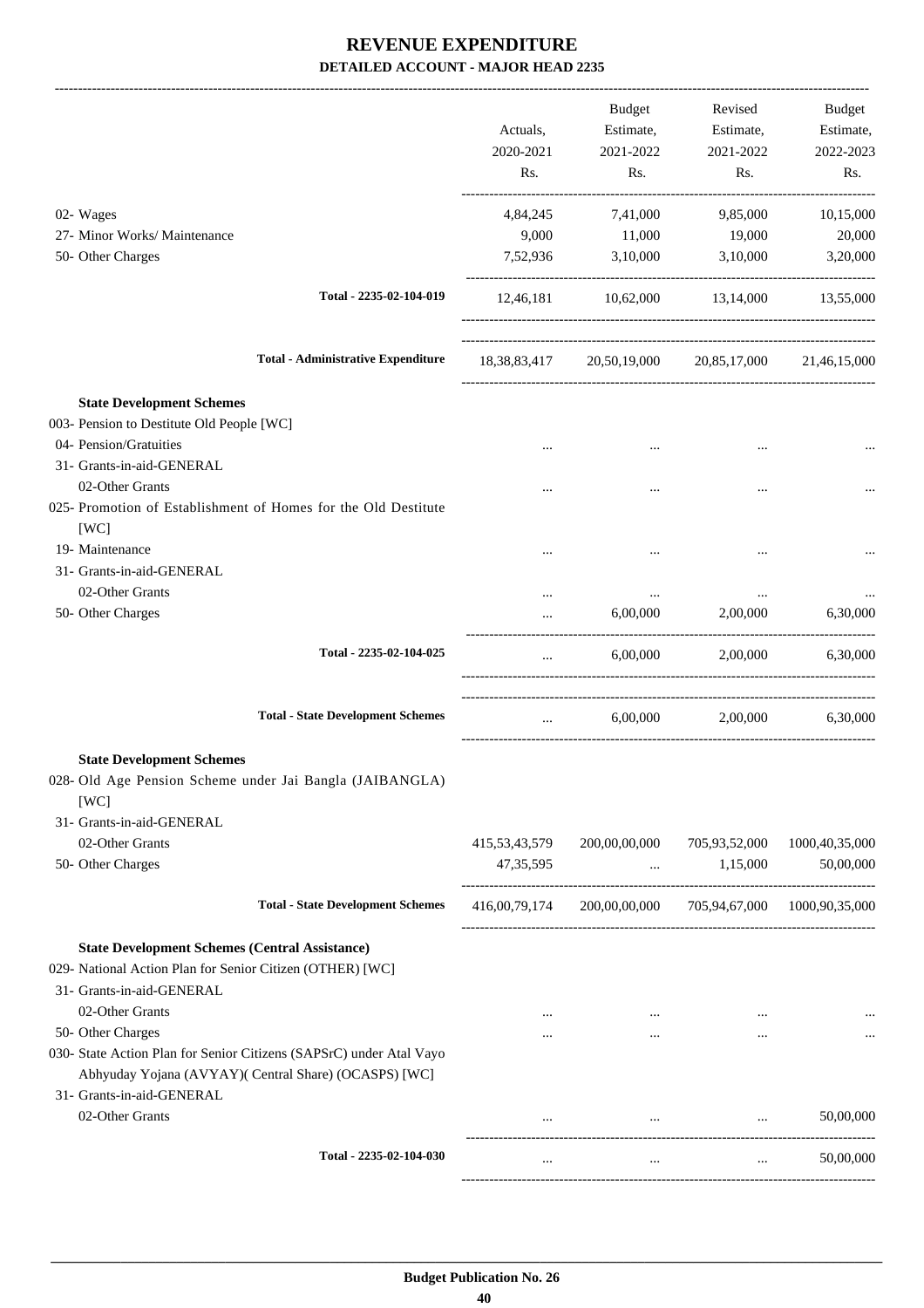|                                                               | Actuals.<br>2020-2021        | <b>Budget</b><br>Estimate,<br>2021-2022 | Revised<br>Estimate,<br>2021-2022 | <b>Budget</b><br>Estimate,<br>2022-2023  |
|---------------------------------------------------------------|------------------------------|-----------------------------------------|-----------------------------------|------------------------------------------|
|                                                               | Rs.                          | R <sub>s</sub> .                        | Rs.                               | Rs.                                      |
| <b>Total - State Development Schemes (Central Assistance)</b> | $\cdots$                     | $\cdots$                                | $\cdots$                          | 50,00,000                                |
| Total - 2235-02-104                                           | 434, 39, 62, 591             | 220,56,19,000                           | 726,81,84,000                     | 1022,92,80,000                           |
| Voted<br>Charged                                              | 434, 39, 62, 591<br>$\cdots$ | 220,56,19,000<br>$\cdots$               | $\cdots$                          | 726,81,84,000 1022,92,80,000<br>$\cdots$ |
|                                                               |                              |                                         |                                   |                                          |

.

#### **DETAILED ACCOUNT NO. 2235-02-106 - CORRECTIONAL SERVICES .**

#### **02 - SOCIAL WELFARE**

#### **106- Correctional Services**

#### **Administrative Expenditure**

- 002- Establishment of an After-Care Home for Ex.-Inmates of Reformatory Industrial and Borstal School at Benjatia House [WC] 01- Salaries
- 01-Pay 1.10,10,005 4,50,00,000 4,25,00,000 4,37,75,000 14-Grade Pay ... ... ... ... 02-Dearness Allowance 2,96,144 13,87,000 16,73,000 23,00,000 23,00,000 03-House Rent Allowance 2012 12:33,14,893 44,50,000 35,00,000 36,05,000 36,05,000 04-Ad hoc Bonus 1,51,200 2,33,000 1,80,000 1,84,000 07-Other Allowances 60,808 1,03,000 1,00,000 1,03,000 1,03,000 1,03,000 1,03,000 1,03,000 1,03,000 1,03,000 1,03,000 1,03,000 1,03,000 1,03,000 1,03,000 1,03,000 1,03,000 1,03,000 1,03,000 1,03,000 1,03,000 1,03,000 1,03,0 12-Medical Allowance 3,04,358 3,20,000 3,10,000 3,16,000 ----------------------------------------------------------------------------------------- **Total - 2235-02-106-002-01** 4,51,57,408 5,14,93,000 4,82,63,000 5,02,83,000 ----------------------------------------------------------------------------------------- 02- Wages 61,37,638 64,89,000 65,18,000 67,14,000 07- Medical Reimbursements ... ... ... ... 11- Travel Expenses 4,965 18,000 15,000 16,000 12- Medical Reimbursements under WBHS 2008 62,797 1,43,000 1,30,000 1,33,000 13- Office Expenses 01-Electricity 33,51,254 48,96,000 39,20,000 39,99,000 02-Telephone 60,000 62,000 62,000 62,000 62,000 62,000 62,000 62,000 62,000 63,000 62,000 62,000 62,000 62,000 03-Maintenance / P.O.L. for Office Vehicles 61,252 1,23,000 60,000 62,000 62,000 04-Other Office Expenses 25,950 1,94,000 1,60,000 1,64,000 ----------------------------------------------------------------------------------------- **Total - 2235-02-106-002-13** 35,27,627 53,15,000 42,00,000 42,87,000 ----------------------------------------------------------------------------------------- 14- Rents, Rates and Taxes ... 82,000 ... ... 24- P.O.L.(Police,Ambulance etc.) 20,215 62,000 20,000 ... 27- Minor Works/ Maintenance 4,006 48,000 35,000 37,000 50- Other Charges 9,88,692 20,80,000 19,00,000 19,57,000 ---------------------------------------------------------------------------------------- **Total - 2235-02-106-002** 5,59,03,348 6,57,30,000 6,10,81,000 6,34,27,000

-----------------------------------------------------------------------------------------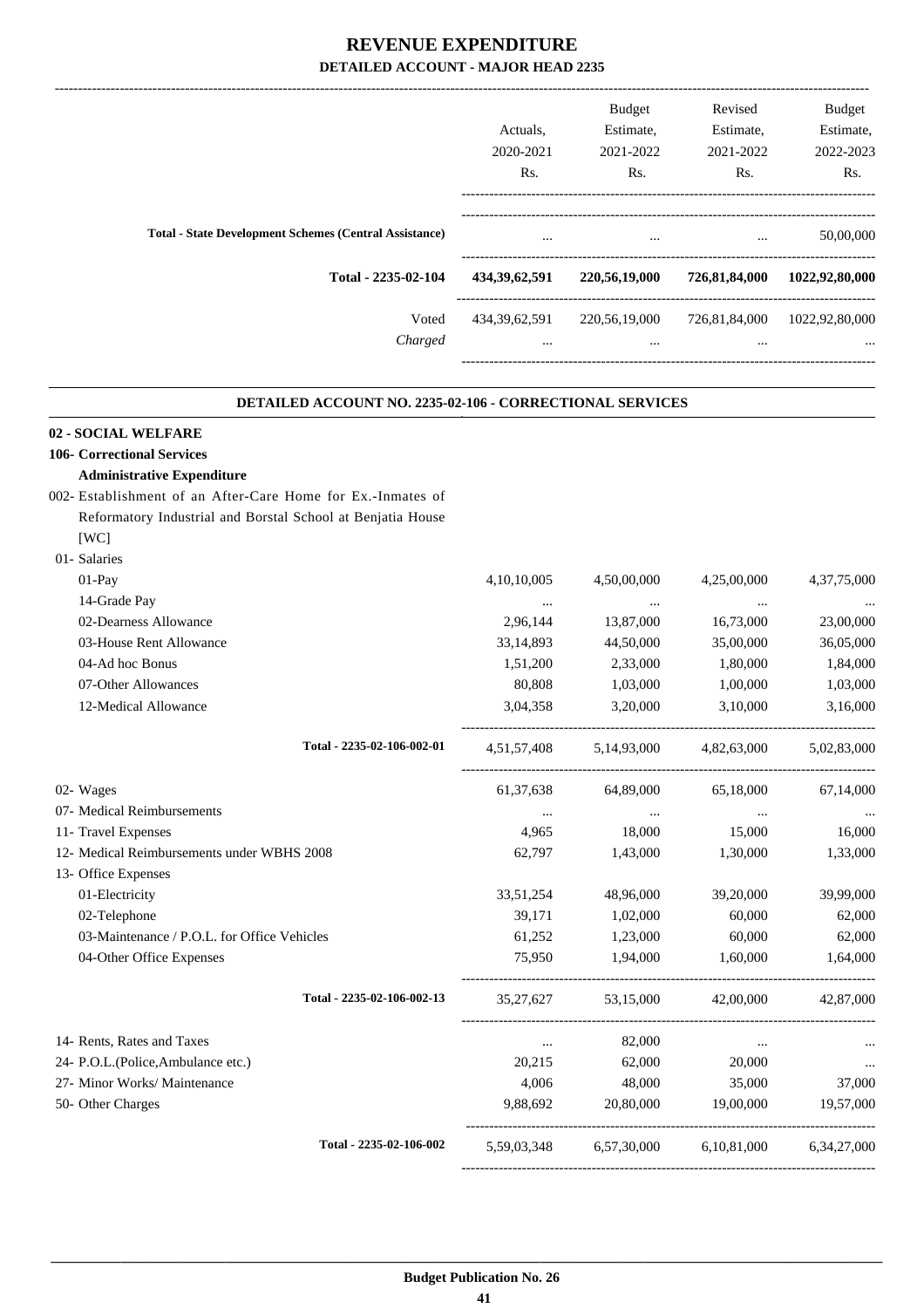|                                                                                                                   | Actuals,<br>2020-2021<br>Rs. | Budget<br>Estimate,<br>2021-2022<br>Rs. | Revised<br>Estimate,<br>2021-2022<br>Rs. | Budget<br>Estimate,<br>2022-2023<br>Rs. |
|-------------------------------------------------------------------------------------------------------------------|------------------------------|-----------------------------------------|------------------------------------------|-----------------------------------------|
| 009- Establishment of Training Centres under Beggary Prevention                                                   |                              |                                         |                                          |                                         |
| Scheme [WC]                                                                                                       |                              |                                         |                                          |                                         |
| 02- Wages                                                                                                         | 13,69,823                    | 18,48,000                               | 18,48,000                                | 19,04,000                               |
| 12- Medical Reimbursements under WBHS 2008                                                                        | $\cdots$                     |                                         | $\cdots$                                 |                                         |
| 21- Materials and Supplies/Stores and Equipment                                                                   |                              |                                         |                                          |                                         |
| 04-Others                                                                                                         | 4,930<br>7,620               | 10,000                                  | 10,000                                   | 10,000                                  |
| 50- Other Charges                                                                                                 |                              | 17,000                                  | 17,000                                   | 18,000                                  |
| Total - 2235-02-106-009                                                                                           | 13,82,373                    | 18,75,000                               | 18,75,000                                | 19,32,000                               |
| 022- Establishment of a Home for Non-Delinquent Children under<br><b>Borstal School Site [WC]</b><br>01- Salaries |                              |                                         |                                          |                                         |
| 01-Pay                                                                                                            | 36,08,011                    | 44,00,000                               | 43,00,000                                | 44,29,000                               |
| 14-Grade Pay                                                                                                      | 1,323                        | $\cdots$                                | $\ldots$                                 | $\cdots$                                |
| 02-Dearness Allowance                                                                                             | 24,986                       | 1,45,000                                | 1,60,000                                 | 1,90,000                                |
| 03-House Rent Allowance                                                                                           | 3,47,715                     | 4,80,000                                | 4,10,000                                 | 4,23,000                                |
| 04-Ad hoc Bonus                                                                                                   | 33,600                       | 49,000                                  | 50,000                                   | 51,000                                  |
| 07-Other Allowances                                                                                               | $\ddots$                     | 31,000                                  | 20,000                                   | 21,000                                  |
| 12-Medical Allowance                                                                                              | 35,800                       | 45,000                                  | 40,000                                   | 41,000                                  |
| Total - 2235-02-106-022-01                                                                                        | 40,51,435                    | 51,50,000                               | 49,80,000                                | 51,55,000                               |
| 02- Wages                                                                                                         | $\cdots$                     | $\cdots$                                | $\cdots$                                 |                                         |
| 07- Medical Reimbursements                                                                                        | $\cdots$                     | $\ldots$                                | $\cdots$                                 |                                         |
| 11- Travel Expenses                                                                                               |                              | 11,000                                  | 5,000                                    |                                         |
| 12- Medical Reimbursements under WBHS 2008                                                                        |                              | 21,000                                  | 21,000                                   | 21,000                                  |
| 13- Office Expenses                                                                                               |                              |                                         |                                          |                                         |
| 01-Electricity                                                                                                    | 4,33,804                     | 4,70,000                                | 7,50,000                                 | 7,65,000                                |
| 02-Telephone                                                                                                      | $\cdots$                     | $\cdots$                                |                                          |                                         |
| 03-Maintenance / P.O.L. for Office Vehicles                                                                       | $\ldots$                     | $\cdots$                                | $\cdots$                                 | $\cdots$                                |
| 04-Other Office Expenses                                                                                          | 3,070                        | 10,000                                  | 10,000                                   | 10.000                                  |
| Total - 2235-02-106-022-13                                                                                        | 4,36,874                     | 4,80,000                                | 7,60,000                                 | 7,75,000                                |
| 14- Rents, Rates and Taxes                                                                                        |                              | $\cdots$                                | $\ldots$                                 |                                         |
| 21- Materials and Supplies/Stores and Equipment                                                                   |                              |                                         |                                          |                                         |
| 04-Others                                                                                                         | $\cdots$                     | $\cdots$                                | $\cdots$                                 |                                         |
| 27- Minor Works/ Maintenance                                                                                      | $\cdots$                     | $\cdots$                                | $\ldots$                                 | $\cdots$                                |
| 50- Other Charges                                                                                                 | 91,000                       | 87,000                                  | 87,000                                   | 90,000                                  |
| Total - 2235-02-106-022                                                                                           | 45,79,309                    | 57,49,000 58,53,000                     |                                          | 60,41,000                               |
| 026- Establishment of a Composite Reformatory Industrial and<br><b>Borstal School</b> [WC]<br>01- Salaries        |                              |                                         |                                          |                                         |
| 01-Pay                                                                                                            | 59,81,490                    | 74,00,000                               | 65,00,000                                | 66,95,000                               |
|                                                                                                                   |                              |                                         |                                          |                                         |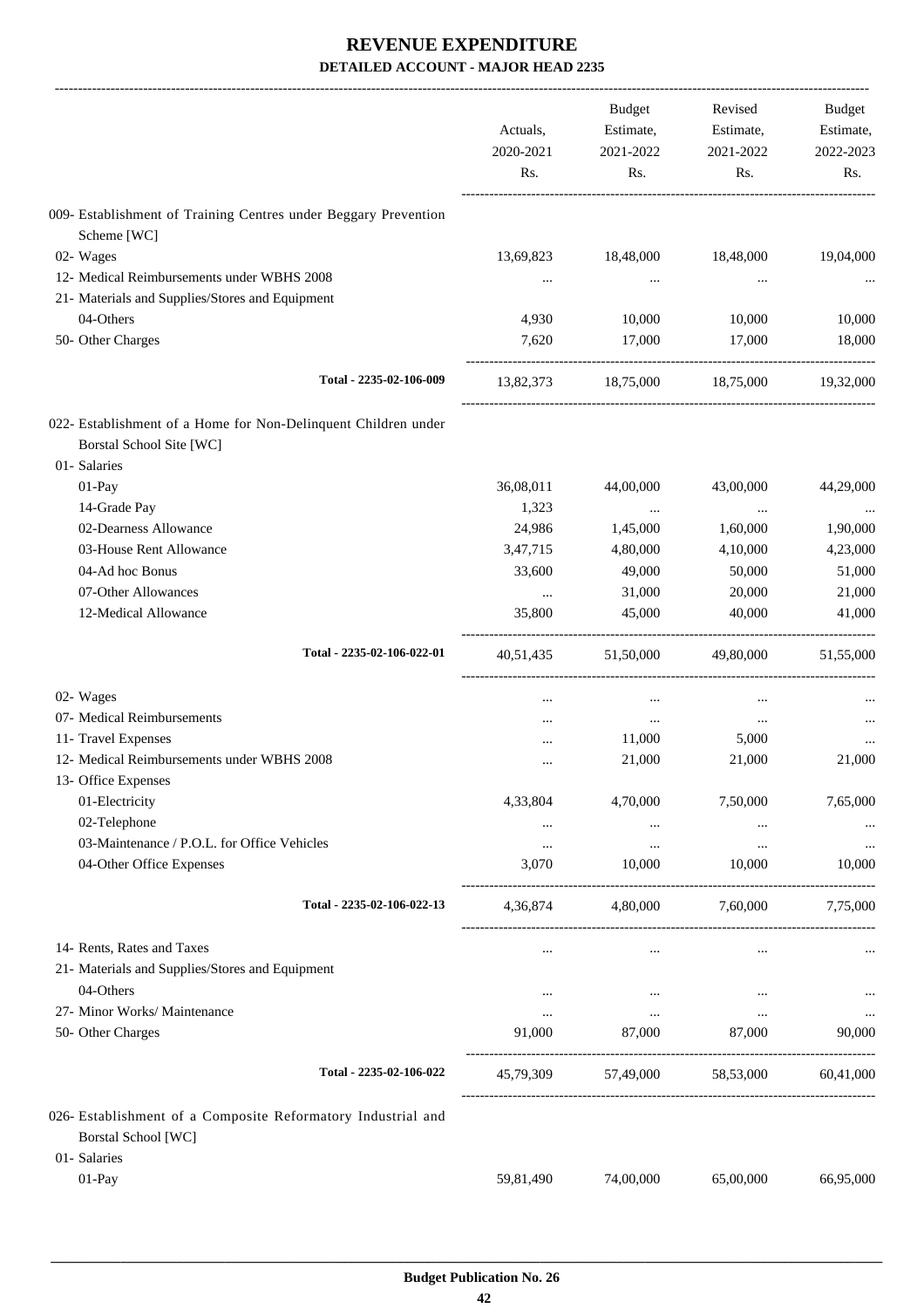-------------------------------------------------------------------------------------------------------------------------------------------------------------------------------

|                                                                         |                    | <b>Budget</b>           | Revised                         | <b>Budget</b>      |
|-------------------------------------------------------------------------|--------------------|-------------------------|---------------------------------|--------------------|
|                                                                         | Actuals,           | Estimate,               | Estimate,                       | Estimate,          |
|                                                                         | 2020-2021          | 2021-2022               | 2021-2022                       | 2022-2023          |
|                                                                         | Rs.                | Rs.                     | Rs.                             | Rs.                |
| 14-Grade Pay                                                            | $\ddotsc$          | $\cdots$                | $\cdots$                        |                    |
| 02-Dearness Allowance                                                   | 36,779             | 2,35,000                | 2,00,000                        | 2,80,000           |
| 03-House Rent Allowance                                                 | 4,13,950           | 7,80,000                | 4,50,000                        | 4,64,000           |
| 04-Ad hoc Bonus                                                         | 37,800             | 49,000                  | 50,000                          | 51,000             |
| 07-Other Allowances                                                     | 9,600              | 15,000                  | 15,000                          | 16,000             |
| 12-Medical Allowance                                                    | 49,500             | 55,000                  | 55,000                          | 57,000             |
| Total - 2235-02-106-026-01                                              | 65,29,119          | 85,34,000               | 72,70,000                       | 75,63,000          |
| 02- Wages                                                               | 946                | 3,000                   | 1,000                           | 1,000              |
| 07- Medical Reimbursements                                              | $\cdots$           | $\cdots$                | $\cdots$                        | $\cdots$           |
| 11- Travel Expenses                                                     | $\cdots$           | 7,000                   | 7,000                           |                    |
| 12- Medical Reimbursements under WBHS 2008                              | 916                | 9,000                   | 9,000                           | 9,000              |
| 13- Office Expenses                                                     |                    |                         |                                 |                    |
| 01-Electricity                                                          | 6, 12, 277         | 7,14,000                | 6,80,000                        | 6,94,000           |
| 02-Telephone                                                            | 5,980              | 14,000                  | 14,000                          | 14,000             |
| 03-Maintenance / P.O.L. for Office Vehicles<br>04-Other Office Expenses | $\cdots$<br>48,976 | $\cdots$<br>99,000      | $\cdots$<br>99,000              | 1,01,000           |
|                                                                         |                    |                         |                                 |                    |
| Total - 2235-02-106-026-13                                              | 6,67,233           | 8,27,000                | 7,93,000                        | 8,09,000           |
| 14- Rents, Rates and Taxes                                              | $\cdots$           | 16,000                  | $\cdots$                        |                    |
| 27- Minor Works/ Maintenance                                            | 19,980             | 41,000                  | 35,000                          | 37,000             |
| 50- Other Charges                                                       | 3.59.890           | 7,10,000                | 6,90,000                        | 7,11,000           |
| Total - 2235-02-106-026                                                 |                    |                         | 75,78,084 1,01,47,000 88,05,000 | 91,30,000          |
| <b>Total - Administrative Expenditure</b>                               |                    | 6,94,43,114 8,35,01,000 | 7,76,14,000                     | 8,05,30,000        |
| <b>State Development Schemes</b>                                        |                    |                         |                                 |                    |
| 001- Scheme for prevention and control of Juvenile Social               |                    |                         |                                 |                    |
| Maladjustment [WC]                                                      |                    |                         |                                 |                    |
| 01- Salaries                                                            |                    |                         |                                 |                    |
| 01-Pay                                                                  | 8,10,400           | 7,00,000                | 2,33,000                        | 7,35,000           |
| 14-Grade Pay                                                            | $\ldots$           | $\ldots$                | $\cdots$                        |                    |
| 02-Dearness Allowance                                                   | 4,092              | $\cdots$                | $\cdots$                        | $\cdots$           |
| 03-House Rent Allowance                                                 | 97,248             | 1,50,000                | 51,000                          | 1,58,000           |
| 04-Ad hoc Bonus                                                         | 4,200              | 50,000                  | 17,000                          | 53,000             |
| 07-Other Allowances<br>12-Medical Allowance                             | $\cdots$<br>6,000  | $\cdots$<br>50,000      | $\ldots$<br>17,000              | $\cdots$<br>53,000 |
|                                                                         |                    |                         |                                 |                    |
| Total - 2235-02-106-001-01                                              | 9,21,940           | 9,50,000                | 3,18,000                        | 9,99,000           |
| 02- Wages                                                               | 62, 17, 115        | 50,00,000               | 1,04,15,000                     | 52,50,000          |
| 12- Medical Reimbursements under WBHS 2008                              | $\cdots$           | 50,000                  | 17,000                          | 53,000             |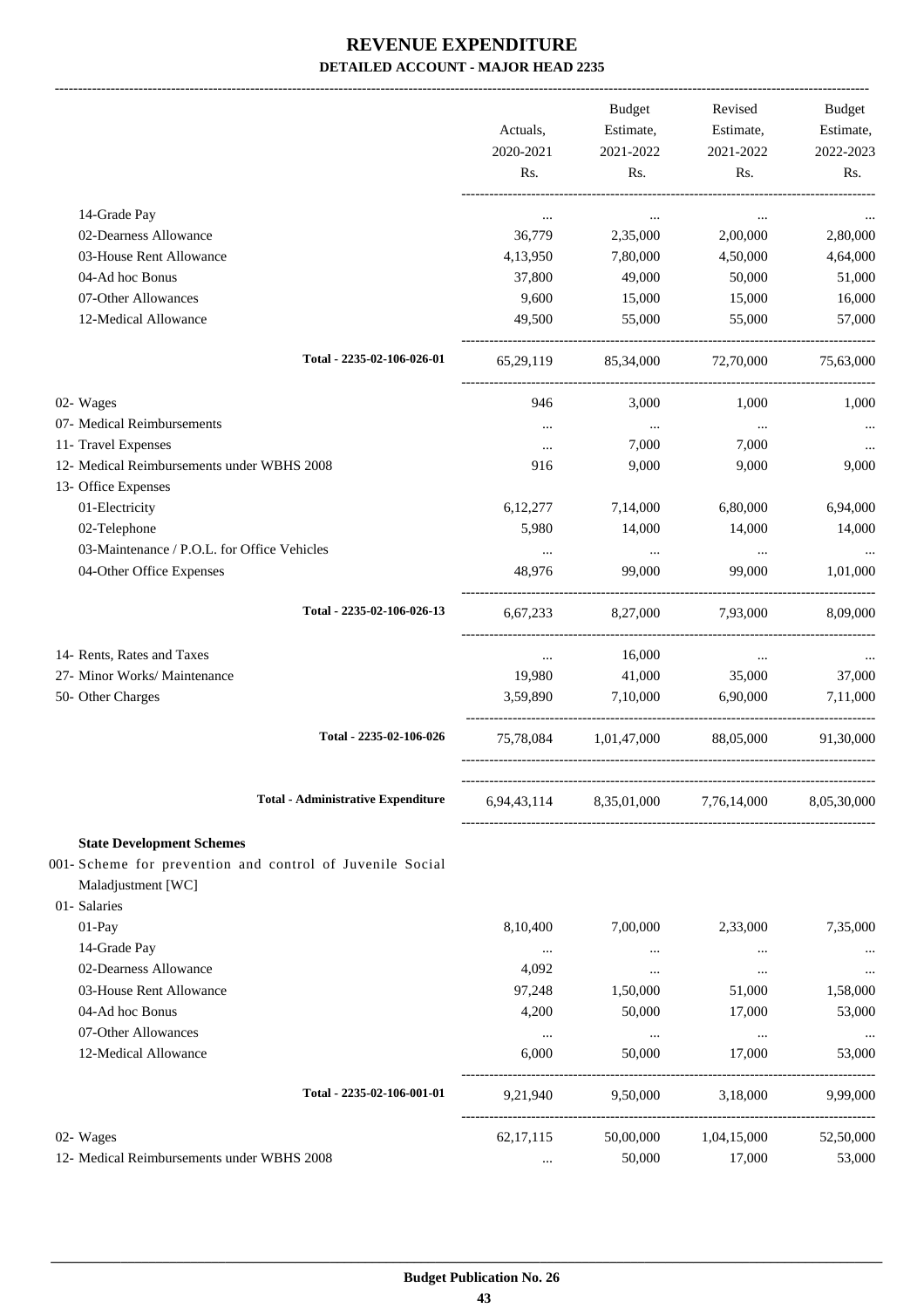| Budget<br>Revised<br>Budget<br>Estimate,<br>Actuals,<br>Estimate,<br>2020-2021<br>2021-2022<br>2021-2022<br>Rs.<br>Rs.<br>Rs.<br>Rs.<br>Total - 2235-02-106-001<br>71,39,055 60,00,000 1,07,50,000 63,02,000<br>024- Expansion/Creation of Juvenile Boards and Courts [WC]<br>02- Wages<br>50- Other Charges<br><b>Total - State Development Schemes</b><br>60,00,000 1,07,50,000<br>71,39,055<br><b>State Development Schemes</b><br>003- Integrated Child Protection Scheme [ICPS] (State Share)<br>(OCASPS) [WC]<br>31- Grants-in-aid-GENERAL<br>02-Other Grants<br>8,95,01,000 8,83,64,000<br>Total - 2235-02-106<br>7,65,82,169<br>Voted<br>7,65,82,169 8,95,01,000 8,83,64,000<br>Charged<br>$\ddots$<br>DETAILED ACCOUNT NO. 2235-02-107 - ASSISTANCE TO VOLUNTARY ORGANISATION<br>02 - SOCIAL WELFARE<br>107- Assistance to Voluntary Organisation<br><b>State Development Schemes</b><br>001- Assistance to Voluntary Organisations [WC]<br>31- Grants-in-aid-GENERAL<br>02-Other Grants<br>80,00,000<br>26,67,000<br>47, 36, 797<br><b>Total - State Development Schemes</b><br>47,36,797<br>80,00,000<br>26,67,000<br>84,00,000<br>Total - 2235-02-107<br>47,36,797<br>80,00,000<br>26,67,000<br>Voted<br>47,36,797<br>80,00,000<br>26,67,000<br>Charged<br>$\ldots$<br>$\cdots$<br>$\cdots$<br>DETAILED ACCOUNT NO. 2235-02-200 - OTHER PROGRAMMES<br>02 - SOCIAL WELFARE<br>200- Other Programmes<br><b>State Development Schemes</b><br>046- Hand held devices for frontline workers to use enabled methods<br>under Strengthening the Social Protection System funded by<br>World Bank (State Share) (EAP) [WC]<br>98- Training<br>20,00,00,000<br>$\cdots$<br>$\ddotsc$ |  |  |             |
|-----------------------------------------------------------------------------------------------------------------------------------------------------------------------------------------------------------------------------------------------------------------------------------------------------------------------------------------------------------------------------------------------------------------------------------------------------------------------------------------------------------------------------------------------------------------------------------------------------------------------------------------------------------------------------------------------------------------------------------------------------------------------------------------------------------------------------------------------------------------------------------------------------------------------------------------------------------------------------------------------------------------------------------------------------------------------------------------------------------------------------------------------------------------------------------------------------------------------------------------------------------------------------------------------------------------------------------------------------------------------------------------------------------------------------------------------------------------------------------------------------------------------------------------------------------------------------------------------------------------------------------------------------------------------------------------|--|--|-------------|
|                                                                                                                                                                                                                                                                                                                                                                                                                                                                                                                                                                                                                                                                                                                                                                                                                                                                                                                                                                                                                                                                                                                                                                                                                                                                                                                                                                                                                                                                                                                                                                                                                                                                                         |  |  |             |
|                                                                                                                                                                                                                                                                                                                                                                                                                                                                                                                                                                                                                                                                                                                                                                                                                                                                                                                                                                                                                                                                                                                                                                                                                                                                                                                                                                                                                                                                                                                                                                                                                                                                                         |  |  | Estimate,   |
|                                                                                                                                                                                                                                                                                                                                                                                                                                                                                                                                                                                                                                                                                                                                                                                                                                                                                                                                                                                                                                                                                                                                                                                                                                                                                                                                                                                                                                                                                                                                                                                                                                                                                         |  |  | 2022-2023   |
|                                                                                                                                                                                                                                                                                                                                                                                                                                                                                                                                                                                                                                                                                                                                                                                                                                                                                                                                                                                                                                                                                                                                                                                                                                                                                                                                                                                                                                                                                                                                                                                                                                                                                         |  |  |             |
|                                                                                                                                                                                                                                                                                                                                                                                                                                                                                                                                                                                                                                                                                                                                                                                                                                                                                                                                                                                                                                                                                                                                                                                                                                                                                                                                                                                                                                                                                                                                                                                                                                                                                         |  |  |             |
|                                                                                                                                                                                                                                                                                                                                                                                                                                                                                                                                                                                                                                                                                                                                                                                                                                                                                                                                                                                                                                                                                                                                                                                                                                                                                                                                                                                                                                                                                                                                                                                                                                                                                         |  |  |             |
|                                                                                                                                                                                                                                                                                                                                                                                                                                                                                                                                                                                                                                                                                                                                                                                                                                                                                                                                                                                                                                                                                                                                                                                                                                                                                                                                                                                                                                                                                                                                                                                                                                                                                         |  |  |             |
|                                                                                                                                                                                                                                                                                                                                                                                                                                                                                                                                                                                                                                                                                                                                                                                                                                                                                                                                                                                                                                                                                                                                                                                                                                                                                                                                                                                                                                                                                                                                                                                                                                                                                         |  |  |             |
|                                                                                                                                                                                                                                                                                                                                                                                                                                                                                                                                                                                                                                                                                                                                                                                                                                                                                                                                                                                                                                                                                                                                                                                                                                                                                                                                                                                                                                                                                                                                                                                                                                                                                         |  |  |             |
|                                                                                                                                                                                                                                                                                                                                                                                                                                                                                                                                                                                                                                                                                                                                                                                                                                                                                                                                                                                                                                                                                                                                                                                                                                                                                                                                                                                                                                                                                                                                                                                                                                                                                         |  |  | 63,02,000   |
|                                                                                                                                                                                                                                                                                                                                                                                                                                                                                                                                                                                                                                                                                                                                                                                                                                                                                                                                                                                                                                                                                                                                                                                                                                                                                                                                                                                                                                                                                                                                                                                                                                                                                         |  |  |             |
|                                                                                                                                                                                                                                                                                                                                                                                                                                                                                                                                                                                                                                                                                                                                                                                                                                                                                                                                                                                                                                                                                                                                                                                                                                                                                                                                                                                                                                                                                                                                                                                                                                                                                         |  |  |             |
|                                                                                                                                                                                                                                                                                                                                                                                                                                                                                                                                                                                                                                                                                                                                                                                                                                                                                                                                                                                                                                                                                                                                                                                                                                                                                                                                                                                                                                                                                                                                                                                                                                                                                         |  |  |             |
|                                                                                                                                                                                                                                                                                                                                                                                                                                                                                                                                                                                                                                                                                                                                                                                                                                                                                                                                                                                                                                                                                                                                                                                                                                                                                                                                                                                                                                                                                                                                                                                                                                                                                         |  |  |             |
|                                                                                                                                                                                                                                                                                                                                                                                                                                                                                                                                                                                                                                                                                                                                                                                                                                                                                                                                                                                                                                                                                                                                                                                                                                                                                                                                                                                                                                                                                                                                                                                                                                                                                         |  |  | 8,68,32,000 |
|                                                                                                                                                                                                                                                                                                                                                                                                                                                                                                                                                                                                                                                                                                                                                                                                                                                                                                                                                                                                                                                                                                                                                                                                                                                                                                                                                                                                                                                                                                                                                                                                                                                                                         |  |  | 8,68,32,000 |
|                                                                                                                                                                                                                                                                                                                                                                                                                                                                                                                                                                                                                                                                                                                                                                                                                                                                                                                                                                                                                                                                                                                                                                                                                                                                                                                                                                                                                                                                                                                                                                                                                                                                                         |  |  |             |
|                                                                                                                                                                                                                                                                                                                                                                                                                                                                                                                                                                                                                                                                                                                                                                                                                                                                                                                                                                                                                                                                                                                                                                                                                                                                                                                                                                                                                                                                                                                                                                                                                                                                                         |  |  |             |
|                                                                                                                                                                                                                                                                                                                                                                                                                                                                                                                                                                                                                                                                                                                                                                                                                                                                                                                                                                                                                                                                                                                                                                                                                                                                                                                                                                                                                                                                                                                                                                                                                                                                                         |  |  | 84,00,000   |
|                                                                                                                                                                                                                                                                                                                                                                                                                                                                                                                                                                                                                                                                                                                                                                                                                                                                                                                                                                                                                                                                                                                                                                                                                                                                                                                                                                                                                                                                                                                                                                                                                                                                                         |  |  |             |
|                                                                                                                                                                                                                                                                                                                                                                                                                                                                                                                                                                                                                                                                                                                                                                                                                                                                                                                                                                                                                                                                                                                                                                                                                                                                                                                                                                                                                                                                                                                                                                                                                                                                                         |  |  |             |
|                                                                                                                                                                                                                                                                                                                                                                                                                                                                                                                                                                                                                                                                                                                                                                                                                                                                                                                                                                                                                                                                                                                                                                                                                                                                                                                                                                                                                                                                                                                                                                                                                                                                                         |  |  | 84,00,000   |
|                                                                                                                                                                                                                                                                                                                                                                                                                                                                                                                                                                                                                                                                                                                                                                                                                                                                                                                                                                                                                                                                                                                                                                                                                                                                                                                                                                                                                                                                                                                                                                                                                                                                                         |  |  | 84,00,000   |
|                                                                                                                                                                                                                                                                                                                                                                                                                                                                                                                                                                                                                                                                                                                                                                                                                                                                                                                                                                                                                                                                                                                                                                                                                                                                                                                                                                                                                                                                                                                                                                                                                                                                                         |  |  |             |
|                                                                                                                                                                                                                                                                                                                                                                                                                                                                                                                                                                                                                                                                                                                                                                                                                                                                                                                                                                                                                                                                                                                                                                                                                                                                                                                                                                                                                                                                                                                                                                                                                                                                                         |  |  |             |
|                                                                                                                                                                                                                                                                                                                                                                                                                                                                                                                                                                                                                                                                                                                                                                                                                                                                                                                                                                                                                                                                                                                                                                                                                                                                                                                                                                                                                                                                                                                                                                                                                                                                                         |  |  |             |
|                                                                                                                                                                                                                                                                                                                                                                                                                                                                                                                                                                                                                                                                                                                                                                                                                                                                                                                                                                                                                                                                                                                                                                                                                                                                                                                                                                                                                                                                                                                                                                                                                                                                                         |  |  |             |
|                                                                                                                                                                                                                                                                                                                                                                                                                                                                                                                                                                                                                                                                                                                                                                                                                                                                                                                                                                                                                                                                                                                                                                                                                                                                                                                                                                                                                                                                                                                                                                                                                                                                                         |  |  |             |
|                                                                                                                                                                                                                                                                                                                                                                                                                                                                                                                                                                                                                                                                                                                                                                                                                                                                                                                                                                                                                                                                                                                                                                                                                                                                                                                                                                                                                                                                                                                                                                                                                                                                                         |  |  |             |
|                                                                                                                                                                                                                                                                                                                                                                                                                                                                                                                                                                                                                                                                                                                                                                                                                                                                                                                                                                                                                                                                                                                                                                                                                                                                                                                                                                                                                                                                                                                                                                                                                                                                                         |  |  |             |
|                                                                                                                                                                                                                                                                                                                                                                                                                                                                                                                                                                                                                                                                                                                                                                                                                                                                                                                                                                                                                                                                                                                                                                                                                                                                                                                                                                                                                                                                                                                                                                                                                                                                                         |  |  |             |
|                                                                                                                                                                                                                                                                                                                                                                                                                                                                                                                                                                                                                                                                                                                                                                                                                                                                                                                                                                                                                                                                                                                                                                                                                                                                                                                                                                                                                                                                                                                                                                                                                                                                                         |  |  |             |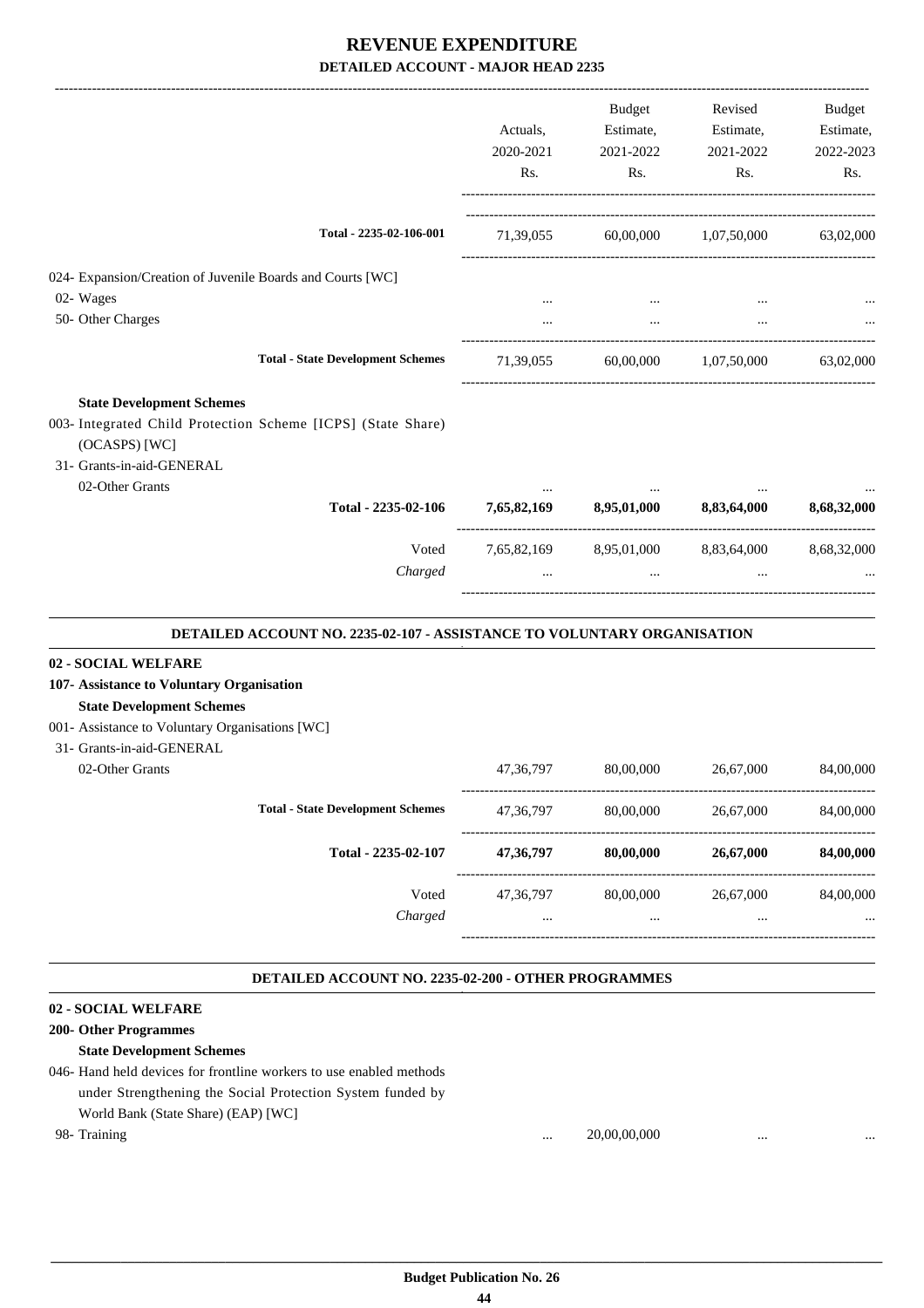|                                                                                                                                                                            | Actuals,<br>2020-2021<br>Rs. | <b>Budget</b><br>Estimate,<br>2021-2022<br>Rs. | Revised<br>Estimate,<br>2021-2022<br>Rs. | Budget<br>Estimate,<br>2022-2023<br>Rs. |
|----------------------------------------------------------------------------------------------------------------------------------------------------------------------------|------------------------------|------------------------------------------------|------------------------------------------|-----------------------------------------|
| Total - 2235-02-200-046                                                                                                                                                    | <b>Sales Control</b>         | 20,00,00,000                                   | $\cdots$                                 |                                         |
| 048- Consultency Services for Social Protection Delivery Systems<br>under Strengthening the Social Protection System funded by<br>World Bank (State Share) (EAP) [WC]      |                              |                                                |                                          |                                         |
| 50- Other Charges                                                                                                                                                          | $\cdots$                     | 3,00,00,000                                    |                                          |                                         |
| Total - 2235-02-200-048                                                                                                                                                    | $\cdots$                     | 3,00,00,000                                    | $\cdots$                                 |                                         |
| <b>Total - State Development Schemes</b>                                                                                                                                   | $\cdots$                     | 23,00,00,000                                   | $\cdots$                                 |                                         |
| <b>State Development Schemes (Central Assistance)</b><br>037- National Action Plan for Drug Demand Reduction (NAPDDR)<br>(OCASPS) [WC]                                     |                              |                                                |                                          |                                         |
| 02- Wages                                                                                                                                                                  |                              | 35,00,000                                      | $\cdots$                                 | 36,75,000                               |
| 31- Grants-in-aid-GENERAL<br>02-Other Grants                                                                                                                               |                              | 1,00,00,000                                    | $\ddotsc$                                | 1,05,00,000                             |
| Total - 2235-02-200-037                                                                                                                                                    | $\cdots$                     | 1,35,00,000                                    | -------------------------------          | $\ldots$ 1,41,75,000                    |
| 045- Hand held devices for frontline workers to use enabled methods<br>under Strengthening the Social Protection System funded by<br>World Bank (Central Share) (EAP) [WC] |                              |                                                |                                          |                                         |
| 98- Training                                                                                                                                                               |                              | 20,00,00,000                                   |                                          |                                         |
| Total - 2235-02-200-045                                                                                                                                                    |                              | 20,00,00,000                                   |                                          |                                         |
| 047- Consultency Services for Social Protection Delivery Systems<br>under Strengthening the Social Protection System funded by<br>World Bank (Central Share) (EAP) [WC]    |                              |                                                |                                          |                                         |
| 50- Other Charges                                                                                                                                                          | $\cdots$                     | 7,00,00,000                                    |                                          |                                         |
| Total - 2235-02-200-047                                                                                                                                                    | $\cdots$                     | 7,00,00,000                                    | $\cdots$                                 |                                         |
| <b>Total - State Development Schemes (Central Assistance)</b>                                                                                                              |                              | $\ldots$ 28,35,00,000                          | $\ldots$ 1,41,75,000                     |                                         |
| Total - 2235-02-200                                                                                                                                                        |                              | $\ldots$ 51,35,00,000                          |                                          | $\ldots$ 1,41,75,000                    |
| Voted<br>Charged                                                                                                                                                           | $\cdots$                     | $\ldots$ 51,35,00,000<br>$\cdots$              | $\ldots$ 1,41,75,000<br>$\sim 10^{-11}$  |                                         |

#### **DETAILED ACCOUNT NO. 2235-02-789 - SPECIAL COMPONENT PLAN FOR SCHEDULED CASTES .**

**02 - SOCIAL WELFARE**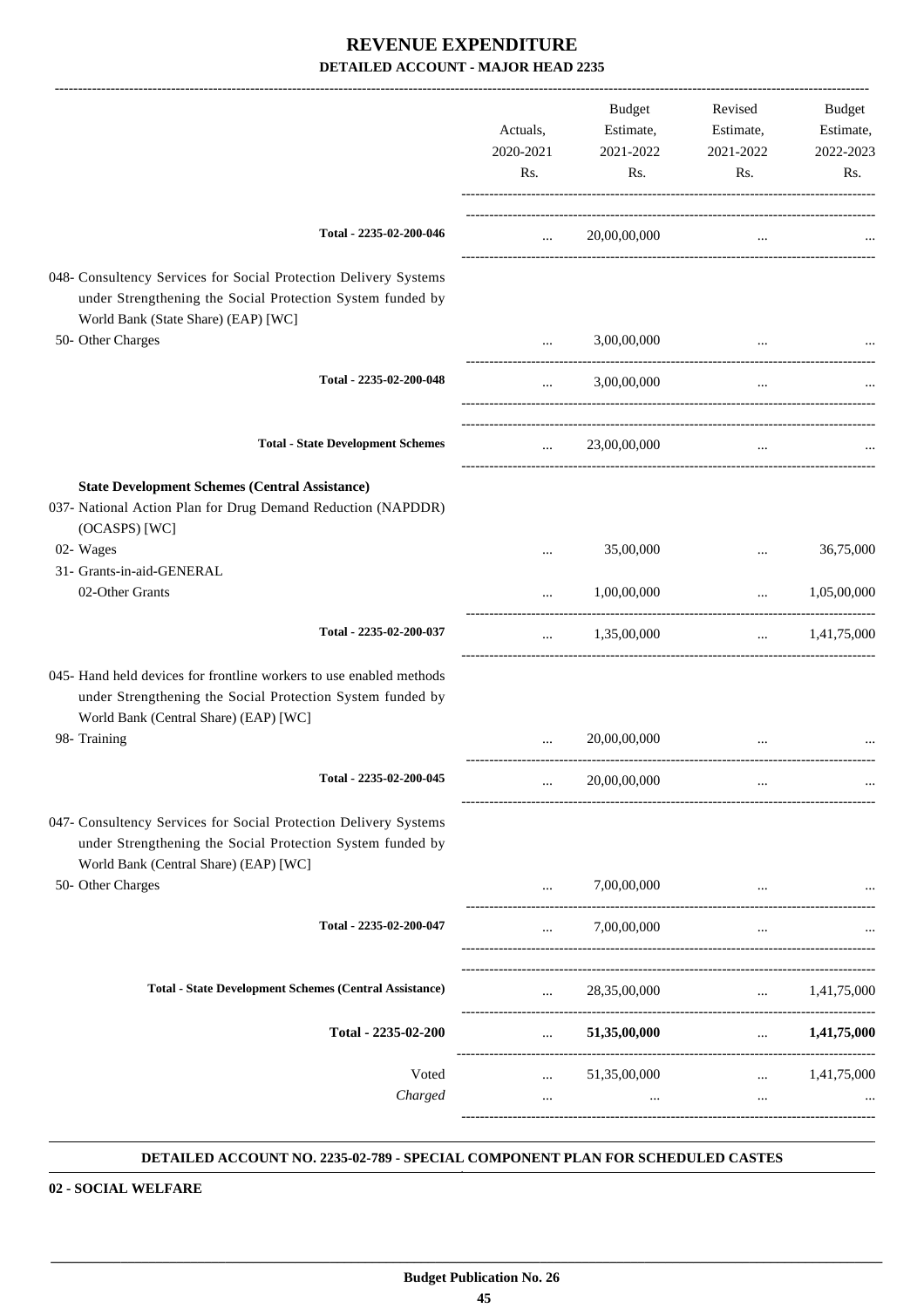|                                                                                                                                                              | Actuals,<br>2020-2021<br>Rs. | Budget<br>Estimate,<br>2021-2022<br>Rs. | Revised<br>Estimate,<br>2021-2022<br>Rs.      | Budget<br>Estimate,<br>2022-2023<br>Rs. |
|--------------------------------------------------------------------------------------------------------------------------------------------------------------|------------------------------|-----------------------------------------|-----------------------------------------------|-----------------------------------------|
| 789- Special Component Plan for Scheduled Castes                                                                                                             |                              |                                         |                                               |                                         |
| <b>State Development Schemes</b>                                                                                                                             |                              |                                         |                                               |                                         |
| 001- Scholarships to Handicapped Students studying below Class-IX.<br>[WC]                                                                                   |                              |                                         |                                               |                                         |
| 34- Scholarships and Stipends                                                                                                                                | 4,39,800                     | 45,00,000                               | 15,00,000                                     | 47,25,000                               |
| Total - 2235-02-789-001                                                                                                                                      |                              |                                         | 4,39,800 45,00,000 15,00,000 47,25,000        |                                         |
| 002- Assistance to Physically Handicapped in all Districts<br>(Disabilitity Pensions) [WC]                                                                   |                              |                                         |                                               |                                         |
| 04- Pension/Gratuities                                                                                                                                       | $\cdots$                     |                                         |                                               |                                         |
| 31- Grants-in-aid-GENERAL                                                                                                                                    |                              |                                         |                                               |                                         |
| 02-Other Grants<br>003- Economic Rehabilitation to Physically Handicapped and<br>Mentally Retarded Persons. [WC]<br>31- Grants-in-aid-GENERAL                |                              |                                         | $\cdots$                                      |                                         |
| 02-Other Grants                                                                                                                                              | 1,66,000                     | 20,00,000                               | 6,67,000                                      | 21,00,000                               |
| Total - 2235-02-789-003                                                                                                                                      | 1,66,000                     |                                         | 20,00,000 6,67,000                            | 21,00,000                               |
| 005- Grants-in-aid to Voluntary Organisations for Welfare of Children<br>in Need of Care and Protection [WC]<br>31- Grants-in-aid-GENERAL<br>02-Other Grants |                              |                                         | 75,00,000 3,00,00,000 2,81,16,000 3,15,00,000 |                                         |
| Total - 2235-02-789-005                                                                                                                                      | 75,00,000                    |                                         | 3,00,00,000 2,81,16,000 3,15,00,000           |                                         |
| 007- Pension to Destitute Widows [WC]                                                                                                                        |                              |                                         |                                               |                                         |
| 04- Pension/Gratuities                                                                                                                                       | $\cdots$                     |                                         | $\cdots$                                      |                                         |
| 31- Grants-in-aid-GENERAL                                                                                                                                    |                              |                                         |                                               |                                         |
| 02-Other Grants                                                                                                                                              | $\cdots$                     | $\cdots$                                | $\cdots$                                      |                                         |
| 009- Award to Outstanding Employers of Handicapped and<br>Handicapped Employees [WC]                                                                         |                              |                                         |                                               |                                         |
| 31- Grants-in-aid-GENERAL                                                                                                                                    |                              |                                         |                                               |                                         |
| 02-Other Grants                                                                                                                                              | $\cdots$                     | 5,00,000                                | 1,67,000                                      | 5,25,000                                |
| Total - 2235-02-789-009                                                                                                                                      | $\cdots$                     | 5,00,000                                | 1,67,000                                      | 5,25,000                                |
| 010- Implementation of the Persons with Disabilities Act. 1995. [WC]                                                                                         |                              |                                         |                                               |                                         |
| 31- Grants-in-aid-GENERAL                                                                                                                                    |                              |                                         |                                               |                                         |
| 02-Other Grants                                                                                                                                              | 65,176                       | 10,00,000                               | 3,33,000                                      | 10,50,000                               |
| Total - 2235-02-789-010                                                                                                                                      | 65,176                       |                                         | 10,00,000 3,33,000                            | 10,50,000                               |
| 011- Pension to Destitute Old People [WC]                                                                                                                    |                              |                                         |                                               |                                         |
| 04- Pension/Gratuities                                                                                                                                       |                              | $\cdots$                                |                                               |                                         |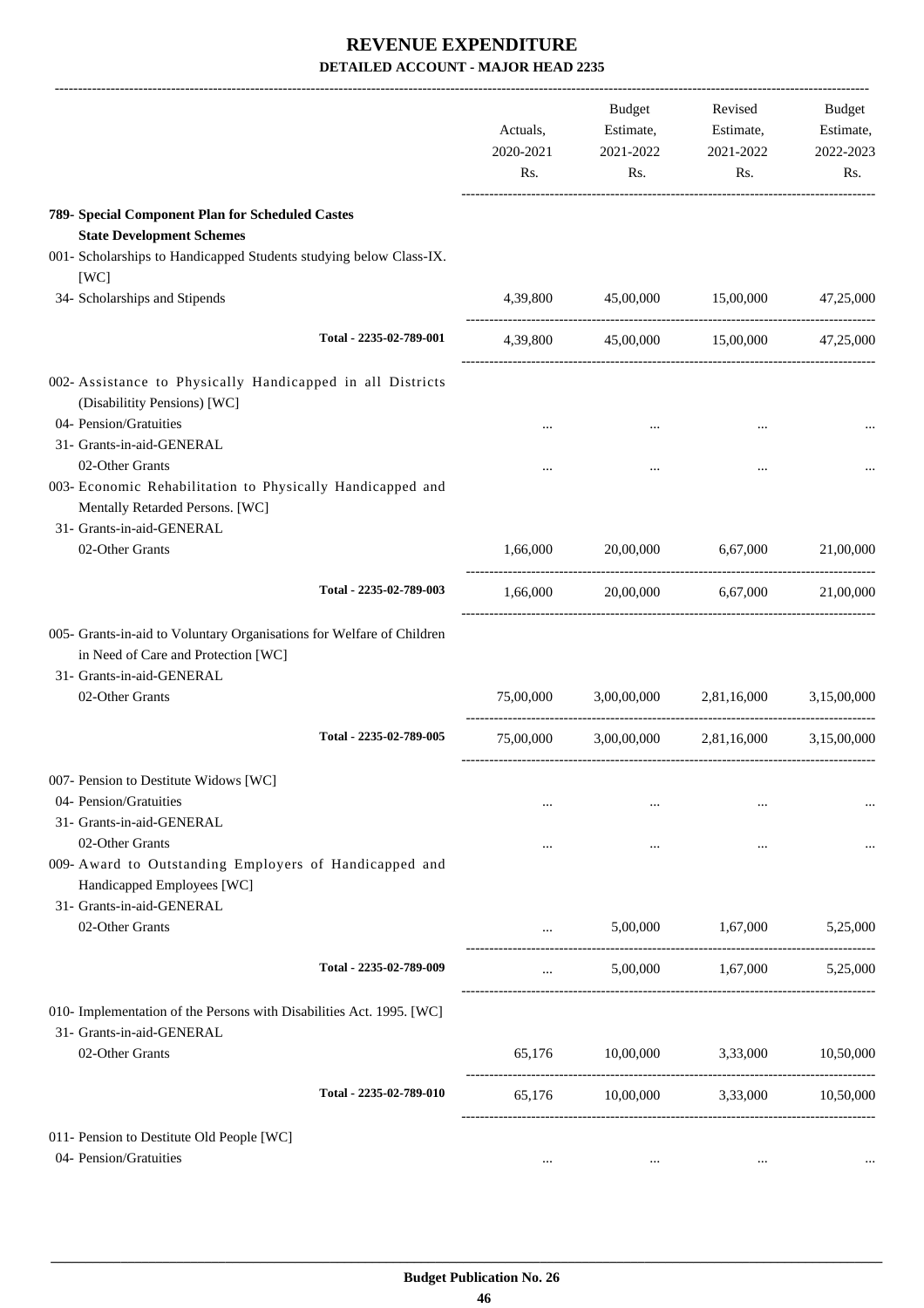|                                                                                                           | Actuals,<br>2020-2021<br>Rs. | Budget<br>Estimate,<br>2021-2022<br>Rs. | Revised<br>Estimate,<br>2021-2022<br>Rs. | Budget<br>Estimate,<br>2022-2023<br>Rs. |
|-----------------------------------------------------------------------------------------------------------|------------------------------|-----------------------------------------|------------------------------------------|-----------------------------------------|
| 31- Grants-in-aid-GENERAL<br>02-Other Grants                                                              |                              |                                         |                                          |                                         |
| 012- Introduction of Coaching System for Destitute Boys and Girls in<br>Primary and Secondary Levels [WC] |                              |                                         |                                          |                                         |
| 50- Other Charges                                                                                         | 5,92,420                     | 60,00,000                               | 20,00,000                                | 63,00,000                               |
| Total - 2235-02-789-012                                                                                   |                              | 5,92,420 60,00,000                      | 20,00,000                                | 63,00,000                               |
| 013- Introduction of Vocational Training Centres for Destitute Boys<br>[WC]                               |                              |                                         |                                          |                                         |
| 31- Grants-in-aid-GENERAL<br>02-Other Grants                                                              |                              |                                         |                                          |                                         |
| 014- Welfare of Street Children [WC]                                                                      |                              |                                         |                                          |                                         |
| 50- Other Charges                                                                                         |                              | 2,00,000                                | 67,000                                   | 2,10,000                                |
| Total - 2235-02-789-014                                                                                   | $\cdots$                     | 2,00,000                                | 67,000                                   | 2,10,000                                |
| 015- Prosthetic Aid to Handicapped Persons in all Districts [WC]<br>31- Grants-in-aid-GENERAL             |                              |                                         |                                          |                                         |
| 02-Other Grants                                                                                           | 3,240                        | 20,00,000                               | 6,67,000                                 | 21,00,000                               |
| Total - 2235-02-789-015                                                                                   | 3,240                        |                                         | 20,00,000 6,67,000                       | 21,00,000                               |
| 020- Vocational Training for Girls and Women in Government Home<br>[WC]                                   |                              |                                         |                                          |                                         |
| 50- Other Charges                                                                                         |                              |                                         | 7,00,000 2,33,000 7,35,000               |                                         |
| Total - 2235-02-789-020                                                                                   |                              | 7,00,000                                |                                          | 2,33,000 7,35,000                       |
| 021- Establishment of Womens Development Undertaking [WC]<br>31- Grants-in-aid-GENERAL                    |                              |                                         |                                          |                                         |
| 02-Other Grants                                                                                           |                              |                                         | 23,48,051 15,00,000 13,00,000 15,75,000  |                                         |
| Total - 2235-02-789-021                                                                                   |                              |                                         | 23,48,051 15,00,000 13,00,000 15,75,000  |                                         |
| 022- Scheme for prevention and control of Juvenile Social Mal-<br>adjustment [WC]                         |                              |                                         |                                          |                                         |
| 02- Wages                                                                                                 |                              |                                         | $10,00,000$ $3,33,000$ $10,50,000$       |                                         |
| Total - 2235-02-789-022                                                                                   |                              |                                         | $10,00,000$ $3,33,000$ $10,50,000$       |                                         |
| 023- Assistance to Voluntary Organisations [WC]<br>31- Grants-in-aid-GENERAL                              |                              |                                         |                                          |                                         |
| 02-Other Grants                                                                                           |                              |                                         | 2,57,940 45,00,000 15,00,000 47,25,000   |                                         |
| Total - 2235-02-789-023                                                                                   |                              |                                         | 2,57,940 45,00,000 15,00,000 47,25,000   |                                         |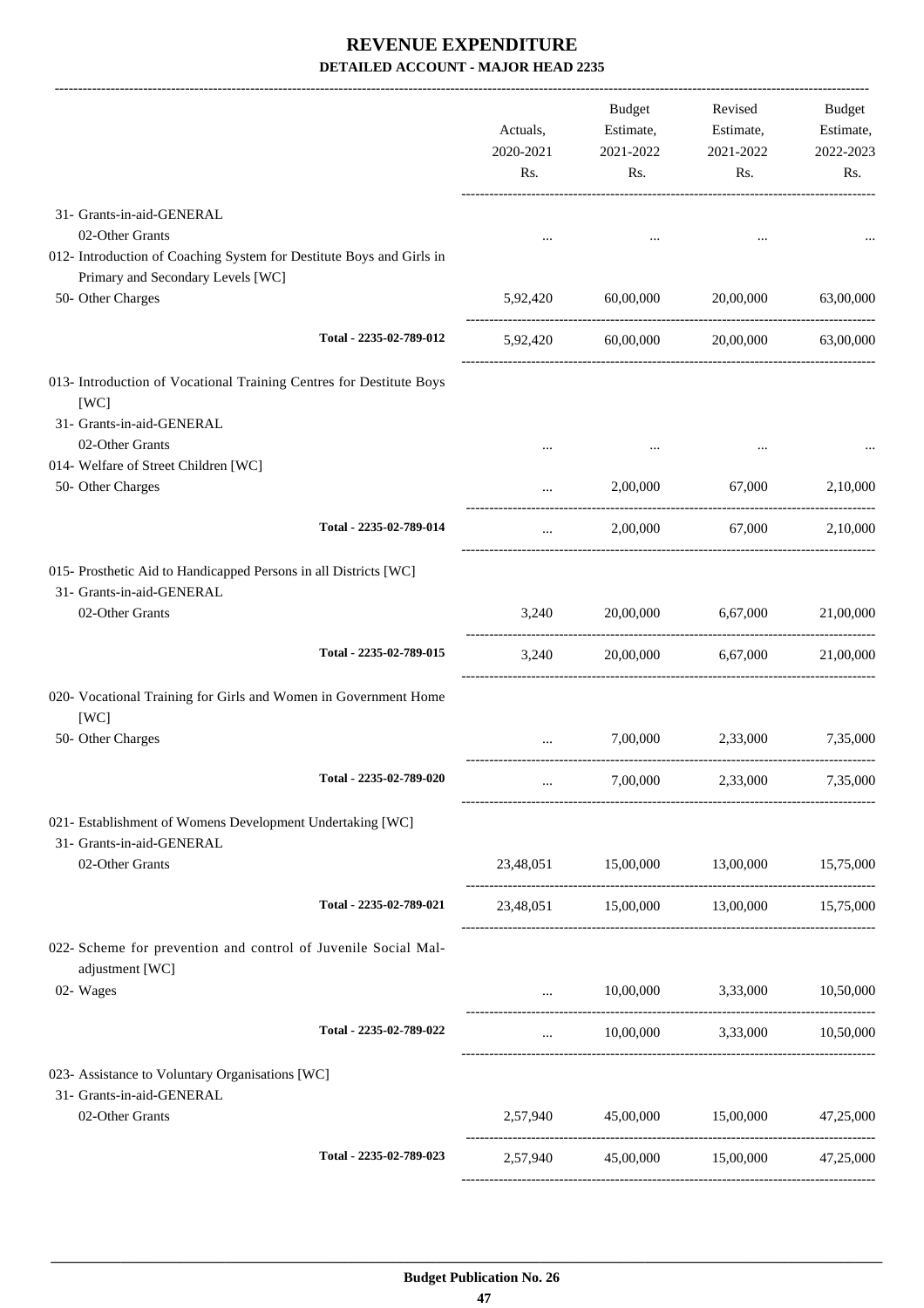|                                                                                     |                         | Actuals,<br>2020-2021<br>Rs. | Budget<br>Estimate,<br>2021-2022<br>Rs. | Revised<br>Estimate,<br>2021-2022<br>Rs.    | Budget<br>Estimate,<br>2022-2023<br>Rs. |
|-------------------------------------------------------------------------------------|-------------------------|------------------------------|-----------------------------------------|---------------------------------------------|-----------------------------------------|
| 024- Assistance to W.B. Womens Commission [WC]                                      |                         |                              |                                         |                                             |                                         |
| 31- Grants-in-aid-GENERAL<br>02-Other Grants                                        |                         | $\cdots$                     | 3,00,000                                | 1,00,000                                    | 3,15,000                                |
|                                                                                     |                         |                              |                                         |                                             |                                         |
|                                                                                     | Total - 2235-02-789-024 | $\cdots$                     |                                         | 3,00,000 1,00,000 3,15,000                  |                                         |
| 025- Promotion of Establishment of Homes for the Old Destitute<br>[WC]              |                         |                              |                                         |                                             |                                         |
| 50- Other Charges                                                                   |                         | $\cdots$                     | 3,00,000                                | 1,00,000                                    | 3,15,000                                |
|                                                                                     | Total - 2235-02-789-025 | $\cdots$                     |                                         | 3,00,000 1,00,000                           | 3,15,000                                |
| 035- Implementation of Swawlamban (NORAD) [WC]                                      |                         |                              |                                         |                                             |                                         |
| 31- Grants-in-aid-GENERAL<br>02-Other Grants                                        |                         | $\cdots$                     |                                         | 1,50,00,000 50,00,000 1,57,50,000           |                                         |
|                                                                                     | Total - 2235-02-789-035 | $\cdots$                     | 1,50,00,000                             |                                             | 50,00,000 1,57,50,000                   |
| 036- Awareness Generating Programmes against Social Evils [WC]<br>50- Other Charges |                         |                              |                                         | 79,04,733 2,00,00,000 66,67,000             | 2,10,00,000                             |
|                                                                                     | Total - 2235-02-789-036 |                              |                                         | 79,04,733 2,00,00,000 66,67,000 2,10,00,000 |                                         |
| 047- Introduction of Vocational Training Centres for Destitute<br>Children [WC]     |                         |                              |                                         |                                             |                                         |
| 31- Grants-in-aid-GENERAL<br>02-Other Grants                                        |                         | $\cdots$                     | 15,00,000                               | 5,00,000                                    | 15,75,000                               |
|                                                                                     | Total - 2235-02-789-047 | $\cdots$                     | 15,00,000                               | 5,00,000                                    | 15,75,000                               |
| 048- Implementation of Kanyashree Prakalpa [WC]                                     |                         |                              |                                         |                                             |                                         |
| 31- Grants-in-aid-GENERAL<br>02-Other Grants                                        |                         | 74,15,01,000                 | 600,20,00,000                           | 887, 83, 30, 000                            | 680,00,00,000                           |
|                                                                                     | Total - 2235-02-789-048 |                              |                                         | 74,15,01,000 600,20,00,000 887,83,30,000    | 680,00,00,000                           |
| 058- Implementation of Rupashree Prakalpa [WC]<br>31- Grants-in-aid-GENERAL         |                         |                              |                                         |                                             |                                         |
| 02-Other Grants                                                                     |                         | 66,70,24,805                 | 288,00,00,000                           | 416,00,00,000                               | 300,00,00,000                           |
|                                                                                     | Total - 2235-02-789-058 |                              |                                         | 66,70,24,805 288,00,00,000 416,00,00,000    | 300,00,00,000                           |
| 078- Lakshmir Bhandar [WC]                                                          |                         |                              |                                         |                                             |                                         |
| 31- Grants-in-aid-GENERAL                                                           |                         |                              |                                         |                                             |                                         |
| 02-Other Grants                                                                     |                         |                              | 2400,00,00,000                          | 1377,93,63,000                              | 2945,00,00,000                          |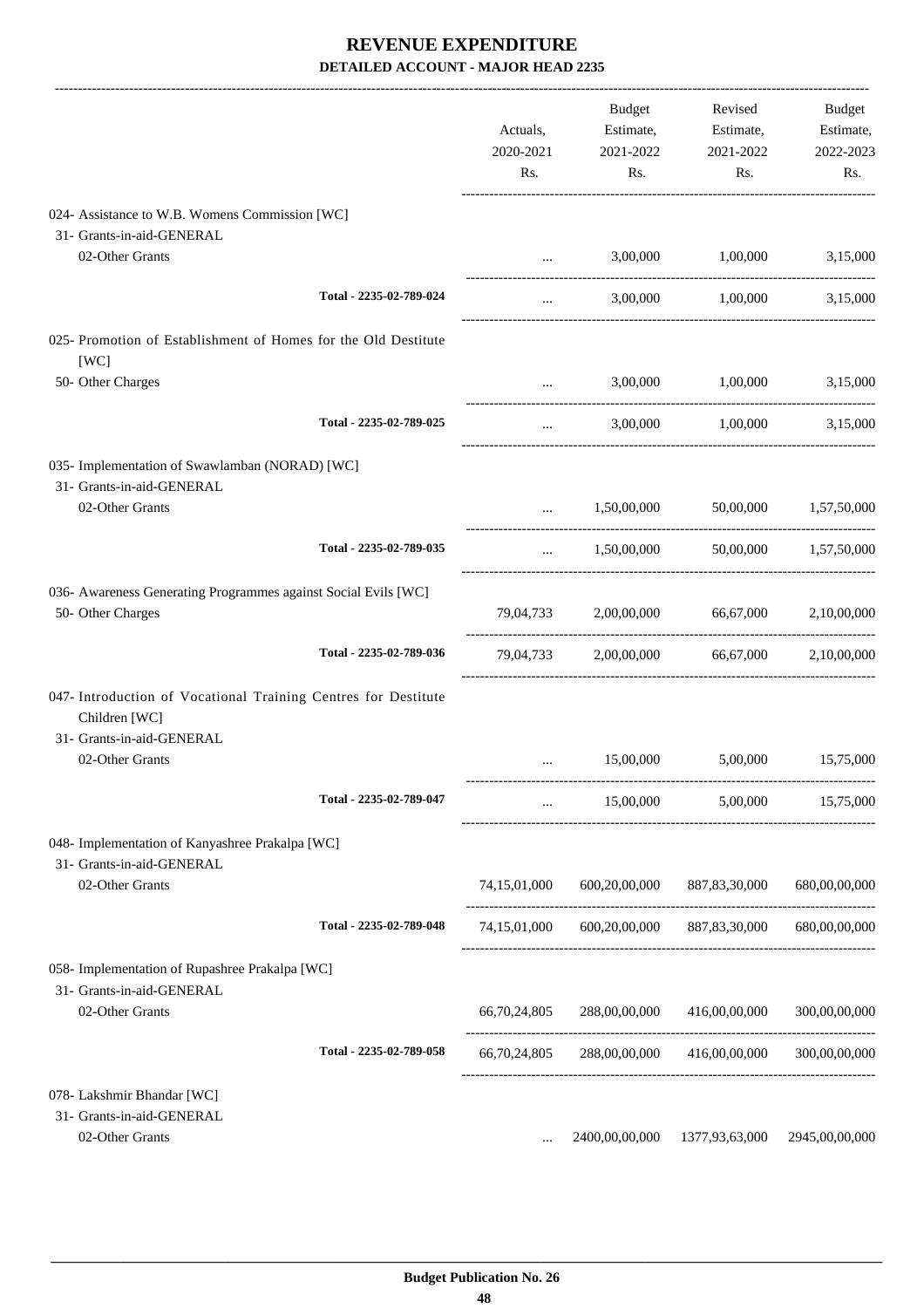|                                                                                                                                                |                                                  | Actuals,<br>2020-2021<br>Rs. | <b>Budget</b><br>Estimate,<br>2021-2022<br>Rs. | Revised<br>Estimate,<br>2021-2022<br>Rs.                   | Budget<br>Estimate,<br>2022-2023<br>Rs. |
|------------------------------------------------------------------------------------------------------------------------------------------------|--------------------------------------------------|------------------------------|------------------------------------------------|------------------------------------------------------------|-----------------------------------------|
|                                                                                                                                                | Total - 2235-02-789-078                          | $\sim 10^{-10}$              |                                                | 2400,00,00,000 1377,93,63,000 2945,00,00,000               |                                         |
|                                                                                                                                                | <b>Total - State Development Schemes</b>         |                              |                                                | 142,78,03,165 3297,30,00,000 2686,69,43,000 3934,55,50,000 |                                         |
| <b>State Development Schemes</b>                                                                                                               |                                                  |                              |                                                |                                                            |                                         |
| 016- Establishment of I.C.D.S. Project (ADDHON) [WC]                                                                                           |                                                  |                              |                                                |                                                            |                                         |
| 02- Wages                                                                                                                                      |                                                  | 125, 51, 25, 296             | 72,00,00,000                                   | 250,00,00,000                                              | 75,60,00,000                            |
| 31- Grants-in-aid-GENERAL                                                                                                                      |                                                  |                              |                                                |                                                            |                                         |
| 02-Other Grants                                                                                                                                |                                                  | 4,94,29,643                  | 4,00,00,000                                    | 7,08,31,000                                                | 4,20,00,000                             |
| 36- Grants-in-aid-Salaries                                                                                                                     |                                                  | 3,28,76,446                  | 4,00,00,000                                    | 7,08,31,000                                                | 4,20,00,000                             |
|                                                                                                                                                | Total - 2235-02-789-016                          |                              | 133,74,31,385 80,00,00,000                     | 264, 16, 62, 000                                           | 84,00,00,000                            |
| 059- Manabik Scheme under Jai Bangla (JAIBANGLA) [WC]                                                                                          |                                                  |                              |                                                |                                                            |                                         |
| 31- Grants-in-aid-GENERAL                                                                                                                      |                                                  |                              |                                                |                                                            |                                         |
| 02-Other Grants                                                                                                                                |                                                  | 64, 36, 04, 202              |                                                | 100,00,00,000 97,33,33,000                                 | 189,91,12,000                           |
|                                                                                                                                                | Total - 2235-02-789-059                          | 64, 36, 04, 202              |                                                | 100,00,00,000 97,33,33,000 189,91,12,000                   |                                         |
| 073- Widow Pension Scheme under Jai Bangla (JAIBANGLA) [WC]                                                                                    |                                                  |                              |                                                |                                                            |                                         |
| 31- Grants-in-aid-GENERAL                                                                                                                      |                                                  |                              |                                                |                                                            |                                         |
| 02-Other Grants                                                                                                                                |                                                  | 53,71,90,000                 | 50,00,00,000                                   | 106,33,89,000                                              | 195,95,29,000                           |
|                                                                                                                                                | Total - 2235-02-789-073                          | 53,71,90,000                 | 50,00,00,000                                   | 106,33,89,000                                              | 195,95,29,000                           |
|                                                                                                                                                |                                                  |                              |                                                |                                                            |                                         |
| 074- Old Age Pension Scheme under Jai Bangla (JAIBANGLA)<br>[WC]                                                                               |                                                  |                              |                                                |                                                            |                                         |
| 31- Grants-in-aid-GENERAL                                                                                                                      |                                                  |                              |                                                |                                                            |                                         |
| 02-Other Grants                                                                                                                                |                                                  |                              |                                                | 133,79,93,650 80,00,00,000 245,52,88,000 441,01,52,000     |                                         |
|                                                                                                                                                | Total - 2235-02-789-074                          |                              |                                                | 133,79,93,650 80,00,00,000 245,52,88,000 441,01,52,000     |                                         |
|                                                                                                                                                | <b>Total - State Development Schemes</b>         |                              |                                                | 385,62,19,237 310,00,00,000 713,36,72,000 910,87,93,000    |                                         |
|                                                                                                                                                |                                                  |                              |                                                |                                                            |                                         |
| <b>State Development Schemes</b><br>038- Integrated Child Protection Scheme [ICPS] (State Share)<br>(OCASPS) [WC]<br>31- Grants-in-aid-GENERAL |                                                  |                              |                                                |                                                            |                                         |
| 02-Other Grants                                                                                                                                |                                                  |                              | 8,02,73,433 3,00,00,000 2,30,49,000            |                                                            |                                         |
|                                                                                                                                                | Total - 2235-02-789-038                          | 8,02,73,433                  |                                                | 3,00,00,000 2,30,49,000                                    |                                         |
|                                                                                                                                                | Candhi Sahama fan Emnauwmant of Adelasaant Cirls |                              |                                                |                                                            |                                         |

039- Rajiv Gandhi Scheme for Empowerment of Adolescent Girls (RGSEAG)(SABLA) (State Share) (OCASPS) [WC]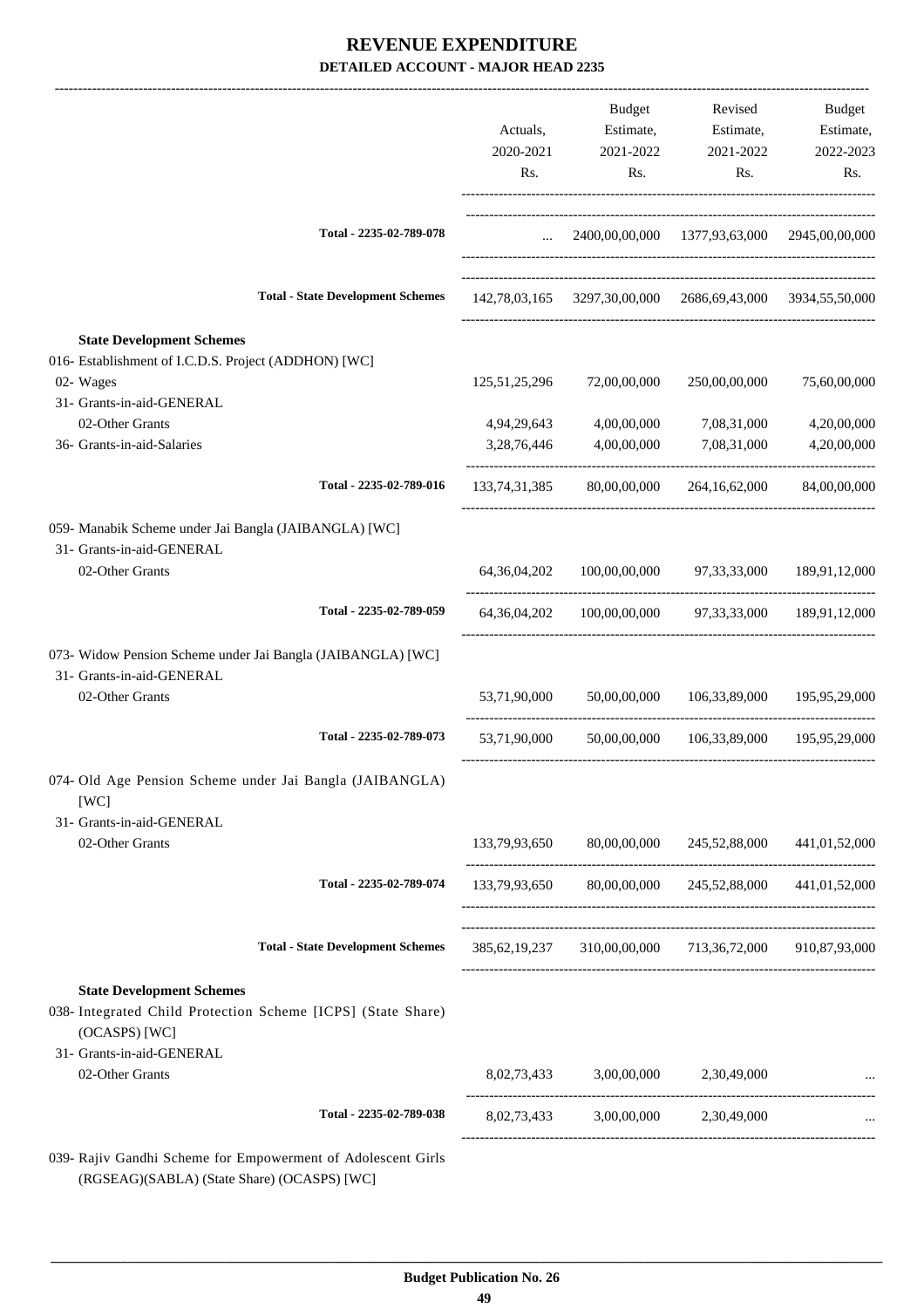|                                                                                 | Actuals,<br>2020-2021<br>Rs. | Budget<br>Estimate,<br>2021-2022<br>Rs. | Revised<br>Estimate,<br>2021-2022<br>Rs. | <b>Budget</b><br>Estimate,<br>2022-2023<br>Rs. |
|---------------------------------------------------------------------------------|------------------------------|-----------------------------------------|------------------------------------------|------------------------------------------------|
| 31- Grants-in-aid-GENERAL                                                       |                              |                                         |                                          |                                                |
| 02-Other Grants                                                                 | $\cdots$                     | 50,00,000                               |                                          |                                                |
| Total - 2235-02-789-039                                                         | $\cdots$                     | 50,00,000                               | $\cdots$                                 |                                                |
| 056- Integrated Child Development Services (ICDS)(State Share)<br>(OCASPS) [WC] |                              |                                         |                                          |                                                |
| 01- Salaries                                                                    |                              |                                         |                                          |                                                |
| 01-Pay                                                                          | 6,07,42,948                  | 4,00,00,000                             | $\ddotsc$                                |                                                |
| 14-Grade Pay                                                                    | 4,37,899                     | 5,00,000                                | $\cdots$                                 |                                                |
| 02-Dearness Allowance                                                           | 14,80,154                    | $\cdots$                                |                                          |                                                |
| 03-House Rent Allowance                                                         | 69,28,483                    | 50,00,000                               |                                          |                                                |
| 04-Ad hoc Bonus                                                                 | 3,10,800                     | 10,00,000                               |                                          |                                                |
| 07-Other Allowances                                                             | 65,924                       | 3,00,000                                |                                          |                                                |
| 12-Medical Allowance                                                            | 2,32,687                     | 5,00,000                                |                                          |                                                |
| Total - 2235-02-789-056-01                                                      | 7,01,98,895                  | 4,73,00,000                             | $\cdots$                                 |                                                |
| 02- Wages                                                                       | 31,65,84,134                 | 1,00,00,000                             | $\cdots$                                 |                                                |
| 07- Medical Reimbursements                                                      |                              | 1,00,000                                | $\ddotsc$                                |                                                |
| 11- Travel Expenses                                                             |                              | 1,00,000                                |                                          |                                                |
| 13- Office Expenses                                                             |                              |                                         |                                          |                                                |
| 01-Electricity                                                                  | 5,47,155                     | 5,50,000                                | $\ddotsc$                                |                                                |
| 02-Telephone                                                                    | 5,46,767                     | 6,00,000                                |                                          |                                                |
| 03-Maintenance / P.O.L. for Office Vehicles                                     | 19,88,347                    | 20,00,000                               |                                          |                                                |
| 04-Other Office Expenses                                                        |                              | 1,00,000                                |                                          |                                                |
| Total - 2235-02-789-056-13                                                      | 30,82,269                    | 32,50,000                               |                                          |                                                |
| 14- Rents, Rates and Taxes                                                      | 2,50,88,296                  | 1,00,00,000                             |                                          |                                                |
| 20- Other Administrative Expenses                                               |                              | 1,00,000                                | $\ddotsc$                                |                                                |
| 21- Materials and Supplies/Stores and Equipment                                 |                              |                                         |                                          |                                                |
| 02-Drug                                                                         | 89, 33, 770                  | 10,00,000                               |                                          |                                                |
| 04-Others                                                                       |                              | 10,00,000                               |                                          |                                                |
| Total - 2235-02-789-056-21                                                      | 89, 33, 770                  | 20,00,000                               | $\cdots$                                 |                                                |
| 27- Minor Works/ Maintenance<br>31- Grants-in-aid-GENERAL                       | 4,48,56,482                  | 50,00,000                               | $\cdots$                                 |                                                |
| 02-Other Grants                                                                 | 30,64,715                    | 10,00,000                               | $\cdots$                                 |                                                |
| 36- Grants-in-aid-Salaries                                                      | 34,98,986                    | 30,00,000                               |                                          |                                                |
| 50- Other Charges                                                               | 9,29,70,207                  | 5,00,00,000                             | 1,00,31,000                              |                                                |
| 77- Computerisation                                                             | $\cdots$                     | 5,00,000                                | $\ddotsc$                                |                                                |
| Total - 2235-02-789-056                                                         | 56,82,77,754                 | 13,23,50,000                            | 1,00,31,000                              |                                                |
|                                                                                 |                              |                                         |                                          |                                                |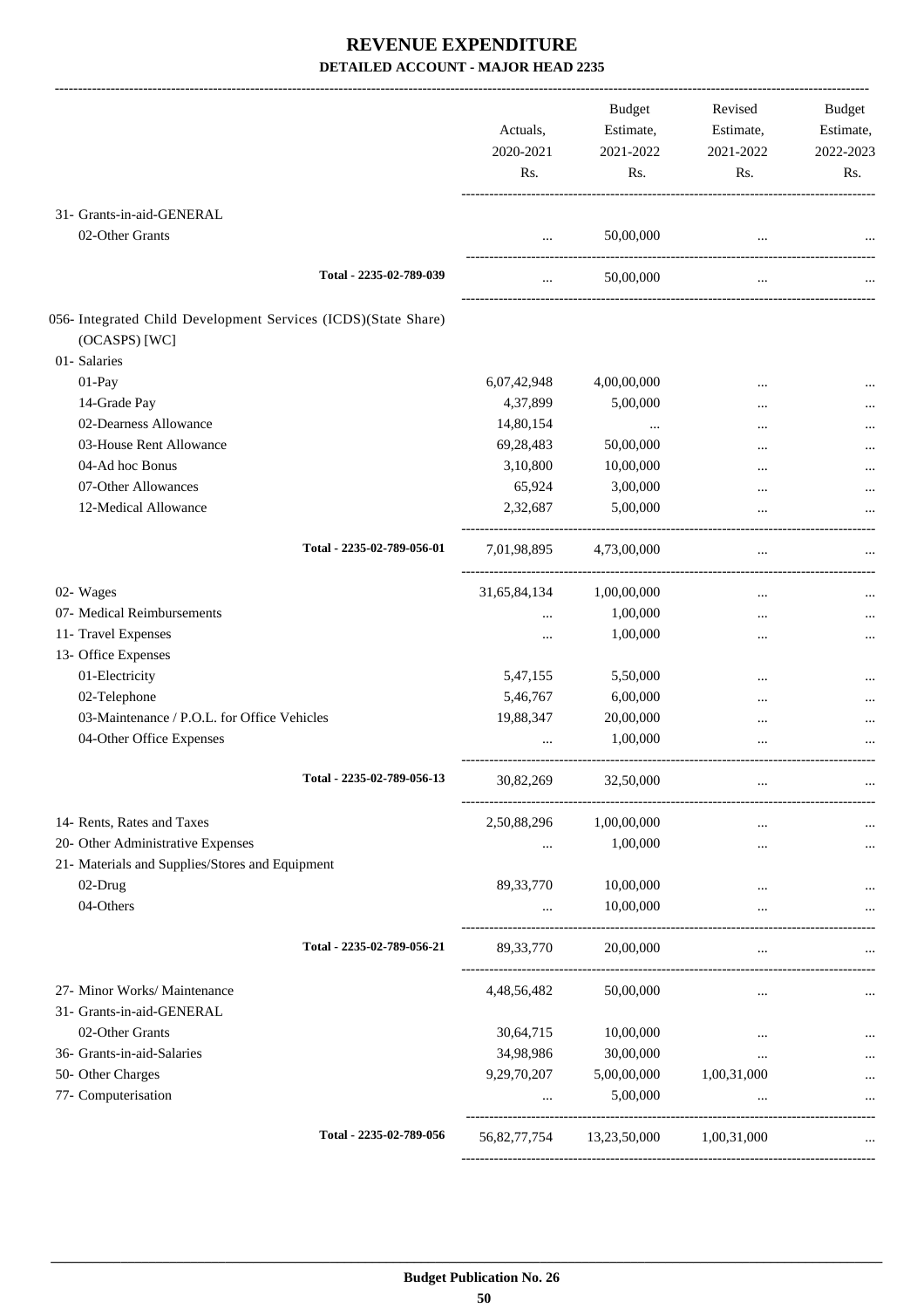|                                                                | Actuals,<br>2020-2021<br>Rs. | <b>Budget</b><br>Estimate,<br>2021-2022<br>Rs. | Revised<br>Estimate,<br>2021-2022<br>Rs. | <b>Budget</b><br>Estimate,<br>2022-2023<br>Rs. |
|----------------------------------------------------------------|------------------------------|------------------------------------------------|------------------------------------------|------------------------------------------------|
| 076- Information, Education & Communication (IEC) Component of |                              |                                                |                                          |                                                |
| Anganwari Service (Umbrella ICDS) (OCASPS) [WC]                |                              |                                                |                                          |                                                |
| 50- Other Charges                                              | 27,02,864                    | 45,00,000                                      |                                          |                                                |
|                                                                |                              |                                                | $\cdots$                                 |                                                |
| Total - 2235-02-789-076                                        | 27,02,864                    | 45,00,000                                      | $\cdots$                                 |                                                |
| 081- Umbrella ICDS-Anganwadi Services under Saksham Anganwadi  |                              |                                                |                                          |                                                |
| and POSHAN 2.0 (25:75) (State Share) (OCASPS) [WC]             |                              |                                                |                                          |                                                |
| 01- Salaries                                                   |                              |                                                |                                          |                                                |
| 01-Pay                                                         |                              | $\cdots$                                       |                                          | 4,00,00,000                                    |
| 14-Grade Pay                                                   | .                            |                                                | $\ddotsc$                                |                                                |
| 02-Dearness Allowance                                          |                              |                                                | $\ddotsc$                                | 20,00,000                                      |
| 03-House Rent Allowance                                        |                              |                                                | $\ddotsc$                                | 55,00,000                                      |
| 04-Ad hoc Bonus                                                |                              |                                                | $\ddotsc$                                | 15,00,000                                      |
| 07-Other Allowances                                            |                              |                                                |                                          | 5,00,000                                       |
| 12-Medical Allowance                                           |                              | $\cdots$                                       |                                          | 5,00,000                                       |
| Total - 2235-02-789-081-01                                     | $\cdots$                     | $\cdots$                                       | $\cdots$                                 | 5,00,00,000                                    |
| 02- Wages                                                      |                              |                                                |                                          | 10,00,00,000                                   |
| 07- Medical Reimbursements                                     |                              | $\cdots$                                       | $\cdots$                                 |                                                |
|                                                                | $\cdots$                     |                                                | $\ddotsc$                                |                                                |
| 11- Travel Expenses<br>13- Office Expenses                     |                              |                                                |                                          |                                                |
| 01-Electricity                                                 |                              |                                                |                                          |                                                |
| 02-Telephone                                                   |                              |                                                | $\ddotsc$                                |                                                |
| 03-Maintenance / P.O.L. for Office Vehicles                    |                              |                                                |                                          |                                                |
|                                                                |                              | $\cdots$                                       | 4,37,000                                 |                                                |
| 04-Other Office Expenses                                       |                              |                                                | $\ddotsc$                                | $\cdots$                                       |
| Total - 2235-02-789-081-13                                     | $\cdots$                     |                                                | 4,37,000                                 |                                                |
| 14- Rents, Rates and Taxes                                     |                              | $\cdots$                                       | $\ddotsc$                                |                                                |
| 20- Other Administrative Expenses                              | $\cdots$                     |                                                |                                          |                                                |
| 21- Materials and Supplies/Stores and Equipment                |                              |                                                |                                          |                                                |
| 02-Drug                                                        | $\cdots$                     |                                                |                                          |                                                |
| 04-Others                                                      |                              | $\cdots$                                       | $\ddotsc$                                |                                                |
| 27- Minor Works/ Maintenance                                   | $\cdots$                     | $\cdots$                                       | $\ddotsc$                                |                                                |
| 31- Grants-in-aid-GENERAL                                      |                              |                                                |                                          |                                                |
| 02-Other Grants                                                | $\cdots$                     | $\cdots$                                       |                                          |                                                |
| 36- Grants-in-aid-Salaries                                     | $\cdots$                     | $\cdots$                                       | $\cdots$                                 |                                                |
| 50- Other Charges                                              | $\cdots$                     | $\cdots$                                       |                                          |                                                |
| 77- Computerisation                                            |                              |                                                |                                          |                                                |
| Total - 2235-02-789-081                                        |                              |                                                | 4,37,000                                 | 15,00,00,000                                   |
|                                                                |                              |                                                |                                          |                                                |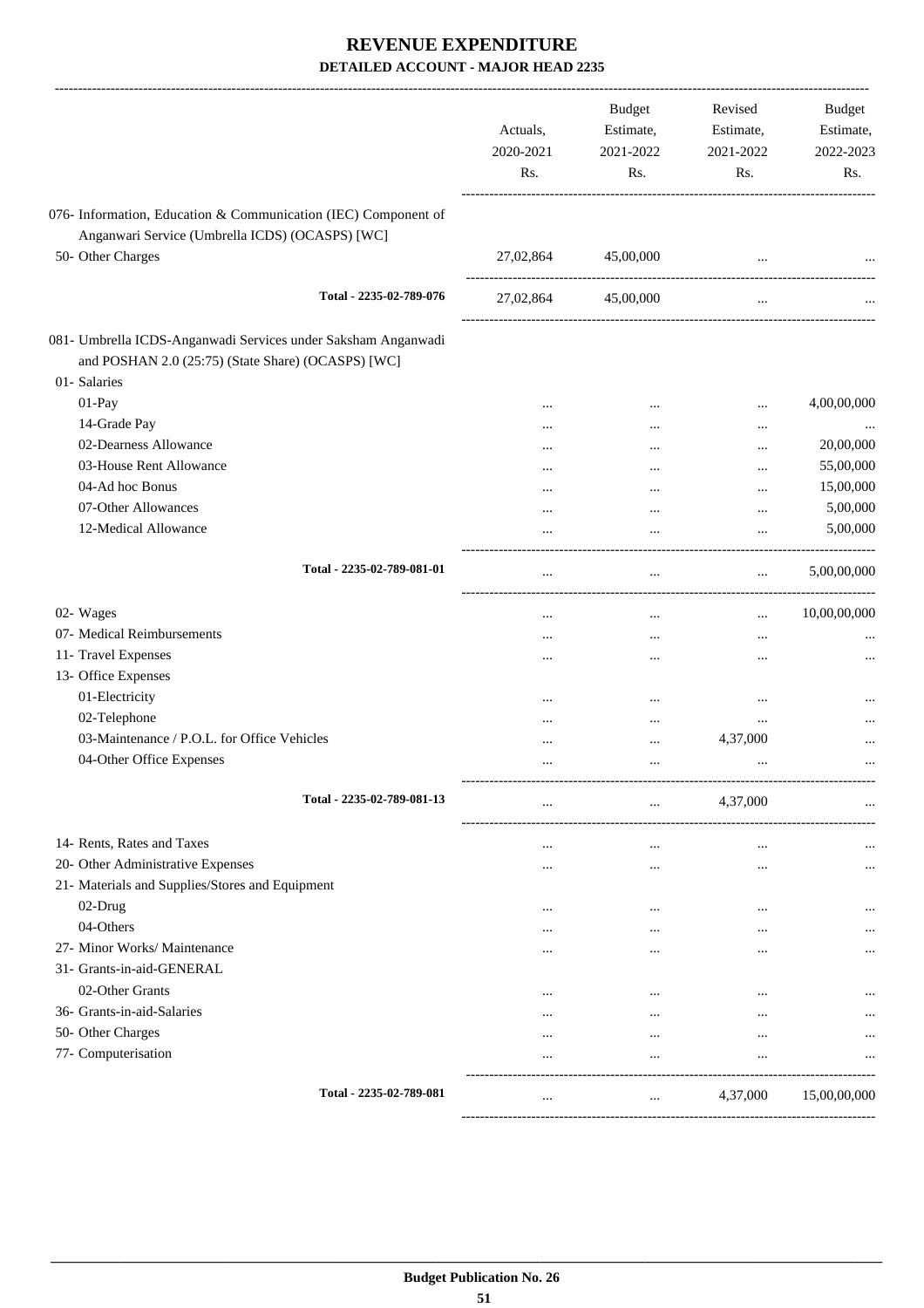|                                                                                                                                                                                     | Actuals,<br>2020-2021<br>Rs. | <b>Budget</b><br>Estimate,<br>2021-2022<br>Rs. | Revised<br>Estimate,<br>2021-2022<br>Rs. | <b>Budget</b><br>Estimate,<br>2022-2023<br>Rs. |
|-------------------------------------------------------------------------------------------------------------------------------------------------------------------------------------|------------------------------|------------------------------------------------|------------------------------------------|------------------------------------------------|
| 082- Information, Education & Communication (IEC) Component<br>under Umbrella ICDS - Anganwadi Services(Saksham<br>Anganwadi and POSHAN 2.0) (60:40) (State Share) (OCASPS)<br>[WC] |                              |                                                |                                          |                                                |
| 50- Other Charges                                                                                                                                                                   |                              | $\cdots$                                       | 5,83,36,000                              | 1,00,00,000                                    |
| Total - 2235-02-789-082                                                                                                                                                             | $\cdots$                     | $\cdots$                                       | 5,83,36,000                              | 1,00,00,000                                    |
| 084- Mission VATSALYA (erstwhile ICPS) (State Share) (OCASPS)<br>[WC]                                                                                                               |                              |                                                |                                          |                                                |
| 31- Grants-in-aid-GENERAL                                                                                                                                                           |                              |                                                |                                          |                                                |
| 02-Other Grants                                                                                                                                                                     |                              | $\ddotsc$                                      | 91,75,000                                | 8,00,00,000                                    |
| Total - 2235-02-789-084                                                                                                                                                             | $\cdots$                     | $\cdots$                                       | 91,75,000                                | 8,00,00,000                                    |
| 086- Scheme for Adolescent Girls under Saksham Anganwadi and<br>POSHAN 2.0 (erstwhile RGSEAG-SABLA) (50:50) (State<br>Share) (OCASPS) [WC]<br>31- Grants-in-aid-GENERAL             |                              |                                                |                                          |                                                |
| 02-Other Grants                                                                                                                                                                     |                              | $\cdots$                                       |                                          | 4,00,000                                       |
| Total - 2235-02-789-086                                                                                                                                                             | $\ldots$                     | $\cdots$                                       | ----------------------<br>$\cdots$       | 4,00,000                                       |
| 088- Umbrella ICDS-Anganwadi Services under Saksham Anganwadi<br>and POSHAN 2.0(60:40) (State Share) (OCASPS) [WC]                                                                  |                              |                                                |                                          |                                                |
| 07- Medical Reimbursements                                                                                                                                                          |                              |                                                |                                          | 1,00,000                                       |
| 11- Travel Expenses                                                                                                                                                                 |                              | $\cdots$                                       |                                          | 1,00,000                                       |
| 13- Office Expenses<br>01-Electricity                                                                                                                                               |                              |                                                |                                          | 6,00,000                                       |
| 02-Telephone                                                                                                                                                                        | <br>                         | $\cdots$<br>                                   |                                          | 5,00,000                                       |
| 03-Maintenance / P.O.L. for Office Vehicles                                                                                                                                         |                              |                                                | $\ddotsc$                                | 50,00,000                                      |
| 04-Other Office Expenses                                                                                                                                                            |                              |                                                | $\ddotsc$                                | 1,00,000                                       |
| Total - 2235-02-789-088-13                                                                                                                                                          |                              | $\cdots$                                       |                                          | 62,00,000                                      |
| 14- Rents, Rates and Taxes                                                                                                                                                          |                              |                                                |                                          | 1,00,00,000                                    |
| 20- Other Administrative Expenses                                                                                                                                                   | <br>                         | <br>$\cdots$                                   | <br>                                     | 14,00,000                                      |
| 21- Materials and Supplies/Stores and Equipment                                                                                                                                     |                              |                                                |                                          |                                                |
| 02-Drug                                                                                                                                                                             |                              |                                                | $\cdots$                                 | 10,00,000                                      |
| 04-Others                                                                                                                                                                           | $\cdots$                     |                                                | $\ddotsc$                                | 10,00,000                                      |
| Total - 2235-02-789-088-21                                                                                                                                                          |                              | $\cdots$                                       |                                          | 20,00,000                                      |
| 27- Minor Works/ Maintenance                                                                                                                                                        |                              | $\cdots$                                       | $\cdots$                                 | 20,00,000                                      |
| 31- Grants-in-aid-GENERAL                                                                                                                                                           |                              |                                                |                                          |                                                |
| 02-Other Grants                                                                                                                                                                     | $\cdots$                     |                                                |                                          | 10,00,000                                      |
| 36- Grants-in-aid-Salaries                                                                                                                                                          |                              | $\cdots$                                       |                                          | 3,80,00,000                                    |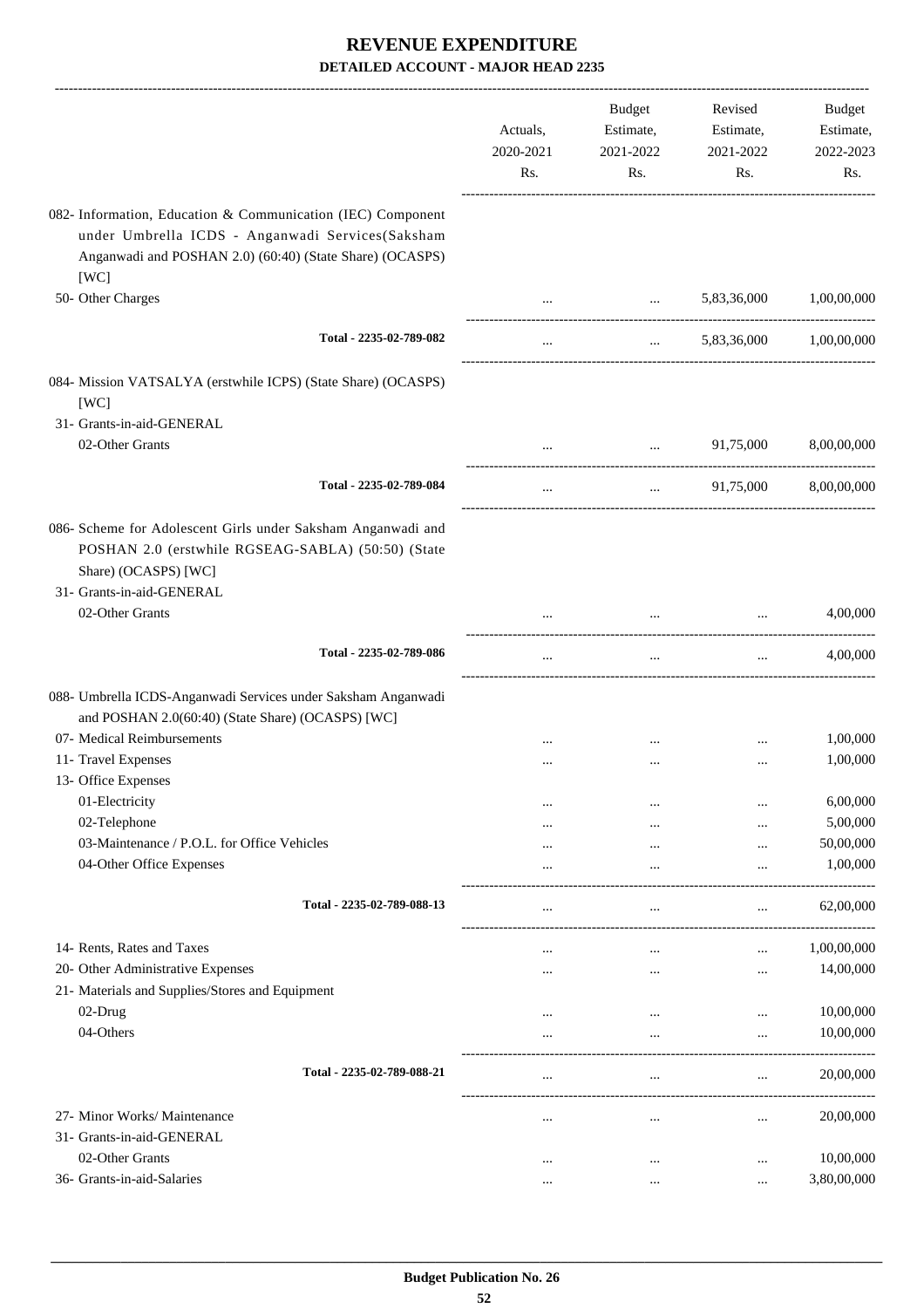|                                                                                                                                                                         | Actuals,<br>2020-2021<br>Rs. | Budget<br>Estimate,<br>2021-2022<br>Rs.               | Revised<br>Estimate,<br>2021-2022<br>Rs.                                                                                                                                                                                              | Budget<br>Estimate,<br>2022-2023<br>Rs.                    |
|-------------------------------------------------------------------------------------------------------------------------------------------------------------------------|------------------------------|-------------------------------------------------------|---------------------------------------------------------------------------------------------------------------------------------------------------------------------------------------------------------------------------------------|------------------------------------------------------------|
| 50- Other Charges                                                                                                                                                       | $\cdots$                     | $\cdots$                                              | $\cdots$                                                                                                                                                                                                                              | 3,00,00,000                                                |
| 77- Computerisation                                                                                                                                                     | $\cdots$                     | $\cdots$                                              |                                                                                                                                                                                                                                       | 1,00,000<br><b>Section Contract</b>                        |
| Total - 2235-02-789-088                                                                                                                                                 |                              | $\cdots$                                              | $\mathbf{r}$ and $\mathbf{r}$ and $\mathbf{r}$                                                                                                                                                                                        | 9,09,00,000                                                |
| 090- Scheme for Adolescent Girls under Saksham Anganwadi and<br>POSHAN 2.0 (erstwhile RGSEAG-SABLA) (60:40) (State<br>Share) (OCASPS) [WC]<br>31- Grants-in-aid-GENERAL |                              |                                                       |                                                                                                                                                                                                                                       |                                                            |
| 02-Other Grants                                                                                                                                                         |                              |                                                       | $\mathbf{r}$ and $\mathbf{r}$ are the contract of the contract of the contract of the contract of the contract of the contract of the contract of the contract of the contract of the contract of the contract of the contract of the | 4,00,000                                                   |
| Total - 2235-02-789-090                                                                                                                                                 | $\cdots$                     | $\cdots$                                              |                                                                                                                                                                                                                                       | 4,00,000<br>$\mathbf{r}$ and $\mathbf{r}$ and $\mathbf{r}$ |
| <b>Total - State Development Schemes</b>                                                                                                                                |                              |                                                       | 65,12,54,051 17,18,50,000 10,10,28,000                                                                                                                                                                                                | 33,17,00,000                                               |
|                                                                                                                                                                         |                              |                                                       |                                                                                                                                                                                                                                       |                                                            |
| <b>State Development Schemes (Central Assistance)</b><br>049- Integrated Child Development Services (ICDS)(Central Share)<br>(OCASPS) [WC]<br>01- Salaries              |                              |                                                       |                                                                                                                                                                                                                                       |                                                            |
| 01-Pay                                                                                                                                                                  | 3,14,49,556                  | 13,80,00,000                                          |                                                                                                                                                                                                                                       |                                                            |
| 14-Grade Pay                                                                                                                                                            | 1,02,303                     | 8,84,00,000                                           |                                                                                                                                                                                                                                       |                                                            |
| 02-Dearness Allowance                                                                                                                                                   | 3,90,941                     | 8,00,00,000                                           | $\cdots$                                                                                                                                                                                                                              |                                                            |
| 03-House Rent Allowance                                                                                                                                                 | 35,36,245                    | 5,00,00,000                                           | $\ddotsc$                                                                                                                                                                                                                             |                                                            |
| 04-Ad hoc Bonus                                                                                                                                                         | 92,400                       | 30,00,000                                             |                                                                                                                                                                                                                                       |                                                            |
| 07-Other Allowances                                                                                                                                                     | 38,256                       | 30,00,000                                             | $\cdots$                                                                                                                                                                                                                              |                                                            |
| 10-Overtime Allowance                                                                                                                                                   | $\cdots$                     | 6,00,000                                              |                                                                                                                                                                                                                                       |                                                            |
| 11-Compensatory Allowance                                                                                                                                               |                              |                                                       |                                                                                                                                                                                                                                       |                                                            |
| 12-Medical Allowance                                                                                                                                                    | 1,11,468                     | 3,50,00,000                                           | $\cdots$                                                                                                                                                                                                                              |                                                            |
| Total - 2235-02-789-049-01                                                                                                                                              | 3,57,21,169                  | 39,80,00,000<br>------------------------------------- | $\cdots$                                                                                                                                                                                                                              |                                                            |
| 02- Wages                                                                                                                                                               | 27,96,40,332                 | 72,00,00,000                                          |                                                                                                                                                                                                                                       |                                                            |
| 07- Medical Reimbursements                                                                                                                                              | $\cdots$                     | 7,00,000                                              |                                                                                                                                                                                                                                       |                                                            |
| 11- Travel Expenses                                                                                                                                                     | $\cdots$                     | 1,00,00,000                                           |                                                                                                                                                                                                                                       |                                                            |
| 13- Office Expenses                                                                                                                                                     |                              |                                                       |                                                                                                                                                                                                                                       |                                                            |
| 01-Electricity                                                                                                                                                          | 7,19,851                     | 40,00,000                                             |                                                                                                                                                                                                                                       |                                                            |
| 02-Telephone                                                                                                                                                            | 6,67,440                     | 9,20,00,000                                           |                                                                                                                                                                                                                                       |                                                            |
| 03-Maintenance / P.O.L. for Office Vehicles                                                                                                                             | 28,56,933                    | 5,00,00,000                                           | $\cdots$                                                                                                                                                                                                                              |                                                            |
| 04-Other Office Expenses                                                                                                                                                | $\cdots$                     | 85,00,000                                             |                                                                                                                                                                                                                                       |                                                            |
| Total - 2235-02-789-049-13                                                                                                                                              | 42,44,224                    | 15,45,00,000                                          | $\cdots$                                                                                                                                                                                                                              |                                                            |
| 14- Rents, Rates and Taxes                                                                                                                                              | 3,60,06,963                  | 5,20,00,000                                           | $\cdots$                                                                                                                                                                                                                              |                                                            |
| 20- Other Administrative Expenses                                                                                                                                       | $\cdots$                     | 50,00,000                                             | $\cdots$                                                                                                                                                                                                                              | $\cdots$                                                   |
| 21- Materials and Supplies/Stores and Equipment                                                                                                                         |                              |                                                       |                                                                                                                                                                                                                                       |                                                            |
| 02-Drug                                                                                                                                                                 | 1,34,00,600                  | 2,00,00,000                                           | $\cdots$                                                                                                                                                                                                                              | $\ddotsc$                                                  |
|                                                                                                                                                                         |                              |                                                       |                                                                                                                                                                                                                                       |                                                            |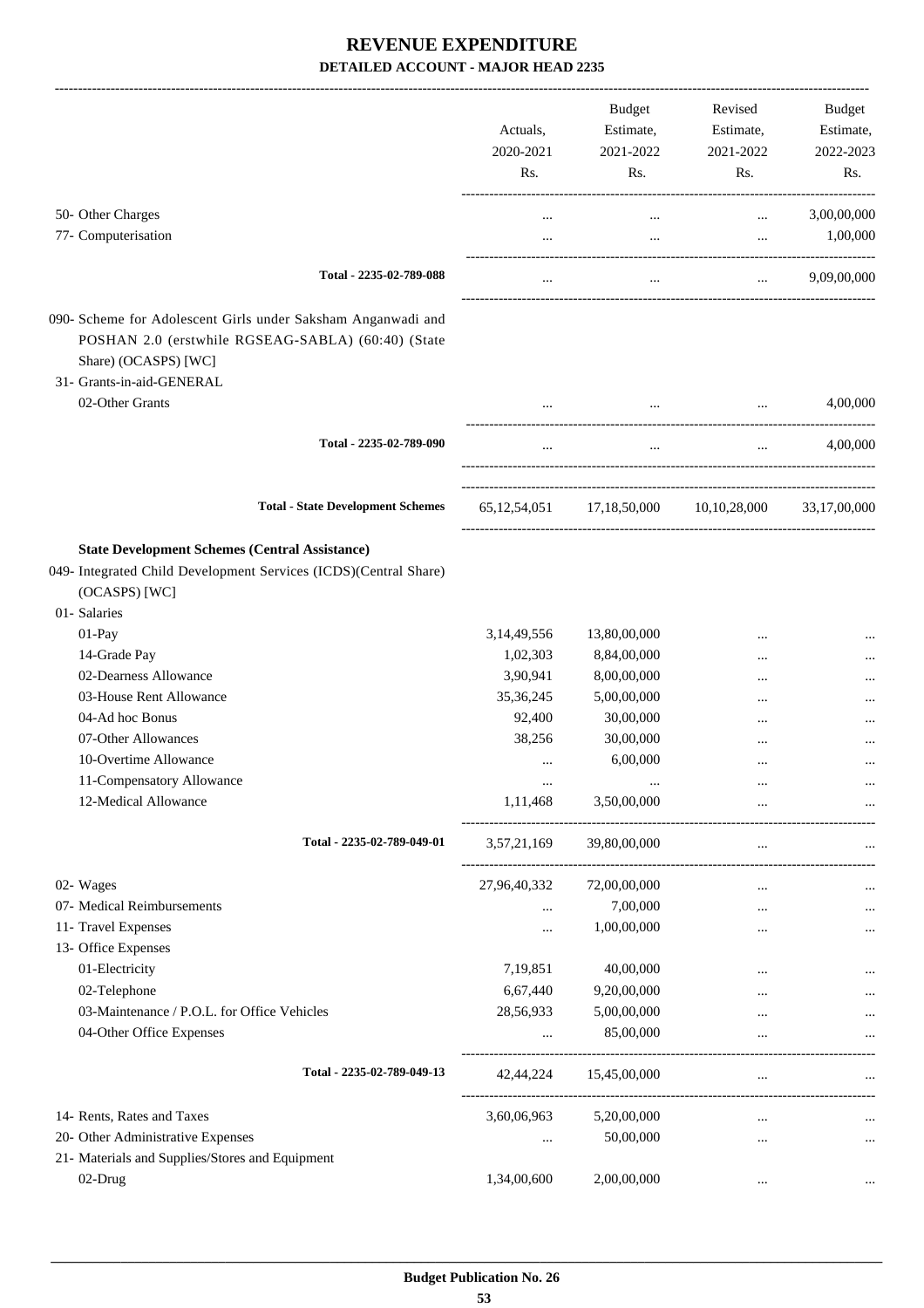|                                                                                                                                            |              | <b>Budget</b>                          | Revised     | Budget       |
|--------------------------------------------------------------------------------------------------------------------------------------------|--------------|----------------------------------------|-------------|--------------|
|                                                                                                                                            | Actuals,     | Estimate,                              | Estimate,   | Estimate,    |
|                                                                                                                                            | 2020-2021    | 2021-2022                              | 2021-2022   | 2022-2023    |
|                                                                                                                                            | Rs.          | Rs.                                    | Rs.         | Rs.          |
| 04-Others                                                                                                                                  | $\cdots$     | 4,40,00,000                            | $\cdots$    |              |
| Total - 2235-02-789-049-21                                                                                                                 | 1,34,00,600  | 6,40,00,000                            | $\cdots$    |              |
| 27- Minor Works/ Maintenance                                                                                                               | 6,16,64,775  | 6,00,000                               | $\cdots$    |              |
| 31- Grants-in-aid-GENERAL                                                                                                                  |              |                                        |             |              |
| 02-Other Grants                                                                                                                            | 42,91,107    | 3,50,00,000                            | $\cdots$    |              |
| 36- Grants-in-aid-Salaries                                                                                                                 | 30,10,880    | 5,80,00,000                            | $\cdots$    |              |
| 50- Other Charges                                                                                                                          | 13,66,78,119 | 10,20,00,000                           | 1,50,47,000 |              |
| 77- Computerisation                                                                                                                        |              | 2,00,000                               |             |              |
| Total - 2235-02-789-049                                                                                                                    |              | 57,46,58,169 160,00,00,000 1,50,47,000 |             |              |
| 050- Integrated Child Protection Scheme (ICPS)(Central Share)                                                                              |              |                                        |             |              |
| (OCASPS) [WC]                                                                                                                              |              |                                        |             |              |
| 31- Grants-in-aid-GENERAL                                                                                                                  |              |                                        |             |              |
| 02-Other Grants                                                                                                                            |              | 10,37,18,880 14,00,00,000 3,45,73,000  |             |              |
| Total - 2235-02-789-050                                                                                                                    |              | 10,37,18,880 14,00,00,000 3,45,73,000  |             |              |
| 051- Rajiv Gandhi Scheme for Empowerment of Adolescent Girls<br>(RGSEAG)(SABLA) (Central Share) (OCASPS) [WC]<br>31- Grants-in-aid-GENERAL |              |                                        |             |              |
| 02-Other Grants                                                                                                                            | $\cdots$     | 2,50,00,000                            | $\cdots$    |              |
| Total - 2235-02-789-051                                                                                                                    | $\cdots$     | 2,50,00,000                            |             |              |
| 075- Information, Education & Communication (IEC) Component of<br>Anganwari Service (Umbrella ICDS) (OCASPS) [WC]                          |              |                                        |             |              |
| 50- Other Charges                                                                                                                          | 45,22,799    | 7,00,00,000                            | $\cdots$    |              |
| Total - 2235-02-789-075                                                                                                                    | 45,22,799    | 7,00,00,000                            | $\cdots$    |              |
| 077- National Action Plan for Senior Citizen (OTHER) [WC]                                                                                  |              |                                        |             |              |
| 31- Grants-in-aid-GENERAL                                                                                                                  |              |                                        |             |              |
| 02-Other Grants                                                                                                                            | $\cdots$     | $\cdots$                               | $\ddotsc$   |              |
| 50- Other Charges                                                                                                                          |              | $\cdots$                               |             | $\cdots$     |
| 079- Umbrella ICDS-Anganwadi Services under Saksham Anganwadi<br>and POSHAN 2.0 (25:75) (Central Share) (OCASPS) [WC]                      |              |                                        |             |              |
| 01- Salaries                                                                                                                               |              |                                        |             |              |
| $01-Pay$                                                                                                                                   |              |                                        |             | 13,00,00,000 |
| 14-Grade Pay                                                                                                                               | $\cdots$     | $\cdots$                               | $\cdots$    |              |
| 02-Dearness Allowance                                                                                                                      | $\cdots$     | $\cdots$                               |             | 8,00,00,000  |
| 03-House Rent Allowance                                                                                                                    | $\cdots$     | $\cdots$                               |             | 5,00,00,000  |
| 04-Ad hoc Bonus                                                                                                                            | $\cdots$     |                                        | $\ddotsc$   | 35,00,000    |
| 07-Other Allowances                                                                                                                        | $\cdots$     | $\cdots$                               |             | 35,00,000    |
| 10-Overtime Allowance                                                                                                                      | $\cdots$     |                                        | $\ddotsc$   |              |
|                                                                                                                                            |              | $\cdots$                               | $\cdots$    |              |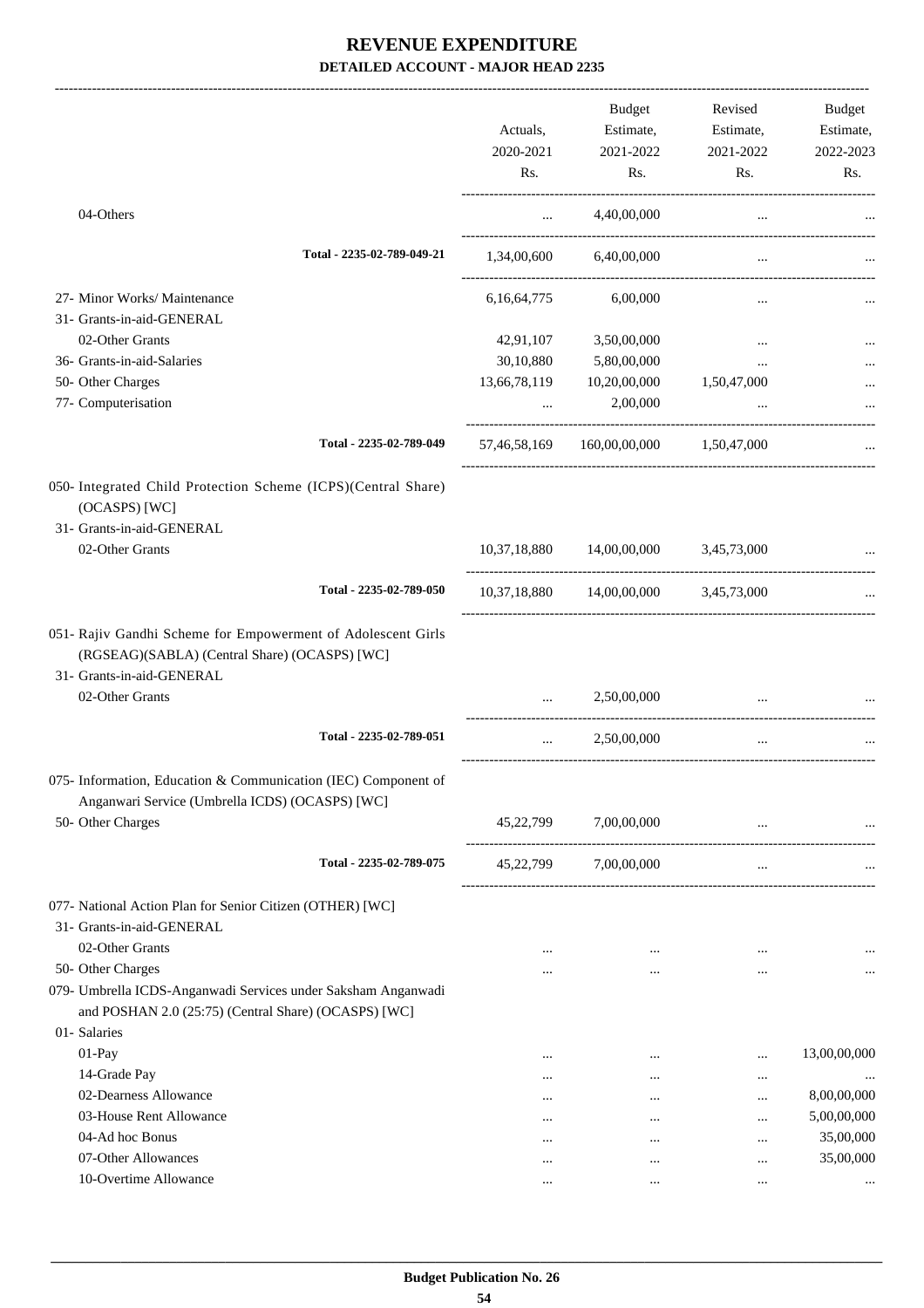|                                                                         | Actuals,<br>2020-2021<br>Rs. | <b>Budget</b><br>Estimate,<br>2021-2022<br>Rs. | Revised<br>Estimate,<br>2021-2022<br>Rs.                                         | Budget<br>Estimate,<br>2022-2023<br>Rs. |
|-------------------------------------------------------------------------|------------------------------|------------------------------------------------|----------------------------------------------------------------------------------|-----------------------------------------|
| 11-Compensatory Allowance                                               |                              | $\cdots$                                       | $\cdots$                                                                         |                                         |
| 12-Medical Allowance                                                    | $\cdots$                     | $\cdots$                                       | $\cdots$                                                                         | 3,65,00,000                             |
| Total - 2235-02-789-079-01                                              | $\cdots$                     | $\cdots$                                       | -----------------------<br>$\mathbf{1}_{\mathbf{1}}$ , $\mathbf{1}_{\mathbf{1}}$ | 30,35,00,000                            |
| 02- Wages                                                               |                              | $\cdots$                                       | $\cdots$                                                                         | 50,00,00,000                            |
| 07- Medical Reimbursements                                              |                              | $\cdots$                                       | $\cdots$                                                                         |                                         |
| 11- Travel Expenses                                                     |                              |                                                |                                                                                  |                                         |
| 13- Office Expenses                                                     |                              |                                                |                                                                                  |                                         |
| 01-Electricity                                                          |                              |                                                |                                                                                  |                                         |
| 02-Telephone                                                            |                              |                                                |                                                                                  |                                         |
| 03-Maintenance / P.O.L. for Office Vehicles                             | .                            |                                                | <br>8,23,000                                                                     |                                         |
| 04-Other Office Expenses                                                | $\cdots$                     | $\cdots$                                       |                                                                                  |                                         |
|                                                                         |                              | $\cdots$                                       |                                                                                  |                                         |
| Total - 2235-02-789-079-13                                              | $\cdots$                     | $\cdots$                                       | 8,23,000                                                                         |                                         |
| 14- Rents, Rates and Taxes                                              |                              | $\ddotsc$                                      |                                                                                  |                                         |
| 20- Other Administrative Expenses                                       |                              |                                                |                                                                                  |                                         |
| 21- Materials and Supplies/Stores and Equipment                         |                              |                                                |                                                                                  |                                         |
| 02-Drug                                                                 |                              |                                                |                                                                                  |                                         |
| 04-Others                                                               |                              |                                                |                                                                                  |                                         |
| 27- Minor Works/ Maintenance                                            |                              |                                                |                                                                                  |                                         |
| 31- Grants-in-aid-GENERAL                                               |                              |                                                |                                                                                  |                                         |
| 02-Other Grants                                                         |                              |                                                |                                                                                  |                                         |
| 36- Grants-in-aid-Salaries                                              |                              |                                                |                                                                                  |                                         |
| 50- Other Charges                                                       |                              |                                                |                                                                                  |                                         |
| 77- Computerisation                                                     |                              |                                                |                                                                                  |                                         |
| Total - 2235-02-789-079                                                 | $\cdots$                     | $\cdots$                                       | 8,23,000                                                                         | 80,35,00,000                            |
|                                                                         |                              |                                                |                                                                                  |                                         |
| 080- Information, Education & Communication (IEC) Component             |                              |                                                |                                                                                  |                                         |
| under Umbrella ICDS - Anganwadi Services(Saksham                        |                              |                                                |                                                                                  |                                         |
| Anganwadi and POSHAN 2.0) (60:40) (Central Share)                       |                              |                                                |                                                                                  |                                         |
| (OCASPS) [WC]                                                           |                              |                                                |                                                                                  |                                         |
| 50- Other Charges                                                       | $\cdots$                     |                                                | $\ldots$ 8,75,04,000                                                             | 7,00,00,000                             |
| Total - 2235-02-789-080                                                 | $\cdots$                     | $\mathbf{1.11} \pm 0.000$                      | 8,75,04,000                                                                      | 7,00,00,000                             |
| 083- Mission VATSALYA (erstwhile ICPS) (Central Share)<br>(OCASPS) [WC] |                              |                                                |                                                                                  |                                         |
| 31- Grants-in-aid-GENERAL                                               |                              |                                                |                                                                                  |                                         |
| 02-Other Grants                                                         |                              |                                                | $1,37,62,000$ $10,00,00,000$                                                     |                                         |
| Total - 2235-02-789-083                                                 | $\ldots$                     | $\cdots$                                       | 1,37,62,000                                                                      | 10,00,00,000                            |
|                                                                         |                              |                                                |                                                                                  |                                         |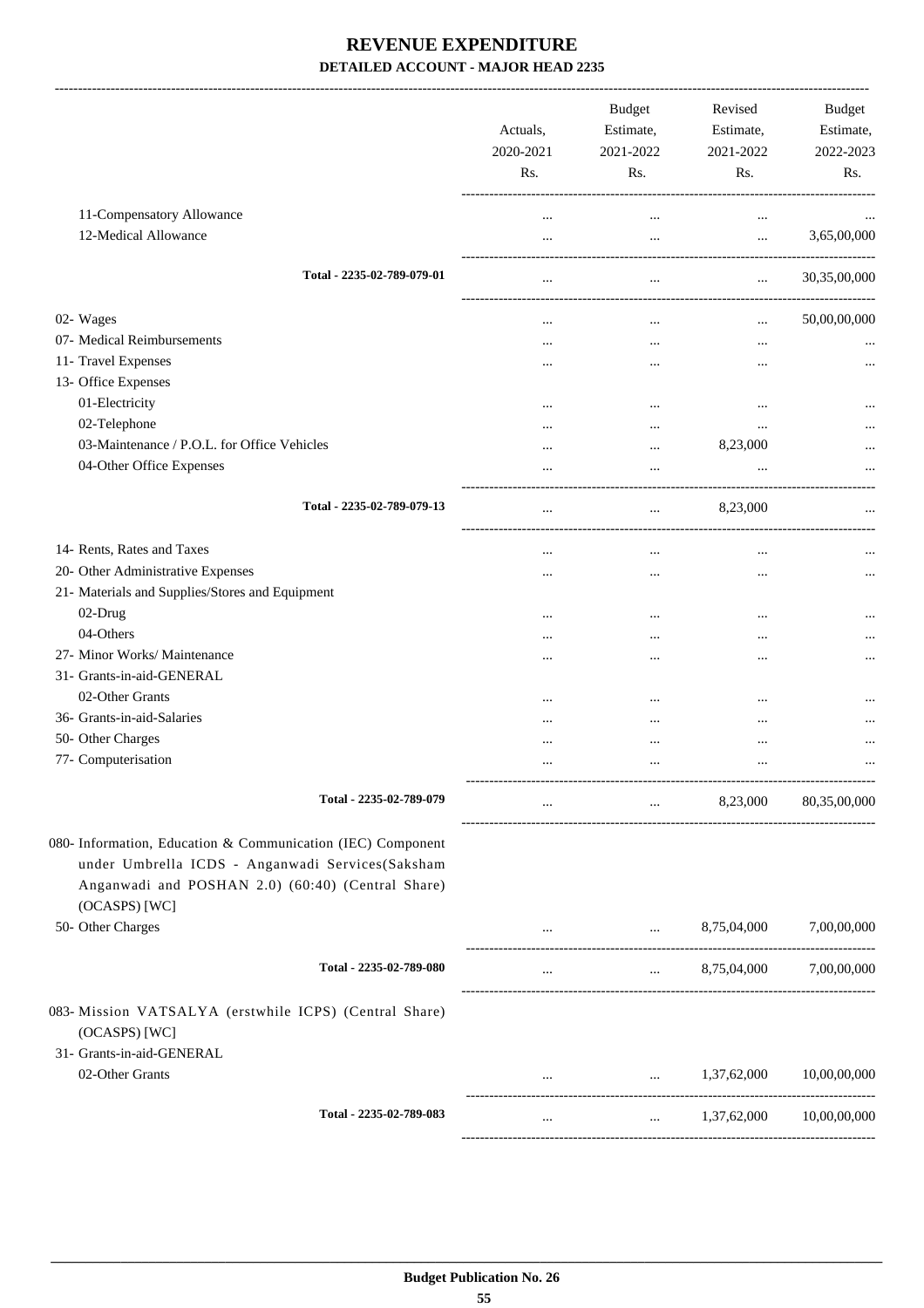|                                                                                                                                                                           | Actuals,<br>2020-2021<br>Rs. | <b>Budget</b><br>Estimate,<br>2021-2022<br>Rs. | Revised<br>Estimate,<br>2021-2022<br>Rs. | <b>Budget</b><br>Estimate,<br>2022-2023<br>Rs. |
|---------------------------------------------------------------------------------------------------------------------------------------------------------------------------|------------------------------|------------------------------------------------|------------------------------------------|------------------------------------------------|
| 085- Scheme for Adolescent Girls under Saksham Anganwadi and<br>POSHAN 2.0 (erstwhile RGSEAG-SABLA) (50:50) (Central<br>Share) (OCASPS) [WC]                              |                              |                                                |                                          |                                                |
| 31- Grants-in-aid-GENERAL                                                                                                                                                 |                              |                                                |                                          |                                                |
| 02-Other Grants                                                                                                                                                           |                              | $\cdots$                                       | $\cdots$                                 | 11,00,000                                      |
| Total - 2235-02-789-085                                                                                                                                                   | $\cdots$                     | $\cdots$                                       | $\cdots$                                 | 11,00,000                                      |
| 087- Umbrella ICDS-Anganwadi Services under Saksham Anganwadi<br>and POSHAN 2.0(60:40)(Central Share) (OCASPS) [WC]                                                       |                              |                                                |                                          |                                                |
| 07- Medical Reimbursements                                                                                                                                                |                              |                                                | $\ddotsc$                                | 8,00,000                                       |
| 11- Travel Expenses                                                                                                                                                       |                              |                                                |                                          | 50,00,000                                      |
| 13- Office Expenses                                                                                                                                                       |                              |                                                |                                          |                                                |
| 01-Electricity<br>02-Telephone                                                                                                                                            |                              |                                                | $\ddotsc$                                | 45,00,000<br>5,00,00,000                       |
| 03-Maintenance / P.O.L. for Office Vehicles                                                                                                                               |                              | $\ddotsc$                                      | $\cdots$                                 | 6,00,00,000                                    |
| 04-Other Office Expenses                                                                                                                                                  |                              | $\ddotsc$<br>$\ddotsc$                         | $\cdots$<br>$\cdots$                     | 1,00,00,000                                    |
| Total - 2235-02-789-087-13                                                                                                                                                |                              | $\cdots$                                       | $\cdots$                                 | 12,45,00,000                                   |
| 14- Rents, Rates and Taxes                                                                                                                                                |                              | $\ddotsc$                                      | $\cdots$                                 | 3,00,00,000                                    |
| 20- Other Administrative Expenses                                                                                                                                         |                              | $\cdots$                                       | $\cdots$                                 | 55,00,000                                      |
| 21- Materials and Supplies/Stores and Equipment                                                                                                                           |                              |                                                |                                          |                                                |
| 02-Drug                                                                                                                                                                   |                              | $\cdots$                                       | $\cdots$                                 | 3,00,00,000                                    |
| 04-Others                                                                                                                                                                 |                              |                                                | $\cdots$                                 | 5,40,00,000                                    |
| Total - 2235-02-789-087-21                                                                                                                                                |                              | $\cdots$                                       | $\cdots$                                 | 8,40,00,000                                    |
| 27- Minor Works/ Maintenance                                                                                                                                              |                              | $\cdots$                                       |                                          | 8,00,000                                       |
| 31- Grants-in-aid-GENERAL                                                                                                                                                 |                              |                                                |                                          |                                                |
| 02-Other Grants                                                                                                                                                           |                              | $\cdots$                                       |                                          | 5,00,00,000                                    |
| 36- Grants-in-aid-Salaries                                                                                                                                                |                              |                                                |                                          | 8,00,00,000                                    |
| 50- Other Charges                                                                                                                                                         |                              |                                                |                                          | 10,50,00,000                                   |
| 77- Computerisation                                                                                                                                                       |                              |                                                |                                          | 2,00,000                                       |
| Total - 2235-02-789-087                                                                                                                                                   |                              | $\cdots$                                       | $\cdots$                                 | 48,58,00,000                                   |
| 089- Scheme for Adolescent Girls under Saksham Anganwadi and<br>POSHAN 2.0 (erstwhile RGSEAG-SABLA) (60:40) (Central<br>Share) (OCASPS) [WC]<br>31- Grants-in-aid-GENERAL |                              |                                                |                                          |                                                |
| 02-Other Grants                                                                                                                                                           |                              |                                                |                                          | 11,00,000                                      |
| Total - 2235-02-789-089                                                                                                                                                   | $\cdots$                     | $\cdots$                                       | $\cdots$                                 | 11,00,000                                      |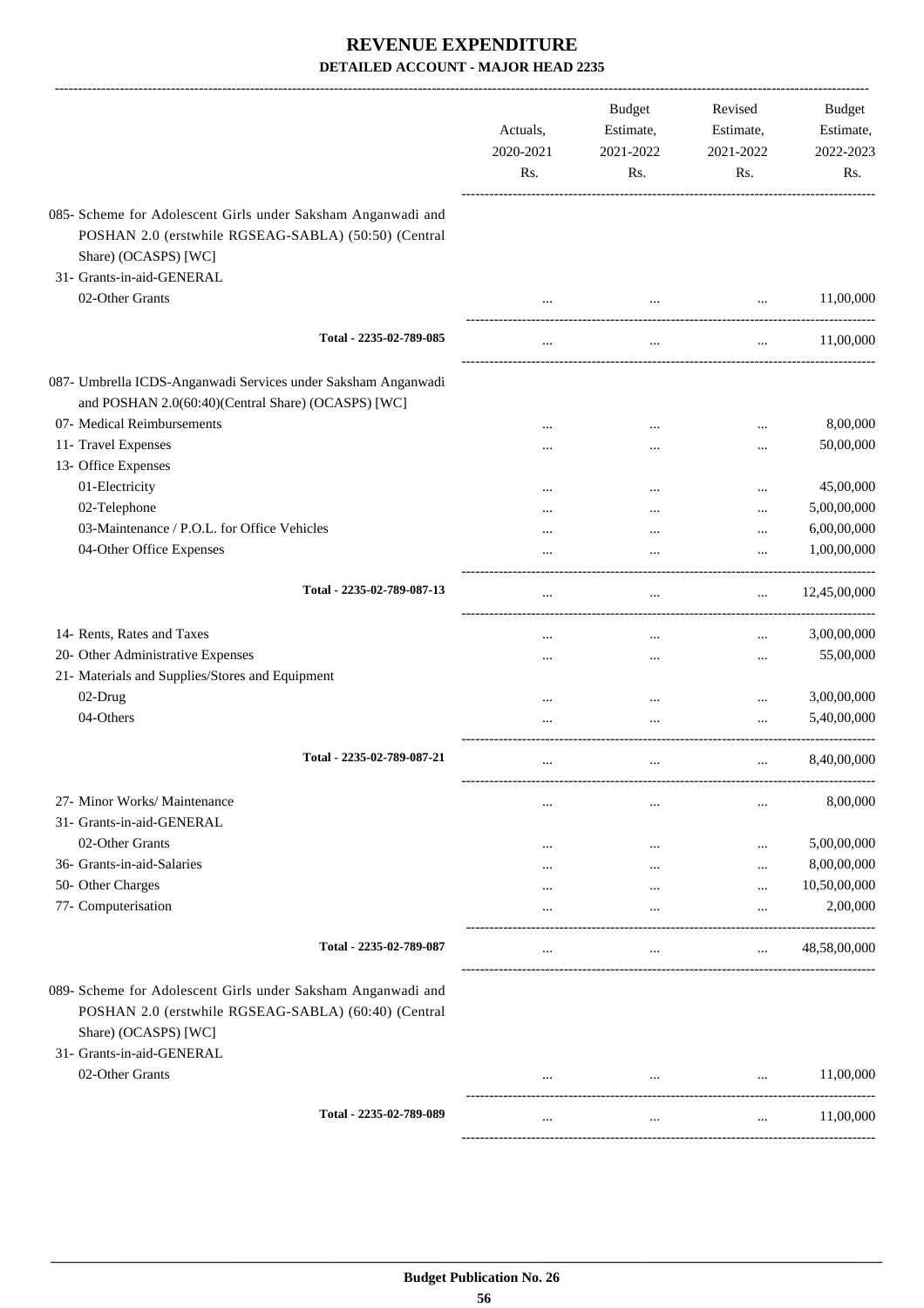|                                                               | Actuals.         | Budget<br>Estimate, | Revised<br>Estimate, | <b>Budget</b><br>Estimate, |
|---------------------------------------------------------------|------------------|---------------------|----------------------|----------------------------|
|                                                               | 2020-2021        | 2021-2022           | 2021-2022            | 2022-2023                  |
|                                                               | Rs.              | Rs.                 | Rs.                  | Rs.                        |
| <b>Total - State Development Schemes (Central Assistance)</b> | 68,28,99,848     | 183,50,00,000       | 15, 17, 09, 000      | 146,15,00,000              |
| Total - 2235-02-789                                           | 661, 81, 76, 301 | 3807,98,50,000      | 3425, 33, 52, 000    | 5024,75,43,000             |
| Voted                                                         | 661.81.76.301    | 3807,98,50,000      | 3425, 33, 52, 000    | 5024,75,43,000             |
| Charged                                                       | $\cdots$         | $\cdots$            | $\cdots$             | $\cdots$                   |
|                                                               |                  |                     |                      |                            |

.

| DETAILED ACCOUNT NO. 2235-02-796 - TRIBAL AREAS SUB-PLAN                                                                                  |           |           |           |           |
|-------------------------------------------------------------------------------------------------------------------------------------------|-----------|-----------|-----------|-----------|
| 02 - SOCIAL WELFARE                                                                                                                       |           |           |           |           |
| 796- Tribal Areas Sub-Plan                                                                                                                |           |           |           |           |
| <b>State Development Schemes</b>                                                                                                          |           |           |           |           |
| 001- Assistance to Physically Handicapped in all Districts(Disability                                                                     |           |           |           |           |
| Pensions) [WC]                                                                                                                            |           |           |           |           |
| 04- Pension/Gratuities                                                                                                                    |           |           |           |           |
| 31- Grants-in-aid-GENERAL                                                                                                                 |           |           |           |           |
| 02-Other Grants                                                                                                                           |           |           | $\cdots$  |           |
| 002- Grant of Pension to Destitute Widows [WC]                                                                                            |           |           |           |           |
| 04- Pension/Gratuities                                                                                                                    | .         | $\cdots$  | $\cdots$  |           |
| 31- Grants-in-aid-GENERAL                                                                                                                 |           |           |           |           |
| 02-Other Grants                                                                                                                           | $\cdots$  | $\cdots$  |           |           |
| 003- Grant of Pension to Destitute Old People [WC]                                                                                        |           |           |           |           |
| 04- Pension/Gratuities                                                                                                                    |           |           |           |           |
| 31- Grants-in-aid-GENERAL                                                                                                                 |           |           |           |           |
| 02-Other Grants                                                                                                                           | $\cdots$  | 10,00,000 | 3,33,000  | 10,50,000 |
| Total - 2235-02-796-003                                                                                                                   | $\cdots$  | 10,00,000 | 3,33,000  | 10,50,000 |
| 004- Economic Rehabilitation to Physically Handicapped and<br>Mentally Retarded Persons [WC]<br>31- Grants-in-aid-GENERAL                 |           |           |           |           |
| 02-Other Grants                                                                                                                           | 3,000     | 15,00,000 | 5,00,000  | 15,75,000 |
| Total - 2235-02-796-004                                                                                                                   | 3,000     | 15,00,000 | 5,00,000  | 15,75,000 |
| 005- Grants-in-aid to Voluntary Organisations for Welfare of Children<br>in Need of Care and Protection [WC]<br>31- Grants-in-aid-GENERAL |           |           |           |           |
| 02-Other Grants                                                                                                                           | 10,00,000 | 50,00,000 | 17,04,000 | 52,50,000 |
| Total - 2235-02-796-005                                                                                                                   | 10,00,000 | 50,00,000 | 17,04,000 | 52,50,000 |
| 009- Prosthetic Aid to Handicapped Persons in all Districts [WC]                                                                          |           |           |           |           |
| 31- Grants-in-aid-GENERAL                                                                                                                 |           |           |           |           |
| 02-Other Grants                                                                                                                           | 810       | 5,00,000  | 1,67,000  | 5,25,000  |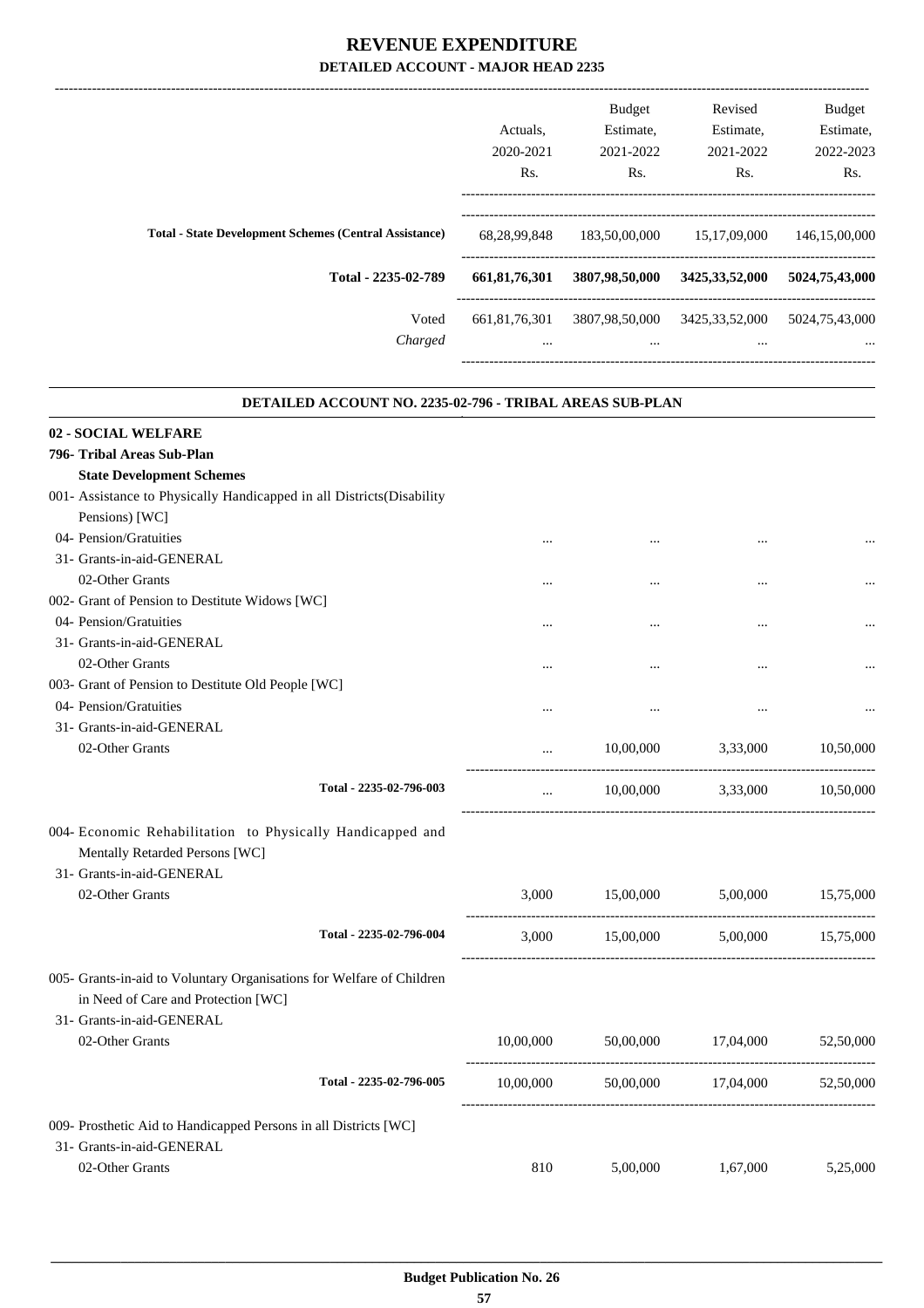|                                                                                                                    | Actuals,<br>2020-2021<br>Rs. | Budget<br>Estimate,<br>2021-2022<br>Rs. | Revised<br>Estimate,<br>2021-2022<br>Rs.       | Budget<br>Estimate,<br>2022-2023<br>Rs. |
|--------------------------------------------------------------------------------------------------------------------|------------------------------|-----------------------------------------|------------------------------------------------|-----------------------------------------|
| Total - 2235-02-796-009                                                                                            |                              |                                         | 810 5,00,000 1,67,000 5,25,000                 |                                         |
| 010- Scholarships to Handicapped Students studying below Class-IX<br>[WC]                                          |                              |                                         |                                                |                                         |
| 34- Scholarships and Stipends                                                                                      | 70,300                       | 10,00,000                               | 3,33,000                                       | 10,50,000                               |
| Total - 2235-02-796-010                                                                                            | 70,300                       | 10,00,000 3,33,000                      |                                                | 10,50,000                               |
| 014- Award to Outstanding Employers of Handicrapped and<br>Handicapped Employees [WC]<br>31- Grants-in-aid-GENERAL |                              |                                         |                                                |                                         |
| 02-Other Grants                                                                                                    | $\cdots$                     | 2,00,000                                | 67,000                                         | 2,10,000                                |
| Total - 2235-02-796-014                                                                                            | $\cdots$                     | 2,00,000                                |                                                | 67,000 2,10,000                         |
| 015- Implementation of the persons with Disabilities Act. 1995. [WC]<br>31- Grants-in-aid-GENERAL                  |                              |                                         |                                                |                                         |
| 02-Other Grants                                                                                                    | 16,305                       |                                         | 5,00,000 1,67,000 5,25,000                     |                                         |
| Total - 2235-02-796-015                                                                                            |                              |                                         | 16,305 5,00,000 1,67,000 5,25,000              |                                         |
| 016- Scheme for prevention and control of Juvenile Social Mal-<br>adjustment [WC]                                  |                              |                                         |                                                |                                         |
| 02- Wages                                                                                                          | 18,50,750                    | 30,00,000                               | 10,00,000                                      | 31,50,000                               |
| Total - 2235-02-796-016                                                                                            | 18,50,750                    | 30,00,000                               | 10,00,000                                      | 31,50,000                               |
| 017- Assistance to Voluntary Organisation [WC]<br>31- Grants-in-aid-GENERAL                                        |                              |                                         |                                                |                                         |
| 02-Other Grants                                                                                                    |                              |                                         | 1,75,000 30,00,000 10,00,000                   | 31,50,000                               |
| Total - 2235-02-796-017                                                                                            |                              |                                         | $1,75,000$ $30,00,000$ $10,00,000$ $31,50,000$ |                                         |
| 018- Introduction of Coaching System to Destitute Boys and Girls in<br>Primary and Secondary Levels [WC]           |                              |                                         |                                                |                                         |
| 50- Other Charges                                                                                                  |                              | 34,200 15,00,000 5,00,000               |                                                | 15,75,000                               |
| Total - 2235-02-796-018                                                                                            |                              |                                         | 34,200 15,00,000 5,00,000 15,75,000            |                                         |
| 019- Introduction of Vocational Training Centres for Destitute Boys<br>[WC]                                        |                              |                                         |                                                |                                         |
| 31- Grants-in-aid-GENERAL<br>02-Other Grants                                                                       |                              |                                         |                                                |                                         |
| 020- Welfare of Street Children [WC]                                                                               | $\cdots$                     | $\cdots$                                | $\cdots$                                       | $\cdots$                                |
| 50- Other Charges                                                                                                  | $\cdots$                     | 1,00,000                                | 33,000                                         | 1,05,000                                |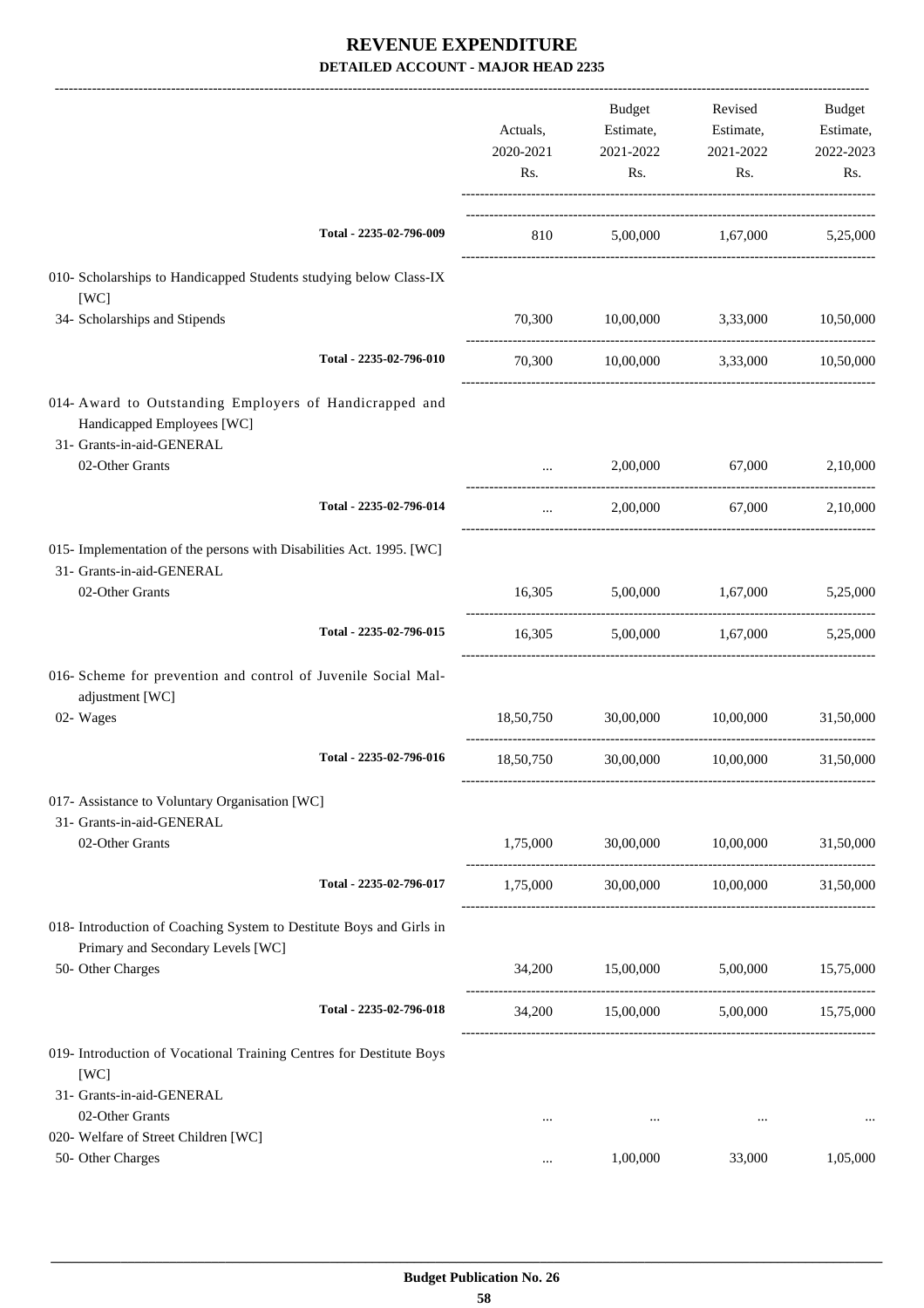|                                                                                        |                         | Actuals,<br>2020-2021<br>Rs. | Budget<br>Estimate,<br>2021-2022<br>Rs.  | Revised<br>Estimate,<br>2021-2022<br>Rs. | Budget<br>Estimate,<br>2022-2023<br>Rs. |
|----------------------------------------------------------------------------------------|-------------------------|------------------------------|------------------------------------------|------------------------------------------|-----------------------------------------|
|                                                                                        | Total - 2235-02-796-020 | $\cdots$                     | 1,00,000                                 |                                          | 33,000 1,05,000                         |
| 023- Vocational Training for Girls and Women in Government Home<br>[WC]                |                         |                              |                                          |                                          |                                         |
| 50- Other Charges                                                                      |                         |                              | 3,00,000                                 | 1,00,000                                 | 3,15,000                                |
|                                                                                        | Total - 2235-02-796-023 | $\cdots$                     | 3,00,000                                 | 1,00,000                                 | 3,15,000                                |
| 024- Establishment of Womens Development Undertaking [WC]<br>31- Grants-in-aid-GENERAL |                         |                              |                                          |                                          |                                         |
| 02-Other Grants                                                                        |                         | 5,62,013                     | 10,00,000                                | 8,67,000                                 | 10,50,000                               |
|                                                                                        | Total - 2235-02-796-024 |                              | 5,62,013 10,00,000 8,67,000 10,50,000    |                                          |                                         |
| 025- Assistance to W.B. Womens Commission [WC]<br>31- Grants-in-aid-GENERAL            |                         |                              |                                          |                                          |                                         |
| 02-Other Grants                                                                        |                         | $\cdots$                     | 2,00,000                                 | 67,000                                   | 2,10,000                                |
|                                                                                        | Total - 2235-02-796-025 | $\cdots$                     | 2,00,000                                 | 67,000                                   | 2,10,000                                |
| 026- Promotion of Establishment of Homes for the Old Destitute<br>[WC]                 |                         |                              |                                          |                                          |                                         |
| 50- Other Charges                                                                      |                         | $\cdots$                     | 1,00,000                                 | 33,000                                   | 1,05,000                                |
|                                                                                        | Total - 2235-02-796-026 |                              | 1,00,000                                 | 33,000                                   | 1,05,000                                |
| 037- Implementation of Swawlamban (NORAD) [WC]<br>31- Grants-in-aid-GENERAL            |                         |                              |                                          |                                          |                                         |
| 02-Other Grants                                                                        |                         | $\cdots$                     |                                          | 2,00,00,000 66,67,000 2,10,00,000        |                                         |
|                                                                                        | Total - 2235-02-796-037 | $\cdots$                     |                                          | 2,00,00,000 66,67,000                    | 2,10,00,000                             |
| 038- Awareness Generating Programmes against Social Evils [WC]<br>50- Other Charges    |                         |                              | 48,650 1,00,00,000 33,33,000 1,05,00,000 |                                          |                                         |
|                                                                                        | Total - 2235-02-796-038 | 48,650                       | 1,00,00,000 33,33,000 1,05,00,000        |                                          |                                         |
| 048- Introduction of Vocational Training Centres for Destitute<br>Children [WC]        |                         |                              |                                          |                                          |                                         |
| 31- Grants-in-aid-GENERAL<br>02-Other Grants                                           |                         |                              |                                          | 5,00,000 1,67,000 5,25,000               |                                         |
|                                                                                        | Total - 2235-02-796-048 | $\cdots$                     | 5,00,000                                 | 1,67,000                                 | 5,25,000                                |
|                                                                                        |                         |                              |                                          |                                          |                                         |

049- Implementation of Kanyashree Prakalpa [WC]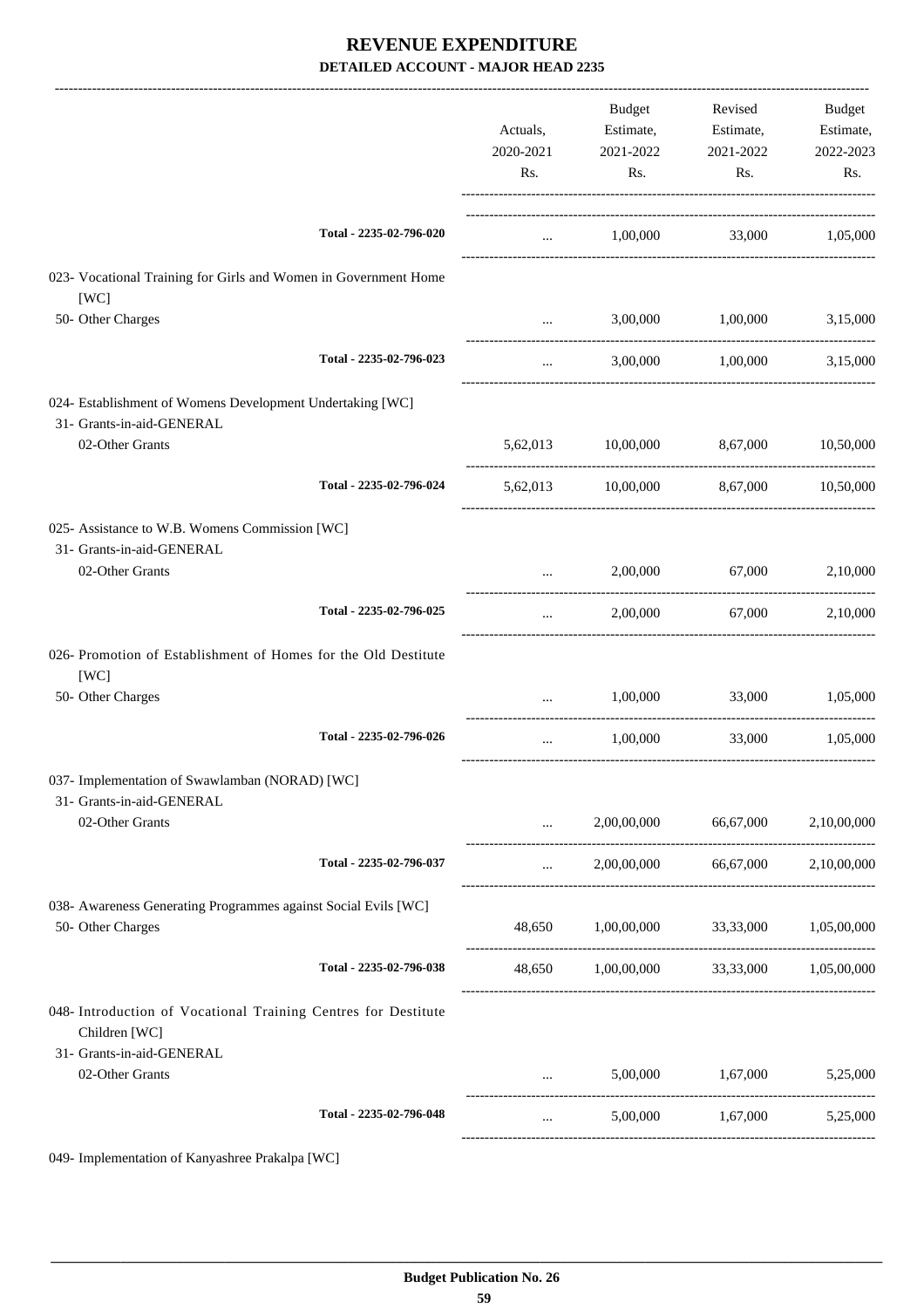-------------------------------------------------------------------------------------------------------------------------------------------------------------------------------

|                                                                                                                                                                    |                                          | Actuals,<br>2020-2021<br>Rs. | <b>Budget</b><br>Estimate,<br>2021-2022<br>Rs.        | Revised<br>Estimate,<br>2021-2022<br>Rs.   | Budget<br>Estimate,<br>2022-2023<br>Rs. |
|--------------------------------------------------------------------------------------------------------------------------------------------------------------------|------------------------------------------|------------------------------|-------------------------------------------------------|--------------------------------------------|-----------------------------------------|
| 31- Grants-in-aid-GENERAL<br>02-Other Grants                                                                                                                       |                                          | 12,94,52,000                 | 200,00,00,000                                         | 213,55,81,000                              | 278,00,00,000                           |
|                                                                                                                                                                    | Total - 2235-02-796-049                  | 12,94,52,000                 | 200,00,00,000                                         | 213,55,81,000                              | 278,00,00,000                           |
| 055- Implementation of Rupashree Prakalpa [WC]<br>31- Grants-in-aid-GENERAL                                                                                        |                                          |                              |                                                       |                                            |                                         |
| 02-Other Grants                                                                                                                                                    |                                          | 16,26,25,000                 | 80,00,00,000                                          | 114,66,67,000                              | 100,00,00,000                           |
|                                                                                                                                                                    | Total - 2235-02-796-055                  |                              | 16,26,25,000 80,00,00,000 114,66,67,000 100,00,00,000 |                                            |                                         |
| 057- Award to Outstanding Employers of Handicapped and<br>Handicapped Employees [WC]<br>31- Grants-in-aid-GENERAL<br>02-Other Grants<br>078- Lakshmir Bhandar [WC] |                                          |                              |                                                       |                                            |                                         |
| 31- Grants-in-aid-GENERAL<br>02-Other Grants                                                                                                                       |                                          |                              | 600,00,00,000                                         | 344,48,41,000                              | 680,00,00,000                           |
|                                                                                                                                                                    | Total - 2235-02-796-078                  | $\cdots$                     |                                                       | 600,00,00,000 344,48,41,000                | 680,00,00,000                           |
|                                                                                                                                                                    | <b>Total - State Development Schemes</b> | 29,58,38,028                 |                                                       | 884,94,00,000 674,41,27,000 1063,18,70,000 |                                         |
| <b>State Development Schemes</b><br>021- Establishment of I.C.D.S. Project (State Share) (ADDHON)<br>[WC]                                                          |                                          |                              |                                                       |                                            |                                         |
| 02- Wages<br>31- Grants-in-aid-GENERAL                                                                                                                             |                                          | 62, 55, 55, 510              | 30,00,00,000                                          | 135,00,00,000                              | 31,50,00,000                            |
| 02-Other Grants<br>36- Grants-in-aid-Salaries                                                                                                                      |                                          | 3,85,71,829<br>4,56,80,874   | 2,00,00,000<br>1,56,00,000                            | 3,54,16,000<br>2,76,25,000                 | 2,10,00,000<br>1,63,80,000              |
|                                                                                                                                                                    | Total - 2235-02-796-021                  | 70,98,08,213                 | 33,56,00,000                                          | 141,30,41,000                              | 35,23,80,000                            |
| 056- Manabik Scheme under Jai Bangla (JAIBANGLA) [WC]<br>31- Grants-in-aid-GENERAL                                                                                 |                                          |                              |                                                       |                                            |                                         |
| 02-Other Grants                                                                                                                                                    |                                          | 12,53,59,000                 | 20,00,00,000                                          | 22,66,67,000                               | 43,58,62,000                            |
|                                                                                                                                                                    | Total - 2235-02-796-056                  |                              | $12,53,59,000$ $20,00,00,000$ $22,66,67,000$          |                                            | 43,58,62,000                            |
| 073- Widow Pension Scheme under Jai Bangla (JAIBANGLA) [WC]<br>31- Grants-in-aid-GENERAL                                                                           |                                          |                              |                                                       |                                            |                                         |
| 02-Other Grants                                                                                                                                                    |                                          | 6,66,33,500                  |                                                       | 30,00,00,000 32,41,80,000                  | 62,60,89,000                            |
|                                                                                                                                                                    | Total - 2235-02-796-073                  | 6,66,33,500                  |                                                       | 30,00,00,000 32,41,80,000 62,60,89,000     |                                         |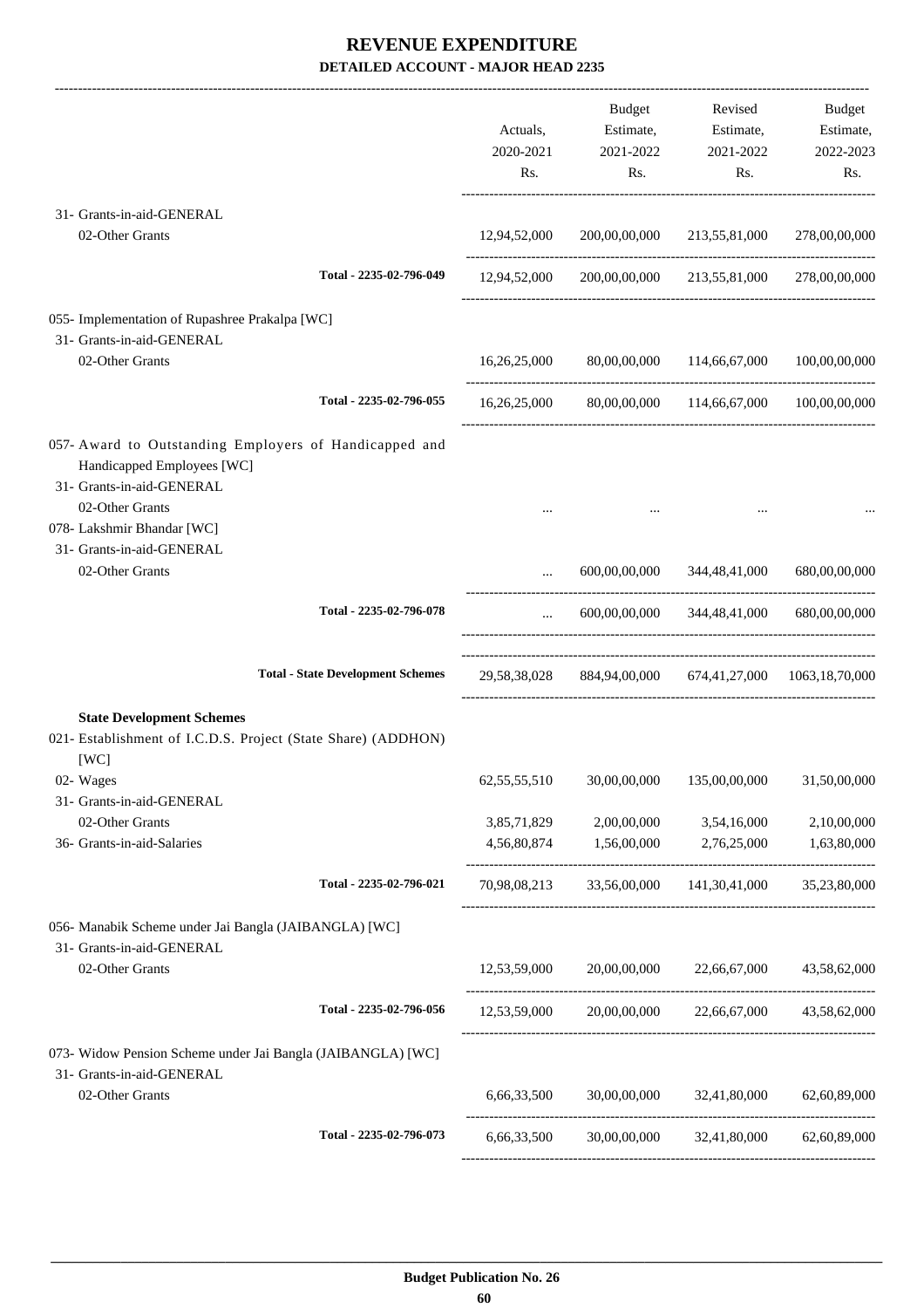|                                                                                                                                          | Actuals,<br>2020-2021<br>Rs. | Budget<br>Estimate,<br>2021-2022<br>Rs.                    | Revised<br>Estimate,<br>2021-2022<br>Rs. | Budget<br>Estimate,<br>2022-2023<br>Rs. |
|------------------------------------------------------------------------------------------------------------------------------------------|------------------------------|------------------------------------------------------------|------------------------------------------|-----------------------------------------|
| 074- Old Age Pension Scheme under Jai Bangla (JAIBANGLA)<br>[WC]                                                                         |                              |                                                            |                                          |                                         |
| 31- Grants-in-aid-GENERAL                                                                                                                |                              |                                                            |                                          |                                         |
| 02-Other Grants                                                                                                                          |                              | 12,64,97,000 44,00,00,000 69,44,10,000 128,95,02,000       |                                          |                                         |
| Total - 2235-02-796-074                                                                                                                  |                              | 12,64,97,000 44,00,00,000 69,44,10,000 128,95,02,000       |                                          |                                         |
| <b>Total - State Development Schemes</b>                                                                                                 |                              | 102,82,97,713  127,56,00,000  265,82,98,000  270,38,33,000 |                                          |                                         |
| <b>State Development Schemes</b>                                                                                                         |                              |                                                            |                                          |                                         |
| 039- Integrated Child Protection Scheme [ICPS] (State Share)<br>(OCASPS) [WC]                                                            |                              |                                                            |                                          |                                         |
| 31- Grants-in-aid-GENERAL                                                                                                                |                              |                                                            |                                          |                                         |
| 02-Other Grants                                                                                                                          |                              | $1,72,86,481$ $1,00,00,000$ $57,62,000$                    |                                          |                                         |
| Total - 2235-02-796-039                                                                                                                  |                              | 1,72,86,481 1,00,00,000 57,62,000                          |                                          |                                         |
| 040- Rajiv Gandhi Scheme for Empowerment of Adolescent Girls<br>(RGSEAG)(SABLA) (State Share) (OCASPS) [WC]<br>31- Grants-in-aid-GENERAL |                              |                                                            |                                          |                                         |
| 02-Other Grants                                                                                                                          |                              | 25,00,000                                                  | $\cdots$                                 |                                         |
| Total - 2235-02-796-040                                                                                                                  | $\cdots$                     | 25,00,000                                                  | $\cdots$                                 |                                         |
| 054- Integrated Child Development Services (ICDS)(State Share)                                                                           |                              |                                                            |                                          |                                         |
| (OCASPS) [WC]                                                                                                                            |                              |                                                            |                                          |                                         |
| 01- Salaries                                                                                                                             |                              |                                                            |                                          |                                         |
| $01-Pay$                                                                                                                                 |                              |                                                            | $\cdots$                                 |                                         |
| 14-Grade Pay<br>02-Dearness Allowance                                                                                                    |                              |                                                            | $\cdots$                                 |                                         |
| 03-House Rent Allowance                                                                                                                  |                              |                                                            | $\ddotsc$                                |                                         |
| 04-Ad hoc Bonus                                                                                                                          | <br>                         | <br>                                                       | $\cdots$<br>                             |                                         |
| 07-Other Allowances                                                                                                                      |                              |                                                            | $\cdots$                                 |                                         |
| 12-Medical Allowance                                                                                                                     |                              |                                                            |                                          |                                         |
| 02- Wages                                                                                                                                | 7,15,35,991                  | 7,00,00,000                                                |                                          |                                         |
| 07- Medical Reimbursements                                                                                                               | $\ddotsc$                    | 5,00,000                                                   | $\cdots$                                 |                                         |
| 11- Travel Expenses                                                                                                                      |                              | 5,00,000                                                   | $\ddotsc$                                |                                         |
| 13- Office Expenses                                                                                                                      |                              |                                                            |                                          |                                         |
| 01-Electricity                                                                                                                           | 5,559                        | 5,00,000                                                   |                                          |                                         |
| 02-Telephone                                                                                                                             | 50,103                       | 1,50,000                                                   |                                          |                                         |
| 03-Maintenance / P.O.L. for Office Vehicles                                                                                              |                              | 1,00,00,000                                                |                                          |                                         |
| 04-Other Office Expenses                                                                                                                 |                              | 50,000                                                     | $\cdots$                                 |                                         |
| Total - 2235-02-796-054-13                                                                                                               | 55,662                       | 1,07,00,000                                                | $\ddotsc$                                |                                         |
| 14- Rents, Rates and Taxes                                                                                                               | $\cdots$                     | 1,00,00,000                                                | $\cdots$                                 |                                         |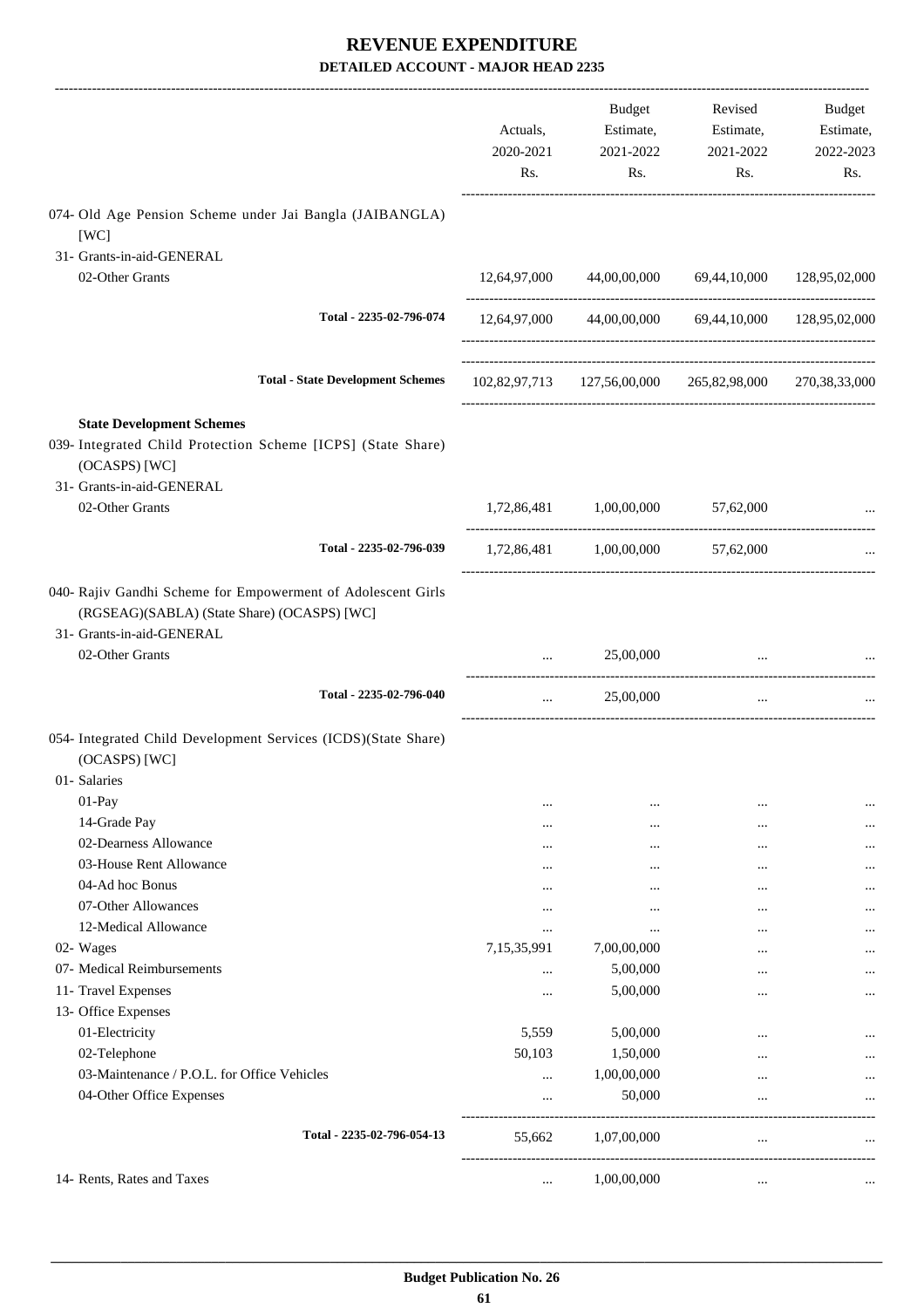|                                                                                                                                                                                                                                                               | Actuals,<br>2020-2021<br>Rs. | <b>Budget</b><br>Estimate,<br>2021-2022<br>Rs. | Revised<br>Estimate,<br>2021-2022<br>Rs. | Budget<br>Estimate,<br>2022-2023<br>Rs. |
|---------------------------------------------------------------------------------------------------------------------------------------------------------------------------------------------------------------------------------------------------------------|------------------------------|------------------------------------------------|------------------------------------------|-----------------------------------------|
| 20- Other Administrative Expenses                                                                                                                                                                                                                             | $\cdots$                     | 1,00,00,000                                    | $\ldots$                                 |                                         |
| 21- Materials and Supplies/Stores and Equipment                                                                                                                                                                                                               |                              |                                                |                                          |                                         |
| 02-Drug                                                                                                                                                                                                                                                       | 43,18,440                    | 20,00,000                                      | $\ddotsc$                                |                                         |
| 04-Others                                                                                                                                                                                                                                                     | $\cdots$                     | 30,00,000                                      |                                          |                                         |
| Total - 2235-02-796-054-21                                                                                                                                                                                                                                    | 43,18,440                    | 50,00,000                                      | $\ddotsc$                                |                                         |
| 27- Minor Works/ Maintenance                                                                                                                                                                                                                                  |                              | 5,00,000                                       | $\ldots$                                 |                                         |
| 31- Grants-in-aid-GENERAL                                                                                                                                                                                                                                     |                              |                                                |                                          |                                         |
| 02-Other Grants                                                                                                                                                                                                                                               | $\ddotsc$                    | 10,00,000                                      |                                          |                                         |
| 36- Grants-in-aid-Salaries                                                                                                                                                                                                                                    | $\cdots$                     | 1,00,00,000                                    |                                          |                                         |
| 50- Other Charges                                                                                                                                                                                                                                             | 16,45,205                    | 1,00,00,000                                    | 35,29,000                                |                                         |
| 77- Computerisation                                                                                                                                                                                                                                           | $\cdots$                     | 5,00,000                                       |                                          |                                         |
| Total - 2235-02-796-054                                                                                                                                                                                                                                       | 7,75,55,298                  | 12,87,00,000                                   | 35,29,000                                |                                         |
| 076- Information, Education & Communication (IEC) Component of<br>Anganwari Service (Umbrella ICDS) (OCASPS) [WC]<br>50- Other Charges<br>081- Umbrella ICDS-Anganwadi Services under Saksham Anganwadi<br>and POSHAN 2.0 (25:75) (State Share) (OCASPS) [WC] |                              |                                                |                                          |                                         |
| 01- Salaries                                                                                                                                                                                                                                                  |                              |                                                |                                          |                                         |
| 01-Pay                                                                                                                                                                                                                                                        |                              |                                                |                                          |                                         |
| 14-Grade Pay                                                                                                                                                                                                                                                  | $\cdots$                     |                                                |                                          |                                         |
| 02-Dearness Allowance                                                                                                                                                                                                                                         |                              |                                                |                                          |                                         |
| 03-House Rent Allowance                                                                                                                                                                                                                                       |                              |                                                | $\cdots$                                 |                                         |
| 04-Ad hoc Bonus                                                                                                                                                                                                                                               |                              |                                                | $\cdots$                                 | $\cdots$                                |
| 07-Other Allowances                                                                                                                                                                                                                                           | $\ddotsc$                    | $\ddotsc$                                      | $\cdots$                                 | $\cdots$                                |
| 12-Medical Allowance                                                                                                                                                                                                                                          | $\cdots$                     | $\cdots$                                       |                                          | $\cdots$                                |
| 02- Wages                                                                                                                                                                                                                                                     | $\cdots$                     | $\cdots$                                       | $\ddotsc$                                | 10,00,00,000                            |
| 07- Medical Reimbursements                                                                                                                                                                                                                                    | $\cdots$                     | $\cdots$                                       | $\ddotsc$                                |                                         |
| 11- Travel Expenses                                                                                                                                                                                                                                           | $\cdots$                     |                                                |                                          |                                         |
| 13- Office Expenses<br>01-Electricity                                                                                                                                                                                                                         |                              |                                                |                                          |                                         |
| 02-Telephone                                                                                                                                                                                                                                                  |                              | $\cdots$                                       |                                          |                                         |
| 03-Maintenance / P.O.L. for Office Vehicles                                                                                                                                                                                                                   |                              | $\cdots$                                       |                                          | $\cdots$                                |
| 04-Other Office Expenses                                                                                                                                                                                                                                      |                              |                                                |                                          |                                         |
| 14- Rents, Rates and Taxes                                                                                                                                                                                                                                    | $\cdots$                     | $\cdots$                                       | $\cdots$                                 | $\cdots$                                |
|                                                                                                                                                                                                                                                               | $\cdots$                     | $\ddotsc$                                      | $\cdots$                                 | $\cdots$                                |
| 20- Other Administrative Expenses                                                                                                                                                                                                                             | $\cdots$                     | $\ddotsc$                                      | $\cdots$                                 | $\cdots$                                |
| 21- Materials and Supplies/Stores and Equipment<br>02-Drug                                                                                                                                                                                                    |                              |                                                |                                          |                                         |
| 04-Others                                                                                                                                                                                                                                                     | $\cdots$                     | $\ddotsc$                                      | $\cdots$                                 | $\cdots$                                |
| 27- Minor Works/ Maintenance                                                                                                                                                                                                                                  |                              | $\cdots$                                       | $\cdots$                                 | $\cdots$                                |
| 31- Grants-in-aid-GENERAL                                                                                                                                                                                                                                     | $\cdots$                     | $\ddotsc$                                      | $\cdots$                                 | $\cdots$                                |
| 02-Other Grants                                                                                                                                                                                                                                               |                              |                                                |                                          |                                         |
| 36- Grants-in-aid-Salaries                                                                                                                                                                                                                                    | $\ddotsc$                    | $\cdots$                                       | $\cdots$                                 | $\cdots$                                |
| 50- Other Charges                                                                                                                                                                                                                                             |                              | $\cdots$                                       | $\cdots$                                 |                                         |
|                                                                                                                                                                                                                                                               | $\cdots$                     |                                                |                                          | $\cdots$                                |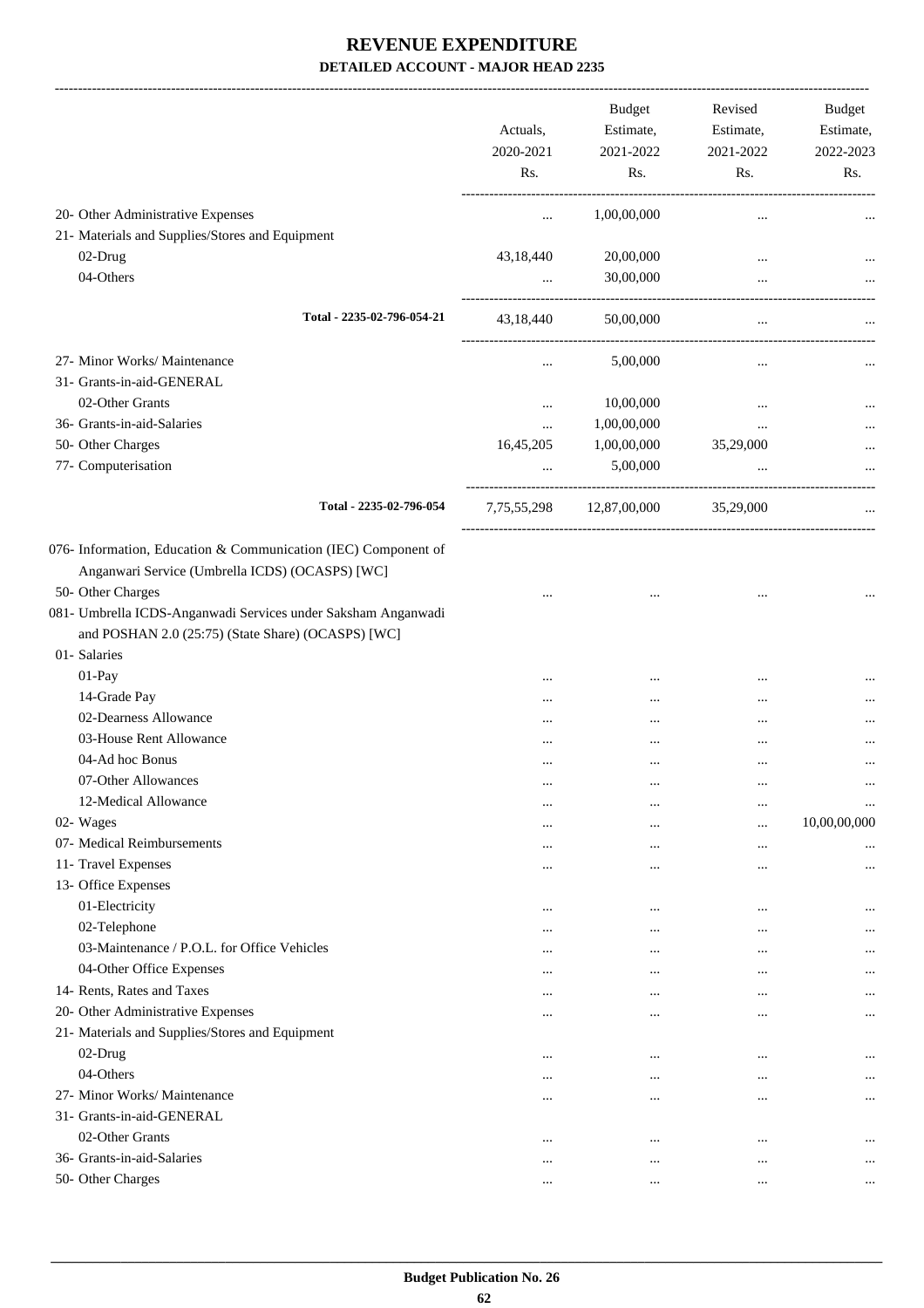|                                                                                                                                                                                     | Actuals,<br>2020-2021<br>Rs. | <b>Budget</b><br>Estimate,<br>2021-2022<br>Rs. | Revised<br>Estimate,<br>2021-2022<br>Rs. | <b>Budget</b><br>Estimate,<br>2022-2023<br>Rs. |
|-------------------------------------------------------------------------------------------------------------------------------------------------------------------------------------|------------------------------|------------------------------------------------|------------------------------------------|------------------------------------------------|
| 77- Computerisation                                                                                                                                                                 | $\cdots$                     | $\cdots$                                       | $\ldots$                                 |                                                |
| Total - 2235-02-796-081                                                                                                                                                             | $\cdots$                     | $\cdots$                                       | $\mathbf{r}$ , $\mathbf{r}$              | 10,00,00,000                                   |
| 082- Information, Education & Communication (IEC) Component<br>under Umbrella ICDS - Anganwadi Services(Saksham<br>Anganwadi and POSHAN 2.0) (60:40) (State Share) (OCASPS)<br>[WC] |                              |                                                |                                          |                                                |
| 50- Other Charges<br>084- Mission VATSALYA (erstwhile ICPS) (State Share) (OCASPS)<br>[WC]                                                                                          |                              |                                                |                                          |                                                |
| 31- Grants-in-aid-GENERAL<br>02-Other Grants                                                                                                                                        |                              | $\cdots$                                       | 22,94,000                                | 4,00,00,000                                    |
| Total - 2235-02-796-084                                                                                                                                                             | $\ldots$                     | $\cdots$                                       | 22,94,000                                | 4,00,00,000                                    |
| 086- Scheme for Adolescent Girls under Saksham Anganwadi and<br>POSHAN 2.0 (erstwhile RGSEAG-SABLA) (50:50) (State<br>Share) (OCASPS) [WC]<br>31- Grants-in-aid-GENERAL             |                              |                                                |                                          |                                                |
| 02-Other Grants                                                                                                                                                                     |                              |                                                |                                          | 3,00,000                                       |
| Total - 2235-02-796-086                                                                                                                                                             | $\cdots$                     | $\ldots$                                       | $\ldots$                                 | 3,00,000                                       |
| 088- Umbrella ICDS-Anganwadi Services under Saksham Anganwadi<br>and POSHAN 2.0(60:40) (State Share) (OCASPS) [WC]                                                                  |                              |                                                |                                          |                                                |
| 07- Medical Reimbursements                                                                                                                                                          |                              | $\cdots$                                       |                                          | 3,00,000                                       |
| 11- Travel Expenses                                                                                                                                                                 |                              |                                                |                                          | 1,00,000                                       |
| 13- Office Expenses<br>01-Electricity                                                                                                                                               |                              |                                                |                                          | 1,00,000                                       |
| 02-Telephone                                                                                                                                                                        |                              | $\cdots$<br>$\cdots$                           | <br>                                     | 1,50,000                                       |
| 03-Maintenance / P.O.L. for Office Vehicles                                                                                                                                         |                              | $\cdots$                                       | $\cdots$                                 | 15,00,000                                      |
| 04-Other Office Expenses                                                                                                                                                            |                              | $\cdots$                                       | $\cdots$                                 | 1,00,000                                       |
| Total - 2235-02-796-088-13                                                                                                                                                          | $\cdots$                     | $\cdots$                                       | $\cdots$                                 | 18,50,000                                      |
| 14- Rents, Rates and Taxes                                                                                                                                                          |                              | $\cdots$                                       | $\cdots$                                 | 70,00,000                                      |
| 20- Other Administrative Expenses                                                                                                                                                   |                              | $\cdots$                                       | $\ddotsc$                                | 50,00,000                                      |
| 21- Materials and Supplies/Stores and Equipment                                                                                                                                     |                              |                                                |                                          |                                                |
| 02-Drug                                                                                                                                                                             | $\cdots$                     | $\cdots$                                       | $\ddotsc$                                | 20,00,000                                      |
| 04-Others                                                                                                                                                                           |                              |                                                | $\cdots$                                 | 30,00,000                                      |
| Total - 2235-02-796-088-21                                                                                                                                                          |                              |                                                |                                          | 50,00,000                                      |
|                                                                                                                                                                                     | $\ldots$                     | $\ldots$                                       | $\cdots$                                 |                                                |
| 27- Minor Works/ Maintenance                                                                                                                                                        |                              |                                                | $\cdots$                                 | 5,00,000                                       |
| 31- Grants-in-aid-GENERAL<br>02-Other Grants                                                                                                                                        | $\cdots$                     |                                                | $\ddotsc$                                | 10,00,000                                      |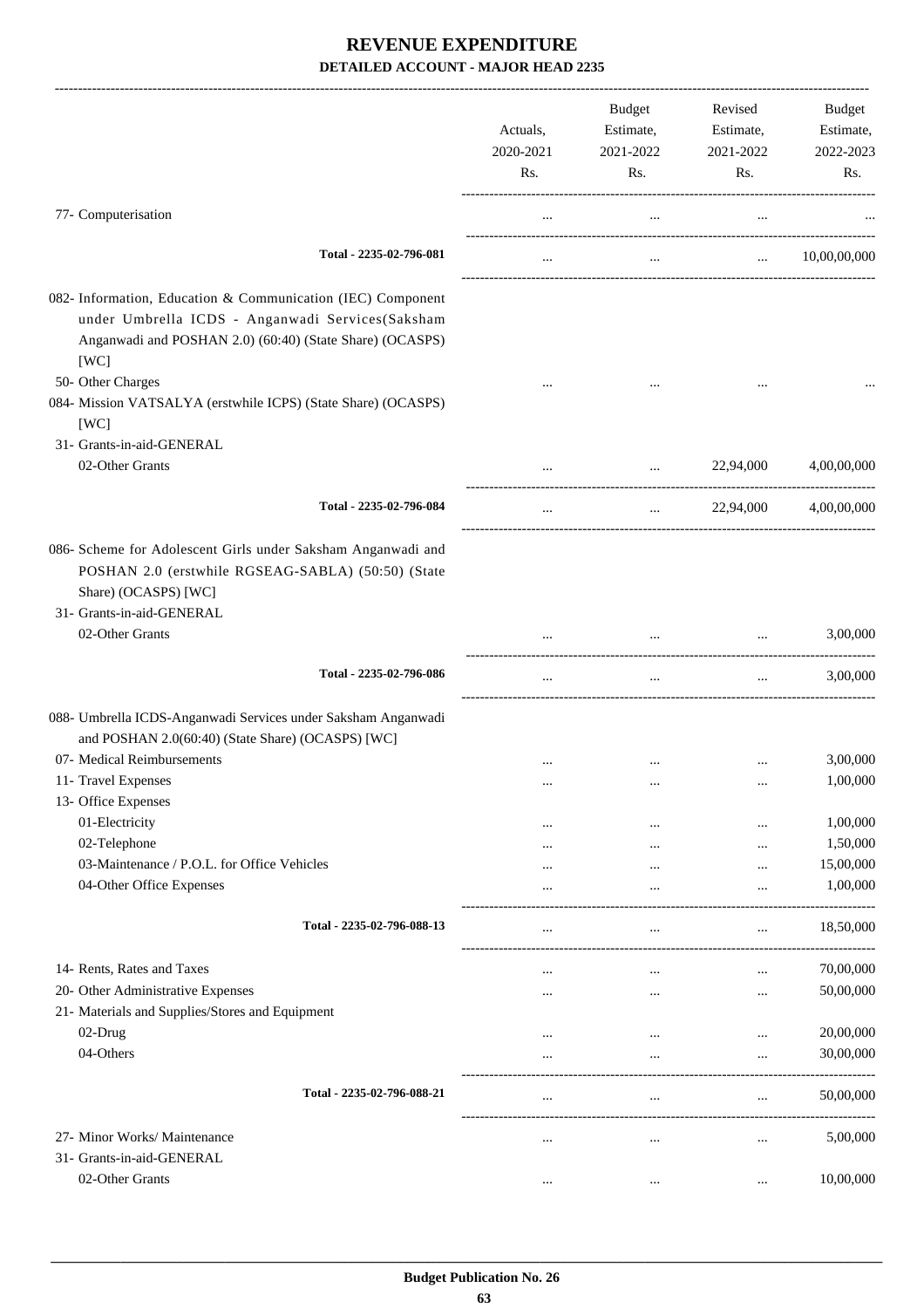|                                                                                                                                                                         | Actuals,<br>2020-2021<br>Rs. | <b>Budget</b><br>Estimate,<br>2021-2022<br>Rs.    | Revised<br>Estimate,<br>2021-2022<br>Rs.                                                                                                                                                                                         | Budget<br>Estimate,<br>2022-2023<br>Rs. |
|-------------------------------------------------------------------------------------------------------------------------------------------------------------------------|------------------------------|---------------------------------------------------|----------------------------------------------------------------------------------------------------------------------------------------------------------------------------------------------------------------------------------|-----------------------------------------|
| 36- Grants-in-aid-Salaries                                                                                                                                              | $\ddotsc$                    | $\cdots$                                          | $\cdots$                                                                                                                                                                                                                         | 1,80,00,000                             |
| 50- Other Charges                                                                                                                                                       |                              | $\cdots$                                          | $\cdots$                                                                                                                                                                                                                         | 1,00,00,000                             |
| 77- Computerisation                                                                                                                                                     |                              | $\cdots$                                          | $\cdots$                                                                                                                                                                                                                         | 2,00,000                                |
| Total - 2235-02-796-088                                                                                                                                                 |                              | $\mathbf{1}$                                      |                                                                                                                                                                                                                                  | $\ldots$ 4,89,50,000                    |
| 090- Scheme for Adolescent Girls under Saksham Anganwadi and<br>POSHAN 2.0 (erstwhile RGSEAG-SABLA) (60:40) (State<br>Share) (OCASPS) [WC]<br>31- Grants-in-aid-GENERAL |                              |                                                   |                                                                                                                                                                                                                                  |                                         |
| 02-Other Grants                                                                                                                                                         |                              |                                                   | the company of the company of the<br><b>Service</b> State                                                                                                                                                                        | 3,00,000                                |
| Total - 2235-02-796-090                                                                                                                                                 | $\cdots$                     |                                                   | $\mathbf{r}$ , and the set of the set of the set of the set of the set of the set of the set of the set of the set of the set of the set of the set of the set of the set of the set of the set of the set of the set of the set | $\ldots$ 3,00,000                       |
| <b>Total - State Development Schemes</b>                                                                                                                                |                              | 9,48,41,779 14,12,00,000 1,15,85,000 18,95,50,000 |                                                                                                                                                                                                                                  |                                         |
| <b>State Development Schemes (Central Assistance)</b><br>050- Integrated Child Development Services (ICDS)(Central Share)<br>(OCASPS) [WC]<br>01- Salaries              |                              |                                                   |                                                                                                                                                                                                                                  |                                         |
| 01-Pay                                                                                                                                                                  |                              |                                                   |                                                                                                                                                                                                                                  |                                         |
| 14-Grade Pay                                                                                                                                                            |                              | $\cdots$                                          |                                                                                                                                                                                                                                  |                                         |
| 02-Dearness Allowance                                                                                                                                                   |                              | $\cdots$                                          |                                                                                                                                                                                                                                  |                                         |
| 03-House Rent Allowance                                                                                                                                                 | $\cdots$                     |                                                   | $\cdots$                                                                                                                                                                                                                         |                                         |
| 04-Ad hoc Bonus                                                                                                                                                         |                              |                                                   |                                                                                                                                                                                                                                  |                                         |
| 07-Other Allowances                                                                                                                                                     | .                            |                                                   | $\cdots$                                                                                                                                                                                                                         | $\ddotsc$                               |
| 12-Medical Allowance                                                                                                                                                    | $\cdots$                     |                                                   | $\cdots$                                                                                                                                                                                                                         |                                         |
| 02- Wages                                                                                                                                                               | 7,18,02,138                  | 12,00,00,000                                      | $\cdots$                                                                                                                                                                                                                         |                                         |
| 07- Medical Reimbursements                                                                                                                                              |                              | 5,50,00,000                                       |                                                                                                                                                                                                                                  |                                         |
| 11- Travel Expenses                                                                                                                                                     |                              | 55,00,000                                         |                                                                                                                                                                                                                                  |                                         |
| 13- Office Expenses                                                                                                                                                     |                              |                                                   |                                                                                                                                                                                                                                  |                                         |
| 01-Electricity                                                                                                                                                          | 27,370                       | 28,00,000                                         |                                                                                                                                                                                                                                  |                                         |
| 02-Telephone                                                                                                                                                            | 24,915                       | 20,00,000                                         |                                                                                                                                                                                                                                  |                                         |
| 03-Maintenance / P.O.L. for Office Vehicles                                                                                                                             | $\cdots$                     | 2,50,00,000                                       |                                                                                                                                                                                                                                  |                                         |
| 04-Other Office Expenses                                                                                                                                                | $\cdots$                     | 55,00,000                                         | $\cdots$                                                                                                                                                                                                                         |                                         |
| Total - 2235-02-796-050-13                                                                                                                                              | 52,285                       | 3,53,00,000                                       | $\cdots$<br>---------------------------                                                                                                                                                                                          |                                         |
| 14- Rents, Rates and Taxes                                                                                                                                              | $\cdots$                     | 1,50,00,000                                       | $\cdots$                                                                                                                                                                                                                         |                                         |
| 20- Other Administrative Expenses                                                                                                                                       | $\cdots$                     | 30,00,000                                         |                                                                                                                                                                                                                                  | $\cdots$                                |
| 21- Materials and Supplies/Stores and Equipment                                                                                                                         |                              |                                                   |                                                                                                                                                                                                                                  |                                         |
| 02-Drug                                                                                                                                                                 | 64,77,650                    | 3,10,00,000                                       | $\cdots$                                                                                                                                                                                                                         |                                         |
| 04-Others                                                                                                                                                               | $\cdots$                     | 6,00,00,000                                       | $\cdots$                                                                                                                                                                                                                         | $\ddots$                                |
| Total - 2235-02-796-050-21                                                                                                                                              | 64,77,650                    | 9,10,00,000                                       | $\cdots$                                                                                                                                                                                                                         |                                         |
|                                                                                                                                                                         |                              |                                                   |                                                                                                                                                                                                                                  |                                         |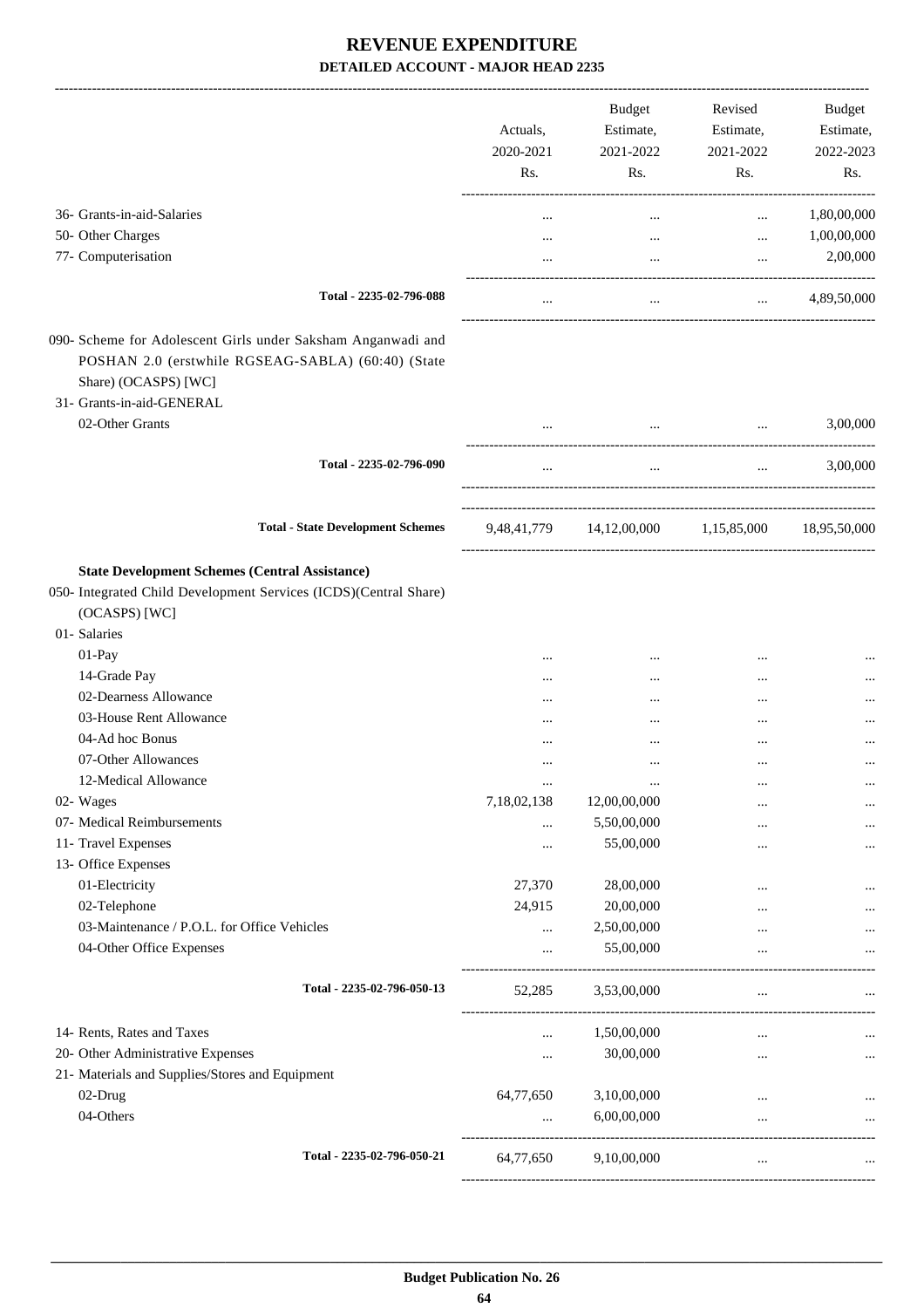|                                                                                                                                            |                      | <b>Budget</b>        | Revised                           | Budget           |
|--------------------------------------------------------------------------------------------------------------------------------------------|----------------------|----------------------|-----------------------------------|------------------|
|                                                                                                                                            | Actuals,             | Estimate,            | Estimate,                         | Estimate,        |
|                                                                                                                                            | 2020-2021<br>Rs.     | 2021-2022<br>Rs.     | 2021-2022<br>Rs.                  | 2022-2023<br>Rs. |
| 27- Minor Works/ Maintenance                                                                                                               | $\cdots$             | 40,00,000            |                                   |                  |
| 31- Grants-in-aid-GENERAL                                                                                                                  |                      |                      |                                   |                  |
| 02-Other Grants                                                                                                                            | $\cdots$             | 2,80,00,000          |                                   |                  |
| 36- Grants-in-aid-Salaries                                                                                                                 |                      | 1,60,00,000          |                                   |                  |
| 50- Other Charges                                                                                                                          | 24,67,800            | 2,50,00,000          | 52,91,000                         |                  |
| 77- Computerisation                                                                                                                        |                      | 22,00,000            |                                   |                  |
| Total - 2235-02-796-050                                                                                                                    | 8,07,99,873          | 40,00,00,000         | 52,91,000                         |                  |
| 051- Integrated Child Protection Scheme (ICPS)(Central Share)<br>(OCASPS) [WC]                                                             |                      |                      |                                   |                  |
| 31- Grants-in-aid-GENERAL                                                                                                                  |                      |                      |                                   |                  |
| 02-Other Grants                                                                                                                            | 2,59,29,720          | 4,00,00,000          | 86,43,000                         |                  |
| Total - 2235-02-796-051                                                                                                                    | 2,59,29,720          | 4,00,00,000          | 86,43,000                         |                  |
| 052- Rajiv Gandhi Scheme for Empowerment of Adolescent Girls<br>(RGSEAG)(SABLA) (Central Share) (OCASPS) [WC]<br>31- Grants-in-aid-GENERAL |                      |                      |                                   |                  |
| 02-Other Grants                                                                                                                            |                      | 50,00,000            |                                   |                  |
| Total - 2235-02-796-052                                                                                                                    | $\cdots$             | 50,00,000            | ---------------------<br>$\cdots$ |                  |
| 075- Information, Education & Communication (IEC) Component of                                                                             |                      |                      |                                   |                  |
| Anganwari Service (Umbrella ICDS) (OCASPS) [WC]                                                                                            |                      |                      |                                   |                  |
| 50- Other Charges                                                                                                                          |                      |                      |                                   |                  |
| 077- National Action Plan for Senior Citizen (OTHER) [WC]                                                                                  |                      |                      |                                   |                  |
| 31- Grants-in-aid-GENERAL                                                                                                                  |                      |                      |                                   |                  |
| 02-Other Grants                                                                                                                            |                      | $\cdots$             |                                   |                  |
| 50- Other Charges                                                                                                                          | $\cdots$             | $\cdots$             | $\cdots$                          |                  |
| 079- Umbrella ICDS-Anganwadi Services under Saksham Anganwadi                                                                              |                      |                      |                                   |                  |
| and POSHAN 2.0 (25:75) (Central Share) (OCASPS) [WC]                                                                                       |                      |                      |                                   |                  |
| 01- Salaries                                                                                                                               |                      |                      |                                   |                  |
| $01-Pay$                                                                                                                                   |                      |                      |                                   |                  |
| 14-Grade Pay                                                                                                                               | $\cdots$             | $\cdots$             |                                   |                  |
| 02-Dearness Allowance                                                                                                                      |                      |                      |                                   |                  |
| 03-House Rent Allowance                                                                                                                    |                      |                      |                                   |                  |
| 04-Ad hoc Bonus<br>07-Other Allowances                                                                                                     | $\cdots$             | $\cdots$             | $\cdots$                          |                  |
| 12-Medical Allowance                                                                                                                       | $\cdots$             | $\cdots$             | $\cdots$                          |                  |
| 02- Wages                                                                                                                                  | $\cdots$             | $\cdots$             | $\cdots$                          | <br>12,40,00,000 |
| 07- Medical Reimbursements                                                                                                                 | $\cdots$             | $\cdots$             |                                   |                  |
| 11- Travel Expenses                                                                                                                        | $\cdots$             | $\cdots$             | $\cdots$                          |                  |
| 13- Office Expenses                                                                                                                        | $\cdots$             | $\cdots$             | $\cdots$                          | $\cdots$         |
| 01-Electricity                                                                                                                             |                      |                      |                                   |                  |
| 02-Telephone                                                                                                                               | $\cdots$<br>$\cdots$ | $\cdots$<br>$\cdots$ | <br>$\cdots$                      | <br>             |
| 03-Maintenance / P.O.L. for Office Vehicles                                                                                                | $\cdots$             | $\cdots$             |                                   |                  |
|                                                                                                                                            |                      |                      |                                   |                  |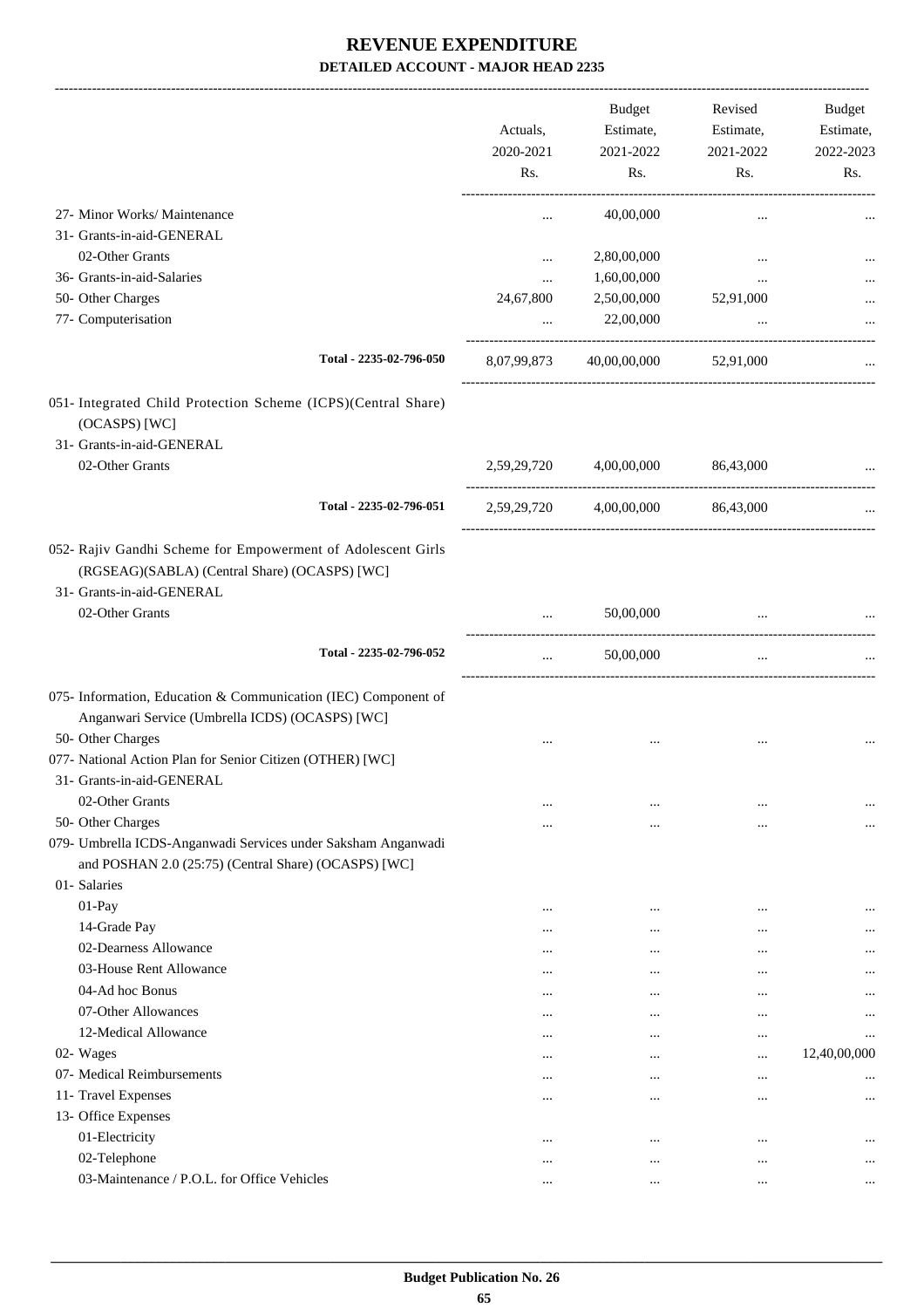-------------------------------------------------------------------------------------------------------------------------------------------------------------------------------

|                                                                                                                                                                                       | Actuals,<br>2020-2021<br>Rs. | <b>Budget</b><br>Estimate,<br>2021-2022<br>Rs. | Revised<br>Estimate,<br>2021-2022<br>Rs. | <b>Budget</b><br>Estimate,<br>2022-2023<br>Rs. |
|---------------------------------------------------------------------------------------------------------------------------------------------------------------------------------------|------------------------------|------------------------------------------------|------------------------------------------|------------------------------------------------|
| 04-Other Office Expenses                                                                                                                                                              |                              | $\cdots$                                       |                                          |                                                |
| 14- Rents, Rates and Taxes                                                                                                                                                            | $\cdots$                     |                                                |                                          |                                                |
| 20- Other Administrative Expenses                                                                                                                                                     |                              |                                                | $\ddotsc$                                |                                                |
| 21- Materials and Supplies/Stores and Equipment                                                                                                                                       |                              |                                                |                                          |                                                |
| 02-Drug                                                                                                                                                                               | $\cdots$                     | $\cdots$                                       | $\ddotsc$                                |                                                |
| 04-Others                                                                                                                                                                             | $\cdots$                     |                                                |                                          | $\cdots$                                       |
| 27- Minor Works/ Maintenance                                                                                                                                                          |                              |                                                |                                          |                                                |
| 31- Grants-in-aid-GENERAL                                                                                                                                                             |                              |                                                |                                          |                                                |
| 02-Other Grants                                                                                                                                                                       |                              |                                                |                                          |                                                |
| 36- Grants-in-aid-Salaries                                                                                                                                                            |                              |                                                |                                          |                                                |
| 50- Other Charges                                                                                                                                                                     | .                            | $\cdots$                                       |                                          |                                                |
| 77- Computerisation                                                                                                                                                                   |                              | $\cdots$                                       | $\ddotsc$                                |                                                |
|                                                                                                                                                                                       |                              |                                                |                                          |                                                |
| Total - 2235-02-796-079                                                                                                                                                               | $\cdots$                     | $\cdots$                                       | $\cdots$                                 | 12,40,00,000                                   |
| 080- Information, Education & Communication (IEC) Component<br>under Umbrella ICDS - Anganwadi Services(Saksham<br>Anganwadi and POSHAN 2.0) (60:40) (Central Share)<br>(OCASPS) [WC] |                              |                                                |                                          |                                                |
| 50- Other Charges                                                                                                                                                                     |                              |                                                |                                          |                                                |
| 083- Mission VATSALYA (erstwhile ICPS) (Central Share)<br>(OCASPS) [WC]                                                                                                               |                              |                                                |                                          |                                                |
| 31- Grants-in-aid-GENERAL                                                                                                                                                             |                              |                                                |                                          |                                                |
| 02-Other Grants                                                                                                                                                                       |                              |                                                | 34,41,000                                | 5,00,00,000                                    |
| Total - 2235-02-796-083                                                                                                                                                               |                              |                                                | 34,41,000                                | 5,00,00,000                                    |
| 085- Scheme for Adolescent Girls under Saksham Anganwadi and<br>POSHAN 2.0 (erstwhile RGSEAG-SABLA) (50:50) (Central<br>Share) (OCASPS) [WC]<br>31- Grants-in-aid-GENERAL             |                              |                                                |                                          |                                                |
| 02-Other Grants                                                                                                                                                                       |                              | $\cdots$                                       | $\cdots$                                 | 3,00,000                                       |
| Total - 2235-02-796-085                                                                                                                                                               | $\cdots$                     | $\cdots$                                       | $\cdots$                                 | 3,00,000                                       |
| 087- Umbrella ICDS-Anganwadi Services under Saksham Anganwadi<br>and POSHAN 2.0(60:40) (Central Share) (OCASPS) [WC]                                                                  |                              |                                                |                                          |                                                |
| 07- Medical Reimbursements                                                                                                                                                            |                              | $\cdots$                                       | $\cdots$                                 | 6,00,000                                       |
| 11- Travel Expenses                                                                                                                                                                   | .                            | $\cdots$                                       | $\cdots$                                 | 5,00,000                                       |
| 13- Office Expenses                                                                                                                                                                   |                              |                                                |                                          |                                                |
| 01-Electricity                                                                                                                                                                        |                              | $\cdots$                                       |                                          | 5,00,000                                       |
| 02-Telephone                                                                                                                                                                          |                              | $\cdots$                                       | $\ddotsc$                                | 1,50,000                                       |
| 03-Maintenance / P.O.L. for Office Vehicles                                                                                                                                           | .                            | $\cdots$                                       | $\cdots$                                 | 1,00,00,000                                    |
| 04-Other Office Expenses                                                                                                                                                              |                              | $\ddotsc$                                      | $\ddotsc$                                | 1,00,000                                       |
| Total - 2235-02-796-087-13                                                                                                                                                            |                              | $\ddotsc$                                      | $\cdots$                                 | 1,07,50,000                                    |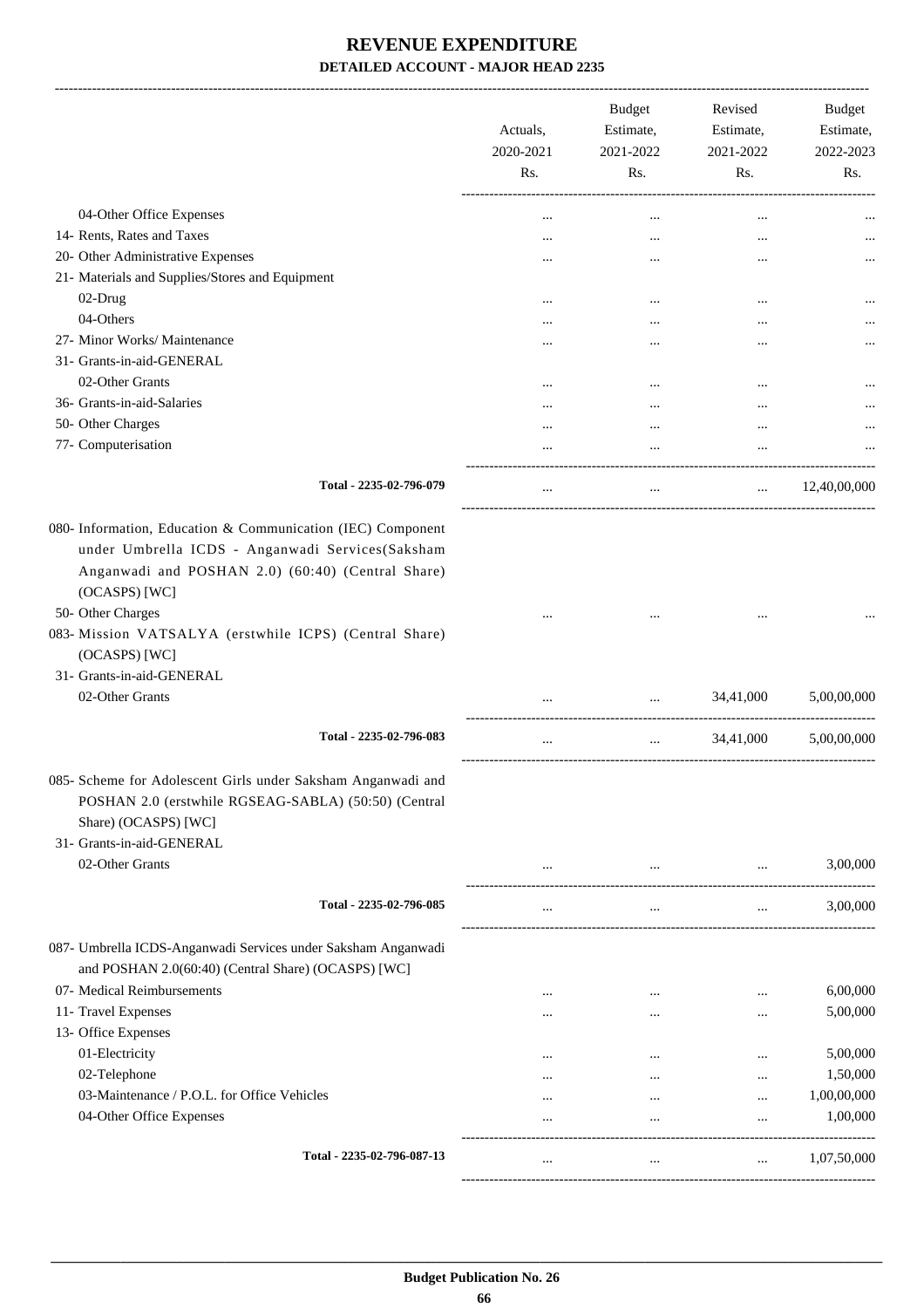|                                                                                                                              | Actuals,<br>2020-2021<br>Rs. | <b>Budget</b><br>Estimate,<br>2021-2022<br>Rs.                      | Revised<br>Estimate,<br>2021-2022<br>Rs. | Budget<br>Estimate,<br>2022-2023<br>Rs. |
|------------------------------------------------------------------------------------------------------------------------------|------------------------------|---------------------------------------------------------------------|------------------------------------------|-----------------------------------------|
| 14- Rents, Rates and Taxes                                                                                                   |                              |                                                                     | $\cdots$                                 | 70,00,000                               |
| 20- Other Administrative Expenses                                                                                            |                              |                                                                     | $\ddotsc$                                | 70,00,000                               |
| 21- Materials and Supplies/Stores and Equipment                                                                              |                              |                                                                     |                                          |                                         |
| 02-Drug                                                                                                                      |                              | $\cdots$                                                            | $\cdots$                                 | 30,00,000                               |
| 04-Others                                                                                                                    |                              |                                                                     | $\cdots$                                 | 50,00,000                               |
| Total - 2235-02-796-087-21                                                                                                   | $\cdots$                     |                                                                     | $\cdots$                                 | 80,00,000                               |
| 27- Minor Works/ Maintenance                                                                                                 |                              |                                                                     | $\cdots$                                 | 10,00,000                               |
| 31- Grants-in-aid-GENERAL                                                                                                    |                              |                                                                     |                                          |                                         |
| 02-Other Grants                                                                                                              |                              | $\cdots$                                                            | $\ddotsc$                                | 15,00,000                               |
| 36- Grants-in-aid-Salaries                                                                                                   |                              |                                                                     | $\cdots$                                 | 1,50,00,000                             |
| 50- Other Charges                                                                                                            |                              |                                                                     | $\cdots$                                 | 1,20,00,000                             |
| 77- Computerisation                                                                                                          |                              |                                                                     | $\ddotsc$                                | 5,50,000                                |
| Total - 2235-02-796-087                                                                                                      | $\cdots$                     | $\cdots$                                                            | $\ldots$                                 | 6,39,00,000                             |
| POSHAN 2.0 (erstwhile RGSEAG-SABLA) (60:40) (Central<br>Share) (OCASPS) [WC]<br>31- Grants-in-aid-GENERAL<br>02-Other Grants |                              |                                                                     |                                          | 3,00,000                                |
| Total - 2235-02-796-089                                                                                                      | $\cdots$                     | $\cdots$                                                            | $\cdots$                                 | 3,00,000                                |
| <b>Total - State Development Schemes (Central Assistance)</b>                                                                | 10,67,29,593                 | 44,50,00,000                                                        | 1,73,75,000                              | 23,85,00,000                            |
| Total - 2235-02-796                                                                                                          |                              | 152,57,07,113 1071,12,00,000                                        | 943,13,85,000                            | 1376, 37, 53, 000                       |
| Voted<br>Charged                                                                                                             | $\cdots$                     | 152,57,07,113 1071,12,00,000<br>$\sim 10^{-10}$ and $\sim 10^{-10}$ | $\cdots$                                 | 943, 13, 85, 000 1376, 37, 53, 000      |
| DETAILED ACCOUNT NO. 2235-02-797 - TRANSFER TO RESERVE FUND/DEPOSIT ACCOUNT                                                  |                              |                                                                     |                                          |                                         |
|                                                                                                                              |                              |                                                                     |                                          |                                         |
| 02 - SOCIAL WELFARE                                                                                                          |                              |                                                                     |                                          |                                         |
| 797- Transfer to Reserve Fund/Deposit Account                                                                                |                              |                                                                     |                                          |                                         |
| <b>Administrative Expenditure</b>                                                                                            |                              |                                                                     |                                          |                                         |
| 013- Transfer to Juvenile Justice Fund [WC]                                                                                  |                              |                                                                     |                                          |                                         |
| 63- Inter-Account Transfer                                                                                                   |                              | 50,00,000                                                           |                                          |                                         |

| $\cdots$ | 50,00,000 | $\cdots$ |          |
|----------|-----------|----------|----------|
|          |           |          | $\cdots$ |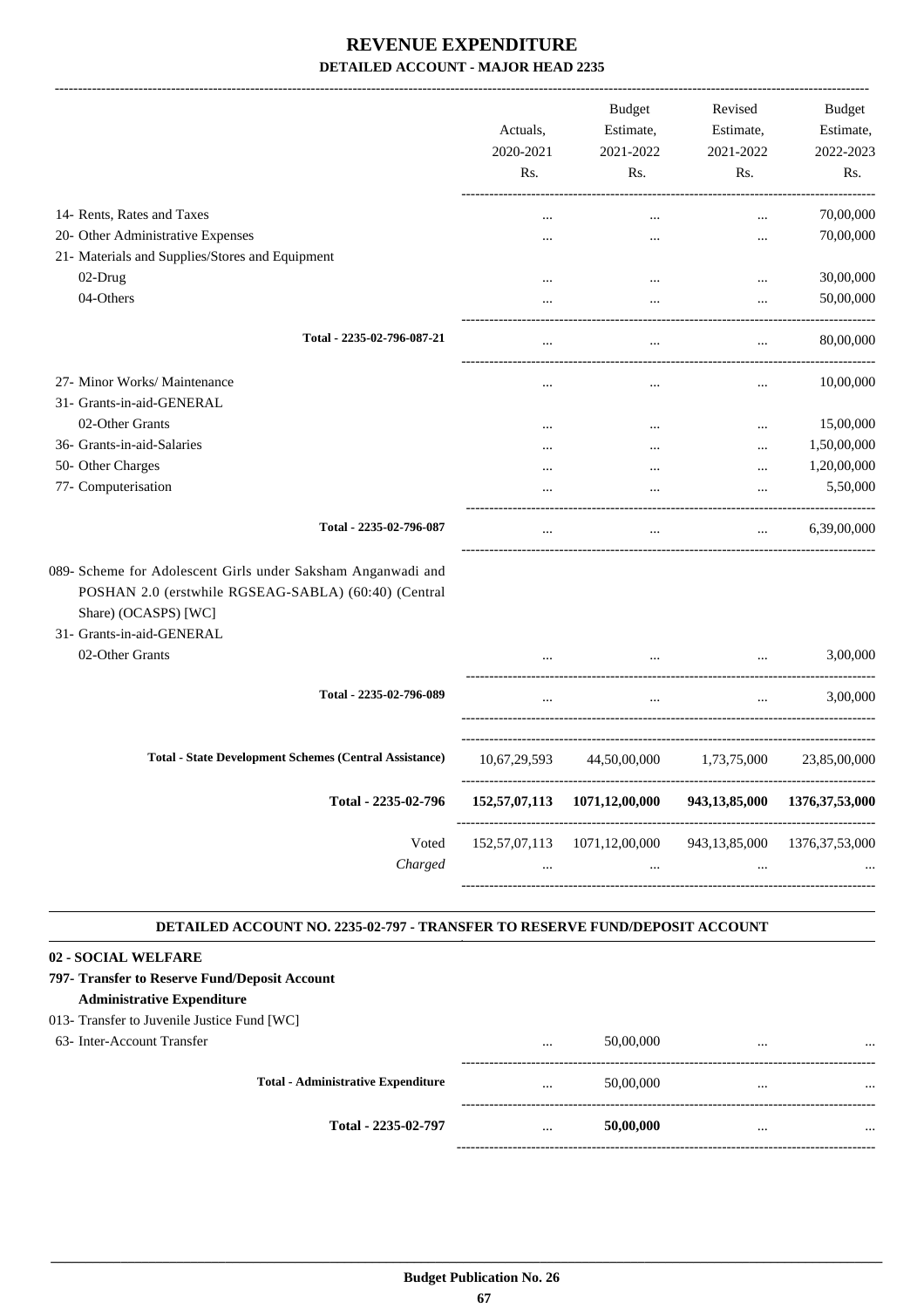| Voted<br>Charged                                                    | Actuals,<br>2020-2021<br>Rs.<br>$\cdots$<br>$\cdots$ | Budget<br>Estimate,<br>2021-2022<br>Rs.<br>50,00,000<br>$\cdots$ | Revised<br>Estimate,<br>2021-2022<br>Rs.<br>$\cdots$<br>$\cdots$ | <b>Budget</b><br>Estimate,<br>2022-2023<br>Rs. |
|---------------------------------------------------------------------|------------------------------------------------------|------------------------------------------------------------------|------------------------------------------------------------------|------------------------------------------------|
|                                                                     |                                                      |                                                                  |                                                                  |                                                |
| DETAILED ACCOUNT NO. 2235-02-800 - OTHER EXPENDITURE                |                                                      |                                                                  |                                                                  |                                                |
| 02 - SOCIAL WELFARE<br>800- Other Expenditure                       |                                                      |                                                                  |                                                                  |                                                |
| <b>Administrative Expenditure</b>                                   |                                                      |                                                                  |                                                                  |                                                |
| 018- Establishment of West Bengal Transgender Board [WC]            |                                                      |                                                                  |                                                                  |                                                |
| 31- Grants-in-aid-GENERAL                                           |                                                      |                                                                  |                                                                  |                                                |
| 02-Other Grants                                                     | 9,70,000                                             | 32,64,000                                                        | 32,64,000                                                        | 32,97,000                                      |
| 36- Grants-in-aid-Salaries                                          | 34,06,124                                            | 26,11,000                                                        | 35,00,000                                                        | 36,05,000                                      |
|                                                                     |                                                      |                                                                  |                                                                  |                                                |
| Total - 2235-02-800-018                                             | 43,76,124                                            | 58,75,000                                                        | 67,64,000                                                        | 69,02,000                                      |
| 024- Amount payable for 100 beds reserved for non-leper paitents in |                                                      |                                                                  |                                                                  |                                                |
| the Uttarpara Hospital [WC]                                         |                                                      |                                                                  |                                                                  |                                                |
| 50- Other Charges                                                   |                                                      |                                                                  |                                                                  |                                                |
| 025- Mother and Child Care Programme with CARE assistance [WC]      |                                                      |                                                                  |                                                                  |                                                |
| 31- Grants-in-aid-GENERAL                                           |                                                      |                                                                  |                                                                  |                                                |
| 02-Other Grants                                                     |                                                      |                                                                  |                                                                  |                                                |
| 027- Pilot Project for promotion of Employment and income           |                                                      |                                                                  |                                                                  |                                                |
| opportunities in Burdwan, Purulia with the assistance from          |                                                      |                                                                  |                                                                  |                                                |
| International Labour Organisation [WC]                              |                                                      |                                                                  |                                                                  |                                                |
| 01- Salaries                                                        |                                                      |                                                                  |                                                                  |                                                |
| 01-Pay                                                              |                                                      |                                                                  |                                                                  |                                                |
| 14-Grade Pay                                                        |                                                      |                                                                  |                                                                  |                                                |
| 02-Dearness Allowance                                               |                                                      |                                                                  |                                                                  |                                                |
| 03-House Rent Allowance                                             | $\cdots$                                             | $\cdots$                                                         |                                                                  |                                                |
| 04-Ad hoc Bonus                                                     |                                                      | $\cdots$                                                         | $\ddotsc$                                                        |                                                |
| 12-Medical Allowance                                                |                                                      | $\cdots$                                                         |                                                                  |                                                |
| 07- Medical Reimbursements                                          |                                                      | $\cdots$                                                         |                                                                  |                                                |
| 11- Travel Expenses                                                 |                                                      |                                                                  | $\cdots$                                                         |                                                |
| 12- Medical Reimbursements under WBHS 2008                          | $\cdots$                                             |                                                                  |                                                                  |                                                |
| 13- Office Expenses                                                 |                                                      |                                                                  |                                                                  |                                                |
| 01-Electricity                                                      |                                                      |                                                                  |                                                                  |                                                |
| 02-Telephone                                                        |                                                      |                                                                  |                                                                  |                                                |
| 03-Maintenance / P.O.L. for Office Vehicles                         | $\ddotsc$                                            | $\cdots$                                                         |                                                                  |                                                |
| 04-Other Office Expenses                                            |                                                      |                                                                  |                                                                  |                                                |
| 27- Minor Works/ Maintenance                                        |                                                      |                                                                  |                                                                  | $\cdots$                                       |
| 028- Aid to Voluntary Organisation for Maintenance of Neglected     |                                                      |                                                                  |                                                                  |                                                |
| Children [WC]                                                       |                                                      |                                                                  |                                                                  |                                                |
| 31- Grants-in-aid-GENERAL                                           |                                                      |                                                                  |                                                                  |                                                |
| 02-Other Grants                                                     | $\ddotsc$                                            | $\cdots$                                                         |                                                                  | $\cdots$                                       |
| 029- Establishment of Welfare Emporium [WC]                         |                                                      |                                                                  |                                                                  |                                                |
| 31- Grants-in-aid-GENERAL                                           |                                                      |                                                                  |                                                                  |                                                |
| 02-Other Grants                                                     | $\ddotsc$                                            | $\cdots$                                                         |                                                                  |                                                |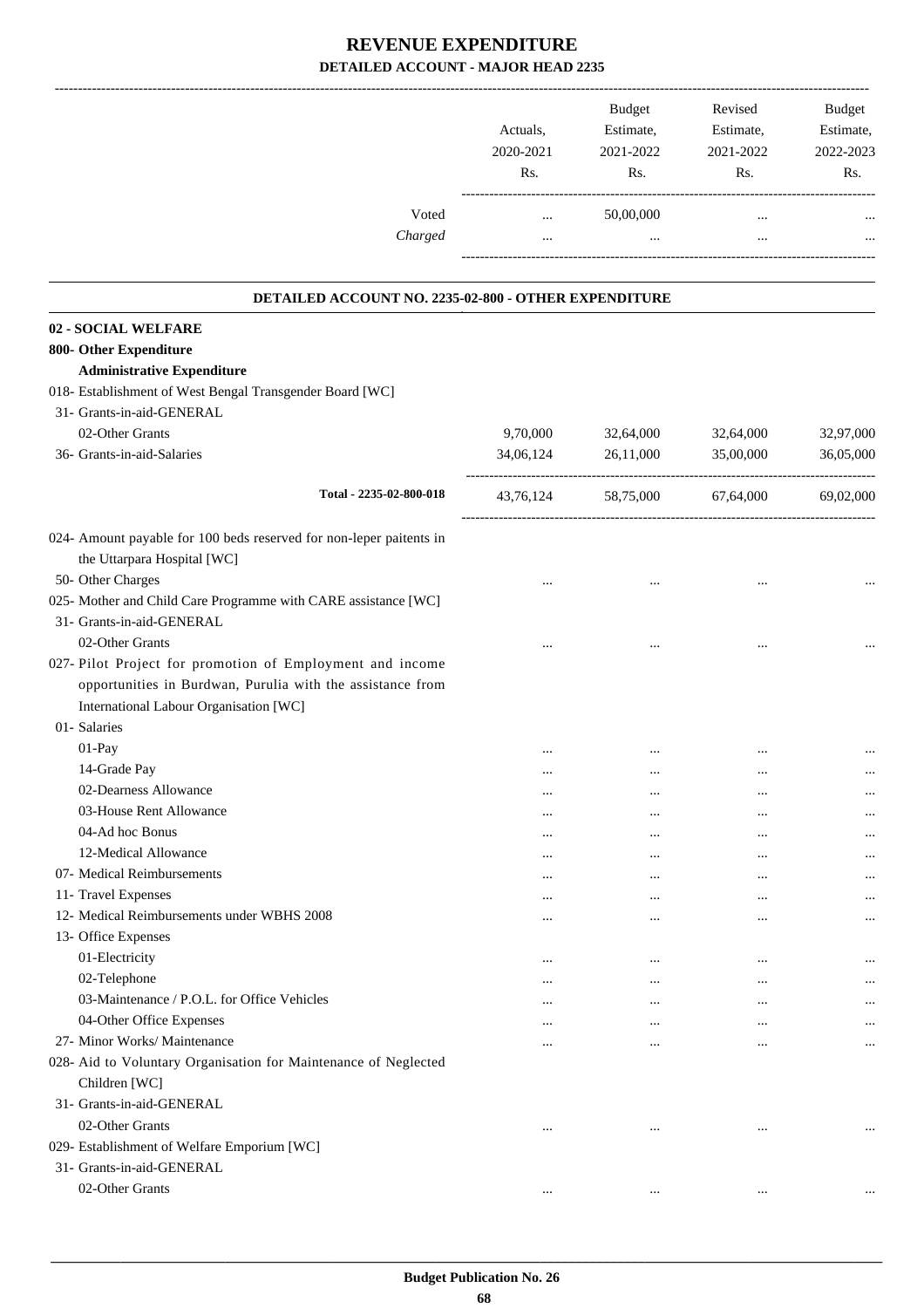|                                                                                                                                                            |           | Budget    | Revised                                       | Budget      |
|------------------------------------------------------------------------------------------------------------------------------------------------------------|-----------|-----------|-----------------------------------------------|-------------|
|                                                                                                                                                            | Actuals,  |           | Estimate, Estimate,                           | Estimate,   |
|                                                                                                                                                            | 2020-2021 | 2021-2022 | 2021-2022                                     | 2022-2023   |
|                                                                                                                                                            | Rs.       | Rs.       | Rs.                                           | Rs.         |
| 50- Other Charges                                                                                                                                          |           | $\cdots$  | $\cdots$                                      |             |
| <b>Total - Administrative Expenditure</b>                                                                                                                  |           |           | 43,76,124 58,75,000 67,64,000 69,02,000       |             |
| <b>State Development Schemes</b>                                                                                                                           |           |           |                                               |             |
| 010- Awareness Generating Programmes against Social Evils [WC]                                                                                             |           |           |                                               |             |
| 26- Advertising and Publicity Expenses                                                                                                                     |           |           | 16,15,777 20,00,000 6,67,000                  | 21,00,000   |
| 50- Other Charges                                                                                                                                          |           |           | 22, 23, 235 4, 00, 00, 000 1, 33, 33, 000     | 4,20,00,000 |
| Total - 2235-02-800-010                                                                                                                                    |           |           | 38,39,012 4,20,00,000 1,40,00,000 4,41,00,000 |             |
| 026- Assistance to West Bengal Comprehensive Area Development<br>Corporation for Social Welfare Works [WC]<br>31- Grants-in-aid-GENERAL<br>02-Other Grants |           |           |                                               |             |
| <b>Total - State Development Schemes</b>                                                                                                                   |           |           | 38,39,012 4,20,00,000 1,40,00,000 4,41,00,000 |             |
| Total - 2235-02-800                                                                                                                                        |           |           | 82,15,136 4,78,75,000 2,07,64,000             | 5,10,02,000 |
| Voted                                                                                                                                                      |           |           | 82,15,136 4,78,75,000 2,07,64,000 5,10,02,000 |             |
| Charged                                                                                                                                                    |           | $\cdots$  |                                               |             |
| DETAILED ACCOUNT NO. 2235-60-102 - PENSIONS UNDER SOCIAL SECURITY SCHEMES                                                                                  |           |           |                                               |             |
| <b>60 - OTHER SOCIAL SECURITY AND WELFARE</b>                                                                                                              |           |           |                                               |             |
| <b>PROGRAMMES</b>                                                                                                                                          |           |           |                                               |             |
| 102- Pensions under Social Security Schemes<br><b>Administrative Expenditure</b>                                                                           |           |           |                                               |             |
| 001- Grant of Old-age Pension to the Old and Infirm [WC]                                                                                                   |           |           |                                               |             |
| 04- Pension/Gratuities                                                                                                                                     |           |           |                                               |             |
| 13- Office Expenses                                                                                                                                        |           | $\ddotsc$ | $\ddotsc$                                     | $\cdots$    |
| 02-Telephone                                                                                                                                               |           |           |                                               |             |
| Total - 2235-60-102                                                                                                                                        |           |           | $\cdots$<br>$\cdots$                          |             |
| Voted                                                                                                                                                      |           |           |                                               |             |

*Charged* ... ... ... ...

#### **DETAILED ACCOUNT NO. 2235-60-200 - OTHER PROGRAMMES .**

-----------------------------------------------------------------------------------------

.

#### **60 - OTHER SOCIAL SECURITY AND WELFARE**

#### **PROGRAMMES**

#### **200- Other Programmes**

#### **Administrative Expenditure**

001- Rajya Sainik and Airmen's Board [WC]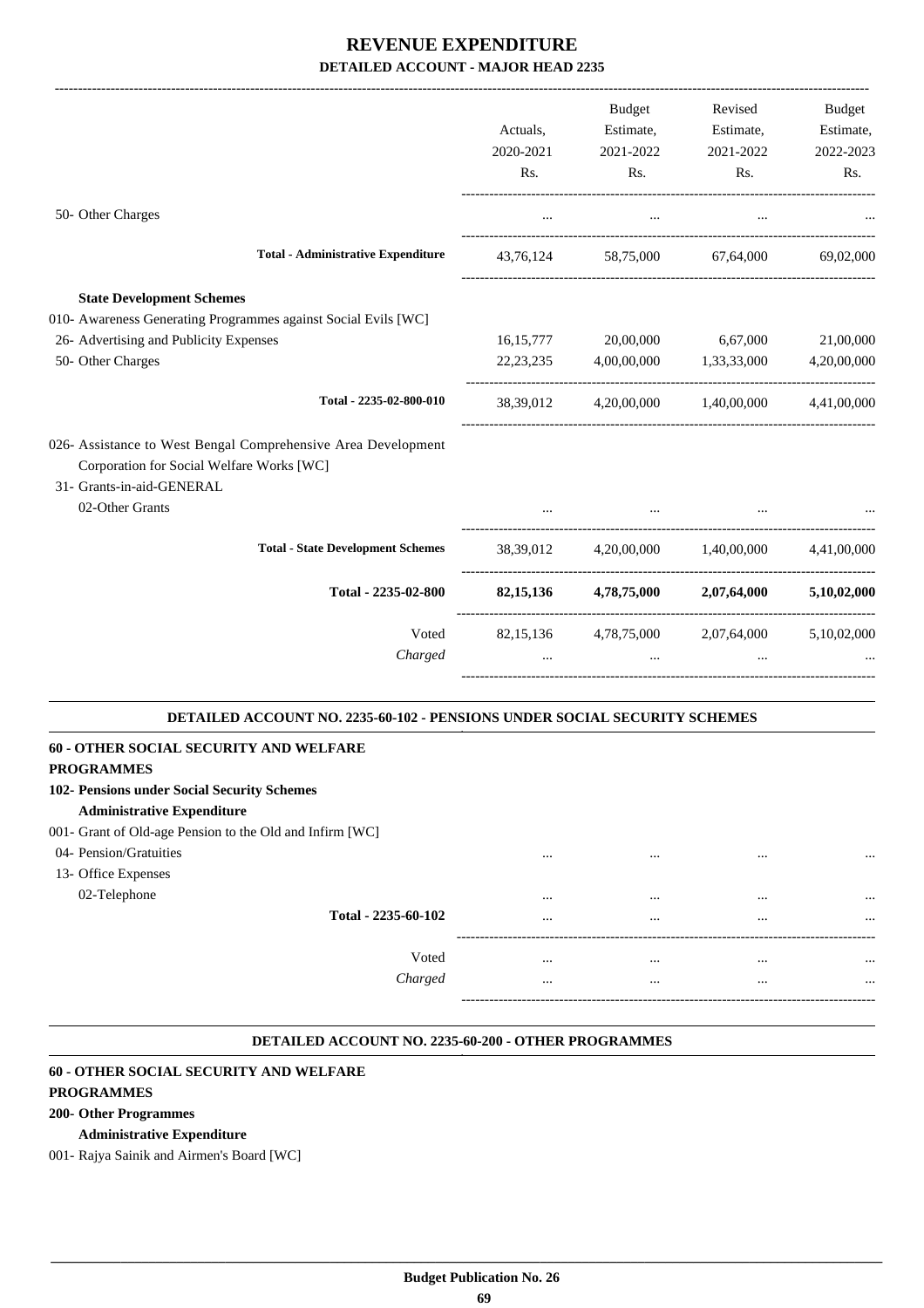-------------------------------------------------------------------------------------------------------------------------------------------------------------------------------

|                                              | Actuals,<br>2020-2021<br>Rs. | <b>Budget</b><br>Estimate,<br>2021-2022<br>Rs. | Revised<br>Estimate,<br>2021-2022<br>Rs. | <b>Budget</b><br>Estimate,<br>2022-2023<br>Rs. |
|----------------------------------------------|------------------------------|------------------------------------------------|------------------------------------------|------------------------------------------------|
| 01- Salaries                                 |                              |                                                |                                          |                                                |
| $01-Pay$                                     | 7,20,000                     | 7,80,000                                       | 7,60,000                                 | 7,83,000                                       |
| 14-Grade Pay                                 | $\cdots$                     | $\cdots$                                       | $\ldots$                                 |                                                |
| 02-Dearness Allowance                        | 3,636                        | 28,000                                         | 29,000                                   | 45,000                                         |
| 03-House Rent Allowance                      | 86,400                       | 1,00,000                                       | 1,00,000                                 | 1,03,000                                       |
| 04-Ad hoc Bonus<br>07-Other Allowances       |                              | $\cdots$                                       |                                          |                                                |
| 12-Medical Allowance                         | $\cdots$<br>$\cdots$         | $\cdots$                                       | $\cdots$<br>$\ddotsc$                    |                                                |
| Total - 2235-60-200-001-01                   | 8,10,036                     | 9,08,000                                       | 8,89,000                                 | 9,31,000                                       |
| 07- Medical Reimbursements                   |                              | $\cdots$                                       | $\cdots$                                 |                                                |
| 11- Travel Expenses                          |                              | $\cdots$                                       | $\cdots$                                 | $\cdots$                                       |
| 12- Medical Reimbursements under WBHS 2008   |                              | 2,000                                          | 2,000                                    | 2,000                                          |
| 13- Office Expenses                          |                              |                                                |                                          |                                                |
| 02-Telephone                                 |                              |                                                |                                          |                                                |
| 04-Other Office Expenses                     | $\cdots$                     |                                                |                                          |                                                |
| 50- Other Charges                            |                              |                                                |                                          |                                                |
| 77- Computerisation                          |                              |                                                |                                          |                                                |
| Total - 2235-60-200-001                      | 8,10,036                     | 9,10,000                                       | 8,91,000                                 | 9,33,000                                       |
| 002- Establishment of District Shelters [WC] |                              |                                                |                                          |                                                |
| 01- Salaries                                 |                              |                                                |                                          |                                                |
| 01-Pay                                       | 74,53,122                    | 99,00,000                                      | 90,00,000                                | 92,70,000                                      |
| 14-Grade Pay                                 | 3,900                        | $\cdots$                                       | $\cdots$                                 |                                                |
| 02-Dearness Allowance                        | 19,302                       | 3,10,000                                       | 1,80,000                                 | 2,10,000                                       |
| 03-House Rent Allowance                      | 7,72,572                     | 10,10,000                                      | 7,90,000                                 | 8,14,000                                       |
| 04-Ad hoc Bonus<br>07-Other Allowances       | 29,400<br>1,200              | 41,000<br>8,000                                | 40,000<br>7,000                          | 41,000<br>8,000                                |
| 12-Medical Allowance                         | 52,500                       | 65,000                                         | 54,000                                   | 55,000                                         |
| Total - 2235-60-200-002-01                   | 83, 31, 996                  | 1,13,34,000                                    | 1,00,71,000                              | 1,03,98,000                                    |
| 02- Wages                                    | 10,93,163                    | 10,20,000                                      | 20,00,000                                | 20,60,000                                      |
| 07- Medical Reimbursements                   | $\cdots$                     | $\cdots$                                       | $\ldots$                                 |                                                |
| 11- Travel Expenses                          |                              | $\cdots$                                       | $\cdots$                                 |                                                |
| 12- Medical Reimbursements under WBHS 2008   | $\cdots$                     | 26,000                                         | 26,000                                   | 27,000                                         |
| 13- Office Expenses                          |                              |                                                |                                          |                                                |
| 01-Electricity                               | 6,37,586                     | 7,65,000                                       | 7,65,000                                 | 7,80,000                                       |
| 02-Telephone                                 | 21,974                       | 51,000                                         | 40,000                                   | 41,000                                         |
| 04-Other Office Expenses                     | 44,761                       | 82,000                                         | 70,000                                   | 72,000                                         |
| Total - 2235-60-200-002-13                   | 7,04,321                     | 8,98,000                                       | 8,75,000                                 | 8,93,000                                       |
| 14- Rents, Rates and Taxes                   | 44,000                       | 2,73,000                                       | 1,50,000                                 | 1,53,000                                       |
| 27- Minor Works/ Maintenance                 | 5,700                        | 25,000                                         | 20,000                                   | 21,000                                         |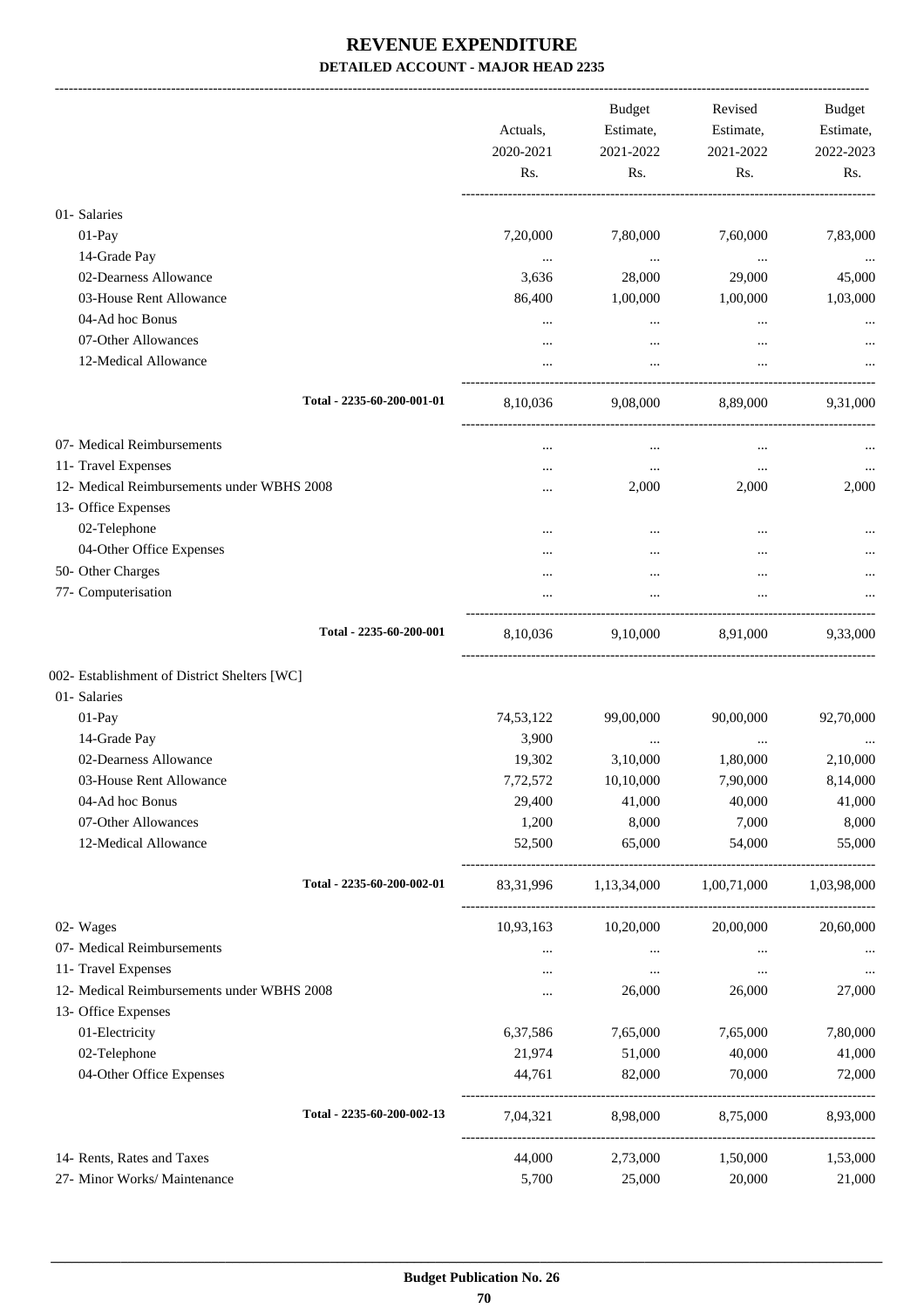|                                                                                                |            | <b>Budget</b>                                                   | Revised                     | Budget    |
|------------------------------------------------------------------------------------------------|------------|-----------------------------------------------------------------|-----------------------------|-----------|
|                                                                                                | Actuals,   | Estimate,                                                       | Estimate,                   | Estimate, |
|                                                                                                | 2020-2021  | 2021-2022                                                       | 2021-2022                   | 2022-2023 |
|                                                                                                | Rs.        | Rs.                                                             | Rs.                         | Rs.       |
| 50- Other Charges                                                                              |            | 7,82,081 15,00,000 14,50,000 15,10,000                          |                             |           |
| 77- Computerisation                                                                            |            | and the company of the                                          | $\sim$ $\sim$ $\sim$ $\sim$ |           |
| Total - 2235-60-200-002                                                                        |            | $1,09,61,261$ $1,50,76,000$ $1,45,92,000$ $1,50,62,000$         |                             |           |
| 005- Establishment of a Home for the Old and Infirm Political<br>Sufferers at South Garia [WC] |            |                                                                 |                             |           |
| 01- Salaries                                                                                   |            |                                                                 |                             |           |
| 01-Pay                                                                                         | 40,43,100  | 51,00,000                                                       | 49,00,000                   | 50,47,000 |
| 14-Grade Pay                                                                                   |            | <b>Contract Contract</b>                                        | $\sim 100$ and $\sim 100$   |           |
| 02-Dearness Allowance                                                                          | 18,684     | 1,65,000                                                        | 1,90,000                    | 2,10,000  |
| 03-House Rent Allowance                                                                        | 3,33,672   | 5,50,000                                                        | 3,92,000                    | 4,04,000  |
| 04-Ad hoc Bonus                                                                                | 16,800     | 31,000                                                          | 30,000                      | 31,000    |
| 07-Other Allowances                                                                            | $\cdots$   | <b>Contractor</b>                                               | $\cdots$                    |           |
| 12-Medical Allowance                                                                           | 11,500     | 18,000                                                          | 18,000                      | 19,000    |
| Total - 2235-60-200-005-01                                                                     | 44,23,756  | 58,64,000                                                       | 55,30,000                   | 57,11,000 |
| 02- Wages                                                                                      | 4,92,554   | 6,80,000                                                        | 5,50,000                    | 5,67,000  |
| 07- Medical Reimbursements                                                                     | $\cdots$   | $\sim$                                                          | $\cdots$                    |           |
| 11- Travel Expenses                                                                            | 8,079      | 20,000                                                          | 20,000                      | 20,000    |
| 12- Medical Reimbursements under WBHS 2008                                                     | 19,546     | 62,000                                                          | 50,000                      | 51,000    |
| 13- Office Expenses                                                                            |            |                                                                 |                             |           |
| 01-Electricity                                                                                 | 2,57,462   | 2,85,000                                                        | 4,10,000                    | 4,19,000  |
| 02-Telephone                                                                                   | $\cdots$   | $\cdots$                                                        | $\cdots$                    |           |
| 03-Maintenance / P.O.L. for Office Vehicles                                                    | 31,950     | 33,000                                                          | 33,000                      | 34,000    |
| 04-Other Office Expenses                                                                       | 1,21,910   | 1,25,000                                                        | 1,25,000                    | 1,28,000  |
| Total - 2235-60-200-005-13                                                                     | 4, 11, 322 | 4,43,000                                                        | 5,68,000                    | 5,81,000  |
| 21- Materials and Supplies/Stores and Equipment                                                |            |                                                                 |                             |           |
| 01-Diet                                                                                        |            | 43,731 68,000                                                   | 45,000                      | 46,000    |
| 50- Other Charges                                                                              | 7,47,969   | 3,90,000                                                        | 6,00,000                    | 6,18,000  |
| 78- Outsourcing of Services                                                                    |            | 5,67,350 7,14,000                                               | 7,90,000                    | 8,14,000  |
| Total - 2235-60-200-005                                                                        |            | 67,14,307 82,41,000 81,53,000                                   |                             | 84,08,000 |
| 084- Assistance to Goldsmiths and their dependents [WC]                                        |            |                                                                 |                             |           |
| 31- Grants-in-aid-GENERAL                                                                      |            |                                                                 |                             |           |
| 02-Other Grants                                                                                |            | the contract of the contract of the contract of the contract of |                             |           |
| <b>Total - Administrative Expenditure</b>                                                      |            | 1,84,85,604 2,42,27,000 2,36,36,000 2,44,03,000                 |                             |           |
| <b>State Development Schemes</b>                                                               |            |                                                                 |                             |           |
| 093- One-time Assistance (basic needs) to Transgender persons,                                 |            |                                                                 |                             |           |

Women in distress and Short-stature persons [WC]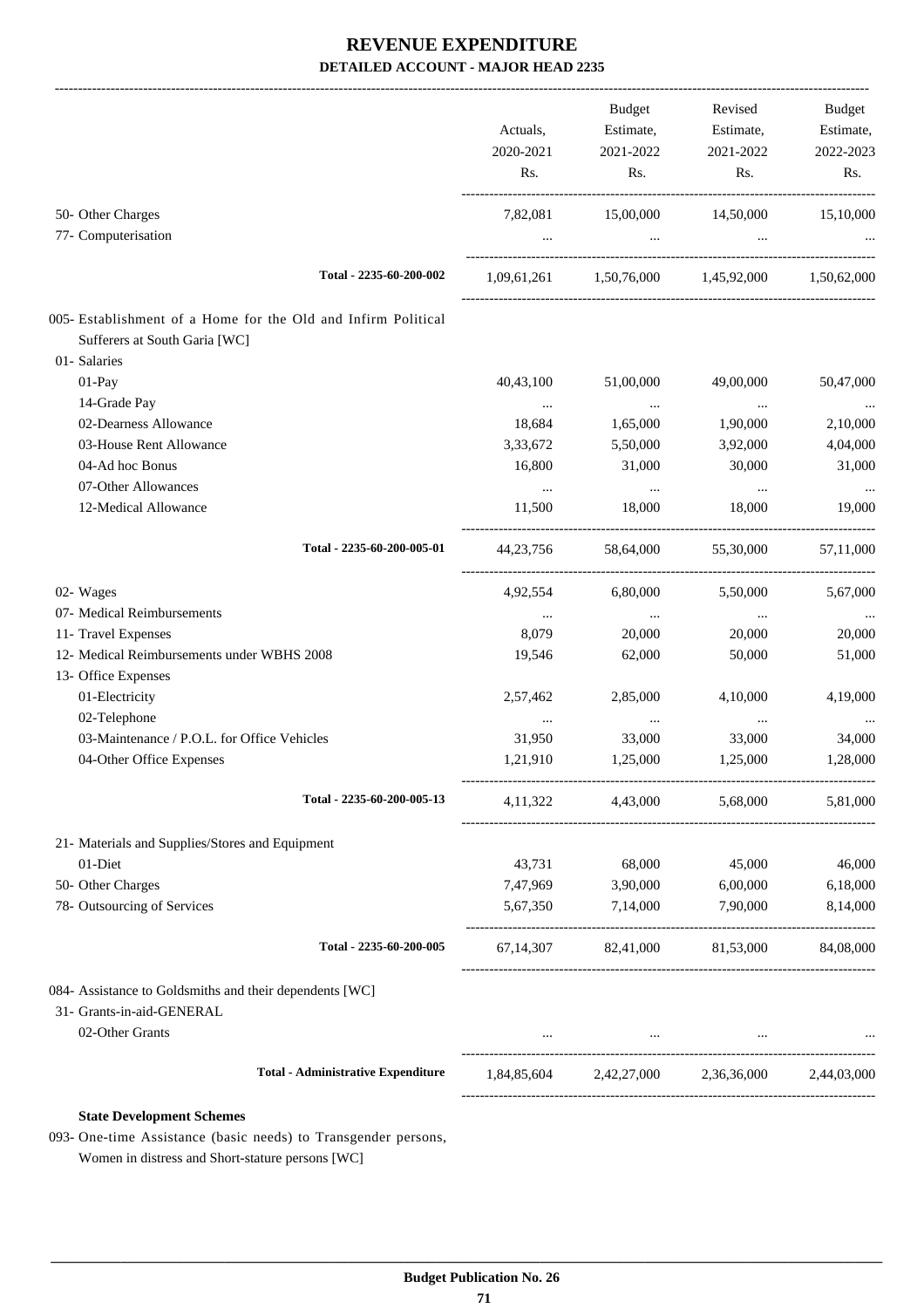|                           |                                          | Actuals.<br>2020-2021 | <b>Budget</b><br>Estimate,<br>2021-2022 | Revised<br>Estimate,<br>2021-2022 | <b>Budget</b><br>Estimate,<br>2022-2023 |
|---------------------------|------------------------------------------|-----------------------|-----------------------------------------|-----------------------------------|-----------------------------------------|
|                           |                                          |                       |                                         |                                   |                                         |
|                           |                                          | Rs.                   | Rs.                                     | Rs.                               | R <sub>s</sub> .                        |
|                           |                                          |                       |                                         |                                   |                                         |
| 31- Grants-in-aid-GENERAL |                                          |                       |                                         |                                   |                                         |
| 02-Other Grants           |                                          | 1,74,96,154           | 1,50,00,000                             | 50,00,000                         | 1,57,50,000                             |
|                           |                                          |                       |                                         |                                   |                                         |
|                           | <b>Total - State Development Schemes</b> | 1,74,96,154           | 1,50,00,000                             | 50,00,000                         | 1,57,50,000                             |
|                           | Total - 2235-60-200                      | 3,59,81,758           | 3,92,27,000                             | 2,86,36,000                       | 4,01,53,000                             |
|                           | Voted                                    | 3,59,81,758           | 3,92,27,000                             | 2,86,36,000                       | 4,01,53,000                             |
|                           | Charged                                  | $\cdots$              | $\cdots$                                | $\cdots$                          | $\cdots$                                |
|                           |                                          |                       |                                         |                                   |                                         |

#### **DETAILED ACCOUNT NO. 2235-60-789 - SPECIAL COMPONENT PLAN FOR SCHEDULED CASTES .**

.

.

#### **60 - OTHER SOCIAL SECURITY AND WELFARE**

#### **PROGRAMMES**

### **789- Special Component Plan for Scheduled Castes**

#### **State Development Schemes**

023- One-time Assistance (basic needs) to Transgender persons, Women in distress and Short-stature persons [WC]

# 31- Grants-in-aid-GENERAL

| orano in ani oli din re |                                          |                       |               |                       |                       |
|-------------------------|------------------------------------------|-----------------------|---------------|-----------------------|-----------------------|
| 02-Other Grants         |                                          | 57,97,150             | 50,00,000     | 16,67,000             | 52,50,000             |
|                         | <b>Total - State Development Schemes</b> | 57,97,150             | 50,00,000     | 16,67,000             | 52,50,000             |
|                         | Total - 2235-60-789                      | 57,97,150             | 50,00,000     | 16,67,000             | 52,50,000             |
|                         | Voted<br>Charged                         | 57.97.150<br>$\cdots$ | 50,00,000<br> | 16,67,000<br>$\cdots$ | 52,50,000<br>$\cdots$ |
|                         |                                          |                       |               |                       |                       |

#### **DETAILED ACCOUNT NO. 2235-60-796 - TRIBAL AREAS SUB-PLAN**

| 60 - OTHER SOCIAL SECURITY AND WELFARE                                        |           |           |          |           |
|-------------------------------------------------------------------------------|-----------|-----------|----------|-----------|
| <b>PROGRAMMES</b>                                                             |           |           |          |           |
| 796- Tribal Areas Sub-Plan                                                    |           |           |          |           |
| <b>State Development Schemes</b>                                              |           |           |          |           |
| 020- Old Age Pension for people belonging to Schedule Tribes [WC]             |           |           |          |           |
| 31- Grants-in-aid-GENERAL                                                     |           |           |          |           |
| 02-Other Grants                                                               |           | 16,00,000 | 5,33,000 | 16,80,000 |
| Total - 2235-60-796-020                                                       |           | 16,00,000 | 5.33,000 | 16,80,000 |
| 025- One-time Assistance (basic needs) to Transgender persons,                |           |           |          |           |
| Women in distress and Short-stature persons [WC]<br>31- Grants-in-aid-GENERAL |           |           |          |           |
|                                                                               |           |           |          |           |
| 02-Other Grants                                                               | 16.06.153 | 25,00,000 | 8,33,000 | 26.25,000 |
|                                                                               |           |           |          |           |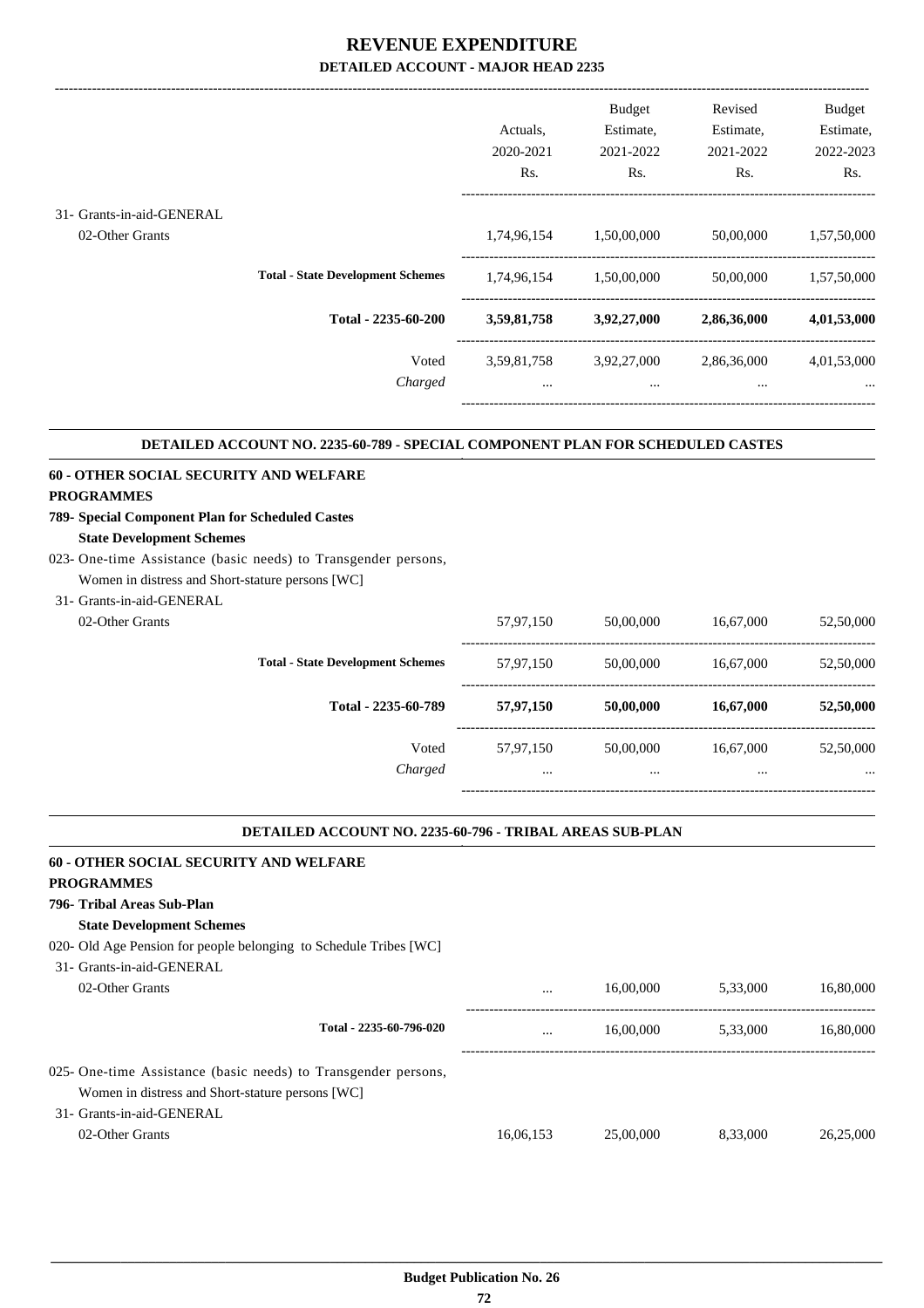|                                                                                                                            | Actuals,<br>2020-2021 | Budget<br>Estimate,<br>2021-2022       | Revised<br>Estimate,<br>2021-2022 | Budget<br>Estimate,<br>2022-2023 |
|----------------------------------------------------------------------------------------------------------------------------|-----------------------|----------------------------------------|-----------------------------------|----------------------------------|
|                                                                                                                            | Rs.                   | Rs.                                    | Rs.                               | Rs.                              |
| Total - 2235-60-796-025                                                                                                    |                       | 16,06,153 25,00,000 8,33,000 26,25,000 |                                   |                                  |
| <b>Total - State Development Schemes</b>                                                                                   | 16,06,153             |                                        | 41,00,000 13,66,000               | 43,05,000                        |
| Total - 2235-60-796                                                                                                        |                       | $16,06,153$ $41,00,000$ $13,66,000$    |                                   | 43,05,000                        |
| Voted<br>Charged                                                                                                           | 16,06,153<br>$\ddots$ | and the contract of the con-           | 41,00,000 13,66,000<br>$\cdots$   | 43,05,000                        |
| DETAILED ACCOUNT NO. 2235-60-800 - OTHER EXPENDITURE                                                                       |                       |                                        |                                   |                                  |
| 60 - OTHER SOCIAL SECURITY AND WELFARE<br><b>PROGRAMMES</b><br>800- Other Expenditure<br><b>Administrative Expenditure</b> |                       |                                        |                                   |                                  |
| 001- Maintenance of Homes and Buildings [WC]                                                                               |                       |                                        |                                   |                                  |
| 27- Minor Works/ Maintenance                                                                                               | $\cdots$              | 5,15,000                               | 1,50,000                          | 2,50,000                         |
| Total - 2235-60-800-001                                                                                                    | $\cdots$              | 5,15,000                               | 1,50,000                          | 2,50,000                         |
| 006- Little Star - Programme for Welfare of Short Statured People<br>$(SSP)$ [WC]<br>13- Office Expenses                   |                       |                                        |                                   |                                  |
| 04-Other Office Expenses<br>28- Payment of Professional and Special Services                                               |                       |                                        |                                   |                                  |
| 02-Other charges                                                                                                           |                       |                                        |                                   |                                  |
| 50- Other Charges                                                                                                          |                       |                                        |                                   |                                  |
| 77- Computerisation                                                                                                        |                       |                                        |                                   |                                  |
| <b>Total - Administrative Expenditure</b>                                                                                  |                       | 5,15,000                               | 1,50,000                          | 2,50,000                         |
| Total - 2235-60-800                                                                                                        | $\cdots$              | 5,15,000                               | 1,50,000                          | 2,50,000                         |
| Voted<br>Charged                                                                                                           |                       | 5,15,000                               | 1,50,000                          | 2,50,000                         |
|                                                                                                                            |                       |                                        |                                   |                                  |

 **DETAILED ACCOUNT NO. 2235 - DEDUCT RECOVERIES IN REDUCTION OF EXPENDITURE**

### **--------------------------------------------------------------------------------------------------------------------------------------------------------------------------------**

**--------------------------------------------------------------------------------------------------------------------------------------------------------------------------------**

#### **02 - SOCIAL WELFARE**

#### **001- Direction and Administration**

Administrative Expenditure

001-Directorate of Women Development and Social Welfare [WC]

70-Deduct Recoveries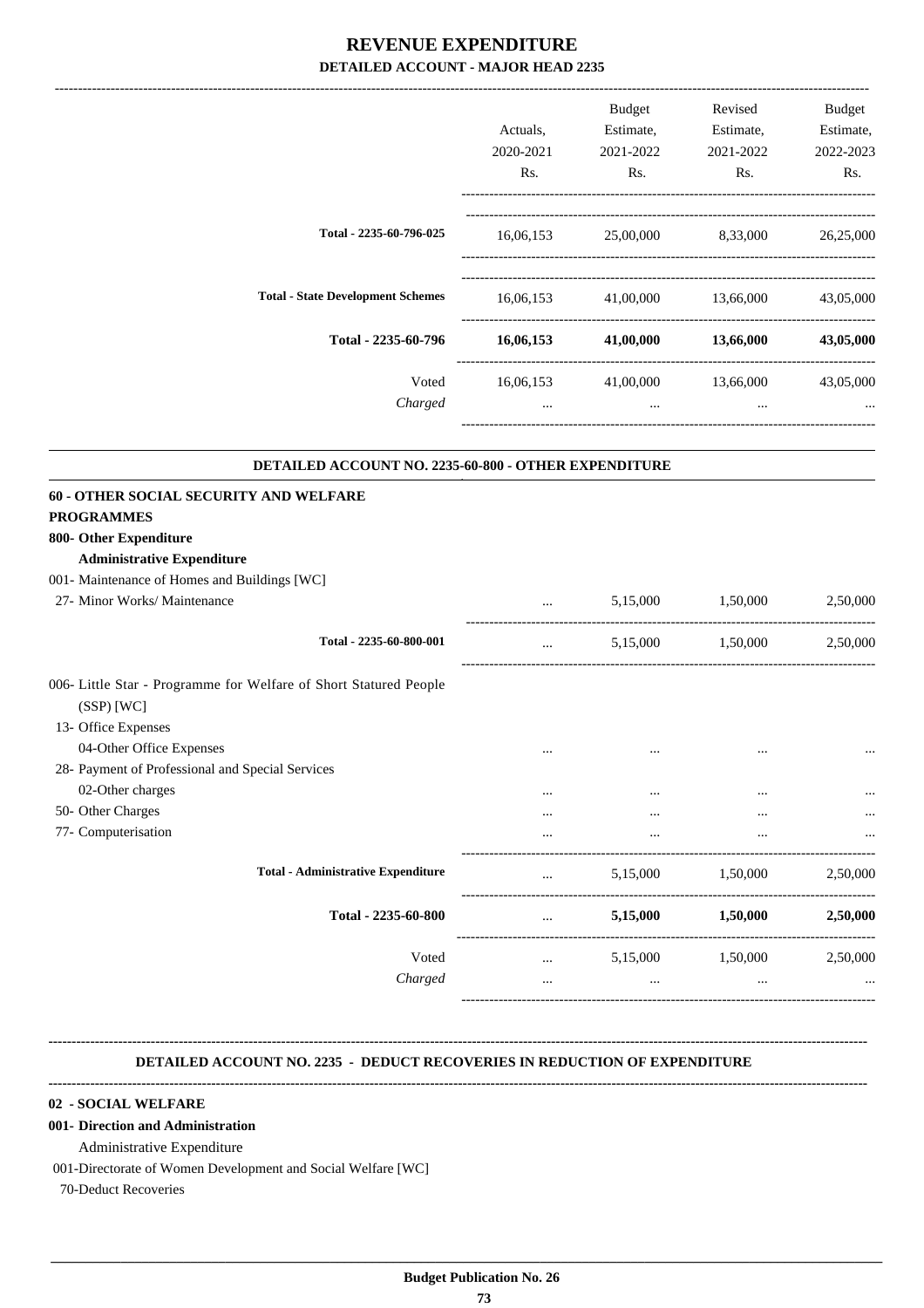-------------------------------------------------------------------------------------------------------------------------------------------------------------------------------

|                                                                                                                               | Actuals,<br>2020-2021<br>Rs. | <b>Budget</b><br>Revised<br>Estimate,<br>Estimate,<br>2021-2022<br>2021-2022 |          | <b>Budget</b><br>Estimate,<br>2022-2023 |
|-------------------------------------------------------------------------------------------------------------------------------|------------------------------|------------------------------------------------------------------------------|----------|-----------------------------------------|
|                                                                                                                               |                              | Rs.                                                                          | Rs.      | Rs.                                     |
| 01-Others                                                                                                                     |                              | $-1,000$                                                                     | $-1,000$ | $-1,000$                                |
| 02-W.B.H.S. 2008                                                                                                              |                              | $-1,000$                                                                     | $\cdots$ |                                         |
| 002-Social-Economic Scheme [WC]                                                                                               |                              |                                                                              |          |                                         |
| 70-Deduct Recoveries                                                                                                          |                              |                                                                              |          |                                         |
| 01-Others                                                                                                                     |                              | $-1,000$                                                                     | $-1,000$ | $-1,000$                                |
| 02-W.B.H.S. 2008                                                                                                              |                              | $-1,000$                                                                     | $\cdots$ |                                         |
| 007-Research, Training and Strengthening of the set up of the<br>Department and Directorate of Social Welfare (Vagrancy) [WC] |                              |                                                                              |          |                                         |
| 70-Deduct Recoveries                                                                                                          |                              |                                                                              |          |                                         |
| 01-Others                                                                                                                     | $-258$                       |                                                                              |          | $-1,000$                                |
|                                                                                                                               |                              | $-1,000$                                                                     | $-1,000$ |                                         |
| 02-W.B.H.S. 2008                                                                                                              | $\cdots$                     | $-1,000$                                                                     | $\cdots$ |                                         |
| 011-Establishement of Office of the Commissioner under P.W.D.<br>Act. 1995. [WC]                                              |                              |                                                                              |          |                                         |
| 70-Deduct Recoveries                                                                                                          |                              |                                                                              |          |                                         |
| 01-Others                                                                                                                     |                              | $-1,000$                                                                     | $-1,000$ | $-1,000$                                |
| 02-W.B.H.S. 2008                                                                                                              |                              | $-1,000$                                                                     | $\cdots$ |                                         |
| <b>State Development Schemes</b>                                                                                              |                              |                                                                              |          |                                         |
| 005-Establishment of Social Defence Planning Unit [WC]                                                                        |                              |                                                                              |          |                                         |
| 70-Deduct Recoveries                                                                                                          |                              |                                                                              |          |                                         |
| 01-Others                                                                                                                     | $\cdots$                     | $\ddotsc$                                                                    | $\cdots$ |                                         |
| 02-W.B.H.S. 2008                                                                                                              | $\ddotsc$                    |                                                                              |          |                                         |
| 006-Strengthening of set up for Office of the Commissioner<br>established under Disability Act. 1995. [WC]                    |                              |                                                                              |          |                                         |
| 70-Deduct Recoveries                                                                                                          |                              |                                                                              |          |                                         |
| 01-Others                                                                                                                     | $\cdots$                     | $\cdots$                                                                     | $\cdots$ |                                         |
| 02-W.B.H.S. 2008                                                                                                              | $\ddotsc$                    | $\ddotsc$                                                                    |          |                                         |
| 019-Strenghtening of District Set up [WC]                                                                                     |                              |                                                                              |          |                                         |
| 70-Deduct Recoveries                                                                                                          |                              |                                                                              |          |                                         |
| 01-Others                                                                                                                     |                              | $\cdots$                                                                     | $\cdots$ | $\cdots$                                |
| 02-W.B.H.S. 2008                                                                                                              | $\cdots$                     | $\cdots$                                                                     | $\cdots$ |                                         |
| Total - 001 - Deduct - Recoveries                                                                                             | $-258$                       | $-8,000$                                                                     | -4,000   | $-4,000$                                |
|                                                                                                                               |                              |                                                                              |          |                                         |
| 101- Welfare of Handicapped                                                                                                   |                              |                                                                              |          |                                         |
| Administrative Expenditure                                                                                                    |                              |                                                                              |          |                                         |
| 003-Institutions for Physically Handicapped [WC]                                                                              |                              |                                                                              |          |                                         |
| 70-Deduct Recoveries                                                                                                          |                              |                                                                              |          |                                         |
| 01-Others                                                                                                                     | $\cdots$                     | $-1,000$                                                                     | $-1,000$ | $-1,000$                                |
| 02-W.B.H.S. 2008                                                                                                              | $\ddotsc$                    | $\cdots$                                                                     | $\cdots$ |                                         |
| 004-Scholarships to the Handicapped Students studying below IXth                                                              |                              |                                                                              |          |                                         |
| Class in all Districts [WC]                                                                                                   |                              |                                                                              |          |                                         |
| 70-Deduct Recoveries                                                                                                          |                              |                                                                              |          |                                         |
| 01-Others                                                                                                                     | $\cdots$                     | $-1,000$                                                                     | $-1,000$ | $-1,000$                                |
| 02-W.B.H.S. 2008                                                                                                              |                              | $\cdots$                                                                     | $\cdots$ |                                         |
| 005-Assistance to Physically Handicapped in all Districts(Disability<br>Pensions) [WC]                                        |                              |                                                                              |          |                                         |
| 70-Deduct Recoveries                                                                                                          |                              |                                                                              |          |                                         |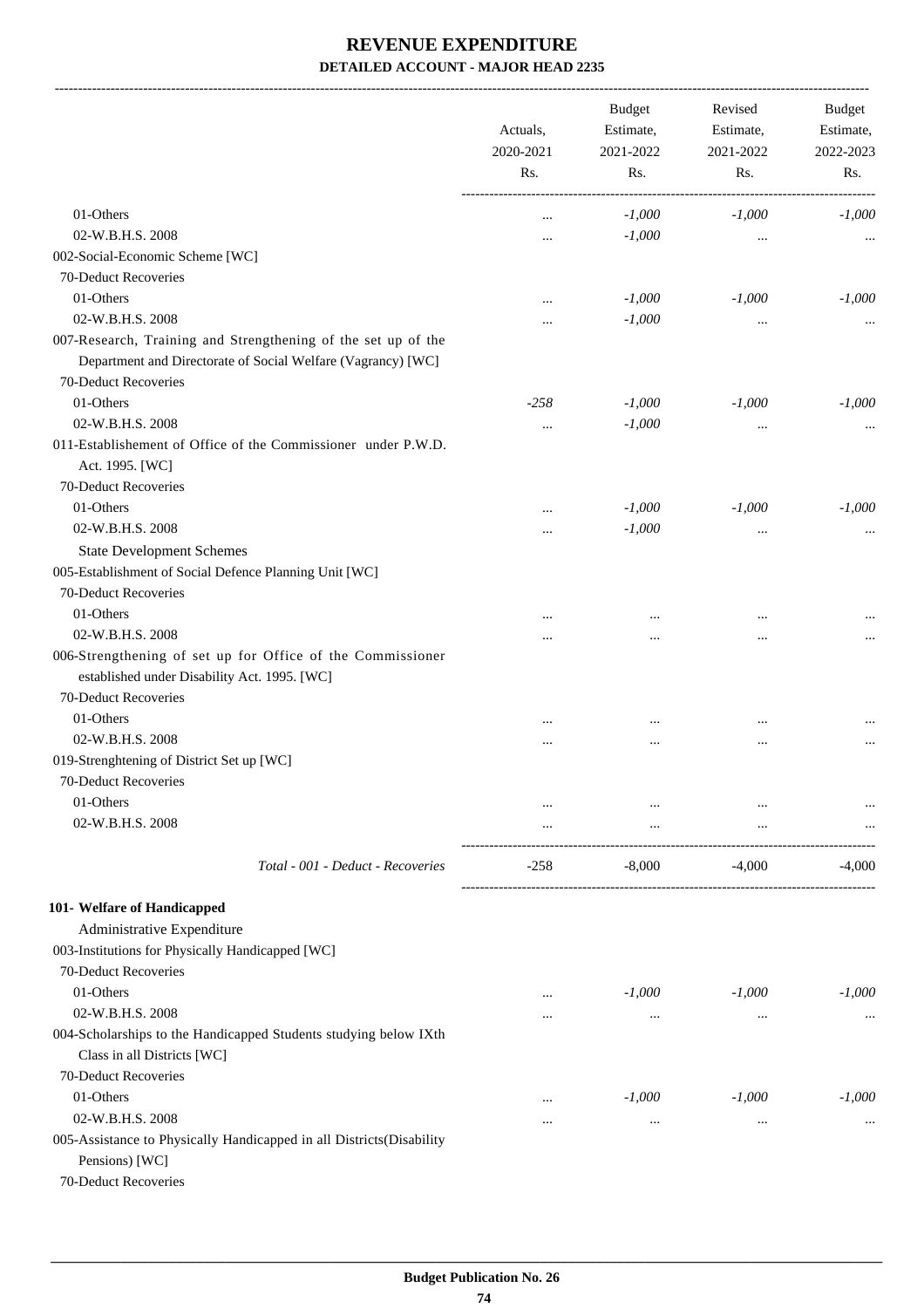-------------------------------------------------------------------------------------------------------------------------------------------------------------------------------

|                                                                       | Actuals,<br>2020-2021<br>Rs. | <b>Budget</b><br>Estimate,<br>2021-2022<br>Rs. | Revised<br>Estimate,<br>2021-2022<br>Rs. | <b>Budget</b><br>Estimate,<br>2022-2023<br>Rs. |
|-----------------------------------------------------------------------|------------------------------|------------------------------------------------|------------------------------------------|------------------------------------------------|
|                                                                       |                              |                                                |                                          |                                                |
| 01-Others                                                             |                              | $\ddotsc$                                      | $\ddotsc$                                |                                                |
| 02-W.B.H.S. 2008                                                      | $\cdots$                     | $\cdots$                                       |                                          | $\cdots$                                       |
| 033-Establishment of a School for the Deaf in North Bengal [WC]       |                              |                                                |                                          |                                                |
| 70-Deduct Recoveries                                                  |                              |                                                |                                          |                                                |
| 01-Others                                                             | $\ddotsc$                    | $-1,000$                                       | $-1,000$                                 | $-1,000$                                       |
| 02-W.B.H.S. 2008                                                      | $\ddotsc$                    | $-1,000$                                       | $\cdots$                                 |                                                |
| <b>State Development Schemes</b>                                      |                              |                                                |                                          |                                                |
| 007-Economic Rehabilitation to Physically Handicapped and             |                              |                                                |                                          |                                                |
| Mentally Retarded Persons [WC]                                        |                              |                                                |                                          |                                                |
| 70-Deduct Recoveries                                                  |                              |                                                |                                          |                                                |
| 01-Others                                                             |                              | $\ddotsc$                                      |                                          |                                                |
| 010-Creation of Public Awareness against Drug Abuse [WC]              |                              |                                                |                                          |                                                |
| 70-Deduct Recoveries                                                  |                              |                                                |                                          |                                                |
| 01-Others                                                             | $\cdots$                     | $\ddotsc$                                      |                                          |                                                |
| 02-W.B.H.S. 2008                                                      |                              |                                                |                                          | $\cdots$                                       |
| 012-Printing of Identity Cards for Disabled [WC]                      |                              |                                                |                                          |                                                |
| 70-Deduct Recoveries                                                  |                              |                                                |                                          |                                                |
| 01-Others                                                             |                              | $\cdots$                                       |                                          |                                                |
| 02-W.B.H.S. 2008                                                      |                              |                                                |                                          | $\cdots$                                       |
| 018-Implementation of the Persons with Disabilities Act. 1995. [WC]   |                              |                                                |                                          |                                                |
| 70-Deduct Recoveries                                                  |                              |                                                |                                          |                                                |
| 01-Others                                                             |                              | $\cdots$                                       | $\ddotsc$                                | $\ddotsc$                                      |
| 021-Economic Rehabilitation to Physically Handicapped and             |                              |                                                |                                          |                                                |
| Mentally Retarded Children [WC]                                       |                              |                                                |                                          |                                                |
| 70-Deduct Recoveries                                                  |                              |                                                |                                          |                                                |
| 01-Others                                                             |                              |                                                |                                          |                                                |
| 023-Assistance to Physically Handicapped Children in all Districts    |                              | $\ddotsc$                                      | $\ddotsc$                                |                                                |
| (Disability Pensions) [WC]                                            |                              |                                                |                                          |                                                |
| 70-Deduct Recoveries                                                  |                              |                                                |                                          |                                                |
| 01-Others                                                             |                              |                                                |                                          |                                                |
|                                                                       | $\cdots$                     | $\cdots$                                       | $\cdots$                                 | $\cdots$                                       |
| 037-Assistance to Physically Handicapped in all Districts (Disability |                              |                                                |                                          |                                                |
| Pensions) [WC]                                                        |                              |                                                |                                          |                                                |
| 70-Deduct Recoveries                                                  |                              |                                                |                                          |                                                |
| 01-Others                                                             | $\cdots$                     | $\cdots$                                       | $\cdots$                                 |                                                |
| <b>State Development Schemes</b>                                      |                              |                                                |                                          |                                                |
| 039-Manabik Scheme under Jai Bangla (JAIBANGLA) [WC]                  |                              |                                                |                                          |                                                |
| 70-Deduct Recoveries                                                  |                              |                                                |                                          |                                                |
| 01-Others                                                             | $-1,20,271$                  | $\cdots$                                       |                                          |                                                |
| Total - 101 - Deduct - Recoveries                                     | $-1,20,271$                  | $-4,000$                                       | $-3,000$                                 | $-3,000$                                       |
|                                                                       |                              |                                                |                                          |                                                |
| 102- Child Welfare                                                    |                              |                                                |                                          |                                                |
| Administrative Expenditure                                            |                              |                                                |                                          |                                                |
| 001-Govt. of India's Crash Programme of Nutrition for children [WC]   |                              |                                                |                                          |                                                |
| 70-Deduct Recoveries                                                  |                              |                                                |                                          |                                                |
| 01-Others                                                             | $-1,86,858$                  | $-20,000$                                      | $-10,000$                                | $-10,000$                                      |
| 02-W.B.H.S. 2008                                                      | $\cdots$                     | $-1,000$                                       | $\cdots$                                 |                                                |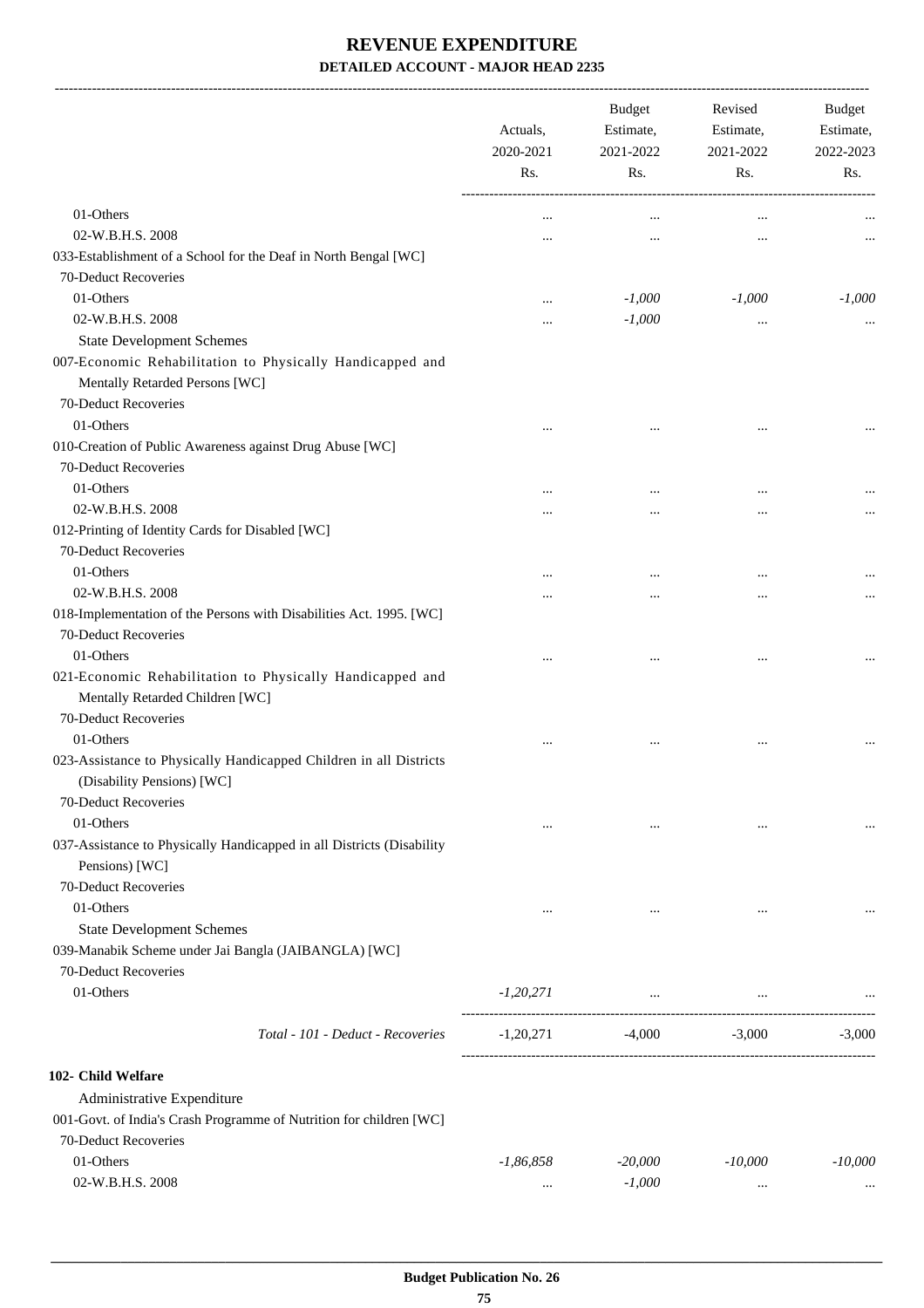|                                                                                                                                       | Actuals,<br>2020-2021<br>Rs. | <b>Budget</b><br>Estimate,<br>2021-2022<br>Rs. | Revised<br>Estimate,<br>2021-2022<br>Rs. | Budget<br>Estimate,<br>2022-2023<br>Rs. |
|---------------------------------------------------------------------------------------------------------------------------------------|------------------------------|------------------------------------------------|------------------------------------------|-----------------------------------------|
| 003-Family and Child Welfare Projects [WC]                                                                                            |                              |                                                |                                          |                                         |
| 70-Deduct Recoveries                                                                                                                  |                              |                                                |                                          |                                         |
| 01-Others                                                                                                                             | $-14,711$                    | $-20,000$                                      | $-10,000$                                | $-10,000$                               |
| 02-W.B.H.S. 2008                                                                                                                      |                              | $-1,000$                                       | $\cdots$                                 |                                         |
| 004-Establishment of Day care Centres, Balwadis and Creches for<br>Children in districts [WC]                                         |                              |                                                |                                          |                                         |
| 70-Deduct Recoveries                                                                                                                  |                              |                                                |                                          |                                         |
| 01-Others                                                                                                                             |                              | $-1,000$                                       | $-1,000$                                 | $-1,000$                                |
| 02-W.B.H.S. 2008                                                                                                                      |                              |                                                | $\cdots$                                 |                                         |
| 009-Grants-in-aid to Voluntary Organisations for Services for<br>Children in need of Care and Protection [WC]<br>70-Deduct Recoveries |                              |                                                |                                          |                                         |
| 01-Others                                                                                                                             |                              | $\cdots$                                       | $\cdots$                                 |                                         |
| 02-W.B.H.S. 2008                                                                                                                      |                              | $\cdots$                                       |                                          |                                         |
| 011-Remodelling and Renovation of cottages at Digha [WC]<br>70-Deduct Recoveries                                                      |                              |                                                |                                          |                                         |
| 01-Others                                                                                                                             |                              | $\cdots$                                       | $\cdots$                                 |                                         |
| 02-W.B.H.S. 2008                                                                                                                      |                              |                                                | $\cdots$                                 |                                         |
| 074-Establishment of Holiday Home for Destitute Children at Digha<br>[WC]                                                             |                              |                                                |                                          |                                         |
| 70-Deduct Recoveries                                                                                                                  |                              |                                                |                                          |                                         |
| 01-Others                                                                                                                             |                              |                                                |                                          |                                         |
| 02-W.B.H.S. 2008                                                                                                                      |                              | $\cdots$                                       | $\ddotsc$                                |                                         |
| 099-Establishment Charges of Saksham Anganwadi & POSHAN 2.0<br>(erstwhile ICDS) [WC]                                                  |                              |                                                |                                          |                                         |
| 70-Deduct Recoveries                                                                                                                  |                              |                                                |                                          |                                         |
| 01-Others                                                                                                                             | $\cdots$                     | $\cdots$                                       | $\cdots$                                 |                                         |
| <b>State Development Schemes</b>                                                                                                      |                              |                                                |                                          |                                         |
| 002-Remodelling and Renovation of Cottages at Digha [WC]<br>70-Deduct Recoveries                                                      |                              |                                                |                                          |                                         |
| 01-Others                                                                                                                             | $\cdots$                     | $\cdots$                                       | $\cdots$                                 | $\cdots$                                |
| 02-W.B.H.S. 2008                                                                                                                      | $\cdots$                     | $\ddotsc$                                      | $\ddotsc$                                | $\cdots$                                |
| 006-Grants-in-aid to Voluntary Organisations for Welfare of Children<br>in Need of Care and Protection [WC]                           |                              |                                                |                                          |                                         |
| 70-Deduct Recoveries                                                                                                                  |                              |                                                |                                          |                                         |
| 01-Others                                                                                                                             | $-35,90,333$                 | $\ddotsc$                                      | $\ddotsc$                                |                                         |
| 008-Introduction of Coaching System to Destitute Boys and Girls in<br>Primary and Secondary levels [WC]                               |                              |                                                |                                          |                                         |
| 70-Deduct Recoveries                                                                                                                  |                              |                                                |                                          |                                         |
| 01-Others                                                                                                                             |                              | $\ddotsc$                                      | $\cdots$                                 | $\cdots$                                |
| 025-Introduction of Vocational Training Centres for Destitute<br>Children [WC]                                                        |                              |                                                |                                          |                                         |
| 70-Deduct Recoveries                                                                                                                  |                              |                                                |                                          |                                         |
| 01-Others                                                                                                                             | $\ddotsc$                    | $\ddotsc$                                      | $\ddotsc$                                |                                         |
| <b>State Development Schemes</b>                                                                                                      |                              |                                                |                                          |                                         |
| 020-Establishment of I.C.D.S. Project (ADDHON) [WC]<br>70-Deduct Recoveries                                                           |                              |                                                |                                          |                                         |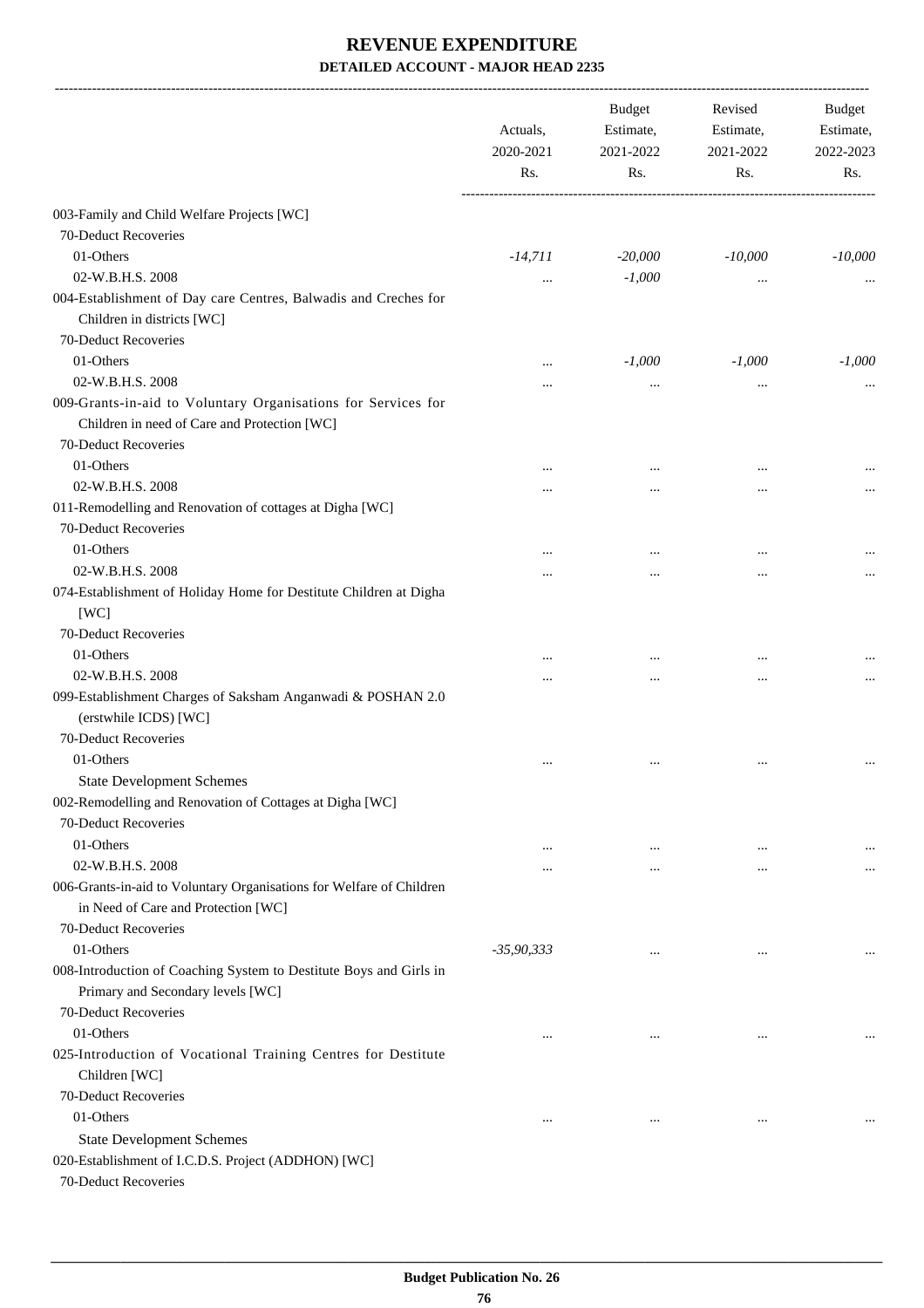-------------------------------------------------------------------------------------------------------------------------------------------------------------------------------

|                                                                                                                 | Actuals,<br>2020-2021<br>Rs. | <b>Budget</b><br>Estimate,<br>2021-2022<br>Rs. | Revised<br>Estimate,<br>2021-2022<br>Rs. | <b>Budget</b><br>Estimate,<br>2022-2023<br>Rs. |
|-----------------------------------------------------------------------------------------------------------------|------------------------------|------------------------------------------------|------------------------------------------|------------------------------------------------|
| 01-Others                                                                                                       | -75,869                      | $\cdots$                                       |                                          |                                                |
| 02-W.B.H.S. 2008                                                                                                | $\cdots$                     | $\cdots$                                       | $\cdots$                                 |                                                |
| <b>State Development Schemes</b>                                                                                |                              |                                                |                                          |                                                |
| 021-Administrative Cost of ICDS Project [General] (State Share)                                                 |                              |                                                |                                          |                                                |
| (OCASPS) [WC]                                                                                                   |                              |                                                |                                          |                                                |
| 70-Deduct Recoveries                                                                                            |                              |                                                |                                          |                                                |
| 01-Others                                                                                                       | $-2,02,392$                  |                                                |                                          |                                                |
| State Development Schemes (Central Assistance)                                                                  |                              |                                                |                                          |                                                |
| 026-Integrated Child Development Services (ICDS)(Central Share)<br>(OCASPS) [WC]                                |                              |                                                |                                          |                                                |
| 70-Deduct Recoveries                                                                                            |                              |                                                |                                          |                                                |
| 01-Others                                                                                                       | $-1,06,604$                  | $\cdots$                                       |                                          |                                                |
| 02-W.B.H.S. 2008                                                                                                |                              |                                                |                                          |                                                |
| 030-Rajiv Gandhi Scheme for Empowerment of Adolescent Girls<br>(RGSEAG)(SABLA)(Central Share) (OCASPS) [WC]     |                              |                                                |                                          |                                                |
| 70-Deduct Recoveries                                                                                            |                              |                                                |                                          |                                                |
| 01-Others                                                                                                       |                              |                                                |                                          |                                                |
| 033-Assistance for Continuation of ICDS Training Programme -<br>Anganwadi Workers (Central Share) (OCASPS) [WC] |                              |                                                |                                          |                                                |
| 70-Deduct Recoveries                                                                                            |                              |                                                |                                          |                                                |
| 01-Others<br>037-National Creche Scheme for the Children of Working Mothers<br>(Central Share) (OCASPS) [WC]    |                              |                                                |                                          |                                                |
| 70-Deduct Recoveries                                                                                            |                              |                                                |                                          |                                                |
| 01-Others                                                                                                       |                              | $\cdots$                                       |                                          |                                                |
|                                                                                                                 |                              |                                                |                                          |                                                |
| Total - 102 - Deduct - Recoveries                                                                               | $-41,76,767$                 | $-43,000$                                      | $-21,000$                                | $-21,000$                                      |
| 103- Womens Welfare                                                                                             |                              |                                                |                                          |                                                |
| Administrative Expenditure                                                                                      |                              |                                                |                                          |                                                |
| 001-Establishment of Training Centre for Girls and Women in Crafts                                              |                              |                                                |                                          |                                                |
| & Light Engineering . [WC]                                                                                      |                              |                                                |                                          |                                                |
| 70-Deduct Recoveries                                                                                            |                              |                                                |                                          |                                                |
| 01-Others                                                                                                       | $\cdots$                     | $-1,000$                                       | $-1,000$                                 | $-1,000$                                       |
| 02-W.B.H.S. 2008                                                                                                | $\cdots$                     | $\cdots$                                       | $\cdots$                                 |                                                |
| 002-Welfare Extension Project [WC]                                                                              |                              |                                                |                                          |                                                |
| 70-Deduct Recoveries                                                                                            |                              |                                                |                                          |                                                |
| 01-Others                                                                                                       | $\cdots$                     | $-1,000$                                       | $-1,000$                                 | $-1,000$                                       |
| 004-Establishment of Destitute Homes for Girls [WC]                                                             |                              |                                                |                                          |                                                |
| 70-Deduct Recoveries                                                                                            |                              |                                                |                                          |                                                |
| 01-Others                                                                                                       | $\cdots$                     | $-1,000$                                       | $-1,000$                                 | $-1,000$                                       |
| 02-W.B.H.S. 2008                                                                                                | $\cdots$                     | $-1,000$                                       | $\cdots$                                 | $\cdots$                                       |
| 006-Establishment of Border Area Projects under West Bengal<br>Social Welfare Advisory Board [WC]               |                              |                                                |                                          |                                                |
| 70-Deduct Recoveries                                                                                            |                              |                                                |                                          |                                                |
| 01-Others                                                                                                       | $\cdots$                     | $-1,000$                                       | $-1,000$                                 | $-1,000$                                       |
| 007-Grants to Pension to the Destitute Widows [WC]                                                              |                              |                                                |                                          |                                                |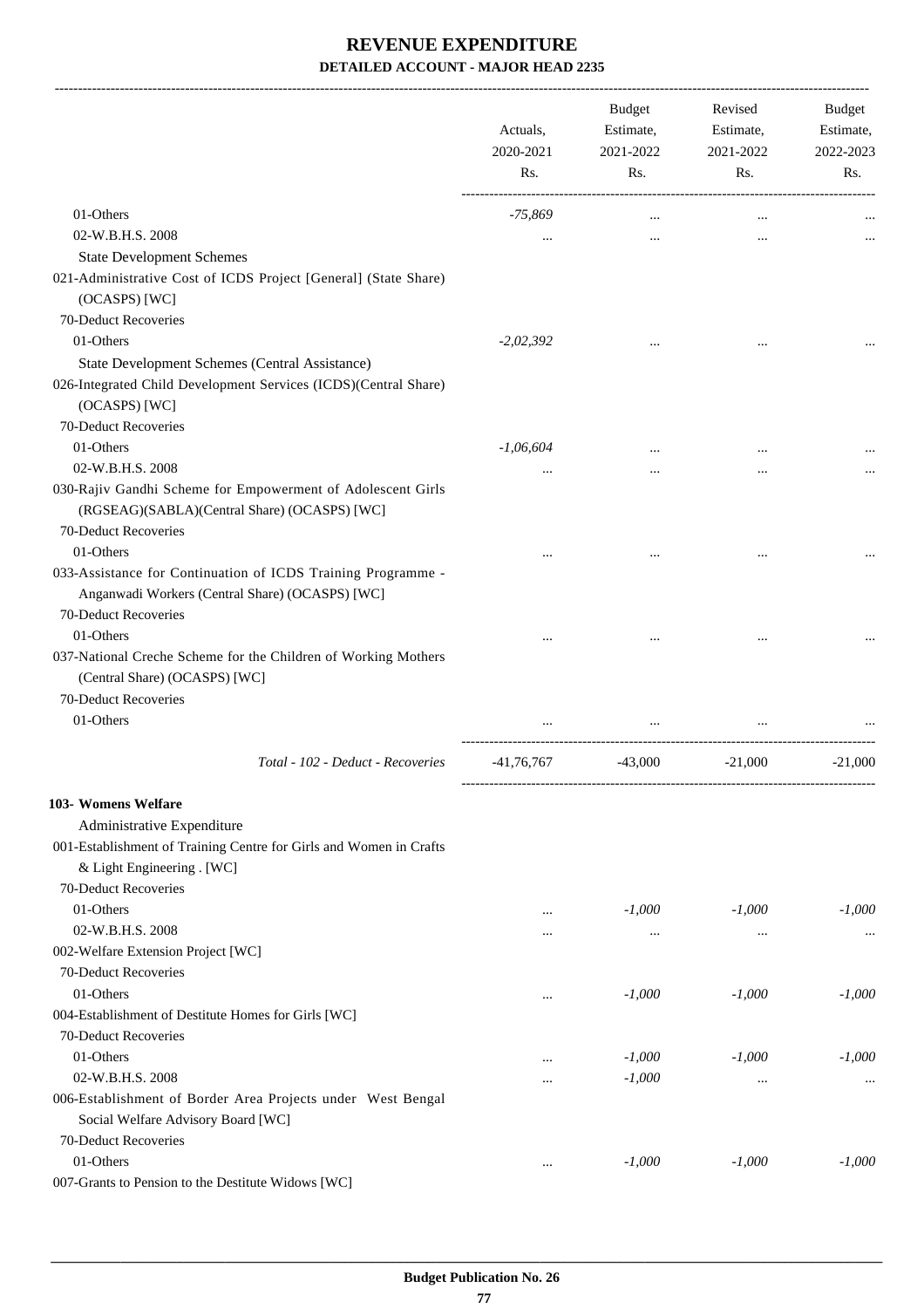-------------------------------------------------------------------------------------------------------------------------------------------------------------------------------

|                                                                  | Actuals,<br>2020-2021<br>Rs. | <b>Budget</b><br>Estimate,<br>2021-2022<br>Rs. | Revised<br>Estimate,<br>2021-2022<br>Rs. | <b>Budget</b><br>Estimate,<br>2022-2023<br>Rs. |
|------------------------------------------------------------------|------------------------------|------------------------------------------------|------------------------------------------|------------------------------------------------|
| 70-Deduct Recoveries                                             |                              |                                                |                                          |                                                |
| 01-Others                                                        | $\ddotsc$                    | $\ddotsc$                                      | $\ddotsc$                                |                                                |
| 02-W.B.H.S. 2008                                                 |                              | $\ddotsc$                                      | $\ddotsc$                                |                                                |
| 051-National Programme on Improved Chullah. [WC]                 |                              |                                                |                                          |                                                |
| 70-Deduct Recoveries                                             |                              |                                                |                                          |                                                |
| 01-Others                                                        |                              | $\cdots$                                       | $\ddotsc$                                |                                                |
| 02-W.B.H.S. 2008                                                 |                              |                                                | $\ddotsc$                                |                                                |
| 056-Assistacne to widows and families from Lower Income Groups   |                              |                                                |                                          |                                                |
| with dependent Children [WC]                                     |                              |                                                |                                          |                                                |
| 70-Deduct Recoveries                                             |                              |                                                |                                          |                                                |
| 01-Others                                                        |                              | $\ddotsc$                                      | $\ddotsc$                                |                                                |
| 02-W.B.H.S. 2008                                                 | $\cdots$                     |                                                |                                          |                                                |
| 066-Establishment for implementation of Kanyashree Prakalpa [WC] |                              |                                                |                                          |                                                |
| 70-Deduct Recoveries                                             |                              |                                                |                                          |                                                |
| 01-Others                                                        | $\ddotsc$                    | $-1,000$                                       | $-1,000$                                 | $-1,000$                                       |
| <b>State Development Schemes</b>                                 |                              |                                                |                                          |                                                |
| 003-Pension to Destitute Widows [WC]                             |                              |                                                |                                          |                                                |
| 70-Deduct Recoveries                                             |                              |                                                |                                          |                                                |
| 01-Others                                                        |                              | $\ddotsc$                                      | $\ddotsc$                                |                                                |
| 02-W.B.H.S. 2008                                                 | $\cdots$                     | $\cdots$                                       | $\ddotsc$                                |                                                |
| 026-Implementation of Kanyashree Prakalpa [WC]                   |                              |                                                |                                          |                                                |
| 70-Deduct Recoveries                                             |                              |                                                |                                          |                                                |
| 01-Others                                                        | $\ddotsc$                    | $\cdots$                                       | $\cdots$                                 | $\cdots$                                       |
| 068-Implementation of Rupashree Prakalpa [WC]                    |                              |                                                |                                          |                                                |
| 70-Deduct Recoveries                                             |                              |                                                |                                          |                                                |
| 01-Others                                                        | $-13,79,750$                 | $\ddotsc$                                      | $\ddotsc$                                |                                                |
| 076-Lakshmir Bhandar [WC]                                        |                              |                                                |                                          |                                                |
| 70-Deduct Recoveries                                             |                              |                                                |                                          |                                                |
| 01-Others                                                        | $\ddotsc$                    | $\cdots$                                       | $\cdots$                                 | $\cdots$                                       |
| <b>State Development Schemes</b>                                 |                              |                                                |                                          |                                                |
| 073-Widow Pension Scheme under Jai Bangla (JAIBANGLA) [WC]       |                              |                                                |                                          |                                                |
| 70-Deduct Recoveries                                             |                              |                                                |                                          |                                                |
| 01-Others                                                        | $\cdots$                     | $\cdots$                                       | $\cdots$                                 |                                                |
| <b>Central Sector Scheme</b>                                     |                              |                                                |                                          |                                                |
| 049-National Programme on Improved Chullah [WC]                  |                              |                                                |                                          |                                                |
| 70-Deduct Recoveries                                             |                              |                                                |                                          |                                                |
| 01-Others                                                        | $\cdots$                     | $\cdots$                                       | $\cdots$                                 |                                                |
| 02-W.B.H.S. 2008                                                 |                              | $\cdots$                                       | $\cdots$                                 |                                                |
| Total - 103 - Deduct - Recoveries                                | $-13,79,750$                 | $-6,000$                                       | $-5,000$                                 | $-5,000$                                       |
| 104- Welfare of Aged, Infirm and Destitute                       |                              |                                                |                                          |                                                |
| Administrative Expenditure                                       |                              |                                                |                                          |                                                |
| 001-Control of Vagrancy [WC]                                     |                              |                                                |                                          |                                                |
| 70-Deduct Recoveries                                             |                              |                                                |                                          |                                                |
| 01-Others                                                        | $\ddotsc$                    | $-1,000$                                       | $-1,000$                                 | $-1,000$                                       |
| 02-W.B.H.S. 2008                                                 | $\cdots$                     | $-1,000$                                       | $\cdots$                                 | $\ldots$                                       |
|                                                                  |                              |                                                |                                          |                                                |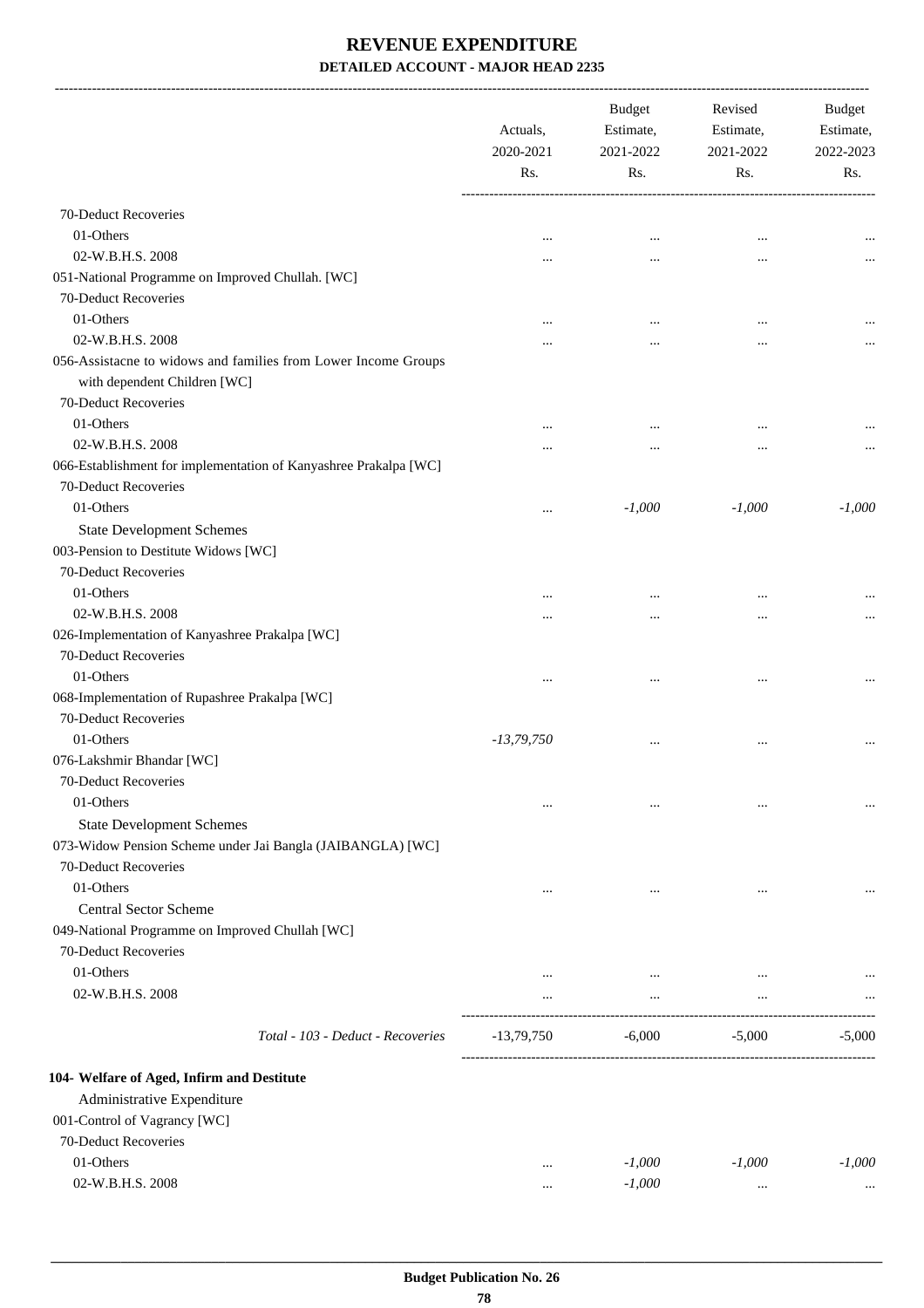|                                                                                                                                                            | Actuals,<br>2020-2021 | <b>Budget</b><br>Estimate,<br>2021-2022 | Revised<br>Estimate,<br>2021-2022 | Budget<br>Estimate,<br>2022-2023 |
|------------------------------------------------------------------------------------------------------------------------------------------------------------|-----------------------|-----------------------------------------|-----------------------------------|----------------------------------|
|                                                                                                                                                            | Rs.                   | Rs.                                     | Rs.                               | Rs.                              |
| 006-Non-Institutional Services for prevention of Child Beggary [WC]                                                                                        |                       |                                         |                                   |                                  |
| 70-Deduct Recoveries                                                                                                                                       |                       |                                         |                                   |                                  |
| 01-Others                                                                                                                                                  | $-57,267$             | $-10,000$                               | $-1,000$                          | $-1,000$                         |
| 02-W.B.H.S. 2008                                                                                                                                           |                       | $-1,000$                                | $\cdots$                          |                                  |
| 007-Establishment of Reception-cum-Founding Home at Sukanya<br>[WC]                                                                                        |                       |                                         |                                   |                                  |
| 70-Deduct Recoveries                                                                                                                                       |                       |                                         |                                   |                                  |
| 01-Others                                                                                                                                                  |                       | $-1,000$                                | $-1,000$                          | $-1,000$                         |
| 02-W.B.H.S. 2008                                                                                                                                           |                       | $-1,000$                                | $\cdots$                          |                                  |
| 008-Establishment of Training Centres for the promotion of Tailoring<br>and Cutting to the Destitute and Poor Girls and Women [WC]<br>70-Deduct Recoveries |                       |                                         |                                   |                                  |
| 01-Others                                                                                                                                                  | $\cdots$              | $-1,000$                                | $-1,000$                          | $-1,000$                         |
| 02-W.B.H.S. 2008                                                                                                                                           | $\cdots$              | $-1,000$                                | $\cdots$                          |                                  |
| 011-Eradication of Child Beggary from the city of Kolkata [WC]                                                                                             |                       |                                         |                                   |                                  |
| 70-Deduct Recoveries                                                                                                                                       |                       |                                         |                                   |                                  |
| 01-Others                                                                                                                                                  |                       | $\cdots$                                | $-1,000$                          | $-1,000$                         |
| 02-W.B.H.S. 2008                                                                                                                                           |                       | $\cdots$                                | $\cdots$                          |                                  |
| 013-Establishment of Institutions for Vagrants (Males at Mahalandi)<br>[WC]                                                                                |                       |                                         |                                   |                                  |
| 70-Deduct Recoveries                                                                                                                                       |                       |                                         |                                   |                                  |
| 01-Others                                                                                                                                                  |                       |                                         | $-1,000$                          | $-1,000$                         |
| 02-W.B.H.S. 2008                                                                                                                                           | $\cdots$              |                                         | $\cdots$                          |                                  |
| 014-Establishment of Work Centres for Able-bodied Vagrants [WC]                                                                                            |                       |                                         |                                   |                                  |
| 70-Deduct Recoveries                                                                                                                                       |                       |                                         |                                   |                                  |
| 01-Others                                                                                                                                                  |                       | $\cdots$                                | $-1,000$                          | $-1,000$                         |
| 02-W.B.H.S. 2008                                                                                                                                           | $\cdots$              |                                         | $\cdots$                          |                                  |
| 017-Establishment of Unit Offices under the Schemes for eradication<br>of Beggary from the city Kolkata etc. [WC]<br>70-Deduct Recoveries                  |                       |                                         |                                   |                                  |
| 01-Others                                                                                                                                                  | $\cdots$              | $-1,000$                                | $-1,000$                          | $-1,000$                         |
| 02-W.B.H.S. 2008                                                                                                                                           |                       | $\cdots$                                | $\cdots$                          |                                  |
| 018-Non-institutional care for Destitute Children [WC]                                                                                                     |                       |                                         |                                   |                                  |
| 70-Deduct Recoveries                                                                                                                                       |                       |                                         |                                   |                                  |
| 01-Others                                                                                                                                                  | $\ddotsc$             | $\ddotsc$                               | $\ddotsc$                         |                                  |
| 02-W.B.H.S. 2008                                                                                                                                           | $\cdots$              |                                         | $\ddotsc$                         |                                  |
| 019-Promotion of establishment Homes for the Old Destitute [WC]                                                                                            |                       |                                         |                                   |                                  |
| 70-Deduct Recoveries                                                                                                                                       |                       |                                         |                                   |                                  |
| 01-Others                                                                                                                                                  | $\cdots$              | $\cdots$                                |                                   | $\cdots$                         |
| 02-W.B.H.S. 2008                                                                                                                                           | $\cdots$              | $\cdots$                                | $\cdots$                          |                                  |
| 020-Grants to Pension for Destitute Old People [WC]                                                                                                        |                       |                                         |                                   |                                  |
| 70-Deduct Recoveries                                                                                                                                       |                       |                                         |                                   |                                  |
| 01-Others                                                                                                                                                  | $\cdots$              | $\cdots$                                | $\cdots$                          |                                  |
| 02-W.B.H.S. 2008                                                                                                                                           | $\cdots$              | $\cdots$                                | $\cdots$                          |                                  |
| 027-Establishment of a New Home--Extension of the Aged Invalid<br>Vagrants Home [WC]                                                                       |                       |                                         |                                   |                                  |

70-Deduct Recoveries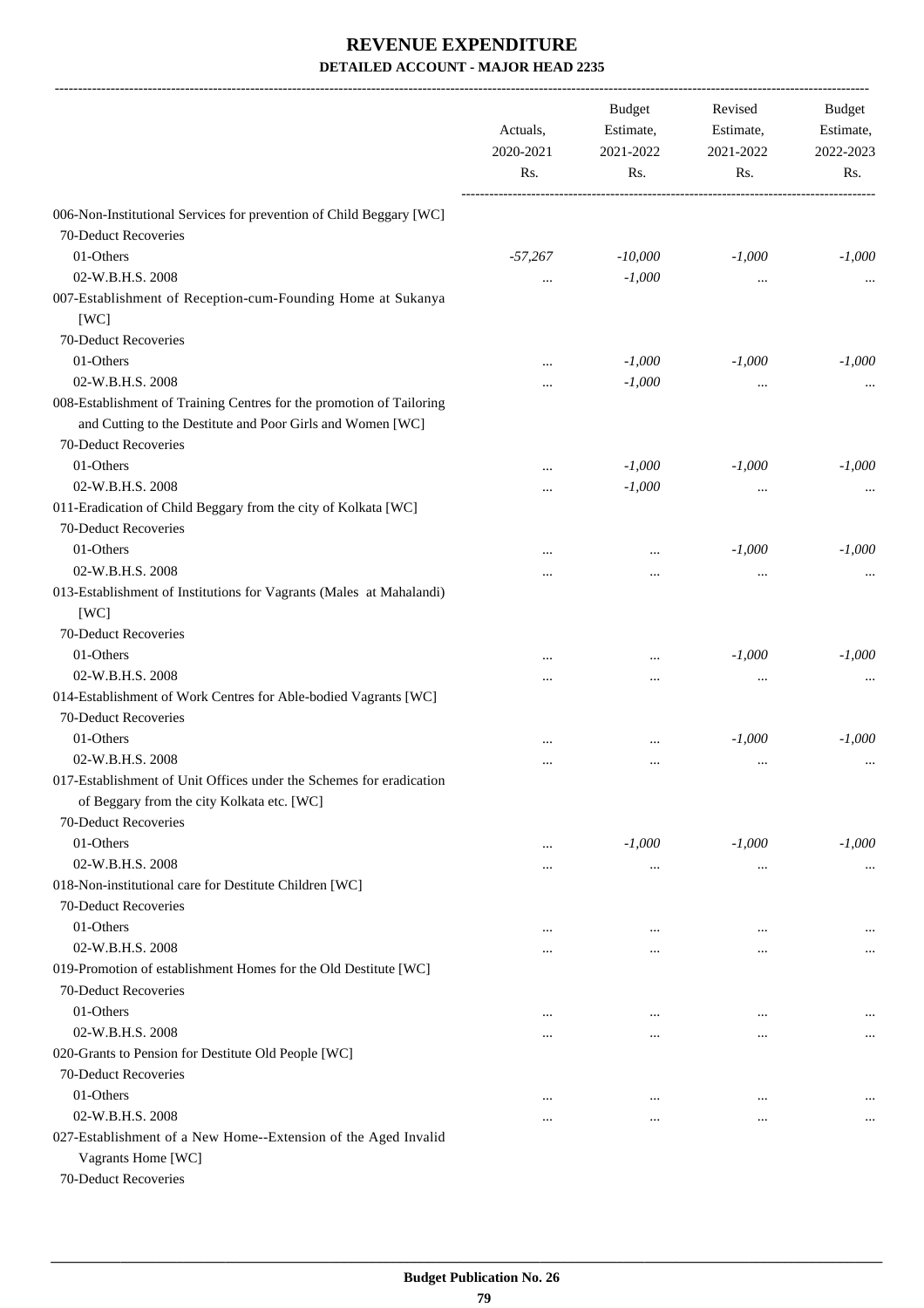|                                                                                                     | Actuals,<br>2020-2021 | Budget<br>Estimate,<br>2021-2022<br>Rs.<br>Rs. | Revised<br>Estimate, | 2021-2022 | Budget<br>Estimate,<br>2022-2023 |
|-----------------------------------------------------------------------------------------------------|-----------------------|------------------------------------------------|----------------------|-----------|----------------------------------|
|                                                                                                     |                       |                                                | Rs.                  | Rs.       |                                  |
| 01-Others                                                                                           | $\ddotsc$             | $\cdots$                                       | $\cdots$             |           |                                  |
| 02-W.B.H.S. 2008                                                                                    |                       |                                                |                      |           |                                  |
| <b>State Development Schemes</b>                                                                    |                       |                                                |                      |           |                                  |
| 003-Pension to Destitute Old People [WC]                                                            |                       |                                                |                      |           |                                  |
| 70-Deduct Recoveries                                                                                |                       |                                                |                      |           |                                  |
| 01-Others                                                                                           |                       |                                                |                      |           |                                  |
| 02-W.B.H.S. 2008                                                                                    |                       |                                                |                      |           |                                  |
|                                                                                                     |                       |                                                |                      |           |                                  |
| <b>State Development Schemes</b>                                                                    |                       |                                                |                      |           |                                  |
| 028-Old Age Pension Scheme under Jai Bangla (JAIBANGLA)<br>[WC]                                     |                       |                                                |                      |           |                                  |
|                                                                                                     |                       |                                                |                      |           |                                  |
| 70-Deduct Recoveries                                                                                |                       |                                                |                      |           |                                  |
| 01-Others                                                                                           | $-21,500$             | $\ddots$                                       |                      |           |                                  |
| Total - 104 - Deduct - Recoveries                                                                   |                       | $-78,767$ $-18,000$                            | $-8,000$             | $-8,000$  |                                  |
| <b>106- Correctional Services</b>                                                                   |                       |                                                |                      |           |                                  |
| Administrative Expenditure                                                                          |                       |                                                |                      |           |                                  |
| 002-Establishment of an After-Care Home for Ex.-Inmates of                                          |                       |                                                |                      |           |                                  |
| Reformatory Industrial and Borstal School at Benjatia House                                         |                       |                                                |                      |           |                                  |
| [WC]                                                                                                |                       |                                                |                      |           |                                  |
| 70-Deduct Recoveries                                                                                |                       |                                                |                      |           |                                  |
| 01-Others                                                                                           |                       | $-1,000$                                       | $-1,000$             | $-1,000$  |                                  |
| 02-W.B.H.S. 2008                                                                                    | $\cdots$              | $-1,000$                                       | $\ddotsc$            |           |                                  |
| 005-Introduction and Expansion of Probation System under the West<br>Bengal Children Act, 1959 [WC] |                       |                                                |                      |           |                                  |
| 70-Deduct Recoveries                                                                                |                       |                                                |                      |           |                                  |
| 01-Others                                                                                           |                       | $\ddotsc$                                      |                      |           |                                  |
| 02-W.B.H.S. 2008                                                                                    | $\cdots$              | $\cdots$                                       | $\ldots$             | $\cdots$  |                                  |
| 009-Establishment of Training Centres under Beggary Prevention                                      |                       |                                                |                      |           |                                  |
| Scheme [WC]                                                                                         |                       |                                                |                      |           |                                  |
| 70-Deduct Recoveries                                                                                |                       |                                                |                      |           |                                  |
| 01-Others                                                                                           | $\cdots$              | $-1,000$                                       | $-1,000$             | $-1,000$  |                                  |
| 02-W.B.H.S. 2008                                                                                    | $\cdots$              | $\cdots$                                       | $\ldots$             | $\cdots$  |                                  |
| 022-Establishment of a Home for Non-Delinquent Children under                                       |                       |                                                |                      |           |                                  |
| Borstal School Site [WC]                                                                            |                       |                                                |                      |           |                                  |
| 70-Deduct Recoveries                                                                                |                       |                                                |                      |           |                                  |
| 01-Others                                                                                           | $\cdots$              | $-1,000$                                       | $-1,000$             | $-1,000$  |                                  |
| 02-W.B.H.S. 2008                                                                                    |                       | $\cdots$                                       | $\cdots$             | $\cdots$  |                                  |
| 026-Establishment of a Composite Reformatory Industrial and<br><b>Borstal School</b> [WC]           |                       |                                                |                      |           |                                  |
| 70-Deduct Recoveries                                                                                |                       |                                                |                      |           |                                  |
| 01-Others                                                                                           | $-2,100$              | $-10,000$                                      | $-1,000$             | $-1,000$  |                                  |
| 02-W.B.H.S. 2008                                                                                    |                       |                                                |                      |           |                                  |
|                                                                                                     | $\cdots$              | $\cdots$                                       | $\cdots$             | $\cdots$  |                                  |
| <b>State Development Schemes</b><br>001-Scheme for prevention and control of Juvenile Social        |                       |                                                |                      |           |                                  |
| Maladjustment [WC]                                                                                  |                       |                                                |                      |           |                                  |
| 70-Deduct Recoveries                                                                                |                       |                                                |                      |           |                                  |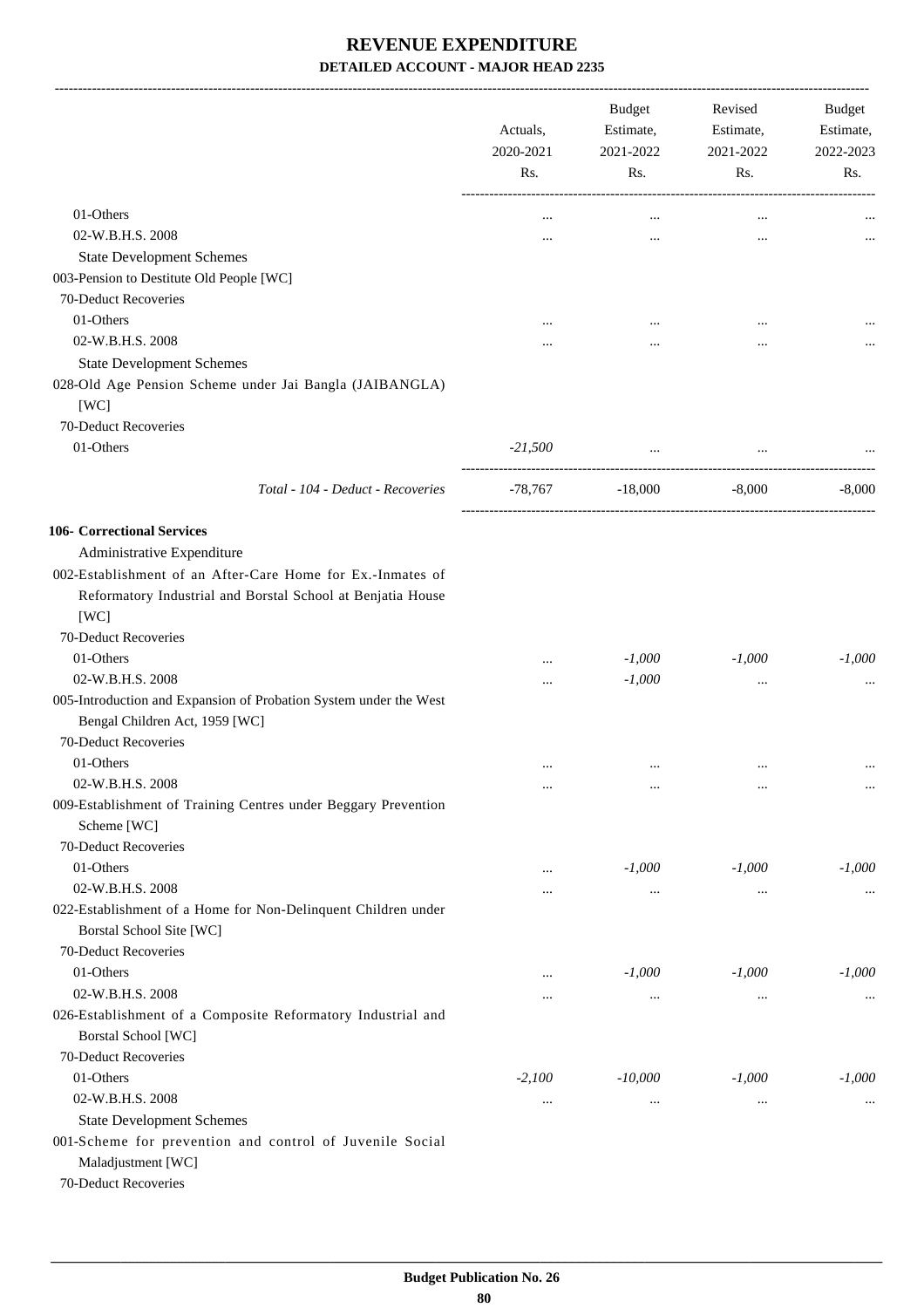|                                                                      | Actuals,<br>2020-2021<br>Rs. | <b>Budget</b><br>Estimate,<br>2021-2022<br>Rs. | Revised<br>Estimate,<br>2021-2022<br>Rs. | Budget<br>Estimate,<br>2022-2023<br>Rs. |
|----------------------------------------------------------------------|------------------------------|------------------------------------------------|------------------------------------------|-----------------------------------------|
| 02-W.B.H.S. 2008                                                     | $\ldots$                     | $\ldots$                                       | $\cdots$                                 |                                         |
| Total - 106 - Deduct - Recoveries                                    | $-2,100$                     | $-14,000$                                      | -4,000                                   | $-4,000$                                |
| 107- Assistance to Voluntary Organisation                            |                              |                                                |                                          |                                         |
| <b>State Development Schemes</b>                                     |                              |                                                |                                          |                                         |
| 001-Assistance to Voluntary Organisations [WC]                       |                              |                                                |                                          |                                         |
| 70-Deduct Recoveries                                                 |                              |                                                |                                          |                                         |
| 01-Others                                                            | $\cdots$                     | $\cdots$                                       | $\cdots$                                 |                                         |
|                                                                      |                              |                                                |                                          |                                         |
| Total - 107 - Deduct - Recoveries                                    | $\cdots$                     | $\cdots$                                       | $\cdots$                                 |                                         |
| 789- Special Component Plan for Scheduled Castes                     |                              |                                                |                                          |                                         |
| <b>State Development Schemes</b>                                     |                              |                                                |                                          |                                         |
| 001-Scholarships to Handicapped Students studying below Class-IX.    |                              |                                                |                                          |                                         |
| [WC]                                                                 |                              |                                                |                                          |                                         |
| 70-Deduct Recoveries                                                 |                              |                                                |                                          |                                         |
| 01-Others                                                            | $-9,866$                     | $\cdots$                                       |                                          |                                         |
| 002-Assistance to Physically Handicapped in all Districts            |                              |                                                |                                          |                                         |
| (Disabilitity Pensions) [WC]                                         |                              |                                                |                                          |                                         |
| 70-Deduct Recoveries                                                 |                              |                                                |                                          |                                         |
| 01-Others                                                            | $\cdots$                     |                                                | $\cdots$                                 |                                         |
| 005-Grants-in-aid to Voluntary Organisations for Welfare of Children |                              |                                                |                                          |                                         |
| in Need of Care and Protection [WC]                                  |                              |                                                |                                          |                                         |
| 70-Deduct Recoveries                                                 |                              |                                                |                                          |                                         |
| 01-Others                                                            |                              | $\ddotsc$                                      | $\cdots$                                 |                                         |
| 007-Pension to Destitute Widows [WC]                                 |                              |                                                |                                          |                                         |
| 70-Deduct Recoveries                                                 |                              |                                                |                                          |                                         |
| 01-Others                                                            | $\cdots$                     | $\cdots$                                       |                                          |                                         |
| 011-Pension to Destitute Old People [WC]                             |                              |                                                |                                          |                                         |
| 70-Deduct Recoveries                                                 |                              |                                                |                                          |                                         |
| 01-Others                                                            | $\cdots$                     | $\cdots$                                       | $\cdots$                                 |                                         |
| 02-W.B.H.S. 2008                                                     |                              | $\cdots$                                       |                                          |                                         |
| 019-Printing of Identity Cards for Disabled [WC]                     |                              |                                                |                                          |                                         |
| 70-Deduct Recoveries                                                 |                              |                                                |                                          |                                         |
| 01-Others                                                            | $\cdots$                     | $\ddotsc$                                      | $\cdots$                                 |                                         |
| 02-W.B.H.S. 2008                                                     | $\cdots$                     | $\cdots$                                       |                                          |                                         |
| 041-Scholarships to Handicapped Child Students [WC]                  |                              |                                                |                                          |                                         |
| 70-Deduct Recoveries                                                 |                              |                                                |                                          |                                         |
| 01-Others                                                            | $\cdots$                     | $\cdots$                                       | $\cdots$                                 | $\cdots$                                |
| 058-Implementation of Rupashree Prakalpa [WC]                        |                              |                                                |                                          |                                         |
| 70-Deduct Recoveries                                                 |                              |                                                |                                          |                                         |
| 01-Others                                                            | $-51,200$                    |                                                |                                          |                                         |
| 078-Lakshmir Bhandar [WC]                                            |                              |                                                |                                          |                                         |
| 70-Deduct Recoveries<br>01-Others                                    |                              |                                                |                                          |                                         |
| <b>State Development Schemes</b>                                     | $\cdots$                     | $\cdots$                                       | $\cdots$                                 | $\cdots$                                |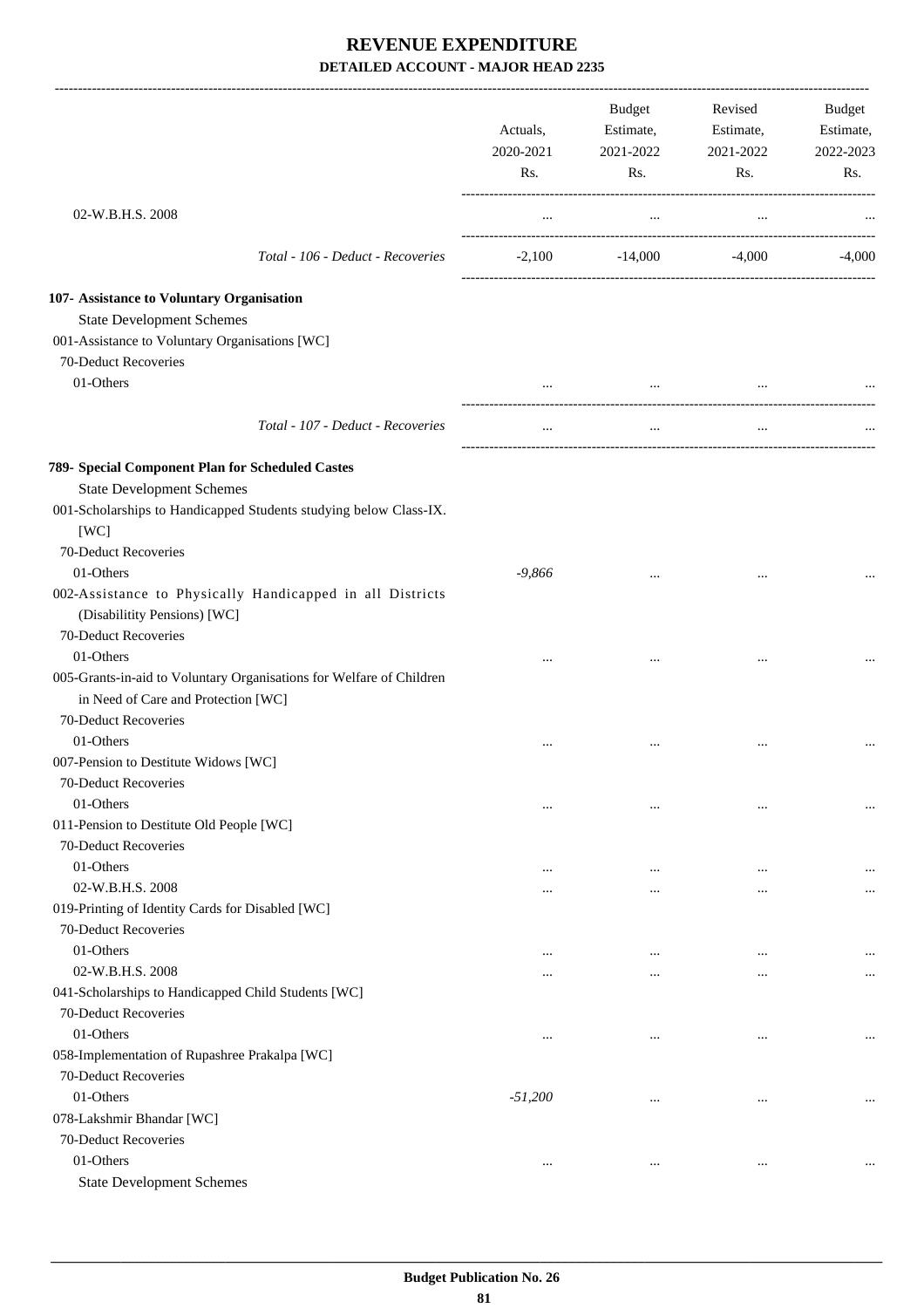|                                                                      | Actuals,<br>2020-2021<br>Rs. | <b>Budget</b><br>Estimate,<br>2021-2022<br>Rs. | Revised<br>Estimate,<br>2021-2022<br>Rs. | Budget<br>Estimate,<br>2022-2023<br>Rs. |
|----------------------------------------------------------------------|------------------------------|------------------------------------------------|------------------------------------------|-----------------------------------------|
| 016-Establishment of I.C.D.S. Project (ADDHON) [WC]                  |                              |                                                |                                          |                                         |
| 70-Deduct Recoveries                                                 |                              |                                                |                                          |                                         |
| 01-Others                                                            | $-1,242$                     | $\ddotsc$                                      | $\cdots$                                 |                                         |
| 02-W.B.H.S. 2008                                                     |                              |                                                |                                          |                                         |
| 059-Manabik Scheme under Jai Bangla (JAIBANGLA) [WC]                 |                              |                                                |                                          |                                         |
| 70-Deduct Recoveries                                                 |                              |                                                |                                          |                                         |
| 01-Others                                                            | $-42,000$                    |                                                | $\ddotsc$                                |                                         |
| 073-Widow Pension Scheme under Jai Bangla (JAIBANGLA) [WC]           |                              |                                                |                                          |                                         |
| 70-Deduct Recoveries                                                 |                              |                                                |                                          |                                         |
| 01-Others                                                            |                              |                                                | $\cdots$                                 |                                         |
| 074-Old Age Pension Scheme under Jai Bangla (JAIBANGLA)              |                              |                                                |                                          |                                         |
| [WC]                                                                 |                              |                                                |                                          |                                         |
| 70-Deduct Recoveries                                                 |                              |                                                |                                          |                                         |
| 01-Others                                                            |                              |                                                |                                          |                                         |
| <b>State Development Schemes</b>                                     |                              |                                                |                                          |                                         |
| 038-Integrated Child Protection Scheme [ICPS] (State Share)          |                              |                                                |                                          |                                         |
| (OCASPS) [WC]                                                        |                              |                                                |                                          |                                         |
| 70-Deduct Recoveries                                                 |                              |                                                |                                          |                                         |
| 01-Others                                                            |                              |                                                |                                          |                                         |
| 056-Integrated Child Development Services (ICDS)(State Share)        |                              |                                                |                                          |                                         |
| (OCASPS) [WC]                                                        |                              |                                                |                                          |                                         |
| 70-Deduct Recoveries                                                 |                              |                                                |                                          |                                         |
| 01-Others                                                            | $-5,317$                     |                                                |                                          |                                         |
| State Development Schemes (Central Assistance)                       |                              |                                                |                                          |                                         |
| 049-Integrated Child Development Services (ICDS)(Central Share)      |                              |                                                |                                          |                                         |
| (OCASPS) [WC]                                                        |                              |                                                |                                          |                                         |
| 70-Deduct Recoveries                                                 |                              |                                                |                                          |                                         |
| 01-Others                                                            | $-2,20,187$                  |                                                |                                          |                                         |
|                                                                      |                              |                                                |                                          |                                         |
| Total - 789 - Deduct - Recoveries                                    | $-3,29,812$                  | $\cdots$                                       | $\ldots$                                 |                                         |
| 796- Tribal Areas Sub-Plan                                           |                              |                                                |                                          |                                         |
| <b>State Development Schemes</b>                                     |                              |                                                |                                          |                                         |
| 001-Assistance to Physically Handicapped in all Districts(Disability |                              |                                                |                                          |                                         |
| Pensions) [WC]                                                       |                              |                                                |                                          |                                         |
| 70-Deduct Recoveries                                                 |                              |                                                |                                          |                                         |
| 01-Others                                                            | $\cdots$                     | $\cdots$                                       | $\cdots$                                 | $\cdots$                                |
| 002-Grant of Pension to Destitute Widows [WC]                        |                              |                                                |                                          |                                         |
| 70-Deduct Recoveries                                                 |                              |                                                |                                          |                                         |
| 01-Others                                                            |                              | $\ddotsc$                                      | $\ddotsc$                                |                                         |
| 003-Grant of Pension to Destitute Old People [WC]                    |                              |                                                |                                          |                                         |
| 70-Deduct Recoveries                                                 |                              |                                                |                                          |                                         |
| 01-Others                                                            |                              |                                                | $\ddotsc$                                |                                         |
| 004-Economic Rehabilitation to Physically Handicapped and            |                              |                                                |                                          |                                         |
| Mentally Retarded Persons [WC]                                       |                              |                                                |                                          |                                         |
| 70-Deduct Recoveries                                                 |                              |                                                |                                          |                                         |
| 01-Others                                                            | $\cdots$                     | $\cdots$                                       | $\cdots$                                 |                                         |
|                                                                      |                              |                                                |                                          |                                         |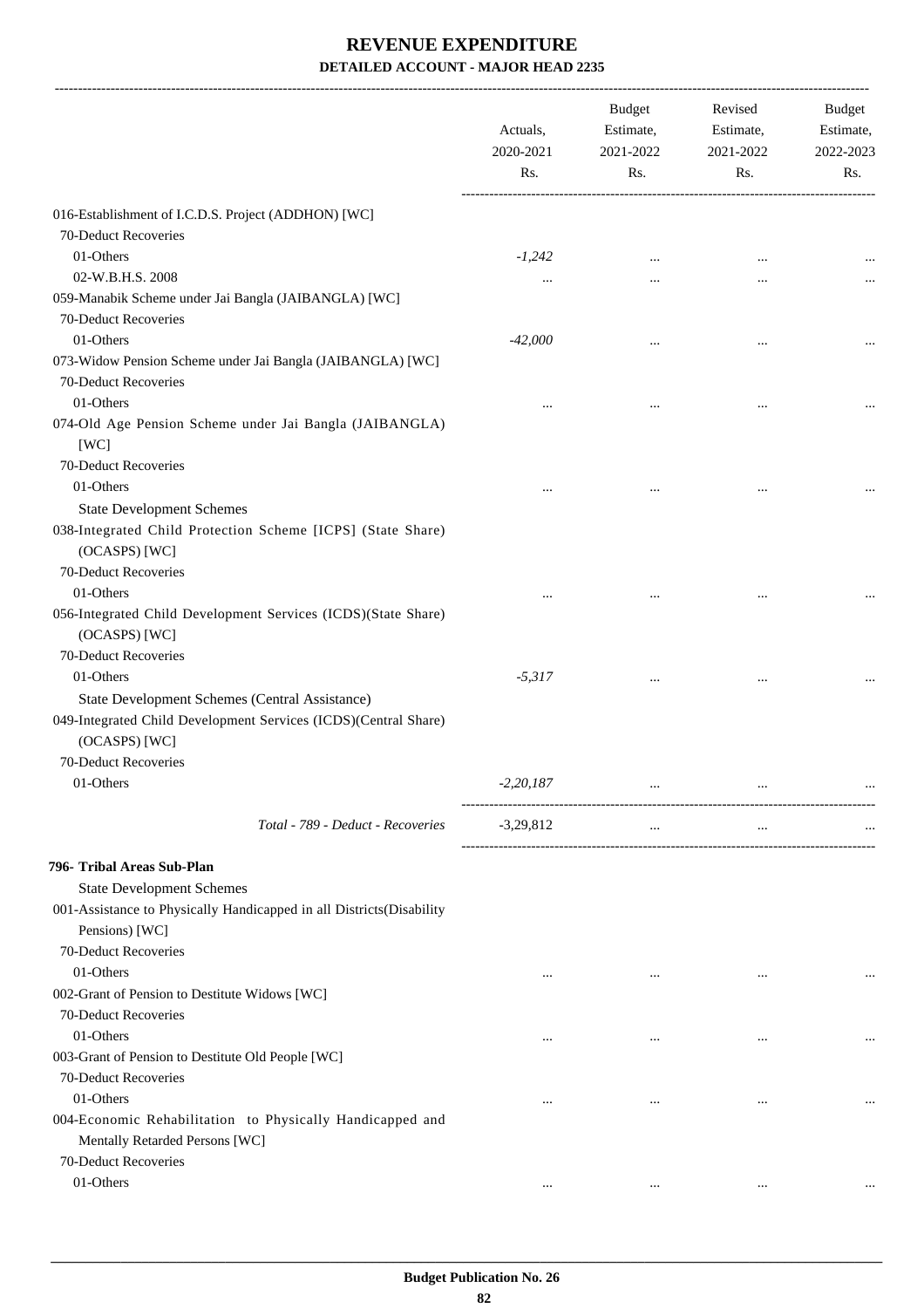|                                                                                                                                     | Actuals,<br>2020-2021<br>Rs. | Budget<br>Estimate,<br>2021-2022<br>Rs. | Revised<br>Estimate,<br>2021-2022<br>Rs. | Budget<br>Estimate,<br>2022-2023<br>Rs. |
|-------------------------------------------------------------------------------------------------------------------------------------|------------------------------|-----------------------------------------|------------------------------------------|-----------------------------------------|
| 005-Grants-in-aid to Voluntary Organisations for Welfare of Children<br>in Need of Care and Protection [WC]<br>70-Deduct Recoveries |                              |                                         |                                          |                                         |
| 01-Others                                                                                                                           |                              |                                         |                                          |                                         |
| 010-Scholarships to Handicapped Students studying below Class-IX<br>[WC]                                                            |                              |                                         |                                          |                                         |
| 70-Deduct Recoveries<br>01-Others                                                                                                   |                              |                                         |                                          |                                         |
|                                                                                                                                     |                              |                                         |                                          |                                         |
| 013-Printing of Identity Cards for Disabled [WC]<br>70-Deduct Recoveries                                                            |                              |                                         |                                          |                                         |
| 01-Others                                                                                                                           | $\cdots$                     | $\ddotsc$                               | $\cdots$                                 |                                         |
| 02-W.B.H.S. 2008<br>037-Implementation of Swawlamban (NORAD) [WC]<br>70-Deduct Recoveries                                           |                              |                                         |                                          |                                         |
| 01-Others                                                                                                                           | $\cdots$                     | $\ddotsc$                               | $\cdots$                                 |                                         |
| 038-Awareness Generating Programmes against Social Evils [WC]                                                                       |                              |                                         |                                          |                                         |
| 70-Deduct Recoveries                                                                                                                |                              |                                         |                                          |                                         |
| 01-Others                                                                                                                           | $\cdots$                     | $\cdots$                                | $\cdots$                                 |                                         |
| 055-Implementation of Rupashree Prakalpa [WC]                                                                                       |                              |                                         |                                          |                                         |
| 70-Deduct Recoveries                                                                                                                |                              |                                         |                                          |                                         |
| 01-Others                                                                                                                           | $\cdots$                     |                                         |                                          |                                         |
| 078-Lakshmir Bhandar [WC]                                                                                                           |                              |                                         |                                          |                                         |
| 70-Deduct Recoveries                                                                                                                |                              |                                         |                                          |                                         |
| 01-Others                                                                                                                           |                              |                                         | $\cdots$                                 |                                         |
| <b>State Development Schemes</b>                                                                                                    |                              |                                         |                                          |                                         |
| 021-Establishment of I.C.D.S. Project (State Share) (ADDHON)<br>[WC]                                                                |                              |                                         |                                          |                                         |
| 70-Deduct Recoveries                                                                                                                |                              |                                         |                                          |                                         |
| 01-Others                                                                                                                           | $-33,568$                    | $\cdots$                                |                                          |                                         |
| 02-W.B.H.S. 2008                                                                                                                    | $\cdots$                     | $\cdots$                                |                                          |                                         |
| 056-Manabik Scheme under Jai Bangla (JAIBANGLA) [WC]                                                                                |                              |                                         |                                          |                                         |
| 70-Deduct Recoveries                                                                                                                |                              |                                         |                                          |                                         |
| 01-Others                                                                                                                           | $\ddotsc$                    | $\cdots$                                | $\cdots$                                 | $\ldots$                                |
| 073-Widow Pension Scheme under Jai Bangla (JAIBANGLA) [WC]                                                                          |                              |                                         |                                          |                                         |
| 70-Deduct Recoveries                                                                                                                |                              |                                         |                                          |                                         |
| 01-Others                                                                                                                           | $\ddotsc$                    | $\cdots$                                | $\ddotsc$                                |                                         |
| 074-Old Age Pension Scheme under Jai Bangla (JAIBANGLA)<br>[WC]                                                                     |                              |                                         |                                          |                                         |
| 70-Deduct Recoveries                                                                                                                |                              |                                         |                                          |                                         |
| 01-Others                                                                                                                           | $\ddotsc$                    | $\cdots$                                | $\cdots$                                 |                                         |
| State Development Schemes (Central Assistance)                                                                                      |                              |                                         |                                          |                                         |
| 050-Integrated Child Development Services (ICDS)(Central Share)<br>(OCASPS) [WC]                                                    |                              |                                         |                                          |                                         |
| 70-Deduct Recoveries                                                                                                                |                              |                                         |                                          |                                         |
| 01-Others                                                                                                                           | $-15,500$                    | $\cdots$                                | $\cdots$                                 |                                         |
| 051-Integrated Child Protection Scheme (ICPS)(Central Share)<br>(OCASPS) [WC]                                                       |                              |                                         |                                          |                                         |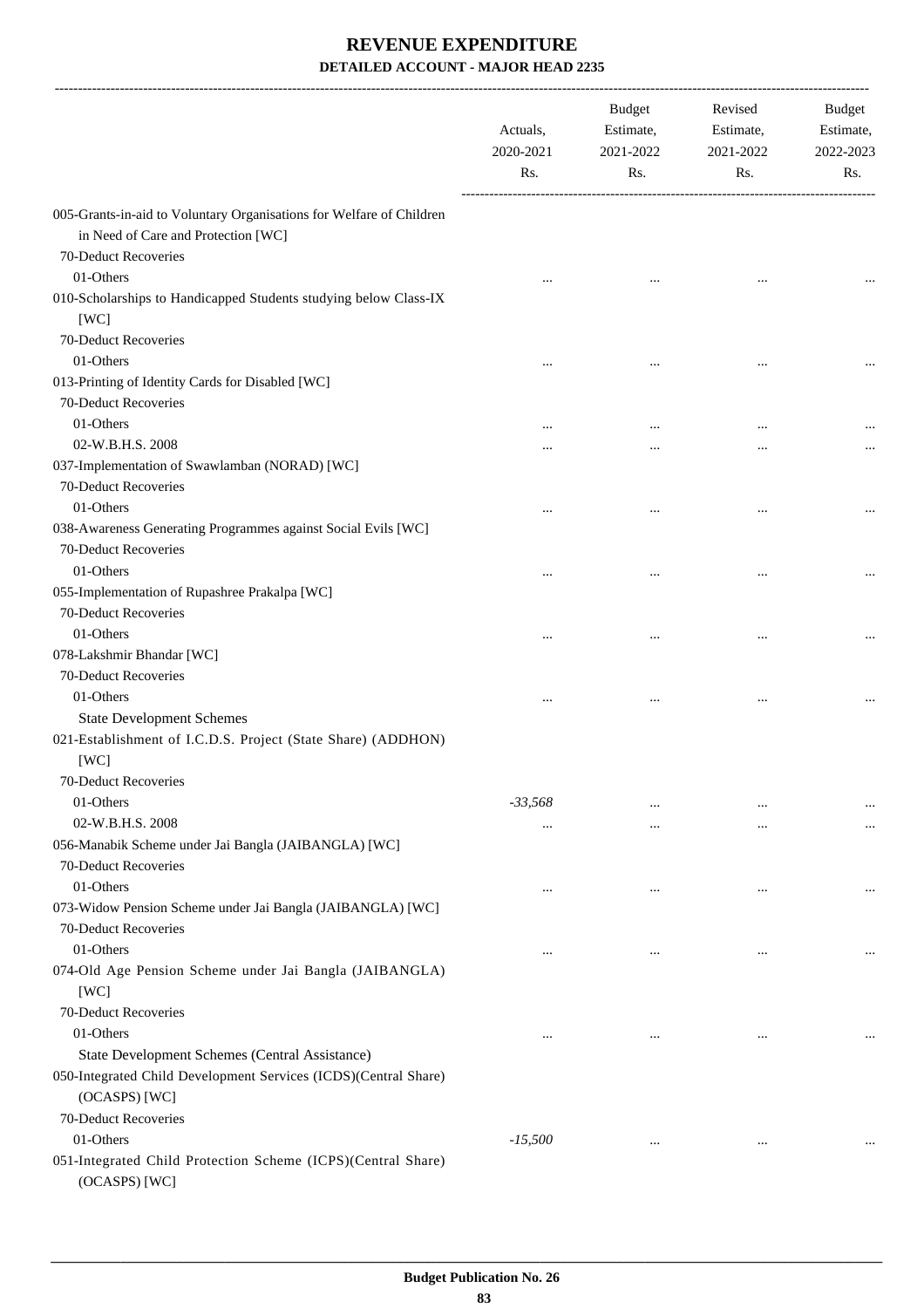|                                                                                                                | Actuals,<br>2020-2021<br>Rs. | Budget<br>Estimate,<br>2021-2022<br>Rs. | Revised<br>Estimate,<br>2021-2022<br>Rs. | Budget<br>Estimate,<br>2022-2023<br>Rs. |
|----------------------------------------------------------------------------------------------------------------|------------------------------|-----------------------------------------|------------------------------------------|-----------------------------------------|
| 70-Deduct Recoveries                                                                                           |                              |                                         |                                          |                                         |
| 01-Others                                                                                                      |                              |                                         | and the contract of the contract of the  |                                         |
| Total - 796 - Deduct - Recoveries                                                                              | -49,068                      | $\cdots$                                | $\cdots$                                 |                                         |
|                                                                                                                |                              |                                         |                                          |                                         |
| 800- Other Expenditure                                                                                         |                              |                                         |                                          |                                         |
| Administrative Expenditure                                                                                     |                              |                                         |                                          |                                         |
| 027-Pilot Project for promotion of Employment and income                                                       |                              |                                         |                                          |                                         |
| opportunities in Burdwan, Purulia with the assistance from                                                     |                              |                                         |                                          |                                         |
| International Labour Organisation [WC]                                                                         |                              |                                         |                                          |                                         |
| 70-Deduct Recoveries                                                                                           |                              |                                         |                                          |                                         |
| 01-Others                                                                                                      |                              |                                         | $-1,000$                                 | $-1,000$                                |
| 02-W.B.H.S. 2008                                                                                               |                              |                                         | $\cdots$                                 |                                         |
| <b>State Development Schemes</b>                                                                               |                              |                                         |                                          |                                         |
| 033-Refund of Unutilised Fund of CSS Schemes (State Share)<br>(CSSREFUND) [WC]                                 |                              |                                         |                                          |                                         |
| 70-Deduct Recoveries                                                                                           |                              |                                         |                                          |                                         |
| 01-Others                                                                                                      |                              |                                         |                                          |                                         |
| State Development Schemes (Central Assistance)                                                                 |                              |                                         |                                          |                                         |
| 032-Refund of Unutilised Fund of CSS Schemes (Central Share)<br>(CSSREFUND) [WC]                               |                              |                                         |                                          |                                         |
| 70-Deduct Recoveries                                                                                           |                              |                                         |                                          |                                         |
| 01-Others                                                                                                      | $\cdots$                     | $\cdots$                                | $\cdots$                                 |                                         |
| Total - 800 - Deduct - Recoveries                                                                              | $\cdots$                     | $\cdots$                                | $-1,000$                                 | $-1,000$                                |
| 902- Deduct - Amount met from the Reserve Fund / Deposit                                                       |                              |                                         |                                          |                                         |
| Account                                                                                                        |                              |                                         |                                          |                                         |
| Administrative Expenditure                                                                                     |                              |                                         |                                          |                                         |
| 001-Juvenile Justice Fund [WC]                                                                                 |                              |                                         |                                          |                                         |
| 70-Deduct Recoveries                                                                                           |                              |                                         |                                          |                                         |
| 01-Others                                                                                                      | $\cdots$                     |                                         | $-1,000$ $-1,000$                        | $-1.000$                                |
| Total - 902 - Deduct - Recoveries                                                                              | $\cdots$                     | $-1,000$                                | $-1,000$                                 | $-1,000$                                |
| 911- Deduct Recoveries of Overpayments                                                                         |                              |                                         |                                          |                                         |
| Administrative Expenditure                                                                                     |                              |                                         |                                          |                                         |
| 004-Scheme for Rehabilitation of Destitute Families [WC]                                                       |                              |                                         |                                          |                                         |
| 70-Deduct Recoveries                                                                                           |                              |                                         |                                          |                                         |
| 01-Others                                                                                                      | $-5,29,944$                  | $-1,000$                                | -50,000                                  | $-50,000$                               |
| 02-W.B.H.S. 2008                                                                                               | $\cdots$                     | $\cdots$                                | $\cdots$                                 |                                         |
| 012-Non-Institutional care for Destitute Children [WC]                                                         |                              |                                         |                                          |                                         |
| 70-Deduct Recoveries                                                                                           |                              |                                         |                                          |                                         |
| 01-Others                                                                                                      | $\cdots$                     | $-1,000$                                | $-1,000$                                 | $-1,000$                                |
| 017-Assistance to Physically Handicapped in all Districts(Disability<br>Pensions) [WC]<br>70-Deduct Recoveries |                              |                                         |                                          |                                         |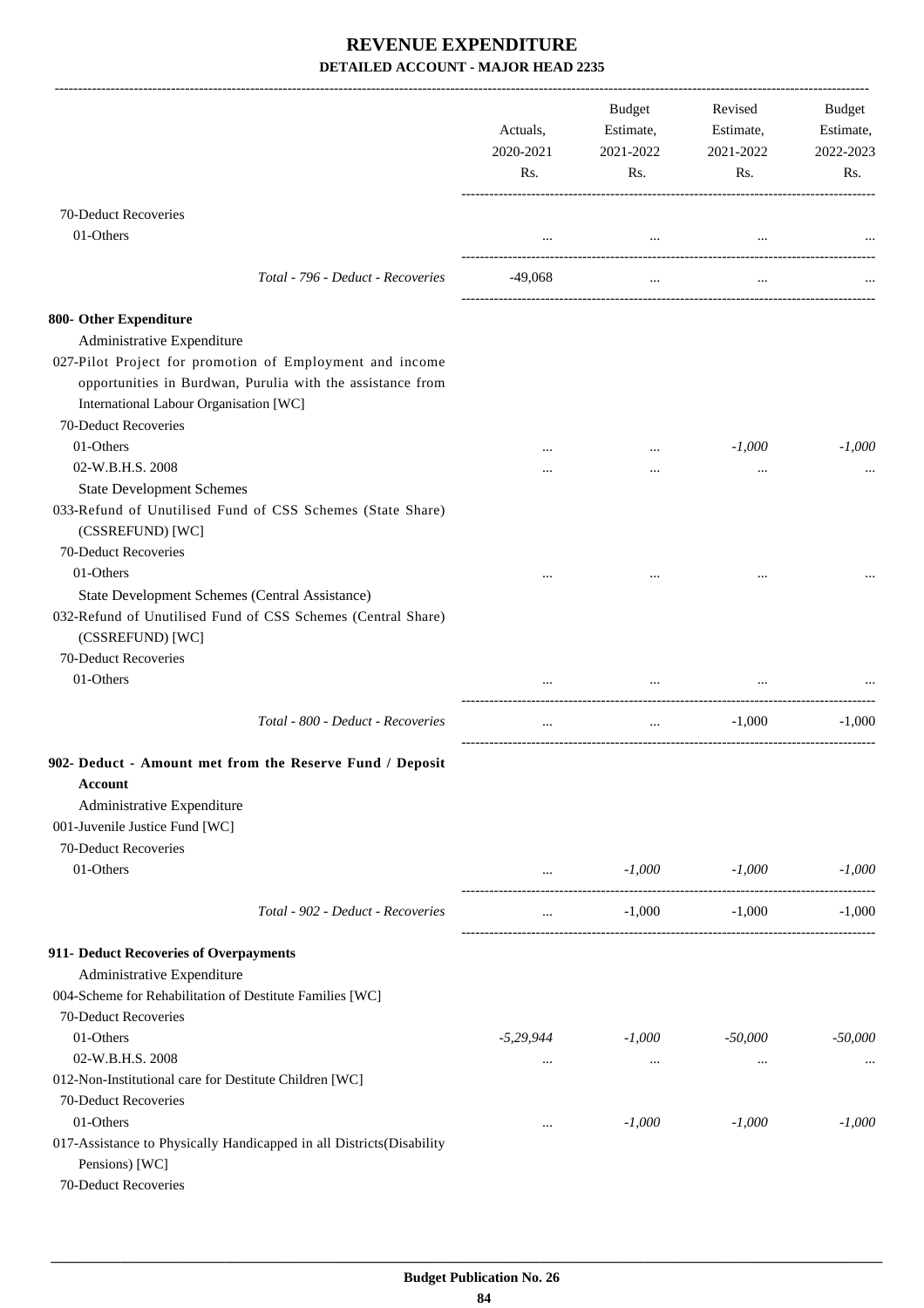-------------------------------------------------------------------------------------------------------------------------------------------------------------------------------

|                                                                                                                                                                  | Actuals,<br>2020-2021<br>Rs. |              | <b>Budget</b><br>Revised<br>Estimate,<br>Estimate,<br>2021-2022<br>2021-2022<br>Rs. |              |  |  | <b>Budget</b><br>Estimate,<br>2022-2023 |
|------------------------------------------------------------------------------------------------------------------------------------------------------------------|------------------------------|--------------|-------------------------------------------------------------------------------------|--------------|--|--|-----------------------------------------|
|                                                                                                                                                                  |                              |              | Rs.                                                                                 | Rs.          |  |  |                                         |
| 01-Others                                                                                                                                                        | $\cdots$                     | $\ddotsc$    | $\cdots$                                                                            |              |  |  |                                         |
| 02-W.B.H.S. 2008                                                                                                                                                 |                              |              |                                                                                     |              |  |  |                                         |
| 018-Transport of goods moved on Relief [WC]                                                                                                                      |                              |              |                                                                                     |              |  |  |                                         |
| 70-Deduct Recoveries                                                                                                                                             |                              |              |                                                                                     |              |  |  |                                         |
| 01-Others                                                                                                                                                        | -945                         | $-3,00,000$  | $-1,000$                                                                            | $-1,000$     |  |  |                                         |
| 02-W.B.H.S. 2008                                                                                                                                                 |                              | $\ddotsc$    | $\ddotsc$                                                                           | $\cdots$     |  |  |                                         |
| 027-Pilot Project for promotion of Employment and income<br>opportunities in Burdwan, Purulia with the assistance from<br>International Labour Organisation [WC] |                              |              |                                                                                     |              |  |  |                                         |
| 70-Deduct Recoveries                                                                                                                                             |                              |              |                                                                                     |              |  |  |                                         |
| 01-Others                                                                                                                                                        |                              | $-1,000$     | $-1,000$                                                                            | $-1,000$     |  |  |                                         |
| 029-Establishment of Welfare Emporium [WC]                                                                                                                       |                              |              |                                                                                     |              |  |  |                                         |
| 70-Deduct Recoveries                                                                                                                                             |                              |              |                                                                                     |              |  |  |                                         |
| 01-Others                                                                                                                                                        |                              | $-1,000$     | $-1,000$                                                                            | $-1,000$     |  |  |                                         |
| 055-Implementation of Rupashree [WC]                                                                                                                             |                              |              |                                                                                     |              |  |  |                                         |
| 70-Deduct Recoveries                                                                                                                                             |                              |              |                                                                                     |              |  |  |                                         |
| 01-Others                                                                                                                                                        | $-1,50,000$                  |              | $-5,000$                                                                            | $-5,000$     |  |  |                                         |
| 058-Implementation of Rupashree [WC]                                                                                                                             |                              |              |                                                                                     |              |  |  |                                         |
| 70-Deduct Recoveries                                                                                                                                             |                              |              |                                                                                     |              |  |  |                                         |
| 01-Others                                                                                                                                                        | $-23,52,256$                 | $-1,000$     | $-1,00,000$                                                                         | $-1,00,000$  |  |  |                                         |
| 064-Control of Vagrancy [WC]                                                                                                                                     |                              |              |                                                                                     |              |  |  |                                         |
| 70-Deduct Recoveries                                                                                                                                             |                              |              |                                                                                     |              |  |  |                                         |
| 01-Others                                                                                                                                                        | $-14,16,419$                 | $-1,000$     | $-10,000$                                                                           | $-10,000$    |  |  |                                         |
| 02-W.B.H.S. 2008                                                                                                                                                 | $\cdots$                     | $-1,000$     | $\cdots$                                                                            |              |  |  |                                         |
| 065-Establishment of a School for the Blind in North Bengal [WC]                                                                                                 |                              |              |                                                                                     |              |  |  |                                         |
| 70-Deduct Recoveries                                                                                                                                             |                              |              |                                                                                     |              |  |  |                                         |
| 01-Others                                                                                                                                                        |                              | $\ddotsc$    | $-1,000$                                                                            | $-1,000$     |  |  |                                         |
| 067-Family & Child Welfare Projects [WC]                                                                                                                         |                              |              |                                                                                     |              |  |  |                                         |
| 70-Deduct Recoveries                                                                                                                                             |                              |              |                                                                                     |              |  |  |                                         |
| 01-Others                                                                                                                                                        | $-29,000$                    | $-1,000$     | $-1,000$                                                                            | $-1,000$     |  |  |                                         |
| 02-W.B.H.S. 2008                                                                                                                                                 | $\cdots$                     | $\cdots$     | $\ldots$                                                                            | $\cdots$     |  |  |                                         |
| 068-Research, Training and Strengthening of the set up of the<br>Department and Directorate of Social Welfare (Vagrancy) [WC]<br>70-Deduct Recoveries            |                              |              |                                                                                     |              |  |  |                                         |
| 01-Others                                                                                                                                                        | -1,16,49,144                 | $-30,00,000$ | $-10,00,000$                                                                        | $-10,00,000$ |  |  |                                         |
| 02-W.B.H.S. 2008                                                                                                                                                 |                              |              |                                                                                     |              |  |  |                                         |
| 069-Assistance to Physically Handicapped in all Districts (Disability                                                                                            | $\cdots$                     | $\cdots$     | $\cdots$                                                                            |              |  |  |                                         |
| Pension) [WC]                                                                                                                                                    |                              |              |                                                                                     |              |  |  |                                         |
| 70-Deduct Recoveries                                                                                                                                             |                              |              |                                                                                     |              |  |  |                                         |
| 01-Others                                                                                                                                                        | $\cdots$                     | $\cdots$     | $-1,000$                                                                            | $-1,000$     |  |  |                                         |
| 070-Grants to Pension to the Destitute Widows [WC]                                                                                                               |                              |              |                                                                                     |              |  |  |                                         |
| 70-Deduct Recoveries                                                                                                                                             |                              |              |                                                                                     |              |  |  |                                         |
| 01-Others                                                                                                                                                        | $\cdots$                     | $\cdots$     | $-1,000$                                                                            | $-1,000$     |  |  |                                         |
| 02-W.B.H.S. 2008                                                                                                                                                 | $\ddotsc$                    | $\cdots$     | $\ldots$                                                                            | $\cdots$     |  |  |                                         |
| 071-Strengthening of District Set up [WC]                                                                                                                        |                              |              |                                                                                     |              |  |  |                                         |
| 70-Deduct Recoveries                                                                                                                                             |                              |              |                                                                                     |              |  |  |                                         |
| 01-Others                                                                                                                                                        | $\cdots$                     | $-10,000$    | $-1,000$                                                                            | $-1,000$     |  |  |                                         |
|                                                                                                                                                                  |                              |              |                                                                                     |              |  |  |                                         |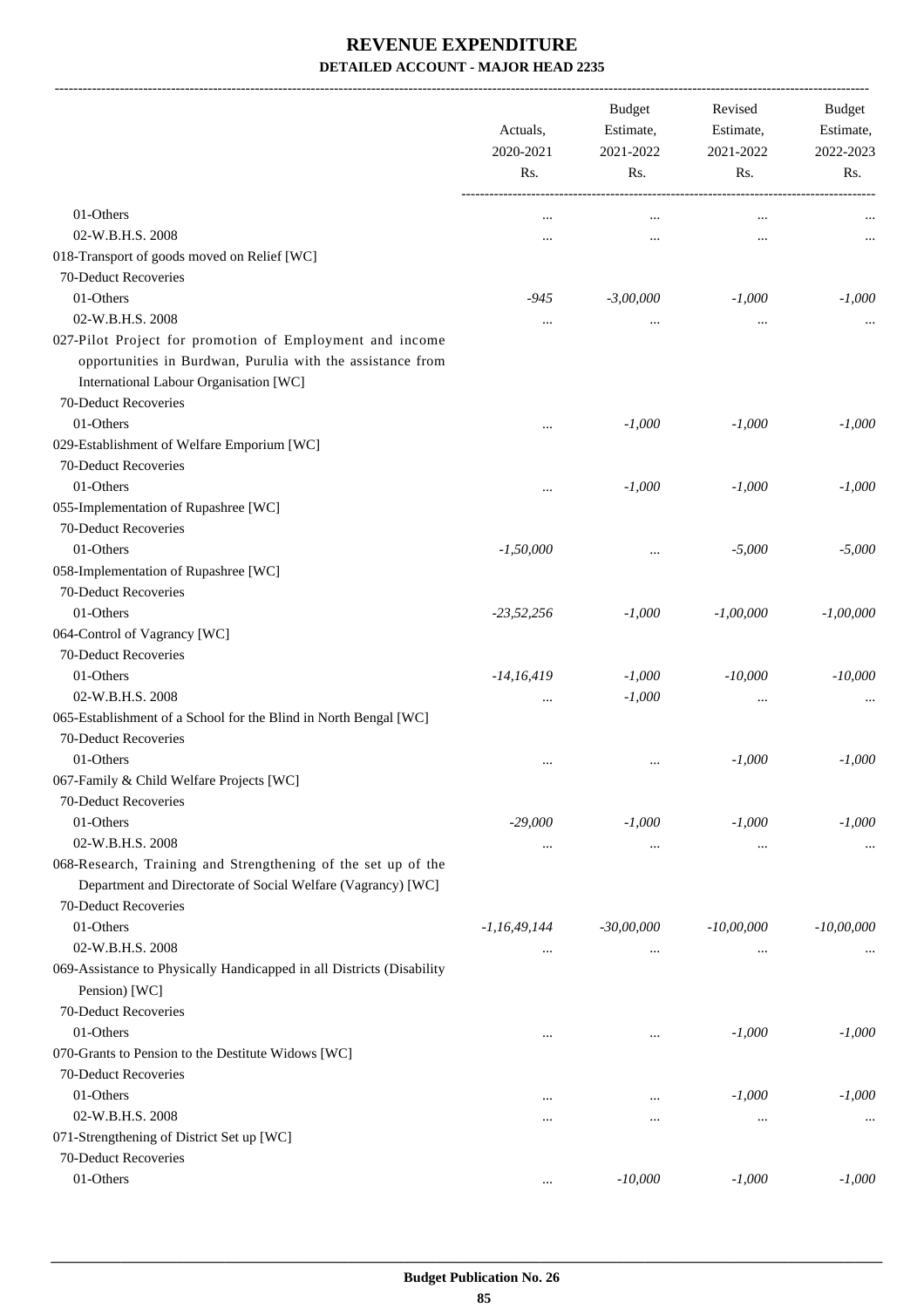|                                                                                                                                                        | Actuals,<br>2020-2021<br>Rs. | <b>Budget</b><br>Estimate,<br>2021-2022<br>Rs. | Revised<br>Estimate,<br>2021-2022<br>Rs. | Budget<br>Estimate,<br>2022-2023<br>Rs. |
|--------------------------------------------------------------------------------------------------------------------------------------------------------|------------------------------|------------------------------------------------|------------------------------------------|-----------------------------------------|
|                                                                                                                                                        |                              |                                                |                                          |                                         |
| 02-W.B.H.S. 2008<br>072-Establishment of Training Centres for the promotion of Tailoring<br>and Cutting to the Destitute and Poor Girls and Women [WC] |                              | $\cdots$                                       | $\cdots$                                 |                                         |
| 70-Deduct Recoveries                                                                                                                                   |                              |                                                |                                          |                                         |
| 01-Others                                                                                                                                              |                              | $-1,000$                                       | $-1,000$                                 | $-1,000$                                |
| 02-W.B.H.S. 2008                                                                                                                                       |                              | $\ddotsc$                                      | $\cdots$                                 |                                         |
| 073-Establishment of Holiday Home for Destitute Children at Digha<br>[WC]                                                                              |                              |                                                |                                          |                                         |
| 70-Deduct Recoveries                                                                                                                                   |                              |                                                |                                          |                                         |
| 01-Others                                                                                                                                              | $-2,000$                     | $-1,000$                                       | $-1,000$                                 | $-1,000$                                |
| 02-W.B.H.S. 2008                                                                                                                                       | $\cdots$                     | $\cdots$                                       | $\cdots$                                 |                                         |
| 074-Remodelling and Renovation of cottages at Digha [WC]                                                                                               |                              |                                                |                                          |                                         |
| 70-Deduct Recoveries                                                                                                                                   |                              |                                                |                                          |                                         |
| 01-Others                                                                                                                                              |                              | $-1,000$                                       | $-1,000$                                 | $-1,000$                                |
| 02-W.B.H.S. 2008                                                                                                                                       |                              | $\cdots$                                       | $\cdots$                                 |                                         |
| 075-Establishment of Destitute Homes for Boys [WC]                                                                                                     |                              |                                                |                                          |                                         |
| 70-Deduct Recoveries                                                                                                                                   |                              |                                                |                                          |                                         |
| 01-Others                                                                                                                                              |                              | $\ddotsc$                                      | $-1,000$                                 | $-1,000$                                |
| 02-W.B.H.S. 2008                                                                                                                                       |                              |                                                | $\cdots$                                 |                                         |
| 076-Grants to Pension for Destitute Old people[SW] [WC]                                                                                                |                              |                                                |                                          |                                         |
| 70-Deduct Recoveries                                                                                                                                   |                              |                                                |                                          |                                         |
| 01-Others                                                                                                                                              | $-20,62,709$                 | $\cdots$                                       | $-1,00,000$                              | $-1,00,000$                             |
| 077-Shelter for Homeless Persons [WC]                                                                                                                  |                              |                                                |                                          |                                         |
| 70-Deduct Recoveries                                                                                                                                   |                              |                                                |                                          |                                         |
| 01-Others                                                                                                                                              |                              | $-1,000$                                       | $-1,000$                                 | $-1,000$                                |
| 078-Social Economic Scheme [WC]                                                                                                                        |                              |                                                |                                          |                                         |
| 70-Deduct Recoveries                                                                                                                                   |                              |                                                |                                          |                                         |
| 01-Others                                                                                                                                              |                              | $-1,000$                                       | $-1,000$                                 | $-1,000$                                |
| 081-Deduct Recoveries [WC]                                                                                                                             |                              |                                                |                                          |                                         |
| 70-Deduct Recoveries                                                                                                                                   |                              |                                                |                                          |                                         |
| 01-Others                                                                                                                                              | $-4,00,000$                  | $-1, 10, 00, 000$                              | $-1,00,000$                              | $-1,00,000$                             |
| 082-Research, Training and Strengthening of the set up of the<br>Department and Directorate of Social Welfare (Vagrancy) [WC]                          |                              |                                                |                                          |                                         |
| 70-Deduct Recoveries                                                                                                                                   |                              |                                                |                                          |                                         |
| 01-Others                                                                                                                                              |                              | $\cdots$                                       | $-1,000$                                 | $-1,000$                                |
| 083-Establishment for implementation of Kanyashree Prakalpa [WC]                                                                                       |                              |                                                |                                          |                                         |
| 70-Deduct Recoveries                                                                                                                                   |                              |                                                |                                          |                                         |
| 01-Others                                                                                                                                              | $\cdots$                     | $\cdots$                                       | $-1,000$                                 | $-1,000$                                |
| 086-Refund of unutilized fund of Social Pension Schemes [WC]                                                                                           |                              |                                                |                                          |                                         |
| 70-Deduct Recoveries                                                                                                                                   |                              |                                                |                                          |                                         |
| 01-Others                                                                                                                                              | $-1548, 10, 66, 000$         |                                                | $-10,000$                                | $-10,000$                               |
| <b>State Development Schemes</b>                                                                                                                       |                              |                                                |                                          |                                         |
| 001-Assistance to Physically Handicapped in all Districts(Disability<br>Pensions) [WC]                                                                 |                              |                                                |                                          |                                         |
| 70-Deduct Recoveries                                                                                                                                   |                              |                                                |                                          |                                         |
| 01-Others                                                                                                                                              | $-1,62,029$                  | $\ddotsc$                                      | $\cdots$                                 |                                         |
| 02-W.B.H.S. 2008                                                                                                                                       | $\cdots$                     |                                                |                                          |                                         |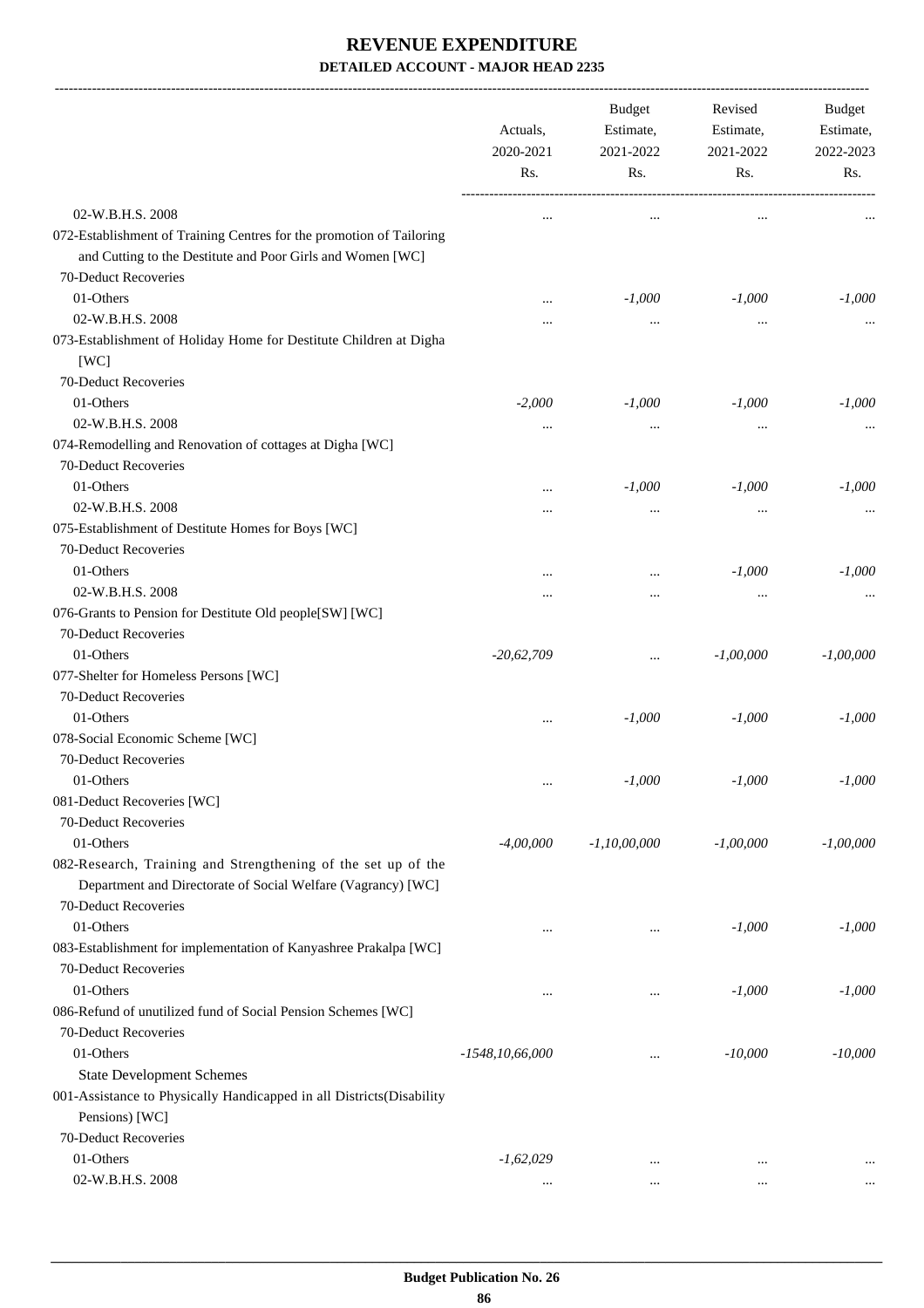|                                                                                                            | Actuals,<br>2020-2021<br>Rs. | <b>Budget</b><br>Estimate,<br>2021-2022<br>Rs. | Revised<br>Estimate,<br>2021-2022<br>Rs. | Budget<br>Estimate,<br>2022-2023<br>Rs. |
|------------------------------------------------------------------------------------------------------------|------------------------------|------------------------------------------------|------------------------------------------|-----------------------------------------|
| 002-Scholarships to Handicapped Students studying below Class IX                                           |                              |                                                |                                          |                                         |
| [WC]                                                                                                       |                              |                                                |                                          |                                         |
| 70-Deduct Recoveries                                                                                       |                              |                                                |                                          |                                         |
| 01-Others                                                                                                  |                              |                                                |                                          |                                         |
| 02-W.B.H.S. 2008                                                                                           |                              | $\cdots$                                       | $\cdots$                                 |                                         |
| 003-Grant of Pension to Destitute Old People [WC]                                                          |                              |                                                |                                          |                                         |
| 70-Deduct Recoveries                                                                                       |                              |                                                |                                          |                                         |
| 01-Others                                                                                                  | $-14, 11, 400$               | $\cdots$                                       |                                          |                                         |
| 02-W.B.H.S. 2008                                                                                           | $\ddotsc$                    | $\ddotsc$                                      |                                          |                                         |
| 005-Establishment of Social Defence Planning Unit [WC]                                                     |                              |                                                |                                          |                                         |
| 70-Deduct Recoveries                                                                                       |                              |                                                |                                          |                                         |
| 01-Others                                                                                                  | $-1,37,643$                  |                                                |                                          |                                         |
| 02-W.B.H.S. 2008                                                                                           | $\ddotsc$                    |                                                |                                          |                                         |
| 007-Pension to Destitute Widows [WC]                                                                       |                              |                                                |                                          |                                         |
| 70-Deduct Recoveries                                                                                       |                              |                                                |                                          |                                         |
| 01-Others                                                                                                  | $-9,59,151$                  | $\ddotsc$                                      |                                          |                                         |
| 02-W.B.H.S. 2008                                                                                           |                              | $\cdots$                                       |                                          |                                         |
| 008-introduction of Coaching System to Destitute Boys and Girls in<br>Primary and Secondary levels [WC]    |                              |                                                |                                          |                                         |
| 70-Deduct Recoveries                                                                                       |                              |                                                |                                          |                                         |
| 01-Others                                                                                                  |                              |                                                |                                          |                                         |
| 009-Award to Outstanding Employers of Handicapped and<br>Handicapped Employees [WC]                        |                              |                                                |                                          |                                         |
| 70-Deduct Recoveries                                                                                       |                              |                                                |                                          |                                         |
| 01-Others                                                                                                  |                              |                                                | $\cdots$                                 |                                         |
| 02-W.B.H.S. 2008                                                                                           |                              | $\ddotsc$                                      | $\ddotsc$                                |                                         |
| 010-Awareness Generating Programmes against Social Evils [WC]<br>70-Deduct Recoveries                      |                              |                                                |                                          |                                         |
| 01-Others                                                                                                  | $\cdots$                     | $\cdots$                                       |                                          | $\cdots$                                |
| 02-W.B.H.S. 2008                                                                                           | $\cdots$                     | $\cdots$                                       | $\cdots$                                 | $\cdots$                                |
| 011-Grants of Pension to Destitute Old people [SW] [WC]<br>70-Deduct Recoveries                            |                              |                                                |                                          |                                         |
| 01-Others<br>016-Scholarships to Handicapped Students Studying below Class-IX<br>[WC]                      | $\ddotsc$                    | $\cdots$                                       | $\cdots$                                 | $\cdots$                                |
| 70-Deduct Recoveries                                                                                       |                              |                                                |                                          |                                         |
| 01-Others                                                                                                  | $\ddotsc$                    | $\ddotsc$                                      | $\ddotsc$                                |                                         |
| 02-W.B.H.S. 2008                                                                                           |                              |                                                |                                          | $\cdots$                                |
| 020-Establishment of I.C.D.S. Project [WC]                                                                 | $\cdots$                     | $\cdots$                                       | $\cdots$                                 | $\cdots$                                |
| 70-Deduct Recoveries                                                                                       |                              |                                                |                                          |                                         |
| 01-Others                                                                                                  | $-18,490$                    | $\cdots$                                       | $\cdots$                                 | $\cdots$                                |
| 02-W.B.H.S. 2008<br>023-Rajiv Gandhi Scheme for Empowerment of Adolescent<br>Girls[RGSEAG]-SABLA [SW] [WC] | $\cdots$                     | $\cdots$                                       |                                          | $\cdots$                                |
| 70-Deduct Recoveries                                                                                       |                              |                                                |                                          |                                         |
| 01-Others<br>024-Establishment of I.C.D.S. Project [WC]                                                    | $\cdots$                     | $\cdots$                                       | $\ddotsc$                                |                                         |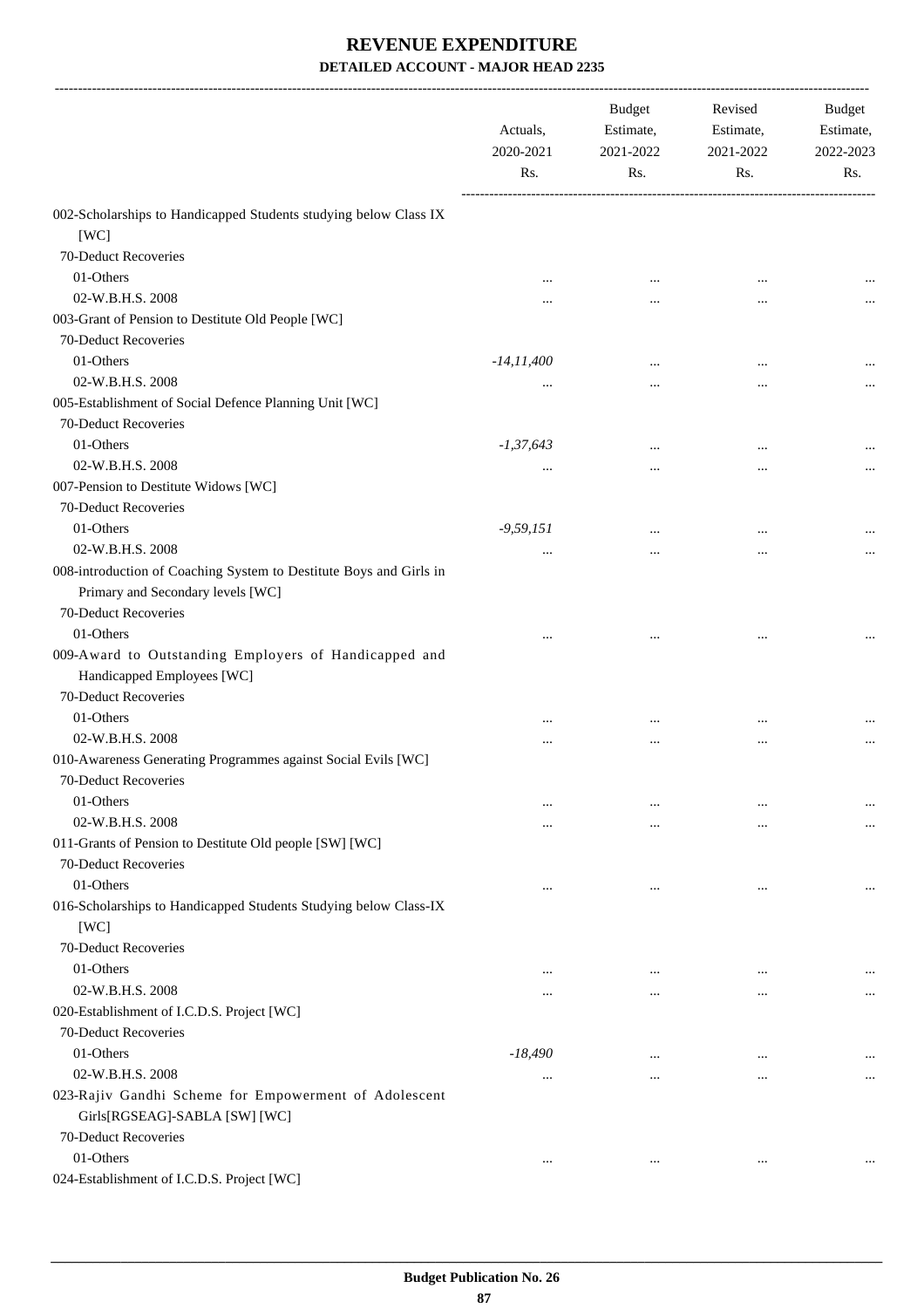-------------------------------------------------------------------------------------------------------------------------------------------------------------------------------

|                                                                                                                                | Actuals,<br>2020-2021<br>Rs. | <b>Budget</b><br>Estimate,<br>2021-2022<br>Rs. | Revised<br>Estimate,<br>2021-2022<br>Rs. | <b>Budget</b><br>Estimate,<br>2022-2023<br>Rs. |
|--------------------------------------------------------------------------------------------------------------------------------|------------------------------|------------------------------------------------|------------------------------------------|------------------------------------------------|
| 70-Deduct Recoveries                                                                                                           |                              |                                                |                                          |                                                |
| 01-Others                                                                                                                      | $-1,14,88,260$               |                                                |                                          |                                                |
| 02-W.B.H.S. 2008                                                                                                               |                              | $\cdots$                                       |                                          |                                                |
| 033-Assistance for Continuation of ICDS Training Programme -<br>Anganwadi Workers (Central Share) [WC]<br>70-Deduct Recoveries |                              |                                                |                                          |                                                |
| 01-Others                                                                                                                      | $-70,167$                    |                                                |                                          |                                                |
| 050-Refund of unutilised funds under various Schemes [WC]                                                                      |                              | $\cdots$                                       | $\cdots$                                 |                                                |
| 70-Deduct Recoveries                                                                                                           |                              |                                                |                                          |                                                |
| 01-Others                                                                                                                      | $-9,57,45,526$               |                                                |                                          |                                                |
| 079-Refund under Kanyashree Prakalpa [WC]                                                                                      |                              |                                                | $\ddotsc$                                |                                                |
| 70-Deduct Recoveries                                                                                                           |                              |                                                |                                          |                                                |
| 01-Others                                                                                                                      | $-4,000$                     |                                                |                                          |                                                |
| 091-Lakshmir Bhandar [WC]                                                                                                      |                              |                                                |                                          |                                                |
| 70-Deduct Recoveries                                                                                                           |                              |                                                |                                          |                                                |
| 01-Others                                                                                                                      |                              |                                                |                                          |                                                |
|                                                                                                                                |                              |                                                |                                          |                                                |
| <b>State Development Schemes</b>                                                                                               |                              |                                                |                                          |                                                |
| 028-Old Age Pension Scheme under Jai Bangla (JAIBANGLA)<br>[WC]                                                                |                              |                                                |                                          |                                                |
| 70-Deduct Recoveries                                                                                                           |                              |                                                |                                          |                                                |
| 01-Others                                                                                                                      |                              |                                                |                                          |                                                |
| 039-Manabik Scheme under Jai Bangla (JAIBANGLA) [WC]                                                                           |                              |                                                |                                          |                                                |
| 70-Deduct Recoveries                                                                                                           |                              |                                                |                                          |                                                |
| 01-Others                                                                                                                      |                              | $\ddotsc$                                      | $\ddotsc$                                | $\cdots$                                       |
| 056-Manabik Scheme under Jai Bangla (JAIBANGLA) [WC]                                                                           |                              |                                                |                                          |                                                |
| 70-Deduct Recoveries                                                                                                           |                              |                                                |                                          |                                                |
| 01-Others                                                                                                                      | $\ddotsc$                    | $\cdots$                                       |                                          |                                                |
| 059-Manabik Scheme under Jai Bangla (JAIBANGLA) [WC]<br>70-Deduct Recoveries                                                   |                              |                                                |                                          |                                                |
| 01-Others                                                                                                                      | $\ddotsc$                    | $\cdots$                                       | $\ddotsc$                                |                                                |
| 089-Old Age Pension under Jai Bangla (JAIBANGLA) [WC]                                                                          |                              |                                                |                                          |                                                |
| 70-Deduct Recoveries                                                                                                           |                              |                                                |                                          |                                                |
| 01-Others                                                                                                                      | $\ddotsc$                    |                                                | $\ddotsc$                                |                                                |
| 090-Widow Pension Scheme under Jai Bangla (JAIBANGLA) [WC]                                                                     |                              |                                                |                                          |                                                |
| 70-Deduct Recoveries                                                                                                           |                              |                                                |                                          |                                                |
| 01-Others                                                                                                                      | $\ddotsc$                    | $\ddotsc$                                      | $\ddotsc$                                | $\cdots$                                       |
| <b>State Development Schemes</b>                                                                                               |                              |                                                |                                          |                                                |
| 021-Administrative cost of I.C.D.S. Project[General](State<br>Share)[CW] (OCASPS) [WC]                                         |                              |                                                |                                          |                                                |
| 70-Deduct Recoveries                                                                                                           |                              |                                                |                                          |                                                |
| 01-Others                                                                                                                      | $-42,752$                    | $\cdots$                                       |                                          |                                                |
| State Development Schemes (Central Assistance)                                                                                 |                              |                                                |                                          |                                                |
| 022-State Share of assistance for Continuation of ICDS Training                                                                |                              |                                                |                                          |                                                |
| Programme (OCASPS) [WC]                                                                                                        |                              |                                                |                                          |                                                |
| 70-Deduct Recoveries                                                                                                           |                              |                                                |                                          |                                                |
| 01-Others                                                                                                                      | $-8,64,000$                  | $\cdots$                                       | $\cdots$                                 |                                                |
|                                                                                                                                |                              |                                                |                                          |                                                |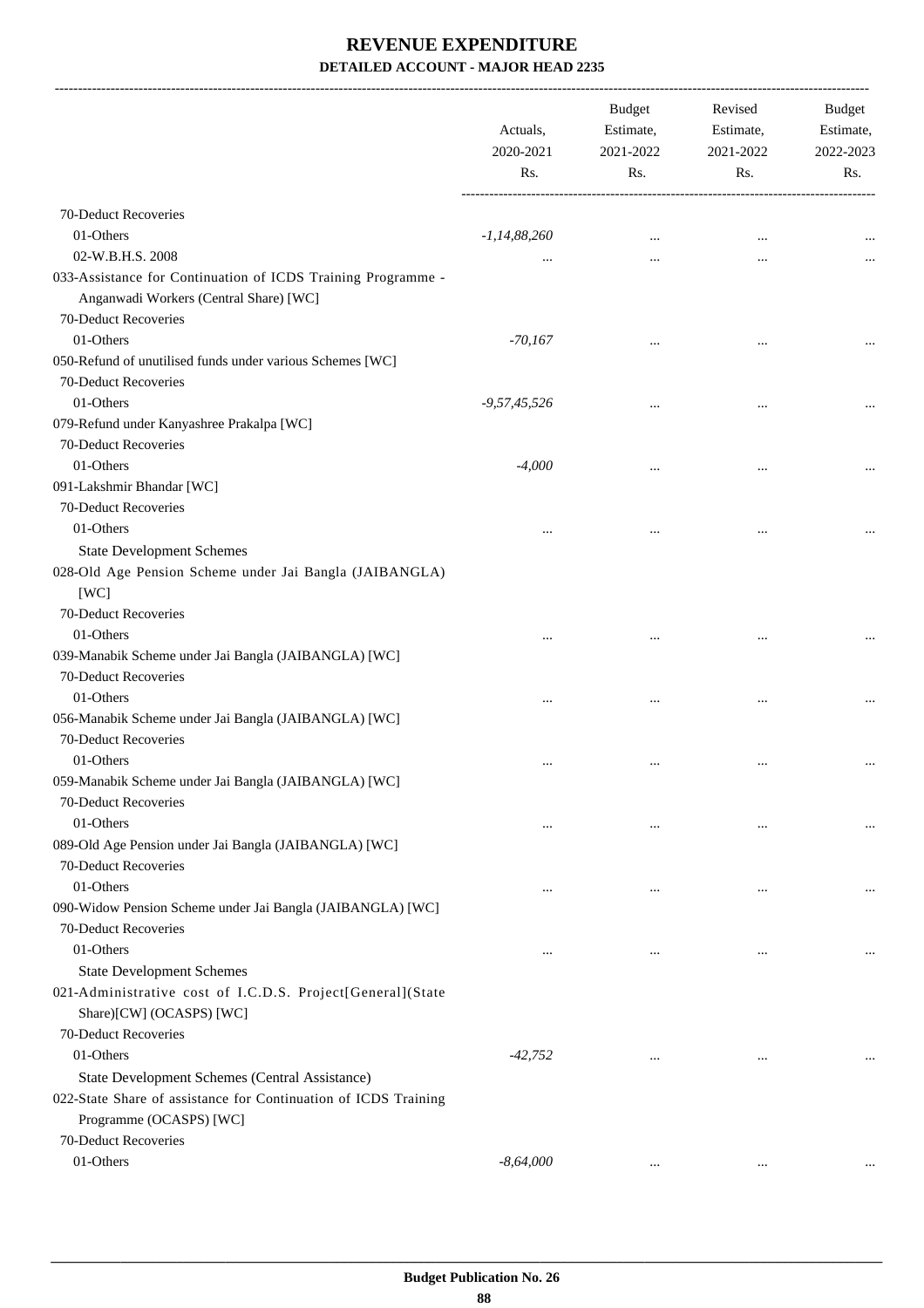|                                                                                               | Actuals,<br>2020-2021<br>Rs. | Budget<br>Estimate,<br>2021-2022<br>Rs. | Revised<br>Estimate,<br>2021-2022<br>Rs. | Budget<br>Estimate,<br>2022-2023<br>Rs. |
|-----------------------------------------------------------------------------------------------|------------------------------|-----------------------------------------|------------------------------------------|-----------------------------------------|
| 025-Integrated Child Protection Scheme (Central Share) (OCASPS)<br>[WC]                       |                              |                                         |                                          |                                         |
| 70-Deduct Recoveries                                                                          |                              |                                         |                                          |                                         |
| 01-Others                                                                                     |                              |                                         |                                          |                                         |
| 026-Integrated Child Development Services (ICDS)(Central Share)<br>(OCASPS) [WC]              |                              |                                         |                                          |                                         |
| 70-Deduct Recoveries                                                                          |                              |                                         |                                          |                                         |
| 01-Others                                                                                     | $-8,45,955$                  |                                         |                                          |                                         |
| 084-Integrated Child Development Services Project Schemes<br>(OCASPS) [WC]                    |                              |                                         |                                          |                                         |
| 70-Deduct Recoveries                                                                          |                              |                                         |                                          |                                         |
| 01-Others                                                                                     |                              | $\cdots$                                |                                          |                                         |
| Total - 911 - Deduct - Recoveries -1561,14,07,790 -1,43,23,000 -13,92,000                     |                              |                                         |                                          | $-13,92,000$                            |
| 60- OTHER SOCIAL SECURITY AND WELFARE<br><b>PROGRAMMES</b>                                    |                              |                                         |                                          |                                         |
| 102- Pensions under Social Security Schemes                                                   |                              |                                         |                                          |                                         |
| Administrative Expenditure                                                                    |                              |                                         |                                          |                                         |
| 001-Grant of Old-age Pension to the Old and Infirm [WC]                                       |                              |                                         |                                          |                                         |
| 70-Deduct Recoveries                                                                          |                              |                                         |                                          |                                         |
| 01-Others                                                                                     |                              | $\ldots$                                | $-1,000$                                 | $-1,000$                                |
| 02-W.B.H.S. 2008                                                                              | $\cdots$                     | $\cdots$                                | $\cdots$                                 |                                         |
| Total - 102 - Deduct - Recoveries                                                             | $\cdots$                     | $\ddotsc$                               | $-1,000$                                 | $-1,000$                                |
| 200- Other Programmes                                                                         |                              |                                         |                                          |                                         |
| Administrative Expenditure                                                                    |                              |                                         |                                          |                                         |
| 001-Rajya Sainik and Airmen's Board [WC]                                                      |                              |                                         |                                          |                                         |
| 70-Deduct Recoveries                                                                          |                              |                                         |                                          |                                         |
| 01-Others                                                                                     |                              | $\cdots$                                | $-1,000$                                 | $-1,000$                                |
| 02-W.B.H.S. 2008                                                                              | $\cdots$                     | $\cdots$                                | $\ldots$                                 | $\cdots$                                |
| 002-Establishment of District Shelters [WC]                                                   |                              |                                         |                                          |                                         |
| 70-Deduct Recoveries                                                                          |                              |                                         |                                          |                                         |
| 01-Others                                                                                     |                              | $-1,000$                                | $-1,000$                                 | $-1,000$                                |
| 02-W.B.H.S. 2008                                                                              |                              | $-1,000$                                | $\cdots$                                 |                                         |
| 003-Zilla Sainik Board [WC]                                                                   |                              |                                         |                                          |                                         |
| 70-Deduct Recoveries                                                                          |                              |                                         |                                          |                                         |
| 01-Others                                                                                     |                              | $\cdots$                                | $-1,000$                                 | $-1,000$                                |
| 02-W.B.H.S. 2008                                                                              | $\cdots$                     | $\cdots$                                | $\cdots$                                 | $\cdots$                                |
| 004-Zilla Sainik Board, Darjeeling-Expenditure on account of Self-                            |                              |                                         |                                          |                                         |
| Employment (PEXEM) Scheme for Ex-Servicemen [WC]                                              |                              |                                         |                                          |                                         |
| 70-Deduct Recoveries                                                                          |                              |                                         |                                          |                                         |
| 01-Others                                                                                     | $\cdots$                     | $\cdots$                                | $-1,000$                                 | $-1,000$                                |
| 02-W.B.H.S. 2008                                                                              | $\cdots$                     | $\cdots$                                | $\ddotsc$                                |                                         |
| 005-Establishment of a Home for the Old and Infirm Political<br>Sufferers at South Garia [WC] |                              |                                         |                                          |                                         |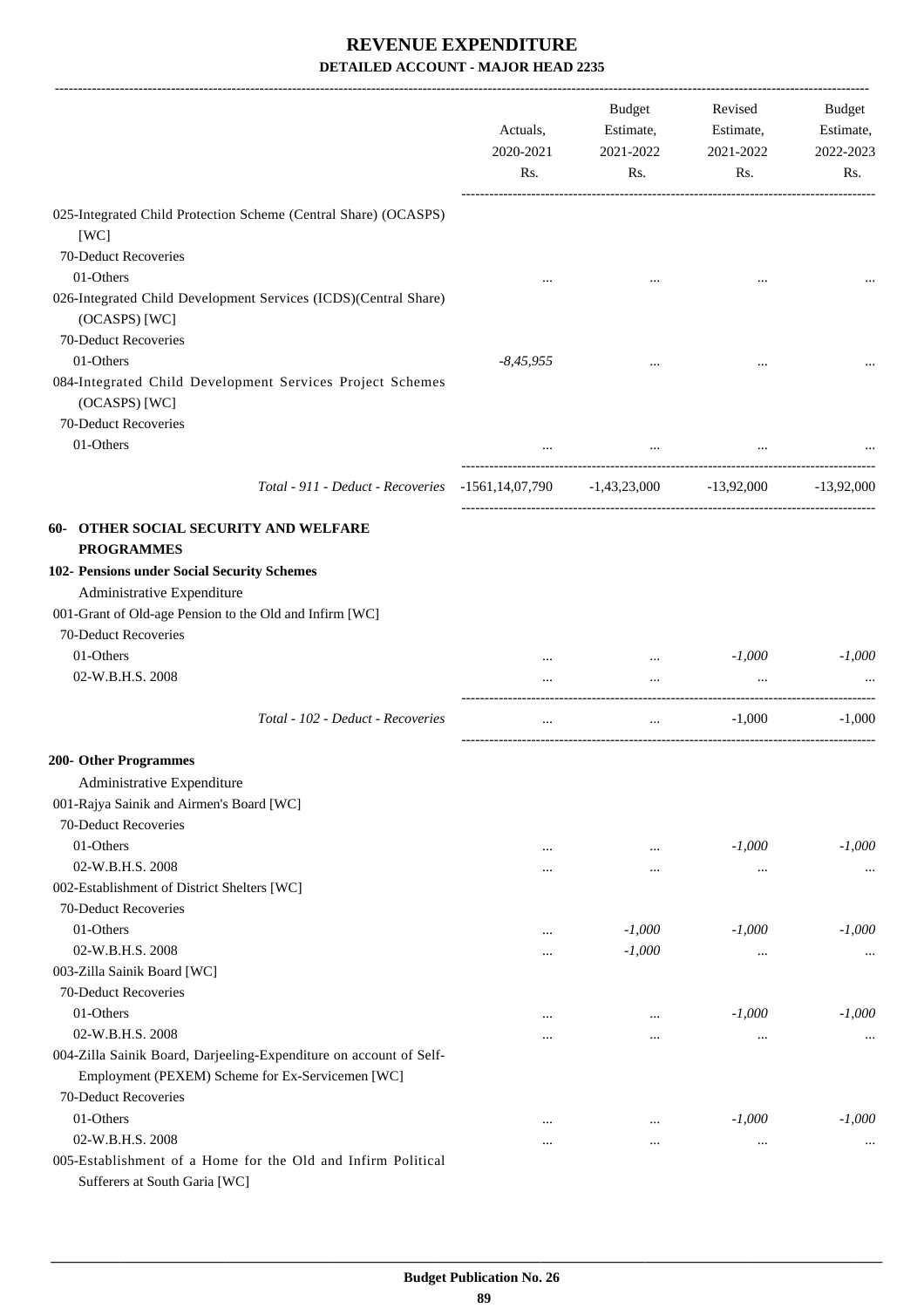|                                                                                                                                                                      | Actuals,<br>2020-2021<br>Rs. | Budget<br>Estimate,<br>2021-2022<br>Rs. | Revised<br>Estimate,<br>2021-2022<br>Rs. | Budget<br>Estimate,<br>2022-2023<br>Rs. |
|----------------------------------------------------------------------------------------------------------------------------------------------------------------------|------------------------------|-----------------------------------------|------------------------------------------|-----------------------------------------|
| 70-Deduct Recoveries                                                                                                                                                 |                              |                                         |                                          |                                         |
| 01-Others                                                                                                                                                            | $\cdots$                     | $-1,000$                                | $-1,000$                                 | $-1,000$                                |
| 02-W.B.H.S. 2008                                                                                                                                                     |                              | $\cdots$                                | $\cdots$                                 |                                         |
| 015-Other Ex-gratia Payments [FA] [WC]                                                                                                                               |                              |                                         |                                          |                                         |
| 70-Deduct Recoveries                                                                                                                                                 |                              |                                         |                                          |                                         |
| 01-Others                                                                                                                                                            | $-1,52,280$                  | $-10,000$                               | $-5,000$                                 | $-5,000$                                |
|                                                                                                                                                                      |                              |                                         |                                          |                                         |
| Total - 200 - Deduct - Recoveries                                                                                                                                    |                              | $-1,52,280$ $-13,000$ $-10,000$         |                                          | $-10,000$                               |
| 800- Other Expenditure                                                                                                                                               |                              |                                         |                                          |                                         |
| Administrative Expenditure                                                                                                                                           |                              |                                         |                                          |                                         |
| 001-Maintenance of Homes and Buildings [WC]                                                                                                                          |                              |                                         |                                          |                                         |
| 70-Deduct Recoveries                                                                                                                                                 |                              |                                         |                                          |                                         |
| 01-Others                                                                                                                                                            |                              | $\mathbf{r}$ and $\mathbf{r}$ .         | $-1,000$                                 | $-1,000$                                |
| 02-W.B.H.S. 2008                                                                                                                                                     | $\cdots$                     | $\cdots$                                | $\ddotsc$                                |                                         |
| Total - 800 - Deduct - Recoveries                                                                                                                                    | $\cdots$                     | $\cdots$                                | $-1,000$                                 | $-1,000$                                |
| 911- Deduct Recoveries of Overpayments<br>Administrative Expenditure<br>001-Grant of Old-age Pension to the Old and Infirm [WC]<br>70-Deduct Recoveries<br>01-Others |                              |                                         | $-1,000$                                 | $-1,000$                                |
| 02-W.B.H.S. 2008                                                                                                                                                     | $\ddotsc$                    | $\cdots$                                |                                          |                                         |
| 002-Grant of Old age Pension to Marginal Farmers, Sharecroppers<br>and Agricultural Labourers [WC]<br>70-Deduct Recoveries                                           |                              |                                         | $\cdots$                                 |                                         |
| 01-Others                                                                                                                                                            | $-52,000$                    | $\ldots$                                | $-1,000$                                 | $-1,000$                                |
| 003-Zilla Sainik Board[SW] [WC]                                                                                                                                      |                              |                                         |                                          |                                         |
| 70-Deduct Recoveries                                                                                                                                                 |                              |                                         |                                          |                                         |
| 01-Others                                                                                                                                                            |                              | $-1,000$                                | $-1,000$                                 | $-1,000$                                |
| 037-Cost of Clinical Inputs for inmates of Govt. Homes. [WC]                                                                                                         |                              |                                         |                                          |                                         |
| 70-Deduct Recoveries                                                                                                                                                 |                              |                                         |                                          |                                         |
| 01-Others                                                                                                                                                            | $\cdots$                     | $-1,000$                                | $-1,000$                                 | $-1,000$                                |
| 073-Schemes for Economic Rehabilitation of Women under SC<br>categories rendered destitute due to Socio-Economic causes<br>[WC]                                      |                              |                                         |                                          |                                         |
| 70-Deduct Recoveries                                                                                                                                                 |                              |                                         |                                          |                                         |
| 01-Others                                                                                                                                                            | $\ddotsc$                    | $\cdots$                                | $-1,000$                                 | $-1,000$                                |
| 075-Deduct Recoveries [WC]                                                                                                                                           |                              |                                         |                                          |                                         |
| 70-Deduct Recoveries                                                                                                                                                 |                              |                                         |                                          |                                         |
| 01-Others                                                                                                                                                            | $-430$                       | $-1,000$                                | $-1,000$                                 | $-1,000$                                |
| <b>State Development Schemes</b>                                                                                                                                     |                              |                                         |                                          |                                         |
| 008-Schemes for Economic Rehabilitation of Women under SC<br>categories rendered destitute due to Socio-Economic causes                                              |                              |                                         |                                          |                                         |

[WC]

70-Deduct Recoveries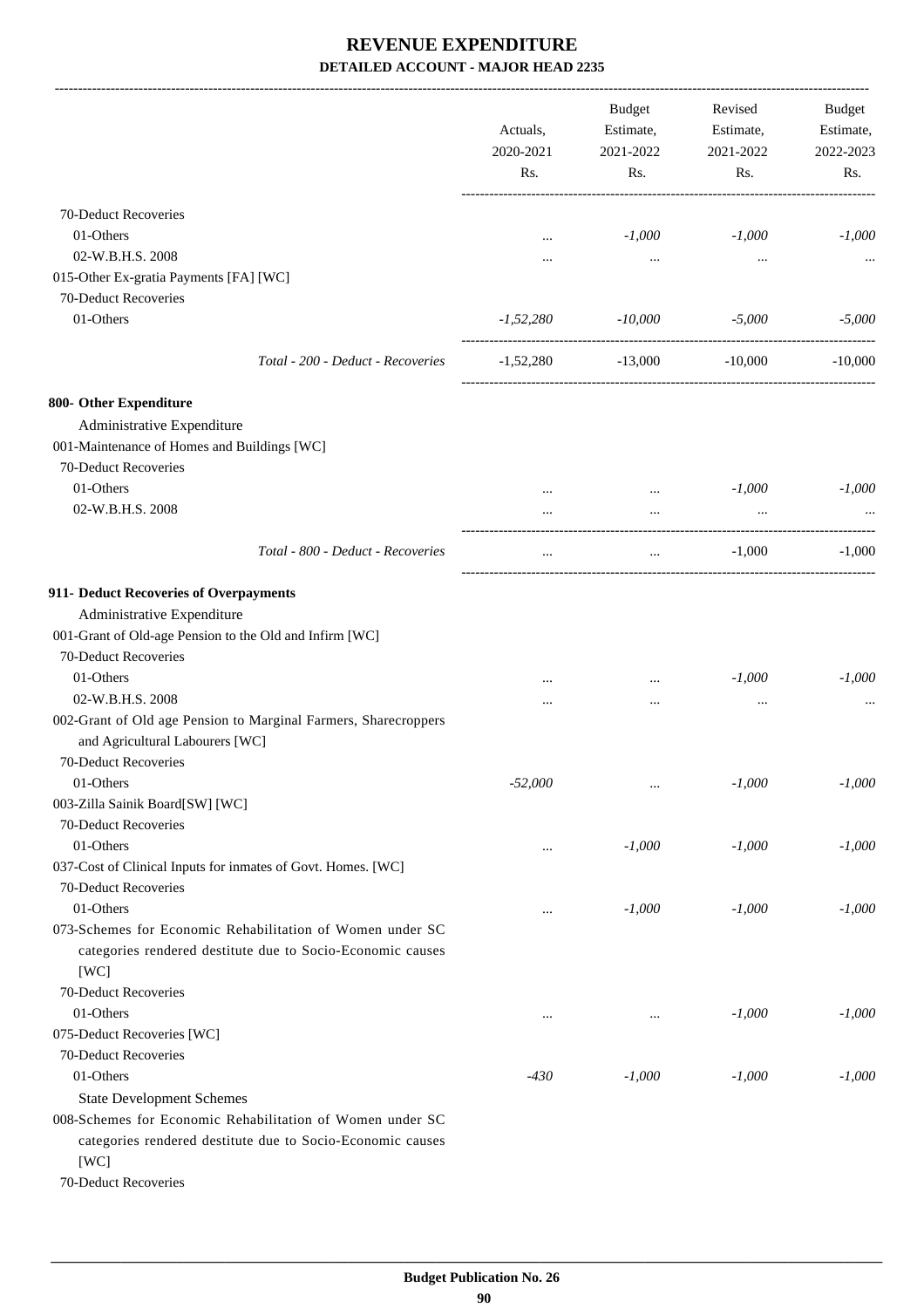|           |                                                           | Actuals.<br>2020-2021<br>Rs. | <b>Budget</b><br>Estimate.<br>2021-2022<br>R <sub>s</sub> . | Revised<br>Estimate,<br>2021-2022<br>Rs. | <b>Budget</b><br>Estimate,<br>2022-2023<br>Rs. |
|-----------|-----------------------------------------------------------|------------------------------|-------------------------------------------------------------|------------------------------------------|------------------------------------------------|
| 01-Others |                                                           |                              |                                                             |                                          |                                                |
|           | Total - 911 - Deduct - Recoveries                         | $-52.430$                    | $-3,000$                                                    | $-6,000$                                 | $-6,000$                                       |
|           | <b>Total - 2235 - Deduct - Recoveries</b> -1561,77,49,293 |                              | $-1,44,33,000$                                              | $-14,57,000$                             | $-14,57,000$                                   |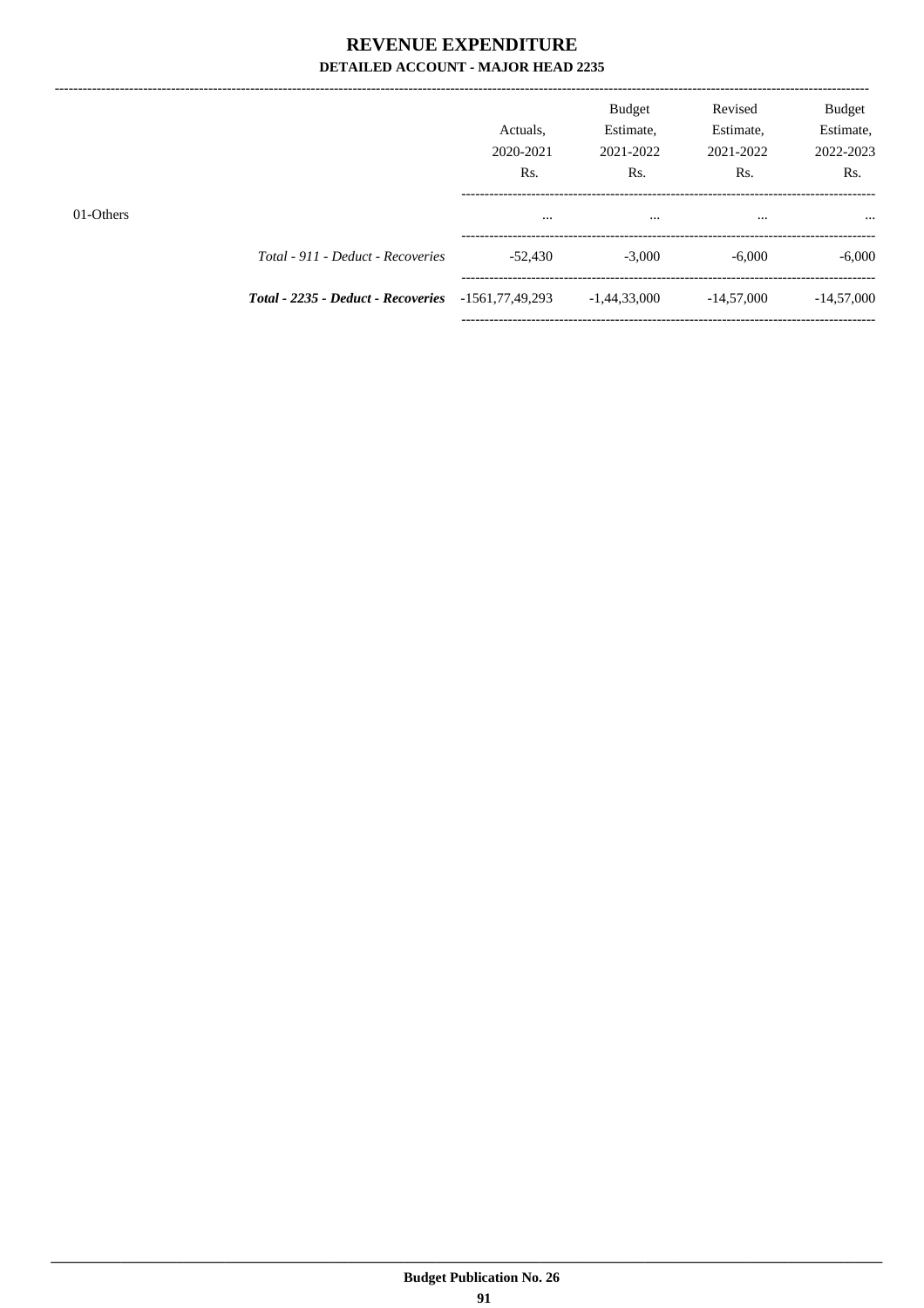# **REVENUE EXPENDITURE**

### **DEMAND No. 74**

## **Women & Child Development and Social Welfare Department**

### **B - Social Services - (g) Social Welfare and Nutrition**

**Head of Account : 2236 - Nutrition** 

| Voted Rs. 1206,82,50,000                                                                                                                                                                                   | <b>Charged Rs. Nil</b>     |                                                |                                                           |                                                      | Total Rs. 1206,82,50,000                      |  |
|------------------------------------------------------------------------------------------------------------------------------------------------------------------------------------------------------------|----------------------------|------------------------------------------------|-----------------------------------------------------------|------------------------------------------------------|-----------------------------------------------|--|
|                                                                                                                                                                                                            |                            |                                                | Voted Rs.                                                 | <b>Charged Rs.</b>                                   | Total Rs.                                     |  |
| <b>Gross Expenditure</b><br><b>Deduct - Recoveries</b>                                                                                                                                                     |                            |                                                | 1206,82,50,000<br>$-4,000$                                | $\cdots$<br>$\cdots$                                 | 1206,82,50,000<br>$-4,000$                    |  |
| <b>Net Expenditure</b>                                                                                                                                                                                     |                            |                                                | 1206,82,46,000                                            |                                                      | $\ldots$ 1206,82,46,000                       |  |
|                                                                                                                                                                                                            | <b>ABSTRACT ACCOUNT</b>    | REVENUE EXPENDITURE                            |                                                           |                                                      |                                               |  |
|                                                                                                                                                                                                            |                            | Actuals,<br>2020-2021<br>Rs.                   | Budget<br>Estimate,<br>2021-2022<br>Rs.                   | Revised<br>Estimate,<br>2021-2022<br>Rs.             | Budget<br>Estimate,<br>2022-2023<br>Rs.       |  |
| 02 - DISTRIBUTION OF NUTRITIOUS FOOD AND BEVERAGES<br>101- Special Nutrition Programme<br>Administrative Expenditure<br><b>State Development Schemes</b><br>State Development Schemes (Central Assistance) |                            | 54,61,536<br>233, 03, 43, 131<br>217,70,04,927 | 4,39,78,000<br>319,00,00,000<br>408,00,00,000             | 3,75,00,000<br>678, 82, 34, 000<br>498,01,38,000     | 3,82,50,000<br>310,00,00,000<br>500,00,00,000 |  |
|                                                                                                                                                                                                            | <b>Total - 101</b>         | 451,28,09,594                                  |                                                           | 731, 39, 78, 000 1180, 58, 72, 000                   | 813, 82, 50, 000                              |  |
| 789- Special Component Plan for Scheduled Castes<br><b>State Development Schemes</b><br>State Development Schemes (Central Assistance)                                                                     |                            | 81, 14, 76, 629<br>80,94,32,958                | 15,00,00,000<br>133,00,00,000                             | 32,61,62,000<br>32,88,87,000                         | 22,00,00,000<br>81,00,00,000                  |  |
|                                                                                                                                                                                                            | <b>Total - 789</b>         | 162,09,09,587                                  | 148,00,00,000                                             | 65,50,49,000                                         | 103,00,00,000                                 |  |
| 796- Tribal Areas Sub-Plan<br><b>State Development Schemes</b><br>State Development Schemes (Central Assistance)                                                                                           |                            | 36,92,25,180<br>40,23,10,989                   | 22,00,00,000<br>46,00,00,000                              | 207,00,16,000<br>208,25,30,000                       | 90,00,00,000<br>200,00,00,000                 |  |
|                                                                                                                                                                                                            | <b>Total - 796</b>         | 77,15,36,169                                   |                                                           | 68,00,00,000 415,25,46,000                           | 290,00,00,000                                 |  |
|                                                                                                                                                                                                            | <b>Grand Total - Gross</b> |                                                | 690,52,55,350 947,39,78,000 1661,34,67,000 1206,82,50,000 |                                                      |                                               |  |
|                                                                                                                                                                                                            | Voted<br>Charged           | 690, 52, 55, 350                               | $\cdots$                                                  | 947, 39, 78, 000 1661, 34, 67, 000 1206, 82, 50, 000 |                                               |  |
| <b>Administrative Expenditure</b>                                                                                                                                                                          |                            | 54,61,536                                      | 4,39,78,000                                               | 3,75,00,000                                          | 3,82,50,000                                   |  |
| <b>State Development Schemes</b>                                                                                                                                                                           |                            |                                                | 351,10,44,940 356,00,00,000                               | 918,44,12,000                                        | 422,00,00,000                                 |  |
| <b>State Development Schemes (Central Assistance)</b>                                                                                                                                                      |                            | 338, 87, 48, 874                               |                                                           | 587,00,00,000 739,15,55,000                          | 781,00,00,000                                 |  |
|                                                                                                                                                                                                            |                            |                                                |                                                           |                                                      |                                               |  |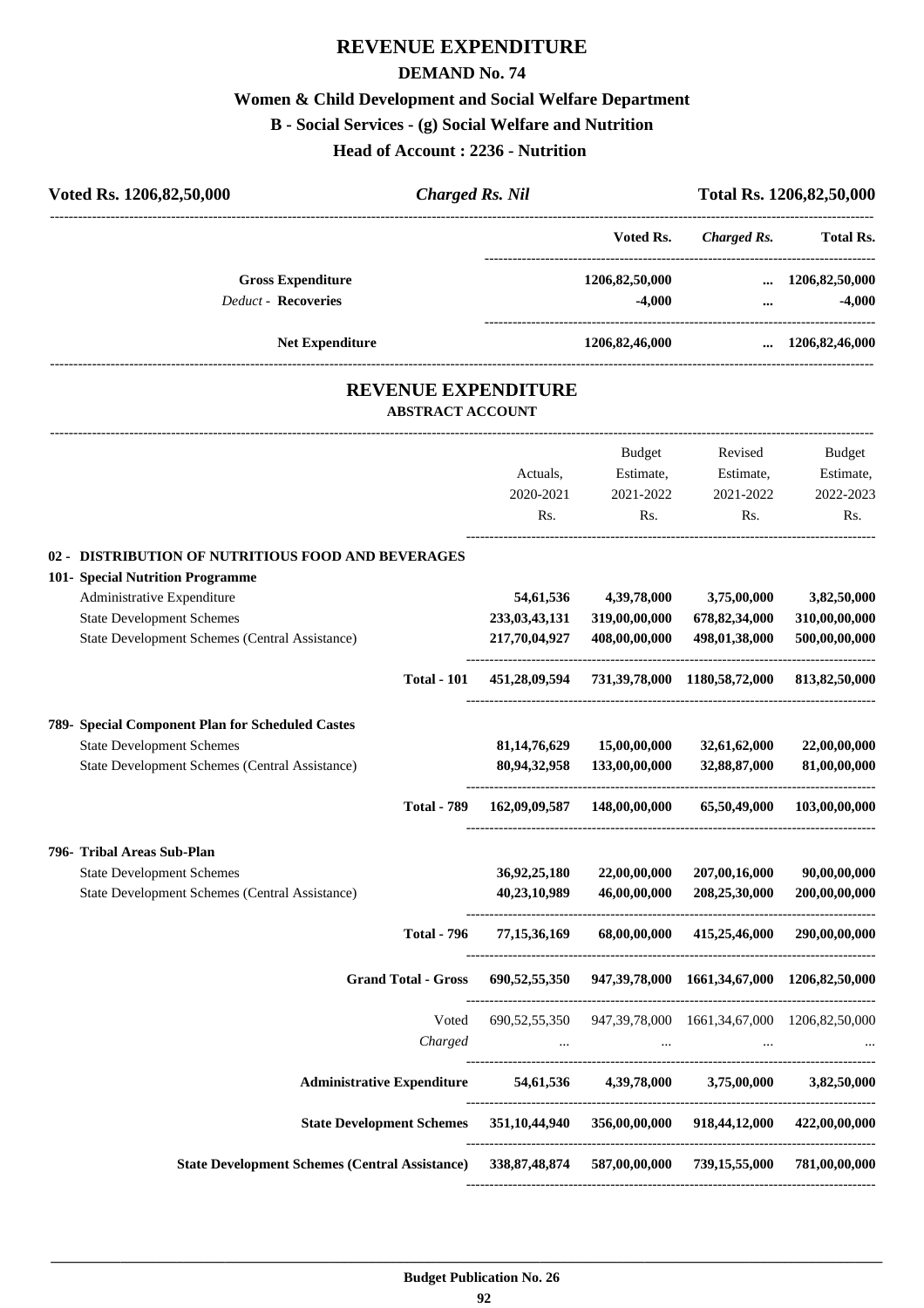### **REVENUE EXPENDITURE ABSTRACT ACCOUNT**

|                          | Actuals.<br>2020-2021<br>Rs. | <b>Budget</b><br>Estimate,<br>2021-2022<br>Rs. | Revised<br>Estimate.<br>2021-2022<br>Rs. | <b>Budget</b><br>Estimate,<br>2022-2023<br>Rs. |
|--------------------------|------------------------------|------------------------------------------------|------------------------------------------|------------------------------------------------|
| <b>Deduct Recoveries</b> | -73.865                      | $-12,000$                                      | $-4.000$                                 | $-4,000$                                       |
| <b>Grand Total - Net</b> | 690,51,81,485                | 947,39,66,000                                  | 1661, 34, 63, 000                        | 1206.82.46.000                                 |
| Voted<br>Charged         | 690.51.81.485<br>            | 947,39,66,000<br>                              | 1661.34.63.000<br>                       | 1206,82,46,000                                 |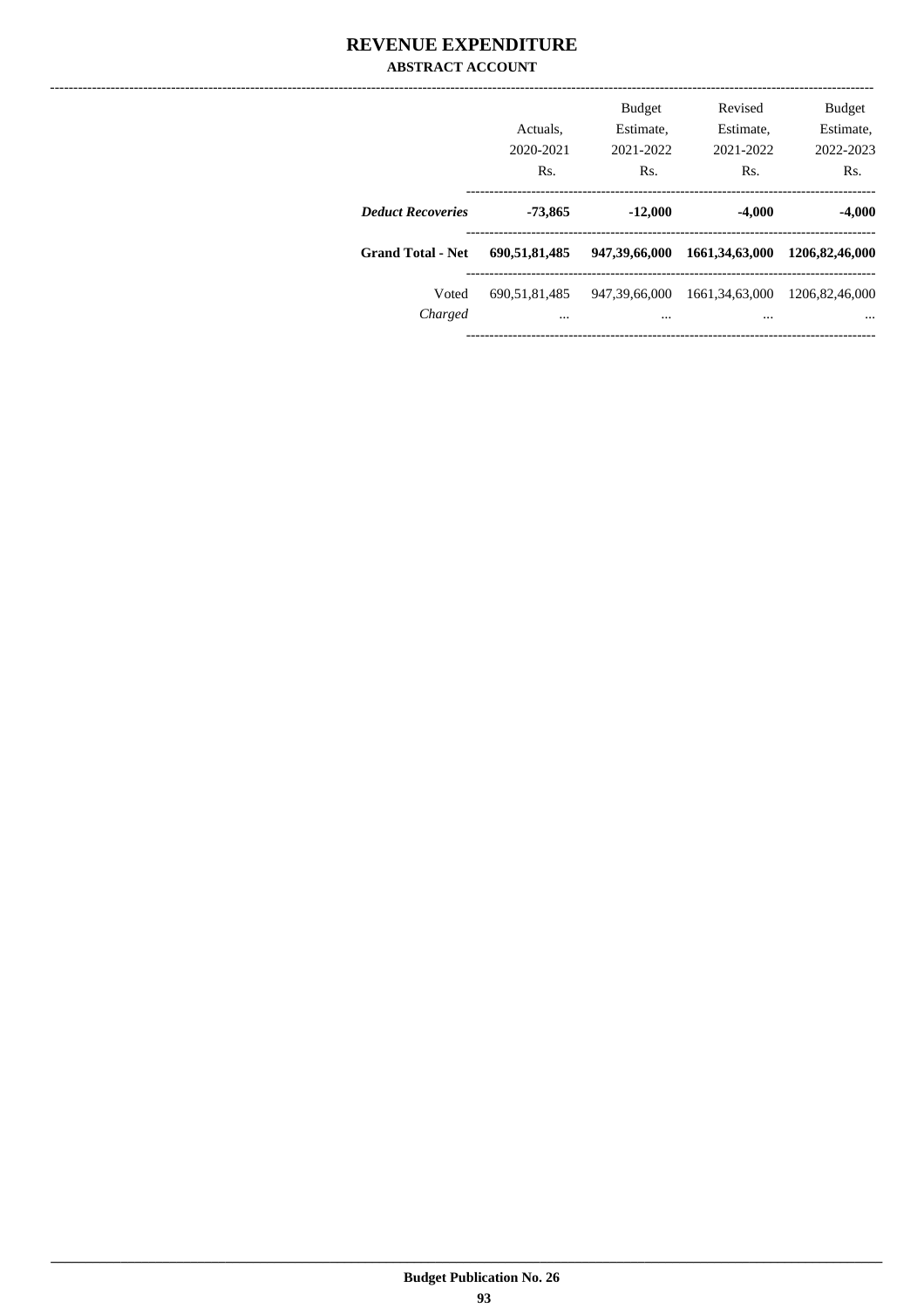|                                                                                                         | Actuals,<br>2020-2021<br>Rs. | Budget<br>Estimate,<br>2021-2022<br>Rs. | Revised<br>Estimate,<br>2021-2022<br>Rs.      | Budget<br>Estimate,<br>2022-2023<br>Rs. |
|---------------------------------------------------------------------------------------------------------|------------------------------|-----------------------------------------|-----------------------------------------------|-----------------------------------------|
| DETAILED ACCOUNT NO. 2236-02-101 - SPECIAL NUTRITION PROGRAMME                                          |                              |                                         |                                               |                                         |
| 02 - DISTRIBUTION OF NUTRITIOUS FOOD AND                                                                |                              |                                         |                                               |                                         |
| <b>BEVERAGES</b>                                                                                        |                              |                                         |                                               |                                         |
| 101- Special Nutrition Programme                                                                        |                              |                                         |                                               |                                         |
| <b>Administrative Expenditure</b>                                                                       |                              |                                         |                                               |                                         |
| 002- Assistance to Destitute Children of Govt. Homes under Special<br>Nutrition Programme [WC]          |                              |                                         |                                               |                                         |
| 21- Materials and Supplies/Stores and Equipment                                                         |                              |                                         |                                               |                                         |
| 04-Others                                                                                               | 54,61,536                    | 4,29,00,000                             | 3,75,00,000                                   | 3,82,50,000                             |
|                                                                                                         |                              |                                         |                                               |                                         |
| Total - 2236-02-101-002                                                                                 |                              |                                         | 54,61,536 4,29,00,000 3,75,00,000 3,82,50,000 |                                         |
| 006- Supplementary Nutrition Programme for Children and Expectant                                       |                              |                                         |                                               |                                         |
| and Nursing Mothers [WC]                                                                                |                              |                                         |                                               |                                         |
| 21- Materials and Supplies/Stores and Equipment                                                         |                              |                                         |                                               |                                         |
| 04-Others                                                                                               |                              | 10,60,000                               |                                               |                                         |
| 34- Scholarships and Stipends                                                                           |                              | 18,000                                  |                                               |                                         |
| Total - 2236-02-101-006                                                                                 | $\cdots$                     | 10,78,000                               | $\cdots$                                      |                                         |
| 016- Special Nutrition Programme [WC]                                                                   |                              |                                         |                                               |                                         |
| 21- Materials and Supplies/Stores and Equipment                                                         |                              |                                         |                                               |                                         |
| 04-Others                                                                                               |                              | $\cdots$                                |                                               |                                         |
| 50- Other Charges                                                                                       |                              |                                         |                                               |                                         |
| 021- Supplementary Nutrition Programme for Children and Expectant                                       |                              |                                         |                                               |                                         |
| Nursing Mothers [CW] [WC]                                                                               |                              |                                         |                                               |                                         |
| 21- Materials and Supplies/Stores and Equipment                                                         |                              |                                         |                                               |                                         |
| 04-Others                                                                                               |                              |                                         |                                               |                                         |
| <b>Total - Administrative Expenditure</b>                                                               |                              |                                         | 54,61,536 4,39,78,000 3,75,00,000 3,82,50,000 |                                         |
| <b>State Development Schemes</b>                                                                        |                              |                                         |                                               |                                         |
| 025- Scheme for procurement of rice for Take Home Ration [WC]                                           |                              |                                         |                                               |                                         |
| 21- Materials and Supplies/Stores and Equipment                                                         |                              |                                         |                                               |                                         |
| 04-Others                                                                                               |                              | $\ldots$ 129,33,50,000                  |                                               |                                         |
| <b>Total - State Development Schemes</b>                                                                |                              |                                         | $129,33,50,000$                               | -------------------------------         |
|                                                                                                         |                              |                                         |                                               |                                         |
| <b>State Development Schemes</b>                                                                        |                              |                                         |                                               |                                         |
| 019- Supplementary Nutrition Programme for the Children of age                                          |                              |                                         |                                               |                                         |
| group under 3 years relating to I.C.D.S. (PMGY) [WC]<br>21- Materials and Supplies/Stores and Equipment |                              |                                         |                                               |                                         |
| 03-Other Hospital Consumables                                                                           |                              |                                         |                                               |                                         |
| 04-Others                                                                                               | $\cdots$<br>$\cdots$         | $\cdots$<br>$\cdots$                    | $\cdots$<br>$\cdots$                          |                                         |
| 31- Grants-in-aid-GENERAL                                                                               |                              |                                         |                                               |                                         |
| 02-Other Grants                                                                                         | $\cdots$                     | $\cdots$                                | $\cdots$                                      |                                         |
|                                                                                                         |                              |                                         |                                               |                                         |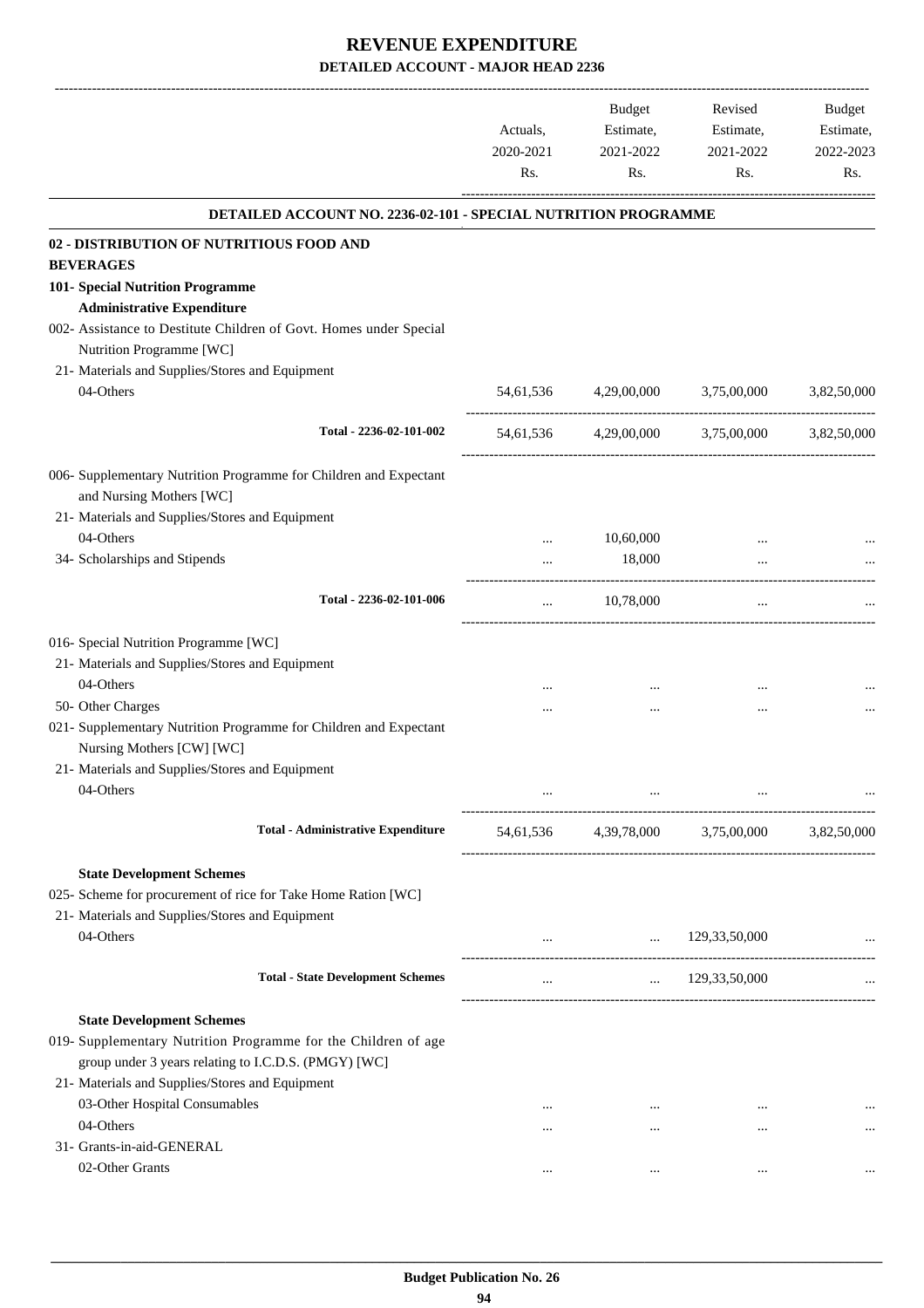|                                                                                                                                    | Actuals,<br>2020-2021<br>Rs.                   | Budget<br>Estimate,<br>2021-2022<br>Rs. | Revised<br>Estimate,<br>2021-2022<br>Rs. | Budget<br>Estimate,<br>2022-2023<br>Rs. |
|------------------------------------------------------------------------------------------------------------------------------------|------------------------------------------------|-----------------------------------------|------------------------------------------|-----------------------------------------|
| 020- Nutrition Programme for Adolescent Girls (Central Share)                                                                      |                                                |                                         |                                          |                                         |
| (NPAG) [WC]<br>50- Other Charges<br><b>State Development Schemes</b>                                                               |                                                |                                         |                                          |                                         |
| 004- Supplementary Nutrition Programme for Children and Expectant<br>and Nursing Mothers (OCASPS) [WC]                             |                                                |                                         |                                          |                                         |
| 21- Materials and Supplies/Stores and Equipment                                                                                    |                                                |                                         |                                          |                                         |
| 04-Others                                                                                                                          | 190,04,31,553                                  | 250,00,00,000                           | $\ddotsc$                                |                                         |
| 31- Grants-in-aid-GENERAL                                                                                                          |                                                |                                         |                                          |                                         |
| 02-Other Grants                                                                                                                    |                                                | 5,32,00,413 24,00,00,000                | $\cdots$                                 |                                         |
| Total - 2236-02-101-004                                                                                                            |                                                | 195,36,31,966 274,00,00,000             | $\cdots$                                 |                                         |
| 023- National Nutrition Mission (State Share) (OCASPS) [WC]<br>31- Grants-in-aid-GENERAL                                           |                                                |                                         |                                          |                                         |
| 02-Other Grants                                                                                                                    | $\mathbf{1}$ and $\mathbf{1}$ and $\mathbf{1}$ |                                         | 5,00,00,000 1,70,81,000                  |                                         |
| Total - 2236-02-101-023                                                                                                            | $\cdots$                                       |                                         | 5,00,00,000 1,70,81,000                  |                                         |
| 024- Wheat Based Nutrition Programme (OCASPS) [WC]                                                                                 |                                                |                                         |                                          |                                         |
| 21- Materials and Supplies/Stores and Equipment                                                                                    |                                                |                                         |                                          |                                         |
| 04-Others                                                                                                                          | 37, 37, 31, 430                                | 37,00,00,000                            | 12,46,29,000                             |                                         |
| 31- Grants-in-aid-GENERAL                                                                                                          |                                                |                                         |                                          |                                         |
| 02-Other Grants                                                                                                                    |                                                | 29,79,735 3,00,00,000                   | $\ddots$                                 |                                         |
| Total - 2236-02-101-024                                                                                                            | 37,67,11,165                                   |                                         | 40,00,00,000 12,46,29,000                |                                         |
| 027- Anganwadi Services (including erstwhile SNP) under Saksham<br>Anganwadi and POSHAN 2.0 (50:50) (State Share) (OCASPS)<br>[WC] |                                                |                                         |                                          |                                         |
| 21- Materials and Supplies/Stores and Equipment                                                                                    |                                                |                                         |                                          |                                         |
| 04-Others                                                                                                                          |                                                | $\cdots$                                | 480, 26, 55, 000                         | 250,00,00,000                           |
| 31- Grants-in-aid-GENERAL                                                                                                          |                                                |                                         |                                          |                                         |
| 02-Other Grants                                                                                                                    |                                                | $\cdots$                                | 15,20,95,000                             | 20,00,00,000                            |
| Total - 2236-02-101-027                                                                                                            | $\cdots$                                       | $\mathbf{1}$ and $\mathbf{1}$           | 495,47,50,000                            | 270,00,00,000                           |
| 028- Wheat Based Nutrition Programme (State Share) under Saksham<br>Anganwadi and POSHAN 2.0 (OCASPS) [WC]                         |                                                |                                         |                                          |                                         |
| 21- Materials and Supplies/Stores and Equipment<br>04-Others                                                                       |                                                |                                         |                                          | 37,00,00,000                            |
| 31- Grants-in-aid-GENERAL                                                                                                          |                                                | $\cdots$                                | 39,84,24,000                             |                                         |
| 02-Other Grants                                                                                                                    |                                                | $\cdots$                                | $\cdots$                                 | 3,00,00,000                             |
| Total - 2236-02-101-028                                                                                                            | $\cdots$                                       |                                         | $\ldots$ 39,84,24,000                    | 40,00,00,000                            |
|                                                                                                                                    |                                                |                                         |                                          |                                         |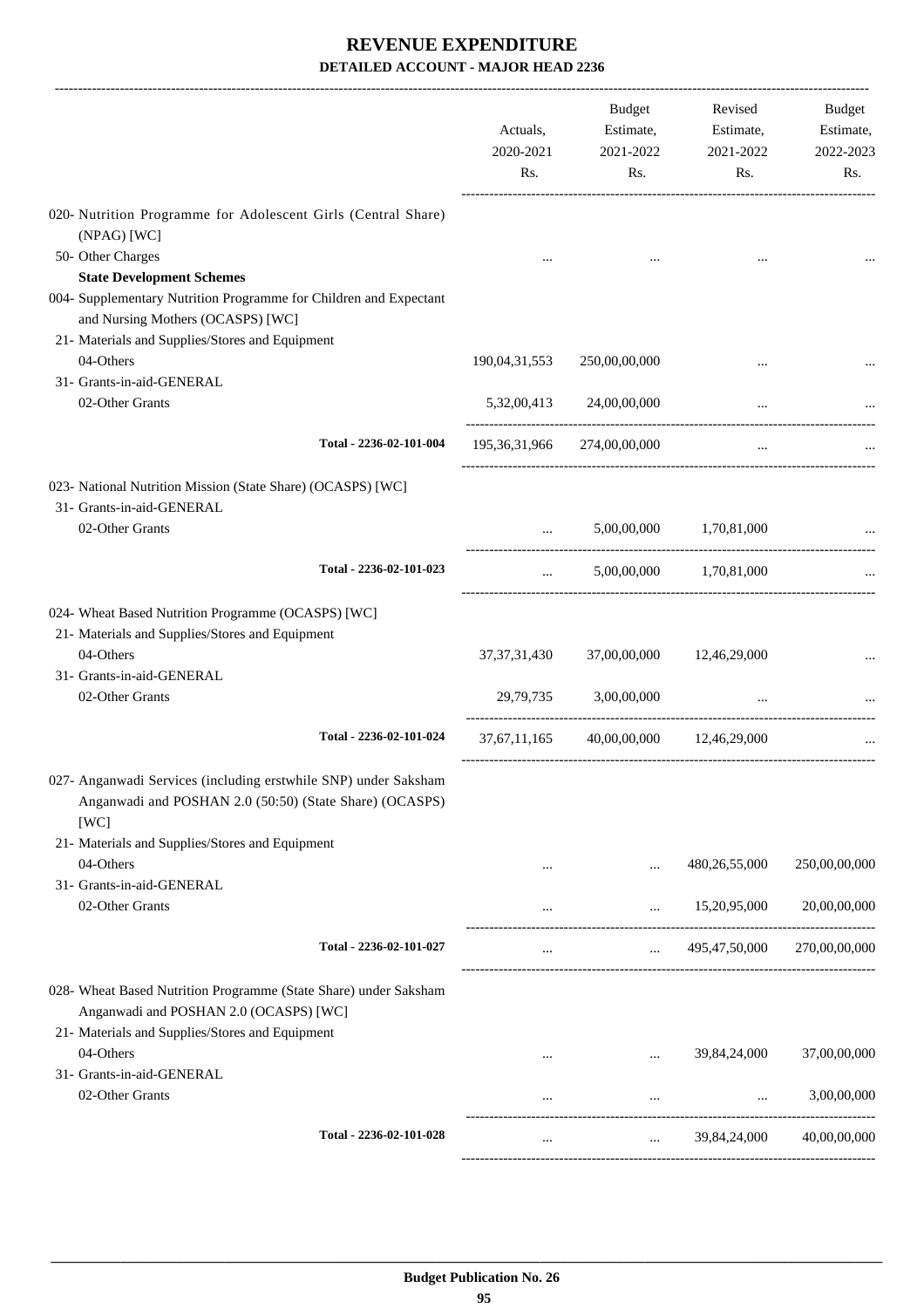|                                                                                                                                      | 2020-2021     | 2021-2022                             | Estimate,<br>Estimate,<br>2021-2022                     | Estimate,<br>2022-2023 |
|--------------------------------------------------------------------------------------------------------------------------------------|---------------|---------------------------------------|---------------------------------------------------------|------------------------|
|                                                                                                                                      | Rs.           | Rs.                                   | Rs.                                                     | Rs.                    |
| <b>Total - State Development Schemes</b>                                                                                             |               |                                       | 233,03,43,131 319,00,00,000 549,48,84,000 310,00,00,000 |                        |
| <b>State Development Schemes (Central Assistance)</b>                                                                                |               |                                       |                                                         |                        |
| 009- Supplementary Nutrition Programme (SNP) for Children and<br>Expectant and Nursing Mothers (Central Share) (OCASPS)<br>[WC]      |               |                                       |                                                         |                        |
| 21- Materials and Supplies/Stores and Equipment                                                                                      |               |                                       |                                                         |                        |
| 04-Others                                                                                                                            | 191,93,84,812 | 318,00,00,000                         | $\ddotsc$                                               |                        |
| 31- Grants-in-aid-GENERAL<br>02-Other Grants                                                                                         |               | 6,64,50,515 20,00,00,000              | $\cdots$                                                |                        |
| Total - 2236-02-101-009                                                                                                              |               | 198,58,35,327 338,00,00,000           | $\cdots$                                                |                        |
| 022- National Nutrition Mission (Central Share) (OCASPS) [WC]<br>31- Grants-in-aid-GENERAL                                           |               |                                       |                                                         |                        |
| 02-Other Grants                                                                                                                      | 19,11,69,600  | 70,00,00,000 6,83,25,000              |                                                         |                        |
| Total - 2236-02-101-022                                                                                                              |               | 19,11,69,600 70,00,00,000 6,83,25,000 |                                                         |                        |
| 026- Anganwadi Services (including erstwhile SNP) under Saksham<br>Anganwadi and POSHAN 2.0 (50:50) (Central Share)<br>(OCASPS) [WC] |               |                                       |                                                         |                        |
| 21- Materials and Supplies/Stores and Equipment<br>04-Others                                                                         | $\cdots$      | $\cdots$                              | 477,73,84,000                                           | 480,00,00,000          |
| 31- Grants-in-aid-GENERAL                                                                                                            |               |                                       |                                                         |                        |
| 02-Other Grants                                                                                                                      |               |                                       | 13,44,29,000                                            | 20,00,00,000           |
| Total - 2236-02-101-026                                                                                                              |               |                                       | 491,18,13,000                                           | 500,00,00,000          |
| <b>Total - State Development Schemes (Central Assistance)</b>                                                                        | 217,70,04,927 | 408,00,00,000                         | 498,01,38,000                                           | 500,00,00,000          |
| Total - 2236-02-101                                                                                                                  | 451,28,09,594 | 731,39,78,000                         | 1180,58,72,000                                          | 813, 82, 50, 000       |
| Voted<br>Charged                                                                                                                     | 451,28,09,594 | 731,39,78,000<br>$\cdots$             | 1180,58,72,000<br>$\ddotsc$                             | 813, 82, 50, 000       |

#### **DETAILED ACCOUNT NO. 2236-02-789 - SPECIAL COMPONENT PLAN FOR SCHEDULED CASTES .**

.

### **02 - DISTRIBUTION OF NUTRITIOUS FOOD AND**

#### **BEVERAGES**

### **789- Special Component Plan for Scheduled Castes State Development Schemes**

002- Supplementary Nutrition Programme for Children and Expectant and Nursing Mothers (State Share) (OCASPS) [WC]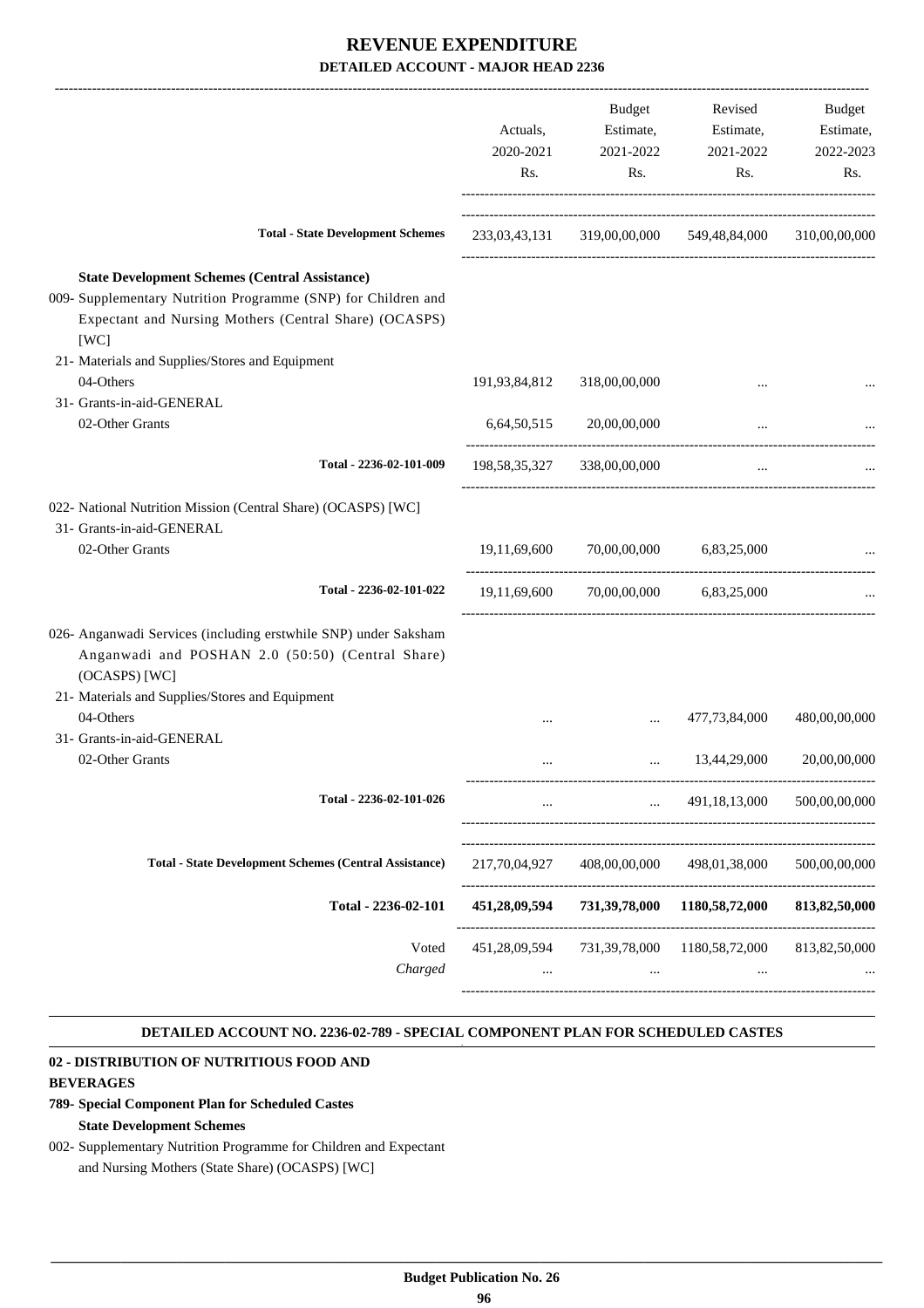-------------------------------------------------------------------------------------------------------------------------------------------------------------------------------

|                                                                                                                                                                                                                                             | Actuals,<br>2020-2021<br>Rs. | <b>Budget</b><br>Estimate,<br>2021-2022<br>Rs.         | Revised<br>Estimate,<br>2021-2022<br>Rs.                                     | Budget<br>Estimate,<br>2022-2023<br>Rs. |
|---------------------------------------------------------------------------------------------------------------------------------------------------------------------------------------------------------------------------------------------|------------------------------|--------------------------------------------------------|------------------------------------------------------------------------------|-----------------------------------------|
| 21- Materials and Supplies/Stores and Equipment                                                                                                                                                                                             |                              |                                                        |                                                                              |                                         |
| 04-Others                                                                                                                                                                                                                                   | 78, 59, 46, 345              | 10,00,00,000                                           | $\cdots$                                                                     |                                         |
| 31- Grants-in-aid-GENERAL<br>02-Other Grants                                                                                                                                                                                                |                              | 2,55,30,284 5,00,00,000                                | $\cdots$                                                                     |                                         |
| Total - 2236-02-789-002                                                                                                                                                                                                                     |                              | 81,14,76,629 15,00,00,000                              | $\cdots$                                                                     |                                         |
| 009- Anganwadi Services (including erstwhile SNP) under Saksham<br>Anganwadi and POSHAN 2.0 (50:50) (State Share) (OCASPS)<br>[WC]                                                                                                          |                              |                                                        |                                                                              |                                         |
| 21- Materials and Supplies/Stores and Equipment                                                                                                                                                                                             |                              |                                                        |                                                                              |                                         |
| 04-Others                                                                                                                                                                                                                                   | $\cdots$                     | $\cdots$                                               | 31,86,52,000                                                                 | 20,00,00,000                            |
| 31- Grants-in-aid-GENERAL<br>02-Other Grants                                                                                                                                                                                                | $\cdots$                     |                                                        | 75,10,000<br>$\mathbf{1}$ and $\mathbf{1}$ and $\mathbf{1}$ and $\mathbf{1}$ | 2,00,00,000                             |
| Total - 2236-02-789-009                                                                                                                                                                                                                     | $\ddotsc$                    |                                                        | $\ldots$ 32.61.62.000 22.00.00.000                                           |                                         |
| <b>Total - State Development Schemes</b>                                                                                                                                                                                                    |                              | 81,14,76,629 15,00,00,000 32,61,62,000 22,00,00,000    |                                                                              |                                         |
| <b>State Development Schemes (Central Assistance)</b><br>007- Supplementary Nutrition Programme (SNP) for Children and<br>Expectent and Nursing Mothers (Central Share) (OCASPS)<br>[WC]<br>21- Materials and Supplies/Stores and Equipment |                              |                                                        |                                                                              |                                         |
| 04-Others<br>31- Grants-in-aid-GENERAL                                                                                                                                                                                                      | 78, 12, 73, 033              | 130,00,00,000                                          |                                                                              |                                         |
| 02-Other Grants                                                                                                                                                                                                                             | 2,81,59,925                  | 3,00,00,000                                            | $\ddotsc$                                                                    |                                         |
| Total - 2236-02-789-007                                                                                                                                                                                                                     | 80,94,32,958                 | 133,00,00,000                                          |                                                                              |                                         |
| 008- Anganwadi Services (including erstwhile SNP) under Saksham<br>Anganwadi and POSHAN 2.0 (50:50) (Central Share)<br>(OCASPS) [WC]                                                                                                        |                              |                                                        |                                                                              |                                         |
| 21- Materials and Supplies/Stores and Equipment<br>04-Others                                                                                                                                                                                |                              | $\cdots$                                               | 32,48,83,000                                                                 | 80,00,00,000                            |
| 31- Grants-in-aid-GENERAL<br>02-Other Grants                                                                                                                                                                                                |                              |                                                        | $\cdots$ . The same state $\cdots$                                           | 40,04,000 1,00,00,000                   |
| Total - 2236-02-789-008                                                                                                                                                                                                                     | $\cdots$                     | $\mathbf{r}$                                           | 32,88,87,000                                                                 | 81,00,00,000                            |
|                                                                                                                                                                                                                                             |                              |                                                        |                                                                              |                                         |
| <b>Total - State Development Schemes (Central Assistance)</b>                                                                                                                                                                               |                              | 80,94,32,958 133,00,00,000 32,88,87,000 81,00,00,000   |                                                                              |                                         |
| Total - 2236-02-789                                                                                                                                                                                                                         |                              | 162,09,09,587 148,00,00,000 65,50,49,000 103,00,00,000 |                                                                              |                                         |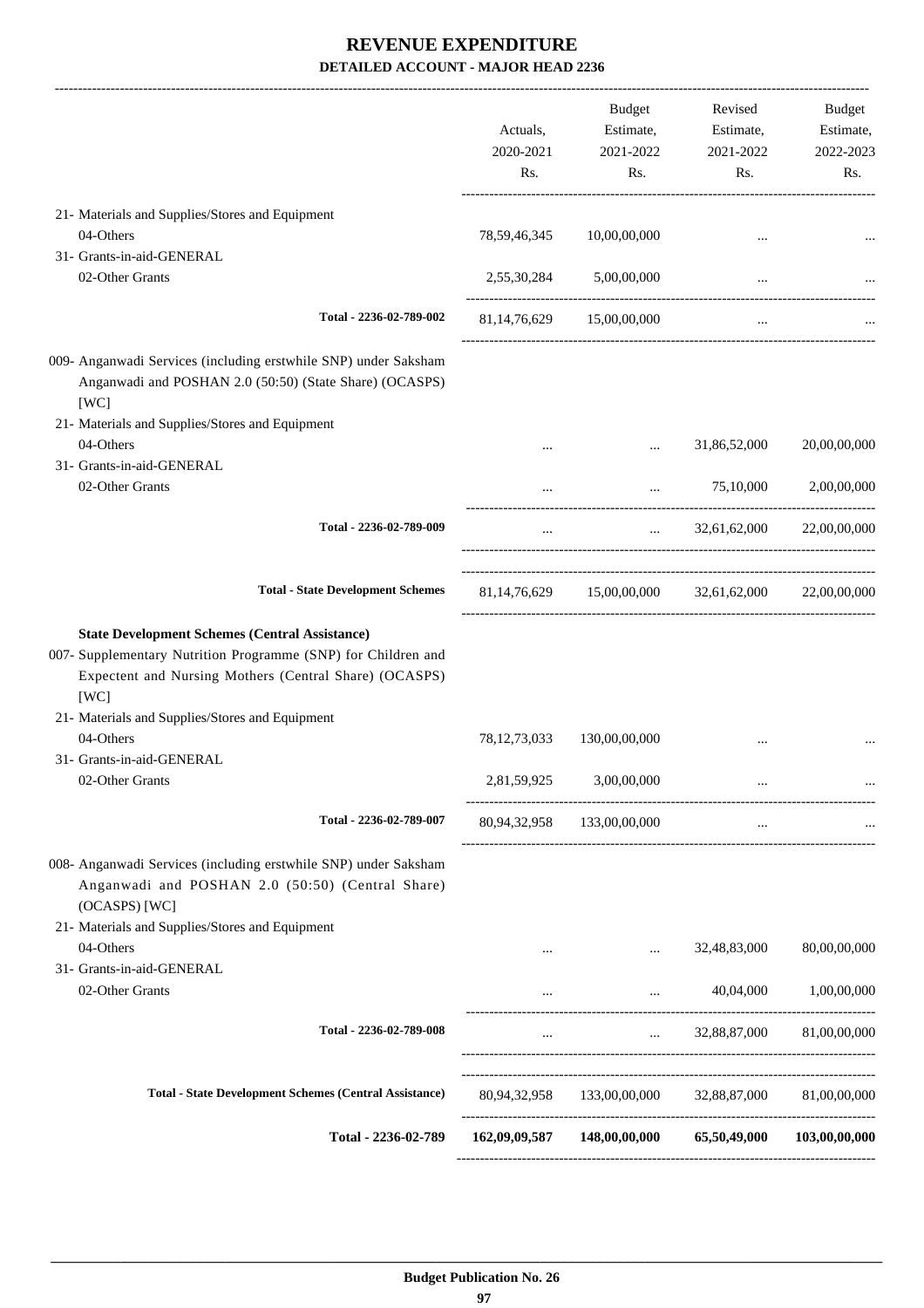|                                                                                                                                                                                          | Actuals,<br>2020-2021<br>Rs. | Budget<br>Estimate,<br>2021-2022<br>Rs.                          | Revised<br>Estimate,<br>2021-2022<br>Rs.             | <b>Budget</b><br>Estimate,<br>2022-2023<br>Rs. |
|------------------------------------------------------------------------------------------------------------------------------------------------------------------------------------------|------------------------------|------------------------------------------------------------------|------------------------------------------------------|------------------------------------------------|
| Voted<br>Charged                                                                                                                                                                         | 162,09,09,587<br>$\cdots$    | 148,00,00,000<br>$\cdots$                                        | 65,50,49,000<br>$\cdots$                             | 103,00,00,000                                  |
| DETAILED ACCOUNT NO. 2236-02-796 - TRIBAL AREAS SUB-PLAN                                                                                                                                 |                              |                                                                  |                                                      | --------------------------                     |
| 02 - DISTRIBUTION OF NUTRITIOUS FOOD AND                                                                                                                                                 |                              |                                                                  |                                                      |                                                |
| <b>BEVERAGES</b>                                                                                                                                                                         |                              |                                                                  |                                                      |                                                |
| 796- Tribal Areas Sub-Plan                                                                                                                                                               |                              |                                                                  |                                                      |                                                |
| <b>State Development Schemes</b>                                                                                                                                                         |                              |                                                                  |                                                      |                                                |
| 002- Supplementary Nutrition Programme for Children and Expectant<br>and Nursing Mothers (State Share) (OCASPS) [WC]                                                                     |                              |                                                                  |                                                      |                                                |
| 21- Materials and Supplies/Stores and Equipment                                                                                                                                          |                              |                                                                  |                                                      |                                                |
| 04-Others                                                                                                                                                                                | 35,46,68,813                 | 20,00,00,000                                                     |                                                      |                                                |
| 31- Grants-in-aid-GENERAL<br>02-Other Grants                                                                                                                                             | 1,45,56,367                  | 2,00,00,000                                                      |                                                      |                                                |
| Total - 2236-02-796-002                                                                                                                                                                  |                              | -----------------------------------<br>36,92,25,180 22,00,00,000 | $\cdots$                                             |                                                |
| 009- Anganwadi Services (including erstwhile SNP) under Saksham<br>Anganwadi and POSHAN 2.0 (50:50) (State Share) (OCASPS)<br>[WC]<br>21- Materials and Supplies/Stores and Equipment    |                              |                                                                  |                                                      |                                                |
| 04-Others                                                                                                                                                                                |                              |                                                                  | 200,00,00,000                                        | 70,00,00,000                                   |
| 31- Grants-in-aid-GENERAL                                                                                                                                                                |                              |                                                                  |                                                      |                                                |
| 02-Other Grants                                                                                                                                                                          |                              |                                                                  | 7,00,16,000                                          | 20,00,00,000                                   |
| Total - 2236-02-796-009                                                                                                                                                                  | $\cdots$                     | $\ddotsc$                                                        | 207,00,16,000                                        | 90,00,00,000                                   |
| <b>Total - State Development Schemes</b>                                                                                                                                                 |                              |                                                                  | 36,92,25,180 22,00,00,000 207,00,16,000 90,00,00,000 |                                                |
| <b>State Development Schemes (Central Assistance)</b><br>007- Supplementary Nutrition Programme (SNP) for Children and<br>Expectant and Nursing Mothers (Central Share) (OCASPS)<br>[WC] |                              |                                                                  |                                                      |                                                |
| 21- Materials and Supplies/Stores and Equipment                                                                                                                                          |                              |                                                                  |                                                      |                                                |
| 04-Others                                                                                                                                                                                | 38, 77, 65, 778              | 45,00,00,000                                                     | $\cdots$                                             |                                                |
| 31- Grants-in-aid-GENERAL                                                                                                                                                                |                              |                                                                  |                                                      |                                                |
| 02-Other Grants                                                                                                                                                                          |                              | 1,45,45,211 1,00,00,000                                          | $\cdots$                                             |                                                |
| Total - 2236-02-796-007                                                                                                                                                                  |                              | 40,23,10,989 46,00,00,000                                        | $\cdots$                                             |                                                |
| 008- Anganwadi Services (including erstwhile SNP) under Saksham                                                                                                                          |                              |                                                                  |                                                      |                                                |
| Anganwadi and POSHAN 2.0 (50:50) (Central Share)<br>(OCASPS) [WC]                                                                                                                        |                              |                                                                  |                                                      |                                                |
| 21- Materials and Supplies/Stores and Equipment                                                                                                                                          |                              |                                                                  |                                                      |                                                |
| 04-Others                                                                                                                                                                                | $\cdots$                     | $\cdots$                                                         | 200,00,00,000                                        | 191,00,00,000                                  |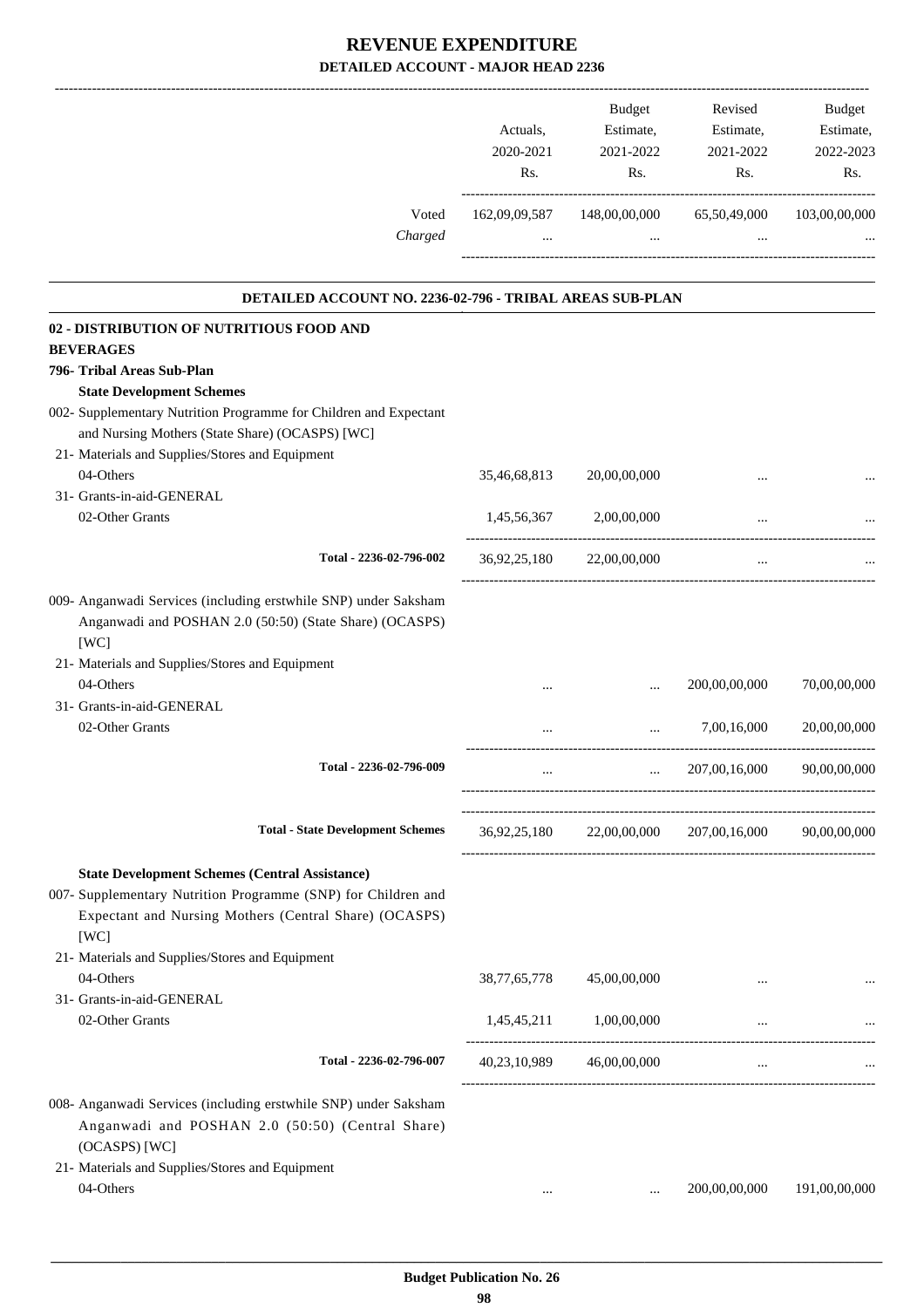|                                                                                                                                                              | Actuals,<br>2020-2021<br>Rs. | Budget<br>Estimate,<br>2021-2022<br>Rs. | Revised<br>Estimate,<br>2021-2022<br>Rs. | Budget<br>Estimate,<br>2022-2023<br>Rs. |
|--------------------------------------------------------------------------------------------------------------------------------------------------------------|------------------------------|-----------------------------------------|------------------------------------------|-----------------------------------------|
| 31- Grants-in-aid-GENERAL                                                                                                                                    |                              |                                         |                                          |                                         |
| 02-Other Grants                                                                                                                                              |                              |                                         | $\ldots$ 8,25,30,000                     | 9,00,00,000                             |
| Total - 2236-02-796-008                                                                                                                                      | $\cdots$                     |                                         | $\ldots$ 208,25,30,000 200,00,00,000     |                                         |
| <b>Total - State Development Schemes (Central Assistance)</b>                                                                                                |                              |                                         | 40,23,10,989 46,00,00,000 208,25,30,000  | 200,00,00,000                           |
| Total - 2236-02-796                                                                                                                                          | 77, 15, 36, 169              | 68,00,00,000                            | 415,25,46,000                            | 290,00,00,000                           |
| Voted<br>Charged                                                                                                                                             | 77, 15, 36, 169<br>$\cdots$  | 68,00,00,000<br>$\cdots$                | 415,25,46,000                            | 290,00,00,000                           |
| DETAILED ACCOUNT NO. 2236 - DEDUCT RECOVERIES IN REDUCTION OF EXPENDITURE                                                                                    |                              |                                         |                                          |                                         |
| 02 - DISTRIBUTION OF NUTRITIOUS FOOD AND BEVERAGES<br>101- Special Nutrition Programme<br>Administrative Expenditure<br>016-Special Nutrition Programme [WC] |                              |                                         |                                          |                                         |
| 70-Deduct Recoveries                                                                                                                                         |                              |                                         |                                          |                                         |
| 01-Others                                                                                                                                                    |                              | $\cdots$                                | $-1,000$                                 | $-1,000$                                |
| 02-W.B.H.S. 2008                                                                                                                                             |                              |                                         |                                          |                                         |
| 021-Supplementary Nutrition Programme for Children and Expectant<br>Nursing Mothers [CW] [WC]<br>70-Deduct Recoveries                                        |                              |                                         |                                          |                                         |
| 01-Others                                                                                                                                                    |                              | $-1,000$                                | $-1,000$                                 | $-1,000$                                |
|                                                                                                                                                              | $\cdots$                     |                                         |                                          |                                         |
| <b>State Development Schemes</b><br>008-Nutrition Programmes under DFID assisted HSDI Project (EAP)<br>[WC]                                                  |                              |                                         |                                          |                                         |
| 70-Deduct Recoveries                                                                                                                                         |                              |                                         |                                          |                                         |
| 01-Others                                                                                                                                                    | $\cdots$                     |                                         |                                          |                                         |
| 02-W.B.H.S. 2008                                                                                                                                             |                              |                                         |                                          | $\cdots$                                |
| <b>State Development Schemes</b>                                                                                                                             |                              |                                         |                                          |                                         |
| 004-Supplementary Nutrition Programme for Children and Expectant<br>and Nursing Mothers (OCASPS) [WC]                                                        |                              |                                         |                                          |                                         |
| 70-Deduct Recoveries                                                                                                                                         |                              |                                         |                                          |                                         |
| 01-Others                                                                                                                                                    | -722                         | $\cdots$                                |                                          |                                         |
| 02-W.B.H.S. 2008                                                                                                                                             |                              | $\cdots$                                |                                          | $\cdots$                                |
| 024-Wheat Based Nutrition Programme (OCASPS) [WC]                                                                                                            |                              |                                         |                                          |                                         |
| 70-Deduct Recoveries                                                                                                                                         |                              |                                         |                                          |                                         |
| 01-Others                                                                                                                                                    |                              |                                         |                                          |                                         |
| State Development Schemes (Central Assistance)                                                                                                               |                              |                                         |                                          |                                         |
| 009-Supplementary Nutrition Programme (SNP) for Children and<br>Expectant and Nursing Mothers (Central Share) (OCASPS)<br>[WC]                               |                              |                                         |                                          |                                         |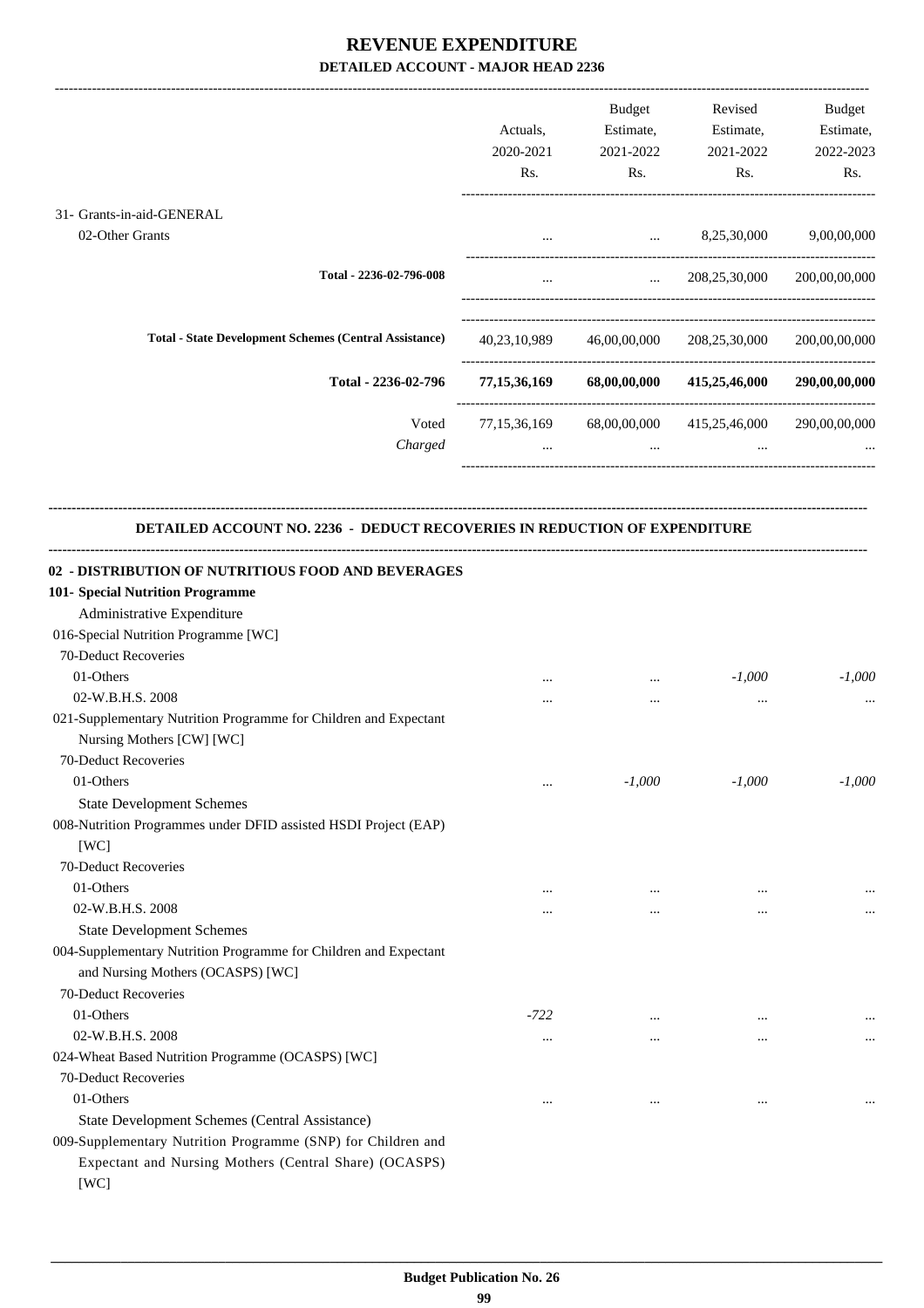|                                                                                                                                                                                  | Actuals,<br>2020-2021<br>Rs. | Budget<br>Estimate,<br>2021-2022<br>Rs. | Revised<br>Estimate,<br>2021-2022<br>Rs. | Budget<br>Estimate,<br>2022-2023<br>Rs. |
|----------------------------------------------------------------------------------------------------------------------------------------------------------------------------------|------------------------------|-----------------------------------------|------------------------------------------|-----------------------------------------|
| 70-Deduct Recoveries                                                                                                                                                             |                              |                                         |                                          |                                         |
| 01-Others                                                                                                                                                                        | $-12, 119$                   | and the contract of the                 |                                          |                                         |
| Total - 101 - Deduct - Recoveries                                                                                                                                                | $-12,841$                    | $-1,000$                                | $-2,000$                                 | $-2,000$                                |
| 789- Special Component Plan for Scheduled Castes                                                                                                                                 |                              |                                         |                                          |                                         |
| <b>State Development Schemes</b>                                                                                                                                                 |                              |                                         |                                          |                                         |
| 002-Supplementary Nutrition Programme for Children and Expectant<br>and Nursing Mothers (State Share) (OCASPS) [WC]                                                              |                              |                                         |                                          |                                         |
| 70-Deduct Recoveries                                                                                                                                                             |                              |                                         |                                          |                                         |
| 01-Others                                                                                                                                                                        | $\cdots$                     |                                         |                                          |                                         |
| 02-W.B.H.S. 2008                                                                                                                                                                 |                              |                                         |                                          |                                         |
| State Development Schemes (Central Assistance)<br>007-Supplementary Nutrition Programme (SNP) for Children and<br>Expectent and Nursing Mothers (Central Share) (OCASPS)<br>[WC] |                              |                                         |                                          |                                         |
| 70-Deduct Recoveries                                                                                                                                                             |                              |                                         |                                          |                                         |
| 01-Others                                                                                                                                                                        | -556                         | $\cdots$                                |                                          |                                         |
| Total - 789 - Deduct - Recoveries                                                                                                                                                | -556                         | $\cdots$                                | $\cdots$                                 |                                         |
| 796- Tribal Areas Sub-Plan                                                                                                                                                       |                              |                                         |                                          |                                         |
| <b>State Development Schemes</b>                                                                                                                                                 |                              |                                         |                                          |                                         |
| 002-Supplementary Nutrition Programme for Children and Expectant<br>and Nursing Mothers (State Share) (OCASPS) [WC]                                                              |                              |                                         |                                          |                                         |
| 70-Deduct Recoveries                                                                                                                                                             |                              |                                         |                                          |                                         |
| 01-Others                                                                                                                                                                        |                              |                                         |                                          |                                         |
| 02-W.B.H.S. 2008                                                                                                                                                                 | $\cdots$                     | $\cdots$                                | $\cdots$                                 |                                         |
| State Development Schemes (Central Assistance)                                                                                                                                   |                              |                                         |                                          |                                         |
| 007-Supplementary Nutrition Programme (SNP) for Children and<br>Expectant and Nursing Mothers (Central Share) (OCASPS)<br>[WC]                                                   |                              |                                         |                                          |                                         |
| 70-Deduct Recoveries                                                                                                                                                             |                              |                                         |                                          |                                         |
| 01-Others                                                                                                                                                                        | $\cdots$                     | $\cdots$                                | $\cdots$                                 |                                         |
| Total - 796 - Deduct - Recoveries                                                                                                                                                | $\cdots$                     | $\cdots$                                | $\cdots$                                 |                                         |
| 800- Other Expenditure                                                                                                                                                           |                              |                                         |                                          |                                         |
| <b>State Development Schemes</b>                                                                                                                                                 |                              |                                         |                                          |                                         |
| 002-Refund of Unutilised Fund of CSS Schemes (State Share)<br>(CSSREFUND) [WC]                                                                                                   |                              |                                         |                                          |                                         |
| 70-Deduct Recoveries                                                                                                                                                             |                              |                                         |                                          |                                         |
| 01-Others                                                                                                                                                                        | $\cdots$                     | $\cdots$                                | $\cdots$                                 |                                         |
| State Development Schemes (Central Assistance)                                                                                                                                   |                              |                                         |                                          |                                         |
| 001-Refund of Unutilised Fund of CSS Schemes (Central Share)<br>(CSSREFUND) [WC]                                                                                                 |                              |                                         |                                          |                                         |
| 70-Deduct Recoveries                                                                                                                                                             |                              |                                         |                                          |                                         |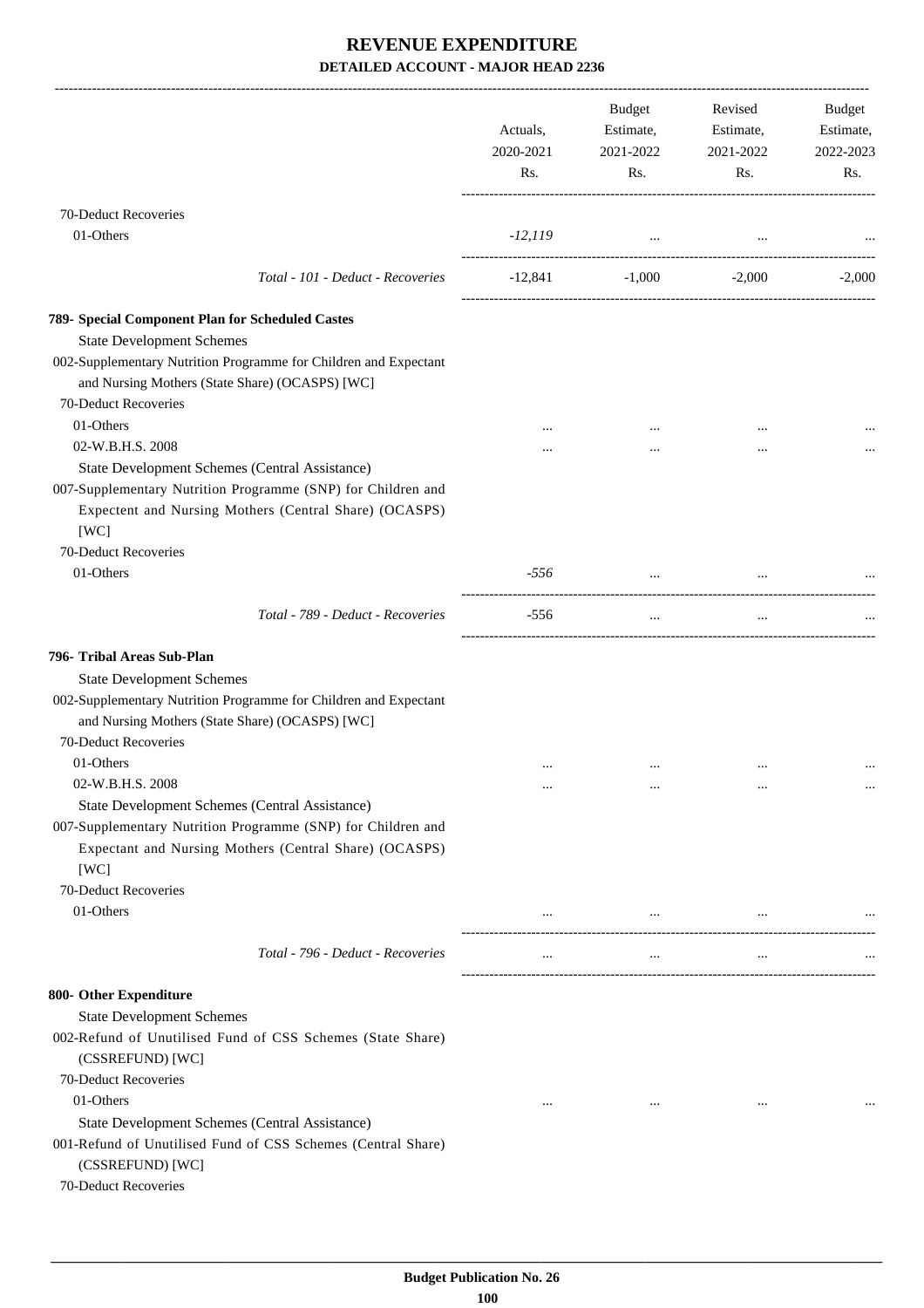|                                                                                              | Actuals,<br>2020-2021<br>Rs. | <b>Budget</b><br>Estimate,<br>2021-2022<br>Rs. | Revised<br>Estimate,<br>2021-2022<br>Rs. | Budget<br>Estimate,<br>2022-2023<br>Rs. |
|----------------------------------------------------------------------------------------------|------------------------------|------------------------------------------------|------------------------------------------|-----------------------------------------|
| 01-Others                                                                                    |                              | $\cdots$                                       |                                          |                                         |
| Total - 800 - Deduct - Recoveries                                                            | $\cdots$                     | $\cdots$                                       | $\cdots$                                 |                                         |
| 911- Deduct Recoveries Of Overpayments                                                       |                              |                                                |                                          |                                         |
| Administrative Expenditure                                                                   |                              |                                                |                                          |                                         |
| 007-Special Nutrition Programme [WC]                                                         |                              |                                                |                                          |                                         |
| 70-Deduct Recoveries                                                                         |                              |                                                |                                          |                                         |
| 01-Others                                                                                    | $\cdots$                     | $-1,000$                                       | $-1,000$                                 | $-1,000$                                |
| 02-W.B.H.S. 2008                                                                             | $\cdots$                     | $\cdots$                                       | $\cdots$                                 |                                         |
| 008-Deduct Recoveries [WC]                                                                   |                              |                                                |                                          |                                         |
| 70-Deduct Recoveries                                                                         |                              |                                                |                                          |                                         |
| 01-Others                                                                                    | $\ddotsc$                    | $-10,000$                                      | $-1,000$                                 | $-1,000$                                |
| <b>State Development Schemes</b>                                                             |                              |                                                |                                          |                                         |
| 004-Supplementary Nutrition Programme for Children and Expectant<br>and Nursing Mothers [WC] |                              |                                                |                                          |                                         |
| 70-Deduct Recoveries                                                                         |                              |                                                |                                          |                                         |
| 01-Others                                                                                    | $-18,558$                    |                                                |                                          |                                         |
| 02-W.B.H.S. 2008                                                                             | $\ddots$                     |                                                | $\cdots$                                 |                                         |
| <b>State Development Schemes</b>                                                             |                              |                                                |                                          |                                         |
| 005-Grants to PRIs for Construction of Anganwadi Centres under<br>RIDF (RIDF) [WC]           |                              |                                                |                                          |                                         |
| 70-Deduct Recoveries                                                                         |                              |                                                |                                          |                                         |
| 01-Others                                                                                    | $-41,910$                    | $\ddots$                                       | $\cdots$                                 |                                         |
| Total - 911 - Deduct - Recoveries                                                            | $-60,468$                    | $-11,000$                                      | $-2,000$                                 | $-2,000$                                |
| Total - 2236 - Deduct - Recoveries                                                           | $-73,865$                    | $-12,000$                                      | $-4,000$                                 | $-4,000$                                |
|                                                                                              |                              |                                                |                                          |                                         |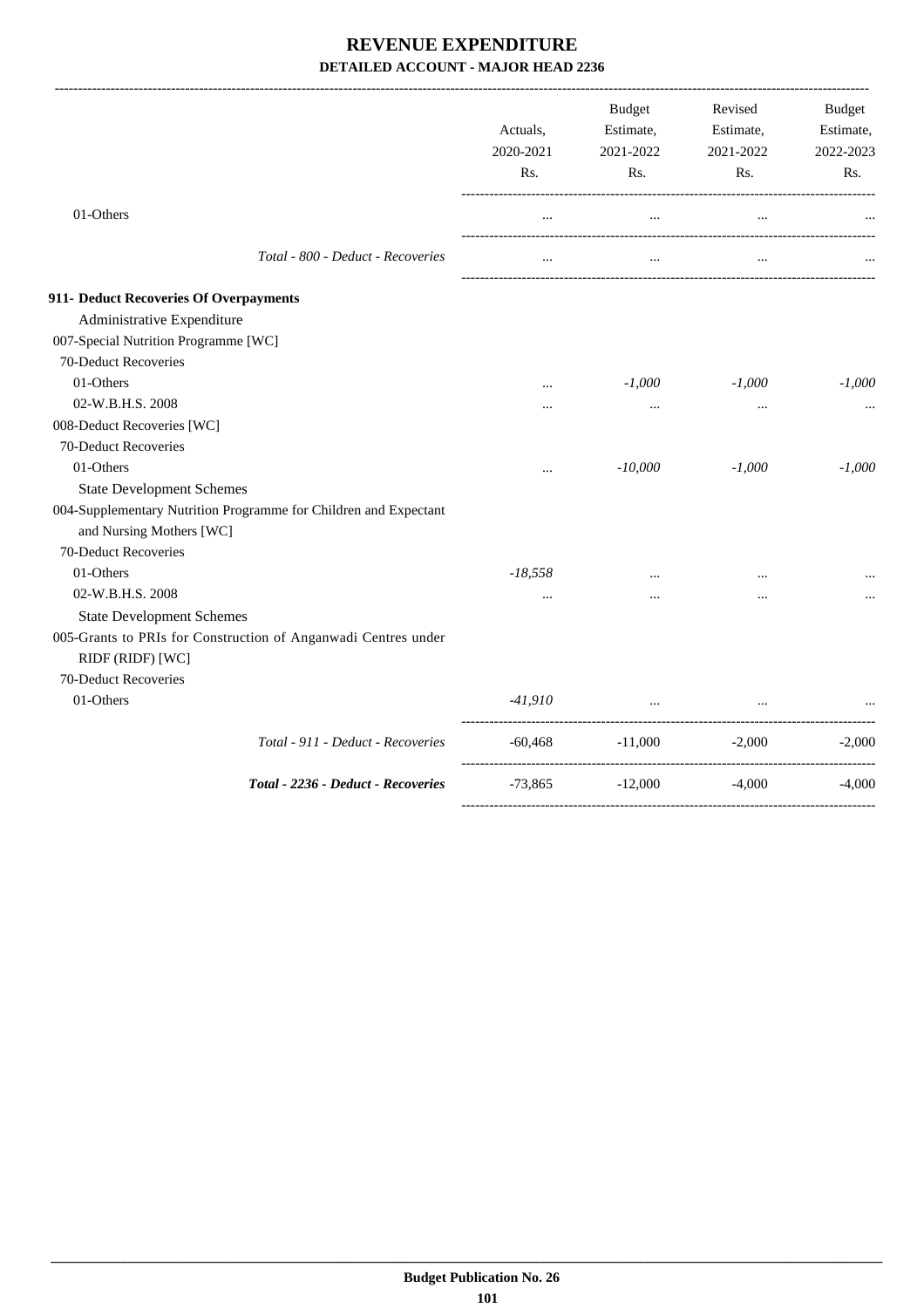# REVENUE EXPENDITURE

### **DEMAND No. 74**

## Women & Child Development and Social Welfare Department

**B** - Social Services - (h) Others

**Head of Account: 2250 - Other Social Services** 

| <b>Voted Rs. Nil</b>                                   | <b>Charged Rs. Nil</b> |                                     |                      | <b>Total Rs. Nil</b>                  |
|--------------------------------------------------------|------------------------|-------------------------------------|----------------------|---------------------------------------|
|                                                        |                        | Voted Rs.                           | Charged Rs.          | <b>Total Rs.</b>                      |
| <b>Gross Expenditure</b><br><b>Deduct - Recoveries</b> |                        | $\bullet\bullet\bullet$<br>$-1.000$ | $\cdots$<br>$\cdots$ | $\bullet \bullet \bullet$<br>$-1,000$ |
| <b>Net Expenditure</b>                                 |                        | $-1,000$                            | $\cdots$             | $-1,000$                              |

# REVENUE EXPENDITURE

### **ABSTRACT ACCOUNT**

-----------------------

| Actuals,<br>2020-2021<br>Rs.                                                                                                                                                          | <b>Budget</b><br>Estimate,<br>2021-2022<br>Rs. | Revised<br>Estimate,<br>2021-2022<br>Rs. | <b>Budget</b><br>Estimate,<br>2022-2023<br>Rs. |
|---------------------------------------------------------------------------------------------------------------------------------------------------------------------------------------|------------------------------------------------|------------------------------------------|------------------------------------------------|
| $\cdots$                                                                                                                                                                              | $\cdots$                                       |                                          | $\cdots$                                       |
|                                                                                                                                                                                       | $\cdots$                                       |                                          | $\cdots$                                       |
| $\cdots$                                                                                                                                                                              | $\cdots$                                       | $\cdots$                                 | $\cdots$                                       |
| $\cdots$<br>                                                                                                                                                                          | $\cdots$<br>$\cdots$                           | $\cdots$                                 | $\cdots$<br>$\cdots$                           |
| $\cdots$                                                                                                                                                                              | $\cdots$                                       | $\cdots$                                 | $\cdots$                                       |
| $\cdots$                                                                                                                                                                              | $\cdots$                                       | $-1,000$                                 | $-1,000$                                       |
| $\cdots$                                                                                                                                                                              | $\cdots$                                       | $-1,000$                                 | $-1,000$                                       |
| $\cdots$<br>$\cdots$                                                                                                                                                                  | $\cdots$<br>$\cdots$                           | $-1,000$<br>$\cdots$                     | $-1,000$<br>$\cdots$                           |
| <b>Total - 101</b><br><b>Grand Total - Gross</b><br>Voted<br>Charged<br><b>Administrative Expenditure</b><br><b>Deduct Recoveries</b><br><b>Grand Total - Net</b><br>Voted<br>Charged |                                                |                                          | ----------------------                         |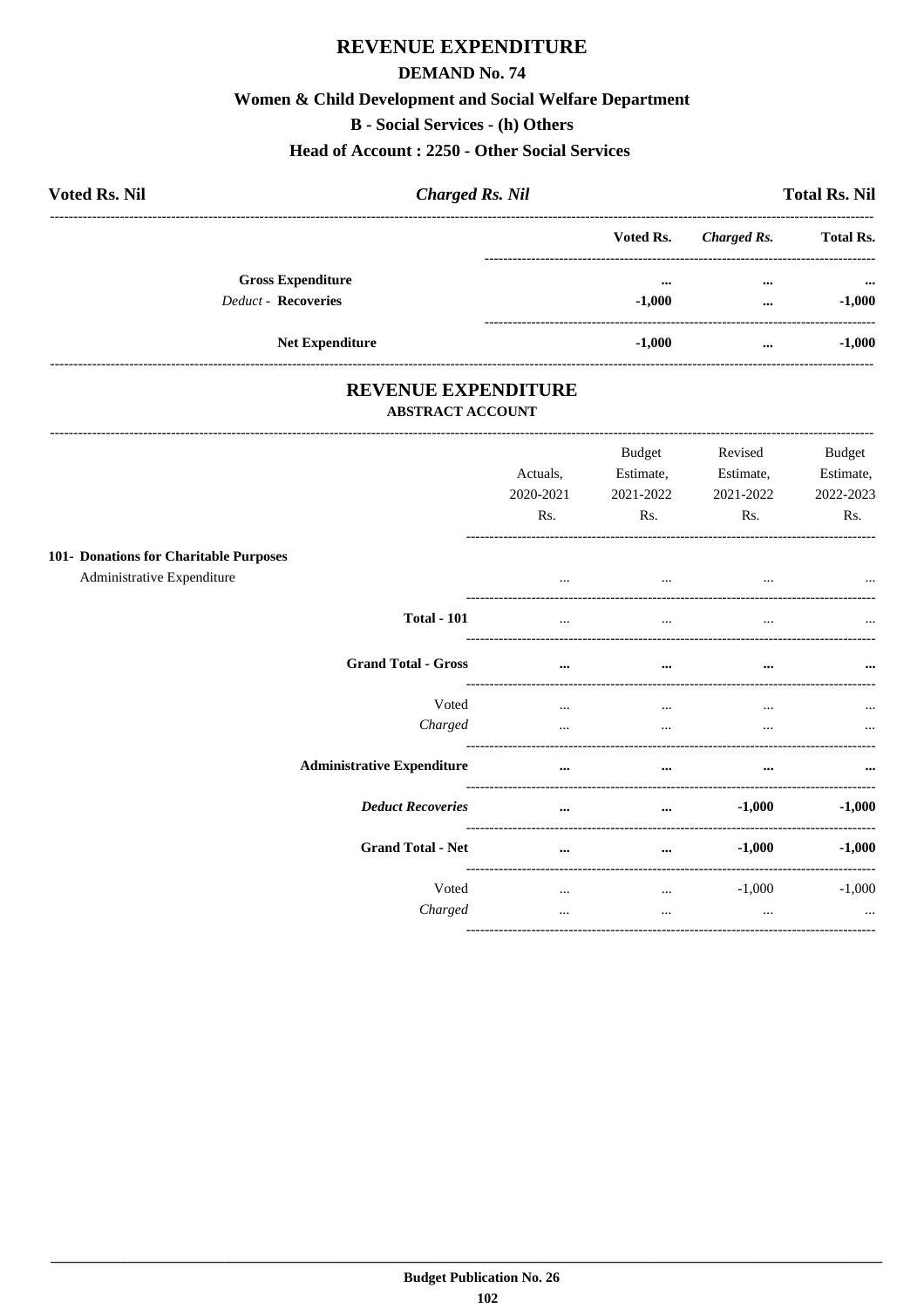|                                                                                            | Actuals,<br>2020-2021<br>Rs. | <b>Budget</b><br>Estimate,<br>2021-2022<br>Rs. | Revised<br>Estimate,<br>2021-2022<br>Rs. | Budget<br>Estimate,<br>2022-2023<br>Rs. |
|--------------------------------------------------------------------------------------------|------------------------------|------------------------------------------------|------------------------------------------|-----------------------------------------|
| <b>DETAILED ACCOUNT NO. 2250-00-101 - DONATIONS FOR CHARITABLE PURPOSES</b>                |                              |                                                |                                          |                                         |
| 101- Donations for Charitable Purposes                                                     |                              |                                                |                                          |                                         |
| <b>Administrative Expenditure</b>                                                          |                              |                                                |                                          |                                         |
| 001- Charges for Vagrants(other than European and non- Indian                              |                              |                                                |                                          |                                         |
| vagrants) maintenance and burial of paupers and passage and                                |                              |                                                |                                          |                                         |
| diet money of insane persons sent to mental hospitals etc. [WC]                            |                              |                                                |                                          |                                         |
| 50- Other Charges                                                                          |                              |                                                |                                          |                                         |
| Total - 2250-00-101                                                                        |                              |                                                |                                          |                                         |
| Voted                                                                                      | $\ddotsc$                    | $\cdots$                                       |                                          |                                         |
|                                                                                            |                              |                                                |                                          |                                         |
| Charged                                                                                    | $\cdots$                     | $\cdots$                                       | $\cdots$                                 |                                         |
| <b>DETAILED ACCOUNT NO. 2250 - DEDUCT RECOVERIES IN REDUCTION OF EXPENDITURE</b>           |                              |                                                |                                          |                                         |
|                                                                                            |                              |                                                |                                          |                                         |
|                                                                                            |                              |                                                |                                          |                                         |
| Administrative Expenditure<br>001-Charges for Vagrants(other than European and non- Indian |                              |                                                |                                          |                                         |
| vagrants) maintenance and burial of paupers and passage and                                |                              |                                                |                                          |                                         |
| diet money of insane persons sent to mental hospitals etc. [WC]                            |                              |                                                |                                          |                                         |
| 101- Donations for Charitable Purposes<br>70-Deduct Recoveries                             |                              |                                                |                                          |                                         |
| 01-Others                                                                                  |                              |                                                | $-1.000$                                 | $-1.000$                                |
| Total - 101 - Deduct - Recoveries                                                          |                              |                                                | $-1,000$                                 | $-1,000$                                |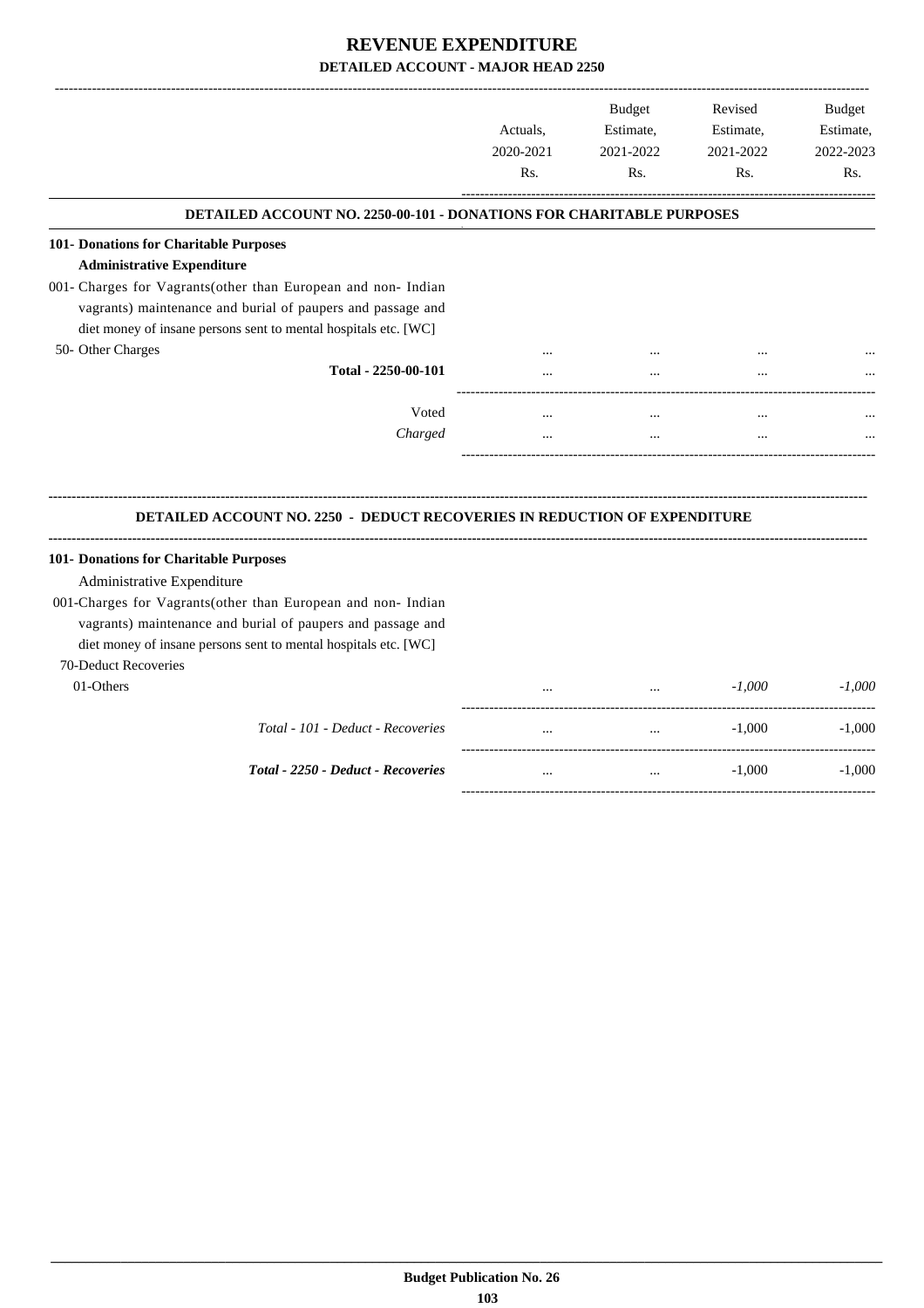# **REVENUE EXPENDITURE**

### **DEMAND No. 74**

## **Women & Child Development and Social Welfare Department**

**B - Social Services - (h) Others**

**Head of Account : 2251 - Secretariat--Social Services**

| Voted Rs. 10,48,43,000     | <b>Charged Rs. Nil</b> | Total Rs. 10,48,43,000 |             |                  |
|----------------------------|------------------------|------------------------|-------------|------------------|
|                            |                        | Voted Rs.              | Charged Rs. | <b>Total Rs.</b> |
| <b>Gross Expenditure</b>   |                        | 10,48,43,000           | $\cdots$    | 10,48,43,000     |
| <b>Deduct - Recoveries</b> |                        | $-53,000$              | $\cdots$    | $-53,000$        |
| <b>Net Expenditure</b>     |                        | 10,47,90,000           | $\cdots$    | 10,47,90,000     |
|                            |                        |                        |             |                  |

### **REVENUE EXPENDITURE ABSTRACT ACCOUNT**

---------------------------------------------------------------------------------------------------------------------------------------------------------------------------------

|                            |                                                                               | Actuals,<br>2020-2021 | <b>Budget</b><br>Estimate,<br>2021-2022 | Revised<br>Estimate,<br>2021-2022                              | <b>Budget</b><br>Estimate,<br>2022-2023 |
|----------------------------|-------------------------------------------------------------------------------|-----------------------|-----------------------------------------|----------------------------------------------------------------|-----------------------------------------|
|                            |                                                                               | Rs.                   | $\mathbf{Rs.}$                          | $\mathbf{Rs.}$                                                 | Rs.                                     |
| 090- Secretariate          |                                                                               |                       |                                         |                                                                |                                         |
| Administrative Expenditure |                                                                               |                       |                                         | 9,06,75,577 10,20,38,000 10,20,31,000 10,48,43,000             |                                         |
|                            |                                                                               |                       |                                         | Total - 090 9,06,75,577 10,20,38,000 10,20,31,000 10,48,43,000 |                                         |
|                            | Grand Total - Gross 9,06,75,577 10,20,38,000 10,20,31,000 10,48,43,000        |                       |                                         |                                                                |                                         |
|                            | Voted                                                                         |                       |                                         | 9,06,75,577 10,20,38,000 10,20,31,000 10,48,43,000             |                                         |
|                            |                                                                               | Charged               |                                         | the contract of the contract of the contract of                |                                         |
|                            | Administrative Expenditure 9,06,75,577 10,20,38,000 10,20,31,000 10,48,43,000 |                       |                                         |                                                                |                                         |
|                            | <i>Deduct Recoveries</i> 3,89,47,705 53,000 -53,000 -53,000                   |                       |                                         |                                                                |                                         |
|                            | Grand Total - Net 5,17,27,872 10,19,85,000 10,19,78,000 10,47,90,000          |                       |                                         |                                                                |                                         |
|                            |                                                                               |                       |                                         | Voted 5,17,27,872 10,19,85,000 10,19,78,000 10,47,90,000       |                                         |
|                            | Charged                                                                       |                       | the contract of the contract of         |                                                                |                                         |
|                            |                                                                               |                       |                                         |                                                                |                                         |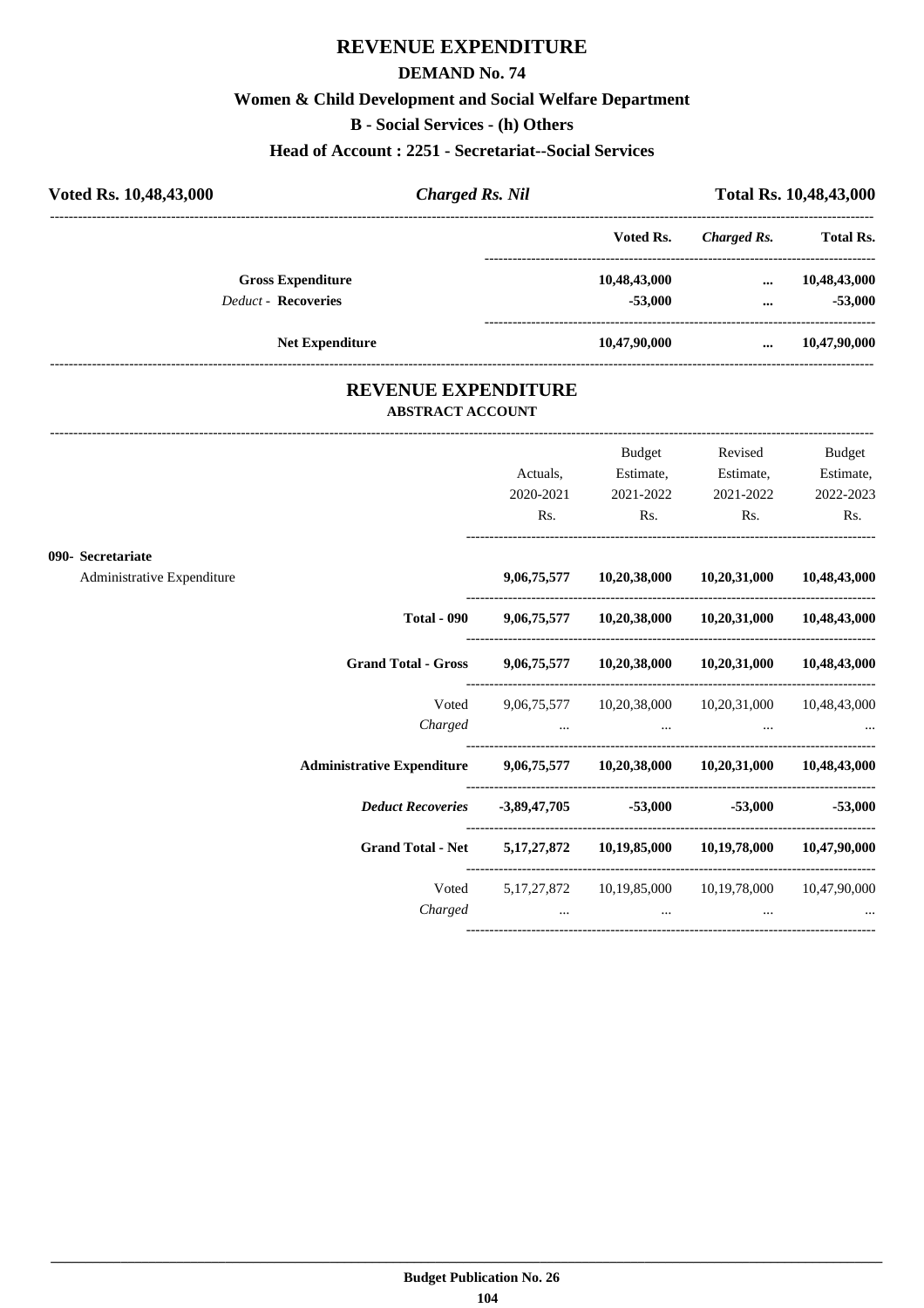|                                                  | Actuals,<br>2020-2021<br>Rs. | Budget<br>Estimate,<br>2021-2022<br>Rs. | Revised<br>Estimate,<br>2021-2022<br>Rs.           | Budget<br>Estimate,<br>2022-2023<br>Rs. |
|--------------------------------------------------|------------------------------|-----------------------------------------|----------------------------------------------------|-----------------------------------------|
| DETAILED ACCOUNT NO. 2251-00-090 - SECRETARIATE  |                              |                                         |                                                    |                                         |
| 090- Secretariate                                |                              |                                         |                                                    |                                         |
| <b>Administrative Expenditure</b>                |                              |                                         |                                                    |                                         |
| 003- Department of Child Development [WC]        |                              |                                         |                                                    |                                         |
| 01- Salaries                                     |                              |                                         |                                                    |                                         |
| 01-Pay                                           | 7,06,38,714                  | 7,41,30,000                             | 7,42,00,000                                        | 7,55,00,000                             |
| 14-Grade Pay                                     | 18,720                       | 35,000                                  | 1,60,000                                           | 1,60,000                                |
| 02-Dearness Allowance                            | 20, 15, 726                  | 42,00,000                               | 55,00,000                                          | 65,50,000                               |
| 03-House Rent Allowance                          | 72,74,158                    | 78,00,000                               | 72,90,000                                          | 74,00,000                               |
| 04-Ad hoc Bonus                                  | 1,97,400                     | 2,23,000                                | 2,00,000                                           | 2,04,000                                |
| 05-Interim Relief                                | 9,720                        | 11,000                                  | 1,60,000                                           | 1,60,000                                |
| 07-Other Allowances                              | 7,68,498                     | 13,70,000                               | 9,50,000                                           | 9,79,000                                |
| 11-Compensatory Allowance                        | $\cdots$                     | 30,000                                  | 45,000                                             | 47,000                                  |
| 12-Medical Allowance                             | 76,083                       | 90,000                                  | 68,000                                             | 70,000                                  |
| Total - 2251-00-090-003-01                       | 8,09,99,019                  | 8,78,89,000                             | 8,85,73,000                                        | 9,10,70,000                             |
| 02- Wages                                        | 12,51,070                    | 18,19,000                               | 14,50,000                                          | 14,94,000                               |
| 07- Medical Reimbursements                       | 1,37,540                     | 62,000                                  | 1,50,000                                           | 1,53,000                                |
| 11- Travel Expenses                              | 11,045                       | 1,43,000                                | 1,43,000                                           | 1,46,000                                |
| 12- Medical Reimbursements under WBHS 2008       | 5,16,034                     | 6,12,000                                | 6,12,000                                           | 6,24,000                                |
| 13- Office Expenses                              |                              |                                         |                                                    |                                         |
| 02-Telephone                                     | 5,47,582                     | 5,39,000                                | 5,39,000                                           | 5,50,000                                |
| 03-Maintenance / P.O.L. for Office Vehicles      | 26,58,831                    | 34,50,000                               | 34,50,000                                          | 35,19,000                               |
| 04-Other Office Expenses                         | 26,41,759                    | 27,74,000                               | 27,74,000                                          | 28,29,000                               |
| Total - 2251-00-090-003-13                       | 58, 48, 172                  | 67,63,000                               | 67,63,000                                          | 68,98,000                               |
| 26- Advertising and Publicity Expenses           |                              |                                         |                                                    |                                         |
| 28- Payment of Professional and Special Services |                              |                                         |                                                    |                                         |
| 02-Other charges                                 | $\cdots$                     | $\cdots$                                | $\cdots$                                           | $\cdots$                                |
| 50- Other Charges                                | 4,38,139                     | 29,10,000                               | 25,00,000                                          | 25,75,000                               |
| 77- Computerisation                              | 11,54,385                    | 13,00,000                               | 13,00,000                                          | 13,26,000                               |
| 78- Outsourcing of Services                      | 3,20,173                     | 5,40,000                                | 5,40,000                                           | 5,57,000                                |
| <b>Total - Administrative Expenditure</b>        | 9,06,75,577                  | 10,20,38,000                            | 10,20,31,000                                       | 10,48,43,000                            |
| Total - 2251-00-090                              |                              |                                         | 9,06,75,577 10,20,38,000 10,20,31,000 10,48,43,000 |                                         |
| Voted                                            | 9,06,75,577                  | 10,20,38,000                            | 10,20,31,000                                       | 10,48,43,000                            |
| Charged                                          | $\cdots$                     | $\cdots$                                | $\cdots$                                           |                                         |

#### **DETAILED ACCOUNT NO. 2251 - DEDUCT RECOVERIES IN REDUCTION OF EXPENDITURE**

**--------------------------------------------------------------------------------------------------------------------------------------------------------------------------------**

**--------------------------------------------------------------------------------------------------------------------------------------------------------------------------------**

 **\_\_\_\_\_\_\_\_\_\_\_\_\_\_\_\_\_\_\_\_\_\_\_\_\_\_\_\_\_\_\_\_\_\_\_\_\_\_\_\_\_\_\_\_\_\_\_\_\_\_\_\_\_\_\_\_\_\_\_\_\_\_\_\_\_\_\_\_\_\_\_\_\_\_\_\_\_\_\_\_\_\_\_\_\_\_\_\_\_\_\_\_\_\_\_\_\_\_\_\_\_\_\_\_\_\_\_\_\_\_\_\_\_\_\_\_\_\_\_**

**090- Secretariate**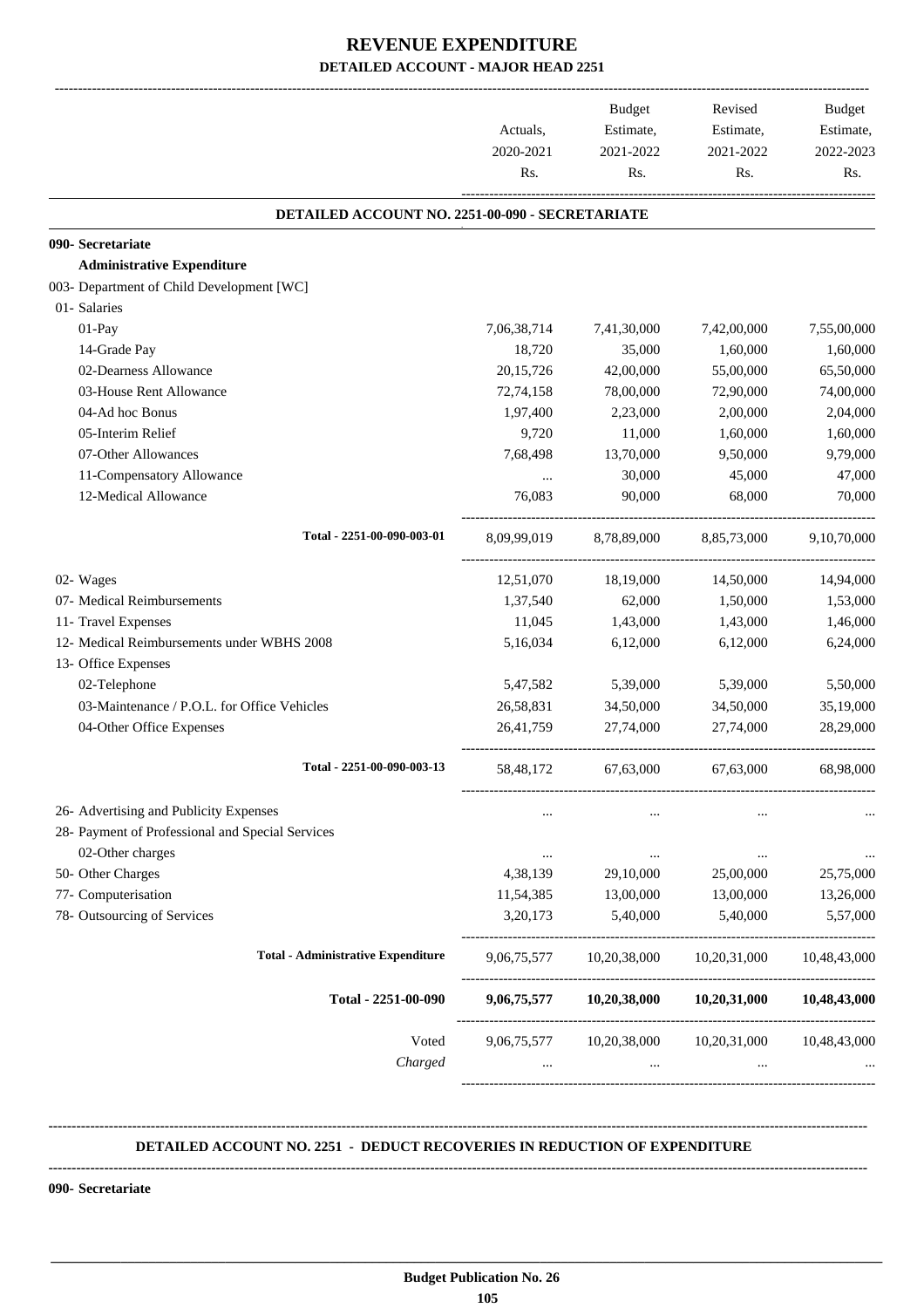|                                          |                                    | Actuals,<br>2020-2021<br>Rs. | Budget<br>Estimate,<br>2021-2022<br>Rs.      | Revised<br>Estimate,<br>2021-2022<br>Rs. | <b>Budget</b><br>Estimate,<br>2022-2023<br>Rs. |
|------------------------------------------|------------------------------------|------------------------------|----------------------------------------------|------------------------------------------|------------------------------------------------|
| Administrative Expenditure               |                                    |                              |                                              |                                          |                                                |
| 003-Department of Child Development [WC] |                                    |                              |                                              |                                          |                                                |
| 70-Deduct Recoveries                     |                                    |                              |                                              |                                          |                                                |
| 01-Others                                |                                    | $\cdots$                     | $-1,000$                                     | -1,000                                   | $-1,000$                                       |
| 02-W.B.H.S. 2008                         |                                    | $\cdots$                     | $-1,000$                                     | $\cdots$                                 |                                                |
|                                          | Total - 090 - Deduct - Recoveries  | $\cdots$                     | $-2,000$                                     | $-1.000$                                 | $-1,000$                                       |
| 911- Deduct Recoveries of Overpayments   |                                    |                              |                                              |                                          |                                                |
| Administrative Expenditure               |                                    |                              |                                              |                                          |                                                |
| 001-Department of Social Welfare [WC]    |                                    |                              |                                              |                                          |                                                |
| 70-Deduct Recoveries                     |                                    |                              |                                              |                                          |                                                |
| 01-Others                                |                                    | $-3,89,47,705$               | $-50,000$                                    | $-50,000$                                | $-50,000$                                      |
| 003-Department of Child Development [WC] |                                    |                              |                                              |                                          |                                                |
| 70-Deduct Recoveries                     |                                    |                              |                                              |                                          |                                                |
| 01-Others                                |                                    |                              | $\cdots$                                     | $-1,000$                                 | $-1,000$                                       |
| 005-Department of Social Welfare [WC]    |                                    |                              |                                              |                                          |                                                |
| 70-Deduct Recoveries                     |                                    |                              |                                              |                                          |                                                |
| 01-Others                                |                                    |                              | $-1,000$                                     | $-1,000$                                 | $-1,000$                                       |
|                                          | Total - 911 - Deduct - Recoveries  | -3,89,47,705                 | $-51,000$                                    | -52,000                                  | $-52,000$                                      |
|                                          | Total - 2251 - Deduct - Recoveries |                              | $-3,89,47,705$ $-53,000$ $-53,000$ $-53,000$ |                                          |                                                |
|                                          |                                    |                              |                                              |                                          |                                                |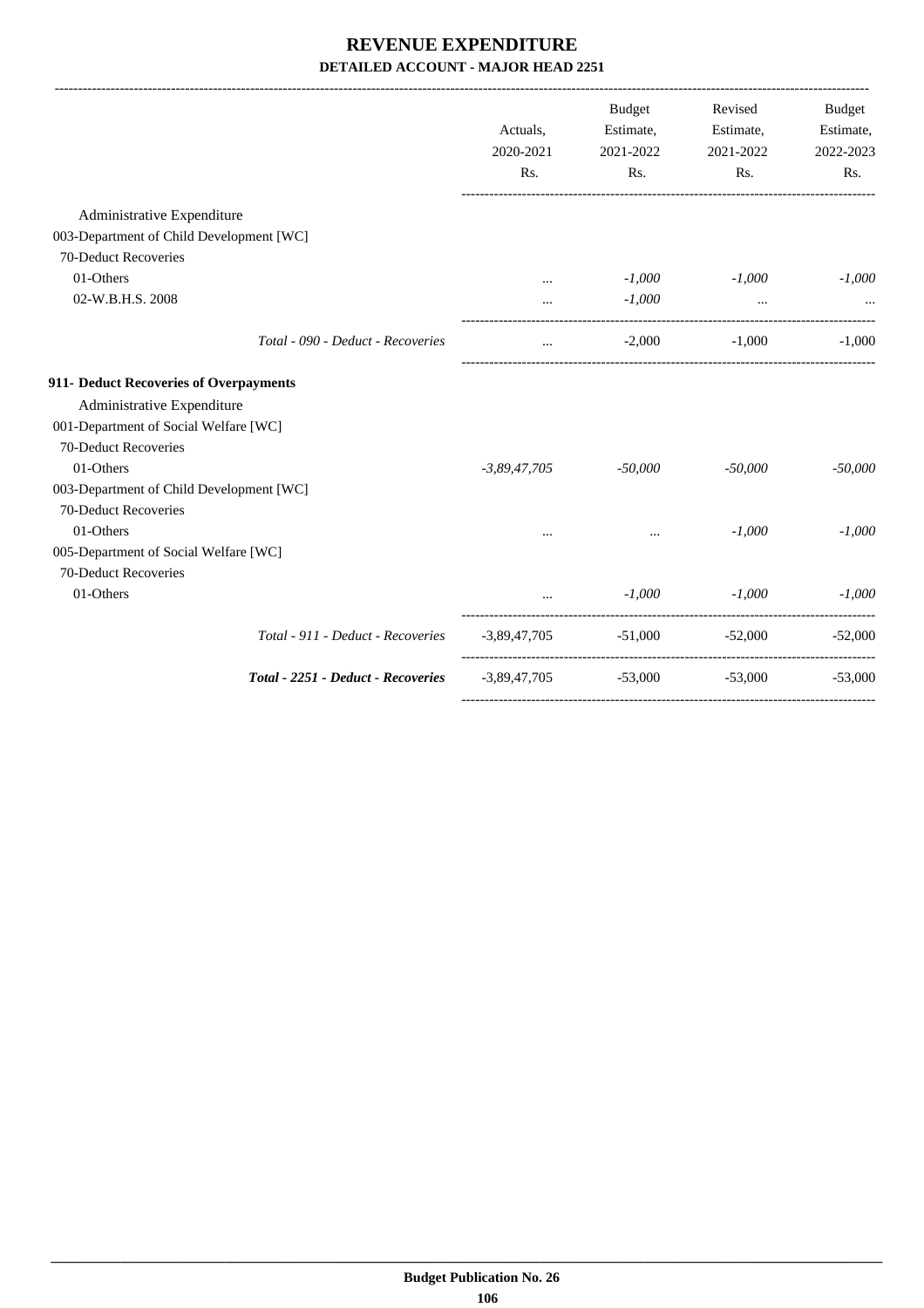## **CAPITAL EXPENDITURE**

#### **DEMAND No. 74**

# **Women & Child Development and Social Welfare Department**

## **B. Capital Account of Social Services - (g) Capital Account of Social Welfare and Nutrition**

#### **Head of Account : 4235 - Capital Outlay on Social Security and Welfare**

| Voted Rs. 232, 27, 37, 000                             | <b>Charged Rs. Nil</b> |                              | Total Rs. 232, 27, 37, 000 |                      |  |
|--------------------------------------------------------|------------------------|------------------------------|----------------------------|----------------------|--|
|                                                        |                        | Voted Rs.                    | Charged Rs.                | <b>Total Rs.</b>     |  |
| <b>Gross Expenditure</b><br><b>Deduct - Recoveries</b> |                        | 232, 27, 37, 000<br>$\cdots$ | $\cdots$<br>$\cdots$       | 232, 27, 37, 000<br> |  |
| <b>Net Expenditure</b>                                 |                        | 232, 27, 37, 000             | $\cdots$                   | 232,27,37,000        |  |

#### **CAPITAL EXPENDITURE ABSTRACT ACCOUNT**

|         |                                                  |                    |              | <b>Budget</b> | Revised                     | <b>Budget</b> |
|---------|--------------------------------------------------|--------------------|--------------|---------------|-----------------------------|---------------|
|         |                                                  |                    | Actuals,     | Estimate,     | Estimate,                   | Estimate,     |
|         |                                                  |                    | 2020-2021    | 2021-2022     | 2021-2022                   | 2022-2023     |
|         |                                                  |                    | Rs.          | Rs.           | R <sub>s</sub> .            | Rs.           |
| $001 -$ | 02 - SOCIAL WELFARE                              |                    |              |               |                             |               |
|         | Administrative Expenditure                       |                    | 2,29,700     | 3,50,000      | 2,32,000                    | 2,37,000      |
|         |                                                  | <b>Total - 001</b> | 2,29,700     |               | 3,50,000 2,32,000           | 2,37,000      |
|         | 101- Welfare of Handicapped                      |                    |              |               |                             |               |
|         | State Development Schemes (Central Assistance)   |                    | 73,10,498    | 60,00,000     |                             |               |
|         |                                                  | <b>Total - 101</b> | 73,10,498    | 60,00,000     |                             |               |
|         | 102- Child Welfare                               |                    |              |               |                             |               |
|         | <b>State Development Schemes</b>                 |                    | 11,46,86,010 | 85,00,00,000  | 53,51,79,000                | 76,25,00,000  |
|         | State Development Schemes (Central Assistance)   |                    |              | 100,00,00,000 | 32,77,69,000                | 20,00,00,000  |
|         |                                                  | <b>Total - 102</b> | 11,46,86,010 | 185,00,00,000 | 86,29,48,000                | 96,25,00,000  |
|         | 789- Special Component Plan for Scheduled Castes |                    |              |               |                             |               |
|         | <b>State Development Schemes</b>                 |                    | 3,68,13,581  | 33,15,50,000  | 20,00,00,000                | 27,15,00,000  |
|         | State Development Schemes (Central Assistance)   |                    | 12,44,042    | 10,00,000     |                             | 5,00,00,000   |
|         |                                                  | <b>Total - 789</b> | 3,80,57,623  | 33,25,50,000  | 20,00,00,000                | 32,15,00,000  |
|         | 796- Tribal Areas Sub-Plan                       |                    |              |               |                             |               |
|         | <b>State Development Schemes</b>                 |                    | 87, 43, 711  | 22,00,00,000  | 13,33,33,000                | 14,85,00,000  |
|         | State Development Schemes (Central Assistance)   |                    | 9,79,500     | 30,00,000     |                             | 5,00,00,000   |
|         |                                                  | <b>Total - 796</b> | 97, 23, 211  |               | 22,30,00,000 13,33,33,000   | 19,85,00,000  |
|         |                                                  | Total - 02         | 17,00,07,042 | 241,19,00,000 | 119,65,13,000 148,27,37,000 |               |
|         |                                                  |                    |              |               |                             |               |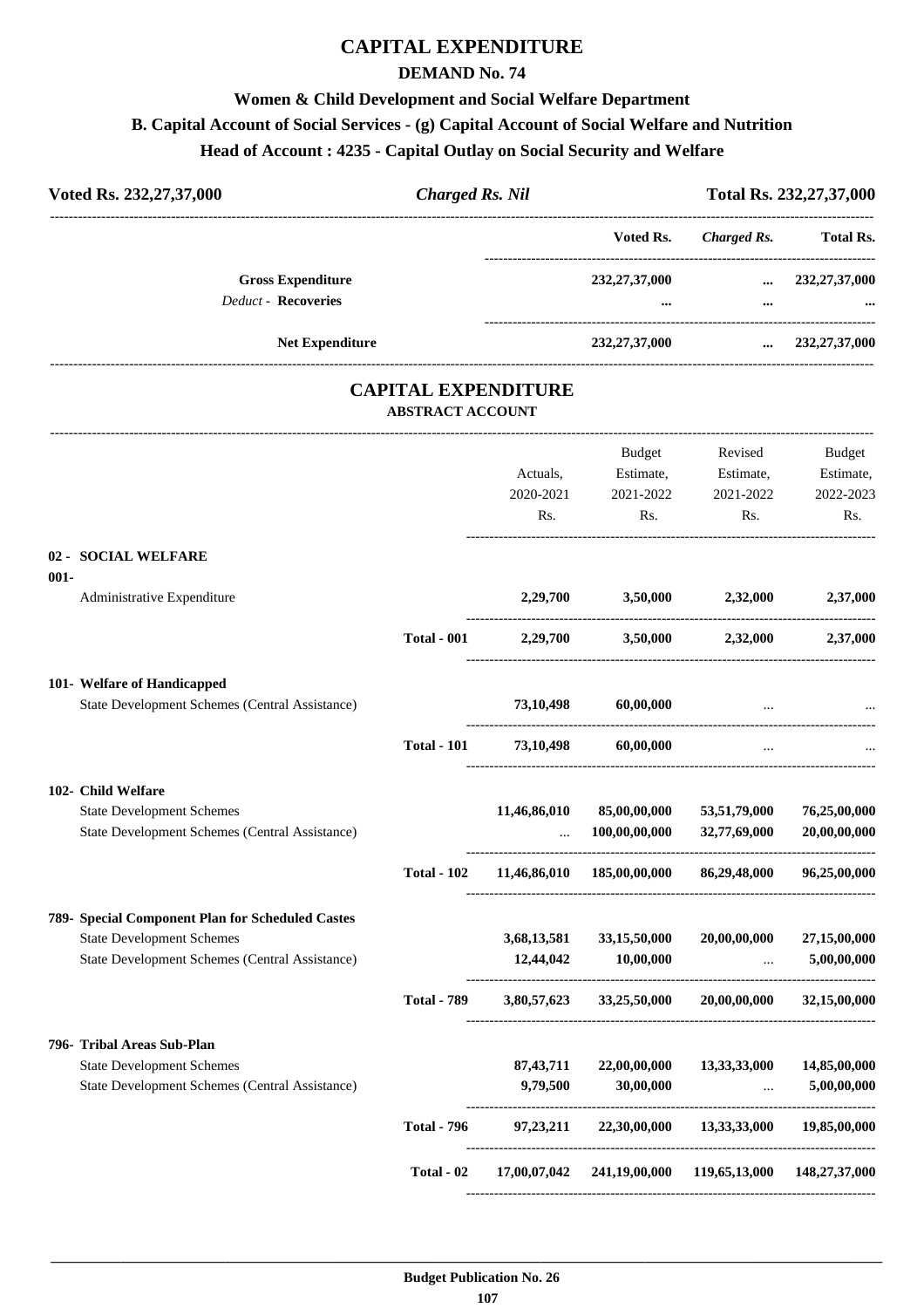#### **CAPITAL EXPENDITURE ABSTRACT ACCOUNT**

|                                                                                                              | Actuals,<br>2020-2021<br>Rs. | Budget<br>Estimate,<br>2021-2022<br>Rs.                            | Revised<br>Estimate,<br>2021-2022<br>Rs. | Budget<br>Estimate,<br>2022-2023<br>Rs. |
|--------------------------------------------------------------------------------------------------------------|------------------------------|--------------------------------------------------------------------|------------------------------------------|-----------------------------------------|
| 60 - OTHER SOCIAL SECURITY AND WELFARE<br><b>PROGRAMMES</b>                                                  |                              |                                                                    |                                          |                                         |
| 789- Special Component Plan for Scheduled Castes<br><b>State Development Schemes</b>                         | 4,31,50,909                  | 35,00,00,000                                                       | 11,60,66,000                             | 36,75,00,000                            |
| <b>Total - 789</b>                                                                                           | 4,31,50,909                  |                                                                    | 35,00,00,000 11,60,66,000                | 36,75,00,000                            |
| 796- Tribal Areas Sub-Plan<br><b>State Development Schemes</b>                                               | 31,84,231                    |                                                                    | $5,00,00,000$ $1,66,67,000$              | 5,25,00,000                             |
| <b>Total - 796</b>                                                                                           |                              | 31,84,231 5,00,00,000 1,66,67,000 5,25,00,000                      |                                          |                                         |
| 800- Other Expenditure<br><b>State Development Schemes</b><br>State Development Schemes (Central Assistance) | 6, 16, 54, 515               |                                                                    | 40,00,00,000 13,33,33,000                | 42,00,00,000                            |
| <b>Total - 800</b>                                                                                           | 6, 16, 54, 515               |                                                                    | 40,00,00,000 13,33,33,000 42,00,00,000   |                                         |
| Total $-60$                                                                                                  | 10,79,89,655                 | 80,00,00,000                                                       | 26,60,66,000                             | 84,00,00,000                            |
| <b>Grand Total - Gross</b>                                                                                   |                              | 27,79,96,697 321,19,00,000 146,25,79,000 232,27,37,000             |                                          |                                         |
| Voted<br>Charged                                                                                             | $\sim 100$                   | 27,79,96,697 321,19,00,000 146,25,79,000 232,27,37,000<br>$\cdots$ |                                          |                                         |
| Administrative Expenditure 2,29,700 3,50,000 2,32,000 2,37,000                                               |                              |                                                                    |                                          |                                         |
| State Development Schemes 26,82,32,957 220,15,50,000 113,45,78,000 202,25,00,000                             |                              |                                                                    |                                          |                                         |
| <b>State Development Schemes (Central Assistance)</b>                                                        |                              | 95,34,040 101,00,00,000 32,77,69,000                               |                                          | 30,00,00,000                            |
| <b>Deduct Recoveries</b>                                                                                     | $-81,43,000$                 | $\cdots$                                                           | $\cdots$                                 |                                         |
| <b>Grand Total - Net</b>                                                                                     |                              | 26,98,53,697 321,19,00,000 146,25,79,000 232,27,37,000             |                                          |                                         |
| Voted<br>Charged                                                                                             | $\cdots$                     | 26,98,53,697 321,19,00,000 146,25,79,000 232,27,37,000<br>$\cdots$ | $\cdots$                                 |                                         |
|                                                                                                              |                              |                                                                    |                                          |                                         |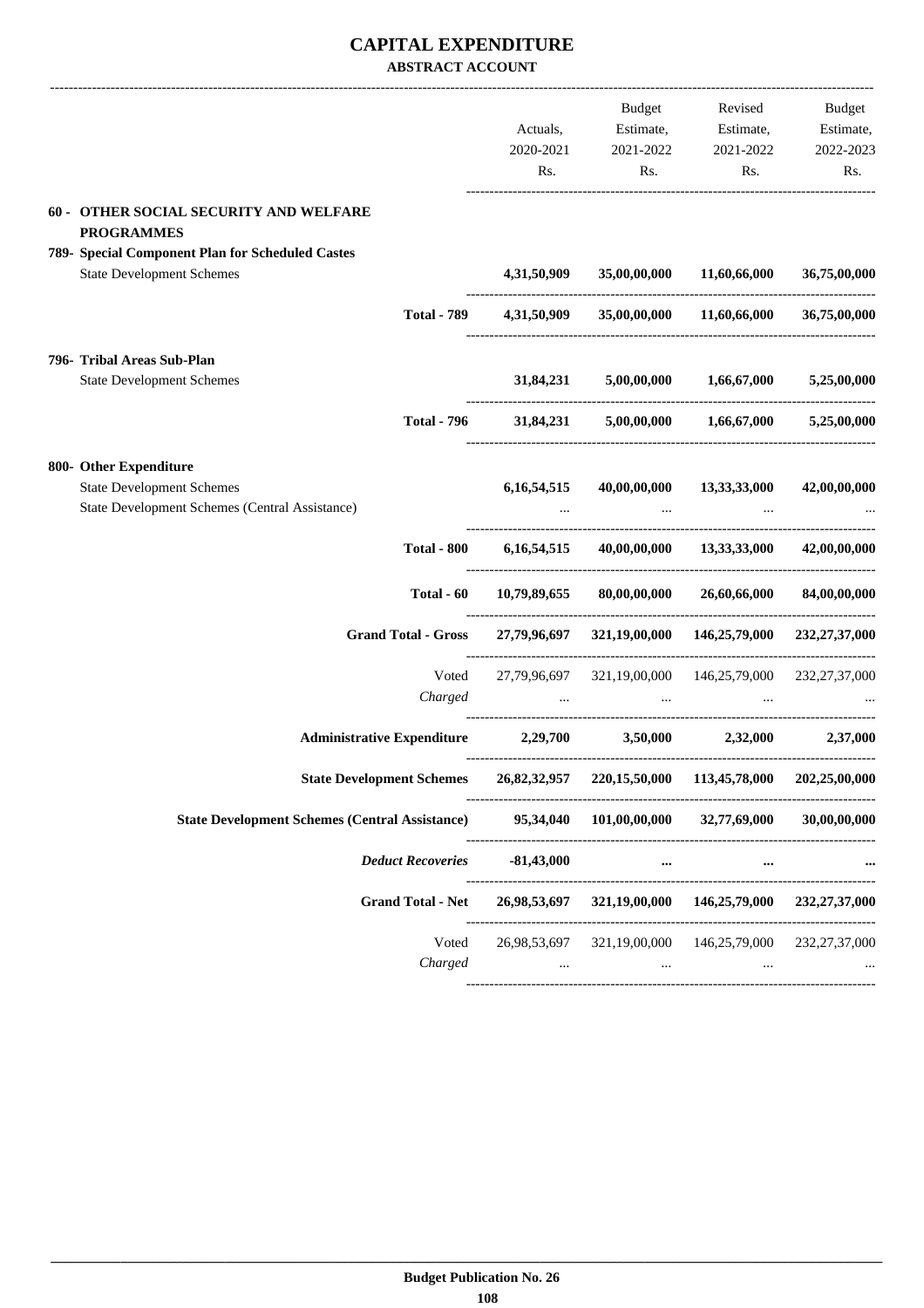|                                                                                                                                                                                                                                                                                                         | Actuals,<br>2020-2021<br>Rs. | Budget<br>Estimate,<br>2021-2022<br>Rs.         | Revised<br>Estimate,<br>2021-2022<br>Rs. | Budget<br>Estimate,<br>2022-2023<br>Rs. |
|---------------------------------------------------------------------------------------------------------------------------------------------------------------------------------------------------------------------------------------------------------------------------------------------------------|------------------------------|-------------------------------------------------|------------------------------------------|-----------------------------------------|
| DETAILED ACCOUNT NO. 4235-02-001 -                                                                                                                                                                                                                                                                      |                              |                                                 |                                          |                                         |
| 02 - SOCIAL WELFARE                                                                                                                                                                                                                                                                                     |                              |                                                 |                                          |                                         |
| $001 -$                                                                                                                                                                                                                                                                                                 |                              |                                                 |                                          |                                         |
| <b>Administrative Expenditure</b><br>001- Procurement of Equipment, Machinery etc. [WC]                                                                                                                                                                                                                 |                              |                                                 |                                          |                                         |
| 52- Machinery and Equipment/Tools and Plants                                                                                                                                                                                                                                                            |                              | 2,29,700 3,50,000 2,32,000 2,37,000             |                                          |                                         |
| <b>Total - Administrative Expenditure</b>                                                                                                                                                                                                                                                               |                              | 2,29,700 3,50,000 2,32,000 2,37,000             |                                          |                                         |
| Total - 4235-02-001                                                                                                                                                                                                                                                                                     |                              | 2,29,700 3,50,000 2,32,000 2,37,000             |                                          |                                         |
| Voted<br>Charged                                                                                                                                                                                                                                                                                        | $\cdots$                     | 2,29,700 3,50,000 2,32,000<br>$\ddots$          | $\cdots$                                 | 2,37,000                                |
| <b>DETAILED ACCOUNT NO. 4235-02-101 - WELFARE OF HANDICAPPED</b>                                                                                                                                                                                                                                        |                              |                                                 |                                          |                                         |
| 02 - SOCIAL WELFARE                                                                                                                                                                                                                                                                                     |                              |                                                 |                                          |                                         |
| 101- Welfare of Handicapped<br><b>State Development Schemes (Central Assistance)</b><br>001- Development of Sensory Park for Children with disabilities at<br>New Town under Scheme of Implementation of PWD Act, 1995<br>(SIPDA) (Central Share) (OCASPS) [WC]<br>53- Major Works / Land and Buildings | 73,10,498                    | 60,00,000                                       | $\ddotsc$                                |                                         |
| <b>Total - State Development Schemes (Central Assistance)</b>                                                                                                                                                                                                                                           | 73, 10, 498                  | 60,00,000                                       | $\cdots$                                 |                                         |
| Total - 4235-02-101                                                                                                                                                                                                                                                                                     | 73,10,498                    | 60,00,000                                       |                                          |                                         |
| Voted<br>Charged                                                                                                                                                                                                                                                                                        | 73,10,498                    | 60,00,000<br>$\cdots$                           | $\cdots$<br>$\cdots$                     |                                         |
| DETAILED ACCOUNT NO. 4235-02-102 - CHILD WELFARE                                                                                                                                                                                                                                                        |                              |                                                 |                                          |                                         |
|                                                                                                                                                                                                                                                                                                         |                              |                                                 |                                          |                                         |
| 02 - SOCIAL WELFARE<br>102- Child Welfare<br><b>State Development Schemes</b><br>009- Construction/Up gradation of AWC Buildings [WC]<br>53- Major Works / Land and Buildings                                                                                                                           |                              | 64,48,101 25,00,00,000 8,33,33,000 26,25,00,000 |                                          |                                         |
| <b>Total - State Development Schemes</b>                                                                                                                                                                                                                                                                | 64,48,101                    | 25,00,00,000                                    | 8,33,33,000                              | 26,25,00,000                            |
| <b>State Development Schemes</b><br>012- Implementation of RIDF Projects (RIDF) [WC]<br>53- Major Works / Land and Buildings                                                                                                                                                                            | 10,82,37,909                 | 50,00,00,000                                    | 33, 33, 33, 000                          | 35,00,00,000                            |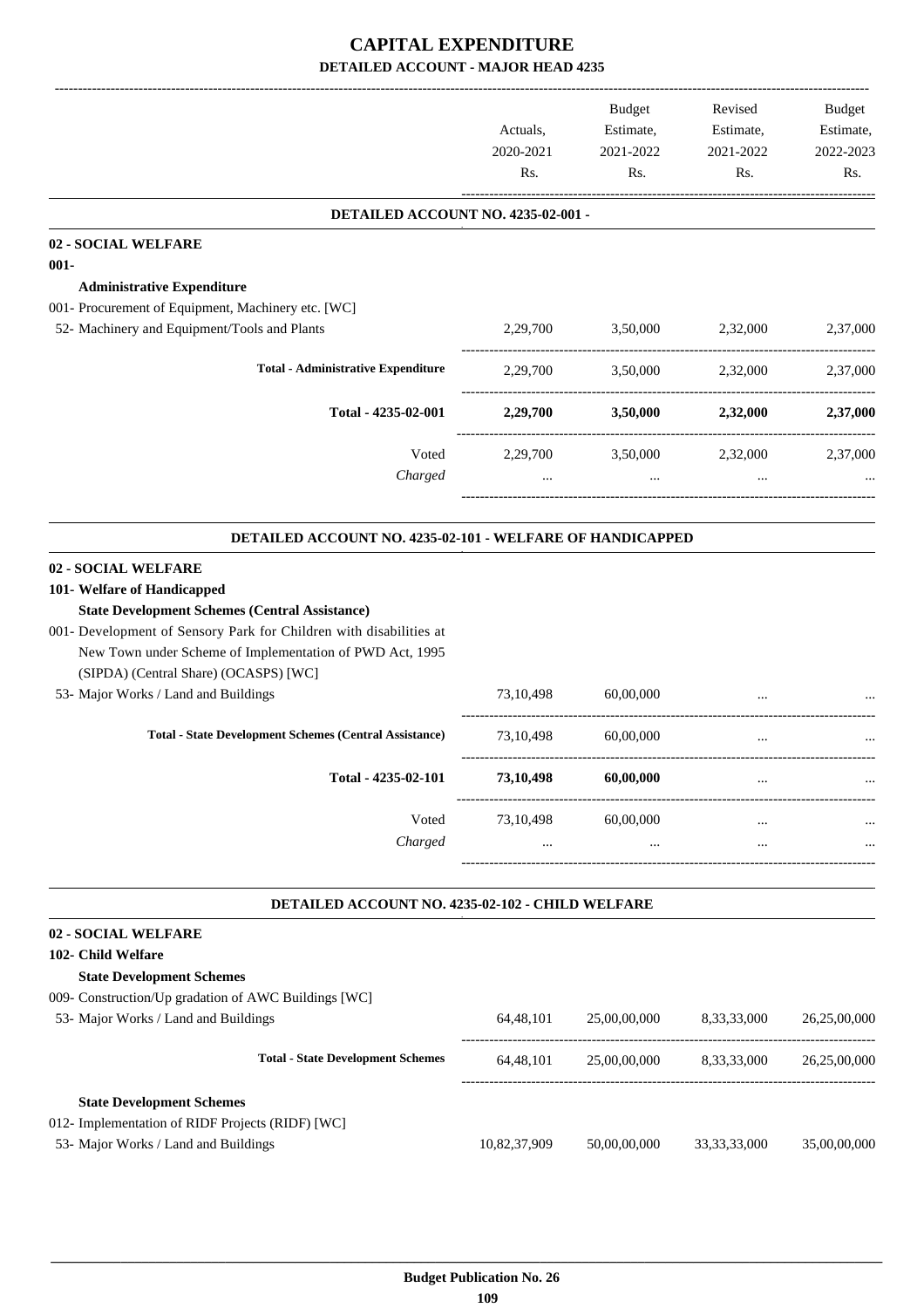| Actuals,<br>2020-2021<br>Rs. | Budget<br>2021-2022<br>Rs. | Revised<br>Estimate,<br>2021-2022<br>Rs.             | Budget<br>Estimate,<br>2022-2023<br>Rs.                                                                                                                                                                                                                                                                                                                                                                                                                                                         |
|------------------------------|----------------------------|------------------------------------------------------|-------------------------------------------------------------------------------------------------------------------------------------------------------------------------------------------------------------------------------------------------------------------------------------------------------------------------------------------------------------------------------------------------------------------------------------------------------------------------------------------------|
|                              |                            |                                                      |                                                                                                                                                                                                                                                                                                                                                                                                                                                                                                 |
|                              |                            |                                                      |                                                                                                                                                                                                                                                                                                                                                                                                                                                                                                 |
| $\cdots$                     |                            |                                                      |                                                                                                                                                                                                                                                                                                                                                                                                                                                                                                 |
|                              |                            |                                                      |                                                                                                                                                                                                                                                                                                                                                                                                                                                                                                 |
|                              |                            |                                                      | $\ldots$ 15,00,00,000                                                                                                                                                                                                                                                                                                                                                                                                                                                                           |
| $\cdots$                     | $\ldots$                   | $\cdots$                                             | 15,00,00,000                                                                                                                                                                                                                                                                                                                                                                                                                                                                                    |
|                              |                            |                                                      |                                                                                                                                                                                                                                                                                                                                                                                                                                                                                                 |
|                              |                            |                                                      |                                                                                                                                                                                                                                                                                                                                                                                                                                                                                                 |
| $\cdots$                     |                            |                                                      |                                                                                                                                                                                                                                                                                                                                                                                                                                                                                                 |
|                              |                            |                                                      |                                                                                                                                                                                                                                                                                                                                                                                                                                                                                                 |
|                              |                            |                                                      |                                                                                                                                                                                                                                                                                                                                                                                                                                                                                                 |
|                              |                            |                                                      | 20,00,00,000                                                                                                                                                                                                                                                                                                                                                                                                                                                                                    |
| $\cdots$                     |                            |                                                      | 20,00,00,000                                                                                                                                                                                                                                                                                                                                                                                                                                                                                    |
|                              |                            |                                                      | 20,00,00,000                                                                                                                                                                                                                                                                                                                                                                                                                                                                                    |
|                              |                            |                                                      | 96,25,00,000                                                                                                                                                                                                                                                                                                                                                                                                                                                                                    |
|                              |                            | $\cdots$                                             |                                                                                                                                                                                                                                                                                                                                                                                                                                                                                                 |
|                              |                            | $\cdots$ . The set of $\mathbb{R}^n$<br>$\mathbf{r}$ | Estimate,<br>10,82,37,909 50,00,00,000 33,33,33,000 35,00,00,000<br>10,00,00,000 11,85,13,000<br>10,00,00,000 11,85,13,000<br>$10,00,00,000$ $11,85,13,000$ $15,00,00,000$<br>100,00,00,000 17,77,69,000<br>100.00.00.000 17.77.69.000<br>$\ldots$ 15,00,00,000<br>--------------------------------<br>$\ldots$ 15,00,00,000<br>100,00,00,000 32,77,69,000<br>11,46,86,010 185,00,00,000 86,29,48,000<br>11,46,86,010 185,00,00,000 86,29,48,000 96,25,00,000<br><b>The Committee Committee</b> |

#### **DETAILED ACCOUNT NO. 4235-02-789 - SPECIAL COMPONENT PLAN FOR SCHEDULED CASTES .**

**02 - SOCIAL WELFARE**

**789- Special Component Plan for Scheduled Castes**

**State Development Schemes**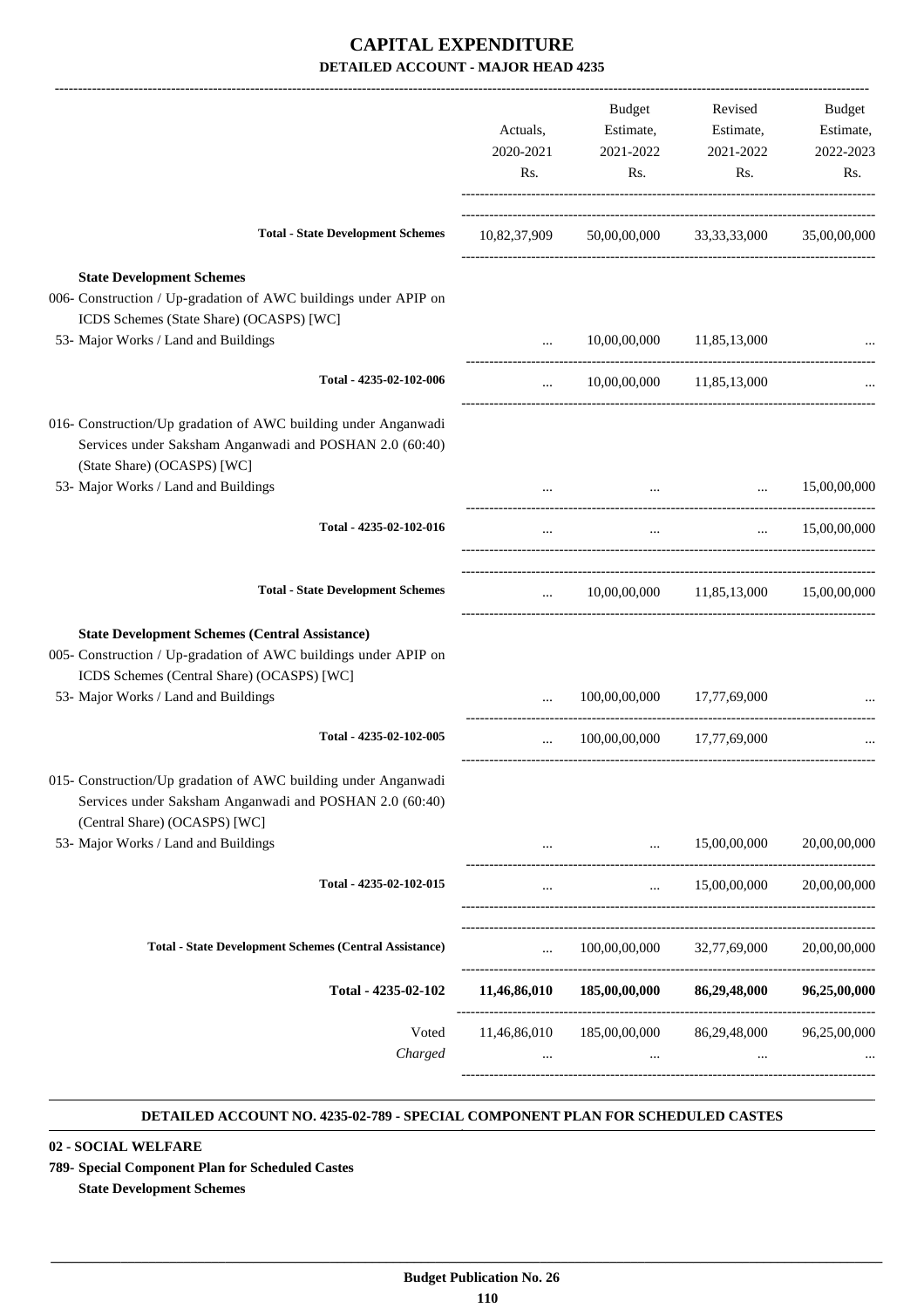|                                                                                                                                                                                                                                  | Actuals,<br>2020-2021<br>Rs.                   | Budget<br>Estimate,<br>2021-2022<br>Rs. | Revised<br>Estimate,<br>2021-2022<br>Rs.                   | Budget<br>Estimate,<br>2022-2023<br>Rs. |
|----------------------------------------------------------------------------------------------------------------------------------------------------------------------------------------------------------------------------------|------------------------------------------------|-----------------------------------------|------------------------------------------------------------|-----------------------------------------|
| 007- Implementation of RIDF Projects (RIDF) [WC]                                                                                                                                                                                 |                                                |                                         |                                                            |                                         |
| 53- Major Works / Land and Buildings                                                                                                                                                                                             | 3,68,13,581                                    | 30,00,00,000                            | 20,00,00,000                                               | 23,15,00,000                            |
| <b>Total - State Development Schemes</b>                                                                                                                                                                                         | 3,68,13,581                                    |                                         | 30,00,00,000 20,00,00,000 23,15,00,000                     |                                         |
| <b>State Development Schemes</b><br>005- Construction / Up-gradation of AWC buildings under APIP on<br>ICDS Schemes (State Share) (OCASPS) [WC]<br>53- Major Works / Land and Buildings                                          | $\mathbf{r}$ and $\mathbf{r}$ and $\mathbf{r}$ | 3,15,50,000                             |                                                            |                                         |
| Total - 4235-02-789-005                                                                                                                                                                                                          |                                                | $\ldots$ 3,15,50,000                    | $\cdots$                                                   |                                         |
| 008- Construction/Up gradation of AWC building under Anganwadi<br>Services under Saksham Anganwadi and POSHAN 2.0 (60:40)<br>(State Share) (OCASPS) [WC]                                                                         |                                                |                                         |                                                            |                                         |
| 53- Major Works / Land and Buildings                                                                                                                                                                                             |                                                | $\mathbf{r}$ , and $\mathbf{r}$         | $\cdots$                                                   | 4,00,00,000                             |
| Total - 4235-02-789-008                                                                                                                                                                                                          | $\cdots$                                       | $\cdots$                                | $\mathbf{m}$ and $\mathbf{m}$                              | 4,00,00,000                             |
| <b>Total - State Development Schemes</b>                                                                                                                                                                                         |                                                | $\ldots$ 3,15,50,000                    |                                                            | $\ldots$ 4,00,00,000                    |
| <b>State Development Schemes (Central Assistance)</b><br>006- Development of Sensory Park for Children with disabilities at<br>New Town under Scheme of Implementation of PWD Act, 1995<br>(SIPDA) (Central Share) (OCASPS) [WC] |                                                |                                         |                                                            |                                         |
| 53- Major Works / Land and Buildings                                                                                                                                                                                             | 12,44,042                                      | 10,00,000                               |                                                            |                                         |
| Total - 4235-02-789-006                                                                                                                                                                                                          | 12,44,042                                      | 10,00,000                               | $\cdots$                                                   |                                         |
| 009- Construction/Up gradation of AWC building under Anganwadi<br>Services under Saksham Anganwadi and POSHAN 2.0 (60:40)<br>(Central Share) (OCASPS) [WC]                                                                       |                                                |                                         |                                                            |                                         |
| 53- Major Works / Land and Buildings                                                                                                                                                                                             |                                                |                                         |                                                            | 5,00,00,000                             |
| Total - 4235-02-789-009                                                                                                                                                                                                          | $\cdots$                                       | $\cdots$                                | $\mathbf{r}$                                               | 5,00,00,000                             |
| <b>Total - State Development Schemes (Central Assistance)</b>                                                                                                                                                                    |                                                | 12,44,042 10,00,000                     |                                                            | $\ldots$ 5,00,00,000                    |
| Total - 4235-02-789                                                                                                                                                                                                              |                                                |                                         | $3,80,57,623$ $33,25,50,000$ $20,00,00,000$ $32,15,00,000$ |                                         |
| Voted<br>Charged                                                                                                                                                                                                                 | $\cdots$                                       | 3,80,57,623 33,25,50,000                | 20,00,00,000<br>$\cdots$                                   | 32,15,00,000                            |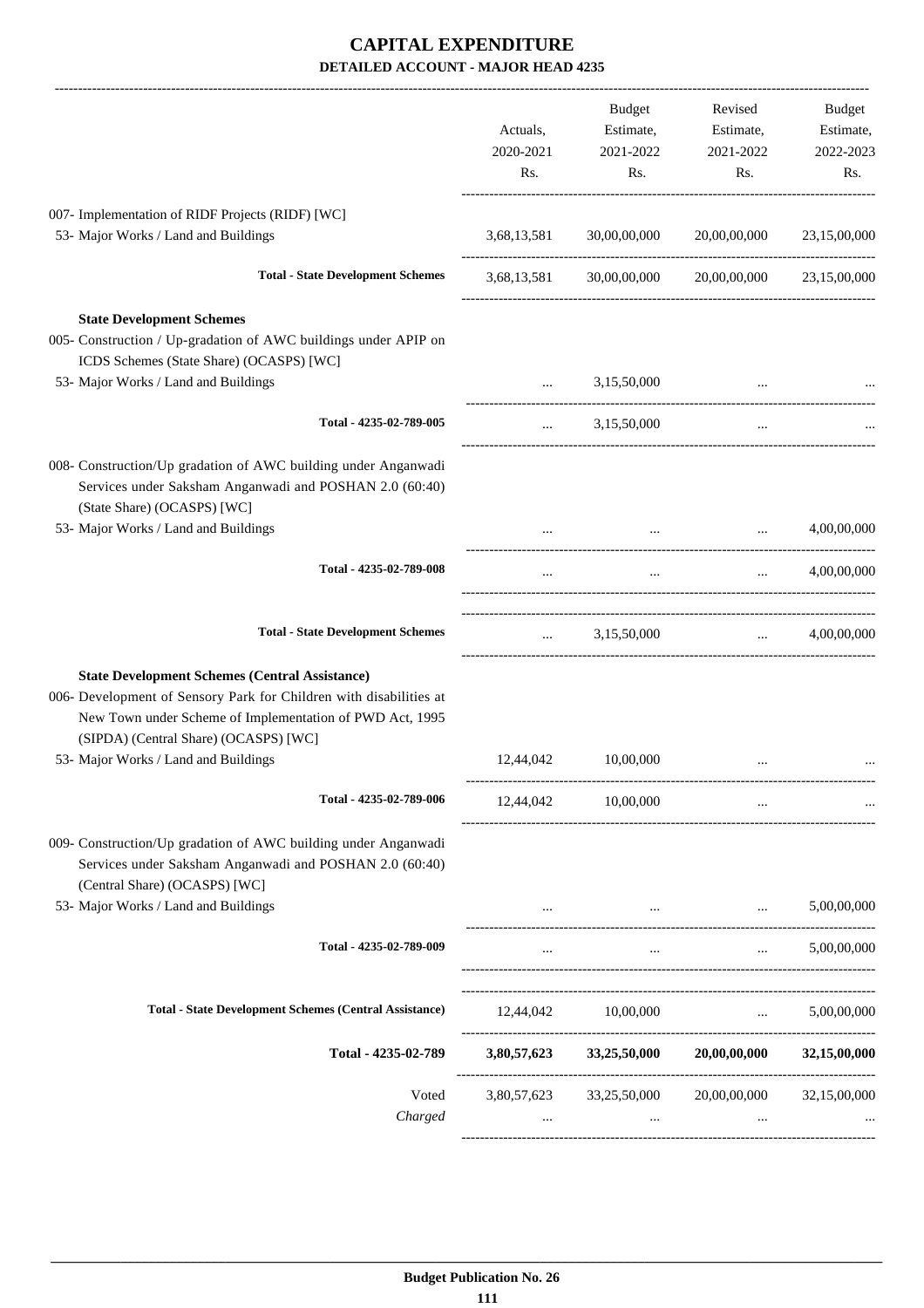|                                                                                                                                                                                                                                  | Actuals,<br>2020-2021<br>Rs. | Budget<br>Estimate,<br>2021-2022<br>Rs.                                         | Revised<br>Estimate,<br>2021-2022<br>Rs.                                                                                          | Budget<br>Estimate,<br>2022-2023<br>Rs. |
|----------------------------------------------------------------------------------------------------------------------------------------------------------------------------------------------------------------------------------|------------------------------|---------------------------------------------------------------------------------|-----------------------------------------------------------------------------------------------------------------------------------|-----------------------------------------|
| DETAILED ACCOUNT NO. 4235-02-796 - TRIBAL AREAS SUB-PLAN                                                                                                                                                                         |                              |                                                                                 |                                                                                                                                   |                                         |
| 02 - SOCIAL WELFARE                                                                                                                                                                                                              |                              |                                                                                 |                                                                                                                                   |                                         |
| 796- Tribal Areas Sub-Plan                                                                                                                                                                                                       |                              |                                                                                 |                                                                                                                                   |                                         |
| <b>State Development Schemes</b>                                                                                                                                                                                                 |                              |                                                                                 |                                                                                                                                   |                                         |
| 007- Implementation of RIDF Projects (RIDF) [WC]                                                                                                                                                                                 |                              |                                                                                 |                                                                                                                                   |                                         |
| 53- Major Works / Land and Buildings                                                                                                                                                                                             | 87,43,711                    |                                                                                 | 20,00,00,000 13,33,33,000 11,85,00,000                                                                                            |                                         |
| <b>Total - State Development Schemes</b>                                                                                                                                                                                         | 87,43,711                    |                                                                                 | 20,00,00,000 13,33,33,000 11,85,00,000                                                                                            |                                         |
| <b>State Development Schemes</b>                                                                                                                                                                                                 |                              |                                                                                 |                                                                                                                                   |                                         |
| 005- Construction / Up-gradation of AWC buildings under APIP on<br>ICDS Schemes (State Share) (OCASPS) [WC]                                                                                                                      |                              |                                                                                 |                                                                                                                                   |                                         |
| 53- Major Works / Land and Buildings                                                                                                                                                                                             | $\cdots$                     | 2,00,00,000                                                                     |                                                                                                                                   |                                         |
| Total - 4235-02-796-005                                                                                                                                                                                                          | $\cdots$                     | 2,00,00,000                                                                     | $\cdots$                                                                                                                          |                                         |
| 009- Construction/Up gradation of AWC building under Anganwadi<br>Services under Saksham Anganwadi and POSHAN 2.0 (60:40)<br>(State Share) (OCASPS) [WC]                                                                         |                              |                                                                                 |                                                                                                                                   |                                         |
| 53- Major Works / Land and Buildings                                                                                                                                                                                             |                              | $\cdots$                                                                        | $\cdots$                                                                                                                          | 3,00,00,000                             |
| Total - 4235-02-796-009                                                                                                                                                                                                          | $\cdots$                     | $\cdots$                                                                        | <b>Second Contract</b>                                                                                                            | 3,00,00,000                             |
| <b>Total - State Development Schemes</b>                                                                                                                                                                                         | $\cdots$                     | 2,00,00,000                                                                     | $\mathbf{1}_{\mathbf{1}_{\mathbf{2}}\mathbf{1}_{\mathbf{3}}\mathbf{2}_{\mathbf{4}}\mathbf{3}_{\mathbf{5}}\mathbf{4}_{\mathbf{6}}$ | 3,00,00,000                             |
| <b>State Development Schemes (Central Assistance)</b><br>006- Development of Sensory Park for Children with disabilities at<br>New Town under Scheme of Implementation of PWD Act, 1995<br>(SIPDA) (Central Share) (OCASPS) [WC] |                              |                                                                                 |                                                                                                                                   |                                         |
| 53- Major Works / Land and Buildings                                                                                                                                                                                             |                              | 9,79,500 30,00,000                                                              | $\cdots$                                                                                                                          |                                         |
| Total - 4235-02-796-006                                                                                                                                                                                                          | 9,79,500                     | 30,00,000                                                                       | $\cdots$                                                                                                                          |                                         |
| 008- Construction/Up gradation of AWC building under Anganwadi<br>Services under Saksham Anganwadi and POSHAN 2.0 (60:40)<br>(Central Share) (OCASPS) [WC]                                                                       |                              |                                                                                 |                                                                                                                                   |                                         |
| 53- Major Works / Land and Buildings                                                                                                                                                                                             |                              | the contract of the contract of the contract of the contract of the contract of |                                                                                                                                   | 5,00,00,000                             |
| Total - 4235-02-796-008                                                                                                                                                                                                          | $\cdots$                     | $\sim 10^{-10}$                                                                 | <b>Sales Control</b>                                                                                                              | 5,00,00,000                             |
| <b>Total - State Development Schemes (Central Assistance)</b>                                                                                                                                                                    |                              | 9,79,500 30,00,000  5,00,00,000                                                 |                                                                                                                                   |                                         |
| Total - 4235-02-796                                                                                                                                                                                                              |                              | 97,23,211 22,30,00,000 13,33,33,000 19,85,00,000                                |                                                                                                                                   |                                         |
|                                                                                                                                                                                                                                  |                              |                                                                                 |                                                                                                                                   |                                         |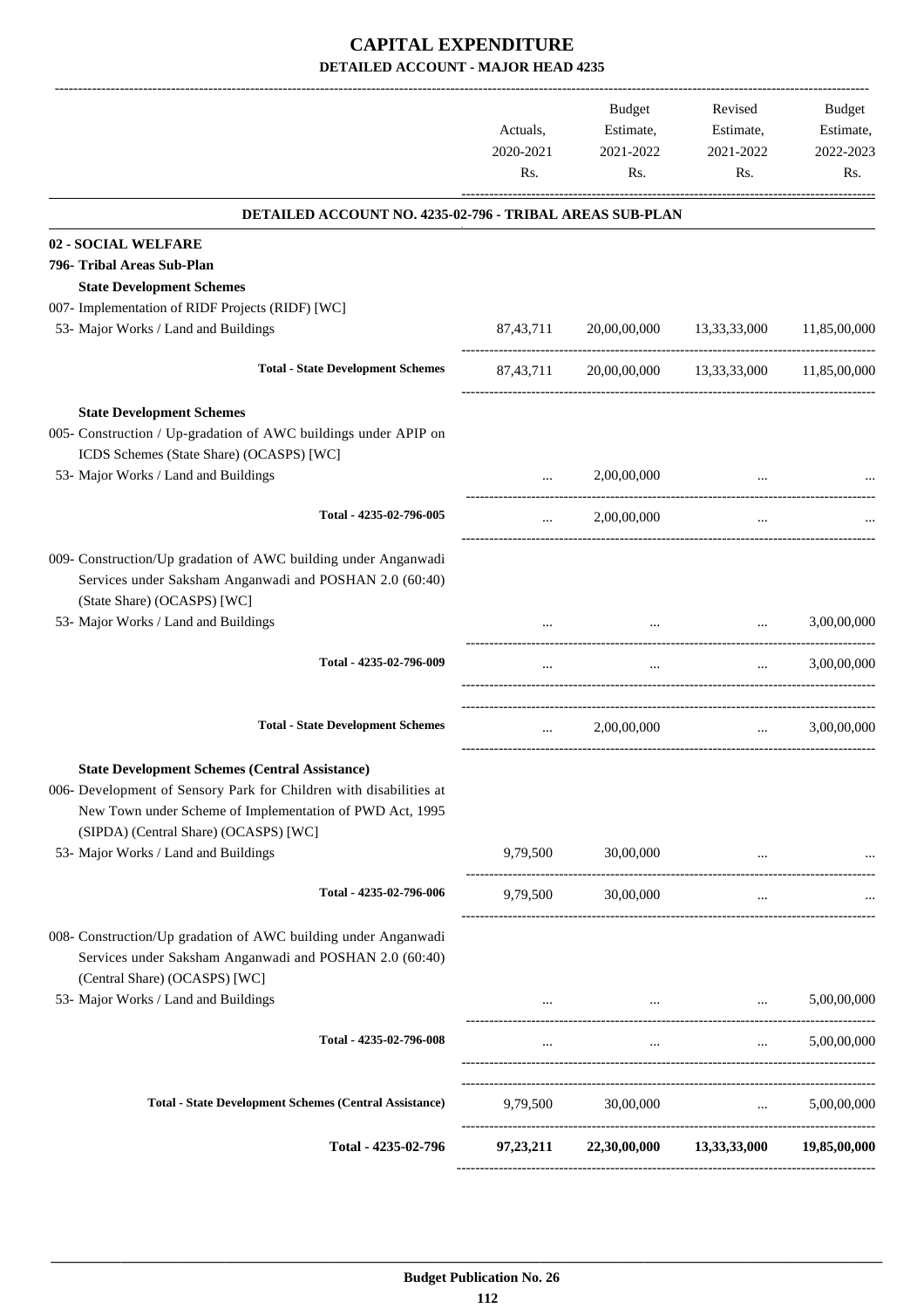|                                                                                | Actuals,       | <b>Budget</b><br>Estimate, | Revised<br>Estimate, | <b>Budget</b><br>Estimate, |
|--------------------------------------------------------------------------------|----------------|----------------------------|----------------------|----------------------------|
|                                                                                | 2020-2021      | 2021-2022                  | 2021-2022            | 2022-2023                  |
|                                                                                | Rs.            | Rs.                        | Rs.                  | Rs.                        |
| Voted                                                                          | 97, 23, 211    | 22,30,00,000               | 13,33,33,000         | 19,85,00,000               |
| Charged                                                                        | $\cdots$       | $\cdots$                   |                      |                            |
|                                                                                |                |                            |                      |                            |
| DETAILED ACCOUNT NO. 4235-60-789 - SPECIAL COMPONENT PLAN FOR SCHEDULED CASTES |                |                            |                      |                            |
| 60 - OTHER SOCIAL SECURITY AND WELFARE<br><b>PROGRAMMES</b>                    |                |                            |                      |                            |
| 789- Special Component Plan for Scheduled Castes                               |                |                            |                      |                            |
| <b>State Development Schemes</b>                                               |                |                            |                      |                            |
| 003- Special Repair & Renovation of Govt. Homes & Buildings [WC]               |                |                            |                      |                            |
| 53- Major Works / Land and Buildings                                           | 4, 31, 50, 909 | 35,00,00,000               | 11,60,66,000         | 36,75,00,000               |
| <b>Total - State Development Schemes</b>                                       | 4,31,50,909    | 35,00,00,000               | 11,60,66,000         | 36,75,00,000               |
| Total - 4235-60-789                                                            | 4,31,50,909    | 35,00,00,000               | 11,60,66,000         | 36,75,00,000               |
| Voted                                                                          | 4,31,50,909    | 35,00,00,000               | 11,60,66,000         | 36,75,00,000               |
| Charged                                                                        |                |                            |                      |                            |
|                                                                                |                |                            |                      |                            |
| DETAILED ACCOUNT NO. 4235-60-796 - TRIBAL AREAS SUB-PLAN                       |                |                            |                      |                            |
| 60 - OTHER SOCIAL SECURITY AND WELFARE<br><b>PROGRAMMES</b>                    |                |                            |                      |                            |
| 796- Tribal Areas Sub-Plan                                                     |                |                            |                      |                            |
| <b>State Development Schemes</b>                                               |                |                            |                      |                            |
| 003- Special Repair & Renovation of Govt. Homes & Buildings [WC]               |                |                            |                      |                            |
| 53- Major Works / Land and Buildings                                           | 31,84,231      | 5,00,00,000                | 1,66,67,000          | 5,25,00,000                |
| <b>Total - State Development Schemes</b>                                       | 31,84,231      | 5,00,00,000                | 1,66,67,000          | 5,25,00,000                |
| Total - 4235-60-796                                                            | 31,84,231      | 5,00,00,000                | 1,66,67,000          | 5,25,00,000                |
| Voted                                                                          | 31,84,231      | 5,00,00,000                | 1,66,67,000          | 5,25,00,000                |
| Charged                                                                        | $\cdots$       | $\cdots$                   | $\cdots$             |                            |
| DETAILED ACCOUNT NO. 4235-60-800 - OTHER EXPENDITURE                           |                |                            |                      |                            |
|                                                                                |                |                            |                      |                            |
| 60 - OTHER SOCIAL SECURITY AND WELFARE<br><b>PROGRAMMES</b>                    |                |                            |                      |                            |
| 800- Other Expenditure                                                         |                |                            |                      |                            |
| <b>State Development Schemes</b>                                               |                |                            |                      |                            |
| 003- Special Repair & Renovation of Govt. Homes & Buildings [WC]               |                |                            |                      |                            |

 53- Major Works / Land and Buildings 6,16,54,515 40,00,00,000 13,33,33,000 42,00,00,000 ----------------------------------------------------------------------------------------- **Total - State Development Schemes** 6,16,54,515 40,00,00,000 13,33,33,000 42,00,00,000 -----------------------------------------------------------------------------------------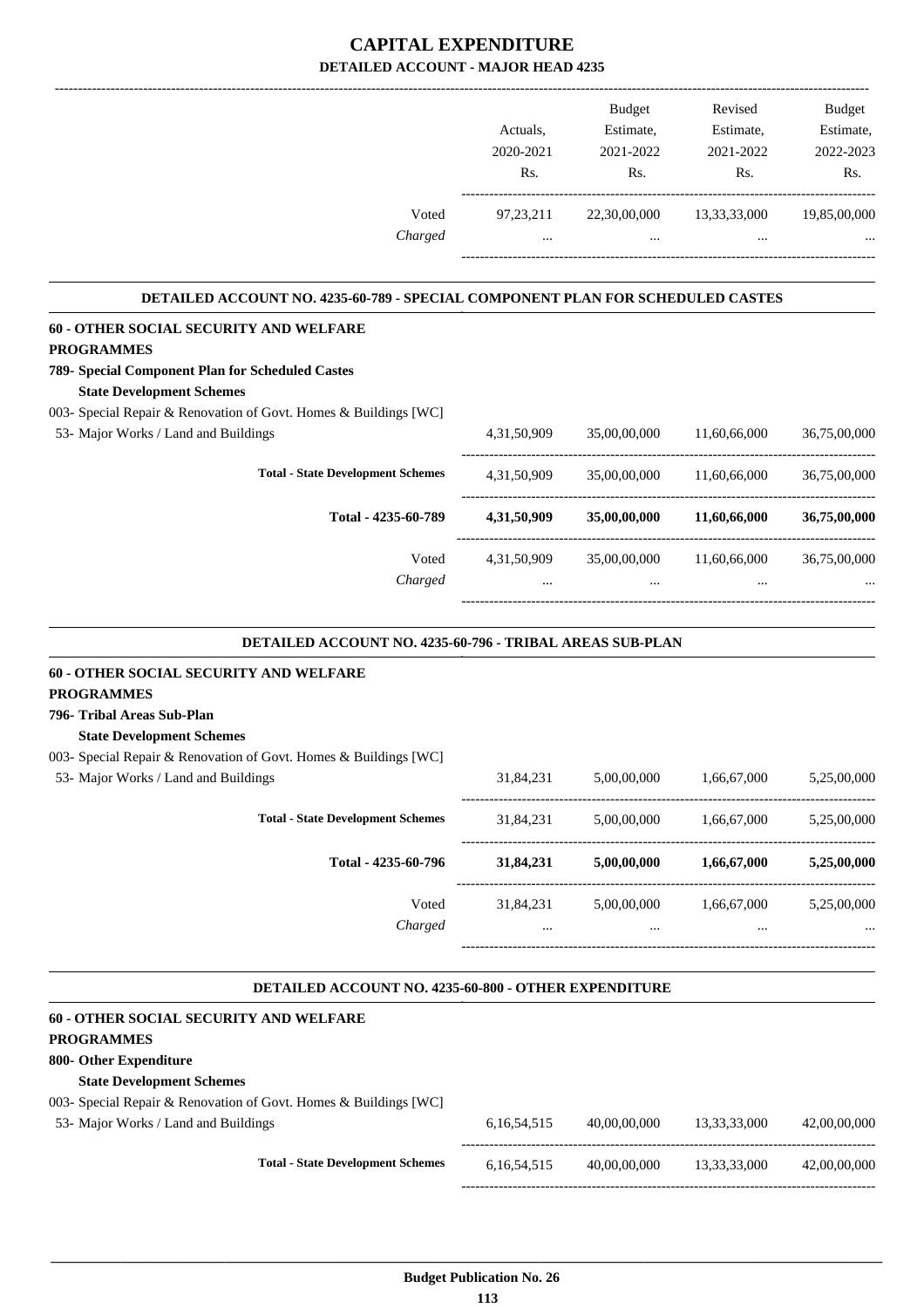|                                                                                                                                                                                                                 | Actuals,<br>2020-2021<br>Rs. | Budget<br>Estimate,<br>2021-2022<br>Rs. | Revised<br>Estimate,<br>2021-2022<br>Rs. | <b>Budget</b><br>Estimate,<br>2022-2023<br>Rs. |
|-----------------------------------------------------------------------------------------------------------------------------------------------------------------------------------------------------------------|------------------------------|-----------------------------------------|------------------------------------------|------------------------------------------------|
| <b>State Development Schemes (Central Assistance)</b><br>005- Construction of office buildings of ICDS projects [Central<br>Share] (OCASPS) [WC]<br>53- Major Works / Land and Buildings<br>Total - 4235-60-800 | 6, 16, 54, 515               | 40,00,00,000                            | 13, 33, 33, 000                          | 42,00,00,000                                   |
| Voted<br>Charged                                                                                                                                                                                                | 6, 16, 54, 515               | 40,00,00,000                            | 13,33,33,000                             | 42,00,00,000                                   |
| <b>DETAILED ACCOUNT NO. 4235 - DEDUCT RECOVERIES IN REDUCTION OF EXPENDITURE</b>                                                                                                                                |                              |                                         |                                          |                                                |
| 02 - SOCIAL WELFARE                                                                                                                                                                                             |                              |                                         |                                          |                                                |
| 102- Child Welfare                                                                                                                                                                                              |                              |                                         |                                          |                                                |
| <b>State Development Schemes</b>                                                                                                                                                                                |                              |                                         |                                          |                                                |
| 901-Deduct Receipts and Recoveries on Capital Account [WC]                                                                                                                                                      |                              |                                         |                                          |                                                |
| 70-Deduct Recoveries                                                                                                                                                                                            |                              |                                         |                                          |                                                |
| 01-Others                                                                                                                                                                                                       | $-81,43,000$                 |                                         |                                          |                                                |
| State Development Schemes (Central Assistance)                                                                                                                                                                  |                              |                                         |                                          |                                                |
| 002-Construction of Anganwadi Centres under the recommendation                                                                                                                                                  |                              |                                         |                                          |                                                |
| of 13th Finance Commission (13th F.C.) (13-FC) [WC]                                                                                                                                                             |                              |                                         |                                          |                                                |
| 70-Deduct Recoveries<br>01-Others                                                                                                                                                                               |                              |                                         |                                          |                                                |
|                                                                                                                                                                                                                 |                              |                                         |                                          |                                                |
| Total - 102 - Deduct - Recoveries                                                                                                                                                                               | $-81,43,000$                 | $\cdots$                                |                                          |                                                |
| 789- Special Component Plan for Scheduled Castes                                                                                                                                                                |                              |                                         |                                          |                                                |
| <b>State Development Schemes</b>                                                                                                                                                                                |                              |                                         |                                          |                                                |
| 005-Construction / Up-gradation of AWC buildings under APIP on<br>ICDS Schemes (State Share) (OCASPS) [WC]                                                                                                      |                              |                                         |                                          |                                                |
| 70-Deduct Recoveries<br>01-Others                                                                                                                                                                               | $\cdots$                     | $\cdots$                                | $\ldots$                                 |                                                |
| Total - 789 - Deduct - Recoveries                                                                                                                                                                               | $\cdots$                     | $\ldots$                                | $\ldots$                                 |                                                |
|                                                                                                                                                                                                                 |                              |                                         |                                          |                                                |
| 800- Other Expenditure                                                                                                                                                                                          |                              |                                         |                                          |                                                |
| <b>State Development Schemes</b><br>012-Refund of Unutilised Fund of CSS Schemes (State Share)                                                                                                                  |                              |                                         |                                          |                                                |
| (CSSREFUND) [WC]                                                                                                                                                                                                |                              |                                         |                                          |                                                |
| 70-Deduct Recoveries                                                                                                                                                                                            |                              |                                         |                                          |                                                |
| 01-Others                                                                                                                                                                                                       | $\cdots$                     | $\cdots$                                | $\cdots$                                 |                                                |
| State Development Schemes (Central Assistance)<br>011-Refund of Unutilised Fund of CSS Schemes (Central Share)<br>(CSSREFUND) [WC]                                                                              |                              |                                         |                                          |                                                |
| 70-Deduct Recoveries                                                                                                                                                                                            |                              |                                         |                                          |                                                |
| 01-Others                                                                                                                                                                                                       | $\cdots$                     | $\cdots$                                | $\cdots$                                 |                                                |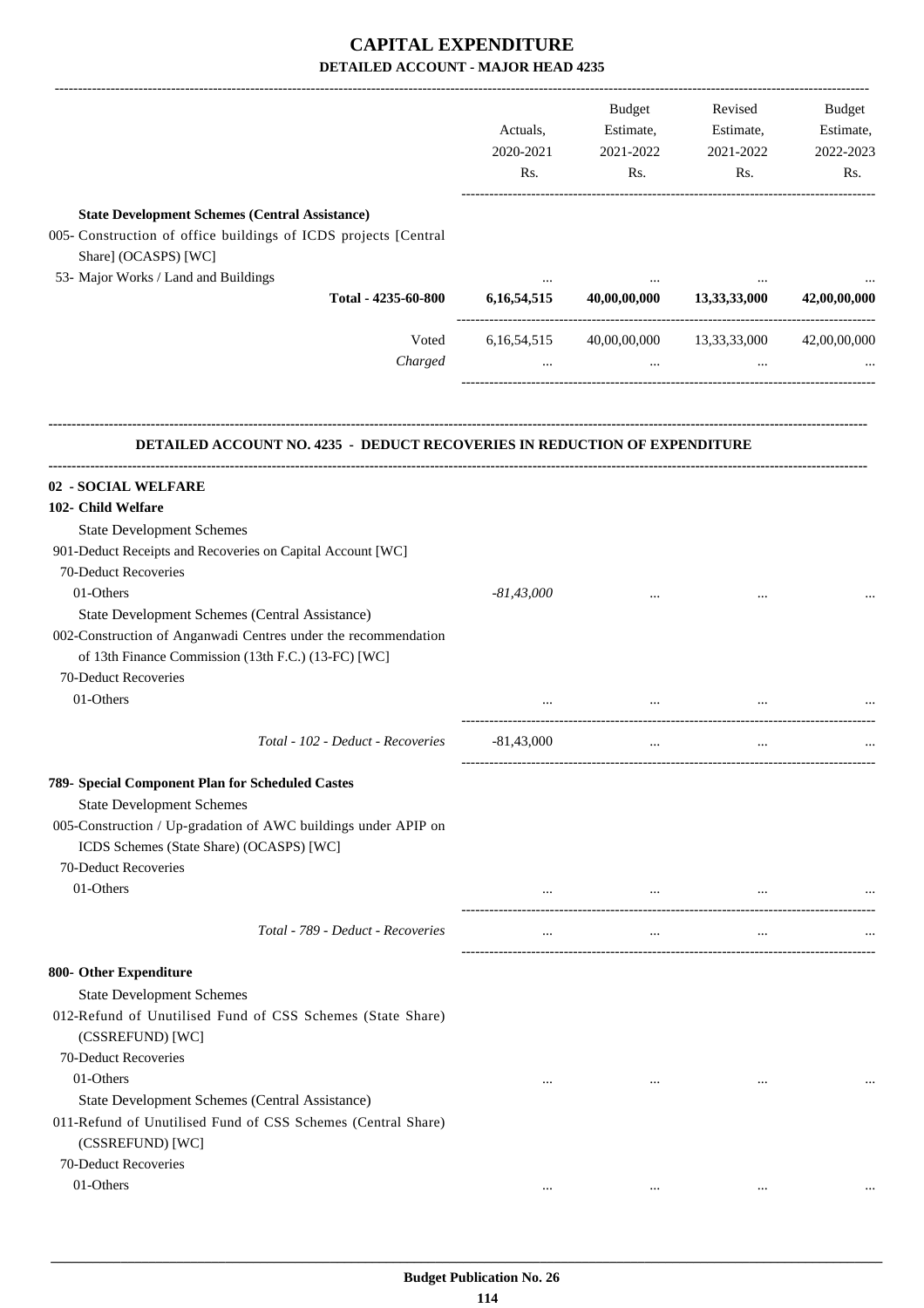| Actuals,<br>2020-2021<br>Rs. | Estimate,<br>2021-2022<br>Rs. | Estimate,<br>2021-2022<br>Rs. | Budget<br>Estimate,<br>2022-2023<br>Rs. |
|------------------------------|-------------------------------|-------------------------------|-----------------------------------------|
| $\cdots$                     | $\cdots$                      | $\cdots$                      | $\cdots$                                |
|                              |                               |                               |                                         |
| $\cdots$                     | $\cdots$                      | $\cdots$                      |                                         |
| $\cdots$                     | $\cdots$                      | $\cdots$                      |                                         |
| $-81,43,000$                 | $\cdots$                      | $\cdots$                      | $\cdots$                                |
|                              |                               |                               |                                         |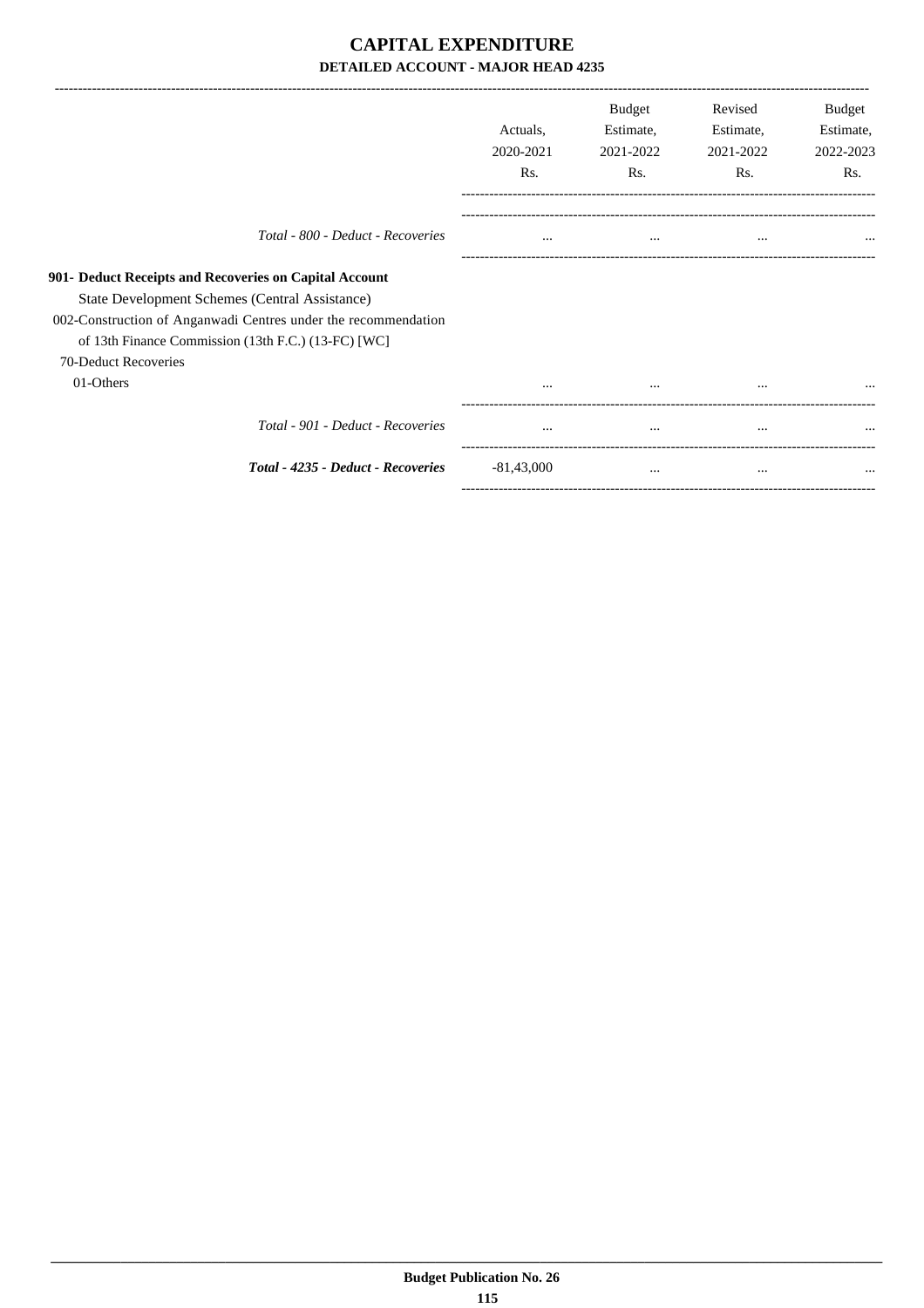## **LOAN EXPENDITURE**

#### **DEMAND No. 74**

#### Women & Child Development and Social Welfare Department

F. Loans and Advances -

#### Head of Account: 6235 - Loans For Social Security And Welfare

| <b>Voted Rs. Nil</b>       | <b>Charged Rs. Nil</b> |           |             | <b>Total Rs. Nil</b> |
|----------------------------|------------------------|-----------|-------------|----------------------|
|                            |                        | Voted Rs. | Charged Rs. | <b>Total Rs.</b>     |
| <b>Gross Expenditure</b>   |                        |           | $\cdots$    | $\cdots$             |
| <b>Deduct - Recoveries</b> |                        |           | $\cdots$    | $\cdots$             |
| <b>Net Expenditure</b>     |                        | $\cdots$  | $\cdots$    | $\cdots$             |

## **LOAN EXPENDITURE**

#### **ABSTRACT ACCOUNT**

|                                                                           | Actuals.<br>2020-2021<br>Rs.                                                                                                                                                                                                         | <b>Budget</b><br>Estimate,<br>2021-2022<br>Rs. | Revised<br>Estimate,<br>2021-2022<br>Rs. | <b>Budget</b><br>Estimate,<br>2022-2023<br>Rs. |
|---------------------------------------------------------------------------|--------------------------------------------------------------------------------------------------------------------------------------------------------------------------------------------------------------------------------------|------------------------------------------------|------------------------------------------|------------------------------------------------|
| 02 - SOCIAL WELFARE<br>190- Loans to Public Sector and Other Undertakings |                                                                                                                                                                                                                                      |                                                |                                          |                                                |
| <b>State Development Schemes</b>                                          | 1260,53,91,400                                                                                                                                                                                                                       | $\cdots$                                       | $\cdots$                                 |                                                |
|                                                                           | Total - 190 1260,53,91,400                                                                                                                                                                                                           | $\ddots$                                       | $\cdots$                                 |                                                |
| Grand Total - Gross 1260,53,91,400                                        |                                                                                                                                                                                                                                      | $\cdots$                                       | $\cdots$                                 | $\cdots$                                       |
|                                                                           | Voted 1260, 53, 91, 400                                                                                                                                                                                                              | $\cdots$                                       | $\cdots$                                 |                                                |
| Charged                                                                   | <u>and the contract of the contract of the contract of the contract of the contract of the contract of the contract of the contract of the contract of the contract of the contract of the contract of the contract of the contr</u> |                                                |                                          |                                                |
| State Development Schemes 1260,53,91,400                                  |                                                                                                                                                                                                                                      | $\cdots$                                       | $\cdots$                                 |                                                |
| <b>Deduct Recoveries</b>                                                  | $\cdots$                                                                                                                                                                                                                             | $\cdots$                                       | $\cdots$                                 |                                                |
| Grand Total - Net 1260,53,91,400                                          |                                                                                                                                                                                                                                      | $\cdots$                                       | $\cdots$                                 | $\cdots$                                       |
|                                                                           | Voted 1260, 53, 91, 400                                                                                                                                                                                                              | $\cdots$                                       | $\cdots$                                 |                                                |
| Charged                                                                   | $\cdots$                                                                                                                                                                                                                             | $\cdots$                                       | $\cdots$                                 | $\cdots$                                       |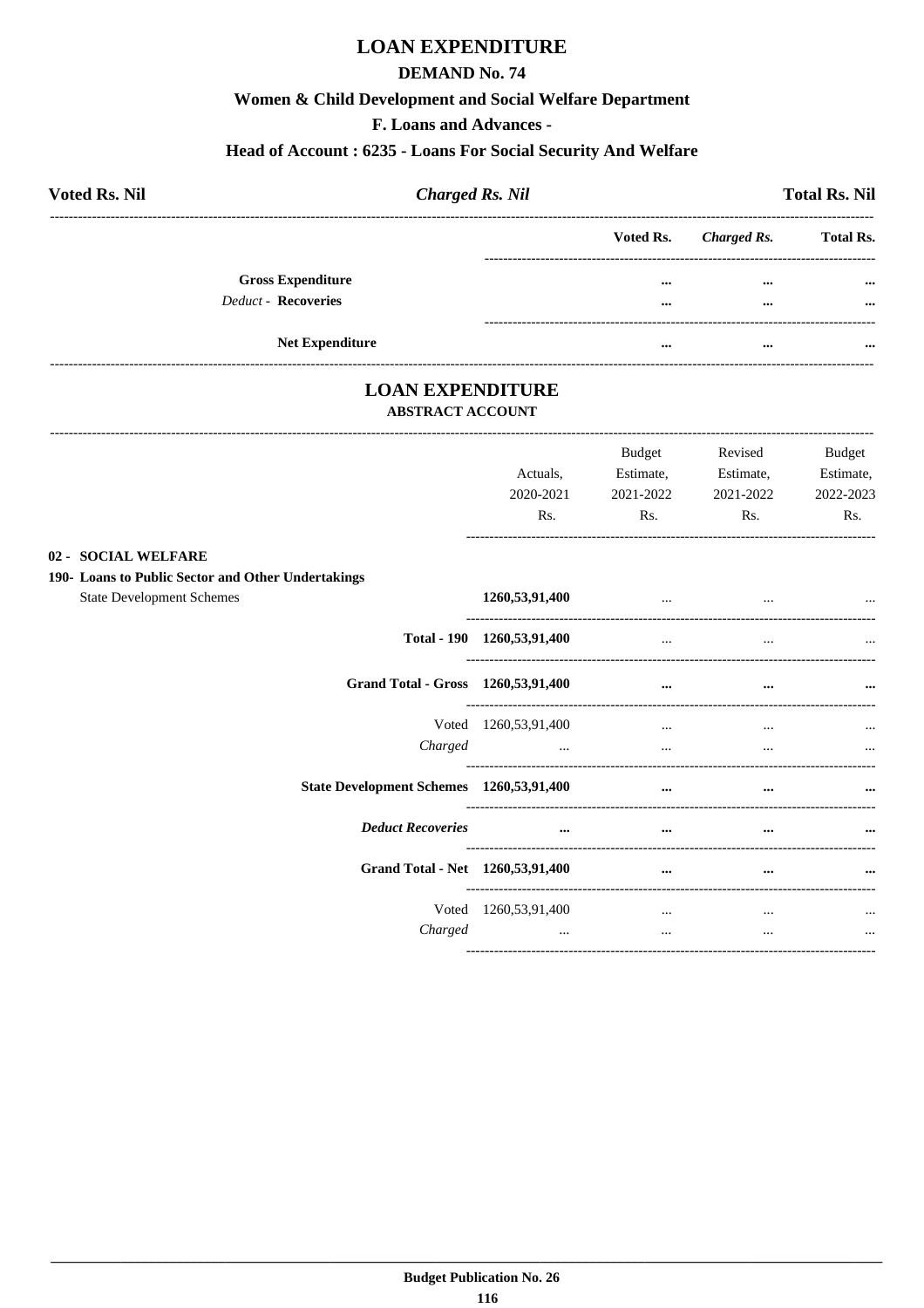|                                                                                  |                   | <b>Budget</b> | Revised   | <b>Budget</b> |
|----------------------------------------------------------------------------------|-------------------|---------------|-----------|---------------|
|                                                                                  | Actuals,          | Estimate,     | Estimate, | Estimate,     |
|                                                                                  | 2020-2021         | 2021-2022     | 2021-2022 | 2022-2023     |
|                                                                                  | Rs.               | Rs.           | Rs.       | Rs.           |
| DETAILED ACCOUNT NO. 6235-02-190 - LOANS TO PUBLIC SECTOR AND OTHER UNDERTAKINGS |                   |               |           |               |
| 02 - SOCIAL WELFARE                                                              |                   |               |           |               |
| 190- Loans to Public Sector and Other Undertakings                               |                   |               |           |               |
| <b>State Development Schemes</b>                                                 |                   |               |           |               |
| 001- Loan for Implementation of State Development Schemes [WC]                   |                   |               |           |               |
| 56- Repayment of Loans                                                           | 1260, 53, 91, 400 | $\cdots$      | $\cdots$  |               |
| <b>Total - State Development Schemes</b>                                         | 1260,53,91,400    | $\cdots$      | $\cdots$  |               |
| Total - 6235-02-190                                                              | 1260,53,91,400    | $\cdots$      | $\cdots$  |               |
| Voted                                                                            | 1260, 53, 91, 400 | $\cdots$      | $\cdots$  | $\cdots$      |
| Charged                                                                          | $\cdots$          | $\cdots$      | $\cdots$  | $\cdots$      |
|                                                                                  |                   |               |           |               |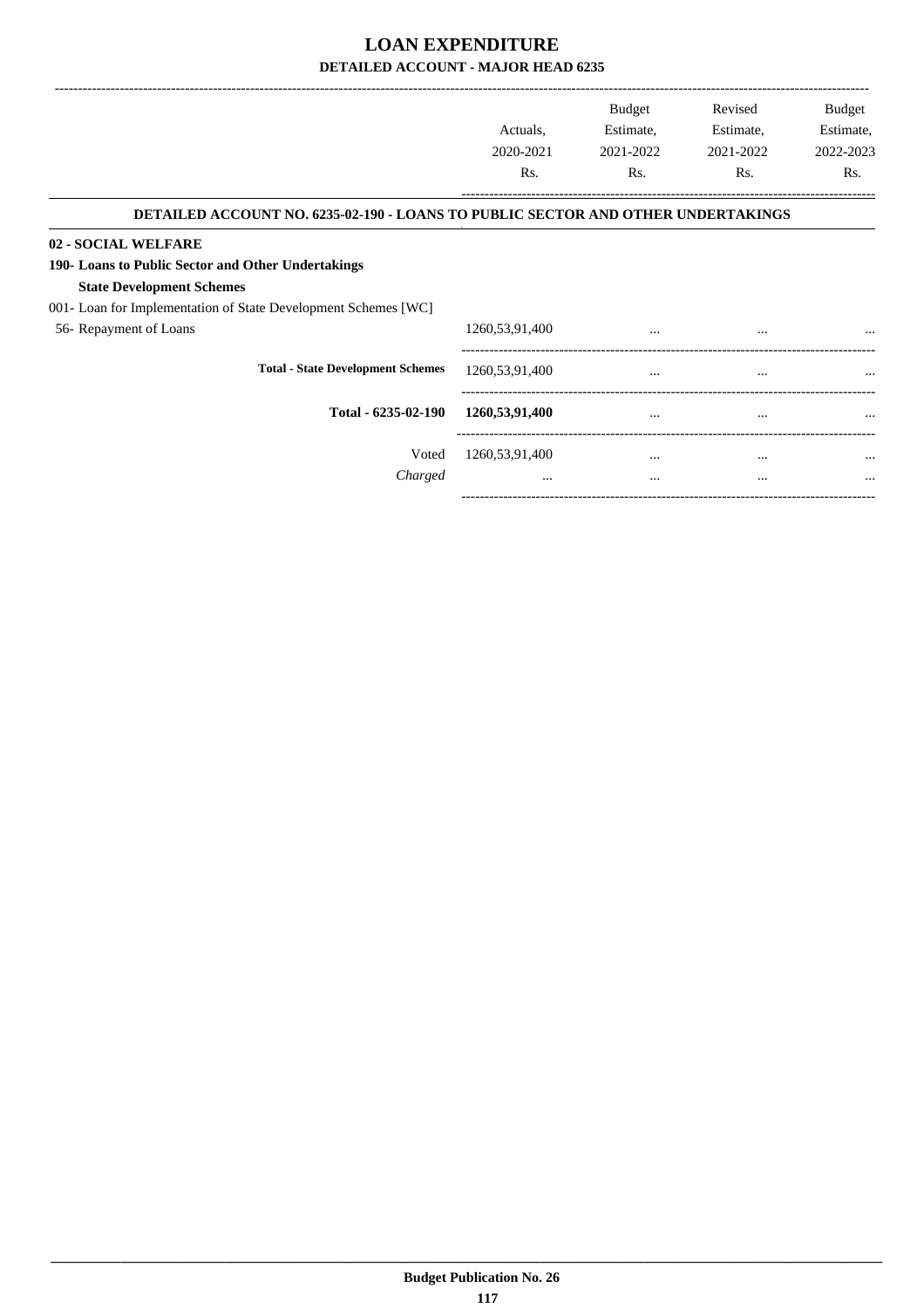## REVENUE EXPENDITURE

#### **DEMAND No. 75**

#### **Industry Commerce and Enterprises Department**

## A. General Services - (c) Interest payment and servicing of Debt

## **Head of Account : 2049 - Interest Payments**

| <b>Voted Rs. Nil</b>     | <b>Charged Rs. Nil</b> |          |                       | <b>Total Rs. Nil</b> |
|--------------------------|------------------------|----------|-----------------------|----------------------|
|                          |                        |          | Voted Rs. Charged Rs. | <b>Total Rs.</b>     |
| <b>Gross Expenditure</b> |                        | $\cdots$ |                       | $\cdots$             |
| Deduct - Recoveries      |                        |          |                       | $\cdots$             |
| <b>Net Expenditure</b>   |                        | $\cdots$ | $\cdots$              | $\cdots$             |

#### REVENUE EXPENDITURE **ABSTRACT ACCOUNT**

---------------------------------

|                            | Actuals,<br>2020-2021<br>R <sub>s</sub> . | <b>Budget</b><br>Estimate,<br>2021-2022<br>R <sub>s</sub> . | Revised<br>Estimate,<br>2021-2022<br>Rs. | <b>Budget</b><br>Estimate.<br>2022-2023<br>Rs. |
|----------------------------|-------------------------------------------|-------------------------------------------------------------|------------------------------------------|------------------------------------------------|
| <b>Grand Total - Gross</b> | $\cdots$                                  | $\cdots$                                                    | $\cdots$                                 | $\cdots$                                       |
| Voted                      | $\cdots$                                  | $\cdots$                                                    | $\cdots$                                 |                                                |
| Charged                    | $\cdots$                                  | $\cdots$                                                    | $\cdots$                                 | $\cdots$                                       |
| <b>Deduct Recoveries</b>   | $\ddotsc$                                 | $\cdots$                                                    | $\cdots$                                 |                                                |
| <b>Grand Total - Net</b>   | $\cdots$                                  | $\cdots$                                                    | $\cdots$                                 |                                                |
| Voted                      | $\cdots$                                  | $\cdots$                                                    | $\cdots$                                 |                                                |
| Charged                    |                                           | $\cdots$                                                    | $\cdots$                                 |                                                |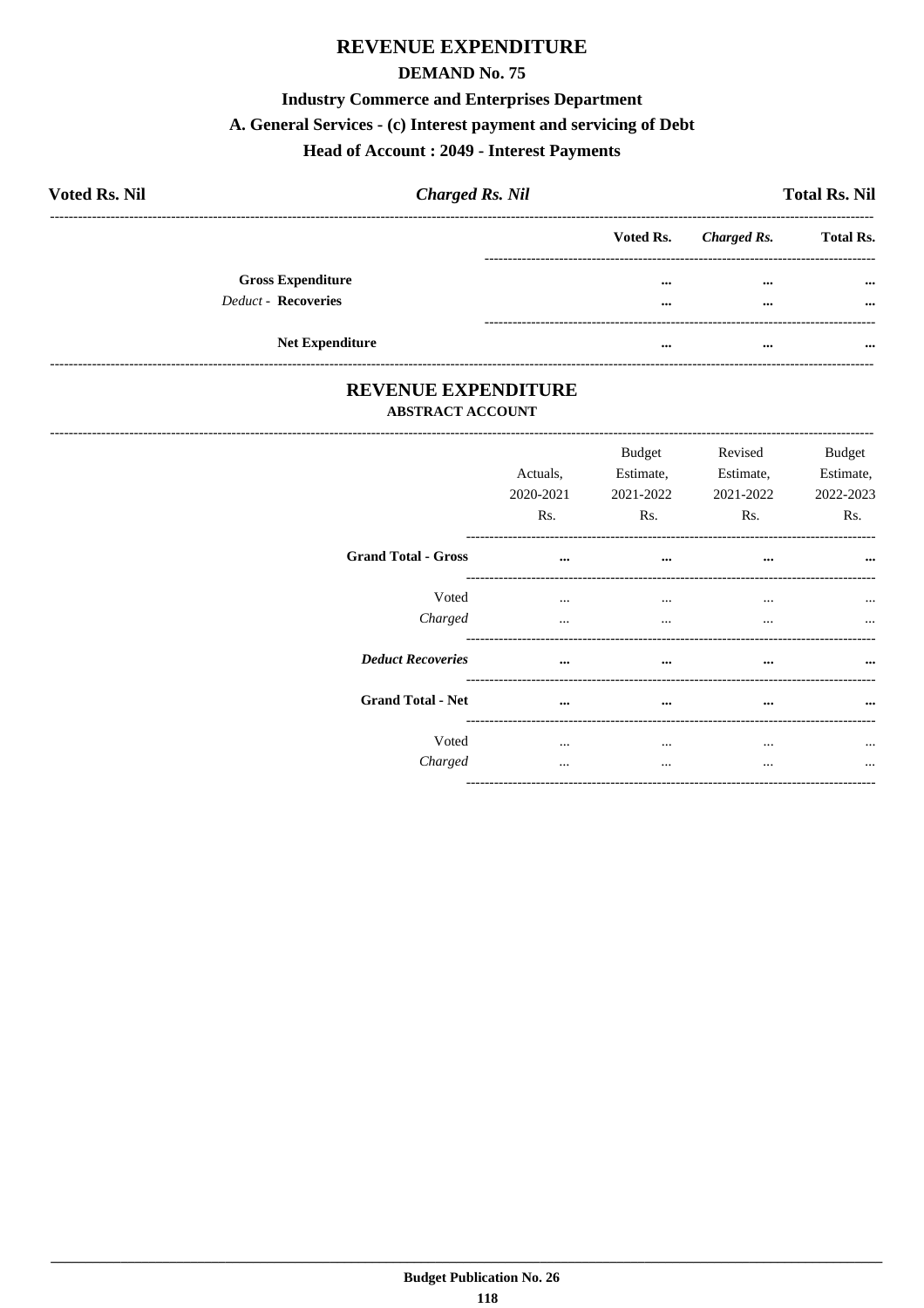|                                                                                                                    | Actuals,<br>2020-2021 | <b>Budget</b><br>Estimate,<br>2021-2022 | Revised<br>Estimate,<br>2021-2022 | Budget<br>Estimate,<br>2022-2023 |
|--------------------------------------------------------------------------------------------------------------------|-----------------------|-----------------------------------------|-----------------------------------|----------------------------------|
|                                                                                                                    | Rs.                   | Rs.                                     | Rs.                               | Rs.                              |
| <b>DETAILED ACCOUNT NO. 2049 - DEDUCT RECOVERIES IN REDUCTION OF EXPENDITURE</b><br>01 - INTEREST ON INTERNAL DEBT |                       |                                         |                                   |                                  |
| 911- Deduct Recoveries of Overpayments                                                                             |                       |                                         |                                   |                                  |
| Administrative Expenditure<br>039-Loans from WBIDFC taken by C & I Department for installation                     |                       |                                         |                                   |                                  |
| of CETP at Kolkata Leather Complex [IN]<br>70-Deduct Recoveries                                                    |                       |                                         |                                   |                                  |
| 01-Others                                                                                                          |                       | $\cdots$                                | $\cdots$                          |                                  |
| Total - 911 - Deduct - Recoveries                                                                                  |                       |                                         | $\cdots$                          |                                  |
|                                                                                                                    |                       |                                         |                                   |                                  |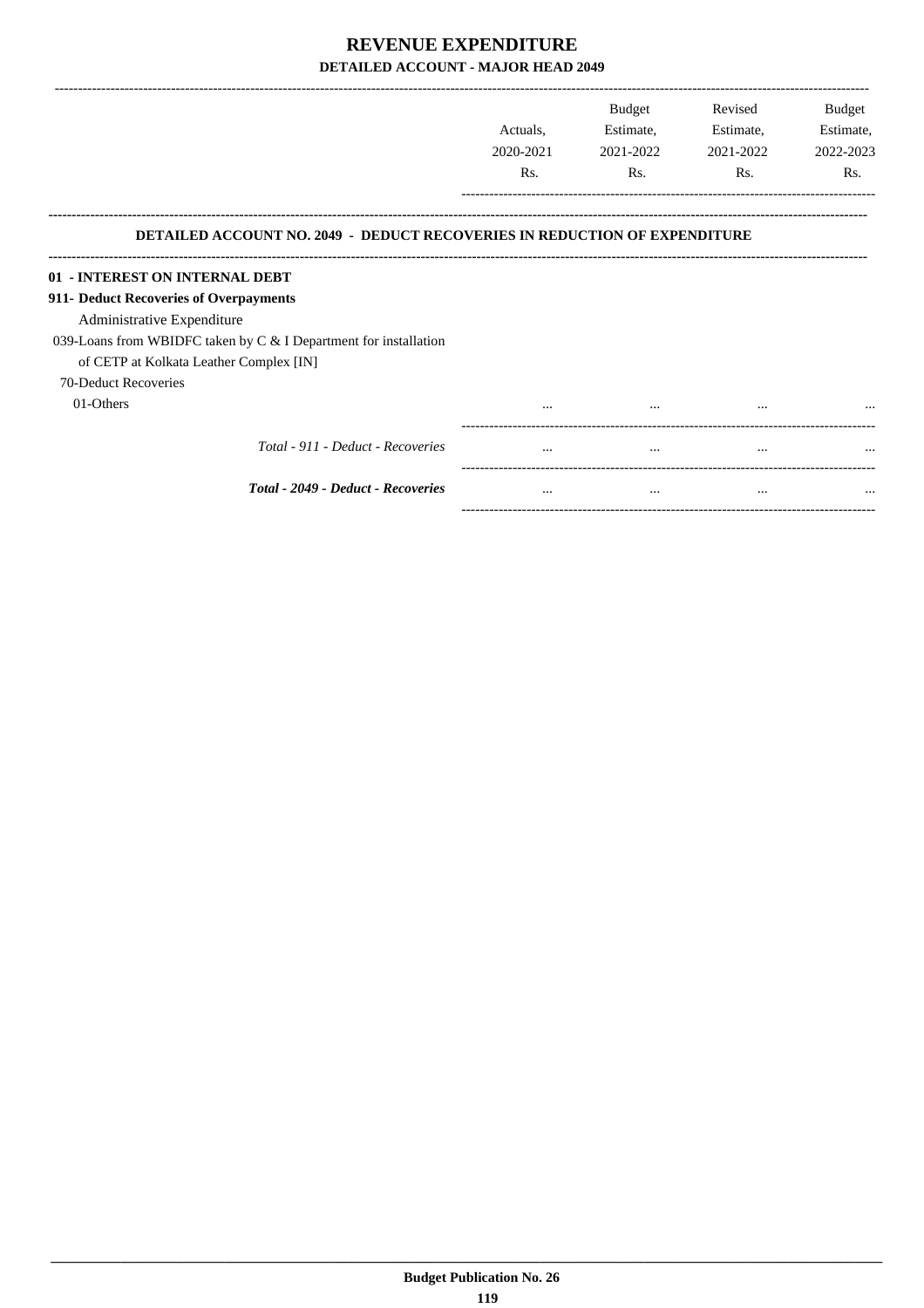## **REVENUE EXPENDITURE**

#### **DEMAND No. 75**

**Industry Commerce and Enterprises Department A. General Services - (d) Administrative Services Head of Account : 2058 - Stationery and Printing**

| Voted Rs. 44,39,01,000                                 | <b>Charged Rs. Nil</b>                                |              |                                                     |                                            | Total Rs. 44,39,01,000 |
|--------------------------------------------------------|-------------------------------------------------------|--------------|-----------------------------------------------------|--------------------------------------------|------------------------|
|                                                        |                                                       |              |                                                     | Voted Rs. Charged Rs. Total Rs.            |                        |
| <b>Gross Expenditure</b><br><b>Deduct - Recoveries</b> |                                                       |              | $-18,000$                                           | 44,39,01,000  44,39,01,000<br>$\mathbf{m}$ | $-18,000$              |
| <b>Net Expenditure</b>                                 |                                                       |              | 44,38,83,000                                        |                                            | $\dots$ 44,38,83,000   |
|                                                        | <b>REVENUE EXPENDITURE</b><br><b>ABSTRACT ACCOUNT</b> |              |                                                     |                                            |                        |
|                                                        |                                                       |              |                                                     | Budget Revised                             | Budget                 |
|                                                        |                                                       | Actuals,     |                                                     | Estimate, Estimate,                        | Estimate,              |
|                                                        |                                                       | 2020-2021    | 2021-2022                                           |                                            | 2022-2023              |
|                                                        |                                                       | Rs.          | Rs.                                                 | 2021-2022<br>Rs.                           | Rs.                    |
| 101- Purchase and Supply of Stationery Stores          |                                                       |              |                                                     |                                            |                        |
| Administrative Expenditure                             |                                                       |              | 1,71,04,346 1,85,25,000 1,80,25,000 1,91,59,000     |                                            |                        |
|                                                        | <b>Total - 101</b>                                    |              | 1,71,04,346 1,85,25,000 1,80,25,000 1,91,59,000     |                                            |                        |
| 103- Goverment Presses                                 |                                                       |              |                                                     |                                            |                        |
| Administrative Expenditure                             |                                                       | 16,63,67,650 | 20,83,67,000                                        | 17,69,27,000                               | 18,50,12,000           |
| <b>State Development Schemes</b>                       |                                                       | 32,68,570    | 24, 18, 30, 000                                     | 8,06,11,000                                | 22,80,72,000           |
|                                                        | <b>Total - 103</b>                                    |              | 16,96,36,220 45,01,97,000 25,75,38,000 41,30,84,000 |                                            |                        |
| 104- Cost of Printing by other Sources                 |                                                       |              |                                                     |                                            |                        |
| Administrative Expenditure                             |                                                       |              | 83,000                                              | 81,000                                     | 82,000                 |
|                                                        | <b>Total - 104</b>                                    | $\cdots$     | 83,000                                              | 81,000                                     | 82,000                 |
| 105- Goverment Publications                            |                                                       |              |                                                     |                                            |                        |
| Administrative Expenditure                             |                                                       |              | $1,05,61,742$ $1,10,75,000$ $1,10,51,000$           |                                            | 1,15,76,000            |
|                                                        | <b>Total - 105</b>                                    |              | $1,05,61,742$ $1,10,75,000$ $1,10,51,000$           |                                            | 1,15,76,000            |
| 797- Transfer to Reserve Fund/Deposit Account          |                                                       |              |                                                     |                                            |                        |
| Administrative Expenditure                             |                                                       |              | $\sim$ $\sim$ $\sim$                                |                                            |                        |
|                                                        | <b>Total - 797</b>                                    | $\cdots$     | $\cdots$                                            | $\cdots$                                   |                        |
| 800- Other Expenditure                                 |                                                       |              |                                                     |                                            |                        |
| Administrative Expenditure                             |                                                       |              | $\cdots$                                            |                                            |                        |
|                                                        | <b>Total - 800</b>                                    | $\cdots$     | $\cdots$                                            | $\cdots$                                   |                        |
|                                                        |                                                       |              |                                                     |                                            |                        |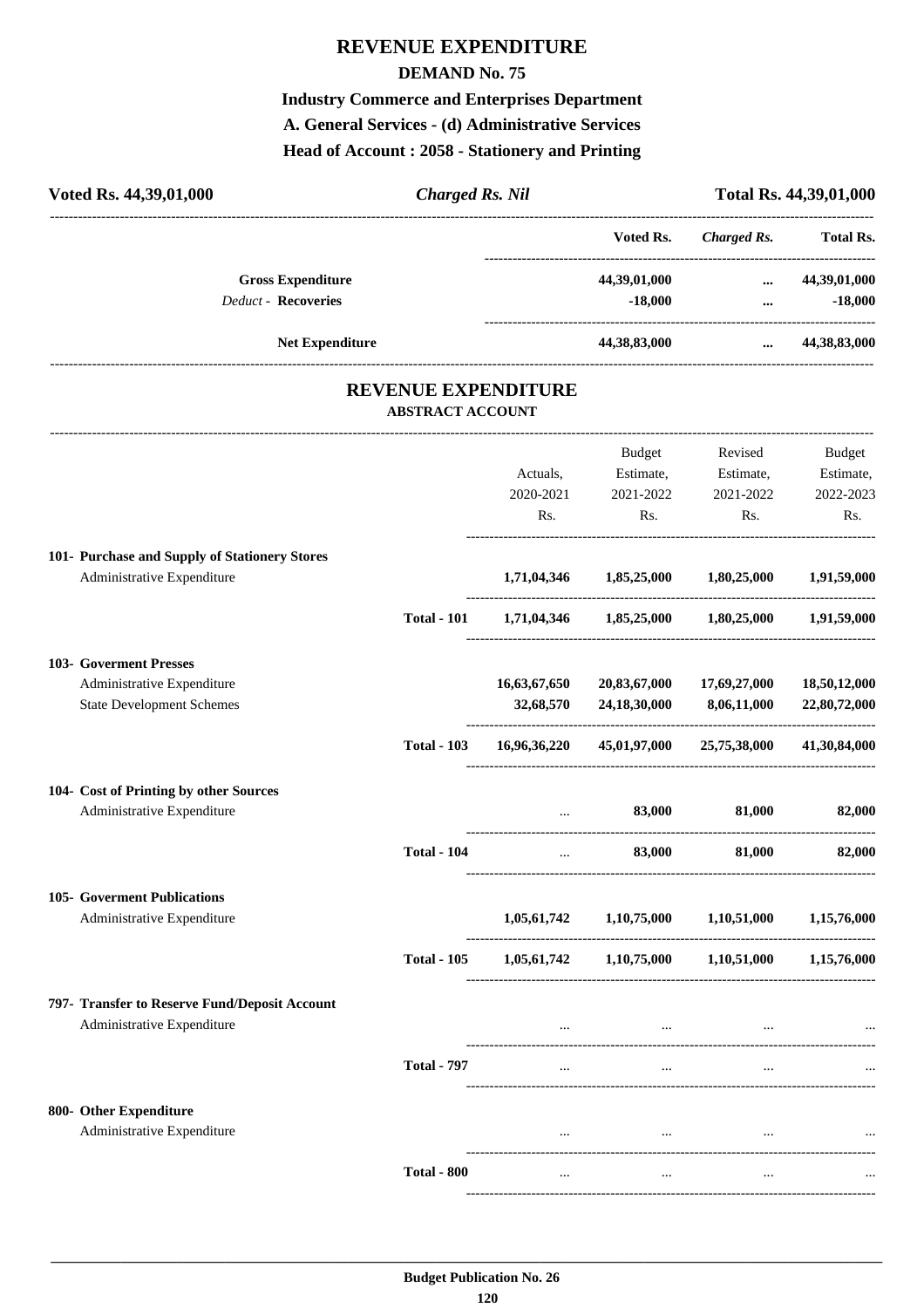#### **REVENUE EXPENDITURE ABSTRACT ACCOUNT**

| Budget              | Revised                                             | Budget            |                   |                                                                                |
|---------------------|-----------------------------------------------------|-------------------|-------------------|--------------------------------------------------------------------------------|
| Estimate, Estimate, |                                                     | Estimate,         | Actuals,          |                                                                                |
| 2022-2023           | 2021-2022                                           | 2021-2022         | 2020-2021         |                                                                                |
| Rs.                 |                                                     | Rs. Rs.           | Rs.               |                                                                                |
| 44,39,01,000        | 47,98,80,000 28,66,95,000                           |                   |                   | Grand Total - Gross 19,73,02,308                                               |
| 44,39,01,000        | Voted 19,73,02,308 47,98,80,000 28,66,95,000        |                   |                   |                                                                                |
|                     |                                                     |                   |                   | Charged                                                                        |
|                     |                                                     |                   |                   | Administrative Expenditure 19,40,33,738 23,80,50,000 20,60,84,000 21,58,29,000 |
|                     |                                                     |                   |                   | State Development Schemes 32,68,570 24,18,30,000 8,06,11,000 22,80,72,000      |
| $-18,000$ $-18,000$ |                                                     |                   |                   | Deduct Recoveries -9,86,047 -21,000                                            |
|                     | Voted -9,86,047 -20,000 -18,000 -18,000             |                   |                   |                                                                                |
|                     | $\cdots$                                            | $\ldots$ $-1,000$ |                   | Charged                                                                        |
|                     |                                                     |                   |                   | Grand Total - Net 19,63,16,261 47,98,59,000 28,66,77,000 44,38,83,000          |
|                     | 19,63,16,261 47,98,60,000 28,66,77,000 44,38,83,000 |                   |                   | Voted                                                                          |
|                     |                                                     |                   | $\ldots$ $-1,000$ | Charged                                                                        |
|                     |                                                     |                   |                   |                                                                                |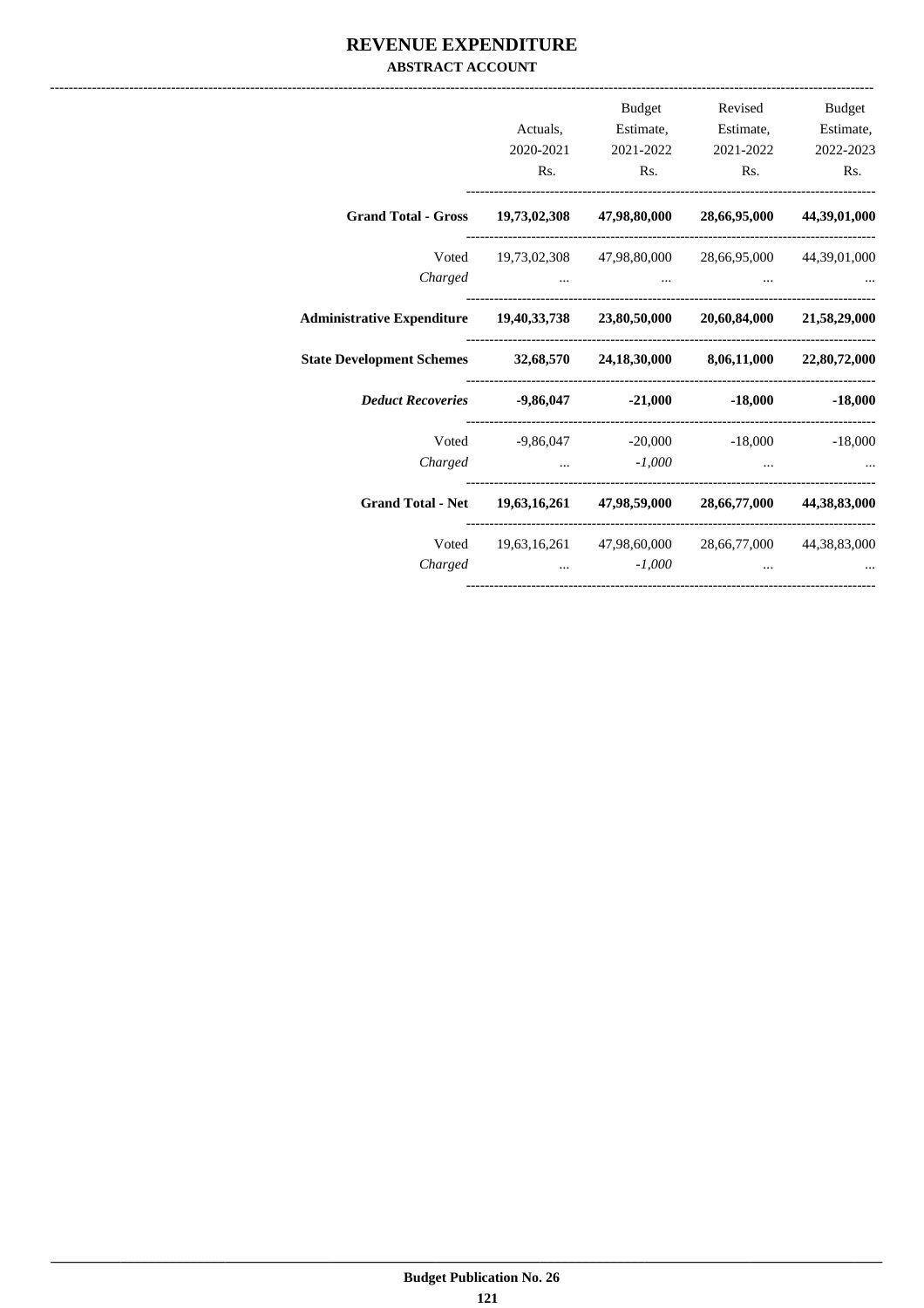|                                                                             | Actuals,<br>2020-2021<br>Rs. | Budget<br>Estimate,<br>2021-2022<br>Rs. | Revised<br>Estimate,<br>2021-2022<br>Rs.                                                                | Budget<br>Estimate,<br>2022-2023<br>Rs. |
|-----------------------------------------------------------------------------|------------------------------|-----------------------------------------|---------------------------------------------------------------------------------------------------------|-----------------------------------------|
| DETAILED ACCOUNT NO. 2058-00-101 - PURCHASE AND SUPPLY OF STATIONERY STORES |                              |                                         |                                                                                                         |                                         |
| 101- Purchase and Supply of Stationery Stores                               |                              |                                         |                                                                                                         |                                         |
| <b>Administrative Expenditure</b>                                           |                              |                                         |                                                                                                         |                                         |
| 001- Stationery Offices and Stores- [IN]                                    |                              |                                         |                                                                                                         |                                         |
| 01- Salaries                                                                |                              |                                         |                                                                                                         |                                         |
| 01-Pay                                                                      | 1,36,08,223                  | 1,43,53,000                             | 1,38,80,000                                                                                             | 1,42,96,000                             |
| 14-Grade Pay                                                                | $\cdots$                     | $\sim$ 100 $\mu$                        | $\ldots$                                                                                                |                                         |
| 02-Dearness Allowance                                                       | 66,549                       | 4,31,000                                | 5,55,000                                                                                                | 8,58,000                                |
| 03-House Rent Allowance                                                     | 15,42,523                    | 13,64,000                               | 13,19,000                                                                                               | 13,58,000                               |
| 04-Ad hoc Bonus                                                             | 96,600                       | 1,11,000                                | 99,000                                                                                                  | 1,01,000                                |
| 07-Other Allowances                                                         | $\ddots$                     | 3,000                                   | 3,000                                                                                                   | 4,000                                   |
| 12-Medical Allowance                                                        | 38,661                       | 45,000                                  | 39,000                                                                                                  | 40,000                                  |
| Total - 2058-00-101-001-01                                                  |                              |                                         | 1,53,52,556 1,63,07,000 1,58,95,000 1,66,57,000                                                         |                                         |
| 02- Wages                                                                   | 16,03,971                    | 18,29,000                               | 18,29,000                                                                                               | 21,95,000                               |
| 07- Medical Reimbursements                                                  | $\cdots$                     | 20,000                                  | 20,000                                                                                                  | 20,000                                  |
| 11- Travel Expenses                                                         | $\cdots$                     | 10,000                                  | 10,000                                                                                                  | 10,000                                  |
| 12- Medical Reimbursements under WBHS 2008                                  | 92,165                       | 1,51,000                                | 1,51,000                                                                                                | 1,54,000                                |
| 13- Office Expenses                                                         |                              |                                         |                                                                                                         |                                         |
| 01-Electricity                                                              | $\ldots$                     | 4,000                                   | 4,000                                                                                                   | 4,000                                   |
| 02-Telephone                                                                | 13,448                       | 12,000                                  | 12,000                                                                                                  | 12,000                                  |
| 03-Maintenance / P.O.L. for Office Vehicles                                 | $\ldots$                     | 1,14,000                                | 29,000                                                                                                  | 30,000                                  |
| 04-Other Office Expenses                                                    | 26,026                       | 39,000                                  | 39,000                                                                                                  | 40,000                                  |
| Total - 2058-00-101-001-13                                                  | 39,474                       | 1,69,000                                | 84,000                                                                                                  | 86,000                                  |
| 19- Maintenance                                                             | 1,026                        | 4,000                                   | 1,000                                                                                                   | 1,000                                   |
| 21- Materials and Supplies/Stores and Equipment                             |                              |                                         |                                                                                                         |                                         |
| 03-Other Hospital Consumables                                               | $\cdots$                     | 6,000                                   | 6,000                                                                                                   | 6,000                                   |
| 04-Others                                                                   | $\cdots$                     | 1,000                                   | 1,000                                                                                                   | 1,000                                   |
|                                                                             |                              |                                         |                                                                                                         |                                         |
| Total - 2058-00-101-001-21                                                  | $\cdots$                     | 7,000                                   | 7,000                                                                                                   | 7,000                                   |
| 50- Other Charges                                                           |                              | 15,154 21,000                           | 21,000                                                                                                  | 22,000                                  |
| Total - 2058-00-101-001                                                     |                              |                                         | $1, 71, 04, 346 \qquad \qquad 1, 85, 18, 000 \qquad \qquad 1, 80, 18, 000 \qquad \qquad 1, 91, 52, 000$ |                                         |
| 002- Purchase of Stationery Stores [IN]                                     |                              |                                         |                                                                                                         |                                         |
| 13- Office Expenses                                                         |                              |                                         |                                                                                                         |                                         |
| 02-Telephone                                                                |                              | <b>Sales Committee Committee</b>        | 7,000 7,000                                                                                             | 7,000                                   |
| Total - 2058-00-101-002                                                     | $\cdots$                     | 7,000                                   | 7,000                                                                                                   | 7,000                                   |
|                                                                             |                              |                                         |                                                                                                         |                                         |
| <b>Total - Administrative Expenditure</b>                                   |                              |                                         | 1,71,04,346 1,85,25,000 1,80,25,000 1,91,59,000                                                         |                                         |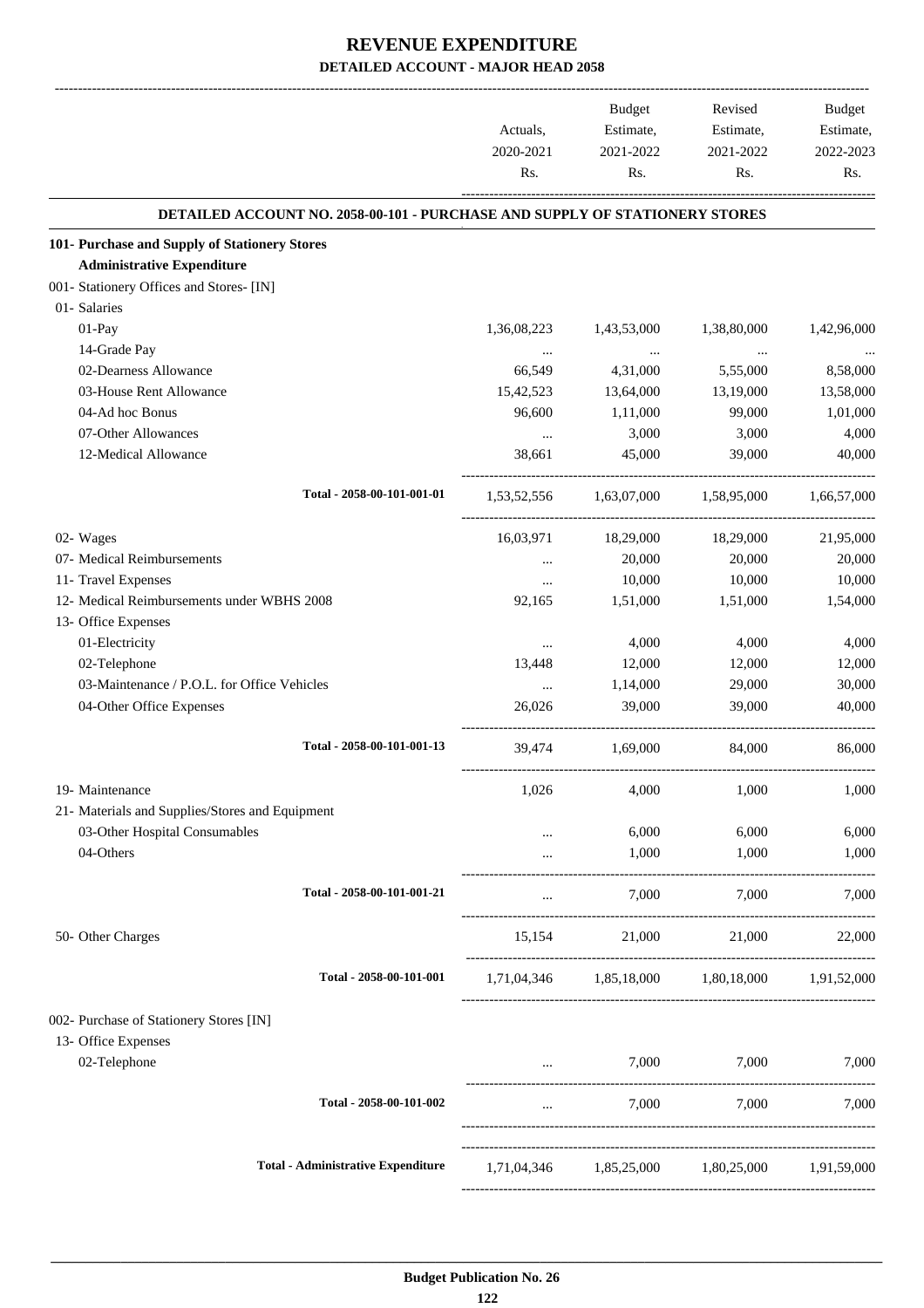|                                                      | Actuals,<br>2020-2021<br>Rs. | Budget<br>Estimate,<br>2021-2022<br>Rs. | Revised<br>Estimate,<br>2021-2022<br>Rs.                     | <b>Budget</b><br>Estimate,<br>2022-2023<br>Rs. |
|------------------------------------------------------|------------------------------|-----------------------------------------|--------------------------------------------------------------|------------------------------------------------|
| Total - 2058-00-101                                  |                              |                                         | 1,71,04,346 1,85,25,000 1,80,25,000                          | 1,91,59,000                                    |
| Voted<br>Charged                                     | $\ddotsc$                    | $\ddotsc$                               | 1,71,04,346 1,85,25,000 1,80,25,000 1,91,59,000<br>$\ddotsc$ |                                                |
| DETAILED ACCOUNT NO. 2058-00-103 - GOVERMENT PRESSES |                              |                                         |                                                              |                                                |
| <b>103- Goverment Presses</b>                        |                              |                                         |                                                              |                                                |
| <b>Administrative Expenditure</b>                    |                              |                                         |                                                              |                                                |
| 001- West Bengal Government Press Alipore [IN]       |                              |                                         |                                                              |                                                |
| 01- Salaries                                         |                              |                                         |                                                              |                                                |
| 01-Pay                                               | 10,97,51,730                 | 13,76,99,000                            | 11, 19, 47, 000                                              | 11,53,05,000                                   |
| 14-Grade Pay                                         | $\cdots$                     | $\sim 100$ and $\sim 100$               | $\sim$ $\sim$                                                |                                                |
| 02-Dearness Allowance                                | 5,02,779                     | 41,31,000                               | 44,78,000                                                    | 69,18,000                                      |
| 03-House Rent Allowance                              | 1,10,67,810                  | 1,30,81,000                             | 1,06,35,000                                                  | 1,09,54,000                                    |
| 04-Ad hoc Bonus                                      | 3,65,400                     | 4,21,000                                | 3,73,000                                                     | 3,80,000                                       |
| 07-Other Allowances                                  | 1,84,211                     | 6,78,000                                | 1,90,000                                                     | 1,96,000                                       |
| 12-Medical Allowance                                 | 2,87,000                     | 3,09,000                                | 2,93,000                                                     | 2,99,000                                       |
| Total - 2058-00-103-001-01                           |                              |                                         | 12,21,58,930 15,63,19,000 12,79,16,000 13,40,52,000          |                                                |
| 02- Wages                                            | 65,11,260                    | 67,73,000                               | 69,14,000                                                    | 71,21,000                                      |
| 07- Medical Reimbursements                           | $\cdots$                     | 2,82,000                                | 2,82,000                                                     | 2,88,000                                       |
| 11- Travel Expenses                                  | $\cdots$                     | 36,000                                  | 36,000                                                       | 37,000                                         |
| 12- Medical Reimbursements under WBHS 2008           | 2,49,091                     | 12,15,000                               | 12,15,000                                                    | 12,39,000                                      |
| 13- Office Expenses                                  |                              |                                         |                                                              |                                                |
| 01-Electricity                                       | 9,76,355                     | 12,80,000                               | 12,80,000                                                    | 13,06,000                                      |
| 02-Telephone                                         | 27,953                       | 38,000                                  | 38,000                                                       | 39,000                                         |
| 03-Maintenance / P.O.L. for Office Vehicles          | 2,26,961                     | 1,54,000                                | 2,32,000                                                     | 2,37,000                                       |
| 04-Other Office Expenses                             | 5,25,898                     | 4,30,000                                | 4,30,000                                                     | 4,39,000                                       |
| Total - 2058-00-103-001-13                           | 17,57,167                    | 19,02,000                               | 19,80,000                                                    | 20,21,000                                      |
| 14- Rents, Rates and Taxes                           | $\cdots$                     | 20,000                                  | $\cdots$                                                     |                                                |
| 19- Maintenance                                      | 67,654                       | 85,000                                  | 69,000                                                       | 71,000                                         |
| 21- Materials and Supplies/Stores and Equipment      |                              |                                         |                                                              |                                                |
| 03-Other Hospital Consumables                        | $\cdots$                     | 18,000                                  | 18,000                                                       | 18,000                                         |
| 04-Others                                            | $\cdots$                     | 1,000                                   | 1,000                                                        | 1,000                                          |
| Total - 2058-00-103-001-21                           | $\cdots$                     | 19,000                                  | 19,000                                                       | 19,000                                         |
| 31- Grants-in-aid-GENERAL                            |                              |                                         |                                                              |                                                |
| 02-Other Grants                                      | $\cdots$                     | 3,10,000                                | 78,000                                                       | 10,000                                         |
| 36- Grants-in-aid-Salaries                           | $\cdots$                     | 19,000                                  | $\ldots$                                                     | $\cdots$                                       |
| 50- Other Charges                                    | 73,369                       | 60,000                                  | 60,000                                                       | 62,000                                         |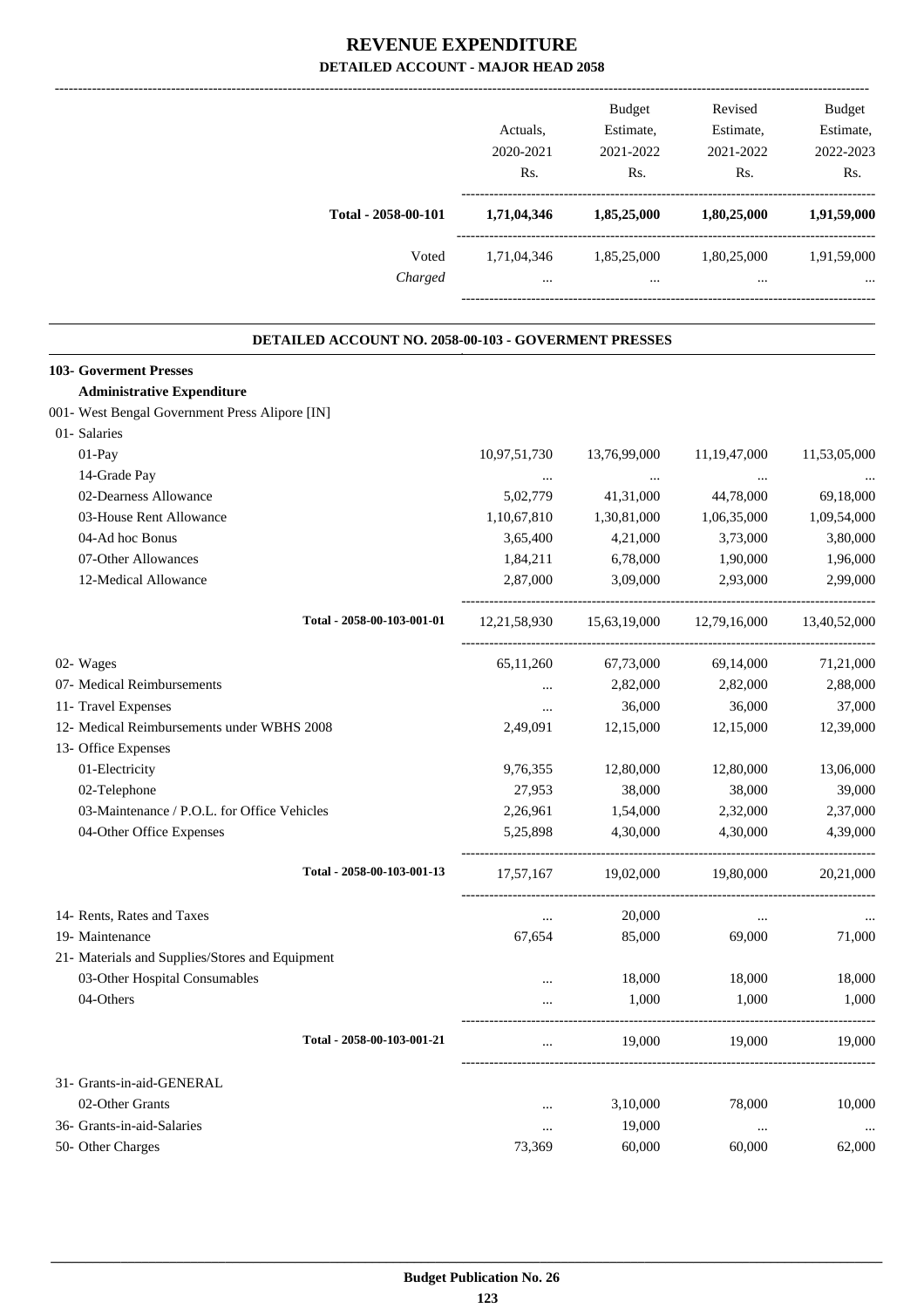|                                             | Actuals,<br>2020-2021<br>Rs. | Budget<br>Estimate,<br>2021-2022<br>Rs.                                                                                             | Revised<br>Estimate,<br>2021-2022<br>Rs. | Budget<br>Estimate,<br>2022-2023<br>Rs. |
|---------------------------------------------|------------------------------|-------------------------------------------------------------------------------------------------------------------------------------|------------------------------------------|-----------------------------------------|
| Total - 2058-00-103-001                     |                              | 13,08,17,471  16,70,40,000  13,85,69,000  14,49,20,000                                                                              |                                          |                                         |
| Voted<br>Charged                            |                              | 13,08,17,471  16,70,39,000  13,85,68,000  14,49,19,000<br>$-1,000$<br>$\mathbf{r}$ and $\mathbf{r}$ are all the set of $\mathbf{r}$ | $\cdots$                                 |                                         |
| 002- Cooch Behar Government Press [IN]      |                              |                                                                                                                                     |                                          |                                         |
| 01- Salaries                                |                              |                                                                                                                                     |                                          |                                         |
| 01-Pay                                      | 36,55,560                    | 52,53,000                                                                                                                           | 37,29,000                                | 38,41,000                               |
| 14-Grade Pay                                |                              | $\cdots$                                                                                                                            | $\sim$ 1000 $\mu$                        |                                         |
| 02-Dearness Allowance                       | 14,598                       | 1,58,000                                                                                                                            | 1,49,000                                 | 2,30,000                                |
| 03-House Rent Allowance                     | 3,63,720                     | 4,99,000                                                                                                                            | 3,54,000                                 | 3,65,000                                |
| 04-Ad hoc Bonus                             | 25,200                       | 27,000                                                                                                                              | 30,000                                   | 32,000                                  |
| 07-Other Allowances                         | 4,560                        | 4,000                                                                                                                               | 5,000                                    | 5,000                                   |
| 12-Medical Allowance                        | 35,000                       | 36,000                                                                                                                              | 36,000                                   | 37,000                                  |
| Total - 2058-00-103-002-01                  | 40,98,638                    | 59,77,000                                                                                                                           | 43,03,000                                | 45,10,000                               |
| 07- Medical Reimbursements                  | $\cdots$                     | 31,000                                                                                                                              | 31,000                                   | 32,000                                  |
| 11- Travel Expenses                         | 1,160                        | 5,000                                                                                                                               | 5,000                                    | 5,000                                   |
| 12- Medical Reimbursements under WBHS 2008  | $\cdots$                     | 27,000                                                                                                                              | 27,000                                   | 28,000                                  |
| 13- Office Expenses                         |                              |                                                                                                                                     |                                          |                                         |
| 01-Electricity                              | 21,311                       | 1,08,000                                                                                                                            | 1,08,000                                 | 1,10,000                                |
| 02-Telephone                                | 19,999                       | 11,000                                                                                                                              | 11,000                                   | 11,000                                  |
| 03-Maintenance / P.O.L. for Office Vehicles | $\cdots$                     | 10,000                                                                                                                              | 10,000                                   | 10,000                                  |
| 04-Other Office Expenses                    | 1,02,666                     | 88,000                                                                                                                              | 88,000                                   | 90,000                                  |
| Total - 2058-00-103-002-13                  | 1,43,976                     | 2,17,000                                                                                                                            | 2,17,000                                 | 2,21,000                                |
| 14- Rents, Rates and Taxes                  | 33,944                       | 36,000                                                                                                                              | 34,000                                   | 35,000                                  |
| 19- Maintenance                             | 19,345                       | 8,000                                                                                                                               | 20,000                                   | 21,000                                  |
| 50- Other Charges                           | 40,981                       | 21,000                                                                                                                              | 21,000                                   | 22,000                                  |
| Total - 2058-00-103-002                     |                              | 43,38,044 63,22,000 46,58,000                                                                                                       |                                          | 48,74,000                               |
| 003- Secretary to Governors Press [IN]      |                              |                                                                                                                                     |                                          |                                         |
| 01- Salaries                                |                              |                                                                                                                                     |                                          |                                         |
| 01-Pay                                      | 39,77,000                    | 43,85,000                                                                                                                           | 40,57,000                                | 41,79,000                               |
| 14-Grade Pay                                | $\cdots$                     | $\sim 100$ and $\sim 100$                                                                                                           | $\sim$ 100 $\mu$                         |                                         |
| 02-Dearness Allowance                       | 17,730                       | 1,32,000                                                                                                                            | 1,62,000                                 | 2,51,000                                |
| 03-House Rent Allowance                     | 3,76,368                     | 4,17,000                                                                                                                            | 3,85,000                                 | 3,97,000                                |
| 04-Ad hoc Bonus                             | 12,600                       | 13,000                                                                                                                              | 13,000                                   | 13,000                                  |
| 07-Other Allowances                         | 6,000                        | 6,000                                                                                                                               | 6,000                                    | 6,000                                   |
| 12-Medical Allowance                        | 18,000                       | 17,000                                                                                                                              | 18,000                                   | 18,000                                  |
| Total - 2058-00-103-003-01                  | 44,07,698                    | 49,70,000                                                                                                                           | 46,41,000                                | 48,64,000                               |
|                                             |                              |                                                                                                                                     |                                          |                                         |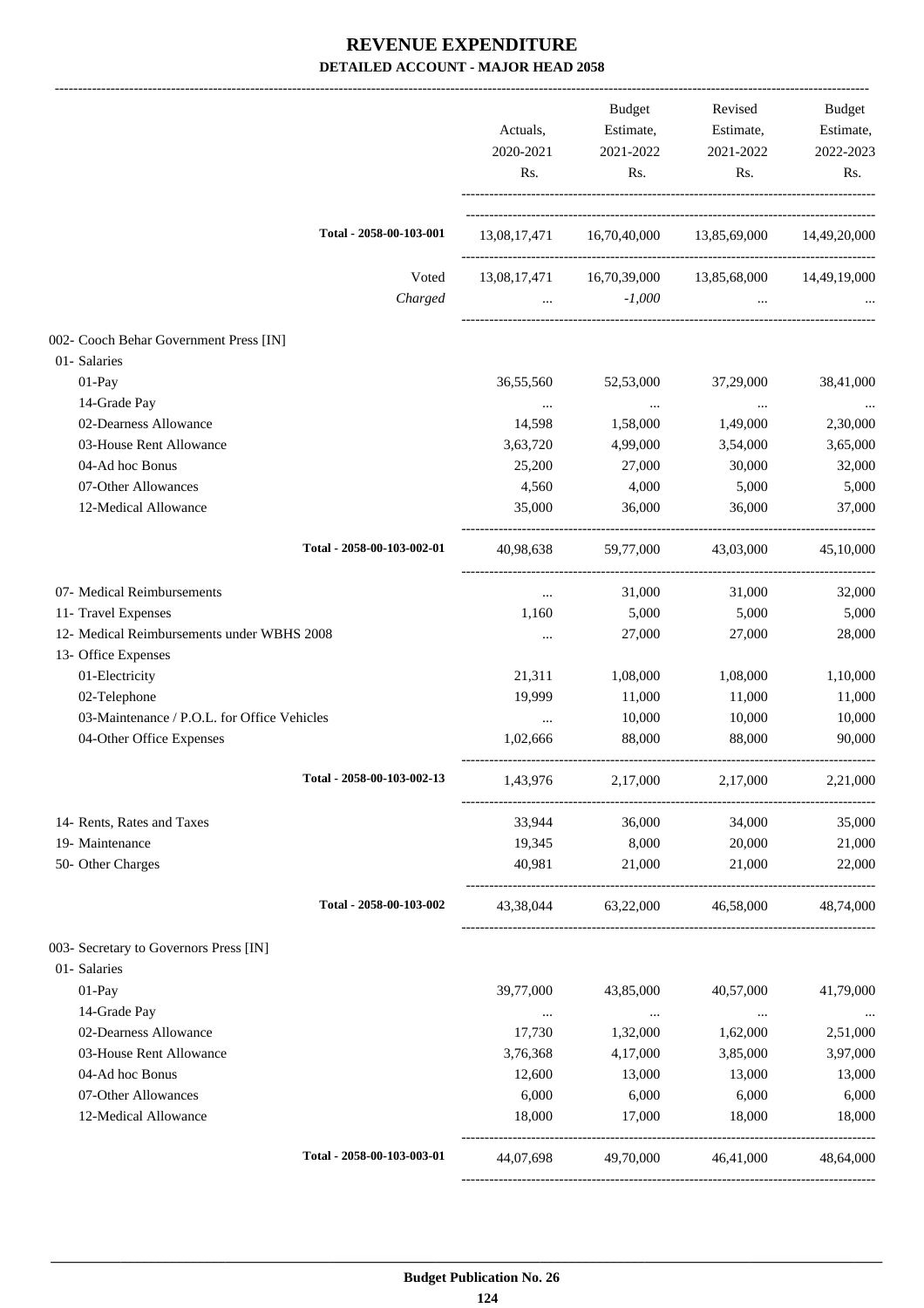-------------------------------------------------------------------------------------------------------------------------------------------------------------------------------

|                                                                       |             | <b>Budget</b> | Revised             | <b>Budget</b> |
|-----------------------------------------------------------------------|-------------|---------------|---------------------|---------------|
|                                                                       | Actuals,    | Estimate,     | Estimate,           | Estimate,     |
|                                                                       | 2020-2021   | 2021-2022     | 2021-2022           | 2022-2023     |
|                                                                       | Rs.         | Rs.           | Rs.                 | Rs.           |
| 07- Medical Reimbursements                                            | $\cdots$    | 20,000        | 20,000              | 20,000        |
| 11- Travel Expenses                                                   |             | 5,000         | 5,000               | 5,000         |
| 12- Medical Reimbursements under WBHS 2008                            |             | 48,000        | 48,000              | 49,000        |
| 13- Office Expenses                                                   |             |               |                     |               |
| 01-Electricity                                                        | $\cdots$    | 5,000         | 5,000               | 5,000         |
| 02-Telephone                                                          | 7,703       | 13,000        | 13,000              | 13,000        |
| 03-Maintenance / P.O.L. for Office Vehicles                           | 54,608      | 71,000        | 76,000              | 78,000        |
| 04-Other Office Expenses                                              | 2,63,555    | 2,10,000      | 2,10,000            | 2,14,000      |
| Total - 2058-00-103-003-13                                            | 3,25,866    | 2,99,000      | 3.04.000            | 3,10,000      |
| 21- Materials and Supplies/Stores and Equipment                       |             |               |                     |               |
| 04-Others                                                             | 66,966      | 70,000        | 70,000              | 71,000        |
| 50- Other Charges                                                     | 1,05,730    | 1,44,000      | 1,44,000            | 1,48,000      |
| Total - 2058-00-103-003                                               | 49,06,260   |               | 55,56,000 52,32,000 | 54,67,000     |
| 005- Setting up of a new Press for Printing Works of the Legislature, |             |               |                     |               |
| High Court etc. at Kadapara [IN]                                      |             |               |                     |               |
| 01- Salaries                                                          |             |               |                     |               |
| 01-Pay                                                                | 1,78,70,200 | 1,90,98,000   | 1,82,28,000         | 1,87,75,000   |
| 14-Grade Pay                                                          | $\cdots$    | $\cdots$      | $\cdots$            |               |
| 02-Dearness Allowance                                                 | 81,612      | 5,73,000      | 7,29,000            | 11,27,000     |
| 03-House Rent Allowance                                               | 14,20,956   | 18,14,000     | 17,32,000           | 17,84,000     |
| 04-Ad hoc Bonus                                                       | 79,800      | 89,000        | 81,000              | 83,000        |
| 07-Other Allowances                                                   | 20,970      | 6,10,000      | 22,000              | 23,000        |
| 12-Medical Allowance                                                  | 3,500       | 5,000         | 4,000               | 4,000         |
| Total - 2058-00-103-005-01                                            | 1,94,77,038 | 2,21,89,000   | 2,07,96,000         | 2,17,96,000   |
| 02- Wages                                                             | 21,06,720   | 21,65,000     | 22,37,000           | 23,04,000     |
| 07- Medical Reimbursements                                            | $\cdots$    | 30,000        | 30,000              | 31,000        |
| 11- Travel Expenses                                                   | $\ldots$    | 5,000         | 5,000               | 5,000         |
| 12- Medical Reimbursements under WBHS 2008                            | 1,11,232    | 1,33,000      | 1,33,000            | 1,36,000      |
| 13- Office Expenses                                                   |             |               |                     |               |
| 01-Electricity                                                        | 6,86,990    | 8,21,000      | 8,21,000            | 8,37,000      |
| 02-Telephone                                                          | 22,680      | 23,000        | 23,000              | 23,000        |
| 03-Maintenance / P.O.L. for Office Vehicles                           | 1,00,860    | 1,12,000      | 1,03,000            | 1,05,000      |
| 04-Other Office Expenses                                              | 1,79,982    | 1,50,000      | 1,50,000            | 1,53,000      |
| Total - 2058-00-103-005-13                                            | 9,90,512    | 11,06,000     | 10,97,000           | 11,18,000     |
| 19- Maintenance                                                       | $\cdots$    | 1,000         | 1,000               | 1,000         |
| 21- Materials and Supplies/Stores and Equipment                       |             |               |                     |               |
| 03-Other Hospital Consumables                                         |             | 3,000         | 3,000               | 3,000         |
| 04-Others                                                             | 9,687       | 10,000        | 10,000              | 10,000        |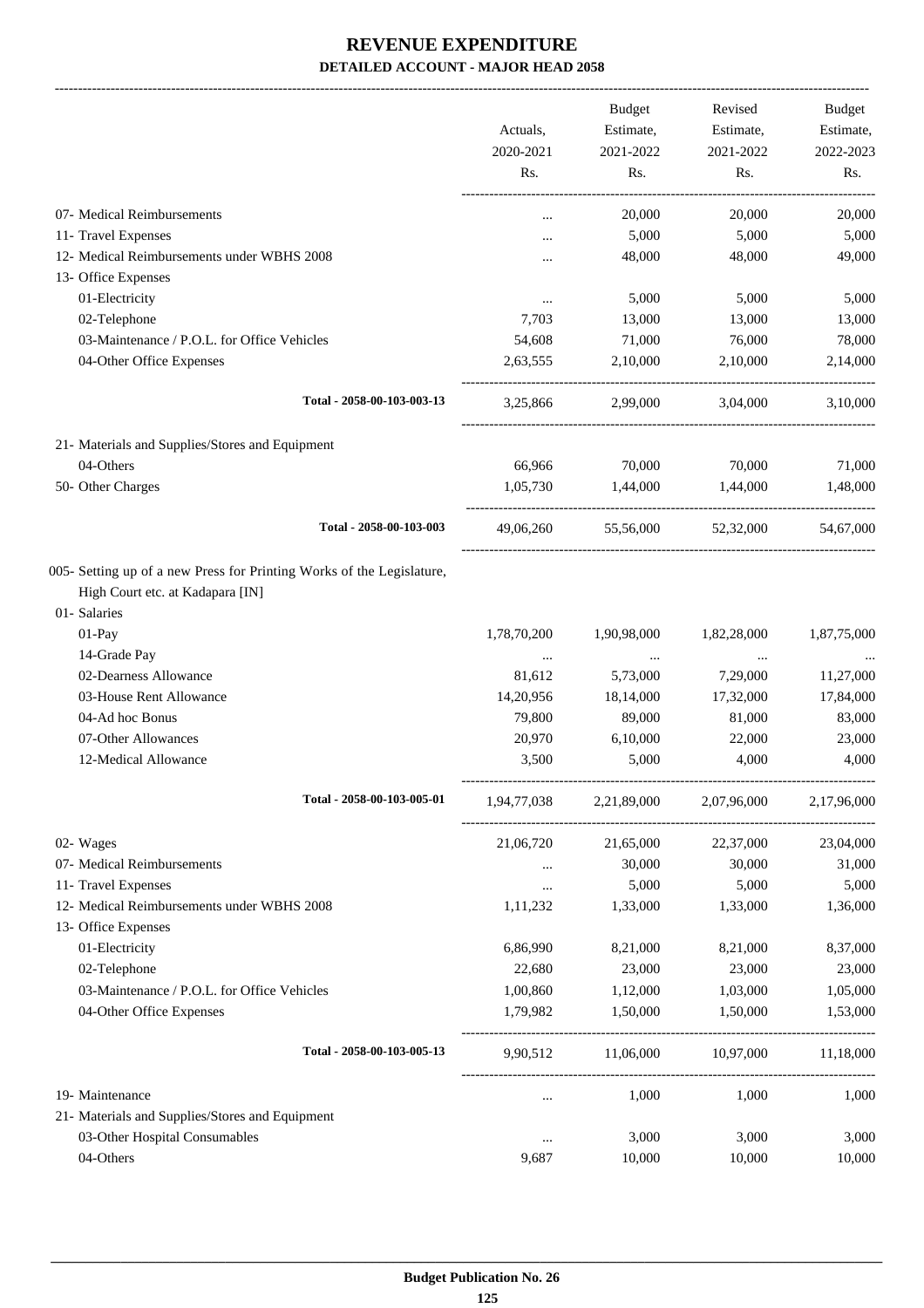|                                                                | Actuals,<br>2020-2021<br>Rs. | Budget<br>Estimate,<br>2021-2022<br>Rs. | Revised<br>Estimate,<br>2021-2022<br>Rs.        | Budget<br>Estimate,<br>2022-2023<br>Rs. |
|----------------------------------------------------------------|------------------------------|-----------------------------------------|-------------------------------------------------|-----------------------------------------|
|                                                                |                              |                                         |                                                 |                                         |
| Total - 2058-00-103-005-21                                     |                              |                                         | 9,687 13,000 13,000 13,000                      |                                         |
| 31- Grants-in-aid-GENERAL                                      |                              |                                         |                                                 |                                         |
| 02-Other Grants                                                |                              |                                         |                                                 |                                         |
| 50- Other Charges                                              | 11,962                       | 54,000                                  | 54,000                                          | 56,000                                  |
| Total - 2058-00-103-005                                        |                              |                                         | 2,27,07,151 2,56,96,000 2,43,66,000 2,54,60,000 |                                         |
| 017- Expansion of Duplicating Section of the W.B.G. Press [IN] |                              |                                         |                                                 |                                         |
| 01- Salaries                                                   |                              |                                         |                                                 |                                         |
| 01-Pay                                                         | 11,14,800                    | 11,03,000                               | 11,37,000                                       | 11,71,000                               |
| 14-Grade Pay                                                   | $\cdots$                     | $\cdots$                                | $\cdots$                                        |                                         |
| 02-Dearness Allowance                                          | 5,628                        | 33,000                                  | 45,000                                          | 70,000                                  |
| 03-House Rent Allowance                                        | 68,160                       | 1,05,000                                | 1,08,000                                        | 1,11,000                                |
| 04-Ad hoc Bonus                                                |                              | $\cdots$                                | $\cdots$                                        |                                         |
| 07-Other Allowances                                            |                              |                                         | $\cdots$                                        |                                         |
| 12-Medical Allowance                                           |                              | $\cdots$                                |                                                 |                                         |
| Total - 2058-00-103-017-01                                     |                              |                                         | 11,88,588 12,41,000 12,90,000 13,52,000         |                                         |
| 07- Medical Reimbursements                                     |                              | 20,000                                  | 20,000                                          | 20,000                                  |
| 12- Medical Reimbursements under WBHS 2008                     | $\cdots$                     | 5,000                                   | 5,000                                           | 5,000                                   |
| Total - 2058-00-103-017                                        | 11,88,588                    |                                         | 12,66,000 13,15,000 13,77,000                   |                                         |
| 018- Setting up of a new Press at Darjeeling [IN]              |                              |                                         |                                                 |                                         |
| 01- Salaries                                                   |                              |                                         |                                                 |                                         |
| 01-Pay                                                         | 19,59,649                    | 18,24,000                               | 19,99,000                                       | 20,59,000                               |
| 14-Grade Pay                                                   | $\ldots$                     | $\ldots$                                | $\cdots$                                        |                                         |
| 02-Dearness Allowance                                          | 9,327                        | 55,000                                  | 80,000                                          | 1,24,000                                |
| 03-House Rent Allowance                                        | 2,20,788                     | 1,73,000                                | 2,40,000                                        | 2,50,000                                |
| 04-Ad hoc Bonus                                                | 16,800                       | 18,000                                  | 22,000                                          | 24,000                                  |
| 07-Other Allowances                                            | 16,680                       | 14,000                                  | 26,000                                          | 28,000                                  |
| 11-Compensatory Allowance                                      | 1,20,000                     | 1,10,000                                | 1,24,000                                        | 1,26,000                                |
| 12-Medical Allowance                                           | 30,000                       | 28,000<br>-------------------------     | 31,000                                          | 32,000                                  |
| Total - 2058-00-103-018-01                                     | 23,73,244                    | 22,22,000                               | 25,22,000                                       | 26,43,000                               |
| 07- Medical Reimbursements                                     |                              | 30,000                                  | 30,000                                          | 31,000                                  |
| 11- Travel Expenses                                            | $\cdots$                     | 30,000                                  | 30,000                                          | 31,000                                  |
| 12- Medical Reimbursements under WBHS 2008                     |                              | 78,000                                  | 78,000                                          | 80,000                                  |
| 13- Office Expenses                                            |                              |                                         |                                                 |                                         |
| 01-Electricity                                                 | $\cdots$                     | 15,000                                  | 15,000                                          | 15,000                                  |
| 02-Telephone                                                   |                              | 13,000                                  | 13,000                                          | 13,000                                  |
| 03-Maintenance / P.O.L. for Office Vehicles                    |                              | 2,000                                   | 2,000                                           | 2,000                                   |
| 04-Other Office Expenses                                       | 30,892                       | 67,000                                  | 67,000                                          | 68,000                                  |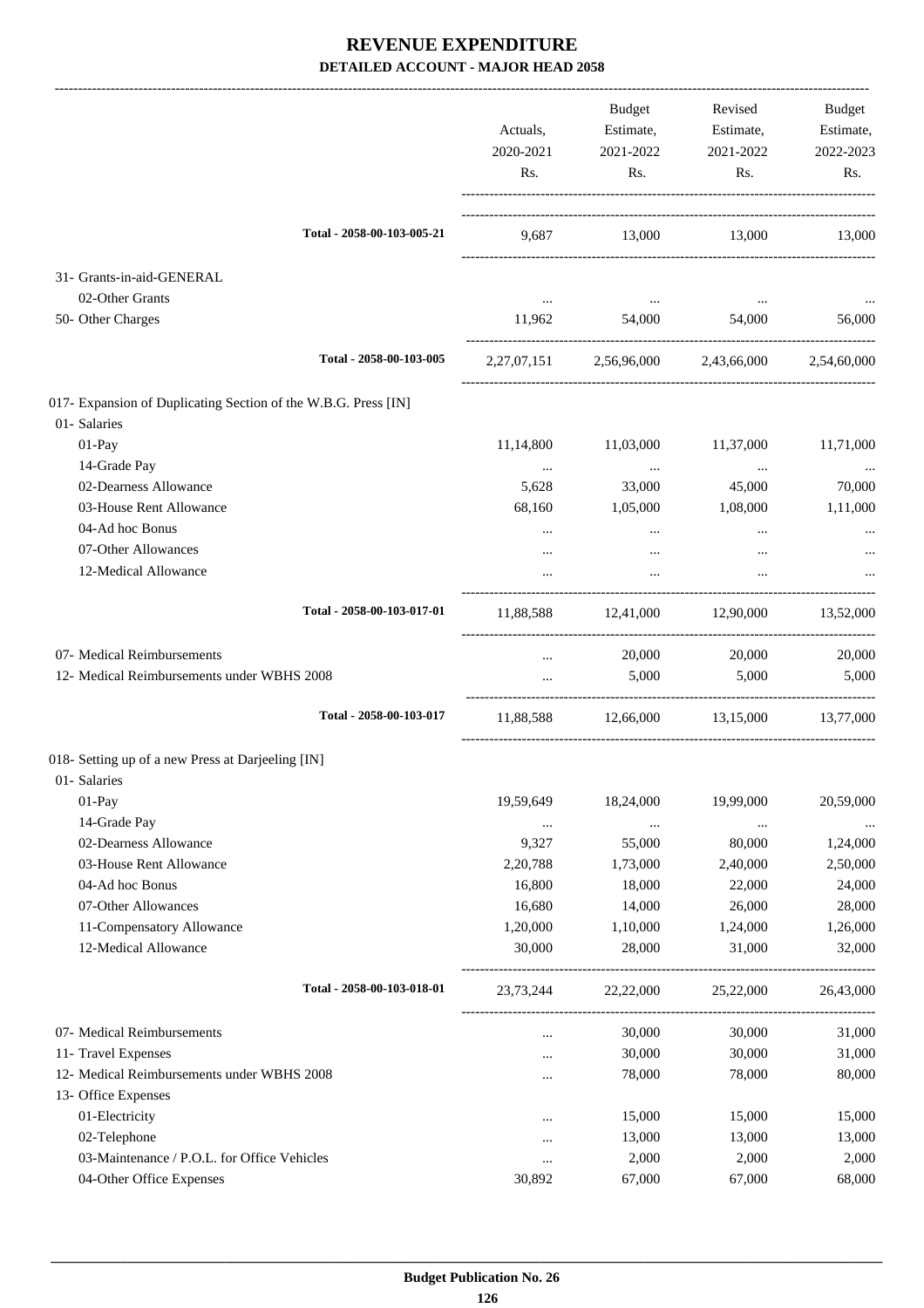|                                                                                      | Actuals,<br>2020-2021<br>Rs. | Budget<br>Estimate,<br>2021-2022<br>Rs. | Revised<br>Estimate,<br>2021-2022<br>Rs. | Budget<br>Estimate,<br>2022-2023<br>Rs. |
|--------------------------------------------------------------------------------------|------------------------------|-----------------------------------------|------------------------------------------|-----------------------------------------|
| Total - 2058-00-103-018-13                                                           |                              | 30,892 97,000 97,000                    |                                          | 98,000                                  |
| 50- Other Charges                                                                    |                              | 6,000<br>30,000                         | 30,000                                   | 31,000                                  |
| Total - 2058-00-103-018                                                              |                              |                                         | 24, 10, 136 24, 87, 000 27, 87, 000      | 29,14,000                               |
| 019- Overtime Allowance for all Government Press [IN]                                |                              |                                         |                                          |                                         |
| 01- Salaries                                                                         |                              |                                         |                                          |                                         |
| 01-Pay                                                                               |                              |                                         | $\cdots$                                 |                                         |
| 14-Grade Pay                                                                         | .                            |                                         | $\cdots$                                 |                                         |
| 02-Dearness Allowance                                                                |                              |                                         |                                          |                                         |
| 07-Other Allowances                                                                  |                              |                                         |                                          |                                         |
| 12- Medical Reimbursements under WBHS 2008                                           |                              |                                         |                                          |                                         |
| <b>Total - Administrative Expenditure</b>                                            | 16,63,67,650                 |                                         | 20,83,67,000 17,69,27,000                | 18,50,12,000                            |
| <b>State Development Schemes</b>                                                     |                              |                                         |                                          |                                         |
| 004- Modernisation of Raj Bhawan Press [IN]                                          |                              |                                         |                                          |                                         |
| 52- Machinery and Equipment/Tools and Plants                                         |                              | 3,00,00,000                             | 1,00,00,000                              | 3,15,00,000                             |
| Total - 2058-00-103-004                                                              | $\cdots$                     |                                         | 3,00,00,000 1,00,00,000 3,15,00,000      |                                         |
| 006- Renovation and Modernisation of Paper Store Godown at<br>Stationery Office [IN] |                              |                                         |                                          |                                         |
| 27- Minor Works/ Maintenance                                                         |                              | 60,00,000                               | 20,00,000                                | 63,00,000                               |
| 50- Other Charges                                                                    |                              | 1,00,00,000                             | 33,33,000                                | 1,05,00,000                             |
|                                                                                      |                              |                                         |                                          |                                         |
| Total - 2058-00-103-006                                                              | $\cdots$                     | 1,60,00,000                             | 53,33,000                                | 1,68,00,000                             |
| 007- Modernisation of Kadapara Press [IN]                                            |                              |                                         |                                          |                                         |
| 27- Minor Works/ Maintenance                                                         | 21,42,342                    | 1,00,00,000                             | 33,33,000                                | 1,05,00,000                             |
| 52- Machinery and Equipment/Tools and Plants                                         | $\cdots$                     | 5,00,00,000                             | 1,66,67,000                              | 5,25,00,000                             |
| 77- Computerisation                                                                  | 4,63,064                     | 2,00,00,000                             | 66,67,000                                | 2,10,00,000                             |
| Total - 2058-00-103-007                                                              | 26,05,406                    | 8,00,00,000                             | 2,66,67,000                              | 8,40,00,000                             |
| 008- Repair and Renovation of Government Press at Cooch Behar                        |                              |                                         |                                          |                                         |
| [IN]<br>27- Minor Works/ Maintenance                                                 |                              | 3,50,00,000                             | 1,16,67,000                              | 3,67,50,000                             |
| Total - 2058-00-103-008                                                              |                              |                                         | 3,50,00,000 1,16,67,000                  | 3,67,50,000                             |
| 009- Repair and Renovation of Government Press at Darjeeling [IN]                    |                              |                                         |                                          |                                         |
| 27- Minor Works/ Maintenance                                                         | $\cdots$                     | 4,50,00,000                             | 1,50,00,000                              | 2,14,00,000                             |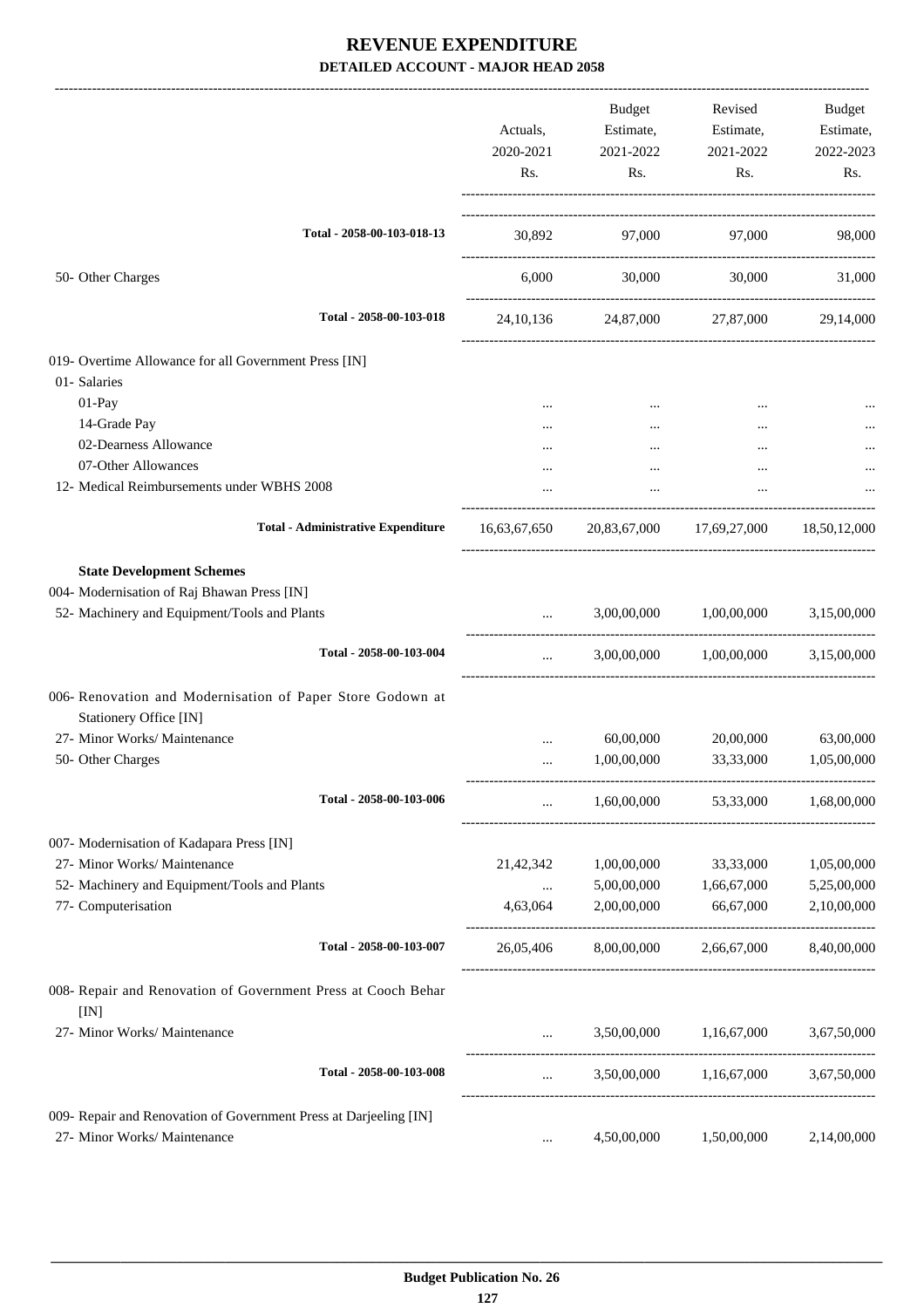|                                                                             |              | <b>Budget</b>                                       | Revised                             | Budget       |
|-----------------------------------------------------------------------------|--------------|-----------------------------------------------------|-------------------------------------|--------------|
|                                                                             | Actuals,     | Estimate,                                           | Estimate,                           | Estimate,    |
|                                                                             | 2020-2021    | 2021-2022                                           | 2021-2022                           | 2022-2023    |
|                                                                             | Rs.          | Rs.                                                 | Rs.                                 | Rs.          |
| Total - 2058-00-103-009                                                     | $\mathbf{r}$ |                                                     | 4,50,00,000 1,50,00,000 2,14,00,000 |              |
| 016- Modernisation of Machinery of West Bengal Govt. Press,<br>Alipore [IN] |              |                                                     |                                     |              |
| 27- Minor Works/ Maintenance                                                |              | 6,63,164 3,57,00,000 1,19,00,000 3,74,85,000        |                                     |              |
| 77- Computerisation                                                         |              | 1,30,000                                            | 44,000                              | 1,37,000     |
| Total - 2058-00-103-016                                                     | 6,63,164     |                                                     | 3,58,30,000 1,19,44,000 3,76,22,000 |              |
| <b>Total - State Development Schemes</b>                                    |              | 32,68,570 24,18,30,000 8,06,11,000                  |                                     | 22,80,72,000 |
| Total - 2058-00-103                                                         | 16,96,36,220 |                                                     | 45,01,97,000 25,75,38,000           | 41,30,84,000 |
| Voted                                                                       |              | 16,96,36,220 45,01,97,000 25,75,38,000 41,30,84,000 |                                     |              |
| Charged                                                                     | $\cdots$     | $\cdots$                                            | $\cdots$                            |              |
|                                                                             |              |                                                     |                                     |              |

#### **DETAILED ACCOUNT NO. 2058-00-104 - COST OF PRINTING BY OTHER SOURCES**

.

| 104- Cost of Printing by other Sources                                 |          |        |        |        |
|------------------------------------------------------------------------|----------|--------|--------|--------|
| <b>Administrative Expenditure</b>                                      |          |        |        |        |
| 001- Printing at Private Presses [IN]                                  |          |        |        |        |
| 16- Publications                                                       |          |        |        |        |
| 003- Printing of Important Government documents at Saraswaty Press     |          |        |        |        |
| / Other taken over Presses [IN]                                        |          |        |        |        |
| 16- Publications                                                       |          |        |        |        |
| 50- Other Charges                                                      | .        |        |        |        |
| 004- Office of the Controller of Printing and Satationery for Printing |          |        |        |        |
| of Calcutta Gazette [IN]                                               |          |        |        |        |
| 07- Medical Reimbursements                                             |          | 1,000  | 1,000  | 1,000  |
| 12- Medical Reimbursements under WBHS 2008                             |          | 3,000  | 3,000  | 3,000  |
| 13- Office Expenses                                                    |          |        |        |        |
| 01-Electricity                                                         | $\cdots$ | 2,000  | 2,000  | 2,000  |
| 02-Telephone                                                           | $\cdots$ | 2,000  | 2,000  | 2,000  |
| 03-Maintenance / P.O.L. for Office Vehicles                            |          | 2,000  | 2,000  | 2,000  |
| 04-Other Office Expenses                                               |          | 2,000  | 2,000  | 2,000  |
| Total - 2058-00-104-004-13                                             | $\cdots$ | 8,000  | 8,000  | 8,000  |
| 14- Rents, Rates and Taxes                                             | $\cdots$ | 3,000  | 1,000  | 1,000  |
| 16- Publications                                                       | $\cdots$ | 67,000 | 67,000 | 68,000 |
| 21- Materials and Supplies/Stores and Equipment                        |          |        |        |        |
| 04-Others                                                              | $\cdots$ | 1,000  | 1,000  | 1,000  |
| Total - 2058-00-104-004                                                | $\cdots$ | 83,000 | 81,000 | 82,000 |
|                                                                        |          |        |        |        |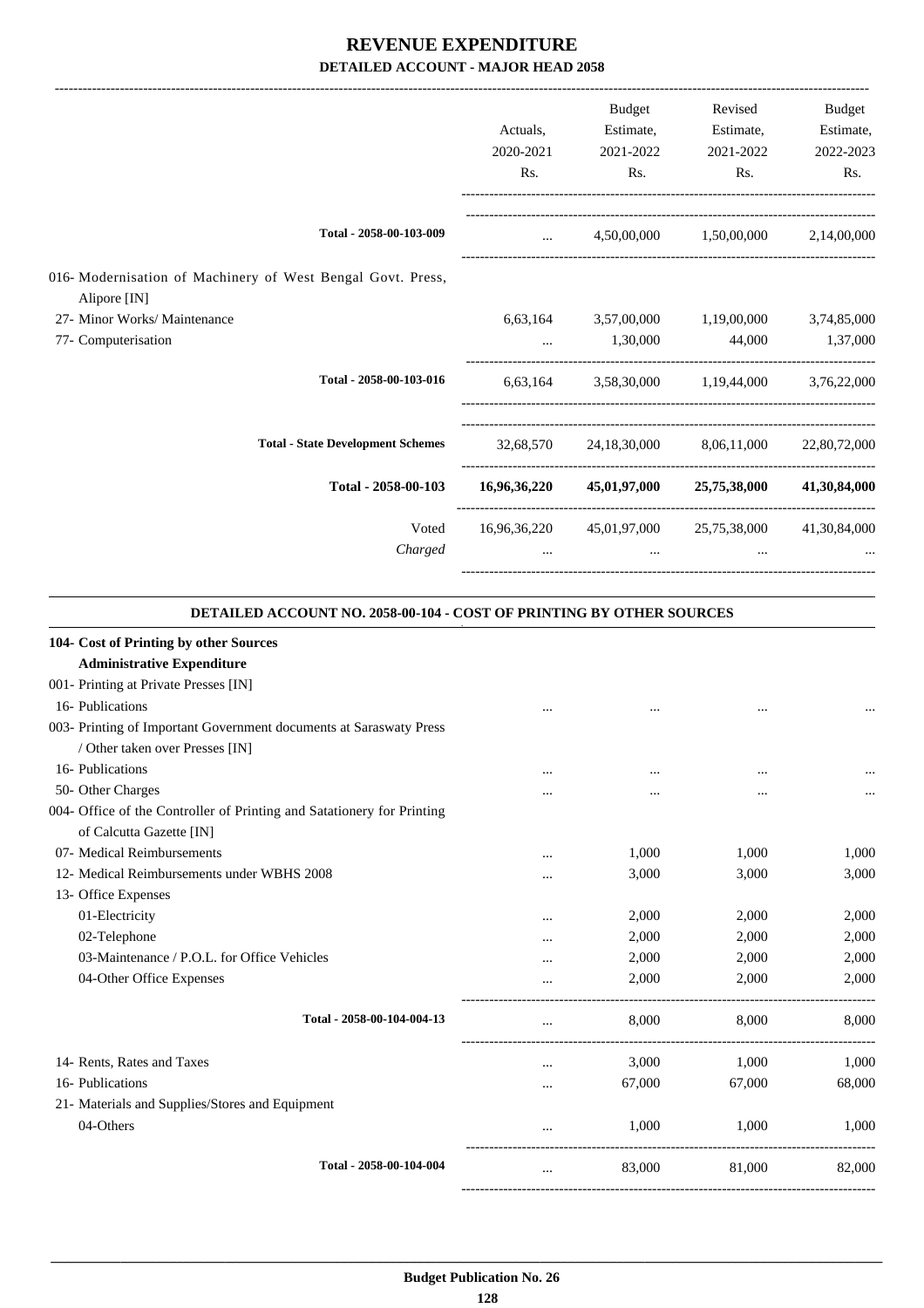|                                                                                                        | Actuals,<br>2020-2021<br>Rs. | <b>Budget</b><br>Estimate,<br>2021-2022<br>R <sub>s</sub> . | Revised<br>Estimate,<br>2021-2022<br>Rs. | <b>Budget</b><br>Estimate,<br>2022-2023<br>Rs. |
|--------------------------------------------------------------------------------------------------------|------------------------------|-------------------------------------------------------------|------------------------------------------|------------------------------------------------|
| 005- DTP Press attached to Commerce and Industries Department                                          |                              |                                                             |                                          |                                                |
| [IN]                                                                                                   |                              |                                                             |                                          |                                                |
| 07- Medical Reimbursements                                                                             |                              |                                                             |                                          |                                                |
| 13- Office Expenses                                                                                    |                              |                                                             |                                          |                                                |
| 01-Electricity                                                                                         | $\ddotsc$                    | $\cdots$                                                    | $\cdots$                                 |                                                |
| 02-Telephone                                                                                           |                              |                                                             |                                          |                                                |
| 03-Maintenance / P.O.L. for Office Vehicles                                                            |                              | $\cdots$                                                    |                                          | $\ddotsc$                                      |
| 04-Other Office Expenses                                                                               |                              |                                                             | $\cdots$                                 | $\cdots$                                       |
| 19- Maintenance                                                                                        |                              | .                                                           |                                          |                                                |
| 21- Materials and Supplies/Stores and Equipment                                                        |                              |                                                             |                                          |                                                |
| 04-Others                                                                                              |                              | $\ddotsc$                                                   |                                          |                                                |
| 50- Other Charges                                                                                      |                              |                                                             |                                          |                                                |
| <b>Total - Administrative Expenditure</b>                                                              | $\cdots$                     | 83,000                                                      | 81,000                                   | 82,000                                         |
| Total - 2058-00-104                                                                                    | $\cdots$                     | 83,000                                                      | 81,000                                   | 82,000                                         |
| Voted                                                                                                  | $\cdots$                     | 83,000                                                      | 81,000                                   | 82,000                                         |
| Charged                                                                                                |                              |                                                             |                                          |                                                |
| <b>DETAILED ACCOUNT NO. 2058-00-105 - GOVERMENT PUBLICATIONS</b><br><b>105- Goverment Publications</b> |                              |                                                             |                                          |                                                |

#### **Administrative Expenditure**

| 001- Publication Branch [IN]                |             |             |             |             |
|---------------------------------------------|-------------|-------------|-------------|-------------|
| 01- Salaries                                |             |             |             |             |
| $01-Pay$                                    | 94,57,387   | 97,43,000   | 96,47,000   | 99,36,000   |
| 14-Grade Pay                                | $\cdots$    | $\cdots$    | $\cdots$    | $\cdots$    |
| 02-Dearness Allowance                       | 44,970      | 2,92,000    | 3,86,000    | 5,96,000    |
| 03-House Rent Allowance                     | 9,91,952    | 9,26,000    | 9,16,000    | 9,44,000    |
| 04-Ad hoc Bonus                             | 37,800      | 40,000      | 39,000      | 40,000      |
| 07-Other Allowances                         | 2,520       | 2,000       | 3,000       | 3,000       |
| 12-Medical Allowance                        | 26,210      | 27,000      | 27,000      | 28,000      |
| Total - 2058-00-105-001-01                  | 1,05,60,839 | 1,10,30,000 | 1,10,18,000 | 1,15,47,000 |
| 07- Medical Reimbursements                  | $\cdots$    | $\cdots$    | $\cdots$    | $\cdots$    |
| 12- Medical Reimbursements under WBHS 2008  |             | 13,000      | 13,000      | 13,000      |
| 13- Office Expenses                         |             |             |             |             |
| 01-Electricity                              | $\cdots$    | 6,000       | 6,000       | 6,000       |
| 02-Telephone                                | $\cdots$    | 3,000       | 3,000       | 3,000       |
| 03-Maintenance / P.O.L. for Office Vehicles |             | 22,000      | 10,000      | 6,000       |
| 04-Other Office Expenses                    | 903         | 1,000       | 1,000       | 1,000       |
| Total - 2058-00-105-001-13                  | 903         | 32,000      | 20,000      | 16,000      |
|                                             |             |             |             |             |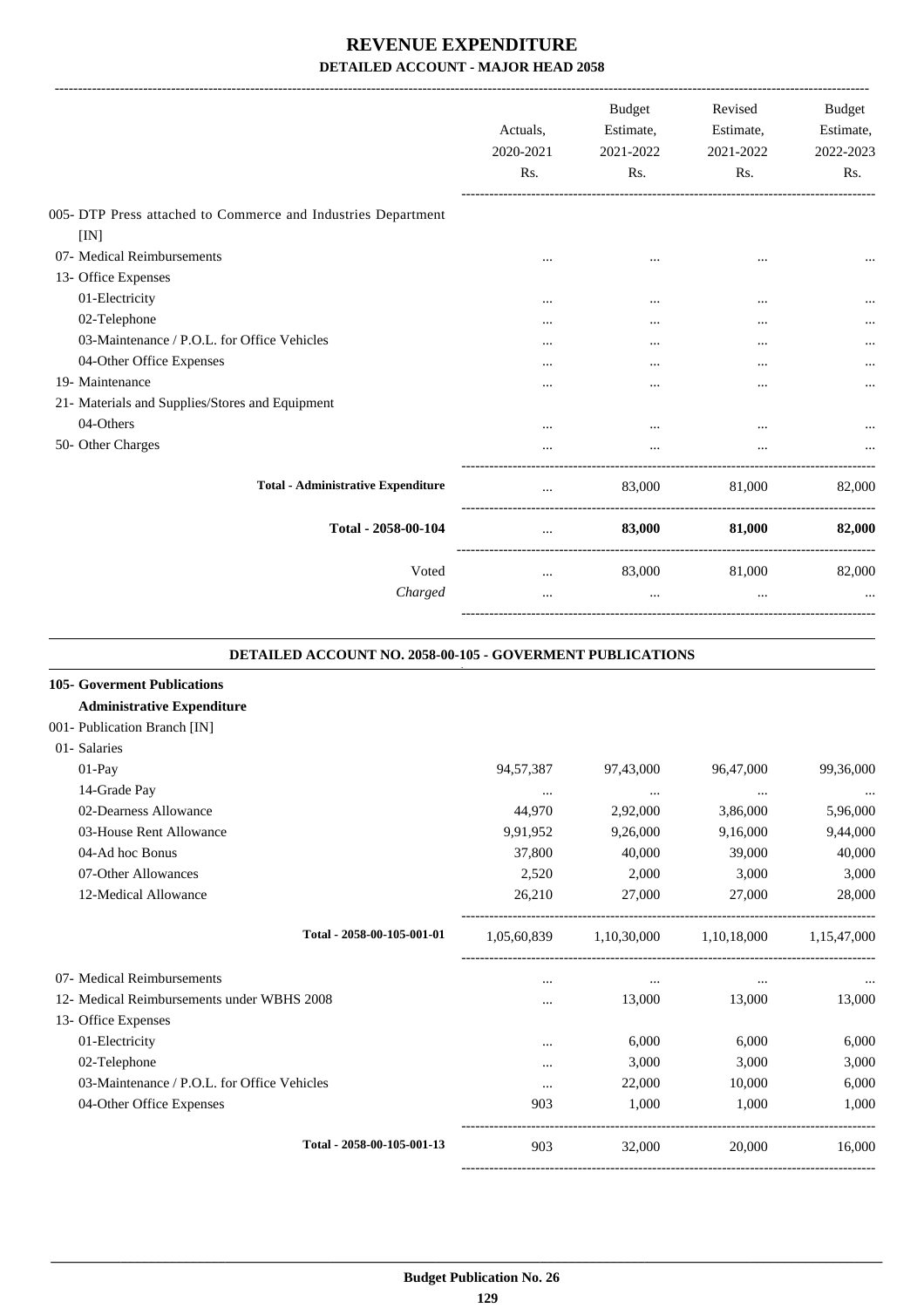|                                           | Actuals.<br>2020-2021 | <b>Budget</b><br>Estimate.<br>2021-2022 | Revised<br>Estimate.<br>2021-2022 | <b>Budget</b><br>Estimate,<br>2022-2023 |
|-------------------------------------------|-----------------------|-----------------------------------------|-----------------------------------|-----------------------------------------|
|                                           | Rs.                   | Rs.                                     | Rs.                               | Rs.                                     |
| <b>Total - Administrative Expenditure</b> | 1,05,61,742           | 1,10,75,000                             | 1,10,51,000                       | 1,15,76,000                             |
| Total - 2058-00-105                       | 1,05,61,742           | 1,10,75,000                             | 1,10,51,000                       | 1,15,76,000                             |
| Voted                                     | 1,05,61,742           | 1,10,75,000                             | 1,10,51,000                       | 1,15,76,000                             |
| Charged                                   | $\cdots$              | $\cdots$                                | $\cdots$                          |                                         |
|                                           |                       |                                         |                                   |                                         |

.

#### **DETAILED ACCOUNT NO. 2058-00-797 - TRANSFER TO RESERVE FUND/DEPOSIT ACCOUNT .**

| 797- Transfer to Reserve Fund/Deposit Account |          |          |          |          |
|-----------------------------------------------|----------|----------|----------|----------|
| <b>Administrative Expenditure</b>             |          |          |          |          |
| 002- West Bengal Government Press [IN]        |          |          |          |          |
| 61- Depreciation                              |          |          | $\cdots$ | $\cdots$ |
| 003- Cooch Behar Government Press [IN]        |          |          |          |          |
| 61- Depreciation                              |          |          |          |          |
| Total - 2058-00-797                           | $\cdots$ | $\cdots$ | $\cdots$ |          |
| Voted                                         |          |          |          |          |
| Charged                                       |          |          |          |          |
|                                               |          |          |          |          |
|                                               |          |          |          |          |

#### **DETAILED ACCOUNT NO. 2058-00-800 - OTHER EXPENDITURE .**

## **800- Other Expenditure**

## **Administrative Expenditure**

|  | 002- Purchase of Plain Paper used with Stamps [IN] |  |  |  |  |  |
|--|----------------------------------------------------|--|--|--|--|--|
|--|----------------------------------------------------|--|--|--|--|--|

| 50- Other Charges | Total - 2058-00-800 | <br><br><br> | <br><br><br> |
|-------------------|---------------------|--------------|--------------|
|                   | Voted<br>Charged    | <br><br><br> | <br><br><br> |
|                   |                     |              |              |

#### **-------------------------------------------------------------------------------------------------------------------------------------------------------------------------------- DETAILED ACCOUNT NO. 2058 - DEDUCT RECOVERIES IN REDUCTION OF EXPENDITURE**

| 101- Purchase and Supply of Stationery Stores |                                   |             |          |          |          |
|-----------------------------------------------|-----------------------------------|-------------|----------|----------|----------|
| Administrative Expenditure                    |                                   |             |          |          |          |
| 001-Stationery Offices and Stores- [IN]       |                                   |             |          |          |          |
| <b>70-Deduct Recoveries</b>                   |                                   |             |          |          |          |
| 01-Others                                     |                                   | $-9.29.478$ | $-1.000$ | $-1.000$ | $-1.000$ |
| $02-W.B.H.S. 2008$                            |                                   | $\cdots$    | $-1.000$ | $\cdots$ |          |
|                                               | Total - 101 - Deduct - Recoveries | $-9.29.478$ | $-2,000$ | $-1.000$ | $-1.000$ |
|                                               |                                   |             |          |          |          |

#### **102- Printing, Storage and Distribution of Forms**

Administrative Expenditure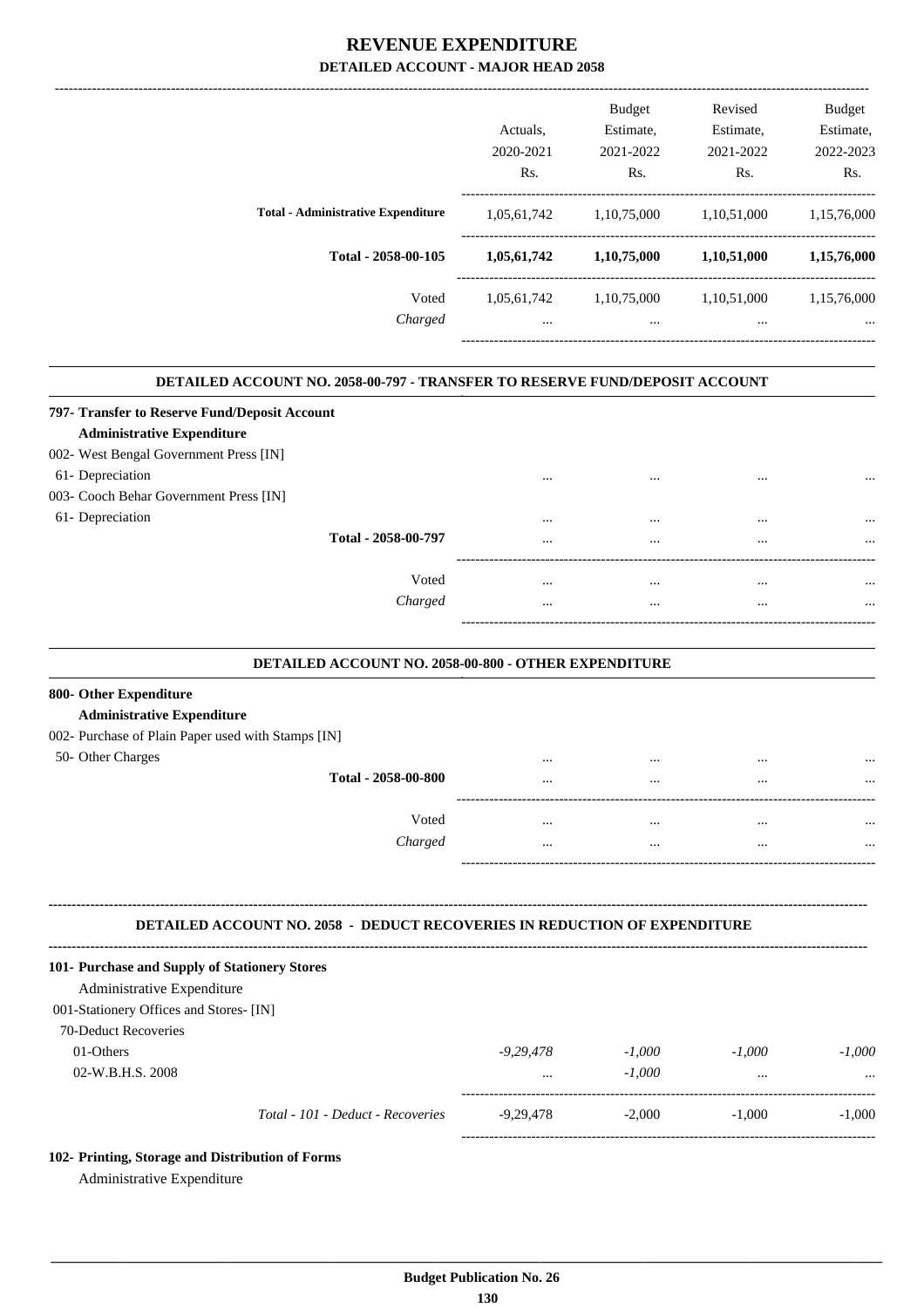|                                                                      | Actuals,<br>2020-2021<br>Rs. | <b>Budget</b><br>Estimate,<br>2021-2022 | Revised<br>Estimate, | Budget<br>Estimate,<br>2022-2023 |
|----------------------------------------------------------------------|------------------------------|-----------------------------------------|----------------------|----------------------------------|
|                                                                      |                              | Rs.                                     | 2021-2022<br>Rs.     | Rs.                              |
| 001-Press and Forms Department [IN]                                  |                              |                                         |                      |                                  |
| 70-Deduct Recoveries                                                 |                              |                                         |                      |                                  |
| 01-Others                                                            |                              | $\ddotsc$                               | $-1,000$             | $-1,000$                         |
| 02-W.B.H.S. 2008                                                     |                              |                                         | $\cdots$             |                                  |
| 002-Amount Met from Depreciation Reserve Fund [IN]                   |                              |                                         |                      |                                  |
| 70-Deduct Recoveries                                                 |                              |                                         |                      |                                  |
| 01-Others                                                            |                              | $-1,000$                                | $-1,000$             | $-1,000$                         |
| 02-W.B.H.S. 2008                                                     |                              | $-1,000$                                |                      |                                  |
| 003-Amount Recoverable from Other Departments Etc. on Account        |                              |                                         |                      |                                  |
| of Freight Charges prepaid for Despatch forms [IN]                   |                              |                                         |                      |                                  |
| 70-Deduct Recoveries                                                 |                              |                                         |                      |                                  |
| 01-Others                                                            |                              | $-1,000$                                | $-1,000$             | $-1,000$                         |
| 02-W.B.H.S. 2008                                                     |                              | $-1,000$                                |                      |                                  |
|                                                                      |                              |                                         | $\cdots$             |                                  |
| Total - 102 - Deduct - Recoveries                                    | $\cdots$                     | $-4,000$                                | $-3,000$             | $-3,000$                         |
| 103- Goverment Presses                                               |                              |                                         |                      |                                  |
| Administrative Expenditure                                           |                              |                                         |                      |                                  |
| 001-West Bengal Government Press Alipore [IN]                        |                              |                                         |                      |                                  |
| 70-Deduct Recoveries                                                 |                              |                                         |                      |                                  |
| 01-Others                                                            |                              | $-1,000$                                | $-1,000$             | $-1,000$                         |
| 02-W.B.H.S. 2008                                                     |                              | $-1,000$                                | $\cdots$             |                                  |
| 002-Cooch Behar Government Press [IN]                                |                              |                                         |                      |                                  |
| 70-Deduct Recoveries                                                 |                              |                                         |                      |                                  |
| 01-Others                                                            |                              | $-1,000$                                | $-1,000$             | $-1,000$                         |
| 02-W.B.H.S. 2008                                                     |                              | $-1,000$                                | $\cdots$             |                                  |
| 003-Secretary to Governors Press [IN]                                |                              |                                         |                      |                                  |
| 70-Deduct Recoveries                                                 |                              |                                         |                      |                                  |
| 01-Others                                                            | $\ddotsc$                    | $-1,000$                                | $-1,000$             | $-1,000$                         |
| 02-W.B.H.S. 2008                                                     |                              | $-1,000$                                | $\cdots$             | $\cdots$                         |
| 005-Setting up of a new Press for Printing Works of the Legislature, |                              |                                         |                      |                                  |
| High Court etc. at Kadapara [IN]                                     |                              |                                         |                      |                                  |
| 70-Deduct Recoveries                                                 |                              |                                         |                      |                                  |
| 01-Others                                                            | $\ddotsc$                    | $-1,000$                                | $-1,000$             | $-1,000$                         |
| 02-W.B.H.S. 2008                                                     |                              | $\cdots$                                | $\ldots$             | $\cdots$                         |
| 017-Expansion of Duplicating Section of the W.B.G. Press [IN]        |                              |                                         |                      |                                  |
| 70-Deduct Recoveries                                                 |                              |                                         |                      |                                  |
| 01-Others                                                            |                              | $-1,000$                                | $-1,000$             | $-1,000$                         |
| 02-W.B.H.S. 2008                                                     |                              | $-1,000$                                |                      |                                  |
| 018-Setting up of a new Press at Darjeeling [IN]                     |                              |                                         | $\cdots$             | $\cdots$                         |
| 70-Deduct Recoveries                                                 |                              |                                         |                      |                                  |
| 01-Others                                                            |                              |                                         | $-1,000$             | $-1,000$                         |
| 02-W.B.H.S. 2008                                                     |                              | $\cdots$                                |                      |                                  |
| 019-Overtime Allowance for all Government Press [IN]                 |                              | $\cdots$                                | $\cdots$             | $\cdots$                         |
| 70-Deduct Recoveries                                                 |                              |                                         |                      |                                  |
| 01-Others                                                            |                              |                                         |                      |                                  |
| 02-W.B.H.S. 2008                                                     | $\ddotsc$                    | $\ddotsc$                               | $\cdots$             |                                  |
|                                                                      |                              | $\cdots$                                | $\cdots$             |                                  |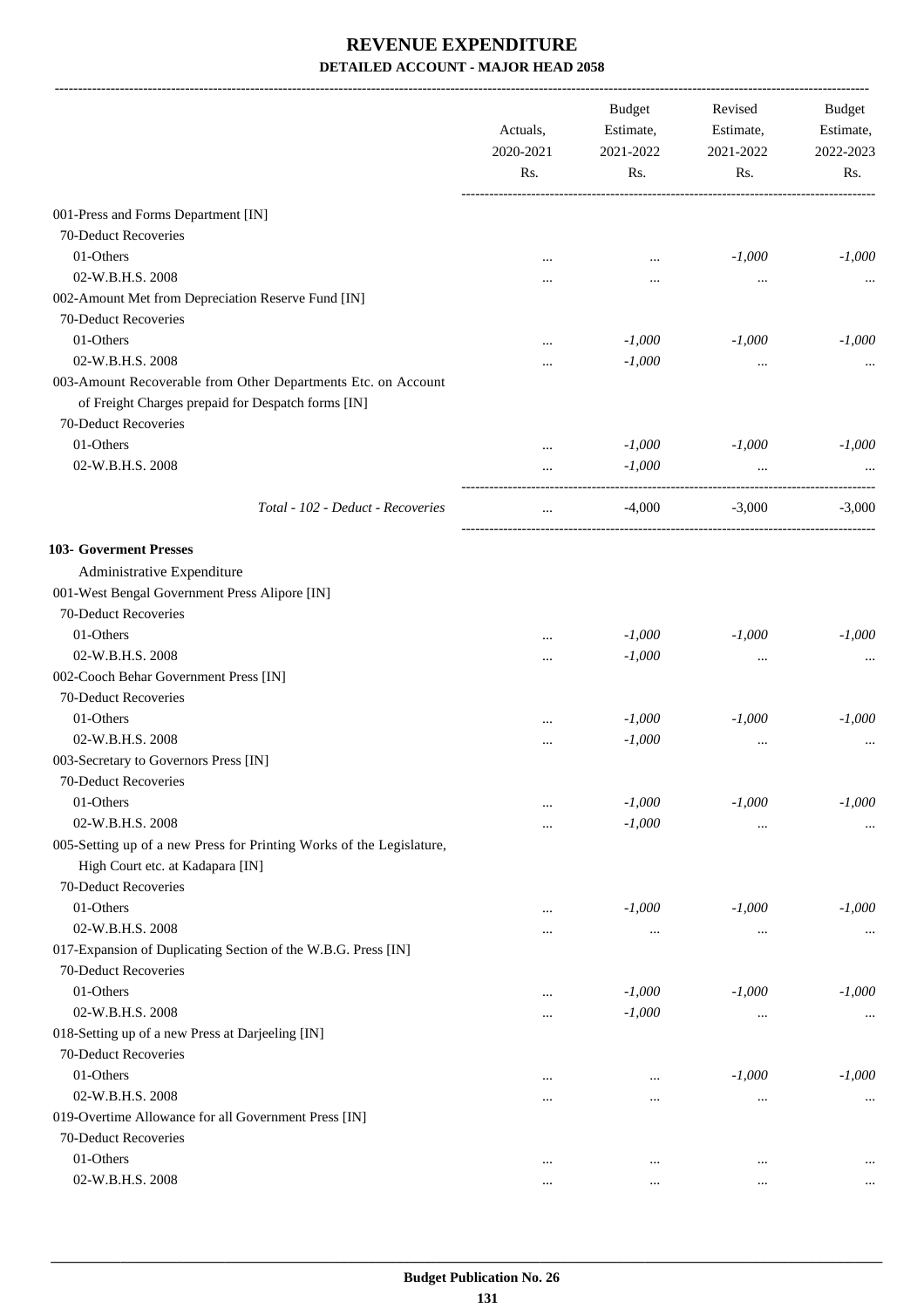|                                                                                                   | Actuals,<br>2020-2021<br>Rs. | Budget<br>Estimate,<br>2021-2022<br>Rs. | Revised<br>Estimate,<br>2021-2022<br>Rs. | Budget<br>Estimate,<br>2022-2023<br>Rs. |
|---------------------------------------------------------------------------------------------------|------------------------------|-----------------------------------------|------------------------------------------|-----------------------------------------|
| 020-Amount met from Depreciation Reserve Fund [IN]                                                |                              |                                         |                                          |                                         |
| 70-Deduct Recoveries                                                                              |                              |                                         |                                          |                                         |
| 01-Others                                                                                         | $\cdots$                     | $-1,000$                                | $-1,000$                                 | $-1,000$                                |
| 02-W.B.H.S. 2008                                                                                  |                              | $-1,000$                                | $\ddotsc$                                |                                         |
| 021-Amount met from Depreciation Reserve Fund [IN]                                                |                              |                                         |                                          |                                         |
| 70-Deduct Recoveries                                                                              |                              |                                         |                                          |                                         |
| 01-Others                                                                                         |                              | $-1,000$                                | $-1,000$                                 | $-1,000$                                |
| 02-W.B.H.S. 2008                                                                                  |                              | $-1,000$                                | $\cdots$                                 |                                         |
| Total - 103 - Deduct - Recoveries                                                                 | $\cdots$                     | $-13,000$                               | $-8,000$                                 | $-8,000$                                |
| 104- Cost of Printing by other Sources                                                            |                              |                                         |                                          |                                         |
| Administrative Expenditure                                                                        |                              |                                         |                                          |                                         |
| 004-Office of the Controller of Printing and Satationery for Printing<br>of Calcutta Gazette [IN] |                              |                                         |                                          |                                         |
| 70-Deduct Recoveries                                                                              |                              |                                         |                                          |                                         |
| 01-Others                                                                                         |                              | $\cdots$                                | $-1,000$                                 | $-1,000$                                |
| 02-W.B.H.S. 2008                                                                                  |                              | $\cdots$                                |                                          |                                         |
| Total - 104 - Deduct - Recoveries                                                                 | $\ddotsc$                    | $\cdots$                                | $-1,000$                                 | $-1,000$                                |
| <b>105- Goverment Publications</b>                                                                |                              |                                         |                                          |                                         |
| Administrative Expenditure                                                                        |                              |                                         |                                          |                                         |
| 001-Publication Branch [IN]                                                                       |                              |                                         |                                          |                                         |
| 70-Deduct Recoveries                                                                              |                              |                                         |                                          |                                         |
| 01-Others                                                                                         |                              | $-1,000$                                | $-1,000$                                 | $-1.000$                                |
| 02-W.B.H.S. 2008                                                                                  |                              | $-1,000$                                | $\ddotsc$                                |                                         |
| Total - 105 - Deduct - Recoveries                                                                 | $\cdots$                     | $-2,000$                                | $-1,000$                                 | $-1,000$                                |
| 911- Deduct Recoveries of Overpayments                                                            |                              |                                         |                                          |                                         |
| Administrative Expenditure                                                                        |                              |                                         |                                          |                                         |
| 001-Stationery Offices and Stores [IN]                                                            |                              |                                         |                                          |                                         |
| 70-Deduct Recoveries                                                                              |                              |                                         |                                          |                                         |
| 01-Others                                                                                         | $-56,569$                    | $\cdots$                                | $-1,000$                                 | $-1,000$                                |
| 002-Purchase of Stationery Stores [IN]<br>70-Deduct Recoveries                                    |                              |                                         |                                          |                                         |
| 01-Others                                                                                         |                              | $\cdots$                                | $-1,000$                                 | $-1,000$                                |
| 02-W.B.H.S. 2008                                                                                  |                              |                                         | $\cdots$                                 | $\cdots$                                |
| 003-Secretary to Governor's Press[CI] [IN]                                                        |                              |                                         |                                          |                                         |
| 70-Deduct Recoveries                                                                              |                              |                                         |                                          |                                         |
| 01-Others                                                                                         |                              | $\cdots$                                | $-1,000$                                 | $-1,000$                                |
| 005-DTP Press Attached to Commerce & Industries Department [IN]                                   |                              |                                         |                                          |                                         |
| 70-Deduct Recoveries                                                                              |                              |                                         |                                          |                                         |
| 01-Others                                                                                         |                              | $\cdots$                                | $-1,000$                                 | $-1,000$                                |
| <b>State Development Schemes</b>                                                                  |                              |                                         |                                          |                                         |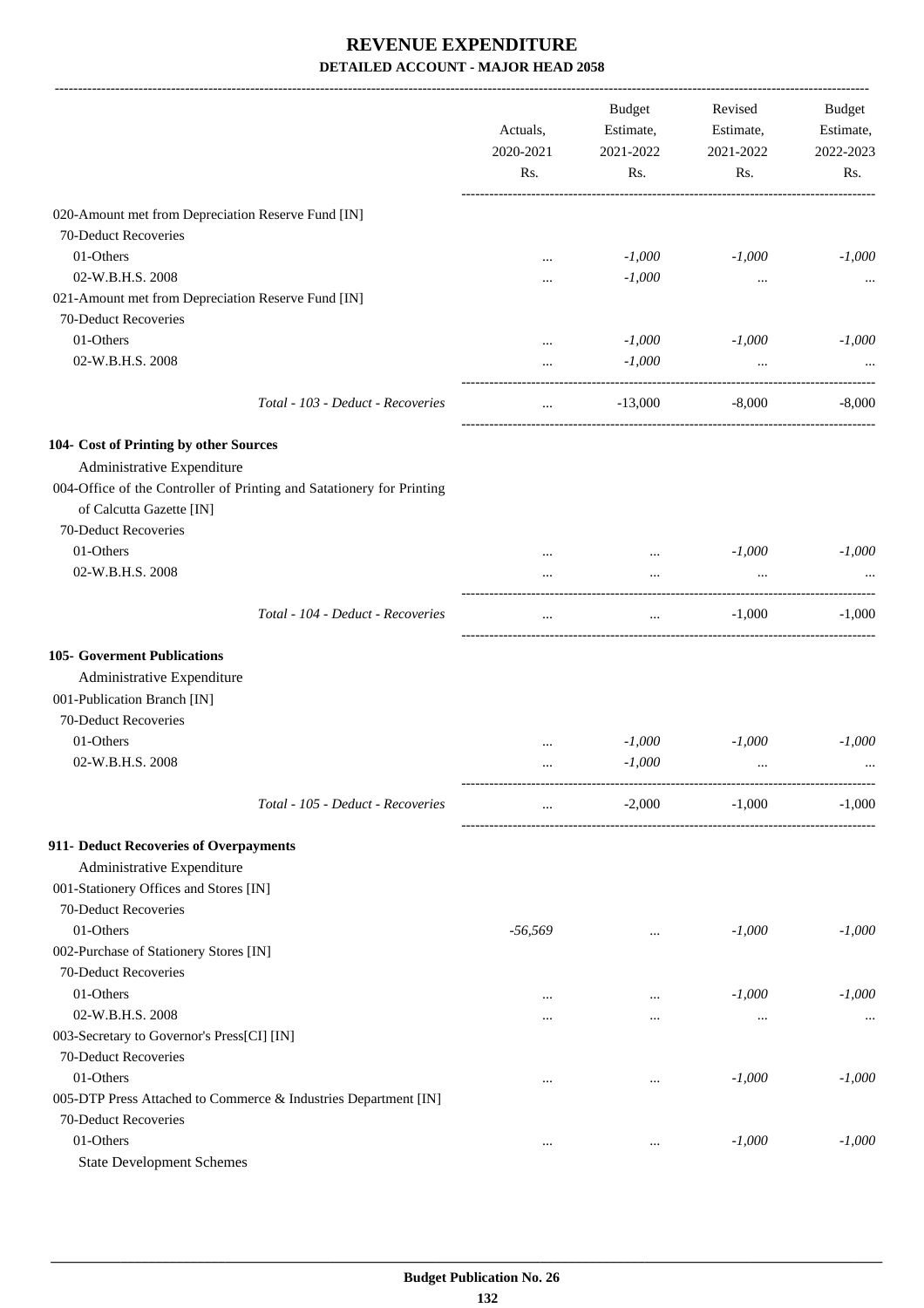|                                   |                                                           | Actuals.<br>2020-2021<br>Rs. | <b>Budget</b><br>Estimate,<br>2021-2022<br>Rs. | Revised<br>Estimate,<br>2021-2022<br>Rs. | <b>Budget</b><br>Estimate,<br>2022-2023<br>Rs. |
|-----------------------------------|-----------------------------------------------------------|------------------------------|------------------------------------------------|------------------------------------------|------------------------------------------------|
| Buildings at Cooch Behar(CI) [IN] | 008-Repair and Renovation of West Bengal Government Press |                              |                                                |                                          |                                                |
| 70-Deduct Recoveries<br>01-Others |                                                           | $\cdots$                     | $\cdots$                                       | $\cdots$                                 | $\cdots$                                       |
|                                   | Total - 911 - Deduct - Recoveries                         | $-56.569$                    | $\cdots$                                       | $-4,000$                                 | $-4.000$                                       |
|                                   | Total - 2058 - Deduct - Recoveries                        | $-9.86.047$                  | $-21,000$                                      | $-18,000$                                | $-18,000$                                      |
|                                   |                                                           |                              |                                                |                                          |                                                |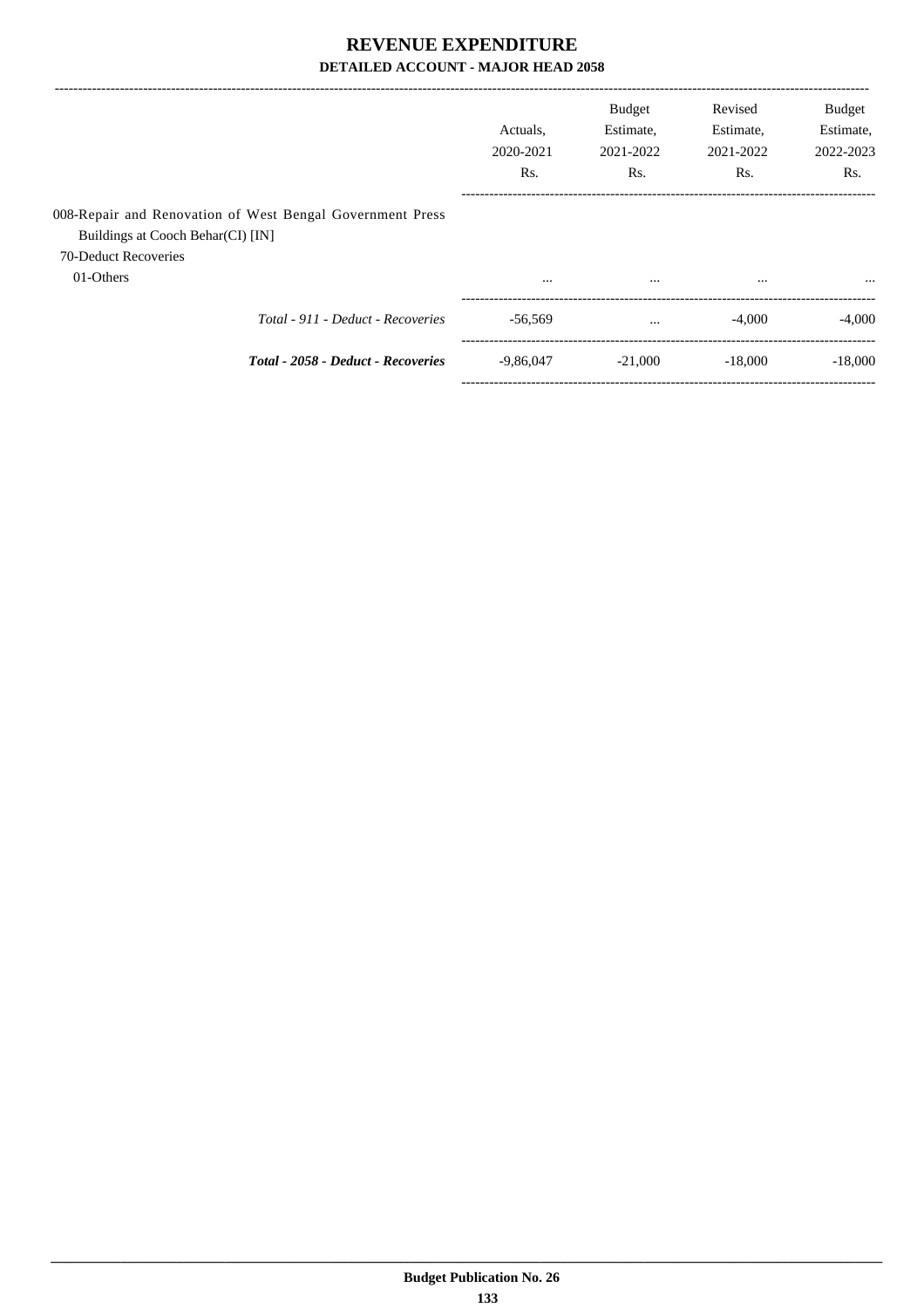## **REVENUE EXPENDITURE**

#### **DEMAND No. 75**

## **Industry Commerce and Enterprises Department**

#### **C - Economic Services - (f) Industry and Minerals**

**Head of Account : 2852 - Industries**

| Voted Rs. 303,60,81,000                                                   | <b>Charged Rs. Nil</b>                                |                      |               |                    | Total Rs. 303,60,81,000 |
|---------------------------------------------------------------------------|-------------------------------------------------------|----------------------|---------------|--------------------|-------------------------|
|                                                                           |                                                       |                      | Voted Rs.     | <b>Charged Rs.</b> | <b>Total Rs.</b>        |
| <b>Gross Expenditure</b>                                                  |                                                       |                      | 303,60,81,000 | $\cdots$           | 303,60,81,000           |
| Deduct - Recoveries                                                       |                                                       |                      | $-5,000$      | $\cdots$           | $-5,000$                |
| <b>Net Expenditure</b>                                                    |                                                       |                      | 303,60,76,000 | $\cdots$           | 303,60,76,000           |
|                                                                           | <b>REVENUE EXPENDITURE</b><br><b>ABSTRACT ACCOUNT</b> |                      |               |                    |                         |
|                                                                           |                                                       |                      | Budget        | Revised            | Budget                  |
|                                                                           |                                                       | Actuals,             | Estimate,     | Estimate,          | Estimate,               |
|                                                                           |                                                       | 2020-2021            | 2021-2022     | 2021-2022          | 2022-2023               |
|                                                                           |                                                       | Rs.                  | Rs.           | Rs.                | Rs.                     |
| 02 - CEMENT AND NON-METALLIC MINERAL INDUSTRIES<br>800- Other Expenditure |                                                       |                      |               |                    |                         |
| Administrative Expenditure                                                |                                                       | -------------------- | $\cdots$      |                    |                         |
|                                                                           | <b>Total - 800</b>                                    |                      |               |                    |                         |
|                                                                           | Total - 02                                            | $\cdots$             | $\cdots$      | $\ddotsc$          |                         |
| 06 - ENGINEERING INDUSTRIES                                               |                                                       |                      |               |                    |                         |
| 001- Direction and Administration                                         |                                                       |                      |               |                    |                         |
| Administrative Expenditure                                                |                                                       |                      | $\ddotsc$     |                    |                         |
| <b>State Development Schemes</b>                                          |                                                       |                      | $\ddotsc$     |                    |                         |
|                                                                           | <b>Total - 001</b>                                    | $\cdots$             | $\cdots$      | $\cdots$           |                         |
| 103- Other Engineering Industries                                         |                                                       |                      |               |                    |                         |
| <b>State Development Schemes</b>                                          |                                                       |                      | 5,00,00,000   | 1,66,67,000        | 5,25,00,000             |
| <b>Central Sector Scheme</b>                                              |                                                       |                      | $\cdots$      | $\cdots$           |                         |
|                                                                           | <b>Total - 103</b>                                    | $\cdots$             | 5,00,00,000   | 1,66,67,000        | 5,25,00,000             |
|                                                                           | Total - 06                                            | $\cdots$             | 5,00,00,000   | 1,66,67,000        | 5,25,00,000             |
| 08 - CONSUMER INDUSTRIES                                                  |                                                       |                      |               |                    |                         |
| 204-Leather                                                               |                                                       |                      |               |                    |                         |
| Administrative Expenditure                                                |                                                       | $\cdots$             | $\cdots$      | $\cdots$           | $\cdots$                |
| <b>State Development Schemes</b>                                          |                                                       | $\cdots$             | $\cdots$      | $\cdots$           | $\ldots$                |
|                                                                           | <b>Total - 204</b>                                    | $\cdots$             | $\cdots$      | $\cdots$           |                         |
|                                                                           |                                                       |                      |               |                    |                         |

**600- Others**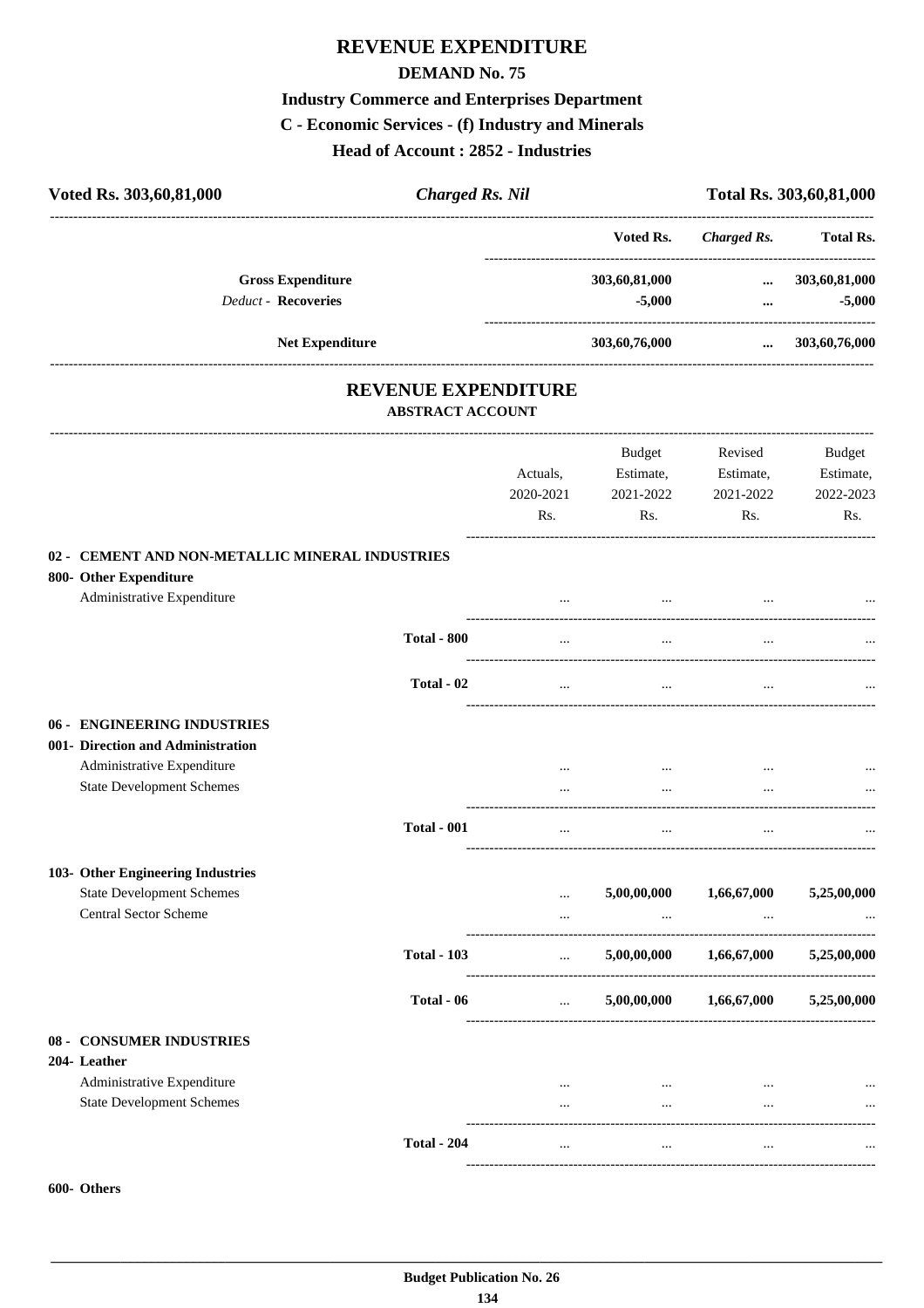#### **REVENUE EXPENDITURE ABSTRACT ACCOUNT**

|                                                  |                    |                | <b>Budget</b>                                | Revised                     | <b>Budget</b> |
|--------------------------------------------------|--------------------|----------------|----------------------------------------------|-----------------------------|---------------|
|                                                  |                    | Actuals,       | Estimate,                                    | Estimate,                   | Estimate,     |
|                                                  |                    | 2020-2021      | 2021-2022                                    | 2021-2022                   | 2022-2023     |
|                                                  |                    | Rs.            | Rs.                                          | Rs.                         | Rs.           |
| Administrative Expenditure                       |                    |                |                                              |                             |               |
| <b>State Development Schemes</b>                 |                    | 10,00,00,000   | 12,00,00,000                                 | 16,00,00,000                | 12,60,00,000  |
|                                                  | <b>Total - 600</b> | 10,00,00,000   | 12,00,00,000                                 | 16,00,00,000                | 12,60,00,000  |
|                                                  | Total - 08         |                | $10,00,00,000$ $12,00,00,000$ $16,00,00,000$ |                             | 12,60,00,000  |
| 80 - GENERAL                                     |                    |                |                                              |                             |               |
| 001- Direction and Administration                |                    |                |                                              |                             |               |
| Administrative Expenditure                       |                    | 4,62,14,483    | 5,03,44,000                                  | 4,95,72,000                 | 5,11,03,000   |
| <b>State Development Schemes</b>                 |                    |                | 10,00,000                                    | 3,33,000                    | 10,50,000     |
|                                                  | <b>Total - 001</b> |                | 4,62,14,483 5,13,44,000 4,99,05,000          |                             | 5,21,53,000   |
| 003- Industrial Education, Research and Trining  |                    |                |                                              |                             |               |
| Administrative Expenditure                       |                    | 10,88,648      | 12,80,000                                    | 13,28,000                   | 14,00,000     |
| <b>State Development Schemes</b>                 |                    | 7,15,00,000    | 70,02,00,000                                 | 23,34,00,000                | 60,82,01,000  |
| State Development Schemes (Central Assistance)   |                    |                |                                              |                             |               |
|                                                  | <b>Total - 003</b> | 7,25,88,648    | 70,14,80,000                                 | 23,47,28,000                | 60,96,01,000  |
| 102- Industrial Productivity                     |                    |                |                                              |                             |               |
| Administrative Expenditure                       |                    | 1,13,11,246    | 1,33,57,000                                  | 1,20,24,000                 | 1,28,33,000   |
| <b>State Development Schemes</b>                 |                    |                | 11,000                                       | 5,000                       | 12,000        |
|                                                  | <b>Total - 102</b> | 1, 13, 11, 246 |                                              | $1,33,68,000$ $1,20,29,000$ | 1,28,45,000   |
| 789- Special Component Plan for Scheduled Castes |                    |                |                                              |                             |               |
| <b>State Development Schemes</b>                 |                    |                | 1,000                                        | 1,000                       | 1,000         |
|                                                  | <b>Total - 789</b> | $\cdots$       | 1,000                                        | 1,000                       | 1,000         |
| 796- Tribal Areas Sub-Plan                       |                    |                |                                              |                             |               |
| <b>State Development Schemes</b>                 |                    | $\cdots$       | 2,000                                        | 2,000                       | 2,000         |
|                                                  | <b>Total - 796</b> | $\cdots$       | 2,000                                        | 2,000                       | 2,000         |
| 797- Transfer to Reserve Fund/Deposit Account    |                    |                |                                              |                             |               |
| Administrative Expenditure                       |                    |                | $\cdots$                                     |                             |               |
| <b>State Development Schemes</b>                 |                    | $\ddotsc$      | $\cdots$                                     | $\ddotsc$                   |               |
|                                                  | <b>Total - 797</b> | $\cdots$       | $\cdots$                                     | $\cdots$                    |               |
| 800- Other Expenditure                           |                    |                |                                              |                             |               |
| Administrative Expenditure                       |                    | 4,41,220       | 20,28,000                                    | 20,28,000                   | 20,29,000     |
| <b>State Development Schemes</b>                 |                    | 89, 17, 172    | 205,24,76,000                                | 69,11,75,000                | 218,09,50,000 |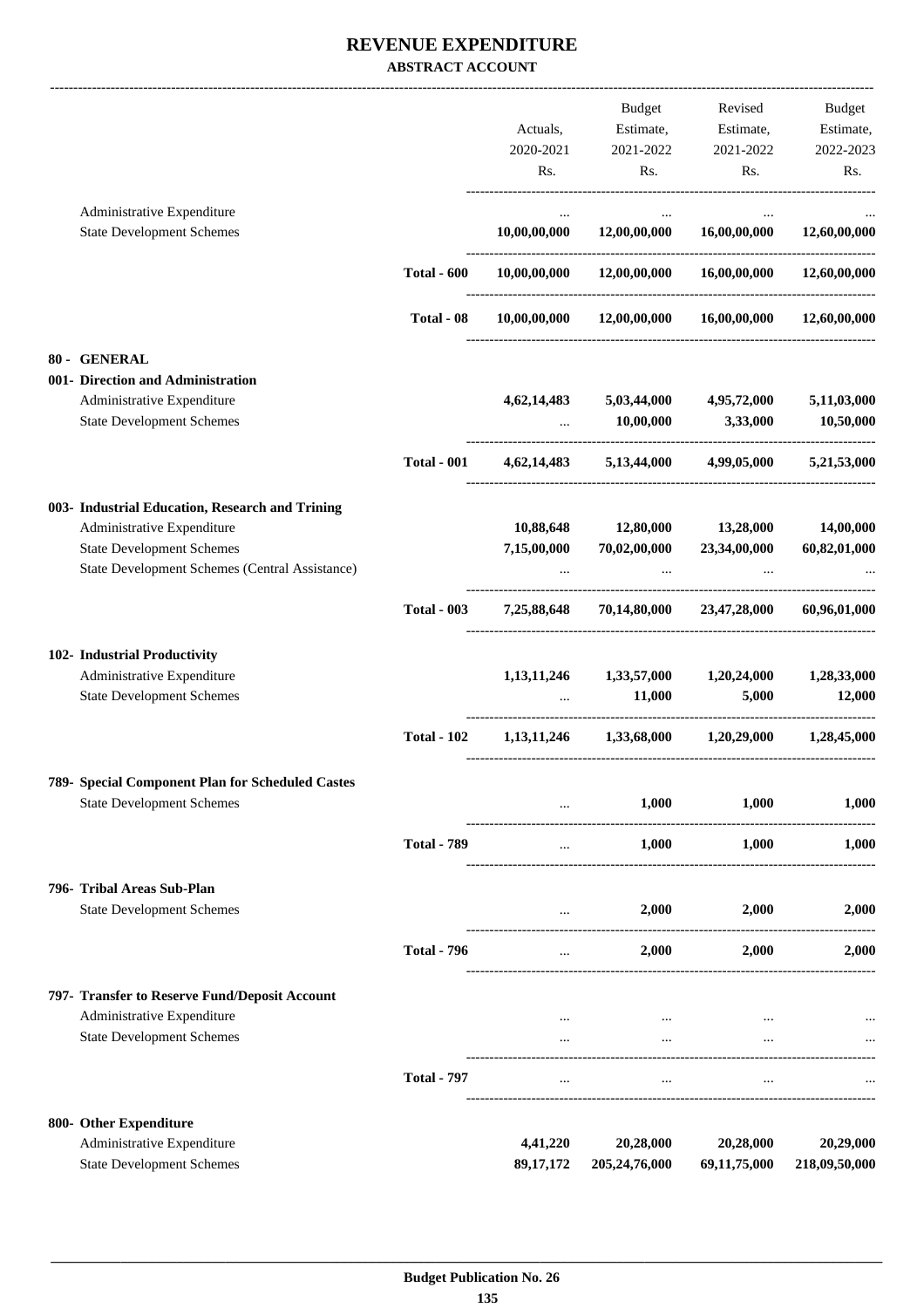#### REVENUE EXPENDITURE **ABSTRACT ACCOUNT**

|                                                                                  | Rs. | <b>Budget</b><br>Actuals, Estimate, Estimate, Estimate,<br>2020-2021 2021-2022 2021-2022 2022-2023<br>Rs. | Rs. | Revised Budget<br>Rs. |
|----------------------------------------------------------------------------------|-----|-----------------------------------------------------------------------------------------------------------|-----|-----------------------|
|                                                                                  |     | Total - 800 93,58,392 205,45,04,000 69,32,03,000 218,29,79,000                                            |     |                       |
|                                                                                  |     | Total - 80 13,94,72,769 282,06,99,000 98,98,68,000 285,75,81,000                                          |     |                       |
| Grand Total - Gross 23,94,72,769 299,06,99,000 116,65,35,000 303,60,81,000       |     |                                                                                                           |     |                       |
| Charged                                                                          |     | Voted 23,94,72,769 299,06,99,000 116,65,35,000 303,60,81,000                                              |     |                       |
| Administrative Expenditure 5,90,55,597 6,70,09,000 6,49,52,000 6,73,65,000       |     |                                                                                                           |     |                       |
| State Development Schemes 18,04,17,172 292,36,90,000 110,15,83,000 296,87,16,000 |     |                                                                                                           |     |                       |
| <b>Central Sector Scheme</b>                                                     |     |                                                                                                           |     |                       |
| <i>Deduct Recoveries</i> -8,64,40,690 -9,000 -5,000 -5,000                       |     |                                                                                                           |     |                       |
| Grand Total - Net 15,30,32,079 299,06,90,000 116,65,30,000 303,60,76,000         |     |                                                                                                           |     |                       |
| Charged                                                                          |     | Voted 15,30,32,079 299,06,90,000 116,65,30,000 303,60,76,000                                              |     |                       |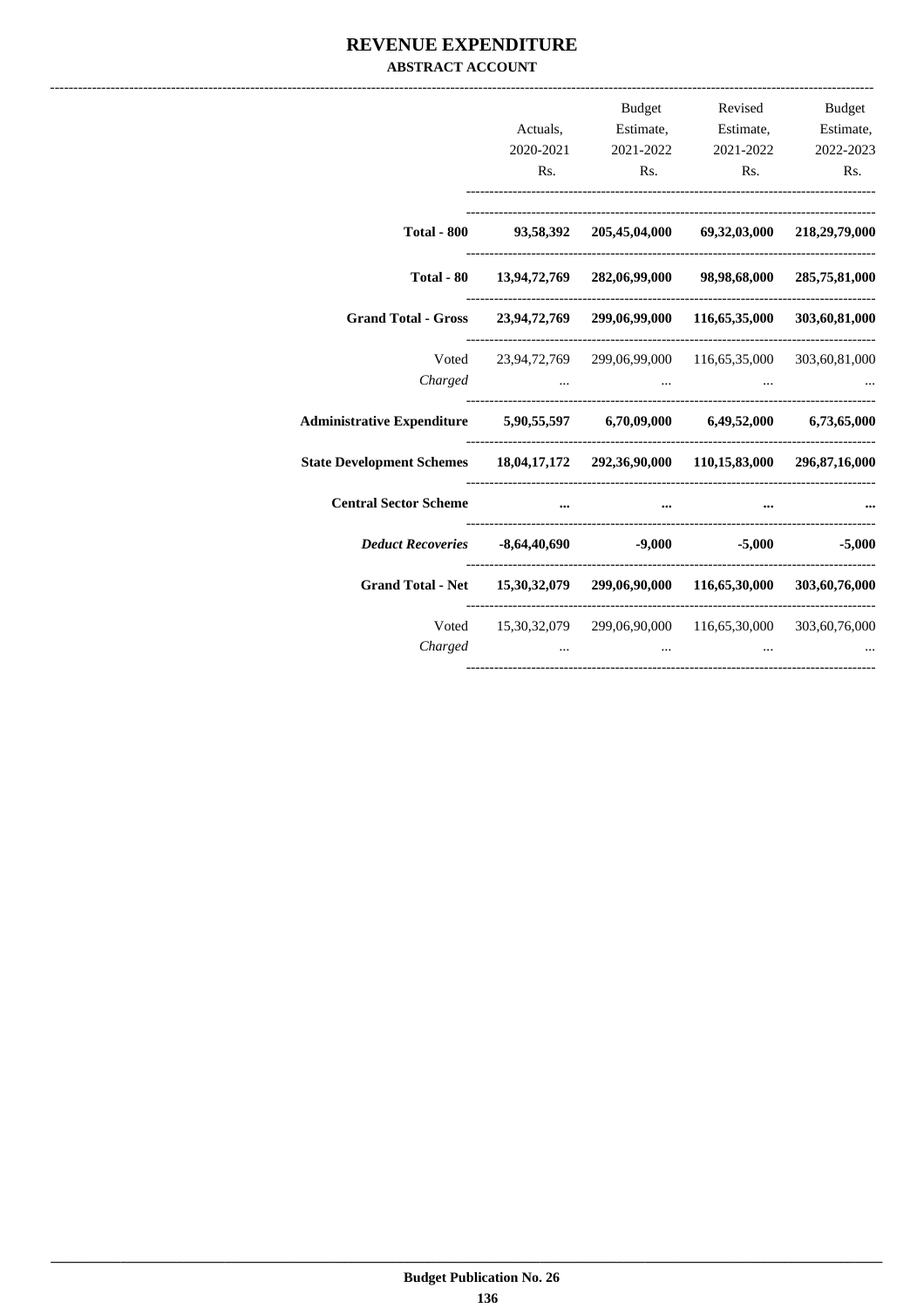|                                                                                                                                                                                                                     | Actuals,<br>2020-2021<br>Rs. | <b>Budget</b><br>Estimate,<br>2021-2022<br>Rs. | Revised<br>Estimate,<br>2021-2022<br>Rs. | <b>Budget</b><br>Estimate,<br>2022-2023<br>Rs. |
|---------------------------------------------------------------------------------------------------------------------------------------------------------------------------------------------------------------------|------------------------------|------------------------------------------------|------------------------------------------|------------------------------------------------|
| DETAILED ACCOUNT NO. 2852-02-800 - OTHER EXPENDITURE                                                                                                                                                                |                              |                                                |                                          |                                                |
| 02 - CEMENT AND NON-METALLIC MINERAL INDUSTRIES<br>800- Other Expenditure<br><b>Administrative Expenditure</b><br>001- Grants for adjustment of interest payment of W.B.P.P.D.C.L.due                               |                              |                                                |                                          |                                                |
| to State Govt. [IN]<br>31- Grants-in-aid-GENERAL<br>02-Other Grants                                                                                                                                                 |                              |                                                |                                          |                                                |
| Total - 2852-02-800                                                                                                                                                                                                 |                              |                                                |                                          |                                                |
| Voted<br>Charged                                                                                                                                                                                                    | $\cdots$                     | $\ddotsc$                                      | $\ddotsc$                                |                                                |
| DETAILED ACCOUNT NO. 2852-06-001 - DIRECTION AND ADMINISTRATION                                                                                                                                                     |                              |                                                |                                          |                                                |
| 06 - ENGINEERING INDUSTRIES<br>001- Direction and Administration<br><b>State Development Schemes</b>                                                                                                                |                              |                                                |                                          |                                                |
| 010- Restructuring of the Industrial Reconstruction Department [IN]<br>50- Other Charges<br>Total - 2852-06-001                                                                                                     |                              |                                                |                                          |                                                |
| Voted<br>Charged                                                                                                                                                                                                    | <br>$\cdots$                 | <br>$\ddotsc$                                  | $\ddotsc$<br>$\ddotsc$                   |                                                |
| DETAILED ACCOUNT NO. 2852-06-103 - OTHER ENGINEERING INDUSTRIES                                                                                                                                                     |                              |                                                |                                          |                                                |
| 06 - ENGINEERING INDUSTRIES<br>103- Other Engineering Industries<br><b>State Development Schemes</b><br>002- Assistance for developing Export Infrastructure & other allied<br>activities in the State (ASIDE) [IN] |                              |                                                |                                          |                                                |
| 31- Grants-in-aid-GENERAL<br>02-Other Grants                                                                                                                                                                        | $\cdots$                     | 5,00,00,000                                    | 1,66,67,000                              | 5,25,00,000                                    |
| <b>Total - State Development Schemes</b>                                                                                                                                                                            | $\cdots$                     |                                                | 5,00,00,000 1,66,67,000 5,25,00,000      |                                                |
| <b>Central Sector Scheme</b><br>011- Assistance for developing Export Infrastructure and Other Allied<br>Activities in the States (ASIDE) [IN]<br>31- Grants-in-aid-GENERAL                                         |                              |                                                |                                          |                                                |
| 02-Other Grants<br>Total - 2852-06-103                                                                                                                                                                              | <br>                         | 5,00,00,000                                    | 1,66,67,000                              | 5,25,00,000                                    |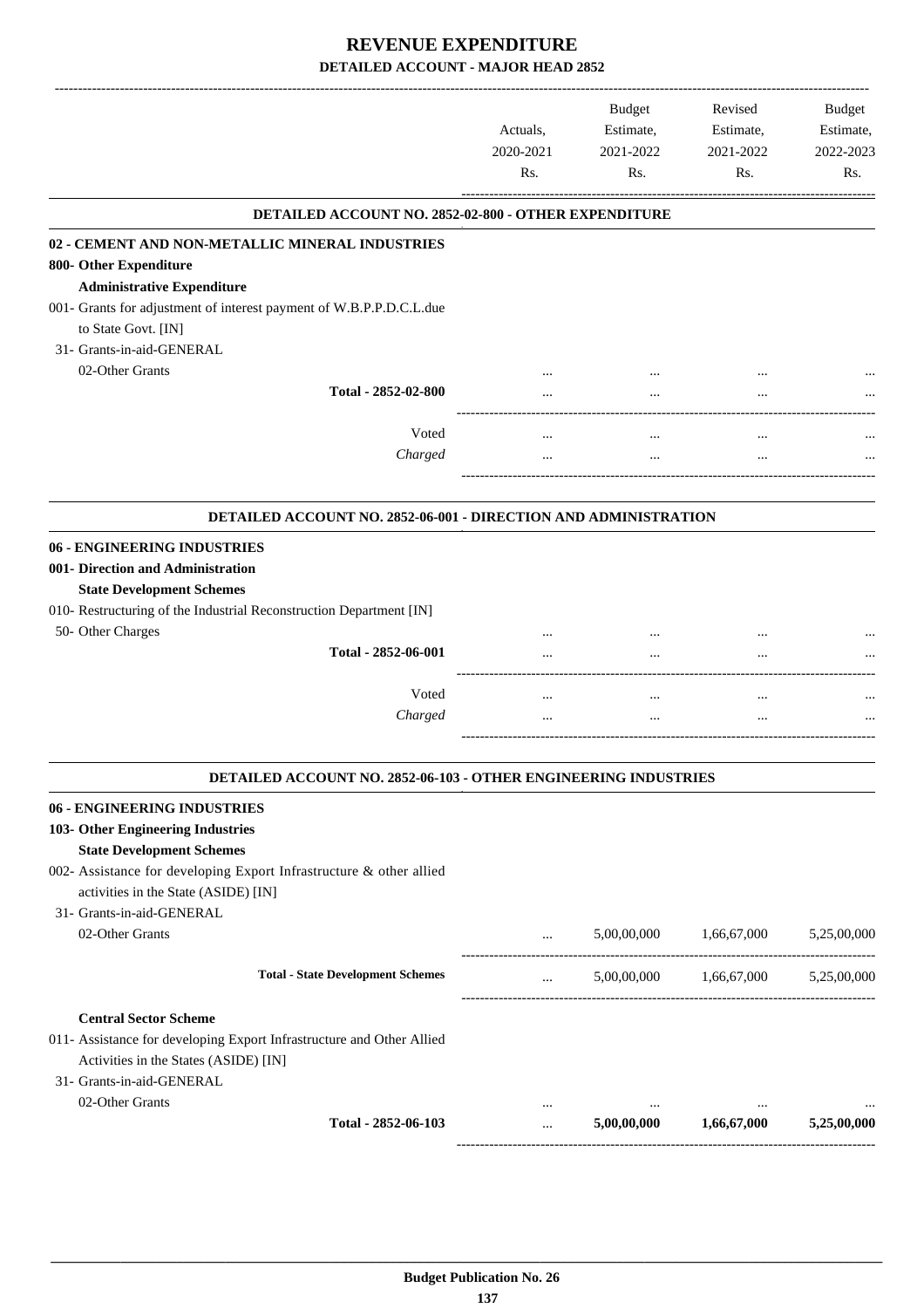|                                             | Actuals,<br>2020-2021<br>Rs. | <b>Budget</b><br>Estimate,<br>2021-2022<br>Rs. | Revised<br>Estimate,<br>2021-2022<br>Rs.          | <b>Budget</b><br>Estimate,<br>2022-2023<br>Rs. |
|---------------------------------------------|------------------------------|------------------------------------------------|---------------------------------------------------|------------------------------------------------|
| Voted<br>Charged                            | $\cdots$<br>$\cdots$         | 5,00,00,000<br>$\cdots$                        | 1,66,67,000                                       | 5,25,00,000                                    |
| DETAILED ACCOUNT NO. 2852-08-204 - LEATHER  |                              |                                                |                                                   |                                                |
| 08 - CONSUMER INDUSTRIES                    |                              |                                                |                                                   |                                                |
| 204-Leather                                 |                              |                                                |                                                   |                                                |
| <b>Administrative Expenditure</b>           |                              |                                                |                                                   |                                                |
| 003- Setting up of Leather Complex [IN]     |                              |                                                |                                                   |                                                |
| 13- Office Expenses                         |                              |                                                |                                                   |                                                |
| 04-Other Office Expenses                    |                              |                                                |                                                   |                                                |
| <b>State Development Schemes</b>            |                              |                                                |                                                   |                                                |
| 001- Setting up of Leather Complex [IN]     |                              |                                                |                                                   |                                                |
| 13- Office Expenses                         |                              |                                                |                                                   |                                                |
| 03-Maintenance / P.O.L. for Office Vehicles |                              |                                                |                                                   |                                                |
| Total - 2852-08-204                         |                              | $\cdots$                                       | $\ddotsc$                                         |                                                |
|                                             |                              |                                                |                                                   |                                                |
| Voted                                       | $\cdots$                     | $\cdots$                                       | $\cdots$                                          |                                                |
| Charged                                     |                              | $\ddotsc$                                      | $\ddotsc$                                         |                                                |
|                                             |                              |                                                |                                                   |                                                |
| DETAILED ACCOUNT NO. 2852-08-600 - OTHERS   |                              |                                                |                                                   |                                                |
| 08 - CONSUMER INDUSTRIES                    |                              |                                                |                                                   |                                                |
| 600- Others                                 |                              |                                                |                                                   |                                                |
| <b>Administrative Expenditure</b>           |                              |                                                |                                                   |                                                |
| 001- Development of Salt Production [IN]    |                              |                                                |                                                   |                                                |
| 07- Medical Reimbursements                  |                              | $\cdots$                                       |                                                   | $\cdots$                                       |
| 11- Travel Expenses                         | $\cdots$                     | $\cdots$                                       |                                                   |                                                |
| 12- Medical Reimbursements under WBHS 2008  |                              | $\cdots$                                       |                                                   |                                                |
| 13- Office Expenses                         |                              |                                                |                                                   |                                                |
| 04-Other Office Expenses                    |                              |                                                |                                                   |                                                |
| <b>State Development Schemes</b>            |                              |                                                |                                                   |                                                |
| 006- W.B.Industrial Dev.Corpn.Ltd. [IN]     |                              |                                                |                                                   |                                                |
| 31- Grants-in-aid-GENERAL                   |                              |                                                |                                                   |                                                |
| 02-Other Grants                             | 10,00,00,000                 | 12,00,00,000                                   | 16,00,00,000                                      | 12,60,00,000                                   |
| <b>Total - State Development Schemes</b>    | 10,00,00,000                 | 12,00,00,000                                   | 16,00,00,000                                      | 12,60,00,000                                   |
| Total - 2852-08-600                         | 10,00,00,000                 | 12,00,00,000                                   | 16,00,00,000                                      | 12,60,00,000                                   |
| Voted<br>Charged                            | 10,00,00,000<br>             | 12,00,00,000<br>$\cdots$                       | ---------------------<br>16,00,00,000<br>$\cdots$ | 12,60,00,000                                   |

#### **DETAILED ACCOUNT NO. 2852-80-001 - DIRECTION AND ADMINISTRATION .**

**80 - GENERAL**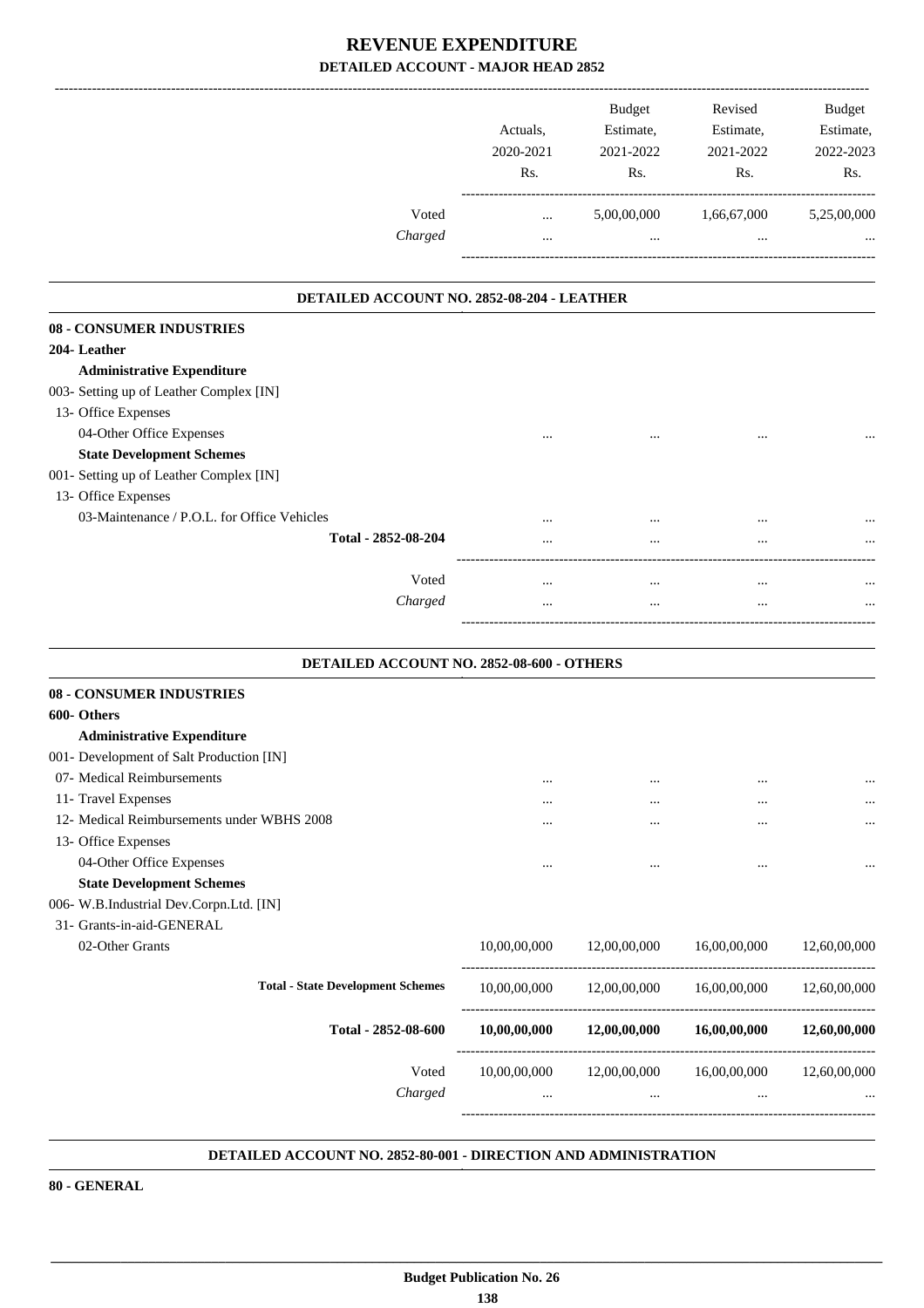|                                                                                       | Actuals,<br>2020-2021<br>Rs. | Budget<br>Estimate,<br>2021-2022<br>Rs. | Revised<br>Estimate,<br>2021-2022<br>Rs.        | Budget<br>Estimate,<br>2022-2023<br>Rs. |
|---------------------------------------------------------------------------------------|------------------------------|-----------------------------------------|-------------------------------------------------|-----------------------------------------|
| 001- Direction and Administration                                                     |                              |                                         |                                                 |                                         |
| <b>Administrative Expenditure</b>                                                     |                              |                                         |                                                 |                                         |
| 001- Directorate of Industries [IN]                                                   |                              |                                         |                                                 |                                         |
| 01- Salaries                                                                          |                              |                                         |                                                 |                                         |
| 01-Pay                                                                                | 4,07,34,074                  | 4, 34, 75, 000                          | 4,15,49,000                                     | 4,27,95,000                             |
| 14-Grade Pay                                                                          | $\cdots$                     | $\ddots$                                | $\cdots$                                        |                                         |
| 02-Dearness Allowance                                                                 | 1,95,600                     | 13,04,000                               | 16,62,000                                       | 25,68,000                               |
| 03-House Rent Allowance                                                               | 44,26,750                    | 41,30,000                               | 39,47,000                                       | 40,66,000                               |
| 04-Ad hoc Bonus                                                                       | 1,72,200                     | 1,51,000                                | 1,76,000                                        | 1,80,000                                |
| 07-Other Allowances                                                                   | 49,370                       | 1,80,000                                | 1,80,000                                        | 1,90,000                                |
| 12-Medical Allowance                                                                  | 75,662                       | 58,000                                  | 77,000                                          | 79,000                                  |
| Total - 2852-80-001-001-01                                                            |                              |                                         | 4,56,53,656 4,92,98,000 4,75,91,000             | 4,98,78,000                             |
|                                                                                       |                              |                                         |                                                 |                                         |
| 02- Wages                                                                             |                              | 1,03,000                                | 78,000                                          | 1,03,000                                |
| 07- Medical Reimbursements                                                            |                              | 63,000                                  | 63,000                                          | 64,000                                  |
| 11- Travel Expenses                                                                   |                              | 67,000                                  | 67,000                                          | 68,000                                  |
| 12- Medical Reimbursements under WBHS 2008                                            | 86,063                       | 3,33,000                                | 13,00,000                                       | 5,00,000                                |
| 13- Office Expenses                                                                   |                              |                                         |                                                 |                                         |
| 01-Electricity                                                                        | $\cdots$                     | 1,000                                   | 1,000                                           | 1,000                                   |
| 02-Telephone                                                                          | 1,96,284                     | 2,02,000                                | 2,02,000                                        | 2,06,000                                |
| 03-Maintenance / P.O.L. for Office Vehicles                                           | 29,406                       | 77,000                                  | 70,000                                          | 78,000                                  |
| 04-Other Office Expenses                                                              | 1,98,646                     | 1,14,000                                | 1,14,000                                        | 1,16,000                                |
| Total - 2852-80-001-001-13                                                            | 4,24,336                     | 3,94,000                                | 3,87,000                                        | 4,01,000                                |
| 50- Other Charges                                                                     | 50,428                       | 86,000                                  | 86,000                                          | 89,000                                  |
| Total - 2852-80-001-001                                                               |                              |                                         | 4,62,14,483 5,03,44,000 4,95,72,000             | 5,11,03,000                             |
| 005- Maintenance of office premises of C&I Department [IN]                            |                              |                                         |                                                 |                                         |
| 27- Minor Works/ Maintenance                                                          | $\cdots$                     | $\cdots$                                |                                                 |                                         |
| 50- Other Charges                                                                     |                              |                                         | and the state of the state of                   |                                         |
| <b>Total - Administrative Expenditure</b>                                             |                              |                                         | 4,62,14,483 5,03,44,000 4,95,72,000 5,11,03,000 |                                         |
| <b>State Development Schemes</b>                                                      |                              |                                         |                                                 |                                         |
| 003- Setting Up of Cell in the Directorate of Industries [IN]                         |                              |                                         |                                                 |                                         |
|                                                                                       |                              |                                         | $10,00,000$ $3,33,000$ $10,50,000$              |                                         |
| 50- Other Charges                                                                     |                              |                                         |                                                 |                                         |
| Total - 2852-80-001-003                                                               | $\cdots$                     |                                         | $10,00,000$ $3,33,000$ $10,50,000$              |                                         |
| 004- Scheme for development of land at Singur by execution of<br>demolition work [IN] |                              |                                         |                                                 |                                         |
| 50- Other Charges                                                                     | $\cdots$                     | $\cdots$                                | $\cdots$                                        | $\cdots$                                |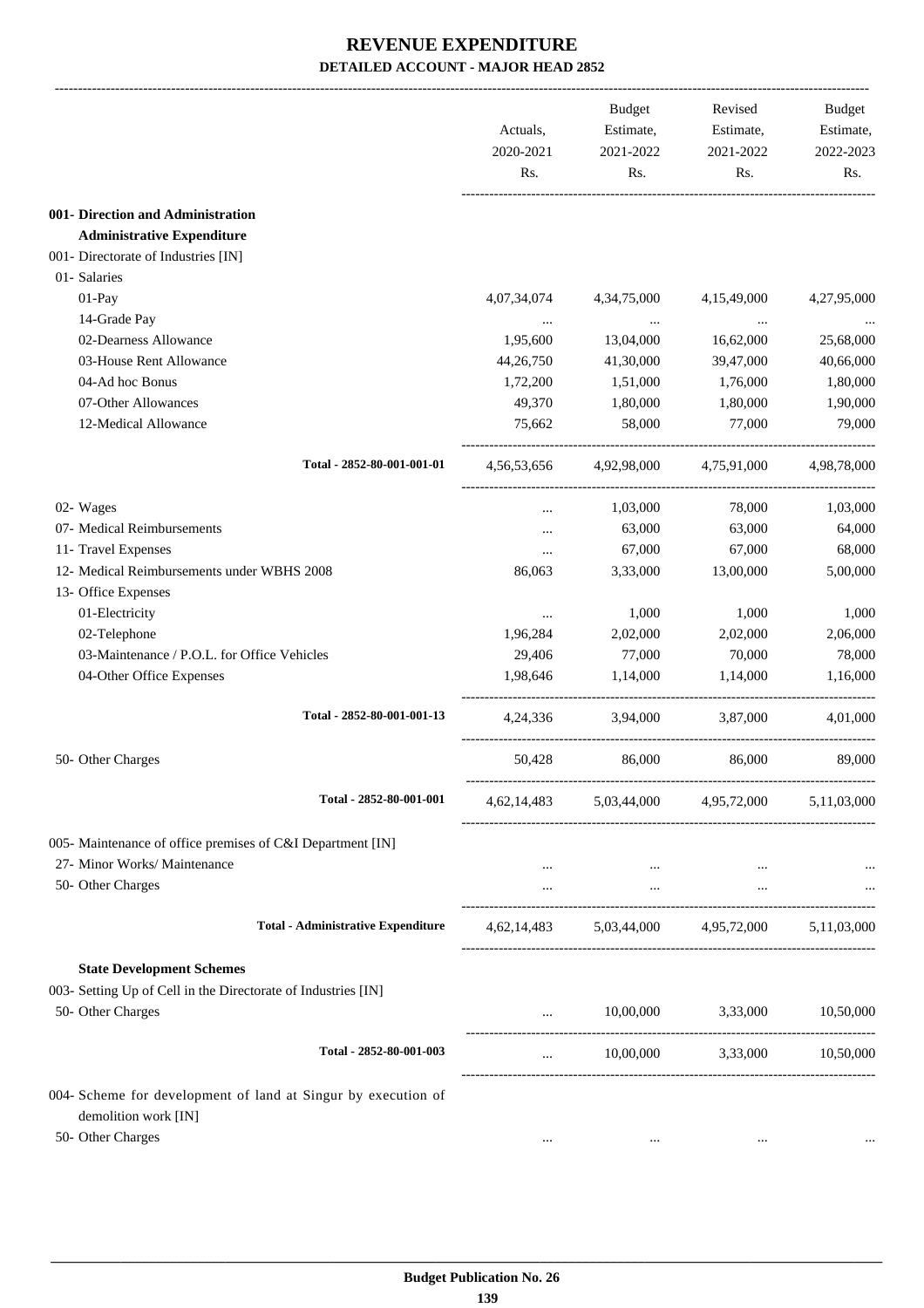|             | <b>Budget</b> | Revised     | <b>Budget</b> |
|-------------|---------------|-------------|---------------|
| Actuals.    | Estimate,     | Estimate,   | Estimate,     |
| 2020-2021   | 2021-2022     | 2021-2022   | 2022-2023     |
| Rs.         | Rs.           | Rs.         | Rs.           |
| $\cdots$    | 10,00,000     | 3,33,000    | 10,50,000     |
| 4,62,14,483 | 5,13,44,000   | 4,99,05,000 | 5,21,53,000   |
| 4,62,14,483 | 5,13,44,000   | 4,99,05,000 | 5,21,53,000   |
| $\cdots$    | $\cdots$      | $\cdots$    | $\cdots$      |
|             |               |             |               |

.

#### **DETAILED ACCOUNT NO. 2852-80-003 - INDUSTRIAL EDUCATION, RESEARCH AND TRINING .**

| 80 - GENERAL                                            |           |          |          |          |
|---------------------------------------------------------|-----------|----------|----------|----------|
| 003- Industrial Education, Research and Trining         |           |          |          |          |
| <b>Administrative Expenditure</b>                       |           |          |          |          |
| 001- Inspection [IN]                                    |           |          |          |          |
| 01- Salaries                                            |           |          |          |          |
| $01-Pav$                                                | 3,93,200  | 4,04,000 | 4,01,000 | 4,13,000 |
| 14-Grade Pay                                            | $\ldots$  | $\cdots$ | $\ldots$ |          |
| 02-Dearness Allowance                                   | 1,986     | 12,000   | 16,000   | 25,000   |
| 03-House Rent Allowance                                 | 47,184    | 38,000   | 50,000   | 60,000   |
| 04-Ad hoc Bonus                                         | 4,200     | 4,000    | 8,000    | 12,000   |
| 07-Other Allowances                                     | $\cdots$  | $\ldots$ | $\ldots$ |          |
| 12-Medical Allowance                                    |           | $\cdots$ | $\cdots$ |          |
| Total - 2852-80-003-001-01                              | 4,46,570  | 4,58,000 | 4,75,000 | 5,10,000 |
| 07- Medical Reimbursements                              | $\cdots$  | 4,000    | 4,000    | 4,000    |
| 12- Medical Reimbursements under WBHS 2008              | $\cdots$  | 8,000    | 8,000    | 8,000    |
| Total - 2852-80-003-001                                 | 4,46,570  | 4,70,000 | 4,87,000 | 5,22,000 |
| 002- Technical and Industrial Schools and Colleges [IN] |           |          |          |          |
| 01- Salaries                                            |           |          |          |          |
| $01-Pay$                                                | 5,68,000  | 5,73,000 | 5,79,000 | 5,96,000 |
| 14-Grade Pay                                            | $\cdots$  | $\cdots$ | $\cdots$ | $\ddots$ |
| 02-Dearness Allowance                                   | 2,868     | 17,000   | 23,000   | 36,000   |
| 03-House Rent Allowance                                 | 68,160    | 54,000   | 73,000   | 78,000   |
| 04-Ad hoc Bonus                                         | $\cdots$  | $\cdots$ | $\cdots$ |          |
| 07-Other Allowances                                     | $\cdots$  | $\cdots$ | $\cdots$ |          |
| 12-Medical Allowance                                    |           | $\cdots$ | $\cdots$ |          |
| Total - 2852-80-003-002-01                              | 6,39,028  | 6,44,000 | 6,75,000 | 7,10,000 |
| 07- Medical Reimbursements                              | $\cdots$  | 31,000   | 31,000   | 32,000   |
| 11- Travel Expenses                                     | $\ddotsc$ | 61,000   | 61,000   | 62,000   |
| 12- Medical Reimbursements under WBHS 2008              | $\cdots$  | 18,000   | 18,000   | 18,000   |
| 13- Office Expenses                                     |           |          |          |          |
| 01-Electricity                                          | $\cdots$  | $\cdots$ | $\cdots$ |          |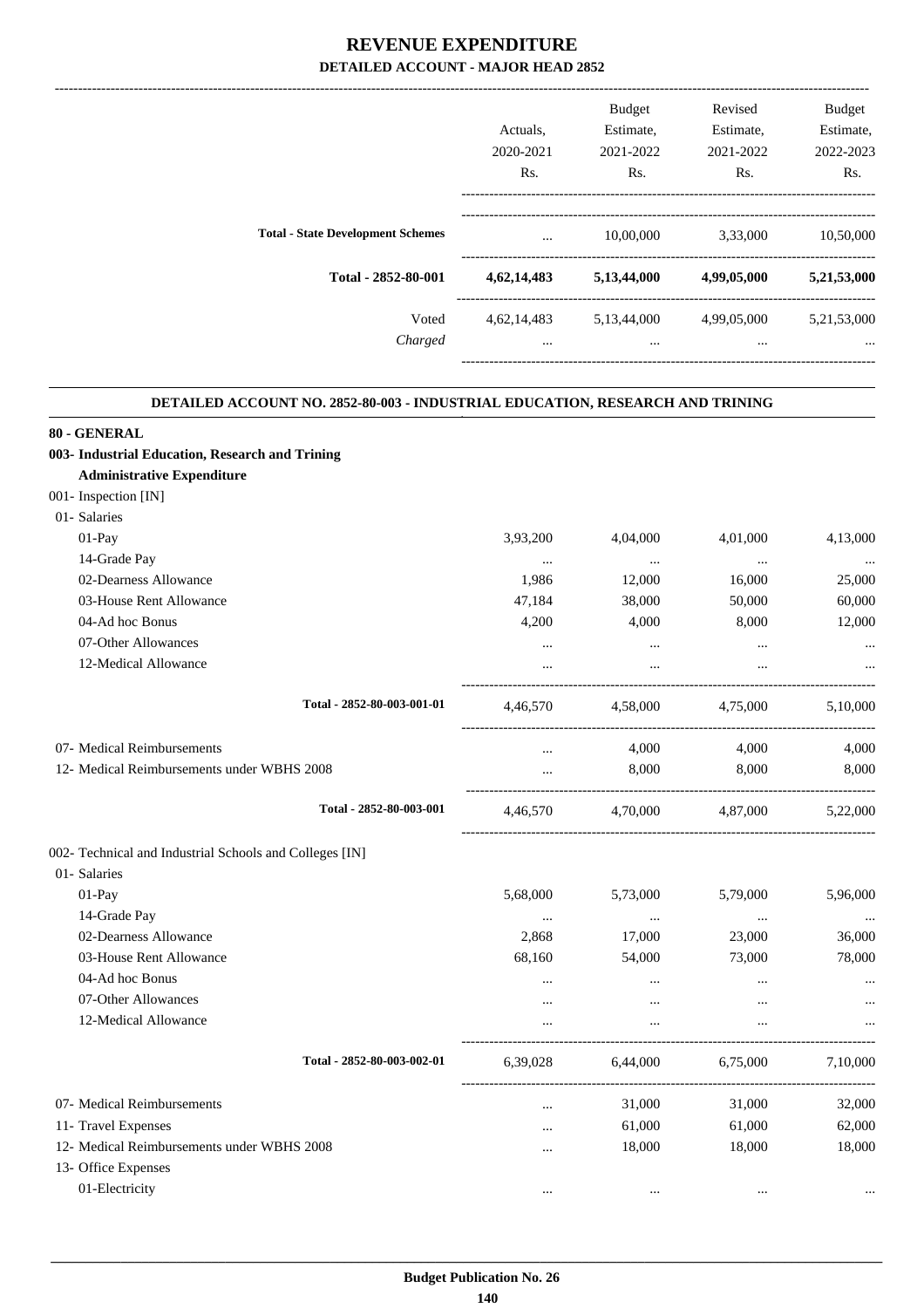|                                                                                                                                                                                           |                                                                                                                                                                                                                                                                                                                                                                                                                                            | Budget    | Revised                                            | Budget    |
|-------------------------------------------------------------------------------------------------------------------------------------------------------------------------------------------|--------------------------------------------------------------------------------------------------------------------------------------------------------------------------------------------------------------------------------------------------------------------------------------------------------------------------------------------------------------------------------------------------------------------------------------------|-----------|----------------------------------------------------|-----------|
|                                                                                                                                                                                           | Actuals,                                                                                                                                                                                                                                                                                                                                                                                                                                   | Estimate, | Estimate,                                          | Estimate, |
|                                                                                                                                                                                           | 2020-2021                                                                                                                                                                                                                                                                                                                                                                                                                                  | 2021-2022 | 2021-2022                                          | 2022-2023 |
|                                                                                                                                                                                           | Rs.                                                                                                                                                                                                                                                                                                                                                                                                                                        | Rs.       | Rs.                                                | Rs.       |
| 02-Telephone                                                                                                                                                                              | $\cdots$                                                                                                                                                                                                                                                                                                                                                                                                                                   | 10,000    | 10,000                                             | 10,000    |
| 03-Maintenance / P.O.L. for Office Vehicles                                                                                                                                               | $\cdots$                                                                                                                                                                                                                                                                                                                                                                                                                                   | 18,000    | 18,000                                             | 18,000    |
| 04-Other Office Expenses                                                                                                                                                                  | 3,050                                                                                                                                                                                                                                                                                                                                                                                                                                      | 28,000    | 28,000                                             | 28,000    |
| Total - 2852-80-003-002-13                                                                                                                                                                | 3.050                                                                                                                                                                                                                                                                                                                                                                                                                                      | 56,000    | 56,000                                             | 56,000    |
| 31- Grants-in-aid-GENERAL                                                                                                                                                                 |                                                                                                                                                                                                                                                                                                                                                                                                                                            |           |                                                    |           |
| 02-Other Grants                                                                                                                                                                           |                                                                                                                                                                                                                                                                                                                                                                                                                                            |           |                                                    |           |
| Total - 2852-80-003-002                                                                                                                                                                   |                                                                                                                                                                                                                                                                                                                                                                                                                                            |           | 6,42,078 8,10,000 8,41,000 8,78,000                |           |
| <b>Total - Administrative Expenditure</b>                                                                                                                                                 |                                                                                                                                                                                                                                                                                                                                                                                                                                            |           | 10,88,648 12,80,000 13,28,000 14,00,000            |           |
| <b>State Development Schemes</b>                                                                                                                                                          |                                                                                                                                                                                                                                                                                                                                                                                                                                            |           |                                                    |           |
| 003- Setting Up of Extension Centre of the Central Institute of                                                                                                                           |                                                                                                                                                                                                                                                                                                                                                                                                                                            |           |                                                    |           |
| Plastics Engineering and Tools [IN]                                                                                                                                                       |                                                                                                                                                                                                                                                                                                                                                                                                                                            |           |                                                    |           |
| 31- Grants-in-aid-GENERAL                                                                                                                                                                 |                                                                                                                                                                                                                                                                                                                                                                                                                                            |           |                                                    |           |
| 02-Other Grants                                                                                                                                                                           |                                                                                                                                                                                                                                                                                                                                                                                                                                            |           | 5,00,00,000 1,66,67,000 5,25,00,000                |           |
| Total - 2852-80-003-003                                                                                                                                                                   | $\mathbf{1}_{\mathbf{1}_{\mathbf{1}_{\mathbf{2}}\mathbf{1}_{\mathbf{3}}\mathbf{2}}\mathbf{1}_{\mathbf{1}_{\mathbf{2}}\mathbf{1}_{\mathbf{3}}\mathbf{2}_{\mathbf{4}}\mathbf{1}_{\mathbf{4}}\mathbf{1}_{\mathbf{5}}\mathbf{1}_{\mathbf{6}}\mathbf{1}_{\mathbf{7}}\mathbf{1}_{\mathbf{8}}\mathbf{1}_{\mathbf{9}}\mathbf{1}_{\mathbf{1}_{\mathbf{3}}\mathbf{1}_{\mathbf{4}}\mathbf{1}_{\mathbf{5}}\mathbf{1}_{\mathbf{6}}\mathbf{1}_{\mathbf{$ |           | 5,00,00,000 1,66,67,000 5,25,00,000                |           |
| 004- Grants for Participation in Trade Fair Industrial Exhibition etc.<br>[IN]                                                                                                            |                                                                                                                                                                                                                                                                                                                                                                                                                                            |           |                                                    |           |
| 31- Grants-in-aid-GENERAL                                                                                                                                                                 |                                                                                                                                                                                                                                                                                                                                                                                                                                            |           |                                                    |           |
| 02-Other Grants                                                                                                                                                                           |                                                                                                                                                                                                                                                                                                                                                                                                                                            |           | 7,15,00,000 65,00,00,000 21,66,67,000 55,54,91,000 |           |
| Total - 2852-80-003-004                                                                                                                                                                   |                                                                                                                                                                                                                                                                                                                                                                                                                                            |           | 7,15,00,000 65,00,00,000 21,66,67,000 55,54,91,000 |           |
| 006- Setting Up of Entrepreneural Guidance Centres like<br>Indus.Extension Bureau,Export Pro. and Exhibition Centre,Tech.<br>& Commercial Information Centre etc for Industrial Promotion |                                                                                                                                                                                                                                                                                                                                                                                                                                            |           |                                                    |           |
| [IN]                                                                                                                                                                                      |                                                                                                                                                                                                                                                                                                                                                                                                                                            |           |                                                    |           |
| 50- Other Charges                                                                                                                                                                         |                                                                                                                                                                                                                                                                                                                                                                                                                                            | 1,00,000  | 33,000                                             | 1,05,000  |
| Total - 2852-80-003-006                                                                                                                                                                   | $\cdots$                                                                                                                                                                                                                                                                                                                                                                                                                                   | 1,00,000  | 33,000                                             | 1,05,000  |
| 012- Setting Up of a Polytechnology Clinic at Calcutta [IN]                                                                                                                               |                                                                                                                                                                                                                                                                                                                                                                                                                                            |           |                                                    |           |
| 31- Grants-in-aid-GENERAL                                                                                                                                                                 |                                                                                                                                                                                                                                                                                                                                                                                                                                            |           |                                                    |           |
| 02-Other Grants                                                                                                                                                                           |                                                                                                                                                                                                                                                                                                                                                                                                                                            |           |                                                    |           |
| 013- Reorganisation of the Research Laboratory [IN]                                                                                                                                       |                                                                                                                                                                                                                                                                                                                                                                                                                                            |           |                                                    |           |
| 21- Materials and Supplies/Stores and Equipment                                                                                                                                           |                                                                                                                                                                                                                                                                                                                                                                                                                                            |           |                                                    |           |
| 03-Other Hospital Consumables                                                                                                                                                             |                                                                                                                                                                                                                                                                                                                                                                                                                                            | $\cdots$  | $\cdots$                                           |           |
| 04-Others                                                                                                                                                                                 | $\cdots$                                                                                                                                                                                                                                                                                                                                                                                                                                   | 1,00,000  | 33,000                                             | 1,05,000  |
| Total - 2852-80-003-013-21                                                                                                                                                                | $\cdots$                                                                                                                                                                                                                                                                                                                                                                                                                                   | 1,00,000  | 33,000                                             | 1,05,000  |
|                                                                                                                                                                                           |                                                                                                                                                                                                                                                                                                                                                                                                                                            |           |                                                    |           |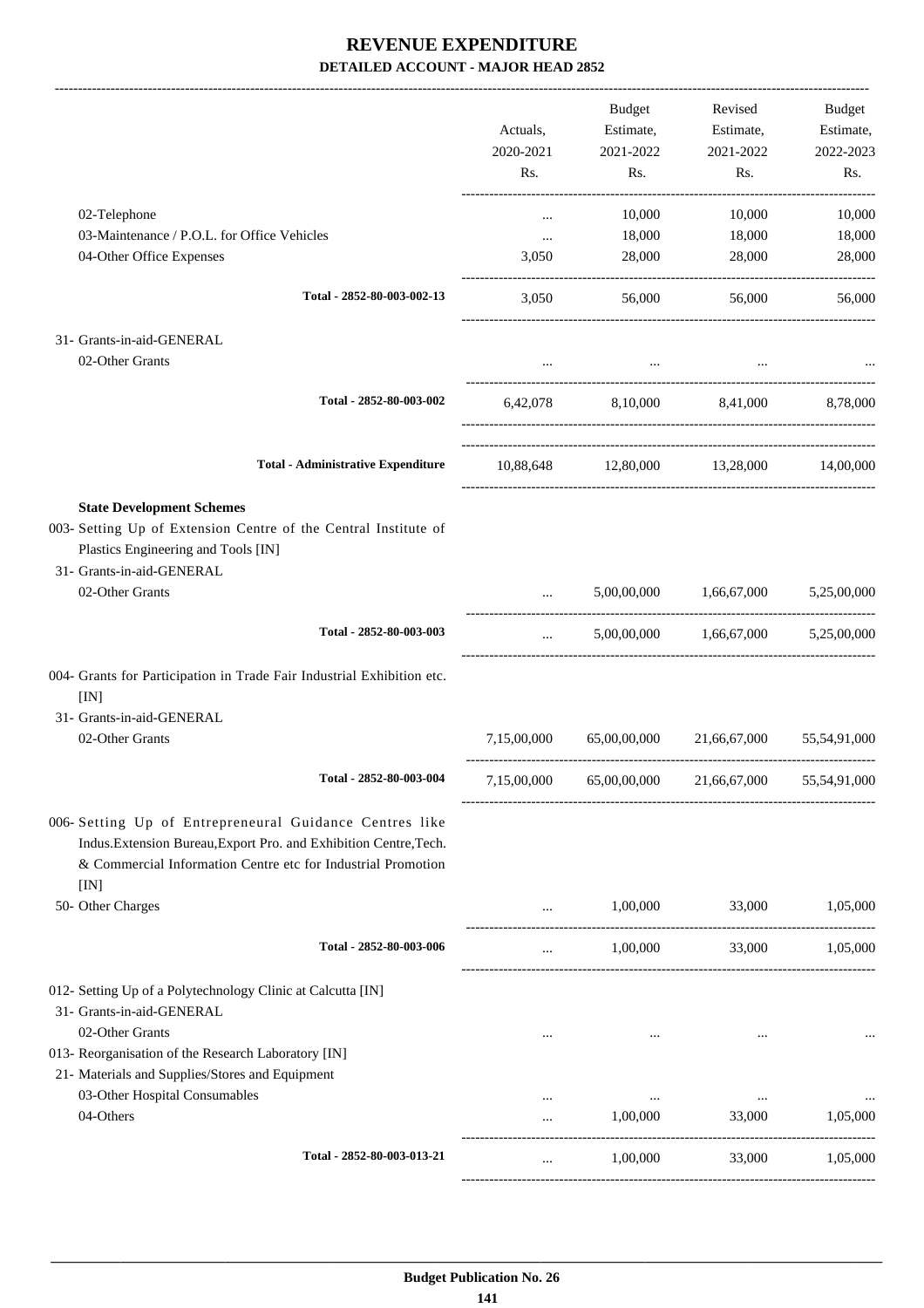|                                          | Actuals,                | <b>Budget</b><br>Estimate, | Revised<br>Estimate,     | Budget<br>Estimate,      |
|------------------------------------------|-------------------------|----------------------------|--------------------------|--------------------------|
|                                          | 2020-2021<br>Rs.        | 2021-2022<br>Rs.           | 2021-2022<br>Rs.         | 2022-2023<br>Rs.         |
| Total - 2852-80-003-013                  | $\cdots$                | 1,00,000                   | 33,000                   | 1,05,000                 |
| <b>Total - State Development Schemes</b> | 7,15,00,000             | 70.02.00.000               | 23,34,00,000             | 60,82,01,000             |
| Total - 2852-80-003                      | 7,25,88,648             | 70,14,80,000               | 23,47,28,000             | 60,96,01,000             |
| Voted<br>Charged                         | 7,25,88,648<br>$\cdots$ | 70,14,80,000<br>$\cdots$   | 23,47,28,000<br>$\cdots$ | 60,96,01,000<br>$\cdots$ |
|                                          |                         |                            |                          |                          |

.

#### **DETAILED ACCOUNT NO. 2852-80-102 - INDUSTRIAL PRODUCTIVITY .**

| 80 - GENERAL                                     |           |           |                                                 |           |
|--------------------------------------------------|-----------|-----------|-------------------------------------------------|-----------|
| 102- Industrial Productivity                     |           |           |                                                 |           |
| <b>Administrative Expenditure</b>                |           |           |                                                 |           |
| 001- Industrial Development [IN]                 |           |           |                                                 |           |
| 01- Salaries                                     |           |           |                                                 |           |
| 01-Pay                                           | 55,90,100 | 62,03,000 | 57,02,000                                       | 58,73,000 |
| 14-Grade Pay                                     | $\cdots$  | $\ddots$  | $\cdots$                                        | $\ddotsc$ |
| 02-Dearness Allowance                            | 25,107    | 1,86,000  | 2,28,000                                        | 3,52,000  |
| 03-House Rent Allowance                          | 6,70,812  | 5,89,000  | 5,42,000                                        | 5,58,000  |
| 04-Ad hoc Bonus                                  | 29,400    | 31,000    | 30,000                                          | 31,000    |
| 07-Other Allowances                              | $\cdots$  | 58,000    | 25,000                                          | 10,000    |
| 12-Medical Allowance                             | 17,500    | 17,000    | 18,000                                          | 18,000    |
| Total - 2852-80-102-001-01                       | 63,32,919 |           | 70,84,000 65,45,000                             | 68,42,000 |
| 02- Wages                                        | 28,15,680 | 28,16,000 | 29,90,000                                       | 34,00,000 |
| 07- Medical Reimbursements                       | $\cdots$  | 10,000    | 10,000                                          | 10,000    |
| 11- Travel Expenses                              | $\cdots$  | 15,000    | 15,000                                          | 15,000    |
| 12- Medical Reimbursements under WBHS 2008       | 6,834     | 1,73,000  | 1,73,000                                        | 1,76,000  |
| 13- Office Expenses                              |           |           |                                                 |           |
| 01-Electricity                                   | 61,415    | 66,000    | 66,000                                          | 67,000    |
| 02-Telephone                                     | 17,518    | 17,000    | 17,000                                          | 17,000    |
| 03-Maintenance / P.O.L. for Office Vehicles      | $\ldots$  | 46,000    | 10,000                                          | 5,000     |
| 04-Other Office Expenses                         | 1.800     | 28,000    | 28,000                                          | 29,000    |
| Total - 2852-80-102-001-13                       |           |           | 80,733 1,57,000 1,21,000 1,18,000               |           |
| 34- Scholarships and Stipends                    | $\cdots$  | 31,000    | 31,000                                          | 32,000    |
| 36- Grants-in-aid-Salaries                       |           |           | 20,63,000 30,67,000 21,35,000 22,36,000         |           |
| 50- Other Charges                                | 12,080    | 4,000     | 4,000                                           | 4,000     |
| <b>Total - Administrative Expenditure</b>        |           |           | 1,13,11,246 1,33,57,000 1,20,24,000 1,28,33,000 |           |
| <b>State Development Schemes</b>                 |           |           |                                                 |           |
| 003- Setting up of an Export Promotion Cell [IN] |           |           |                                                 |           |
| 50- Other Charges                                | $\cdots$  | 10.000    | 4.000                                           | 11,000    |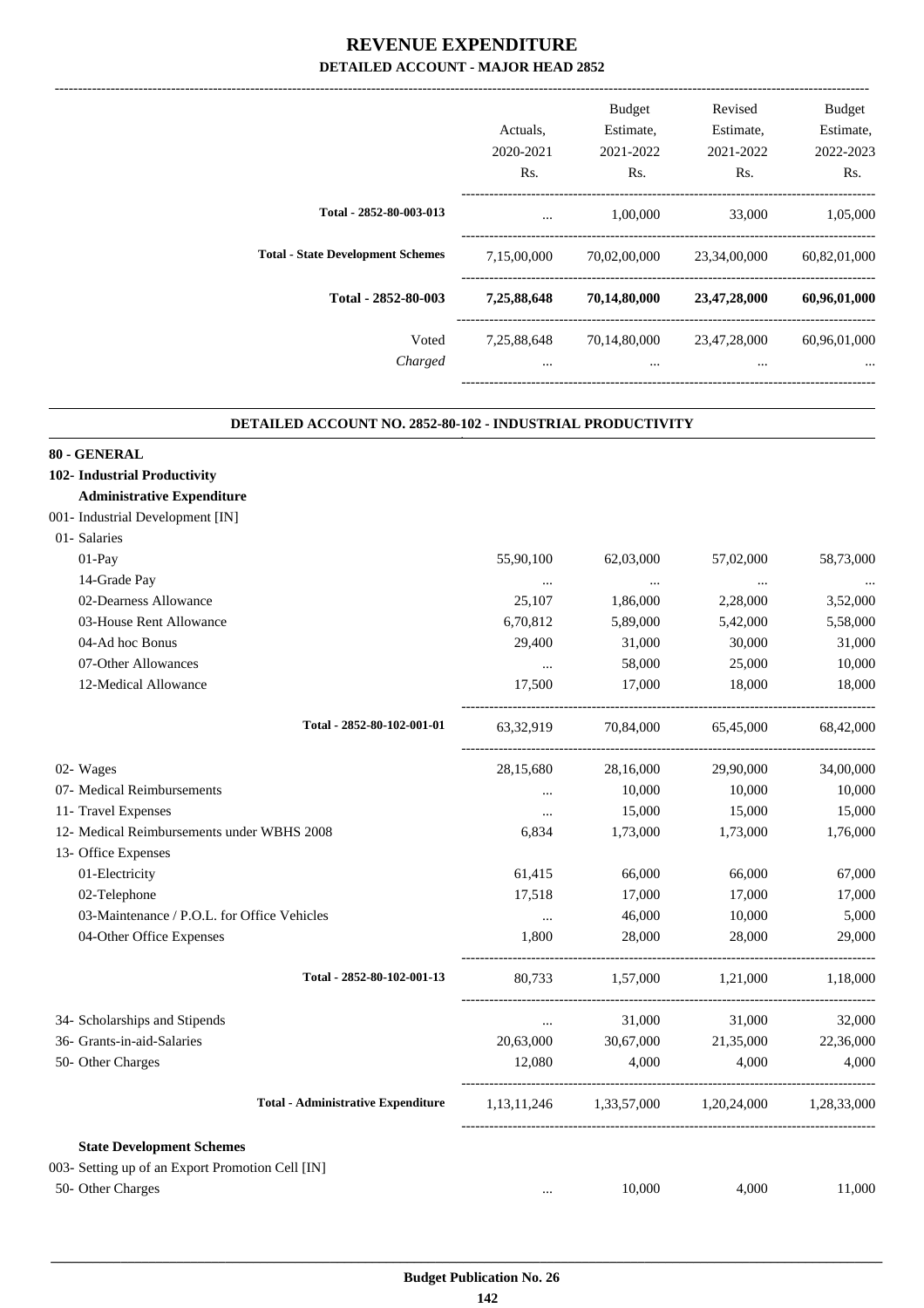|                                                                            |           | <b>Budget</b>                             | Revised                                         | Budget      |
|----------------------------------------------------------------------------|-----------|-------------------------------------------|-------------------------------------------------|-------------|
|                                                                            | Actuals,  | Estimate,                                 | Estimate,                                       | Estimate,   |
|                                                                            | 2020-2021 | 2021-2022                                 | 2021-2022                                       | 2022-2023   |
|                                                                            | Rs.       | Rs.                                       | Rs.                                             | Rs.         |
| Total - 2852-80-102-003                                                    | $\cdots$  | 10,000                                    | 4,000                                           | 11,000      |
| 006- Infrastructure Development for Trade, Commerce and Industries<br>[IN] |           |                                           |                                                 |             |
| 35- Grants for creation of Capital Assets                                  | $\cdots$  | 1,000                                     | 1,000                                           | 1,000       |
| Total - 2852-80-102-006                                                    | $\cdots$  | 1,000                                     | 1,000                                           | 1,000       |
| <b>Total - State Development Schemes</b>                                   | $\cdots$  | 11,000                                    | 5,000                                           | 12,000      |
| Total - 2852-80-102                                                        |           | $1,13,11,246$ $1,33,68,000$ $1,20,29,000$ |                                                 | 1,28,45,000 |
| Voted                                                                      |           |                                           | 1,13,11,246 1,33,68,000 1,20,29,000 1,28,45,000 |             |
| Charged                                                                    | $\cdots$  | $\cdots$                                  | $\cdots$                                        |             |
|                                                                            |           |                                           |                                                 |             |

#### **DETAILED ACCOUNT NO. 2852-80-789 - SPECIAL COMPONENT PLAN FOR SCHEDULED CASTES .**

#### **80 - GENERAL**

#### **789- Special Component Plan for Scheduled Castes**

#### **State Development Schemes**

# 002- State Government Grants to W.B.I.I.D.C. for Development in

Infrastructure Facilities in the "No Industry District". [IN]

## 31- Grants-in-aid-GENERAL

02-Other Grants

|                                          | $\cdots$ | 1,000 | 1,000 | 1,000    |
|------------------------------------------|----------|-------|-------|----------|
| <b>Total - State Development Schemes</b> | $\cdots$ | 1,000 | 1,000 | 1,000    |
| Total - 2852-80-789                      | $\cdots$ | 1,000 | 1,000 | 1,000    |
| Voted                                    | $\cdots$ | 1,000 | 1,000 | 1,000    |
| Charged                                  |          |       |       | $\cdots$ |
|                                          |          |       |       |          |

-----------------------------------------------------------------------------------------

.

.

#### **DETAILED ACCOUNT NO. 2852-80-796 - TRIBAL AREAS SUB-PLAN .**

#### **80 - GENERAL**

| 796- Tribal Areas Sub-Plan                                       |          |       |       |       |
|------------------------------------------------------------------|----------|-------|-------|-------|
| <b>State Development Schemes</b>                                 |          |       |       |       |
| 001 - New Incentive Scheme for encouraging the setting up of New |          |       |       |       |
| Industrial Units [IN]                                            |          |       |       |       |
| 31- Grants-in-aid-GENERAL                                        |          |       |       |       |
| 02-Other Grants                                                  | $\cdots$ | 1.000 | 1.000 | 1.000 |
| Total - 2852-80-796-001                                          | $\cdots$ | 1.000 | 1.000 | 1.000 |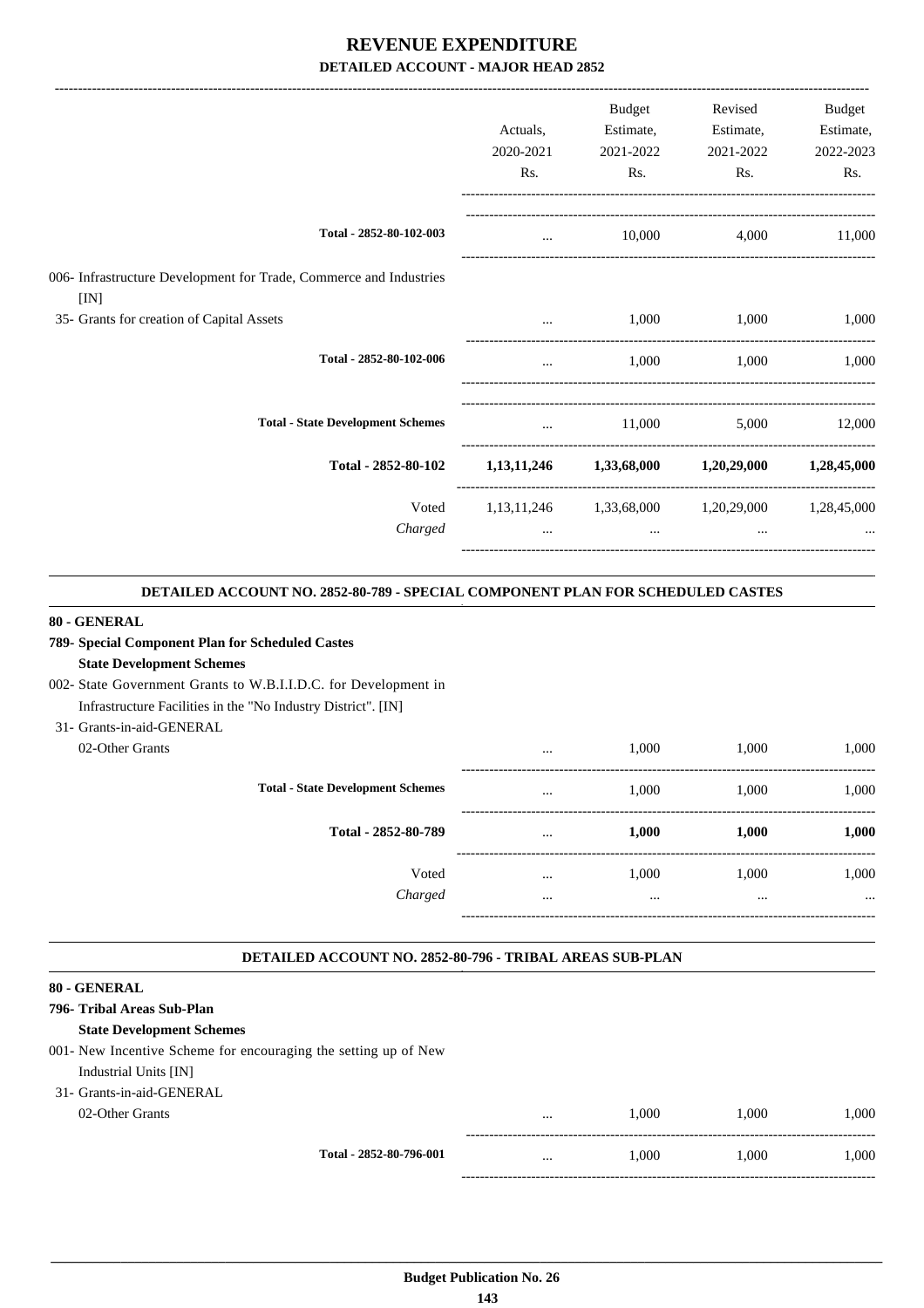|                                                                                                                                                               | Actuals,<br>2020-2021 | Budget<br>Estimate,<br>2021-2022 | Revised<br>Estimate,<br>2021-2022 | <b>Budget</b><br>Estimate,<br>2022-2023 |
|---------------------------------------------------------------------------------------------------------------------------------------------------------------|-----------------------|----------------------------------|-----------------------------------|-----------------------------------------|
|                                                                                                                                                               | Rs.                   | Rs.                              | Rs.                               | Rs.                                     |
| 002- State Government Grants to W.B.I.I.D.C. for Development in<br>Infrastructure Facilities in the "No Industry District". [IN]<br>31- Grants-in-aid-GENERAL |                       |                                  |                                   |                                         |
| 02-Other Grants                                                                                                                                               | $\cdots$              | 1,000                            | 1,000                             | 1,000                                   |
| Total - 2852-80-796-002                                                                                                                                       |                       | 1,000                            | 1.000                             | 1,000                                   |
| <b>Total - State Development Schemes</b>                                                                                                                      |                       | 2,000                            | 2,000                             | 2,000                                   |
| Total - 2852-80-796                                                                                                                                           | $\cdots$              | 2,000                            | 2,000                             | 2,000                                   |
| Voted                                                                                                                                                         | $\cdots$              | 2,000                            | 2,000                             | 2,000                                   |
| Charged                                                                                                                                                       | $\cdots$              | $\cdots$                         | $\cdots$                          |                                         |

#### **80 CENEDAL**

| OU - GENERAL                                                     |          |          |          |          |
|------------------------------------------------------------------|----------|----------|----------|----------|
| 797- Transfer to Reserve Fund/Deposit Account                    |          |          |          |          |
| <b>Administrative Expenditure</b>                                |          |          |          |          |
| 003- West Bengal Investment and Infrastructure Development Fund  |          |          |          |          |
| [IN]                                                             |          |          |          |          |
| 63- Inter-Account Transfer                                       | $\cdots$ | $\cdots$ | $\cdots$ | $\cdots$ |
| <b>State Development Schemes</b>                                 |          |          |          |          |
| 002- West Bengal Investment and Infrastructure Development Fund. |          |          |          |          |
| [IN]                                                             |          |          |          |          |
| 63- Inter-Account Transfer                                       | $\cdots$ | $\cdots$ | $\cdots$ | $\cdots$ |
| <b>State Development Schemes</b>                                 |          |          |          |          |
| 001- West Bengal Compensatory Entry Tax Fund (WBCETF)            |          |          |          |          |
| (WBETF) [IN]                                                     |          |          |          |          |
| 63- Inter-Account Transfer                                       | $\cdots$ | $\cdots$ | $\cdots$ | $\cdots$ |
| Total - 2852-80-797                                              | $\cdots$ | $\cdots$ | $\cdots$ | $\cdots$ |
|                                                                  |          |          |          |          |
| Voted                                                            | $\cdots$ | $\cdots$ | $\cdots$ | $\cdots$ |
| Charged                                                          | $\cdots$ | $\cdots$ | $\cdots$ | $\cdots$ |
|                                                                  |          |          |          |          |

**.**

#### **DETAILED ACCOUNT NO. 2852-80-800 - OTHER EXPENDITURE**

.

| 80 - GENERAL                         |          |          |          |          |
|--------------------------------------|----------|----------|----------|----------|
| 800- Other Expenditure               |          |          |          |          |
| <b>Administrative Expenditure</b>    |          |          |          |          |
| 007- Darjeeling Ropeway Company [IN] |          |          |          |          |
| 01- Salaries                         |          |          |          |          |
| $01-Pav$                             | 3,75,900 | $\cdots$ | $\cdots$ | $\cdots$ |
| 03-House Rent Allowance              | 40,320   | $\cdots$ | $\cdots$ | $\cdots$ |
| 11-Compensatory Allowance            | 20,000   |          | $\cdots$ | $\cdots$ |
|                                      |          |          |          |          |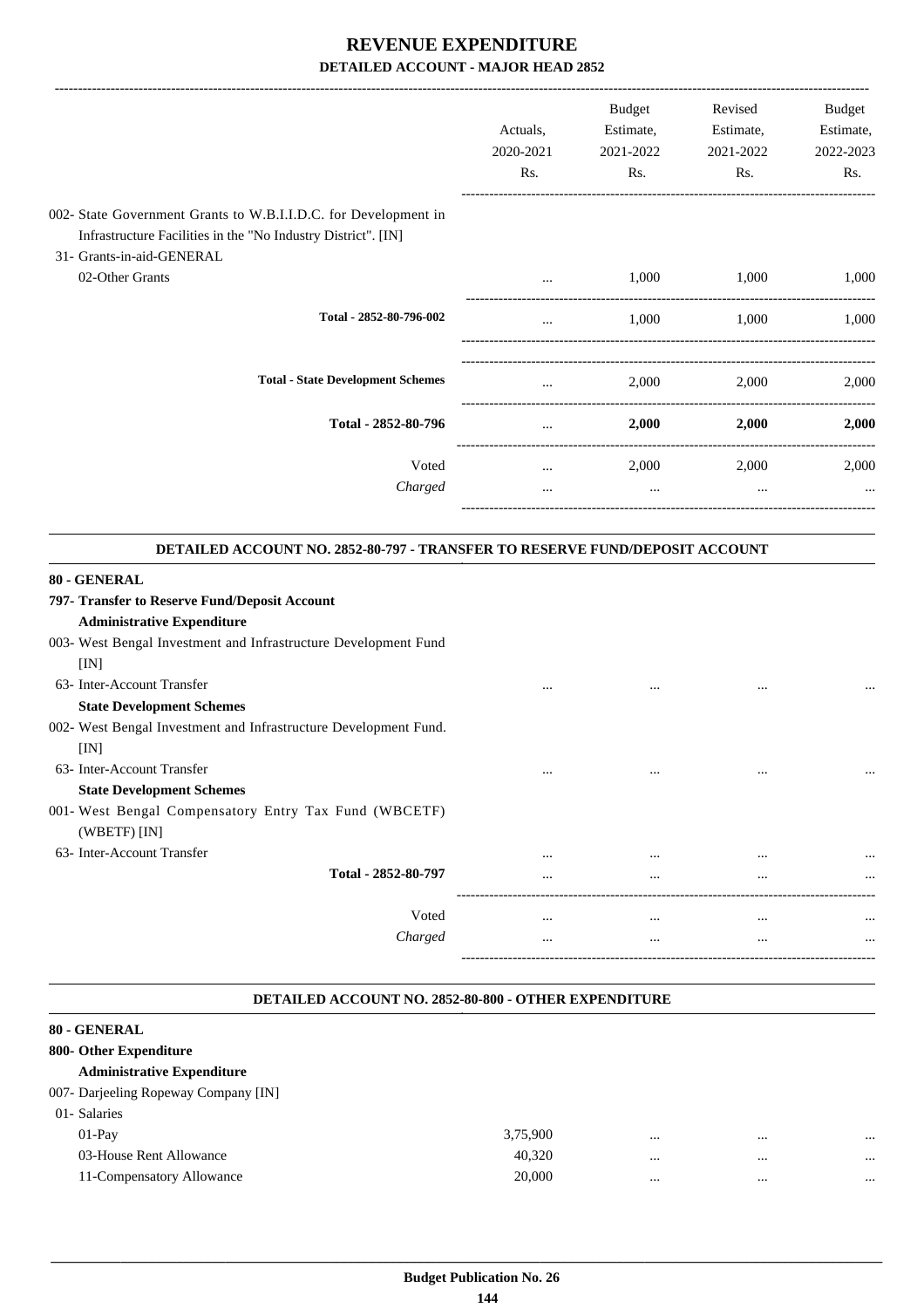|                                                                                                                                                                                       | Actuals,<br>2020-2021<br>Rs. | Budget<br>Estimate,<br>2021-2022<br>Rs.                                                             | Revised<br>Estimate,<br>2021-2022<br>Rs. | Budget<br>Estimate,<br>2022-2023<br>Rs. |
|---------------------------------------------------------------------------------------------------------------------------------------------------------------------------------------|------------------------------|-----------------------------------------------------------------------------------------------------|------------------------------------------|-----------------------------------------|
| 12-Medical Allowance                                                                                                                                                                  | 5,000                        | $\cdots$                                                                                            | $\cdots$                                 |                                         |
| Total - 2852-80-800-007-01                                                                                                                                                            | 4,41,220                     | $\cdots$                                                                                            | $\cdots$                                 |                                         |
| Total - 2852-80-800-007                                                                                                                                                               | 4,41,220                     | $\cdots$                                                                                            | $\cdots$                                 |                                         |
| 036- State Government Grants to WBIIDC for Development in<br>Infrastructure Facilities in the "No Industry District" Conversion<br>of Interest-Free Loan into [IN]                    |                              |                                                                                                     |                                          |                                         |
| 01- Salaries                                                                                                                                                                          |                              |                                                                                                     |                                          |                                         |
| 01-Pay<br>14-Grade Pay                                                                                                                                                                | $\cdots$                     |                                                                                                     |                                          |                                         |
| 02-Dearness Allowance                                                                                                                                                                 | $\cdots$                     |                                                                                                     |                                          |                                         |
| 03-House Rent Allowance                                                                                                                                                               | $\cdots$                     |                                                                                                     |                                          |                                         |
| 04-Ad hoc Bonus                                                                                                                                                                       | $\cdots$                     |                                                                                                     |                                          |                                         |
| 11-Compensatory Allowance                                                                                                                                                             |                              |                                                                                                     |                                          |                                         |
| 12-Medical Allowance                                                                                                                                                                  | $\cdots$                     |                                                                                                     | $\cdots$                                 |                                         |
| 12- Medical Reimbursements under WBHS 2008                                                                                                                                            |                              |                                                                                                     |                                          |                                         |
| 13- Office Expenses                                                                                                                                                                   |                              |                                                                                                     |                                          |                                         |
| 04-Other Office Expenses                                                                                                                                                              |                              |                                                                                                     |                                          |                                         |
| 037- Maintenance of Office Premises of Commerce & Industries<br>Department at 4, Camac Street, Kolkata-16 [IN]                                                                        |                              |                                                                                                     |                                          |                                         |
| 27- Minor Works/ Maintenance                                                                                                                                                          |                              | 20,00,000                                                                                           | 20,00,000                                | 20,00,000                               |
| 50- Other Charges                                                                                                                                                                     |                              | 28,000                                                                                              | 28,000                                   | 29,000                                  |
| Total - 2852-80-800-037                                                                                                                                                               | $\cdots$                     | 20,28,000<br>---------------------                                                                  | 20,28,000                                | 20,29,000                               |
| 038- Maintenance of Office Premises of C& I Deptt. at 4, Camac<br>Street [IN]                                                                                                         |                              |                                                                                                     |                                          |                                         |
| 27- Minor Works/ Maintenance                                                                                                                                                          | $\cdots$                     | $\cdots$                                                                                            | $\cdots$                                 |                                         |
| 50- Other Charges                                                                                                                                                                     |                              | $\cdots$                                                                                            | $\cdots$                                 | $\cdots$                                |
| 040- Grants towards upkeep and maintenance of Assets of the PSEs<br>under closure [IN]                                                                                                |                              |                                                                                                     |                                          |                                         |
| 31- Grants-in-aid-GENERAL<br>02-Other Grants                                                                                                                                          | $\ldots$                     | the contract of the contract of the contract of the contract of the contract of the contract of the |                                          |                                         |
| <b>Total - Administrative Expenditure</b>                                                                                                                                             |                              |                                                                                                     | 4,41,220 20,28,000 20,28,000             | 20,29,000                               |
| <b>State Development Schemes</b><br>001- State Govt. Grants to WBIIDC for development in Infrastructure<br>Facilities in the "No Industry District" [IN]<br>31- Grants-in-aid-GENERAL |                              |                                                                                                     |                                          |                                         |
| 02-Other Grants                                                                                                                                                                       | $\cdots$                     | 1,000                                                                                               | 1,000                                    | 1,000                                   |
| Total - 2852-80-800-001                                                                                                                                                               | $\cdots$                     | 1,000                                                                                               | 1,000                                    | 1,000                                   |

002- State Govt.Grants for Industrial Promotional Activities [IN]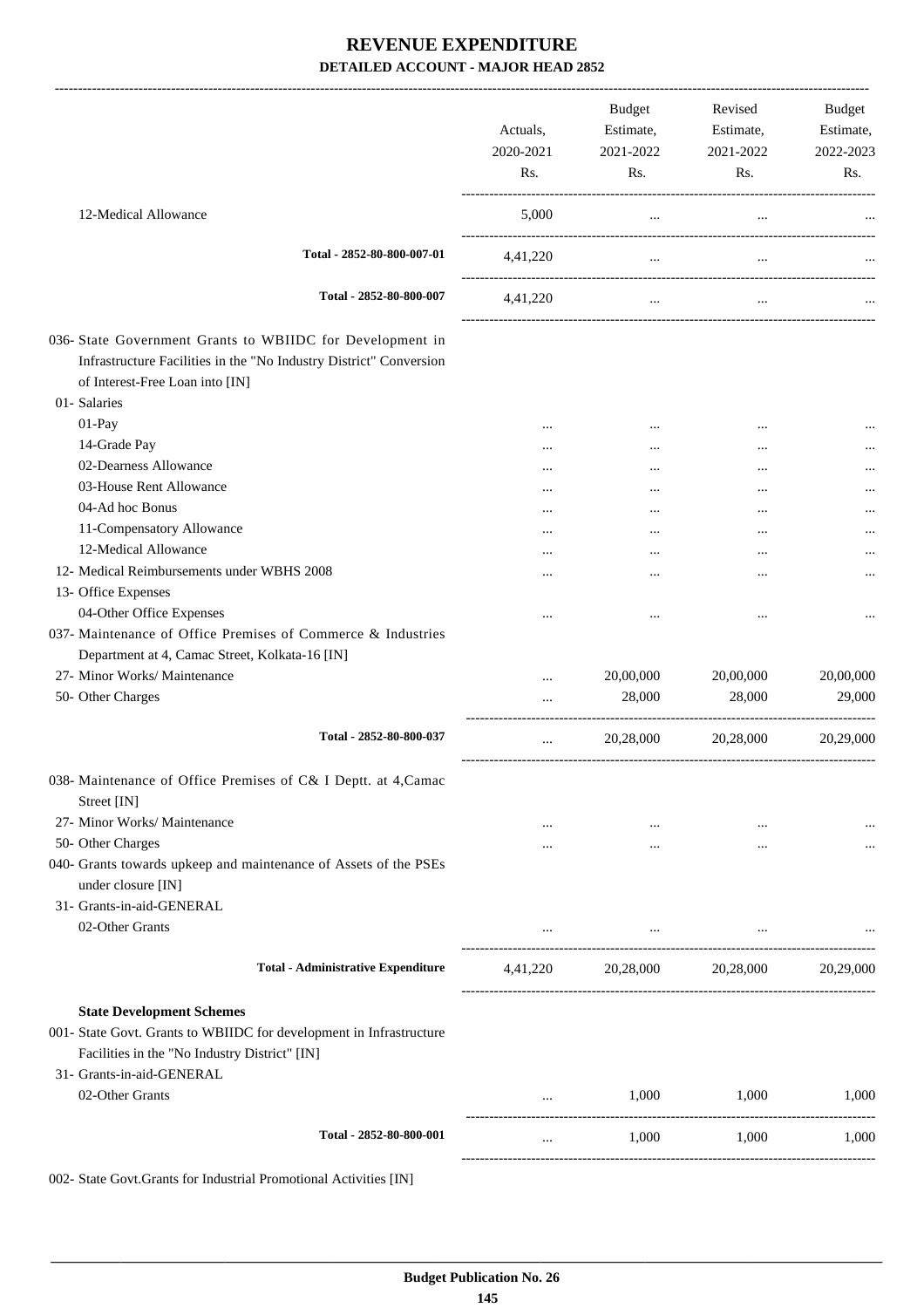|                                                                                                                                |             | Budget                            | Revised                   | Budget       |
|--------------------------------------------------------------------------------------------------------------------------------|-------------|-----------------------------------|---------------------------|--------------|
|                                                                                                                                | Actuals,    | Estimate,                         | Estimate,                 | Estimate,    |
|                                                                                                                                | 2020-2021   | 2021-2022                         | 2021-2022                 | 2022-2023    |
|                                                                                                                                | Rs.         | Rs.                               | Rs.                       | Rs.          |
| 26- Advertising and Publicity Expenses                                                                                         | $\cdots$    | 5,00,000                          | 1,67,000                  | 5,25,000     |
| 31- Grants-in-aid-GENERAL                                                                                                      |             |                                   |                           |              |
| 02-Other Grants                                                                                                                | $\cdots$    |                                   | 30,10,00,000 10,03,33,000 | 31,60,50,000 |
| Total - 2852-80-800-002                                                                                                        | $\cdots$    |                                   | 30,15,00,000 10,05,00,000 | 31,65,75,000 |
| 003- State Govt. Grant for Promotion of Industrial Infrastructure                                                              |             |                                   |                           |              |
| including Land Bank and Database Management [IN]                                                                               |             |                                   |                           |              |
| 50- Other Charges                                                                                                              | $\cdots$    | 10,000                            | 4,000                     | 11,000       |
| Total - 2852-80-800-003                                                                                                        | $\cdots$    | 10,000                            | 4,000                     | 11,000       |
| 006- Maintenance of Office Premises of Commerce and Industries<br>Department at 4, Abanindranath Tagore Sarani (Camac Street), |             |                                   |                           |              |
| Kolkata [IN]                                                                                                                   |             |                                   |                           |              |
| 27- Minor Works/ Maintenance                                                                                                   |             | 43,53,966 1,30,00,000 1,06,67,000 |                           | 3,80,00,000  |
| 50- Other Charges                                                                                                              | 4,44,353    | 1,00,00,000                       | 33,33,000                 | 1,20,00,000  |
| Total - 2852-80-800-006                                                                                                        | 47,98,319   |                                   | 2,30,00,000 1,40,00,000   | 5,00,00,000  |
| 008- Scheme for Modernisation and Computetrisation of the<br>Department [IN]                                                   |             |                                   |                           |              |
| 02- Wages                                                                                                                      | 9,01,630    | 9,62,000                          | 10,00,000                 | 10,10,000    |
| 27- Minor Works/ Maintenance                                                                                                   | 7,72,064    | 2,70,00,000                       | 90,00,000                 | 2,83,50,000  |
| 77- Computerisation                                                                                                            | 24, 45, 159 | 10,00,00,000                      | 3,33,33,000               | 10,50,00,000 |
| Total - 2852-80-800-008                                                                                                        | 41,18,853   | 12,79,62,000                      | 4,33,33,000               | 13,43,60,000 |
| 009- New incentive scheme for encouraging the setting up of new<br>industrial units [IN]                                       |             |                                   |                           |              |
| 31- Grants-in-aid-GENERAL                                                                                                      |             |                                   |                           |              |
| 02-Other Grants                                                                                                                |             | 80,00,00,000                      | 26,66,67,000              | 84,00,00,000 |
| Total - 2852-80-800-009                                                                                                        |             |                                   | 80,00,00,000 26,66,67,000 | 84,00,00,000 |
| 013- Schemes for Critical Infrastructural Support in Natural Gas/CBM<br>Sector [IN]                                            |             |                                   |                           |              |
| 50- Other Charges                                                                                                              |             | 1,000                             | 1,000                     | 1,000        |
| Total - 2852-80-800-013                                                                                                        | $\cdots$    | 1,000                             | 1,000                     | 1,000        |
| 016- Extension of e-Governance to Directorate, Corporations and                                                                |             |                                   |                           |              |
| Other Offices including hardware/ software and Training<br>personnel [IN]                                                      |             |                                   |                           |              |
| 50- Other Charges                                                                                                              | $\cdots$    | 1,000                             | 1,000                     | 1,000        |
|                                                                                                                                |             |                                   |                           |              |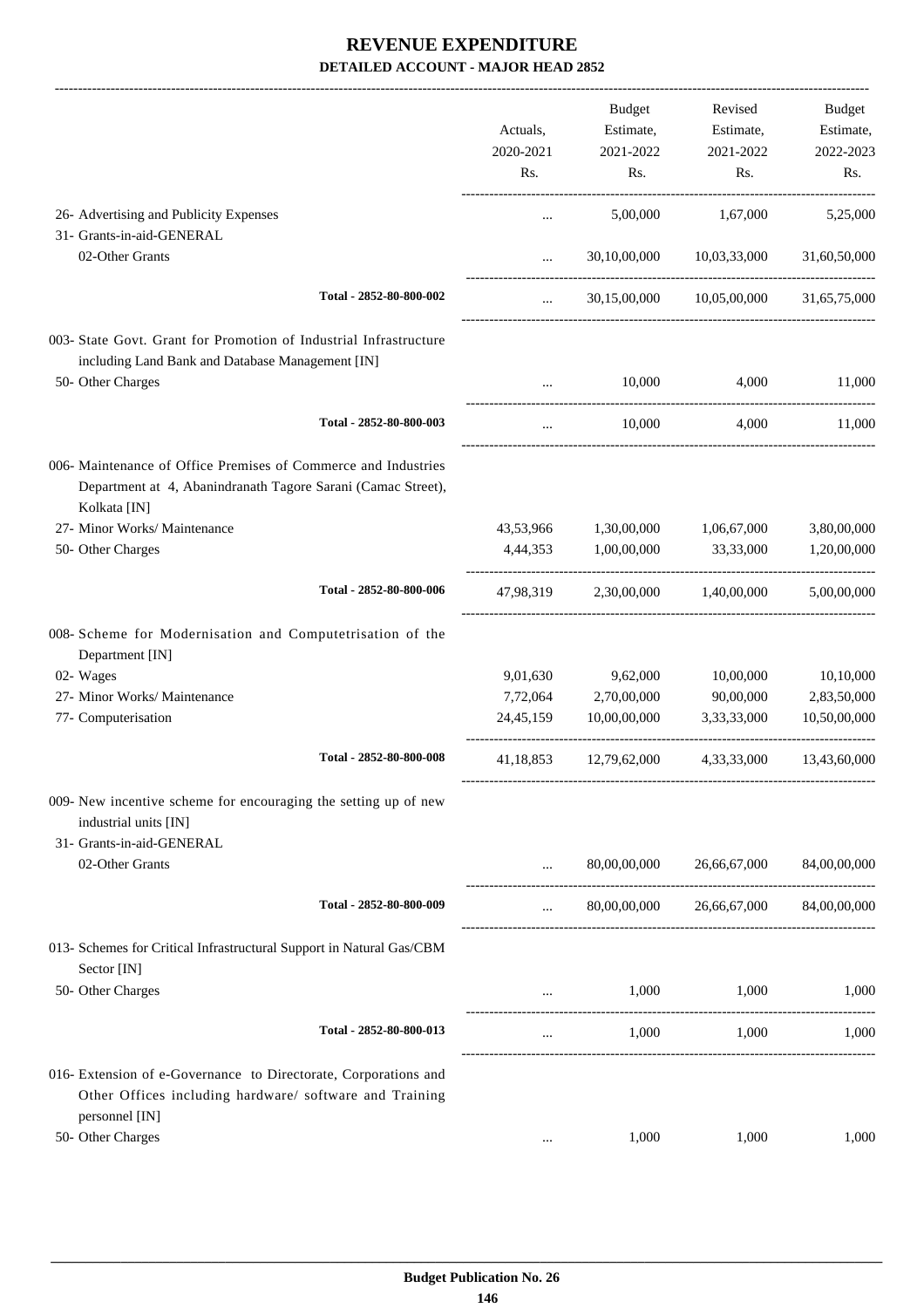|                                                                                                                                 | Actuals,<br>2020-2021<br>Rs. | Budget<br>Estimate,<br>2021-2022<br>Rs. | Revised<br>Estimate,<br>2021-2022<br>Rs. | Budget<br>Estimate,<br>2022-2023<br>Rs. |
|---------------------------------------------------------------------------------------------------------------------------------|------------------------------|-----------------------------------------|------------------------------------------|-----------------------------------------|
| Total - 2852-80-800-016                                                                                                         | $\cdots$                     |                                         | 1,000 1,000 1,000                        |                                         |
| 020- Incentive to Industrial Units in lieu of Power Tariff Consession<br>[IN]                                                   |                              |                                         |                                          |                                         |
| 31- Grants-in-aid-GENERAL                                                                                                       |                              |                                         |                                          |                                         |
| 02-Other Grants                                                                                                                 | $\cdots$                     | 80,00,00,000                            | 26,66,67,000                             | 84,00,00,000                            |
| Total - 2852-80-800-020                                                                                                         | $\cdots$                     |                                         | 80,00,00,000 26,66,67,000                | 84,00,00,000                            |
| 022- Incentive to Industrial Units in lieu of Powar Tariff Concession<br>[IN]                                                   |                              |                                         |                                          |                                         |
| 31- Grants-in-aid-GENERAL                                                                                                       |                              |                                         |                                          |                                         |
| 02-Other Grants                                                                                                                 |                              |                                         | $\cdots$                                 |                                         |
| 023- Grants to WBIDC for development of infrastructure for<br>industrial growth [IN]<br>31- Grants-in-aid-GENERAL               |                              |                                         |                                          |                                         |
| 02-Other Grants                                                                                                                 | $\cdots$                     | 1,000                                   | 1,000                                    | 1,000                                   |
|                                                                                                                                 |                              |                                         |                                          |                                         |
| Total - 2852-80-800-023                                                                                                         | $\cdots$                     |                                         | 1,000<br>1.000                           | 1.000                                   |
| 024- Maintenance of office premises of Commerce&Industries<br>Department at 4, Abanindranath Tagore Sarani, Kolkata [IN]        |                              |                                         |                                          |                                         |
| 27- Minor Works/ Maintenance                                                                                                    |                              | $\cdots$                                | $\cdots$                                 |                                         |
| 50- Other Charges                                                                                                               |                              | $\ddotsc$                               | $\cdots$                                 |                                         |
| 039- Setting up of different Industrial Parks [IN]                                                                              |                              |                                         |                                          |                                         |
| 28- Payment of Professional and Special Services<br>02-Other charges                                                            |                              |                                         |                                          |                                         |
| 35- Grants for creation of Capital Assets                                                                                       |                              |                                         |                                          |                                         |
| 50- Other Charges                                                                                                               | $\cdots$                     | $\cdots$                                | $\cdots$<br>$\ldots$                     |                                         |
| <b>Total - State Development Schemes</b>                                                                                        | 89, 17, 172                  |                                         | 205,24,76,000 69,11,75,000               | 218,09,50,000                           |
| <b>State Development Schemes</b>                                                                                                |                              |                                         |                                          |                                         |
| 025- Incentive Scheme for setting up new Industrial Unit by West<br>Bengal Compensatory Entry Tax Fund (WBCETF) (WBETF)<br>[IN] |                              |                                         |                                          |                                         |
| 33- Subsidies                                                                                                                   |                              |                                         |                                          |                                         |
| 05-Other Subsidies                                                                                                              |                              |                                         |                                          |                                         |
| Total - 2852-80-800                                                                                                             | 93,58,392                    | 205,45,04,000 69,32,03,000              |                                          | 218,29,79,000                           |
| Voted                                                                                                                           | 93,58,392                    |                                         | 205,45,04,000 69,32,03,000               | 218,29,79,000                           |
| Charged                                                                                                                         | $\cdots$                     | $\cdots$                                | $\cdots$                                 |                                         |
|                                                                                                                                 |                              |                                         |                                          |                                         |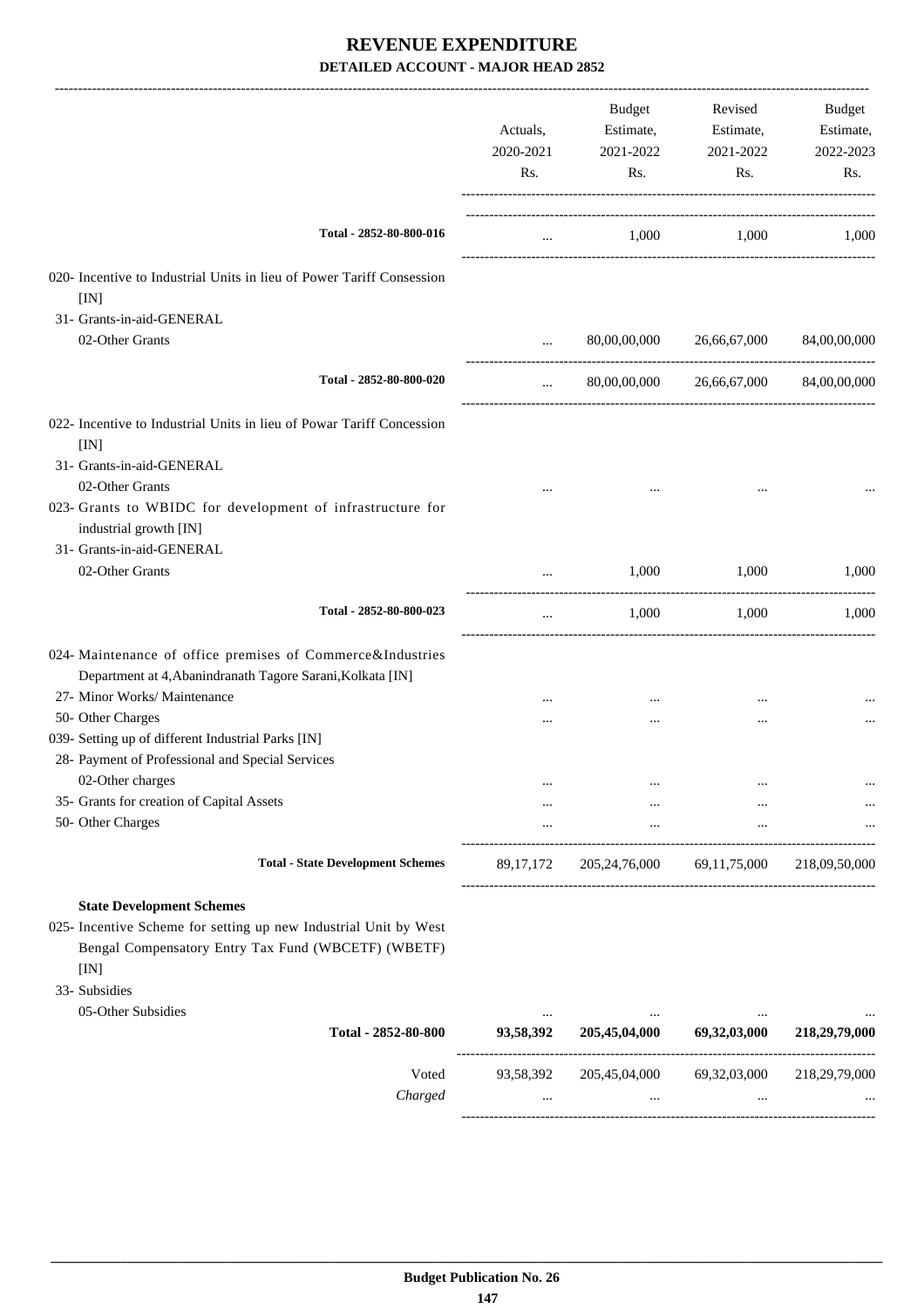|                                                                           | Actuals,<br>2020-2021 | Budget<br>Estimate,<br>2021-2022 | Revised<br>Estimate,<br>2021-2022 | <b>Budget</b><br>Estimate,<br>2022-2023 |
|---------------------------------------------------------------------------|-----------------------|----------------------------------|-----------------------------------|-----------------------------------------|
|                                                                           | Rs.                   | Rs.                              | Rs.                               | Rs.                                     |
| DETAILED ACCOUNT NO. 2852 - DEDUCT RECOVERIES IN REDUCTION OF EXPENDITURE |                       |                                  |                                   |                                         |
| 08 - CONSUMER INDUSTRIES                                                  |                       |                                  |                                   |                                         |
| 600- Others                                                               |                       |                                  |                                   |                                         |
| Administrative Expenditure                                                |                       |                                  |                                   |                                         |
| 001-Development of Salt Production [IN]                                   |                       |                                  |                                   |                                         |
| 70-Deduct Recoveries                                                      |                       |                                  |                                   |                                         |
| 01-Others                                                                 |                       |                                  |                                   |                                         |
| 02-W.B.H.S. 2008                                                          |                       |                                  |                                   |                                         |
| 004-Operation and Maintenance [IN]                                        |                       |                                  |                                   |                                         |
| 70-Deduct Recoveries                                                      |                       |                                  |                                   |                                         |
| 01-Others                                                                 |                       |                                  |                                   |                                         |
| 02-W.B.H.S. 2008                                                          | $\cdots$              | $\cdots$                         | $\ddotsc$                         |                                         |
| Total - 600 - Deduct - Recoveries                                         | $\cdots$              | $\cdots$                         | $\cdots$                          |                                         |
| 80- GENERAL                                                               |                       |                                  |                                   |                                         |
| 001- Direction and Administration                                         |                       |                                  |                                   |                                         |
| Administrative Expenditure                                                |                       |                                  |                                   |                                         |
| 001-Directorate of Industries [IN]                                        |                       |                                  |                                   |                                         |
| 70-Deduct Recoveries                                                      |                       |                                  |                                   |                                         |
| 01-Others                                                                 |                       | $\cdots$                         | $-1,000$                          | $-1,000$                                |
| 02-W.B.H.S. 2008                                                          |                       |                                  |                                   |                                         |
| Total - 001 - Deduct - Recoveries                                         | $\cdots$              | $\cdots$                         | $-1,000$                          | $-1,000$                                |
| 003- Industrial Education, Research and Trining                           |                       |                                  |                                   |                                         |
| Administrative Expenditure                                                |                       |                                  |                                   |                                         |
| 001-Inspection [IN]                                                       |                       |                                  |                                   |                                         |
| 70-Deduct Recoveries                                                      |                       |                                  |                                   |                                         |
| 01-Others                                                                 | $\cdots$              | $\cdots$                         | $\cdots$                          |                                         |
| 02-W.B.H.S. 2008                                                          |                       | $\cdots$                         | $\ddotsc$                         | $\cdots$                                |
| 002-Technical and Industrial Schools and Colleges [IN]                    |                       |                                  |                                   |                                         |
| 70-Deduct Recoveries                                                      |                       |                                  |                                   |                                         |
| 01-Others                                                                 |                       | $-1,000$                         | $-1,000$                          | $-1,000$                                |
| 02-W.B.H.S. 2008                                                          |                       | $-1,000$                         | $\cdots$                          |                                         |
| <b>State Development Schemes</b>                                          |                       |                                  |                                   |                                         |
| 004-Grants for Participation in Trade Fair Industrial Exhibition etc.     |                       |                                  |                                   |                                         |
| [IN]<br>70-Deduct Recoveries                                              |                       |                                  |                                   |                                         |
| 01-Others                                                                 | $\cdots$              | $\cdots$                         | $\cdots$                          |                                         |
|                                                                           |                       |                                  |                                   |                                         |
| Total - 003 - Deduct - Recoveries                                         | $\cdots$              | $-2,000$                         | $-1,000$                          | $-1,000$                                |

### **102- Industrial Productivity**

Administrative Expenditure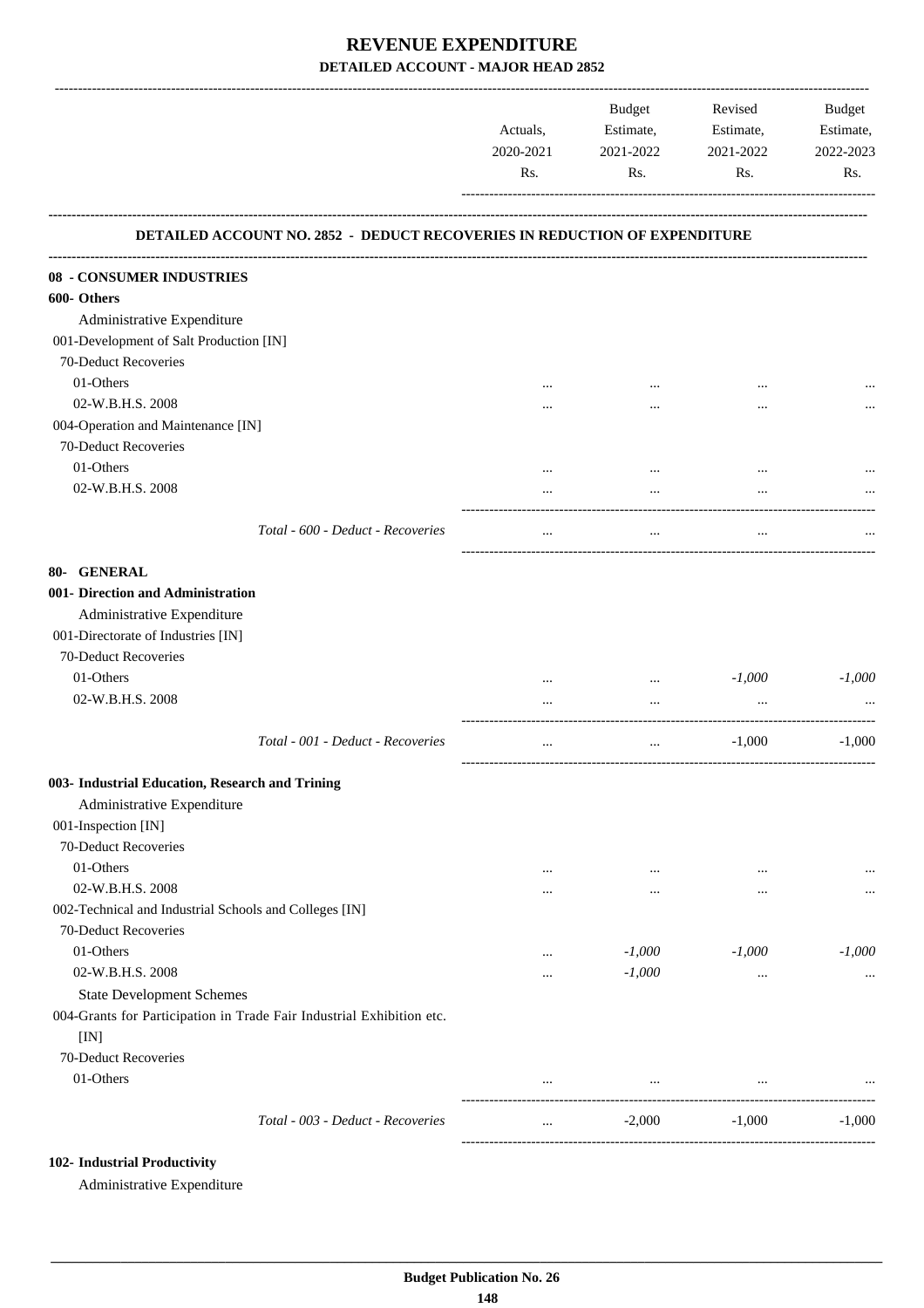|                                                                                         | Actuals,<br>2020-2021<br>Rs. | Budget<br>Estimate,<br>2021-2022<br>Rs. | Revised<br>Estimate,<br>2021-2022<br>Rs. | Budget<br>Estimate,<br>2022-2023<br>Rs. |
|-----------------------------------------------------------------------------------------|------------------------------|-----------------------------------------|------------------------------------------|-----------------------------------------|
| 001-Industrial Development [IN]                                                         |                              |                                         |                                          |                                         |
| 70-Deduct Recoveries                                                                    |                              |                                         |                                          |                                         |
| 01-Others                                                                               | $\cdots$                     | $-1,000$                                | $-1,000$                                 | $-1,000$                                |
| 02-W.B.H.S. 2008                                                                        |                              | $-1,000$                                | $\ddots$                                 |                                         |
| Total - 102 - Deduct - Recoveries                                                       |                              | $-2,000$                                | $-1,000$                                 | $-1,000$                                |
| 797- Transfer to Reserve Fund/Deposit Account                                           |                              |                                         |                                          |                                         |
| <b>State Development Schemes</b>                                                        |                              |                                         |                                          |                                         |
| 001-West Bengal Compensatory Entry Tax Fund (WBCETF)<br>(WBETF) [IN]                    |                              |                                         |                                          |                                         |
| 70-Deduct Recoveries                                                                    |                              |                                         |                                          |                                         |
| 01-Others                                                                               |                              | $\cdots$                                |                                          |                                         |
| Total - 797 - Deduct - Recoveries                                                       | $\cdots$                     | $\ldots$                                | $\cdots$                                 |                                         |
| 800- Other Expenditure                                                                  |                              |                                         |                                          |                                         |
| Administrative Expenditure                                                              |                              |                                         |                                          |                                         |
| 036-State Government Grants to WBIIDC for Development in                                |                              |                                         |                                          |                                         |
| Infrastructure Facilities in the "No Industry District" Conversion                      |                              |                                         |                                          |                                         |
| of Interest-Free Loan into [IN]                                                         |                              |                                         |                                          |                                         |
| 70-Deduct Recoveries                                                                    |                              |                                         |                                          |                                         |
| 01-Others                                                                               |                              | $\cdots$                                | $-1,000$                                 | $-1,000$                                |
| 02-W.B.H.S. 2008                                                                        | $\cdots$                     |                                         |                                          |                                         |
| <b>State Development Schemes</b>                                                        |                              |                                         |                                          |                                         |
| 001-State Govt. Grants to WBIIDC for development in Infrastructure                      |                              |                                         |                                          |                                         |
| Facilities in the "No Industry District" [IN]                                           |                              |                                         |                                          |                                         |
| <b>70-Deduct Recoveries</b>                                                             |                              |                                         |                                          |                                         |
| 01-Others                                                                               | $\cdots$                     | $\cdots$                                | $\cdots$                                 |                                         |
| 002-State Govt.Grants for Industrial Promotional Activities [IN]                        |                              |                                         |                                          |                                         |
| 70-Deduct Recoveries                                                                    |                              |                                         |                                          |                                         |
| 01-Others                                                                               | $\cdots$                     | $\cdots$                                | $\cdots$                                 |                                         |
| 009-New incentive scheme for encouraging the setting up of new<br>industrial units [IN] |                              |                                         |                                          |                                         |
| 70-Deduct Recoveries                                                                    |                              |                                         |                                          |                                         |
| 01-Others                                                                               | $\cdots$                     | $\cdots$                                | $\cdots$                                 |                                         |
| 020-Incentive to Industrial Units in lieu of Power Tariff Consession<br>[IN]            |                              |                                         |                                          |                                         |
| 70-Deduct Recoveries                                                                    |                              |                                         |                                          |                                         |
| 01-Others                                                                               |                              | $\cdots$                                |                                          |                                         |
| Total - 800 - Deduct - Recoveries                                                       | $\cdots$                     | $\ddotsc$                               | $-1,000$                                 | $-1,000$                                |

**902- Deduct - Amount met from the Reserve Fund / Deposit Account**

State Development Schemes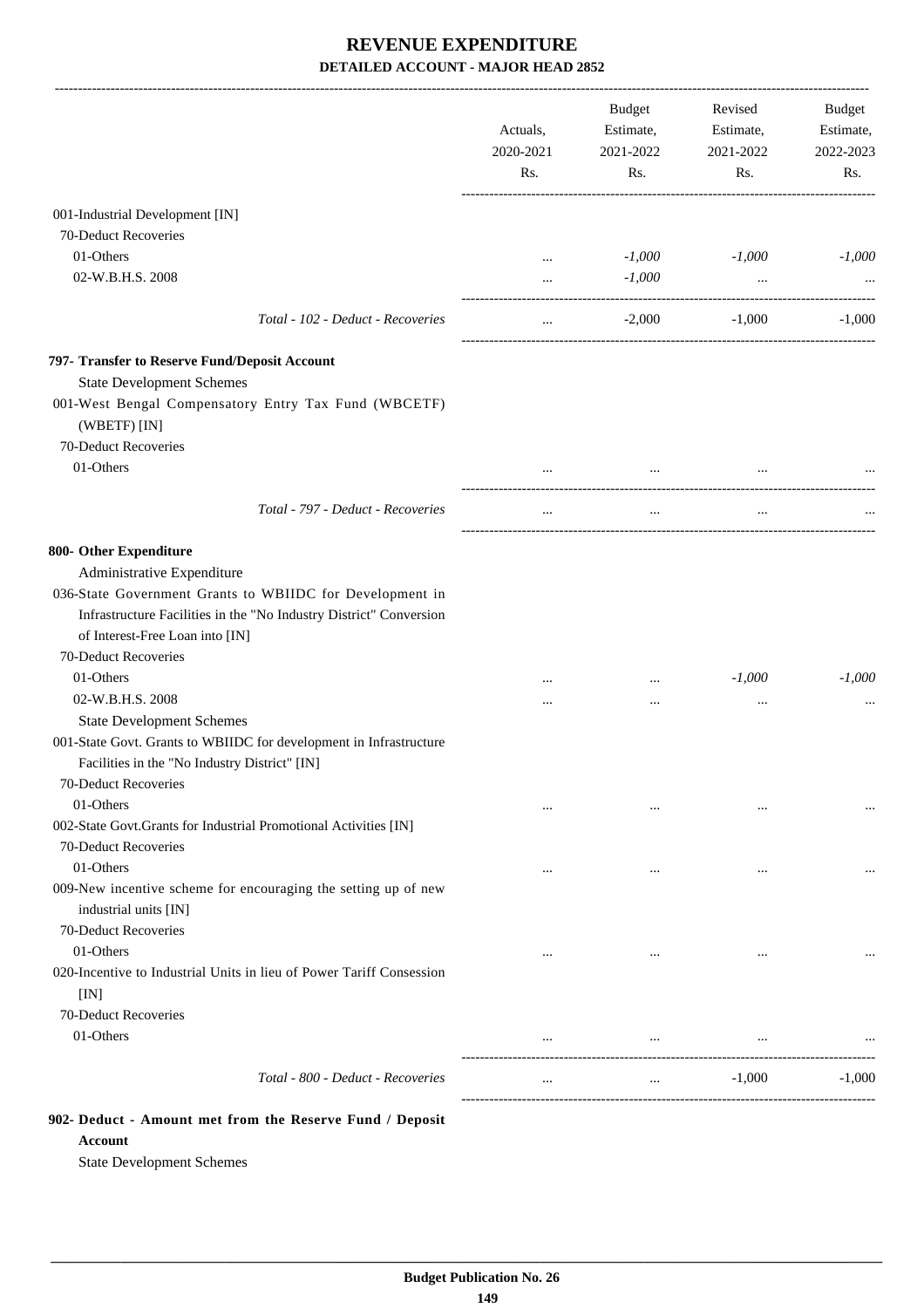|                                                                               | Actuals,<br>2020-2021<br>Rs. | Budget<br>Estimate,<br>2021-2022<br>Rs. | Revised<br>Estimate,<br>2021-2022<br>Rs.  | Budget<br>Estimate,<br>2022-2023<br>Rs. |
|-------------------------------------------------------------------------------|------------------------------|-----------------------------------------|-------------------------------------------|-----------------------------------------|
| 001-West Bengal Compensatory Entry Tax Fund (WBCETF)                          |                              |                                         |                                           |                                         |
| (WBETF) [IN]                                                                  |                              |                                         |                                           |                                         |
| 70-Deduct Recoveries<br>01-Others                                             |                              |                                         |                                           |                                         |
|                                                                               |                              |                                         | the company of the company of<br>$\cdots$ |                                         |
| Total - 902 - Deduct - Recoveries                                             | $\cdots$                     | $\ddotsc$                               | $\ddotsc$                                 |                                         |
| 911- Deduct Recovery Of Overpayment                                           |                              |                                         |                                           |                                         |
| Administrative Expenditure                                                    |                              |                                         |                                           |                                         |
| 002-Technical &Industrial Schools and Colleges [IN]                           |                              |                                         |                                           |                                         |
| 70-Deduct Recoveries                                                          |                              |                                         |                                           |                                         |
| 01-Others                                                                     | $\cdots$                     | $-5,000$                                | $-1,000$                                  | $-1,000$                                |
| <b>State Development Schemes</b>                                              |                              |                                         |                                           |                                         |
| 004-Grants for Participation in Trade Fair Industrial Exhibition etc.<br>[IN] |                              |                                         |                                           |                                         |
| 70-Deduct Recoveries                                                          |                              |                                         |                                           |                                         |
| 01-Others                                                                     | $-3,59,57,317$               |                                         | $\cdots$                                  |                                         |
| 008-deduct recoveries of payment [IN]                                         |                              |                                         |                                           |                                         |
| 70-Deduct Recoveries                                                          |                              |                                         |                                           |                                         |
| 01-Others                                                                     |                              |                                         |                                           |                                         |
| 009-Refund of unutilised funds under various Schemes [IN]                     |                              |                                         |                                           |                                         |
| 70-Deduct Recoveries                                                          |                              |                                         |                                           |                                         |
| 01-Others                                                                     | $-5,04,83,373$               | $\ddotsc$                               |                                           |                                         |
| Total - 911 - Deduct - Recoveries                                             | $-8,64,40,690$               | $-5,000$ $-1,000$                       |                                           | ----------------------<br>$-1,000$      |
| Total - 2852 - Deduct - Recoveries                                            | $-8,64,40,690$               | $-9,000$                                | $-5,000$                                  | $-5,000$                                |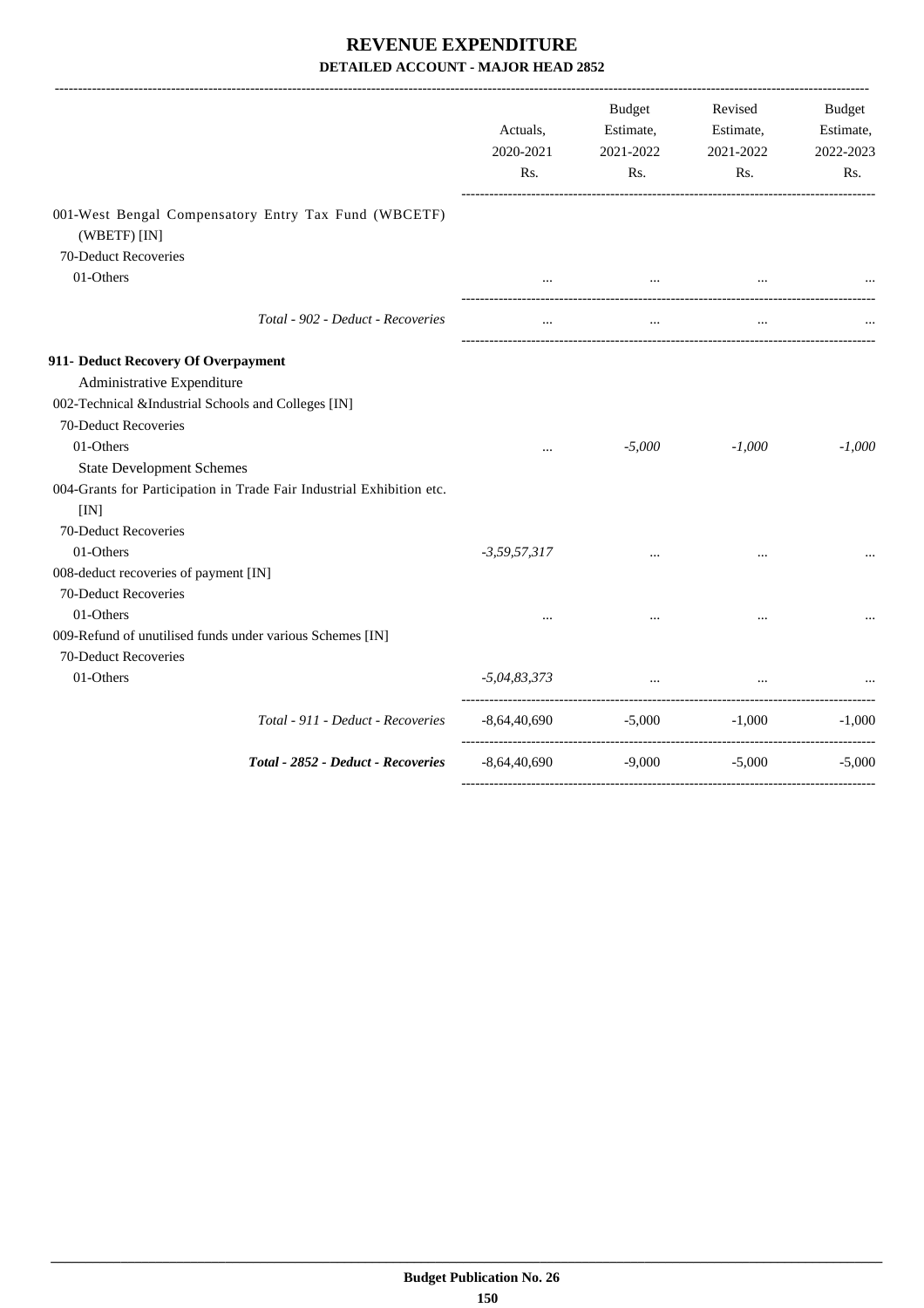# **REVENUE EXPENDITURE**

## **DEMAND No. 75**

# **Industry Commerce and Enterprises Department**

**C - Economic Services - (f) Industry and Minerals**

# **Head of Account : 2853 - Non-Ferrous Mining and Metallurgical Industries**

| Voted Rs. 9,85,95,000                                                         | <b>Charged Rs. Nil</b>                                            |                                            |                                                 | Total Rs. 9,85,95,000 |
|-------------------------------------------------------------------------------|-------------------------------------------------------------------|--------------------------------------------|-------------------------------------------------|-----------------------|
|                                                                               |                                                                   | Voted Rs.                                  | <b>Charged Rs.</b>                              | <b>Total Rs.</b>      |
| <b>Gross Expenditure</b>                                                      |                                                                   | 9,85,95,000                                |                                                 | 9,85,95,000           |
| <b>Deduct - Recoveries</b>                                                    |                                                                   | $-7,000$                                   | $\dddotsc$                                      | $-7,000$              |
| Net Expenditure                                                               |                                                                   | 9,85,88,000                                | $\cdots$                                        | 9,85,88,000           |
| <b>REVENUE EXPENDITURE</b><br><b>ABSTRACT ACCOUNT</b>                         |                                                                   |                                            |                                                 |                       |
|                                                                               |                                                                   | Budget                                     | Revised                                         | <b>Budget</b>         |
|                                                                               | Actuals,                                                          | Estimate,                                  | Estimate,                                       | Estimate,             |
|                                                                               | 2020-2021                                                         | 2021-2022                                  | 2021-2022                                       | 2022-2023             |
|                                                                               | Rs.                                                               | Rs.                                        | Rs.                                             | Rs.                   |
| 02 - REGULATION AND DEVELOPMENT OF MINES<br>001- Direction and Administration |                                                                   |                                            |                                                 |                       |
| Administrative Expenditure                                                    |                                                                   |                                            | 2,06,44,394 1,75,34,000 1,68,92,000 1,74,29,000 |                       |
| <b>Total - 001</b>                                                            |                                                                   |                                            | 2,06,44,394 1,75,34,000 1,68,92,000 1,74,29,000 |                       |
| 102- Mineral Exploration                                                      |                                                                   |                                            |                                                 |                       |
| Administrative Expenditure                                                    | 3,11,27,610                                                       | 3,47,08,000                                | 3,39,70,000                                     | 3,59,23,000           |
| <b>State Development Schemes</b>                                              | 20,79,948                                                         | 4,30,81,000                                | 1,67,78,000                                     | 4,52,43,000           |
| <b>Total - 102</b>                                                            |                                                                   | 3,32,07,558 7,77,89,000                    | 5,07,48,000                                     | 8,11,66,000           |
| <b>Grand Total - Gross</b>                                                    |                                                                   | 5,38,51,952 9,53,23,000                    | 6,76,40,000                                     | 9,85,95,000           |
| Voted                                                                         | 5,38,51,952 9,53,23,000                                           |                                            | 6,76,40,000                                     | 9,85,95,000           |
| Charged                                                                       |                                                                   |                                            |                                                 |                       |
| Administrative Expenditure 5,17,72,004 5,22,42,000 5,08,62,000                |                                                                   |                                            |                                                 | 5,33,52,000           |
| State Development Schemes 20,79,948 4,30,81,000 1,67,78,000 4,52,43,000       |                                                                   |                                            |                                                 |                       |
|                                                                               | <i>Deduct Recoveries</i> -8,692 -10,000 -7,000 -7,000             |                                            |                                                 |                       |
|                                                                               | Grand Total - Net 5,38,43,260 9,53,13,000 6,76,33,000 9,85,88,000 |                                            |                                                 |                       |
|                                                                               | Voted                                                             |                                            | 5,38,43,260 9,53,13,000 6,76,33,000             | 9,85,88,000           |
| Charged                                                                       |                                                                   | <b>The Committee Committee</b><br>$\cdots$ | $\cdots$                                        |                       |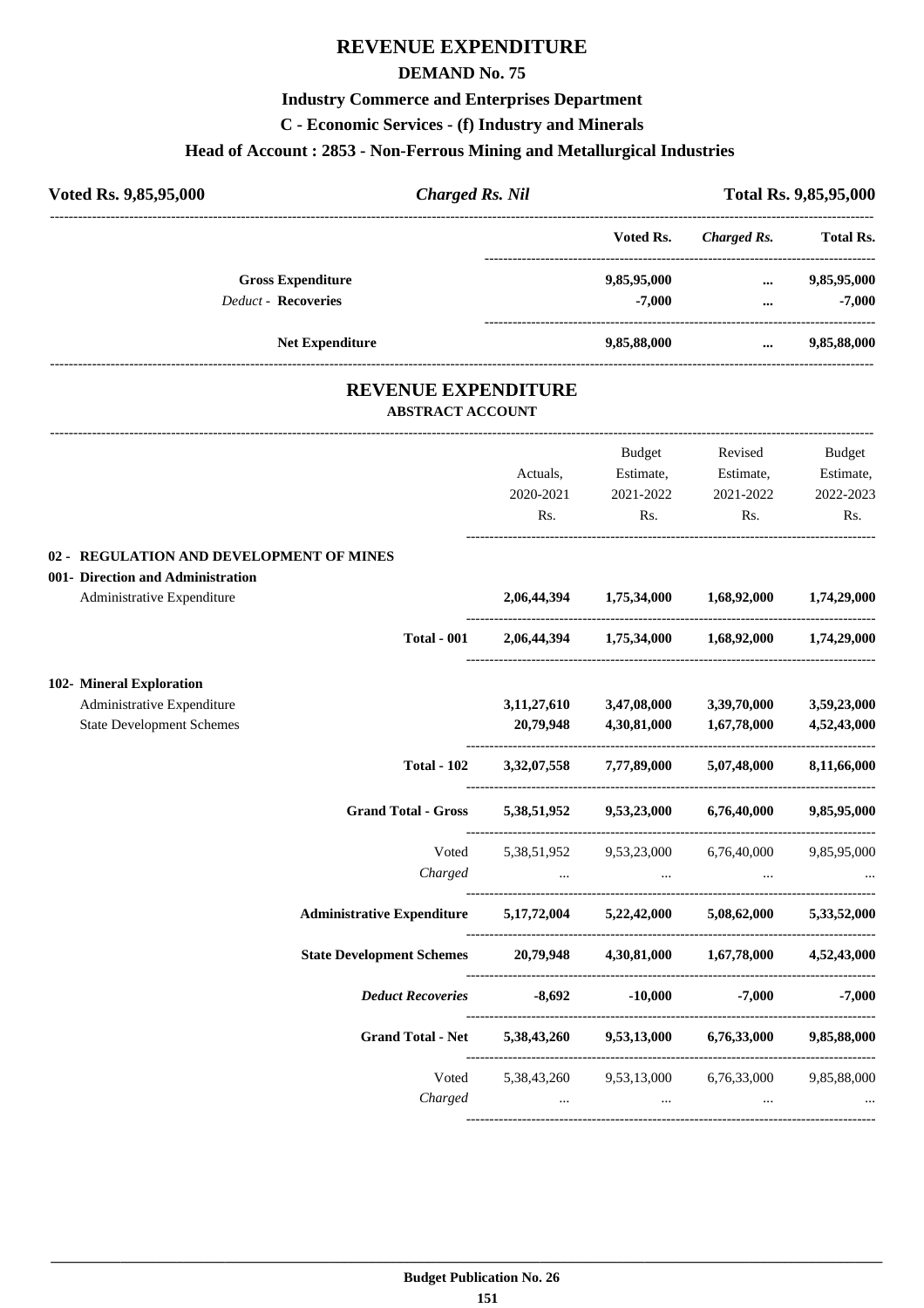-------------------------------------------------------------------------------------------------------------------------------------------------------------------------------

|                                                                 | Actuals,<br>2020-2021<br>Rs. | <b>Budget</b><br>Estimate,<br>2021-2022<br>Rs. | Revised<br>Estimate,<br>2021-2022<br>Rs. | <b>Budget</b><br>Estimate,<br>2022-2023<br>Rs. |
|-----------------------------------------------------------------|------------------------------|------------------------------------------------|------------------------------------------|------------------------------------------------|
| DETAILED ACCOUNT NO. 2853-02-001 - DIRECTION AND ADMINISTRATION |                              |                                                |                                          |                                                |
| 02 - REGULATION AND DEVELOPMENT OF MINES                        |                              |                                                |                                          |                                                |
| 001- Direction and Administration                               |                              |                                                |                                          |                                                |
| <b>Administrative Expenditure</b>                               |                              |                                                |                                          |                                                |
| 001- Mines and Minerals Investigation Branch [IN]               |                              |                                                |                                          |                                                |
| 01- Salaries                                                    |                              |                                                |                                          |                                                |
| $01-Pay$                                                        | 65,73,600                    | 66,86,000                                      | 67,05,000                                | 69,06,000                                      |
| 14-Grade Pay                                                    | $\ldots$                     | $\cdots$                                       | $\cdots$                                 |                                                |
| 02-Dearness Allowance                                           | 33,204                       | 2,01,000                                       | 2,68,000                                 | 4,14,000                                       |
| 03-House Rent Allowance                                         | 5,00,016                     | 6,35,000                                       | 6,37,000                                 | 6,56,000                                       |
| 04-Ad hoc Bonus                                                 | 16,800                       | 22,000                                         | 17,000                                   | 17,000                                         |
| 07-Other Allowances                                             | $\cdots$                     | 9,71,000                                       | 5,00,000                                 | 2,00,000                                       |
| 12-Medical Allowance                                            | 12,000                       | 11,000                                         | 12,000                                   | 12,000                                         |
| Total - 2853-02-001-001-01                                      | 71,35,620                    | 85,26,000                                      | 81,39,000                                | 82,05,000                                      |
| 02- Wages                                                       | 5,27,940                     | 4,91,000                                       | 5,61,000                                 | 6,60,000                                       |
| 07- Medical Reimbursements                                      | $\cdots$                     | 10,000                                         | 10,000                                   | 10,000                                         |
| 11- Travel Expenses                                             |                              | 46,000                                         | 46,000                                   | 47,000                                         |
| 12- Medical Reimbursements under WBHS 2008                      |                              | 68,000                                         | 68,000                                   | 69,000                                         |
| 13- Office Expenses                                             |                              |                                                |                                          |                                                |
| 02-Telephone                                                    | 14,387                       | 12,000                                         | 12,000                                   | 12,000                                         |
| 03-Maintenance / P.O.L. for Office Vehicles                     | 1,93,300                     | 87,000                                         | 1,97,000                                 | 2,01,000                                       |
| 04-Other Office Expenses                                        | 7,288                        | 15,000                                         | 15,000                                   | 15,000                                         |
| Total - 2853-02-001-001-13                                      | 2,14,975                     | 1,14,000                                       | 2,24,000                                 | 2,28,000                                       |
| 19- Maintenance                                                 |                              | 18,000                                         | 18,000                                   | 18,000                                         |
| 50- Other Charges                                               | 55,74,976                    | 28,000                                         | 28,000                                   | 29,000                                         |
| Total - 2853-02-001-001                                         | 1,34,53,511                  | 93,01,000                                      | 90,94,000                                | 92,66,000                                      |
| 002- Mining Estate Branch [IN]                                  |                              |                                                |                                          |                                                |
| 01- Salaries                                                    |                              |                                                |                                          |                                                |
| $01-Pay$                                                        | 57, 13, 180                  | 62,42,000                                      | 58,27,000                                | 60,02,000                                      |
| 14-Grade Pay                                                    | $\ldots$                     | $\ldots$                                       | $\ldots$                                 | $\cdots$                                       |
| 02-Dearness Allowance                                           | 26,790                       | 1,87,000                                       | 2,33,000                                 | 3,60,000                                       |
| 03-House Rent Allowance                                         | 4,00,798                     | 5,93,000                                       | 5,54,000                                 | 5,70,000                                       |
| 04-Ad hoc Bonus                                                 | 25,200                       | 18,000                                         | 36,000                                   | 36,000                                         |
| 07-Other Allowances                                             | 7,104                        | 12,000                                         | 7,000                                    | 7,000                                          |
| 12-Medical Allowance                                            | 12,000                       | 10,000                                         | 20,000                                   | 22,000                                         |
| Total - 2853-02-001-002-01                                      | 61,85,072                    | 70,62,000                                      | 66,77,000                                | 69,97,000                                      |
| 02- Wages                                                       | 5,17,960                     | 4,57,000                                       | 4,57,000                                 | 4,80,000                                       |
| 07- Medical Reimbursements                                      | $\cdots$                     | $\ldots$                                       | $\cdots$                                 |                                                |
| 11- Travel Expenses                                             | 15,626                       | 56,000                                         | 56,000                                   | 57,000                                         |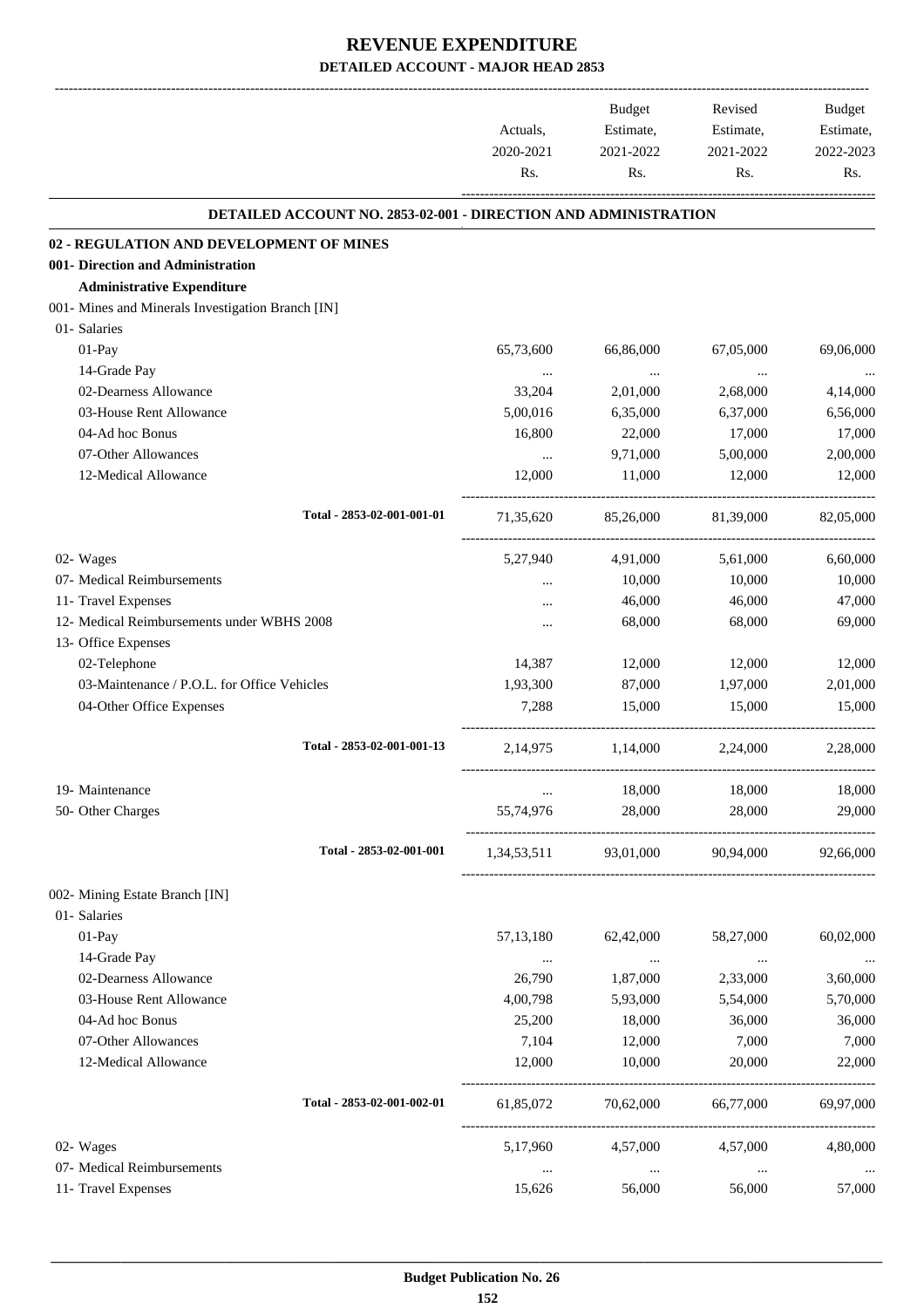|                                                 |           | Budget                              | Revised                                         | <b>Budget</b> |
|-------------------------------------------------|-----------|-------------------------------------|-------------------------------------------------|---------------|
|                                                 | Actuals,  | Estimate,                           | Estimate,                                       | Estimate,     |
|                                                 | 2020-2021 | 2021-2022                           | 2021-2022                                       | 2022-2023     |
|                                                 | Rs.       | Rs.                                 | Rs.                                             | Rs.           |
| 12- Medical Reimbursements under WBHS 2008      |           | 38,000                              | 38,000                                          | 39,000        |
| 13- Office Expenses                             |           |                                     |                                                 |               |
| 01-Electricity                                  | 68,892    | 83,000                              | 83,000                                          | 85,000        |
| 02-Telephone                                    | 14,659    | 14,000                              | 14,000                                          | 14,000        |
| 03-Maintenance / P.O.L. for Office Vehicles     | 69,688    | 60,000                              | 97,000                                          | 1,05,000      |
| 04-Other Office Expenses                        | 1,13,453  | 1,47,000                            | 1,47,000                                        | 1,50,000      |
| Total - 2853-02-001-002-13                      | 2,66,692  | 3,04,000                            | 3,41,000                                        | 3,54,000      |
| 14- Rents, Rates and Taxes                      | 13,000    | 13,000                              | 13,000                                          | 13,000        |
| 19- Maintenance                                 | 1,59,407  | 1,67,000                            | 1,63,000                                        | 1,68,000      |
| 21- Materials and Supplies/Stores and Equipment |           |                                     |                                                 |               |
| 03-Other Hospital Consumables                   | $\cdots$  | 2,000                               | 2,000                                           | 2,000         |
| 04-Others                                       |           | 1,22,000                            | 30,000                                          | 31,000        |
| Total - 2853-02-001-002-21                      | $\ddotsc$ | 1,24,000                            | 32,000                                          | 33,000        |
| 27- Minor Works/ Maintenance                    | $\cdots$  | 1,000                               | 1,000                                           | 1,000         |
| 50- Other Charges                               | 33.126    | 11,000                              | 20,000                                          | 21,000        |
| Total - 2853-02-001-002                         | 71,90,883 | 82,33,000                           | 77,98,000                                       | 81,63,000     |
| <b>Total - Administrative Expenditure</b>       |           |                                     | 2,06,44,394 1,75,34,000 1,68,92,000 1,74,29,000 |               |
| Total - 2853-02-001                             |           | 2,06,44,394 1,75,34,000 1,68,92,000 |                                                 | 1,74,29,000   |
| Voted                                           |           |                                     | 2,06,44,394 1,75,34,000 1,68,92,000 1,74,29,000 |               |
| Charged                                         |           | $\cdots$                            |                                                 |               |
|                                                 |           |                                     |                                                 |               |

#### **DETAILED ACCOUNT NO. 2853-02-102 - MINERAL EXPLORATION .**

.

| 02 - REGULATION AND DEVELOPMENT OF MINES |                            |             |             |             |             |
|------------------------------------------|----------------------------|-------------|-------------|-------------|-------------|
| 102- Mineral Exploration                 |                            |             |             |             |             |
| <b>Administrative Expenditure</b>        |                            |             |             |             |             |
| 001- Geological Prospecting Branch [IN]  |                            |             |             |             |             |
| 01- Salaries                             |                            |             |             |             |             |
| $01-Pav$                                 |                            | 1,14,36,440 | 1,20,95,000 | 1,16,65,000 | 1,20,15,000 |
| 14-Grade Pay                             |                            | $\cdots$    | $\cdots$    | $\cdots$    | $\ddotsc$   |
| 02-Dearness Allowance                    |                            | 59,424      | 3,63,000    | 4,67,000    | 7,21,000    |
| 03-House Rent Allowance                  |                            | 10,09,961   | 11,49,000   | 11,08,000   | 11,41,000   |
| 04-Ad hoc Bonus                          |                            | 16,800      | 27,000      | 27,000      | 27,000      |
| 07-Other Allowances                      |                            | 7.831       | 5.000       | 12,000      | 15,000      |
| 12-Medical Allowance                     |                            | 63,857      | 60,000      | 65,000      | 66,000      |
|                                          | Total - 2853-02-102-001-01 | 1,25,94,313 | 1,36,99,000 | 1,33,44,000 | 1,39,85,000 |

-----------------------------------------------------------------------------------------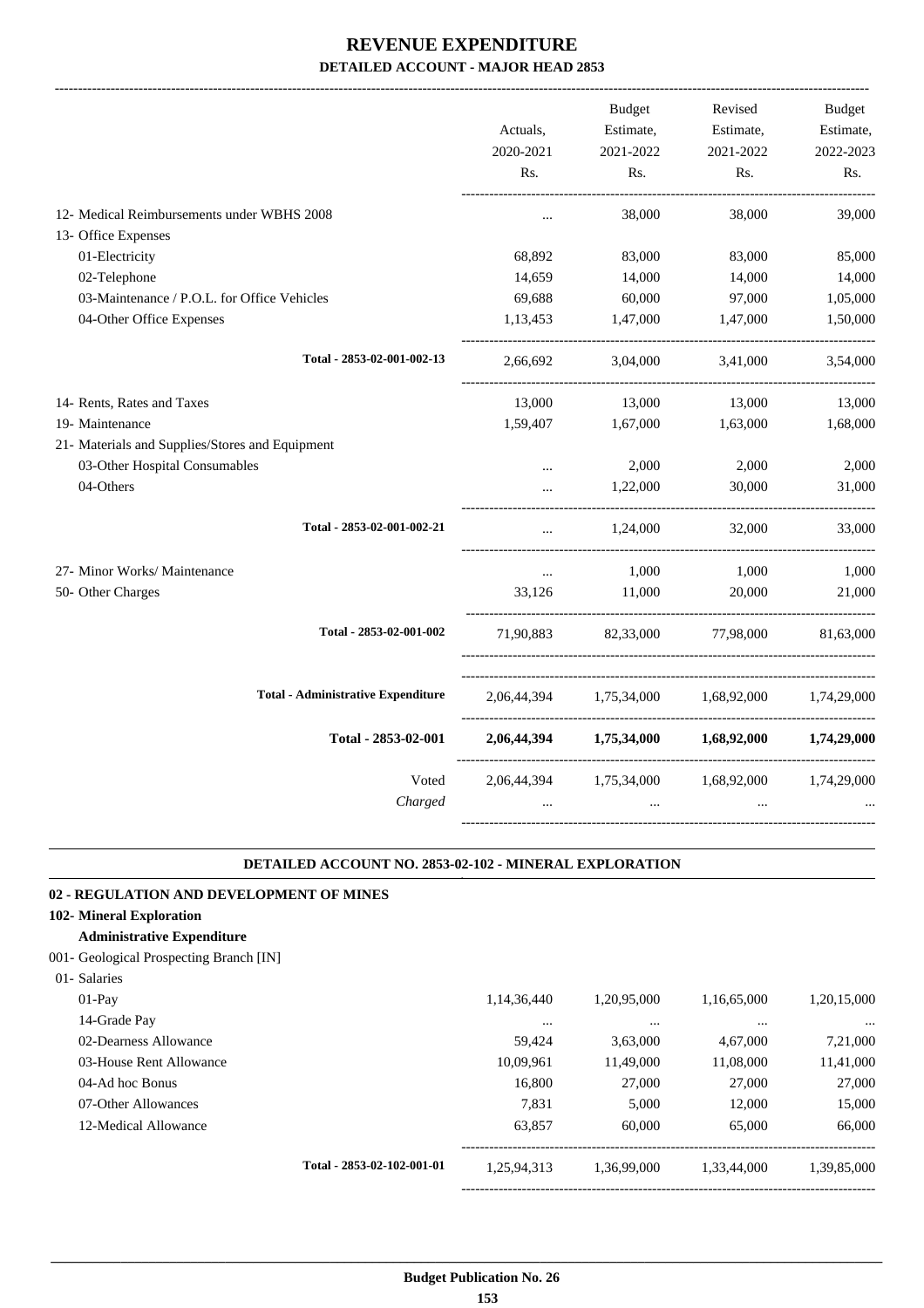-------------------------------------------------------------------------------------------------------------------------------------------------------------------------------

|                                                                                                                     | Actuals,<br>2020-2021<br>Rs. | <b>Budget</b><br>Estimate,<br>2021-2022<br>Rs. | Revised<br>Estimate,<br>2021-2022<br>Rs. | <b>Budget</b><br>Estimate,<br>2022-2023<br>Rs. |
|---------------------------------------------------------------------------------------------------------------------|------------------------------|------------------------------------------------|------------------------------------------|------------------------------------------------|
| 02- Wages                                                                                                           | 15,42,568                    | 15,60,000                                      | 16,38,000                                | 21,00,000                                      |
| 07- Medical Reimbursements                                                                                          | $\cdots$                     | 5,000                                          | 5,000                                    | 5,000                                          |
| 11- Travel Expenses                                                                                                 | 20,636                       | 46,000                                         | 46,000                                   | 47,000                                         |
| 12- Medical Reimbursements under WBHS 2008                                                                          | 5,525                        | 2,55,000                                       | 2,55,000                                 | 50,000                                         |
| 13- Office Expenses                                                                                                 |                              |                                                |                                          |                                                |
| 01-Electricity                                                                                                      | 57,149                       | 63,000                                         | 63,000                                   | 64,000                                         |
| 02-Telephone                                                                                                        | 5,207                        | 7,000                                          | 7,000                                    | 7,000                                          |
| 03-Maintenance / P.O.L. for Office Vehicles                                                                         | 3,876                        | 14,000                                         | 4,000                                    | 4,000                                          |
| 04-Other Office Expenses                                                                                            | 7,861                        | 27,000                                         | 27,000                                   | 28,000                                         |
| Total - 2853-02-102-001-13                                                                                          | 74,093                       | 1,11,000                                       | 1,01,000                                 | 1,03,000                                       |
| 14- Rents, Rates and Taxes                                                                                          | 59,720                       | 79,000                                         | 60,000                                   | 61,000                                         |
| 19- Maintenance                                                                                                     | $\cdots$                     | 18,000                                         | 18,000                                   | 18,000                                         |
| 21- Materials and Supplies/Stores and Equipment                                                                     |                              |                                                |                                          |                                                |
| 04-Others                                                                                                           | $\cdots$                     | 20,000                                         | 20,000                                   | 20,000                                         |
| 50- Other Charges                                                                                                   |                              | 28,000                                         | 28,000                                   | 29,000                                         |
| Total - 2853-02-102-001                                                                                             | 1,42,96,855                  | 1,58,21,000                                    | 1,55,15,000                              | 1,64,18,000                                    |
| 002- North Bengal Prospecting Wing of Directorate of Mines and<br>Minerals, Siliguri [IN]<br>01- Salaries<br>01-Pay | 36,60,560                    | 40,95,000                                      | 37, 34, 000                              | 38,46,000                                      |
| 14-Grade Pay                                                                                                        |                              |                                                |                                          |                                                |
| 02-Dearness Allowance                                                                                               | $\cdots$<br>18,120           | $\ldots$<br>1,23,000                           | $\cdots$<br>1,49,000                     | 2,31,000                                       |
| 03-House Rent Allowance                                                                                             | 3,84,240                     | 3,89,000                                       | 3,55,000                                 | 3,65,000                                       |
| 04-Ad hoc Bonus                                                                                                     | 8,400                        | 9,000                                          | 9,000                                    | 9,000                                          |
| 07-Other Allowances                                                                                                 | 6,617                        | 1,000                                          | 7,000                                    | 7,000                                          |
| 12-Medical Allowance                                                                                                | 13,000                       | 16,000                                         | 13,000                                   | 13,000                                         |
| Total - 2853-02-102-002-01                                                                                          | 40,90,937                    | 46,33,000                                      | 42,67,000                                | 44,71,000                                      |
| 02- Wages                                                                                                           | 1,75,980                     | 1,83,000                                       | 1,87,000                                 | 2,40,000                                       |
| 07- Medical Reimbursements                                                                                          | $\cdots$                     | 8,000                                          | 8,000                                    | 8,000                                          |
| 11- Travel Expenses                                                                                                 | $\cdots$                     | 4,000                                          | 4,000                                    | 4,000                                          |
| 12- Medical Reimbursements under WBHS 2008                                                                          | $\cdots$                     | 1,04,000                                       | 1,04,000                                 | 1,06,000                                       |
| 13- Office Expenses                                                                                                 |                              |                                                |                                          |                                                |
| 01-Electricity                                                                                                      | 402                          | 1,000                                          | 1,000                                    | 1,000                                          |
| 02-Telephone                                                                                                        | 7,872                        | 6,000                                          | 6,000                                    | 4,000                                          |
| 03-Maintenance / P.O.L. for Office Vehicles                                                                         | $\cdots$                     | 4,000                                          | 3,000                                    | 2,000                                          |
| 04-Other Office Expenses                                                                                            | 3,800                        | 12,000                                         | 9,000                                    | 9,000                                          |
| Total - 2853-02-102-002-13                                                                                          | 12,074                       | 23,000                                         | 19,000                                   | 16,000                                         |
| 14- Rents, Rates and Taxes                                                                                          | $\cdots$                     | $\ldots$                                       | $\ldots$                                 |                                                |
| 50- Other Charges                                                                                                   | 1,100                        | 3,000                                          | 2,000                                    | 2,000                                          |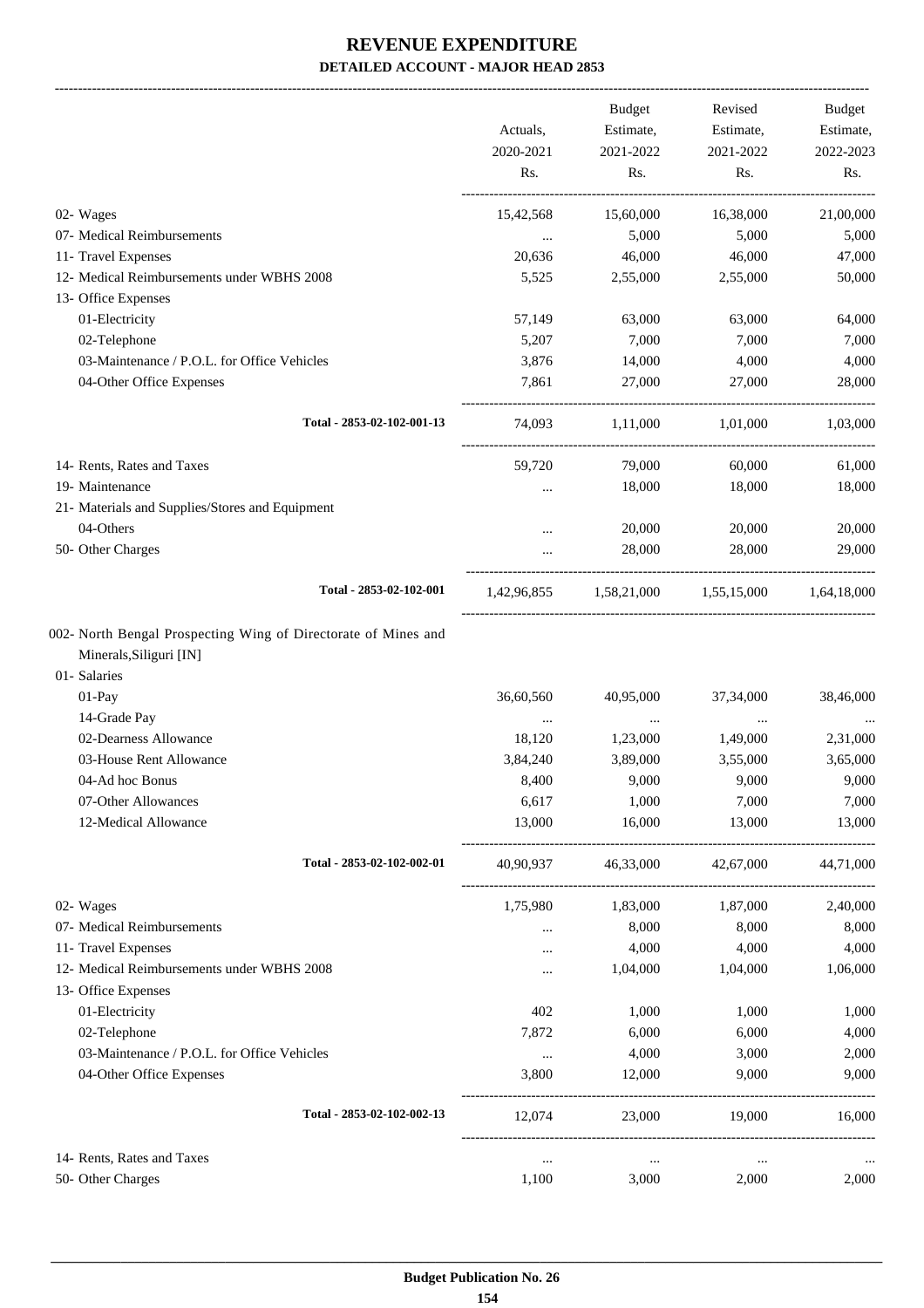|                                                                      | Actuals,<br>2020-2021<br>Rs. | Budget<br>Estimate,<br>2021-2022<br>Rs. | Revised<br>Estimate,<br>2021-2022<br>Rs. | Budget<br>Estimate,<br>2022-2023<br>Rs. |
|----------------------------------------------------------------------|------------------------------|-----------------------------------------|------------------------------------------|-----------------------------------------|
| Total - 2853-02-102-002                                              | 42,80,091                    |                                         | 49,58,000 45,91,000 48,47,000            |                                         |
|                                                                      |                              |                                         |                                          |                                         |
| 003- Zonal Offices for the Mining Estate Branch [IN]<br>01- Salaries |                              |                                         |                                          |                                         |
| $01-Pay$                                                             | 53,03,490                    | 51,66,000                               | 54,10,000                                |                                         |
| 14-Grade Pay                                                         |                              |                                         |                                          | 55,72,000                               |
| 02-Dearness Allowance                                                | $\cdots$<br>26,089           | $\ldots$<br>1,55,000                    | $\cdots$<br>2,16,000                     | $\cdots$<br>3,34,000                    |
| 03-House Rent Allowance                                              | 5,47,571                     | 4,91,000                                | 5,14,000                                 | 5,29,000                                |
| 04-Ad hoc Bonus                                                      |                              |                                         |                                          | 52,000                                  |
|                                                                      | 50,400                       | 27,000                                  | 51,000                                   |                                         |
| 07-Other Allowances<br>12-Medical Allowance                          | 10,632<br>43,730             | 7,000<br>36,000                         | 11,000<br>45,000                         | 11,000<br>46,000                        |
| Total - 2853-02-102-003-01                                           |                              |                                         | 59,81,912 58,82,000 62,47,000            | 65,44,000                               |
| 02- Wages                                                            | 11,27,783                    | 11,32,000                               | 12,95,000                                | 15,00,000                               |
| 07- Medical Reimbursements                                           | $\cdots$                     | 13,000                                  | 13,000                                   | 13,000                                  |
| 11- Travel Expenses                                                  | 3,909                        | 19,000                                  | 19,000                                   | 19,000                                  |
| 12- Medical Reimbursements under WBHS 2008                           | $\cdots$                     | 5,000                                   | 5,000                                    | 5,000                                   |
| 13- Office Expenses                                                  |                              |                                         |                                          |                                         |
| 01-Electricity                                                       | 15,351                       | 19,000                                  | 19,000                                   | 19,000                                  |
| 02-Telephone                                                         | 20,580                       | 14,000                                  | 14,000                                   | 14,000                                  |
| 03-Maintenance / P.O.L. for Office Vehicles                          | $\ddots$                     | 1,000                                   | 1,000                                    | 1,000                                   |
| 04-Other Office Expenses                                             | 16,673                       | 40,000                                  | 40,000                                   | 41,000                                  |
| Total - 2853-02-102-003-13                                           | 52,604                       | 74,000                                  | 74,000                                   | 75,000                                  |
| 14- Rents, Rates and Taxes                                           |                              | 8,000                                   | 8,000                                    | 8,000                                   |
| 19- Maintenance                                                      | 500                          | 2,000                                   | 1,000                                    | 1,000                                   |
| 50- Other Charges                                                    | $\cdots$                     | 2,000                                   | 2,000                                    | 2,000                                   |
| Total - 2853-02-102-003                                              | 71,66,708                    | 71,37,000                               | 76,64,000                                | 81,67,000                               |
| 004- South Bengal Prospecting Wing of the Directorate of Mines and   |                              |                                         |                                          |                                         |
| Minerals-Bankura [IN]                                                |                              |                                         |                                          |                                         |
| 01- Salaries                                                         |                              |                                         |                                          |                                         |
| 01-Pay                                                               | 49,94,896                    | 56,38,000                               | 50,95,000                                | 52,48,000                               |
| 14-Grade Pay                                                         | $\cdots$                     | $\ddots$                                | $\cdots$                                 |                                         |
| 02-Dearness Allowance                                                | 24,516                       | 1,69,000                                | 2,04,000                                 | 3,15,000                                |
| 03-House Rent Allowance                                              | 3,03,927                     | 5,36,000                                | 4,84,000                                 | 4,99,000                                |
| 04-Ad hoc Bonus                                                      | 16,800                       | 13,000                                  | 30,000                                   | 33,000                                  |
| 07-Other Allowances                                                  | 8,140                        | 6,000                                   | 8,000                                    | 8,000                                   |
| 12-Medical Allowance                                                 | 29,806                       | 21,000                                  | 30,000                                   | 31,000                                  |
| Total - 2853-02-102-004-01                                           | 53,78,085                    | 63,83,000                               | 58,51,000                                | 61,34,000                               |
| 02- Wages                                                            | $\cdots$                     | 16,000                                  | 16,000                                   | 20,000                                  |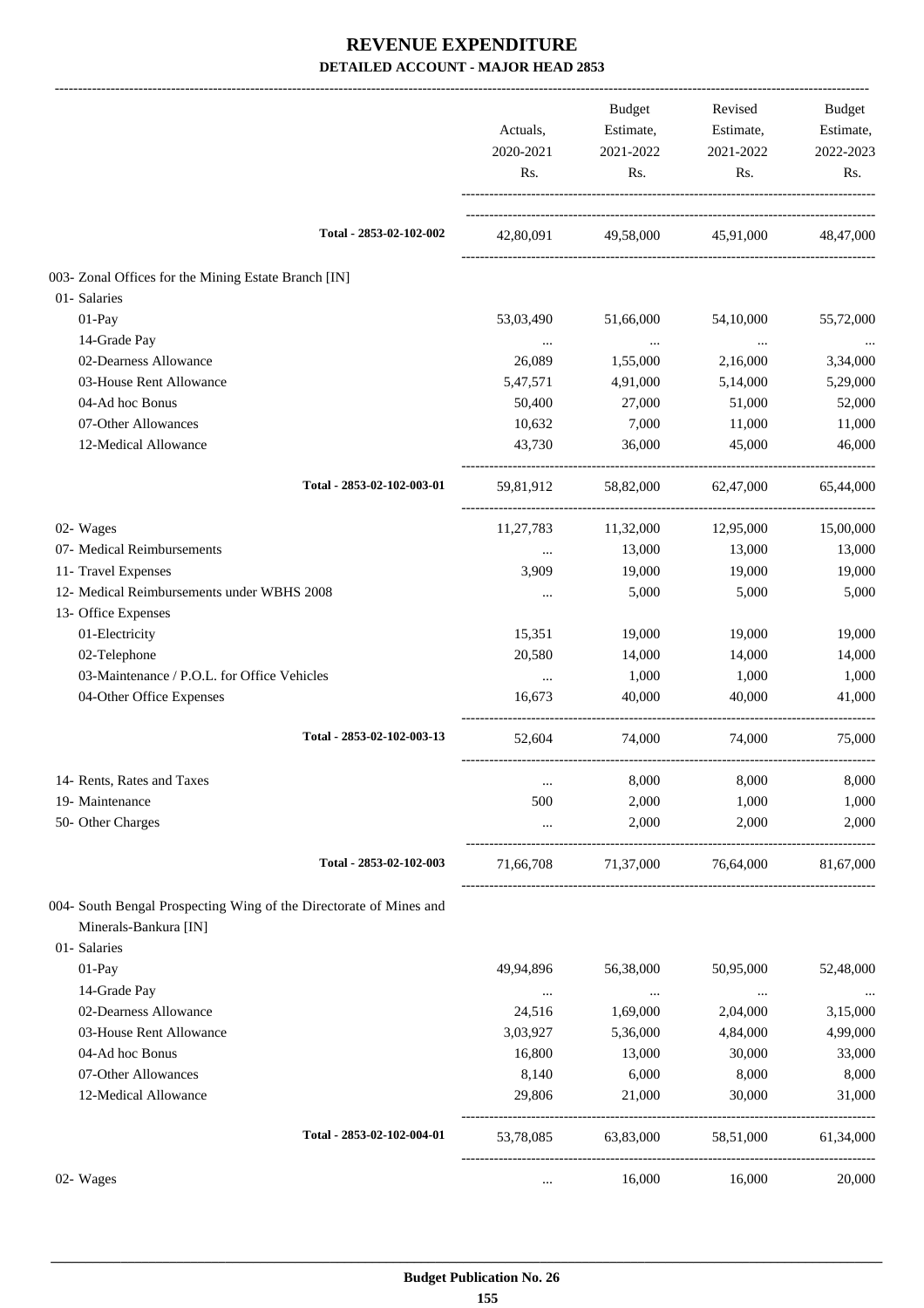|                                                                 | Actuals,         | <b>Budget</b><br>Estimate, | Revised<br>Estimate,                | <b>Budget</b><br>Estimate, |
|-----------------------------------------------------------------|------------------|----------------------------|-------------------------------------|----------------------------|
|                                                                 | 2020-2021<br>Rs. | 2021-2022<br>Rs.           | 2021-2022<br>Rs.                    | 2022-2023<br>Rs.           |
| 07- Medical Reimbursements                                      | $\cdots$         | 8,000                      | 8,000                               | 8,000                      |
| 11- Travel Expenses                                             | 1,320            | 2,000                      | 2,000                               | 2,000                      |
| 12- Medical Reimbursements under WBHS 2008                      | $\cdots$         | 2,55,000                   | 2,55,000                            | 2,60,000                   |
| 13- Office Expenses                                             |                  |                            |                                     |                            |
| 01-Electricity                                                  | $\cdots$         | 10,000                     | 10,000                              | 10,000                     |
| 02-Telephone                                                    | 4,551            | 1,000                      | 1,000                               | 1,000                      |
| 03-Maintenance / P.O.L. for Office Vehicles                     | $\cdots$         | 20,000                     | 10,000                              | 8,000                      |
| 04-Other Office Expenses                                        | $\cdots$         | $\cdots$                   | $\cdots$                            |                            |
| Total - 2853-02-102-004-13                                      | 4,551            | 31,000                     | 21,000                              | 19,000                     |
| 14- Rents, Rates and Taxes                                      | $\cdots$         | 77,000                     | 27,000                              | 28,000                     |
| 19- Maintenance                                                 | .                | 2,000                      | 2,000                               | 2,000                      |
| 21- Materials and Supplies/Stores and Equipment                 |                  |                            |                                     |                            |
| 04-Others                                                       | $\ddotsc$        | 16,000                     | 16,000                              | 16,000                     |
| 50- Other Charges                                               | $\ddotsc$        | 2,000                      | 2,000                               | 2,000                      |
| Total - 2853-02-102-004                                         | 53,83,956        | 67,92,000                  | 62,00,000                           | 64,91,000                  |
| <b>Total - Administrative Expenditure</b>                       |                  |                            | 3,11,27,610 3,47,08,000 3,39,70,000 | 3,59,23,000                |
| <b>State Development Schemes</b>                                |                  |                            |                                     |                            |
| 006- Expansion of Geological Prospecting Branch at Purulia [IN] |                  |                            |                                     |                            |
| 02- Wages                                                       | 36,000           | 2,00,000                   | 2,00,000                            | 2,10,000                   |
| 11- Travel Expenses                                             | 36,887           | 2,00,000                   | 67,000                              | 2,10,000                   |
| 13- Office Expenses                                             |                  |                            |                                     |                            |
| 01-Electricity                                                  | 44,466           | 1,00,000                   | 1,00,000                            | 1,05,000                   |
| 02-Telephone                                                    | 13,509           | 50,000                     | 50,000                              | 53,000                     |
| 03-Maintenance / P.O.L. for Office Vehicles                     | 79,452           | 3,50,000                   | 3,50,000                            | 3,68,000                   |
| 04-Other Office Expenses                                        | 32,261           | 1,50,000                   | 1,50,000                            | 1,58,000                   |
| Total - 2853-02-102-006-13                                      | 1,69,688         | 6,50,000                   | 6,50,000                            | 6,84,000                   |
| 14- Rents, Rates and Taxes                                      |                  | 15,000                     | 5,000                               | 16,000                     |
| 19- Maintenance                                                 |                  | 1,00,000                   | 33,000                              | 1,05,000                   |
| 21- Materials and Supplies/Stores and Equipment                 |                  |                            |                                     |                            |
| 04-Others                                                       | $\ddotsc$        | 1,50,000                   | 51,000                              | 1,58,000                   |
| 27- Minor Works/ Maintenance                                    | .                | $\cdots$                   | $\cdots$                            |                            |
| 31- Grants-in-aid-GENERAL                                       |                  |                            |                                     |                            |
| 02-Other Grants                                                 |                  | 2,00,000                   | 67,000                              | 2,10,000                   |
| 50- Other Charges                                               |                  | 1,00,000                   | 33,000                              | 1,05,000                   |
| Total - 2853-02-102-006                                         | 2,42,575         | 16,15,000                  | 11,06,000                           | 16,98,000                  |
| 007- Expansion of the Directorate of Mines and Minerals [IN]    |                  |                            |                                     |                            |
| 11- Travel Expenses                                             | $\ldots$         | 50,000                     | 17,000                              | 53,000                     |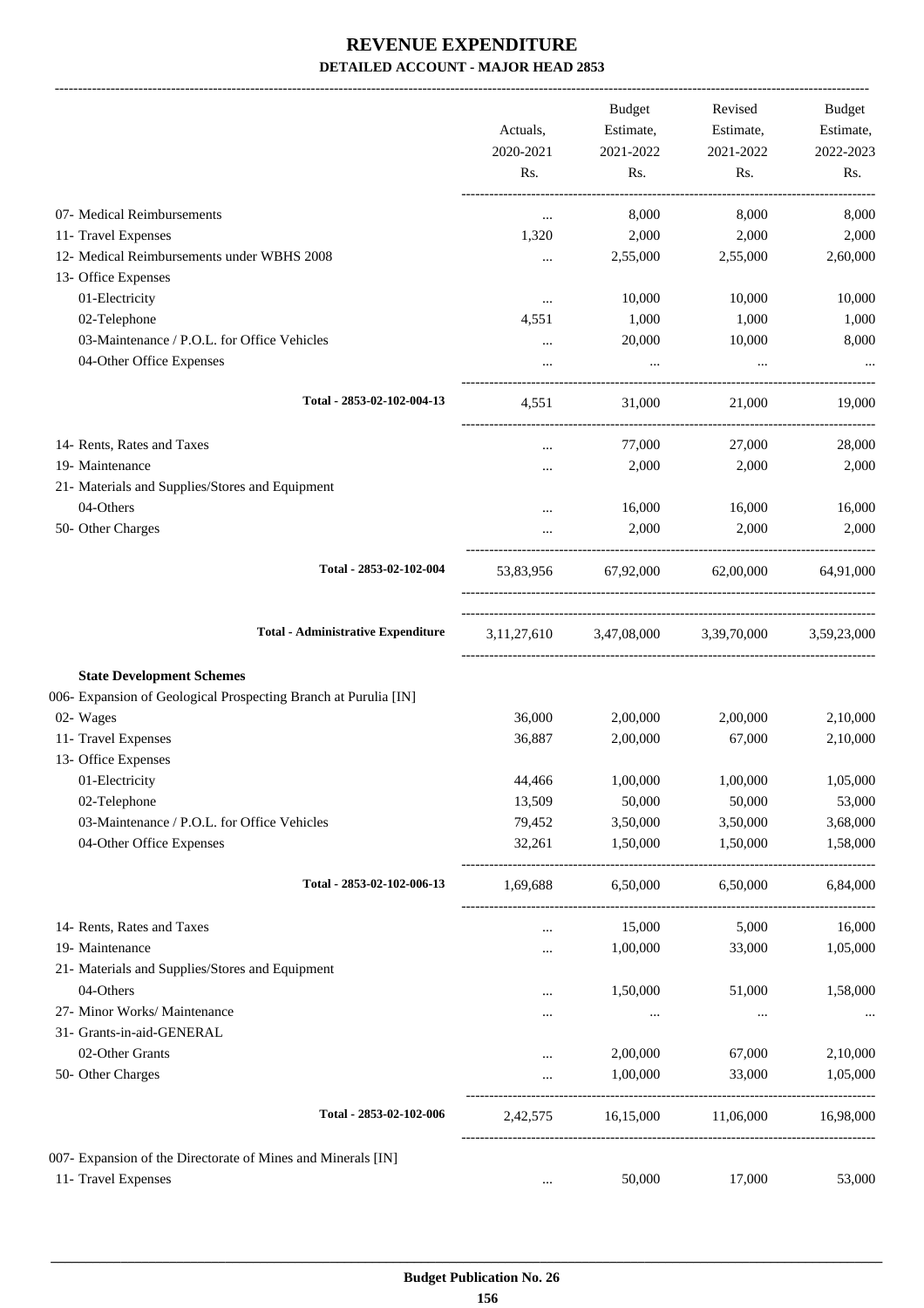-------------------------------------------------------------------------------------------------------------------------------------------------------------------------------

|                                                                                      | Actuals,<br>2020-2021<br>Rs. | <b>Budget</b><br>Estimate,<br>2021-2022<br>Rs. | Revised<br>Estimate,<br>2021-2022<br>Rs. | <b>Budget</b><br>Estimate,<br>2022-2023<br>Rs. |
|--------------------------------------------------------------------------------------|------------------------------|------------------------------------------------|------------------------------------------|------------------------------------------------|
| 13- Office Expenses                                                                  |                              |                                                |                                          |                                                |
| 02-Telephone<br>04-Other Office Expenses                                             | 9,629<br>1,78,876            | 1,50,000<br>20,00,000                          | 51,000<br>6,67,000                       | 1,58,000<br>21,00,000                          |
| Total - 2853-02-102-007-13                                                           | 1,88,505                     | 21,50,000                                      | 7,18,000                                 | 22,58,000                                      |
| 21- Materials and Supplies/Stores and Equipment                                      |                              |                                                |                                          |                                                |
| 04-Others                                                                            | $\cdots$                     | 50,000                                         | 17,000                                   | 53,000                                         |
| 27- Minor Works/ Maintenance                                                         |                              | $\ldots$                                       | $\ldots$                                 |                                                |
| 50- Other Charges                                                                    | 5,44,339                     | 2,00,00,000                                    | 66,67,000                                | 2,10,00,000                                    |
| 77- Computerisation                                                                  | 89,300                       | 50,00,000                                      | 16,67,000                                | 52,50,000                                      |
| Total - 2853-02-102-007                                                              | 8,22,144                     | 2,72,50,000                                    | 90,86,000                                | 2,86,14,000                                    |
| 009- Schemes for Critical Infrastructural Support in Mining Sector                   |                              |                                                |                                          |                                                |
| [IN]<br>50- Other Charges                                                            |                              | 2,000                                          | 1,000                                    | 2,000                                          |
| Total - 2853-02-102-009                                                              | $\cdots$                     | 2,000                                          | 1,000                                    | 2,000                                          |
| 010- Schemes for Critical Infrastuctural Support in Natural Gas /<br>CBM Sector [IN] |                              |                                                |                                          |                                                |
| 50- Other Charges                                                                    |                              | 2,000                                          | 1,000                                    | 2,000                                          |
| Total - 2853-02-102-010                                                              | $\cdots$                     | 2,000                                          | 1,000                                    | 2.000                                          |
| 016- Reorganisation of Geological Prospecting Branch [IN]<br>01- Salaries            |                              |                                                |                                          |                                                |
| 07-Other Allowances                                                                  | $\cdots$                     | $\cdots$                                       | $\cdots$                                 | $\cdots$                                       |
| 02- Wages                                                                            | 1,24,663                     | 6,00,000                                       | 6,00,000                                 | 6,30,000                                       |
| 11- Travel Expenses                                                                  | 3,833                        | 2,00,000                                       | 67,000                                   | 2,10,000                                       |
| 12- Medical Reimbursements under WBHS 2008                                           |                              | $\cdots$                                       | $\cdots$                                 | $\cdots$                                       |
| 13- Office Expenses                                                                  |                              |                                                |                                          |                                                |
| 01-Electricity                                                                       | 26,221                       | 1,00,000                                       | 1,33,000                                 | 1,05,000                                       |
| 02-Telephone                                                                         | 5,186                        | 25,000                                         | 33,000                                   | 26,000                                         |
| 03-Maintenance / P.O.L. for Office Vehicles                                          | 17,093                       | 2,50,000                                       | 2,84,000                                 | 2,63,000                                       |
| 04-Other Office Expenses                                                             | 45,675                       | 2,50,000                                       | 2,71,000                                 | 2,63,000                                       |
| Total - 2853-02-102-016-13                                                           | 94,175                       | 6,25,000                                       | 7,21,000                                 | 6,57,000                                       |
| 14- Rents, Rates and Taxes                                                           | 24,120                       | 1,00,000                                       | 33,000                                   | 1,05,000                                       |
| 19- Maintenance                                                                      |                              | 50,000                                         | 17,000                                   | 53,000                                         |
| 21- Materials and Supplies/Stores and Equipment                                      |                              |                                                |                                          |                                                |
| 04-Others                                                                            |                              | 1,00,000                                       | 33,000                                   | 1,05,000                                       |
| 27- Minor Works/ Maintenance                                                         |                              | 80,00,000                                      | 26,67,000                                | 84,00,000                                      |
| 31- Grants-in-aid-GENERAL                                                            |                              |                                                |                                          |                                                |
| 02-Other Grants                                                                      | $\ldots$                     | 2,00,000                                       | 67,000                                   | 2,10,000                                       |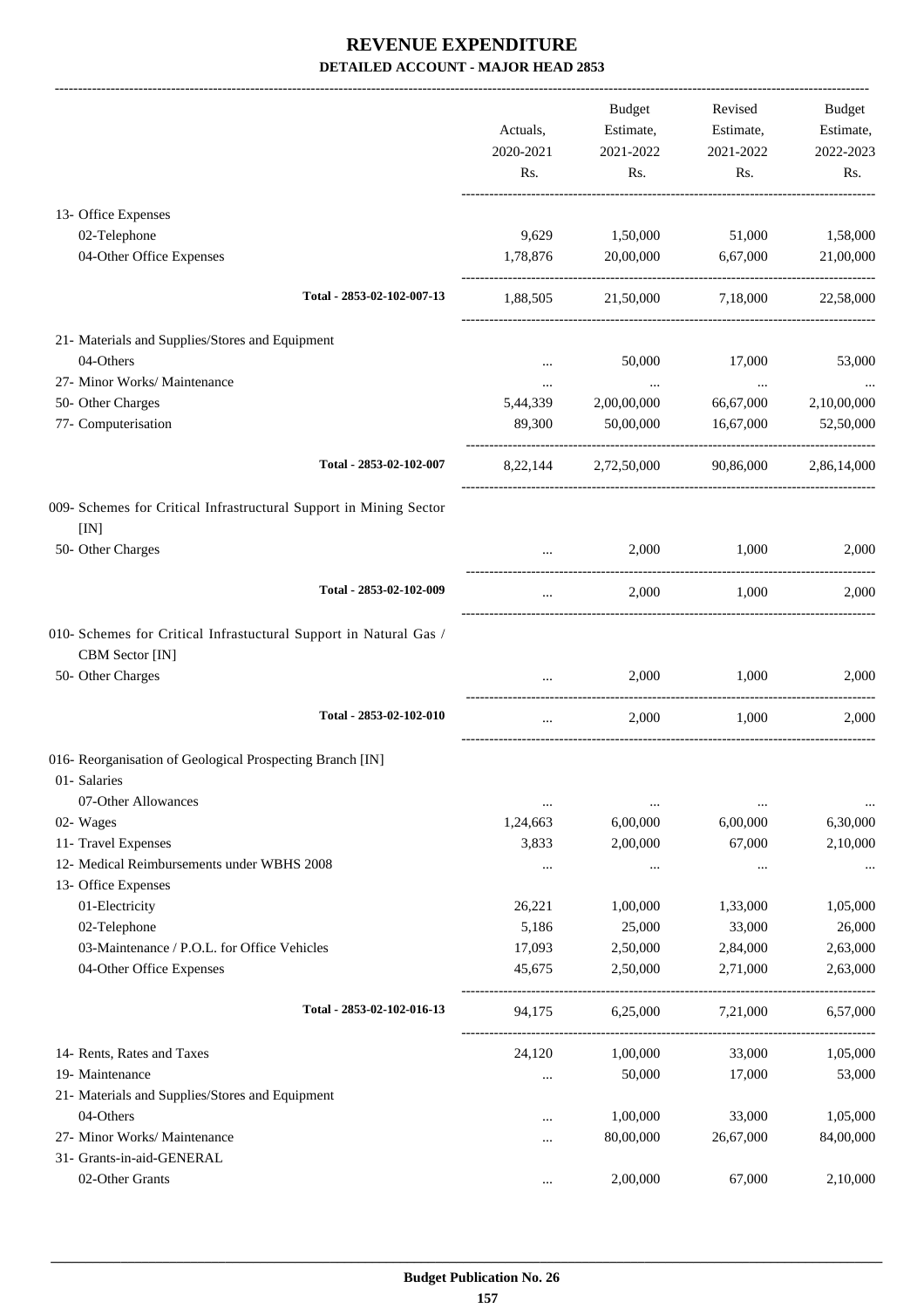| 50- Other Charges<br>12,25,000<br>4,09,000<br>13,836<br>77- Computerisation<br>5,00,000 1,67,000<br>$\cdots$<br>Total - 2853-02-102-016<br>2,60,627 1,16,00,000 47,81,000 1,21,81,000<br>at Purulia [IN]<br>01- Salaries<br>01-Pay<br><br><br>14-Grade Pay<br>$\cdots$<br>02-Dearness Allowance<br>.<br><br><br>03-House Rent Allowance<br><br><br>04-Ad hoc Bonus<br>$\cdots$<br>07-Other Allowances<br><br><br>12-Medical Allowance<br><br>$\cdots$<br>$\cdots$<br>02- Wages<br>12,605<br>1,00,000<br>33,000<br>07- Medical Reimbursements<br>$\ldots$<br>$\cdots$<br><br>11- Travel Expenses<br>60,000<br>20,000<br>$\cdots$<br>12- Medical Reimbursements under WBHS 2008<br>$\cdots$<br>$\cdots$<br>$\cdots$<br>13- Office Expenses<br>01-Electricity<br>9,000<br>2,267<br>15,000<br>02-Telephone<br>5,000<br>1,485<br>7,000<br>03-Maintenance / P.O.L. for Office Vehicles<br>6,012<br>75,000<br>25,000<br>1,600<br>5,000<br>3,000<br>04-Other Office Expenses<br>Total - 2853-02-102-017-13<br>11,364 1,00,000<br>44,000 1,05,000<br>1,000<br>2,000 1,000<br>14- Rents, Rates and Taxes<br>19- Maintenance<br>3,000<br>1,000<br>$\cdots$<br>21- Materials and Supplies/Stores and Equipment<br>04-Others<br>3,965<br>50,000<br>17,000<br>27- Minor Works/ Maintenance<br>5,00,000<br>1,67,000<br>5,25,000<br>$\ldots$<br>31- Grants-in-aid-GENERAL<br>02-Other Grants<br>50,000<br>17,000<br><br>50- Other Charges<br>60,000<br>20,000<br><br>Total - 2853-02-102-017<br>9,25,000<br>3,20,000<br>28,934<br>North Bengal [IN]<br>01- Salaries<br>01-Pay<br>$\cdots$<br>$\cdots$<br><br>14-Grade Pay<br>$\cdots$<br>$\ddotsc$<br>$\cdots$<br>02-Dearness Allowance<br>$\cdots$<br><br><br>03-House Rent Allowance<br>$\cdots$<br>$\cdots$<br>$\cdots$<br>04-Ad hoc Bonus<br>$\cdots$<br>$\cdots$<br>$\cdots$ |                     | Actuals,<br>2020-2021<br>Rs. | Budget<br>Estimate,<br>2021-2022<br>Rs. | Revised<br>Estimate,<br>2021-2022<br>Rs. | Budget<br>Estimate,<br>2022-2023<br>Rs. |
|-------------------------------------------------------------------------------------------------------------------------------------------------------------------------------------------------------------------------------------------------------------------------------------------------------------------------------------------------------------------------------------------------------------------------------------------------------------------------------------------------------------------------------------------------------------------------------------------------------------------------------------------------------------------------------------------------------------------------------------------------------------------------------------------------------------------------------------------------------------------------------------------------------------------------------------------------------------------------------------------------------------------------------------------------------------------------------------------------------------------------------------------------------------------------------------------------------------------------------------------------------------------------------------------------------------------------------------------------------------------------------------------------------------------------------------------------------------------------------------------------------------------------------------------------------------------------------------------------------------------------------------------------------------------------------------------------------------------------------------------------------------------------------------------------------------------|---------------------|------------------------------|-----------------------------------------|------------------------------------------|-----------------------------------------|
|                                                                                                                                                                                                                                                                                                                                                                                                                                                                                                                                                                                                                                                                                                                                                                                                                                                                                                                                                                                                                                                                                                                                                                                                                                                                                                                                                                                                                                                                                                                                                                                                                                                                                                                                                                                                                   |                     |                              |                                         |                                          | 12,86,000                               |
|                                                                                                                                                                                                                                                                                                                                                                                                                                                                                                                                                                                                                                                                                                                                                                                                                                                                                                                                                                                                                                                                                                                                                                                                                                                                                                                                                                                                                                                                                                                                                                                                                                                                                                                                                                                                                   |                     |                              |                                         |                                          | 5,25,000                                |
| 017- Setting up of Petrological, Geochemical, Geophysical Laboratory<br>018- Setting up of a new Unit of the Geological Prospecting Branch at                                                                                                                                                                                                                                                                                                                                                                                                                                                                                                                                                                                                                                                                                                                                                                                                                                                                                                                                                                                                                                                                                                                                                                                                                                                                                                                                                                                                                                                                                                                                                                                                                                                                     |                     |                              |                                         |                                          |                                         |
|                                                                                                                                                                                                                                                                                                                                                                                                                                                                                                                                                                                                                                                                                                                                                                                                                                                                                                                                                                                                                                                                                                                                                                                                                                                                                                                                                                                                                                                                                                                                                                                                                                                                                                                                                                                                                   |                     |                              |                                         |                                          |                                         |
|                                                                                                                                                                                                                                                                                                                                                                                                                                                                                                                                                                                                                                                                                                                                                                                                                                                                                                                                                                                                                                                                                                                                                                                                                                                                                                                                                                                                                                                                                                                                                                                                                                                                                                                                                                                                                   |                     |                              |                                         |                                          |                                         |
|                                                                                                                                                                                                                                                                                                                                                                                                                                                                                                                                                                                                                                                                                                                                                                                                                                                                                                                                                                                                                                                                                                                                                                                                                                                                                                                                                                                                                                                                                                                                                                                                                                                                                                                                                                                                                   |                     |                              |                                         |                                          |                                         |
|                                                                                                                                                                                                                                                                                                                                                                                                                                                                                                                                                                                                                                                                                                                                                                                                                                                                                                                                                                                                                                                                                                                                                                                                                                                                                                                                                                                                                                                                                                                                                                                                                                                                                                                                                                                                                   |                     |                              |                                         |                                          |                                         |
|                                                                                                                                                                                                                                                                                                                                                                                                                                                                                                                                                                                                                                                                                                                                                                                                                                                                                                                                                                                                                                                                                                                                                                                                                                                                                                                                                                                                                                                                                                                                                                                                                                                                                                                                                                                                                   |                     |                              |                                         |                                          |                                         |
|                                                                                                                                                                                                                                                                                                                                                                                                                                                                                                                                                                                                                                                                                                                                                                                                                                                                                                                                                                                                                                                                                                                                                                                                                                                                                                                                                                                                                                                                                                                                                                                                                                                                                                                                                                                                                   |                     |                              |                                         |                                          |                                         |
|                                                                                                                                                                                                                                                                                                                                                                                                                                                                                                                                                                                                                                                                                                                                                                                                                                                                                                                                                                                                                                                                                                                                                                                                                                                                                                                                                                                                                                                                                                                                                                                                                                                                                                                                                                                                                   |                     |                              |                                         |                                          |                                         |
|                                                                                                                                                                                                                                                                                                                                                                                                                                                                                                                                                                                                                                                                                                                                                                                                                                                                                                                                                                                                                                                                                                                                                                                                                                                                                                                                                                                                                                                                                                                                                                                                                                                                                                                                                                                                                   |                     |                              |                                         |                                          |                                         |
|                                                                                                                                                                                                                                                                                                                                                                                                                                                                                                                                                                                                                                                                                                                                                                                                                                                                                                                                                                                                                                                                                                                                                                                                                                                                                                                                                                                                                                                                                                                                                                                                                                                                                                                                                                                                                   |                     |                              |                                         |                                          |                                         |
|                                                                                                                                                                                                                                                                                                                                                                                                                                                                                                                                                                                                                                                                                                                                                                                                                                                                                                                                                                                                                                                                                                                                                                                                                                                                                                                                                                                                                                                                                                                                                                                                                                                                                                                                                                                                                   |                     |                              |                                         |                                          |                                         |
|                                                                                                                                                                                                                                                                                                                                                                                                                                                                                                                                                                                                                                                                                                                                                                                                                                                                                                                                                                                                                                                                                                                                                                                                                                                                                                                                                                                                                                                                                                                                                                                                                                                                                                                                                                                                                   |                     |                              |                                         |                                          | 1,05,000                                |
|                                                                                                                                                                                                                                                                                                                                                                                                                                                                                                                                                                                                                                                                                                                                                                                                                                                                                                                                                                                                                                                                                                                                                                                                                                                                                                                                                                                                                                                                                                                                                                                                                                                                                                                                                                                                                   |                     |                              |                                         |                                          |                                         |
|                                                                                                                                                                                                                                                                                                                                                                                                                                                                                                                                                                                                                                                                                                                                                                                                                                                                                                                                                                                                                                                                                                                                                                                                                                                                                                                                                                                                                                                                                                                                                                                                                                                                                                                                                                                                                   |                     |                              |                                         |                                          | 63,000                                  |
|                                                                                                                                                                                                                                                                                                                                                                                                                                                                                                                                                                                                                                                                                                                                                                                                                                                                                                                                                                                                                                                                                                                                                                                                                                                                                                                                                                                                                                                                                                                                                                                                                                                                                                                                                                                                                   |                     |                              |                                         |                                          | $\cdots$                                |
|                                                                                                                                                                                                                                                                                                                                                                                                                                                                                                                                                                                                                                                                                                                                                                                                                                                                                                                                                                                                                                                                                                                                                                                                                                                                                                                                                                                                                                                                                                                                                                                                                                                                                                                                                                                                                   |                     |                              |                                         |                                          |                                         |
|                                                                                                                                                                                                                                                                                                                                                                                                                                                                                                                                                                                                                                                                                                                                                                                                                                                                                                                                                                                                                                                                                                                                                                                                                                                                                                                                                                                                                                                                                                                                                                                                                                                                                                                                                                                                                   |                     |                              |                                         |                                          | 16,000                                  |
|                                                                                                                                                                                                                                                                                                                                                                                                                                                                                                                                                                                                                                                                                                                                                                                                                                                                                                                                                                                                                                                                                                                                                                                                                                                                                                                                                                                                                                                                                                                                                                                                                                                                                                                                                                                                                   |                     |                              |                                         |                                          | 5,000                                   |
|                                                                                                                                                                                                                                                                                                                                                                                                                                                                                                                                                                                                                                                                                                                                                                                                                                                                                                                                                                                                                                                                                                                                                                                                                                                                                                                                                                                                                                                                                                                                                                                                                                                                                                                                                                                                                   |                     |                              |                                         |                                          | 79,000                                  |
|                                                                                                                                                                                                                                                                                                                                                                                                                                                                                                                                                                                                                                                                                                                                                                                                                                                                                                                                                                                                                                                                                                                                                                                                                                                                                                                                                                                                                                                                                                                                                                                                                                                                                                                                                                                                                   |                     |                              |                                         |                                          | 5,000                                   |
|                                                                                                                                                                                                                                                                                                                                                                                                                                                                                                                                                                                                                                                                                                                                                                                                                                                                                                                                                                                                                                                                                                                                                                                                                                                                                                                                                                                                                                                                                                                                                                                                                                                                                                                                                                                                                   |                     |                              |                                         |                                          |                                         |
|                                                                                                                                                                                                                                                                                                                                                                                                                                                                                                                                                                                                                                                                                                                                                                                                                                                                                                                                                                                                                                                                                                                                                                                                                                                                                                                                                                                                                                                                                                                                                                                                                                                                                                                                                                                                                   |                     |                              |                                         |                                          | 2,000                                   |
|                                                                                                                                                                                                                                                                                                                                                                                                                                                                                                                                                                                                                                                                                                                                                                                                                                                                                                                                                                                                                                                                                                                                                                                                                                                                                                                                                                                                                                                                                                                                                                                                                                                                                                                                                                                                                   |                     |                              |                                         |                                          | 3,000                                   |
|                                                                                                                                                                                                                                                                                                                                                                                                                                                                                                                                                                                                                                                                                                                                                                                                                                                                                                                                                                                                                                                                                                                                                                                                                                                                                                                                                                                                                                                                                                                                                                                                                                                                                                                                                                                                                   |                     |                              |                                         |                                          |                                         |
|                                                                                                                                                                                                                                                                                                                                                                                                                                                                                                                                                                                                                                                                                                                                                                                                                                                                                                                                                                                                                                                                                                                                                                                                                                                                                                                                                                                                                                                                                                                                                                                                                                                                                                                                                                                                                   |                     |                              |                                         |                                          | 53,000                                  |
|                                                                                                                                                                                                                                                                                                                                                                                                                                                                                                                                                                                                                                                                                                                                                                                                                                                                                                                                                                                                                                                                                                                                                                                                                                                                                                                                                                                                                                                                                                                                                                                                                                                                                                                                                                                                                   |                     |                              |                                         |                                          |                                         |
|                                                                                                                                                                                                                                                                                                                                                                                                                                                                                                                                                                                                                                                                                                                                                                                                                                                                                                                                                                                                                                                                                                                                                                                                                                                                                                                                                                                                                                                                                                                                                                                                                                                                                                                                                                                                                   |                     |                              |                                         |                                          |                                         |
|                                                                                                                                                                                                                                                                                                                                                                                                                                                                                                                                                                                                                                                                                                                                                                                                                                                                                                                                                                                                                                                                                                                                                                                                                                                                                                                                                                                                                                                                                                                                                                                                                                                                                                                                                                                                                   |                     |                              |                                         |                                          | 53,000                                  |
|                                                                                                                                                                                                                                                                                                                                                                                                                                                                                                                                                                                                                                                                                                                                                                                                                                                                                                                                                                                                                                                                                                                                                                                                                                                                                                                                                                                                                                                                                                                                                                                                                                                                                                                                                                                                                   |                     |                              |                                         |                                          | 63,000                                  |
|                                                                                                                                                                                                                                                                                                                                                                                                                                                                                                                                                                                                                                                                                                                                                                                                                                                                                                                                                                                                                                                                                                                                                                                                                                                                                                                                                                                                                                                                                                                                                                                                                                                                                                                                                                                                                   |                     |                              |                                         |                                          | 9,72,000                                |
|                                                                                                                                                                                                                                                                                                                                                                                                                                                                                                                                                                                                                                                                                                                                                                                                                                                                                                                                                                                                                                                                                                                                                                                                                                                                                                                                                                                                                                                                                                                                                                                                                                                                                                                                                                                                                   |                     |                              |                                         |                                          |                                         |
|                                                                                                                                                                                                                                                                                                                                                                                                                                                                                                                                                                                                                                                                                                                                                                                                                                                                                                                                                                                                                                                                                                                                                                                                                                                                                                                                                                                                                                                                                                                                                                                                                                                                                                                                                                                                                   |                     |                              |                                         |                                          | $\cdots$                                |
|                                                                                                                                                                                                                                                                                                                                                                                                                                                                                                                                                                                                                                                                                                                                                                                                                                                                                                                                                                                                                                                                                                                                                                                                                                                                                                                                                                                                                                                                                                                                                                                                                                                                                                                                                                                                                   |                     |                              |                                         |                                          | $\cdots$                                |
|                                                                                                                                                                                                                                                                                                                                                                                                                                                                                                                                                                                                                                                                                                                                                                                                                                                                                                                                                                                                                                                                                                                                                                                                                                                                                                                                                                                                                                                                                                                                                                                                                                                                                                                                                                                                                   |                     |                              |                                         |                                          |                                         |
|                                                                                                                                                                                                                                                                                                                                                                                                                                                                                                                                                                                                                                                                                                                                                                                                                                                                                                                                                                                                                                                                                                                                                                                                                                                                                                                                                                                                                                                                                                                                                                                                                                                                                                                                                                                                                   |                     |                              |                                         |                                          |                                         |
|                                                                                                                                                                                                                                                                                                                                                                                                                                                                                                                                                                                                                                                                                                                                                                                                                                                                                                                                                                                                                                                                                                                                                                                                                                                                                                                                                                                                                                                                                                                                                                                                                                                                                                                                                                                                                   |                     |                              |                                         |                                          |                                         |
|                                                                                                                                                                                                                                                                                                                                                                                                                                                                                                                                                                                                                                                                                                                                                                                                                                                                                                                                                                                                                                                                                                                                                                                                                                                                                                                                                                                                                                                                                                                                                                                                                                                                                                                                                                                                                   | 07-Other Allowances | $\cdots$                     | $\cdots$                                | $\cdots$                                 | $\cdots$                                |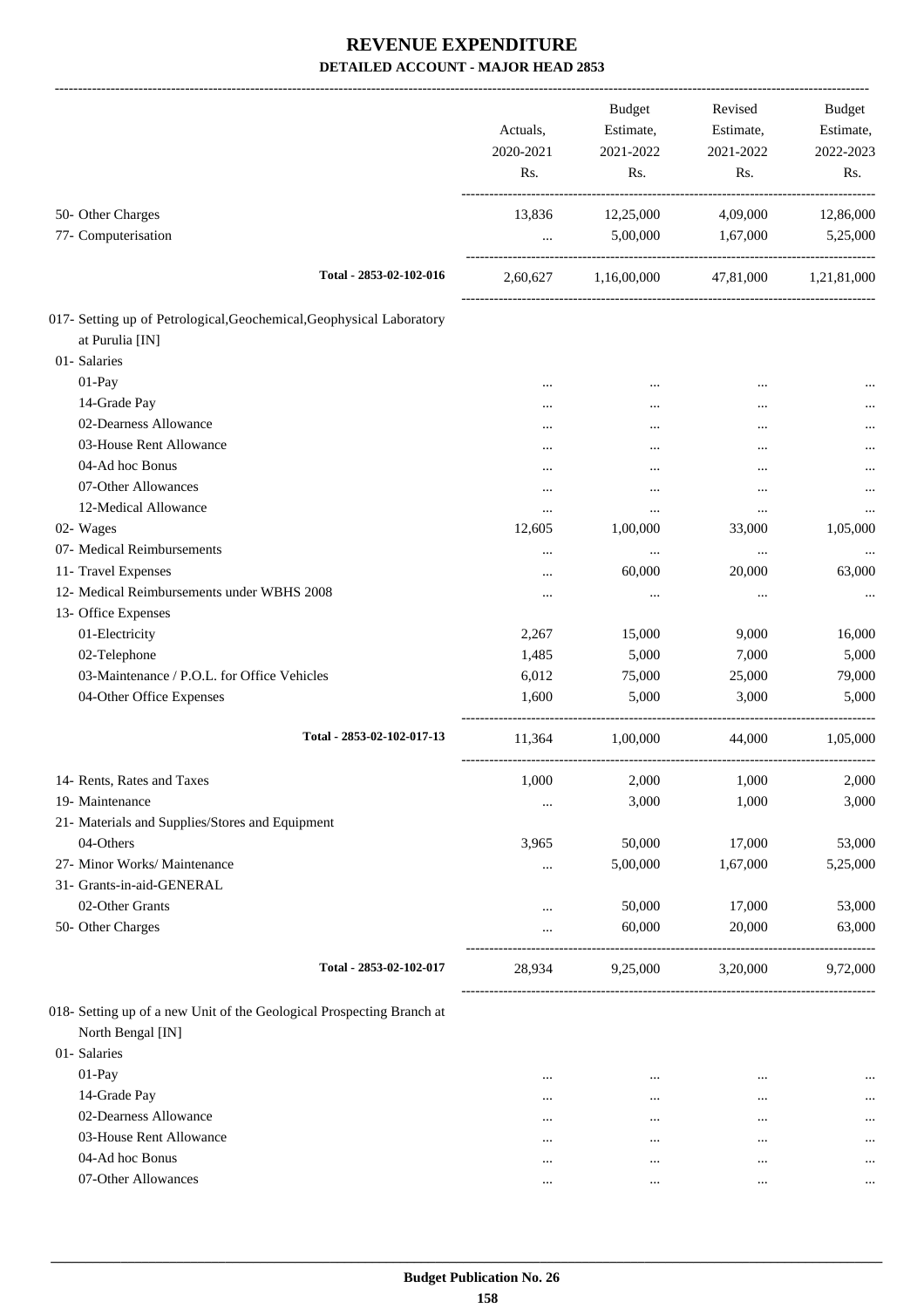|                                                                     | Actuals,<br>2020-2021 | Budget<br>Estimate,<br>2021-2022 | Revised<br>Estimate,<br>2021-2022 | Budget<br>Estimate,<br>2022-2023 |
|---------------------------------------------------------------------|-----------------------|----------------------------------|-----------------------------------|----------------------------------|
|                                                                     | Rs.                   | Rs.                              | Rs.                               | Rs.                              |
| 12-Medical Allowance                                                | $\cdots$              | $\cdots$                         | $\cdots$                          |                                  |
| 02- Wages                                                           | 36,000                | 60,000                           | 49,000                            | 63,000                           |
| 07- Medical Reimbursements                                          |                       | $\ldots$                         | $\cdots$                          | $\cdots$                         |
| 11- Travel Expenses                                                 |                       | 50,000                           | 17,000                            | 53,000                           |
| 12- Medical Reimbursements under WBHS 2008                          |                       | $\ldots$                         | $\cdots$                          |                                  |
| 13- Office Expenses                                                 |                       |                                  |                                   | $\cdots$                         |
| 01-Electricity                                                      | 1,265                 | 10,000                           | 4,000                             | 11,000                           |
| 02-Telephone                                                        | 4,460                 | 20,000                           | 27,000                            | 21,000                           |
| 03-Maintenance / P.O.L. for Office Vehicles                         | 31,042                | 2,60,000                         | 2,47,000                          | 2,73,000                         |
| 04-Other Office Expenses                                            | 10,732                | 40,000                           | 53,000                            | 42,000                           |
|                                                                     |                       |                                  |                                   |                                  |
| Total - 2853-02-102-018-13                                          | 47,499                | 3,30,000                         | 3,31,000                          | 3.47,000                         |
| 14- Rents, Rates and Taxes                                          | 1,77,108              | 2,00,000                         | 2,40,000                          | 2,10,000                         |
| 19- Maintenance                                                     | $\cdots$              | $\cdots$                         | $\cdots$                          |                                  |
| 21- Materials and Supplies/Stores and Equipment                     |                       |                                  |                                   |                                  |
| 04-Others                                                           |                       | $\cdots$                         |                                   |                                  |
| 50- Other Charges                                                   | 11,295                | 40,000                           | 27,000                            | 42,000                           |
| Total - 2853-02-102-018                                             | 2,71,902              |                                  | 6,80,000 6,64,000                 | 7,15,000                         |
| 019- Decentralisation of Mining Estate Branch of the Directorate of |                       |                                  |                                   |                                  |
| Mines and Minerals [IN]                                             |                       |                                  |                                   |                                  |
| 01- Salaries                                                        |                       |                                  |                                   |                                  |
| 01-Pay                                                              |                       |                                  |                                   |                                  |
| 14-Grade Pay                                                        |                       |                                  |                                   |                                  |
| 02-Dearness Allowance                                               | .                     |                                  |                                   | $\cdots$                         |
| 03-House Rent Allowance                                             |                       | $\cdots$                         | $\cdots$                          | $\cdots$                         |
| 04-Ad hoc Bonus                                                     |                       | $\cdots$                         |                                   | $\cdots$                         |
| 07-Other Allowances                                                 | $\cdots$              | $\cdots$                         |                                   |                                  |
| 11-Compensatory Allowance                                           |                       |                                  |                                   |                                  |
| 12-Medical Allowance                                                | $\cdots$              | $\cdots$                         |                                   |                                  |
| 02- Wages                                                           |                       | $\cdots$                         |                                   |                                  |
| 07- Medical Reimbursements                                          |                       |                                  | $\ddotsc$                         |                                  |
| 11- Travel Expenses                                                 | 2,232                 | 40,000                           | 13,000                            | 42,000                           |
| 12- Medical Reimbursements under WBHS 2008                          |                       |                                  |                                   |                                  |
| 13- Office Expenses                                                 |                       |                                  |                                   |                                  |
| 01-Electricity                                                      | 11,307                | 60,000                           | 33,000                            | 63,000                           |
| 02-Telephone                                                        | 7,805                 | 40,000                           | 53,000                            | 42,000                           |
| 03-Maintenance / P.O.L. for Office Vehicles                         | 3,310                 | 40,000                           | 53,000                            | 42,000                           |
| 04-Other Office Expenses                                            | 65,065                | 1,50,000                         | 91,000                            | 1,58,000                         |
| Total - 2853-02-102-019-13                                          | 87,487                | 2,90,000                         | 2,30,000                          | 3,05,000                         |
| 14- Rents, Rates and Taxes                                          | 2,70,006              | 3,10,000                         | 4,13,000                          | 3,26,000                         |
| 19- Maintenance                                                     |                       | 15,000                           | 5,000                             | 16,000                           |
|                                                                     |                       |                                  |                                   |                                  |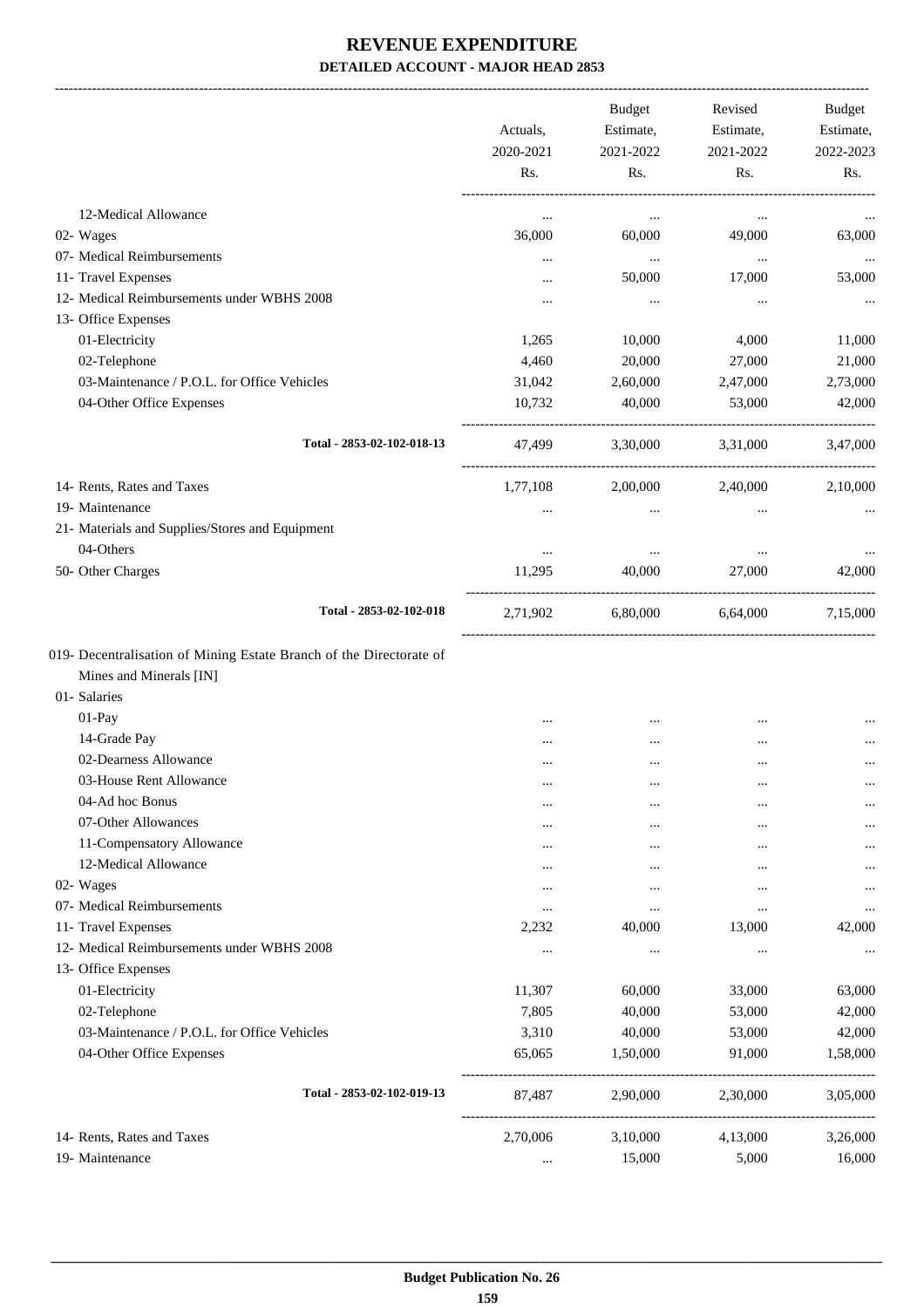|                                                                                                                                                                                          | Actuals,<br>2020-2021<br>Rs. | <b>Budget</b><br>Estimate,<br>2021-2022<br>Rs.                                                     | Revised<br>Estimate,<br>2021-2022<br>Rs. | Budget<br>Estimate,<br>2022-2023<br>Rs. |
|------------------------------------------------------------------------------------------------------------------------------------------------------------------------------------------|------------------------------|----------------------------------------------------------------------------------------------------|------------------------------------------|-----------------------------------------|
| 21- Materials and Supplies/Stores and Equipment                                                                                                                                          |                              |                                                                                                    |                                          |                                         |
| 04-Others                                                                                                                                                                                |                              | 2,000                                                                                              | 1,000                                    | 2,000                                   |
| 27- Minor Works/ Maintenance                                                                                                                                                             |                              | $\cdots$                                                                                           | $\cdots$                                 |                                         |
| 31- Grants-in-aid-GENERAL                                                                                                                                                                |                              |                                                                                                    |                                          |                                         |
| 02-Other Grants                                                                                                                                                                          | $\cdots$                     | $\cdots$                                                                                           | $\cdots$                                 |                                         |
| 50- Other Charges                                                                                                                                                                        |                              | 94,041 3,50,000 1,57,000                                                                           |                                          | 3,68,000                                |
| Total - 2853-02-102-019                                                                                                                                                                  |                              | 4,53,766 10,07,000 8,19,000 10,59,000                                                              |                                          |                                         |
| 020- Exploration of Minerals and Skill Development (WBMDTCL)                                                                                                                             |                              |                                                                                                    |                                          |                                         |
| [IN]<br>50- Other Charges                                                                                                                                                                |                              |                                                                                                    |                                          |                                         |
| <b>Total - State Development Schemes</b>                                                                                                                                                 |                              | 20,79,948 4,30,81,000 1,67,78,000 4,52,43,000                                                      |                                          |                                         |
| Total - 2853-02-102                                                                                                                                                                      |                              | 3,32,07,558 7,77,89,000 5,07,48,000 8,11,66,000                                                    |                                          |                                         |
| Voted<br>Charged                                                                                                                                                                         | $\mathbf{r}$                 | 3,32,07,558 7,77,89,000 5,07,48,000 8,11,66,000<br>the contract of the contract of the contract of | $\cdots$                                 |                                         |
| DETAILED ACCOUNT NO. 2853 - DEDUCT RECOVERIES IN REDUCTION OF EXPENDITURE<br>02 - REGULATION AND DEVELOPMENT OF MINES<br>001- Direction and Administration<br>Administrative Expenditure |                              |                                                                                                    |                                          |                                         |
| 001-Mines and Minerals Investigation Branch [IN]                                                                                                                                         |                              |                                                                                                    |                                          |                                         |
| 70-Deduct Recoveries                                                                                                                                                                     |                              |                                                                                                    |                                          |                                         |
| 01-Others                                                                                                                                                                                |                              | $-1,000$                                                                                           | $-1,000$                                 | $-1,000$                                |
| 02-W.B.H.S. 2008                                                                                                                                                                         |                              | $-1,000$                                                                                           | $\cdots$                                 |                                         |
| 002-Mining Estate Branch [IN]                                                                                                                                                            |                              |                                                                                                    |                                          |                                         |
| 70-Deduct Recoveries                                                                                                                                                                     |                              |                                                                                                    |                                          |                                         |
| 01-Others                                                                                                                                                                                |                              | $-1,000$                                                                                           | $-1,000$                                 | $-1,000$                                |
| 02-W.B.H.S. 2008                                                                                                                                                                         | $\cdots$                     | $-1,000$                                                                                           | $\ldots$                                 |                                         |
| Total - 001 - Deduct - Recoveries                                                                                                                                                        |                              | $-4,000$                                                                                           | $-2,000$                                 | $-2,000$                                |
| 102- Mineral Exploration                                                                                                                                                                 |                              |                                                                                                    |                                          |                                         |
| Administrative Expenditure                                                                                                                                                               |                              |                                                                                                    |                                          |                                         |
| 001-Geological Prospecting Branch [IN]                                                                                                                                                   |                              |                                                                                                    |                                          |                                         |
| 70-Deduct Recoveries                                                                                                                                                                     |                              |                                                                                                    |                                          |                                         |
|                                                                                                                                                                                          |                              |                                                                                                    |                                          |                                         |
| 01-Others                                                                                                                                                                                | $-8,692$                     | $-1,000$                                                                                           | $-1,000$                                 | $-1,000$                                |
| 02-W.B.H.S. 2008                                                                                                                                                                         |                              | $-1,000$                                                                                           | $\cdots$                                 | $\cdots$                                |

Minerals,Siliguri [IN] 70-Deduct Recoveries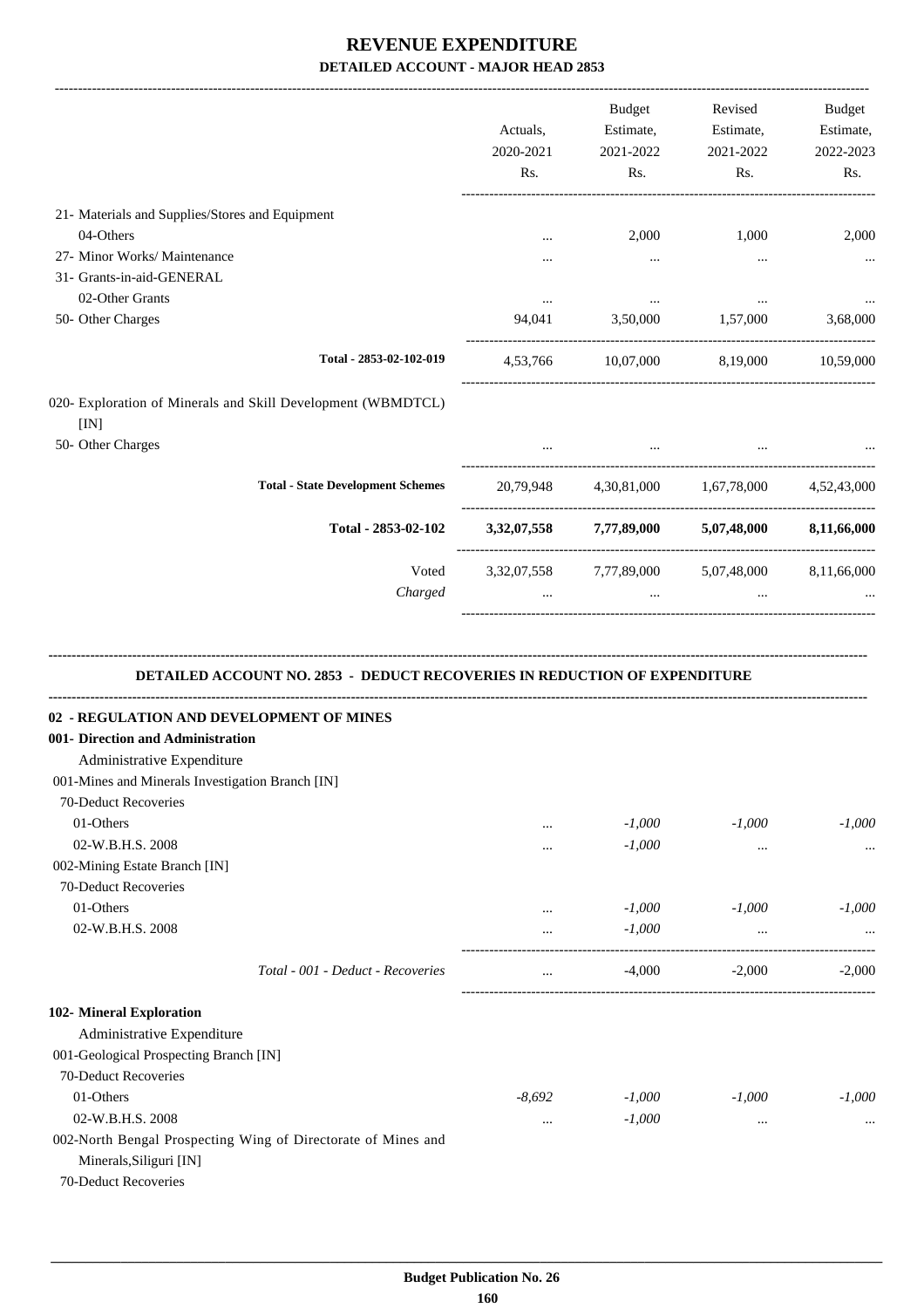-------------------------------------------------------------------------------------------------------------------------------------------------------------------------------

|                                                                                               | Actuals,<br>2020-2021<br>Rs. | <b>Budget</b><br>Estimate,<br>2021-2022<br>Rs. | Revised<br>Estimate,<br>2021-2022<br>Rs. | <b>Budget</b><br>Estimate,<br>2022-2023<br>Rs. |
|-----------------------------------------------------------------------------------------------|------------------------------|------------------------------------------------|------------------------------------------|------------------------------------------------|
| 01-Others                                                                                     |                              | $-1,000$                                       | $-1,000$                                 | $-1,000$                                       |
| 02-W.B.H.S. 2008                                                                              | $\cdots$                     | $-1,000$                                       |                                          |                                                |
| 003-Zonal Offices for the Mining Estate Branch [IN]                                           | $\ddotsc$                    |                                                | $\cdots$                                 |                                                |
| 70-Deduct Recoveries                                                                          |                              |                                                |                                          |                                                |
| 01-Others                                                                                     |                              | $-1,000$                                       | $-1,000$                                 | $-1,000$                                       |
| 02-W.B.H.S. 2008                                                                              | $\cdots$                     | $-1,000$                                       |                                          |                                                |
| 004-South Bengal Prospecting Wing of the Directorate of Mines and<br>Minerals-Bankura [IN]    | $\ddotsc$                    |                                                | $\ddotsc$                                |                                                |
| 70-Deduct Recoveries                                                                          |                              |                                                |                                          |                                                |
| 01-Others                                                                                     | $\ddotsc$                    | $\cdots$                                       | $-1,000$                                 | $-1,000$                                       |
| 02-W.B.H.S. 2008                                                                              | $\ddotsc$                    | $\cdots$                                       | $\ddotsc$                                |                                                |
| <b>State Development Schemes</b>                                                              |                              |                                                |                                          |                                                |
| 006-Expansion of Geological Prospecting Branch at Purulia [IN]<br>70-Deduct Recoveries        |                              |                                                |                                          |                                                |
| 01-Others                                                                                     |                              |                                                |                                          |                                                |
| 02-W.B.H.S. 2008                                                                              |                              | $\ddotsc$                                      | $\ddotsc$                                |                                                |
| 007-Expansion of the Directorate of Mines and Minerals [IN]                                   |                              |                                                |                                          |                                                |
| 70-Deduct Recoveries                                                                          |                              |                                                |                                          |                                                |
| 01-Others                                                                                     |                              | $\ddotsc$                                      | $\ddotsc$                                |                                                |
| 02-W.B.H.S. 2008                                                                              |                              | $\ddotsc$                                      | $\ddotsc$                                |                                                |
| 016-Reorganisation of Geological Prospecting Branch [IN]                                      |                              |                                                |                                          |                                                |
| 70-Deduct Recoveries                                                                          |                              |                                                |                                          |                                                |
| 01-Others                                                                                     |                              | $\ddotsc$                                      | $\ddotsc$                                |                                                |
| 02-W.B.H.S. 2008                                                                              |                              | $\ddotsc$                                      | $\ddotsc$                                |                                                |
| 017-Setting up of Petrological, Geochemical, Geophysical Laboratory<br>at Purulia [IN]        |                              |                                                |                                          |                                                |
| 70-Deduct Recoveries                                                                          |                              |                                                |                                          |                                                |
| 01-Others                                                                                     | $\ddotsc$                    | $\ddotsc$                                      | $\ddotsc$                                |                                                |
| 02-W.B.H.S. 2008                                                                              | $\ddotsc$                    | $\cdots$                                       | $\ddotsc$                                |                                                |
| 018-Setting up of a new Unit of the Geological Prospecting Branch at<br>North Bengal [IN]     |                              |                                                |                                          |                                                |
| 70-Deduct Recoveries                                                                          |                              |                                                |                                          |                                                |
| 01-Others                                                                                     | $\ddotsc$                    | $\cdots$                                       | $\ddotsc$                                |                                                |
| 02-W.B.H.S. 2008                                                                              |                              | $\cdots$                                       | $\cdots$                                 |                                                |
| 019-Decentralisation of Mining Estate Branch of the Directorate of<br>Mines and Minerals [IN] |                              |                                                |                                          |                                                |
| 70-Deduct Recoveries                                                                          |                              |                                                |                                          |                                                |
| 01-Others                                                                                     | $\cdots$                     | $\cdots$                                       | $\cdots$                                 |                                                |
| 02-W.B.H.S. 2008                                                                              | $\cdots$                     | $\cdots$                                       | $\cdots$                                 |                                                |
| Total - 102 - Deduct - Recoveries                                                             | $-8,692$                     | $-6,000$                                       | $-4,000$                                 | $-4,000$                                       |
| 911- Deduct Recoveries of Overpayments                                                        |                              |                                                |                                          |                                                |
| Administrative Expenditure                                                                    |                              |                                                |                                          |                                                |
| 001-Deduct Recoveries [IN]                                                                    |                              |                                                |                                          |                                                |
| 70-Deduct Recoveries                                                                          |                              |                                                |                                          |                                                |
| 01-Others                                                                                     | $\cdots$                     | $\cdots$                                       | $-1,000$                                 | $-1,000$                                       |
|                                                                                               |                              |                                                |                                          |                                                |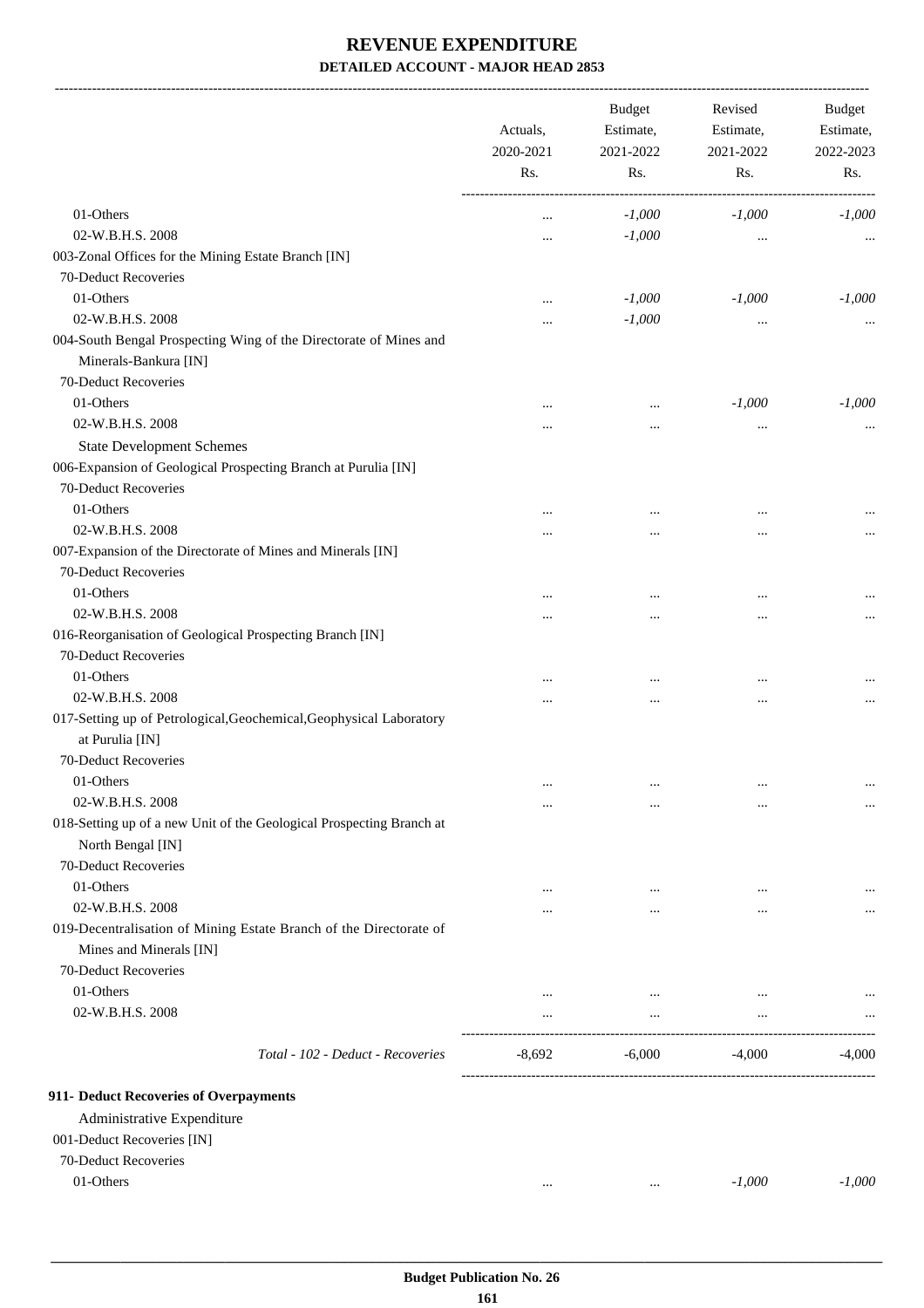----------------

|                                    | Actuals,<br>2020-2021<br>R <sub>s</sub> . | <b>Budget</b><br>Estimate,<br>2021-2022<br>R <sub>s</sub> . | Revised<br>Estimate,<br>2021-2022<br>Rs. | <b>Budget</b><br>Estimate,<br>2022-2023<br>Rs. |
|------------------------------------|-------------------------------------------|-------------------------------------------------------------|------------------------------------------|------------------------------------------------|
| Total - 911 - Deduct - Recoveries  | $\cdots$                                  | $\cdots$                                                    | $-1,000$                                 | $-1,000$                                       |
| Total - 2853 - Deduct - Recoveries | $-8,692$                                  | $-10,000$                                                   | $-7,000$                                 | $-7,000$                                       |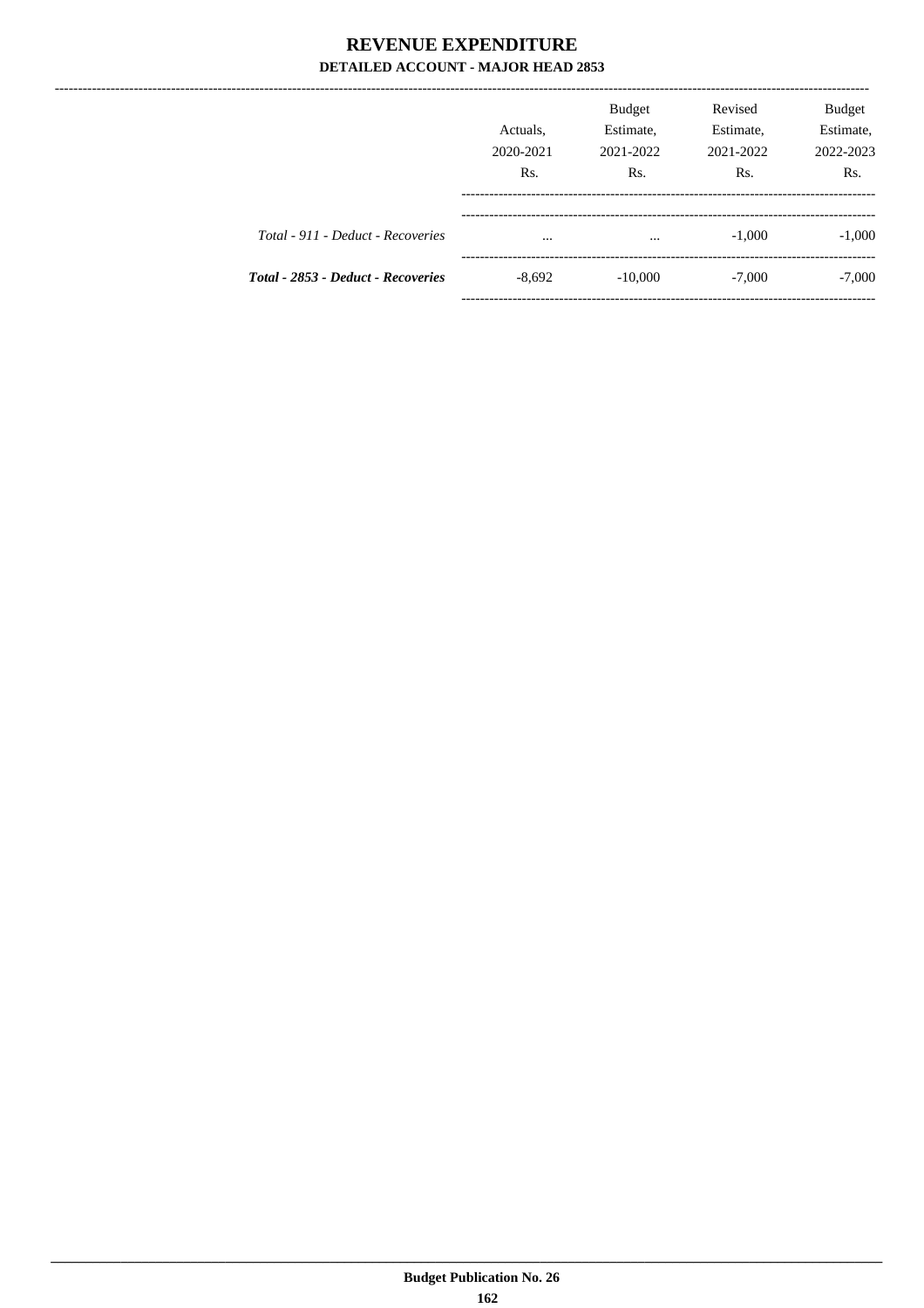# **REVENUE EXPENDITURE**

## **DEMAND No. 75**

## **Industry Commerce and Enterprises Department**

**C - Economic Services - (j) General Economic Services**

**Head of Account : 3451 - Secretariat-Economic Services** 

| Voted Rs. 17,82,73,000     | <b>Charged Rs. Nil</b> |              |             | Total Rs. 17,82,73,000 |
|----------------------------|------------------------|--------------|-------------|------------------------|
|                            |                        | Voted Rs.    | Charged Rs. | <b>Total Rs.</b>       |
| <b>Gross Expenditure</b>   |                        | 17,82,73,000 | $\cdots$    | 17,82,73,000           |
| <b>Deduct - Recoveries</b> |                        | $-3,000$     | $\cdots$    | $-3,000$               |
| <b>Net Expenditure</b>     |                        | 17,82,70,000 |             | 17,82,70,000           |

## **REVENUE EXPENDITURE ABSTRACT ACCOUNT**

---------------------------------------------------------------------------------------------------------------------------------------------------------------------------------

|                                                                |                                                                                |              | Budget         | Revised                                                                                                                                                                                                                                                                                       | Budget       |
|----------------------------------------------------------------|--------------------------------------------------------------------------------|--------------|----------------|-----------------------------------------------------------------------------------------------------------------------------------------------------------------------------------------------------------------------------------------------------------------------------------------------|--------------|
|                                                                |                                                                                | Actuals,     | Estimate,      | Estimate,                                                                                                                                                                                                                                                                                     | Estimate,    |
|                                                                |                                                                                | 2020-2021    | 2021-2022      | 2021-2022                                                                                                                                                                                                                                                                                     | 2022-2023    |
|                                                                |                                                                                | Rs.          | $\mathbf{Rs.}$ | Rs.                                                                                                                                                                                                                                                                                           | Rs.          |
| 090- Secretariate                                              |                                                                                |              |                |                                                                                                                                                                                                                                                                                               |              |
| Administrative Expenditure<br><b>State Development Schemes</b> |                                                                                | 15,89,47,824 | 17,75,64,000   | 17,23,00,000                                                                                                                                                                                                                                                                                  | 17,82,73,000 |
|                                                                |                                                                                |              |                | the contract of the contract of the contract of the contract of the contract of the contract of the                                                                                                                                                                                           |              |
|                                                                |                                                                                |              |                | Total - 090 15,89,47,824 17,75,64,000 17,23,00,000 17,82,73,000                                                                                                                                                                                                                               |              |
|                                                                | Grand Total - Gross 15,89,47,824 17,75,64,000 17,23,00,000 17,82,73,000        |              |                |                                                                                                                                                                                                                                                                                               |              |
|                                                                | Voted                                                                          |              |                | 15,89,47,824 17,75,64,000 17,23,00,000 17,82,73,000                                                                                                                                                                                                                                           |              |
|                                                                |                                                                                |              |                |                                                                                                                                                                                                                                                                                               |              |
|                                                                | Administrative Expenditure 15,89,47,824 17,75,64,000 17,23,00,000 17,82,73,000 |              |                |                                                                                                                                                                                                                                                                                               |              |
|                                                                | <b>State Development Schemes</b>                                               |              |                | $\frac{1}{2}$ and $\frac{1}{2}$ are $\frac{1}{2}$ and $\frac{1}{2}$ are $\frac{1}{2}$ and $\frac{1}{2}$ are $\frac{1}{2}$ and $\frac{1}{2}$ are $\frac{1}{2}$ are $\frac{1}{2}$ and $\frac{1}{2}$ are $\frac{1}{2}$ and $\frac{1}{2}$ are $\frac{1}{2}$ and $\frac{1}{2}$ are $\frac{1}{2}$ a |              |
|                                                                | <i>Deduct Recoveries</i> 2,000 -3,000 -3,000                                   |              |                |                                                                                                                                                                                                                                                                                               |              |
|                                                                | Grand Total - Net 15,89,47,824 17,75,62,000 17,22,97,000 17,82,70,000          |              |                |                                                                                                                                                                                                                                                                                               |              |
|                                                                |                                                                                |              |                | Voted 15,89,47,824 17,75,62,000 17,22,97,000 17,82,70,000                                                                                                                                                                                                                                     |              |
|                                                                |                                                                                |              |                |                                                                                                                                                                                                                                                                                               |              |
|                                                                |                                                                                |              |                |                                                                                                                                                                                                                                                                                               |              |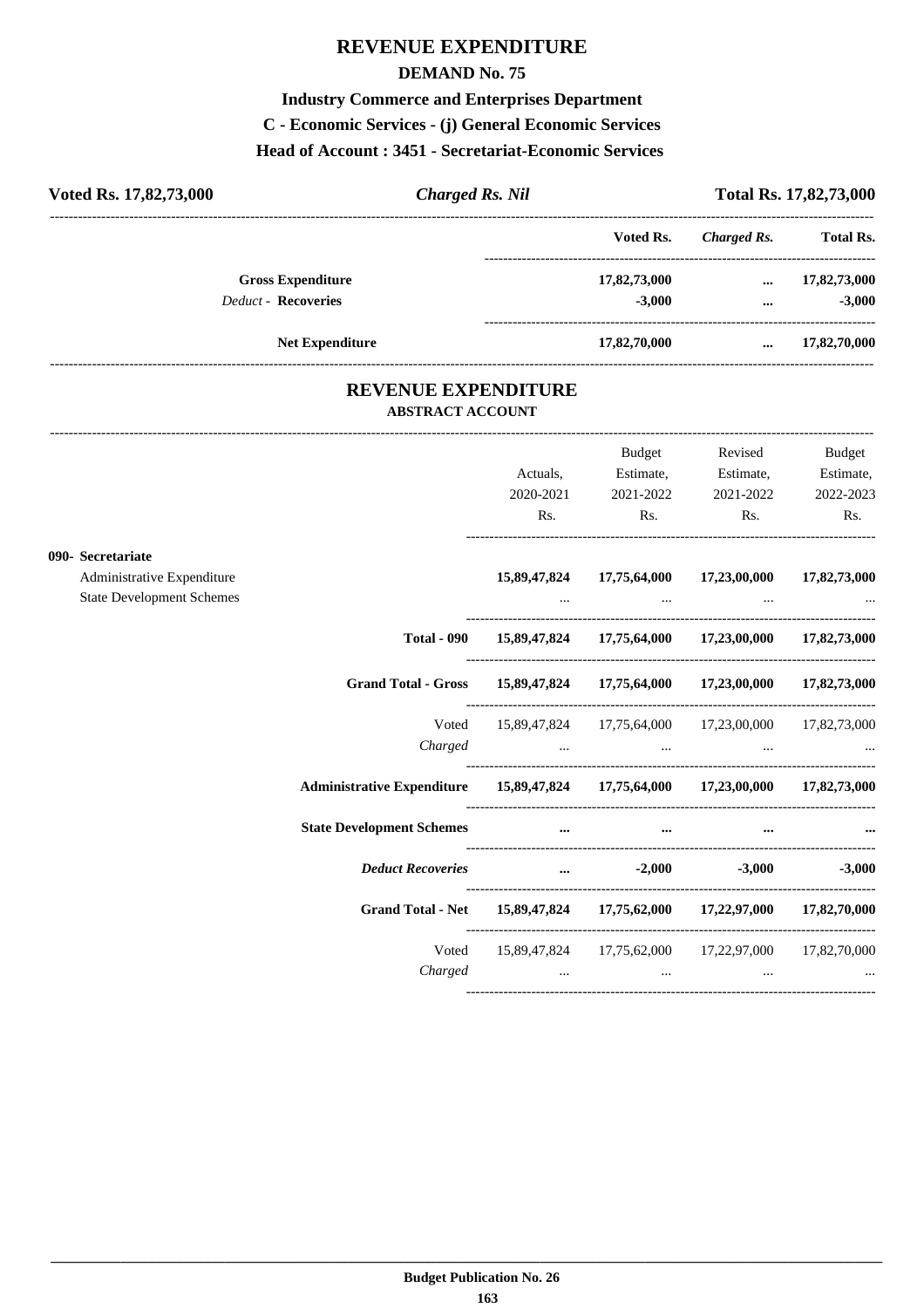|                                                                                             | Actuals,<br>2020-2021<br>Rs. | <b>Budget</b><br>Estimate,<br>2021-2022<br>Rs. | Revised<br>Estimate,<br>2021-2022<br>Rs.               | <b>Budget</b><br>Estimate,<br>2022-2023<br>Rs. |
|---------------------------------------------------------------------------------------------|------------------------------|------------------------------------------------|--------------------------------------------------------|------------------------------------------------|
| DETAILED ACCOUNT NO. 3451-00-090 - SECRETARIATE                                             |                              |                                                |                                                        |                                                |
| 090- Secretariate                                                                           |                              |                                                |                                                        |                                                |
| <b>Administrative Expenditure</b>                                                           |                              |                                                |                                                        |                                                |
| 013- Department of Commerce & Industries [IN]                                               |                              |                                                |                                                        |                                                |
| 01- Salaries                                                                                |                              |                                                |                                                        |                                                |
| 01-Pay                                                                                      | 9,07,33,941                  | 9,72,96,000                                    | 9,25,49,000                                            | 9,53,25,000                                    |
| 14-Grade Pay                                                                                | $\cdots$                     | $\cdots$                                       |                                                        |                                                |
| 02-Dearness Allowance                                                                       | 17,43,258                    | 29,19,000                                      | 42,50,000                                              | 46,50,000                                      |
| 03-House Rent Allowance                                                                     | 1,05,70,274                  | 92,43,000                                      | 87,92,000                                              | 90,56,000                                      |
| 04-Ad hoc Bonus                                                                             | 3,31,800                     | 3,15,000                                       | 3,38,000                                               | 3,45,000                                       |
| 07-Other Allowances                                                                         | 2,46,584                     | 10,45,000                                      | 10,45,000                                              | 10,62,000                                      |
| 12-Medical Allowance                                                                        | 1,12,906                     | 1,06,000                                       | 1,15,000                                               | 1,17,000                                       |
| Total - 3451-00-090-013-01                                                                  |                              |                                                | 10,37,38,763 11,09,24,000 10,70,89,000                 | 11,05,55,000                                   |
| 02- Wages                                                                                   | 8,96,307                     | 4,97,000                                       | 12,80,000                                              | 13,00,000                                      |
| 07- Medical Reimbursements                                                                  | 48,944                       | 81,000                                         | 81,000                                                 | 83,000                                         |
| 11- Travel Expenses                                                                         | 14,087                       | 56,000                                         | 56,000                                                 | 57,000                                         |
| 12- Medical Reimbursements under WBHS 2008                                                  | 8,34,226                     | 19,13,000                                      | 19,13,000                                              | 19,51,000                                      |
| 13- Office Expenses<br>01-Electricity                                                       |                              | 63,36,000                                      | 63,36,000                                              | 64,63,000                                      |
| 02-Telephone                                                                                | $\cdots$<br>3,36,696         | 4,75,000                                       | 4,75,000                                               | 4,85,000                                       |
| 03-Maintenance / P.O.L. for Office Vehicles                                                 | 21,54,285                    | 17,07,000                                      | 21,97,000                                              | 22,41,000                                      |
| 04-Other Office Expenses                                                                    | 15.06.386                    | 15,63,000                                      | 15.63.000                                              | 15,94,000                                      |
| Total - 3451-00-090-013-13                                                                  |                              | 39,97,367 1,00,81,000 1,05,71,000              |                                                        | 1,07,83,000                                    |
| 28- Payment of Professional and Special Services                                            |                              |                                                |                                                        |                                                |
| 02-Other charges                                                                            | 3,94,410                     | $\mathbf{r}$ and $\mathbf{r}$ and $\mathbf{r}$ | 3,94,000                                               | 2,00,000                                       |
|                                                                                             |                              |                                                |                                                        |                                                |
| Total - 3451-00-090-013                                                                     |                              |                                                | 10,99,24,104  12,35,52,000  12,13,84,000  12,49,29,000 |                                                |
| 014- Commerce & Industries Department Gas Distribution Project-<br>Implementation Cell [IN] |                              |                                                |                                                        |                                                |
| 01- Salaries                                                                                |                              |                                                |                                                        |                                                |
| 01-Pay                                                                                      | 13,95,600                    | 11,75,000                                      | 14,24,000                                              | 14,67,000                                      |
| 14-Grade Pay                                                                                | $\ldots$                     | $\cdots$                                       | $\cdots$                                               |                                                |
| 02-Dearness Allowance                                                                       | 7,038                        | 36,000                                         | 57,000                                                 | 88,000                                         |
| 03-House Rent Allowance                                                                     | 1,67,472                     | 1,14,000                                       | 1,35,000                                               | 1,39,000                                       |
| 04-Ad hoc Bonus                                                                             | 4,200                        | 4,000                                          | 10,000                                                 | 10,000                                         |
| 07-Other Allowances                                                                         | $\cdots$                     | 6,000                                          | 6,000                                                  | 6,000                                          |
| 12-Medical Allowance                                                                        | $\cdots$                     | 30,000                                         | 13,000                                                 | 14,000                                         |
| Total - 3451-00-090-014-01                                                                  |                              |                                                | 15,74,310 13,65,000 16,45,000 17,24,000                |                                                |
| Total - 3451-00-090-014                                                                     |                              |                                                | 15,74,310 13,65,000 16,45,000 17,24,000                |                                                |
|                                                                                             |                              |                                                |                                                        |                                                |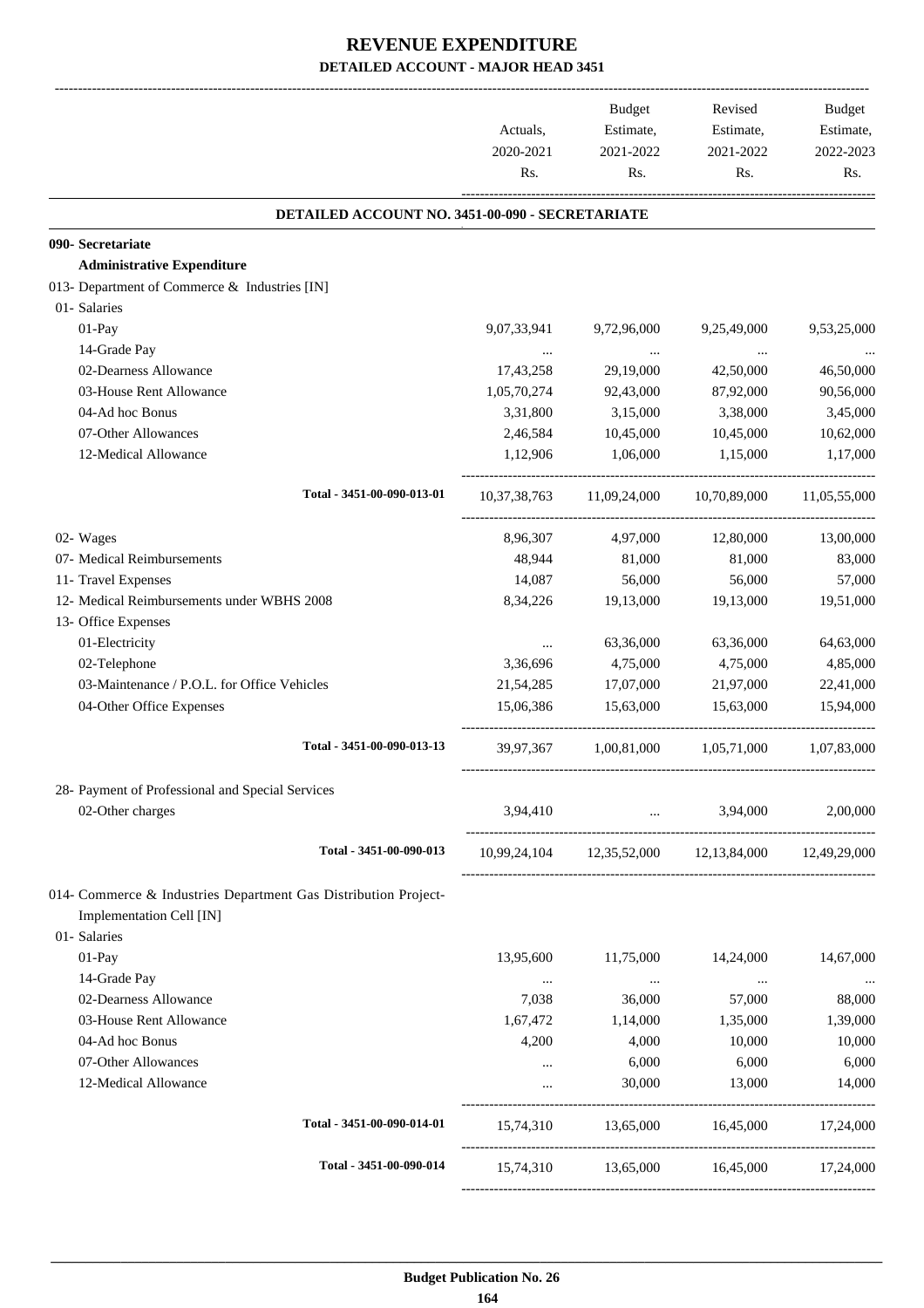|                                                                                                                                | Actuals,<br>2020-2021<br>Rs. | Budget<br>Estimate,<br>2021-2022<br>Rs. | Revised<br>Estimate,<br>2021-2022<br>Rs.        | Budget<br>Estimate,<br>2022-2023<br>Rs. |
|--------------------------------------------------------------------------------------------------------------------------------|------------------------------|-----------------------------------------|-------------------------------------------------|-----------------------------------------|
| 015- Strengthening of the Department of Commerce & Industries in<br>connection with establishment of Export Zone at Falta [IN] |                              |                                         |                                                 |                                         |
| 01- Salaries                                                                                                                   |                              |                                         |                                                 |                                         |
| 01-Pay                                                                                                                         | 5,07,500                     | 12,17,000                               | 5,18,000                                        | 5,34,000                                |
| 14-Grade Pay                                                                                                                   |                              | $\cdots$                                |                                                 |                                         |
| 02-Dearness Allowance                                                                                                          | $\cdots$<br>$\cdots$         | 37,000                                  | $\cdots$<br>21,000                              | 32,000                                  |
| 03-House Rent Allowance                                                                                                        | 60,000                       | 1,16,000                                | 49,000                                          | 51,000                                  |
| 04-Ad hoc Bonus                                                                                                                |                              | $\ldots$                                | $\cdots$                                        | $\ldots$                                |
| 07-Other Allowances                                                                                                            |                              | 8,000                                   | 6,000                                           | 8,000                                   |
| 12-Medical Allowance                                                                                                           |                              |                                         |                                                 |                                         |
| Total - 3451-00-090-015-01                                                                                                     | 5.67.500                     | 13,78,000                               | 5.94.000                                        | 6,25,000                                |
| 07- Medical Reimbursements                                                                                                     | $\cdots$                     | 3,000                                   | 3,000                                           | 3,000                                   |
| 11- Travel Expenses                                                                                                            |                              | 2,000                                   | 2,000                                           | 2,000                                   |
| 12- Medical Reimbursements under WBHS 2008                                                                                     | $\cdots$                     | 4,000                                   | 4,000                                           | 4,000                                   |
| Total - 3451-00-090-015                                                                                                        | 5,67,500                     |                                         | 13,87,000 6,03,000 6,34,000                     |                                         |
|                                                                                                                                |                              |                                         |                                                 |                                         |
| 045- Department of Public Enterpeises & Industrial Reconstruction                                                              |                              |                                         |                                                 |                                         |
| [IN]                                                                                                                           |                              |                                         |                                                 |                                         |
| 01- Salaries                                                                                                                   |                              |                                         |                                                 |                                         |
| 01-Pay                                                                                                                         | 4,14,06,891                  | 4,40,75,000                             | 4,22,35,000                                     |                                         |
| 14-Grade Pay                                                                                                                   | $\cdots$                     | $\cdots$                                | $\cdots$                                        | 4,35,02,000<br>$\cdots$                 |
| 02-Dearness Allowance                                                                                                          | 4,85,544                     | 13,22,000                               | 16,89,000                                       | 26,10,000                               |
| 03-House Rent Allowance                                                                                                        | 41,91,727                    | 41,87,000                               | 40,12,000                                       |                                         |
| 04-Ad hoc Bonus                                                                                                                | 1,51,200                     | 1,60,000                                | 1,54,000                                        | 41,33,000<br>1,57,000                   |
| 07-Other Allowances<br>12-Medical Allowance                                                                                    | 58,480<br>30,000             | 4,35,000<br>34,000                      | 60,000<br>31,000                                | 62,000<br>32,000                        |
| Total - 3451-00-090-045-01                                                                                                     |                              |                                         | 4,63,23,842 5,02,13,000 4,81,81,000 5,04,96,000 |                                         |
|                                                                                                                                |                              |                                         |                                                 |                                         |
| 02- Wages                                                                                                                      | 2,81,613                     | 83,000                                  | 83,000                                          | 83,000                                  |
| 13- Office Expenses                                                                                                            |                              |                                         |                                                 |                                         |
| 04-Other Office Expenses                                                                                                       | $\cdots$                     | 1,28,000                                | 1,28,000                                        | 1,31,000                                |
| 28- Payment of Professional and Special Services<br>02-Other charges                                                           |                              | 2,76,455 8,36,000                       | 2,76,000                                        |                                         |
| Total - 3451-00-090-045                                                                                                        |                              |                                         | 4,68,81,910 5,12,60,000 4,86,68,000 5,09,86,000 | 2,76,000                                |

**State Development Schemes**

052- Commerce and Industries Department Gas Distribution Project-Implementation Cell [IN]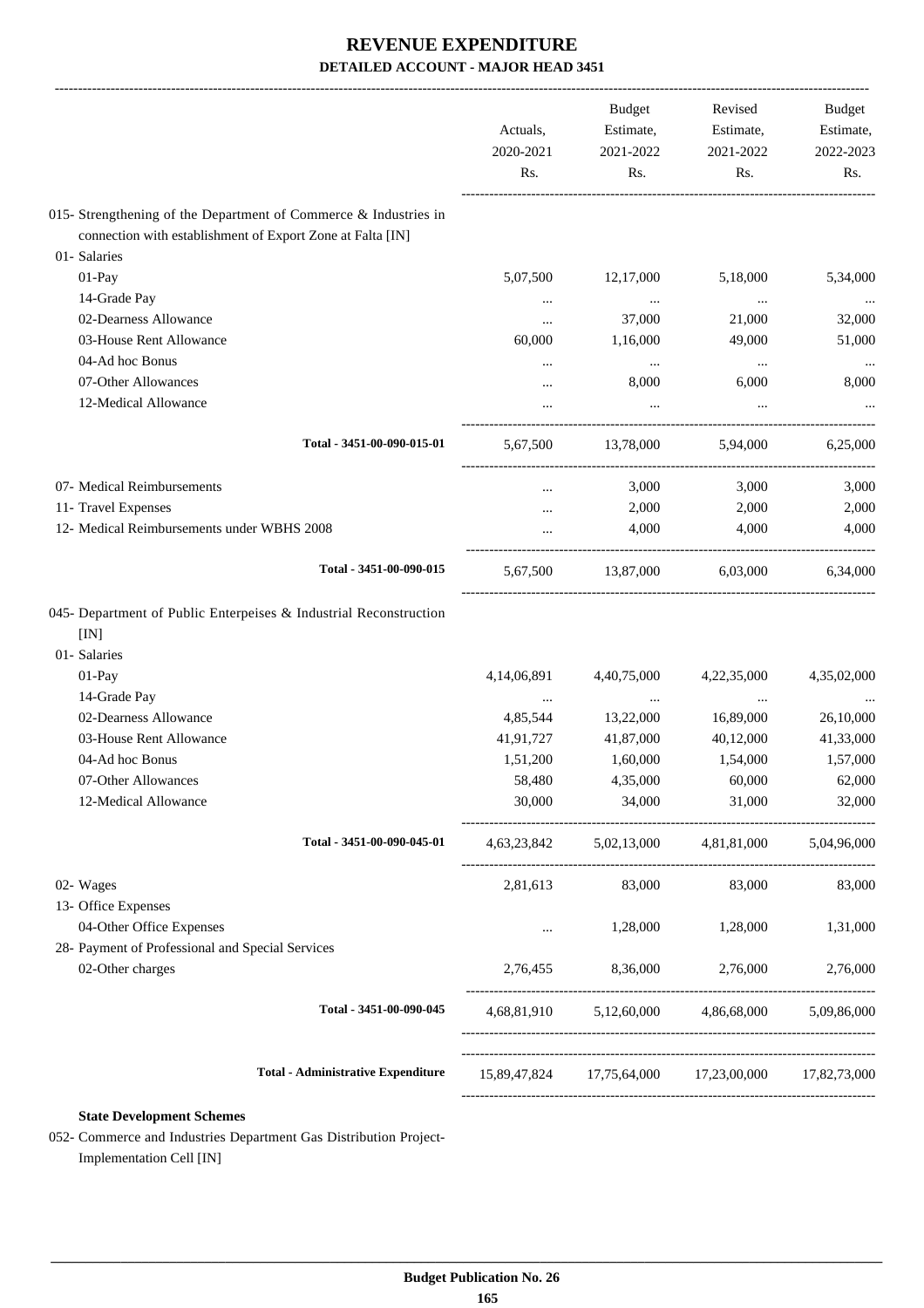|                                                              | Actuals,<br>2020-2021<br>Rs. | <b>Budget</b><br>Estimate,<br>2021-2022<br>Rs. | Revised<br>Estimate,<br>2021-2022<br>Rs. | <b>Budget</b><br>Estimate,<br>2022-2023<br>Rs. |
|--------------------------------------------------------------|------------------------------|------------------------------------------------|------------------------------------------|------------------------------------------------|
| 01-Salaries                                                  |                              |                                                |                                          |                                                |
| 01-Pay                                                       | $\ddotsc$                    | $\ddotsc$                                      | $\ddotsc$                                |                                                |
| 14-Grade Pay                                                 | .                            | $\ddotsc$                                      | $\ddotsc$                                |                                                |
| 02-Dearness Allowance                                        | .                            | $\ddotsc$                                      | $\cdots$                                 |                                                |
| 03-House Rent Allowance                                      |                              |                                                | $\cdots$                                 |                                                |
| 04-Ad hoc Bonus                                              |                              |                                                |                                          |                                                |
| 12-Medical Allowance                                         |                              |                                                |                                          |                                                |
| 07- Medical Reimbursements                                   |                              |                                                | $\ddotsc$                                |                                                |
| 12- Medical Reimbursements under WBHS 2008                   |                              |                                                |                                          |                                                |
| 053- Commerce and Industries Department Strengthening of the |                              |                                                |                                          |                                                |
| Department of Commerce and Industries in Connection with     |                              |                                                |                                          |                                                |
| establishment of Export Zone at Falta [IN]                   |                              |                                                |                                          |                                                |
| 01- Salaries                                                 |                              |                                                |                                          |                                                |
| $01-Pay$                                                     |                              |                                                | $\ddotsc$                                |                                                |
| 14-Grade Pay                                                 |                              |                                                | $\ddotsc$                                |                                                |
| 02-Dearness Allowance                                        | .                            |                                                | $\cdots$                                 |                                                |
| 03-House Rent Allowance                                      | .                            |                                                | $\ddotsc$                                |                                                |
| 04-Ad hoc Bonus                                              |                              | .                                              |                                          |                                                |
| 12-Medical Allowance                                         | .                            | $\cdot \cdot$                                  | $\ddotsc$                                |                                                |
| 07- Medical Reimbursements                                   | .                            | $\cdot \cdot$                                  | $\ddotsc$                                |                                                |
| 11- Travel Expenses                                          |                              | $\cdot \cdot$                                  | $\ddotsc$                                |                                                |
| 12- Medical Reimbursements under WBHS 2008                   | .                            |                                                | $\ddotsc$                                |                                                |
| 13- Office Expenses                                          |                              |                                                |                                          |                                                |
| 01-Electricity                                               |                              | $\ddotsc$                                      |                                          |                                                |
| 02-Telephone                                                 | $\cdot \cdot$                | $\ddotsc$                                      |                                          |                                                |
| 03-Maintenance / P.O.L. for Office Vehicles                  |                              | $\cdots$                                       | $\cdots$                                 |                                                |
| 04-Other Office Expenses                                     | $\cdots$                     | $\cdots$                                       | $\cdots$                                 |                                                |
| Total - 3451-00-090                                          | 15,89,47,824                 | 17,75,64,000                                   | 17,23,00,000                             | 17,82,73,000                                   |
| Voted                                                        | 15,89,47,824                 | 17,75,64,000                                   | 17,23,00,000                             | 17,82,73,000                                   |
| Charged                                                      |                              |                                                |                                          |                                                |

#### **DETAILED ACCOUNT NO. 3451 - DEDUCT RECOVERIES IN REDUCTION OF EXPENDITURE**

**--------------------------------------------------------------------------------------------------------------------------------------------------------------------------------**

| 090- Secretariate                                              |          |          |          |          |
|----------------------------------------------------------------|----------|----------|----------|----------|
| Administrative Expenditure                                     |          |          |          |          |
| 013-Department of Commerce & Industries [IN]                   |          |          |          |          |
| 70-Deduct Recoveries                                           |          |          |          |          |
| 01-Others                                                      | $\cdots$ | $-1,000$ | $-1.000$ | $-1.000$ |
| 02-W.B.H.S. 2008                                               | $\cdots$ | $-1.000$ | $\cdots$ | $\cdots$ |
| 014-Commerce & Industries Department Gas Distribution Project- |          |          |          |          |
| Implementation Cell [IN]                                       |          |          |          |          |
| 70-Deduct Recoveries                                           |          |          |          |          |
| 01-Others                                                      | $\cdots$ |          | $-1,000$ | $-1.000$ |
| 02-W.B.H.S. 2008                                               |          |          | $\cdots$ | $\cdots$ |
|                                                                |          |          |          |          |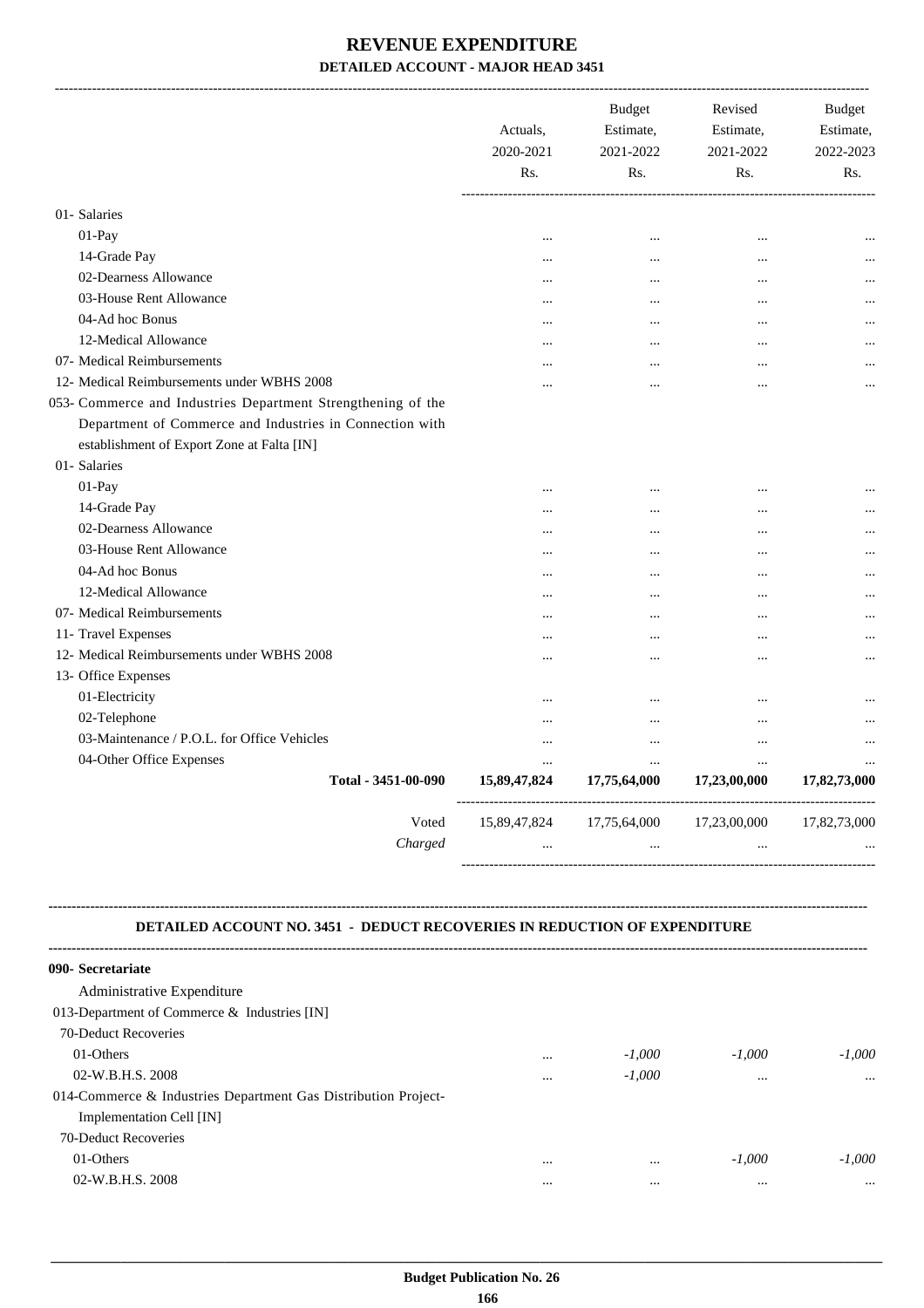|                                                                                                                                                                       | Actuals,<br>2020-2021<br>Rs. | Budget<br>Estimate,<br>2021-2022<br>Rs. | Revised<br>Estimate,<br>2021-2022<br>Rs. | Budget<br>Estimate,<br>2022-2023<br>Rs. |
|-----------------------------------------------------------------------------------------------------------------------------------------------------------------------|------------------------------|-----------------------------------------|------------------------------------------|-----------------------------------------|
| 015-Strengthening of the Department of Commerce & Industries in<br>connection with establishment of Export Zone at Falta [IN]                                         |                              |                                         |                                          |                                         |
| 70-Deduct Recoveries                                                                                                                                                  |                              |                                         |                                          |                                         |
| 01-Others                                                                                                                                                             | $\cdots$                     | $\cdots$                                | $-1,000$                                 | $-1,000$                                |
| 02-W.B.H.S. 2008                                                                                                                                                      |                              |                                         |                                          |                                         |
| <b>State Development Schemes</b>                                                                                                                                      |                              |                                         |                                          |                                         |
| 052-Commerce and Industries Department Gas Distribution Project-<br>Implementation Cell [IN]                                                                          |                              |                                         |                                          |                                         |
| 70-Deduct Recoveries                                                                                                                                                  |                              |                                         |                                          |                                         |
| 01-Others                                                                                                                                                             |                              |                                         |                                          |                                         |
| 02-W.B.H.S. 2008                                                                                                                                                      |                              | $\cdots$                                | $\cdots$                                 |                                         |
| 053-Commerce and Industries Department Strengthening of the<br>Department of Commerce and Industries in Connection with<br>establishment of Export Zone at Falta [IN] |                              |                                         |                                          |                                         |
| 70-Deduct Recoveries                                                                                                                                                  |                              |                                         |                                          |                                         |
| 01-Others                                                                                                                                                             | $\ddotsc$                    | $\cdots$                                |                                          |                                         |
| 02-W.B.H.S. 2008                                                                                                                                                      |                              |                                         |                                          |                                         |
| Total - 090 - Deduct - Recoveries                                                                                                                                     | $\cdots$                     | $-2,000$                                | $-3,000$                                 | $-3,000$                                |
| Total - 3451 - Deduct - Recoveries                                                                                                                                    | $\cdots$                     | $-2,000$                                | $-3,000$                                 | $-3,000$                                |
|                                                                                                                                                                       |                              |                                         |                                          |                                         |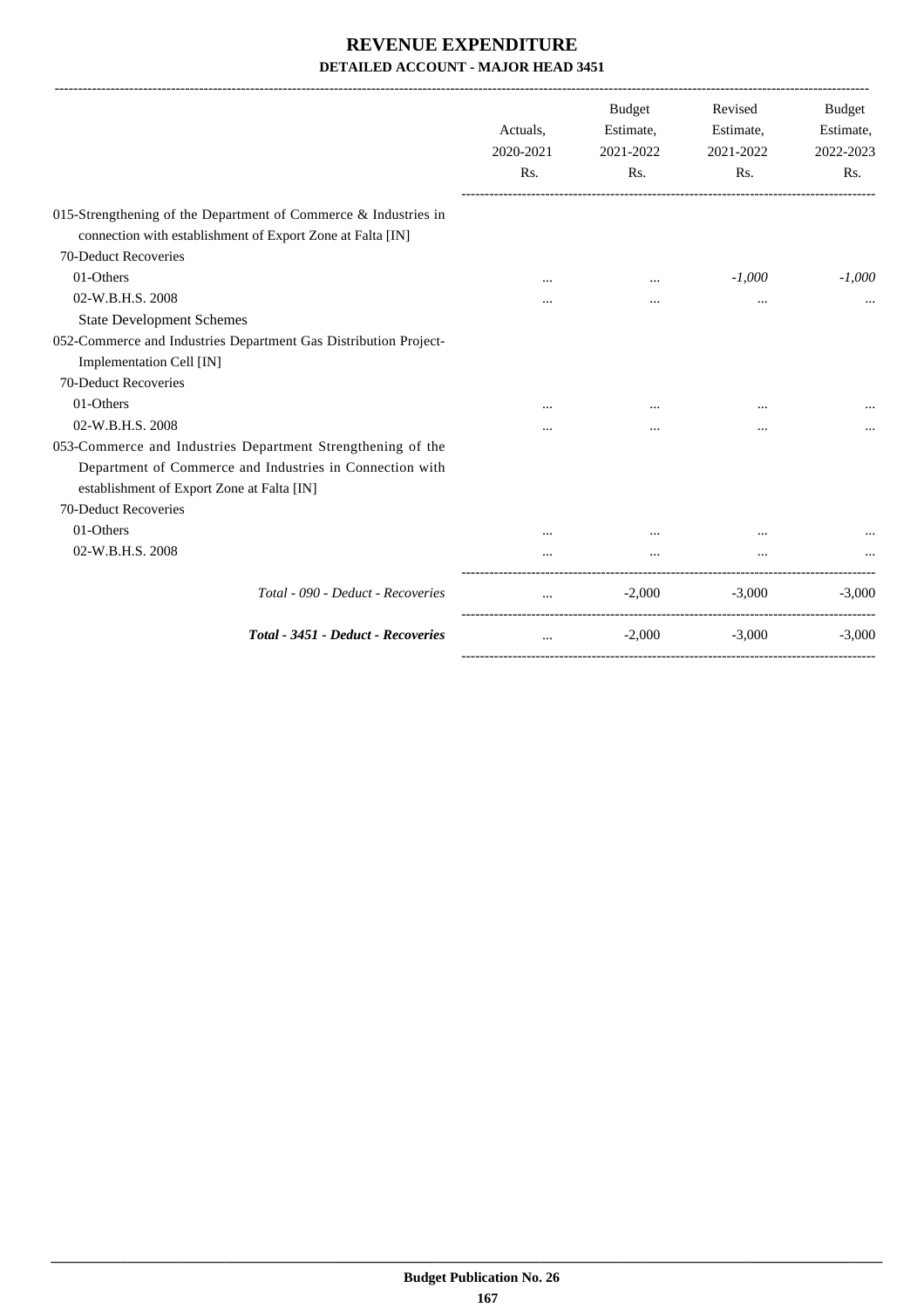## **REVENUE EXPENDITURE**

## **DEMAND No. 75**

**Industry Commerce and Enterprises Department C - Economic Services - (j) General Economic Services Head of Account : 3475 - Other General Economic Services**

| Voted Rs. 1,47,17,000      | Charged Rs. Nil |             |             | <b>Total Rs. 1,47,17,000</b> |  |  |
|----------------------------|-----------------|-------------|-------------|------------------------------|--|--|
|                            |                 | Voted Rs.   | Charged Rs. | <b>Total Rs.</b>             |  |  |
| <b>Gross Expenditure</b>   |                 | 1,47,17,000 | $\cdots$    | 1,47,17,000                  |  |  |
| <b>Deduct - Recoveries</b> |                 | $-2.000$    | $\cdots$    | $-2.000$                     |  |  |
| <b>Net Expenditure</b>     |                 | 1,47,15,000 | $\cdots$    | 1,47,15,000                  |  |  |

## **REVENUE EXPENDITURE ABSTRACT ACCOUNT**

---------------------------------------------------------------------------------------------------------------------------------------------------------------------------------

|                                                                    |           | Budget                                                    | Revised   | Budget    |
|--------------------------------------------------------------------|-----------|-----------------------------------------------------------|-----------|-----------|
|                                                                    | Actuals,  | Estimate,                                                 | Estimate, | Estimate, |
|                                                                    | 2020-2021 | 2021-2022                                                 | 2021-2022 | 2022-2023 |
|                                                                    | Rs.       | $\mathbf{Rs.}$                                            | Rs.       | Rs.       |
| 200- Regulation of Other Business Undertakings                     |           |                                                           |           |           |
| Administrative Expenditure                                         |           | 82,41,126 95,43,000                                       | 92,68,000 | 94,67,000 |
| <b>State Development Schemes</b>                                   |           | $10,10,838$ $50,00,000$                                   | 16,67,000 | 52,50,000 |
|                                                                    |           | Total - 200 92,51,964 1,45,43,000 1,09,35,000 1,47,17,000 |           |           |
| Grand Total - Gross 92,51,964 1,45,43,000 1,09,35,000 1,47,17,000  |           |                                                           |           |           |
| Voted                                                              |           | 92,51,964 1,45,43,000 1,09,35,000 1,47,17,000             |           |           |
|                                                                    |           |                                                           |           |           |
| Administrative Expenditure 82,41,126 95,43,000 92,68,000 94,67,000 |           |                                                           |           |           |
| State Development Schemes 10,10,838 50,00,000 16,67,000 52,50,000  |           |                                                           |           |           |
| Deduct Recoveries  2,000 -2,000 -2,000 -2,000                      |           |                                                           |           |           |
| Grand Total - Net 92,51,964 1,45,41,000 1,09,33,000 1,47,15,000    |           |                                                           |           |           |
|                                                                    |           | Voted 92,51,964 1,45,41,000 1,09,33,000 1,47,15,000       |           |           |
|                                                                    |           |                                                           |           |           |
|                                                                    |           |                                                           |           |           |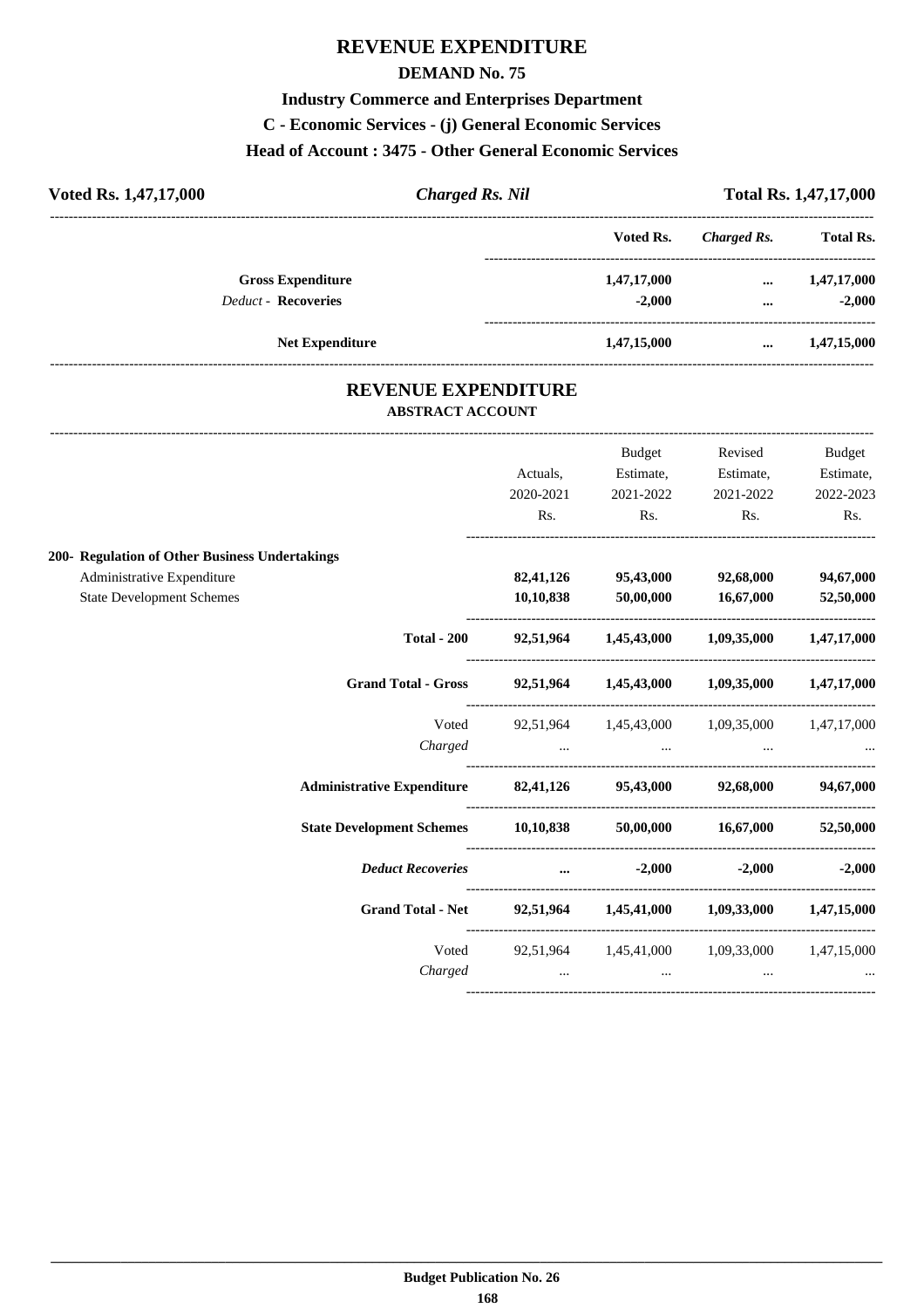|                                                                                                            | Actuals,<br>2020-2021<br>Rs. | Budget<br>Estimate,<br>2021-2022<br>Rs. | Revised<br>Estimate,<br>2021-2022<br>Rs.      | <b>Budget</b><br>Estimate,<br>2022-2023<br>Rs. |
|------------------------------------------------------------------------------------------------------------|------------------------------|-----------------------------------------|-----------------------------------------------|------------------------------------------------|
| <b>DETAILED ACCOUNT NO. 3475-00-200 - REGULATION OF OTHER BUSINESS UNDERTAKINGS</b>                        |                              |                                         |                                               |                                                |
| 200- Regulation of Other Business Undertakings                                                             |                              |                                         |                                               |                                                |
| <b>Administrative Expenditure</b>                                                                          |                              |                                         |                                               |                                                |
| 001- Administration of the Indian Partnership Act, 1932 [IN]                                               |                              |                                         |                                               |                                                |
| 01- Salaries                                                                                               |                              |                                         |                                               |                                                |
| 01-Pay                                                                                                     | 68,78,896                    | 69,22,000                               | 70,16,000                                     | 72,26,000                                      |
| 14-Grade Pay                                                                                               | $\cdots$                     | $\ddotsc$                               | $\ddotsc$                                     |                                                |
| 02-Dearness Allowance                                                                                      | 34,722                       | 2,08,000                                | 2,81,000                                      | 4,34,000                                       |
| 03-House Rent Allowance                                                                                    | 7,52,832                     | 6,58,000                                | 6,67,000                                      | 6,86,000                                       |
| 04-Ad hoc Bonus                                                                                            | 25,200                       | 31,000                                  | 35,000                                        | 37,000                                         |
| 07-Other Allowances                                                                                        | 2,400                        | 2,000                                   | 2,000                                         | 2,000                                          |
| 12-Medical Allowance                                                                                       | 6,000                        | 11,000                                  | 6,000                                         | 6,000                                          |
| Total - 3475-00-200-001-01                                                                                 | 77,00,050                    | 78,32,000                               | 80,07,000                                     | 83.91.000                                      |
| 07- Medical Reimbursements                                                                                 | $\cdots$                     | 56,000                                  | 56,000                                        | 57,000                                         |
| 11- Travel Expenses                                                                                        | $\cdots$                     | 3,000                                   | 3,000                                         | 3,000                                          |
| 12- Medical Reimbursements under WBHS 2008                                                                 | 77,665                       | 71,000                                  | 71,000                                        | 72,000                                         |
| 13- Office Expenses                                                                                        |                              |                                         |                                               |                                                |
| 01-Electricity                                                                                             | $\cdots$                     | 72,000                                  | 72,000                                        | 73,000                                         |
| 02-Telephone                                                                                               | 46,814                       | 47,000                                  | 47,000                                        | 48,000                                         |
| 03-Maintenance / P.O.L. for Office Vehicles                                                                | 2,25,025                     | 1,66,000                                | 2,30,000                                      | 2,35,000                                       |
| 04-Other Office Expenses                                                                                   | 1,48,495                     | 1,68,000                                | 1.68,000                                      | 1,71,000                                       |
| Total - 3475-00-200-001-13                                                                                 | 4, 20, 334                   | 4.53.000                                | 5,17,000                                      | 5,27,000                                       |
| 14- Rents, Rates and Taxes                                                                                 |                              | 10,14,000                               | 5,00,000                                      | 3,00,000                                       |
| 50- Other Charges                                                                                          | $\cdots$<br>43,077           | 1,14,000                                | 1,14,000                                      | 1,17,000                                       |
|                                                                                                            |                              |                                         |                                               |                                                |
| <b>Total - Administrative Expenditure</b>                                                                  |                              |                                         | 82,41,126 95,43,000 92,68,000 94,67,000       |                                                |
| <b>State Development Schemes</b>                                                                           |                              |                                         |                                               |                                                |
| 006-Modernisation of Registrar of Firms Office through e-                                                  |                              |                                         |                                               |                                                |
| Registration and digitisation of old records including<br>hardware/software and training of personnel [IN] |                              |                                         |                                               |                                                |
| 50- Other Charges                                                                                          | 10,10,838                    | 50,00,000                               | 16,67,000                                     | 52,50,000                                      |
| 77- Computerisation                                                                                        |                              |                                         |                                               |                                                |
| 98- Training                                                                                               | $\cdots$                     | $\cdots$<br>$\cdots$                    | $\cdots$<br>$\cdots$                          |                                                |
| <b>Total - State Development Schemes</b>                                                                   |                              |                                         | 10,10,838 50,00,000 16,67,000                 | 52,50,000                                      |
| Total - 3475-00-200                                                                                        |                              |                                         | 92,51,964 1,45,43,000 1,09,35,000 1,47,17,000 |                                                |
|                                                                                                            |                              |                                         |                                               |                                                |
| Voted                                                                                                      |                              |                                         | 92,51,964 1,45,43,000 1,09,35,000 1,47,17,000 |                                                |
| Charged                                                                                                    |                              | and the state of the state              | and the state of the<br>$\ldots$ . $\ldots$   |                                                |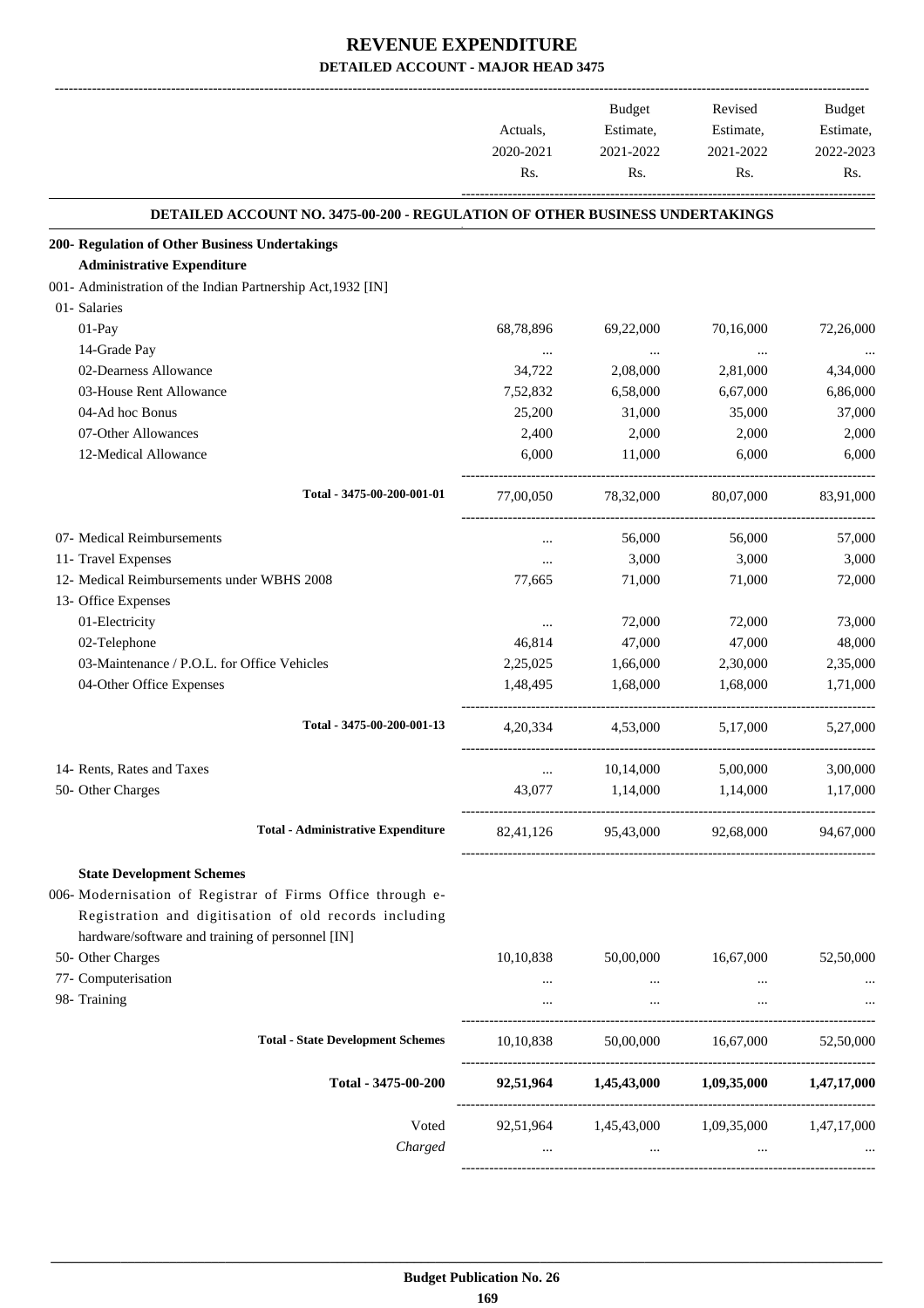|                                                                                       |           | Budget    | Revised   | Budget    |
|---------------------------------------------------------------------------------------|-----------|-----------|-----------|-----------|
|                                                                                       | Actuals.  | Estimate, | Estimate, | Estimate, |
|                                                                                       | 2020-2021 | 2021-2022 | 2021-2022 | 2022-2023 |
|                                                                                       | Rs.       | Rs.       | Rs.       | Rs.       |
| <b>DETAILED ACCOUNT NO. 3475 - DEDUCT RECOVERIES IN REDUCTION OF EXPENDITURE</b>      |           |           |           |           |
| 200- Regulation of Other Business Undertakings                                        |           |           |           |           |
| Administrative Expenditure                                                            |           |           |           |           |
| 001-Administration of the Indian Partnership Act, 1932 [IN]                           |           |           |           |           |
| 70-Deduct Recoveries                                                                  |           |           |           |           |
| 01-Others                                                                             |           | $-1,000$  | $-1,000$  | $-1.000$  |
| 02-W.B.H.S. 2008                                                                      |           | $-1,000$  |           |           |
| 003-Administration of West Bengal Societies Registra-<br>tion(Amendment)Act,1961 [IN] |           |           |           |           |
| 70-Deduct Recoveries                                                                  |           |           |           |           |
| 01-Others                                                                             |           |           | $-1,000$  | $-1,000$  |
| 02-W.B.H.S. 2008                                                                      |           |           |           |           |
| Total - 200 - Deduct - Recoveries                                                     |           | $-2,000$  | $-2,000$  | $-2.000$  |
| Total - 3475 - Deduct - Recoveries                                                    | $\cdots$  | $-2,000$  | $-2,000$  | $-2,000$  |

-----------------------------------------------------------------------------------------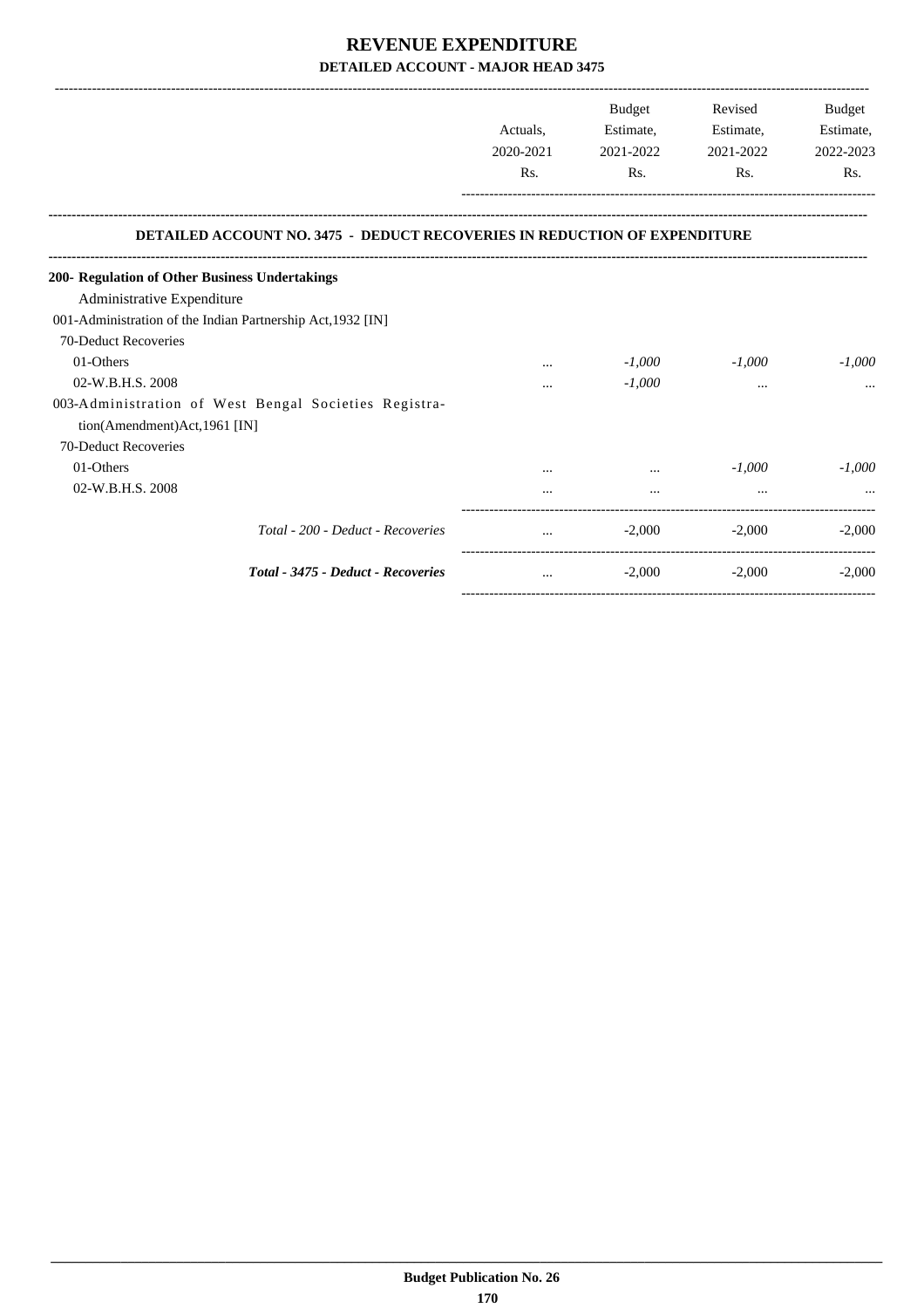# **CAPITAL EXPENDITURE**

### **DEMAND No. 75**

# **Industry Commerce and Enterprises Department**

**A. Capital Account of General Services -**

### **Head of Account : 4059 - Capital Outlay on Public Works**

| Voted Rs. 16,27,51,000<br><b>Charged Rs. Nil</b>                                                                                                                                                                              |           |                                                                                     |                         | Total Rs. 16,27,51,000 |
|-------------------------------------------------------------------------------------------------------------------------------------------------------------------------------------------------------------------------------|-----------|-------------------------------------------------------------------------------------|-------------------------|------------------------|
|                                                                                                                                                                                                                               |           | Voted Rs.                                                                           | <b>Charged Rs.</b>      | <b>Total Rs.</b>       |
| <b>Gross Expenditure</b>                                                                                                                                                                                                      |           | 16,27,51,000                                                                        |                         | $\dots$ 16,27,51,000   |
| Deduct - Recoveries                                                                                                                                                                                                           |           |                                                                                     | $\cdots$                |                        |
| Net Expenditure                                                                                                                                                                                                               |           | 16,27,51,000                                                                        | $\cdots$                | 16,27,51,000           |
| <b>CAPITAL EXPENDITURE</b>                                                                                                                                                                                                    |           |                                                                                     |                         |                        |
| <b>ABSTRACT ACCOUNT</b>                                                                                                                                                                                                       |           |                                                                                     |                         |                        |
|                                                                                                                                                                                                                               |           | Budget                                                                              | Revised                 | Budget                 |
|                                                                                                                                                                                                                               | Actuals,  | Estimate,                                                                           | Estimate,               | Estimate,              |
|                                                                                                                                                                                                                               | 2020-2021 | 2021-2022                                                                           | 2021-2022               | 2022-2023              |
|                                                                                                                                                                                                                               | Rs.       | Rs.                                                                                 | Rs.                     | Rs.                    |
| 01 - OFFICE BUILDINGS                                                                                                                                                                                                         |           |                                                                                     |                         |                        |
| 051- Construction                                                                                                                                                                                                             |           |                                                                                     |                         |                        |
| <b>State Development Schemes</b>                                                                                                                                                                                              | 49,15,268 |                                                                                     | 5,50,01,000 1,83,35,000 | 5,77,51,000            |
| <b>Total - 051</b>                                                                                                                                                                                                            |           | 49,15,268 5,50,01,000 1,83,35,000 5,77,51,000                                       |                         |                        |
| <b>Total - 01</b>                                                                                                                                                                                                             |           | 49,15,268 5,50,01,000 1,83,35,000 5,77,51,000                                       |                         |                        |
| 80 - GENERAL                                                                                                                                                                                                                  |           |                                                                                     |                         |                        |
| 051- Construction                                                                                                                                                                                                             |           |                                                                                     |                         |                        |
| State Development Schemes (Central Assistance)                                                                                                                                                                                |           | 10,00,00,000                                                                        |                         | $\dots$ 10,50,00,000   |
| <b>Total - 051</b>                                                                                                                                                                                                            | $\cdots$  | 10,00,00,000                                                                        | $\sim$                  | 10,50,00,000           |
| Total - 80                                                                                                                                                                                                                    |           | 10,00,00,000                                                                        |                         | 10,50,00,000           |
| <b>Grand Total - Gross</b>                                                                                                                                                                                                    |           | 49,15,268 15,50,01,000 1,83,35,000 16,27,51,000                                     |                         |                        |
| Voted                                                                                                                                                                                                                         |           | 49,15,268 15,50,01,000 1,83,35,000 16,27,51,000                                     |                         |                        |
| Charged                                                                                                                                                                                                                       |           | and the contract of the contract of the contract of the contract of the contract of |                         |                        |
| State Development Schemes 49,15,268 5,50,01,000 1,83,35,000 5,77,51,000                                                                                                                                                       |           |                                                                                     |                         |                        |
| State Development Schemes (Central Assistance) and the manufacture of the manufacture of the manufacture of the manufacture of the manufacture of the manufacture of the manufacture of the manufacture of the manufacture of |           |                                                                                     |                         |                        |
| <b>Deduct Recoveries</b>                                                                                                                                                                                                      | $\cdots$  | $\cdots$                                                                            | $\cdots$                |                        |
|                                                                                                                                                                                                                               |           |                                                                                     |                         |                        |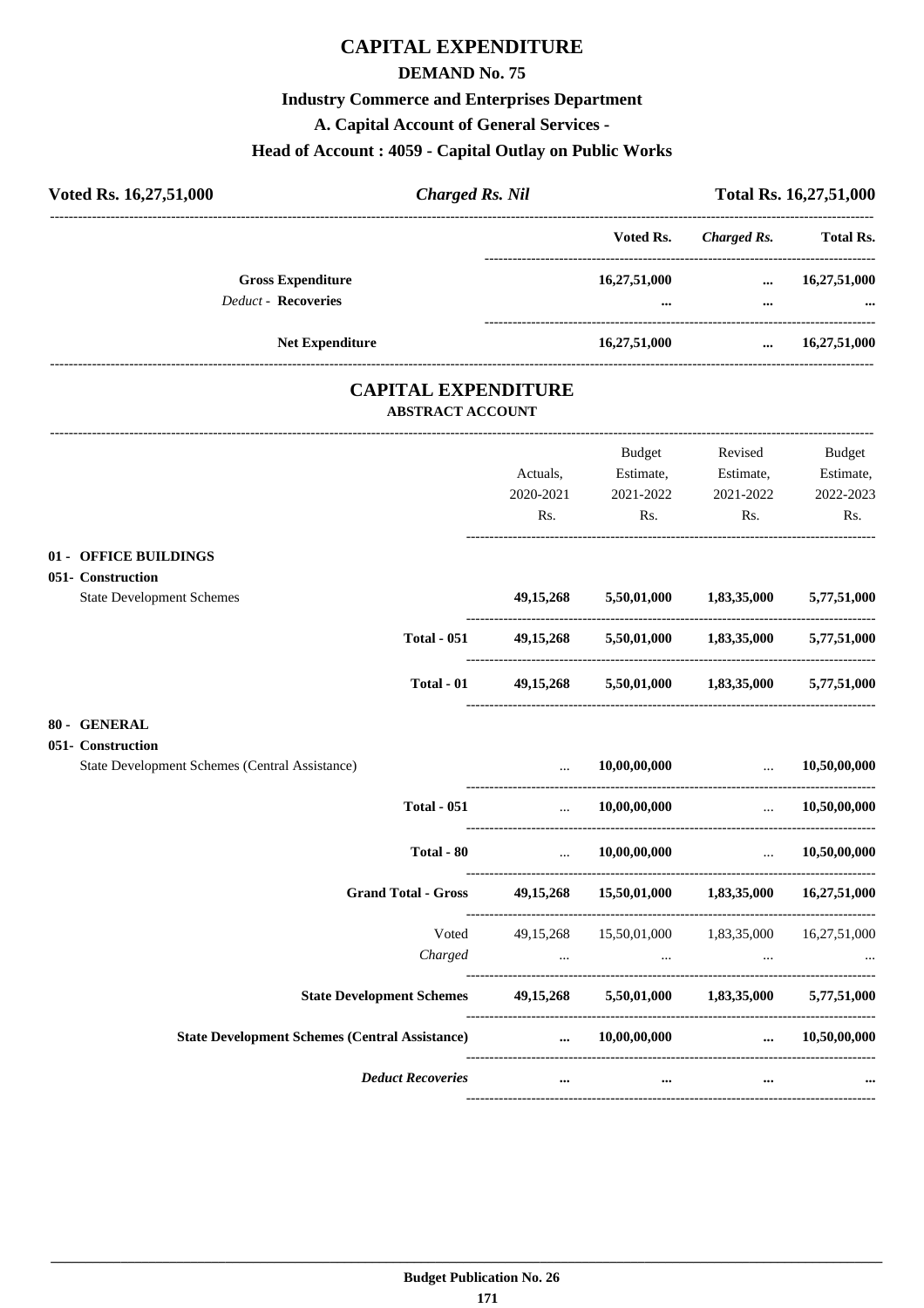## **CAPITAL EXPENDITURE ABSTRACT ACCOUNT**

|                          | Actuals,<br>2020-2021<br>Rs. | <b>Budget</b><br>Estimate,<br>2021-2022<br>Rs. | Revised<br>Estimate,<br>2021-2022<br>Rs. | <b>Budget</b><br>Estimate,<br>2022-2023<br>Rs. |
|--------------------------|------------------------------|------------------------------------------------|------------------------------------------|------------------------------------------------|
| <b>Grand Total - Net</b> | 49, 15, 268                  | 15,50,01,000                                   | 1,83,35,000                              | 16,27,51,000                                   |
| Voted<br>Charged         | 49, 15, 268<br>$\cdots$      | 15,50,01,000<br>$\cdots$                       | 1,83,35,000<br>                          | 16,27,51,000<br>$\cdots$                       |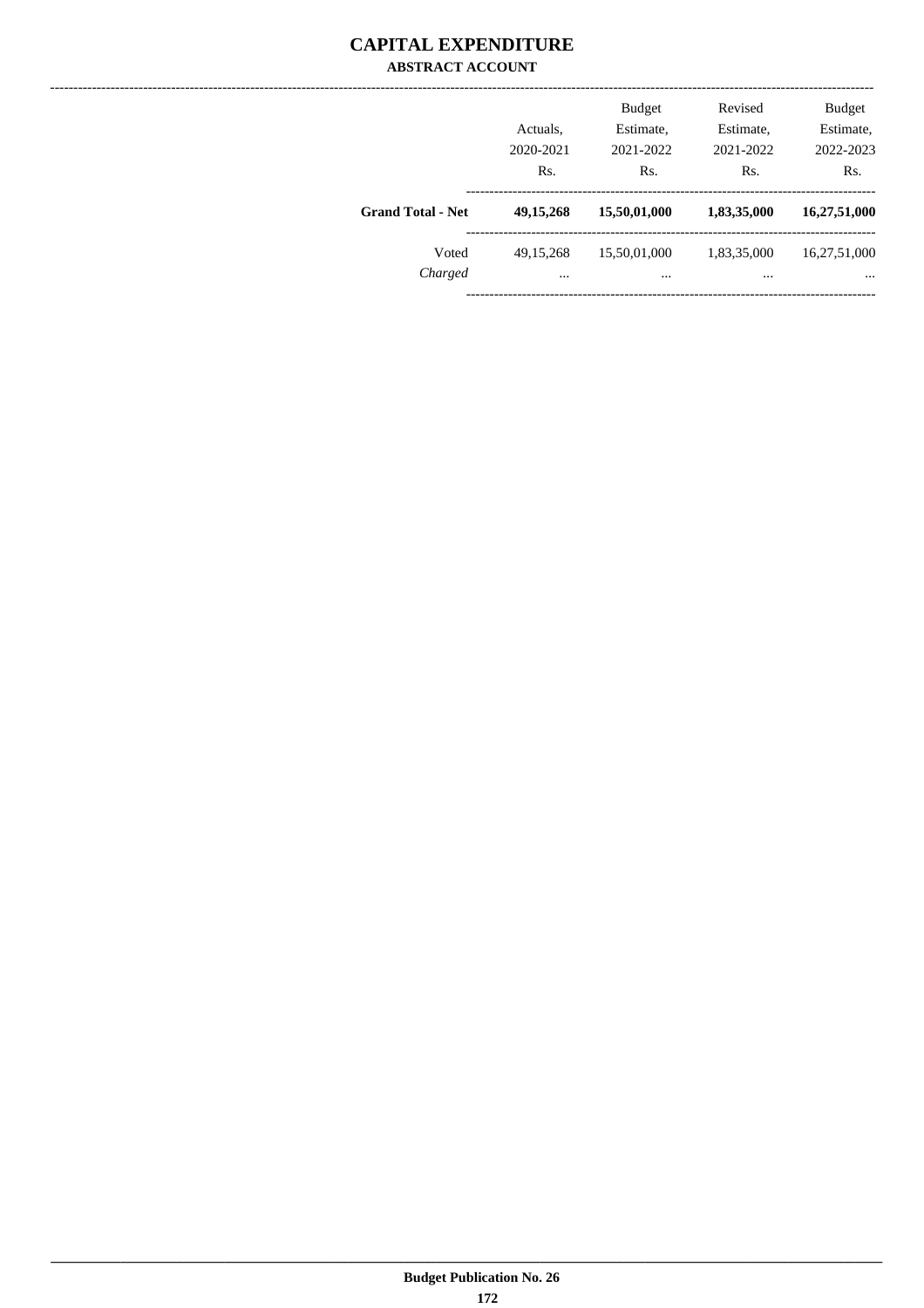# **CAPITAL EXPENDITURE DETAILED ACCOUNT - MAJOR HEAD 4059**

|                                                                                                                    | Actuals,<br>2020-2021<br>Rs. | <b>Budget</b><br>Estimate,<br>2021-2022<br>Rs. | Revised<br>Estimate,<br>2021-2022<br>Rs. | Budget<br>Estimate,<br>2022-2023<br>Rs. |
|--------------------------------------------------------------------------------------------------------------------|------------------------------|------------------------------------------------|------------------------------------------|-----------------------------------------|
| DETAILED ACCOUNT NO. 4059-01-051 - CONSTRUCTION                                                                    |                              |                                                |                                          |                                         |
| 01 - OFFICE BUILDINGS                                                                                              |                              |                                                |                                          |                                         |
| 051- Construction                                                                                                  |                              |                                                |                                          |                                         |
| <b>State Development Schemes</b>                                                                                   |                              |                                                |                                          |                                         |
| 030- Renovation of Office Building of Raj Bhavan Press [IN]                                                        |                              |                                                |                                          |                                         |
| 52- Machinery and Equipment/Tools and Plants<br>53- Major Works / Land and Buildings                               | 2,51,023                     | 2,00,00,000<br>50,00,000                       | 66,67,000<br>16,67,000                   | 2,10,00,000<br>52,50,000                |
|                                                                                                                    | $\cdots$                     |                                                |                                          |                                         |
| Total - 4059-01-051-030                                                                                            | 2,51,023                     | 2,50,00,000                                    | 83,34,000                                | 2,62,50,000                             |
| 031- Renovation of Kadapara Press [IN]                                                                             |                              |                                                |                                          |                                         |
| 53- Major Works / Land and Buildings                                                                               | 8,64,245                     | 2,00,00,000                                    | 66,67,000                                | 2,10,00,000                             |
| Total - 4059-01-051-031                                                                                            | 8,64,245                     | 2,00,00,000                                    | 66,67,000                                | 2,10,00,000                             |
| 078- Construction of Office Building for Mining Estate Branch at<br>Asansol [IN]                                   |                              |                                                |                                          |                                         |
| 53- Major Works / Land and Buildings                                                                               | 38,00,000                    | 1,00,00,000                                    | 33,33,000                                | 1,05,00,000                             |
| Total - 4059-01-051-078                                                                                            | 38,00,000                    | 1,00,00,000                                    | 33,33,000                                | 1,05,00,000                             |
| 079- Construction of office buildings at South Bengal Unit of the<br>Geological Prospecting Branch at Bankura [IN] |                              |                                                |                                          |                                         |
| 53- Major Works / Land and Buildings                                                                               |                              | 1.000                                          | 1.000                                    | 1.000                                   |
| Total - 4059-01-051-079                                                                                            | $\cdots$                     | 1,000                                          | 1,000                                    | 1,000                                   |
| <b>Total - State Development Schemes</b>                                                                           | 49,15,268                    | 5,50,01,000                                    | 1,83,35,000                              | 5,77,51,000                             |
| Total - 4059-01-051                                                                                                | 49, 15, 268                  | 5,50,01,000                                    | 1,83,35,000                              | 5,77,51,000                             |
| Voted                                                                                                              | 49,15,268                    | 5,50,01,000                                    | 1,83,35,000                              | 5,77,51,000                             |
| Charged                                                                                                            | $\cdots$                     | $\cdots$                                       | $\cdots$                                 |                                         |

#### **DETAILED ACCOUNT NO. 4059-80-051 - CONSTRUCTION .**

## **80 - GENERAL**

# **051- Construction State Development Schemes (Central Assistance)** 002- Development of Multimodal Logistic Parks under the project

"Strengthening Logistic Sector in West Bengal (EAP) [IN] 53- Major Works / Land and Buildi

| $\cdots$ | 10.00.00.000 | $\cdots$ | 10.50.00.000 |
|----------|--------------|----------|--------------|
| $\cdots$ | 10.00.00.000 | $\cdots$ | 10.50.00.000 |
|          |              |          |              |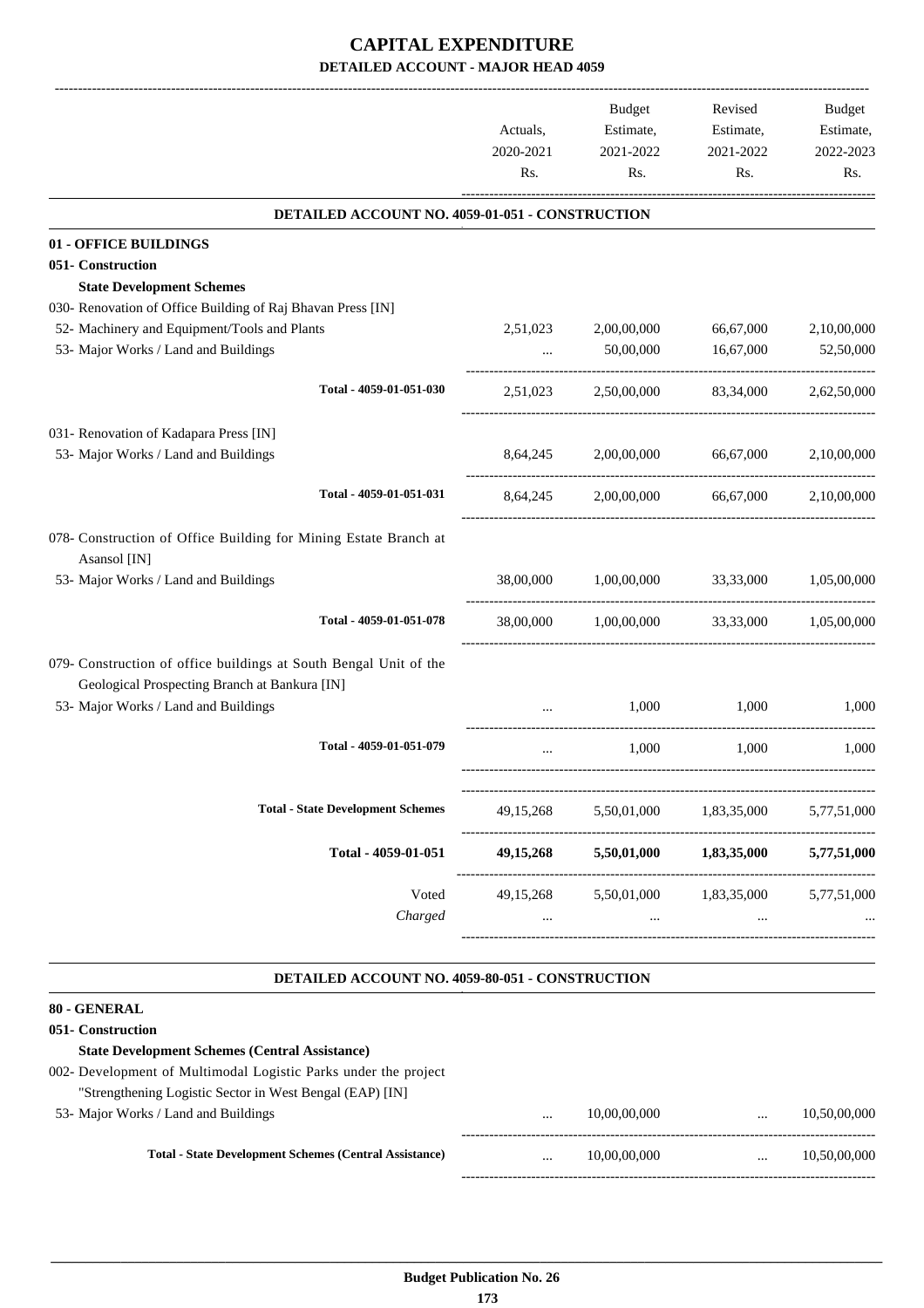## **CAPITAL EXPENDITURE** DETAILED ACCOUNT - MAJOR HEAD 4059

|                     | Actuals,<br>2020-2021<br>Rs. | <b>Budget</b><br>Estimate,<br>2021-2022<br>Rs. | Revised<br>Estimate,<br>2021-2022<br>Rs. | <b>Budget</b><br>Estimate,<br>2022-2023<br>Rs. |
|---------------------|------------------------------|------------------------------------------------|------------------------------------------|------------------------------------------------|
| Total - 4059-80-051 | $\cdots$                     | 10,00,00,000                                   | $\cdots$                                 | 10,50,00,000                                   |
| Voted<br>Charged    | $\cdots$<br>$\cdots$         | 10,00,00,000<br>$\cdots$                       | $\cdots$<br>$\cdots$                     | 10,50,00,000<br>$\cdots$                       |
|                     |                              |                                                |                                          |                                                |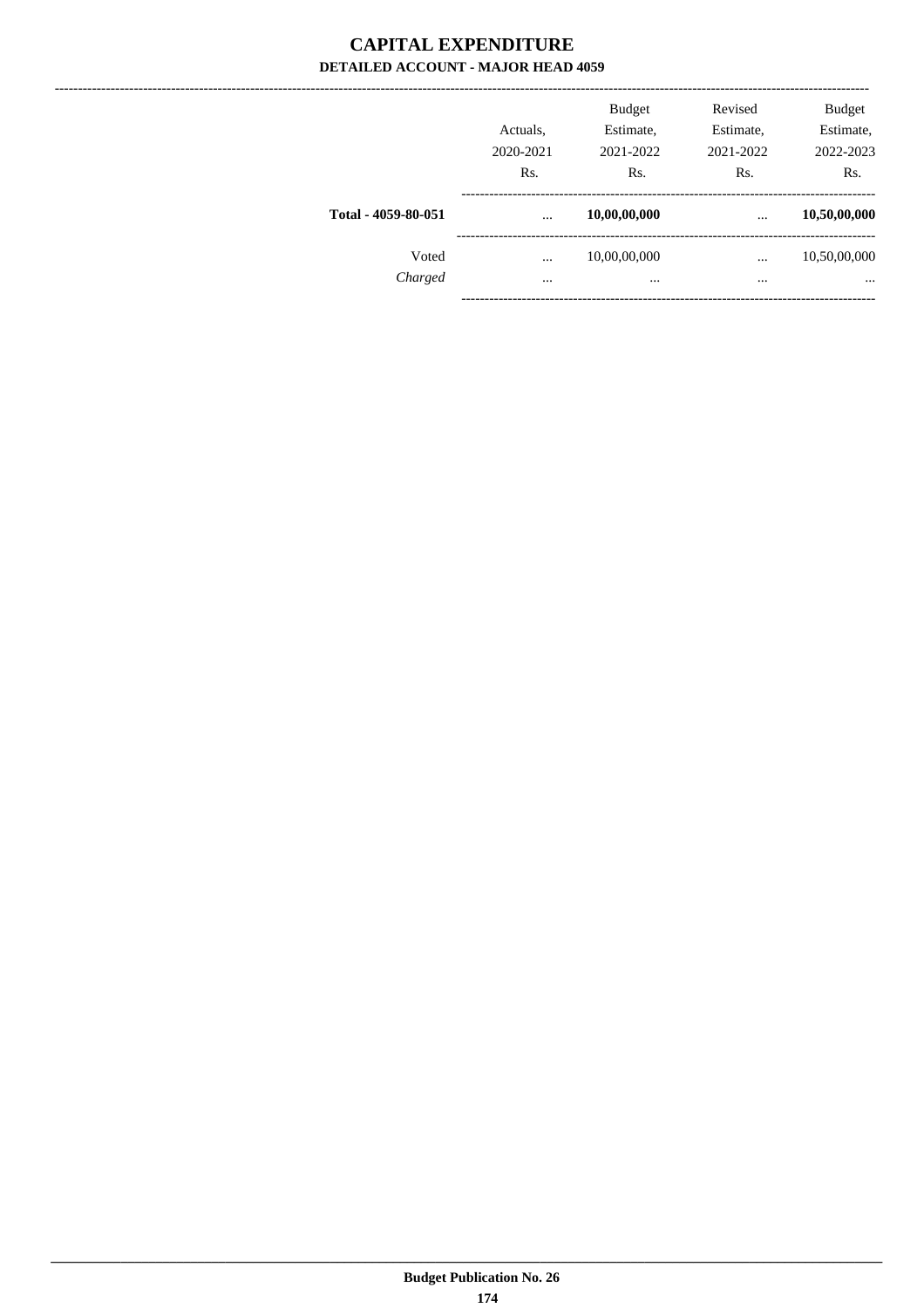# **CAPITAL EXPENDITURE**

## **DEMAND No. 75**

### **Industry Commerce and Enterprises Department**

# C. Capital Accounts of Economic Services - (a) Capital Account of Agriculture and Allied Activities

# Head of Account: 4407 - Capital Outlay on Plantations

| <b>Voted Rs. 1,000</b>                                 | <b>Charged Rs. Nil</b> |                                  |                      | <b>Total Rs. 1,000</b> |  |  |
|--------------------------------------------------------|------------------------|----------------------------------|----------------------|------------------------|--|--|
|                                                        | Voted Rs.              |                                  | Charged Rs.          | <b>Total Rs.</b>       |  |  |
| <b>Gross Expenditure</b><br><b>Deduct - Recoveries</b> |                        | 1.000<br>$\bullet\bullet\bullet$ | $\cdots$<br>$\cdots$ | 1,000<br>$\cdots$      |  |  |
| <b>Net Expenditure</b>                                 |                        | 1.000                            | $\cdots$             | 1,000                  |  |  |

## **CAPITAL EXPENDITURE ABSTRACT ACCOUNT**

|                                                                                              | Actuals,<br>2020-2021<br>Rs. | Budget<br>Estimate,<br>2021-2022<br>Rs. | Revised<br>Estimate,<br>2021-2022<br>Rs. | <b>Budget</b><br>Estimate,<br>2022-2023<br>Rs. |
|----------------------------------------------------------------------------------------------|------------------------------|-----------------------------------------|------------------------------------------|------------------------------------------------|
| 01 - TEA                                                                                     |                              |                                         |                                          |                                                |
| 190- Investments in Public Sector and Other Undertakings<br><b>State Development Schemes</b> | $\cdots$                     | 1,000                                   | $\cdots$                                 | 1,000                                          |
| <b>Total - 190</b>                                                                           | $\cdots$                     | 1,000                                   | $\cdots$                                 | 1,000                                          |
| <b>Grand Total - Gross</b>                                                                   | $\cdots$                     | 1,000                                   | $\cdots$                                 | 1,000                                          |
| Voted<br>Charged                                                                             | $\cdots$<br>$\cdots$         | 1,000<br>$\cdots$                       | $\cdots$<br>$\cdots$                     | 1,000<br>$\cdots$                              |
| <b>State Development Schemes</b>                                                             | $\cdots$                     | 1,000                                   | $\cdots$                                 | 1,000                                          |
| <b>Deduct Recoveries</b>                                                                     | $\ddotsc$                    | $\cdots$                                | $\ddotsc$                                |                                                |
| <b>Grand Total - Net</b>                                                                     | $\cdots$                     | 1,000                                   | $\cdots$                                 | 1,000                                          |
| Voted<br>Charged                                                                             | $\cdots$<br>$\cdots$         | 1,000<br>$\cdots$                       | $\cdots$<br>$\cdots$                     | 1,000<br>$\cdots$                              |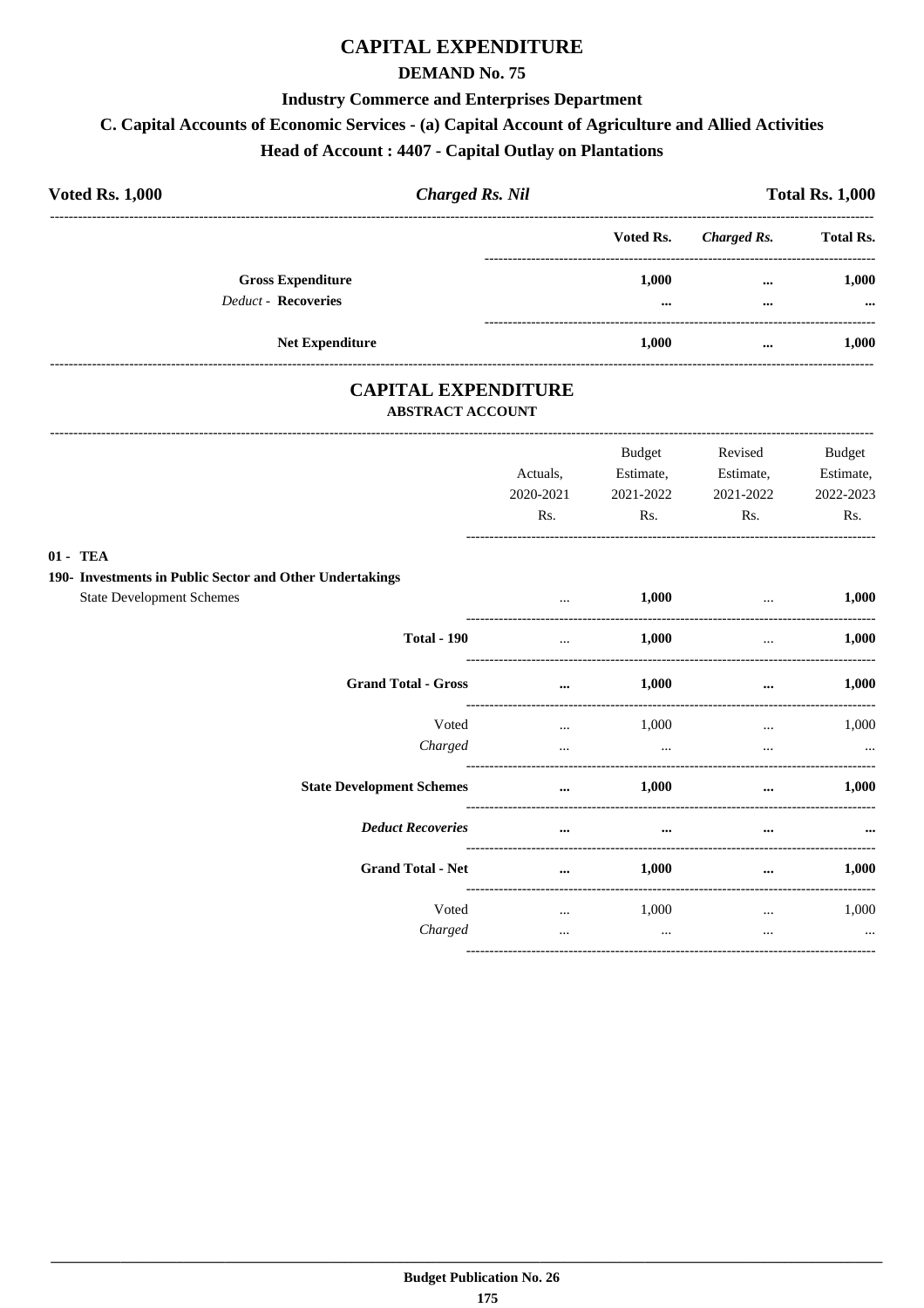## **CAPITAL EXPENDITURE DETAILED ACCOUNT - MAJOR HEAD 4407**

-------------------------------------------------------------------------------------------------------------------------------------------------------------------------------

-----------------------------------------------------------------------------------------

|                                                                                        | Actuals,<br>2020-2021<br>Rs. | <b>Budget</b><br>Estimate,<br>2021-2022<br>Rs. | Revised<br>Estimate,<br>2021-2022<br>Rs. | <b>Budget</b><br>Estimate,<br>2022-2023<br>Rs. |
|----------------------------------------------------------------------------------------|------------------------------|------------------------------------------------|------------------------------------------|------------------------------------------------|
| DETAILED ACCOUNT NO. 4407-01-190 - INVESTMENTS IN PUBLIC SECTOR AND OTHER UNDERTAKINGS |                              |                                                |                                          |                                                |
| 01 - TEA                                                                               |                              |                                                |                                          |                                                |
| 190- Investments in Public Sector and Other Undertakings                               |                              |                                                |                                          |                                                |
| <b>State Development Schemes</b>                                                       |                              |                                                |                                          |                                                |
| 001- Setting up of West Bengal Tea Development Corporation Ltd.                        |                              |                                                |                                          |                                                |
| [IN]                                                                                   |                              |                                                |                                          |                                                |
| 54- Investment                                                                         |                              | 1,000                                          | $\cdots$                                 | 1,000                                          |
| <b>Total - State Development Schemes</b>                                               | $\cdots$                     | 1,000                                          | $\cdots$                                 | 1,000                                          |
| Total - 4407-01-190                                                                    | $\cdots$                     | 1,000                                          | $\cdots$                                 | 1,000                                          |
| Voted                                                                                  | $\cdots$                     | 1,000                                          | $\cdots$                                 | 1,000                                          |
| Charged                                                                                | $\cdots$                     | $\cdots$                                       | $\cdots$                                 | $\cdots$                                       |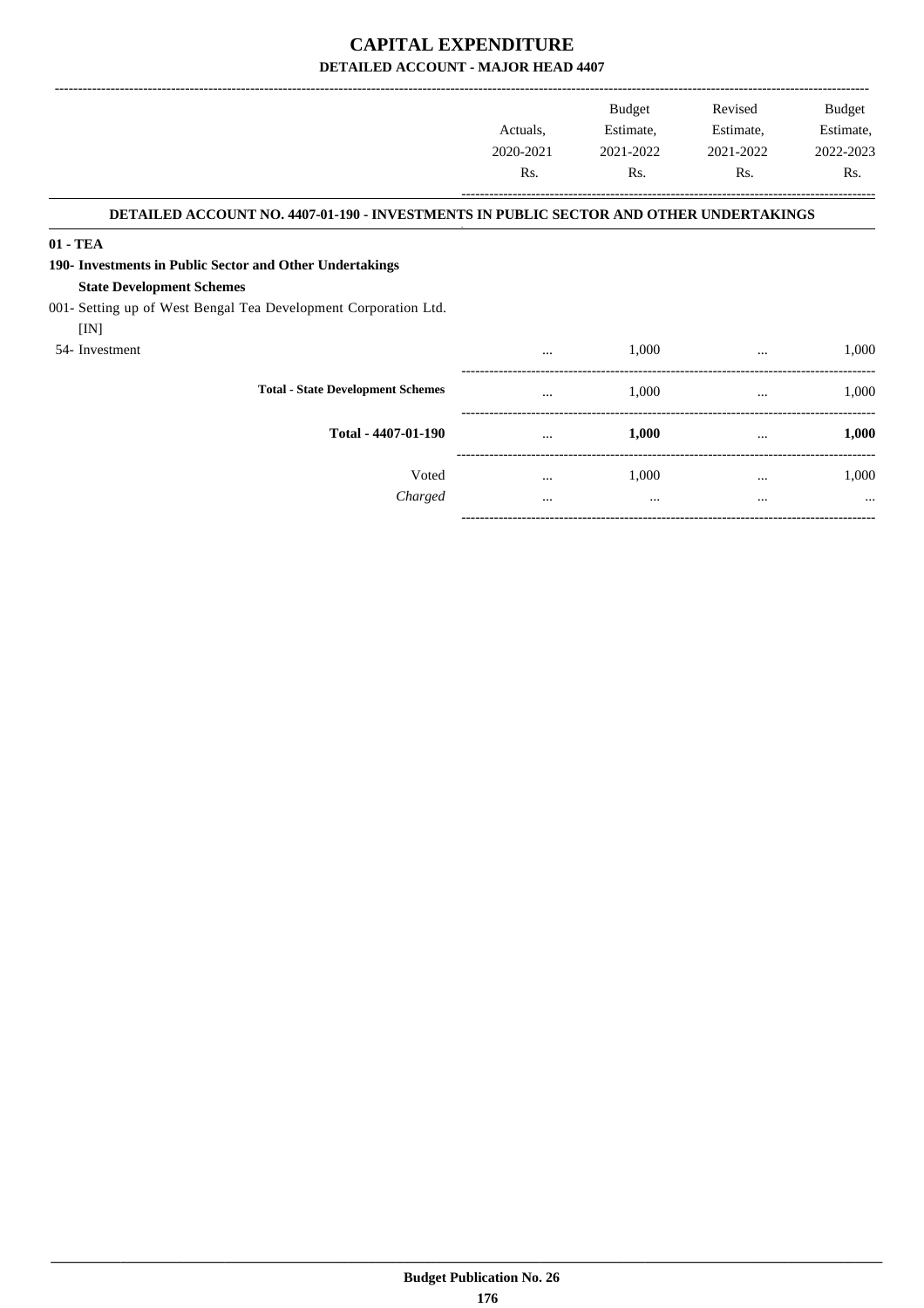# **CAPITAL EXPENDITURE**

## **DEMAND No. 75**

### **Industry Commerce and Enterprises Department**

# C. Capital Accounts of Economic Services - (c) Capital Account of Special Areas Programme

# Head of Account: 4551 - Capital Outlay on Hill Areas

| <b>Voted Rs. 1,000</b>     | <b>Charged Rs. Nil</b>   |  |                   | <b>Total Rs. 1,000</b> |                   |  |
|----------------------------|--------------------------|--|-------------------|------------------------|-------------------|--|
|                            |                          |  | Voted Rs.         | Charged Rs.            | <b>Total Rs.</b>  |  |
| <b>Deduct - Recoveries</b> | <b>Gross Expenditure</b> |  | 1.000<br>$\cdots$ | $\cdots$<br>$\cdots$   | 1.000<br>$\cdots$ |  |
|                            | <b>Net Expenditure</b>   |  | 1.000             | $\cdots$               | 1.000             |  |

## **CAPITAL EXPENDITURE ABSTRACT ACCOUNT**

|                                                         | Actuals,<br>2020-2021<br>Rs. | Budget<br>Estimate,<br>2021-2022<br>Rs. | Revised<br>Estimate,<br>2021-2022<br>Rs. | Budget<br>Estimate,<br>2022-2023<br>Rs. |
|---------------------------------------------------------|------------------------------|-----------------------------------------|------------------------------------------|-----------------------------------------|
| <b>60 - OTHER HILL AREAS</b>                            |                              |                                         |                                          |                                         |
| 190- Investment in Public Sector and Other Undertakings |                              |                                         |                                          |                                         |
| <b>State Development Schemes</b>                        | $\cdots$                     | 1,000                                   | $\cdots$                                 | 1,000                                   |
| <b>Total - 190</b>                                      | $\cdots$                     | 1,000                                   | $\cdots$                                 | 1,000                                   |
| <b>Grand Total - Gross</b>                              | $\ddotsc$                    | 1,000                                   | $\cdots$                                 | 1,000                                   |
| Voted                                                   | $\cdots$                     | 1,000                                   | $\cdots$                                 | 1,000                                   |
| Charged                                                 | $\cdots$                     | $\cdots$                                | $\cdots$                                 | $\cdots$                                |
| <b>State Development Schemes</b>                        | $\cdots$                     | 1,000                                   |                                          | 1,000                                   |
| <b>Deduct Recoveries</b>                                | $\cdots$                     | $\cdots$                                | $\cdots$                                 |                                         |
| <b>Grand Total - Net</b>                                | $\cdots$                     | 1,000                                   | $\cdots$                                 | 1,000                                   |
| Voted                                                   | $\cdots$                     | 1,000                                   | $\cdots$                                 | 1,000                                   |
| Charged                                                 | $\cdots$                     | $\cdots$                                | $\cdots$                                 | $\cdots$                                |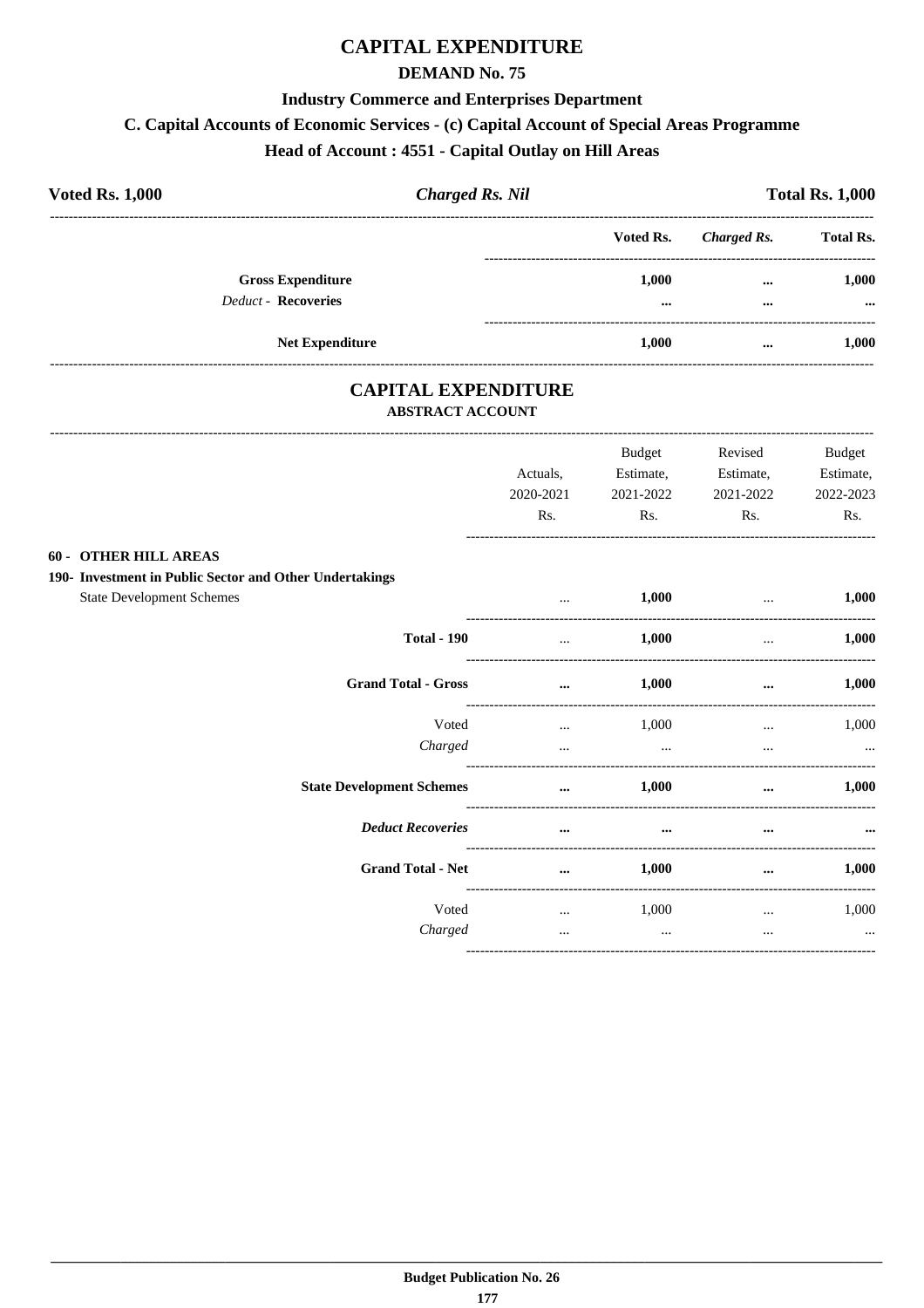-------------------------------------------------------------------------------------------------------------------------------------------------------------------------------

-----------------------------------------------------------------------------------------

|                                                                                       | Actuals,<br>2020-2021 | <b>Budget</b><br>Estimate,<br>2021-2022 | Revised<br>Estimate,<br>2021-2022 | Budget<br>Estimate,<br>2022-2023 |
|---------------------------------------------------------------------------------------|-----------------------|-----------------------------------------|-----------------------------------|----------------------------------|
|                                                                                       | Rs.                   | Rs.                                     | Rs.                               | Rs.                              |
| DETAILED ACCOUNT NO. 4551-60-190 - INVESTMENT IN PUBLIC SECTOR AND OTHER UNDERTAKINGS |                       |                                         |                                   |                                  |
| <b>60 - OTHER HILL AREAS</b>                                                          |                       |                                         |                                   |                                  |
| 190- Investment in Public Sector and Other Undertakings                               |                       |                                         |                                   |                                  |
| <b>State Development Schemes</b>                                                      |                       |                                         |                                   |                                  |
| 001- Setting Up of West Bengal Tea Development Corporation Ltd.                       |                       |                                         |                                   |                                  |
| [IN]                                                                                  |                       |                                         |                                   |                                  |
| 54-Investment                                                                         | $\cdots$              | 1,000                                   | $\cdots$                          | 1,000                            |
| <b>Total - State Development Schemes</b>                                              | $\cdots$              | 1,000                                   | $\cdots$                          | 1,000                            |
| Total - 4551-60-190                                                                   | $\cdots$              | 1,000                                   | $\cdots$                          | 1,000                            |
| Voted                                                                                 | $\cdots$              | 1,000                                   | $\cdots$                          | 1,000                            |
| Charged                                                                               | $\cdots$              | $\cdots$                                | $\cdots$                          | $\cdots$                         |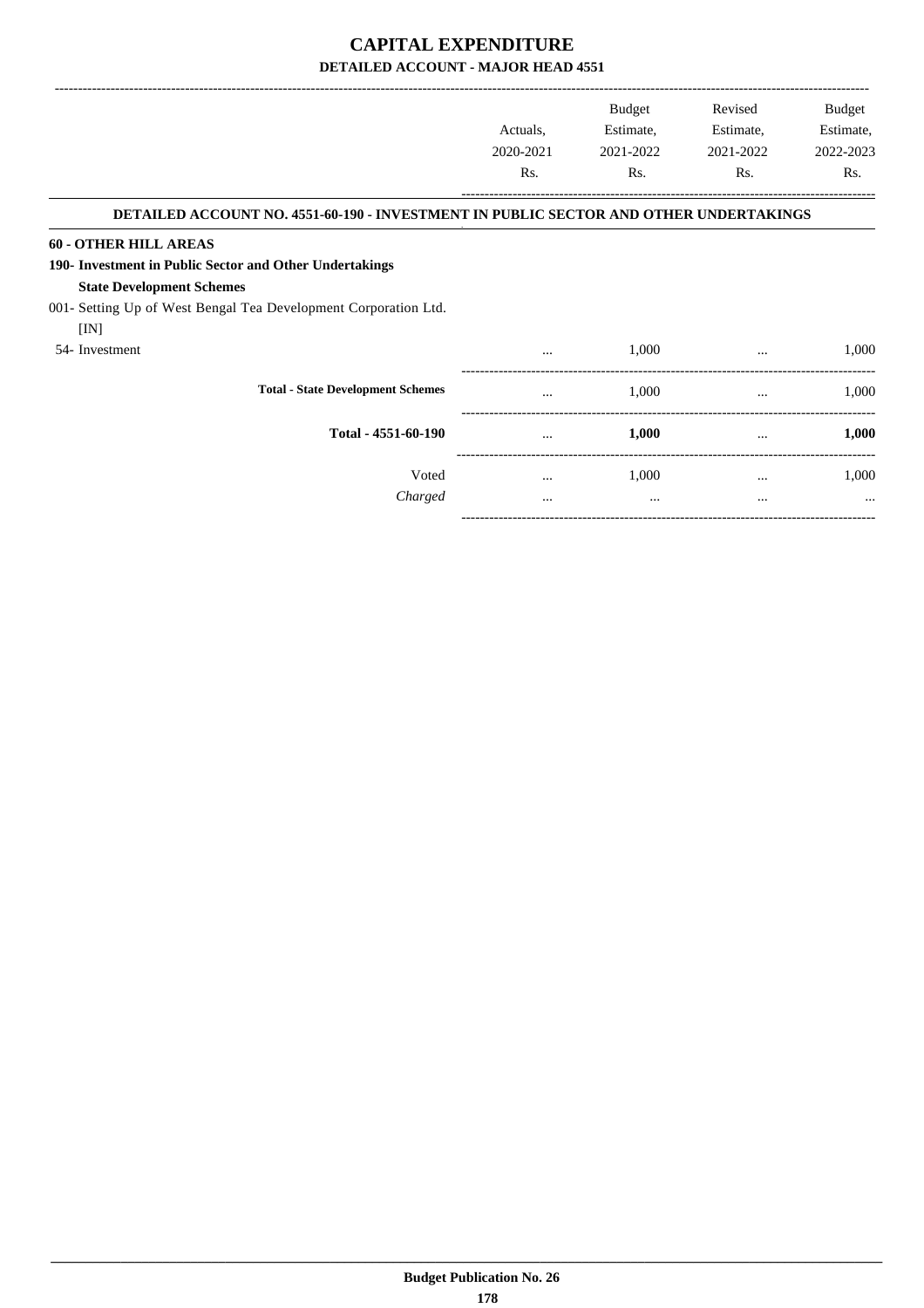# **CAPITAL EXPENDITURE**

### **DEMAND No. 75**

#### **Industry Commerce and Enterprises Department**

# **C. Capital Accounts of Economic Services - (f) Capital Account of Industry and Minerals**

#### **Head of Account : 4853 - Capital Outlay on Non-Ferrous Mining and Metallurgical Industries**

| <b>Voted Rs. 13,000</b>                                | <b>Charged Rs. Nil</b> |                                  | <b>Total Rs. 13,000</b> |  |  |
|--------------------------------------------------------|------------------------|----------------------------------|-------------------------|--|--|
|                                                        | Voted Rs.              | Charged Rs.                      | <b>Total Rs.</b>        |  |  |
| <b>Gross Expenditure</b><br><b>Deduct - Recoveries</b> | 13,000                 | $\cdots$<br>$\cdots$<br>$\cdots$ | 13,000<br>$\cdots$      |  |  |
| <b>Net Expenditure</b>                                 | 13,000                 |                                  | 13,000                  |  |  |

### **CAPITAL EXPENDITURE ABSTRACT ACCOUNT**

|                                                | Actuals,  | Budget<br>Estimate,                 | Revised<br>Estimate, | <b>Budget</b><br>Estimate, |
|------------------------------------------------|-----------|-------------------------------------|----------------------|----------------------------|
|                                                | 2020-2021 | 2021-2022                           | 2021-2022            | 2022-2023                  |
|                                                | Rs.       | Rs.                                 | Rs.                  | Rs.                        |
| 60 - OTHER MINING AND METALLURGICAL INDUSTRIES |           |                                     |                      |                            |
| 001- Direction and Administration              |           |                                     |                      |                            |
| Administrative Expenditure                     | $\cdots$  | 52,000                              | 25,000               | 13,000                     |
| <b>Total - 001</b>                             | $\cdots$  | 52,000                              | 25,000               | 13,000                     |
| <b>Grand Total - Gross</b>                     | $\cdots$  | 52,000                              | 25,000               | 13,000                     |
| Voted                                          | $\cdots$  | 52,000                              | 25,000               | 13,000                     |
| Charged                                        | $\ddotsc$ | and the contract of the contract of | $\cdots$             |                            |
| <b>Administrative Expenditure</b>              | $\cdots$  | 52,000                              | 25,000               | 13,000                     |
| <b>Deduct Recoveries</b>                       | $\cdots$  | $\cdots$                            |                      |                            |
| <b>Grand Total - Net</b>                       | $\cdots$  | 52,000                              | 25,000               | 13,000                     |
| Voted                                          | $\cdots$  | 52,000                              | 25,000               | 13,000                     |
| Charged                                        | $\cdots$  | $\ddotsc$                           | $\cdots$             | $\cdots$                   |
|                                                |           |                                     |                      |                            |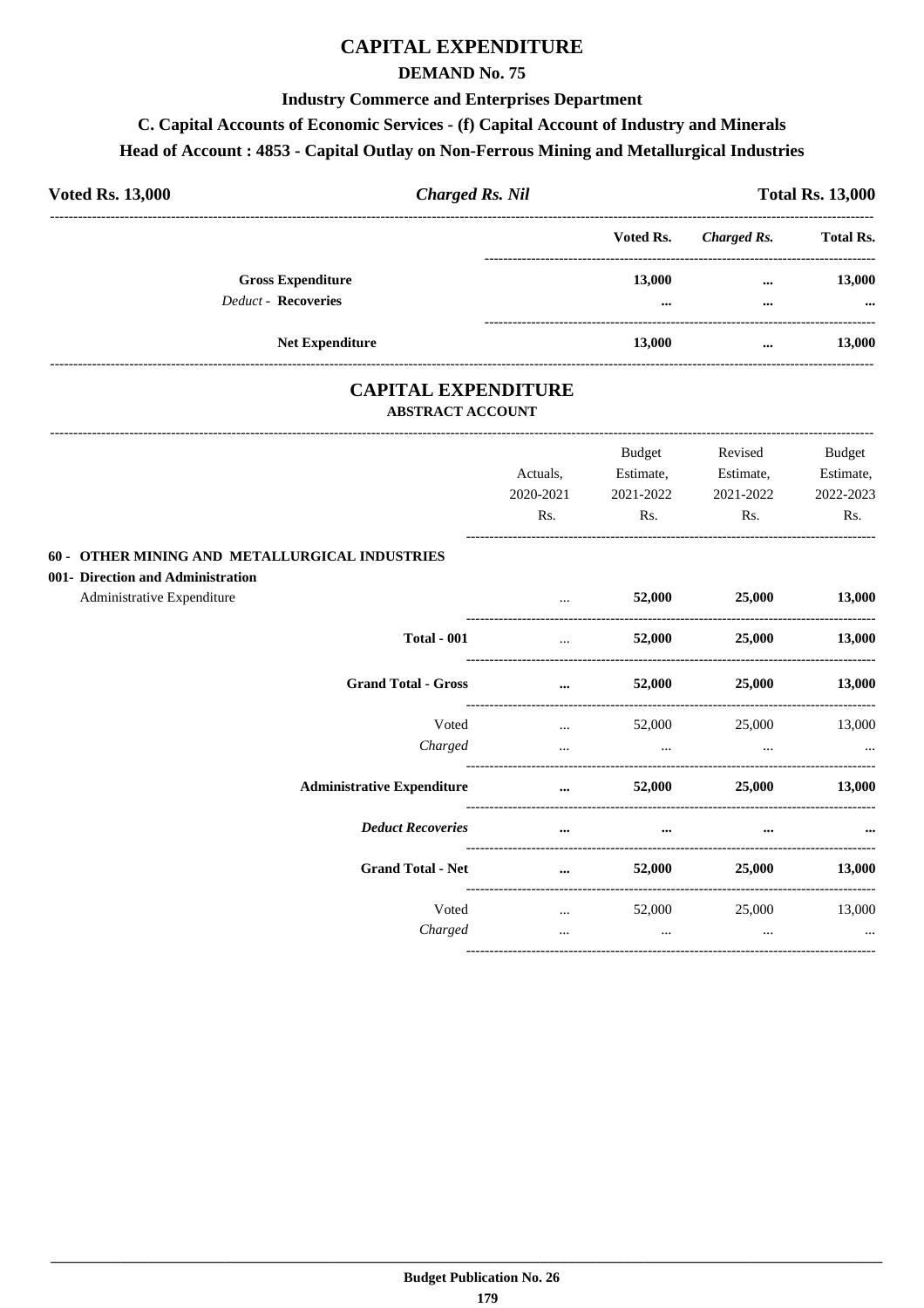|                                                                        |           | Budget    | Revised   | Budget           |
|------------------------------------------------------------------------|-----------|-----------|-----------|------------------|
|                                                                        | Actuals,  | Estimate, | Estimate, | Estimate,        |
|                                                                        | 2020-2021 | 2021-2022 | 2021-2022 | 2022-2023        |
|                                                                        | Rs.       | Rs.       | Rs.       | R <sub>s</sub> . |
| <b>DETAILED ACCOUNT NO. 4853-60-001 - DIRECTION AND ADMINISTRATION</b> |           |           |           |                  |
| 60 - OTHER MINING AND METALLURGICAL INDUSTRIES                         |           |           |           |                  |
| 001- Direction and Administration                                      |           |           |           |                  |
| <b>Administrative Expenditure</b>                                      |           |           |           |                  |
| 001- Procurement of Machinery, Equipment etc. [IN]                     |           |           |           |                  |
| 51- Motor Vehicles                                                     |           | 52,000    | 25,000    | 13,000           |
| 52- Machinery and Equipment/Tools and Plants                           |           |           | $\cdots$  |                  |
| <b>Total - Administrative Expenditure</b>                              |           | 52,000    | 25,000    | 13,000           |
| Total - 4853-60-001                                                    |           | 52,000    | 25,000    | 13,000           |
| Voted                                                                  | $\cdots$  | 52,000    | 25,000    | 13,000           |
| Charged                                                                | $\cdots$  | $\cdots$  | $\cdots$  | $\cdots$         |

-----------------------------------------------------------------------------------------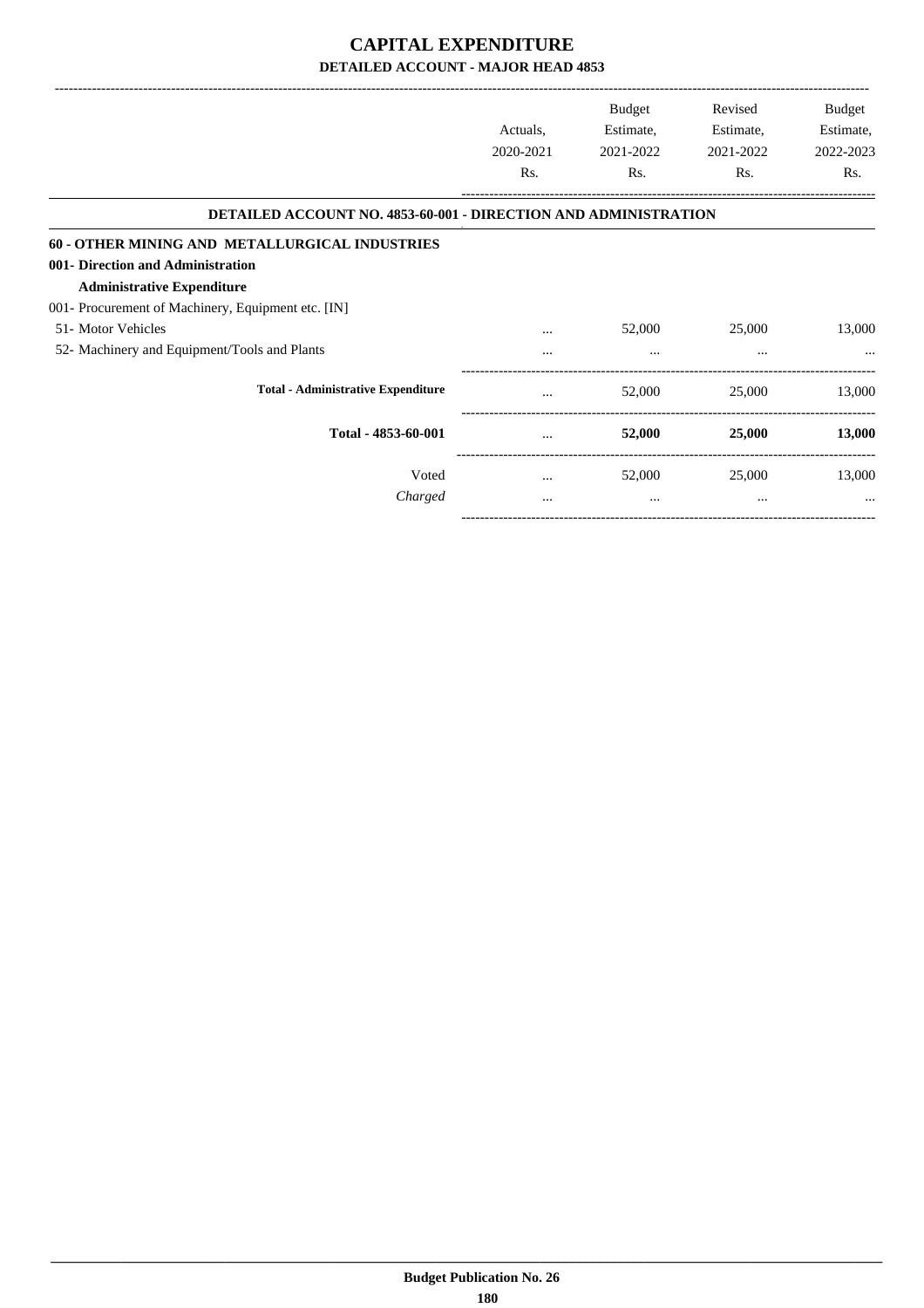## **CAPITAL EXPENDITURE**

### **DEMAND No. 75**

#### **Industry Commerce and Enterprises Department**

#### **C. Capital Accounts of Economic Services - (f) Capital Account of Industry and Minerals**

### **Head of Account : 4857 - Capital Outlay on Chemical and Phermaceutical Industries**

| Voted Rs. 5,25,00,000<br><b>Charged Rs. Nil</b> |                                                        | Total Rs. 5,25,00,000   |                      |                         |
|-------------------------------------------------|--------------------------------------------------------|-------------------------|----------------------|-------------------------|
|                                                 |                                                        | Voted Rs.               | Charged Rs.          | <b>Total Rs.</b>        |
|                                                 | <b>Gross Expenditure</b><br><b>Deduct - Recoveries</b> | 5,25,00,000<br>$\cdots$ | $\cdots$<br>$\cdots$ | 5,25,00,000<br>$\cdots$ |
|                                                 | <b>Net Expenditure</b>                                 | 5,25,00,000             | $\cdots$             | 5,25,00,000             |

### **CAPITAL EXPENDITURE ABSTRACT ACCOUNT**

---------------------------------------------------------------------------------------------------------------------------------------------------------------------------------

|                                                                                                     | Actuals,<br>2020-2021<br>Rs.            | <b>Budget</b><br>Estimate,<br>2021-2022<br>Rs. | Revised<br>Estimate,<br>2021-2022<br>Rs.                  | <b>Budget</b><br>Estimate,<br>2022-2023<br>Rs. |
|-----------------------------------------------------------------------------------------------------|-----------------------------------------|------------------------------------------------|-----------------------------------------------------------|------------------------------------------------|
| 01 - Chemical and Pharmaceutical Industries                                                         |                                         |                                                |                                                           |                                                |
| 190- Investment in Public Sector and Other Undertakings                                             |                                         |                                                |                                                           |                                                |
| Administrative Expenditure                                                                          | $\cdots$                                | $\cdots$                                       |                                                           |                                                |
| <b>State Development Schemes</b>                                                                    | $\cdots$                                | $\cdots$                                       | $\cdots$                                                  |                                                |
| <b>Total - 190</b>                                                                                  |                                         |                                                |                                                           |                                                |
| Total - 01                                                                                          | $\cdots$                                | $\cdots$                                       | $\cdots$                                                  |                                                |
| 02 - DRUGS AND PHARMACEUTICAL INDUSTRIES<br>190- Investment in Public Sector and Other Undertakings |                                         |                                                |                                                           |                                                |
| Administrative Expenditure                                                                          | $\cdots$                                | $\cdots$                                       | $\cdots$                                                  |                                                |
| <b>State Development Schemes</b>                                                                    | $\cdots$<br>--------------------------- | 5,00,00,000                                    | $\mathbf{r}$                                              | 5,25,00,000                                    |
| <b>Total - 190</b>                                                                                  | $\mathbf{1}$                            | 5,00,00,000                                    | $\mathbf{r}$ , $\mathbf{r}$ , $\mathbf{r}$ , $\mathbf{r}$ | 5,25,00,000                                    |
| Total - 02                                                                                          | $\Delta\Delta\sim 10^{-11}$             | 5,00,00,000                                    | $\mathbf{r}$                                              | 5,25,00,000                                    |
| <b>Grand Total - Gross</b>                                                                          | $\cdots$                                | 5,00,00,000                                    | $\cdots$                                                  | 5,25,00,000                                    |
| Voted                                                                                               | $\cdots$                                | 5,00,00,000                                    | <b>Sales Control</b>                                      | 5,25,00,000                                    |
| Charged                                                                                             | $\ddotsc$                               | $\dddot{\phantom{0}}$                          | $\dddot{\phantom{0}}$                                     |                                                |
| <b>Administrative Expenditure</b>                                                                   | $\cdots$                                | $\cdots$                                       |                                                           |                                                |
| <b>State Development Schemes</b>                                                                    | $\cdots$                                | 5,00,00,000                                    | $\cdots$                                                  | 5,25,00,000                                    |
| <b>Deduct Recoveries</b>                                                                            | $\cdots$                                | $\cdots$                                       | $\cdots$                                                  |                                                |
|                                                                                                     |                                         |                                                |                                                           |                                                |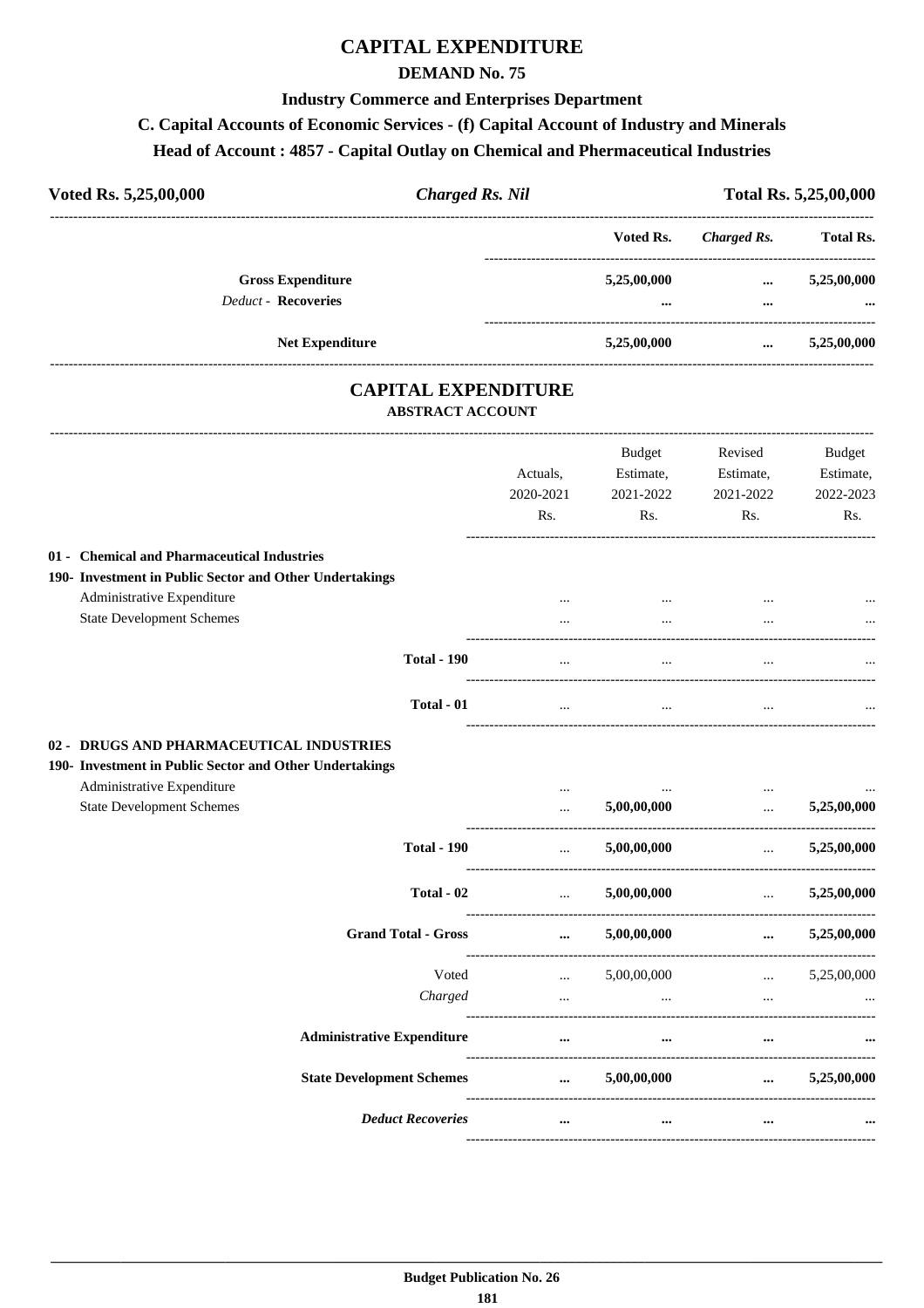### **CAPITAL EXPENDITURE ABSTRACT ACCOUNT**

| Rs.      | 2021-2022<br>Rs. | 2021-2022<br>Rs. | 2022-2023<br>Rs.        |
|----------|------------------|------------------|-------------------------|
| $\cdots$ | 5,00,00,000      | $\ddotsc$        | 5,25,00,000             |
|          | 5,00,00,000      |                  | 5,25,00,000<br>$\cdots$ |
|          | $\cdots$         | $\cdots$         | $\cdots$                |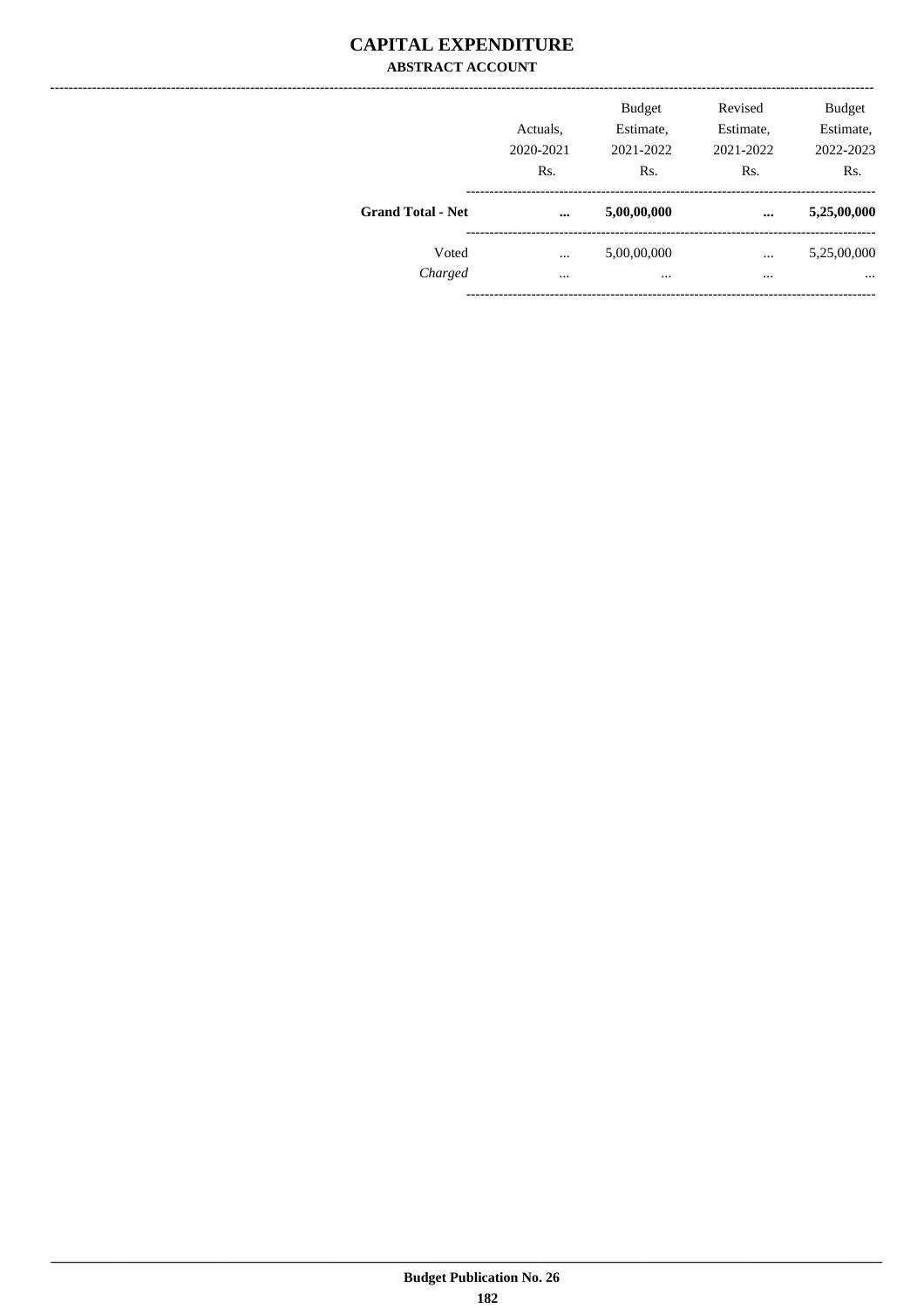|                                                                                                                                                  | Actuals,<br>2020-2021<br>Rs. | Budget<br>Estimate,<br>2021-2022<br>Rs. | Revised<br>Estimate,<br>2021-2022<br>Rs.                                                            | <b>Budget</b><br>Estimate,<br>2022-2023<br>Rs. |
|--------------------------------------------------------------------------------------------------------------------------------------------------|------------------------------|-----------------------------------------|-----------------------------------------------------------------------------------------------------|------------------------------------------------|
| DETAILED ACCOUNT NO. 4857-01-190 - INVESTMENT IN PUBLIC SECTOR AND OTHER UNDERTAKINGS                                                            |                              |                                         |                                                                                                     |                                                |
| 01 - Chemical and Pharmaceutical Industries                                                                                                      |                              |                                         |                                                                                                     |                                                |
| 190- Investment in Public Sector and Other Undertakings                                                                                          |                              |                                         |                                                                                                     |                                                |
| <b>State Development Schemes</b>                                                                                                                 |                              |                                         |                                                                                                     |                                                |
| 004- Gluconate Health Ltd. [IN]                                                                                                                  |                              |                                         |                                                                                                     |                                                |
| 54- Investment                                                                                                                                   |                              |                                         |                                                                                                     |                                                |
| Total - 4857-01-190                                                                                                                              |                              | $\cdots$                                |                                                                                                     |                                                |
| Voted                                                                                                                                            |                              |                                         |                                                                                                     |                                                |
| Charged                                                                                                                                          |                              | $\cdots$                                |                                                                                                     |                                                |
|                                                                                                                                                  |                              |                                         |                                                                                                     |                                                |
| DETAILED ACCOUNT NO. 4857-02-190 - INVESTMENT IN PUBLIC SECTOR AND OTHER UNDERTAKINGS<br>190- Investment in Public Sector and Other Undertakings |                              |                                         |                                                                                                     |                                                |
| 02 - DRUGS AND PHARMACEUTICAL INDUSTRIES<br><b>Administrative Expenditure</b>                                                                    |                              |                                         |                                                                                                     |                                                |
| 006- Gluconate Health Ltd. [IN]                                                                                                                  |                              |                                         |                                                                                                     |                                                |
| 54- Investment                                                                                                                                   |                              |                                         |                                                                                                     |                                                |
| <b>State Development Schemes</b>                                                                                                                 |                              |                                         |                                                                                                     |                                                |
| 001- West Bengal Pharmaceutical and Phito Chemical Development                                                                                   |                              |                                         |                                                                                                     |                                                |
| Corporation [IN]                                                                                                                                 |                              |                                         |                                                                                                     |                                                |
| 54- Investment                                                                                                                                   |                              | 5,00,00,000                             | $\cdots$<br>----------------------------------                                                      | 5,25,00,000                                    |
| <b>Total - State Development Schemes</b>                                                                                                         | $\cdots$                     | 5,00,00,000                             | $\cdots$                                                                                            | 5,25,00,000                                    |
| Total - 4857-02-190                                                                                                                              | $\cdots$                     | 5,00,00,000                             | --------------------------------------<br>$\mathbf{a}$ , $\mathbf{a}$ , $\mathbf{a}$ , $\mathbf{a}$ | 5,25,00,000                                    |
|                                                                                                                                                  |                              |                                         |                                                                                                     |                                                |
| Voted<br>Charged                                                                                                                                 |                              | 5,00,00,000                             |                                                                                                     | 5,25,00,000                                    |
|                                                                                                                                                  |                              |                                         |                                                                                                     |                                                |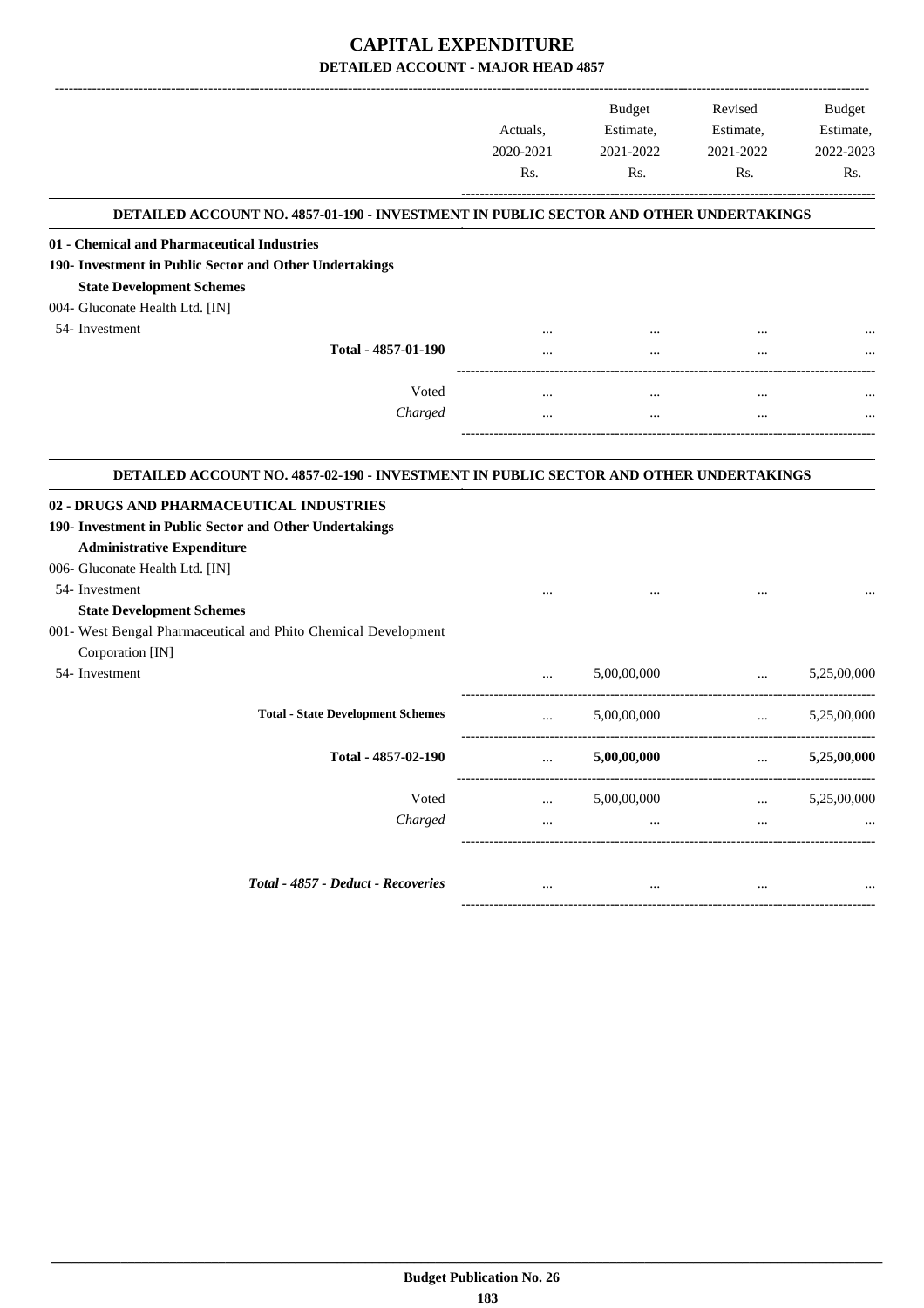### **CAPITAL EXPENDITURE**

### **DEMAND No. 75**

#### **Industry Commerce and Enterprises Department**

#### C. Capital Accounts of Economic Services - (f) Capital Account of Industry and Minerals

### Head of Account: 4858 - Capital Outlay on Engineering Industries

| <b>Voted Rs. Nil</b>     | <b>Charged Rs. Nil</b> |           |             | <b>Total Rs. Nil</b> |
|--------------------------|------------------------|-----------|-------------|----------------------|
|                          |                        | Voted Rs. | Charged Rs. | <b>Total Rs.</b>     |
| <b>Gross Expenditure</b> |                        |           | $\cdots$    | $\cdots$             |
| Deduct - Recoveries      |                        |           | $\cdots$    | $\cdots$             |
| <b>Net Expenditure</b>   |                        | $\cdots$  | $\cdots$    | $\cdots$             |

### **CAPITAL EXPENDITURE ABSTRACT ACCOUNT**

|                            | Actuals,<br>2020-2021<br>Rs. | Budget<br>Estimate,<br>2021-2022<br>Rs. | Revised<br>Estimate,<br>2021-2022<br>Rs. | <b>Budget</b><br>Estimate,<br>2022-2023<br>Rs. |
|----------------------------|------------------------------|-----------------------------------------|------------------------------------------|------------------------------------------------|
| <b>Grand Total - Gross</b> | $\cdots$                     | $\cdots$                                | $\cdots$                                 | $\cdots$                                       |
| Voted<br>Charged           | $\cdots$<br>$\cdots$         | $\cdots$<br>$\cdots$                    | $\cdots$<br>$\cdots$                     |                                                |
| <b>Deduct Recoveries</b>   | $\cdots$                     | $\cdots$                                |                                          | $\cdots$                                       |
| <b>Grand Total - Net</b>   | $\cdots$                     | $\cdots$                                | $\cdots$                                 | $\cdots$                                       |
| Voted<br>Charged           | $\cdots$                     | $\cdots$<br>$\cdots$                    | $\ddotsc$                                |                                                |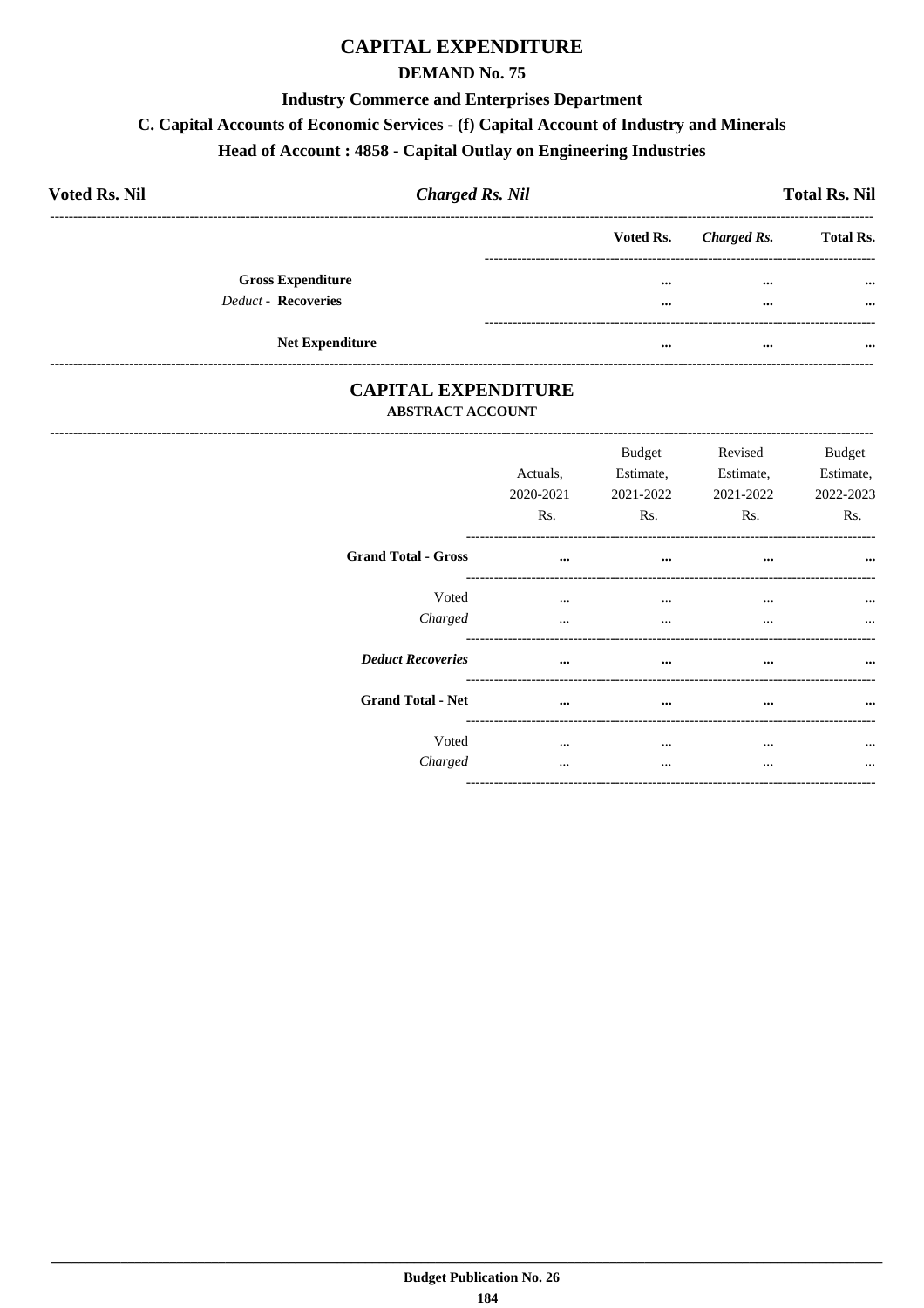-------------------------------------------------------------------------------------------------------------------------------------------------------------------------------

|                                                                                  | Actuals.<br>2020-2021<br>Rs. | <b>Budget</b><br>Estimate,<br>2021-2022<br>Rs. | Revised<br>Estimate,<br>2021-2022<br>Rs. | <b>Budget</b><br>Estimate,<br>2022-2023<br>Rs. |
|----------------------------------------------------------------------------------|------------------------------|------------------------------------------------|------------------------------------------|------------------------------------------------|
| <b>DETAILED ACCOUNT NO. 4858 - DEDUCT RECOVERIES IN REDUCTION OF EXPENDITURE</b> |                              |                                                |                                          |                                                |
| <b>60 - OTHER ENGINEERING INDUSTRIES</b>                                         |                              |                                                |                                          |                                                |
| 902- Deduct - Amount met from the Reserve Fund / Deposit                         |                              |                                                |                                          |                                                |
| <b>Account</b>                                                                   |                              |                                                |                                          |                                                |
| <b>State Development Schemes</b>                                                 |                              |                                                |                                          |                                                |
| 001-Viability Gap Funding out of West Bengal Investment and                      |                              |                                                |                                          |                                                |
| Infrastructure Development Fund. [IN]                                            |                              |                                                |                                          |                                                |
| 70-Deduct Recoveries                                                             |                              |                                                |                                          |                                                |
| 01-Others                                                                        |                              |                                                |                                          |                                                |
| Total - 902 - Deduct - Recoveries                                                |                              |                                                | $\cdots$                                 |                                                |
| Total - 4858 - Deduct - Recoveries                                               | $\cdots$                     | $\cdots$                                       |                                          |                                                |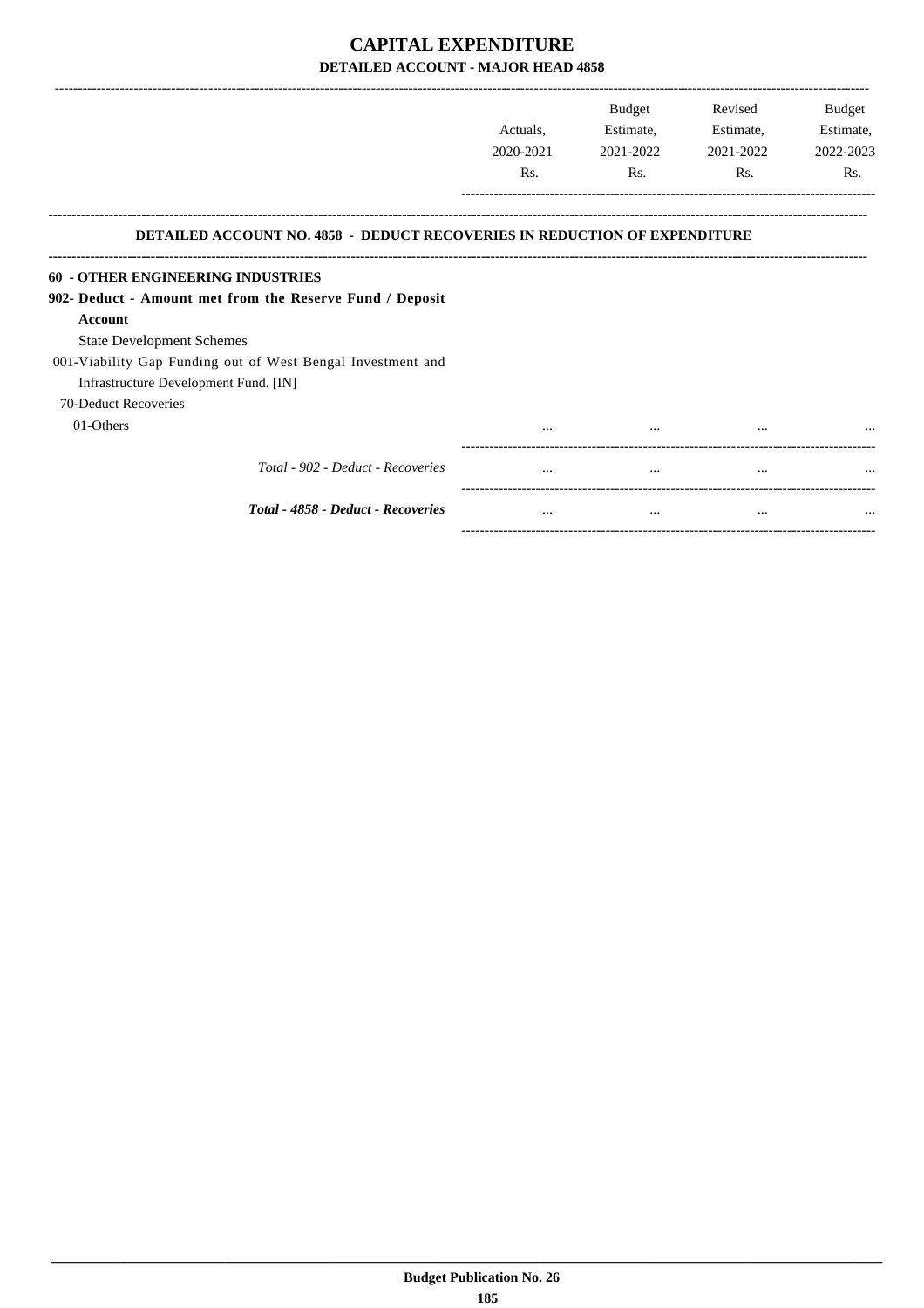# **CAPITAL EXPENDITURE**

### **DEMAND No. 75**

### **Industry Commerce and Enterprises Department**

### C. Capital Accounts of Economic Services - (f) Capital Account of Industry and Minerals

| <b>Charged Rs. Nil</b><br>Voted Rs. 31,50,00,000                           |                                              |                                                     | Total Rs. 31,50,00,000                                     |                                         |
|----------------------------------------------------------------------------|----------------------------------------------|-----------------------------------------------------|------------------------------------------------------------|-----------------------------------------|
|                                                                            |                                              | Voted Rs.                                           | <b>Charged Rs.</b>                                         | <b>Total Rs.</b>                        |
| <b>Gross Expenditure</b><br>Deduct - Recoveries                            |                                              | 31,50,00,000<br>$-1,000$                            | $\cdots$<br>$\cdots$ . The same is a set of $\mathbb{R}^n$ | 31,50,00,000<br>$-1,000$                |
| <b>Net Expenditure</b>                                                     |                                              |                                                     | 31,49,99,000  31,49,99,000                                 |                                         |
| <b>CAPITAL EXPENDITURE</b><br><b>ABSTRACT ACCOUNT</b>                      |                                              |                                                     |                                                            |                                         |
|                                                                            | Actuals,<br>2020-2021<br>Rs.                 | Budget<br>Estimate,<br>2021-2022<br>Rs.             | Revised<br>Estimate,<br>2021-2022<br>Rs.                   | Budget<br>Estimate,<br>2022-2023<br>Rs. |
| 03 - LEATHER<br>800- Other Expenditure<br><b>State Development Schemes</b> |                                              | $\cdots$                                            |                                                            |                                         |
| <b>Total - 800</b>                                                         | $\cdots$                                     | $\ddotsc$                                           | $\cdots$                                                   |                                         |
| Total - 03                                                                 | $\cdots$                                     | $\cdots$                                            | $\cdots$                                                   |                                         |
| 60 - OTHERS<br>600- Others<br><b>State Development Schemes</b>             | $\cdots$                                     | 30,00,00,000                                        | 45,42,67,000                                               | 31,50,00,000                            |
| <b>Total - 600</b>                                                         | ----------------------<br>$\ddotsc$          |                                                     | $30,00,00,000$ $45,42,67,000$                              | 31,50,00,000                            |
| Total - 60                                                                 | $\cdots$                                     | 30,00,00,000                                        | 45, 42, 67, 000                                            | 31,50,00,000                            |
| <b>Grand Total - Gross</b>                                                 | $\cdots$                                     | 30,00,00,000                                        | 45, 42, 67, 000                                            | 31,50,00,000                            |
| Voted<br>Charged                                                           | --------------------<br>$\cdots$<br>$\cdots$ | 30,00,00,000<br>$\cdots$                            | 45, 42, 67, 000<br>$\ldots$                                | 31,50,00,000                            |
| <b>State Development Schemes</b>                                           | $\cdots$                                     | -----------------------------------<br>30,00,00,000 | 45,42,67,000                                               | 31,50,00,000                            |
| <b>Deduct Recoveries</b>                                                   | $\cdots$                                     |                                                     | $-1,000$<br>$\cdots$                                       | $-1,000$                                |
| <b>Grand Total - Net</b>                                                   | $\cdots$                                     | 30,00,00,000                                        | 45,42,66,000                                               | 31,49,99,000                            |

Voted

Charged

 $\ldots$  30,00,00,000 45,42,66,000 31,49,99,000

---------

 $\mathbf{m}$  and  $\mathbf{m}$  are all  $\mathbf{m}$ 

 $\sim$   $\sim$ 

 $\cdots$ ------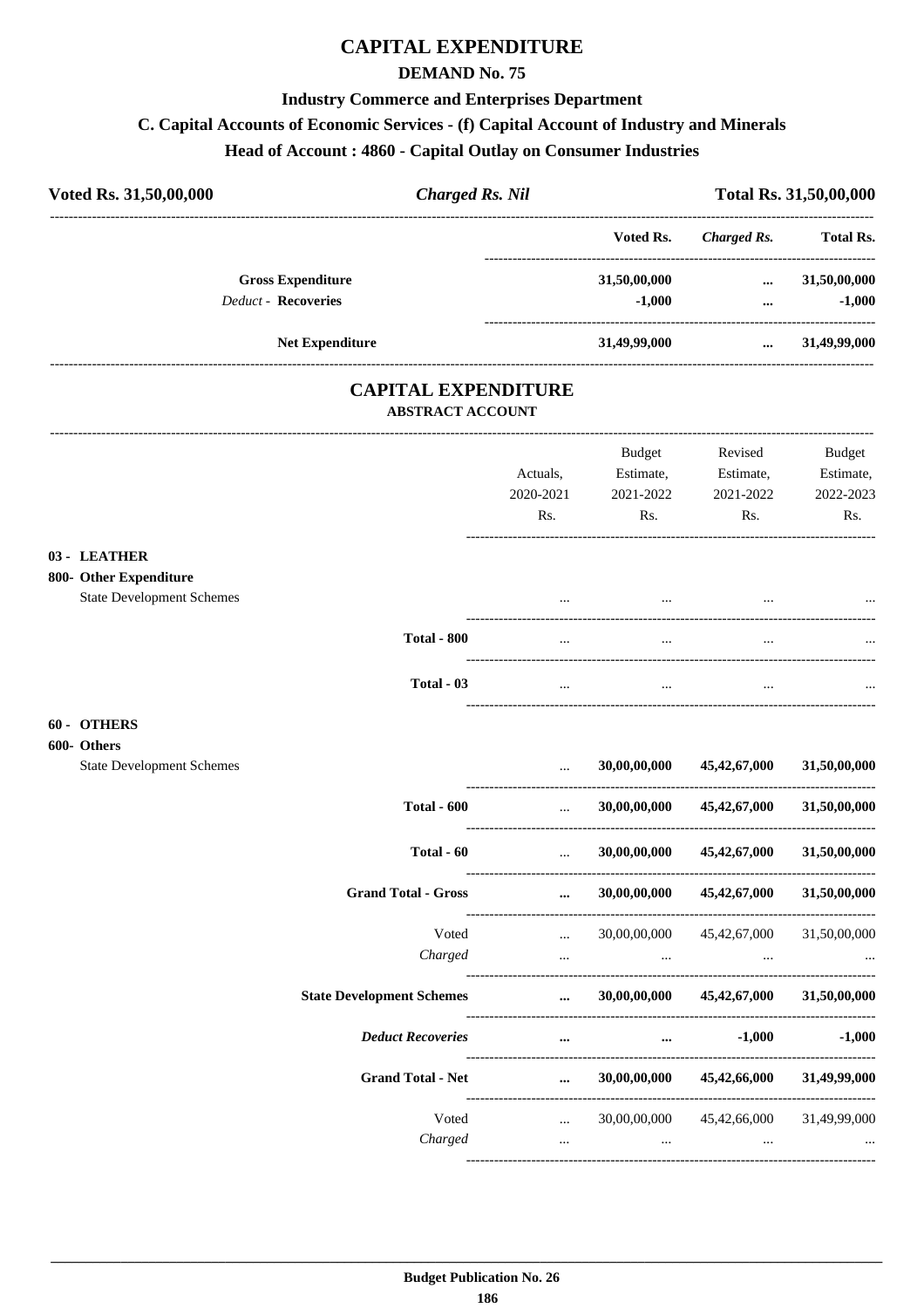|                                                                                  | Actuals,<br>2020-2021<br>Rs. | <b>Budget</b><br>Estimate,<br>2021-2022<br>Rs. | Revised<br>Estimate,<br>2021-2022<br>Rs. | <b>Budget</b><br>Estimate,<br>2022-2023<br>Rs. |
|----------------------------------------------------------------------------------|------------------------------|------------------------------------------------|------------------------------------------|------------------------------------------------|
| DETAILED ACCOUNT NO. 4860-03-800 - OTHER EXPENDITURE                             |                              |                                                |                                          |                                                |
| 03 - LEATHER                                                                     |                              |                                                |                                          |                                                |
| 800- Other Expenditure                                                           |                              |                                                |                                          |                                                |
| <b>State Development Schemes</b>                                                 |                              |                                                |                                          |                                                |
| 001- Setting up of Leather Complex [IN]                                          |                              |                                                |                                          |                                                |
| 53- Major Works / Land and Buildings<br>Total - 4860-03-800                      |                              |                                                |                                          |                                                |
|                                                                                  |                              |                                                |                                          |                                                |
| Voted                                                                            |                              |                                                |                                          |                                                |
| Charged                                                                          |                              | $\cdots$                                       |                                          |                                                |
|                                                                                  |                              |                                                |                                          |                                                |
|                                                                                  |                              |                                                |                                          |                                                |
| DETAILED ACCOUNT NO. 4860-60-600 - OTHERS                                        |                              |                                                |                                          |                                                |
| 60 - OTHERS                                                                      |                              |                                                |                                          |                                                |
| 600- Others                                                                      |                              |                                                |                                          |                                                |
| <b>State Development Schemes</b>                                                 |                              |                                                |                                          |                                                |
| 001- Greater Calcutta Gas Supply Corporation Ltd [IN]                            |                              |                                                |                                          |                                                |
| 54- Investment                                                                   | $\cdots$                     | 30,00,00,000                                   | 45, 42, 67, 000                          | 31,50,00,000                                   |
| <b>Total - State Development Schemes</b>                                         | $\cdots$                     | 30,00,00,000                                   | 45,42,67,000                             | 31,50,00,000                                   |
| Total - 4860-60-600                                                              | .<br>$\cdots$                | 30,00,00,000                                   | 45,42,67,000                             | 31,50,00,000                                   |
| Voted                                                                            |                              | 30,00,00,000                                   |                                          | 31,50,00,000                                   |
| Charged                                                                          | $\cdots$<br>$\cdots$         | $\cdots$                                       | 45,42,67,000<br>$\cdots$                 |                                                |
|                                                                                  |                              |                                                |                                          |                                                |
| <b>DETAILED ACCOUNT NO. 4860 - DEDUCT RECOVERIES IN REDUCTION OF EXPENDITURE</b> |                              |                                                |                                          |                                                |
| 60 - OTHERS                                                                      |                              |                                                |                                          |                                                |
| 206- Distilleries                                                                |                              |                                                |                                          |                                                |
| Administrative Expenditure                                                       |                              |                                                |                                          |                                                |
| 901-Distilleries [IN]                                                            |                              |                                                |                                          |                                                |
| 70-Deduct Recoveries                                                             |                              |                                                |                                          |                                                |
| 01-Others                                                                        | $\cdots$                     | $\cdots$                                       | $-1,000$                                 | $-1,000$                                       |
| 02-W.B.H.S. 2008                                                                 | $\cdots$                     | $\ddotsc$                                      | $\cdots$                                 |                                                |
| Total - 206 - Deduct - Recoveries                                                | $\cdots$                     | $\cdots$                                       | $-1,000$                                 | $-1,000$                                       |
| 600- Others                                                                      |                              |                                                |                                          |                                                |
| <b>State Development Schemes</b>                                                 |                              |                                                |                                          |                                                |
| 901-Deduct Recoveries on Capital Accounts [IN]                                   |                              |                                                |                                          |                                                |
| 70-Deduct Recoveries                                                             |                              |                                                |                                          |                                                |
| 01-Others                                                                        |                              | $\cdots$                                       |                                          |                                                |
|                                                                                  |                              |                                                |                                          |                                                |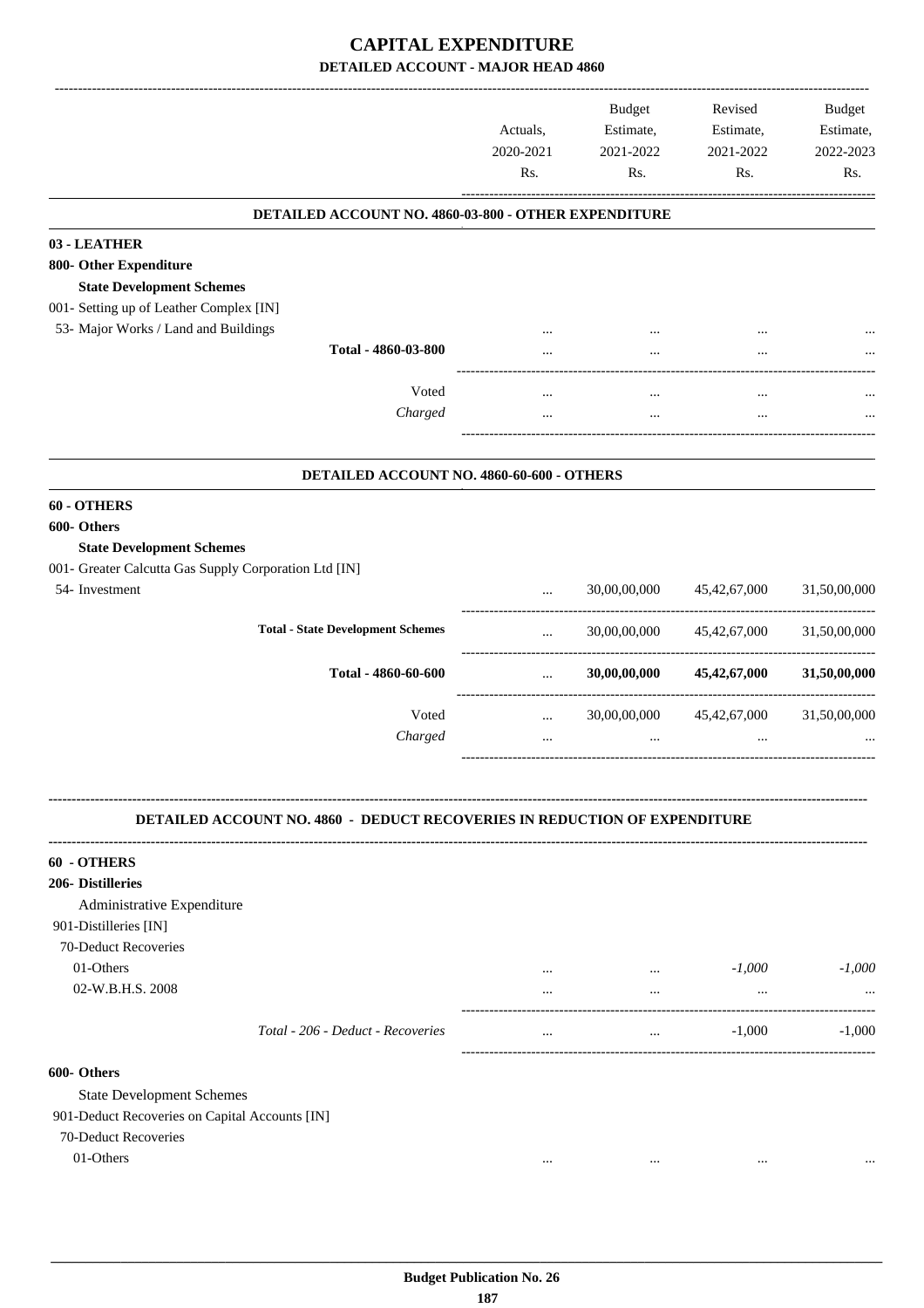|                                    | Actuals,<br>2020-2021<br>Rs. | <b>Budget</b><br>Estimate,<br>2021-2022<br>Rs. | Revised<br>Estimate,<br>2021-2022<br>R <sub>s</sub> . | <b>Budget</b><br>Estimate,<br>2022-2023<br>Rs. |
|------------------------------------|------------------------------|------------------------------------------------|-------------------------------------------------------|------------------------------------------------|
| Total - 600 - Deduct - Recoveries  | $\cdots$                     | $\cdots$                                       | $\cdots$                                              | $\cdots$                                       |
| Total - 4860 - Deduct - Recoveries | $\cdots$                     | $\cdots$                                       | $-1,000$                                              | $-1,000$                                       |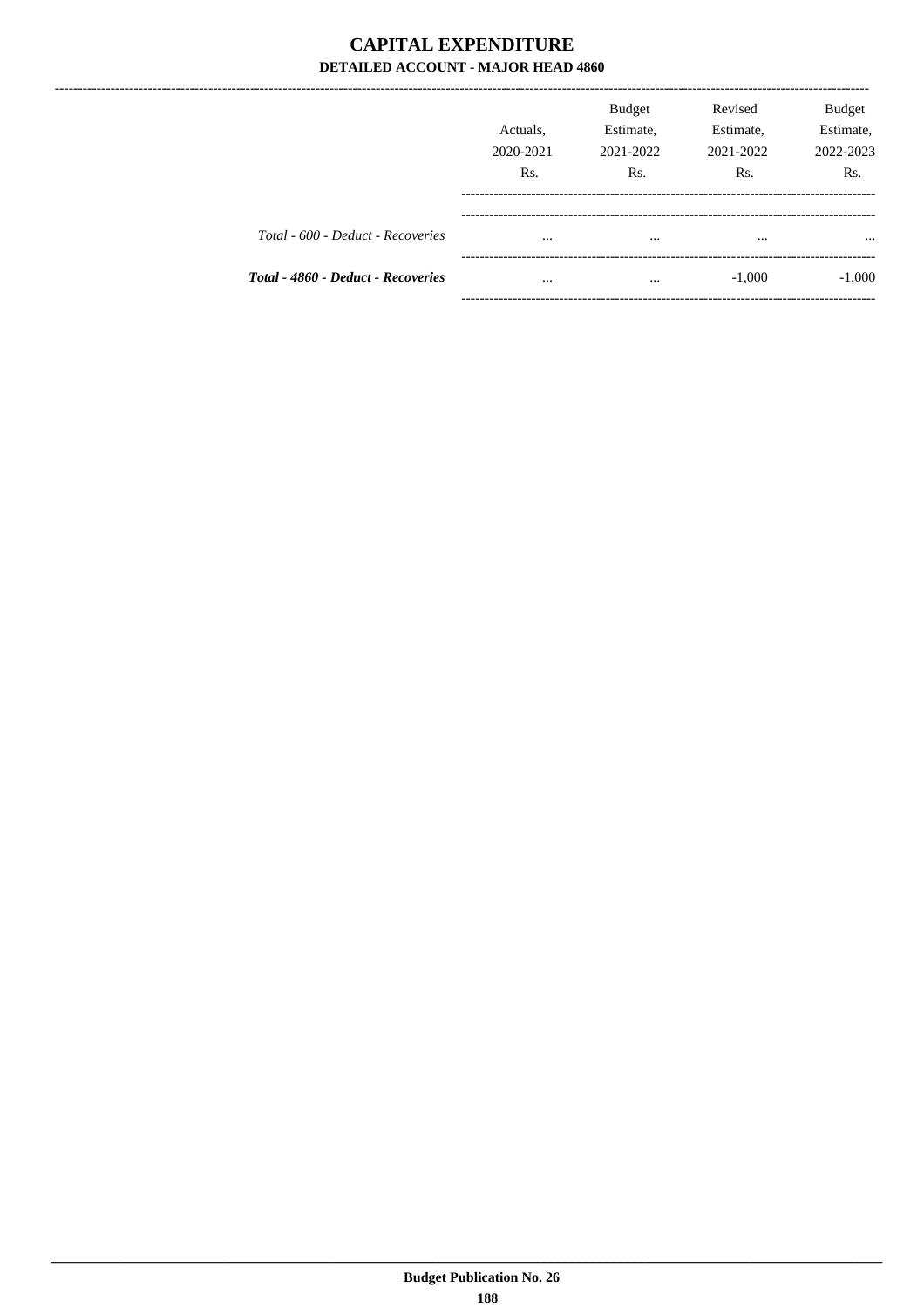# **CAPITAL EXPENDITURE**

#### **DEMAND No. 75**

# **Industry Commerce and Enterprises Department**

### **C. Capital Accounts of Economic Services - (f) Capital Account of Industry and Minerals**

### **Head of Account : 4885 - Other Capital Outlay on Industries and Minerals**

| Voted Rs. 820, 19, 66, 000                                                                                                                                       | <b>Charged Rs. Nil</b> |                                                             |                                                    |                                                        | Total Rs. 820,19,66,000 |
|------------------------------------------------------------------------------------------------------------------------------------------------------------------|------------------------|-------------------------------------------------------------|----------------------------------------------------|--------------------------------------------------------|-------------------------|
|                                                                                                                                                                  |                        |                                                             | Voted Rs.                                          | <b>Charged Rs.</b>                                     | Total Rs.               |
| <b>Gross Expenditure</b>                                                                                                                                         |                        |                                                             | 820,19,66,000                                      |                                                        | $\dots$ 820,19,66,000   |
| <b>Deduct - Recoveries</b>                                                                                                                                       |                        |                                                             | $-1,000$<br>-------------------------------------- | $\cdots$                                               | $-1,000$                |
| Net Expenditure                                                                                                                                                  |                        |                                                             | 820,19,65,000                                      | $\cdots$                                               | 820,19,65,000           |
| <b>CAPITAL EXPENDITURE</b><br><b>ABSTRACT ACCOUNT</b>                                                                                                            |                        |                                                             |                                                    |                                                        |                         |
|                                                                                                                                                                  |                        |                                                             | Budget                                             | Revised                                                | <b>Budget</b>           |
|                                                                                                                                                                  |                        | Actuals,                                                    | Estimate,                                          | Estimate,                                              | Estimate,               |
|                                                                                                                                                                  |                        | 2020-2021                                                   | 2021-2022                                          | 2021-2022                                              | 2022-2023               |
|                                                                                                                                                                  |                        | Rs.                                                         | Rs.                                                | Rs.                                                    | Rs.                     |
| 01 - INVESTMENTS IN INDUSTRIAL FINALCIAL<br><b>INSUTITUTIONS</b><br>190- Investments In Public Sector And Other Undertakings<br><b>State Development Schemes</b> |                        |                                                             | 1,00,00,000                                        | $\ldots$ 1,05,00,000                                   |                         |
| <b>Total - 190</b>                                                                                                                                               |                        |                                                             |                                                    |                                                        |                         |
|                                                                                                                                                                  |                        | $\mathcal{L}_{\text{max}}$ . The $\mathcal{L}_{\text{max}}$ | 1,00,00,000                                        | <b>Section</b> 1997                                    | 1,05,00,000             |
| Total - 01                                                                                                                                                       |                        |                                                             | $\dots$ 1,00,00,000                                |                                                        | $\dots$ 1,05,00,000     |
| 60 - OTHERS<br>800- Other Expenditure                                                                                                                            |                        |                                                             |                                                    |                                                        |                         |
| <b>State Development Schemes</b>                                                                                                                                 |                        |                                                             |                                                    | 66,11,91,652 780,13,96,000 260,04,65,000               | 819,14,66,000           |
| <b>Total - 800</b>                                                                                                                                               |                        |                                                             |                                                    | 66,11,91,652 780,13,96,000 260,04,65,000 819,14,66,000 |                         |
| Total - 60                                                                                                                                                       |                        | 66,11,91,652                                                |                                                    | 780,13,96,000 260,04,65,000 819,14,66,000              |                         |
| <b>Grand Total - Gross</b>                                                                                                                                       |                        | 66,11,91,652                                                | 781,13,96,000                                      | 260,04,65,000                                          | 820,19,66,000           |
|                                                                                                                                                                  | Voted                  | 66, 11, 91, 652                                             | 781,13,96,000                                      | 260,04,65,000                                          | 820,19,66,000           |
| Charged                                                                                                                                                          |                        |                                                             | <b>The Committee Committee</b><br>$\cdots$         | $\cdots$                                               |                         |
| <b>State Development Schemes</b>                                                                                                                                 |                        |                                                             | 66,11,91,652 781,13,96,000                         | 260,04,65,000                                          | 820,19,66,000           |
| <b>Deduct Recoveries</b>                                                                                                                                         |                        | $-15,51,16,646$                                             | $-1,000$                                           | $-1,000$                                               | $-1,000$                |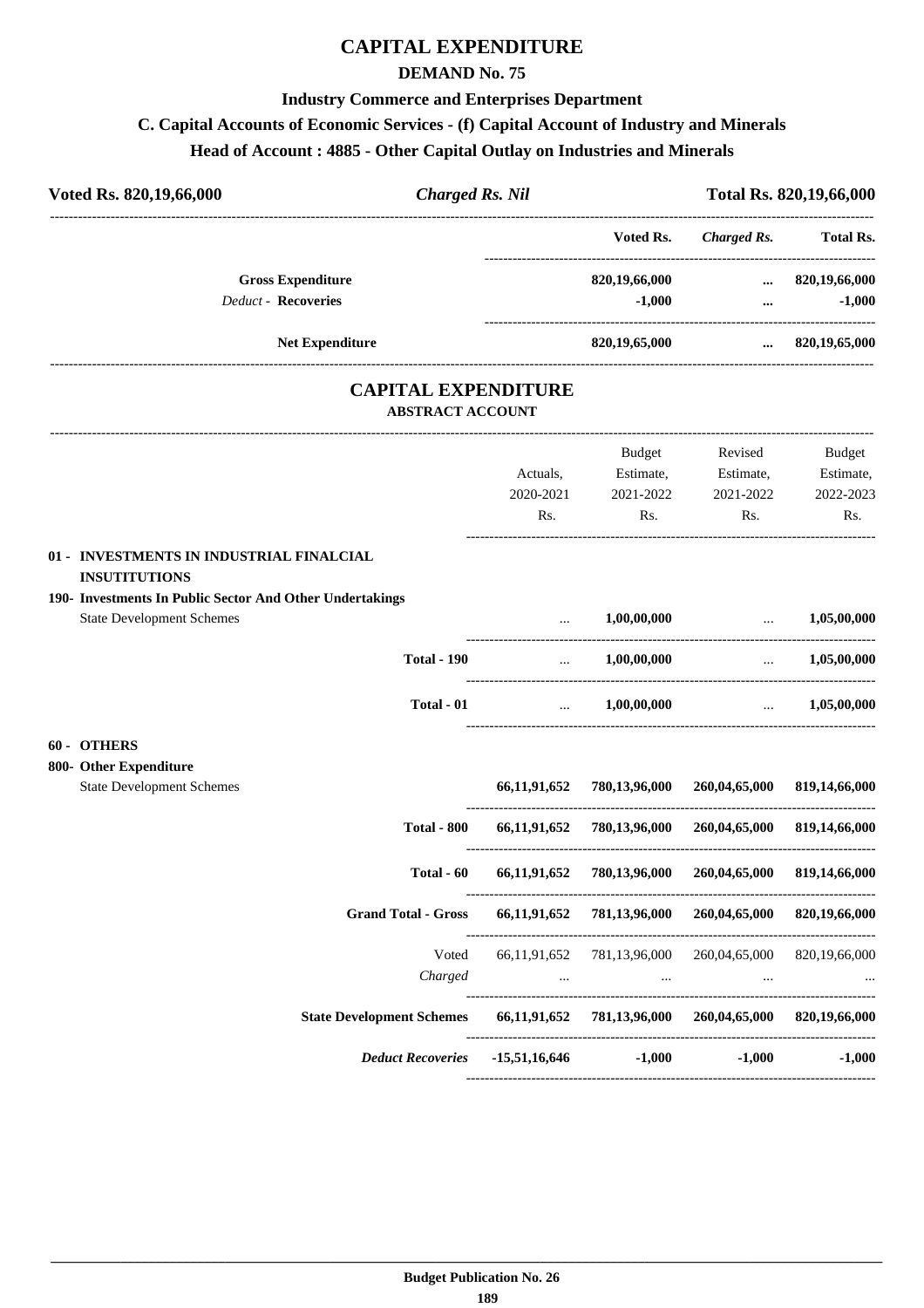### **CAPITAL EXPENDITURE ABSTRACT ACCOUNT**

|                          | Actuals.<br>2020-2021<br>Rs. | <b>Budget</b><br>Estimate,<br>2021-2022<br>Rs. | Revised<br>Estimate,<br>2021-2022<br>Rs. | <b>Budget</b><br>Estimate,<br>2022-2023<br>Rs. |
|--------------------------|------------------------------|------------------------------------------------|------------------------------------------|------------------------------------------------|
| <b>Grand Total - Net</b> | 50,60,75,006                 | 781,13,95,000                                  | 260,04,64,000                            | 820,19,65,000                                  |
| Voted<br>Charged         | 50,60,75,006<br>$\cdots$     | 781,13,95,000<br>                              | 260,04,64,000<br>$\cdots$                | 820, 19, 65, 000<br>$\cdots$                   |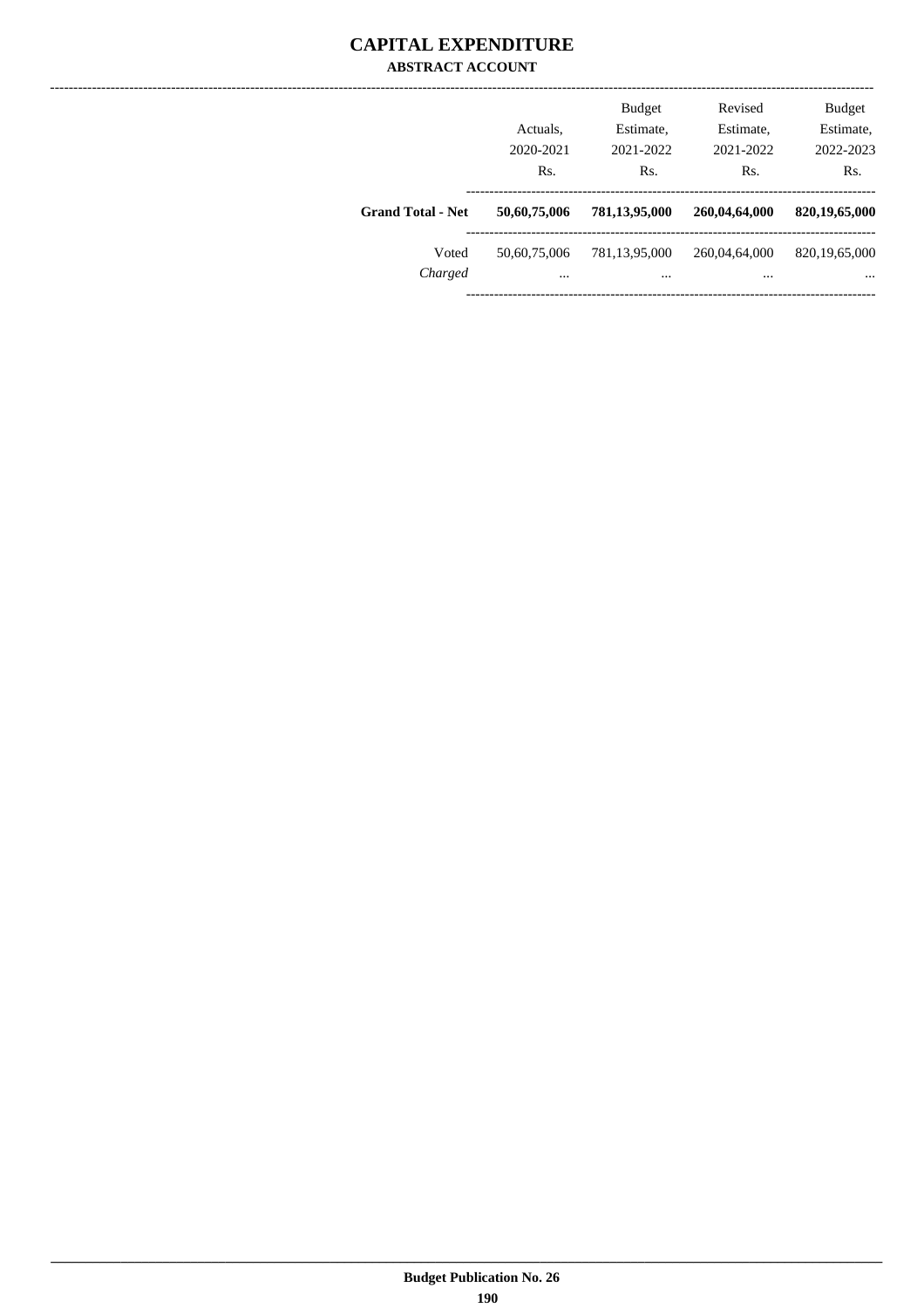|                                                                                              |                 | <b>Budget</b>                          | Revised                                 | Budget               |
|----------------------------------------------------------------------------------------------|-----------------|----------------------------------------|-----------------------------------------|----------------------|
|                                                                                              | Actuals,        | Estimate,                              | Estimate,                               | Estimate,            |
|                                                                                              | 2020-2021       | 2021-2022                              | 2021-2022                               | 2022-2023            |
|                                                                                              | Rs.             | Rs.                                    | Rs.                                     | Rs.                  |
| DETAILED ACCOUNT NO. 4885-01-190 - INVESTMENTS IN PUBLIC SECTOR AND OTHER UNDERTAKINGS       |                 |                                        |                                         |                      |
| 01 - INVESTMENTS IN INDUSTRIAL FINALCIAL                                                     |                 |                                        |                                         |                      |
| <b>INSUTITUTIONS</b>                                                                         |                 |                                        |                                         |                      |
| 190- Investments In Public Sector And Other Undertakings<br><b>State Development Schemes</b> |                 |                                        |                                         |                      |
| 002- West Bengal Industrial Development Corporation Ltd [IN]                                 |                 |                                        |                                         |                      |
| 54- Investment                                                                               | $\cdots$        | 1,00,00,000                            | $\ddots$                                | 1,05,00,000          |
| <b>Total - State Development Schemes</b>                                                     |                 | 1,00,00,000                            | ------------------------------          | $\ldots$ 1,05,00,000 |
|                                                                                              | $\cdots$        |                                        |                                         |                      |
| Total - 4885-01-190                                                                          | $\cdots$        | $1,\!00,\!00,\!000$                    | $\cdots$                                | 1,05,00,000          |
| Voted                                                                                        | $\cdots$        | 1,00,00,000                            | $\cdots$                                | 1,05,00,000          |
| Charged                                                                                      | $\cdots$        | $\cdots$                               | $\cdots$                                |                      |
|                                                                                              |                 |                                        |                                         |                      |
| DETAILED ACCOUNT NO. 4885-60-800 - OTHER EXPENDITURE                                         |                 |                                        |                                         |                      |
| 60 - OTHERS                                                                                  |                 |                                        |                                         |                      |
| 800- Other Expenditure                                                                       |                 |                                        |                                         |                      |
| <b>State Development Schemes</b>                                                             |                 |                                        |                                         |                      |
| 003- Industrial Reconstruction Corporation [IN]                                              |                 |                                        |                                         |                      |
| 54- Investment                                                                               |                 |                                        |                                         |                      |
| 007- Setting up of different industrial parks [IN]                                           |                 |                                        |                                         |                      |
| 53- Major Works / Land and Buildings                                                         | 66, 11, 91, 652 | 780,13,96,000                          | 260,04,65,000                           | 819,14,66,000        |
| Total - 4885-60-800-007                                                                      | 66, 11, 91, 652 | 780,13,96,000                          | 260,04,65,000                           | 819, 14, 66, 000     |
|                                                                                              |                 |                                        |                                         |                      |
| <b>Total - State Development Schemes</b>                                                     | 66, 11, 91, 652 | 780,13,96,000                          | 260,04,65,000                           | 819, 14, 66, 000     |
| Total - 4885-60-800                                                                          | 66,11,91,652    | 780,13,96,000                          | 260,04,65,000                           | 819,14,66,000        |
| Voted<br>Charged                                                                             | $\cdots$        | 66,11,91,652 780,13,96,000<br>$\cdots$ | 260,04,65,000 819,14,66,000<br>$\cdots$ |                      |
|                                                                                              |                 |                                        |                                         |                      |
| <b>DETAILED ACCOUNT NO. 4885 - DEDUCT RECOVERIES IN REDUCTION OF EXPENDITURE</b>             |                 |                                        |                                         |                      |
| 60 - OTHERS                                                                                  |                 |                                        |                                         |                      |
| 800- Other Expenditure                                                                       |                 |                                        |                                         |                      |
| Administrative Expenditure                                                                   |                 |                                        |                                         |                      |
| 901-Deduct Recoveries on Capital Accounts [IN]                                               |                 |                                        |                                         |                      |
| 70-Deduct Recoveries                                                                         |                 |                                        |                                         |                      |

01-Others *-15,51,16,646 -1,000 -1,000 -1,000*

State Development Schemes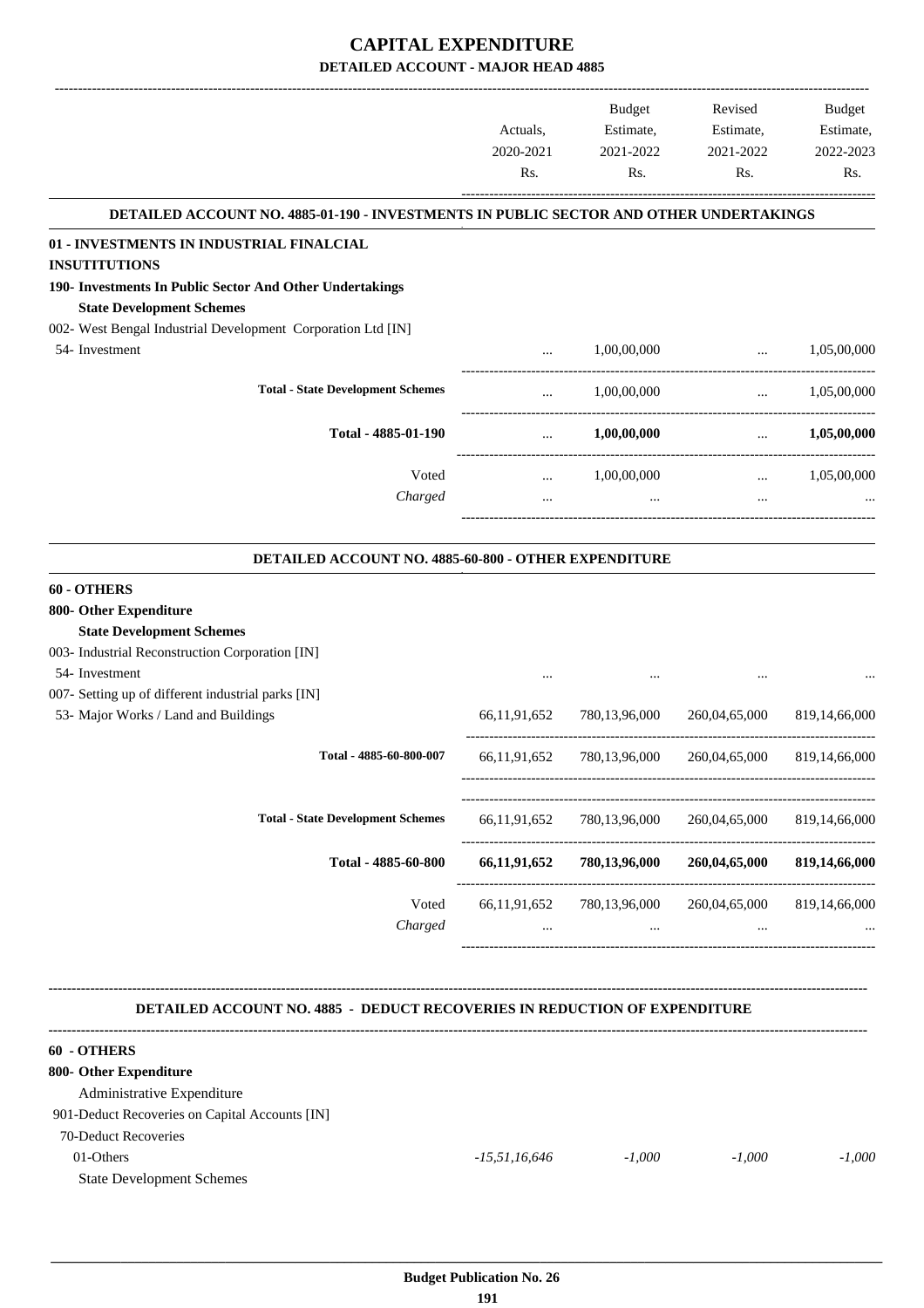|                                                                                        |                                    | Actuals.<br>2020-2021<br>Rs. | <b>Budget</b><br>Estimate,<br>2021-2022<br>Rs. | Revised<br>Estimate,<br>2021-2022<br>Rs. | Budget<br>Estimate,<br>2022-2023<br>Rs. |
|----------------------------------------------------------------------------------------|------------------------------------|------------------------------|------------------------------------------------|------------------------------------------|-----------------------------------------|
| 007-Setting up of different industrial parks [IN]<br>70-Deduct Recoveries<br>01-Others |                                    | $\cdots$                     | $\cdots$                                       | $\cdots$                                 | $\cdots$                                |
|                                                                                        | Total - 800 - Deduct - Recoveries  | $-15,51,16,646$              | $-1.000$                                       | $-1.000$                                 | $-1,000$                                |
|                                                                                        | Total - 4885 - Deduct - Recoveries | $-15,51,16,646$              | $-1.000$                                       | $-1.000$                                 | $-1,000$                                |
|                                                                                        |                                    |                              |                                                |                                          |                                         |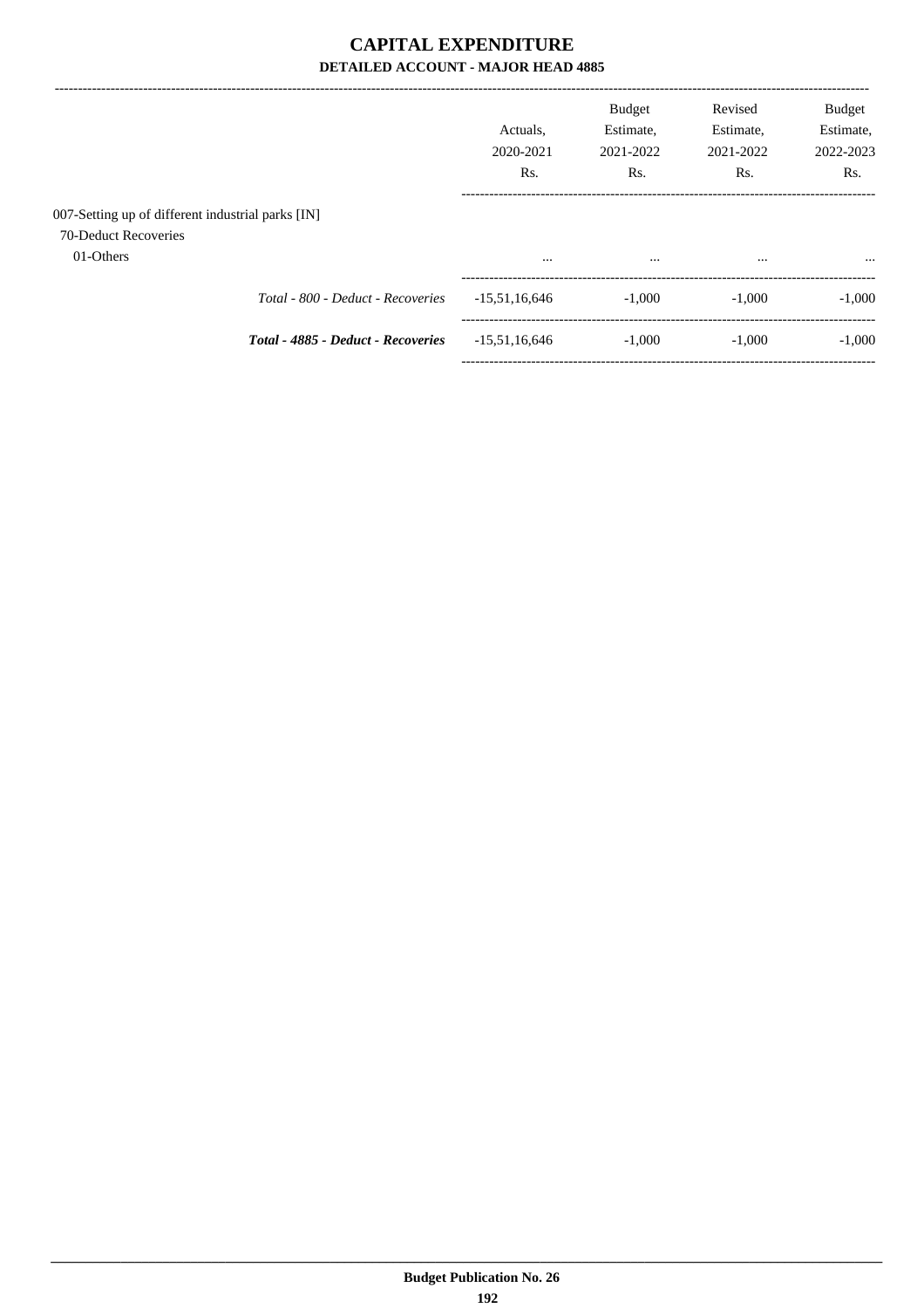# **LOAN AND ADVANCES-DISBURSEMENT**

#### **DEMAND No. 75**

**Industry Commerce and Enterprises Department** 

### E. Public Debt -

#### Head of Account: 6003 - Internal Debt of the State Government

| <b>Voted Rs. Nil</b>     | <b>Charged Rs. Nil</b> |                       | <b>Total Rs. Nil</b> |
|--------------------------|------------------------|-----------------------|----------------------|
|                          |                        | Voted Rs. Charged Rs. | <b>Total Rs.</b>     |
| <b>Gross Expenditure</b> |                        | <br>$\cdots$          | $\cdots$             |
| Deduct - Recoveries      |                        | <br>$\cdots$          | $\cdots$             |
| <b>Net Expenditure</b>   |                        | <br>                  |                      |

### **LOAN AND ADVANCES-DISBURSEMENT ABSTRACT ACCOUNT**

|                                                                  | Actuals,<br>2020-2021<br>Rs. | <b>Budget</b><br>Estimate,<br>2021-2022<br>Rs. | Revised<br>Estimate,<br>2021-2022<br>Rs. | <b>Budget</b><br>Estimate,<br>2022-2023<br>Rs. |
|------------------------------------------------------------------|------------------------------|------------------------------------------------|------------------------------------------|------------------------------------------------|
|                                                                  |                              |                                                |                                          |                                                |
| 109- Loans from other Institutions<br>Administrative Expenditure | $\cdots$                     | $\cdots$                                       | $\cdots$                                 | $\cdots$                                       |
| <b>Total - 109</b>                                               | $\cdots$                     | $\cdots$                                       | $\cdots$                                 | $\ddotsc$                                      |
| <b>Grand Total - Gross</b>                                       | $\cdots$                     | $\cdots$                                       | $\cdots$                                 | $\cdots$                                       |
| Voted                                                            | $\cdots$                     | $\cdots$                                       | $\cdots$                                 | $\cdots$                                       |
| Charged                                                          | $\cdots$                     | $\cdots$                                       | $\cdots$                                 | $\cdots$                                       |
| <b>Administrative Expenditure</b>                                | $\cdots$                     | $\cdots$                                       | $\cdots$                                 | $\cdots$                                       |
| <b>Deduct Recoveries</b>                                         | $\cdots$                     | $\cdots$                                       | $\cdots$                                 | $\cdots$                                       |
| <b>Grand Total - Net</b>                                         | $\cdots$                     | $\cdots$                                       | $\cdots$                                 | $\cdots$                                       |
| Voted                                                            | $\cdots$                     | $\cdots$                                       | $\cdots$                                 | $\cdots$                                       |
| Charged                                                          | $\cdots$                     | $\cdots$                                       | $\cdots$                                 | $\cdots$                                       |
|                                                                  |                              |                                                |                                          |                                                |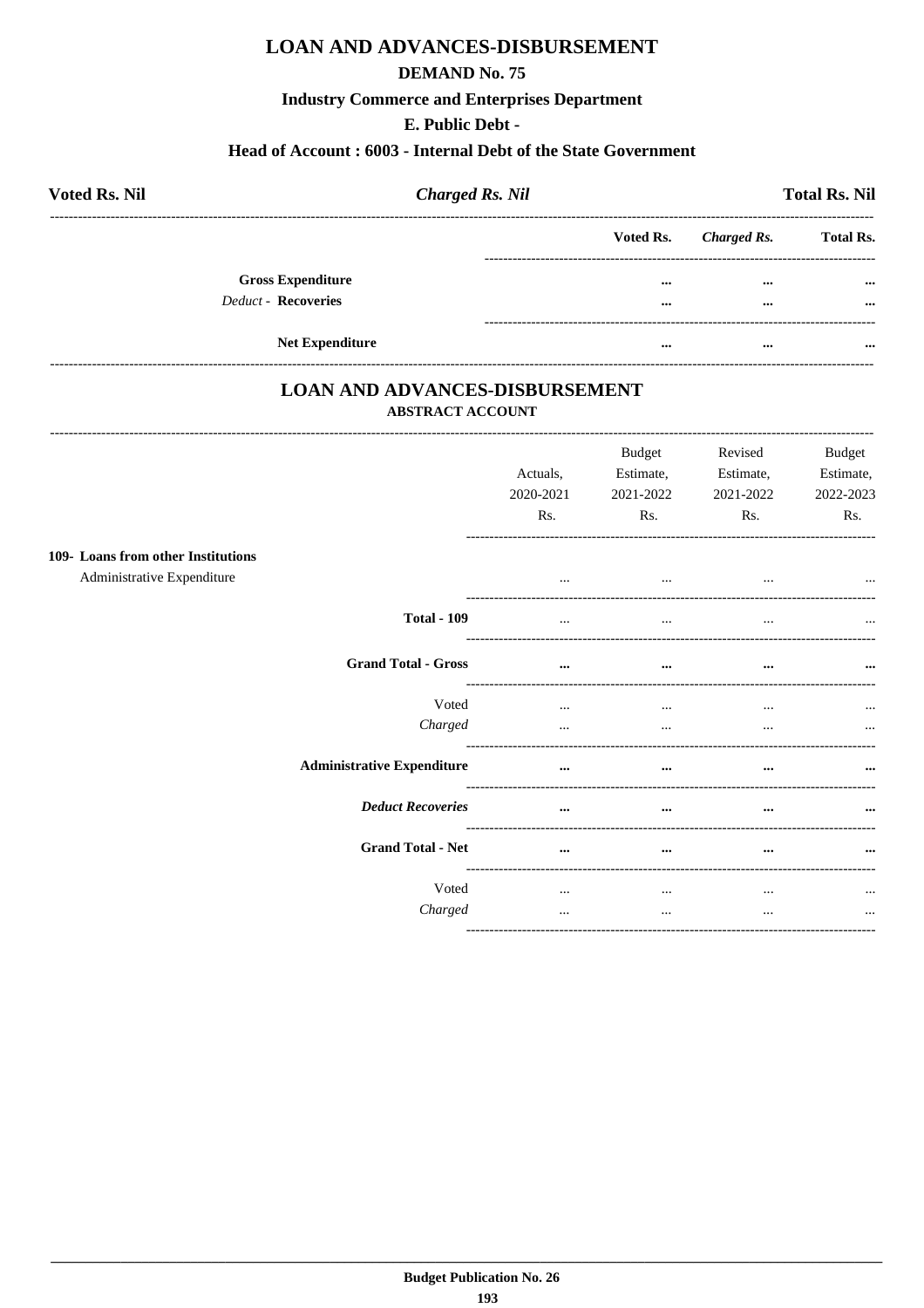### **LOAN AND ADVANCES-DISBURSEMENT**

**DETAILED ACCOUNT - MAJOR HEAD 6003**

|                                                                         |           | <b>Budget</b> | Revised   | <b>Budget</b> |
|-------------------------------------------------------------------------|-----------|---------------|-----------|---------------|
|                                                                         | Actuals.  | Estimate,     | Estimate, | Estimate,     |
|                                                                         | 2020-2021 | 2021-2022     | 2021-2022 | 2022-2023     |
|                                                                         | Rs.       | Rs.           | Rs.       | Rs.           |
| <b>DETAILED ACCOUNT NO. 6003-00-109 - LOANS FROM OTHER INSTITUTIONS</b> |           |               |           |               |
| 109- Loans from other Institutions                                      |           |               |           |               |
| <b>Administrative Expenditure</b>                                       |           |               |           |               |
| 019- Loans from WBIDFC taken by C&I Department for installation         |           |               |           |               |
| of CETP at Kolkata Lather Complex. [IN]                                 |           |               |           |               |
| 56- Repayment of Loans<br>Charged                                       | $\cdots$  |               |           | $\cdots$      |
| Total - 6003-00-109                                                     | $\cdots$  | $\cdots$      | $\cdots$  | $\cdots$      |
| Voted                                                                   | $\cdots$  | $\cdots$      | $\cdots$  | $\cdots$      |
| Charged                                                                 | $\cdots$  | $\cdots$      | $\cdots$  | $\cdots$      |

-----------------------------------------------------------------------------------------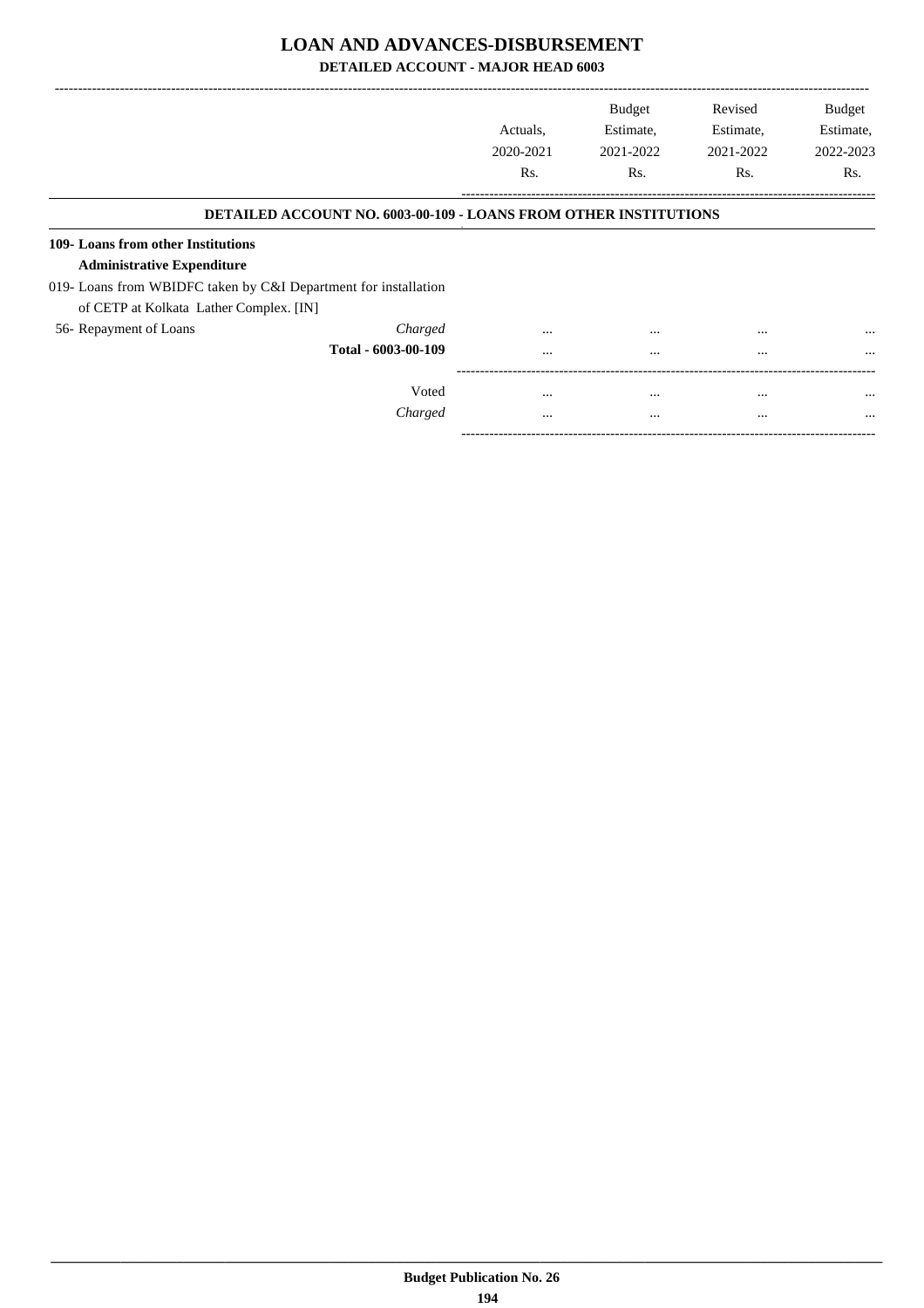# **LOAN EXPENDITURE**

### **DEMAND No. 75**

### **Industry Commerce and Enterprises Department**

F. Loans and Advances -

### **Head of Account: 6407 - Loans for Plantations**

| <b>Voted Rs. Nil</b>       | <b>Charged Rs. Nil</b> |          |                       | <b>Total Rs. Nil</b> |
|----------------------------|------------------------|----------|-----------------------|----------------------|
|                            |                        |          | Voted Rs. Charged Rs. | <b>Total Rs.</b>     |
| <b>Gross Expenditure</b>   |                        | $\cdots$ | $\cdots$              | $\cdots$             |
| <b>Deduct - Recoveries</b> |                        | $\cdots$ | $\cdots$              |                      |
|                            | <b>Net Expenditure</b> |          |                       |                      |
|                            |                        |          | $\cdots$              |                      |

# **LOAN EXPENDITURE**

-----------------------------

#### **ABSTRACT ACCOUNT**

|                                                    | Actuals,<br>2020-2021<br>Rs. | <b>Budget</b><br>Estimate,<br>2021-2022<br>Rs. | Revised<br>Estimate,<br>2021-2022<br>Rs. | <b>Budget</b><br>Estimate,<br>2022-2023<br>Rs. |
|----------------------------------------------------|------------------------------|------------------------------------------------|------------------------------------------|------------------------------------------------|
| 01 - TEA                                           |                              |                                                |                                          |                                                |
| 190- Loans to Public Sector and Other Undertakings |                              |                                                |                                          |                                                |
| Administrative Expenditure                         |                              | $\cdots$                                       |                                          |                                                |
| <b>State Development Schemes</b>                   |                              | $\ddotsc$                                      |                                          |                                                |
| <b>Total - 190</b>                                 | $\ddotsc$                    | $\ddotsc$                                      |                                          |                                                |
| <b>Grand Total - Gross</b>                         | $\cdots$                     | $\cdots$                                       | $\ddotsc$                                | $\ddotsc$                                      |
| Voted                                              | $\cdots$                     | $\cdots$                                       | $\cdots$                                 |                                                |
| Charged                                            | $\ddotsc$                    | $\cdots$                                       |                                          |                                                |
| <b>Administrative Expenditure</b>                  | $\cdots$                     | $\cdots$                                       | $\cdots$                                 |                                                |
| <b>State Development Schemes</b>                   | $\cdots$                     | $\cdots$                                       |                                          |                                                |
| <b>Deduct Recoveries</b>                           |                              | $\cdots$                                       |                                          |                                                |
| <b>Grand Total - Net</b>                           | $\cdots$                     | $\cdots$                                       | $\cdots$                                 | $\cdots$                                       |
| Voted                                              | $\cdots$                     | $\cdots$                                       | $\cdots$                                 |                                                |
| Charged                                            | $\cdots$                     | $\cdots$                                       | $\cdots$                                 | $\cdots$                                       |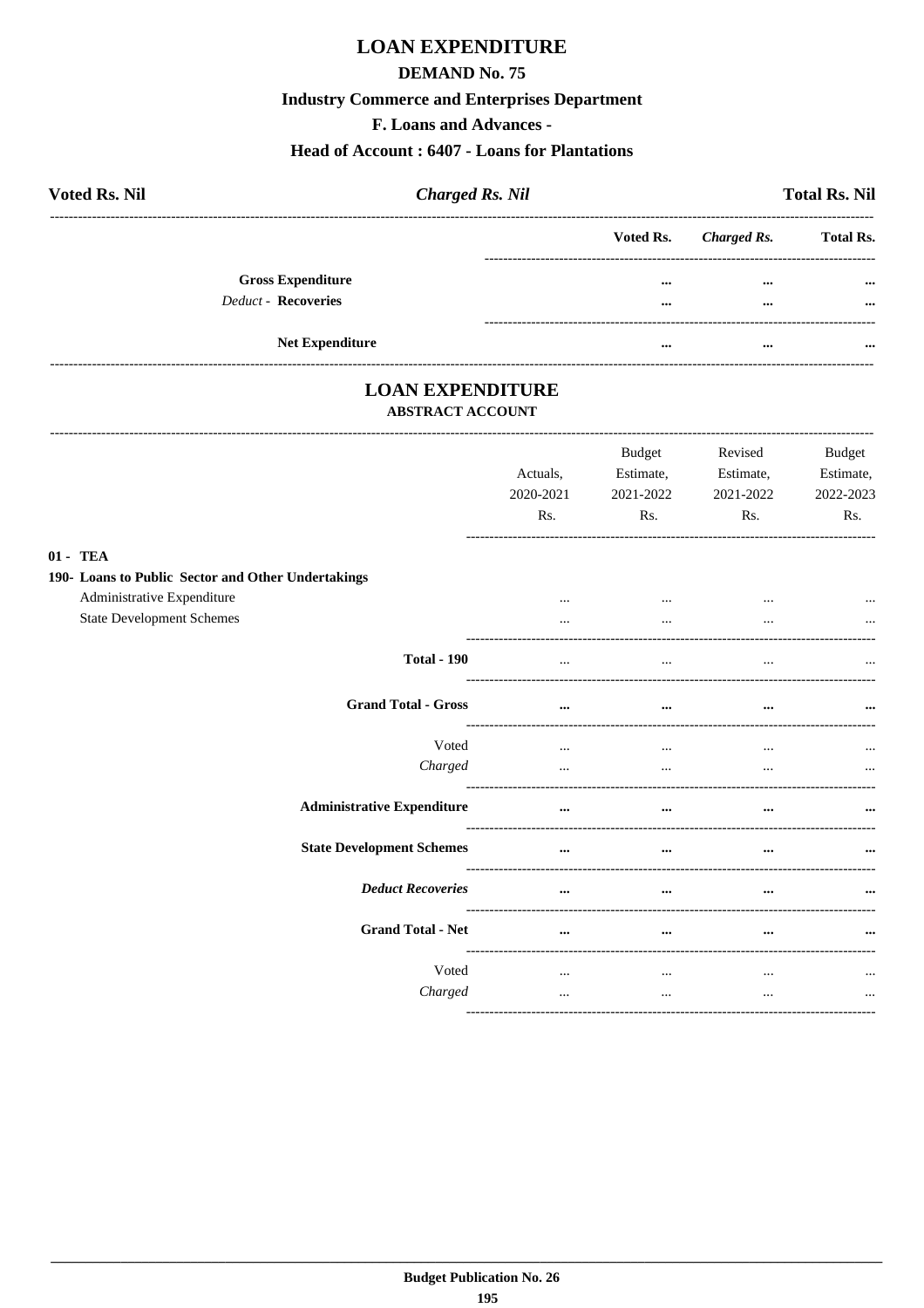-------------------------------------------------------------------------------------------------------------------------------------------------------------------------------

|                                                                                  | Actuals,<br>2020-2021<br>Rs. | <b>Budget</b><br>Estimate,<br>2021-2022<br>Rs. | Revised<br>Estimate,<br>2021-2022<br>Rs. | <b>Budget</b><br>Estimate,<br>2022-2023<br>Rs. |
|----------------------------------------------------------------------------------|------------------------------|------------------------------------------------|------------------------------------------|------------------------------------------------|
| DETAILED ACCOUNT NO. 6407-01-190 - LOANS TO PUBLIC SECTOR AND OTHER UNDERTAKINGS |                              |                                                |                                          |                                                |
| 01 - TEA                                                                         |                              |                                                |                                          |                                                |
| 190- Loans to Public Sector and Other Undertakings                               |                              |                                                |                                          |                                                |
| <b>Administrative Expenditure</b>                                                |                              |                                                |                                          |                                                |
| 003- Loans to West Bengal Tea Development Corporation Ltd. [IN]                  |                              |                                                |                                          |                                                |
| 55- Loans and Advances                                                           | $\cdots$                     | $\cdots$                                       |                                          |                                                |
| <b>State Development Schemes</b>                                                 |                              |                                                |                                          |                                                |
| 001- Loans to West Bengal Tea Development Corporation Ltd. [IN]                  |                              |                                                |                                          |                                                |
| 55- Loans and Advances                                                           |                              |                                                |                                          |                                                |
| Total - 6407-01-190                                                              |                              |                                                |                                          |                                                |
|                                                                                  |                              |                                                |                                          |                                                |
| Voted                                                                            | $\cdots$                     | $\cdots$                                       | $\cdots$                                 |                                                |
| Charged                                                                          | $\cdots$                     | $\cdots$                                       | $\cdots$                                 |                                                |
|                                                                                  |                              |                                                |                                          |                                                |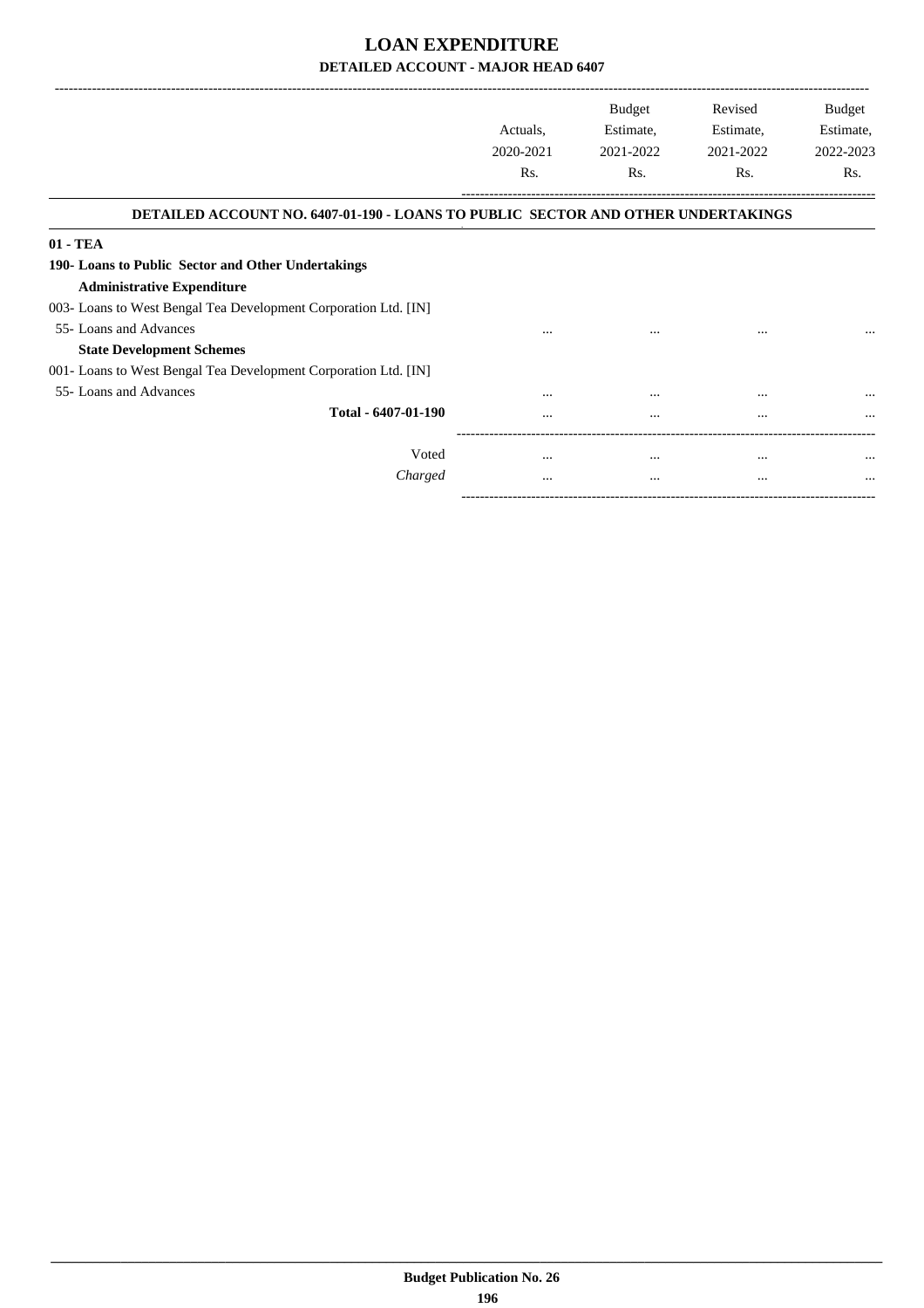# **LOAN EXPENDITURE**

### **DEMAND No. 75**

### **Industry Commerce and Enterprises Department**

F. Loans and Advances -

#### Head of Account: 6551 - Loans for Hill Areas

| <b>Voted Rs. Nil</b>       | <b>Charged Rs. Nil</b> |          |                       | <b>Total Rs. Nil</b> |
|----------------------------|------------------------|----------|-----------------------|----------------------|
|                            |                        |          | Voted Rs. Charged Rs. | <b>Total Rs.</b>     |
| <b>Gross Expenditure</b>   |                        | $\cdots$ | $\cdots$              | $\cdots$             |
| <b>Deduct - Recoveries</b> |                        |          | $\cdots$              | $\cdots$             |
|                            |                        |          |                       |                      |
|                            | <b>Net Expenditure</b> |          | $\cdots$              |                      |

### **LOAN EXPENDITURE** ABSTRACT ACCOUNT

------------------------------

 $60 101 -$ 

|                                                                | Actuals,<br>2020-2021<br>Rs. | <b>Budget</b><br>Estimate,<br>2021-2022<br>Rs. | Revised<br>Estimate,<br>2021-2022<br>Rs. | <b>Budget</b><br>Estimate,<br>2022-2023<br>Rs. |
|----------------------------------------------------------------|------------------------------|------------------------------------------------|------------------------------------------|------------------------------------------------|
| OTHER HILL AREAS<br><b>Development of Hill Areas</b>           |                              |                                                |                                          |                                                |
| Administrative Expenditure<br><b>State Development Schemes</b> | $\cdots$<br>$\cdots$         | $\cdots$<br>                                   | $\cdots$<br>$\cdots$                     | $\cdots$                                       |
| <b>Total - 101</b>                                             | $\cdots$                     |                                                |                                          |                                                |
| <b>Grand Total - Gross</b>                                     | $\cdots$                     | $\cdots$                                       | $\cdots$                                 |                                                |
| Voted<br>Charged                                               | $\cdots$<br>$\cdots$         | <br>$\cdots$                                   | $\cdots$<br>$\cdots$                     | $\cdots$                                       |
| <b>Administrative Expenditure</b>                              | $\cdots$                     | $\cdots$                                       | $\cdots$                                 | $\cdots$                                       |
| <b>State Development Schemes</b>                               | $\ddotsc$                    | $\cdots$                                       | $\ddotsc$                                |                                                |
| <b>Deduct Recoveries</b>                                       | $\cdots$                     | $\cdots$                                       | $\cdots$                                 |                                                |
| <b>Grand Total - Net</b>                                       | $\cdots$                     | $\cdots$                                       | $\cdots$                                 | $\cdots$                                       |
| Voted<br>Charged                                               | $\cdots$<br>$\cdots$         | $\cdots$<br>$\cdots$                           | $\cdots$<br>$\cdots$                     | $\cdots$<br>$\cdots$                           |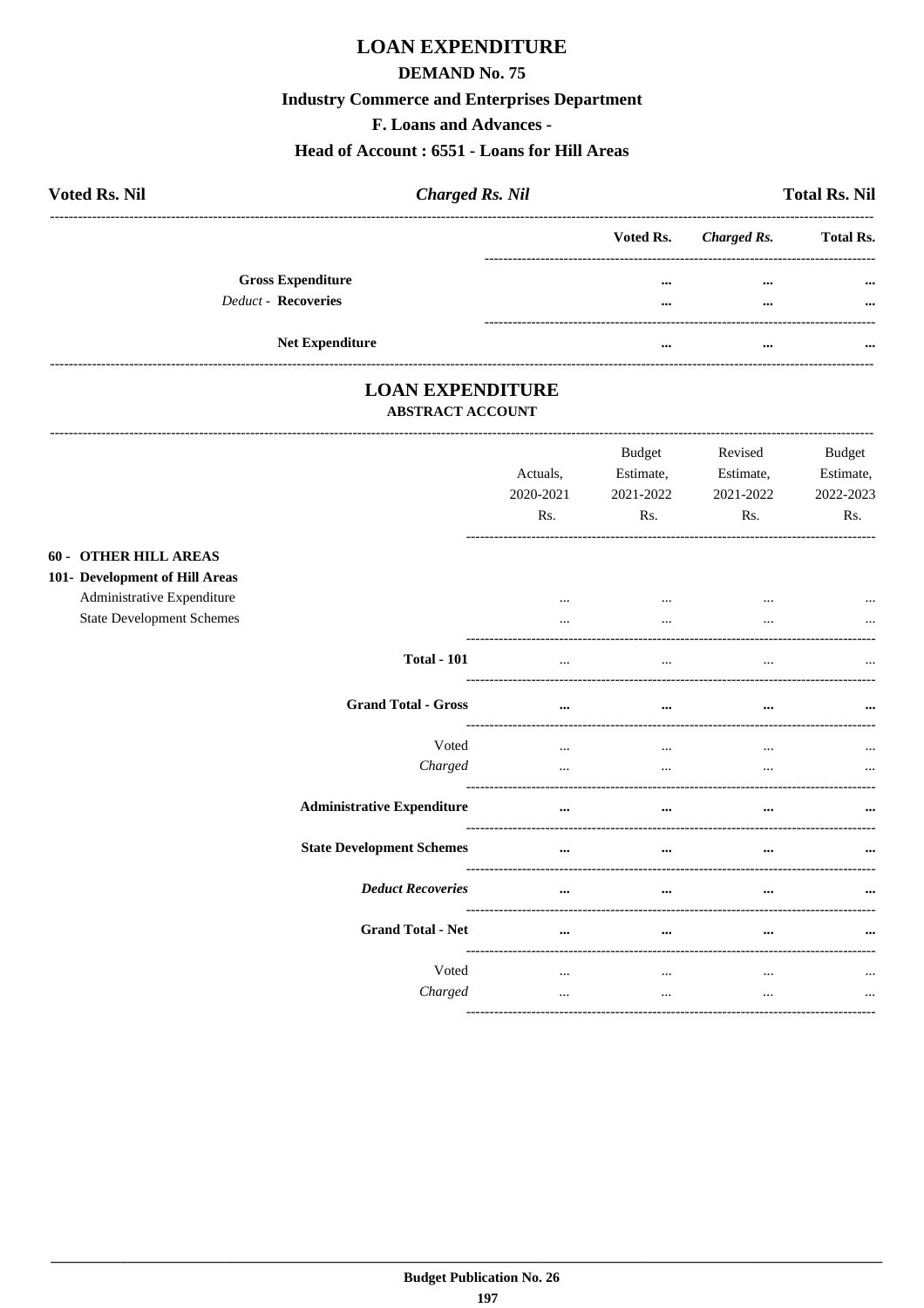|                                                                     |           | <b>Budget</b> | Revised   | Budget    |
|---------------------------------------------------------------------|-----------|---------------|-----------|-----------|
|                                                                     | Actuals,  | Estimate,     | Estimate, | Estimate, |
|                                                                     | 2020-2021 | 2021-2022     | 2021-2022 | 2022-2023 |
|                                                                     | Rs.       | Rs.           | Rs.       | Rs.       |
| <b>DETAILED ACCOUNT NO. 6551-60-101 - DEVELOPMENT OF HILL AREAS</b> |           |               |           |           |
| <b>60 - OTHER HILL AREAS</b>                                        |           |               |           |           |
| 101- Development of Hill Areas                                      |           |               |           |           |
| <b>Administrative Expenditure</b>                                   |           |               |           |           |
| 006- Loans to West Bengal Tea Development Corporation [IN]          |           |               |           |           |
| 55- Loans and Advances                                              |           |               | $\cdots$  | $\cdots$  |
| <b>State Development Schemes</b>                                    |           |               |           |           |
| 001 - Loans to West Bengal Tea Development Corporation [IN]         |           |               |           |           |
| 55- Loans and Advances                                              |           | $\cdots$      | $\cdots$  | $\cdots$  |
| Total - 6551-60-101                                                 | $\cdots$  |               | $\cdots$  |           |
| Voted                                                               | $\cdots$  | $\cdots$      | $\cdots$  |           |
| Charged                                                             | $\cdots$  | $\cdots$      | $\cdots$  | $\cdots$  |

-----------------------------------------------------------------------------------------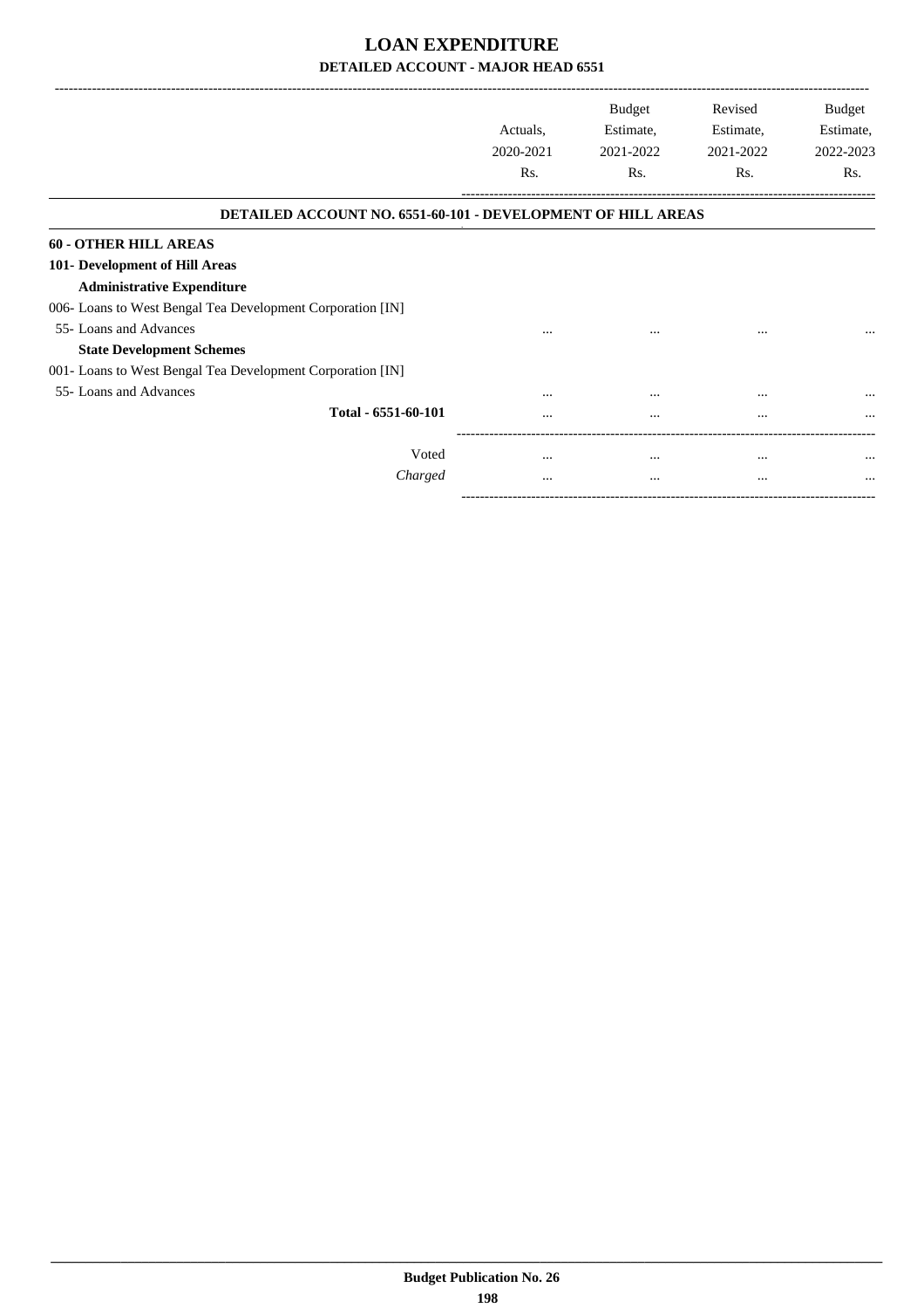# **LOAN EXPENDITURE**

### **DEMAND No. 75**

### **Industry Commerce and Enterprises Department**

**F. Loans and Advances -**

# **Head of Account : 6857 - Loans for Chemical and Pharmaceutical Industries**

| Voted Rs. 4,50,00,000                              | <b>Charged Rs. Nil</b>  |                           |             |                                              | Total Rs. 4,50,00,000 |
|----------------------------------------------------|-------------------------|---------------------------|-------------|----------------------------------------------|-----------------------|
|                                                    |                         |                           | Voted Rs.   | <b>Charged Rs.</b>                           | <b>Total Rs.</b>      |
| <b>Gross Expenditure</b>                           |                         |                           | 4,50,00,000 | $\ddotsc$                                    | 4,50,00,000           |
| <b>Deduct - Recoveries</b>                         |                         |                           |             | $\cdots$                                     |                       |
| <b>Net Expenditure</b>                             |                         |                           | 4,50,00,000 | --------------------------------<br>$\cdots$ | 4,50,00,000           |
|                                                    | <b>ABSTRACT ACCOUNT</b> | <b>LOAN EXPENDITURE</b>   |             |                                              |                       |
|                                                    |                         |                           | Budget      | Revised                                      | <b>Budget</b>         |
|                                                    |                         | Actuals,                  | Estimate,   | Estimate,                                    | Estimate,             |
|                                                    |                         | 2020-2021                 | 2021-2022   | 2021-2022                                    | 2022-2023             |
|                                                    |                         | Rs.                       | Rs.         | Rs.                                          | Rs.                   |
| 01 - CHEMICAL AND PESTICIDES INDUSTRIES            |                         |                           |             |                                              |                       |
| 190- Loans to Public Sector and other undertakings |                         |                           |             |                                              |                       |
| Administrative Expenditure                         |                         | $-157,52,56,089$          | $\ddotsc$   |                                              |                       |
|                                                    | <b>Total - 190</b>      | $-157,52,56,089$          | $\cdots$    | $\ddotsc$                                    |                       |
|                                                    |                         | Total - 01 -157,52,56,089 | $\ddotsc$   |                                              |                       |
| 02 - DRUGS AND PHARMACEUTICAL INDUSTRIES           |                         |                           |             |                                              |                       |
| 190- Loans to Public Sector and other undertakings |                         |                           |             |                                              |                       |
| Administrative Expenditure                         |                         | 3, 17, 52, 396            | 4,00,00,000 | 4,40,00,000                                  | 4,50,00,000           |
| <b>State Development Schemes</b>                   |                         |                           |             |                                              |                       |
|                                                    |                         |                           |             |                                              |                       |

| <b>Total - 190</b>                               | 3, 17, 52, 396             | 4,00,00,000 | 4,40,00,000             | 4,50,00,000 |
|--------------------------------------------------|----------------------------|-------------|-------------------------|-------------|
| Total - 02                                       | 3, 17, 52, 396             | 4,00,00,000 | 4,40,00,000             | 4,50,00,000 |
| <b>Grand Total - Gross</b>                       | $-154,35,03,693$           | 4,00,00,000 | 4,40,00,000             | 4,50,00,000 |
| Voted<br>Charged                                 | -154,35,03,693<br>$\cdots$ | 4,00,00,000 | 4,40,00,000<br>$\cdots$ | 4,50,00,000 |
| <b>Administrative Expenditure</b> -154,35,03,693 |                            | 4,00,00,000 | 4,40,00,000             | 4,50,00,000 |
| <b>State Development Schemes</b>                 |                            | $\cdots$    | $\cdots$                |             |
| <b>Deduct Recoveries</b>                         |                            |             | $\cdots$                | $\cdots$    |
|                                                  |                            |             |                         |             |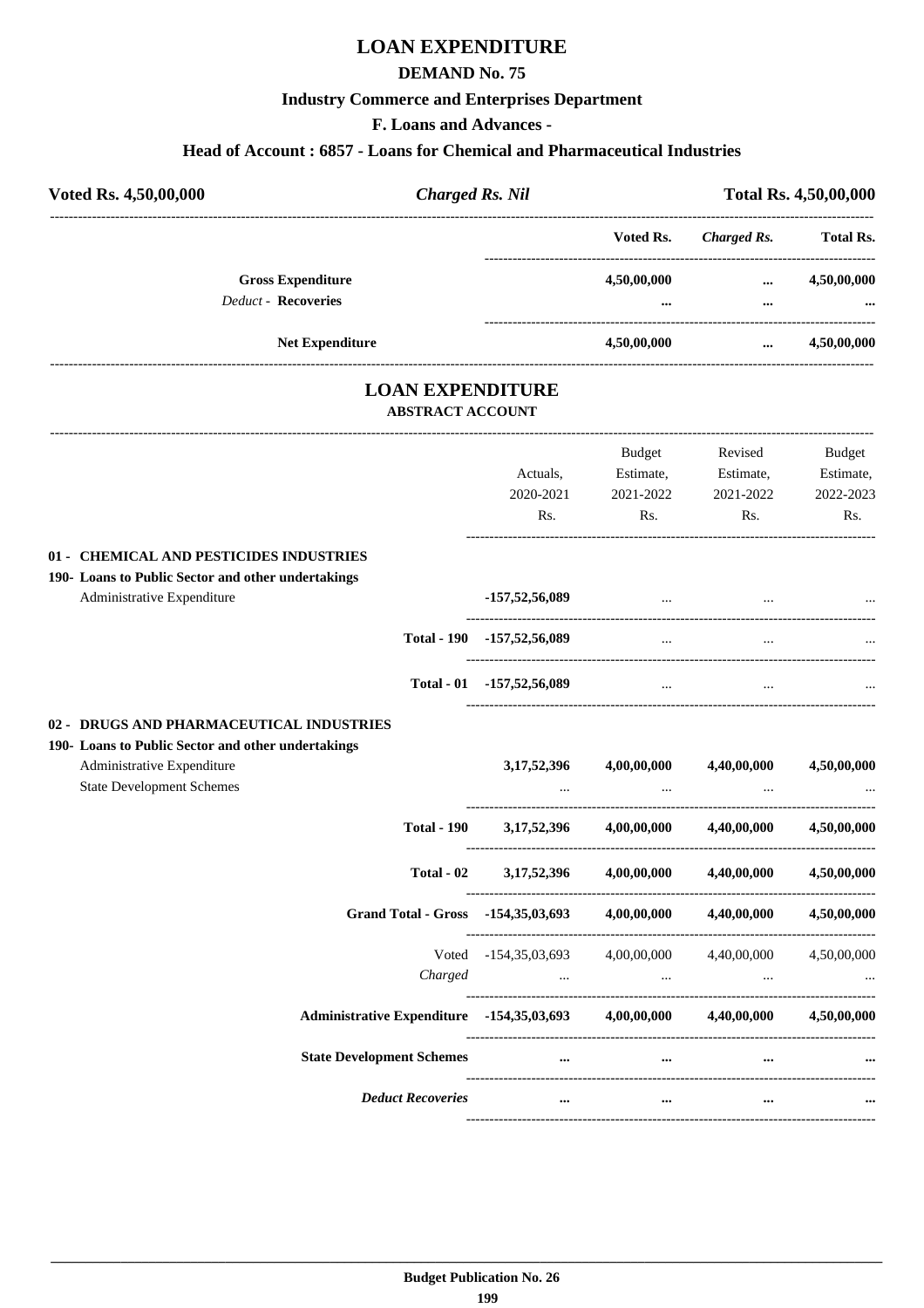### **LOAN EXPENDITURE ABSTRACT ACCOUNT**

|                          | Actuals.<br>2020-2021<br>Rs. | <b>Budget</b><br>Estimate,<br>2021-2022<br>Rs. | Revised<br>Estimate,<br>2021-2022<br>Rs. | <b>Budget</b><br>Estimate,<br>2022-2023<br>Rs. |
|--------------------------|------------------------------|------------------------------------------------|------------------------------------------|------------------------------------------------|
| <b>Grand Total - Net</b> | $-154,35,03,693$             | 4,00,00,000                                    | 4,40,00,000                              | 4,50,00,000                                    |
| Voted<br>Charged         | $-154,35,03,693$<br>$\cdots$ | 4,00,00,000<br>                                | 4,40,00,000<br>$\cdots$                  | 4,50,00,000<br>$\cdots$                        |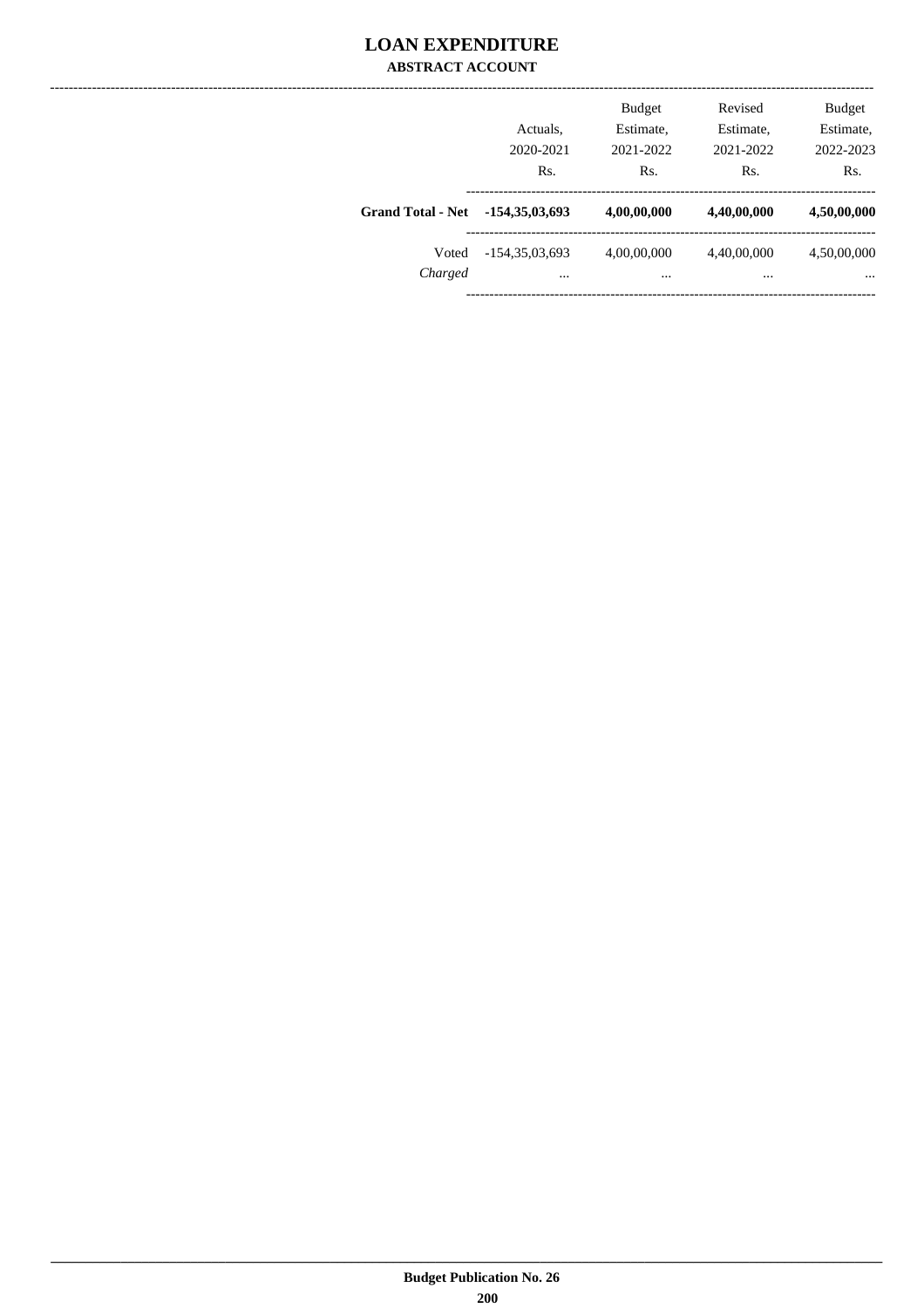|                                                                                                                                                                                                          | Actuals,<br>2020-2021<br>Rs. | Budget<br>Estimate,<br>2021-2022<br>Rs. | Revised<br>Estimate,<br>2021-2022<br>Rs.        | Budget<br>Estimate,<br>2022-2023<br>Rs. |
|----------------------------------------------------------------------------------------------------------------------------------------------------------------------------------------------------------|------------------------------|-----------------------------------------|-------------------------------------------------|-----------------------------------------|
| DETAILED ACCOUNT NO. 6857-01-190 - LOANS TO PUBLIC SECTOR AND OTHER UNDERTAKINGS                                                                                                                         |                              |                                         |                                                 |                                         |
| 01 - CHEMICAL AND PESTICIDES INDUSTRIES                                                                                                                                                                  |                              |                                         |                                                 |                                         |
| 190-Loans to Public Sector and other undertakings                                                                                                                                                        |                              |                                         |                                                 |                                         |
| <b>Administrative Expenditure</b>                                                                                                                                                                        |                              |                                         |                                                 |                                         |
| 010- Loans to Durgapur Chemicals Ltd [IN]<br>55- Loans and Advances                                                                                                                                      | $-157,52,56,089$             |                                         |                                                 |                                         |
|                                                                                                                                                                                                          |                              | $\cdots$                                |                                                 |                                         |
| <b>Total - Administrative Expenditure</b>                                                                                                                                                                | $-157,52,56,089$             | $\cdots$                                | $\cdots$                                        |                                         |
| Total - 6857-01-190                                                                                                                                                                                      | $-157,52,56,089$             | $\cdots$                                |                                                 |                                         |
| Voted                                                                                                                                                                                                    | $-157,52,56,089$             | $\cdots$                                | $\cdots$                                        |                                         |
| Charged                                                                                                                                                                                                  | $\cdots$                     | $\cdots$                                | $\cdots$                                        |                                         |
|                                                                                                                                                                                                          |                              |                                         |                                                 |                                         |
| DETAILED ACCOUNT NO. 6857-02-190 - LOANS TO PUBLIC SECTOR AND OTHER UNDERTAKINGS<br>190-Loans to Public Sector and other undertakings                                                                    |                              |                                         |                                                 |                                         |
| 02 - DRUGS AND PHARMACEUTICAL INDUSTRIES<br><b>Administrative Expenditure</b><br>001- Loans to West Bengal Pharmaceutical & Phyto chemical<br>Development Corporation Ltd [IN]<br>55- Loans and Advances | 2,88,06,000                  | 3,10,00,000                             | 3,50,00,000                                     | 3,60,00,000                             |
| Total - 6857-02-190-001                                                                                                                                                                                  | 2,88,06,000                  | 3,10,00,000                             | 3,50,00,000                                     | 3,60,00,000                             |
| 002- Loans to Infusion (India) Ltd. [IN]<br>55- Loans and Advances                                                                                                                                       | 29.46.396                    | 90,00,000                               | 90,00,000                                       | 90,00,000                               |
| Total - 6857-02-190-002                                                                                                                                                                                  | 29,46,396                    | 90,00,000                               | 90,00,000                                       | 90,00,000                               |
| 006- Loans to Gluconate Health Ltd [IN]<br>55- Loans and Advances                                                                                                                                        |                              |                                         |                                                 |                                         |
| <b>Total - Administrative Expenditure</b>                                                                                                                                                                |                              |                                         | 3,17,52,396 4,00,00,000 4,40,00,000 4,50,00,000 |                                         |
| <b>State Development Schemes</b><br>009- Gluconate Health Ltd. [IN]<br>55- Loans and Advances                                                                                                            |                              | $\cdots$                                |                                                 |                                         |
| Total - 6857-02-190                                                                                                                                                                                      | 3,17,52,396                  | 4,00,00,000                             | 4,40,00,000                                     | $\cdots$<br>4,50,00,000                 |
| Voted                                                                                                                                                                                                    |                              |                                         | 3,17,52,396 4,00,00,000 4,40,00,000 4,50,00,000 |                                         |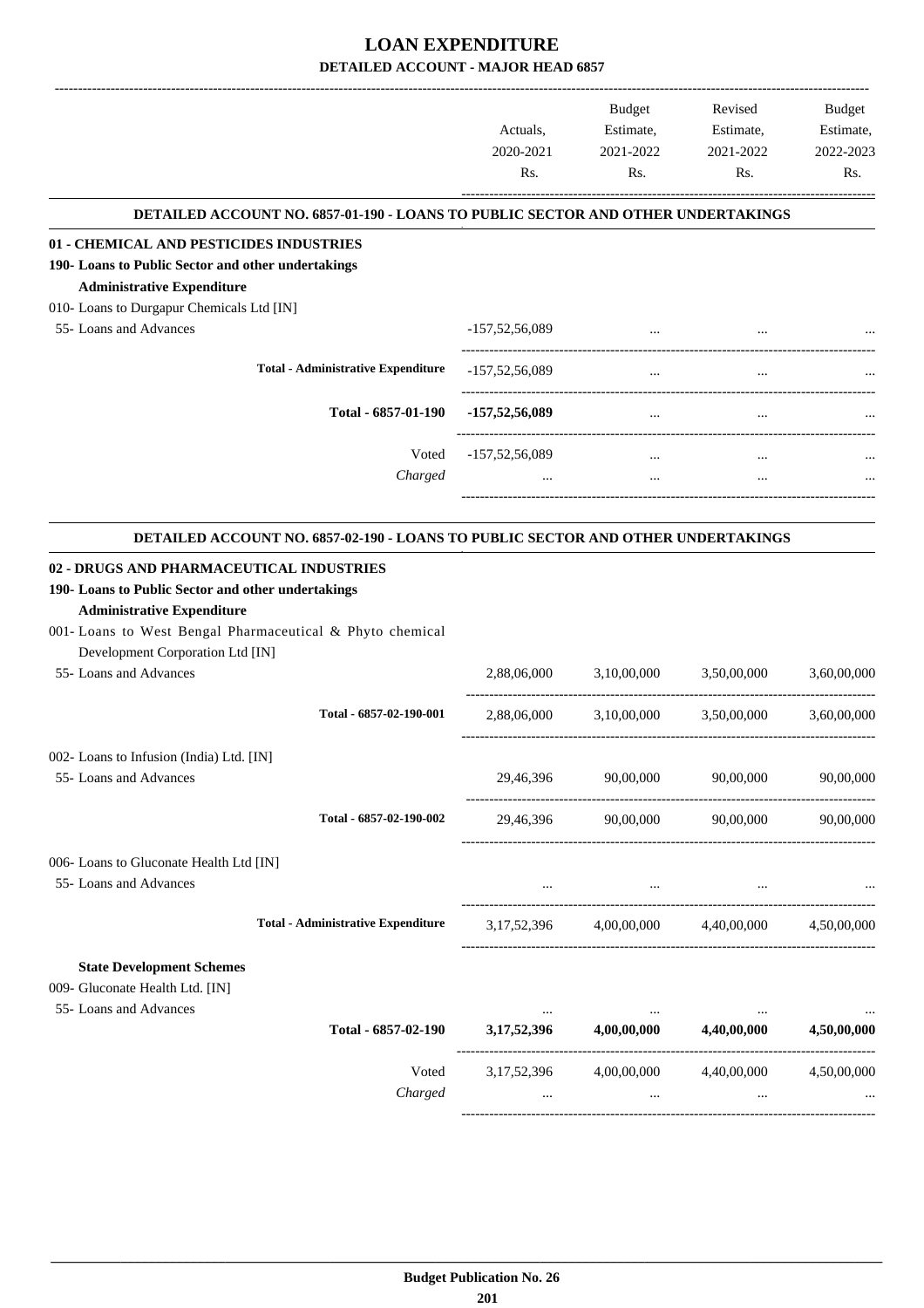# **LOAN EXPENDITURE**

### **DEMAND No. 75**

#### **Industry Commerce and Enterprises Department**

F. Loans and Advances -

#### Head of Account: 6859 - Loans For Telecommunication And Electronics Industries

| <b>Voted Rs. Nil</b>     | <b>Charged Rs. Nil</b> |           |             | <b>Total Rs. Nil</b> |
|--------------------------|------------------------|-----------|-------------|----------------------|
|                          |                        | Voted Rs. | Charged Rs. | <b>Total Rs.</b>     |
| <b>Gross Expenditure</b> |                        | $\cdots$  | $\cdots$    | $\cdots$             |
| Deduct - Recoveries      |                        | $\cdots$  | $\cdots$    | $\cdots$             |
| <b>Net Expenditure</b>   |                        |           |             | $\cdots$             |

# **LOAN EXPENDITURE**

#### **ABSTRACT ACCOUNT**

|                                                                        | Actuals.<br>2020-2021<br>Rs. | <b>Budget</b><br>Estimate,<br>2021-2022<br>Rs. | Revised<br>Estimate,<br>2021-2022<br>Rs. | <b>Budget</b><br>Estimate,<br>2022-2023<br>Rs. |
|------------------------------------------------------------------------|------------------------------|------------------------------------------------|------------------------------------------|------------------------------------------------|
| 02 - ELECTRONICS<br>190- Loans to Public Sector and Other Undertakings |                              |                                                |                                          |                                                |
| Administrative Expenditure<br><b>State Development Schemes</b>         | $\cdots$                     | $\cdots$<br>$\cdots$                           |                                          |                                                |
| <b>Total - 190</b>                                                     | $\cdots$                     | $\cdots$                                       |                                          |                                                |
| <b>Grand Total - Gross</b>                                             | $\cdots$                     | $\cdots$                                       |                                          | $\cdots$                                       |
| Voted<br>Charged                                                       | $\cdots$<br>$\cdots$         | $\cdots$<br>$\cdots$                           | $\cdots$                                 | $\ddotsc$<br>$\cdots$                          |
| <b>Administrative Expenditure</b>                                      | $\cdots$                     | $\cdots$                                       | $\cdots$                                 |                                                |
| <b>Deduct Recoveries</b>                                               | $\cdots$                     | $\ddotsc$                                      | $\cdots$                                 |                                                |
| <b>Grand Total - Net</b>                                               | $\cdots$                     | $\cdots$                                       | $\cdots$                                 | $\cdots$                                       |
| Voted<br>Charged                                                       | $\cdots$<br>$\cdots$         | $\cdots$<br>$\cdots$                           | $\cdots$<br>$\cdots$                     | $\cdots$<br>$\cdots$                           |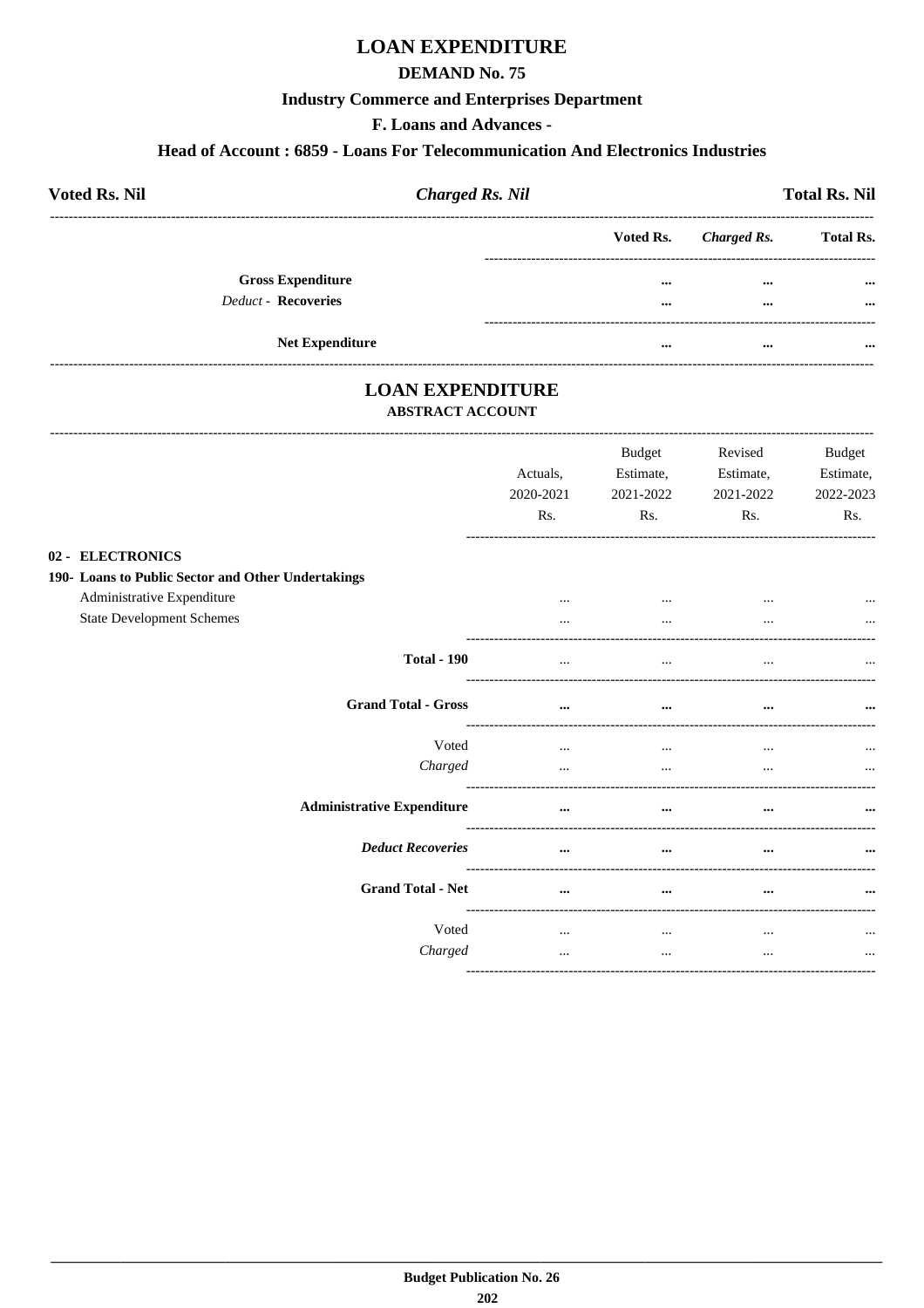|                                                                                         | Actuals,         | <b>Budget</b><br>Estimate, | Revised<br>Estimate, | <b>Budget</b><br>Estimate, |
|-----------------------------------------------------------------------------------------|------------------|----------------------------|----------------------|----------------------------|
|                                                                                         | 2020-2021        | 2021-2022                  | 2021-2022            | 2022-2023                  |
|                                                                                         | R <sub>s</sub> . | R <sub>s</sub> .           | Rs.                  | Rs.                        |
| <b>DETAILED ACCOUNT NO. 6859-02-190 - LOANS TO PUBLIC SECTOR AND OTHER UNDERTAKINGS</b> |                  |                            |                      |                            |
| 02 - ELECTRONICS                                                                        |                  |                            |                      |                            |
| 190- Loans to Public Sector and Other Undertakings                                      |                  |                            |                      |                            |
| <b>Administrative Expenditure</b>                                                       |                  |                            |                      |                            |
| 005- Loans to W.B.E.I.D.C. for payment of arrear sales tax dues                         |                  |                            |                      |                            |
| of M/S W.B. Consumer Electronics Ltd. [IN]                                              |                  |                            |                      |                            |
| 55- Loans and Advances                                                                  |                  | $\cdots$                   | $\cdots$             | $\cdots$                   |
| Total - 6859-02-190                                                                     | $\cdots$         | $\cdots$                   | $\cdots$             | $\cdots$                   |
| Voted                                                                                   | $\cdots$         | $\cdots$                   | $\cdots$             |                            |
| Charged                                                                                 |                  | $\cdots$                   | $\cdots$             | $\cdots$                   |

-----------------------------------------------------------------------------------------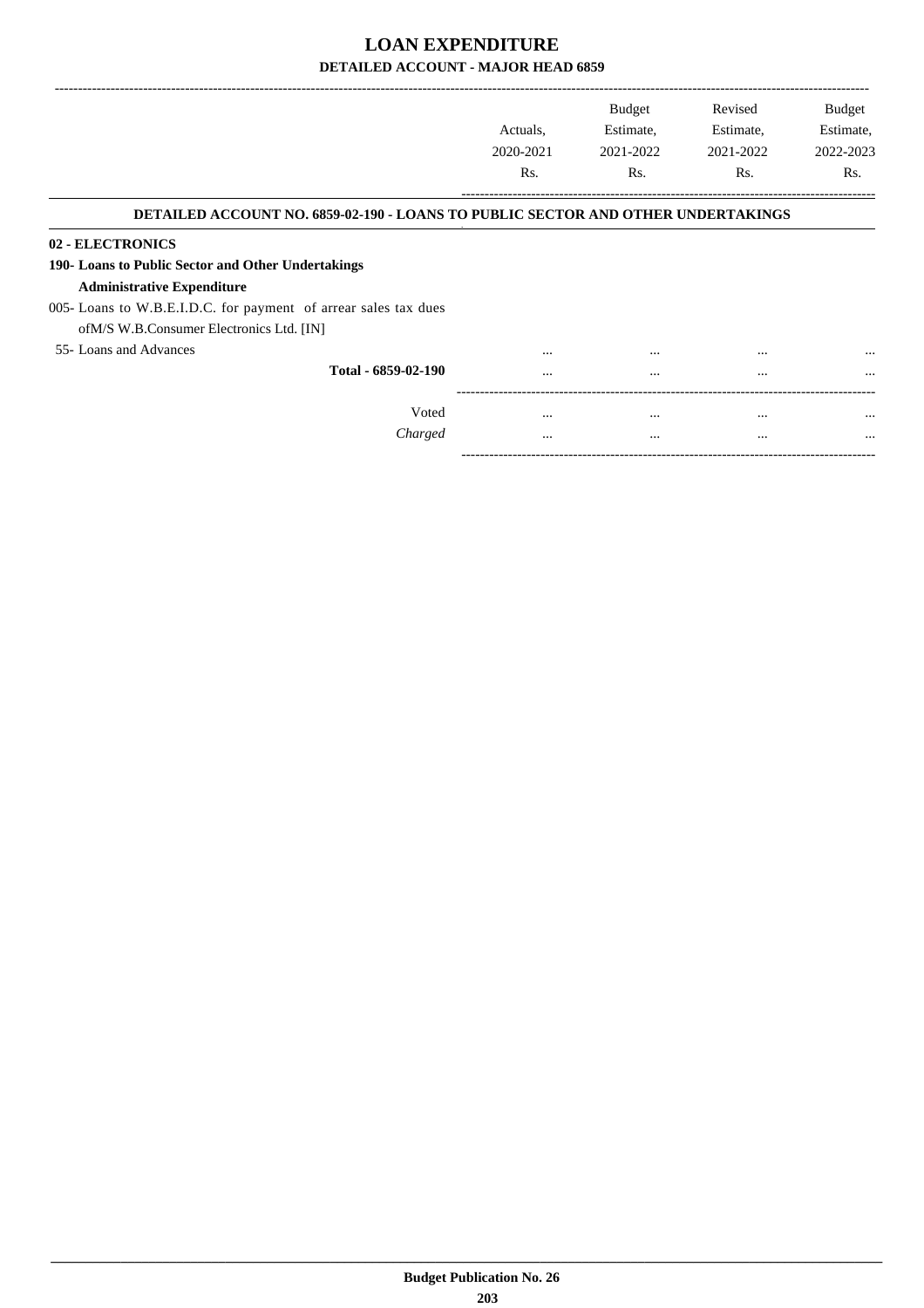# **LOAN EXPENDITURE**

#### **DEMAND No. 75**

#### **Industry Commerce and Enterprises Department**

**F. Loans and Advances -**

#### **Head of Account : 6860 - Loans for Consumer Industries**

| Voted Rs. 31, 10, 00, 000                          | <b>Charged Rs. Nil</b>                             |               |                    | Total Rs. 31,10,00,000 |
|----------------------------------------------------|----------------------------------------------------|---------------|--------------------|------------------------|
|                                                    |                                                    | Voted Rs.     | <b>Charged Rs.</b> | <b>Total Rs.</b>       |
| <b>Gross Expenditure</b>                           |                                                    | 31,10,00,000  | $\cdots$           | 31,10,00,000           |
| <b>Deduct - Recoveries</b>                         |                                                    | $\cdots$      | $\cdots$           |                        |
| <b>Net Expenditure</b>                             | 31,10,00,000                                       |               | $\cdots$           | 31,10,00,000           |
|                                                    | <b>LOAN EXPENDITURE</b><br><b>ABSTRACT ACCOUNT</b> |               |                    |                        |
|                                                    |                                                    | <b>Budget</b> | Revised            | Budget                 |
|                                                    | Actuals,                                           | Estimate,     | Estimate,          | Estimate,              |
|                                                    | 2020-2021                                          | 2021-2022     | 2021-2022          | 2022-2023              |
|                                                    | Rs.                                                | Rs.           | Rs.                | Rs.                    |
| 01 - TEXTILES                                      |                                                    |               |                    |                        |
| 190- Loans to Public Sector and Other Undertakings |                                                    |               |                    |                        |
| Administrative Expenditure                         |                                                    |               |                    |                        |

| Administrative Expenditure                          | $\cdots$ | $\cdots$ | $\cdots$ | $\cdots$ |
|-----------------------------------------------------|----------|----------|----------|----------|
| <b>Total - 190</b>                                  | $\cdots$ | $\cdots$ | $\cdots$ | $\cdots$ |
| Total - 01                                          | $\cdots$ |          |          | $\cdots$ |
| $04 - \text{SUGAR}$                                 |          |          |          |          |
| 190- Loans to Public Sector and Other Unndertakings |          |          |          |          |
| Administrative Expenditure                          |          | $\cdots$ |          | $\cdots$ |
| <b>State Development Schemes</b>                    | $\cdots$ | $\cdots$ | $\cdots$ |          |

----------------------------------------------------------------------------------------

**Total - 190** ... ... ... ...

**Total - 04** ... ... ... ...

----------------------------------------------------------------------------------------

----------------------------------------------------------------------------------------

#### **60 - OTHERS**

| 600- Others                      |                            |              |              |              |              |
|----------------------------------|----------------------------|--------------|--------------|--------------|--------------|
| Administrative Expenditure       |                            | 28,97,00,000 | 21,47,00,000 | 31,00,00,000 | 31,10,00,000 |
| <b>State Development Schemes</b> |                            | $\cdots$     | $\cdots$     | $\cdots$     | $\cdots$     |
|                                  | <b>Total - 600</b>         | 28,97,00,000 | 21,47,00,000 | 31,00,00,000 | 31,10,00,000 |
|                                  | Total - 60                 | 28,97,00,000 | 21,47,00,000 | 31,00,00,000 | 31,10,00,000 |
|                                  | <b>Grand Total - Gross</b> | 28,97,00,000 | 21,47,00,000 | 31,00,00,000 | 31,10,00,000 |
|                                  | Voted                      | 28,97,00,000 | 21,47,00,000 | 31,00,00,000 | 31,10,00,000 |
|                                  | Charged                    | $\cdots$     | $\cdots$     | $\cdots$     | $\cdots$     |
|                                  |                            |              |              |              |              |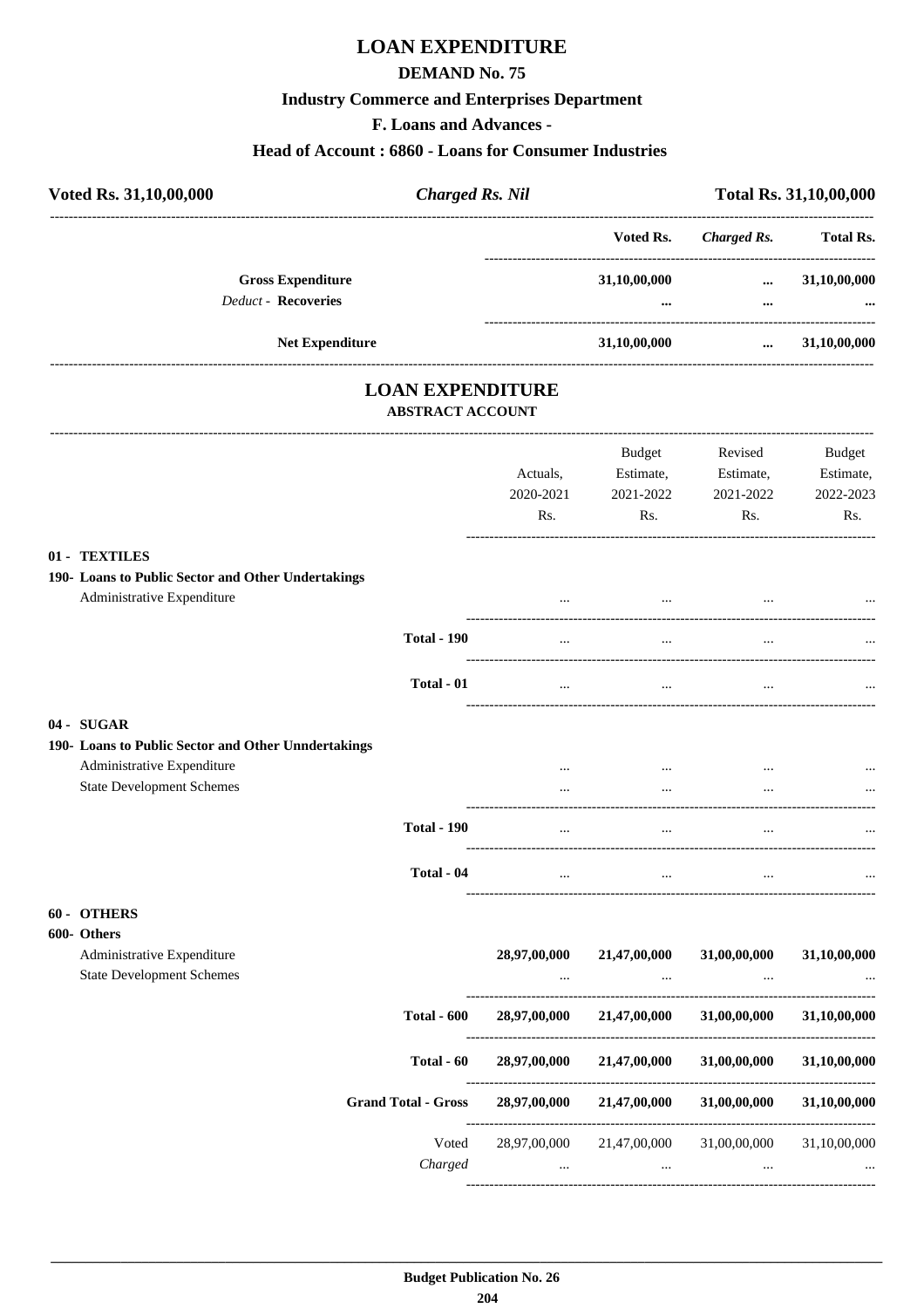### **LOAN EXPENDITURE ABSTRACT ACCOUNT**

|                                   | Actuals,<br>2020-2021<br>Rs. | <b>Budget</b><br>Estimate,<br>2021-2022<br>Rs. | Revised<br>Estimate,<br>2021-2022<br>Rs. | <b>Budget</b><br>Estimate,<br>2022-2023<br>Rs. |
|-----------------------------------|------------------------------|------------------------------------------------|------------------------------------------|------------------------------------------------|
| <b>Administrative Expenditure</b> | 28,97,00,000                 | 21,47,00,000                                   | 31,00,00,000                             | 31,10,00,000                                   |
| <b>State Development Schemes</b>  |                              | $\cdots$                                       | $\cdots$                                 |                                                |
| <b>Deduct Recoveries</b>          | $\cdots$                     | $\cdots$                                       | $\cdots$                                 | $\cdots$                                       |
| <b>Grand Total - Net</b>          | 28,97,00,000                 | 21,47,00,000                                   | 31,00,00,000                             | 31,10,00,000                                   |
| Voted<br>Charged                  | $\cdots$                     | 28,97,00,000 21,47,00,000<br>$\cdots$          | 31,00,00,000<br>$\cdots$                 | 31,10,00,000<br>$\cdots$                       |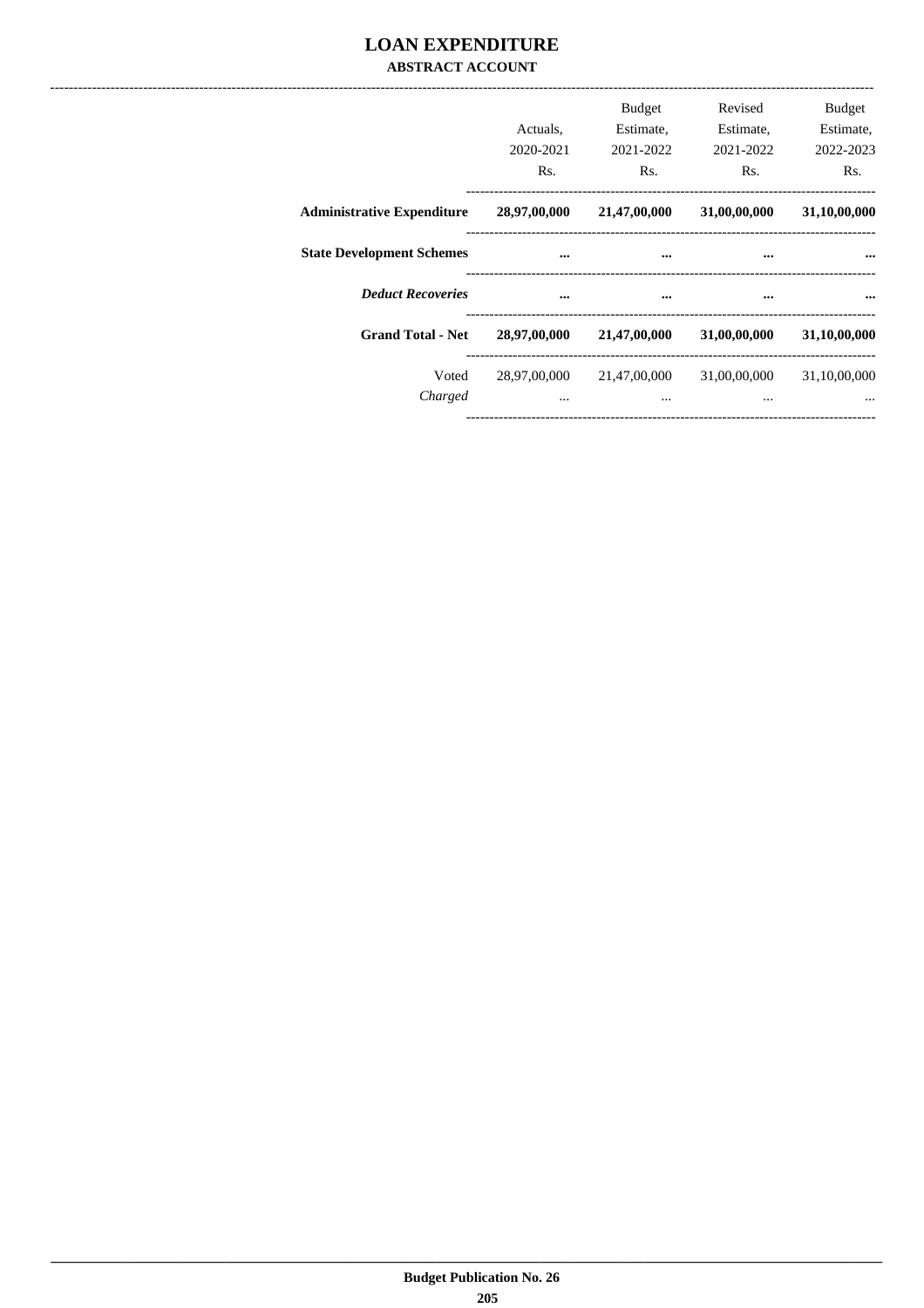|                                                                                   | Actuals,<br>2020-2021<br>Rs. | Budget<br>Estimate,<br>2021-2022<br>Rs.                                                      | Revised<br>Estimate,<br>2021-2022<br>Rs.                      | Budget<br>Estimate,<br>2022-2023<br>Rs. |
|-----------------------------------------------------------------------------------|------------------------------|----------------------------------------------------------------------------------------------|---------------------------------------------------------------|-----------------------------------------|
| DETAILED ACCOUNT NO. 6860-01-190 - LOANS TO PUBLIC SECTOR AND OTHER UNDERTAKINGS  |                              |                                                                                              |                                                               |                                         |
| 01 - TEXTILES                                                                     |                              |                                                                                              |                                                               |                                         |
| 190- Loans to Public Sector and Other Undertakings                                |                              |                                                                                              |                                                               |                                         |
| <b>Administrative Expenditure</b>                                                 |                              |                                                                                              |                                                               |                                         |
| 023- Loans to W.B. Agro Textiles Corporation LTD. [IN]                            |                              |                                                                                              |                                                               |                                         |
| 55- Loans and Advances                                                            |                              |                                                                                              |                                                               |                                         |
| Total - 6860-01-190                                                               |                              |                                                                                              |                                                               |                                         |
|                                                                                   |                              |                                                                                              |                                                               |                                         |
| Voted                                                                             |                              |                                                                                              | $\ddotsc$                                                     |                                         |
| Charged                                                                           |                              |                                                                                              | $\ddotsc$                                                     |                                         |
| DETAILED ACCOUNT NO. 6860-04-190 - LOANS TO PUBLIC SECTOR AND OTHER UNNDERTAKINGS |                              |                                                                                              |                                                               |                                         |
| 04 - SUGAR                                                                        |                              |                                                                                              |                                                               |                                         |
| 190- Loans to Public Sector and Other Unndertakings                               |                              |                                                                                              |                                                               |                                         |
| <b>Administrative Expenditure</b>                                                 |                              |                                                                                              |                                                               |                                         |
| 001- Loans to West Bengal Sugar Induistries Development                           |                              |                                                                                              |                                                               |                                         |
| Corporation Ltd [IN]                                                              |                              |                                                                                              |                                                               |                                         |
| 55- Loans and Advances                                                            |                              |                                                                                              |                                                               |                                         |
| <b>State Development Schemes</b>                                                  |                              |                                                                                              |                                                               |                                         |
| 003- Loans to West Bengal Sugar Industries Development                            |                              |                                                                                              |                                                               |                                         |
| Corporation [IN]                                                                  |                              |                                                                                              |                                                               |                                         |
| 55- Loans and Advances                                                            |                              |                                                                                              |                                                               |                                         |
| Total - 6860-04-190                                                               |                              |                                                                                              |                                                               |                                         |
|                                                                                   |                              |                                                                                              |                                                               |                                         |
| Voted                                                                             | $\ddotsc$                    | $\cdots$                                                                                     | $\ddotsc$                                                     |                                         |
| Charged                                                                           |                              |                                                                                              |                                                               |                                         |
| DETAILED ACCOUNT NO. 6860-60-600 - OTHERS                                         |                              |                                                                                              |                                                               |                                         |
| 60 - OTHERS                                                                       |                              |                                                                                              |                                                               |                                         |
| 600- Others                                                                       |                              |                                                                                              |                                                               |                                         |
| <b>Administrative Expenditure</b>                                                 |                              |                                                                                              |                                                               |                                         |
| 001- Loans to Greater Calcutta Gas Supply Corporation [IN]                        |                              |                                                                                              |                                                               |                                         |
| 55- Loans and Advances                                                            |                              | 28,97,00,000 21,47,00,000 31,00,00,000                                                       |                                                               | 31,10,00,000                            |
|                                                                                   |                              |                                                                                              |                                                               |                                         |
| Total - 6860-60-600-001                                                           |                              | $28,97,00,000 \qquad \quad 21,47,00,000 \qquad \quad 31,00,00,000 \qquad \quad 31,10,00,000$ |                                                               |                                         |
| 016- Loans to Greater Calcutta Gas Supply Corp.(CI) [IN]                          |                              |                                                                                              |                                                               |                                         |
| 55- Loans and Advances                                                            | <b>See College</b>           |                                                                                              | $\sim$ 100 $\sim$ 100 $\sim$ 100 $\sim$ 100 $\sim$ 100 $\sim$ |                                         |
|                                                                                   |                              |                                                                                              |                                                               |                                         |
| <b>Total - Administrative Expenditure</b>                                         |                              | 28,97,00,000 21,47,00,000 31,00,00,000 31,10,00,000                                          |                                                               |                                         |
| <b>State Development Schemes</b>                                                  |                              |                                                                                              |                                                               |                                         |
| 015- Loans to Greater Calcutta Gas Supply Corporation [IN]                        |                              |                                                                                              |                                                               |                                         |
| 55- Loans and Advances                                                            | $\cdots$                     | $\cdots$                                                                                     | $\cdots$                                                      |                                         |
|                                                                                   |                              |                                                                                              |                                                               |                                         |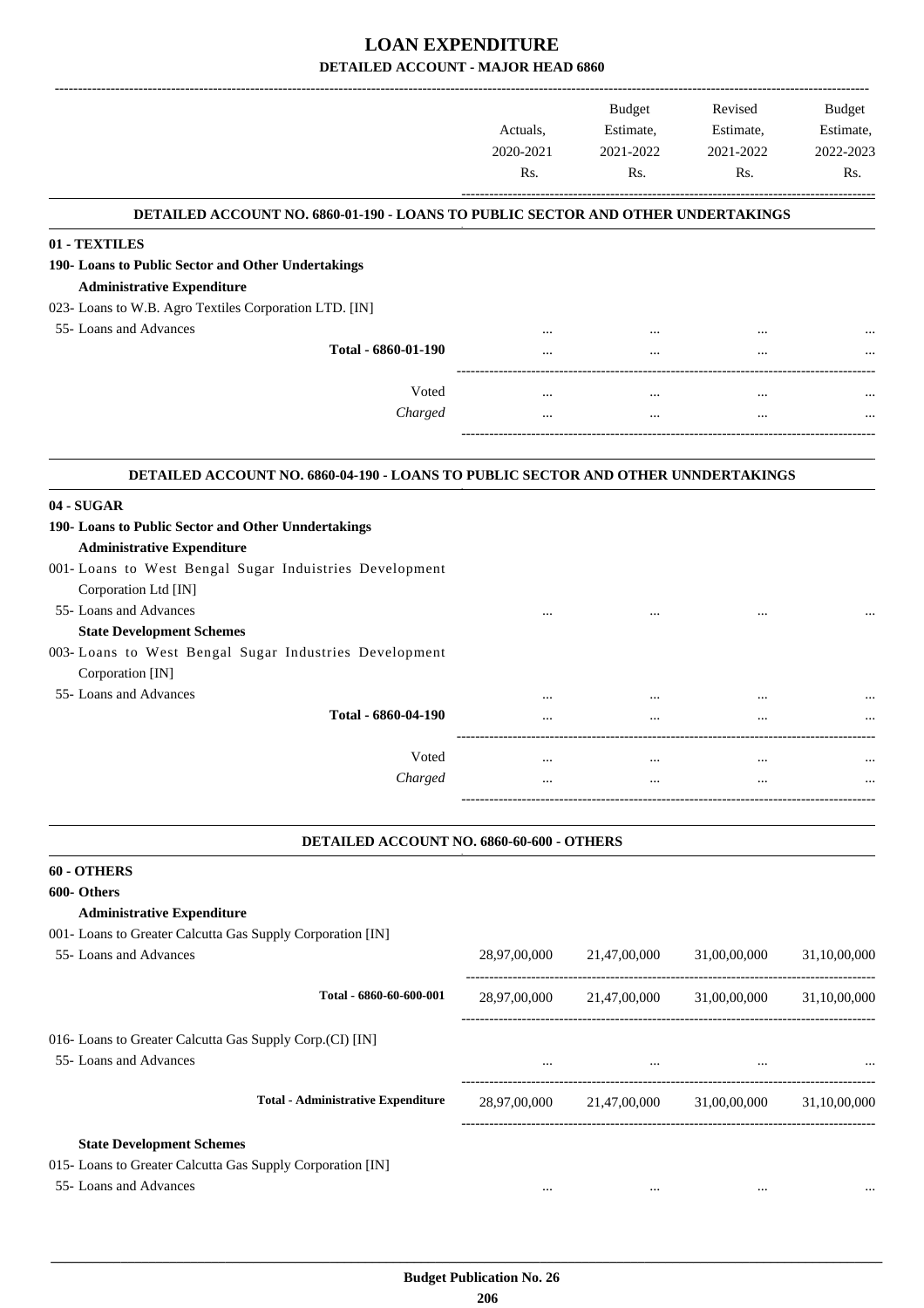|                                                                                  |              | Budget           | Revised                                             | Budget       |
|----------------------------------------------------------------------------------|--------------|------------------|-----------------------------------------------------|--------------|
|                                                                                  | Actuals,     | Estimate,        | Estimate,                                           | Estimate,    |
|                                                                                  | 2020-2021    | 2021-2022        | 2021-2022                                           | 2022-2023    |
|                                                                                  | Rs.          | R <sub>s</sub> . | Rs.                                                 | Rs.          |
| Total - 6860-60-600                                                              | 28,97,00,000 | 21,47,00,000     | 31,00,00,000                                        | 31,10,00,000 |
| Voted                                                                            |              |                  | 28,97,00,000 21,47,00,000 31,00,00,000 31,10,00,000 |              |
| Charged                                                                          | $\cdots$     | $\cdots$         | $\cdots$                                            |              |
| <b>DETAILED ACCOUNT NO. 6860 - DEDUCT RECOVERIES IN REDUCTION OF EXPENDITURE</b> |              |                  |                                                     |              |
| 60 - OTHERS                                                                      |              |                  |                                                     |              |
| 600- Others                                                                      |              |                  |                                                     |              |
| <b>State Development Schemes</b>                                                 |              |                  |                                                     |              |
| 003-Loans to West Bengal Industrial Infrastructure Development                   |              |                  |                                                     |              |
|                                                                                  |              |                  |                                                     |              |

 $\sim$ 

 $\ldots$ 

 $\sim$ 

<u>and a straight and a straight and a straight and a straight and a straight and a straight and a straight and a straight and a straight and a straight and a straight and a straight and a straight and a straight and a strai</u>

 $\langle m_{\rm{max}} \rangle$  and  $\langle m_{\rm{max}} \rangle$ 

 $\sim$ 

 $\sim$ 

 $\mathbb{Z}^{\mathbb{Z}^{\times}}$ 

 $\sim$   $\sim$ 

 $\sim$   $\sim$ 

 $\sim$ 

 $\mathbf{u}$ 

 $\ddotsc$ 

 $\ddotsc$ 

 $\ddotsc$ 

 $\sim$ 

70-Deduct Recoveries 01-Others 02-W.B.H.S. 2008

Total - 6860 - Deduct - Recoveries

Total - 600 - Deduct - Recoveries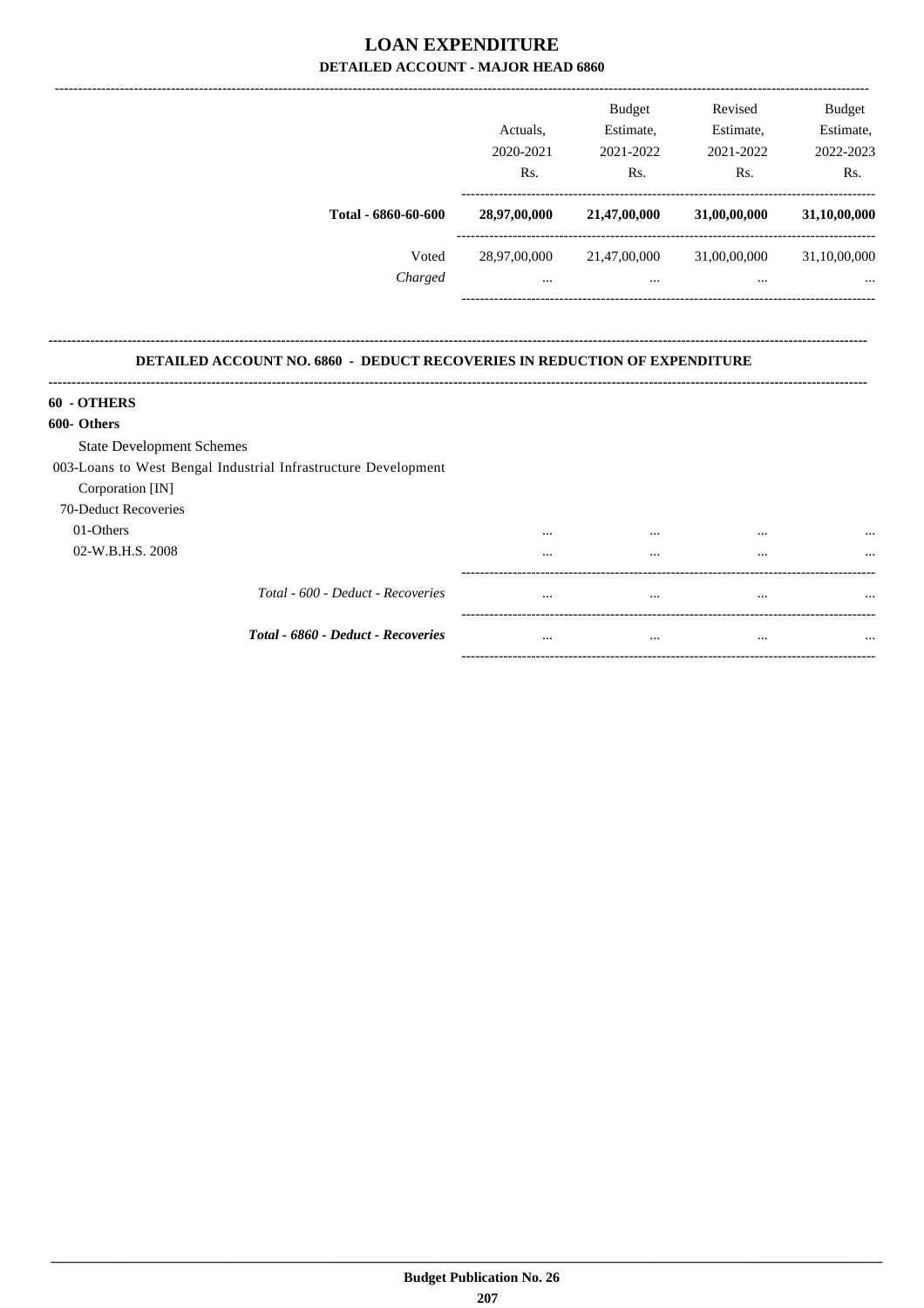# **LOAN EXPENDITURE**

### **DEMAND No. 75**

### **Industry Commerce and Enterprises Department**

F. Loans and Advances -

### Head of Account: 6885 - Other Loans To Industries And Minerals

| Voted Rs. 1,05,00,000 |                                                        | <b>Charged Rs. Nil</b> |                         | Total Rs. 1,05,00,000 |                         |  |
|-----------------------|--------------------------------------------------------|------------------------|-------------------------|-----------------------|-------------------------|--|
|                       |                                                        |                        | Voted Rs.               | Charged Rs.           | <b>Total Rs.</b>        |  |
|                       | <b>Gross Expenditure</b><br><b>Deduct - Recoveries</b> |                        | 1,05,00,000<br>$\cdots$ | $\cdots$<br>          | 1,05,00,000<br>$\cdots$ |  |
|                       | <b>Net Expenditure</b>                                 |                        | 1,05,00,000             | $\cdots$              | 1,05,00,000             |  |

### **LOAN EXPENDITURE ABSTRACT ACCOUNT**

|                                                                |                                        | Actuals,<br>2020-2021<br>Rs. | <b>Budget</b><br>Estimate,<br>2021-2022<br>$\mathbf{Rs.}$                                     | Revised<br>Estimate,<br>2021-2022<br>$\mathbf{Rs.}$ | Budget<br>Estimate,<br>2022-2023<br>Rs.            |
|----------------------------------------------------------------|----------------------------------------|------------------------------|-----------------------------------------------------------------------------------------------|-----------------------------------------------------|----------------------------------------------------|
| 60 - OTHERS<br>800- Other Loans                                |                                        |                              |                                                                                               |                                                     |                                                    |
| Administrative Expenditure<br><b>State Development Schemes</b> |                                        | $\cdots$<br>$\cdots$         | the contract of the con-<br>1,00,00,000                                                       | $\cdots$<br>$\mathbf{r}$ and $\mathbf{r}$           | 1,05,00,000                                        |
|                                                                | <b>Total - 800</b>                     |                              | $\dots$ 1,00,00,000                                                                           | -------------------------------                     | $\ldots$ 1,05,00,000                               |
|                                                                | <b>Grand Total - Gross</b>             |                              | $\dots$ 1,00,00,000                                                                           |                                                     | $\dots$ 1,05,00,000                                |
|                                                                | Voted<br>Charged                       | <b>Section</b> 1997          | 1,00,00,000<br>and the control of the control of the control of the control of the control of |                                                     | $\ldots$ 1,05,00,000<br>and the state of the state |
|                                                                | <b>Administrative Expenditure</b>      | $\cdots$                     | $\cdots$                                                                                      | $\cdots$                                            |                                                    |
|                                                                | State Development Schemes  1,00,00,000 |                              |                                                                                               |                                                     | $\dots$ 1,05,00,000                                |
|                                                                | <b>Deduct Recoveries</b>               | $\cdots$                     | $\cdots$                                                                                      | $\cdots$                                            |                                                    |
|                                                                | <b>Grand Total - Net</b>               |                              | $\dots$ 1,00,00,000                                                                           |                                                     | $\dots$ 1,05,00,000                                |
|                                                                | Voted<br>Charged                       | $\ddotsc$                    | $\ldots$ 1,00,00,000<br>and the state of the state and                                        | $\ddots$                                            | $\ldots$ 1,05,00,000<br>$\cdots$                   |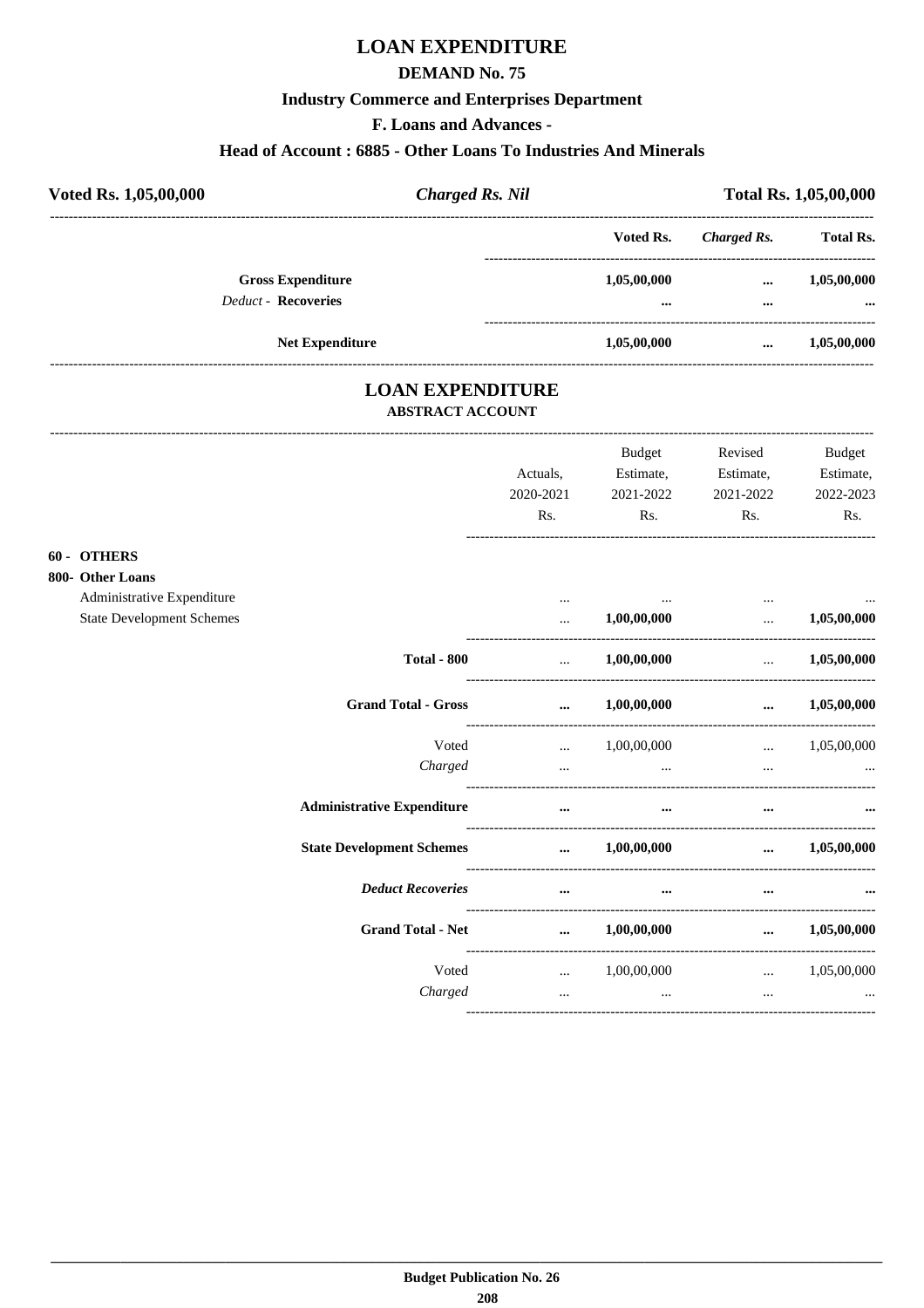|                                                                                                                                |           | Budget                                    | Revised                         | Budget               |
|--------------------------------------------------------------------------------------------------------------------------------|-----------|-------------------------------------------|---------------------------------|----------------------|
|                                                                                                                                | Actuals.  | Estimate,                                 | Estimate,                       | Estimate,            |
|                                                                                                                                | 2020-2021 | 2021-2022                                 | 2021-2022                       | 2022-2023            |
|                                                                                                                                | Rs.       | Rs.                                       | Rs.                             | Rs.                  |
| DETAILED ACCOUNT NO. 6885-60-800 - OTHER LOANS                                                                                 |           |                                           |                                 |                      |
| 60 - OTHERS                                                                                                                    |           |                                           |                                 |                      |
| 800- Other Loans                                                                                                               |           |                                           |                                 |                      |
| <b>Administrative Expenditure</b>                                                                                              |           |                                           |                                 |                      |
| 010- Loans to West Bengal Industrial Infrastructure Development<br>corporation for Pormotion of Infrastrucutre facilities [IN] |           |                                           |                                 |                      |
| 55- Loans and Advances                                                                                                         |           |                                           |                                 |                      |
| 011- Loans to india Belting [IN]                                                                                               |           |                                           |                                 |                      |
| 55- Loans and Advances                                                                                                         |           |                                           |                                 |                      |
| <b>State Development Schemes</b>                                                                                               |           |                                           |                                 |                      |
| 006- Loans to West Bengal Industrial Development Corporation Ltd                                                               |           |                                           |                                 |                      |
| [CI] [IN]                                                                                                                      |           |                                           |                                 |                      |
| 55- Loans and Advances                                                                                                         | $\ddotsc$ |                                           | $1,00,00,000$                   | 1,05,00,000          |
| <b>Total - State Development Schemes</b>                                                                                       | $\cdots$  | 1,00,00,000                               |                                 | $\ldots$ 1,05,00,000 |
| Total - 6885-60-800                                                                                                            |           | $\ldots$ 1,00,00,000 $\ldots$ 1,05,00,000 |                                 |                      |
| Voted                                                                                                                          | $\cdots$  | 1,00,00,000                               | <b>Second Contract Contract</b> | 1,05,00,000          |
| Charged                                                                                                                        | $\cdots$  | $\cdots$                                  | $\cdots$                        |                      |
|                                                                                                                                |           |                                           |                                 |                      |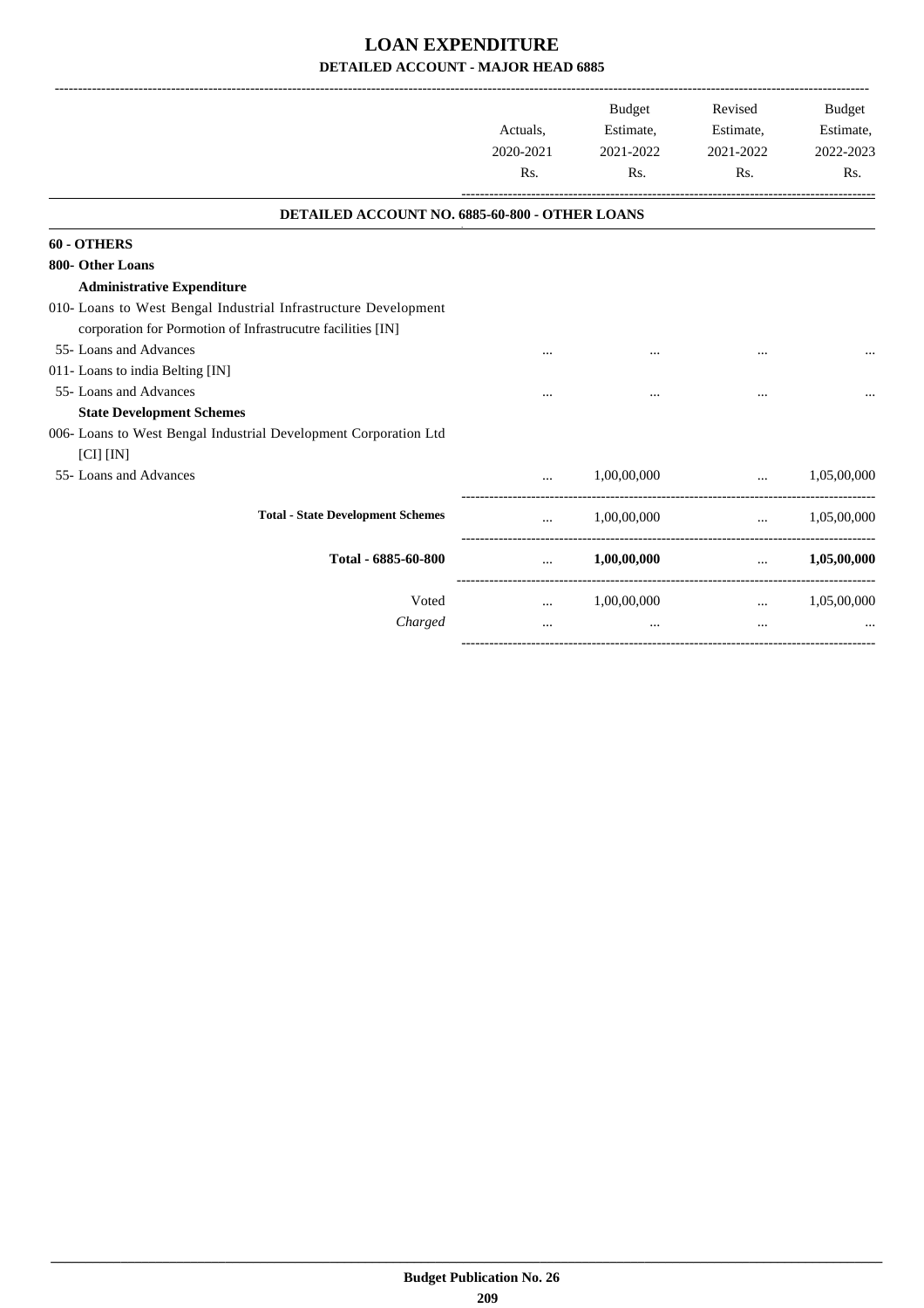# **LOAN EXPENDITURE**

### **DEMAND No. 75**

#### **Industry Commerce and Enterprises Department**

**F. Loans and Advances -**

#### **Head of Account : 7465 - Loans for General Financial and Trading Institutions**

| Voted Rs. 59,50,00,000                                 | <b>Charged Rs. Nil</b> |              |             | Total Rs. 59,50,00,000 |
|--------------------------------------------------------|------------------------|--------------|-------------|------------------------|
|                                                        |                        | Voted Rs.    | Charged Rs. | <b>Total Rs.</b>       |
| <b>Gross Expenditure</b><br><b>Deduct - Recoveries</b> |                        | 59,50,00,000 | $\cdots$    | 59,50,00,000           |
|                                                        |                        |              |             |                        |
| <b>Net Expenditure</b>                                 |                        | 59,50,00,000 | $\cdots$    | 59,50,00,000           |

### **LOAN EXPENDITURE ABSTRACT ACCOUNT**

---------------------------------------------------------------------------------------------------------------------------------------------------------------------------------

|                                                                |                                                                             |                                                           | <b>Budget</b>               | Revised                                     | Budget                      |
|----------------------------------------------------------------|-----------------------------------------------------------------------------|-----------------------------------------------------------|-----------------------------|---------------------------------------------|-----------------------------|
|                                                                |                                                                             | Actuals,                                                  | Estimate,                   | Estimate,                                   | Estimate,                   |
|                                                                |                                                                             | 2020-2021                                                 | 2021-2022                   | 2021-2022                                   | 2022-2023                   |
|                                                                |                                                                             | Rs.                                                       | Rs.                         | Rs.                                         | Rs.                         |
| 102- Trading Institutions                                      |                                                                             |                                                           |                             |                                             |                             |
| Administrative Expenditure<br><b>State Development Schemes</b> |                                                                             | 7,00,00,000<br>$\cdots$                                   | 8,00,00,000<br>50,00,00,000 | 22,00,00,000<br>6,66,67,000                 | 7,00,00,000<br>52,50,00,000 |
|                                                                | <b>Total - 102</b>                                                          | 7,00,00,000                                               | 58,00,00,000                | 28,66,67,000                                | 59,50,00,000                |
|                                                                |                                                                             |                                                           |                             |                                             |                             |
|                                                                | <b>Grand Total - Gross</b>                                                  | 7,00,00,000                                               | 58,00,00,000                | 28,66,67,000                                | 59,50,00,000                |
|                                                                | Voted                                                                       | 7,00,00,000                                               | 58,00,00,000                | 28,66,67,000                                | 59,50,00,000                |
|                                                                | Charged                                                                     |                                                           |                             |                                             |                             |
|                                                                | Administrative Expenditure 7,00,00,000 8,00,00,000 22,00,00,000 7,00,00,000 |                                                           |                             |                                             |                             |
|                                                                | <b>State Development Schemes</b>                                            | $\cdots$                                                  |                             | $50,00,00,000$ $6,66,67,000$                | 52,50,00,000                |
|                                                                | <b>Deduct Recoveries</b>                                                    | $\cdots$                                                  |                             |                                             |                             |
|                                                                | <b>Grand Total - Net</b>                                                    |                                                           |                             | $7,00,00,000$ $58,00,00,000$ $28,66,67,000$ | 59,50,00,000                |
|                                                                | Voted                                                                       |                                                           |                             | 7,00,00,000 58,00,00,000 28,66,67,000       | 59,50,00,000                |
|                                                                | Charged                                                                     | $\mathbf{r}$ and $\mathbf{r}$ are the set of $\mathbf{r}$ | $\cdots$                    |                                             | $\cdots$                    |
|                                                                |                                                                             |                                                           |                             |                                             |                             |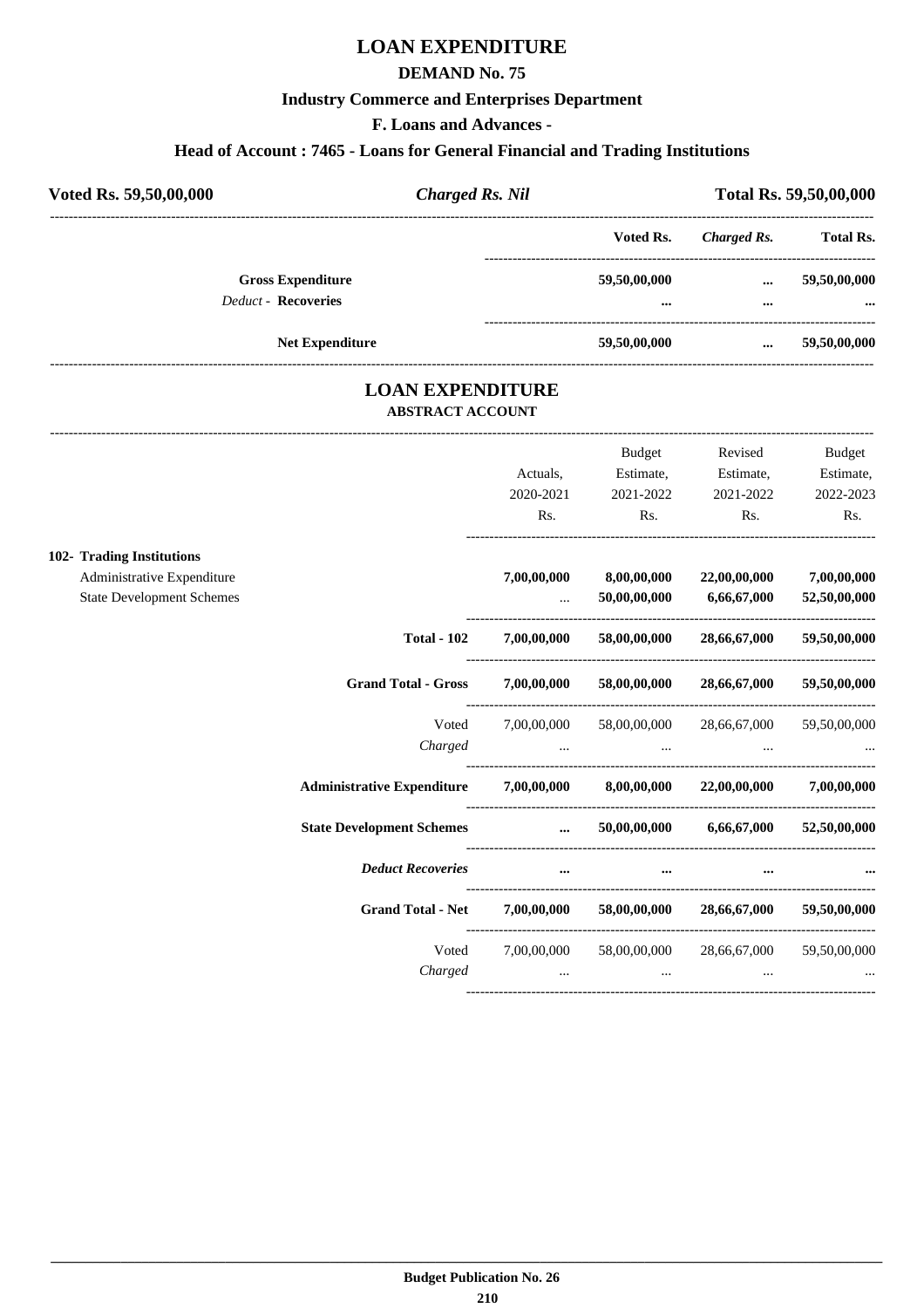|                                                                |                               | Budget    | Revised                                                    | <b>Budget</b> |
|----------------------------------------------------------------|-------------------------------|-----------|------------------------------------------------------------|---------------|
|                                                                | Actuals,                      | Estimate, | Estimate,                                                  | Estimate,     |
|                                                                | 2020-2021                     | 2021-2022 | 2021-2022                                                  | 2022-2023     |
|                                                                | Rs.                           | Rs.       | Rs.                                                        | Rs.           |
| <b>DETAILED ACCOUNT NO. 7465-00-102 - TRADING INSTITUTIONS</b> |                               |           |                                                            |               |
| 102- Trading Institutions                                      |                               |           |                                                            |               |
| <b>Administrative Expenditure</b>                              |                               |           |                                                            |               |
| 003- Loans to West Bengal Mineral Development and Trading      |                               |           |                                                            |               |
| Corporation [IN]                                               |                               |           |                                                            |               |
| 55- Loans and Advances                                         |                               |           | 7,00,00,000 8,00,00,000 22,00,00,000 7,00,00,000           |               |
| <b>Total - Administrative Expenditure</b>                      |                               |           | $7,00,00,000$ $8,00,00,000$ $22,00,00,000$ $7,00,00,000$   |               |
| <b>State Development Schemes</b>                               |                               |           |                                                            |               |
| 001- Loans to West Bengal Mineral Development and Trading      |                               |           |                                                            |               |
| Corporation [IN]                                               |                               |           |                                                            |               |
| 55- Loans and Advances                                         | $\cdots$                      |           | $50,00,00,000$ $6,66,67,000$ $52,50,00,000$                |               |
| <b>Total - State Development Schemes</b>                       | $\mathbf{r}$ and $\mathbf{r}$ |           | 50,00,00,000 6,66,67,000 52,50,00,000                      |               |
| Total - 7465-00-102                                            |                               |           | $7,00,00,000$ $58,00,00,000$ $28,66,67,000$ $59,50,00,000$ |               |
| Voted                                                          |                               |           | 7,00,00,000 58,00,00,000 28,66,67,000                      | 59,50,00,000  |
| Charged                                                        | $\cdots$                      | $\cdots$  | $\cdots$                                                   |               |
|                                                                |                               |           |                                                            |               |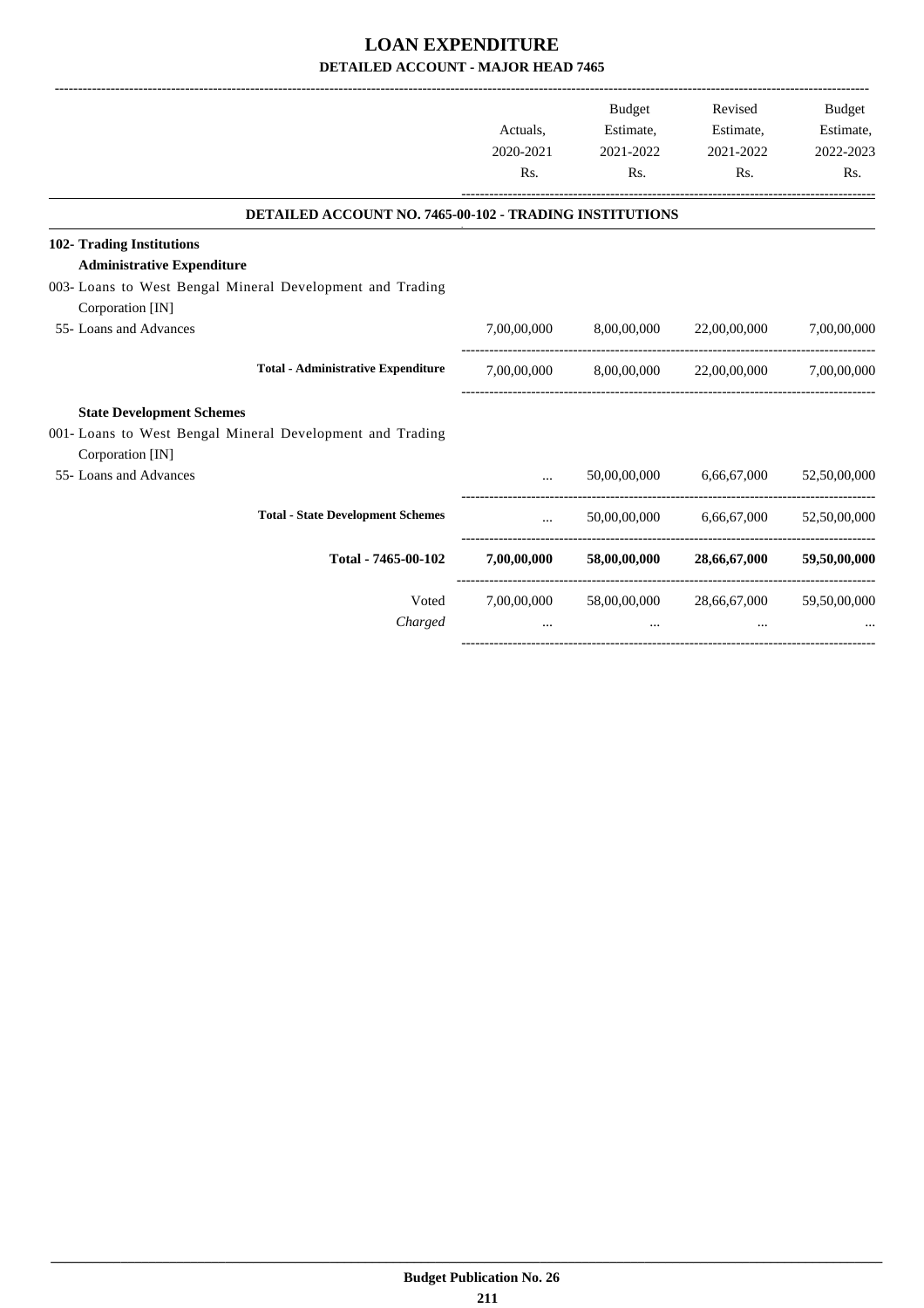### **REVENUE EXPENDITURE**

#### **DEMAND No. 79**

#### **Public Enterprises and Industrial Reconstruction Department**

#### **C - Economic Services - (f) Industry and Minerals**

**Head of Account : 2852 - Industries**

| Head of Account : 2852 - Industries             |                         |                            |                                |                         |                  |  |
|-------------------------------------------------|-------------------------|----------------------------|--------------------------------|-------------------------|------------------|--|
| Voted Rs. 7,03,99,000<br><b>Charged Rs. Nil</b> |                         | Total Rs. 7,03,99,000      |                                |                         |                  |  |
|                                                 |                         |                            | Voted Rs.                      | <b>Charged Rs.</b>      | <b>Total Rs.</b> |  |
| <b>Gross Expenditure</b>                        |                         |                            | 7,03,99,000                    | $\cdots$                | 7,03,99,000      |  |
| <b>Deduct - Recoveries</b>                      |                         |                            | ------------------------------ | $\cdots$                |                  |  |
| <b>Net Expenditure</b>                          |                         |                            | 7,03,99,000                    | $\cdots$                | 7,03,99,000      |  |
|                                                 |                         | <b>REVENUE EXPENDITURE</b> |                                |                         |                  |  |
|                                                 | <b>ABSTRACT ACCOUNT</b> |                            |                                |                         |                  |  |
|                                                 |                         |                            | Budget                         | Revised                 | Budget           |  |
|                                                 |                         | Actuals,                   | Estimate,                      | Estimate,               | Estimate,        |  |
|                                                 |                         | 2020-2021                  | 2021-2022                      | 2021-2022               | 2022-2023        |  |
|                                                 |                         | Rs.                        | Rs.                            | Rs.                     | Rs.              |  |
| 06 - ENGINEERING INDUSTRIES                     |                         |                            |                                |                         |                  |  |
| 001- Direction and Administration               |                         |                            |                                |                         |                  |  |
| Administrative Expenditure                      |                         | 6,04,63,800                | 8,68,64,000                    | 5,95,00,000             | 6,02,90,000      |  |
| <b>State Development Schemes</b>                |                         |                            | $\ddots$                       | $\cdots$                |                  |  |
|                                                 | <b>Total - 001</b>      | 6,04,63,800                |                                | 8,68,64,000 5,95,00,000 | 6,02,90,000      |  |
|                                                 | Total - 06              | 6,04,63,800                |                                | 8,68,64,000 5,95,00,000 | 6,02,90,000      |  |
| 80 - GENERAL                                    |                         |                            |                                |                         |                  |  |
| 800- Other Expenditure                          |                         |                            |                                |                         |                  |  |
| Administrative Expenditure                      |                         | 46,02,482                  | 64,69,000                      | 48,86,000               | 55,96,000        |  |
| <b>State Development Schemes</b>                |                         | 32,77,033                  | 42,98,000                      | 42,27,000               | 45,13,000        |  |
|                                                 | Total - 800             | 78,79,515                  | 1,07,67,000                    | 91,13,000               | 1,01,09,000      |  |
|                                                 | Total - 80              | 78,79,515                  | 1,07,67,000                    | 91,13,000               | 1,01,09,000      |  |
| <b>Grand Total - Gross</b>                      |                         | 6,83,43,315                | 9,76,31,000                    | 6,86,13,000             | 7,03,99,000      |  |
|                                                 | Voted                   | 6,83,43,315                | 9,76,31,000                    | 6,86,13,000             | 7,03,99,000      |  |
|                                                 | Charged                 | $\cdots$                   | $\cdots$                       | $\ldots$                | $\cdots$         |  |

----------------------------------------------------------------------------------------

----------------------------------------------------------------------------------------

----------------------------------------------------------------------------------------

----------------------------------------------------------------------------------------

**Administrative Expenditure 6,50,66,282 9,33,33,000 6,43,86,000 6,58,86,000**

**State Development Schemes 32,77,033 42,98,000 42,27,000 45,13,000**

*Deduct Recoveries* **... ... ... ...**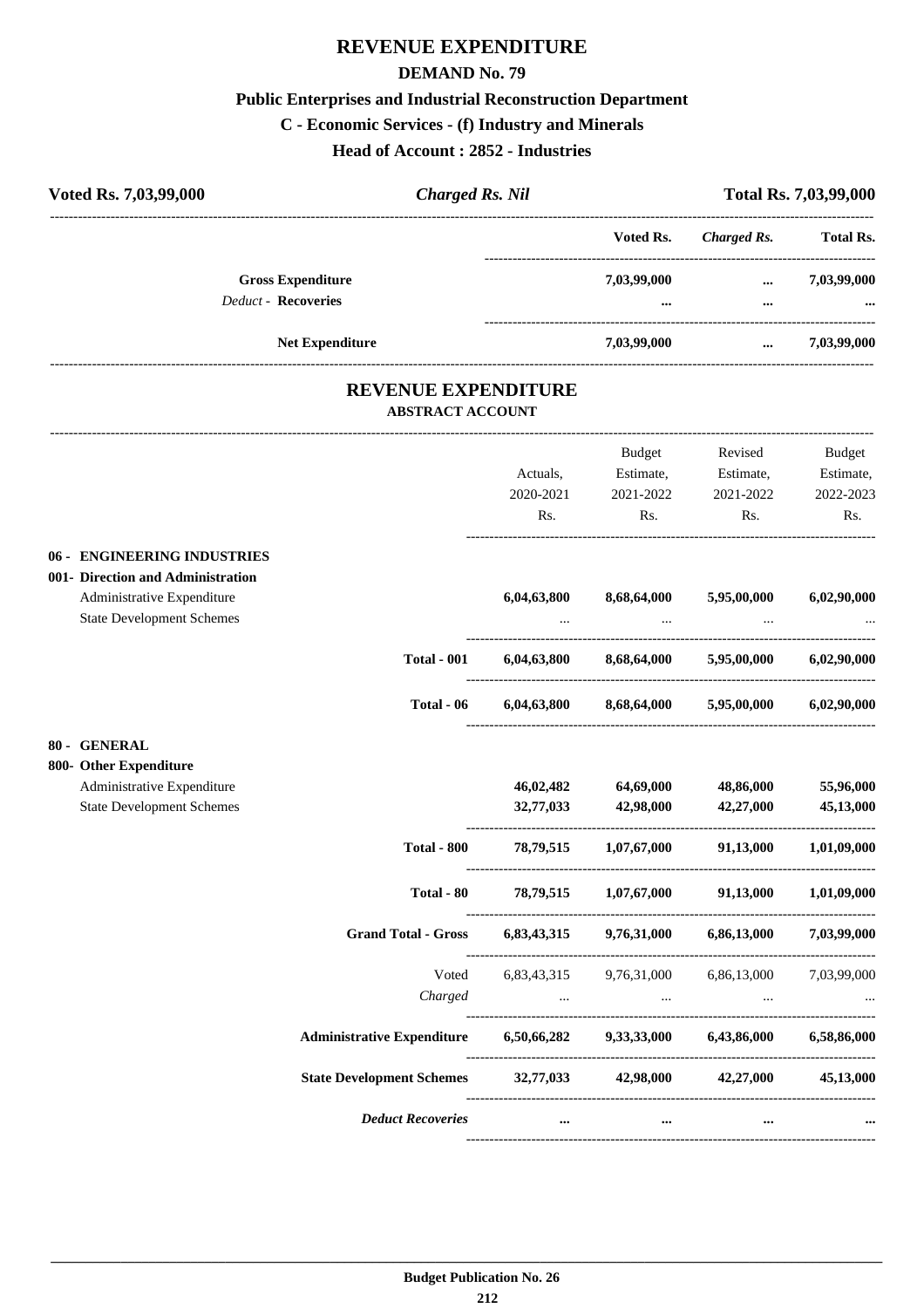### **REVENUE EXPENDITURE ABSTRACT ACCOUNT**

|                          | Actuals.<br>2020-2021<br>Rs. | <b>Budget</b><br>Estimate,<br>2021-2022<br>Rs. | Revised<br>Estimate,<br>2021-2022<br>Rs. | <b>Budget</b><br>Estimate,<br>2022-2023<br>Rs. |
|--------------------------|------------------------------|------------------------------------------------|------------------------------------------|------------------------------------------------|
| <b>Grand Total - Net</b> | 6,83,43,315                  | 9,76,31,000                                    | 6,86,13,000                              | 7,03,99,000                                    |
| Voted<br>Charged         | 6,83,43,315<br>$\cdots$      | 9,76,31,000<br>$\cdots$                        | 6,86,13,000<br>$\cdots$                  | 7,03,99,000<br>$\cdots$                        |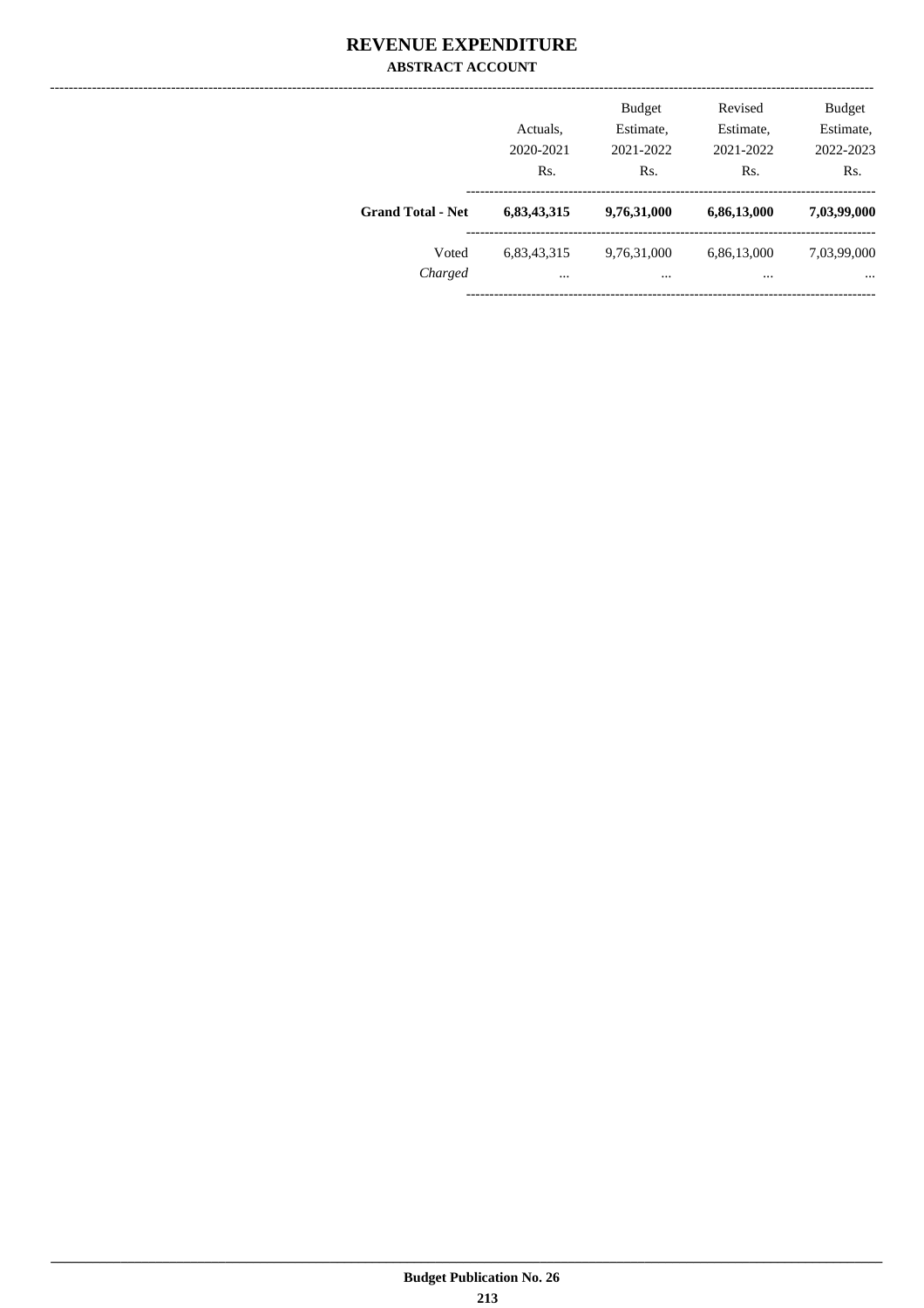|                                                                                                         |             | Budget              | Revised                  | Budget      |
|---------------------------------------------------------------------------------------------------------|-------------|---------------------|--------------------------|-------------|
|                                                                                                         | Actuals,    | Estimate,           | Estimate,                | Estimate,   |
|                                                                                                         | 2020-2021   | 2021-2022           | 2021-2022                | 2022-2023   |
|                                                                                                         | Rs.         | Rs.                 | Rs.                      | Rs.         |
| <b>DETAILED ACCOUNT NO. 2852-06-001 - DIRECTION AND ADMINISTRATION</b>                                  |             |                     |                          |             |
| 06 - ENGINEERING INDUSTRIES                                                                             |             |                     |                          |             |
| 001- Direction and Administration                                                                       |             |                     |                          |             |
| <b>Administrative Expenditure</b>                                                                       |             |                     |                          |             |
| 011- Revival of Closed And Sick Industrial Units [PI]                                                   |             |                     |                          |             |
| 07- Medical Reimbursements                                                                              |             |                     |                          |             |
| 36- Grants-in-aid-Salaries                                                                              | 6,04,63,800 |                     | 8,68,64,000 5,95,00,000  | 6,02,90,000 |
| <b>Total - Administrative Expenditure</b>                                                               | 6,04,63,800 |                     | 8,68,64,000 5,95,00,000  | 6,02,90,000 |
|                                                                                                         |             |                     |                          |             |
| <b>State Development Schemes</b><br>012- Restructuring of the Industrial Reconstruction Department [PI] |             |                     |                          |             |
| 50- Other Charges                                                                                       |             |                     |                          |             |
| Total - 2852-06-001                                                                                     | 6,04,63,800 | 8,68,64,000         | 5,95,00,000              | 6,02,90,000 |
| Voted                                                                                                   | 6,04,63,800 | 8,68,64,000         | 5,95,00,000              | 6,02,90,000 |
| Charged                                                                                                 | $\cdots$    | $\cdots$            |                          |             |
|                                                                                                         |             |                     | ________________________ |             |
| DETAILED ACCOUNT NO. 2852-80-800 - OTHER EXPENDITURE                                                    |             |                     |                          |             |
| 80 - GENERAL                                                                                            |             |                     |                          |             |
| 800- Other Expenditure                                                                                  |             |                     |                          |             |
| <b>Administrative Expenditure</b>                                                                       |             |                     |                          |             |
| 041- Darjeeling Ropeway Company [PI]                                                                    |             |                     |                          |             |
| 01- Salaries                                                                                            |             |                     |                          |             |
| 01-Pay                                                                                                  | 38, 34, 700 | 53,38,000           | 39,11,000                | 45,28,000   |
| 02-Dearness Allowance                                                                                   | 20,766      | 1,60,000            | 1,56,000                 | 2,42,000    |
| 03-House Rent Allowance                                                                                 | 4,53,216    | 5,07,000            | 4,45,000                 | 4,45,000    |
| 04-Ad hoc Bonus                                                                                         | 16,800      | 28,000              | 18,000                   | 18,000      |
| 07-Other Allowances                                                                                     | 27,000      | 36,000              | 28,000                   | 29,000      |
| 11-Compensatory Allowance                                                                               | 2,00,000    | 2,80,000            | 2,06,000                 | 2,10,000    |
| 12-Medical Allowance                                                                                    | 50,000      | 49,000              | 51,000                   | 52,000      |
| Total - 2852-80-800-041-01                                                                              |             | 46,02,482 63,98,000 | 48,15,000                | 55,24,000   |
| 07- Medical Reimbursements                                                                              | $\cdots$    | 20,000              | 20,000                   | 20,000      |
| 12- Medical Reimbursements under WBHS 2008                                                              | $\cdots$    | 15,000              | 15,000                   | 15,000      |
| 13- Office Expenses                                                                                     |             |                     |                          |             |
| 04-Other Office Expenses                                                                                | $\cdots$    | 10,000              | 10,000                   | 10,000      |
| 50- Other Charges                                                                                       |             | 26,000              | 26,000                   | 27,000      |
| <b>Total - Administrative Expenditure</b>                                                               | 46,02,482   | 64,69,000           | 48,86,000                | 55,96,000   |
|                                                                                                         |             |                     |                          |             |
| <b>State Development Schemes</b>                                                                        |             |                     |                          |             |

042- State Share of the DFID Assisted Restructuring of Public Sector Enterprises in West Bengal (EAP) [PI]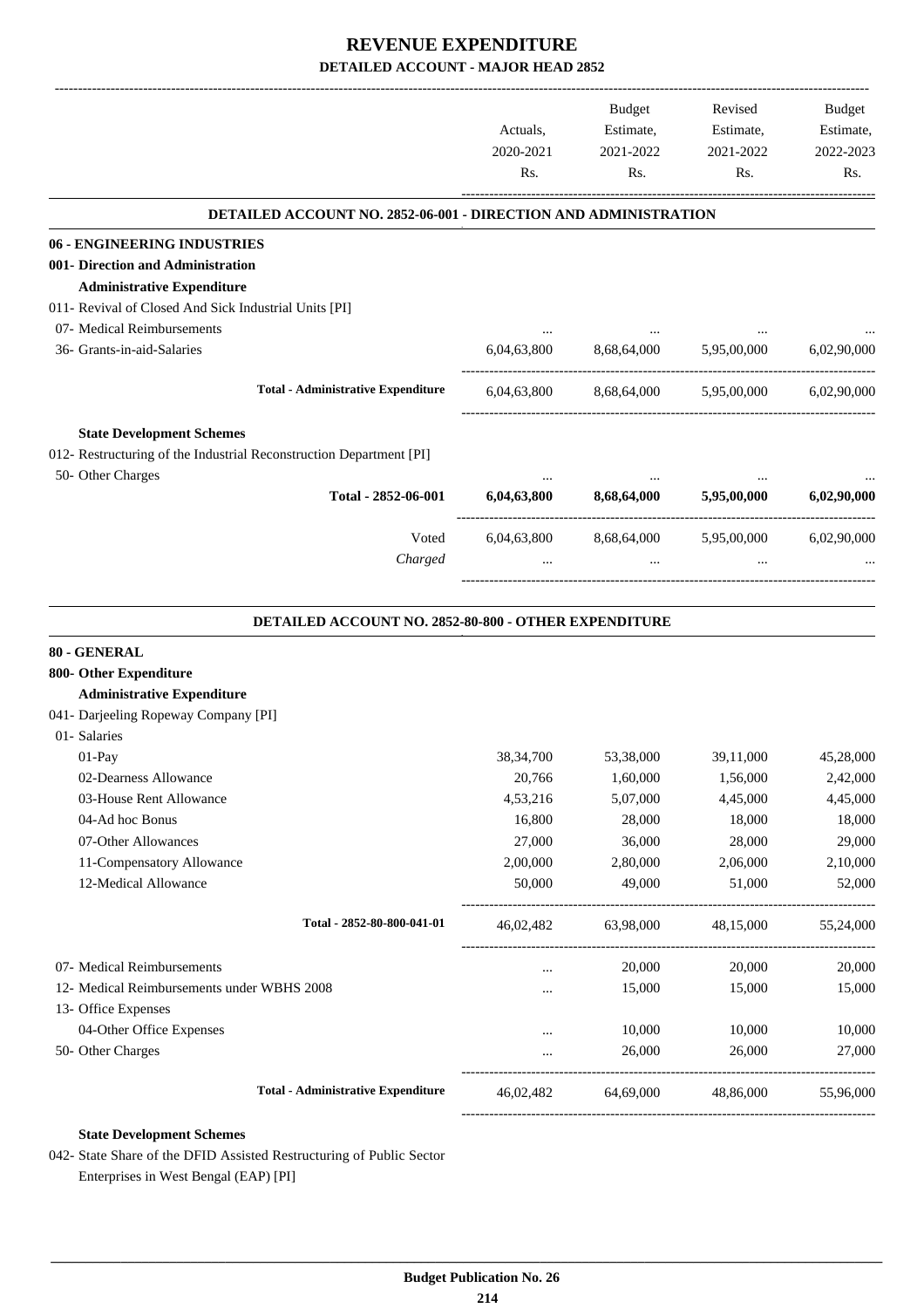|                                                                                                                                            | Actuals,<br>2020-2021<br>Rs. | <b>Budget</b><br>Estimate,<br>2021-2022<br>Rs. | Revised<br>Estimate,<br>2021-2022<br>Rs. | <b>Budget</b><br>Estimate,<br>2022-2023<br>Rs. |
|--------------------------------------------------------------------------------------------------------------------------------------------|------------------------------|------------------------------------------------|------------------------------------------|------------------------------------------------|
| 31- Grants-in-aid-GENERAL                                                                                                                  |                              |                                                |                                          |                                                |
| 02-Other Grants                                                                                                                            |                              |                                                |                                          |                                                |
| 043- State Share of the DFID Assisted Restructuring of Public Sector<br>Enterprises in West Bengal (EAP) [PI]<br>31- Grants-in-aid-GENERAL |                              |                                                |                                          |                                                |
| 02-Other Grants                                                                                                                            |                              | 32,77,033 42,98,000 42,27,000                  |                                          | 45,13,000                                      |
| Total - 2852-80-800-043                                                                                                                    | 32,77,033                    |                                                | 42,98,000 42,27,000                      | 45,13,000                                      |
| <b>Total - State Development Schemes</b>                                                                                                   |                              | 32,77,033 42,98,000 42,27,000 45,13,000        |                                          |                                                |
| Total - 2852-80-800                                                                                                                        |                              | 78,79,515 1,07,67,000                          |                                          | 91,13,000 1,01,09,000                          |
| Voted                                                                                                                                      |                              | 78,79,515 1,07,67,000 91,13,000 1,01,09,000    |                                          |                                                |
| Charged                                                                                                                                    | $\cdots$                     | $\cdots$                                       | $\dddotsc$                               |                                                |
| <b>DETAILED ACCOUNT NO. 2852 - DEDUCT RECOVERIES IN REDUCTION OF EXPENDITURE</b>                                                           |                              |                                                |                                          |                                                |
| 06 - ENGINEERING INDUSTRIES                                                                                                                |                              |                                                |                                          |                                                |
| 911- Deduct Recoveries of Overpayments<br><b>State Development Schemes</b>                                                                 |                              |                                                |                                          |                                                |
| 007-Revival of Closed And Sick Industrial Units [PI]                                                                                       |                              |                                                |                                          |                                                |
|                                                                                                                                            |                              |                                                |                                          |                                                |
| 70-Deduct Recoveries                                                                                                                       |                              |                                                |                                          |                                                |
| 01-Others                                                                                                                                  |                              |                                                |                                          |                                                |
| Total - 911 - Deduct - Recoveries                                                                                                          |                              | $\ddotsc$                                      |                                          |                                                |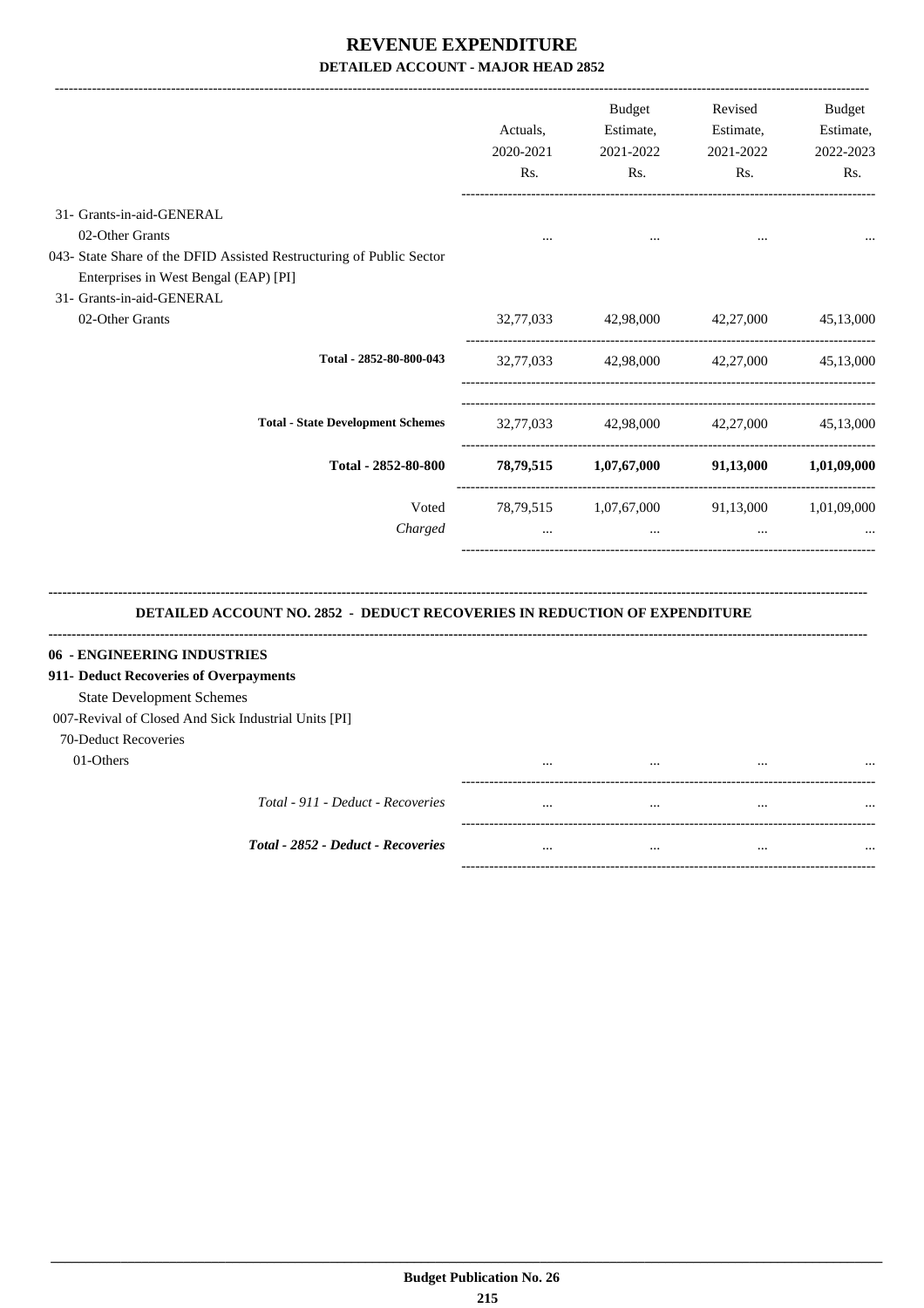### **REVENUE EXPENDITURE**

#### **DEMAND No. 79**

## **Public Enterprises and Industrial Reconstruction Department**

**C - Economic Services - (j) General Economic Services**

**Head of Account : 3451 - Secretariat-Economic Services** 

| Voted Rs. 6,21,45,000      | <b>Charged Rs. Nil</b> |             |             | Total Rs. 6,21,45,000 |  |  |
|----------------------------|------------------------|-------------|-------------|-----------------------|--|--|
|                            |                        | Voted Rs.   | Charged Rs. | <b>Total Rs.</b>      |  |  |
| <b>Gross Expenditure</b>   |                        | 6,21,45,000 | $\cdots$    | 6,21,45,000           |  |  |
| <b>Deduct - Recoveries</b> |                        | $-1.000$    | $\cdots$    | $-1,000$              |  |  |
| <b>Net Expenditure</b>     |                        | 6,21,44,000 |             | 6,21,44,000           |  |  |

### **REVENUE EXPENDITURE ABSTRACT ACCOUNT**

---------------------------------------------------------------------------------------------------------------------------------------------------------------------------------

|                            |                                                                          | Actuals,                     | Budget<br>Estimate,           | Revised<br>Estimate,                                      | Budget<br>Estimate, |
|----------------------------|--------------------------------------------------------------------------|------------------------------|-------------------------------|-----------------------------------------------------------|---------------------|
|                            |                                                                          | 2020-2021<br>Rs.             | 2021-2022<br>Rs.              | 2021-2022<br>$\mathbf{Rs.}$                               | 2022-2023<br>Rs.    |
| 090- Secretariate          |                                                                          |                              |                               |                                                           |                     |
| Administrative Expenditure |                                                                          |                              |                               | 21,81,621 6,43,99,000 5,25,29,000 6,21,45,000             |                     |
|                            |                                                                          |                              |                               | Total - 090 21,81,621 6,43,99,000 5,25,29,000 6,21,45,000 |                     |
|                            | Grand Total - Gross 21,81,621 6,43,99,000 5,25,29,000 6,21,45,000        |                              |                               |                                                           |                     |
|                            | Voted                                                                    |                              |                               | 21,81,621 6,43,99,000 5,25,29,000 6,21,45,000             |                     |
|                            | Administrative Expenditure 21,81,621 6,43,99,000 5,25,29,000 6,21,45,000 |                              |                               |                                                           |                     |
|                            | <b>Deduct Recoveries</b>                                                 |                              | $\dots$ -1,000                |                                                           | $-1,000$ $-1,000$   |
|                            | Grand Total - Net 21,81,621 6,43,98,000 5,25,28,000 6,21,44,000          |                              |                               |                                                           |                     |
|                            |                                                                          |                              |                               | Voted 21,81,621 6,43,98,000 5,25,28,000 6,21,44,000       |                     |
|                            | Charged                                                                  | and the contract of the con- | and the contract of the state | and the control of the control of                         |                     |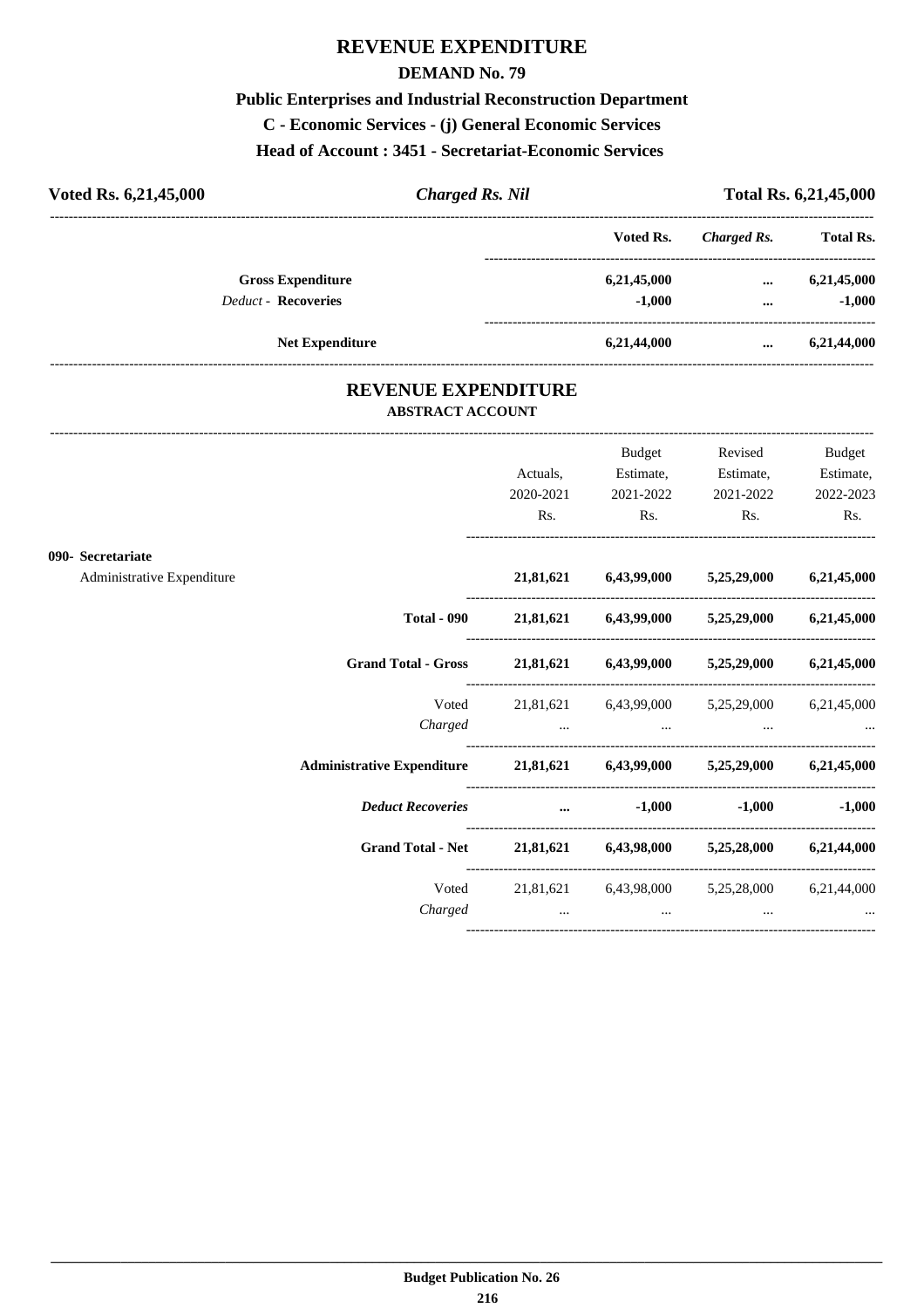| DETAILED ACCOUNT NO. 3451-00-090 - SECRETARIATE<br>5,50,00,000<br>15,00,000<br>42,00,000<br>1,60,000<br>4,35,000<br>60,000<br>6,13,55,000<br>5,39,339<br>3,71,000<br>1,39,000<br>1,12,000<br>6,54,000 | 4,25,00,000<br>17,50,000<br>40,39,000<br>1,13,000<br>1,50,000<br>60,000<br>4,86,12,000<br>5,00,000<br>1,39,000<br>1,12,000<br>6,54,000 | 4,87,75,000<br>36,27,000<br>51,59,000<br>1,13,000<br>4,35,000<br>60,000<br>5,81,69,000<br>5,15,000<br>1,42,000<br>1,14,000<br>6,67,000                                                                 |
|-------------------------------------------------------------------------------------------------------------------------------------------------------------------------------------------------------|----------------------------------------------------------------------------------------------------------------------------------------|--------------------------------------------------------------------------------------------------------------------------------------------------------------------------------------------------------|
|                                                                                                                                                                                                       |                                                                                                                                        |                                                                                                                                                                                                        |
|                                                                                                                                                                                                       |                                                                                                                                        |                                                                                                                                                                                                        |
|                                                                                                                                                                                                       |                                                                                                                                        |                                                                                                                                                                                                        |
|                                                                                                                                                                                                       |                                                                                                                                        |                                                                                                                                                                                                        |
|                                                                                                                                                                                                       |                                                                                                                                        |                                                                                                                                                                                                        |
|                                                                                                                                                                                                       |                                                                                                                                        |                                                                                                                                                                                                        |
|                                                                                                                                                                                                       |                                                                                                                                        |                                                                                                                                                                                                        |
|                                                                                                                                                                                                       |                                                                                                                                        |                                                                                                                                                                                                        |
|                                                                                                                                                                                                       |                                                                                                                                        |                                                                                                                                                                                                        |
|                                                                                                                                                                                                       |                                                                                                                                        |                                                                                                                                                                                                        |
|                                                                                                                                                                                                       |                                                                                                                                        |                                                                                                                                                                                                        |
|                                                                                                                                                                                                       |                                                                                                                                        |                                                                                                                                                                                                        |
|                                                                                                                                                                                                       |                                                                                                                                        |                                                                                                                                                                                                        |
|                                                                                                                                                                                                       |                                                                                                                                        |                                                                                                                                                                                                        |
|                                                                                                                                                                                                       |                                                                                                                                        |                                                                                                                                                                                                        |
|                                                                                                                                                                                                       |                                                                                                                                        |                                                                                                                                                                                                        |
|                                                                                                                                                                                                       |                                                                                                                                        |                                                                                                                                                                                                        |
|                                                                                                                                                                                                       |                                                                                                                                        |                                                                                                                                                                                                        |
| 74,000                                                                                                                                                                                                | 74,000                                                                                                                                 | 75,000                                                                                                                                                                                                 |
| 49,000                                                                                                                                                                                                | 80,000                                                                                                                                 | 80,000                                                                                                                                                                                                 |
| 8,26,000                                                                                                                                                                                              | 8,26,000                                                                                                                               | 8,26,000                                                                                                                                                                                               |
| 7,33,000                                                                                                                                                                                              | 7.33.000                                                                                                                               | 7,48,000                                                                                                                                                                                               |
| 16,82,000                                                                                                                                                                                             | 17,13,000                                                                                                                              | 17,29,000                                                                                                                                                                                              |
| 41,000                                                                                                                                                                                                | 41,000                                                                                                                                 | 41,000                                                                                                                                                                                                 |
| 45,000                                                                                                                                                                                                | 45,000                                                                                                                                 | 45,000                                                                                                                                                                                                 |
|                                                                                                                                                                                                       |                                                                                                                                        |                                                                                                                                                                                                        |
|                                                                                                                                                                                                       | 2,13,000                                                                                                                               | 2,13,000                                                                                                                                                                                               |
| $\cdots$                                                                                                                                                                                              | 5,00,000                                                                                                                               | 5,10,000                                                                                                                                                                                               |
|                                                                                                                                                                                                       |                                                                                                                                        | 6,21,45,000                                                                                                                                                                                            |
|                                                                                                                                                                                                       |                                                                                                                                        |                                                                                                                                                                                                        |
|                                                                                                                                                                                                       |                                                                                                                                        |                                                                                                                                                                                                        |
|                                                                                                                                                                                                       |                                                                                                                                        | ---------------------------------<br>21,81,621 6,43,99,000<br>5,25,29,000<br>21,81,621 6,43,99,000<br>5,25,29,000 6,21,45,000<br>21,81,621 6,43,99,000 5,25,29,000 6,21,45,000<br>$\cdots$<br>$\cdots$ |

#### **DETAILED ACCOUNT NO. 3451 - DEDUCT RECOVERIES IN REDUCTION OF EXPENDITURE**

**--------------------------------------------------------------------------------------------------------------------------------------------------------------------------------**

 **\_\_\_\_\_\_\_\_\_\_\_\_\_\_\_\_\_\_\_\_\_\_\_\_\_\_\_\_\_\_\_\_\_\_\_\_\_\_\_\_\_\_\_\_\_\_\_\_\_\_\_\_\_\_\_\_\_\_\_\_\_\_\_\_\_\_\_\_\_\_\_\_\_\_\_\_\_\_\_\_\_\_\_\_\_\_\_\_\_\_\_\_\_\_\_\_\_\_\_\_\_\_\_\_\_\_\_\_\_\_\_\_\_\_\_\_\_\_\_**

#### **--------------------------------------------------------------------------------------------------------------------------------------------------------------------------------**

#### **911- Deduct Recoveries of Overpayments**

#### Administrative Expenditure

039-Deduct Recoveries of Overpayments [PI]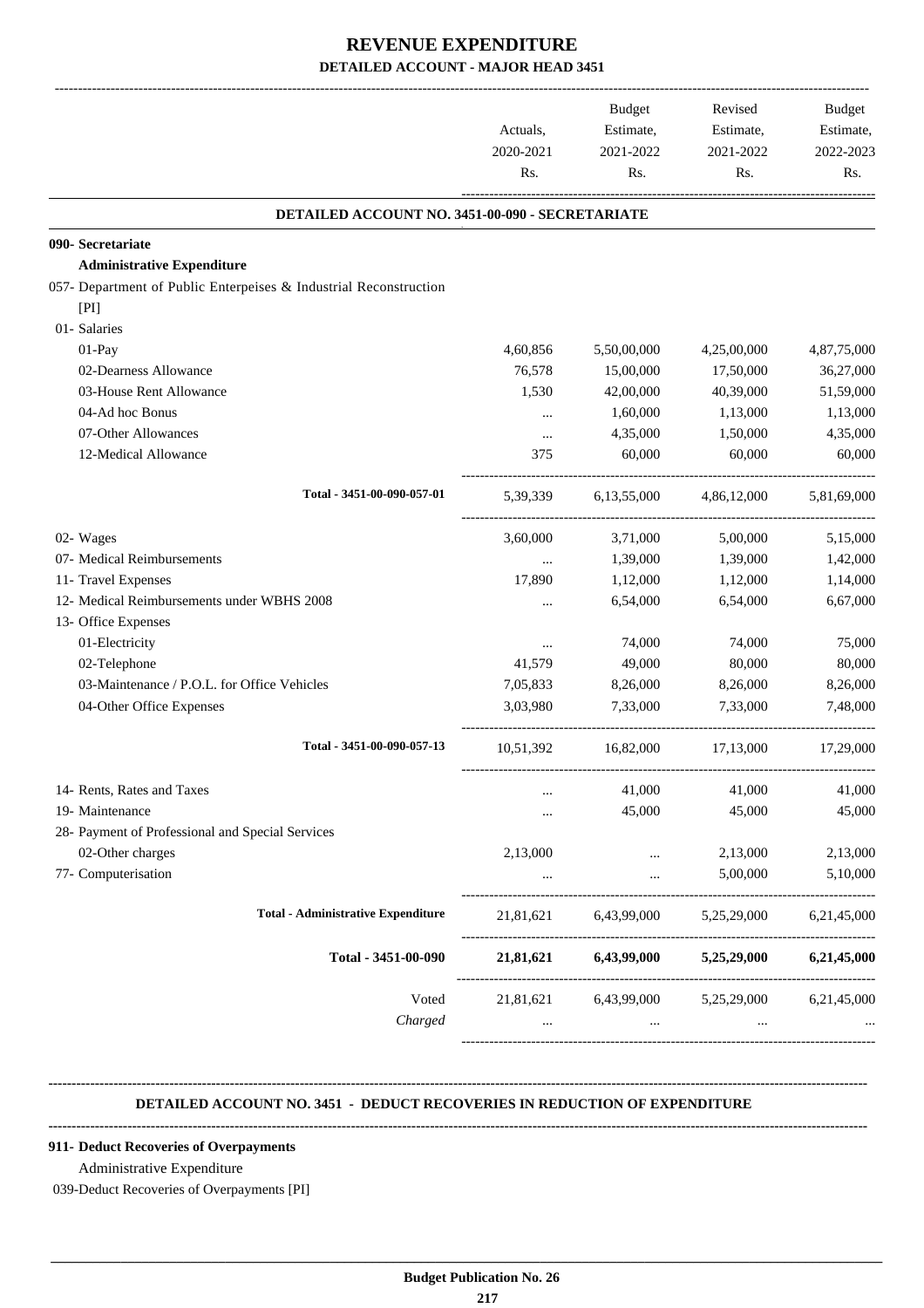|                                   |                                    | Actuals.<br>2020-2021<br>R <sub>s</sub> . | <b>Budget</b><br>Estimate,<br>2021-2022<br>Rs. | Revised<br>Estimate,<br>2021-2022<br>Rs. | Budget<br>Estimate,<br>2022-2023<br>Rs. |
|-----------------------------------|------------------------------------|-------------------------------------------|------------------------------------------------|------------------------------------------|-----------------------------------------|
| 70-Deduct Recoveries<br>01-Others |                                    | $\cdots$                                  | $-1,000$                                       | $-1.000$                                 | $-1,000$                                |
|                                   | Total - 911 - Deduct - Recoveries  | $\cdots$                                  | $-1,000$                                       | $-1,000$                                 | $-1,000$                                |
|                                   | Total - 3451 - Deduct - Recoveries | $\cdots$                                  | $-1,000$                                       | $-1,000$                                 | $-1,000$                                |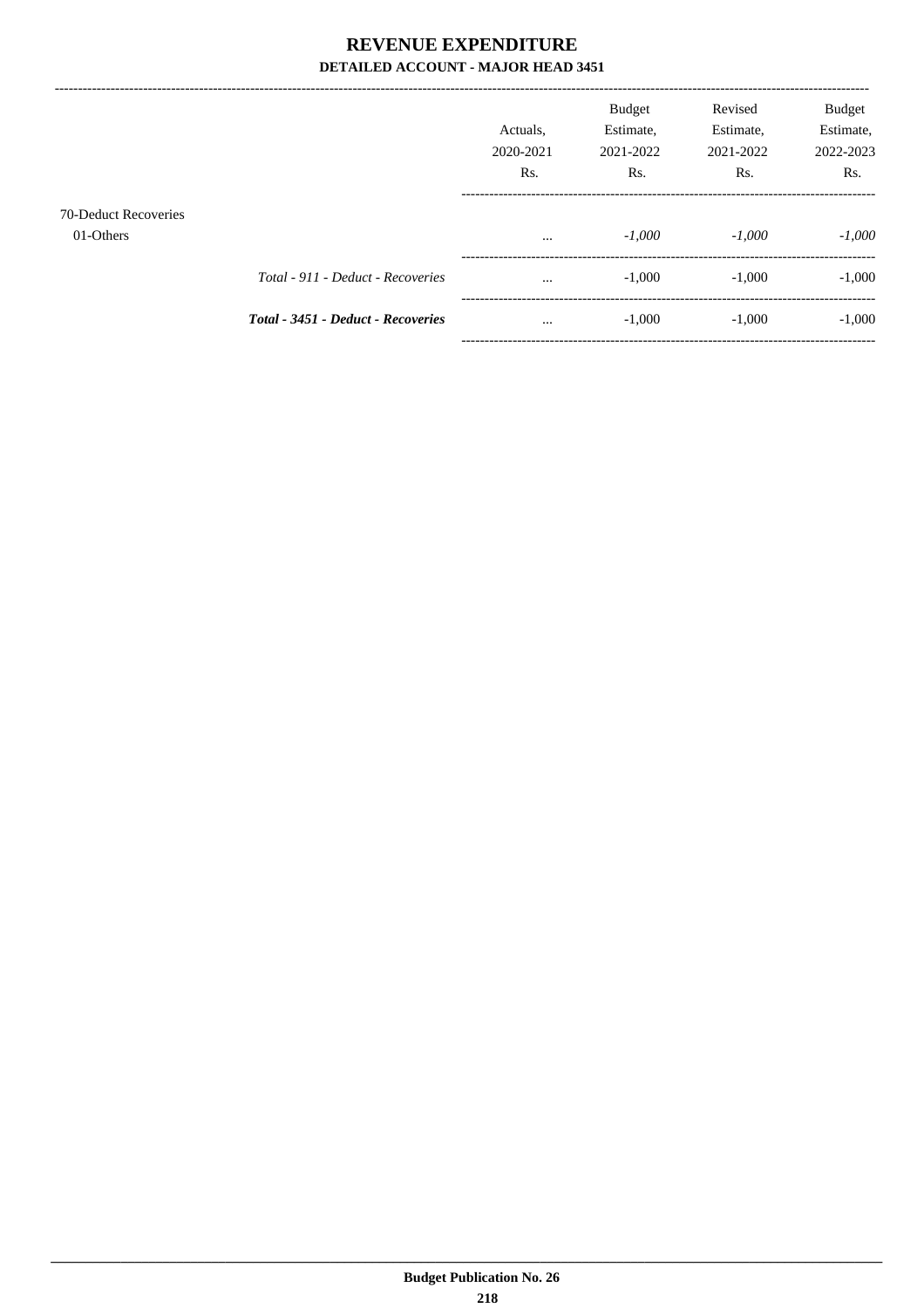#### **DEMAND No. 79**

#### **Public Enterprises and Industrial Reconstruction Department**

### **C. Capital Accounts of Economic Services - (f) Capital Account of Industry and Minerals**

### **Head of Account : 4857 - Capital Outlay on Chemical and Phermaceutical Industries**

| Voted Rs. 38,39,85,000     |                          | Charged Rs. Nil             | Total Rs. 38,39,85,000 |                     |
|----------------------------|--------------------------|-----------------------------|------------------------|---------------------|
|                            |                          | Voted Rs.                   | Charged Rs.            | <b>Total Rs.</b>    |
| <b>Deduct - Recoveries</b> | <b>Gross Expenditure</b> | 38, 39, 85, 000<br>$\cdots$ | $\cdots$<br>$\cdots$   | 38, 39, 85, 000<br> |
|                            | <b>Net Expenditure</b>   | 38, 39, 85, 000             | $\cdots$               | 38, 39, 85, 000     |

### **CAPITAL EXPENDITURE ABSTRACT ACCOUNT**

|                                                         |                                     | <b>Budget</b>                        | Revised                  | <b>Budget</b>   |
|---------------------------------------------------------|-------------------------------------|--------------------------------------|--------------------------|-----------------|
|                                                         | Actuals,                            | Estimate,                            | Estimate,                | Estimate,       |
|                                                         | 2020-2021                           | 2021-2022                            | 2021-2022                | 2022-2023       |
|                                                         | Rs.                                 | Rs.                                  | Rs.                      | Rs.             |
| 01 - Chemical and Pharmaceutical Industries             |                                     |                                      |                          |                 |
| 190- Investment in Public Sector and Other Undertakings |                                     |                                      |                          |                 |
| <b>State Development Schemes</b>                        | 8, 15, 13, 459                      |                                      | 37,00,00,000 8,50,00,000 | 38, 39, 85, 000 |
| <b>Total - 190</b>                                      |                                     | 8,15,13,459 37,00,00,000 8,50,00,000 |                          | 38,39,85,000    |
| <b>Grand Total - Gross</b>                              |                                     | 8,15,13,459 37,00,00,000 8,50,00,000 |                          | 38, 39, 85, 000 |
| Voted                                                   | 8, 15, 13, 459                      |                                      | 37,00,00,000 8,50,00,000 | 38, 39, 85, 000 |
| Charged                                                 | the contract of the contract of the | $\cdots$                             | $\cdots$                 |                 |
| <b>State Development Schemes</b>                        |                                     | 8,15,13,459 37,00,00,000 8,50,00,000 |                          | 38.39.85.000    |
| <b>Deduct Recoveries</b>                                | $\cdots$                            |                                      |                          |                 |
| <b>Grand Total - Net</b>                                | 8, 15, 13, 459                      | 37,00,00,000                         | 8,50,00,000              | 38,39,85,000    |
| Voted                                                   |                                     | 8,15,13,459 37,00,00,000             | 8,50,00,000              | 38, 39, 85, 000 |
| Charged                                                 | $\cdots$                            | $\ddots$                             | $\cdots$                 |                 |
|                                                         |                                     |                                      |                          |                 |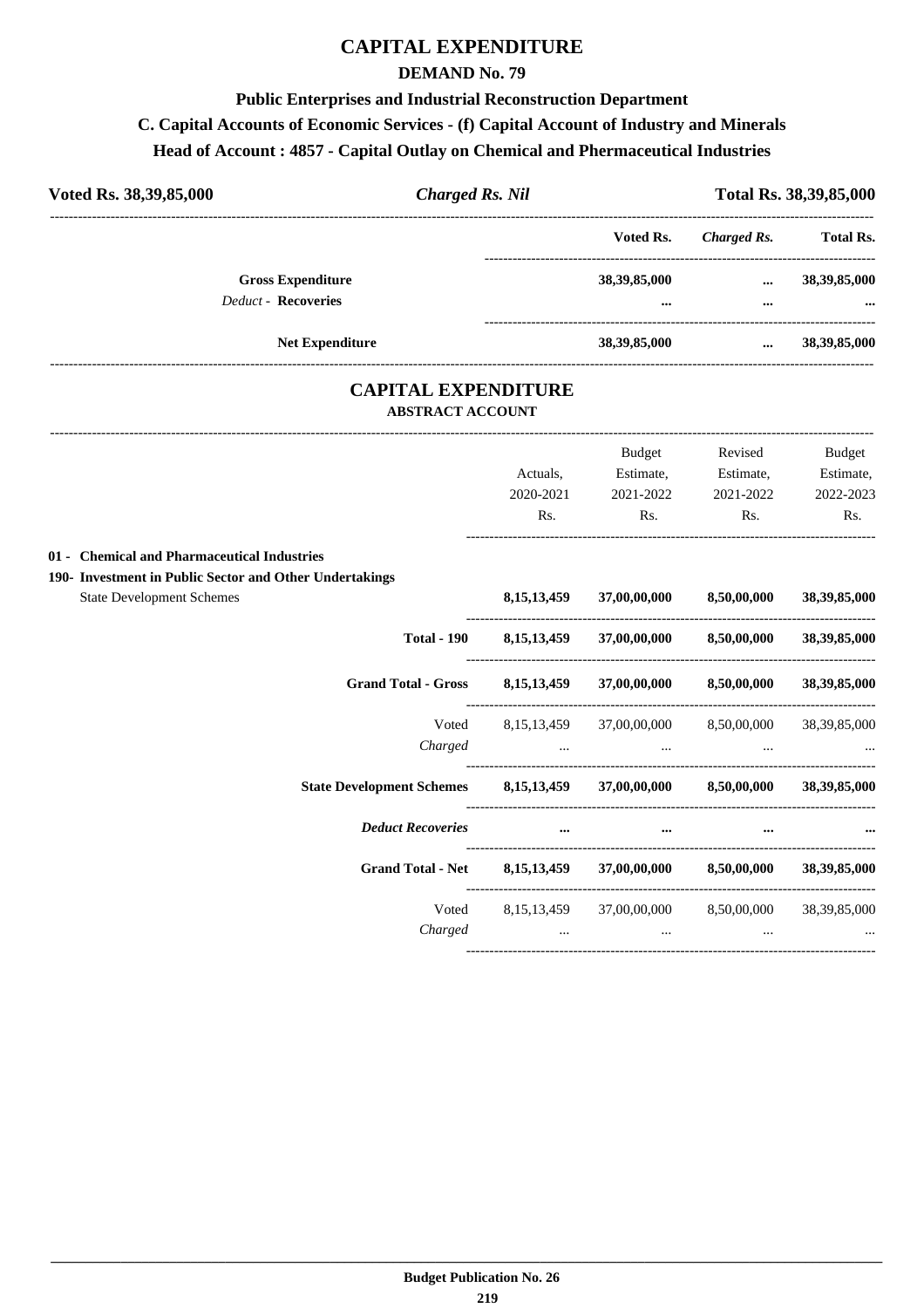-------------------------------------------------------------------------------------------------------------------------------------------------------------------------------

|                                                                                       |                       | <b>Budget</b>          | Revised                | <b>Budget</b>          |
|---------------------------------------------------------------------------------------|-----------------------|------------------------|------------------------|------------------------|
|                                                                                       | Actuals.<br>2020-2021 | Estimate,<br>2021-2022 | Estimate,<br>2021-2022 | Estimate,<br>2022-2023 |
|                                                                                       | Rs.                   | Rs.                    | Rs.                    | Rs.                    |
| DETAILED ACCOUNT NO. 4857-01-190 - INVESTMENT IN PUBLIC SECTOR AND OTHER UNDERTAKINGS |                       |                        |                        |                        |
| 01 - Chemical and Pharmaceutical Industries                                           |                       |                        |                        |                        |
| 190- Investment in Public Sector and Other Undertakings                               |                       |                        |                        |                        |
| <b>State Development Schemes</b>                                                      |                       |                        |                        |                        |
| 008- Durgapur Chemicals Ltd. [PI]                                                     |                       |                        |                        |                        |
| 54- Investment                                                                        | 8, 15, 13, 459        | 37,00,00,000           | 8,50,00,000            | 38, 39, 85, 000        |
| <b>Total - State Development Schemes</b>                                              | 8, 15, 13, 459        | 37,00,00,000           | 8,50,00,000            | 38, 39, 85, 000        |
| Total - 4857-01-190                                                                   | 8, 15, 13, 459        | 37,00,00,000           | 8,50,00,000            | 38, 39, 85, 000        |
| Voted                                                                                 | 8, 15, 13, 459        | 37,00,00,000           | 8,50,00,000            | 38, 39, 85, 000        |
| Charged                                                                               |                       |                        |                        |                        |
| DETAILED ACCOUNT NO. 4857 - DEDUCT RECOVERIES IN REDUCTION OF EXPENDITURE             |                       |                        |                        |                        |
| 02 - DRUGS AND PHARMACEUTICAL INDUSTRIES                                              |                       |                        |                        |                        |
| 190- Investment in Public Sector and Other Undertakings                               |                       |                        |                        |                        |
| <b>State Development Schemes</b>                                                      |                       |                        |                        |                        |
| 900-Deduct Recoveries on Capital Accounts [PI]                                        |                       |                        |                        |                        |
| 70-Deduct Recoveries                                                                  |                       |                        |                        |                        |
| 01-Others                                                                             |                       |                        |                        |                        |
|                                                                                       |                       |                        |                        |                        |
| Total - 190 - Deduct - Recoveries                                                     |                       |                        | $\ddotsc$              |                        |
| Total - 4857 - Deduct - Recoveries                                                    | $\cdots$              | $\cdots$               | $\cdots$               |                        |

-----------------------------------------------------------------------------------------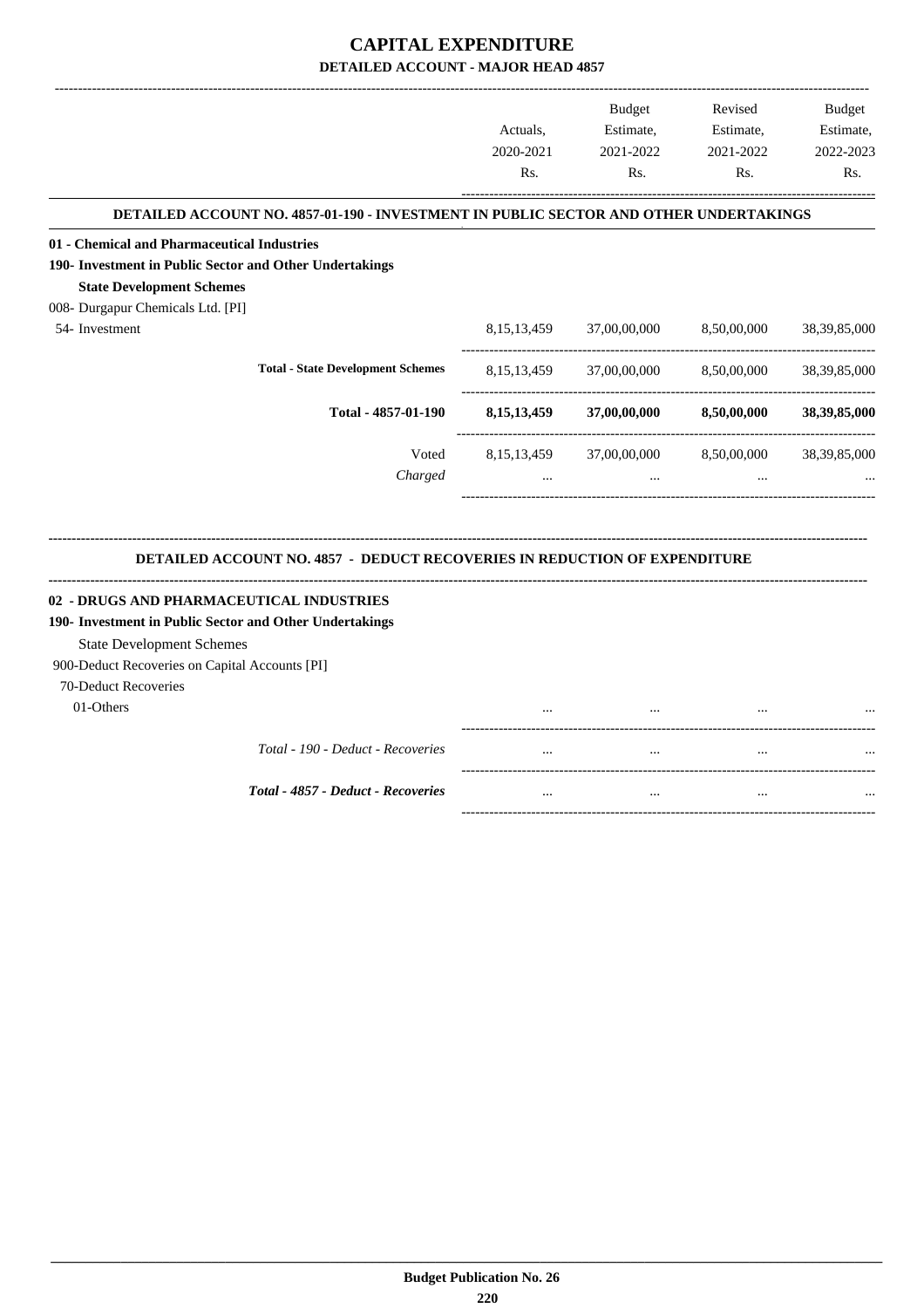### **DEMAND No. 79**

#### **Public Enterprises and Industrial Reconstruction Department**

#### **C. Capital Accounts of Economic Services - (f) Capital Account of Industry and Minerals**

#### **Head of Account : 4858 - Capital Outlay on Engineering Industries**

| <b>Voted Rs. 1,000</b>                                 | <b>Charged Rs. Nil</b> |                   |                      | <b>Total Rs. 1,000</b> |
|--------------------------------------------------------|------------------------|-------------------|----------------------|------------------------|
|                                                        |                        | Voted Rs.         | Charged Rs.          | <b>Total Rs.</b>       |
| <b>Gross Expenditure</b><br><b>Deduct - Recoveries</b> |                        | 1.000<br>$\cdots$ | $\cdots$<br>$\cdots$ | 1.000<br>$\cdots$      |
| <b>Net Expenditure</b>                                 |                        | 1.000             | $\cdots$             | 1.000                  |

### **CAPITAL EXPENDITURE ABSTRACT ACCOUNT**

|                                                        | Actuals,<br>2020-2021 | Budget<br>Estimate,<br>2021-2022 | Revised<br>Estimate,<br>2021-2022 | <b>Budget</b><br>Estimate,<br>2022-2023 |
|--------------------------------------------------------|-----------------------|----------------------------------|-----------------------------------|-----------------------------------------|
|                                                        | Rs.                   | $\mathbf{Rs.}$                   | Rs.                               | Rs.                                     |
| 60 - OTHER ENGINEERING INDUSTRIES                      |                       |                                  |                                   |                                         |
| 190- Investment in Public Sector and Other Undertaking |                       |                                  |                                   |                                         |
| <b>State Development Schemes</b>                       | $\cdots$              | 1,000                            | $\cdots$                          | 1,000                                   |
| State Development Schemes (Central Assistance)         | $\cdots$              | $\cdots$                         | $\cdots$                          |                                         |
| <b>Total - 190</b>                                     |                       | 1,000                            |                                   | 1,000                                   |
| <b>Grand Total - Gross</b>                             | $\cdots$              | 1,000                            | $\cdots$                          | 1,000                                   |
| Voted                                                  | $\cdots$              | 1,000                            | $\cdots$                          | 1,000                                   |
| Charged                                                | $\ddotsc$             | $\sim$ $\sim$                    | $\cdots$                          |                                         |
| <b>State Development Schemes</b>                       | $\cdots$              | 1,000                            | $\cdots$                          | 1,000                                   |
| <b>State Development Schemes (Central Assistance)</b>  | $\cdots$              | $\cdots$                         |                                   |                                         |
| <b>Deduct Recoveries</b>                               | $\cdots$              | $\cdots$                         |                                   |                                         |
| <b>Grand Total - Net</b>                               | $\cdots$              | $1,\!000$                        | $\cdots$                          | 1,000                                   |
| Voted                                                  |                       | $\ldots$ 1,000                   | $\cdots$                          | 1,000                                   |
| Charged                                                | $\cdots$              | $\ddotsc$                        | $\cdots$                          | $\ddotsc$                               |
|                                                        |                       |                                  |                                   |                                         |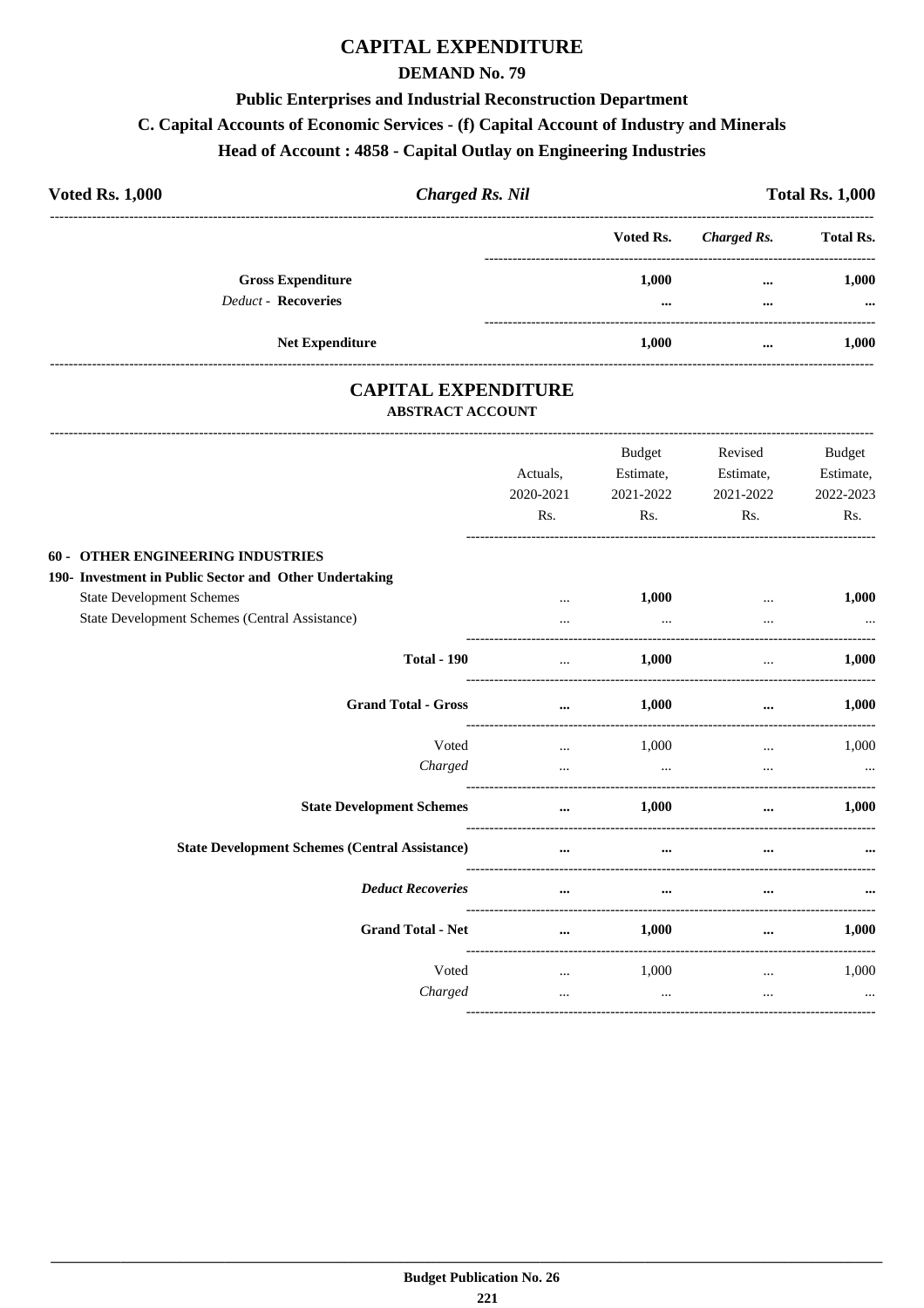|                                                                                                            |           | <b>Budget</b> | Revised   | <b>Budget</b> |
|------------------------------------------------------------------------------------------------------------|-----------|---------------|-----------|---------------|
|                                                                                                            | Actuals,  | Estimate,     | Estimate, | Estimate,     |
|                                                                                                            | 2020-2021 | 2021-2022     | 2021-2022 | 2022-2023     |
|                                                                                                            | Rs.       | Rs.           | Rs.       | Rs.           |
| DETAILED ACCOUNT NO. 4858-60-190 - INVESTMENT IN PUBLIC SECTOR AND OTHER UNDERTAKING                       |           |               |           |               |
| <b>60 - OTHER ENGINEERING INDUSTRIES</b>                                                                   |           |               |           |               |
| 190- Investment in Public Sector and Other Undertaking                                                     |           |               |           |               |
| <b>State Development Schemes</b>                                                                           |           |               |           |               |
| 193- Revival of Closed and Sick Industrial Units [PI]                                                      |           |               |           |               |
| 54- Investment                                                                                             | $\ddotsc$ | 1,000         | $\cdots$  | 1,000         |
| Total - 4858-60-190-193                                                                                    | $\ddotsc$ | 1.000         | $\ddotsc$ | 1.000         |
| 194- Viability Gap Funding out of West Bengal Investment and                                               |           |               |           |               |
| Infrastructure Development Fund. [PI]                                                                      |           |               |           |               |
| 54- Investment                                                                                             |           |               |           |               |
| <b>Total - State Development Schemes</b>                                                                   |           | 1.000         | $\cdots$  | 1.000         |
| <b>State Development Schemes (Central Assistance)</b>                                                      |           |               |           |               |
| 195- Setting of liability of Neo Pipes and Tubes Company Ltd (NPT)<br>under WBDFP-II (WBDFP-II) [PI]       |           |               |           |               |
| 60- Other Capital Expenditure                                                                              |           |               |           |               |
| 196- Setting of liability of National Iron and Steel Company Ltd<br>(NISCO) under WBDFP-II (WBDFP-II) [PI] |           |               |           |               |
| 60- Other Capital Expenditure                                                                              |           |               |           |               |
| Total - 4858-60-190                                                                                        |           | 1.000         |           | 1,000         |
| Voted                                                                                                      | $\cdots$  | 1,000         | $\cdots$  | 1,000         |
| Charged                                                                                                    | $\cdots$  | $\ddotsc$     | $\cdots$  |               |
|                                                                                                            |           |               |           |               |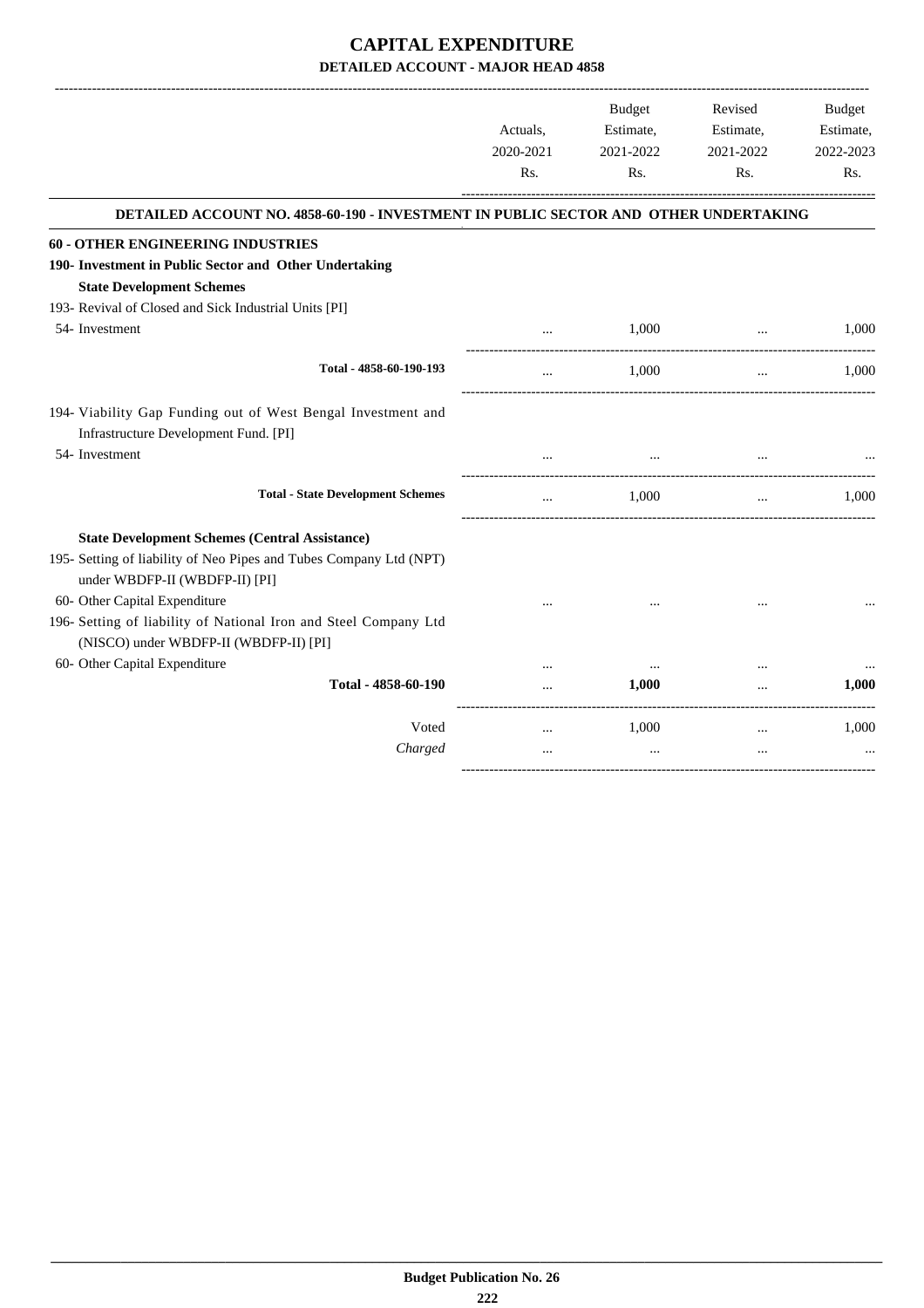#### **DEMAND No. 79**

### **Public Enterprises and Industrial Reconstruction Department**

## C. Capital Accounts of Economic Services - (f) Capital Account of Industry and Minerals

## Head of Account: 4860 - Capital Outlay on Consumer Industries

| Voted Rs. 52,50,000        | <b>Charged Rs. Nil</b>   |               |                      | <b>Total Rs. 52,50,000</b> |  |
|----------------------------|--------------------------|---------------|----------------------|----------------------------|--|
|                            |                          | Voted Rs.     | Charged Rs.          | <b>Total Rs.</b>           |  |
| <b>Deduct - Recoveries</b> | <b>Gross Expenditure</b> | 52,50,000<br> | $\cdots$<br>$\cdots$ | 52,50,000<br>$\cdots$      |  |
|                            | <b>Net Expenditure</b>   | 52,50,000     | $\cdots$             | 52,50,000                  |  |

### **CAPITAL EXPENDITURE ABSTRACT ACCOUNT**

|                                   |                                  | Actuals,<br>2020-2021<br>Rs.                   | Budget<br>Estimate,<br>2021-2022<br>Rs. | Revised<br>Estimate,<br>2021-2022<br>Rs. | Budget<br>Estimate,<br>2022-2023<br>Rs. |
|-----------------------------------|----------------------------------|------------------------------------------------|-----------------------------------------|------------------------------------------|-----------------------------------------|
| <b>60 - OTHERS</b><br>500- Others |                                  |                                                |                                         |                                          |                                         |
| <b>State Development Schemes</b>  |                                  | $\ddotsc$                                      | 50,00,000                               | and the company of the company of        | 52,50,000                               |
|                                   | <b>Total - 600</b>               | $\mathbf{r}$ and $\mathbf{r}$ and $\mathbf{r}$ | 50,00,000                               | <b>Sales Committee</b>                   | 52,50,000                               |
|                                   | <b>Grand Total - Gross</b>       | $\cdots$                                       | 50,00,000                               | $\cdots$                                 | 52,50,000                               |
|                                   | Voted                            |                                                | $\ldots$ 50,00,000                      | $\mathbf{r}$ and $\mathbf{r}$            | 52,50,000                               |
|                                   | Charged                          | $\cdots$                                       | $\cdots$                                | $\cdots$                                 |                                         |
|                                   | <b>State Development Schemes</b> | $\cdots$                                       | 50,00,000                               | $\cdots$                                 | 52,50,000                               |
|                                   | <b>Deduct Recoveries</b>         | $\cdots$                                       | $\cdots$                                | $\cdots$                                 |                                         |
|                                   | <b>Grand Total - Net</b>         | $\cdots$                                       | 50,00,000                               | $\cdots$                                 | 52,50,000                               |
|                                   | Voted                            | <b>Section</b> of the                          | 50,00,000                               | $\cdots$                                 | 52,50,000                               |
|                                   | Charged                          | $\cdots$                                       | $\cdots$                                | $\cdots$                                 | $\cdots$                                |
|                                   |                                  |                                                |                                         |                                          |                                         |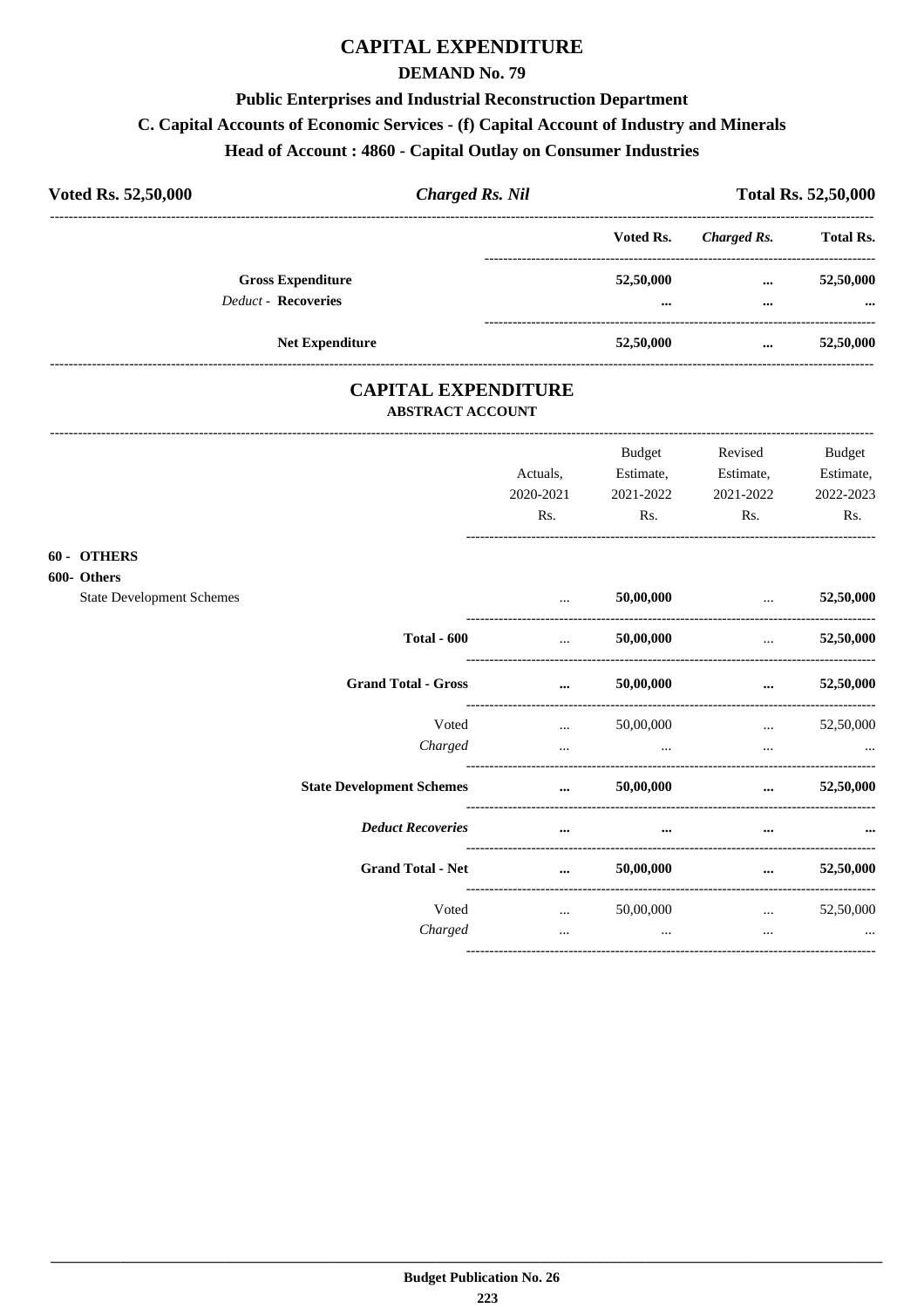|                                                      |                                           |                       | Budget                 | Revised                | Budget    |
|------------------------------------------------------|-------------------------------------------|-----------------------|------------------------|------------------------|-----------|
|                                                      |                                           | Actuals,<br>2020-2021 | Estimate,<br>2021-2022 | Estimate,<br>2021-2022 | Estimate, |
|                                                      |                                           |                       |                        |                        | 2022-2023 |
|                                                      |                                           | Rs.                   | Rs.                    | Rs.                    | Rs.       |
|                                                      | DETAILED ACCOUNT NO. 4860-60-600 - OTHERS |                       |                        |                        |           |
| 60 - OTHERS                                          |                                           |                       |                        |                        |           |
| 600- Others                                          |                                           |                       |                        |                        |           |
| <b>State Development Schemes</b>                     |                                           |                       |                        |                        |           |
| 010- Revival of Closed & Sick Industrial Units. [PI] |                                           |                       |                        |                        |           |
| 54-Investment                                        |                                           | $\cdots$              | 50,00,000              | $\cdots$               | 52,50,000 |
|                                                      | <b>Total - State Development Schemes</b>  | $\cdots$              | 50,00,000              | $\cdots$               | 52,50,000 |
|                                                      | Total - 4860-60-600                       | $\cdots$              | 50,00,000              | $\cdots$               | 52,50,000 |
|                                                      | Voted                                     | $\cdots$              | 50,00,000              | $\cdots$               | 52,50,000 |
|                                                      | Charged                                   | $\cdots$              | $\cdots$               | $\cdots$               | $\cdots$  |
|                                                      |                                           |                       |                        |                        |           |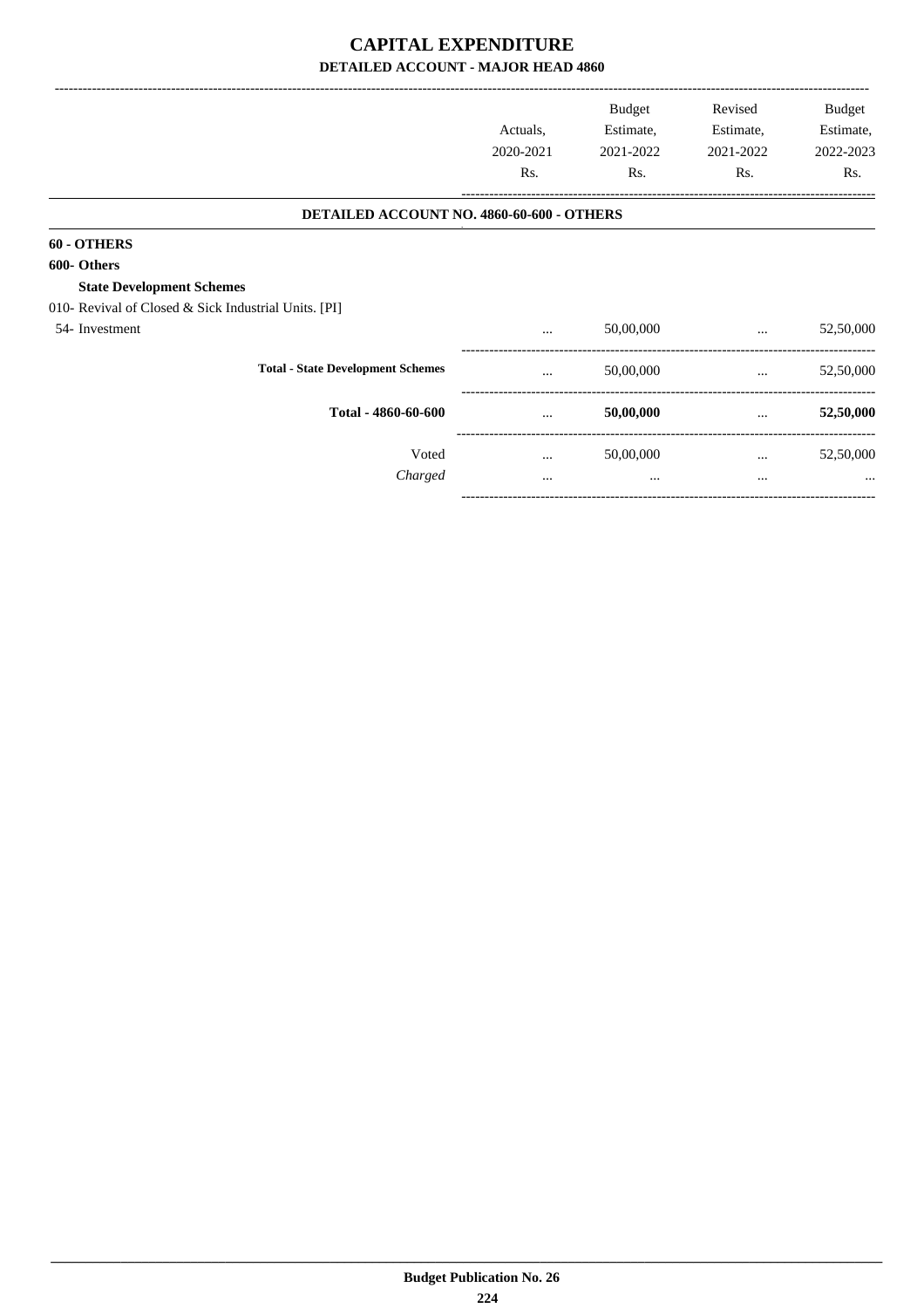#### **DEMAND No. 79**

#### **Public Enterprises and Industrial Reconstruction Department**

#### **C. Capital Accounts of Economic Services - (f) Capital Account of Industry and Minerals**

## **Head of Account : 4875 - Capital Outlay on Other Industries**

| Voted Rs. 52,50,000 | <b>Charged Rs. Nil</b>                                 |  | <b>Total Rs. 52,50,000</b> |                      |                       |
|---------------------|--------------------------------------------------------|--|----------------------------|----------------------|-----------------------|
|                     |                                                        |  | Voted Rs.                  | Charged Rs.          | <b>Total Rs.</b>      |
|                     | <b>Gross Expenditure</b><br><b>Deduct - Recoveries</b> |  | 52,50,000<br>$\cdots$      | $\cdots$<br>$\cdots$ | 52,50,000<br>$\cdots$ |
|                     | <b>Net Expenditure</b>                                 |  | 52,50,000                  | $\cdots$             | 52,50,000             |

### **CAPITAL EXPENDITURE ABSTRACT ACCOUNT**

|                                                         | Actuals,  | Budget<br>Estimate, | Revised<br>Estimate,                                | <b>Budget</b><br>Estimate, |
|---------------------------------------------------------|-----------|---------------------|-----------------------------------------------------|----------------------------|
|                                                         | 2020-2021 | 2021-2022           | 2021-2022                                           | 2022-2023                  |
|                                                         | Rs.       | Rs.                 | Rs.                                                 | Rs.                        |
| <b>60 - OTHER INDUSTRIES</b>                            |           |                     |                                                     |                            |
| 190- Investment in Public Sector and other Undertakings |           |                     |                                                     |                            |
| <b>State Development Schemes</b>                        | $\cdots$  | 50,00,000           | $\mathbf{r}$ and $\mathbf{r}$                       | 52,50,000                  |
| <b>Total - 190</b>                                      | $\ddotsc$ | 50,00,000           | -----------------------------------<br>$\mathbf{r}$ | 52,50,000                  |
| <b>Grand Total - Gross</b>                              | $\cdots$  | 50,00,000           | $\cdots$                                            | 52,50,000                  |
| Voted                                                   | $\cdots$  | 50,00,000           | $\ddots$                                            | 52,50,000                  |
| Charged                                                 | $\cdots$  | $\cdots$            | $\cdots$                                            |                            |
| <b>State Development Schemes</b>                        | $\cdots$  | 50,00,000           | $\cdots$                                            | 52,50,000                  |
| <b>Deduct Recoveries</b>                                | $\cdots$  | $\cdots$            | $\cdots$                                            |                            |
| <b>Grand Total - Net</b>                                | $\cdots$  | 50,00,000           | $\cdots$                                            | 52,50,000                  |
| Voted                                                   | $\cdots$  | 50,00,000           | $\cdots$                                            | 52,50,000                  |
| Charged                                                 | $\cdots$  | $\cdots$            | $\ddotsc$                                           | $\cdots$                   |
|                                                         |           |                     |                                                     |                            |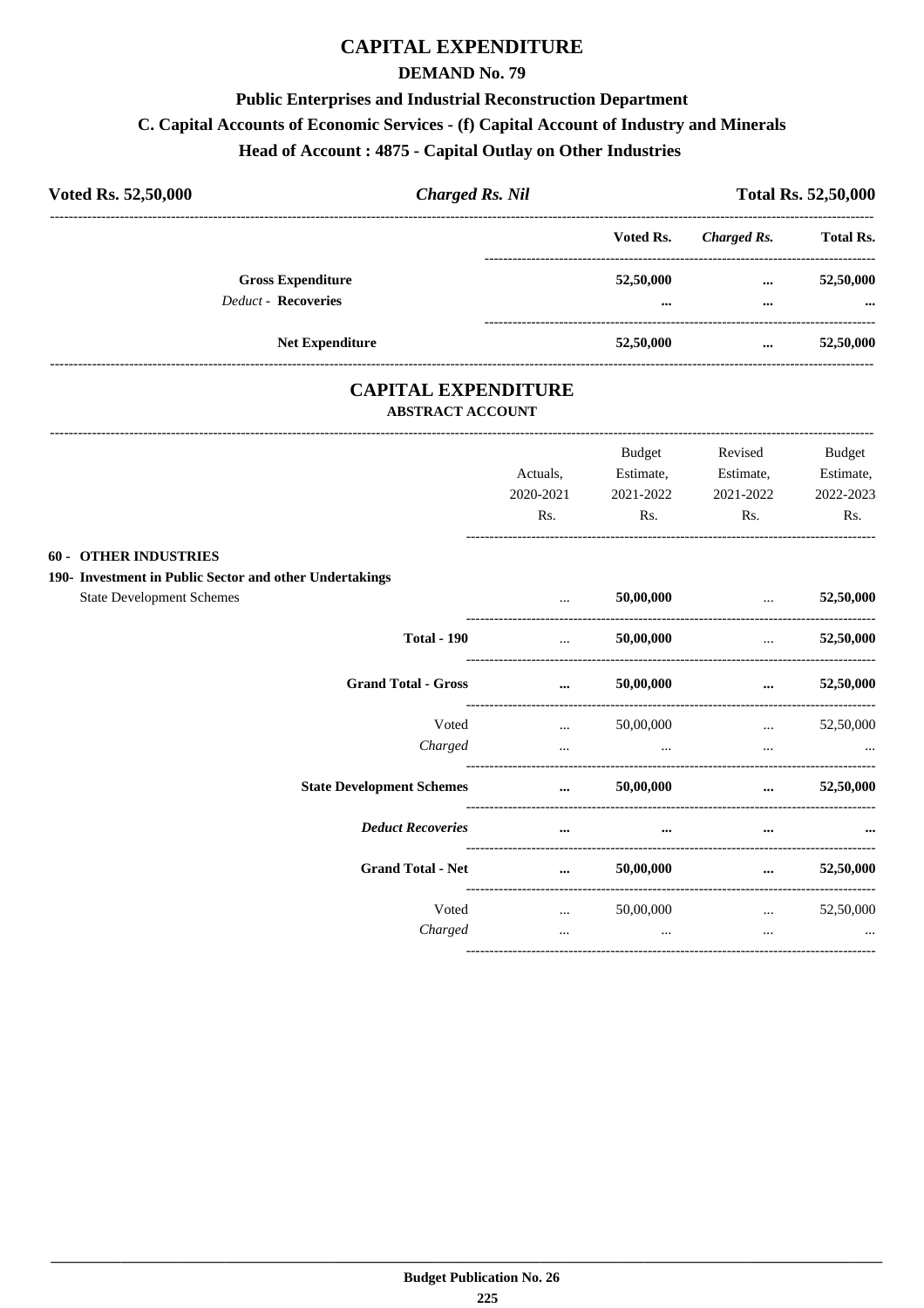|                                                                                       |           | <b>Budget</b> | Revised   | <b>Budget</b> |
|---------------------------------------------------------------------------------------|-----------|---------------|-----------|---------------|
|                                                                                       | Actuals,  | Estimate,     | Estimate, | Estimate,     |
|                                                                                       | 2020-2021 | 2021-2022     | 2021-2022 | 2022-2023     |
|                                                                                       | Rs.       | Rs.           | Rs.       | Rs.           |
| DETAILED ACCOUNT NO. 4875-60-190 - INVESTMENT IN PUBLIC SECTOR AND OTHER UNDERTAKINGS |           |               |           |               |
| <b>60 - OTHER INDUSTRIES</b>                                                          |           |               |           |               |
| 190- Investment in Public Sector and other Undertakings                               |           |               |           |               |
| <b>State Development Schemes</b>                                                      |           |               |           |               |
| 011- Acquisition of Industries [PI]                                                   |           |               |           |               |
| 54-Investment                                                                         | $\cdots$  | 50,00,000     | $\cdots$  | 52,50,000     |
| <b>Total - State Development Schemes</b>                                              |           | 50,00,000     | $\cdots$  | 52,50,000     |
| Total - 4875-60-190                                                                   | $\cdots$  | 50,00,000     | $\cdots$  | 52,50,000     |
| Voted                                                                                 | $\cdots$  | 50,00,000     | $\cdots$  | 52,50,000     |
| Charged                                                                               | $\cdots$  | $\cdots$      | $\cdots$  |               |
|                                                                                       |           |               |           |               |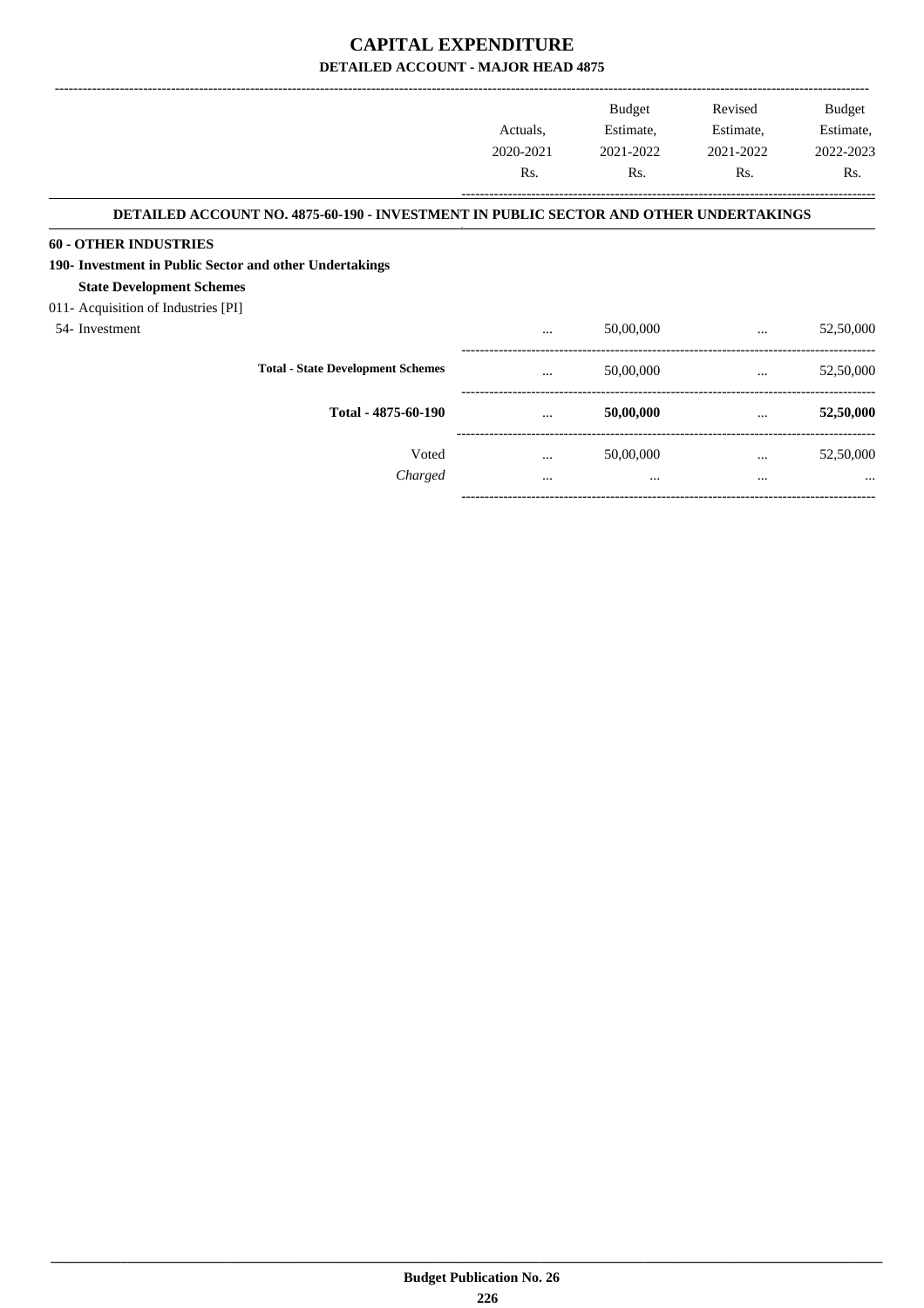## **LOAN EXPENDITURE**

#### **DEMAND No. 79**

#### **Public Enterprises and Industrial Reconstruction Department**

**F. Loans and Advances -**

#### **Head of Account : 6857 - Loans for Chemical and Pharmaceutical Industries**

| Voted Rs. 19,00,00,000                                 | <b>Charged Rs. Nil</b> |                          |                      | Total Rs. 19,00,00,000   |  |
|--------------------------------------------------------|------------------------|--------------------------|----------------------|--------------------------|--|
|                                                        |                        | Voted Rs.                | Charged Rs.          | <b>Total Rs.</b>         |  |
| <b>Gross Expenditure</b><br><b>Deduct - Recoveries</b> |                        | 19,00,00,000<br>$\cdots$ | $\cdots$<br>$\cdots$ | 19,00,00,000<br>$\cdots$ |  |
|                                                        | <b>Net Expenditure</b> | 19,00,00,000             | $\cdots$             | 19,00,00,000             |  |

# **LOAN EXPENDITURE**

#### **ABSTRACT ACCOUNT** ---------------------------------------------------------------------------------------------------------------------------------------------------------------------------------

|                                                                                 |                                                      | <b>Budget</b>                                                                                                   | Revised                                              | <b>Budget</b> |
|---------------------------------------------------------------------------------|------------------------------------------------------|-----------------------------------------------------------------------------------------------------------------|------------------------------------------------------|---------------|
|                                                                                 | Actuals.                                             | Estimate,                                                                                                       | Estimate,                                            | Estimate,     |
|                                                                                 | 2020-2021                                            | 2021-2022                                                                                                       | 2021-2022                                            | 2022-2023     |
|                                                                                 | Rs.                                                  | Rs.                                                                                                             | Rs.                                                  | Rs.           |
| 01 - CHEMICAL AND PESTICIDES INDUSTRIES                                         |                                                      |                                                                                                                 |                                                      |               |
| 190- Loans to Public Sector and other undertakings                              |                                                      |                                                                                                                 |                                                      |               |
| Administrative Expenditure                                                      |                                                      |                                                                                                                 | 172,69,33,841 16,00,00,000 17,50,00,000              | 19,00,00,000  |
| <b>Total - 190</b>                                                              |                                                      |                                                                                                                 | $172,69,33,841$ $16,00,00,000$ $17,50,00,000$        | 19,00,00,000  |
| <b>Grand Total - Gross</b>                                                      | 172,69,33,841 16,00,00,000 17,50,00,000 19,00,00,000 |                                                                                                                 |                                                      |               |
| Voted                                                                           |                                                      |                                                                                                                 | 172,69,33,841 16,00,00,000 17,50,00,000 19,00,00,000 |               |
| Charged                                                                         | the contract of the contract of the contract of      | $\cdots$                                                                                                        |                                                      |               |
| Administrative Expenditure 172,69,33,841 16,00,00,000 17,50,00,000 19,00,00,000 |                                                      |                                                                                                                 |                                                      |               |
| <b>Deduct Recoveries</b>                                                        | $\cdots$                                             | $\cdots$                                                                                                        |                                                      |               |
| Grand Total - Net 172,69,33,841 16,00,00,000 17,50,00,000 19,00,00,000          |                                                      |                                                                                                                 |                                                      |               |
| Voted                                                                           |                                                      |                                                                                                                 | 172,69,33,841 16,00,00,000 17,50,00,000 19,00,00,000 |               |
| Charged                                                                         |                                                      | the contract of the contract of the contract of the contract of the contract of the contract of the contract of |                                                      |               |
|                                                                                 |                                                      |                                                                                                                 |                                                      |               |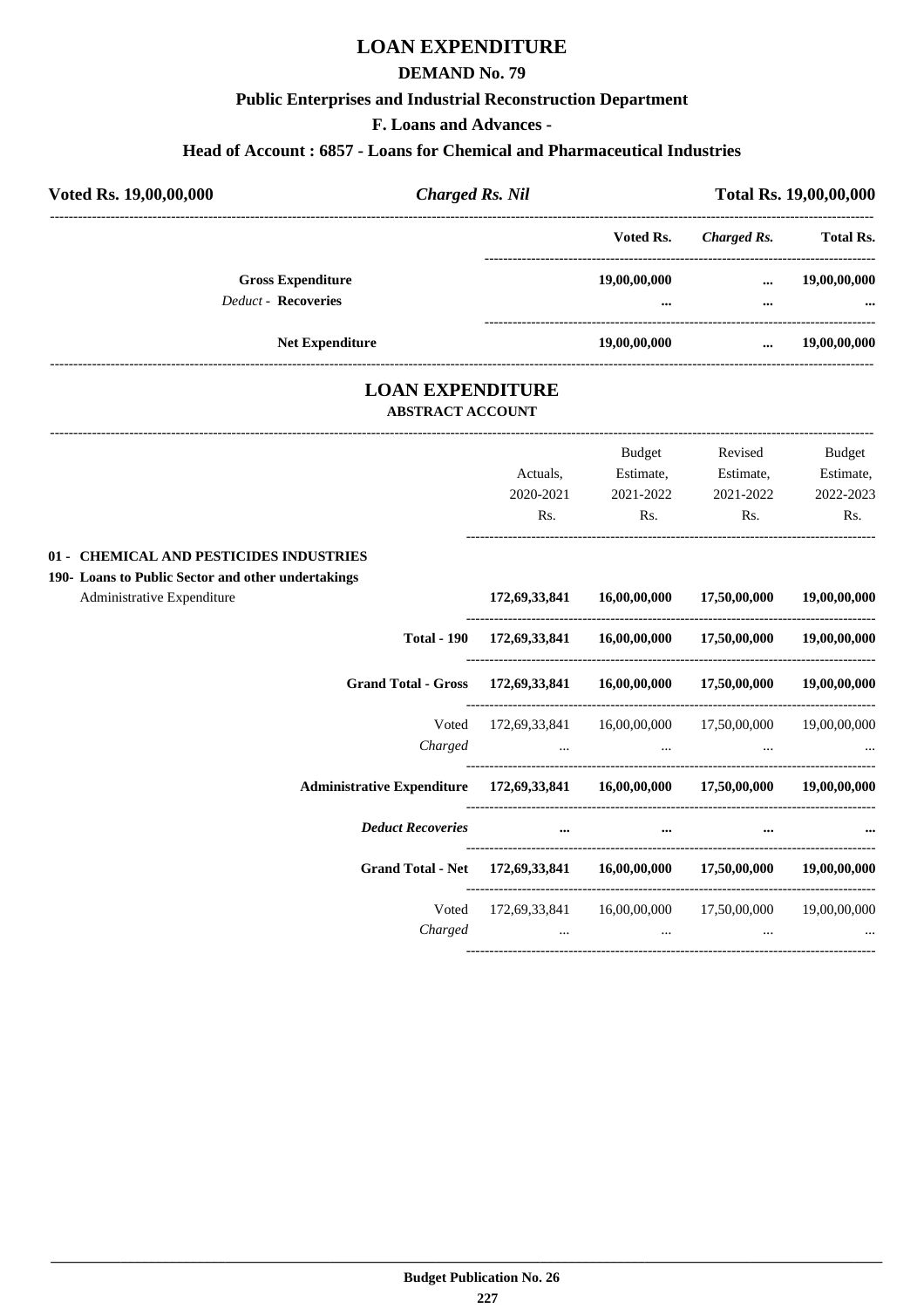|                                                                                  |               | <b>Budget</b> | Revised      | Budget       |
|----------------------------------------------------------------------------------|---------------|---------------|--------------|--------------|
|                                                                                  | Actuals,      | Estimate,     | Estimate,    | Estimate,    |
|                                                                                  | 2020-2021     | 2021-2022     | 2021-2022    | 2022-2023    |
|                                                                                  | Rs.           | Rs.           | Rs.          | Rs.          |
| DETAILED ACCOUNT NO. 6857-01-190 - LOANS TO PUBLIC SECTOR AND OTHER UNDERTAKINGS |               |               |              |              |
| 01 - CHEMICAL AND PESTICIDES INDUSTRIES                                          |               |               |              |              |
| 190- Loans to Public Sector and other undertakings                               |               |               |              |              |
| <b>Administrative Expenditure</b>                                                |               |               |              |              |
| 011- Loans to Durgapur Chemicals Ltd. [PI]                                       |               |               |              |              |
| 55- Loans and Advances                                                           | 172,69,33,841 | 16,00,00,000  | 17,50,00,000 | 19,00,00,000 |
| <b>Total - Administrative Expenditure</b>                                        | 172,69,33,841 | 16,00,00,000  | 17,50,00,000 | 19,00,00,000 |
| Total - 6857-01-190                                                              | 172,69,33,841 | 16,00,00,000  | 17,50,00,000 | 19,00,00,000 |
| Voted                                                                            | 172,69,33,841 | 16,00,00,000  | 17,50,00,000 | 19,00,00,000 |
| Charged                                                                          | $\cdots$      | $\cdots$      | $\cdots$     |              |
|                                                                                  |               |               |              |              |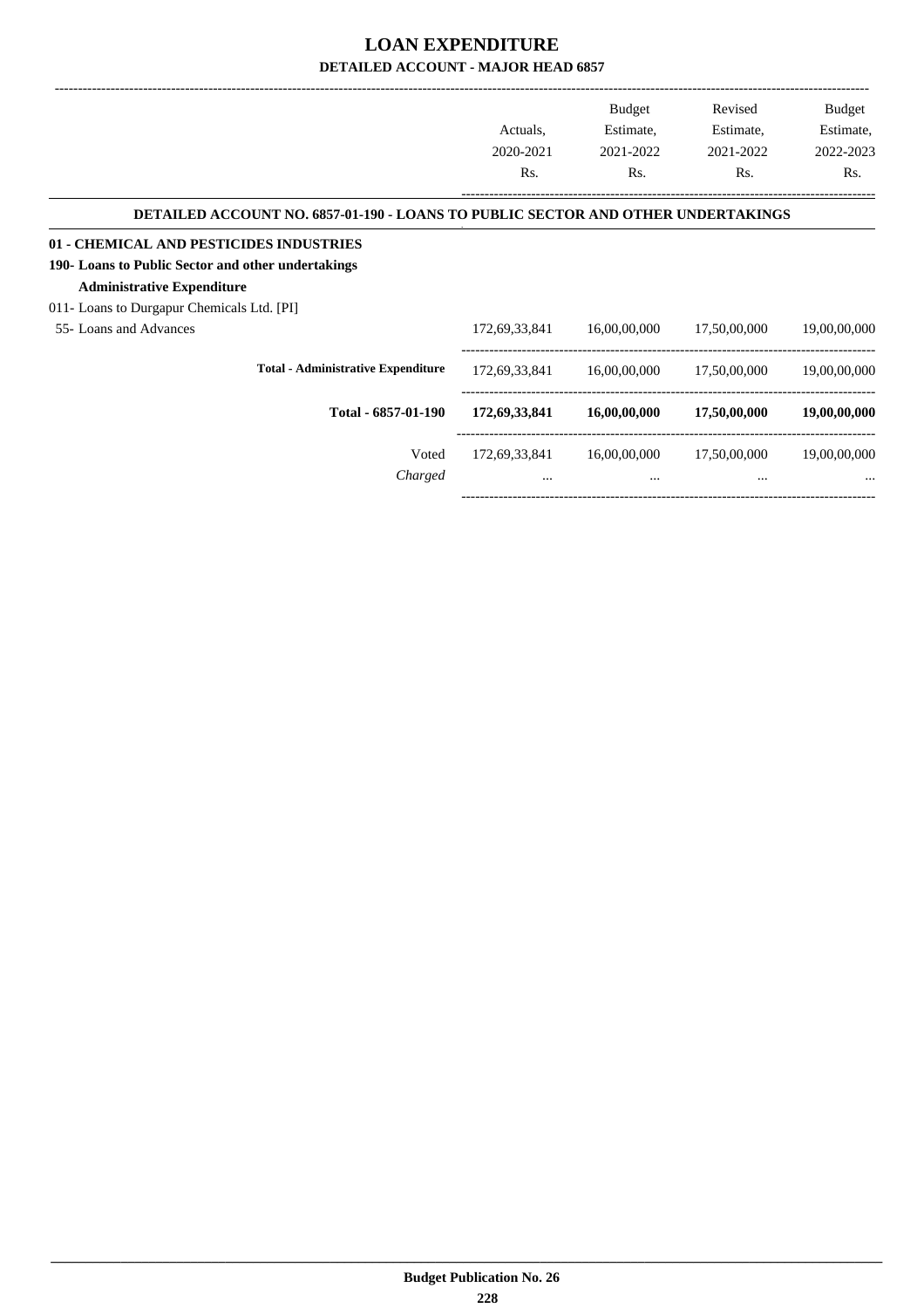## **LOAN EXPENDITURE**

#### **DEMAND No. 79**

#### **Public Enterprises and Industrial Reconstruction Department**

**F. Loans and Advances -**

#### **Head of Account : 6858 - Loans for Engineering Industries**

| Voted Rs. 30,01,000                                    |                        | <b>Charged Rs. Nil</b>               |              | <b>Total Rs. 30,01,000</b> |
|--------------------------------------------------------|------------------------|--------------------------------------|--------------|----------------------------|
|                                                        |                        | Voted Rs.                            | Charged Rs.  | <b>Total Rs.</b>           |
| <b>Gross Expenditure</b><br><b>Deduct - Recoveries</b> |                        | 30,01,000<br>$\bullet\bullet\bullet$ | $\cdots$<br> | 30,01,000<br>$\cdots$      |
|                                                        | <b>Net Expenditure</b> | 30,01,000                            | $\cdots$     | 30,01,000                  |
|                                                        |                        |                                      |              |                            |

# **LOAN EXPENDITURE**

#### **ABSTRACT ACCOUNT**

|                                                                                        |                                                          |                 | Budget                                   | Revised                             | <b>Budget</b>                   |
|----------------------------------------------------------------------------------------|----------------------------------------------------------|-----------------|------------------------------------------|-------------------------------------|---------------------------------|
|                                                                                        |                                                          | Actuals,        | Estimate,                                | Estimate,                           | Estimate,                       |
|                                                                                        |                                                          | 2020-2021       | 2021-2022                                | 2021-2022                           | 2022-2023                       |
|                                                                                        |                                                          | Rs.             | Rs.                                      | Rs.                                 | Rs.                             |
| 02 - OTHER INDUSTRIAL MACHINERY INDUSTRIES<br>800- Other loans                         |                                                          |                 |                                          |                                     |                                 |
| Administrative Expenditure                                                             |                                                          |                 | 19,24,314 37,00,000 32,00,000            |                                     | 30,00,000                       |
|                                                                                        | <b>Total - 800</b>                                       |                 |                                          | $19,24,314$ $37,00,000$ $32,00,000$ | 30,00,000                       |
|                                                                                        | Total - 02                                               |                 |                                          | $19,24,314$ $37,00,000$ $32,00,000$ | 30,00,000                       |
| 60 - OTHER ENGINEERING INDUSTRIES                                                      |                                                          |                 |                                          |                                     |                                 |
| 190- Loans to Public Sector and Other Undertakings<br><b>State Development Schemes</b> |                                                          |                 | 1,000                                    |                                     |                                 |
|                                                                                        |                                                          |                 |                                          |                                     | 1,000                           |
|                                                                                        | <b>Total - 190</b>                                       | $\sim 10^{-10}$ | 1,000                                    | $\sim$                              | 1,000                           |
|                                                                                        | Total - 60                                               | $\mathbf{r}$    | 1,000                                    | $\cdots$                            | 1.000                           |
|                                                                                        | <b>Grand Total - Gross</b>                               |                 |                                          | 19,24,314 37,01,000 32,00,000       | 30,01,000                       |
|                                                                                        | Voted                                                    |                 |                                          | 19,24,314 37,01,000 32,00,000       | 30,01,000                       |
|                                                                                        | Charged                                                  |                 | the contract of the contract of the con- |                                     |                                 |
|                                                                                        | Administrative Expenditure 19,24,314 37,00,000 32,00,000 |                 |                                          |                                     | 30,00,000                       |
|                                                                                        | <b>State Development Schemes</b>                         |                 | $1,000$                                  |                                     | 1,000<br><b>Allen Community</b> |
|                                                                                        | <b>Deduct Recoveries</b>                                 | $\cdots$        | $\cdots$                                 | $\cdots$                            |                                 |
|                                                                                        |                                                          |                 |                                          |                                     |                                 |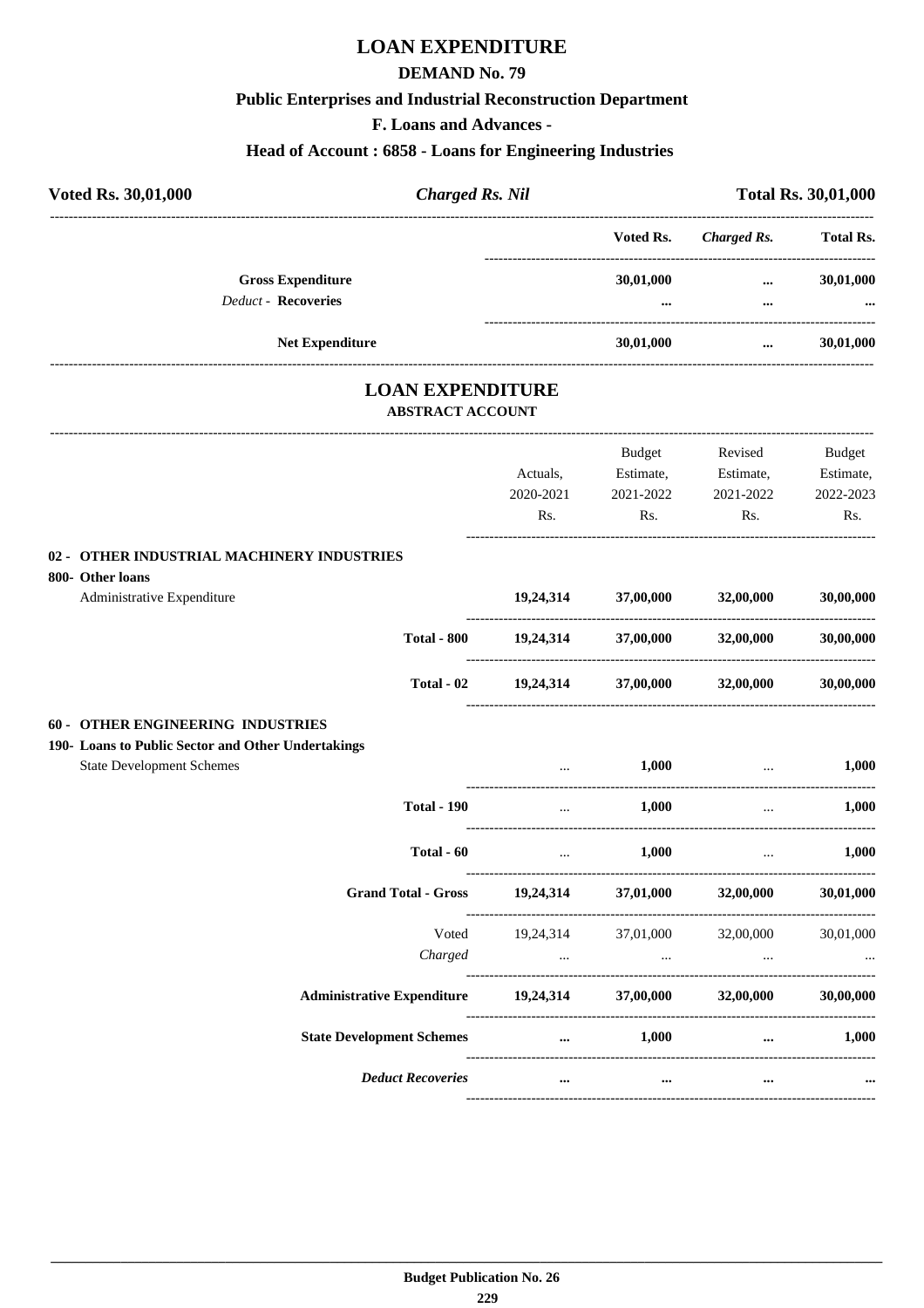### **LOAN EXPENDITURE ABSTRACT ACCOUNT**

|                          | Actuals,<br>2020-2021<br>Rs. | <b>Budget</b><br>Estimate,<br>2021-2022<br>Rs. | Revised<br>Estimate,<br>2021-2022<br>Rs. | <b>Budget</b><br>Estimate,<br>2022-2023<br>Rs. |
|--------------------------|------------------------------|------------------------------------------------|------------------------------------------|------------------------------------------------|
| <b>Grand Total - Net</b> | 19,24,314                    | 37,01,000                                      | 32,00,000                                | 30,01,000                                      |
| Voted<br>Charged         | 19.24.314<br>$\cdots$        | 37,01,000<br>$\cdots$                          | 32,00,000<br>                            | 30,01,000<br>$\cdots$                          |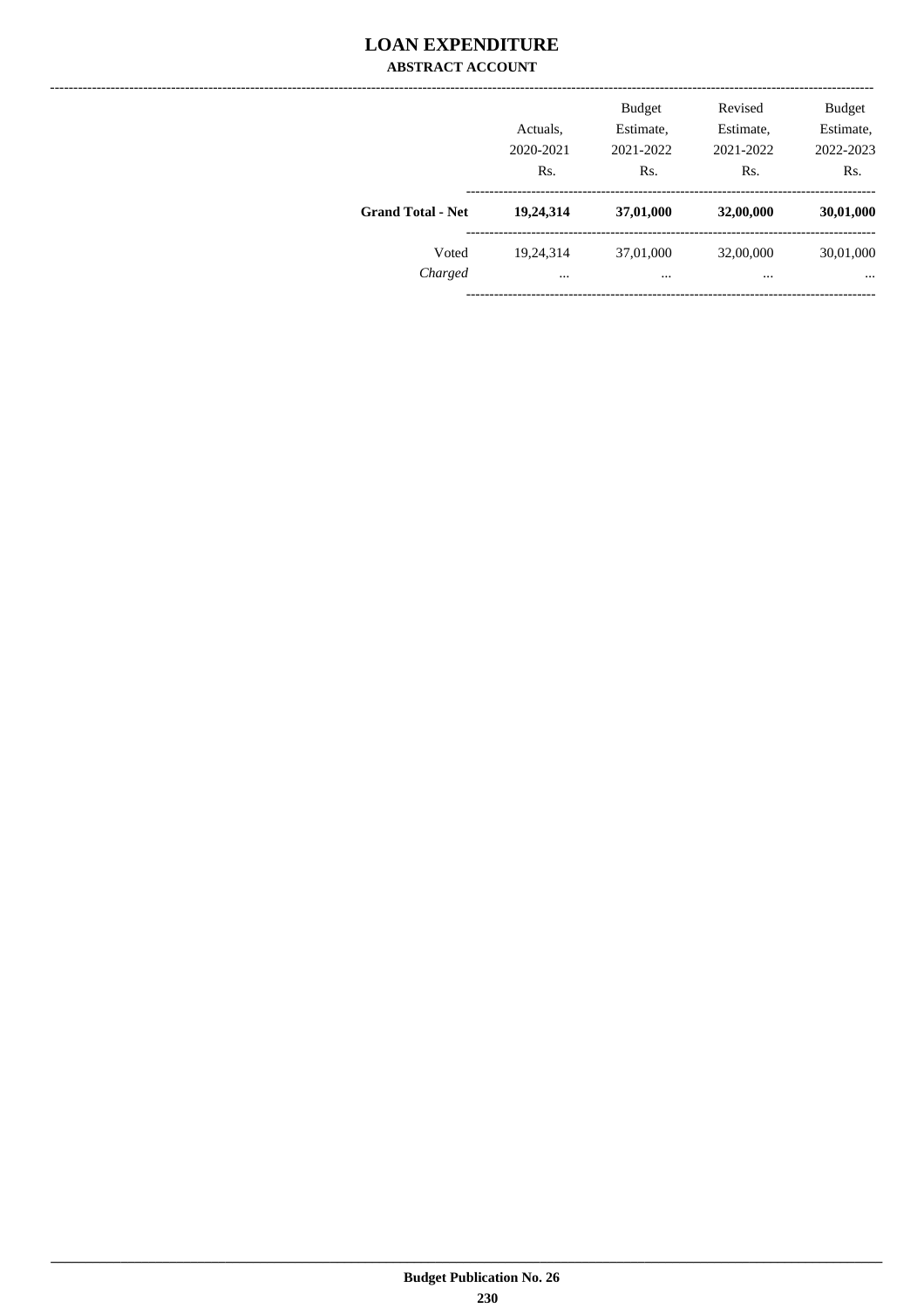|                                                | Actuals,                            | Budget<br>Estimate,           | Revised<br>Estimate,          | <b>Budget</b><br>Estimate, |
|------------------------------------------------|-------------------------------------|-------------------------------|-------------------------------|----------------------------|
|                                                | 2020-2021                           | 2021-2022<br>Rs.<br>Rs.       | 2021-2022<br>Rs.              | 2022-2023<br>Rs.           |
|                                                |                                     |                               |                               |                            |
| DETAILED ACCOUNT NO. 6858-02-800 - OTHER LOANS |                                     |                               |                               |                            |
| 02 - OTHER INDUSTRIAL MACHINERY INDUSTRIES     |                                     |                               |                               |                            |
| 800- Other loans                               |                                     |                               |                               |                            |
| <b>Administrative Expenditure</b>              |                                     |                               |                               |                            |
| 022- National Iron and Steel Co. Ltd. [PI]     |                                     |                               |                               |                            |
| 55- Loans and Advances                         |                                     | 3,26,730 11,96,000 10,00,000  |                               | 10,00,000                  |
| Total - 6858-02-800-022                        |                                     |                               | 3,26,730 11,96,000 10,00,000  | 10,00,000                  |
| 023- Neo Pipe & Tube Co. Ltd. [PI]             |                                     |                               |                               |                            |
| 55- Loans and Advances                         |                                     |                               | 15,97,584 25,04,000 22,00,000 | 20,00,000                  |
| Total - 6858-02-800-023                        | 15,97,584                           | 25,04,000                     | 22,00,000                     | 20,00,000                  |
| <b>Total - Administrative Expenditure</b>      |                                     | 19,24,314 37,00,000 32,00,000 |                               | 30,00,000                  |
| Total - 6858-02-800                            | $19,24,314$ $37,00,000$ $32,00,000$ |                               |                               | 30,00,000                  |
| Voted                                          | 19,24,314                           | 37,00,000                     | 32,00,000                     | 30,00,000                  |
| Charged                                        |                                     | $\cdots$                      | $\cdots$                      |                            |
|                                                |                                     |                               |                               |                            |

#### **DETAILED ACCOUNT NO. 6858-60-190 - LOANS TO PUBLIC SECTOR AND OTHER UNDERTAKINGS .**

#### **60 - OTHER ENGINEERING INDUSTRIES**

#### **190- Loans to Public Sector and Other Undertakings**

#### **State Development Schemes**

019- New Incentive Schemes of Loan Assistance to the Enterpreneurs

| for opening the closed Industries [PI]   |          |       |               |
|------------------------------------------|----------|-------|---------------|
| 55-Loans and Advances                    | $\cdots$ | 1,000 | <br>1,000     |
| <b>Total - State Development Schemes</b> | $\cdots$ | 1,000 | <br>1,000     |
| Total - 6858-60-190                      | $\cdots$ | 1,000 | <br>1,000     |
| Voted<br>Charged                         | $\cdots$ | 1,000 | <br>1,000     |
|                                          | $\cdots$ |       | <br>$\ddotsc$ |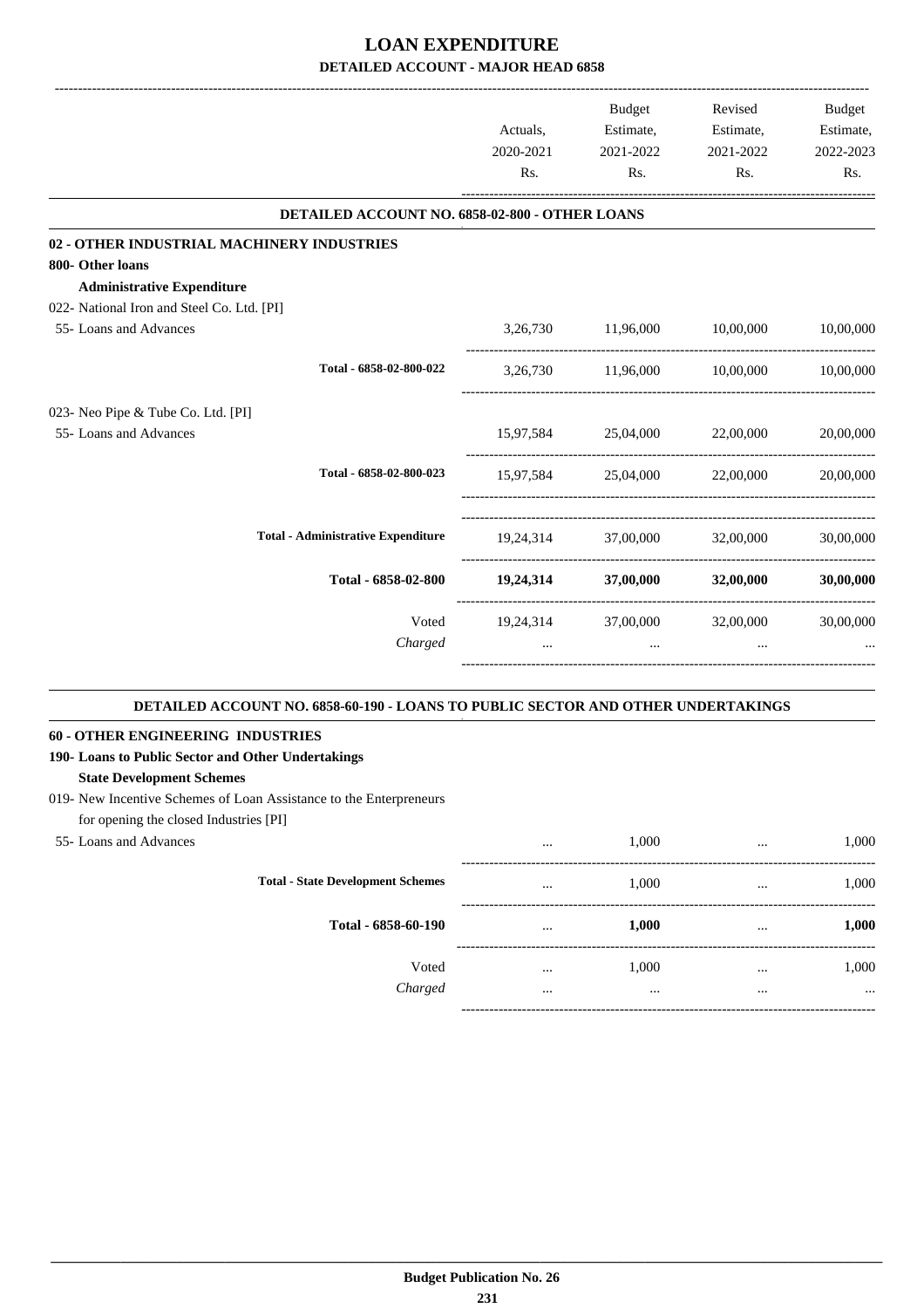## **LOAN EXPENDITURE**

#### **DEMAND No. 79**

#### **Public Enterprises and Industrial Reconstruction Department**

**F. Loans and Advances -**

#### **Head of Account : 6860 - Loans for Consumer Industries**

| Voted Rs. 48,00,000                                    | Charged Rs. Nil        |               | <b>Total Rs. 48,00,000</b> |                       |  |
|--------------------------------------------------------|------------------------|---------------|----------------------------|-----------------------|--|
|                                                        |                        | Voted Rs.     | Charged Rs.                | <b>Total Rs.</b>      |  |
| <b>Gross Expenditure</b><br><b>Deduct - Recoveries</b> |                        | 48,00,000<br> | $\cdots$<br>$\cdots$       | 48,00,000<br>$\cdots$ |  |
|                                                        | <b>Net Expenditure</b> | 48,00,000     | $\cdots$                   | 48,00,000             |  |

### **LOAN EXPENDITURE ABSTRACT ACCOUNT**

|                                                             |           | <b>Budget</b>                                                                                                    | Revised                                                                                 | Budget    |
|-------------------------------------------------------------|-----------|------------------------------------------------------------------------------------------------------------------|-----------------------------------------------------------------------------------------|-----------|
|                                                             | Actuals.  |                                                                                                                  | Estimate, Estimate, Estimate,                                                           |           |
|                                                             | 2020-2021 | 2021-2022                                                                                                        | 2021-2022 2022-2023                                                                     |           |
|                                                             |           | Rs. Rs.                                                                                                          | Rs.                                                                                     | Rs.       |
| 60 - OTHERS                                                 |           |                                                                                                                  |                                                                                         |           |
| 190- Loans to Public Sector and other undertakings          |           |                                                                                                                  |                                                                                         |           |
| Administrative Expenditure                                  |           |                                                                                                                  | 34,64,177 49,90,000 47,00,000 48,00,000                                                 |           |
| <b>State Development Schemes</b>                            |           | and the contract of the contract of the                                                                          |                                                                                         |           |
|                                                             |           |                                                                                                                  | Total - 190 34,64,177 49,90,000 47,00,000 48,00,000                                     |           |
| Grand Total - Gross 34,64,177 49,90,000 47,00,000 48,00,000 |           |                                                                                                                  |                                                                                         |           |
| Voted                                                       |           |                                                                                                                  | 34,64,177 49,90,000 47,00,000 48,00,000                                                 |           |
| Charged                                                     |           |                                                                                                                  |                                                                                         |           |
| Administrative Expenditure 34,64,177 49,90,000 47,00,000    |           |                                                                                                                  |                                                                                         | 48,00,000 |
| <b>State Development Schemes</b>                            |           | and the control of the control of the control of the control of the control of the control of the control of the |                                                                                         |           |
| <b>Deduct Recoveries</b>                                    | $\cdots$  | $\cdots$                                                                                                         |                                                                                         |           |
| Grand Total - Net 34,64,177 49,90,000 47,00,000 48,00,000   |           |                                                                                                                  |                                                                                         |           |
|                                                             |           |                                                                                                                  | Voted 34,64,177 49,90,000 47,00,000 48,00,000                                           |           |
|                                                             | Charged   | $\ddots$                                                                                                         | and the contract of the contract of the contract of the contract of the contract of the |           |
|                                                             |           |                                                                                                                  |                                                                                         |           |